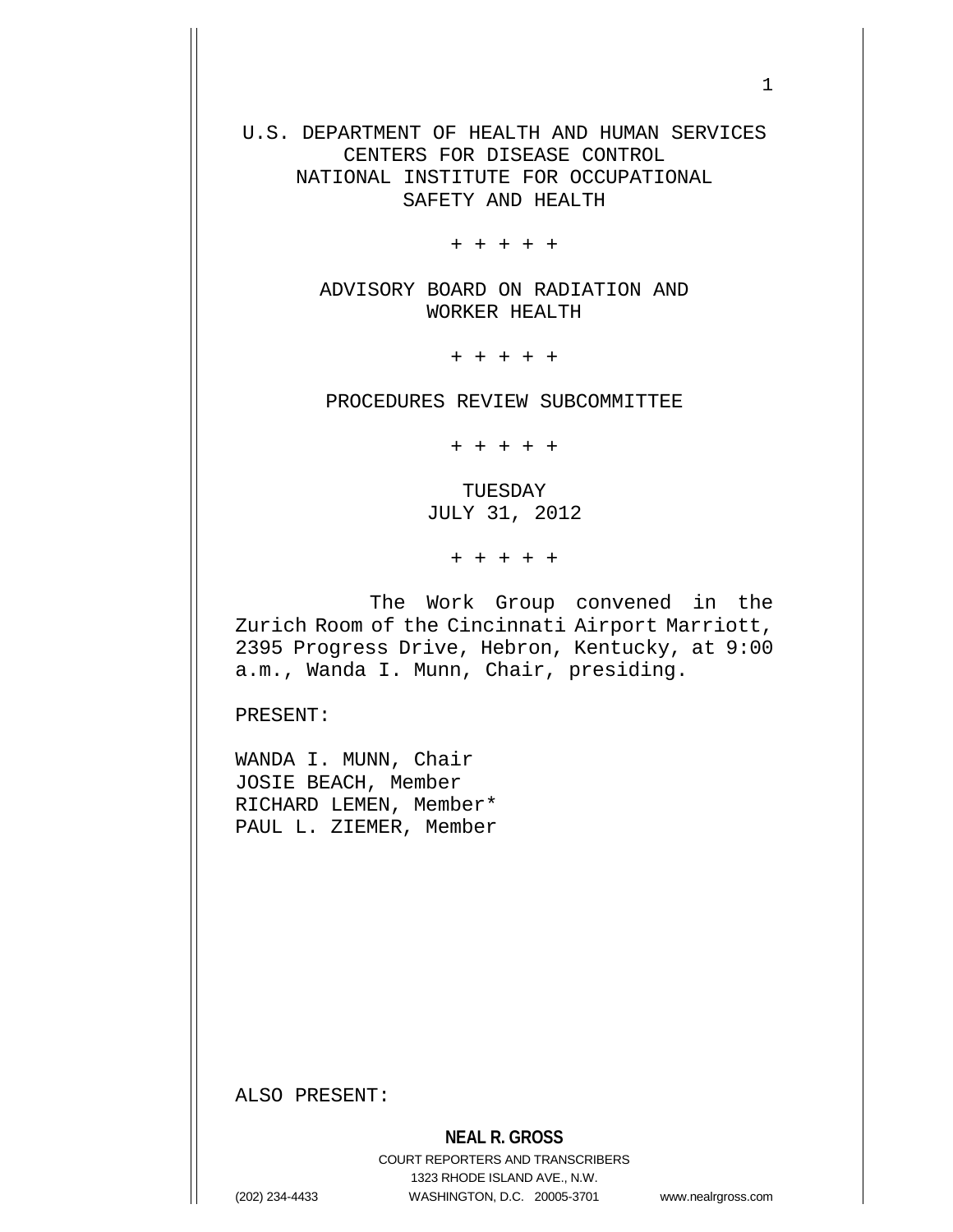TED KATZ, Designated Federal Official BOB ANIGSTEIN, SC&A\* HANS BEHLING, SC&A\* KATHY BEHLING, SC&A\* STU HINNEFELD, DCAS LORI MARION-MOSS, DCAS STEPHEN MARSCHKE, SC&A MICHAEL RAFKY, HHS\* MUTTY SHARFI, ORAU Team\* SCOTT SIEBERT, ORAU Team\* MATTHEW SMITH, ORAU Team\* JOHN STIVER, SC&A ELYSE THOMAS, ORAU Team\*

\*Participating via telephone

## **NEAL R. GROSS**

COURT REPORTERS AND TRANSCRIBERS 1323 RHODE ISLAND AVE., N.W. (202) 234-4433 WASHINGTON, D.C. 20005-3701 www.nealrgross.com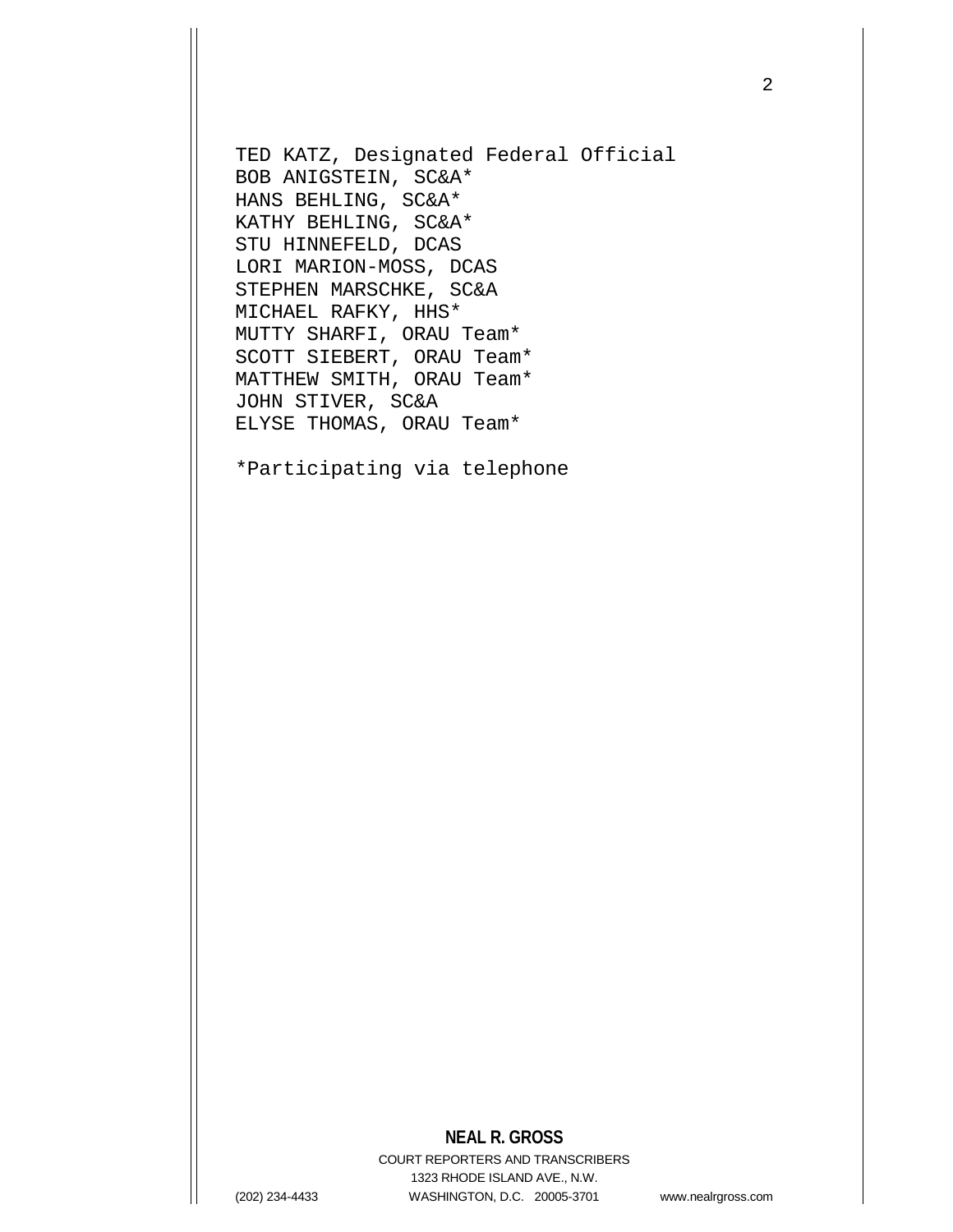T-A-B-L-E O-F C-O-N-T-E-N-T-S Welcome and Roll Call by Mr. Ted Katz 4 Database Issues (including overarching issues) 7 OTIB-70 Review of New Revision by Mr. Steve Marschke 47 Break Review of PER-12 Report by Mr. John Stiver 90 OTIB-52 - Rev. 1, Finding 14, Response to SC&A Analysis Request by Mr. Steve Marschke 132 Review of PER-14, Response to Review by Mr. John Stiver 141 PER-17 by Mr. John Stiver 211 PER-18 by Mr. Hinnefeld 224 PER-20 228 Subcommittee selection of PER review<br>assignments by John Stiver 278 assignments by John Stiver OTIB-37 by Elyse Thomas 341 OTIB-54 by Elyse Thomas 345 IG-1 by Mr. Marschke 355

**NEAL R. GROSS** COURT REPORTERS AND TRANSCRIBERS 1323 RHODE ISLAND AVE., N.W. (202) 234-4433 WASHINGTON, D.C. 20005-3701 www.nealrgross.com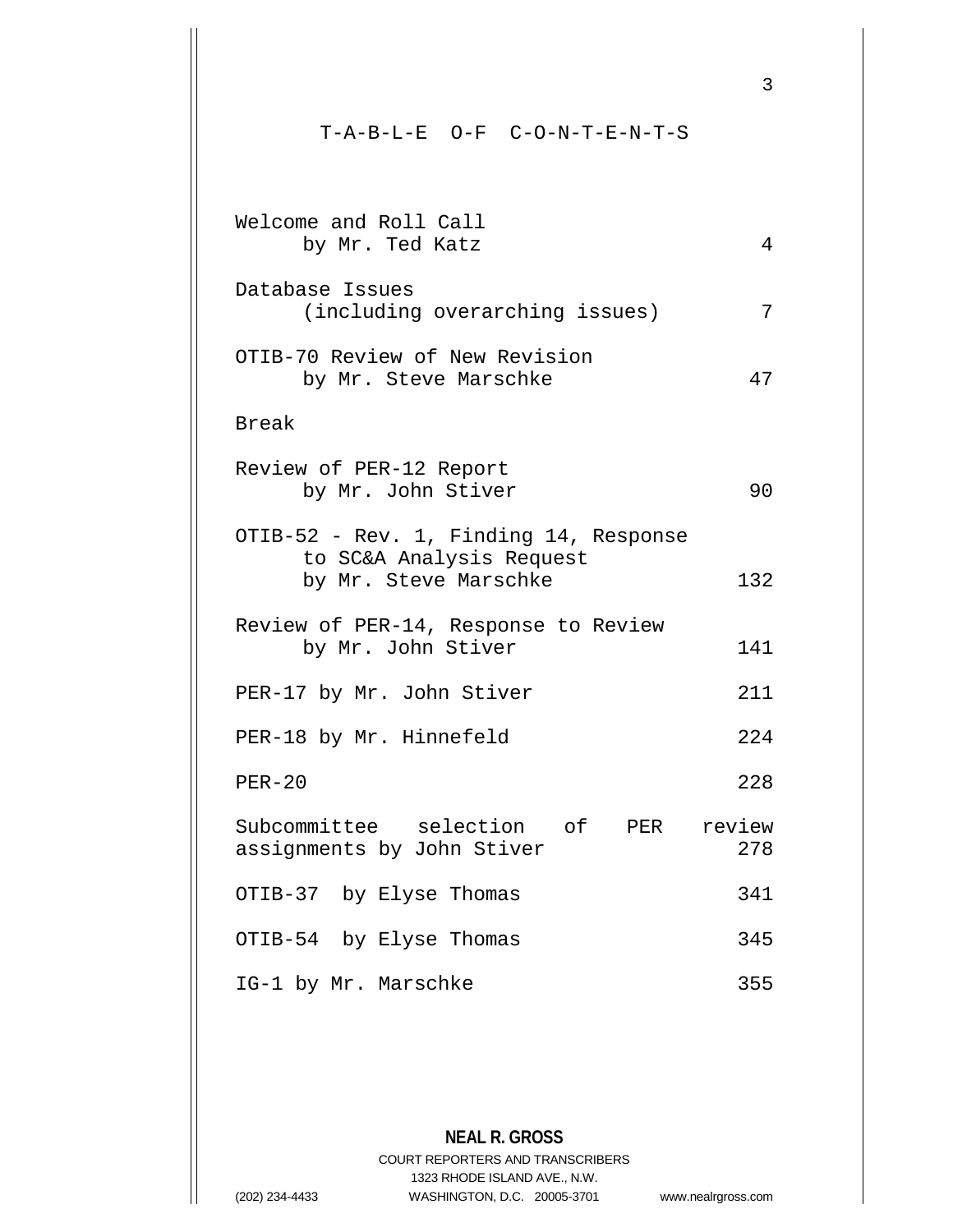**NEAL R. GROSS** COURT REPORTERS AND TRANSCRIBERS 1323 RHODE ISLAND AVE., N.W. (202) 234-4433 WASHINGTON, D.C. 20005-3701 www.nealrgross.com 4 1 || P-R-O-C-E-E-D-I-N-G-S  $2 \parallel$  (9:02 a.m.) 3 MR. KATZ: Good morning, everyone. 4 || This is the Advisory Board on Radiation and 5 Worker Health, Procedures Review Subcommittee  $6 \parallel$  and we're going to get started with roll call. 7 || Beginning with the Board Members we 8 a have to address conflict of interest as well at  $9 \parallel$  the outset of the meeting and I think I'll just 10 || address this as we go through. 11 || (Roll call.) 12 MR. KATZ: Okay, then there's an 13 || agenda that's posted on the web page and I think 14 | any other documents we're discussing should have 15 been posted as well, that were PA-cleared at 16 | least. And, Wanda, it's your agenda. 17 CHAIR MUNN: All right, before we 18 undertake the agenda, there is one item that 19 || perhaps we should address. 20 || The reviewing the transcript from 21 || last time, I noticed not one or two, as was in  $22$  || my memory, or a half dozen that I thought I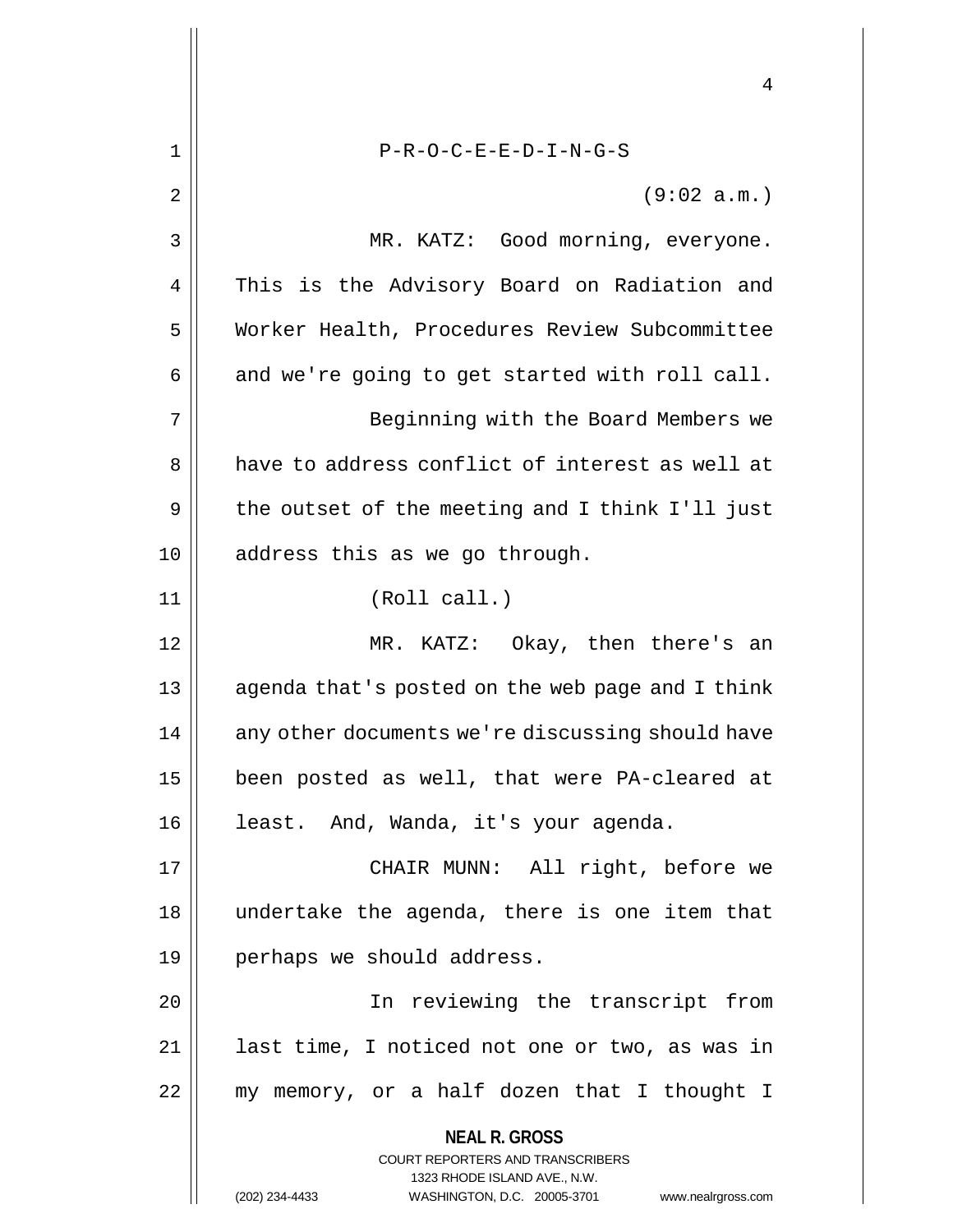1 || recalled, but an astonishing 25 instances where 2 || what our transcript says is simultaneous 3 | speaking.

4 Those of us who were here remember  $5$  | that there was a great deal of Tower of Babel 6 || activity last time, and it's disconcerting for  $7 \parallel$  us to have that on our permanent record because 8 we don't remember what we said three months 9 later.

10 There ought to be some easy way for 11 us to address that to make sure that we don't 12 | continue to do that.

13 Our transcribers and our recorders 14 || have been very innocuous for quite some time now  $15$  and don't intrude in any way on our proceedings.

16 I'm wondering if perhaps we have 17 been a little too lax in that regard and have not 18 || specifically asked that our recorders let us 19  $\parallel$  know when they're not getting what we say.

20 I personally would like to see a  $21$  | cleaner transcript, and if we all agree to that, 22 | then I guess we could ask our current recorder

> **NEAL R. GROSS** COURT REPORTERS AND TRANSCRIBERS 1323 RHODE ISLAND AVE., N.W. (202) 234-4433 WASHINGTON, D.C. 20005-3701 www.nealrgross.com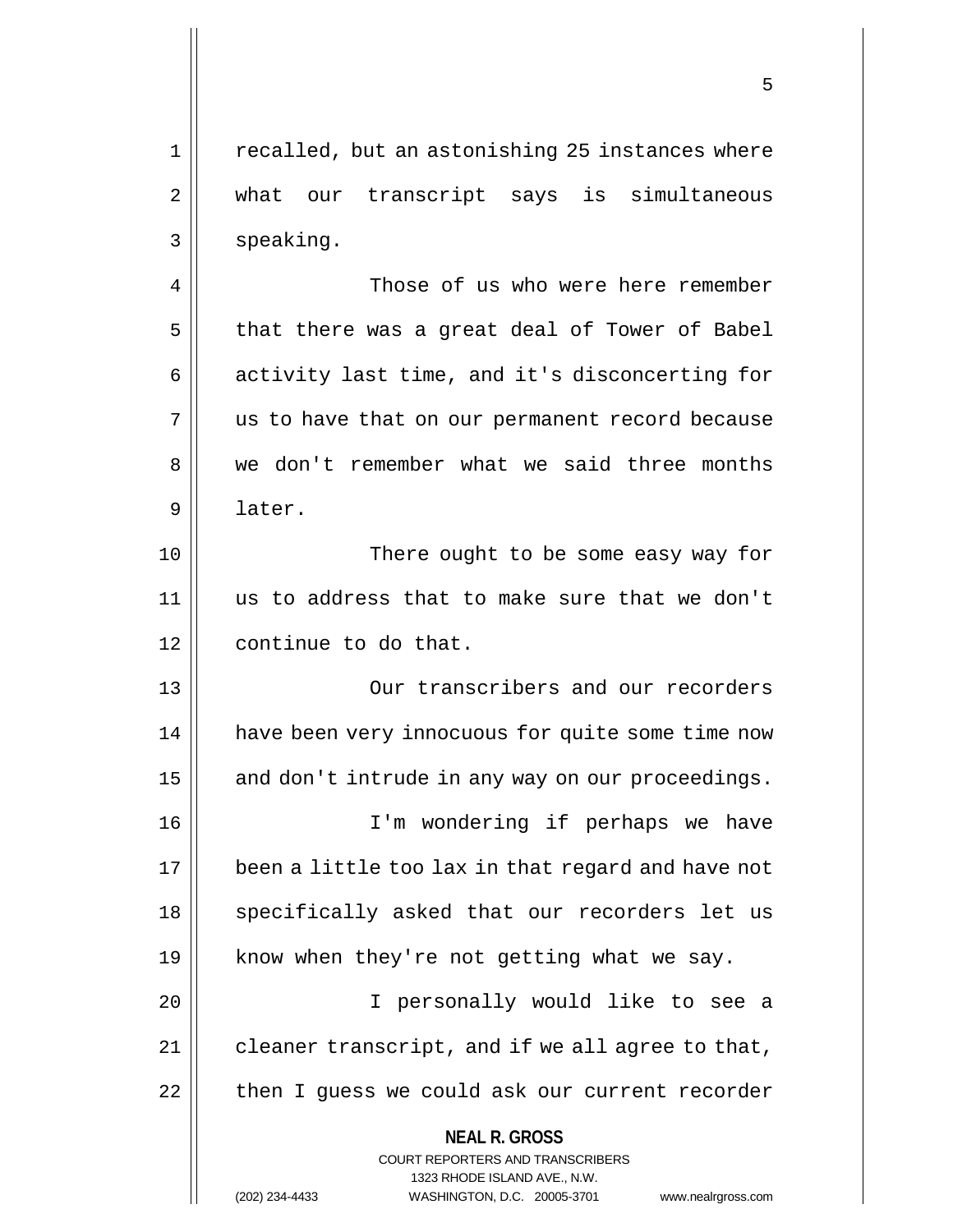1 || if there's any objection to putting up a hand or 2 | in some way letting us know when we're talking 3 | over each other.

4 | Sometimes the people who are doing  $5 \parallel$  that are not even aware of the fact that they're  $6 \parallel$  all talking at once. Is there any objection  $7 \parallel$  from anyone to having our recorder do that, and 8 do you mind doing it?

9 COURT REPORTER: I don't mind doing 10 || that. Often the discussion is moving fast, but 11 would you like me to just put up a hand?

12 CHAIR MUNN: Yes, if you would just 13 || put up a hand when you're getting swamped, when 14 || you know that you can't get all of the voices in, 15  $\parallel$  so that I'll know to stop and ask what's the last 16 | thing you got and we can take up the discussion  $17$  | from there. That would be preferable for me if 18 || no one objects to that.

19 MR. KATZ: I agree and I also think 20 | I should and the Chair should also sort of keep 21 || a mind to this because that's part of our keeping 22 || an orderly meeting. So it's not all on the backs

> **NEAL R. GROSS** COURT REPORTERS AND TRANSCRIBERS

> > 1323 RHODE ISLAND AVE., N.W.

(202) 234-4433 WASHINGTON, D.C. 20005-3701 www.nealrgross.com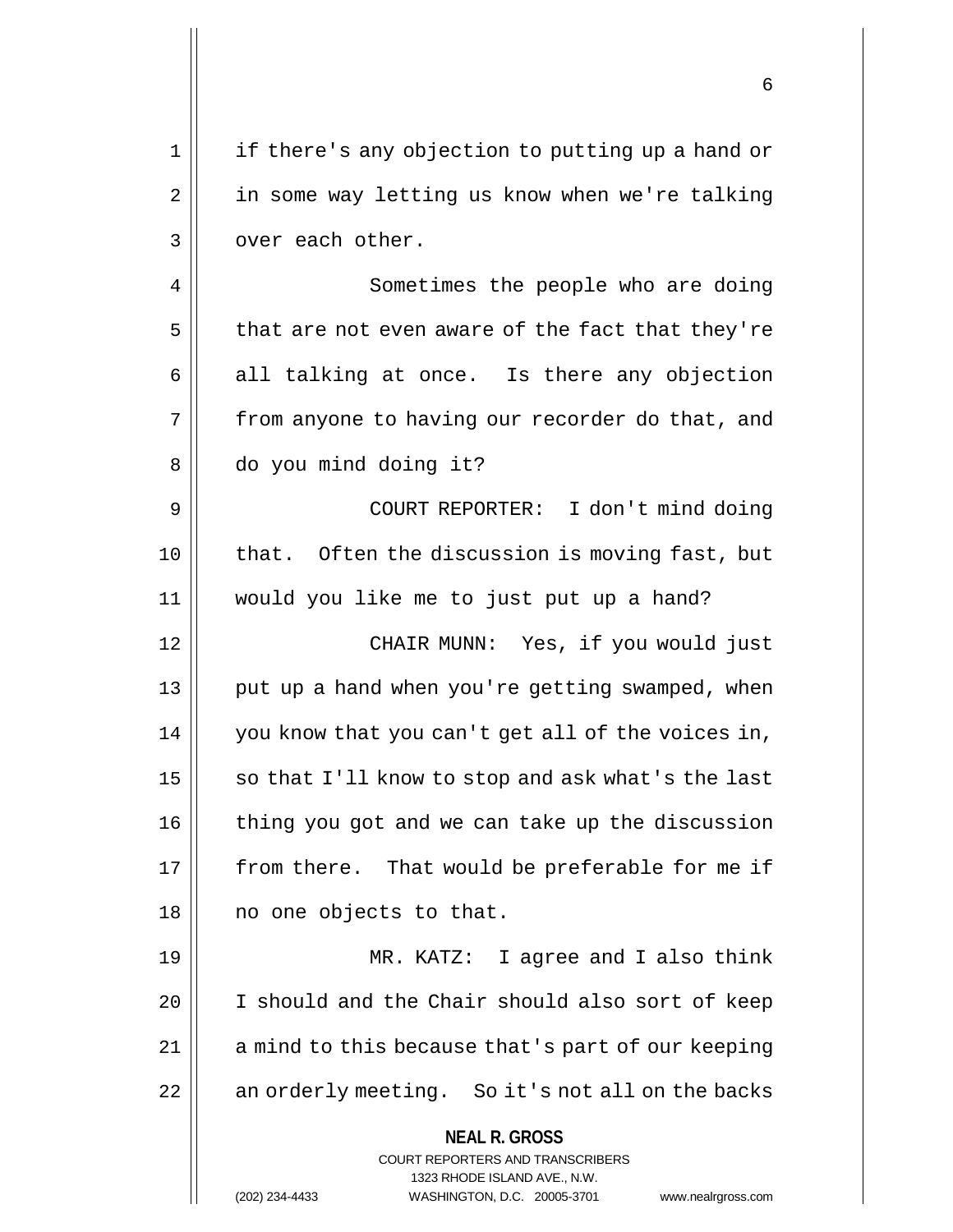**NEAL R. GROSS** COURT REPORTERS AND TRANSCRIBERS 1323 RHODE ISLAND AVE., N.W. (202) 234-4433 WASHINGTON, D.C. 20005-3701 www.nealrgross.com 7  $1 \parallel$  of the transcriber to --2 CHAIR MUNN: No. No, I don't  $3 \parallel$  anticipate that. 4 MR. KATZ: -- call attention. And 5 | I'm a transgressor, I have to admit. I know I  $6 \parallel$  am, but I should do better too. 7 || MEMBER BEACH: Well, and it really 8 | falls to somebody because she may raise her hand  $9 \parallel$  and in that heat of the moment nobody's paying 10 || attention there either so. 11 MR. KATZ: We can all pull towards  $12$  | this goal. 13 CHAIR MUNN: Well, our enthusiasm 14 | for addressing the issues is laudable but we'll 15 need to curb our enthusiasm a little if we can 16 || get a little help in doing that. 17 || And we'll try our best to be much 18 more aware. And unfortunately I don't have a 19 gavel but I can yell, so thank you, Kayla. 20 || Think both the agency and the 21 contractor have been busy populating our list  $22$   $\parallel$  where we had openings that had been identified.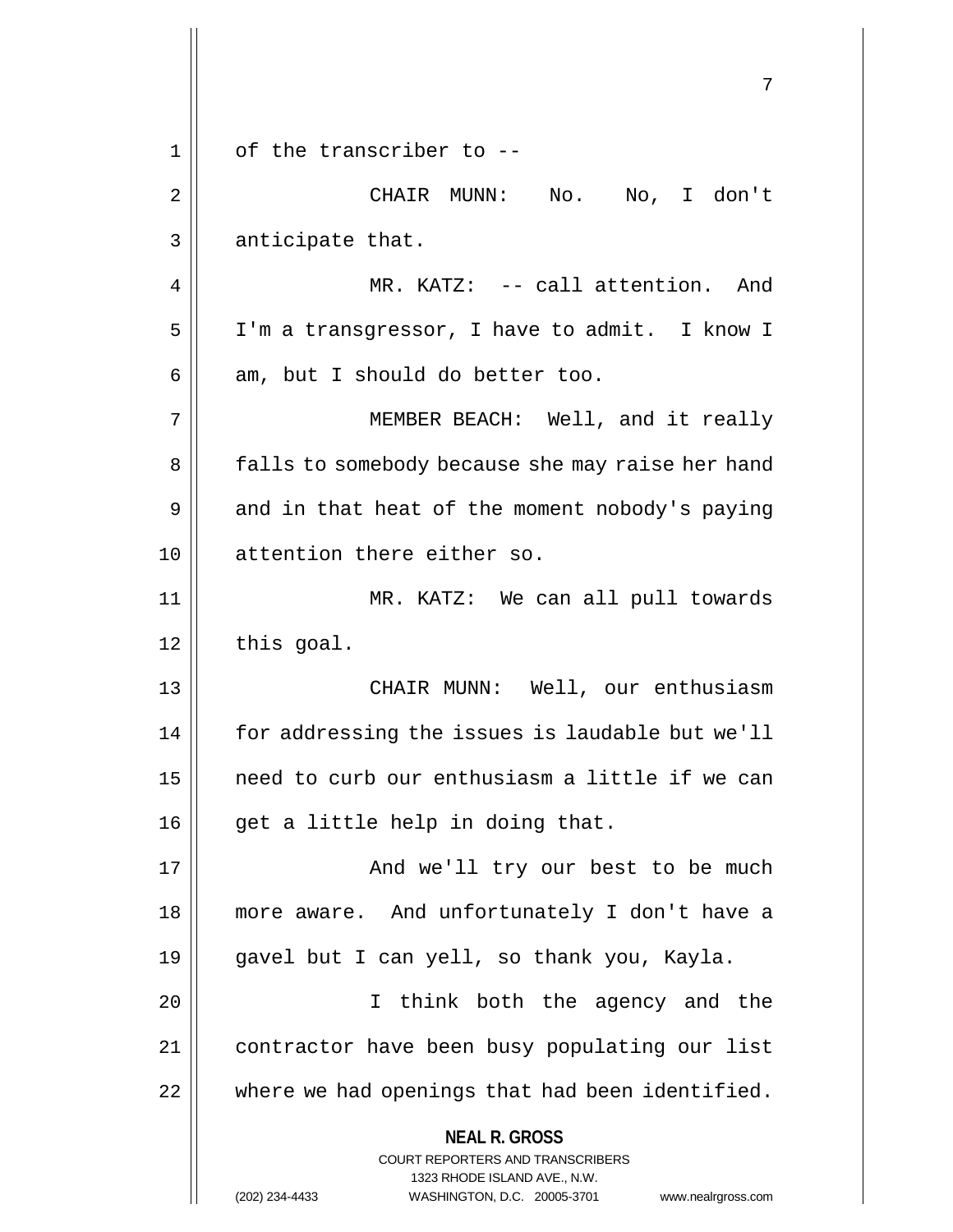**NEAL R. GROSS** COURT REPORTERS AND TRANSCRIBERS 1323 RHODE ISLAND AVE., N.W. (202) 234-4433 WASHINGTON, D.C. 20005-3701 www.nealrgross.com 1 And to the best of my knowledge,  $2 \parallel$  everything that we anticipated has been. We're 3 populated now, aren't we, so far as we know? 4 We're pretty well up to speed in terms of what  $5 \parallel$  we know that needs to be on the database that we  $6 \parallel$  didn't have last time. 7 MR. MARSCHKE: I think most of the 8 || information that we needed to enter has been 9 || entered. PER-14 has been. 10 || CHAIR MUNN: I noticed that. 11 MR. MARSCHKE: The findings from 12 that have been entered and Lori mentioned that 13 || NIOSH has been entering information and I've 14 | been entering some information. 15 || Still, you know, as we work with the  $16$  system, we are finding things that need to be 17 | cleaned up here and there and so on and so forth  $18$  || and we're working on those. 19 || As a matter of fact, I was having 20 || some trouble getting the PER-14 findings in and 21 | Lori took care of that. Computer IT people take  $22$  | care of that for us and so we were able to do that.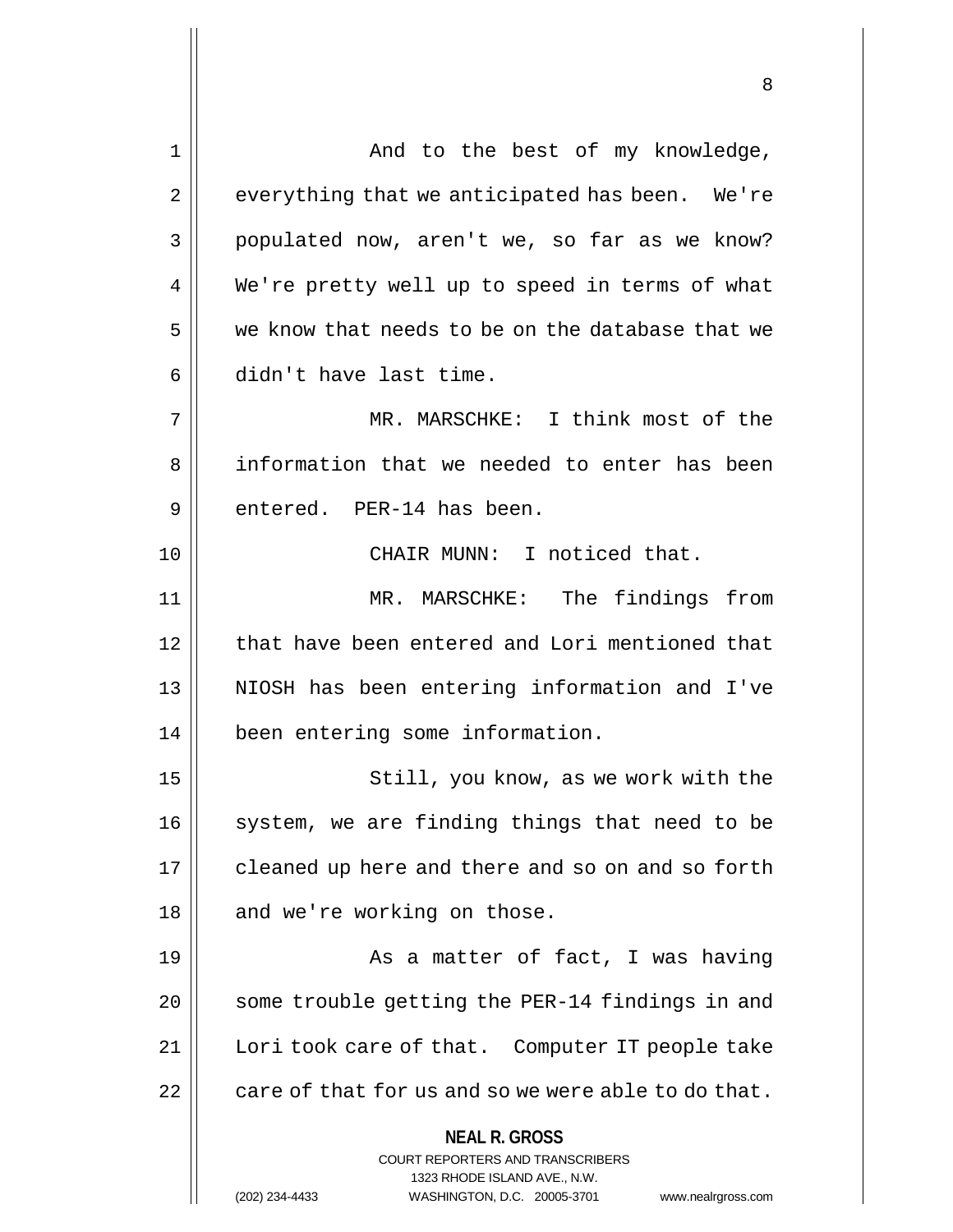|    | 9                                                                                                                                                                      |
|----|------------------------------------------------------------------------------------------------------------------------------------------------------------------------|
| 1  | And so we are going in the right                                                                                                                                       |
| 2  | direction and I would say we're, you know, 90                                                                                                                          |
| 3  | percent there.                                                                                                                                                         |
| 4  | There are a few things that still are                                                                                                                                  |
| 5  | frustrating. The PDF file print thing here                                                                                                                             |
| 6  | doesn't seem to be operating at this point.                                                                                                                            |
| 7  | CHAIR MUNN: I noticed that.                                                                                                                                            |
| 8  | There is<br>MR. MARSCHKE:<br>an                                                                                                                                        |
| 9  | alternative way to get printouts, is to go up                                                                                                                          |
| 10 | here to the file and get a printout here and                                                                                                                           |
| 11 | direct it to a PDF file.                                                                                                                                               |
| 12 | But that tends to generate a very                                                                                                                                      |
| 13 | fuzzy file which is difficult to read because                                                                                                                          |
| 14 | it's not clear. Because of all the nice, fancy                                                                                                                         |
| 15 | formatting we have on the screen, when you use                                                                                                                         |
| 16 | the print option up here, you get an exact image                                                                                                                       |
| 17 | of what's on the screen.                                                                                                                                               |
| 18 | CHAIR MUNN: Oh, really?                                                                                                                                                |
| 19 | MARSCHKE:<br>And because it is<br>MR.                                                                                                                                  |
| 20 | highlighted and stuff, you'll get some fuzzy                                                                                                                           |
| 21 | results and it's difficult to read some of the                                                                                                                         |
| 22 | stuff.                                                                                                                                                                 |
|    | <b>NEAL R. GROSS</b><br><b>COURT REPORTERS AND TRANSCRIBERS</b><br>1323 RHODE ISLAND AVE., N.W.<br>(202) 234-4433<br>WASHINGTON, D.C. 20005-3701<br>www.nealrgross.com |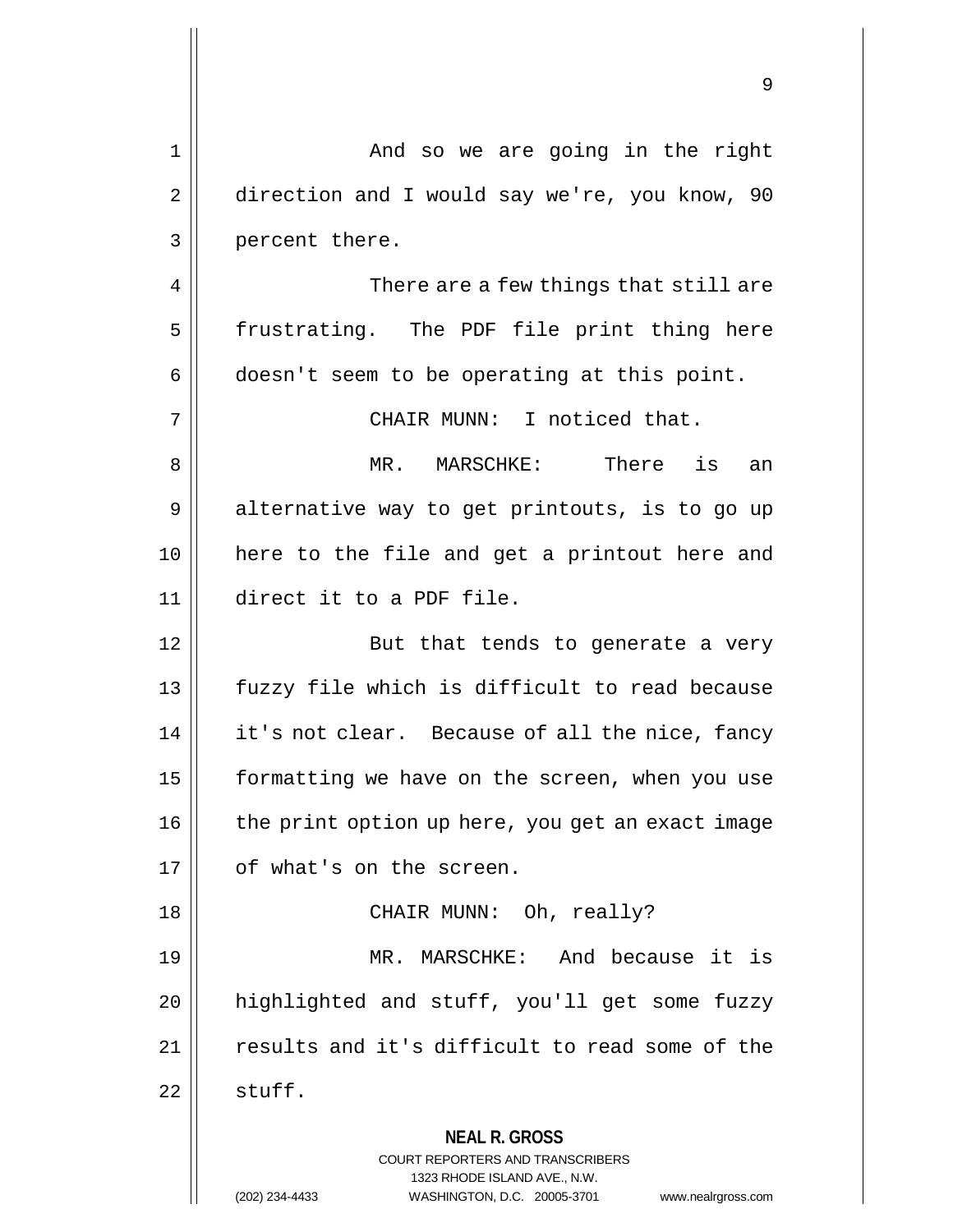**NEAL R. GROSS** COURT REPORTERS AND TRANSCRIBERS 1323 RHODE ISLAND AVE., N.W. (202) 234-4433 WASHINGTON, D.C. 20005-3701 www.nealrgross.com 1 || So I think, you know, I don't want  $2 \parallel$  to speak for Lori, but I think NIOSH is still 3 working on making sure that the printing 4 | individual findings button will be implemented  $5 \parallel$  at some point and that'll take care of that 6 | problem. 7 CHAIR MUNN: I didn't even find that 8 || back door and so I didn't know that was there. 9 MR. MARSCHKE: Well, we've got a few 10 || secrets in our pocket, Wanda. 11 CHAIR MUNN: Very good, very good. 12 | Very clever of you. 13 MR. MARSCHKE: I guess maybe the 14 || people to speak is Josie and Lori because they've 15 | been new to the BRS system and were they able to 16 || use it and was it useful to them more so than, 17 | you know, myself. 18 That would be really a test of the 19 || system, whether or not new people coming into the  $20$  | organization, you know, found it useful. 21 || CHAIR MUNN: In the final analysis,  $22$  | that's what we have to look at. I just wanted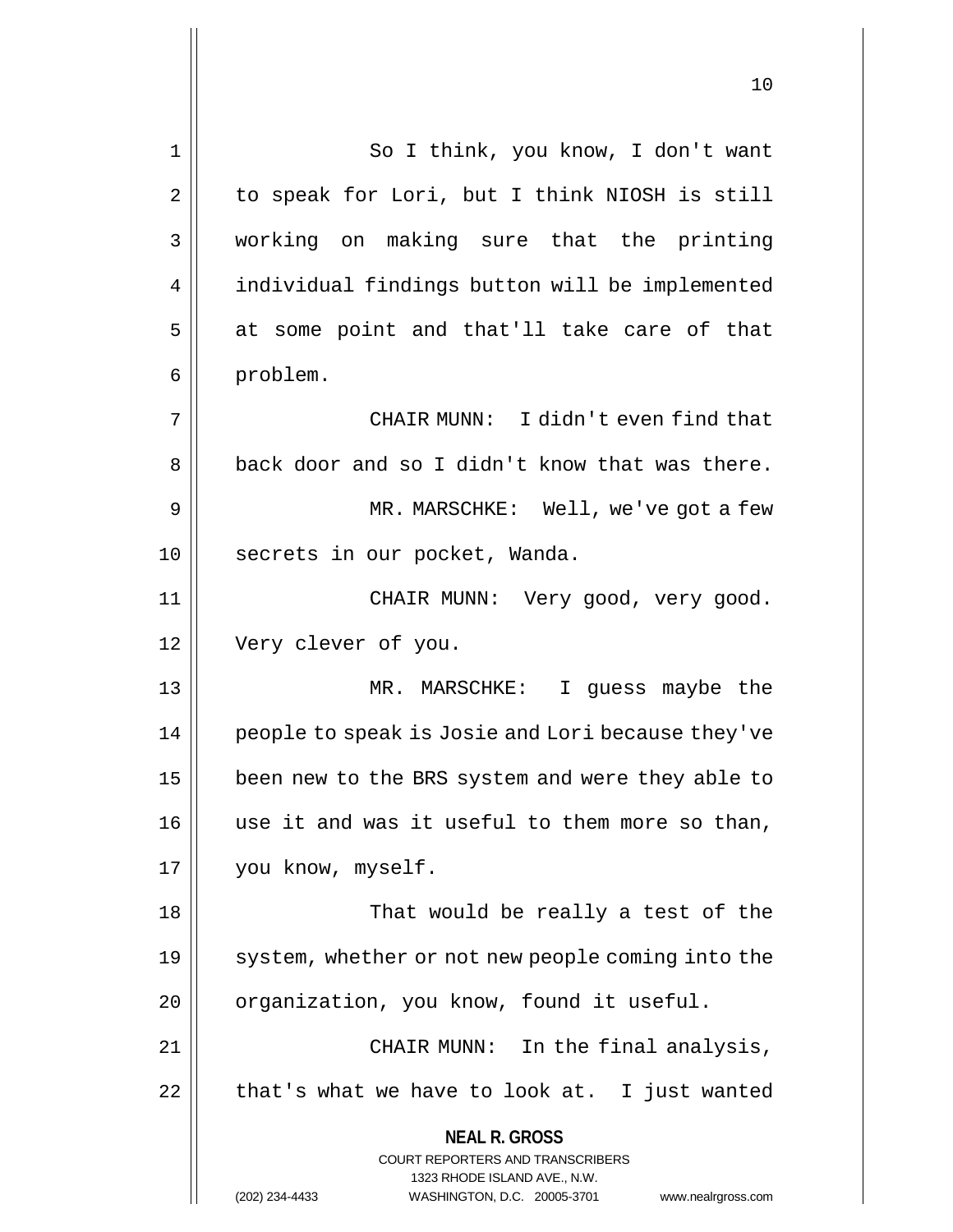$1 \parallel$  to make sure that we were pretty well up to speed, 2 | pretty well current, with our population of the  $3 \parallel$  BRS.

4 MR. MARSCHKE: Well, right now,  $5$  | excuse me Wanda, but right now I was trying to  $6$  | enter some stuff on TIB-10.

7 I'm having some trouble trying to 8 || get attachments attached, but I noticed that 9 | other people at NIOSH have been attaching 10 attachments.

11 And so maybe it's just operator 12 | ignorance on my part and I just have to find out  $13$  || how to do that, but so that's what I'm working 14 | on right now.

15 CHAIR MUNN: Well, that's good. If 16 we have most of the notations in that we were  $17$  | talking about last time and in prior meetings,  $18$  || then that's half the battle won. That's good. 19 And I just checked. One of the 20 things we'd had trouble with last time was 21 OTIB-54. It looks to me that all the active 22 | findings are working now but we'll find that out

**NEAL R. GROSS**

COURT REPORTERS AND TRANSCRIBERS 1323 RHODE ISLAND AVE., N.W. (202) 234-4433 WASHINGTON, D.C. 20005-3701 www.nealrgross.com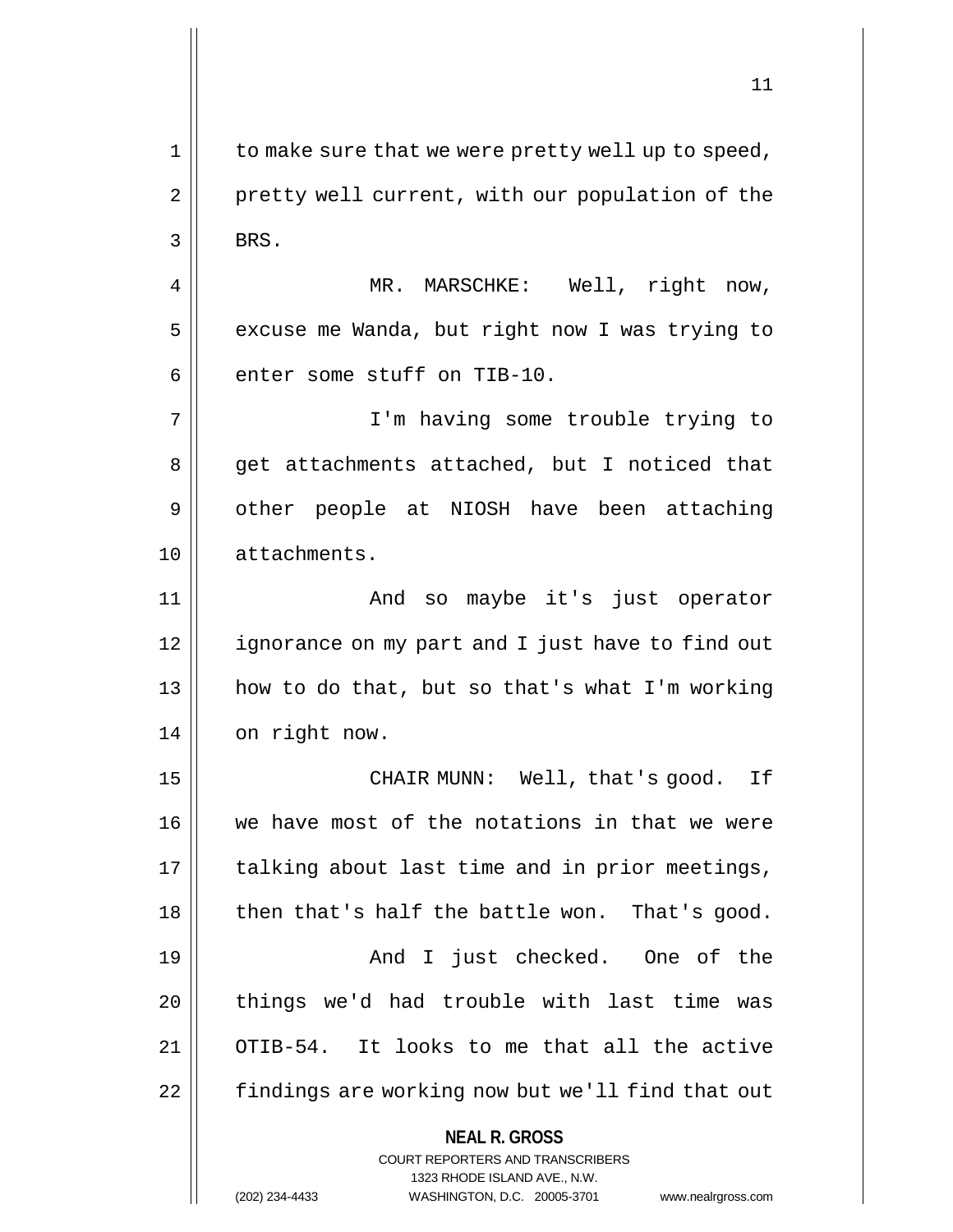$1$  when we get there I suppose.

| $\sqrt{2}$     | And I know Elyse was going to be                                                                                                                                |
|----------------|-----------------------------------------------------------------------------------------------------------------------------------------------------------------|
| 3              | doing a lot of the NIOSH work to make sure that                                                                                                                 |
| $\overline{4}$ | as much as we had was up to date. Do you have                                                                                                                   |
| 5              | anything to add, Elyse?                                                                                                                                         |
| 6              | MS. THOMAS: No, Wanda, thank you.                                                                                                                               |
| 7              | CHAIR MUNN: All right, thanks very                                                                                                                              |
| 8              | much, appreciate it. And Steve's suggestion is                                                                                                                  |
| 9              | well taken. Josie, are you feeling comfortable                                                                                                                  |
| 10             | as a newcomer to the system?                                                                                                                                    |
| 11             | MEMBER BEACH: I actually found it                                                                                                                               |
| 12             | very easy to navigate through the system.                                                                                                                       |
| 13             | However, there's probably way more to this                                                                                                                      |
| 14             | system than I was even able to discover.                                                                                                                        |
| 15             | was able to get on, find the<br>I.                                                                                                                              |
| 16             | documents, look at the findings. I guess I was                                                                                                                  |
| 17             | looking for some of the backup documents and I                                                                                                                  |
| 18             | don't know if those are there.                                                                                                                                  |
| 19             | Like OTIB-70, I can see the findings                                                                                                                            |
| 20             | but if I wanted to see the actual document, could                                                                                                               |
| 21             | I see it within this system?                                                                                                                                    |
| 22             | CHAIR MUNN:<br>Yes.                                                                                                                                             |
|                | <b>NEAL R. GROSS</b><br>COURT REPORTERS AND TRANSCRIBERS<br>1323 RHODE ISLAND AVE., N.W.<br>(202) 234-4433<br>WASHINGTON, D.C. 20005-3701<br>www.nealrgross.com |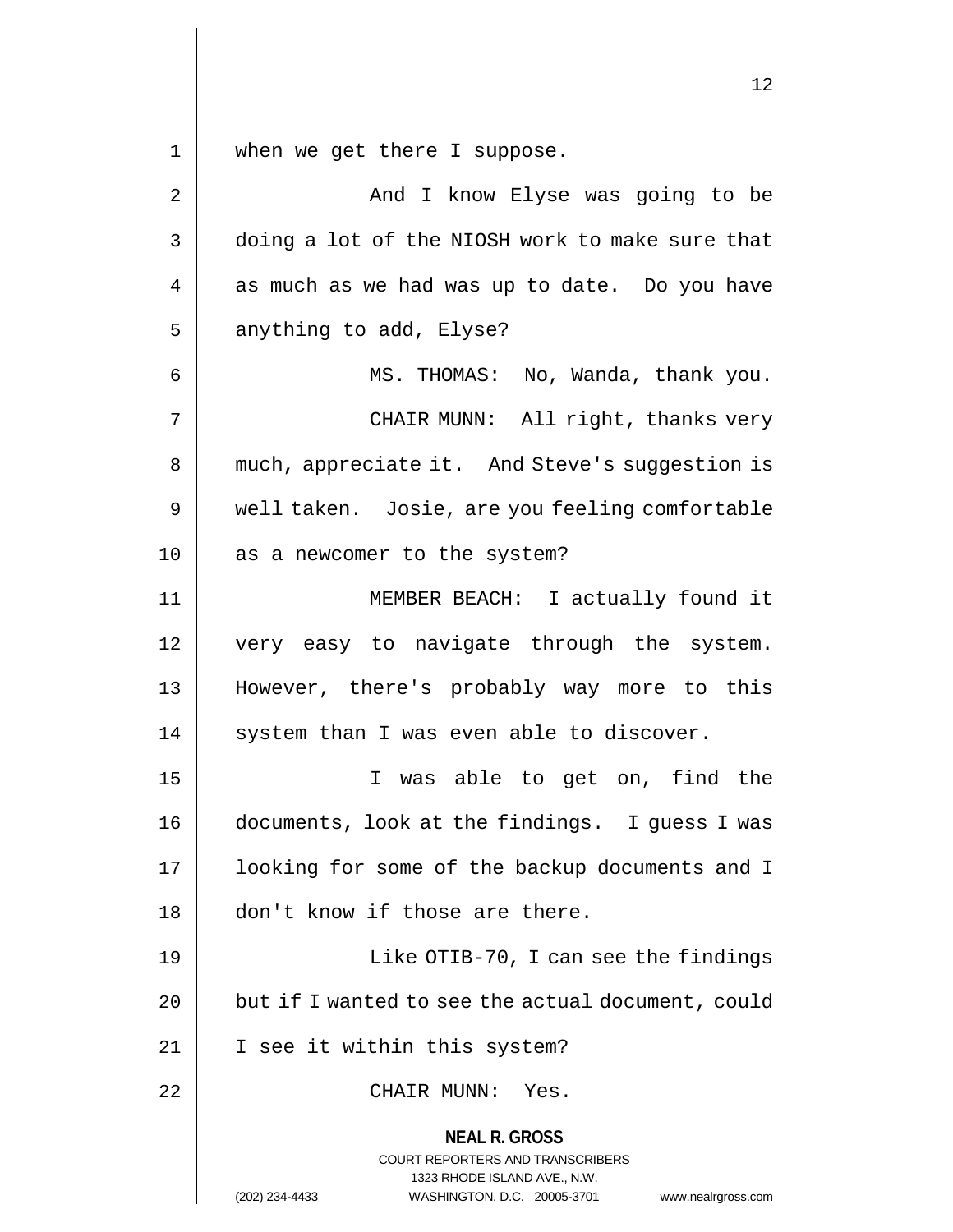**NEAL R. GROSS** COURT REPORTERS AND TRANSCRIBERS 1323 RHODE ISLAND AVE., N.W. (202) 234-4433 WASHINGTON, D.C. 20005-3701 www.nealrgross.com 1 MEMBER BEACH: I just wasn't sure  $2 \parallel$  how to do that at this point, so that was one  $3 \parallel$  thing that it wasn't 100 percent clear to me. 4 CHAIR MUNN: It depends on what the  $5$  | link is, but we do have a significant number of  $6 \parallel$  links if we know where to look for them. 7 MEMBER BEACH: That's the key, is 8 || knowing where. 9 MR. KATZ: I guess the thing to do 10 is just if someone from DCAS could just get on 11 the phone with Josie and walk her through 12 different functions -- 13 MEMBER BEACH: Yes, or just give 14 || like a tutorial of where things are. 15 MR. KATZ: -- or a little tutorial 16 | of different things. 17 MR. MARSCHKE: Josie, to answer 18 your first question, to find the document itself 19 all's you have to do is go up here and click on 20 || the name. See, basically it becomes 21 underlined. 22 MEMBER BEACH: Yes, oh, I see.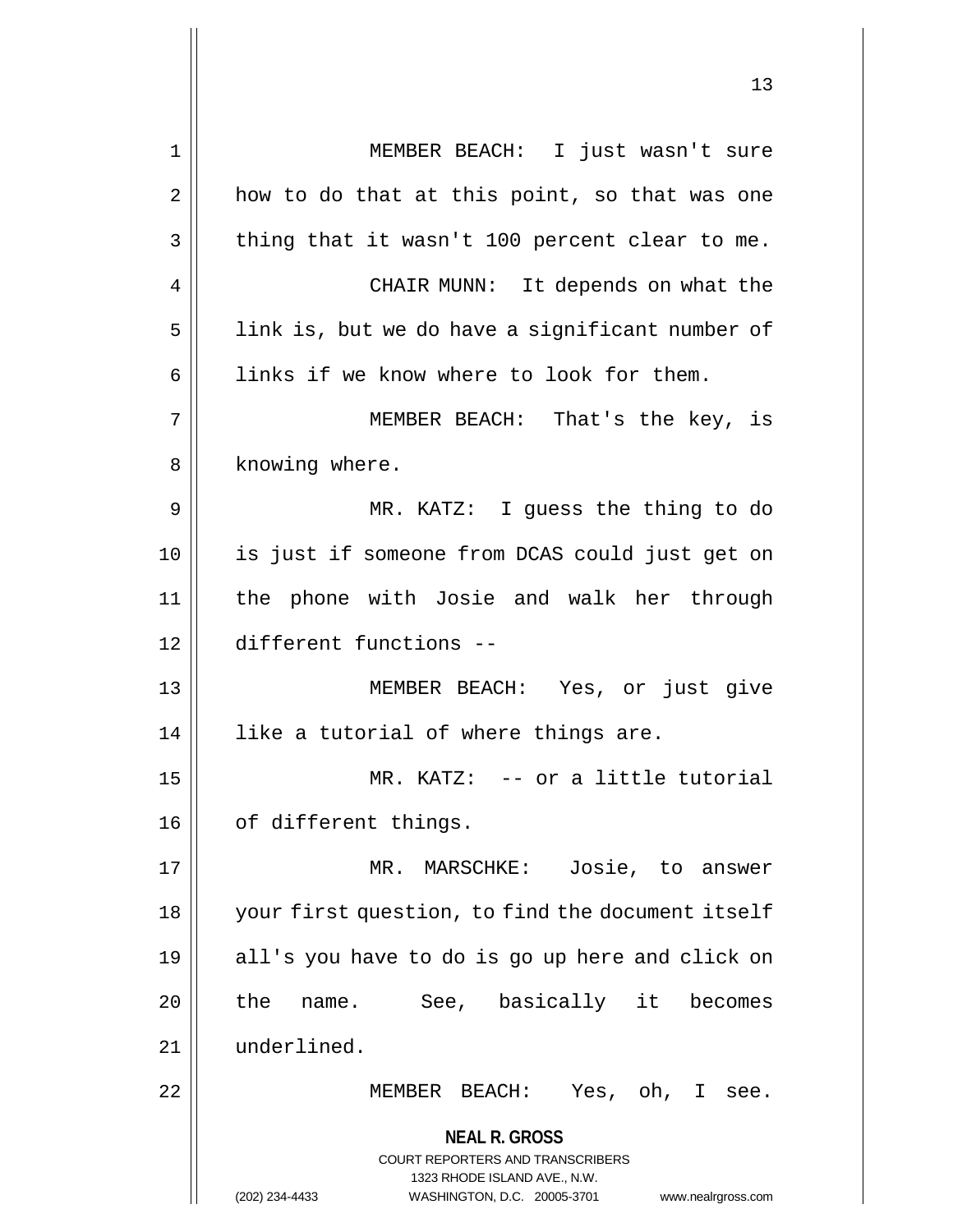|    | 14                                                                                                  |
|----|-----------------------------------------------------------------------------------------------------|
|    |                                                                                                     |
| 1  | Okay.                                                                                               |
| 2  | MR. MARSCHKE: If you click on that,                                                                 |
| 3  | it'll pull up the document so the document itself                                                   |
| 4  | can be accessed in that manner.                                                                     |
| 5  | MEMBER BEACH:<br>Very good.<br>I                                                                    |
| 6  | figured there was an easy way to do it so there                                                     |
| 7  | we go, so I don't have to switch back and forth.                                                    |
| 8  | CHAIR MUNN:<br>No.                                                                                  |
| 9  | MEMBER BEACH: Excellent.                                                                            |
| 10 | MR. MARSCHKE: And then obviously                                                                    |
| 11 | to get the history of any particular finding, you                                                   |
| 12 | go over and click on the little plus arrow or plus                                                  |
| 13 | box over here and --                                                                                |
| 14 | MEMBER BEACH: Yes, I did find that.                                                                 |
| 15 | Okay, perfect.                                                                                      |
| 16 | MR. MARSCHKE: The intent is to                                                                      |
| 17 | attach standalone files with this feature down                                                      |
| 18 | here. There aren't too many presently                                                               |
| 19 | attached. There are only maybe a handful in all                                                     |
| 20 | the findings.                                                                                       |
| 21 | CHAIR MUNN: But we have a number of                                                                 |
| 22 | findings where White Papers have been issued                                                        |
|    | <b>NEAL R. GROSS</b>                                                                                |
|    | <b>COURT REPORTERS AND TRANSCRIBERS</b>                                                             |
|    | 1323 RHODE ISLAND AVE., N.W.<br>(202) 234-4433<br>WASHINGTON, D.C. 20005-3701<br>www.nealrgross.com |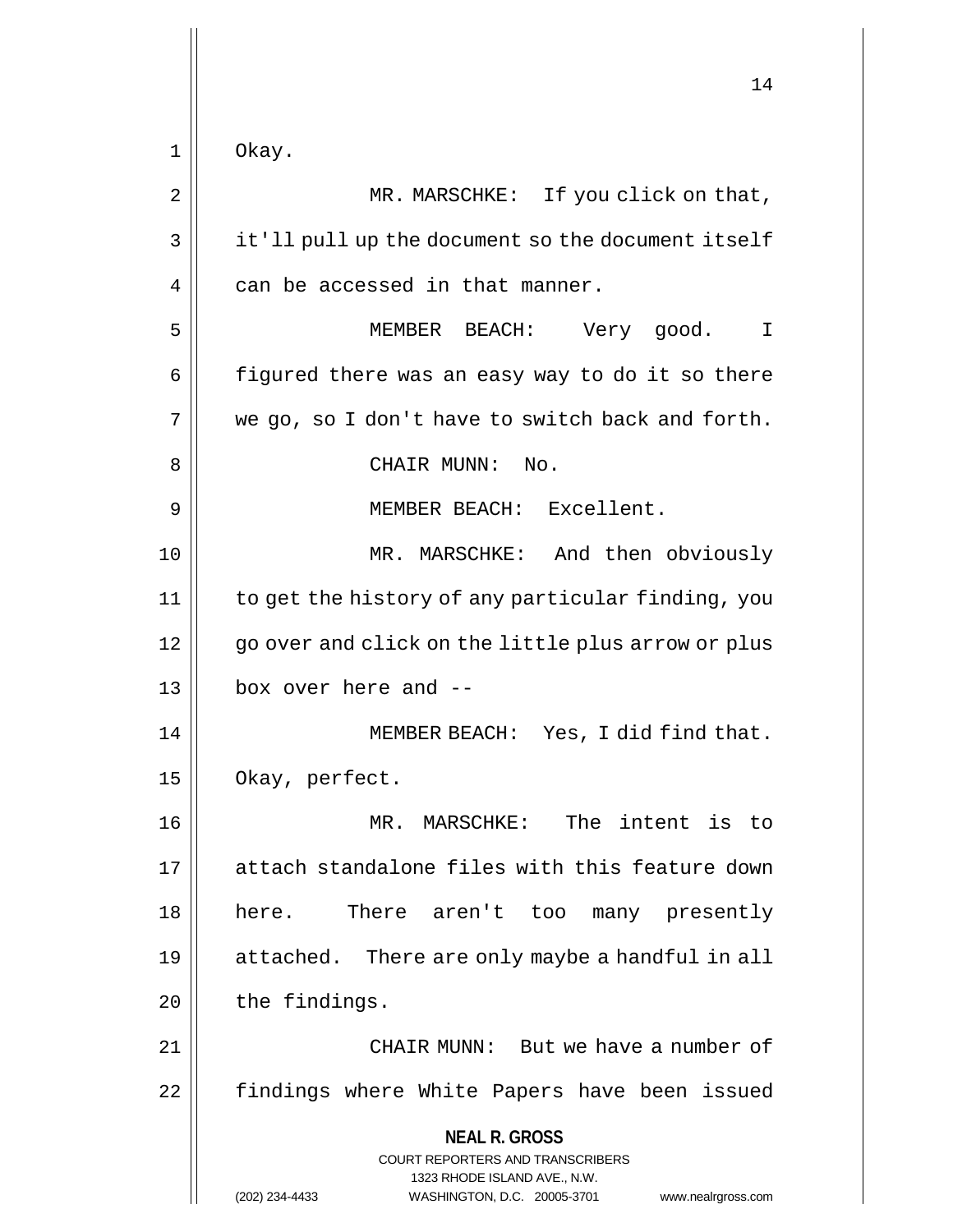**NEAL R. GROSS** COURT REPORTERS AND TRANSCRIBERS 1323 RHODE ISLAND AVE., N.W. (202) 234-4433 WASHINGTON, D.C. 20005-3701 www.nealrgross.com 1 debating a technical issue back and forth 2 | between the agency and the contractor and it's  $3 \parallel$  our goal to eventually have the bulk of those 4 || White Papers --5 MEMBER BEACH: And those would be 6 | under attachments? 7 CHAIR MUNN: -- attached, yes. 8 || MEMBER BEACH: Excellent, okay. 9 Yes, I think that was my biggest one, Steve, 10 because I kept thinking I should be able to get 11 | to those documents much easier, and thanks for 12 | clearing that up. 13 MR. MARSCHKE: Yes. 14 CHAIR MUNN: That's what we're 15 aiming for. Anything else, Josie? 16 MEMBER BEACH: So far, no. 17 CHAIR MUNN: Lori, how about you? 18 || How we doing? 19 MS. MARION-MOSS: Well, with the 20 | system itself, I had fun. Yes, I had fun. I was 21 | trying to make sure I could find any problems 22 || with it, and I agree with Steve. We're working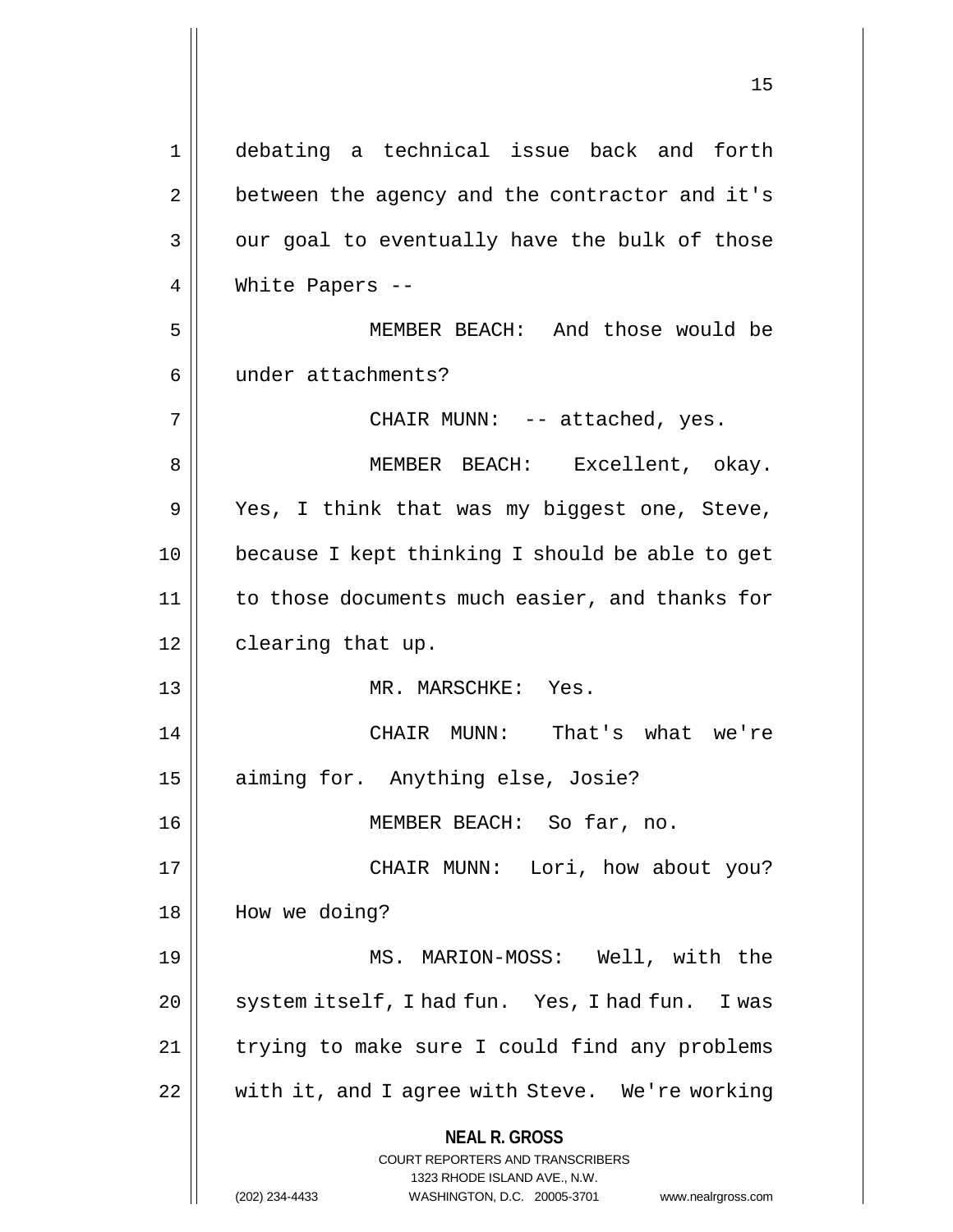1 || on the issue with the PDF icon.

**NEAL R. GROSS** COURT REPORTERS AND TRANSCRIBERS 1323 RHODE ISLAND AVE., N.W. (202) 234-4433 WASHINGTON, D.C. 20005-3701 www.nealrgross.com 2 || Right now our IT team is planning to 3 disable that for now until they can get that 4 | functioning properly. 5 One of the problems that we've 6 discovered is that when the findings are entered  $7 \parallel$  a lot of them are being entered from either a 8 Website or a Word document and the differences  $9 \parallel$  in the fonts, the system is not recognizing so 10 || it's causing these errors. 11 The goal was to actually be able to 12 || click on the PDF and you can actually see a PDF 13 || listing of all your findings collectively, which 14 | I think is very useful. 15 CHAIR MUNN: Yes, that was our 16 intent. 17 || MS. MARION-MOSS: Right. 18 || CHAIR MUNN: It was going to be very 19 useful for us in transferring between the Work 20 Groups. 21 || MS. MARION-MOSS: So I took it upon 22 myself to assume that the Committee wanted to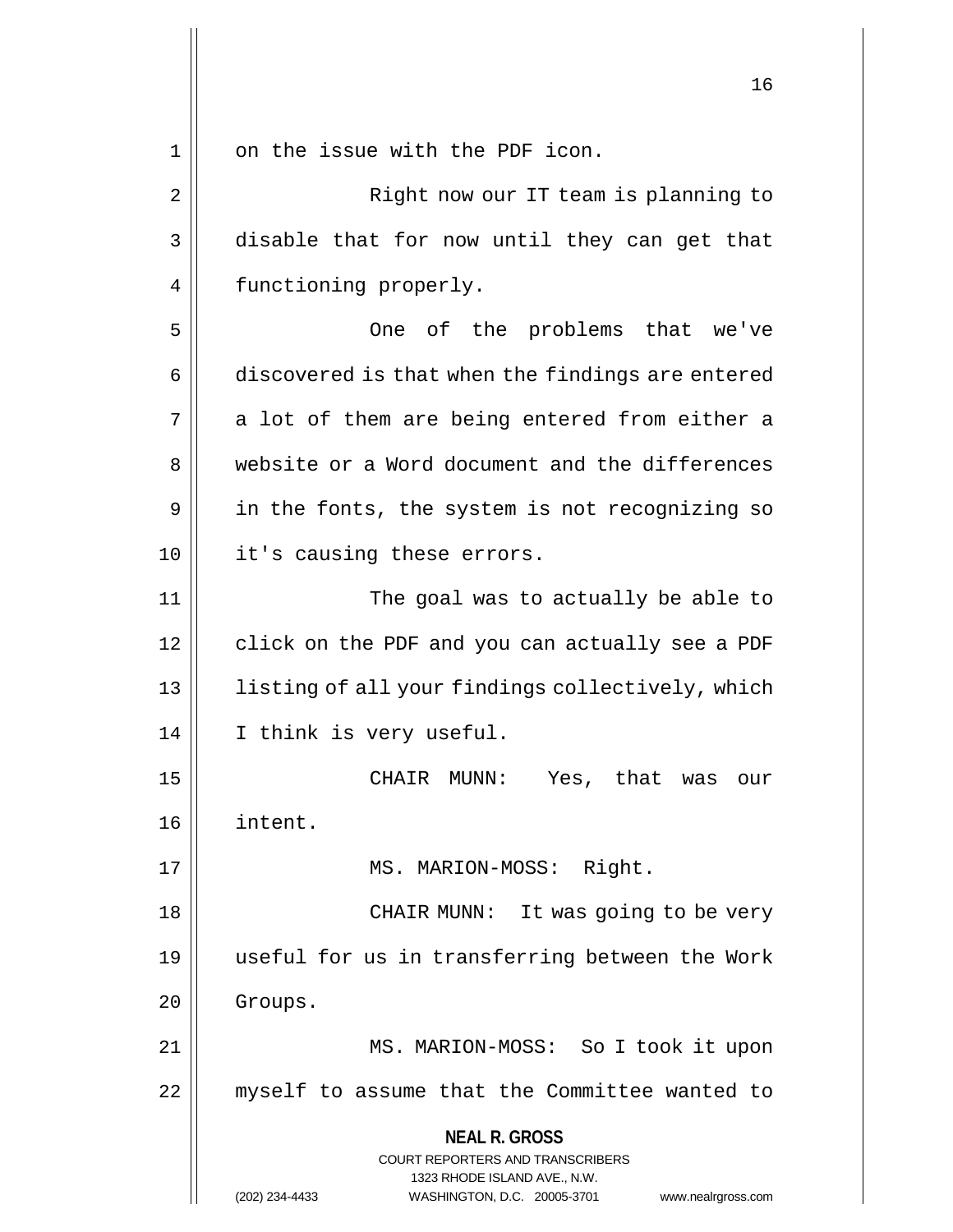**NEAL R. GROSS** COURT REPORTERS AND TRANSCRIBERS 1323 RHODE ISLAND AVE., N.W. 17 1 || have that function. 2 || So we're in the process of actually 3 getting a software tool that will scrub the 4 | symbols that come from a website or Word document  $5 \parallel$  to actually clean it up so we can keep that 6 ability. 7 CHAIR MUNN: Your assumption is 8 | correct. 9 MS. MARION-MOSS: Okay, yes, all  $10$  | right. So other than that, I think it's a pretty 11 good system. 12 CHAIR MUNN: Good. 13 MS. MARION-MOSS: And we can keep 14 working to get it functioning to the ability you  $15$  | want. 16 || CHAIR MUNN: We're increasingly 17 || happy with it. It's been a long haul, but there 18 || is a plethora of information in here and it's 19  $\parallel$  taken a long time to get it in the format and as 20  $\parallel$  accessible as we wanted it to be, so I'm glad that 21 || two new people at least find it workable.  $22 \parallel$  That's good.

(202) 234-4433 WASHINGTON, D.C. 20005-3701 www.nealrgross.com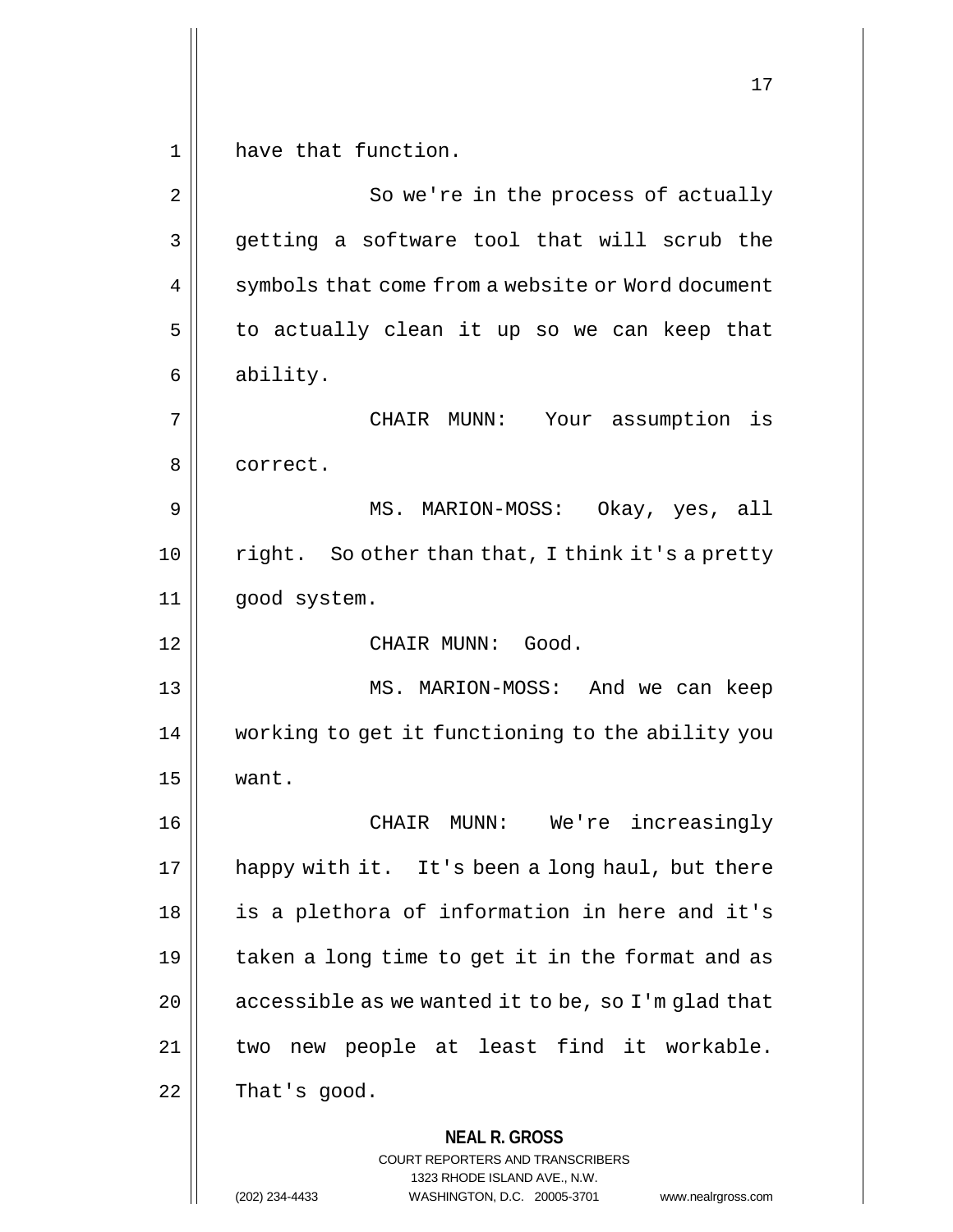|                | ⊥∪                                                                                                                                                                     |
|----------------|------------------------------------------------------------------------------------------------------------------------------------------------------------------------|
| $\mathbf 1$    | Anybody else have anything to                                                                                                                                          |
| $\overline{2}$ | contribute with respect to the BRS and what we're                                                                                                                      |
| 3              | doing with it?                                                                                                                                                         |
| 4              | As a kind of side note, I just lapsed                                                                                                                                  |
| 5              | into three-letter acronyms there which we use                                                                                                                          |
| 6              | here all the time.                                                                                                                                                     |
| 7              | But for the sake of anyone who might                                                                                                                                   |
| 8              | encounter this later and not be familiar with our                                                                                                                      |
| 9              | acronyms, BRS stands for Board Review System                                                                                                                           |
| 10             | which is what we're calling the database                                                                                                                               |
| 11             | although I am an outlander and I have a tendency                                                                                                                       |
| 12             | to call it the database, and I'm corrected                                                                                                                             |
| 13             | regularly by our IT folks, but I think of it as                                                                                                                        |
| 14             | our database.                                                                                                                                                          |
| 15             | We were going to have it reviewed for                                                                                                                                  |
| 16             | accuracy and pertinence during the interim from                                                                                                                        |
| 17             | our last meeting and I am working on the                                                                                                                               |
| 18             | assumption that that has occurred.                                                                                                                                     |
| 19             | Stu, do you know for a fact?<br>I'm                                                                                                                                    |
| 20             | assuming you or Elyse would have been the folks                                                                                                                        |
| 21             | who were looking at that.                                                                                                                                              |
| 22             | MR. HINNEFELD: At the data that's                                                                                                                                      |
|                | <b>NEAL R. GROSS</b><br><b>COURT REPORTERS AND TRANSCRIBERS</b><br>1323 RHODE ISLAND AVE., N.W.<br>(202) 234-4433<br>WASHINGTON, D.C. 20005-3701<br>www.nealrgross.com |

 $\mathsf{I}$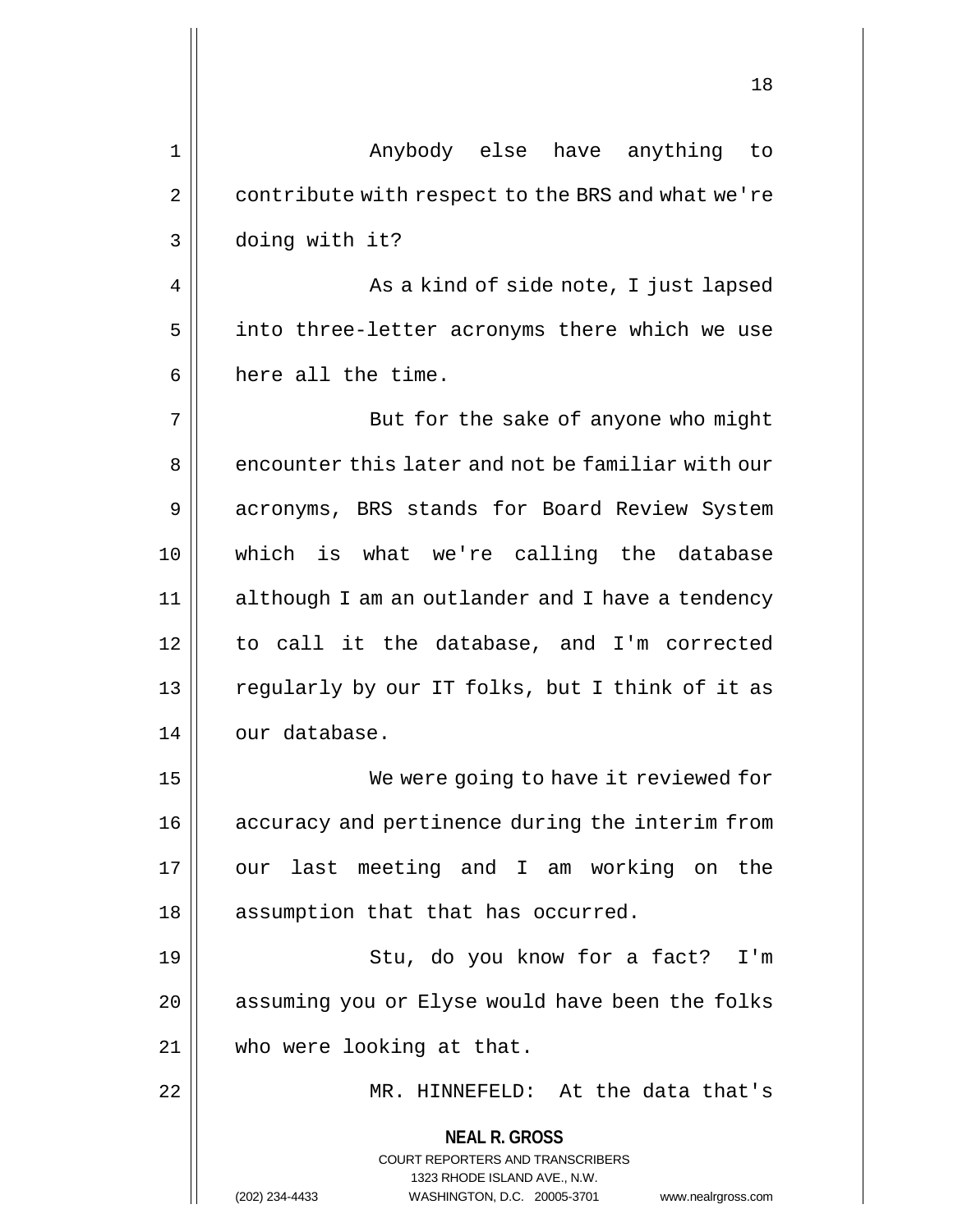| $\mathbf 1$<br>in it?<br>2<br>CHAIR MUNN: Yes, for accuracy and<br>3<br>pertinence.<br>MR. HINNEFELD: I believe that, you<br>4<br>know, we agree that what's in there is what<br>5<br>should be there.<br>6<br>7<br>There may be instances where, you<br>8<br>know, we have an answer or two that we haven't<br>quite said okay to that hasn't been put in there<br>9<br>yet, but we believe what's in there is what<br>10 |    |
|----------------------------------------------------------------------------------------------------------------------------------------------------------------------------------------------------------------------------------------------------------------------------------------------------------------------------------------------------------------------------------------------------------------------------|----|
|                                                                                                                                                                                                                                                                                                                                                                                                                            | 19 |
|                                                                                                                                                                                                                                                                                                                                                                                                                            |    |
|                                                                                                                                                                                                                                                                                                                                                                                                                            |    |
|                                                                                                                                                                                                                                                                                                                                                                                                                            |    |
|                                                                                                                                                                                                                                                                                                                                                                                                                            |    |
|                                                                                                                                                                                                                                                                                                                                                                                                                            |    |
|                                                                                                                                                                                                                                                                                                                                                                                                                            |    |
|                                                                                                                                                                                                                                                                                                                                                                                                                            |    |
|                                                                                                                                                                                                                                                                                                                                                                                                                            |    |
|                                                                                                                                                                                                                                                                                                                                                                                                                            |    |
|                                                                                                                                                                                                                                                                                                                                                                                                                            |    |
| 11<br>should be there.                                                                                                                                                                                                                                                                                                                                                                                                     |    |
| CHAIR MUNN: Well, we wanted to make<br>12                                                                                                                                                                                                                                                                                                                                                                                  |    |
| sure that the findings were listed where the<br>13                                                                                                                                                                                                                                                                                                                                                                         |    |
| findings should be and that they reasonably<br>14                                                                                                                                                                                                                                                                                                                                                                          |    |
| reflect it.<br>15                                                                                                                                                                                                                                                                                                                                                                                                          |    |
| There was I know a lot of effort that<br>16                                                                                                                                                                                                                                                                                                                                                                                |    |
| went on verifying the verbiage from the system<br>17                                                                                                                                                                                                                                                                                                                                                                       |    |
| with reports from transcripts covering this same<br>18                                                                                                                                                                                                                                                                                                                                                                     |    |
| material to make sure that we actually had<br>19                                                                                                                                                                                                                                                                                                                                                                           |    |
| captured the thought correctly.<br>20                                                                                                                                                                                                                                                                                                                                                                                      |    |
| And we had some discussion on that<br>21                                                                                                                                                                                                                                                                                                                                                                                   |    |
| 22<br>and it was going to be checked and I think it was                                                                                                                                                                                                                                                                                                                                                                    |    |
| <b>NEAL R. GROSS</b><br>COURT REPORTERS AND TRANSCRIBERS<br>1323 RHODE ISLAND AVE., N.W.<br>WASHINGTON, D.C. 20005-3701<br>(202) 234-4433<br>www.nealrgross.com                                                                                                                                                                                                                                                            |    |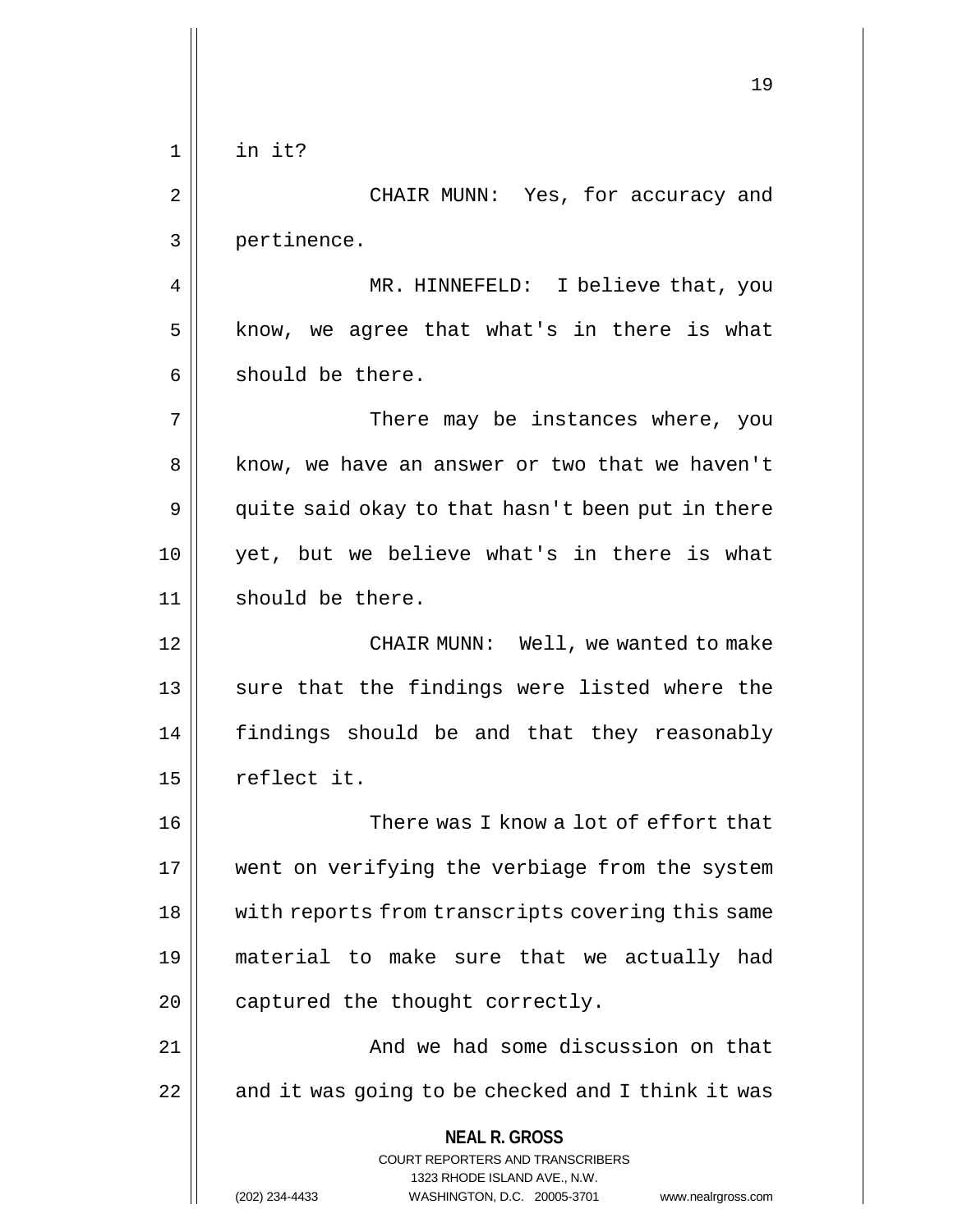**NEAL R. GROSS** COURT REPORTERS AND TRANSCRIBERS 1323 RHODE ISLAND AVE., N.W. (202) 234-4433 WASHINGTON, D.C. 20005-3701 www.nealrgross.com 1 checked. 2 MR. HINNEFELD: I remember there 3 || was one issue of a particular document that's  $4 \parallel$  entered with an extra zero or it's kind of in  $5$  | there twice.  $6 \parallel$  and when you're trying to find it, 7 you're liable to pull up the one that doesn't 8 | have the findings when almost the same document  $9 \parallel$  title brings up the findings and I can't recall 10 which one it is now but -- 11 || MS. MARION-MOSS: I believe that's  $12$  |  $OCAS-0013$  and  $DCAS-0013$ . 13 CHAIR MUNN: It's 13, yes. 14 MR. HINNEFELD: And I'm not sure 15 | that's sorted out. 16 CHAIR MUNN: Do we have one zero or 17 | two zeroes? 18 || MS. MARION-MOSS: We took care of  $19 \parallel$  that. 20 MR. HINNEFELD: Is that taken care  $21 \parallel$  of? 22 MS. MARION-MOSS: We have two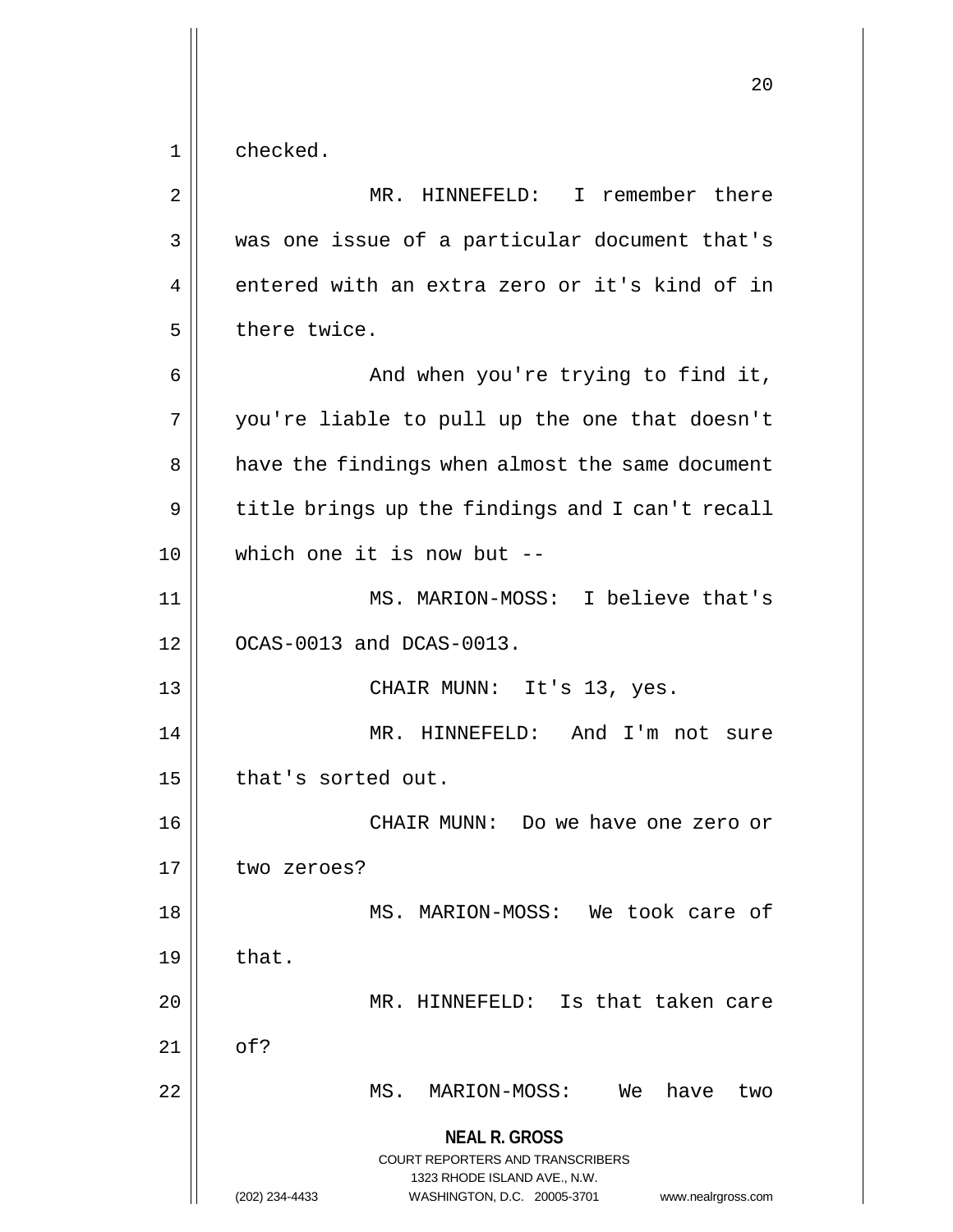1 zeroes for the DCAS document.

**NEAL R. GROSS** COURT REPORTERS AND TRANSCRIBERS 1323 RHODE ISLAND AVE., N.W. (202) 234-4433 WASHINGTON, D.C. 20005-3701 www.nealrgross.com 2 CHAIR MUNN: Yes, that's good,  $3 \parallel$  which is what we needed. Okay, thanks to all. 4 MR. MARSCHKE: Wanda. 5 CHAIR MUNN: Yes. 6 MR. MARSCHKE: I notice on the 7 || agenda you have "including overarching issues" 8 there next to the database issues. Are you 9 || referring to overarching database issues or are 10 you referring to overarching technical issues? 11 What was the intent, because I know 12 at one point we talked about putting in I guess 13 || a dummy document to track the overarching 14 technical issues and I don't know if that was the 15 || intent of this, you know, here or not so. 16 CHAIR MUNN: Yes, it was. At our 17 last meeting, we said that we were going to 18 || pursue the concept of adding that list here since 19 || Jim Neton had been the keeper of that data and 20 || we did not have any means of tracking it. 21 We discussed the possibility of 22 | doing exactly that, setting it up in this Board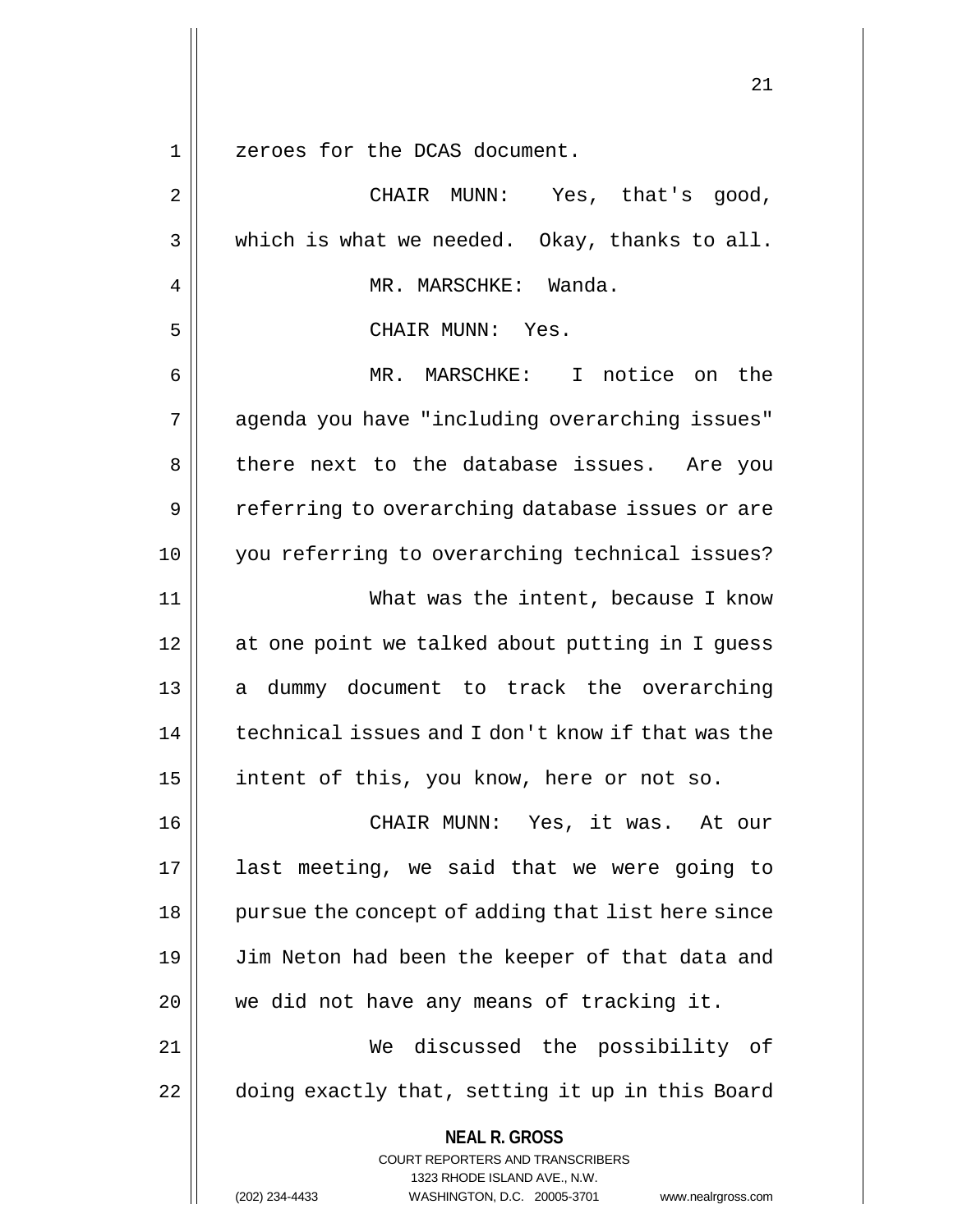**NEAL R. GROSS** COURT REPORTERS AND TRANSCRIBERS 1323 RHODE ISLAND AVE., N.W. (202) 234-4433 WASHINGTON, D.C. 20005-3701 www.nealrgross.com 1 || Review System, so that we would not only have a 2 | clear and easily accessible listing of what 3 | those issues were but also whether any change 4 | occurred over time. We could track that. 5 And I don't recall whether it was 6 || actually assigned. We discussed it. But I  $7 \parallel$  thought it was assigned for NIOSH to do. 8 MS. MARION-MOSS: Well -- 9 MR. MARSCHKE: I don't recall 10 || either, Wanda, whether or not we actually came 11 to that far into the process, to actually 12 | assigning. 13 || MR. KATZ: Lori was going to respond  $14$  to that. 15 MS. MARION-MOSS: Yes, we do have a 16 little something -- 17 CHAIR MUNN: Good. 18 || MS. MARION-MOSS: -- that we'd like 19 to share. Steve, if I can use your computer? 20 | MR. MARSCHKE: Sure, go ahead. 21 MR. HINNEFELD: Could you pull up  $22$   $\parallel$  the BRS for us?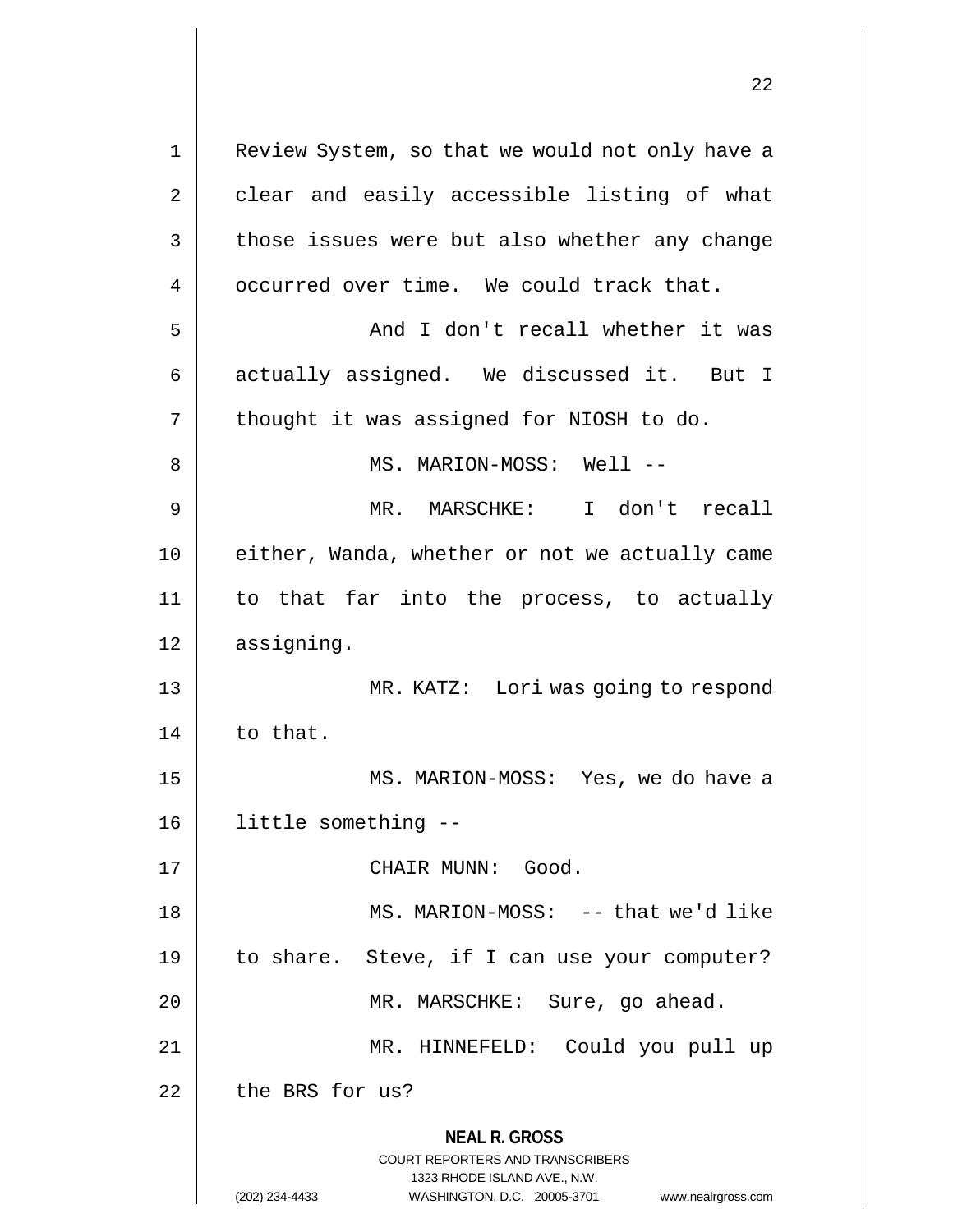|    | 23                                                                  |
|----|---------------------------------------------------------------------|
| 1  | MS. MARION-MOSS: Yes.                                               |
| 2  | MR. MARSCHKE: Set up is in seven.                                   |
| 3  | Do you want to go to the main screen?                               |
| 4  | MS. MARION-MOSS: Yes, let's go to                                   |
| 5  | the main screen. What we did is set up a little                     |
| 6  | skeleton, not knowing exactly where you want to                     |
| 7  | go with the overarching issues and all, so we've                    |
| 8  | done a little test for you to see.                                  |
| 9  | If you could go to the Document Type                                |
| 10 | Filter, the center menu drop-down, and then you                     |
| 11 | have a listing of overarching issues for an                         |
| 12 | option, I'm sorry.                                                  |
| 13 | And what we've done here is listed                                  |
| 14 | the name of the overarching issues that we                          |
| 15 | received from Jim Neton.                                            |
| 16 | CHAIR MUNN: Wait, now back up.<br>At                                |
| 17 | the original screen --                                              |
| 18 | MS. MARION-MOSS: Yes, the center                                    |
| 19 | drop-down menu.                                                     |
| 20 | MR.<br>MARSCHKE:<br>Document<br>Type                                |
| 21 | Filter.                                                             |
| 22 | CHAIR MUNN: -- the Document Type                                    |
|    | <b>NEAL R. GROSS</b>                                                |
|    | COURT REPORTERS AND TRANSCRIBERS<br>1323 RHODE ISLAND AVE., N.W.    |
|    | WASHINGTON, D.C. 20005-3701<br>(202) 234-4433<br>www.nealrgross.com |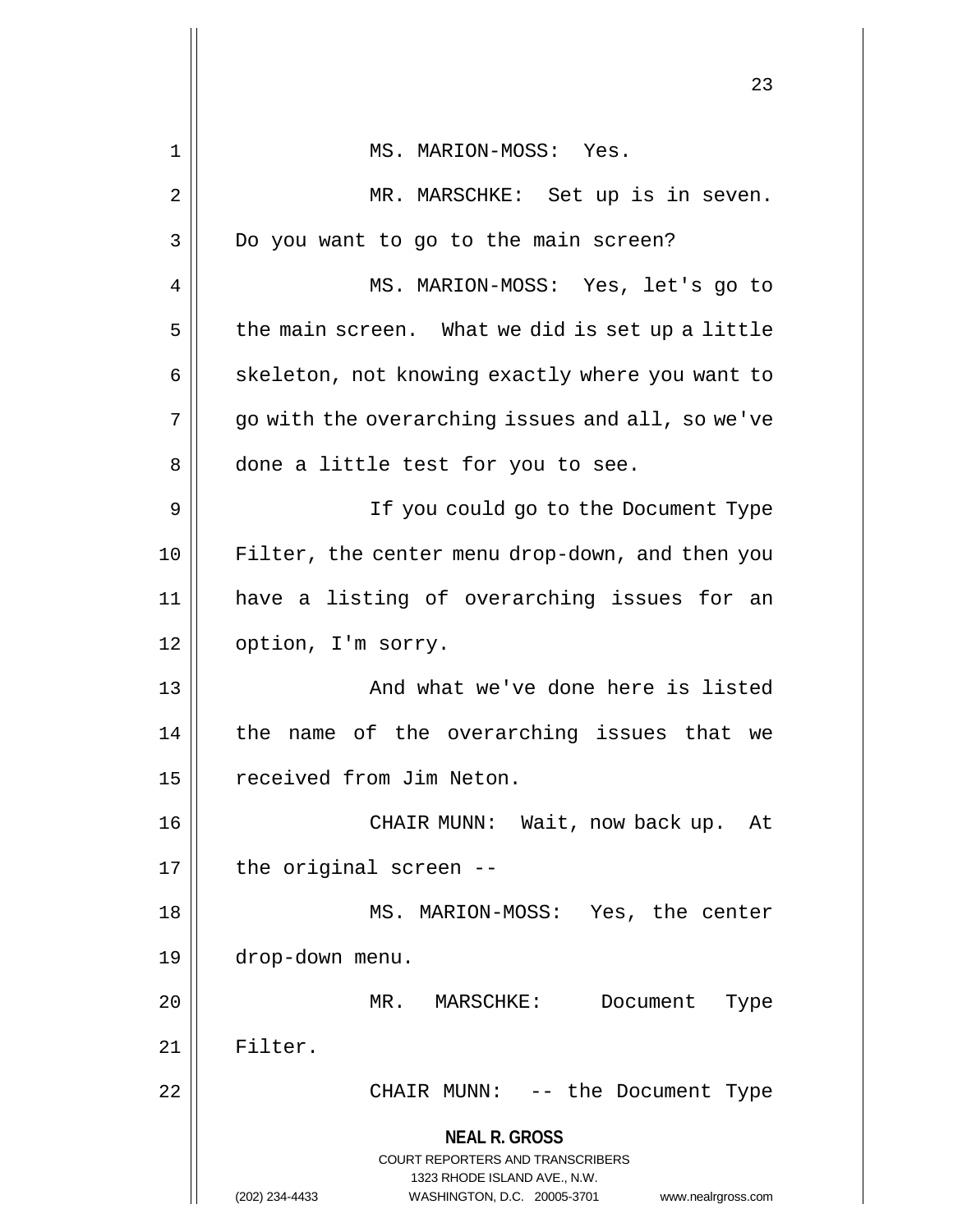**NEAL R. GROSS** COURT REPORTERS AND TRANSCRIBERS 1323 RHODE ISLAND AVE., N.W. (202) 234-4433 WASHINGTON, D.C. 20005-3701 www.nealrgross.com 24 1 Filter is included. Oh, I see. You've 2 | included it in the list, okay. Now, got it. Go  $3 \parallel$  ahead. 4 | MS. MARION-MOSS: Okay. According  $5 \parallel$  to Jim, we have at least eight categories, if you  $6 \parallel$  will, of overarching issues and we've listed  $7$  | those as document titles. 8 We just arbitrarily just picked a 9 document number. I chose NIOSH over, one would 10 be your oronasal breathing, okay? We can make 11 | changes as we start to build upon the overarching 12 | issue concept, okay? 13 || And what we've done, I actually went  $14$  | through the database and found some of those that 15 were designated in the findings as -- 16 CHAIR MUNN: Good for you. Thank 17 you, Lori. 18 MS. MARION-MOSS: -- oronasal 19 | breathing and we assigned it to this overarching 20 document number. 21 CHAIR MUNN: Very good, good start. 22 || MS. MARION-MOSS: Now, going back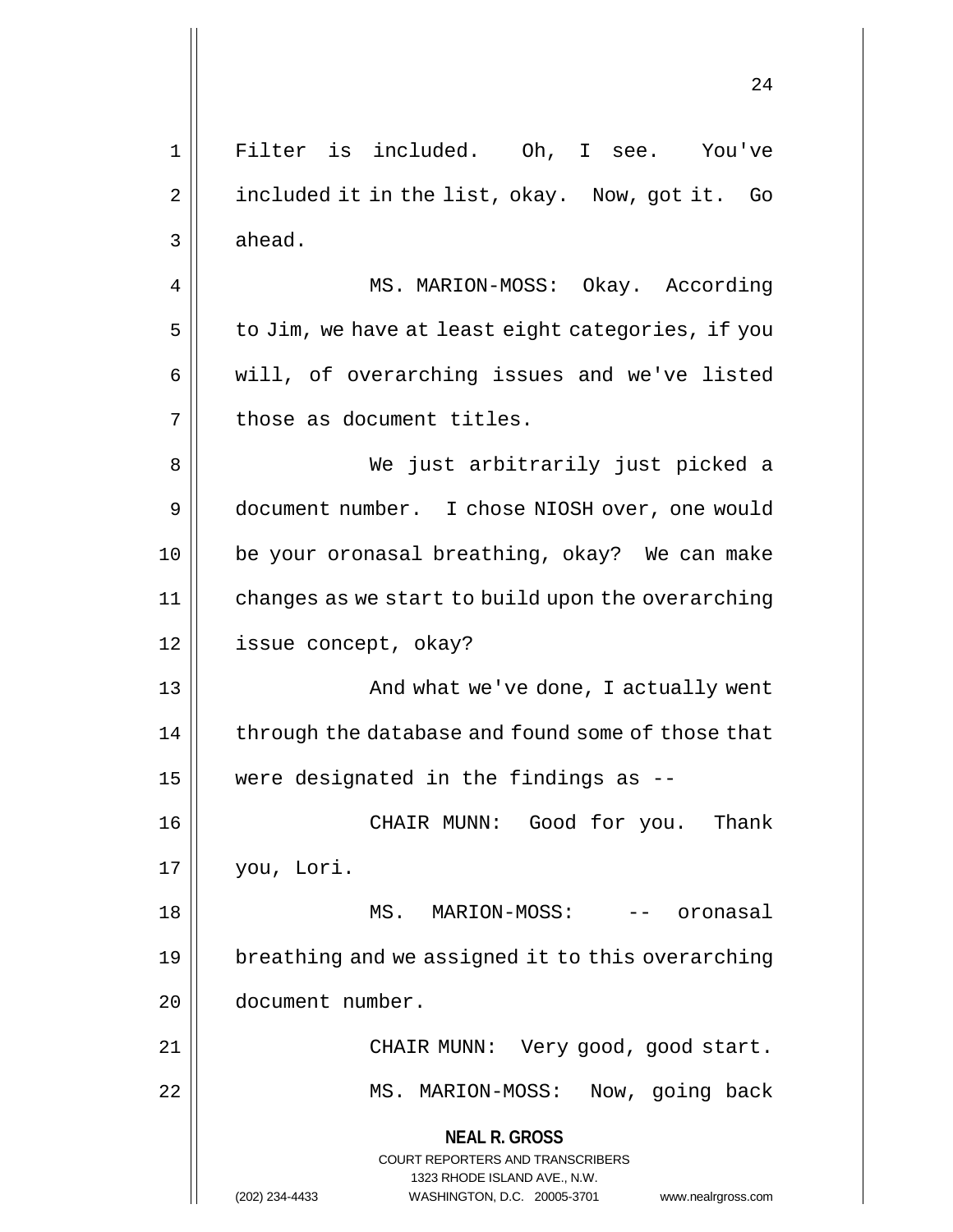**NEAL R. GROSS** COURT REPORTERS AND TRANSCRIBERS 1323 RHODE ISLAND AVE., N.W. (202) 234-4433 WASHINGTON, D.C. 20005-3701 www.nealrgross.com 1 || to what Steve showed you early, Josie, there is 2 || actually no document. If you clicked on  $3 \parallel$  oronasal breathing, there's no document there. 4 || Based on the design of the database, 5 | we had to name it something and present it as if 6 | it was an actual document. 7 || MR. KATZ: This is perfect. 8 CHAIR MUNN: That's perfect. 9 MR. KATZ: This is just we talked 10 about, Lori, so. 11 CHAIR MUNN: Exactly what we 12 wanted. 13 || MS. MARION-MOSS: Now, if you will 14 go back, one other thing I'd like to show you. 15 If you will actually go back to TIB-4 -- let me 16 || clarify that. That's OCAS, I'm sorry, ORAU  $17 \parallel$  TIB-4. 18 MR. HINNEFELD: It'd be useful if we 19 called it OTIB, wouldn't it? Okay, go ahead. 20 || MR. MARSCHKE: How many zeroes,  $21$  | four? 22 || MS. MARION-MOSS: No, three.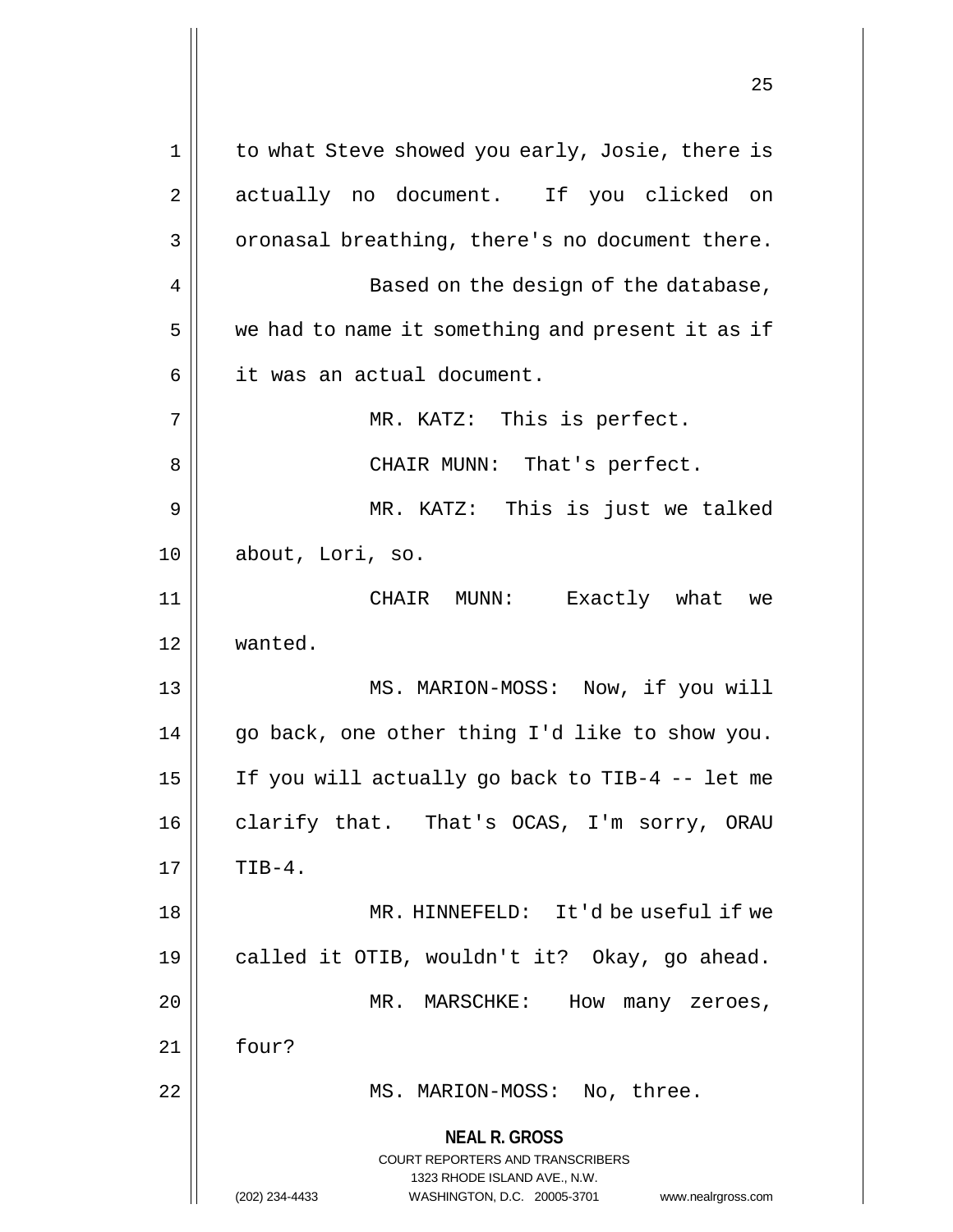|    | 26                                                                                                                                                                  |
|----|---------------------------------------------------------------------------------------------------------------------------------------------------------------------|
|    |                                                                                                                                                                     |
| 1  | MR. MARSCHKE: Three zeroes?                                                                                                                                         |
| 2  | MS. MARION-MOSS: Now, we're still                                                                                                                                   |
| 3  | in the process of building this, designing it and                                                                                                                   |
| 4  | all, but if you will go down, I believe that                                                                                                                        |
| 5  | overarching issue is Finding number 12.                                                                                                                             |
| 6  | If you scroll down to 12, you will                                                                                                                                  |
| 7  | see -- go back to 11 for me, Steve. You see                                                                                                                         |
| 8  | there's a gap, it goes from 11 to 14?                                                                                                                               |
| 9  | CHAIR MUNN: Yes, yes.                                                                                                                                               |
| 10 | MS. MARION-MOSS: Currently IT has                                                                                                                                   |
| 11 | moved it down to the bottom of the list in this                                                                                                                     |
| 12 | particular document.                                                                                                                                                |
| 13 | CHAIR MUNN: Because?                                                                                                                                                |
| 14 | MS. MARION-MOSS: Well, they're                                                                                                                                      |
| 15 | still working on it. Okay, but I would like it                                                                                                                      |
| 16 | for it to remain in order, chronological order.                                                                                                                     |
| 17 | CHAIR MUNN: Yes, so would I.                                                                                                                                        |
| 18 | MS. MARION-MOSS: Okay, so we're                                                                                                                                     |
| 19 | working on that. But what they've done is added                                                                                                                     |
| 20 | a little message once you get to that finding and                                                                                                                   |
| 21 | 12 is one of those findings. It's<br>an                                                                                                                             |
| 22 | overarching issue and it says "Finding has been                                                                                                                     |
|    | <b>NEAL R. GROSS</b><br><b>COURT REPORTERS AND TRANSCRIBERS</b><br>1323 RHODE ISLAND AVE., N.W.<br>(202) 234-4433<br>WASHINGTON, D.C. 20005-3701 www.nealrgross.com |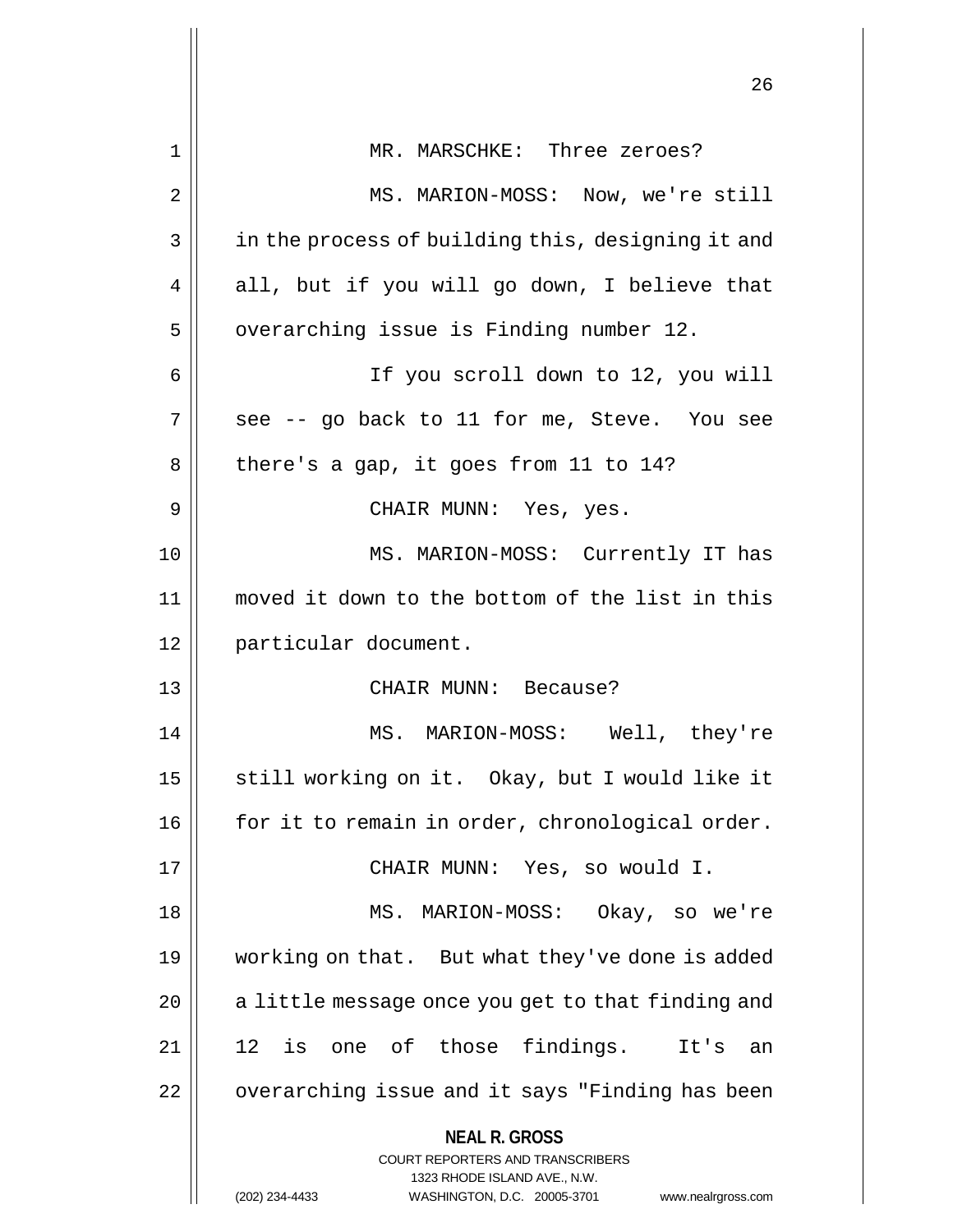**NEAL R. GROSS** COURT REPORTERS AND TRANSCRIBERS 1323 RHODE ISLAND AVE., N.W. (202) 234-4433 WASHINGTON, D.C. 20005-3701 www.nealrgross.com 27 1 || transferred here." 2 | CHAIR MUNN: Excellent. 3 MS. MARION-MOSS: If you were to  $4 \parallel$  click on here, --5 CHAIR MUNN: I just did. 6 || MS. MARION-MOSS: -- it should take  $7 \parallel$  you to the actual overarching category. 8 CHAIR MUNN: Well done. 9 MR. MARSCHKE: One question. I 10 notice the status is transferred in both. Does 11 || the status have to be the same in both screens? 12 || I mean, because basically if you go 13  $\vert$  back to the OTIB-4, it should say transferred, 14 which is correct because it's been transferred  $15$  | out of here and it's been transferred over to the 16 | overarching. 17 || But over here probably the status  $18$  should be whatever the status is, open, in 19 || progress or, you know, in abeyance or whatever  $20$  || the status is over on this screen so. 21 MS. MARION-MOSS: Whatever the  $22$  | Committee would like to do, we can do it.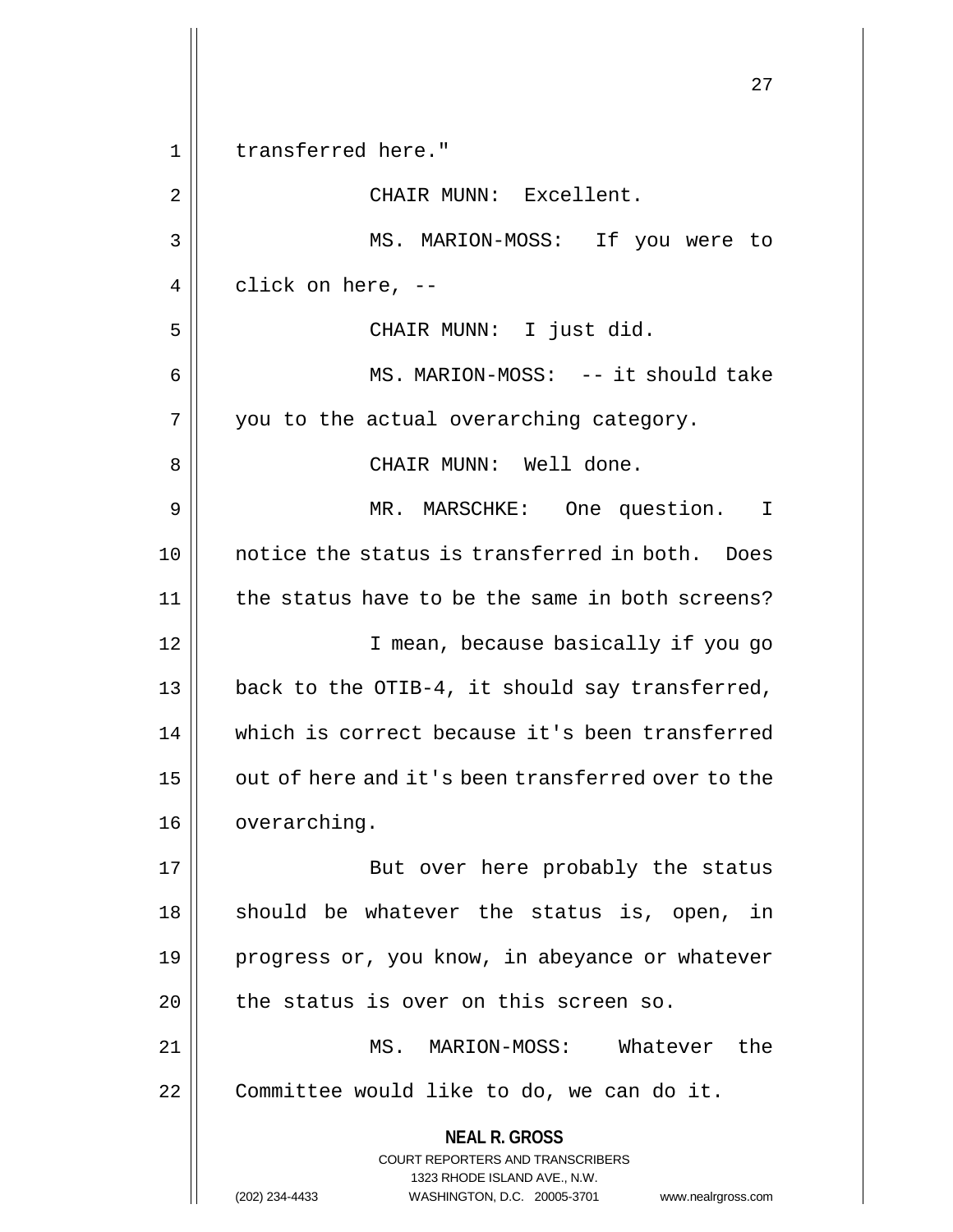**NEAL R. GROSS** COURT REPORTERS AND TRANSCRIBERS 1323 RHODE ISLAND AVE., N.W. (202) 234-4433 WASHINGTON, D.C. 20005-3701 www.nealrgross.com 28 1 CHAIR MUNN: It should be open on  $2 \parallel$  the screen. 3 MEMBER ZIEMER: Or whatever it is 4 | for that finding. 5 CHAIR MUNN: Yes. 6 || MS. MARION-MOSS: For that finding,  $7 \parallel$  yes. 8 MR. MARSCHKE: Whatever it was  $9 \parallel$  before they transferred it, it should be. On 10 || this screen, it should show whatever that 11 || status, the working status. 12 CHAIR MUNN: Well, in the previous 13 || screen it probably showed in abeyance before it 14 showed transferred. 15 And that brings up the issue whether 16 || we are going to address these on a regular, 17 || scheduled basis the way we do others or whether 18 | these stand separately. 19 || I guess what I'm trying to say is are  $20$  | we going to address these while we're addressing 21 | OTIB-4 or will we be handling overarching issues 22 || separately? I guess that's really what I'm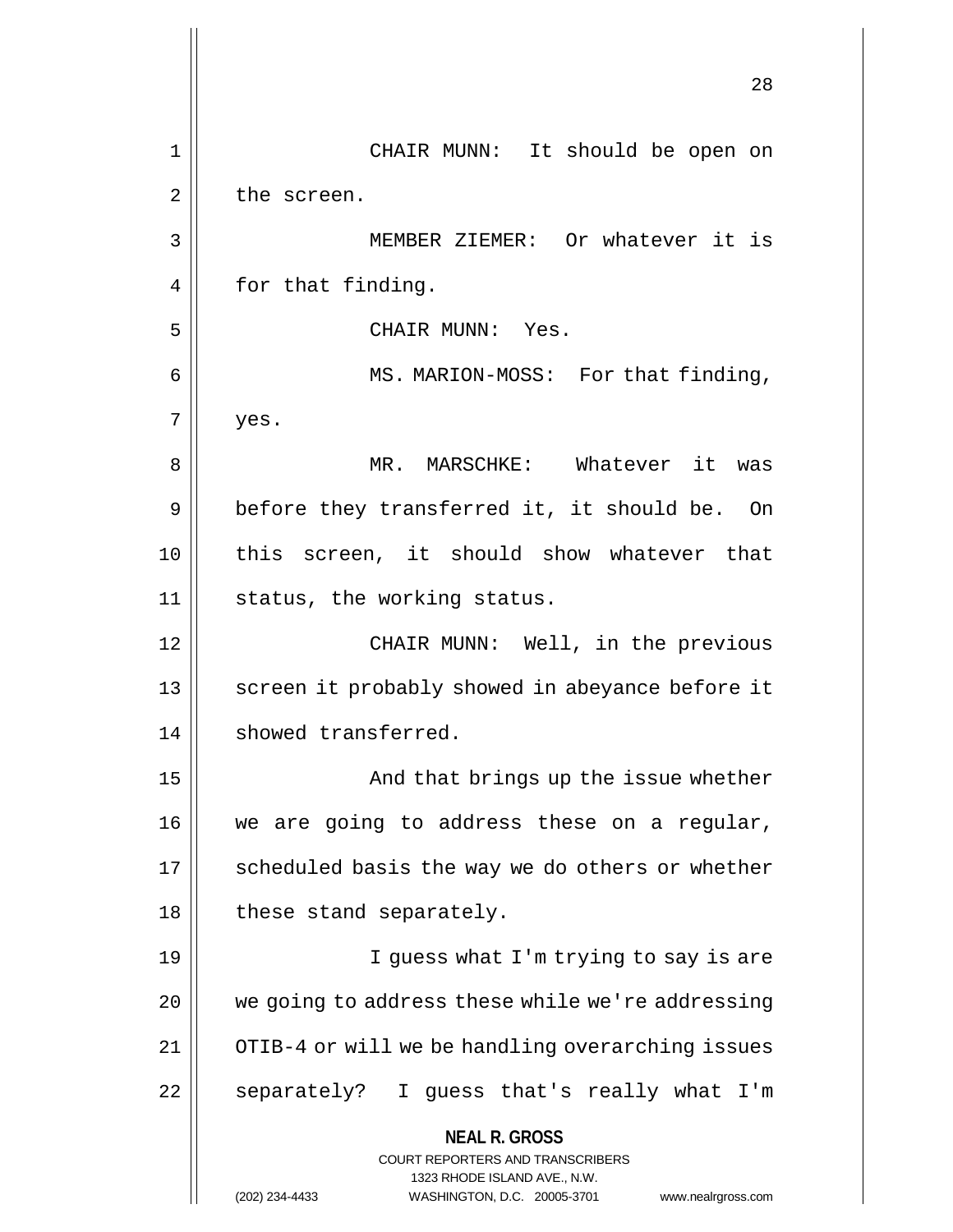1 || trying to say, and I don't think we've even  $2 \parallel$  talked about that.

3 MR. KATZ: Well, I think the whole 4 | concept was when we identify overarching issues  $5 \parallel$  is we say we're not going to deal with this here.  $6 \parallel$  This affects many other --

7 || CHAIR MUNN: Exactly.

**NEAL R. GROSS** 8 MR. KATZ: So I don't think you 9 would address it when you're addressing that 10 document because that's the whole point of 11 putting it in this bucket, is because it affects 12 more than one document or TBD, whatever it might 13 be, and so it's going to be this generally. 14 CHAIR MUNN: Yes, Paul. 15 MEMBER ZIEMER: Let me ask it in a 16 || somewhat different way. So let's suppose at 17 || Savannah River you have an oronasal breathing 18 || finding and you push it over to here. 19 Now at, you know, Los Alamos you have  $20$  | an oronasal breathing finding which is sort of 21 | similar, maybe slightly worded different. You  $22$  | push it into here.

> COURT REPORTERS AND TRANSCRIBERS 1323 RHODE ISLAND AVE., N.W.

(202) 234-4433 WASHINGTON, D.C. 20005-3701 www.nealrgross.com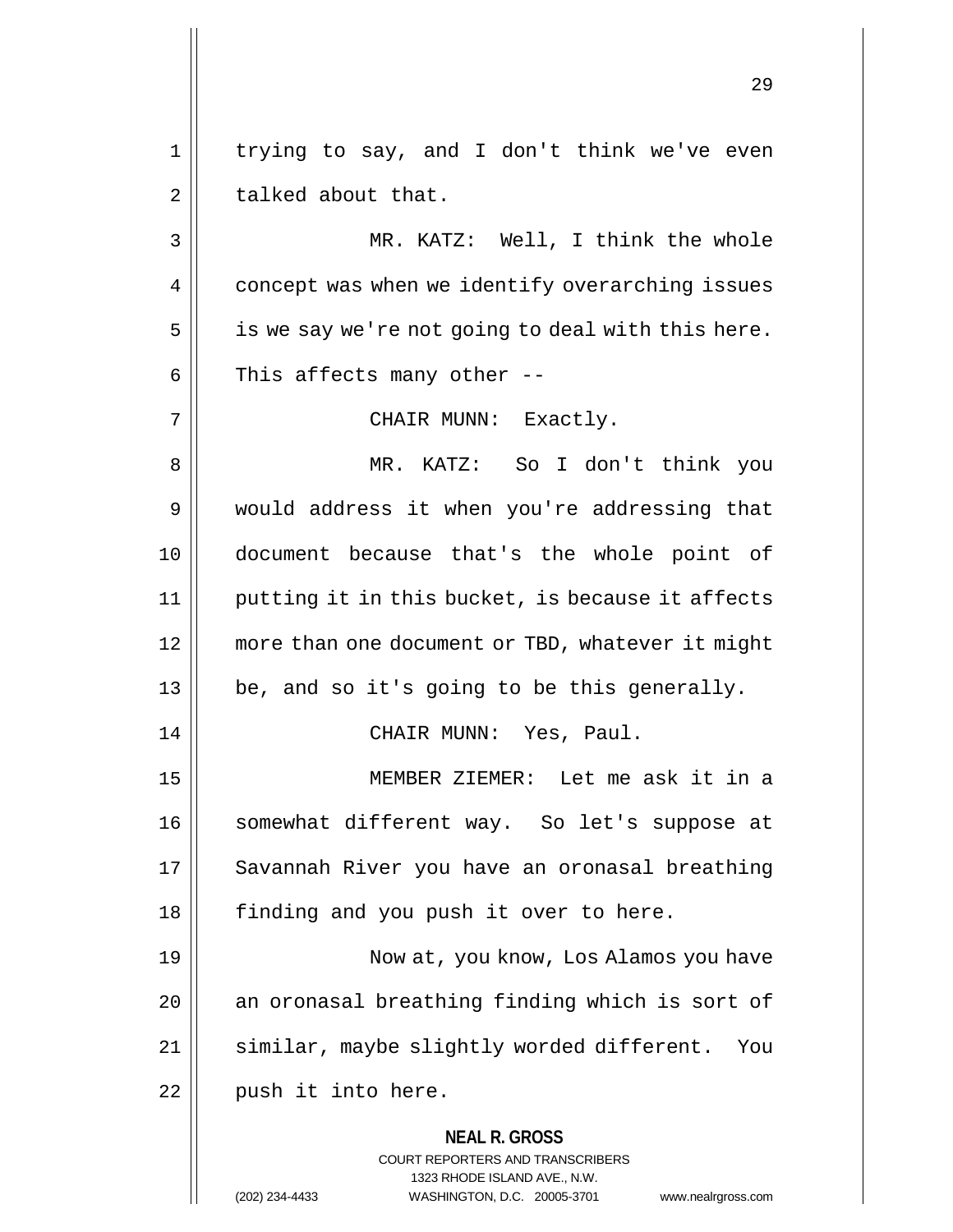|    | 30                                                                                                  |
|----|-----------------------------------------------------------------------------------------------------|
| 1  | And so now these things show up as                                                                  |
| 2  | what? Both that identified number and then as                                                       |
| 3  | little subsets of them?                                                                             |
| 4  | CHAIR MUNN: Yes.                                                                                    |
| 5  | MEMBER ZIEMER: Okay. So then when                                                                   |
| 6  | you look at oronasal breathing, you have this                                                       |
| 7  | collection of where the findings showed up, and                                                     |
| 8  | then whoever is reviewing it can review it sort                                                     |
| 9  | of in a generic way and I think the specific site                                                   |
| 10 | may still have to apply it to their site so --                                                      |
| 11 | MR. KATZ: But then when it all gets                                                                 |
| 12 | addressed generally and whatever the general                                                        |
| 13 | matters are resolved, then you can send them                                                        |
| 14 | back.                                                                                               |
| 15 | You can send them<br>MEMBER ZIEMER:                                                                 |
| 16 | back.                                                                                               |
| 17 | MR. KATZ: Transfer it back to the                                                                   |
| 18 | specifics and either be applied directly or if                                                      |
| 19 | it needs to be adjusted for the conditions of the                                                   |
| 20 | site or what have you, or the procedure, then                                                       |
| 21 | can be addressed by the group that's<br>that                                                        |
| 22 | responsible for that site or procedure.                                                             |
|    | <b>NEAL R. GROSS</b><br><b>COURT REPORTERS AND TRANSCRIBERS</b>                                     |
|    | 1323 RHODE ISLAND AVE., N.W.<br>(202) 234-4433<br>WASHINGTON, D.C. 20005-3701<br>www.nealrgross.com |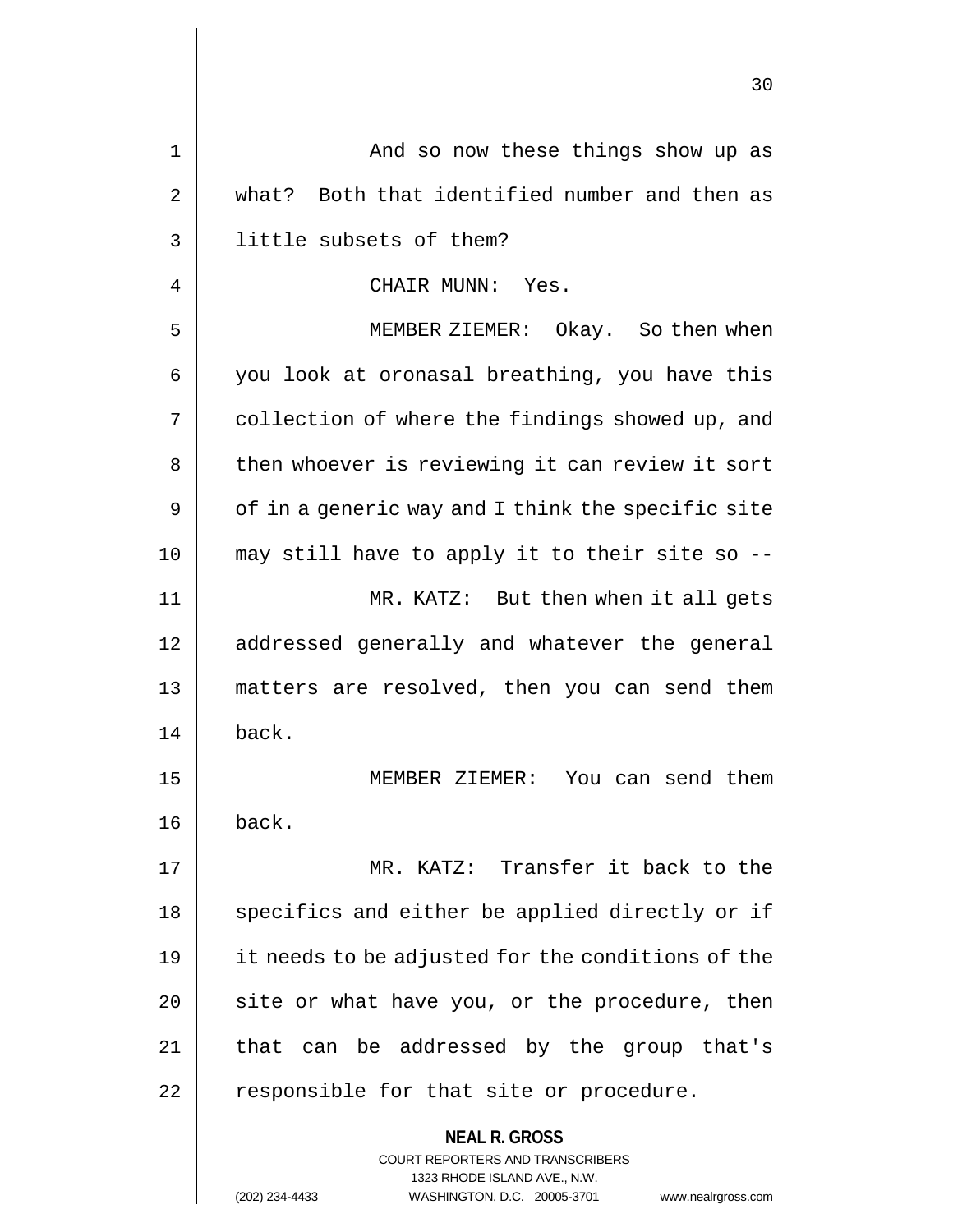|    | 31                                                                                                                                                                     |
|----|------------------------------------------------------------------------------------------------------------------------------------------------------------------------|
| 1  | CHAIR MUNN: Yes, this is --                                                                                                                                            |
| 2  | MEMBER ZIEMER: Presumably you'll                                                                                                                                       |
| 3  | find this multiple times. If it's an                                                                                                                                   |
| 4  | overarching issue, you're going to find it.                                                                                                                            |
| 5  | Now, as I understand it, Lori, so did                                                                                                                                  |
| 6  | you go through or partially through the database                                                                                                                       |
| 7  | and say, okay, here's oronasal breathing so put                                                                                                                        |
| 8  | it there?                                                                                                                                                              |
| 9  | MS. MARION-MOSS: Yes.                                                                                                                                                  |
| 10 | Based on Jim<br>MEMBER ZIEMER:                                                                                                                                         |
| 11 | Neton's list?                                                                                                                                                          |
| 12 | MS. MARION-MOSS: Correct.                                                                                                                                              |
| 13 | MEMBER ZIEMER: Good.                                                                                                                                                   |
| 14 | CHAIR MUNN: And I'm delighted to                                                                                                                                       |
| 15 | see that you transferred the entire thing                                                                                                                              |
| 16 | including its identification in OTIB-4 because                                                                                                                         |
| 17 | as Paul just pointed out --                                                                                                                                            |
| 18 | MEMBER ZIEMER: You can still track                                                                                                                                     |
| 19 | it back if you need to.                                                                                                                                                |
| 20 | CHAIR MUNN:<br>Yes, you can still                                                                                                                                      |
| 21 | track it back, and no matter how many sites we                                                                                                                         |
| 22 | add to this heading we'll know exactly where they                                                                                                                      |
|    | <b>NEAL R. GROSS</b><br><b>COURT REPORTERS AND TRANSCRIBERS</b><br>1323 RHODE ISLAND AVE., N.W.<br>(202) 234-4433<br>WASHINGTON, D.C. 20005-3701<br>www.nealrgross.com |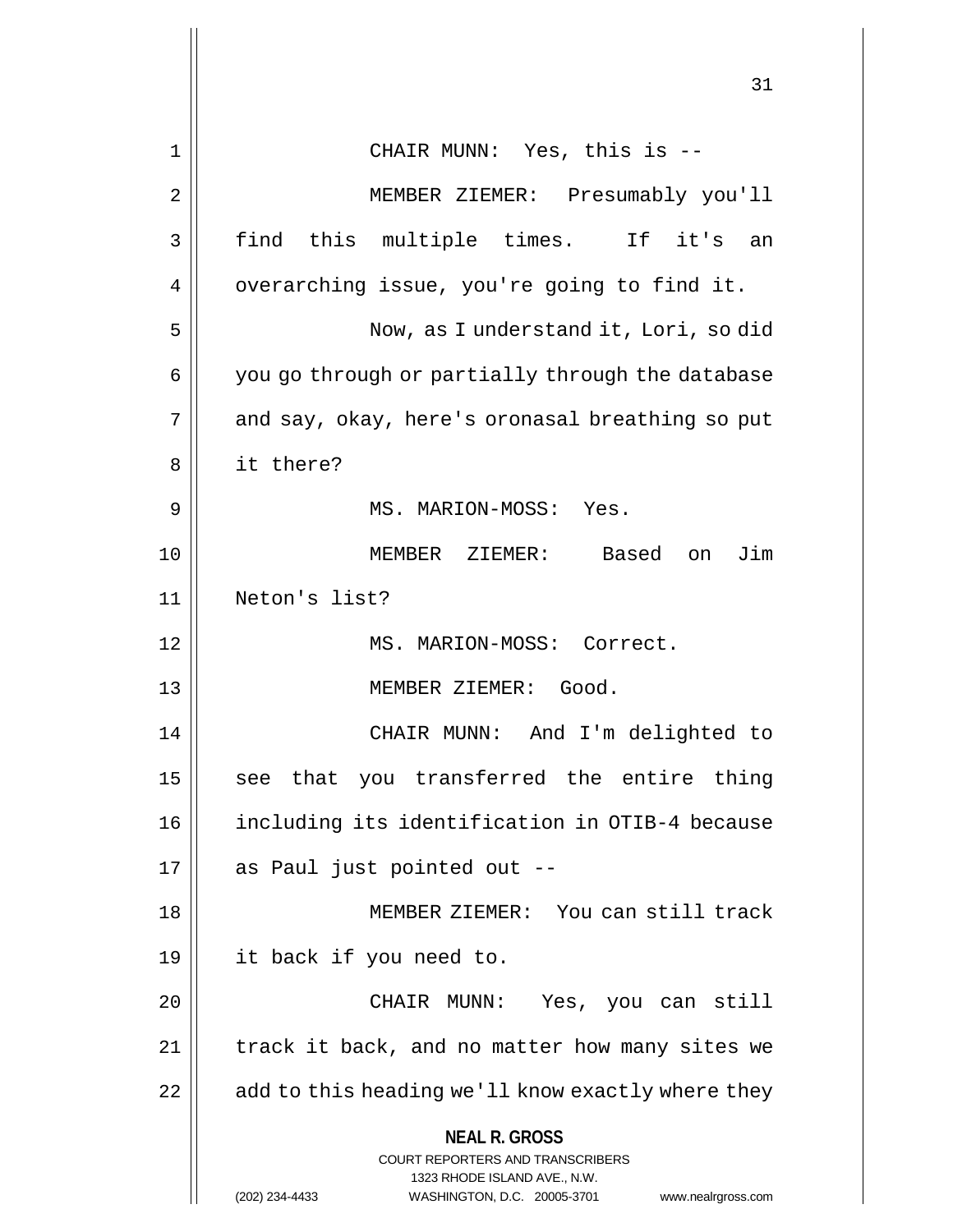1 came from. Great, thank you.

**NEAL R. GROSS** COURT REPORTERS AND TRANSCRIBERS 1323 RHODE ISLAND AVE., N.W. (202) 234-4433 WASHINGTON, D.C. 20005-3701 www.nealrgross.com 2 MR. HINNEFELD: If I can, I think  $3 \parallel$  what you did was you looked at anything with a  $4 \parallel$  transferred status, is that what you looked at? 5 || MS. MARION-MOSS: Right, correct. 6 MR. HINNEFELD: Because we thought  $7 \parallel$  that we had put the status as transferred for 8 || everything we'd identified in the database as an 9 | overarching issue. 10 || So she looked at everything that was 11 transferred and looked for things that said 12 | transferred to overarching or whatever. There 13 was another term that was used sometimes. But  $14$   $\parallel$  that's how she arrived at the ones that were in 15  $\parallel$  the database in order to link up with those. 16 CHAIR MUNN: Great. 17 || MR. HINNEFELD: Now, I'm not sure 18 || that every one of those overarching issues on  $19$  | that list will link to anything that's currently 20 | in the database. 21 CHAIR MUNN: Probably not always. 22 MR. HINNEFELD: Did you find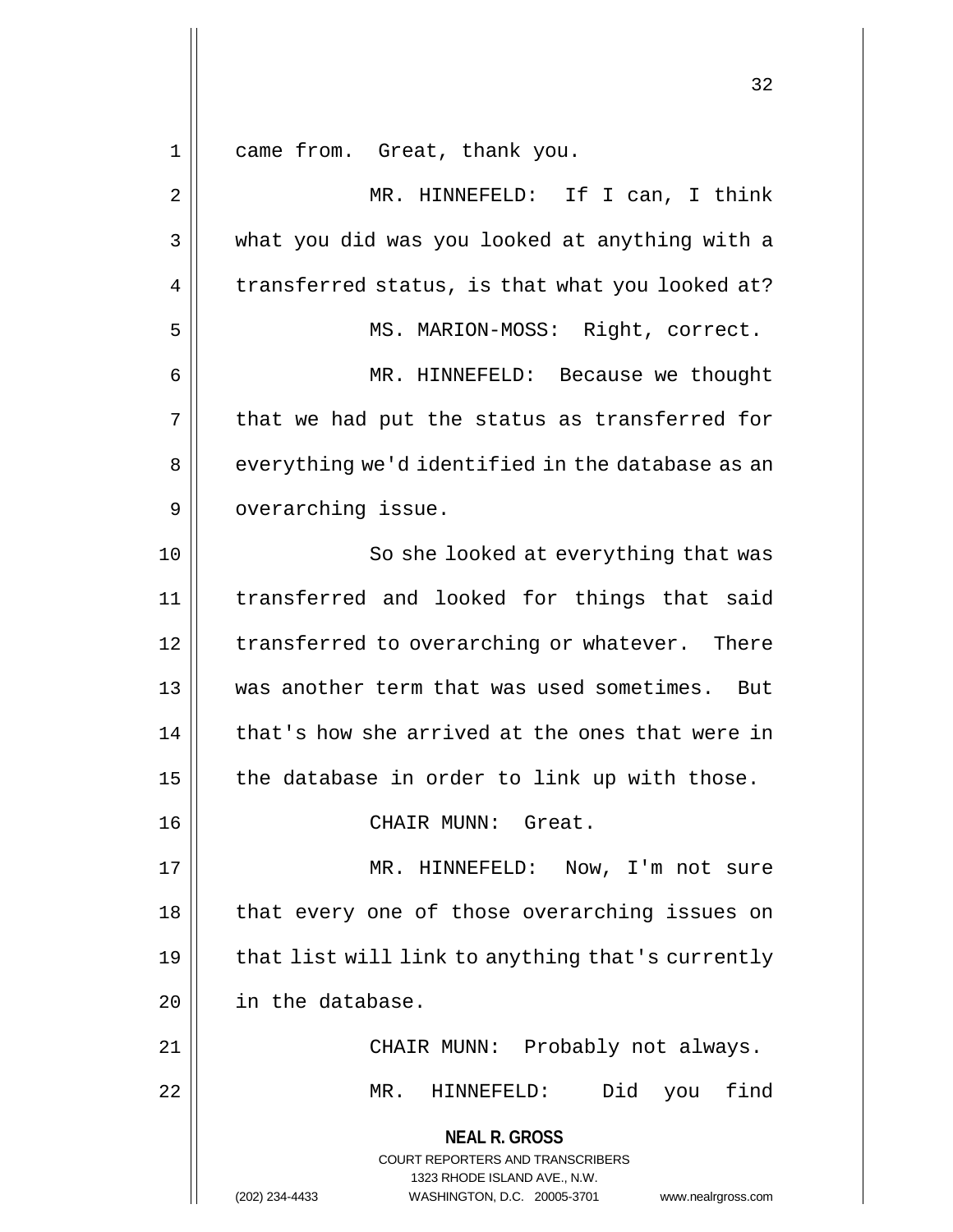**NEAL R. GROSS** COURT REPORTERS AND TRANSCRIBERS 1323 RHODE ISLAND AVE., N.W. (202) 234-4433 WASHINGTON, D.C. 20005-3701 www.nealrgross.com 1 || something for all of them, Lori, do you remember? 2 || MS. MARION-MOSS: No, I did not. 3 MR. HINNEFELD: Yes, because there 4 | were those that came, I mean, those have come up  $5$  | elsewhere, rather than from the Subcommittee. 6 || MS. MARION-MOSS: That's true. 7 MEMBER ZIEMER: I was looking on the 8 || overarching list for resuspension factors, 9 | which is one of our categories, and I didn't see 10 || that. Now, it may be a subset of workplace 11 | ingestion or something. 12 || MS. MARION-MOSS: It will be added. 13 MEMBER ZIEMER: Oh, okay. 14 MS. MARION-MOSS: Jim made me aware  $15$   $\parallel$  that  $-$ 16 MEMBER ZIEMER: You don't  $17 \parallel$  necessarily have them all  $-$ 18 || MS. MARION-MOSS: -- TIB-70 is one 19 | of them. 20 || MEMBER ZIEMER: Got you. 21 || MS. MARION-MOSS: And that will be  $22 \parallel$  added.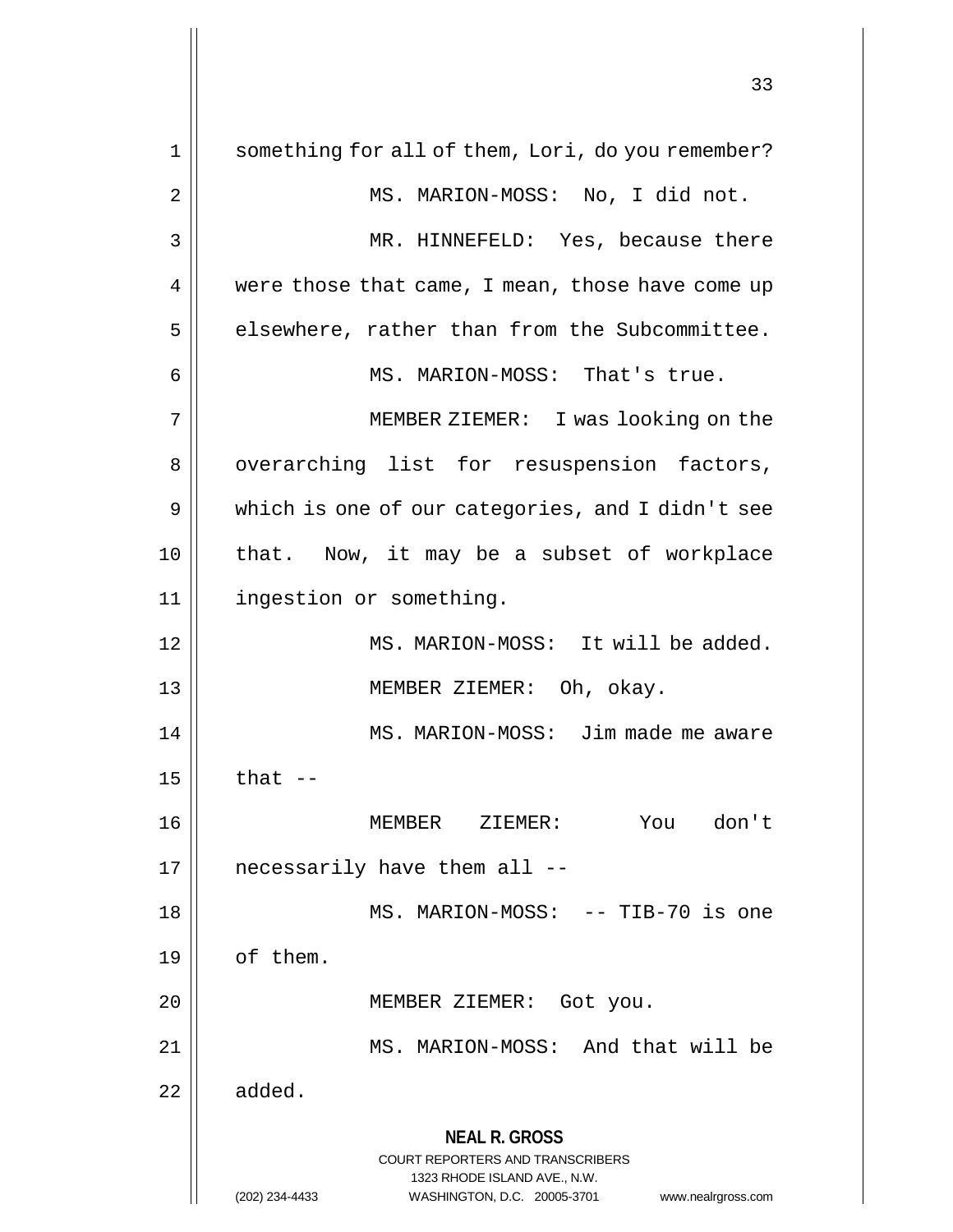**NEAL R. GROSS** COURT REPORTERS AND TRANSCRIBERS 1323 RHODE ISLAND AVE., N.W. 1 MEMBER ZIEMER: Some of these I  $2 \parallel$  think there was already a document being 3 developed. There may be a document on 4 || resuspension factors per se. Is that right or 5 is it part of a bigger document? I don't 6 | remember. 7 MR. HINNEFELD: There have been 8 | documents prepared for some of these I know. I 9 || believe there's been a document prepared for 10 || oronasal breathing a while ago and it's never 11 | really been discussed in a Subcommittee or Work 12 || Group, I don't believe. 13 But there has been something 14 || prepared on oronasal and I suspect there has been 15 maybe more than one thing prepared on 16 | resuspension, so it'll be a matter of getting, 17 || you know, collecting those --18 || MEMBER ZIEMER: Collecting those 19 into this. 20 || MR. HINNEFELD: -- and getting them 21 into here. 22 MR. KATZ: So I guess one suggestion

(202) 234-4433 WASHINGTON, D.C. 20005-3701 www.nealrgross.com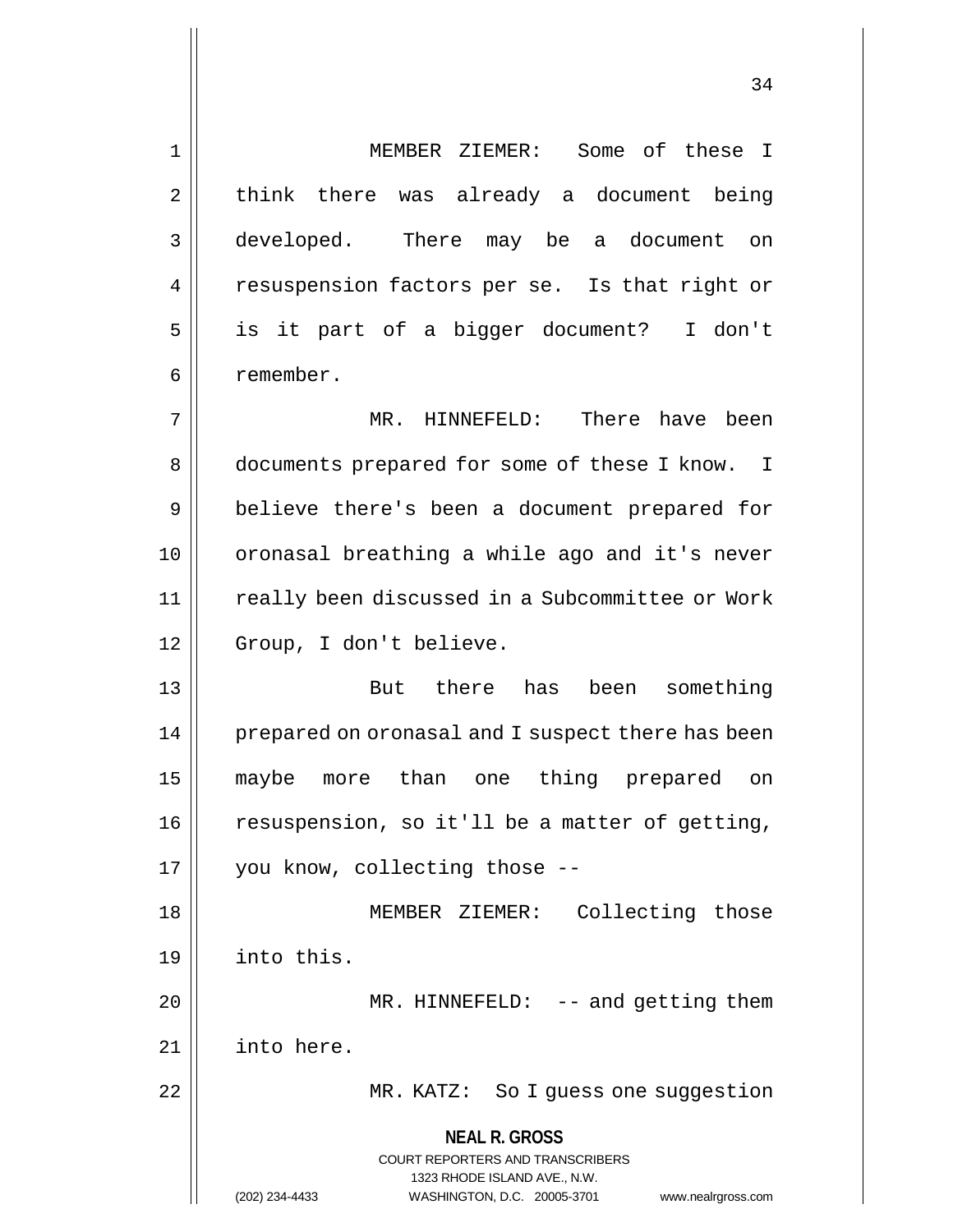1 || I have is, I mean, I think maybe SC&A wants to  $2 \parallel$  100k at these too as they're in there, including  $3 \parallel$  all their links.

4 And once sort of DCAS and SC&A sort  $5 \parallel$  of agree that they think that they're complete  $6 \parallel$  to the extent that you can identify them, we may 7 Stumble across others that have been somehow 8 || left out somewhere but I don't mean issues but 9 elements of a particular overarching issue.

10 || But once we think they're complete, 11 I think then the Subcommittee can just start 12 | addressing them one at a time. We decide at this 13 meeting we're going to address this one.

14 There may be an overarching issue  $15$  | that you think belongs elsewhere but otherwise  $16$  | this is a reasonable place to start at least and 17 look at these and one by one you can start 18 || addressing them.

19 || And we can then arrange to have Jim 20 || Neton or anyone else here for that meeting, 21 || including the right people from SC&A here for  $22$  | that meeting, and try to knock these off and so

**NEAL R. GROSS**

COURT REPORTERS AND TRANSCRIBERS 1323 RHODE ISLAND AVE., N.W. (202) 234-4433 WASHINGTON, D.C. 20005-3701 www.nealrgross.com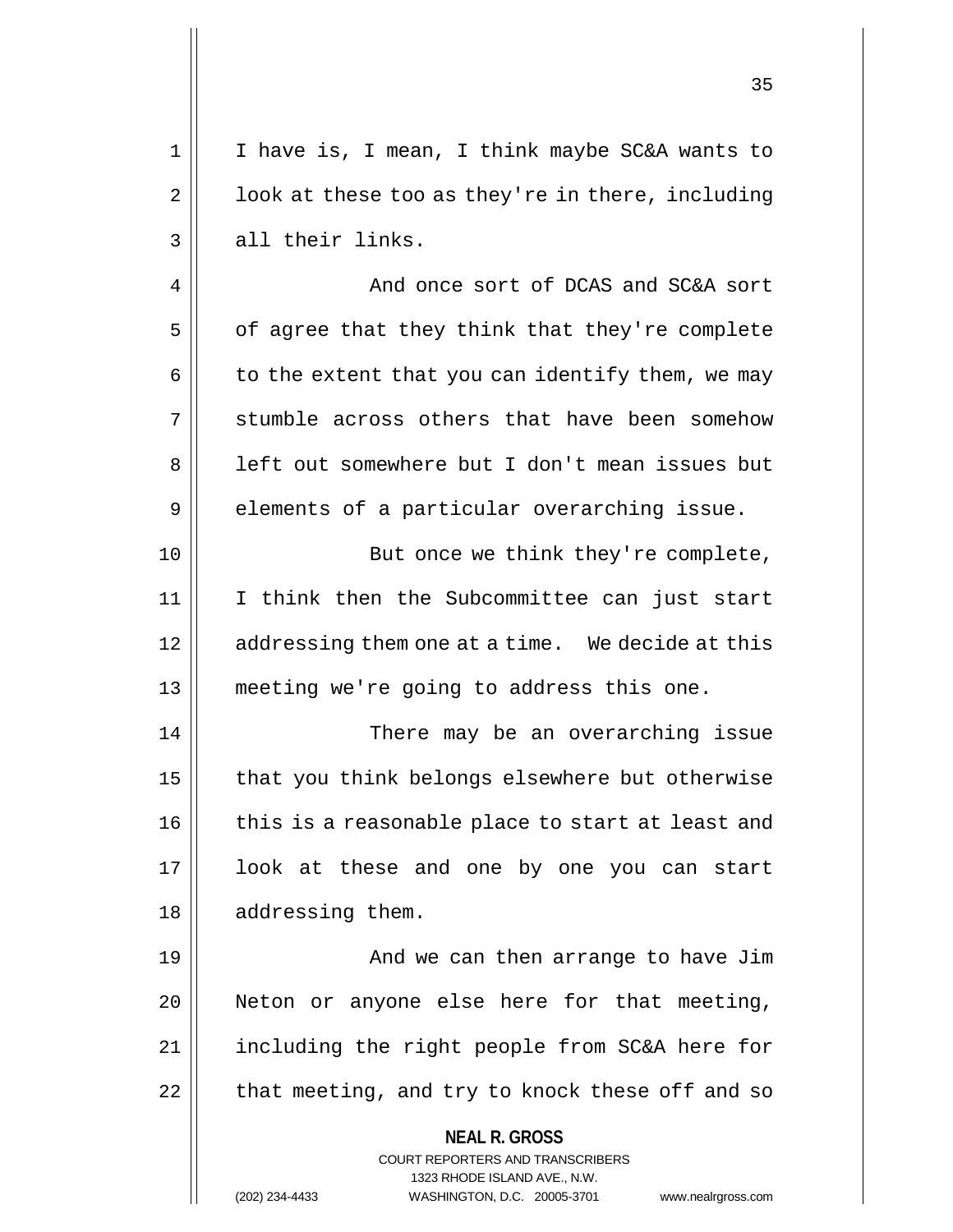1 || that they'll no longer be hovering as they have 2 | for these years.

**NEAL R. GROSS** COURT REPORTERS AND TRANSCRIBERS 1323 RHODE ISLAND AVE., N.W. 3 CHAIR MUNN: A legitimate method  $4 \parallel$  for approaching I think. For the time being,  $5 \parallel$  the immediate action, it appears, would be that 6 || NIOSH would continue to populate this list and 7 devise some method for searching base documents 8 || to add as components of populating this part of  $9 \parallel$  the system. 10 MR. HINNEFELD: What base 11 documents? 12 CHAIR MUNN: Well, as you just 13 mentioned, you thought that there may be some 14 procedures, some documents already written to 15 || address some of these, and if those documents  $16$  exist, then we need to populate this database 17 with them. 18 MR. HINNEFELD: So response sort of 19 actions. 20 || CHAIR MUNN: Exactly. 21 MR. HINNEFELD: So just like we 22 || would enter responses on any other issue.

(202) 234-4433 WASHINGTON, D.C. 20005-3701 www.nealrgross.com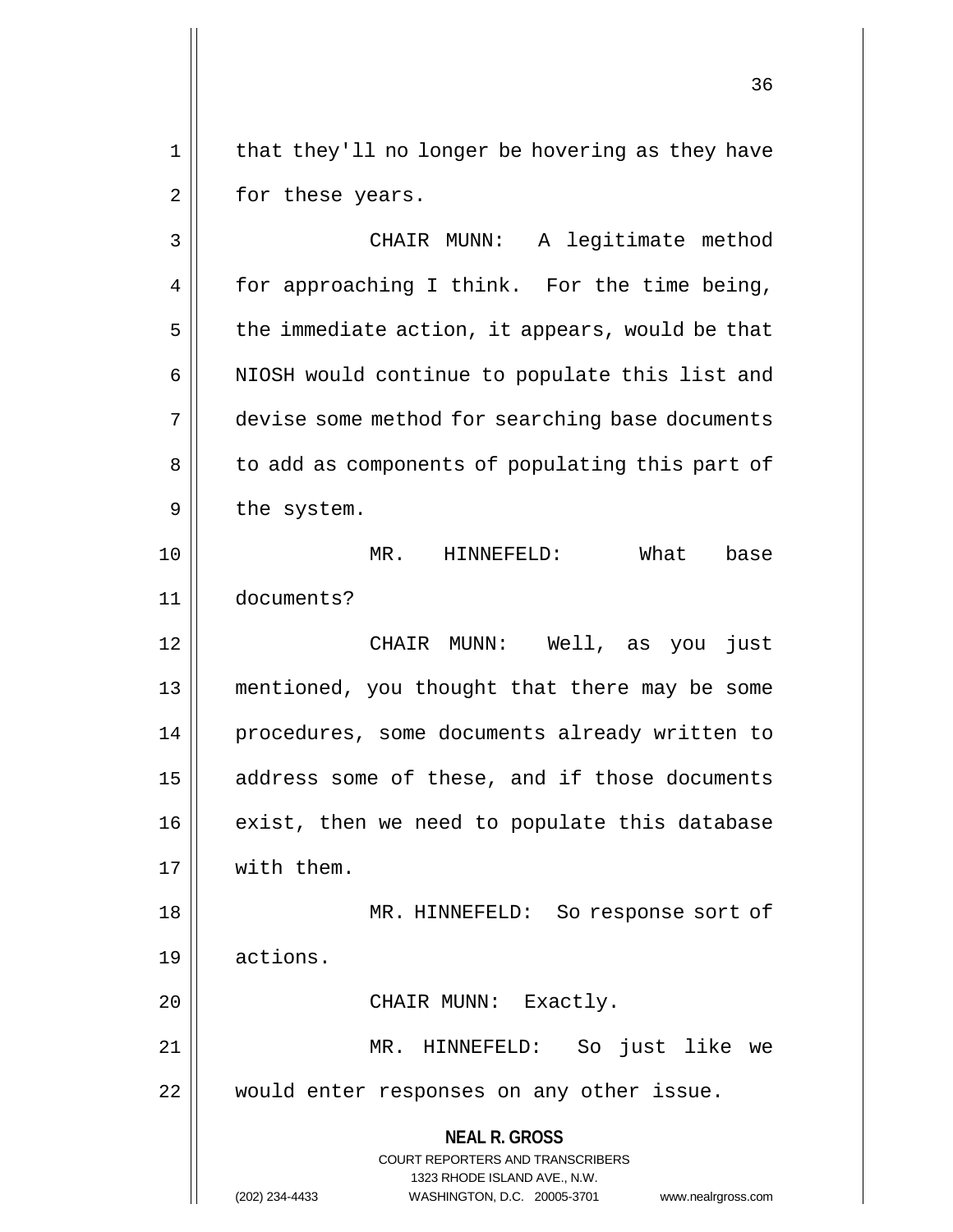|                | 37                                                                                              |
|----------------|-------------------------------------------------------------------------------------------------|
| 1              | CHAIR MUNN: Exactly.                                                                            |
| $\overline{2}$ | MR. HINNEFELD: Okay.                                                                            |
| 3              | MR. KATZ: Yes, and then if SC&A                                                                 |
| 4              | would just, as part of this, in the next month                                                  |
| 5              | or whatever have a look at this and see if you                                                  |
| 6              | can identify other instances where that                                                         |
| 7              | overarching issue may have been addressed that                                                  |
| 8              | might somehow not be captured.                                                                  |
| 9              | MR. MARSCHKE: Right. We'll go                                                                   |
| 10             | through and look. Now that we have a way to                                                     |
| 11             | track the overarching issues, we can go through.                                                |
| 12             | And if we can find something, I'll                                                              |
| 13             | let Lori know, you know, we think this should be                                                |
| 14             | moved over into the overarching issue or we want                                                |
| 15             | to add this or whatever, so I'll work with Lori                                                 |
| 16             | on that.                                                                                        |
| 17             | But I did have one question or maybe                                                            |
| 18             | a database how we want to do this is now we're                                                  |
| 19             | going to have these overarching issues and                                                      |
| 20             | they're going to have basically two statuses                                                    |
| 21             | associated with them.                                                                           |
| 22             | In the initiating document, like in                                                             |
|                | <b>NEAL R. GROSS</b><br><b>COURT REPORTERS AND TRANSCRIBERS</b><br>1323 RHODE ISLAND AVE., N.W. |
|                | (202) 234-4433<br>WASHINGTON, D.C. 20005-3701<br>www.nealrgross.com                             |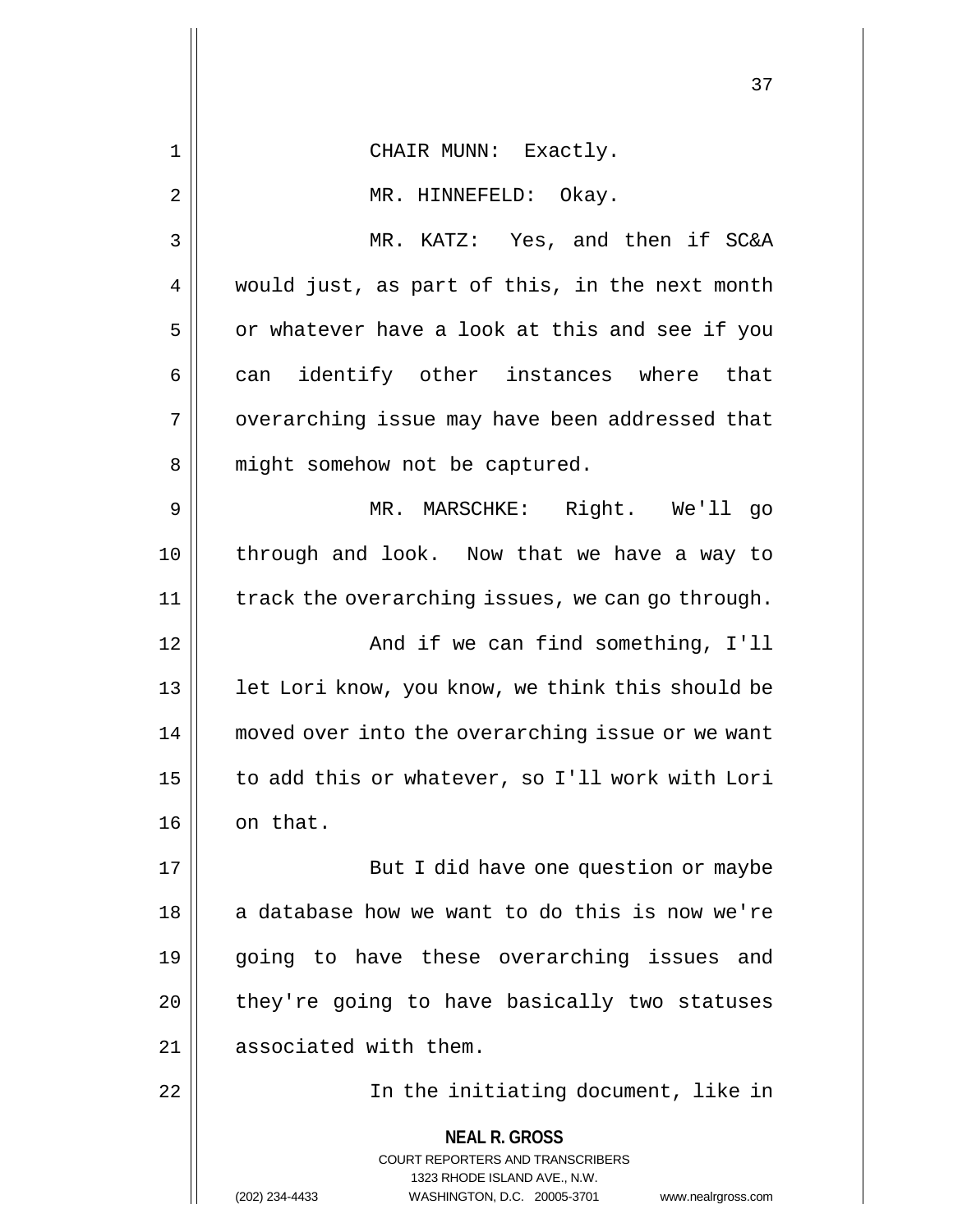**NEAL R. GROSS** COURT REPORTERS AND TRANSCRIBERS 1 OTIB-4, they're going to have the status of 2 || transferred. In the overarching issue  $3 \parallel$  category, they're going to have a status of 4 whatever it is. 5 And so when we go and generate this 6 | summary table, you know, we don't want to double 7 count that particular issue. We want to make  $8 \parallel$  sure that we don't double count it, I guess, is 9 || my caution here. 10 MEMBER ZIEMER: Well, any issue 11 that you transfer is going to show up again 12 somewhere else, right? So don't all the 13 transferred ones, in a sense, get double 14 counted? 15 || MR. MARSCHKE: No, not necessarily 16 because, for example, Battelle-TBD-6000, all 13 17 | of these are transferred and they're transferred 18 || out of this Subcommittee into your Work Group,  $19$  | Paul. 20 || MEMBER ZIEMER: Right. 21 || MR. MARSCHKE: And so they don't  $22$  | really show up as double counting.

> 1323 RHODE ISLAND AVE., N.W. (202) 234-4433 WASHINGTON, D.C. 20005-3701 www.nealrgross.com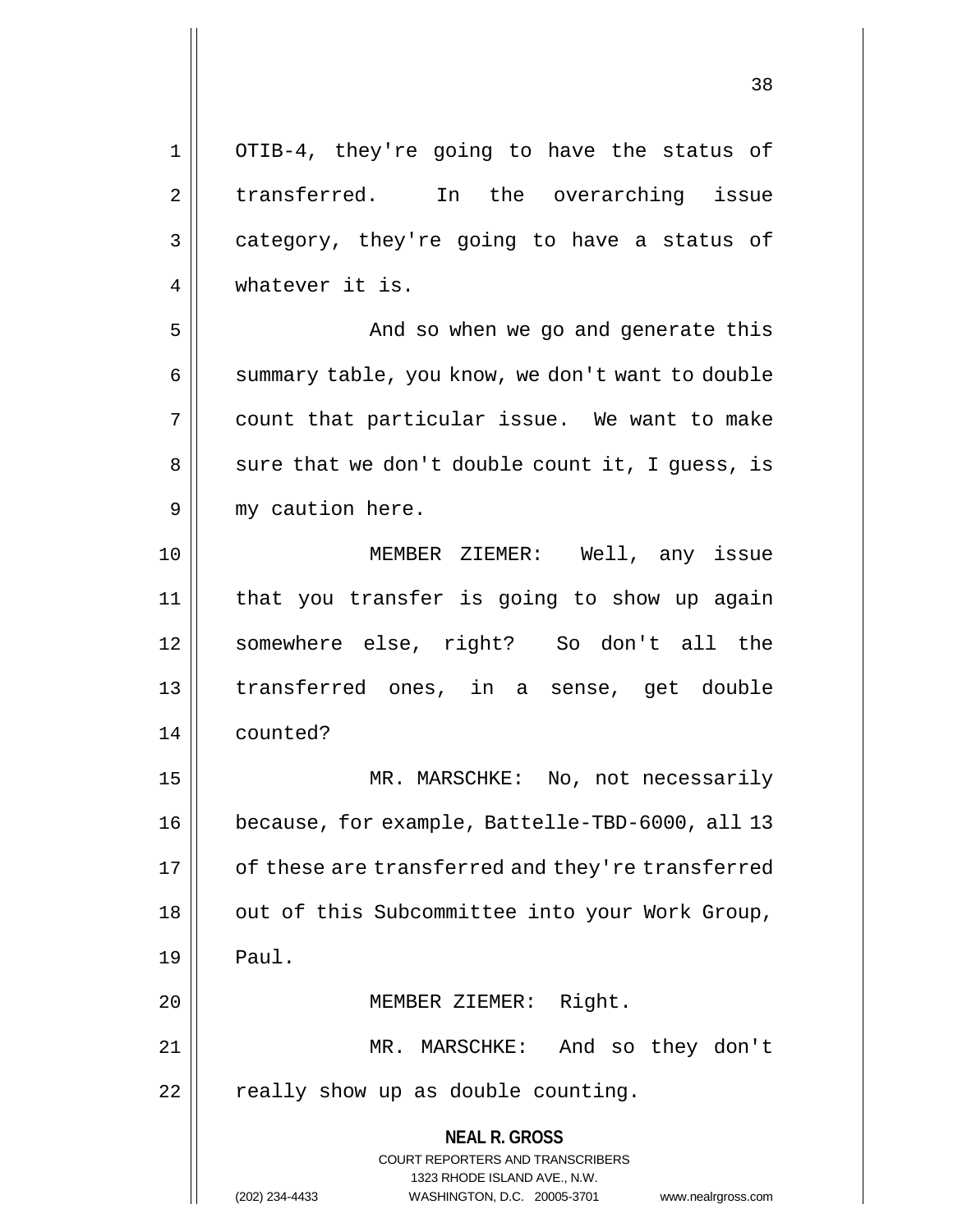**NEAL R. GROSS** COURT REPORTERS AND TRANSCRIBERS 1323 RHODE ISLAND AVE., N.W. (202) 234-4433 WASHINGTON, D.C. 20005-3701 www.nealrgross.com 39 1 || MEMBER ZIEMER: Well, they'd show  $2 \parallel$  up as 13 here. 3 MR. MARSCHKE: They show up as 13 4 | issues that have been transferred. 5 MEMBER ZIEMER: Right, right. 6 MR. MARSCHKE: And where they were  $7 \parallel$  transferred to, it doesn't show up. You know,  $8 \parallel$  the fact that they were transferred into your, 9 || and the status that they are in your Work Group  $10 \parallel$  is  $-$ 11 || MEMBER ZIEMER: Or there's not 13 12 || added to our Work Group then? 13 MR. KATZ: But we don't track it. 14 MEMBER ZIEMER: I got you. I got  $15$  you. 16 || MR. KATZ: We don't track it. But  $17$  | I don't think it's that important really, Steve, 18 | the double counting or what have you. When you 19  $\parallel$  put them to bed, it'll all go away. And so, yes, 20 || it inflates the numbers but that's not our 21 || tracking them. 22 || MR. MARSCHKE: Okay.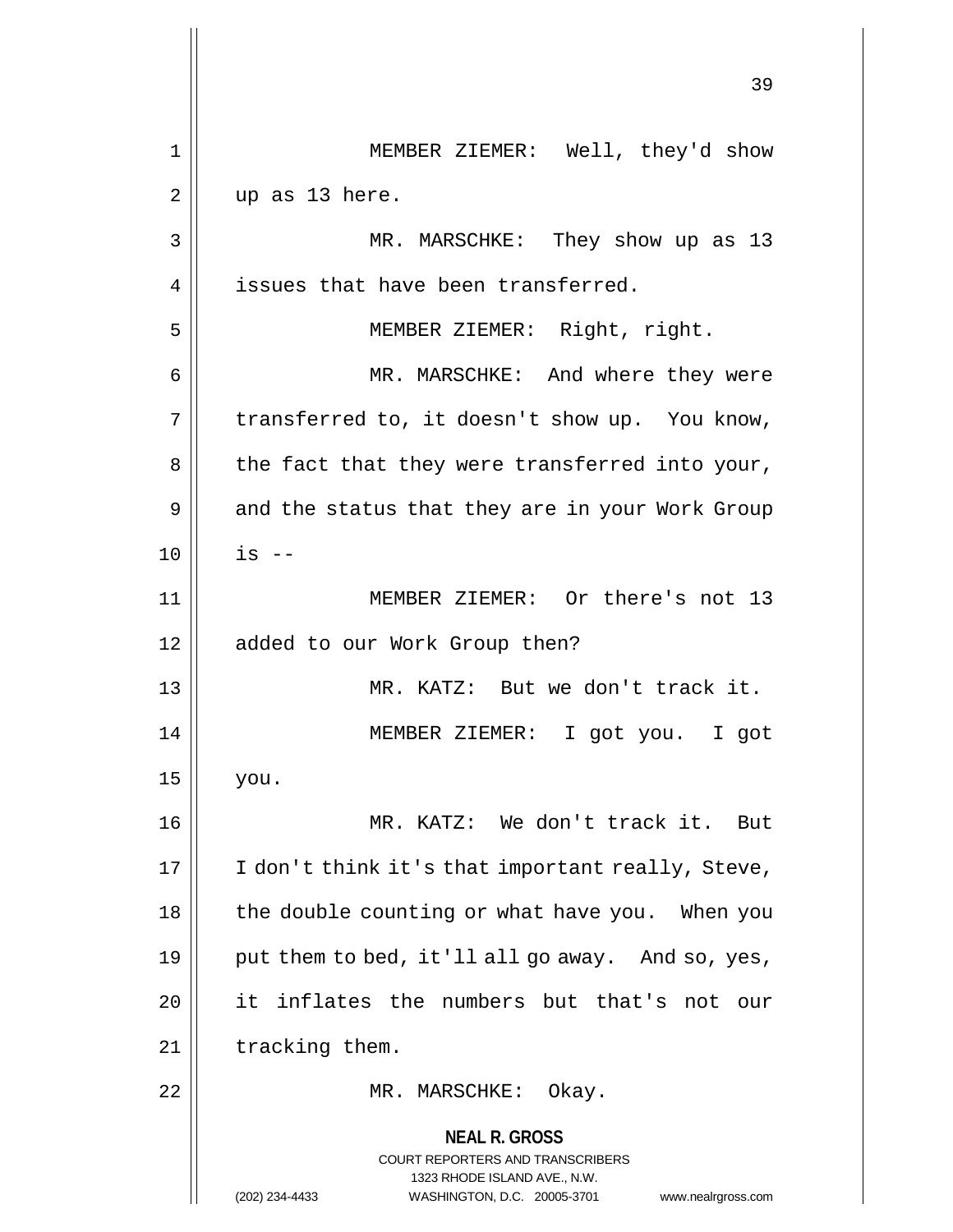|    | 40                                                                                                                                                                     |
|----|------------------------------------------------------------------------------------------------------------------------------------------------------------------------|
| 1  | MR. KATZ: I don't think it's that                                                                                                                                      |
| 2  | important that it's worth struggling over                                                                                                                              |
| 3  | really. I mean, we're going to address them,                                                                                                                           |
| 4  | yes.                                                                                                                                                                   |
| 5  | MR. MARSCHKE: Okay, I just want to,                                                                                                                                    |
| 6  | yes.                                                                                                                                                                   |
| 7  | MR. KATZ: No, I understand. I                                                                                                                                          |
| 8  | think you're correct. I just think it just --                                                                                                                          |
| 9  | MEMBER ZIEMER: Well, let me ask                                                                                                                                        |
| 10 | this. Once it's closed by whoever it was                                                                                                                               |
| 11 | transferred to, where does it show up as closed?                                                                                                                       |
| 12 | CHAIR MUNN: Here.                                                                                                                                                      |
| 13 | MEMBER ZIEMER: Where<br>is<br>it                                                                                                                                       |
| 14 | counted?                                                                                                                                                               |
| 15 | It would probably<br>MR. MARSCHKE:                                                                                                                                     |
| 16 | show, well, again, however we decide to operate                                                                                                                        |
| 17 | this database.                                                                                                                                                         |
| 18 | MEMBER ZIEMER: Yes, but ultimately                                                                                                                                     |
| 19 | you want to close everything that started, one                                                                                                                         |
| 20 | way or the other.                                                                                                                                                      |
| 21 | MR. MARSCHKE:<br>One way or the other,                                                                                                                                 |
| 22 | yes.                                                                                                                                                                   |
|    | <b>NEAL R. GROSS</b><br><b>COURT REPORTERS AND TRANSCRIBERS</b><br>1323 RHODE ISLAND AVE., N.W.<br>(202) 234-4433<br>WASHINGTON, D.C. 20005-3701<br>www.nealrgross.com |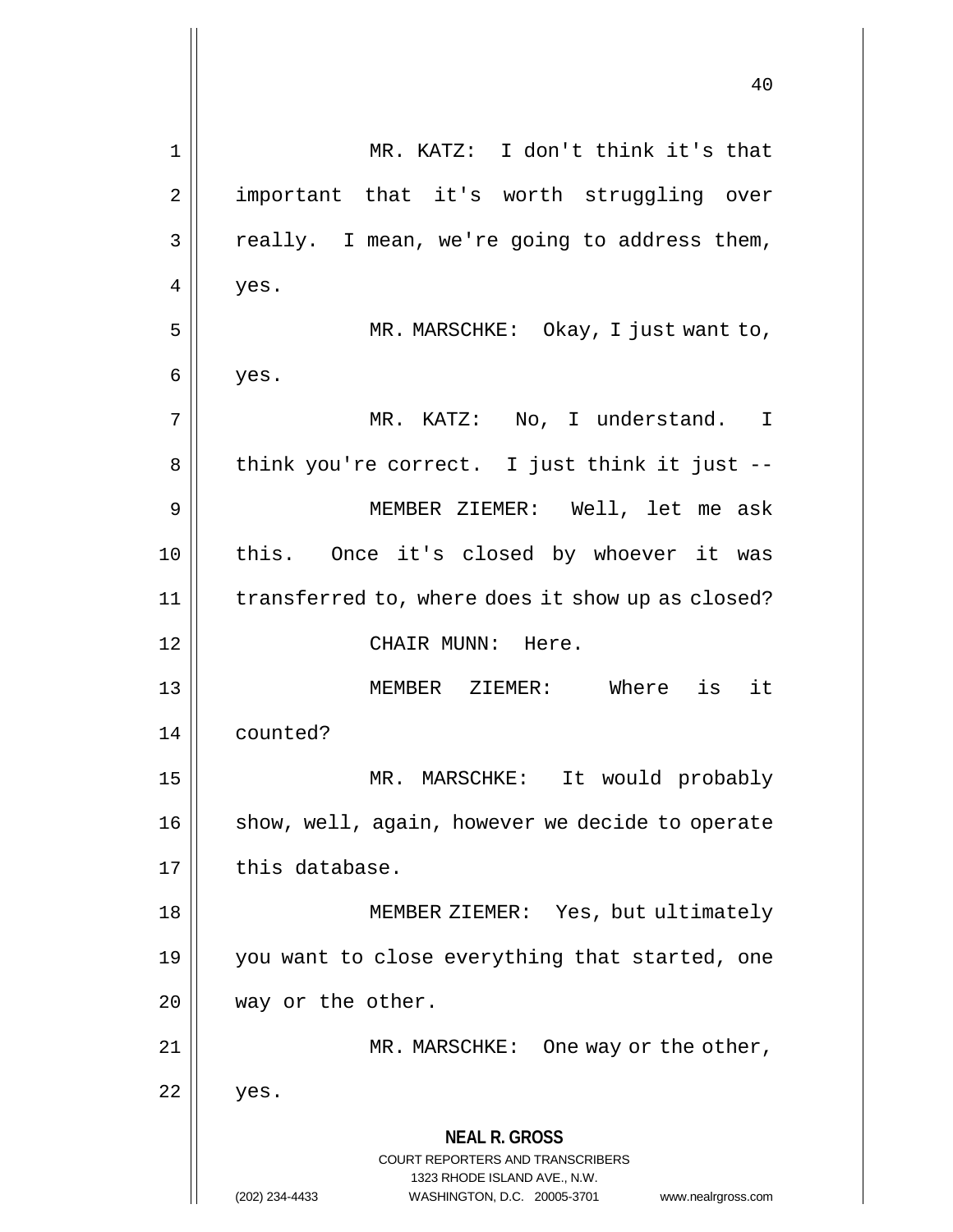|             | 41                                                                      |
|-------------|-------------------------------------------------------------------------|
| $\mathbf 1$ | CHAIR MUNN: Yes.                                                        |
| 2           | MEMBER ZIEMER: So you don't want                                        |
| 3           | those transferred ones dangling out there as --                         |
| 4           | MR. KATZ: I think I can answer that                                     |
| 5           | because you're going to close them<br>as                                |
| 6           | overarching issues first because that's where                           |
| 7           | you're going to deal with them as overarching                           |
| 8           | issues.                                                                 |
| 9           | And then you're going to go back to                                     |
| 10          | the specific cases. And if you can close them                           |
| 11          | automatically, because that settles the issue                           |
| 12          | for that specific case, then it'll be closed                            |
| 13          | immediately there.                                                      |
| 14          | But if there's something                                                |
| 15          | particular, for example it's site specific at a                         |
| 16          | number of sites and there's some sites for which                        |
| 17          | it has to be applied differently, you'll close                          |
| 18          | it at those sites as you can wrestle down the                           |
| 19          | site-specific issues for that overarching                               |
| 20          | issue. Does that make sense for that? I think                           |
| 21          | that's how that would get done.                                         |
| 22          | MEMBER ZIEMER: So they're going to                                      |
|             | <b>NEAL R. GROSS</b>                                                    |
|             | <b>COURT REPORTERS AND TRANSCRIBERS</b><br>1323 RHODE ISLAND AVE., N.W. |
|             | (202) 234-4433<br>WASHINGTON, D.C. 20005-3701<br>www.nealrgross.com     |

 $\mathsf{l}\mathsf{l}$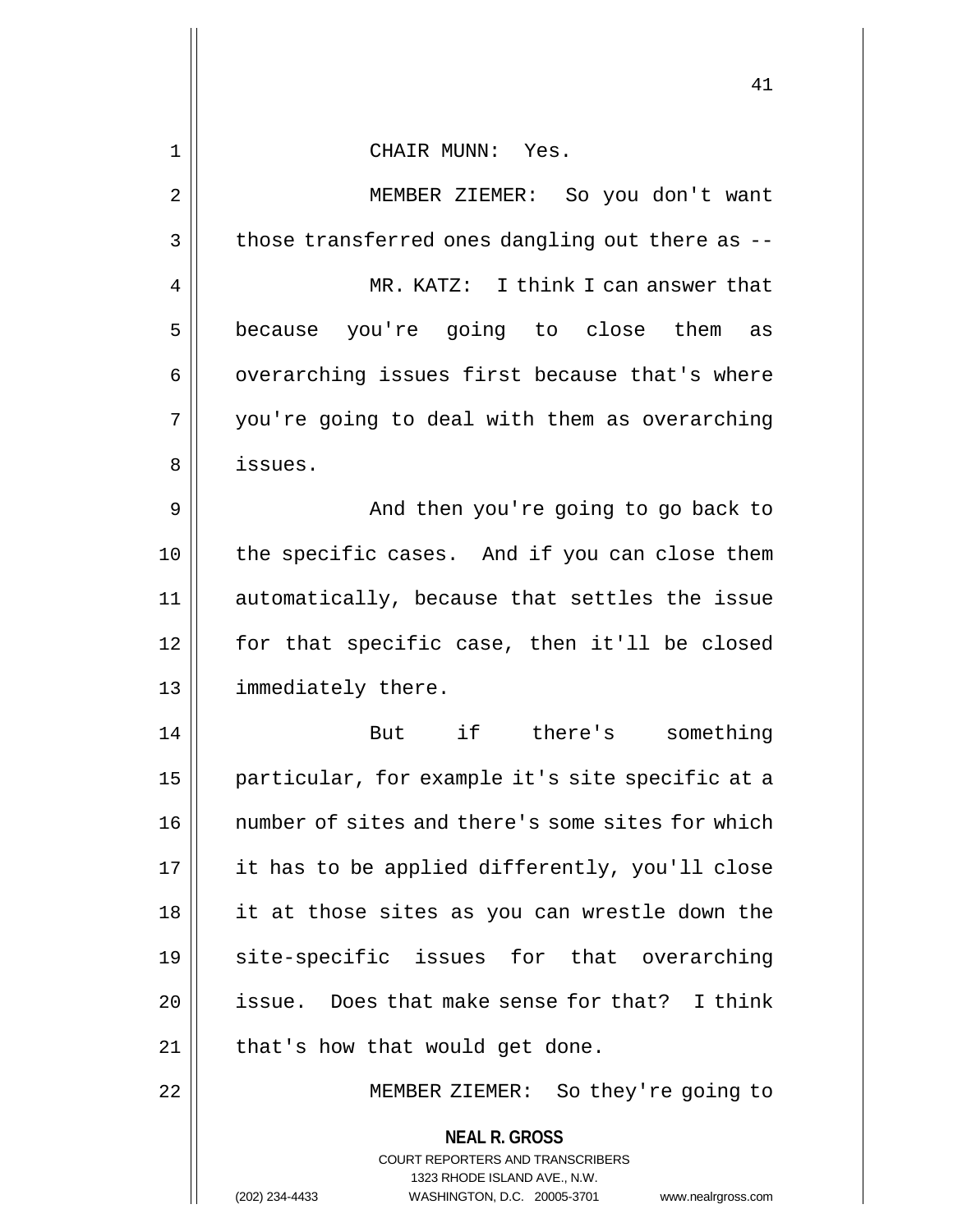**NEAL R. GROSS** COURT REPORTERS AND TRANSCRIBERS 1323 RHODE ISLAND AVE., N.W. (202) 234-4433 WASHINGTON, D.C. 20005-3701 www.nealrgross.com 1 go back and show up at the original starting 2 || point as closed? 3 CHAIR MUNN: Yes. 4 MR. KATZ: Yes, as closed or still  $5 \parallel$  open until they can be closed, right, but the  $6 \parallel$  overarching matter will have been closed, yes. 7 CHAIR MUNN: As I see it, that's 8 || roughly the plan I see falling into place. 9 MS. MARION-MOSS: I have a 10 question. If they're transferred to Paul's 11 Committee or Work Group -- 12 MR. KATZ: Sure. 13 MS. MARION-MOSS: -- they're 14 || addressed in the Work Group? 15 || CHAIR MUNN: Yes. 16 MS. MARION-MOSS: They do not come 17 back to the database? 18 CHAIR MUNN: Yes, they do come back. 19 MS. MARION-MOSS: They do? 20 CHAIR MUNN: Yes. When they close  $21 \parallel$  it  $-$ 22 MS. MARION-MOSS: When they close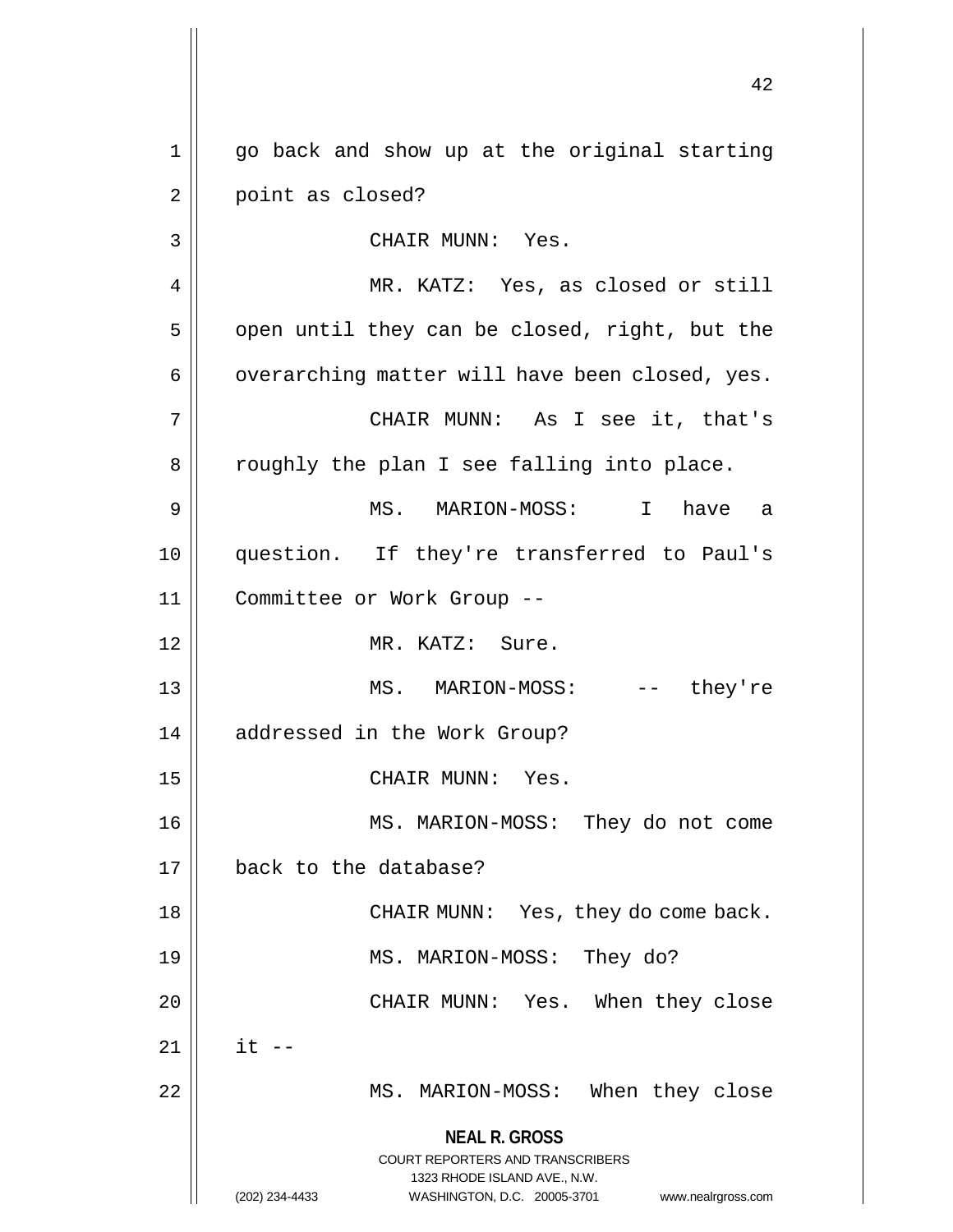**NEAL R. GROSS** COURT REPORTERS AND TRANSCRIBERS 1323 RHODE ISLAND AVE., N.W. (202) 234-4433 WASHINGTON, D.C. 20005-3701 www.nealrgross.com 43 1 || it, okay. 2 CHAIR MUNN: -- they're requested  $3 \parallel$  to notify us, yes. 4 MS. MARION-MOSS: And then we 5 close? 6 CHAIR MUNN: Yes. 7 MR. KATZ: Yes, those are the not 8 | overarching but other matters you're talking 9 | about, right? 10 || MS. MARION-MOSS: No, overarching. 11 || MEMBER ZIEMER: Either way. 12 || Either way you want to know. 13 MR. KATZ: Okay, but generally 14 | overarching, yes, I mean, we don't send to a Work 15 | Group an overarching issue because it's coming 16 | from a Work Group to --17 MR. HINNEFELD: Most of the  $18$  | overarching are probably going to be  $-$ -19 MR. KATZ: Coming here, right,  $20$  | exactly. 21 MS. MARION-MOSS: So it would never  $22$  | have to go, maybe.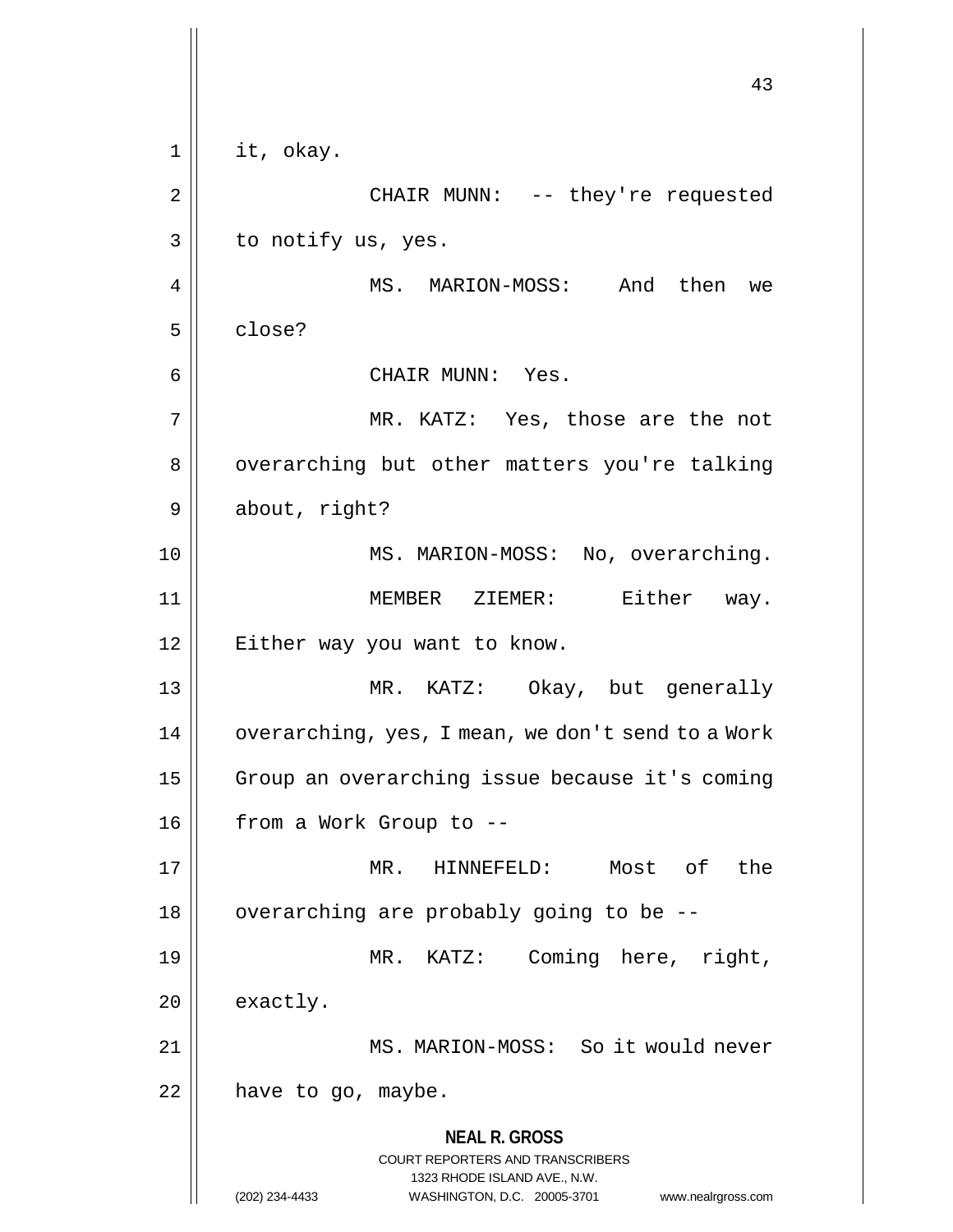**NEAL R. GROSS** COURT REPORTERS AND TRANSCRIBERS 1323 RHODE ISLAND AVE., N.W. (202) 234-4433 WASHINGTON, D.C. 20005-3701 www.nealrgross.com 44 1 CHAIR MUNN: Yes. 2 || MS. MARION-MOSS: Okay. 3 || MR. HINNEFELD: Yes, I hate to say 4 | never. 5 MS. MARION-MOSS: Yes. 6 MR. KATZ: Yes, there's one Work 7 || Group where I can imagine we might send an 8 | overarching issue. That would be the Science 9 || Issues Work Group because that's sort of 10 constituted in a way that can deal with broad 11 || issues as well as procedures. 12 || CHAIR MUNN: That's a possibility. 13 MR. KATZ: Yes. 14 CHAIR MUNN: And I think a part of 15  $\parallel$  the thinking when that Work Group was organized. 16 MR. KATZ: Sure. 17 || CHAIR MUNN: Good, that's excellent 18 progress. 19 MR. KATZ: It is, thank you. 20 || CHAIR MUNN: Thank you very much, 21 Lori. 22 || MS. MARION-MOSS: You're welcome.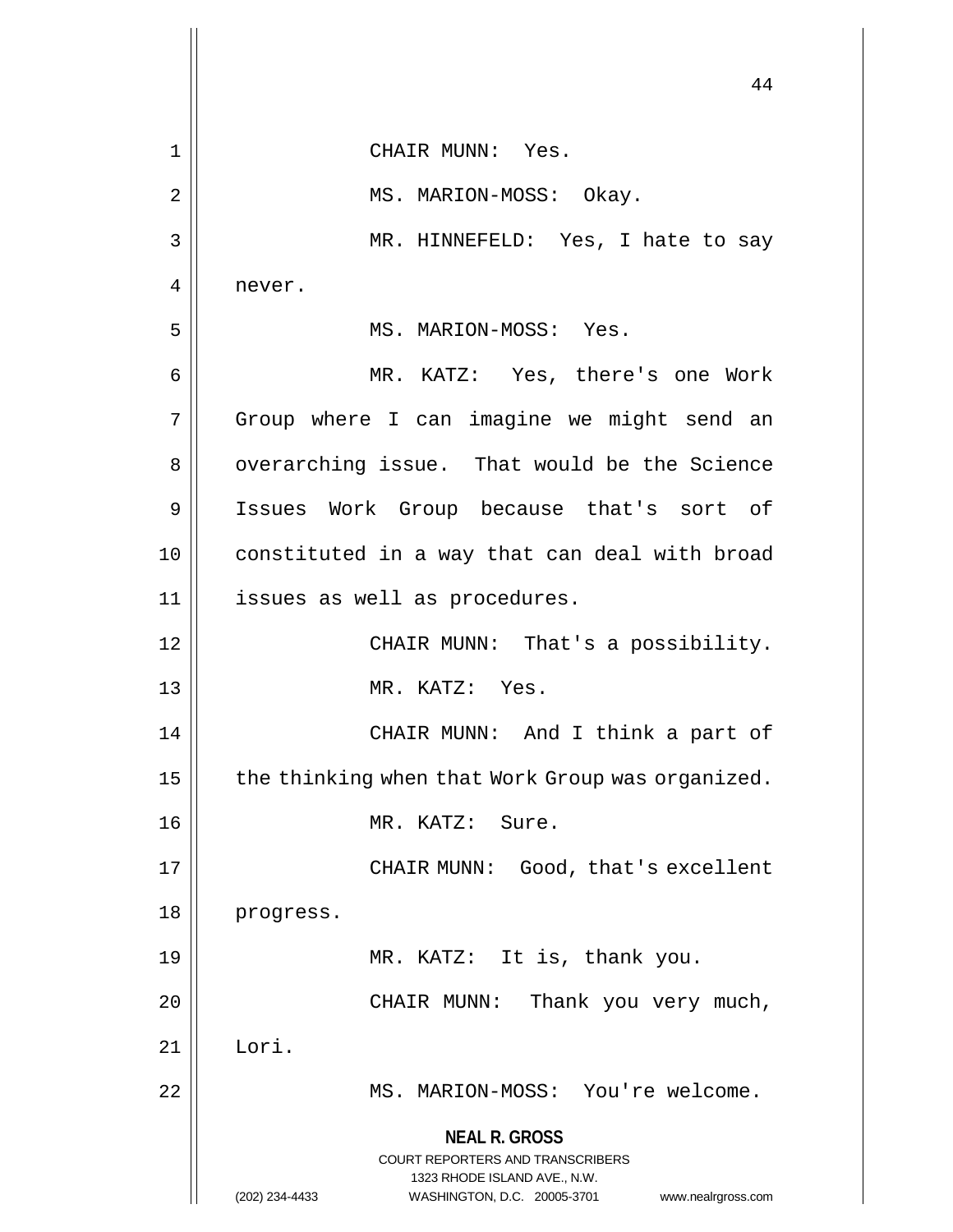**NEAL R. GROSS** COURT REPORTERS AND TRANSCRIBERS 1323 RHODE ISLAND AVE., N.W. (202) 234-4433 WASHINGTON, D.C. 20005-3701 www.nealrgross.com 1 CHAIR MUNN: Didn't know that had 2 || gone on. That's great. Anything else with 3 respect to the BRS? If not, then let's 4 | undertake the agenda. Are there any additions  $5 \parallel$  or corrections to the rest of the agenda as you  $6 \parallel$  have received it? 7 || Thave only one thing that I'd like 8 to mention and that is that Lori and her office 9 have populated a part of OTIB-37 that wasn't 10 || there before and have added a couple that needed 11 || to be there and has one new one I believe. 12 || So I would suqqest that when we start 13 || looking at the OTIBs right after lunch that we 14 | include OTIB-37 and devote a little bit of time  $15$  | to it so that Lori can report that to us. Other 16 || than that, I don't have any additions. Does 17 | anyone else? 18 All right. Let's start with 19 | OTIB-70, which is going to be a handful, and who  $20$  || is going to carry the water on this one? 21 MR. MARSCHKE: Well, I can start. 22 What we did was I guess NIOSH had made -- wait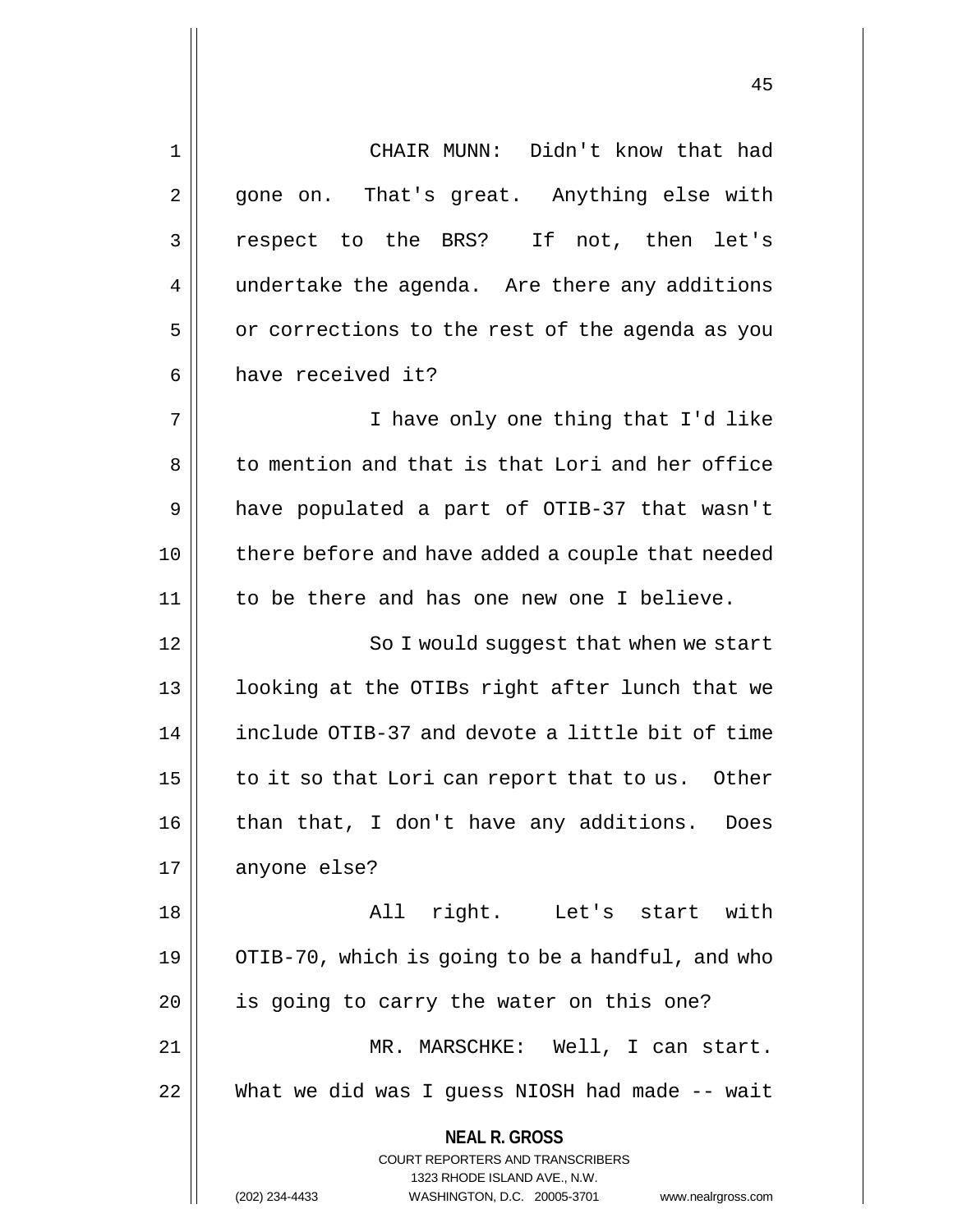| $\mathbf 1$ | a minute. Let me first bring it up, get it here.                                                    |
|-------------|-----------------------------------------------------------------------------------------------------|
| 2           | NIOSH had made some responses to                                                                    |
| 3           | some of the comments or maybe they reissued                                                         |
| 4           | OTIB-70 as a new issue, and what we did was we                                                      |
| 5           | looked at that and we went through and made some                                                    |
| 6           | recommendations to the Subcommittee as to status                                                    |
| 7           | changes.                                                                                            |
| 8           | And back in May we sent to Wanda and                                                                |
| 9           | the Subcommittee an email, which is basically                                                       |
| 10          | shown here on the screen which is a summary of                                                      |
| 11          | those recommendations.                                                                              |
| 12          | And, in essence, we are recommending                                                                |
| 13          | that most of the open issues or the in abeyance                                                     |
| 14          | issues associated with OTIB-70 should be closed.                                                    |
| 15          | And so if we want to walk through I                                                                 |
| 16          | guess the OTIB-70 issues and if the Subcommittee                                                    |
| 17          | would like to, you know, act on our                                                                 |
| 18          | recommendations I guess, then --                                                                    |
| 19          | CHAIR MUNN: Let's do that, Steve.                                                                   |
| 20          | MR. MARSCHKE: -- we can do that.                                                                    |
| 21          | CHAIR MUNN: I think for the record                                                                  |
| 22          | the best thing we can do is take them one at a                                                      |
|             | <b>NEAL R. GROSS</b>                                                                                |
|             | <b>COURT REPORTERS AND TRANSCRIBERS</b>                                                             |
|             | 1323 RHODE ISLAND AVE., N.W.<br>(202) 234-4433<br>WASHINGTON, D.C. 20005-3701<br>www.nealrgross.com |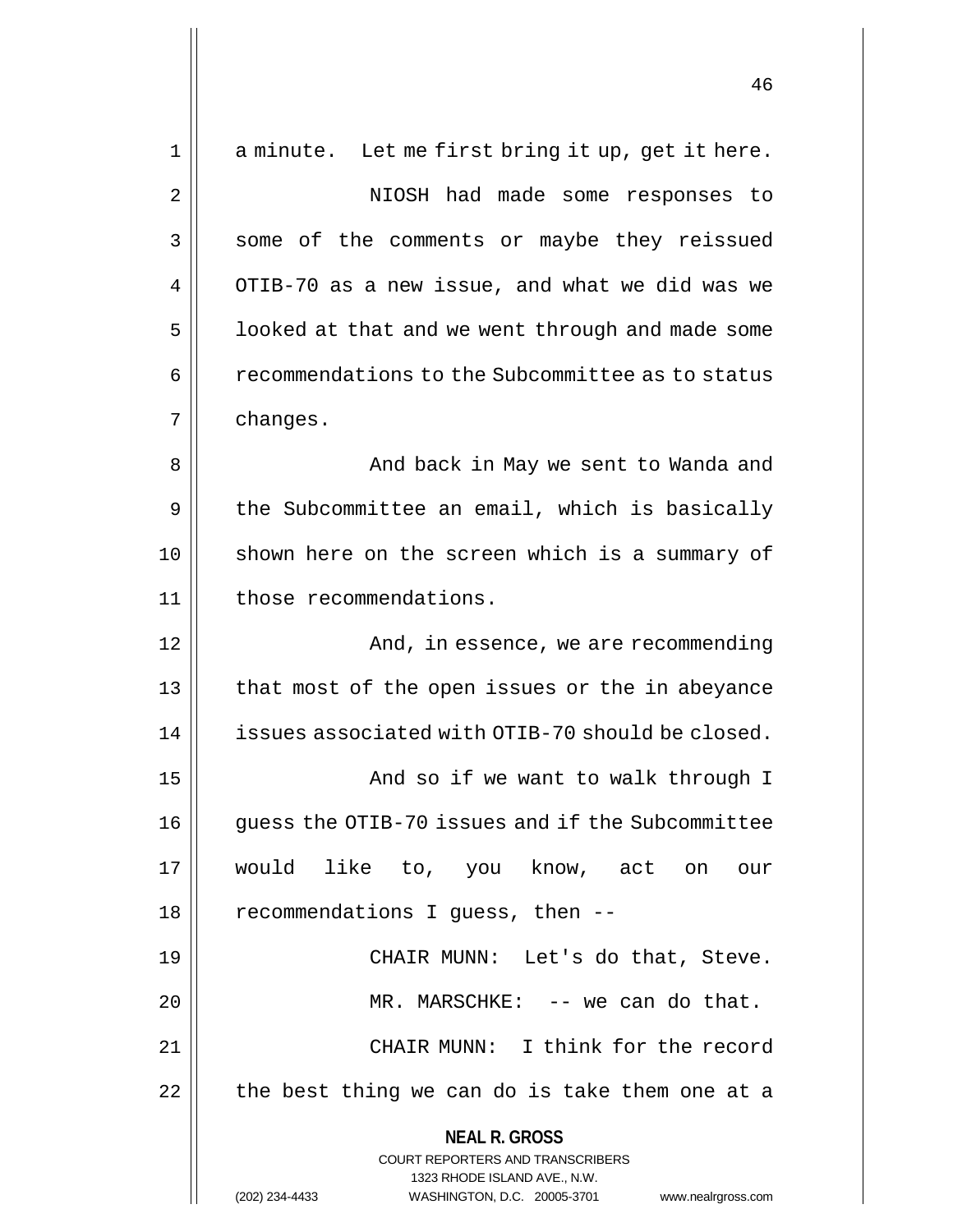1 time. Number 1.

**NEAL R. GROSS** COURT REPORTERS AND TRANSCRIBERS 1323 RHODE ISLAND AVE., N.W. (202) 234-4433 WASHINGTON, D.C. 20005-3701 www.nealrgross.com 2 || MR. MARSCHKE: Okay, first finding. 3 || Basically in Revision 1 of OTIB-70, our response  $4 \parallel$  states that in Revision 1 of OTIB-70 the source  $5$  | term depletion rate has been changed from 0.01  $6 \parallel$  per day to 0.00067 per day. 7 And this change was consistent with 8 || resuspension factor 1E-6 per meter, and based 9 upon this revision, SC&A recommends that the 10 | finding be closed. 11 CHAIR MUNN: We are aware the 12 | sterision has been made and we have discussed this 13 particular item at length in this forum. Is  $14$  | there any additional comment to make or may we 15 | accept this as closed? Any objection to closing 16 it, Paul? 17 || MEMBER ZIEMER: No, I'm just 18 absorbing what they said here, source term 19 depletion rate. This is the resuspension 20 | factor issue. 21 || CHAIR MUNN: Yes, it is, exactly. 22 MEMBER ZIEMER: Is this the case of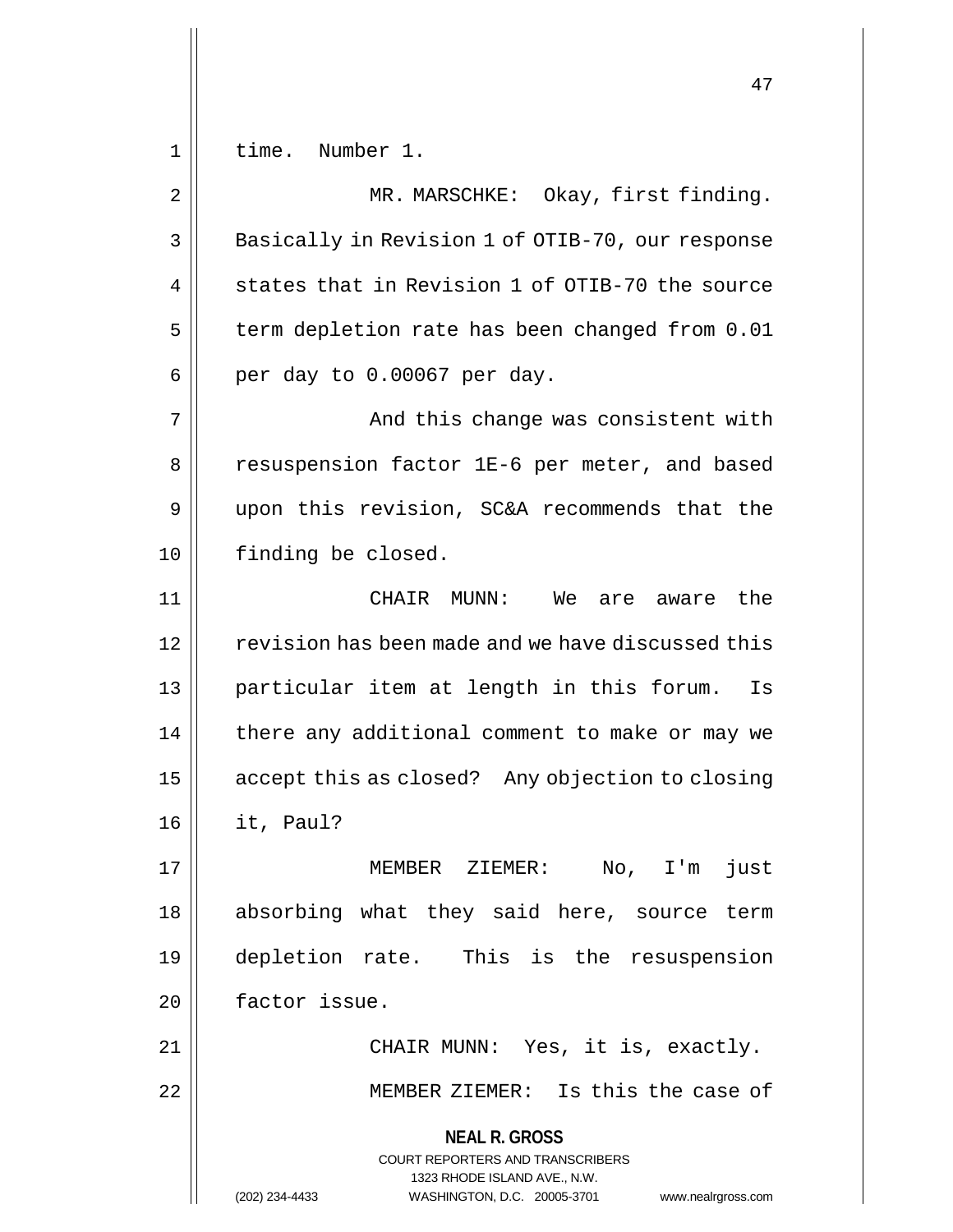| $\mathbf 1$ | a cleaned-up facility again? I'm just trying to                     |
|-------------|---------------------------------------------------------------------|
| 2           | remember. Is this the category where there's                        |
| 3           | been prior clean-up such as in the residual                         |
| 4           | period?                                                             |
| 5           | MR. MARSCHKE: Yes. OTIB-70 is                                       |
| 6           | dose reconstruction during the residual                             |
| 7           | radioactivity period.                                               |
| 8           | MEMBER ZIEMER: Right. I think we                                    |
| 9           | had been moving toward that final 10 to the minus                   |
| 10          | 6 value, both SC&A and for previously cleaned-up                    |
| 11          | sites.                                                              |
| 12          | MR. MARSCHKE: Right. If you look                                    |
| 13          | at the history that's been going on, basically                      |
| 14          | that's the argument that has been being debated.                    |
| 15          | You can go back to December of 2010.                                |
| 16          | You can see there's a whole rather large SC&A                       |
| 17          | reply that discusses all this thing.                                |
| 18          | And then in January of 2012, we got                                 |
| 19          | a NIOSH response which indicates that they, I                       |
| 20          | guess, had kind of agreed with the SC&A approach                    |
| 21          | or they were going to accept the SC&A approach                      |
| 22          | and the TIB was being revised to reflect this.                      |
|             | <b>NEAL R. GROSS</b>                                                |
|             | COURT REPORTERS AND TRANSCRIBERS<br>1323 RHODE ISLAND AVE., N.W.    |
|             | (202) 234-4433<br>WASHINGTON, D.C. 20005-3701<br>www.nealrgross.com |

<sup>(202) 234-4433</sup> WASHINGTON, D.C. 20005-3701 www.nealrgross.com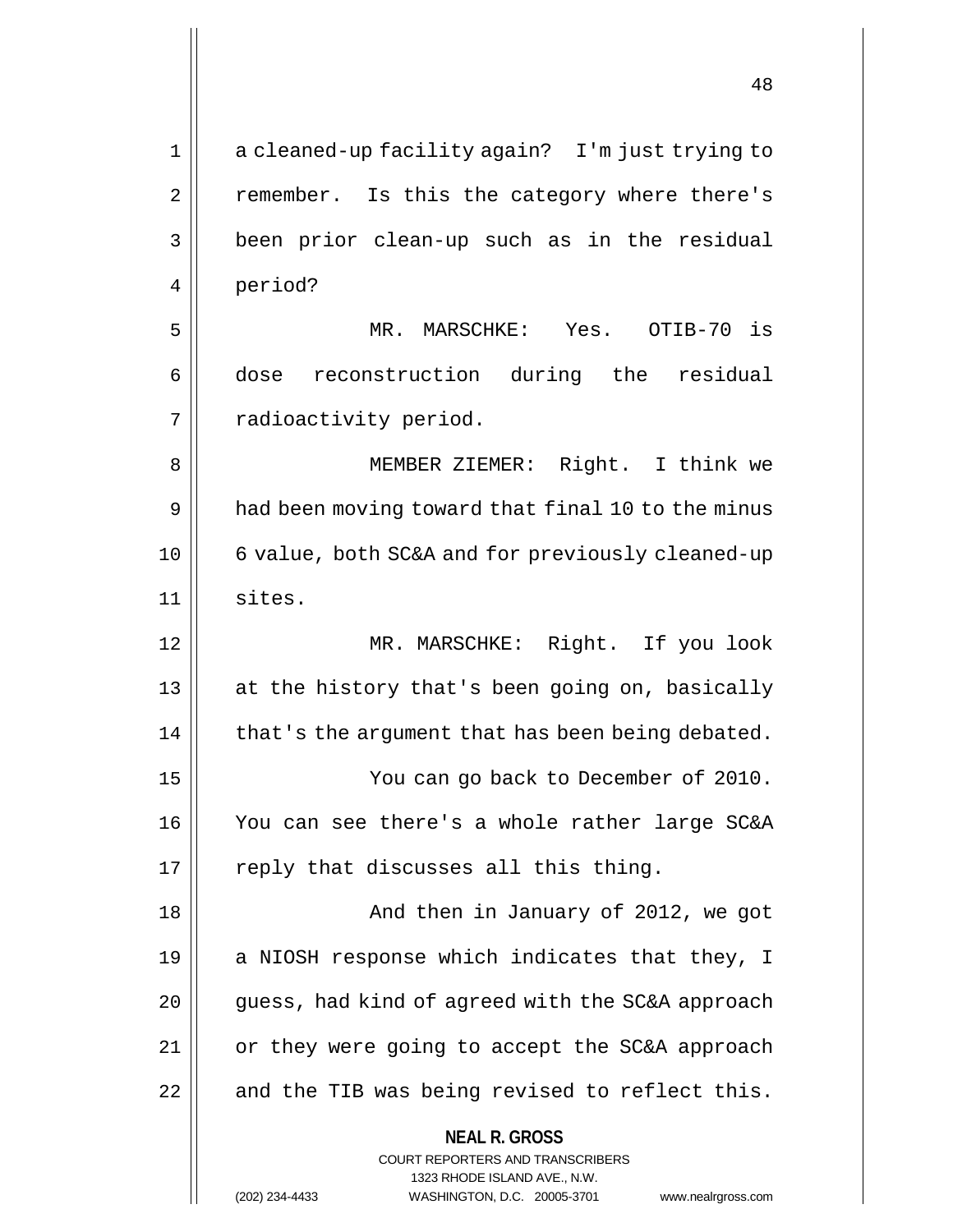| 1  | And, again, in January then we had                                                                                                                                     |
|----|------------------------------------------------------------------------------------------------------------------------------------------------------------------------|
| 2  | discussed this in the Subcommittee and the                                                                                                                             |
| 3  | Subcommittee agreed with the approach being                                                                                                                            |
| 4  | taken by NIOSH.                                                                                                                                                        |
| 5  | And at that point they changed the                                                                                                                                     |
| 6  | status. The status was changed to in abeyance                                                                                                                          |
| 7  | and so basically what NIOSH is saying here now                                                                                                                         |
| 8  | is that the agreed-upon approach has been                                                                                                                              |
| 9  | implemented in the OTIB to SC&A's satisfaction.                                                                                                                        |
| 10 | $MR.$ KATZ:<br>For a cleaned-up                                                                                                                                        |
| 11 | facility.                                                                                                                                                              |
| 12 | MEMBER ZIEMER: Right.                                                                                                                                                  |
| 13 | MR. MARSCHKE: For a cleaned-up.                                                                                                                                        |
| 14 | $\mathbf{I}$<br>just wanted to<br>MEMBER ZIEMER:                                                                                                                       |
| 15 | clarify.                                                                                                                                                               |
| 16 | CHAIR MUNN: You're okay with                                                                                                                                           |
| 17 | closing it?                                                                                                                                                            |
| 18 | MEMBER ZIEMER: Yes, I agree with                                                                                                                                       |
| 19 | that.                                                                                                                                                                  |
| 20 | CHAIR MUNN: Josie, okay?                                                                                                                                               |
| 21 | MEMBER BEACH: Yes.                                                                                                                                                     |
| 22 | CHAIR MUNN: Dick, are you okay with                                                                                                                                    |
|    | <b>NEAL R. GROSS</b><br><b>COURT REPORTERS AND TRANSCRIBERS</b><br>1323 RHODE ISLAND AVE., N.W.<br>(202) 234-4433<br>WASHINGTON, D.C. 20005-3701<br>www.nealrgross.com |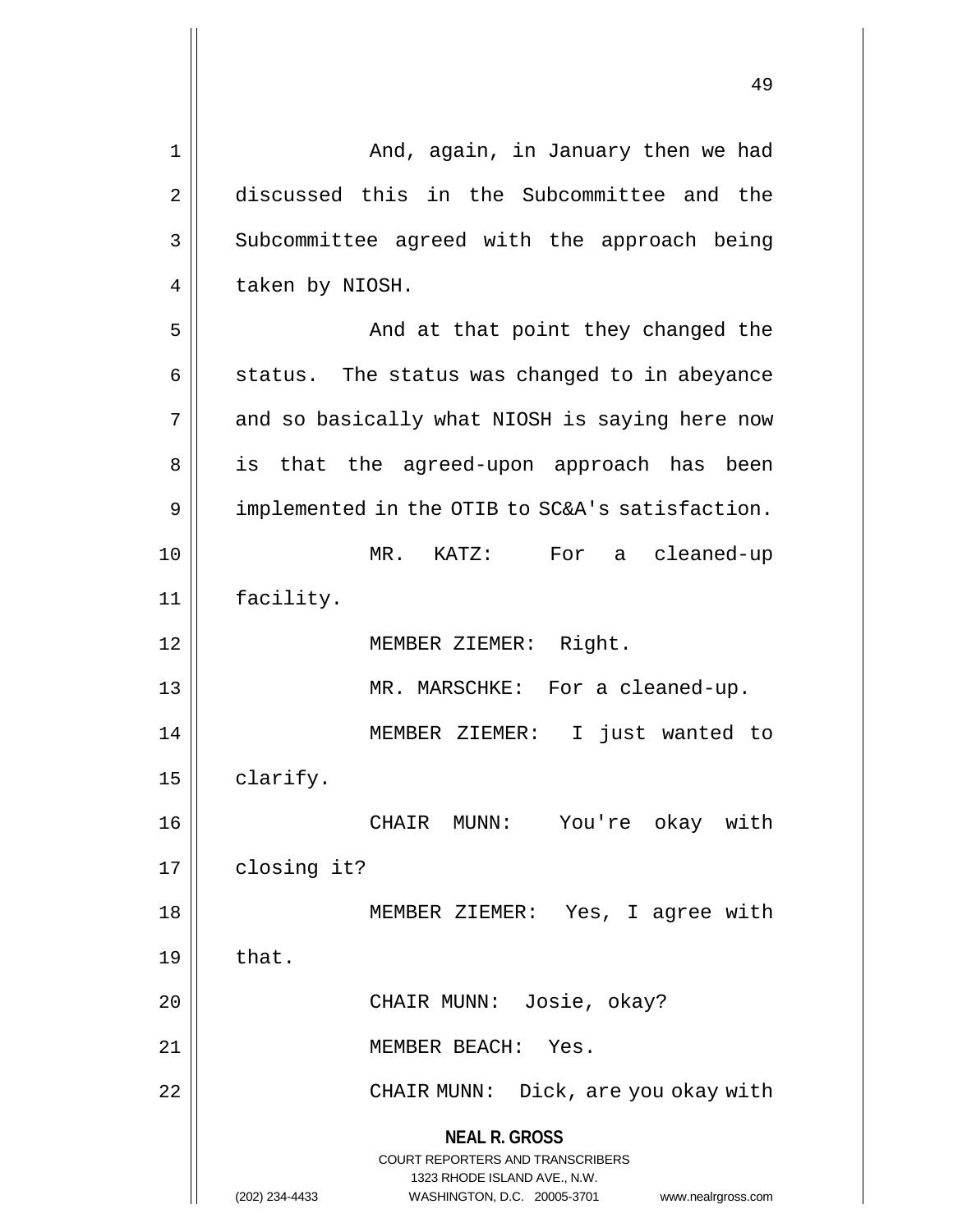**NEAL R. GROSS** COURT REPORTERS AND TRANSCRIBERS 1323 RHODE ISLAND AVE., N.W. (202) 234-4433 WASHINGTON, D.C. 20005-3701 www.nealrgross.com 50 1 || closing this? Are you on mute, Dick? We're not  $2 \parallel$  getting a response from Dr. Lemen. 3 MR. KATZ: That's okay because you  $4 \parallel$  have a quorum. 5 CHAIR MUNN: Let's close it as 6 | recommended. Next item, Steve. 7 MR. HINNEFELD: Careful you don't 8 || get too far ahead of Steve. 9 CHAIR MUNN: No, we won't. 10 MR. HINNEFELD: He's doing this 11 live-time updating. 12 CHAIR MUNN: We'll let Steve close  $13 \parallel$  it. 14 || MEMBER LEMEN: Hello. 15 || MR. KATZ: Oh, there you are. 16 CHAIR MUNN: Yes, Dick. 17 || MEMBER LEMEN: I am sorry. Yes, I 18 || agree with you. 19 || CHAIR MUNN: All right, thank you. 20 || MR. KATZ: Thanks, Dick. 21 || MEMBER LEMEN: My fingers are just  $22 \parallel - -$  (Laughter.)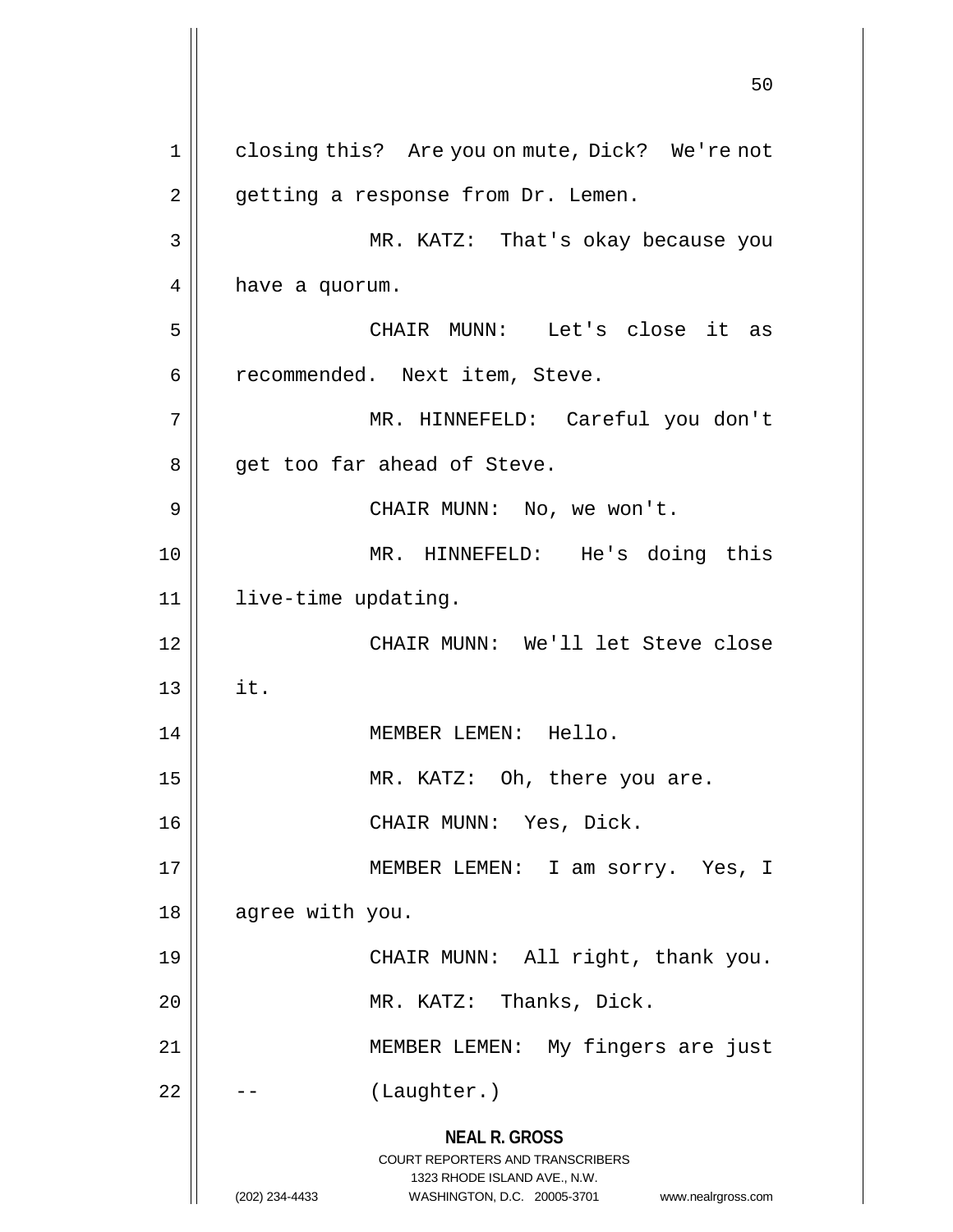|                | 51                                                                                       |
|----------------|------------------------------------------------------------------------------------------|
| $\mathbf 1$    | MR. KATZ: I knew you'd find this                                                         |
| $\overline{2}$ | tricky.                                                                                  |
| 3              | CHAIR MUNN: Warm water works.                                                            |
| 4              | MEMBER LEMEN: Does it? Okay, I'll                                                        |
| 5              | stick my fingers in warm water.                                                          |
| 6              | MR. KATZ: While Steve's catching                                                         |
| 7              | up, I just thought I'd mention that I think it                                           |
| 8              | would be good as important documents like this                                           |
| 9              | get completely closed, the issues, it would                                              |
| 10             | probably be good for the Procedures Subcommittee                                         |
| 11             | to present to the Board its closure of that                                              |
| 12             | because there's really right now not a feedback                                          |
| 13             | mechanism for the full Board on these.                                                   |
| 14             | It would be good to bring the Board                                                      |
| 15             | up to date, certainly on major documents like                                            |
| 16             | this which, you know, many Work Groups have                                              |
| 17             | wrestled with.                                                                           |
| 18             | MEMBER ZIEMER: Right, and this is                                                        |
| 19             | an overarching issue basically.                                                          |
| 20             | MR. KATZ: Yes.                                                                           |
| 21             | MR. MARSCHKE: Sorry, I did the                                                           |
| 22             | wrong button. I have to do it all again. Okay,                                           |
|                | <b>NEAL R. GROSS</b><br>COURT REPORTERS AND TRANSCRIBERS<br>1323 RHODE ISLAND AVE., N.W. |
|                | (202) 234-4433<br>WASHINGTON, D.C. 20005-3701<br>www.nealrgross.com                      |

 $\mathbf{1}$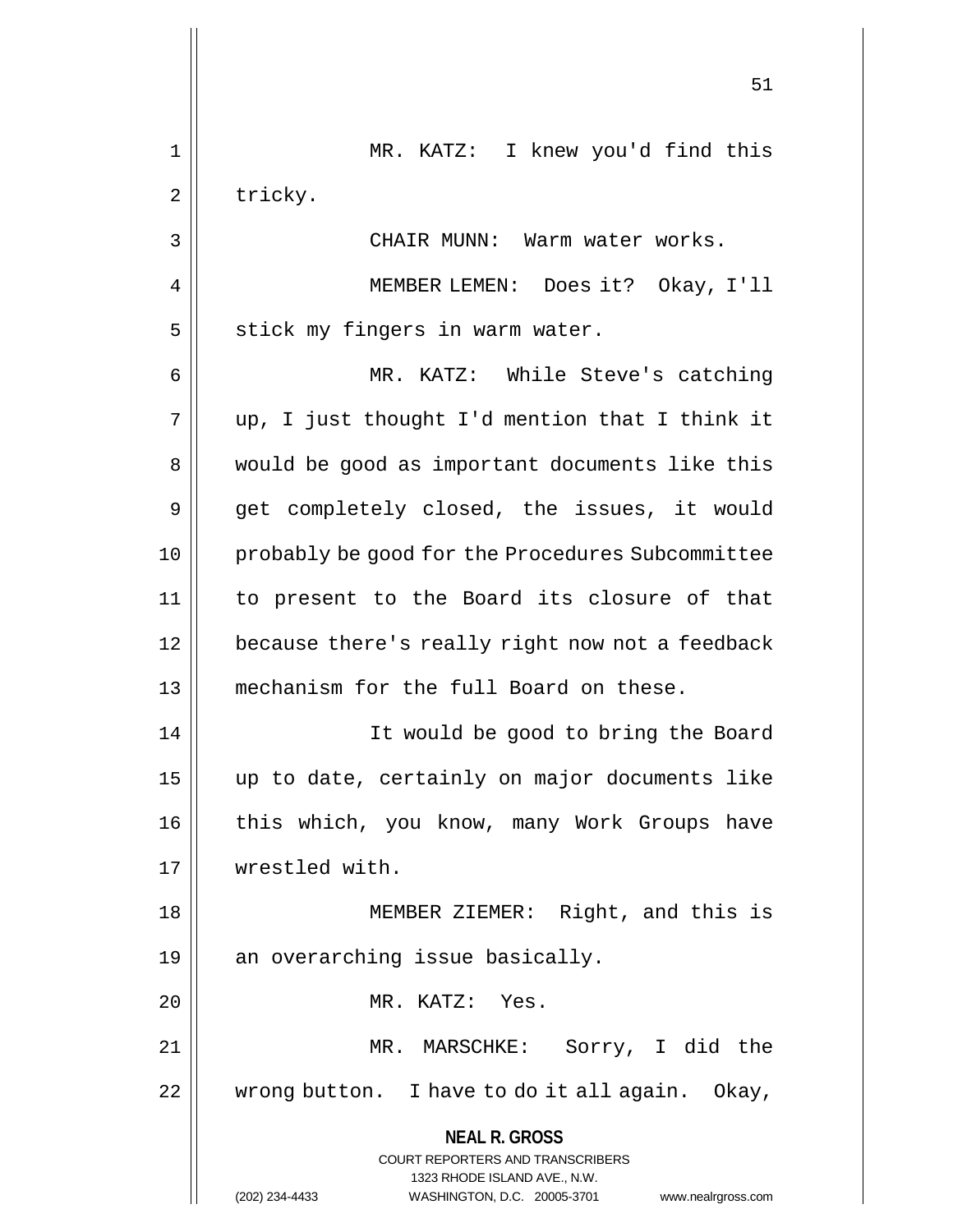1 closed.

**NEAL R. GROSS** COURT REPORTERS AND TRANSCRIBERS 1323 RHODE ISLAND AVE., N.W. (202) 234-4433 WASHINGTON, D.C. 20005-3701 www.nealrgross.com 2 Issue 2 is kind of the same 3 | situation. Again, going back to January of this 4 || year, NIOSH presented what they intended to do 5 with the revision. 6 The Subcommittee agreed with the 7 || NIOSH approach and in May the revision was 8 || issued. SC&A looked at it and we recommend  $9 \parallel$  again that the finding be closed. 10 MR. KATZ: Do you want to say for the 11 | record and for Dick who's on the line about Issue  $12 \parallel 2$ , what we're speaking of? 13 MR. MARSCHKE: Issue 2, we're 14 || talking about -- what are we talking about? 15 CHAIR MUNN: Misinterpretation of 16 references, just using them properly, 17 || pertaining to outdoor soil contamination. 18 MR. MARSCHKE: Right. 19 CHAIR MUNN: Which is different  $20$  | than building surfaces, building uses, room 21 || rights, ventilation rates. Yes, Paul. 22 || MEMBER ZIEMER: At our last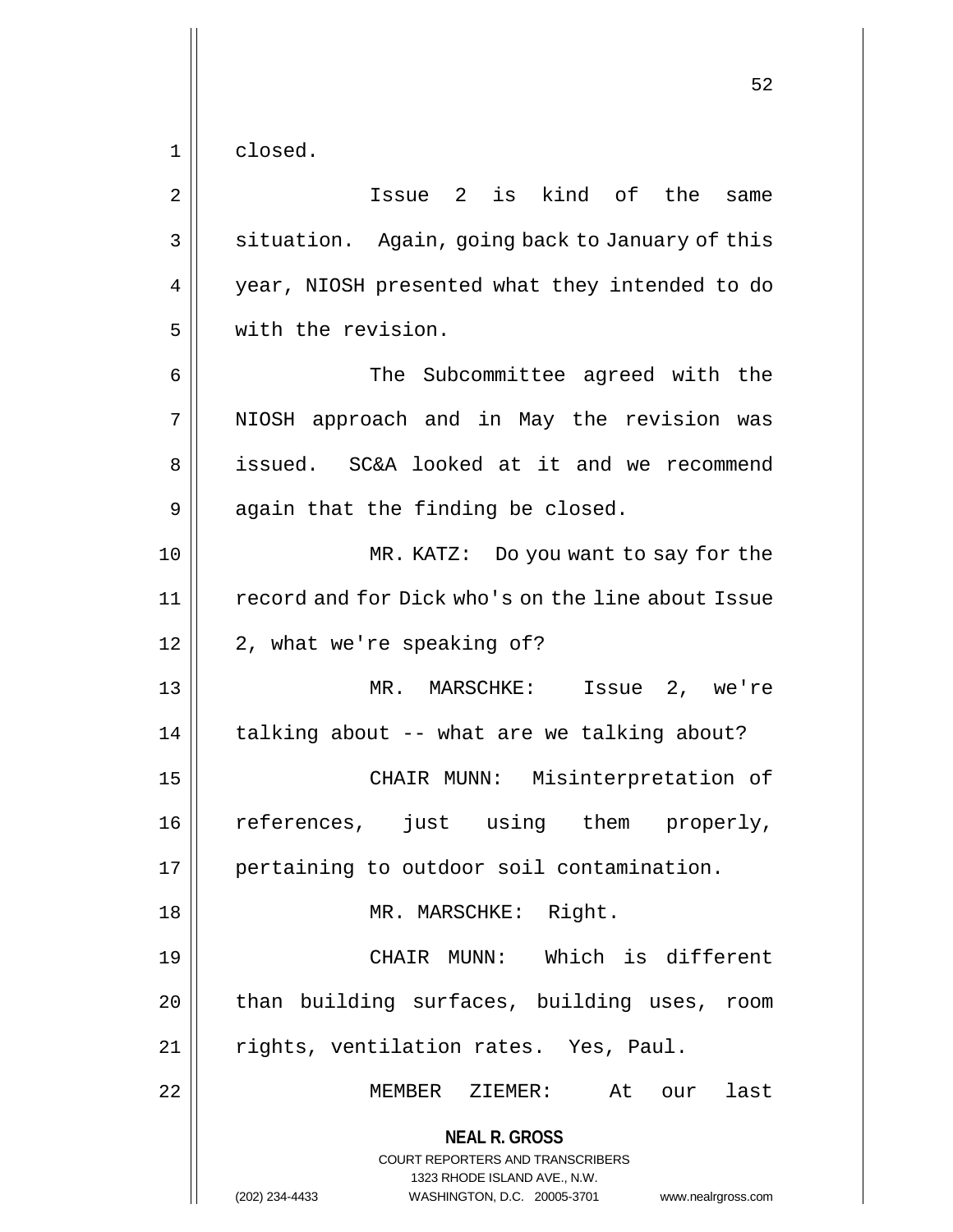|    | 53                                                                                                                                                                     |
|----|------------------------------------------------------------------------------------------------------------------------------------------------------------------------|
|    |                                                                                                                                                                        |
| 1  | meeting, I think we'd already agreed to the                                                                                                                            |
| 2  | finding. I think the only thing we had to do was                                                                                                                       |
| 3  | confirm that it showed up in the revision, isn't                                                                                                                       |
| 4  | that correct?                                                                                                                                                          |
| 5  | MR. MARSCHKE: Yes.                                                                                                                                                     |
| 6  | MEMBER ZIEMER: That you were going                                                                                                                                     |
| 7  | to go back and confirm that it actually showed                                                                                                                         |
| 8  | up.                                                                                                                                                                    |
| 9  | MR. MARSCHKE: That's correct, yes.                                                                                                                                     |
| 10 | MEMBER ZIEMER: But the approach                                                                                                                                        |
| 11 | we'd already agreed to.                                                                                                                                                |
| 12 | CHAIR MUNN: Yes, we had agreed to                                                                                                                                      |
| 13 | that a year or so ago.                                                                                                                                                 |
| 14 | in abeyance<br>MARSCHKE:<br>The<br>MR.                                                                                                                                 |
| 15 | status of the issue, that's implied by the, you                                                                                                                        |
| 16 | know, the in abeyance status so without, you                                                                                                                           |
| 17 | know, going back and looking at the January                                                                                                                            |
| 18 | transcript.                                                                                                                                                            |
| 19 | MEMBER ZIEMER:<br>January says the                                                                                                                                     |
| 20 | Subcommittee agrees with the approach.                                                                                                                                 |
| 21 | MR. MARSCHKE: Right.                                                                                                                                                   |
| 22 | MEMBER ZIEMER: And changed to                                                                                                                                          |
|    | <b>NEAL R. GROSS</b><br><b>COURT REPORTERS AND TRANSCRIBERS</b><br>1323 RHODE ISLAND AVE., N.W.<br>WASHINGTON, D.C. 20005-3701<br>(202) 234-4433<br>www.nealrgross.com |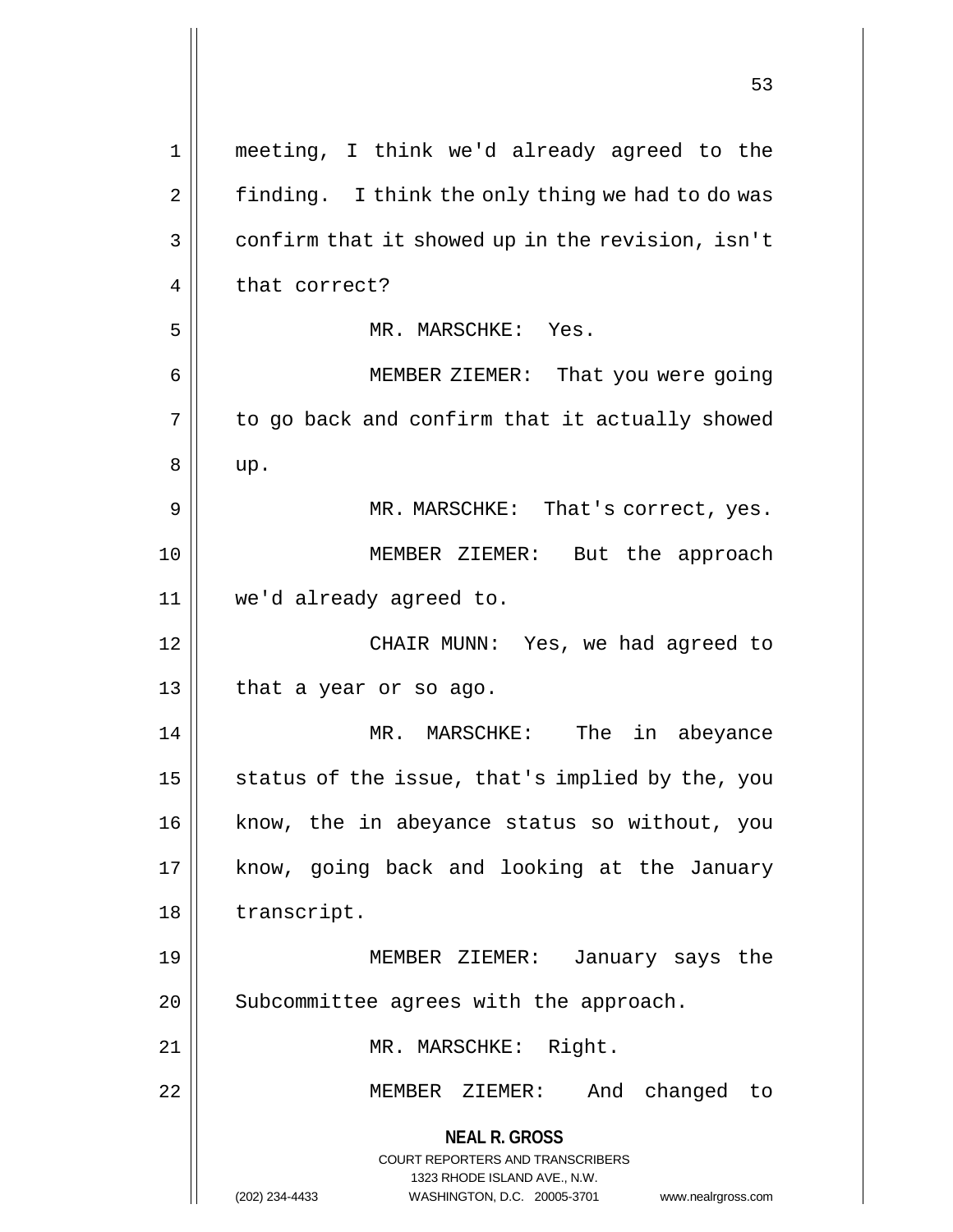**NEAL R. GROSS** COURT REPORTERS AND TRANSCRIBERS 1323 RHODE ISLAND AVE., N.W. (202) 234-4433 WASHINGTON, D.C. 20005-3701 www.nealrgross.com 1 || abeyance until OTIB-70 is changed. Well, it has 2 | been revised and I guess Bill Thurber confirmed  $3 \parallel$  that. 4 MR. MARSCHKE: Yes. 5 CHAIR MUNN: And the decay rate is 6 || now based on estimates from specific sites 7 || rather than literature sources and that's, I 8 || believe, what the history of the finding led us  $9 \parallel$  to request of the revision, which is now a fait 10 accompli. 11 MEMBER ZIEMER: Do we need a 12 | recommendation? 13 CHAIR MUNN: Yes, please. 14 MEMBER ZIEMER: I recommend we  $15$  | close the issue. 16 CHAIR MUNN: Any objections? Not 17 || from Lori. You're all right with that, Dick? 18 MEMBER LEMEN: Yes. 19 CHAIR MUNN: Good, the hot water 20 worked, good. 21 | MEMBER LEMEN: Well, the warm water  $22$  | is good water.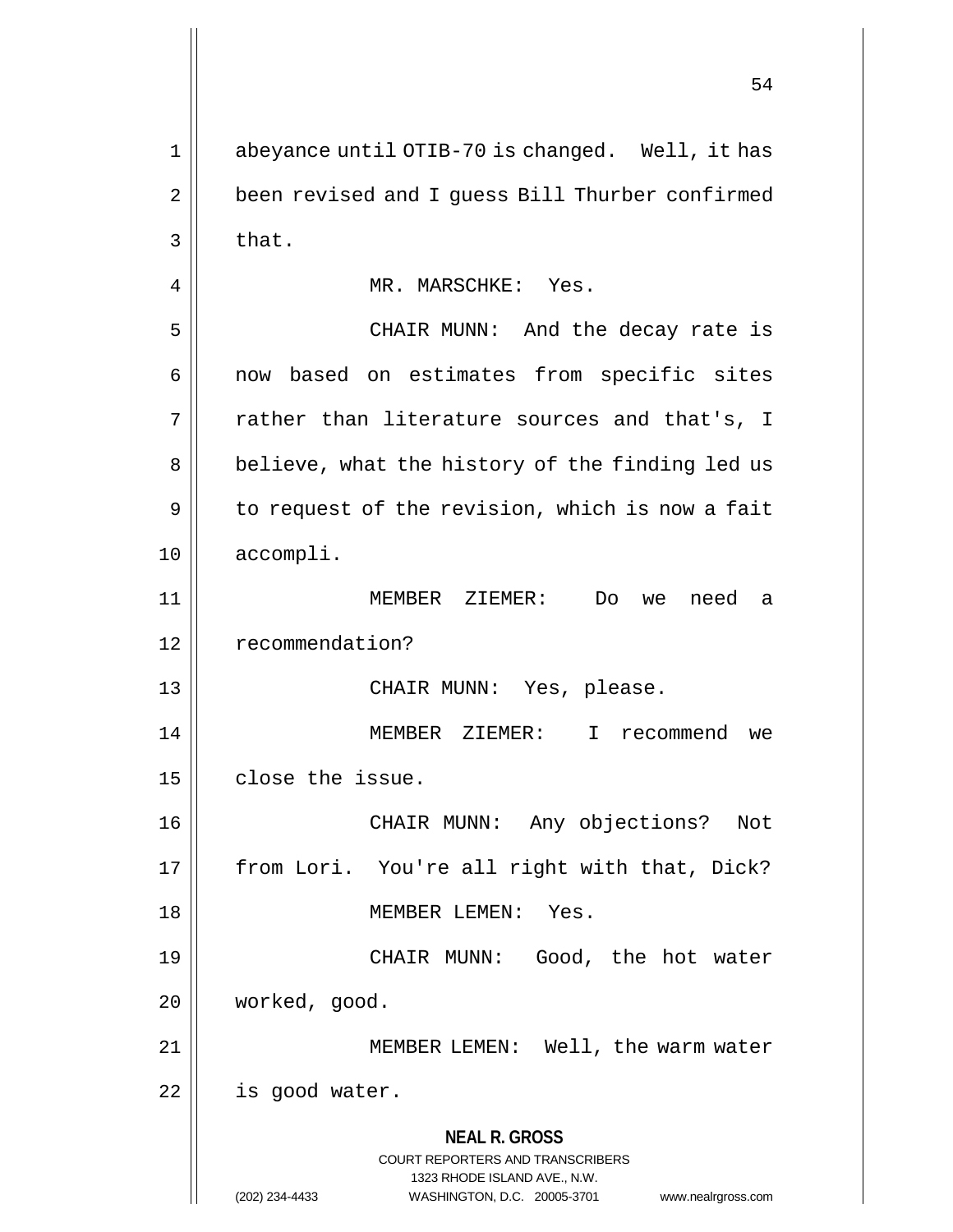**NEAL R. GROSS** COURT REPORTERS AND TRANSCRIBERS 1323 RHODE ISLAND AVE., N.W. (202) 234-4433 WASHINGTON, D.C. 20005-3701 www.nealrgross.com 55 1 CHAIR MUNN: That's great. Thank  $2 \parallel$  you. 3 MEMBER ZIEMER: We're all in hot 4 water, Dick. 5 MEMBER LEMEN: Yes, I know. 6 CHAIR MUNN: The finding is closed. 7 || Number 3, Steve. 8 MR. MARSCHKE: Closed. 9 CHAIR MUNN: Got to catch up. 10 MR. MARSCHKE: The first two are 11 closed. Finding 3 is currently in abeyance. The 12 | finding is talking about uniformly distributed, 13 well let's see, inappropriate assumption 14 || regarding the impact of ventilation on source 15 | term depletion. 16 || And, again, it has to do, I think, 17 with the 1 percent per day being changed to 18 || 0.00067 per day. 19 Well, going back to January meeting,  $20$  | the Subcommittee agreed with the approach being  $21$  | taken by NIOSH and they changed the status to in 22 | abeyance.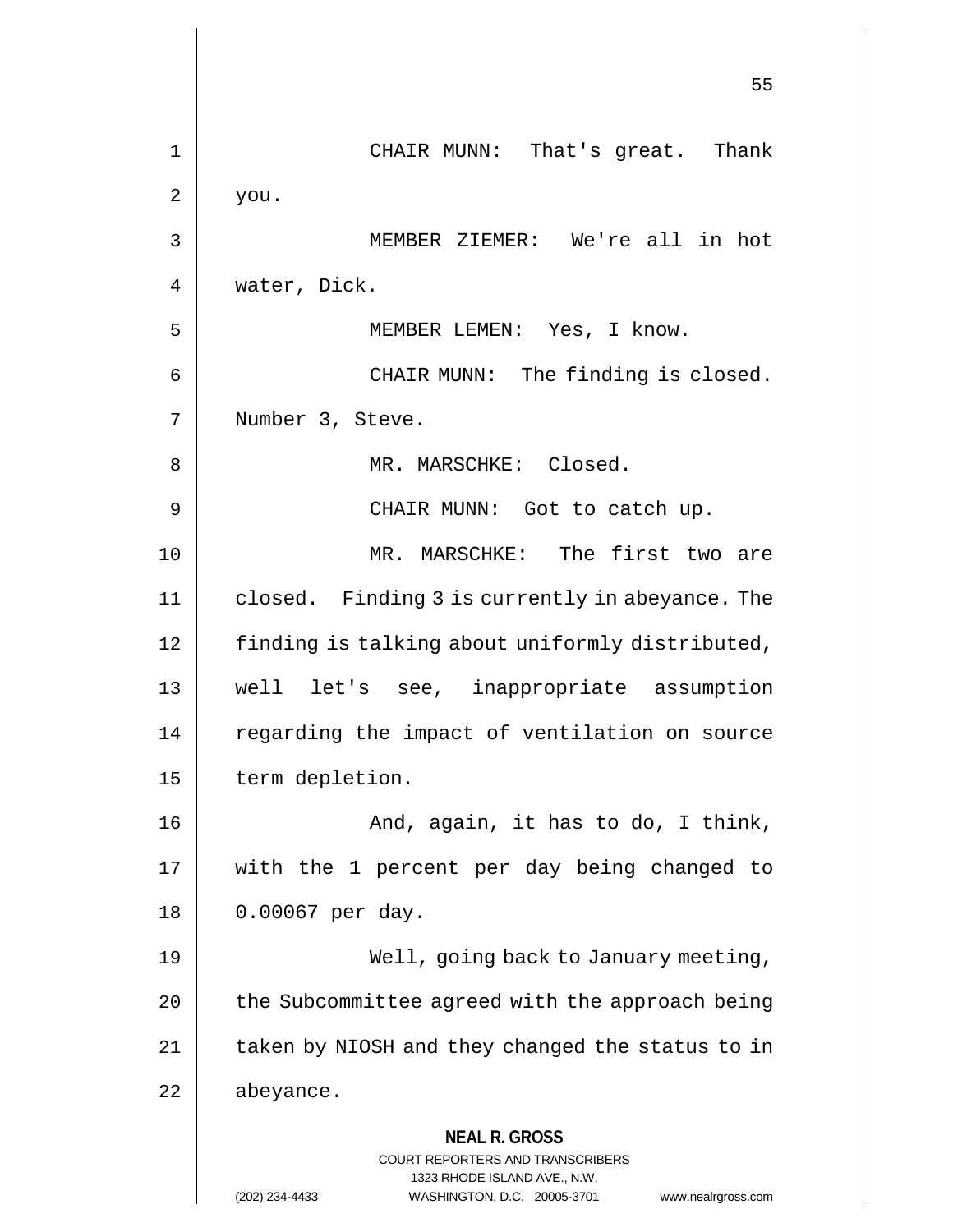| 1  | Bill Thurber reviewed the depletion                                     |
|----|-------------------------------------------------------------------------|
| 2  | factor in Revision 1 and it was based upon the                          |
| 3  | average observed depletions at four AWE sites.                          |
| 4  | We believe the new approach eliminates prior                            |
| 5  | SC&A concerns and, therefore, we recommend that                         |
| 6  | the finding be closed.                                                  |
| 7  | Any objection to<br>CHAIR MUNN:                                         |
| 8  | closing Number 3?                                                       |
| 9  | MEMBER ZIEMER: No objection.                                            |
| 10 | CHAIR MUNN: This relates to the                                         |
| 11 | same material we were discussing earlier with                           |
| 12 | the depletion rates.                                                    |
| 13 | MEMBER LEMEN: I agree.                                                  |
| 14 | CHAIR MUNN:<br>Thank you, Dick.<br>No                                   |
| 15 | objection here. We will record Finding 3 as                             |
| 16 | closed.                                                                 |
| 17 | MR. MARSCHKE: Finding 4 is already                                      |
| 18 | being shown as closed, so let's skip that one.                          |
| 19 | CHAIR MUNN: Yes.                                                        |
| 20 | MR. MARSCHKE: Finding 5 is being in                                     |
| 21 | abeyance and basically it's the Attachment B,                           |
| 22 | survey data from three separate thorium                                 |
|    | <b>NEAL R. GROSS</b>                                                    |
|    | <b>COURT REPORTERS AND TRANSCRIBERS</b><br>1323 RHODE ISLAND AVE., N.W. |
|    | (202) 234-4433<br>WASHINGTON, D.C. 20005-3701<br>www.nealrgross.com     |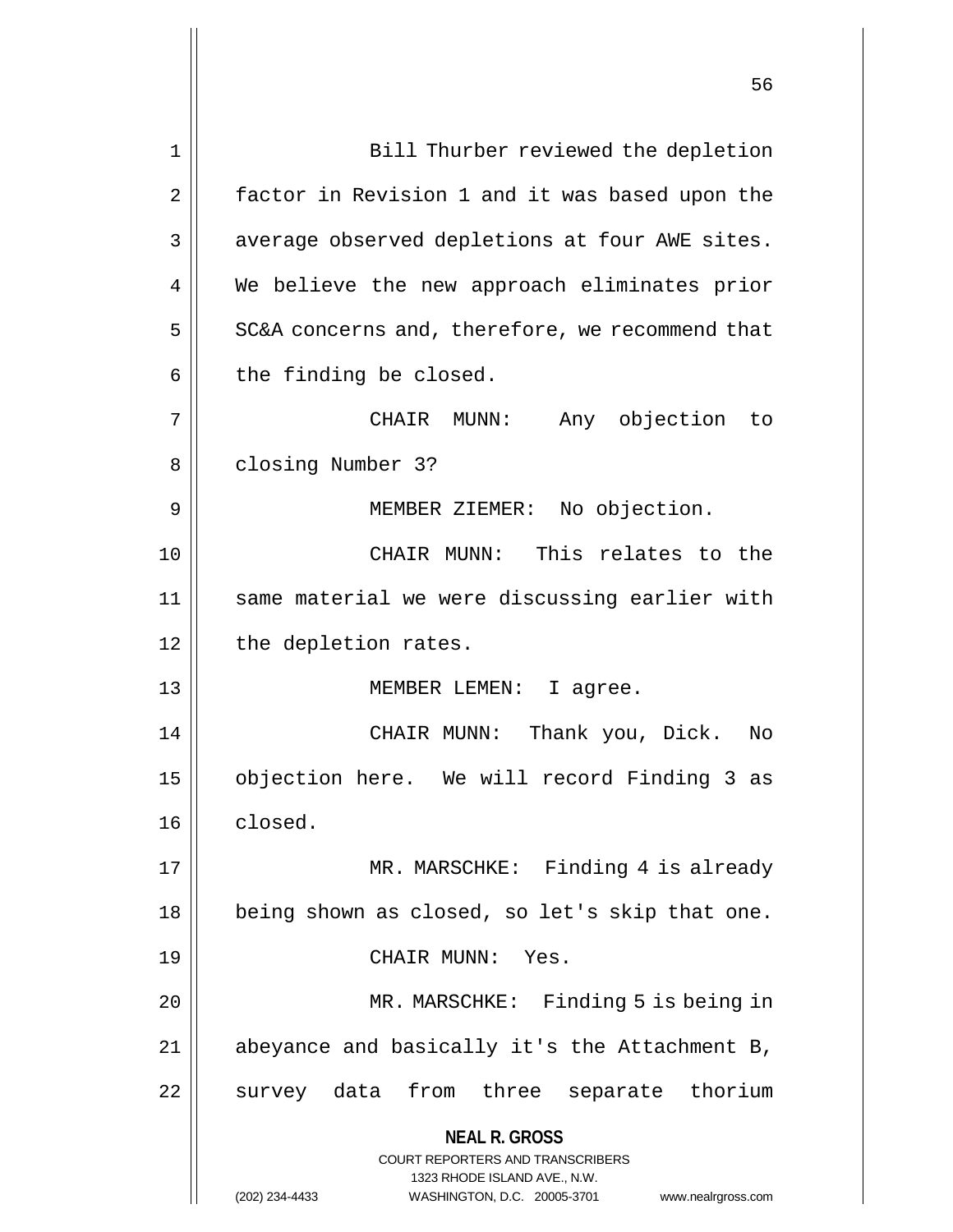**NEAL R. GROSS** COURT REPORTERS AND TRANSCRIBERS 1323 RHODE ISLAND AVE., N.W. 1 || facilities. There is no guidance for the dose 2 || reconstructor regarding their use. That was  $3$  || the summary of the comments. 4 And the January NIOSH response was 5 | the TIB is currently being revised to remove 6 Attachment B. It was never used for dose 7 || reconstruction purposes and therefore had been 8 | deemed unnecessary. 9 Also in January the Subcommittee 10 agreed with the approach, I guess the removal of 11 | the Attachment. 12 And when Bill Thurber reviewed 13 || Revision 1, he confirmed that Attachment B has 14 | been deleted, and we recommend that the Finding  $15 \parallel 5$  be closed. 16 CHAIR MUNN: Any objection to 17 | closing Finding 5? 18 || MEMBER ZIEMER: No, that was really 19 just a confusion factor. In the original  $20$  | document, they had a table which wasn't used  $-$ 21 CHAIR MUNN: Wasn't being used. 22 || MEMBER ZIEMER: -- for anything and

(202) 234-4433 WASHINGTON, D.C. 20005-3701 www.nealrgross.com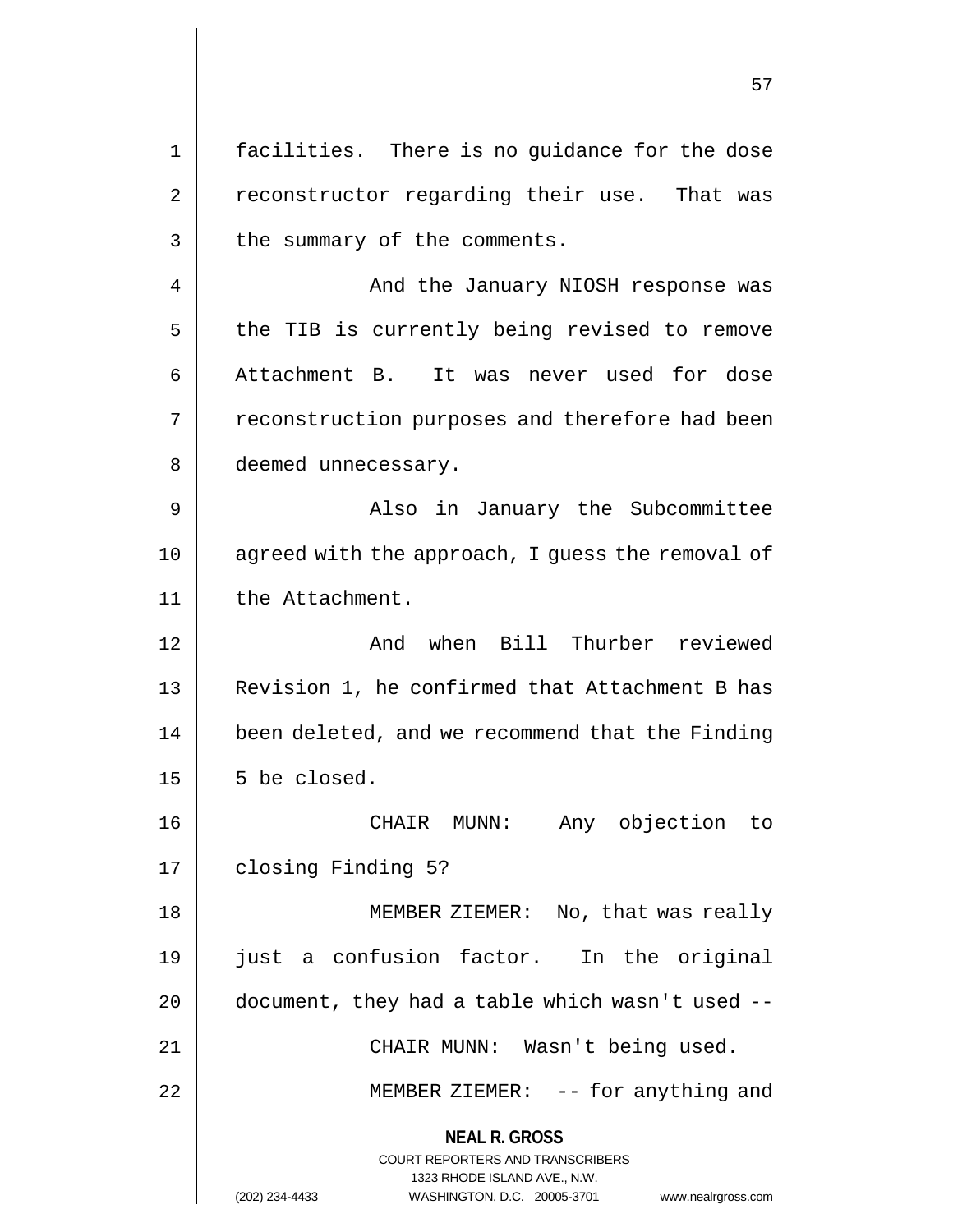**NEAL R. GROSS** COURT REPORTERS AND TRANSCRIBERS 1323 RHODE ISLAND AVE., N.W. (202) 234-4433 WASHINGTON, D.C. 20005-3701 www.nealrgross.com 1 || confused people as to why it was there. I think 2 | it just removed it from the revisions. It makes  $3 \parallel$  sense. In a sense, it's not a change in 4 | procedure, just removal of a confusion factor. 5 || CHAIR MUNN: All right with closing 6 it, Dick? 7 MEMBER LEMEN: Yes. 8 CHAIR MUNN: Very good. 9 || MR. KATZ: Closed. 10 MEMBER BEACH: Looks like this one 11 | deals with the same. 12 CHAIR MUNN: Almost a duplicate. 13 | Finding number 6. 14 || MR. MARSCHKE: Finding number 6, 15 use of Horizon summary survey data as default for 16 operational air concentrations was 17 | inappropriate and not claimant favorable. That 18 || is the summary of the finding. Again, I guess 19  $\parallel$  this is the same thing about Attachment B. 20 || CHAIR MUNN: It is. 21 MR. MARSCHKE: And never been used 22 | and it's been removed, and so if the Subcommittee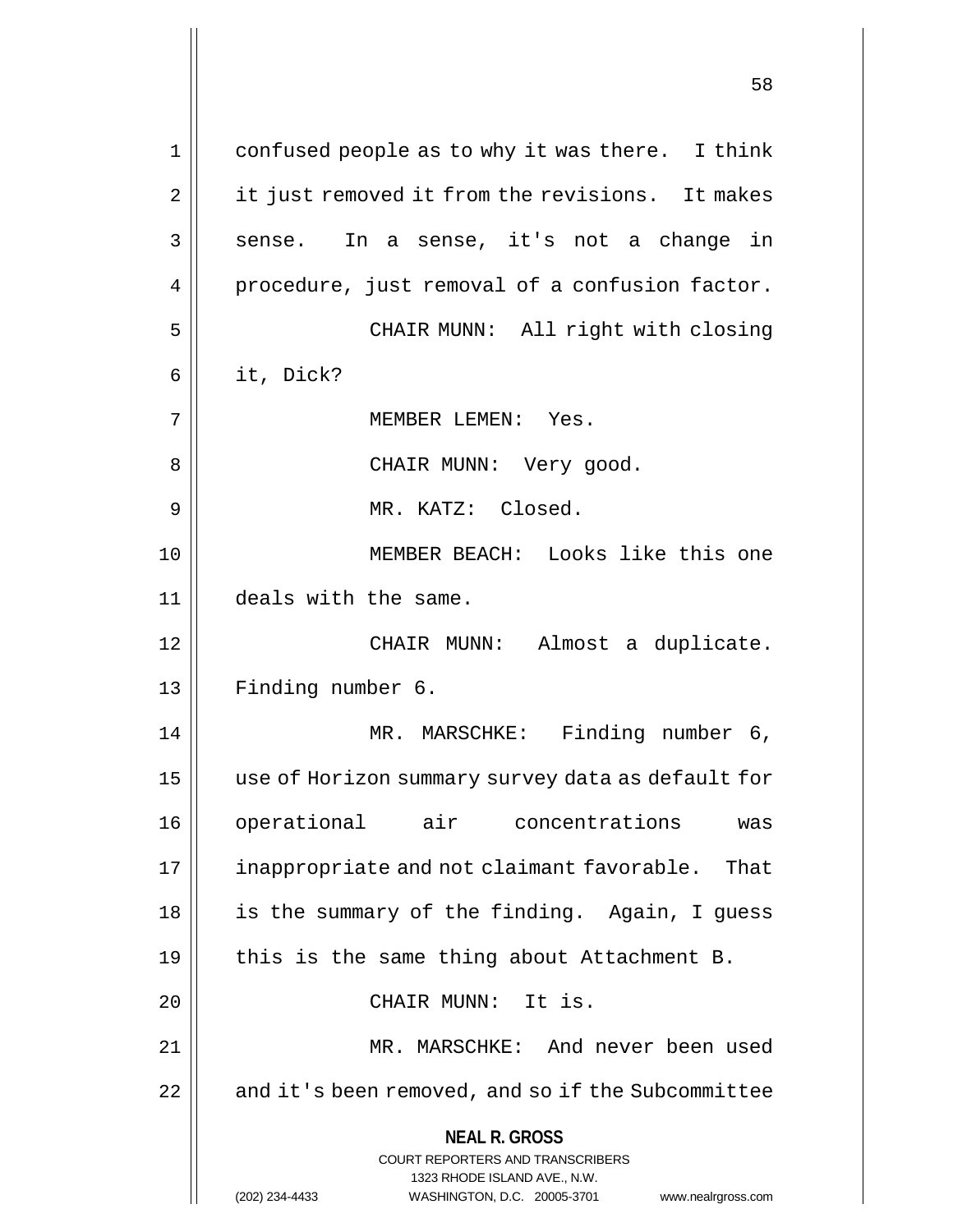**NEAL R. GROSS** COURT REPORTERS AND TRANSCRIBERS 1323 RHODE ISLAND AVE., N.W. (202) 234-4433 WASHINGTON, D.C. 20005-3701 www.nealrgross.com 59 1 agrees, we can close it. 2 CHAIR MUNN: Any objection? Dick? 3 MEMBER LEMEN: I have no 4 | objections. 5 CHAIR MUNN: Thank you. You may  $6 \parallel$  close it, Steve. 7 | MR. MARSCHKE: Thank you, Wanda. 8 CHAIR MUNN: And 7 is already 9 | closed. Eight is closed. 10 MEMBER BEACH: And 9 is the same 11 | thing, Attachment B. 12 MR. STIVER: It's another example 13 | of Attachment B. 14 || MEMBER BEACH: Yes. 15 MR. MARSCHKE: We're up to 8 is 16 || closed, 9 Attachment B. 17 || CHAIR MUNN: Another Attachment B, 18 which has been removed. 19 MR. MARSCHKE: Which has been 20 | removed so we closed it. 21 || CHAIR MUNN: Closed. 22 || MEMBER ZIEMER: Closed.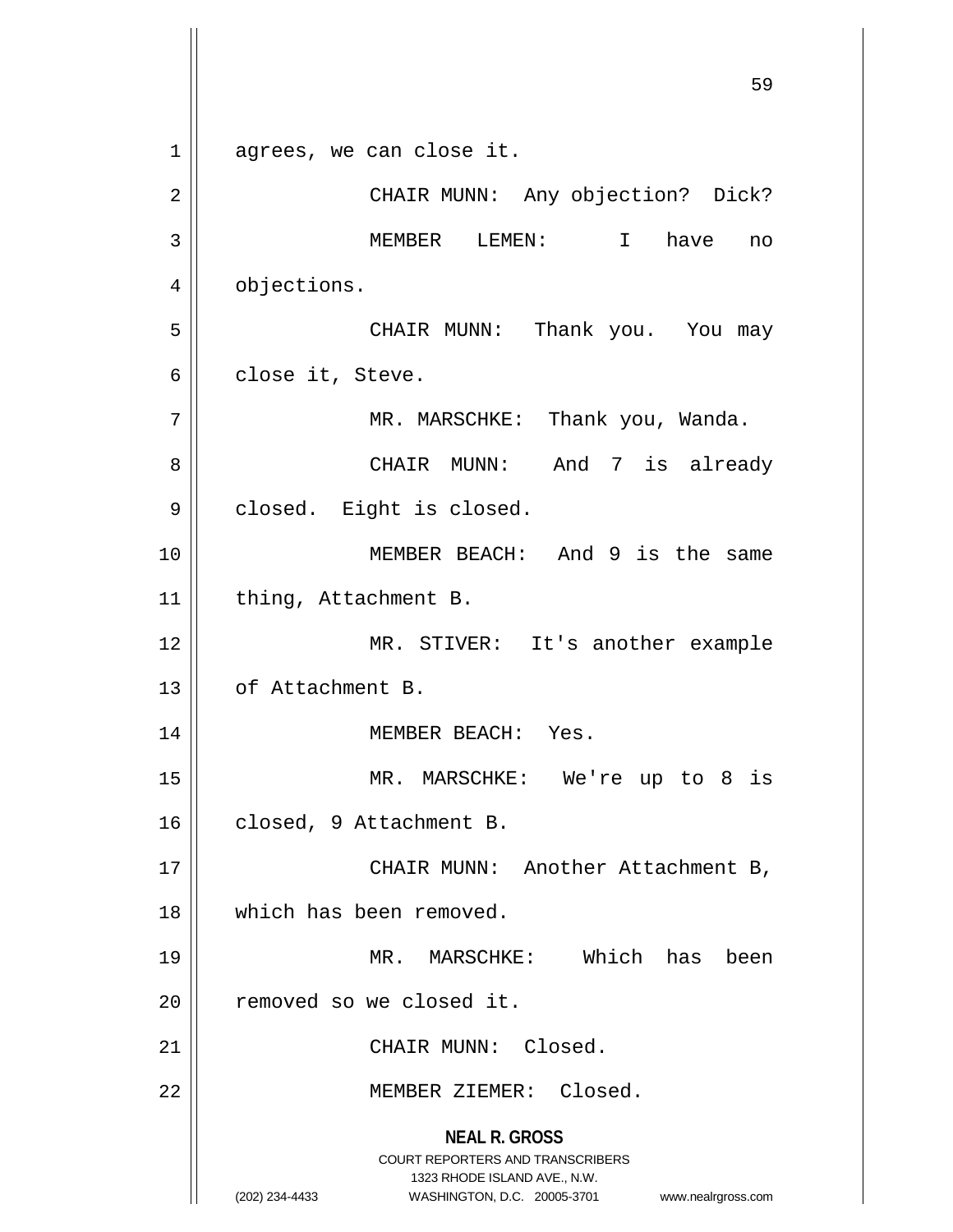|             | 60                                                                                       |
|-------------|------------------------------------------------------------------------------------------|
| $\mathbf 1$ | CHAIR MUNN: Closed, closed.                                                              |
| 2           | Dick?                                                                                    |
| 3           | MR. MARSCHKE: Okay, where are we?                                                        |
| 4           | CHAIR MUNN: Now we're down to 10.                                                        |
| 5           | MR. MARSCHKE: Ten was basically                                                          |
| 6           | again the recommended resuspension factor of                                             |
| 7           | 1E-6 per meter is inappropriate.                                                         |
| 8           | Indoor resuspension factors sited                                                        |
| 9           | in<br>the scientific literature involve                                                  |
| 10          | substantial industrial activities should be a                                            |
| 11          | resuspension factor of 10 to the minus 4 to 10                                           |
| 12          | to the minus 3 per meter. That was the summary                                           |
| 13          | of the concern.                                                                          |
| 14          | NIOSH feels that 10 to the minus 6                                                       |
| 15          | isn't appropriate. In addition, it does not                                              |
| 16          | limit resuspension. Therefore, if a situation                                            |
| 17          | arises where a higher resuspension factor is                                             |
| 18          | deemed necessary, it could be applied to that                                            |
| 19          | specific situation. This is the NIOSH January                                            |
| 20          | response.                                                                                |
| 21          | NIOSH has committed to the finding.                                                      |
| 22          | The Subcommittee's January response to NIOSH was                                         |
|             | <b>NEAL R. GROSS</b><br>COURT REPORTERS AND TRANSCRIBERS<br>1323 RHODE ISLAND AVE., N.W. |
|             | (202) 234-4433<br>WASHINGTON, D.C. 20005-3701<br>www.nealrgross.com                      |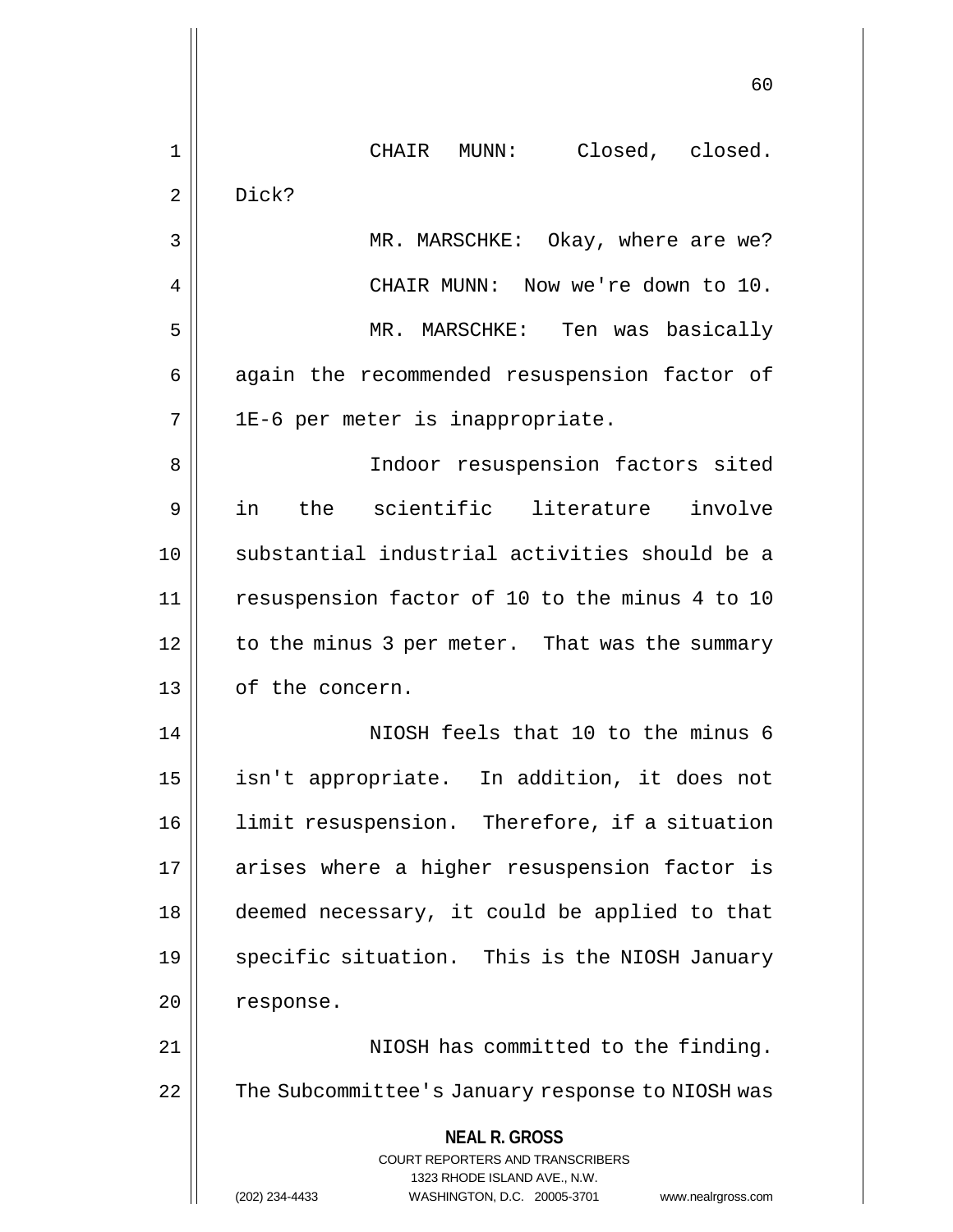**NEAL R. GROSS** COURT REPORTERS AND TRANSCRIBERS 1323 RHODE ISLAND AVE., N.W. (202) 234-4433 WASHINGTON, D.C. 20005-3701 www.nealrgross.com 61 1 || NIOSH has committed to check whether OTIB-70 has  $2 \parallel$  the appropriate caveat for the use of 10 to the 3 || minus 6 resuspension factor. 4 || If not, an appropriate caveat will  $5 \parallel$  be inserted. Based upon this, the Subcommittee  $6 \parallel$  has changed the status to inappropriate. 7 MR. KATZ: To what? 8 MR. MARSCHKE: To in abeyance. 9 || (Laughter.) 10 MEMBER BEACH: So the correction 11 here is, therefore, if a situation arises where 12 || the higher suspension factor is deemed  $13$  || necessary, it could be applied. 14 Does OTIB-70 give you the option or 15 does it just say it would apply? Because it 16 doesn't really change anything, that answer. 17 CHAIR MUNN: The table says it's  $18 \parallel$  going to be a site-by-site analysis. 19 MR. STIVER: Yes, if you go down to 20 || Bill Thurber's response --21 MR. MARSCHKE: If you go to Bill 22 | Thurber, yes.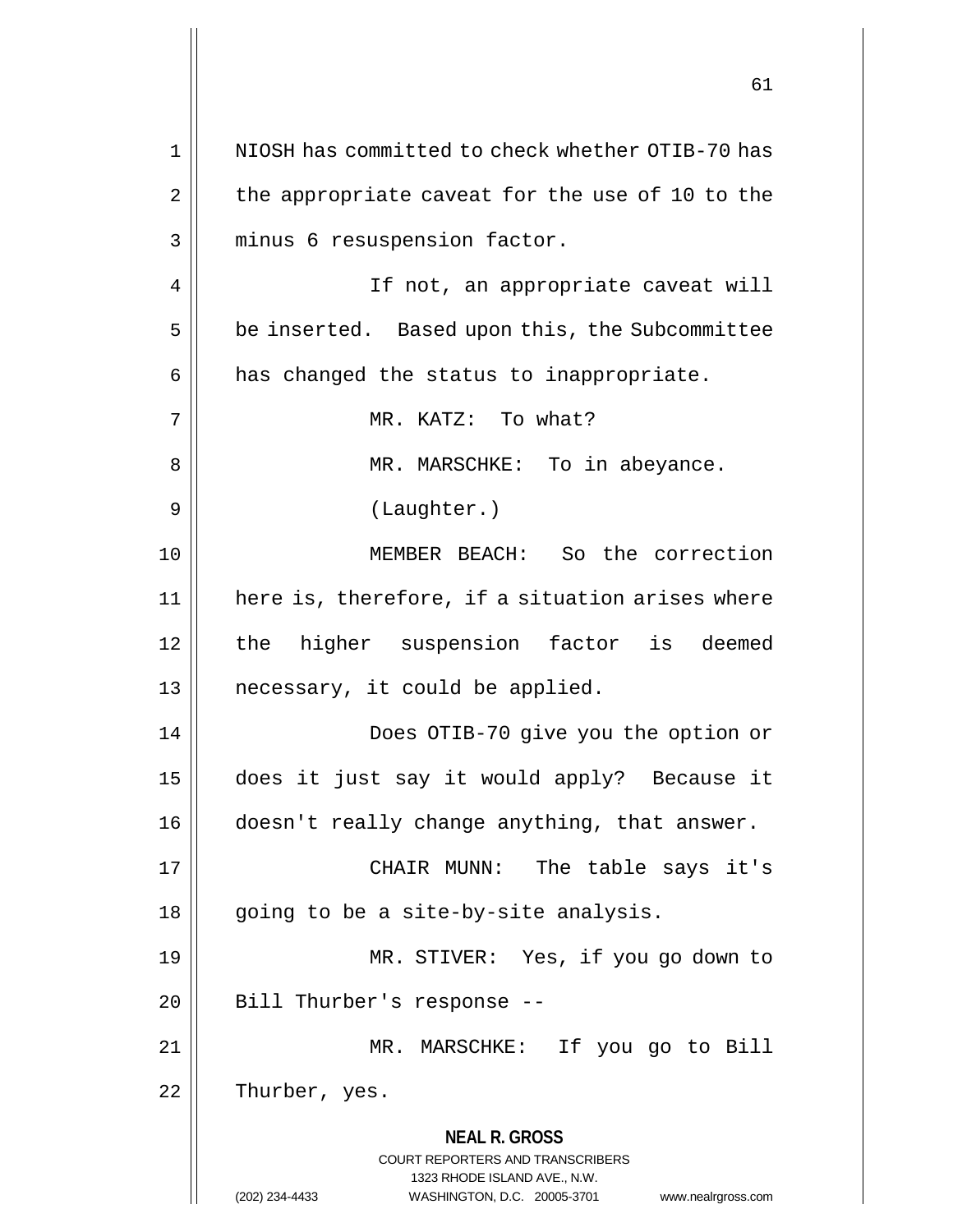|    | 62                                                                                                                                                                     |
|----|------------------------------------------------------------------------------------------------------------------------------------------------------------------------|
| 1  | MR. STIVER: The caveat is in Table                                                                                                                                     |
| 2  | 5.1, where basically they default to a                                                                                                                                 |
| 3  | site-specific situation.                                                                                                                                               |
| 4  | MEMBER BEACH: Okay, so it will go                                                                                                                                      |
| 5  | to site, okay. I wanted to clear that up, thank                                                                                                                        |
| 6  | you.                                                                                                                                                                   |
| 7  | MR. MARSCHKE: Yes, basically a                                                                                                                                         |
| 8  | footnote has been added to Table 5-1 which                                                                                                                             |
| 9  | states, "In cases where the contaminated area is                                                                                                                       |
| 10 | still involved in operations, a site-by-site                                                                                                                           |
| 11 | analysis of the appropriateness of 1 times 10 to                                                                                                                       |
| 12 | the minus 6 per meter squared resuspension                                                                                                                             |
| 13 | factor should be done."                                                                                                                                                |
| 14 | And basically since the table                                                                                                                                          |
| 15 | indicates a site-by-site analysis, SC&A                                                                                                                                |
| 16 | recommends the finding be closed.                                                                                                                                      |
| 17 | MEMBER BEACH: And have we reviewed                                                                                                                                     |
| 18 | the Table 5.1?                                                                                                                                                         |
| 19 | MR. MARSCHKE: Well, we can go up                                                                                                                                       |
| 20 | and $--$                                                                                                                                                               |
| 21 | CHAIR MUNN: Yes.                                                                                                                                                       |
| 22 | MR. MARSCHKE: -- look at it right                                                                                                                                      |
|    | <b>NEAL R. GROSS</b><br><b>COURT REPORTERS AND TRANSCRIBERS</b><br>1323 RHODE ISLAND AVE., N.W.<br>(202) 234-4433<br>WASHINGTON, D.C. 20005-3701<br>www.nealrgross.com |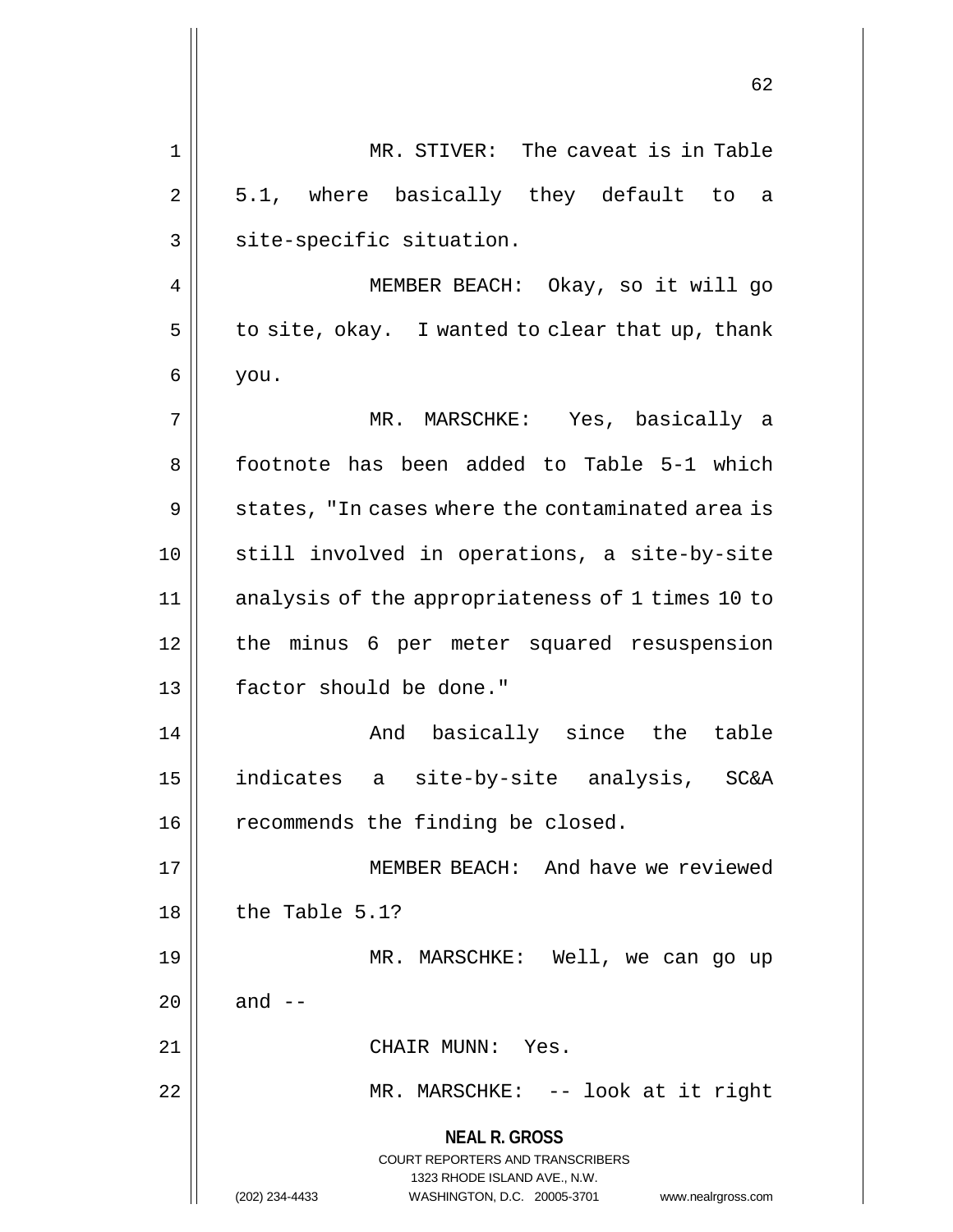**NEAL R. GROSS** COURT REPORTERS AND TRANSCRIBERS 1323 RHODE ISLAND AVE., N.W. (202) 234-4433 WASHINGTON, D.C. 20005-3701 www.nealrgross.com 63  $1 \parallel$  now. We can go --2 CHAIR MUNN: SC&A has reviewed it. 3 || MEMBER BEACH: Have they? Okay. 4 || CHAIR MUNN: Yes. 5 MR. KATZ: Yes. 6 CHAIR MUNN: This is their 7 | response. 8 MEMBER BEACH: They found it 9 || appropriate? 10 CHAIR MUNN: Yes. 11 || MEMBER BEACH: Okay, that's fine  $12 \parallel$  then. 13 MEMBER ZIEMER: Of course, Bill 14 Thurber has confirmed that the footnote is 15  $\parallel$  there. My concern is, and I'll maybe ask Stu, 16 if the dose reconstructor is using this 17 document, is a footnote going to be easily 18 missed? 19 If they see a table of resuspension  $20$  | factors, is there some way that really red flags  $21$  | it so they say if this is an active site, it  $22$  | hasn't been cleaned up, I should not use this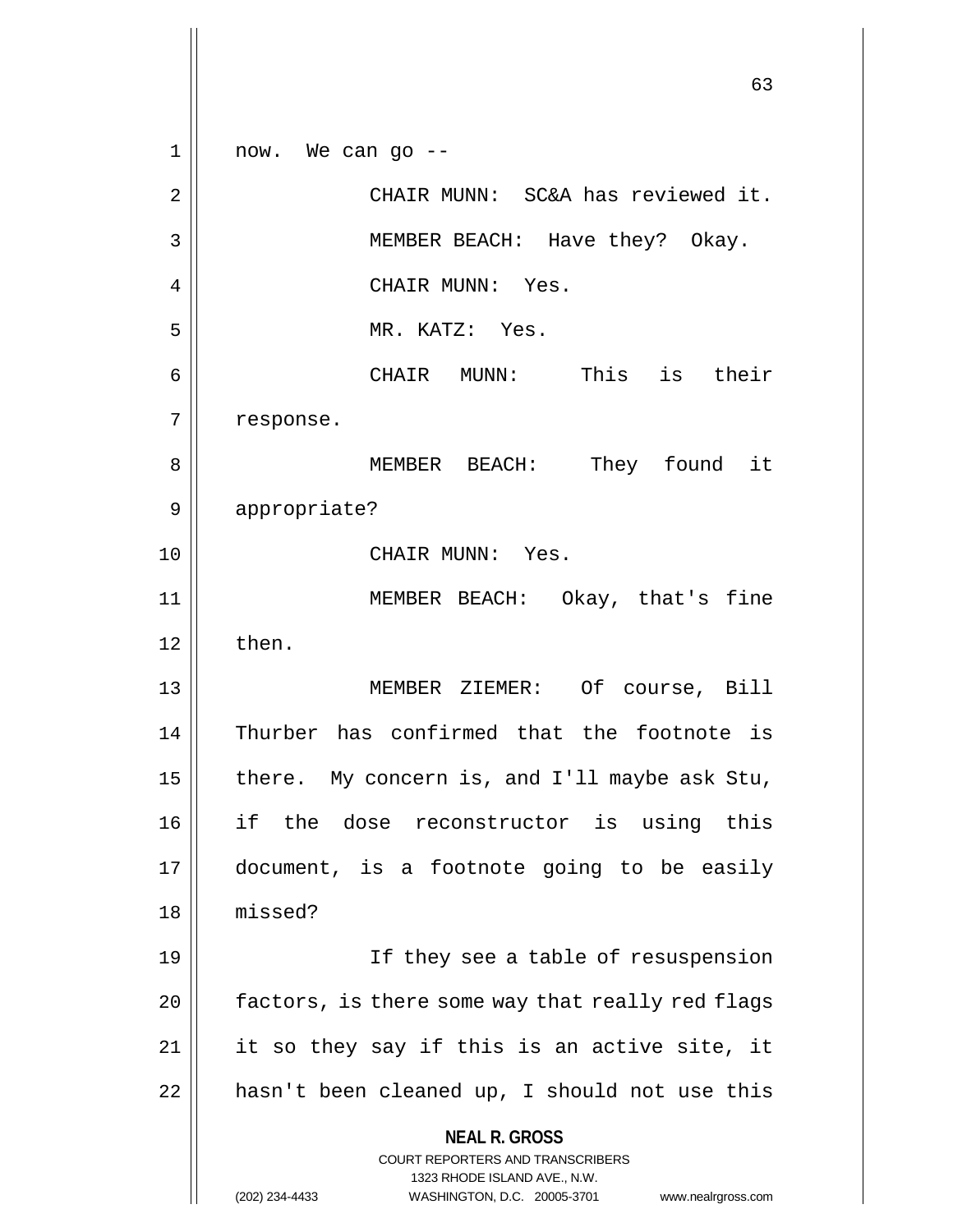**NEAL R. GROSS** COURT REPORTERS AND TRANSCRIBERS 1323 RHODE ISLAND AVE., N.W. (202) 234-4433 WASHINGTON, D.C. 20005-3701 www.nealrgross.com 64 1 | table? 2 || That's what it's really saying, to  $3 \parallel$  go back and see if these are -- I'm a little 4 | concerned about footnotes because they easily 5 | get overlooked. 6 || I mean, this meets the letter of the  $7 \parallel$  law in terms of changing the procedure. Are we 8 comfortable that all those dose reconstructors 9 || out there catch the footnotes? 10 MR. HINNEFELD: Scott Siebert, are 11 you on the phone? 12 || CHAIR MUNN: You shouldn't be using  $13 \parallel$  OTIB-70 anyway if you're --14 MR. SIEBERT: I am. 15 MR. SHARFI: This is Mutty again. 16 || MR. HINNEFELD: Okay, Mutty. 17 MR. SHARFI: Really DRs don't 18 directly use this document. 19 MEMBER ZIEMER: All right. 20 MR. SHARFI: This is more for TBD 21 | authors. 22 MEMBER ZIEMER: Got you, okay.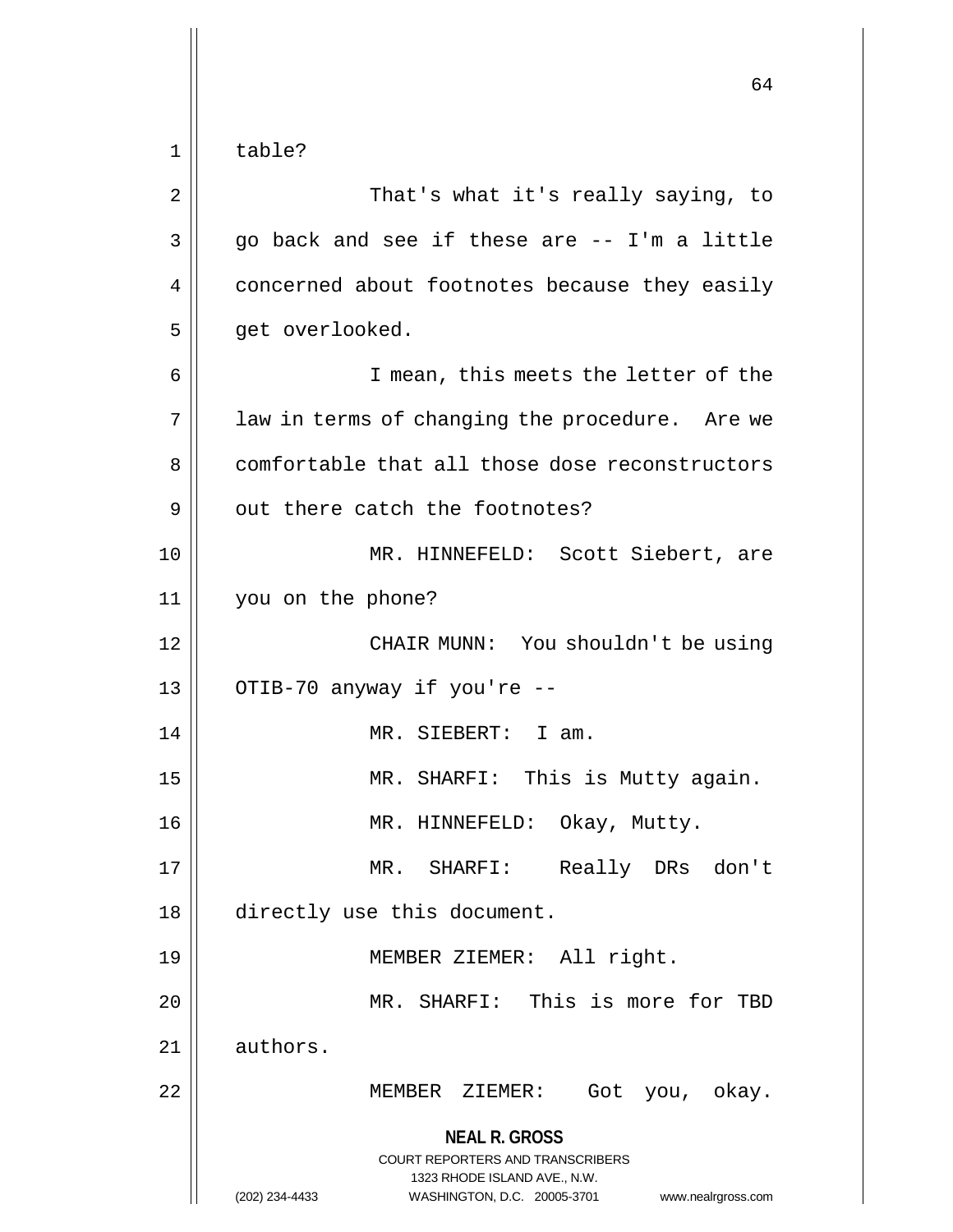**NEAL R. GROSS** COURT REPORTERS AND TRANSCRIBERS 1323 RHODE ISLAND AVE., N.W. (202) 234-4433 WASHINGTON, D.C. 20005-3701 www.nealrgross.com 1 || Thank you, that answers it then, and a TBD author 2 || presumably will be looking at the details  $3 \parallel$  critically of the document. 4 || I was just concerned of a dose 5 | reconstructor somehow using this, but it's  $6 \parallel$  already a document for cleaned-up facilities  $7 \parallel$  anyway. 8 || CHAIR MUNN: Yes, correct. 9 MEMBER ZIEMER: Right? Okay. 10 MR. HINNEFELD: And beyond that, 11 || sort of a technique has to be approved for dose 12 | reconstruction. 13 MEMBER ZIEMER: Got you. 14 MR. HINNEFELD: And once that 15  $\parallel$  technique gets approved would be incorporated.  $16$  || That's like a  $-$ 17 MEMBER ZIEMER: It's based on this 18 | but it wouldn't be in there. Okay, I'm good with  $19 \parallel$  that. 20 MR. HINNEFELD: Yes, so it's not 21 individual dose reconstructors who are making  $22$  | the judgement.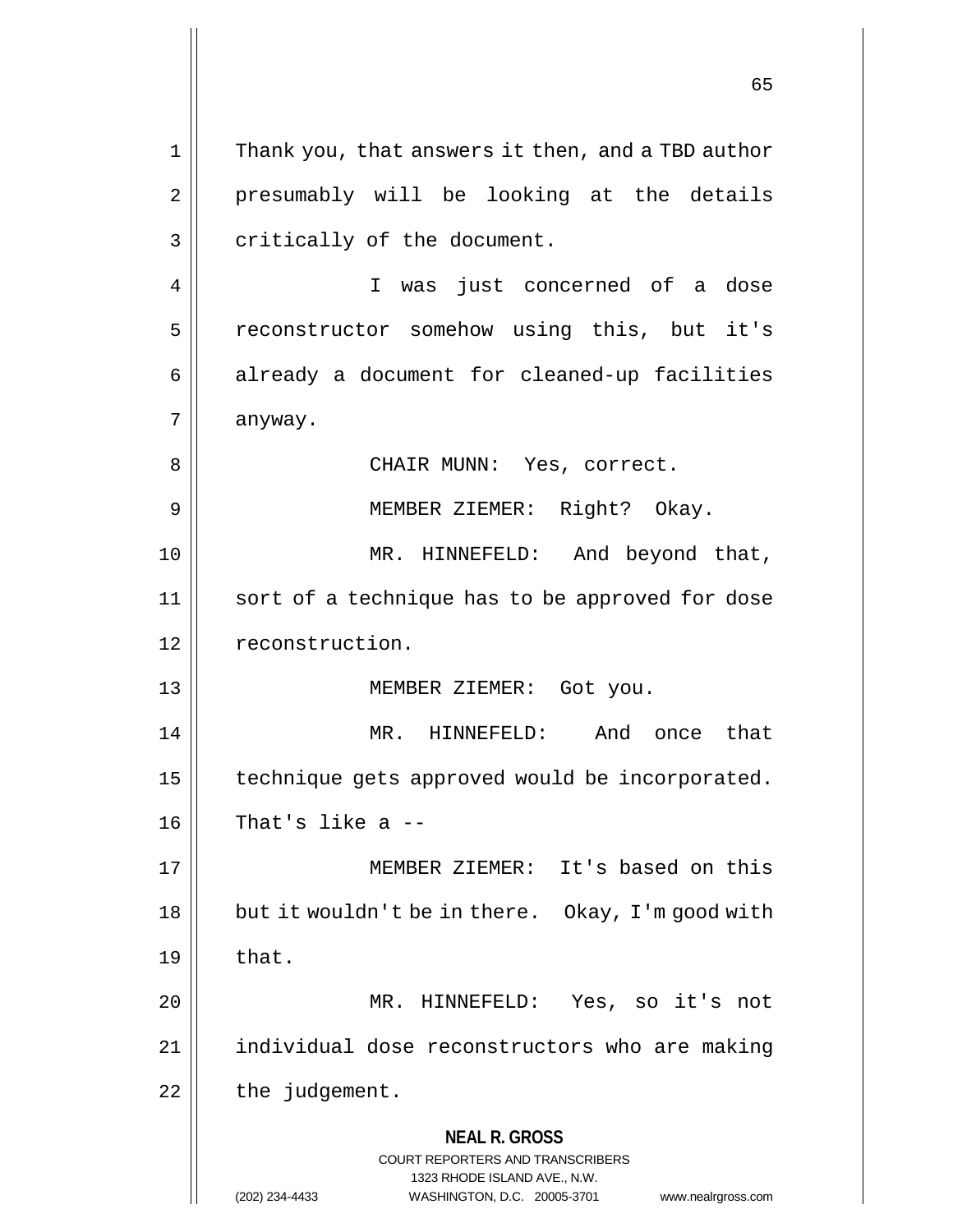**NEAL R. GROSS** COURT REPORTERS AND TRANSCRIBERS 1323 RHODE ISLAND AVE., N.W. (202) 234-4433 WASHINGTON, D.C. 20005-3701 www.nealrgross.com 66 1 || MEMBER ZIEMER: Right, right, got 2 || you. Thank you, that answered it. I'm 3 | comfortable with that. 4 CHAIR MUNN: All right, onto Item  $5$  | number --6 MR. MARSCHKE: What was status, 7 closed? 8 CHAIR MUNN: Yes, the status is  $9 \parallel$  closed, yes. 10 || MR. MARSCHKE: That was 8. Nine is  $11$ 12 || CHAIR MUNN: No, that was 10. 13 MR. MARSCHKE: That was 10? Oh, 14 | I'm way behind. 15 || MEMBER BEACH: Eight, 9 and 10 are  $16$  all closed. 17 || MR. MARSCHKE: Finding 11 was 18 | concerned with the use of NUREG-1400. 19 CHAIR MUNN: And Thurber says 20 WUREG-1400 has been deleted from Rev. 1 of the 21 OTIB and that SC&A recommends the finding be 22 closed.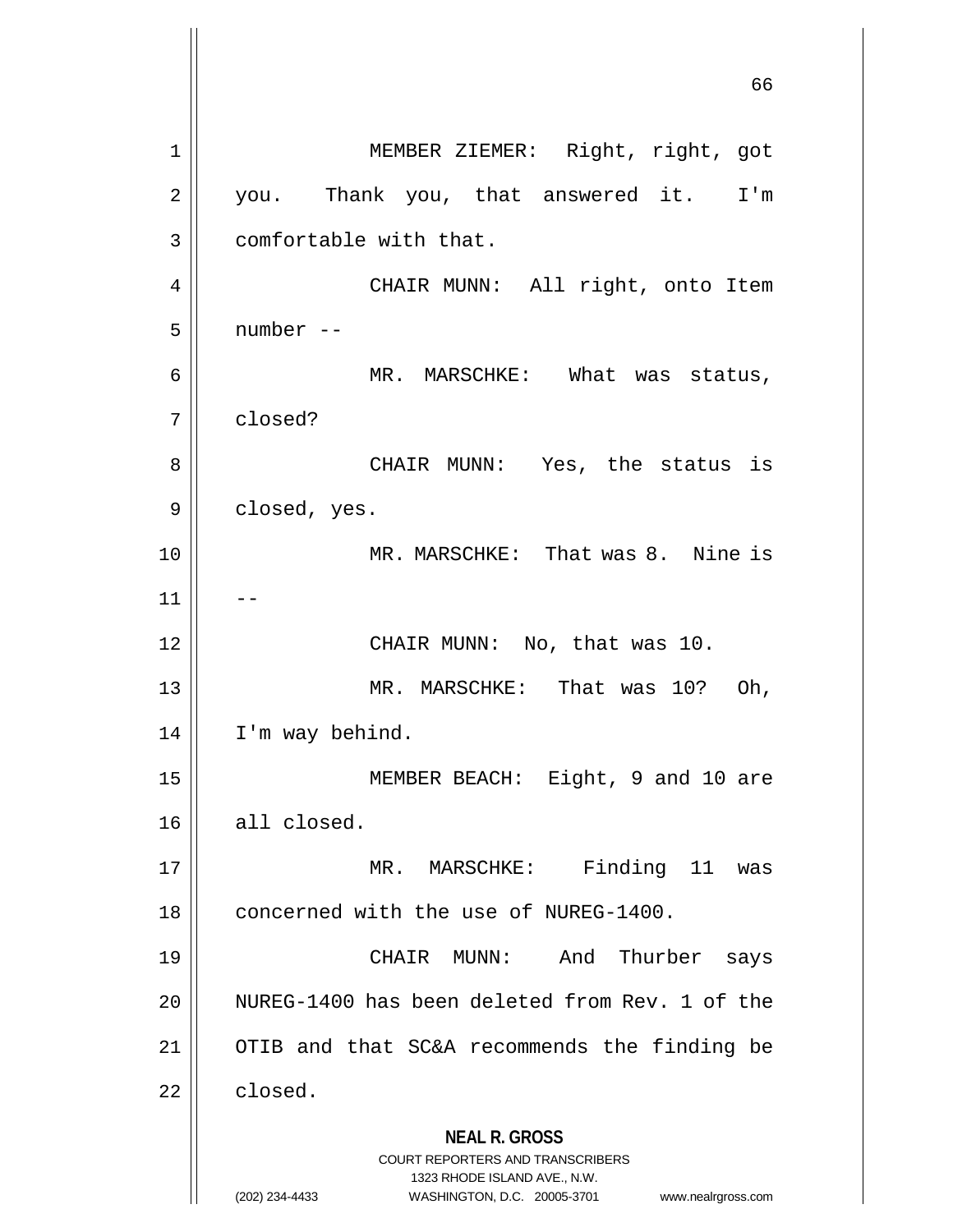**NEAL R. GROSS** COURT REPORTERS AND TRANSCRIBERS 1323 RHODE ISLAND AVE., N.W. (202) 234-4433 WASHINGTON, D.C. 20005-3701 www.nealrgross.com 67 1 MR. MARSCHKE: Yes, back in 2 | January, that's what NIOSH said that they were 3 | going to do, was we advise remove the NUREG-1400 4 | source term approach. 5 CHAIR MUNN: Yes, although I like 6 | NUREG-1400 myself. So any objection to closing  $7 \parallel$  this? 8 MEMBER BEACH: No. 9 || CHAIR MUNN: None here at the table. 10 Dick? 11 || MEMBER LEMEN: No, I'm fine. 12 || CHAIR MUNN: All right, thank you. 13 || You may close it, Steve. 14 || MR. MARSCHKE: Thank you. 15 || CHAIR MUNN: Thank you. 16 MEMBER BEACH: So addressed in 17 || finding? Is that something we deal with or is  $18 \parallel$  it --19 CHAIR MUNN: Yes. No, it means 20 || this has already been taken care of in a 21 | preceding finding, and if you look at the comment 22 | itself, it should tell us which finding meets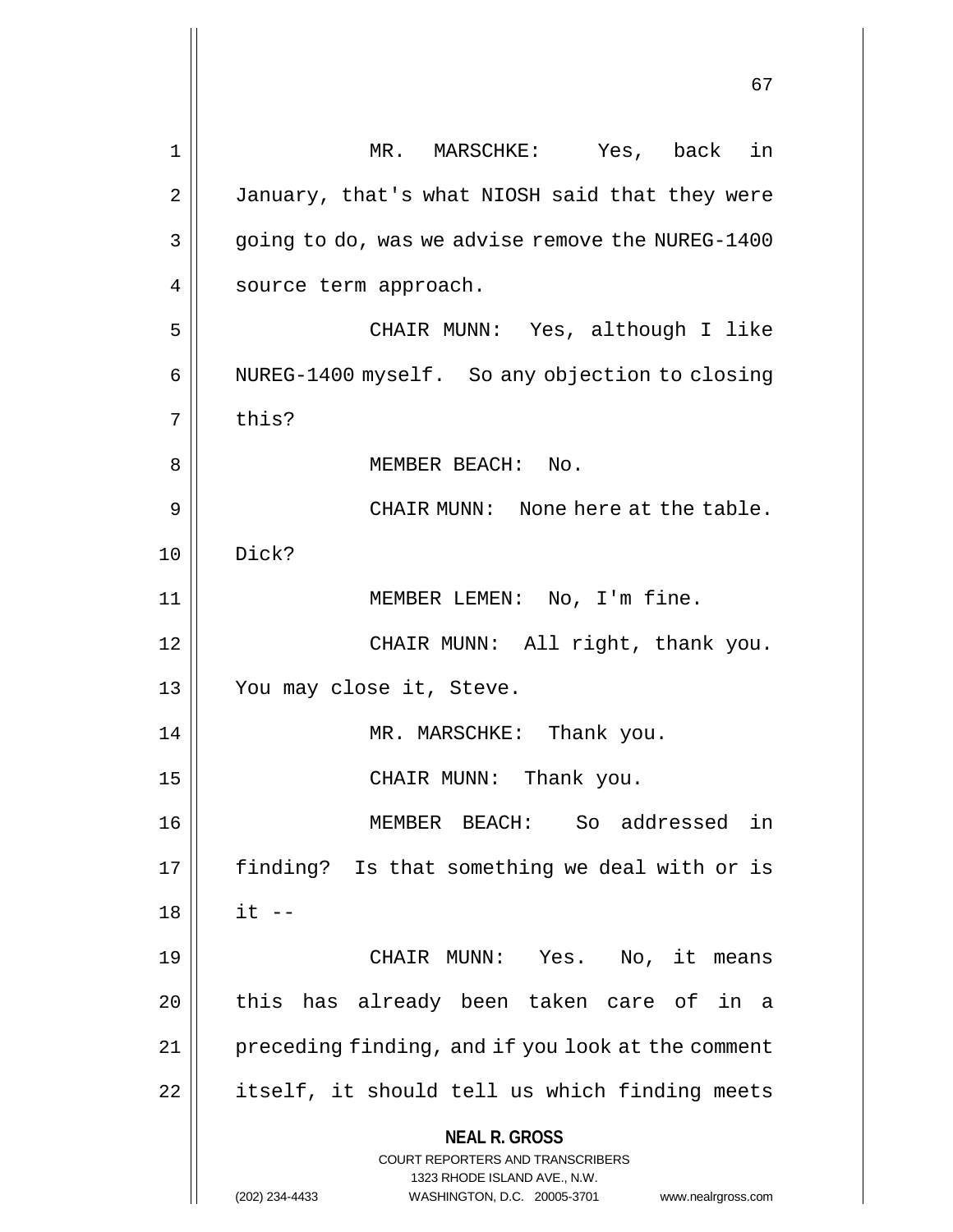**NEAL R. GROSS** COURT REPORTERS AND TRANSCRIBERS 1323 RHODE ISLAND AVE., N.W. (202) 234-4433 WASHINGTON, D.C. 20005-3701 www.nealrgross.com 68  $1 \parallel$  this. 2 MEMBER BEACH: So is that  $3 \parallel$  technically closed then --4 | MR. MARSCHKE: No. 5 MEMBER BEACH: -- since it's been 6 addressed? 7 CHAIR MUNN: No, it says this 8 | finding should be closed when the documentation 9 | from the TBD-6000 Work Group is received. We 10 have to wait for feedback. 11 MR. MARSCHKE: I guess basically 12 this is the one that had been transferred to  $13$  | TBD-6000 Work Group and so --14 CHAIR MUNN: If Paul ever gets his  $15$  | email back, he may send us closure. 16 MR. MARSCHKE: So there's no change  $17$  || in that status at this point in time? 18 CHAIR MUNN: Right. We will 19 continue it until we hear from the TBD-6000 Work  $20$  | Group. 21 MR. MARSCHKE: Issue 13 -- 22 || MR. KATZ: Can you just remind us,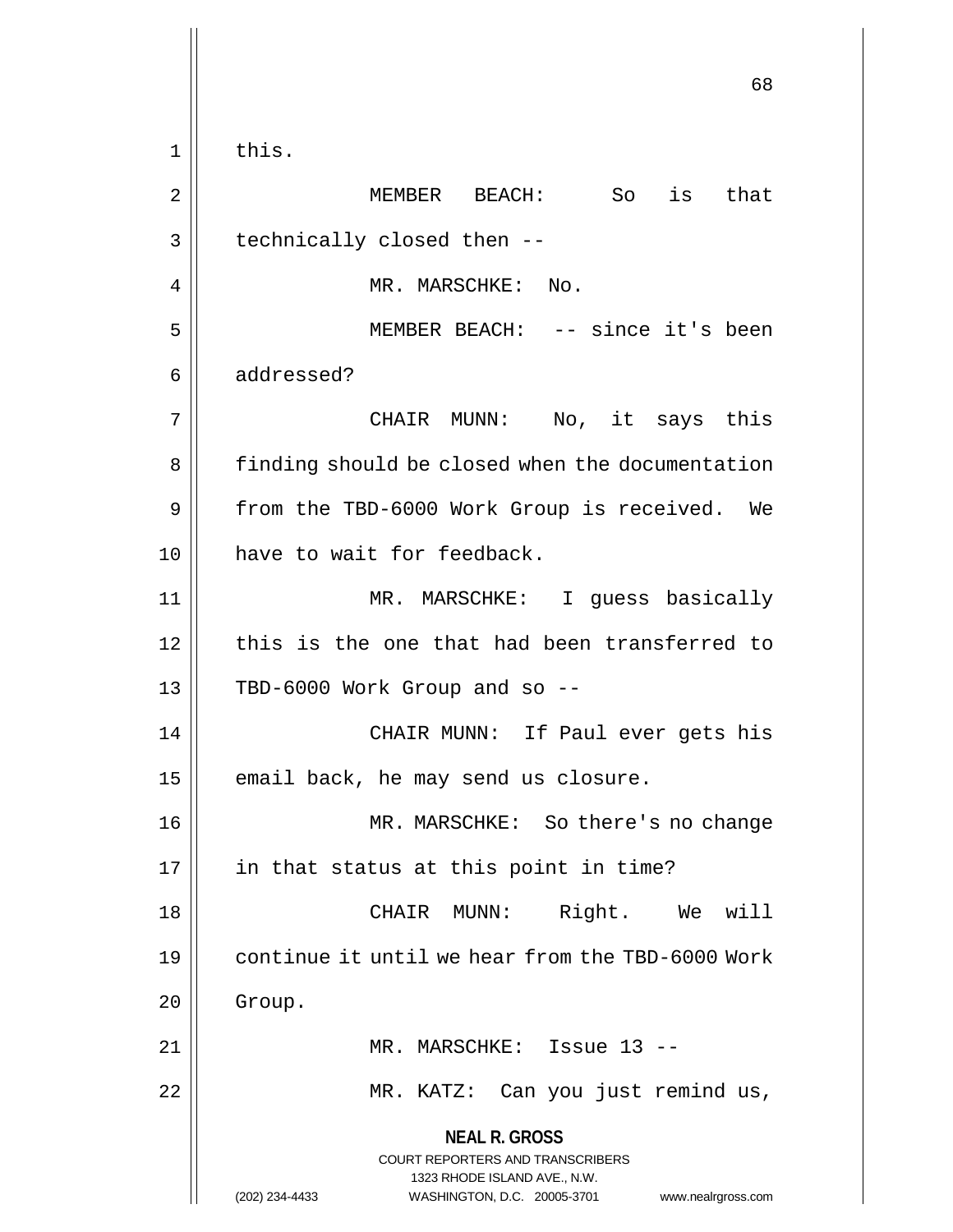$1 \parallel$  what is that finding?

| $\mathbf 2$ | MR. MARSCHKE: Use of TBD-6000 for                                                                                                                               |
|-------------|-----------------------------------------------------------------------------------------------------------------------------------------------------------------|
| 3           | assigning operational air concentration values                                                                                                                  |
| 4           | may not be claimant favorable.                                                                                                                                  |
| 5           | SC&A previously conducted<br>a a                                                                                                                                |
| 6           | separate review of TBD-6000 and submitted a                                                                                                                     |
| 7           | working draft report to the Board in September                                                                                                                  |
| 8           | 2007 and identified in the draft report was the                                                                                                                 |
| 9           | following finding.                                                                                                                                              |
| 10          | Default airborne dust loadings used                                                                                                                             |
| 11          | in the TBD to derive external exposures and                                                                                                                     |
| 12          | inhalation exposures are based upon data                                                                                                                        |
| 13          | provided in Harris and Kingsley.                                                                                                                                |
| 14          | The TBD would benefit from including                                                                                                                            |
| 15          | a review of the time-weighted daily average                                                                                                                     |
| 16          | uranium dust loading reported in Adley et al.                                                                                                                   |
| 17          | And I think it was a study of                                                                                                                                   |
| 18          | atmospheric contaminations in the Metal Melt                                                                                                                    |
| 19          | Building, that was a 1952 ABC report, and in the                                                                                                                |
| 20          | Site Profile of Simonds Saw and Steel. That was                                                                                                                 |
| 21          | in Site Profile TKBS-0032.                                                                                                                                      |
| 22          | SC&A's review of these documents                                                                                                                                |
|             | <b>NEAL R. GROSS</b><br>COURT REPORTERS AND TRANSCRIBERS<br>1323 RHODE ISLAND AVE., N.W.<br>WASHINGTON, D.C. 20005-3701<br>(202) 234-4433<br>www.nealrgross.com |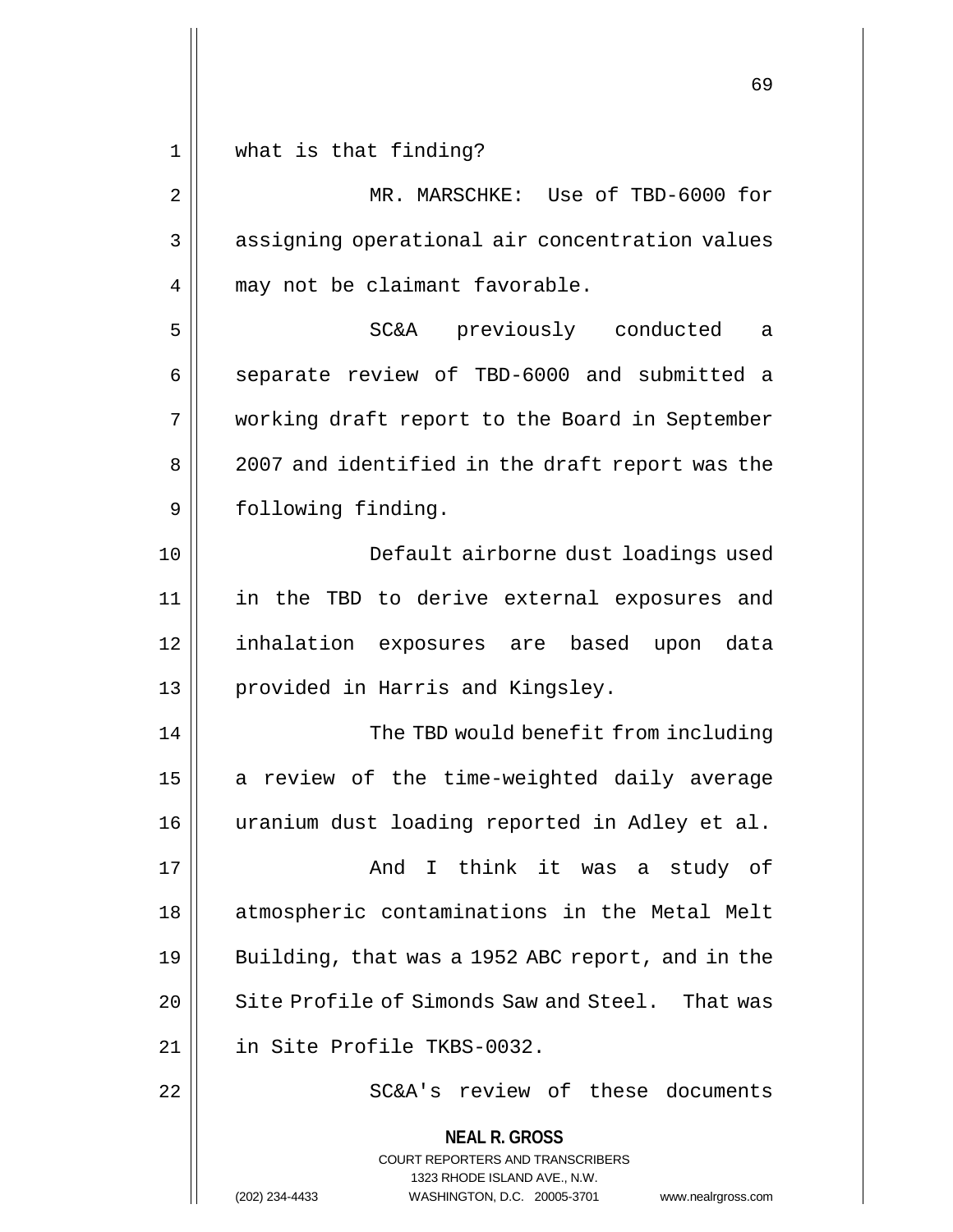**NEAL R. GROSS** COURT REPORTERS AND TRANSCRIBERS 1323 RHODE ISLAND AVE., N.W. (202) 234-4433 WASHINGTON, D.C. 20005-3701 www.nealrgross.com 1 || reveals that the bounding default time-weighted 2 | average airborne uranium dust concentrations 3 || recommended in the TBD may not be claimant 4 favorable.  $5 \parallel$  So basically I think the thing is,  $6 \parallel$  yes, we looked at the TBD-6000 and thought that  $7 \parallel$  the dust loadings were not favorable and I think  $8 \parallel$  OTIB-70 referred to the TBD-6000 on that. 9 CHAIR MUNN: Yes. 10 MEMBER ZIEMER: So I just realized 11 you're waiting for an email, a copy of that  $12 \parallel$  email. 13 MR. KATZ: Right. 14 CHAIR MUNN: Yes, that's true. So 15 it's action item Ziemer. 16 || **MEMBER ZIEMER:** Right, for me. 17 CHAIR MUNN: Yes. 18 MR. KATZ: Yes, that's why I asked  $19$  about  $-$ 20 (Laughter.) 21 MEMBER ZIEMER: That's why I'm 22 | writing here.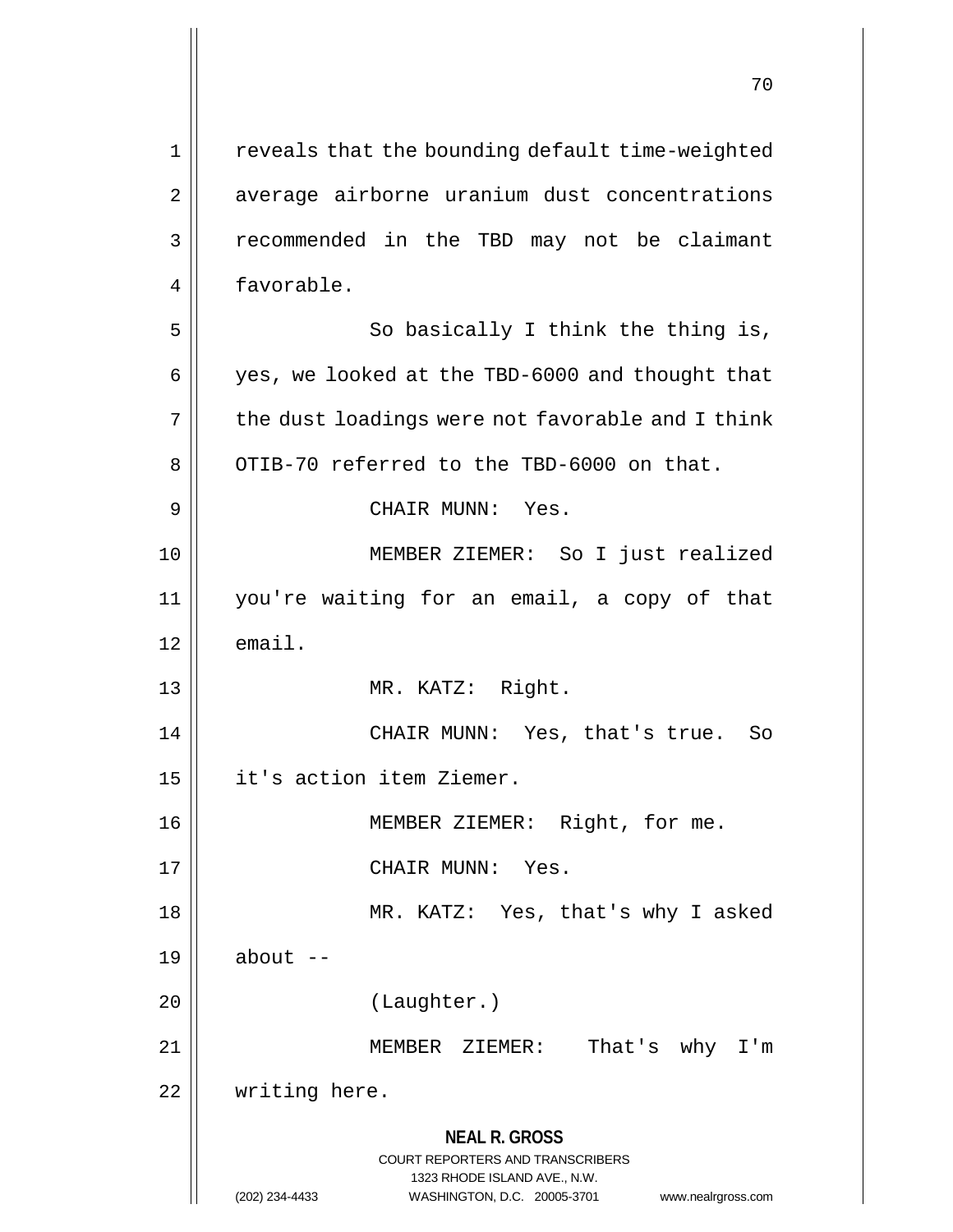|    | 71                                                                      |
|----|-------------------------------------------------------------------------|
| 1  | MR. KATZ: On paper.                                                     |
| 2  | MEMBER ZIEMER: Right. Well, it's                                        |
| 3  | so easy for these things to get lost. That's why                        |
| 4  | we have the tracking system.                                            |
| 5  | CHAIR MUNN: Yes, it is. Yes, easy                                       |
| 6  | to slip through. All right, we'll leave that                            |
| 7  | one as is and no action for us at this time. We                         |
| 8  | will go on to Action Item 13.                                           |
| 9  | MR. MARSCHKE: Finding 13 was                                            |
| 10 | involving the use of TBD-6001. I'm not sure if                          |
| 11 | you want to go through what the exact issue was                         |
| 12 | but.                                                                    |
| 13 | No, I think just<br>CHAIR MUNN:                                         |
| 14 | picking up Thurber's last comment will satisfy                          |
| 15 | our need.                                                               |
| 16 | MR. MARSCHKE: Yes, in January of                                        |
| 17 | this year, NIOSH's response was that the TIB is                         |
| 18 | currently being revised to remove all references                        |
| 19 | to TBD-6001 and any data from it. Back in                               |
| 20 | January, the Subcommittee agreed with that                              |
| 21 | approach.                                                               |
| 22 | And Bill Thurber, on behalf of SC&A,                                    |
|    | <b>NEAL R. GROSS</b>                                                    |
|    | <b>COURT REPORTERS AND TRANSCRIBERS</b><br>1323 RHODE ISLAND AVE., N.W. |
|    | (202) 234-4433<br>WASHINGTON, D.C. 20005-3701<br>www.nealrgross.com     |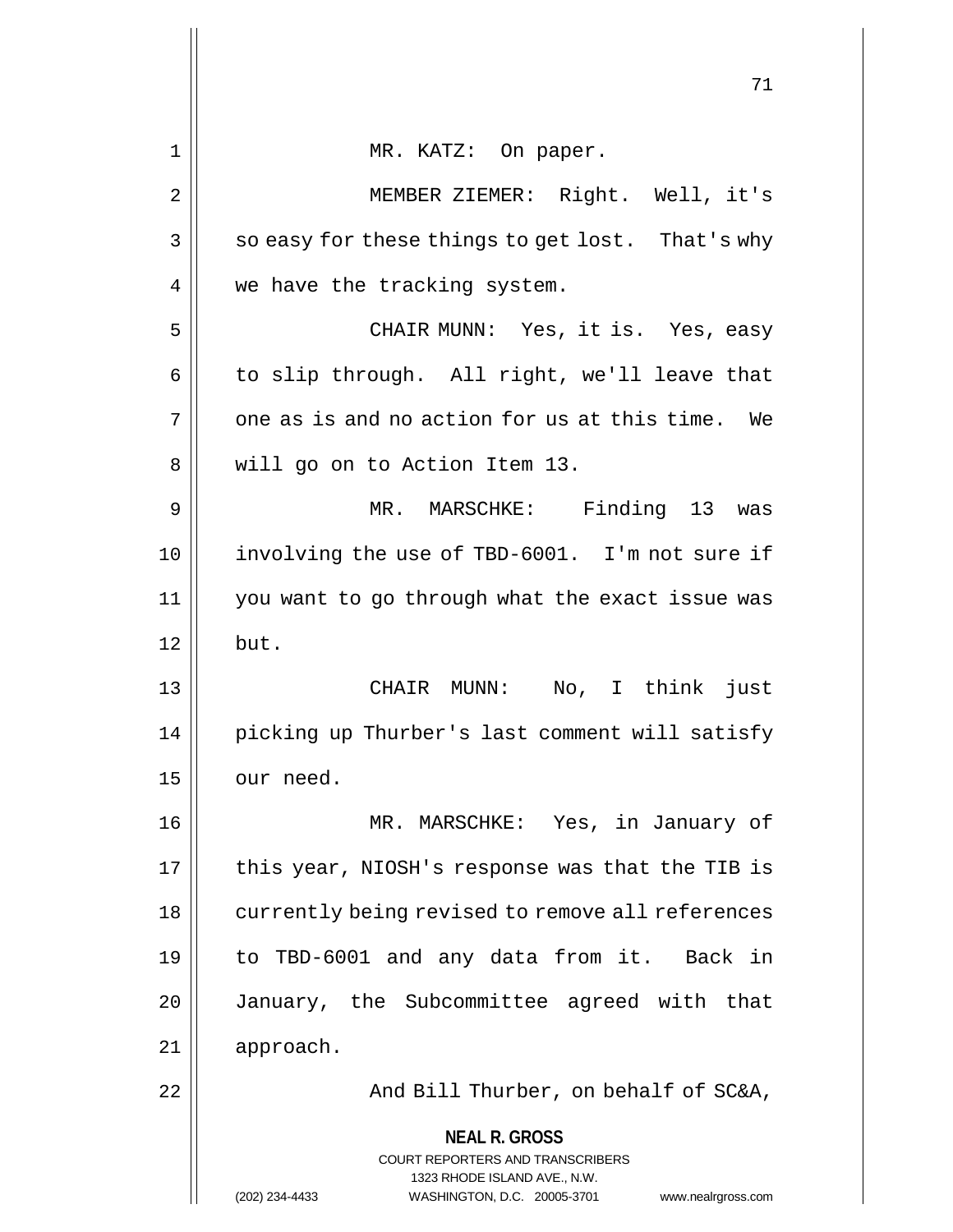**NEAL R. GROSS** COURT REPORTERS AND TRANSCRIBERS 1323 RHODE ISLAND AVE., N.W. (202) 234-4433 WASHINGTON, D.C. 20005-3701 www.nealrgross.com 1 || reviewed 6001 and confirmed that all references 2 to TBD-6001 and data therefrom have been removed 3 | from Revision 1 of OTIB-70 and, therefore, we  $4 \parallel$  recommend that the finding be closed. 5 || CHAIR MUNN: Any objection? 6 || MEMBER BEACH: No. 7 || MEMBER ZIEMER: No. 8 CHAIR MUNN: Dick? 9 (No response.) 10 CHAIR MUNN: You may close it, 11 || Steve. 12 || MR. MARSCHKE: Thank you. 13 CHAIR MUNN: Thank you. 14 || MEMBER LEMEN: Did you hear me?  $15$  No. 16 CHAIR MUNN: No. Thank you. 17 MEMBER LEMEN: I need to heat the 18 || water up I guess. I'm getting a little slow. 19 CHAIR MUNN: Yes. Microwaves are  $20$  | good for that. This is the voice of experience 21 | speaking. 22 MEMBER LEMEN: You stick your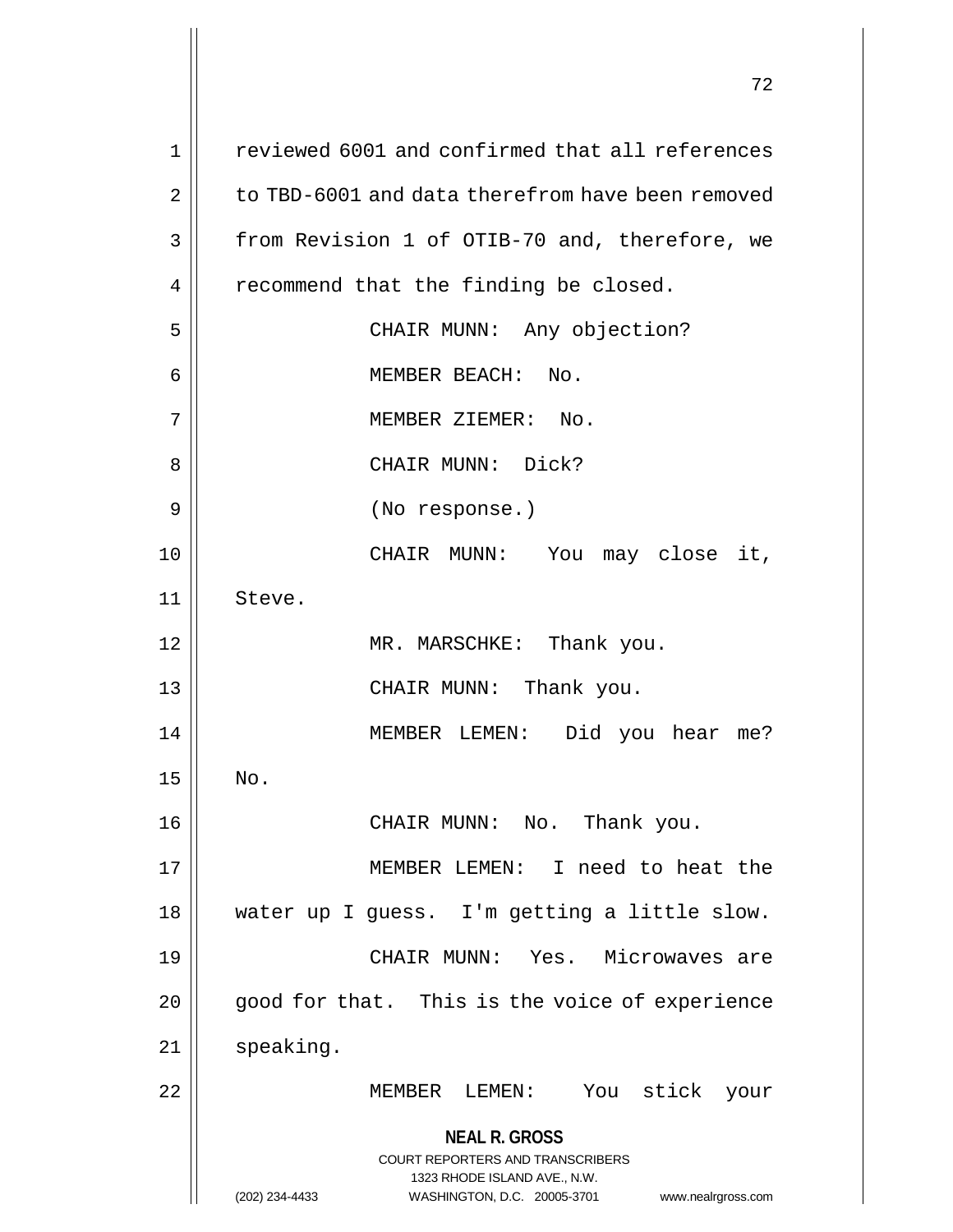**NEAL R. GROSS** COURT REPORTERS AND TRANSCRIBERS 1323 RHODE ISLAND AVE., N.W. (202) 234-4433 WASHINGTON, D.C. 20005-3701 www.nealrgross.com 1 || fingers in the microwave, Wanda? 2 || CHAIR MUNN: No, in the warm water. 3 || MEMBER LEMEN: Oh, okay. 4 || CHAIR MUNN: This is for water only. 5 | Your suggestion didn't work. 6 MR. MARSCHKE: Okay, Finding 14.  $7 \parallel$  Again, this has to do with TBD-6001 and, again, 8 || same thing. Everything associated with 6001 9 | has been removed from OTIB-70 and, therefore, we  $10$  recommend that the finding be closed. 11 CHAIR MUNN: Since it had been 12 || previously identified as being covered in the 13 || preceding finding, there's no reason why this 14 || shouldn't be closed also since we just closed 13  $15 \parallel$  so, so directed. 16 MR. MARSCHKE: And Ed McMahon used 17 to say on Johnny Carson we come to the last 18 finding. 19 || And that finding has to do with many 20 | of the fundamental assumptions that form the 21 | technical basis of OCAS-TIB-9. Ingestion model 22 || are too restrictive and may yield too low values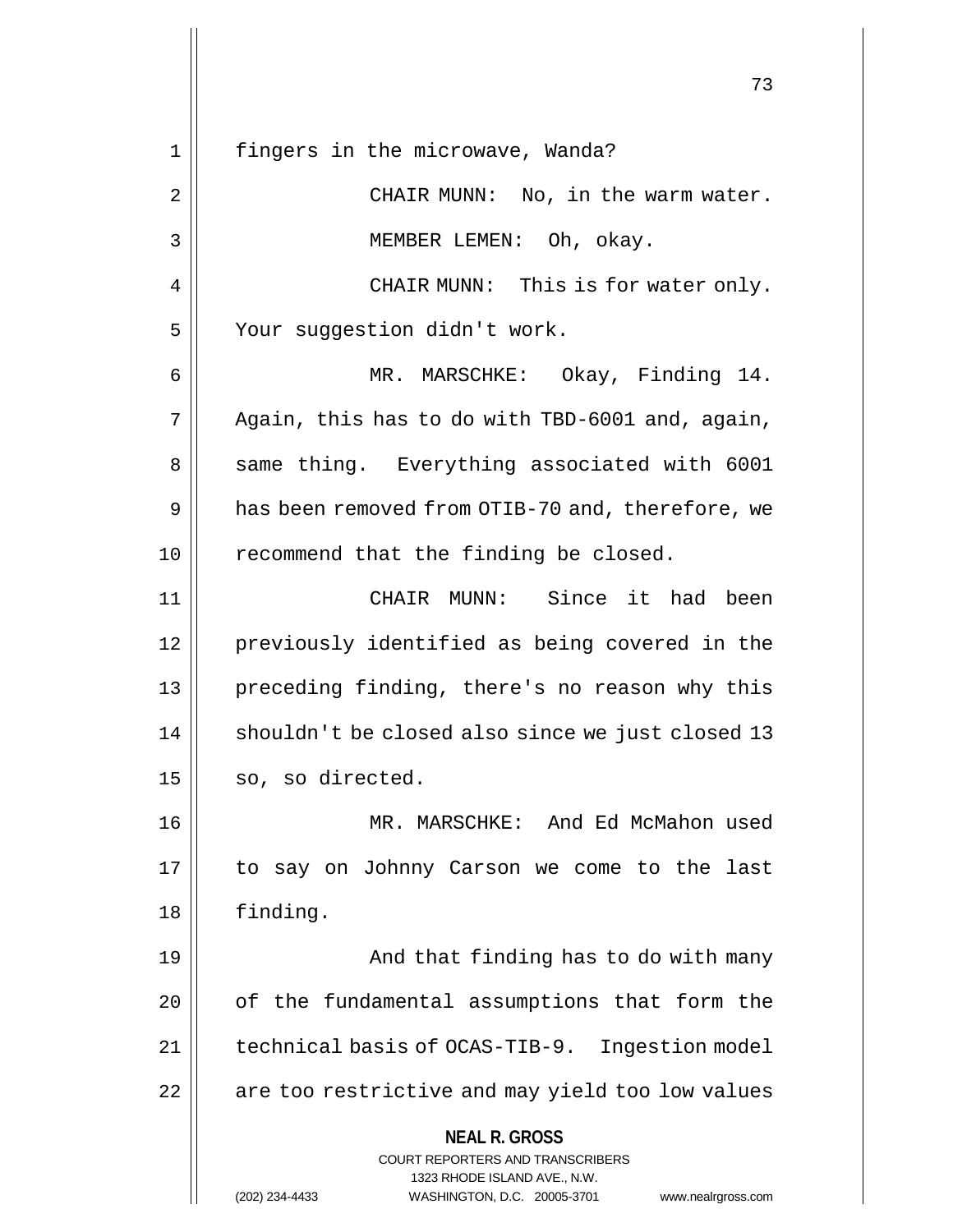1 under Task 3.

**NEAL R. GROSS** COURT REPORTERS AND TRANSCRIBERS 1323 RHODE ISLAND AVE., N.W. (202) 234-4433 WASHINGTON, D.C. 20005-3701 www.nealrgross.com 2 | NIOSH ingestion model as described 3 || in TIB-9 was previously reviewed by SC&A and a 4 draft issued May 30, 2006. In that review, SC&A 5 | concluded that the NIOSH model is simplistic and 6 || likely to yield intakes that are too low for 7 | multiple reasons. 8 However, Issue TIB-9, Batch 1, has 9 | not been formally finalized and, thus, regard it 10 here as a conditional issue. 11 CHAIR MUNN: I can summarize 12 | Thurber's findings. It appears the position is 13 || that issues relating to TIB-9 haven't been 14 | formally resolved and the 2004 version of that 15 document is still current. 16 || So SC&A is recommending that this 17 finding remain in abeyance until concerns 18 || regarding TIB-9 are resolved. 19 We believe the ingestion exposures 20 during the residual period will be small, 21 || assuming that some clean up has occurred at the  $22 \parallel$  end of operations, for example see Table 2.5 in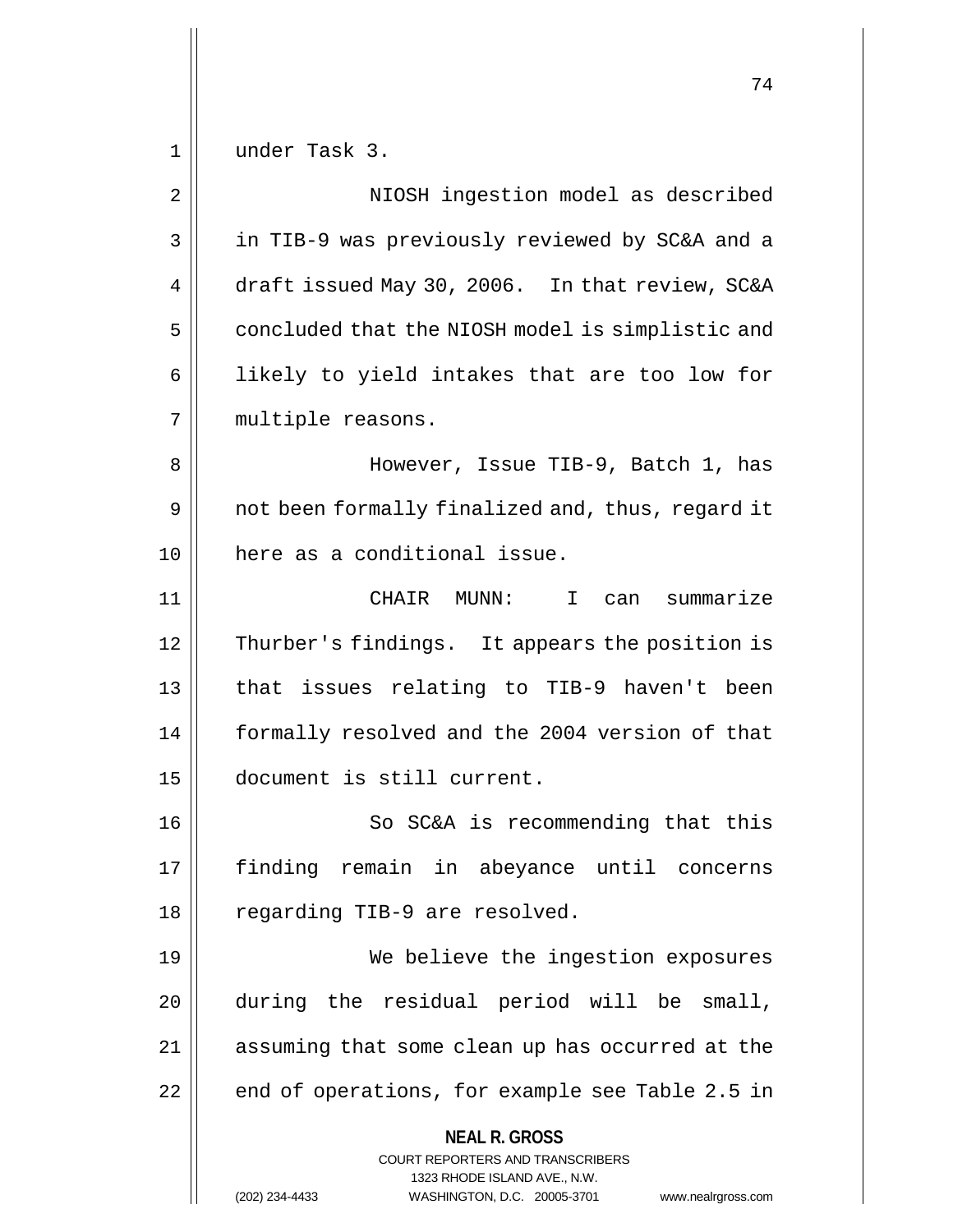|             | 75                                                                                                  |
|-------------|-----------------------------------------------------------------------------------------------------|
| $\mathbf 1$ | TBD-6000.                                                                                           |
| 2           | So the recommendation from SC&A is                                                                  |
| 3           | that this remain in abeyance until TIB-9 has been                                                   |
| 4           | closed.                                                                                             |
| 5           | MR. MARSCHKE: Yes, so the                                                                           |
| 6           | recommendation is no change in the current                                                          |
| 7           | status of the --                                                                                    |
|             |                                                                                                     |
| 8           | CHAIR MUNN: Does anyone wish to                                                                     |
| 9           | take issue with that recommendation? Stu, does                                                      |
| 10          | that make sense to you?                                                                             |
| 11          | MEMBER ZIEMER: Who is reviewing                                                                     |
| 12          | TIB-9? Are we?                                                                                      |
| 13          | CHAIR MUNN: It's not on my list of                                                                  |
| 14          | hot topics.                                                                                         |
| 15          | MEMBER ZIEMER:<br>Where is TIB-9?                                                                   |
| 16          | It's eight years.                                                                                   |
| 17          | MR. HINNEFELD: I don't know. I'll                                                                   |
| 18          | have to do a little research on that question.                                                      |
| 19          | I don't see that we have an agreed-upon                                                             |
| 20          | resolution here yet.                                                                                |
| 21          | MEMBER ZIEMER: Yes, that's why I                                                                    |
| 22          | was wondering. Is --                                                                                |
|             | <b>NEAL R. GROSS</b><br><b>COURT REPORTERS AND TRANSCRIBERS</b>                                     |
|             | 1323 RHODE ISLAND AVE., N.W.<br>(202) 234-4433<br>WASHINGTON, D.C. 20005-3701<br>www.nealrgross.com |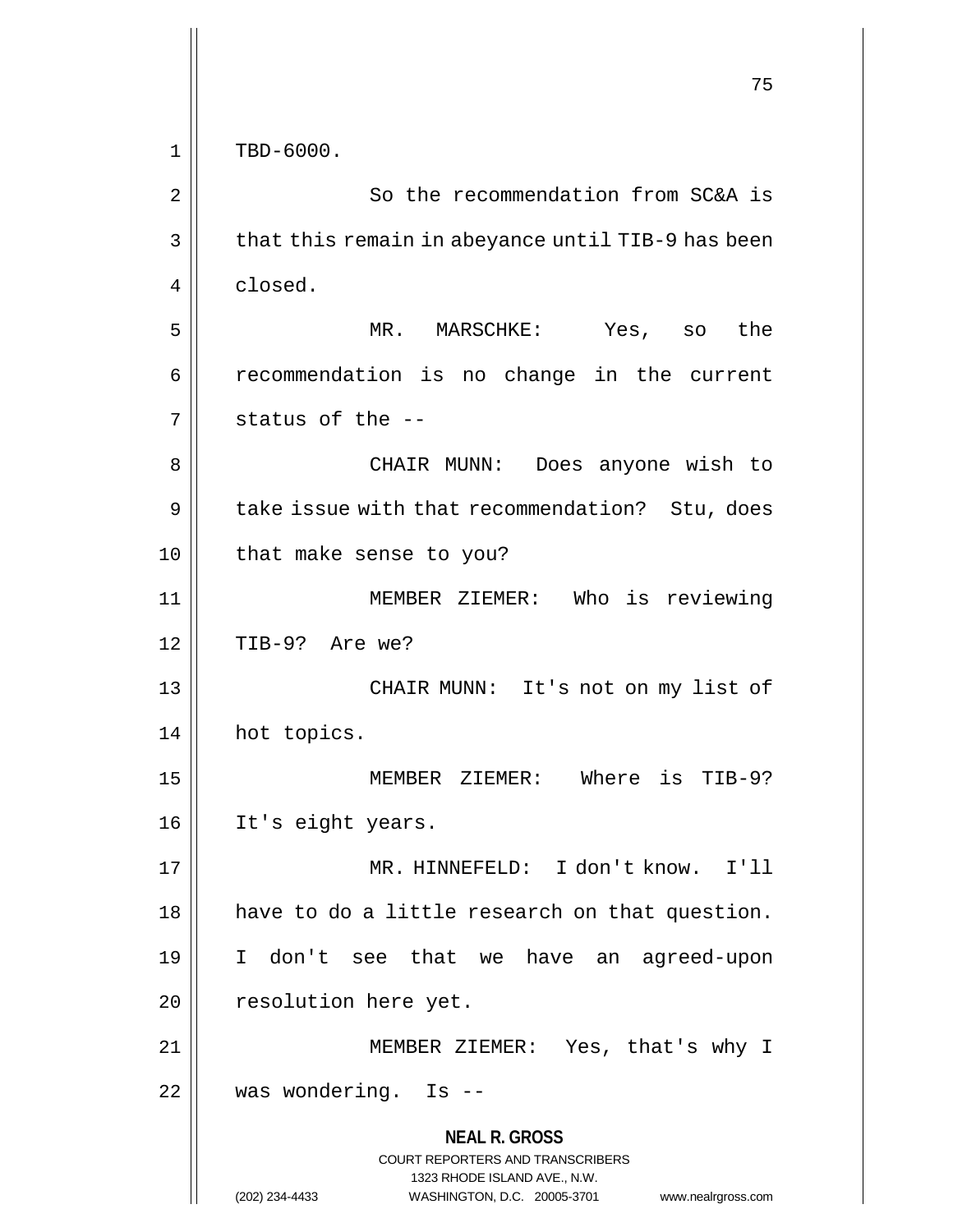**NEAL R. GROSS** COURT REPORTERS AND TRANSCRIBERS 1323 RHODE ISLAND AVE., N.W. (202) 234-4433 WASHINGTON, D.C. 20005-3701 www.nealrgross.com 76 1 || MR. HINNEFELD: It sounds to me like  $2 \parallel$  this  $-$ 3 MEMBER ZIEMER: -- it being 4 addressed or is it sitting somewhere? 5 MR. HINNEFELD: You know, from this  $6 \parallel$  reading here, I don't know that we have an 7 | agreed-upon resolution. 8 If we don't have agreed-upon 9 resolution, then I think we should be in 10 progress, not in abeyance, but let me do a little 11 | checking on this OCAS-TIB-9. 12 || MR. STIVER: Yes, this is Stiver. 13 || From my recollections, Stu's correct and I know  $14$  | this TIB-9 issue has come up in several different 15 Work Groups as well. 16 || The Same kind of a 17 || situation. There hasn't been a revision since 18 || 2004 that would address these problems. 19 CHAIR MUNN: What is TIB-9? What's 20 it about? 21 MR. STIVER: It's about assigning 22 | ingestion doses from situations like this where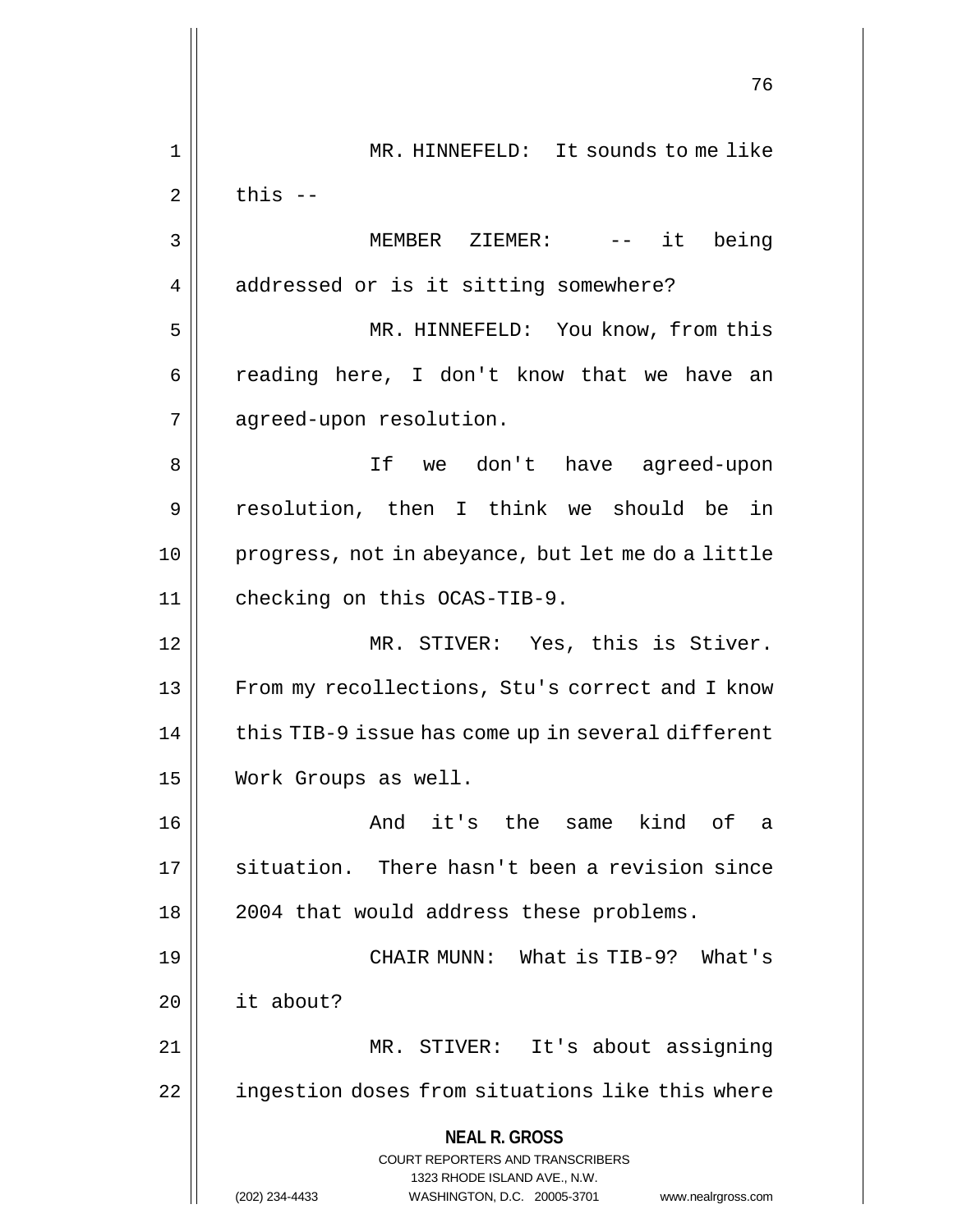**NEAL R. GROSS** COURT REPORTERS AND TRANSCRIBERS 1323 RHODE ISLAND AVE., N.W. (202) 234-4433 WASHINGTON, D.C. 20005-3701 www.nealrgross.com 77 1 || you have resuspended material and what fraction 2 | of that deposits on surfaces and is available for 3 | ingestion, intakes. 4 CHAIR MUNN: Operational periods as  $5 \parallel$  well as  $-$ 6 MEMBER BEACH: Is it being used? 7 | Are dose reconstructors using OTIB-9? 8 MR. HINNEFELD: I don't know. 9 || MR. MARSCHKE: TIB-9 basically is 10 || shown on the screen. TIB-9, Issue 1, there's 11 || just basically no guidance. 12 || If you go back and forth, you can see 13 | basically on November of 2007 ingestion is being  $14$  | addressed as a global issue and then it got cut  $15$   $\vert$  off. 16 Overarching. Well, yes, so 17 || basically this should be one of the ones that  $18$  || should go into the overarching issue category. 19 MR. STIVER: Is there a bin for 20 | ingestion issues in BRS? 21 || MR. KATZ: Yes. 22 MR. MARSCHKE: So this would be one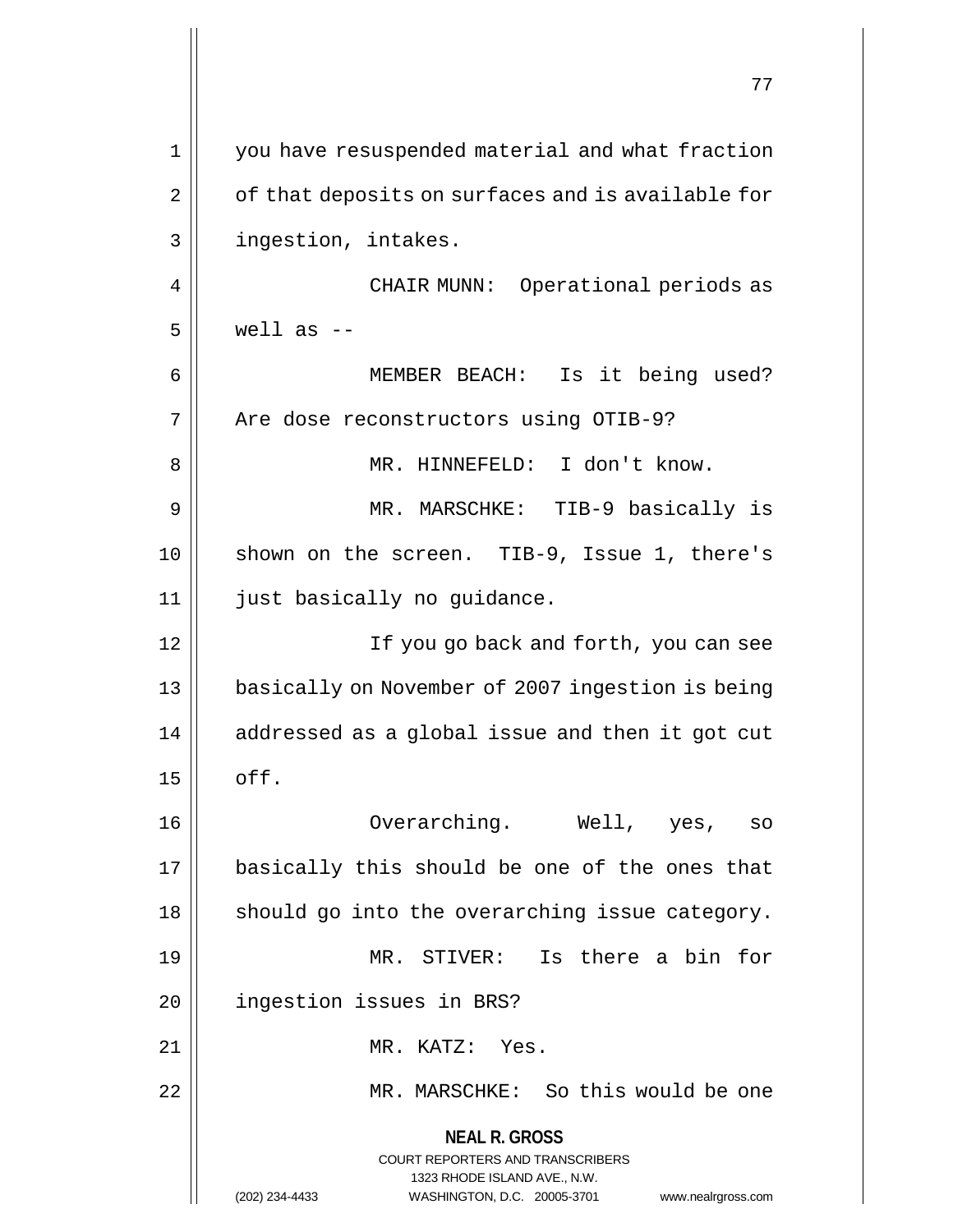**NEAL R. GROSS** COURT REPORTERS AND TRANSCRIBERS 1323 RHODE ISLAND AVE., N.W. (202) 234-4433 WASHINGTON, D.C. 20005-3701 www.nealrgross.com 1 || of the things that would populate the  $2 \parallel$  overarching, and global is the key word.  $3 \parallel$  There's a few of them that have, I don't know if 4 | vou've looked for that. 5 MS. MARION-MOSS: Yes, I looked. 6 MR. HINNEFELD: What she looked on 7 was statuses of transferred. 8 CHAIR MUNN: Transferred. 9 MR. HINNEFELD: Right. This 10 || status shows open, so she wouldn't have picked  $11$  it off. 12 || CHAIR MUNN: Yes. 13 || MR. MARSCHKE: So back to the 14 OTIB-70 finding, I mean, we have kind of a 15 disconnect. I mean, we have the OTIB-70 16 | finding, as Stu says, in abeyance, whereas the 17 underlying TIB-9, Finding 1, is open so. 18 CHAIR MUNN: Open. This means we 19 haven't addressed it at all. 20 MR. MARSCHKE: It means we haven't  $21$  | even talked about it  $-$ 22 || CHAIR MUNN: No, we haven't.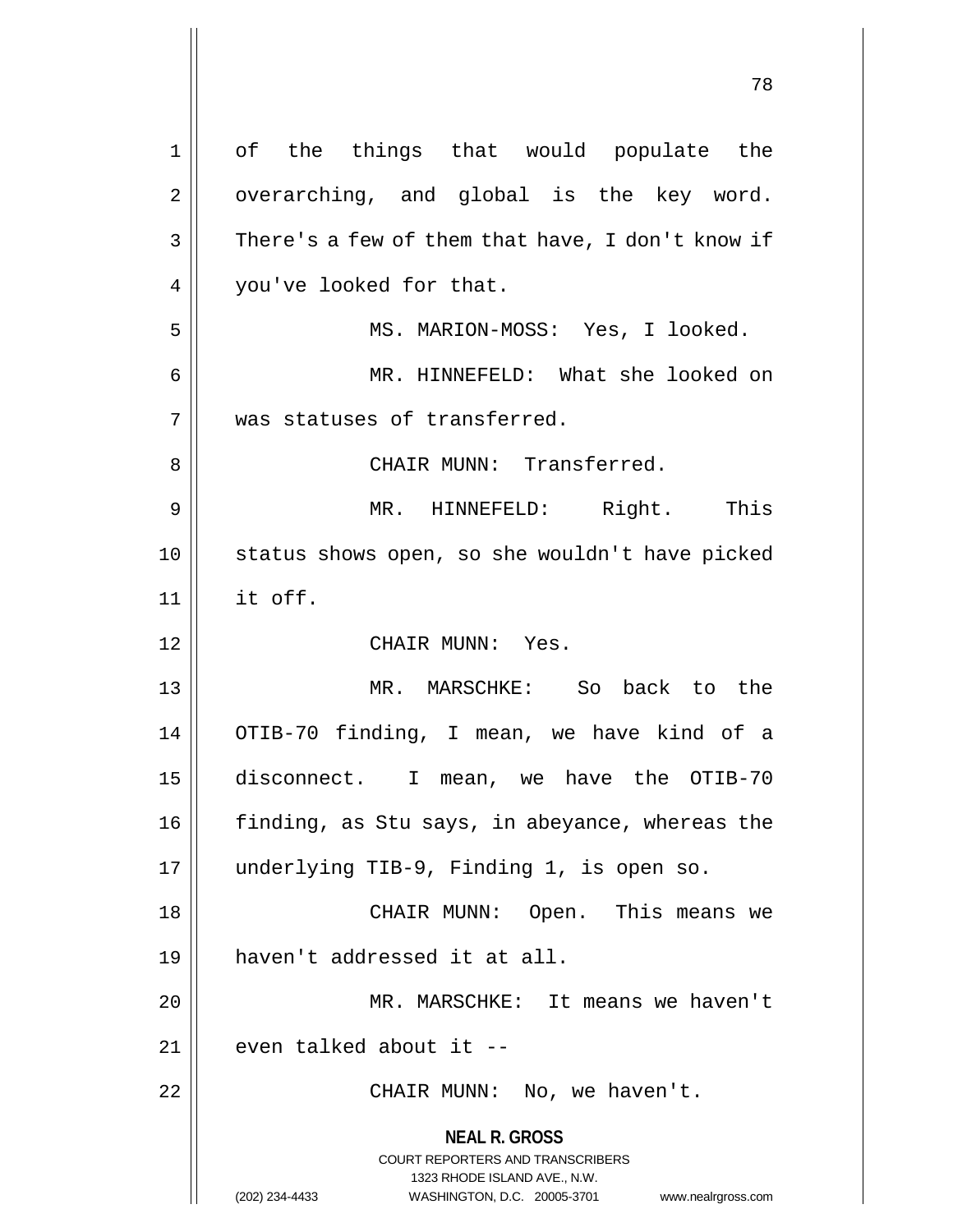**NEAL R. GROSS** COURT REPORTERS AND TRANSCRIBERS 1323 RHODE ISLAND AVE., N.W. (202) 234-4433 WASHINGTON, D.C. 20005-3701 www.nealrgross.com 79 1 || MR. MARSCHKE: -- in this 2 | Subcommittee. 3 CHAIR MUNN: So the question 4 | probably arises, should we ask NIOSH to look at 5 || TIB-9 for our upcoming meetings, next or 6 | otherwise? 7 || MEMBER BEACH: Well, shouldn't they  $8 \parallel$  answer the findings from SC&A? Wouldn't that,  $9 \parallel$  I mean,  $-$ 10 CHAIR MUNN: Well, SC&A is saying 11 until you address TIB-9. 12 || MEMBER BEACH: Right, but they're 13 giving you the reason OTIB-9 should be 14 | addressed. I mean, if you look back through all 15 || the findings, there's nothing that even 16 | addresses SC&A's problem with OTIB-9 so it gets  $17 \parallel$  to the same thing. 18 MR. STIVER: That's a secondary 19  $\parallel$  finding. It relates back to the  $-$ -20 MEMBER BEACH: It's secondary, yes. 21 || MR. STIVER: -- original problem. 22 MR. HINNEFELD: Okay, we've got a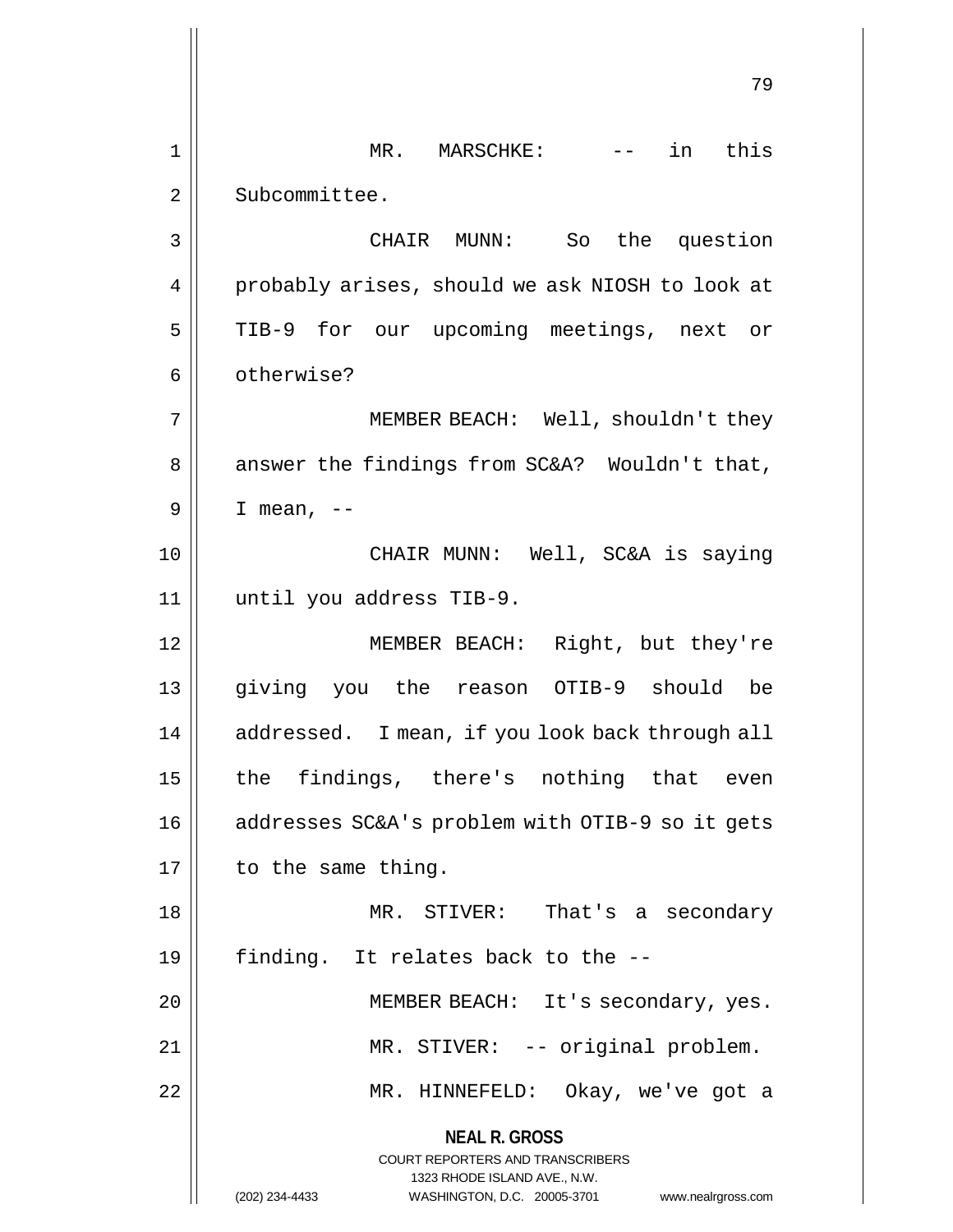**NEAL R. GROSS** COURT REPORTERS AND TRANSCRIBERS 1323 RHODE ISLAND AVE., N.W. (202) 234-4433 WASHINGTON, D.C. 20005-3701 www.nealrgross.com 80 1 || couple things to sort out here because, first of  $2 \parallel$  all, I believe you guys had reviewed TIB-9, is  $3 \parallel$  that right? 4 | MR. MARSCHKE: I'm looking. 5 | August 2007 we issued, this is Revision 1 to the  $6 \parallel$  second set of reviews, and you can see here was 7 || TIB-9 being reviewed. Actually it was reviewed 8 | by John Mauro. 9 CHAIR MUNN: John and Hans. 10 MR. MARSCHKE: And Hans did approve 11 the review. And so if you want to look at the 12 details of the SC&A review of TIB-9, this is 13 where to go. 14 MR. HINNEFELD: Okay. So then from  $15$  | that, there would be findings in that review. 16 || MR. MARSCHKE: From that, there 17 | should be findings. 18 MR. HINNEFELD: Which should be 19  $\parallel$  entered in the BRS, right? 20 MR. MARSCHKE: According to the 21 || BRS, basically there's only one finding now for  $22 \parallel$  TIB-9. And if we go to that, that's the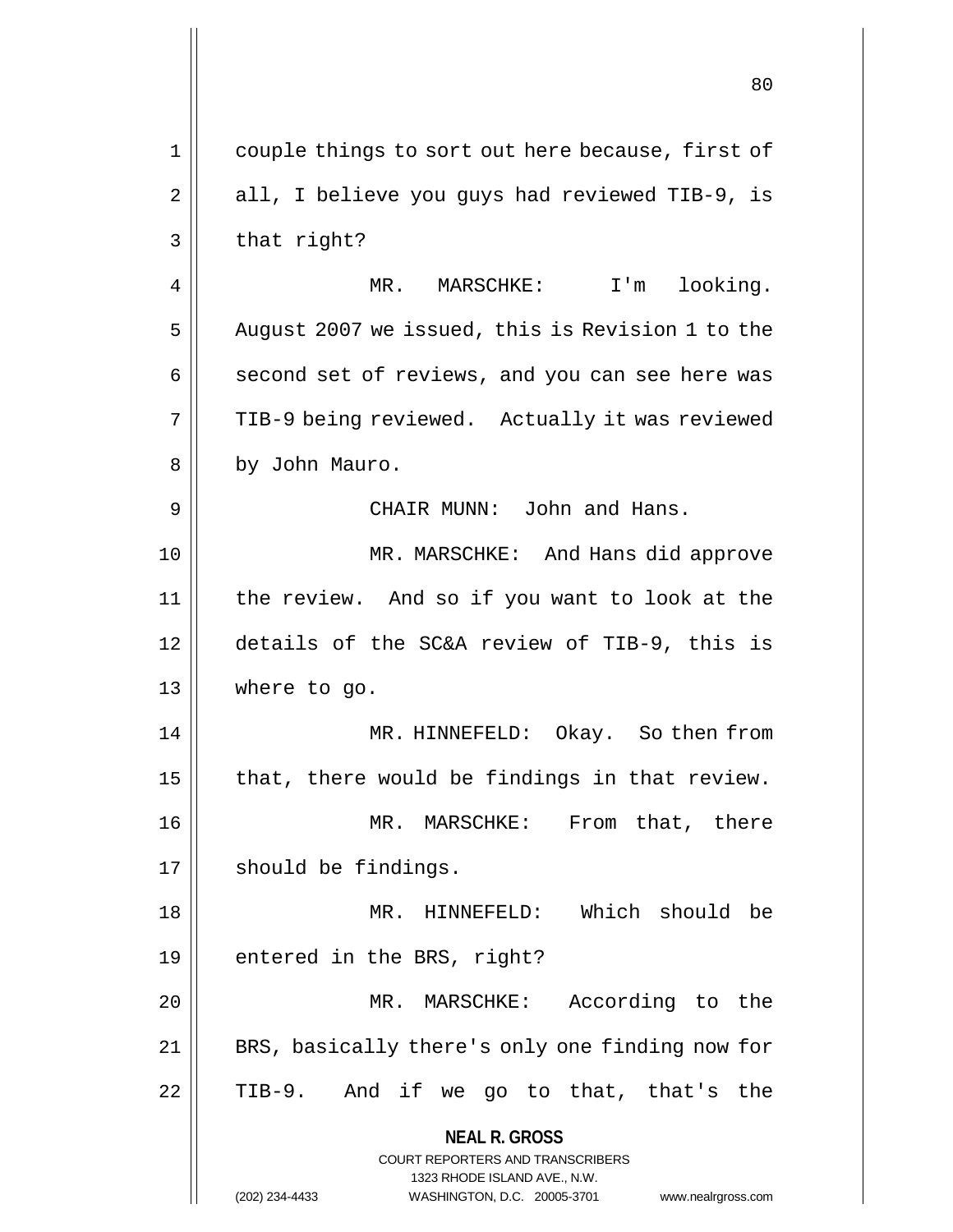**NEAL R. GROSS** COURT REPORTERS AND TRANSCRIBERS 1323 RHODE ISLAND AVE., N.W. (202) 234-4433 WASHINGTON, D.C. 20005-3701 www.nealrgross.com 81 1 || estimation of the ingestion intakes. 2 CHAIR MUNN: So this is TIB-9. Why 3 | does it not come up for me? 4 | MR. HINNEFELD: TIB hyphen 0009. 5 CHAIR MUNN: Three zeroes. 6 MR. HINNEFELD: Three zeroes. 7 MS. THOMAS: Yes, this is Elyse and,  $8 \parallel$  Stu, I think this is one of the issues that we 9 || had with the migration. I'm not sure all the 10 findings and responses migrated from the old 11 access database into the BRS for this particular 12 item. 13 CHAIR MUNN: That's another one of 14 | those accuracy issues. 15 || MS. THOMAS: Yes. 16 MS. MARION-MOSS: Yes. This is 17 Lori. Actually, I put those in myself 18 yesterday. Apparently Steve is not seeing what 19 I see, okay? So that's something else I'll make  $20$  note of. 21 CHAIR MUNN: Thank you, Lori. 22 MS. MARION-MOSS: You're welcome.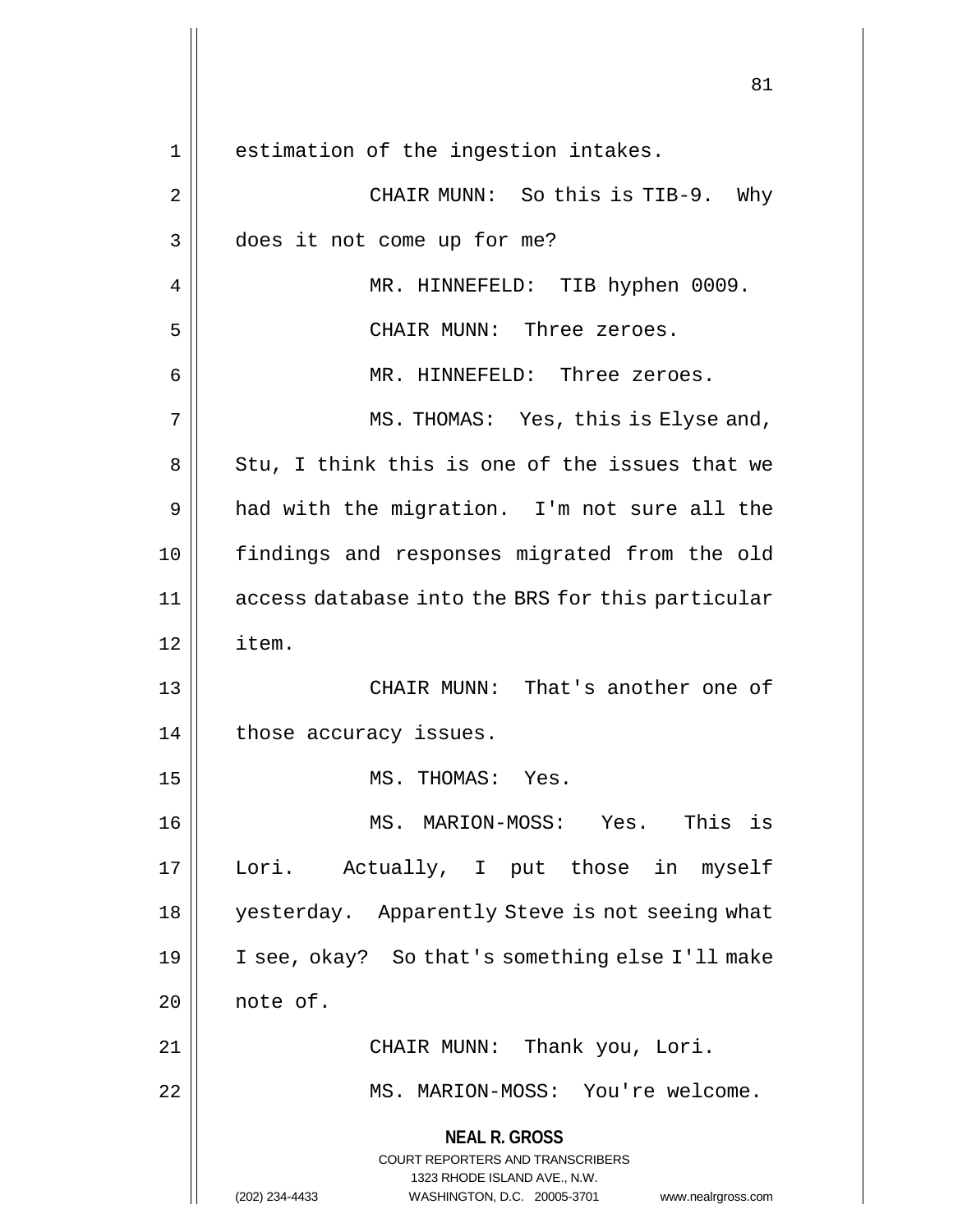**NEAL R. GROSS** COURT REPORTERS AND TRANSCRIBERS 1323 RHODE ISLAND AVE., N.W. (202) 234-4433 WASHINGTON, D.C. 20005-3701 www.nealrgross.com 1 CHAIR MUNN: Regardless of how we  $2 \parallel$  look at it, it appears that --3 MR. KATZ: So, Lori, do you have 4 | responses then from DCAS on --5 MS. MARION-MOSS: Not for TIB-9. 6 MR. KATZ: Not for TIB-9. 7 MS. MARION-MOSS: I just got the 8 | finding in. 9 || MR. KATZ: Just the findings. 10 MS. MARION-MOSS: There was a 11 problem with populating it from the old database 12 || so we're trying to get the finding in. 13 CHAIR MUNN: It appears it's 14 | receiving attention right now just purely from  $15$  | a clerical point of view, and the question arises 16 || is it time for us to request that it be looked 17 at from a technical point of view? Can we put 18 || that on your to-do list? 19 || Rall right. 20 MR. KATZ: Yes, and that's on the 21 || DCAS to-do list? 22 CHAIR MUNN: Yes.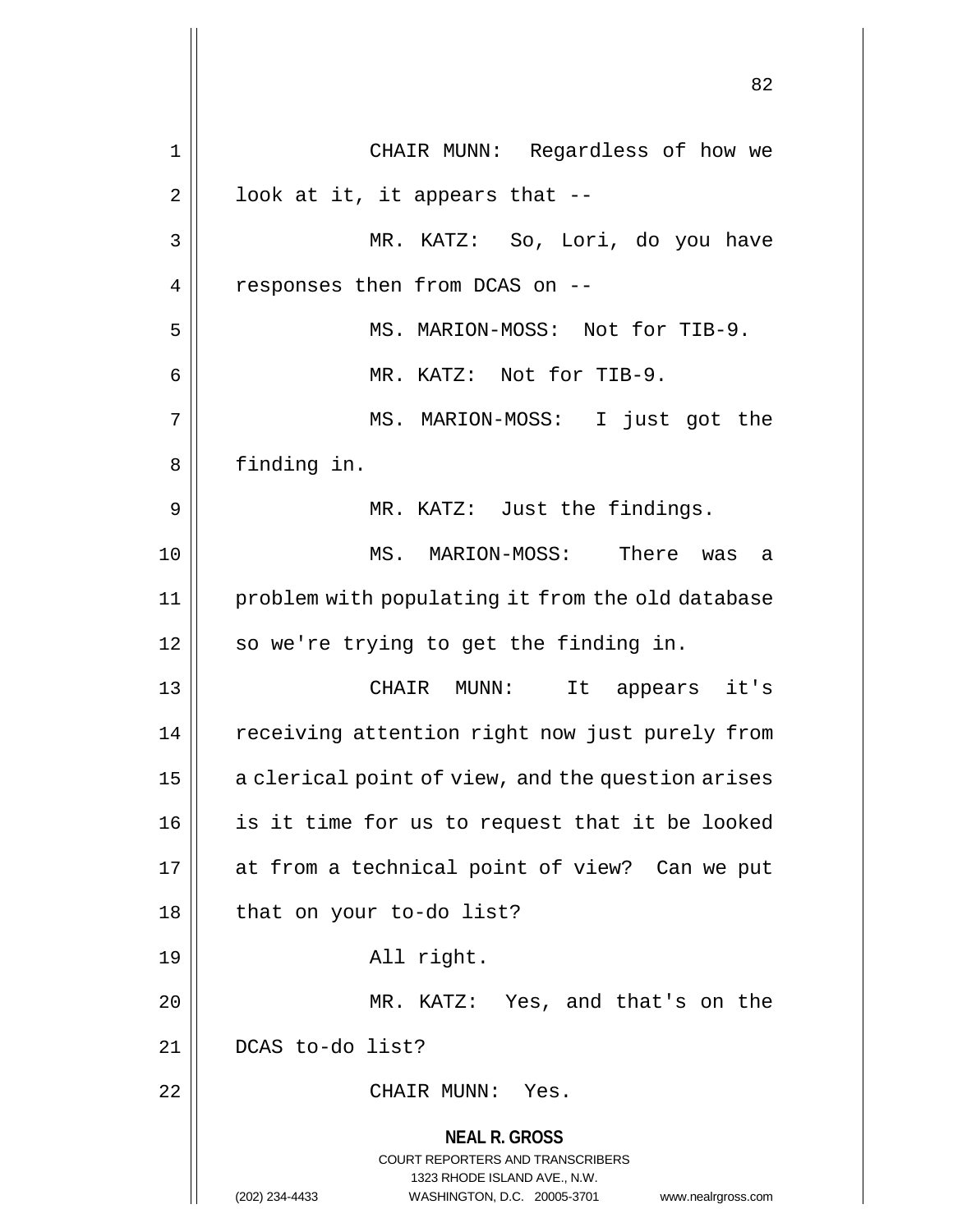| 1  | MR. KATZ: And I think I recall                                      |
|----|---------------------------------------------------------------------|
| 2  | addressing this in some meeting. I don't know                       |
| 3  | what the forum was, at least in part this issue,                    |
| 4  | but we'll see.                                                      |
| 5  | CHAIR MUNN: All right.                                              |
| 6  | MR. MARSCHKE: Wanda?                                                |
| 7  | MR. HINNEFELD: So we<br>have<br>two                                 |
| 8  | things. One, is to make sure we get the findings                    |
| 9  | because they don't appear online. Make sure we                      |
| 10 | get the findings in TIB-9 into the BRS from the                     |
| 11 | old system and also for us to prepare responses                     |
| 12 | to the finding.                                                     |
| 13 | MR. MARSCHKE: On the screen, I'm                                    |
| 14 | showing basically a printout from the old system                    |
| 15 | which shows TIB-9, Finding 1, and TIB-9 only had                    |
| 16 | the one finding in the old system.                                  |
| 17 | Very good. That's<br>CHAIR MUNN:                                    |
| 18 | encouraging, all right.                                             |
| 19 | MR. MARSCHKE: And you can see what                                  |
| 20 | the finding is. The fundamental scientific                          |
| 21 | approach to reconstruction ingestion exposures                      |
| 22 | has flaws and it could lead to an underestimated                    |
|    |                                                                     |
|    | <b>NEAL R. GROSS</b><br><b>COURT REPORTERS AND TRANSCRIBERS</b>     |
|    | 1323 RHODE ISLAND AVE., N.W.                                        |
|    | (202) 234-4433<br>WASHINGTON, D.C. 20005-3701<br>www.nealrgross.com |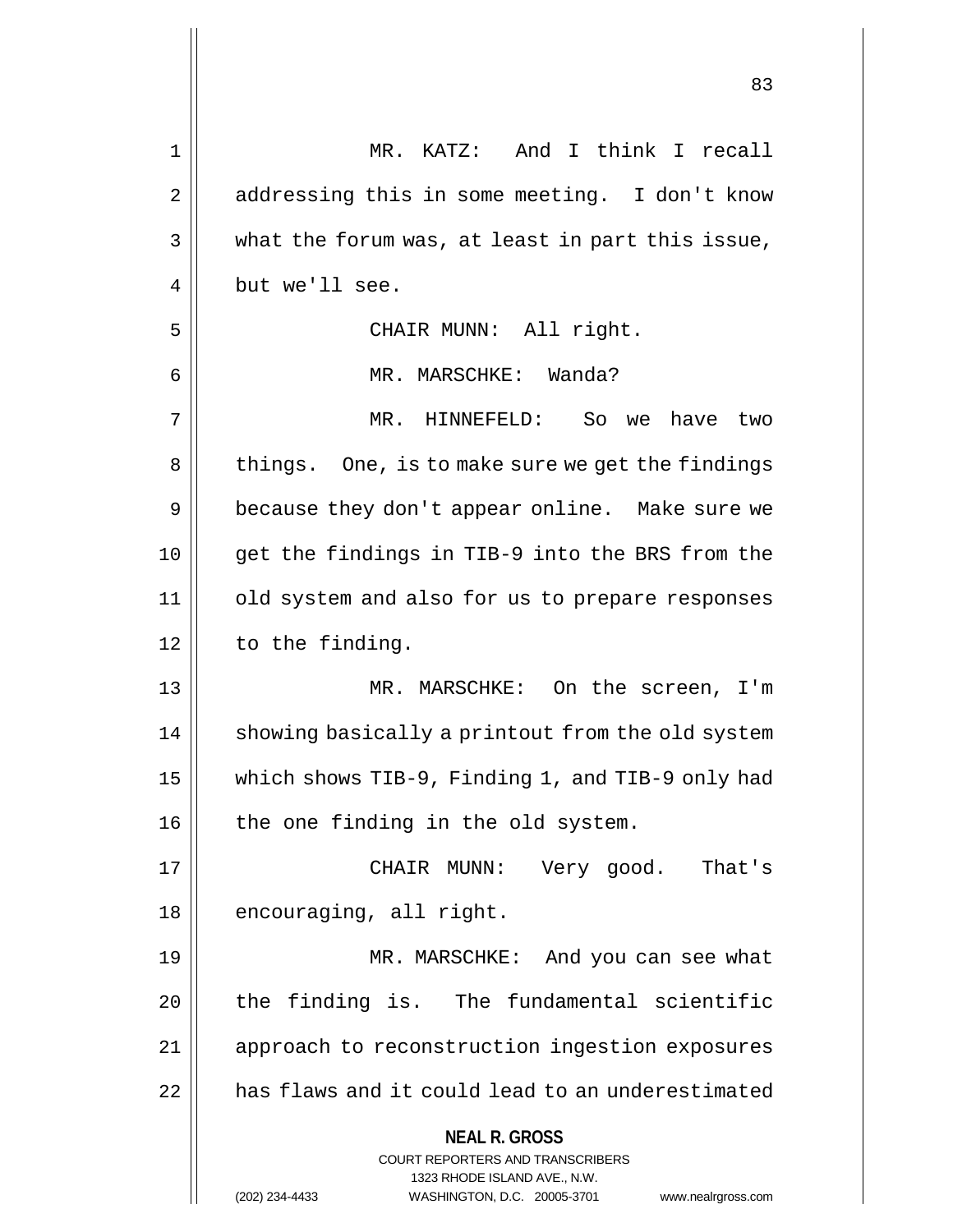**NEAL R. GROSS** COURT REPORTERS AND TRANSCRIBERS 1323 RHODE ISLAND AVE., N.W. (202) 234-4433 WASHINGTON, D.C. 20005-3701 www.nealrgross.com 1 || ingestion doses under certain circumstances. 2 That was cut off too. This is cut 3 || off as well. However, NIOSH has agreed to 4 || revise its approach to deriving radionuclide 5 | ingestion rates. And then this is showing the  $6 \parallel$  status as being transferred to global issues. 7 CHAIR MUNN: Well, global issues is 8 || where we are. That's overarching. 9 MR. MARSCHKE: It's now called 10 | overarching issues. 11 CHAIR MUNN: Correct, so that's on 12 the burner for NIOSH next time and we will, 13 || therefore, accept the SC&A recommendation. Any 14 | objection to that? 15 Then we will accept the 16 | recommendation for the finding. 17 || MR. HINNEFELD: Well, no. Wait a 18 minute because the recommendation was for in 19 abeyance, right? 20 || CHAIR MUNN: That's correct so --21 || MR. KATZ: Yes, it's in progress. 22 MR. HINNEFELD: It should be in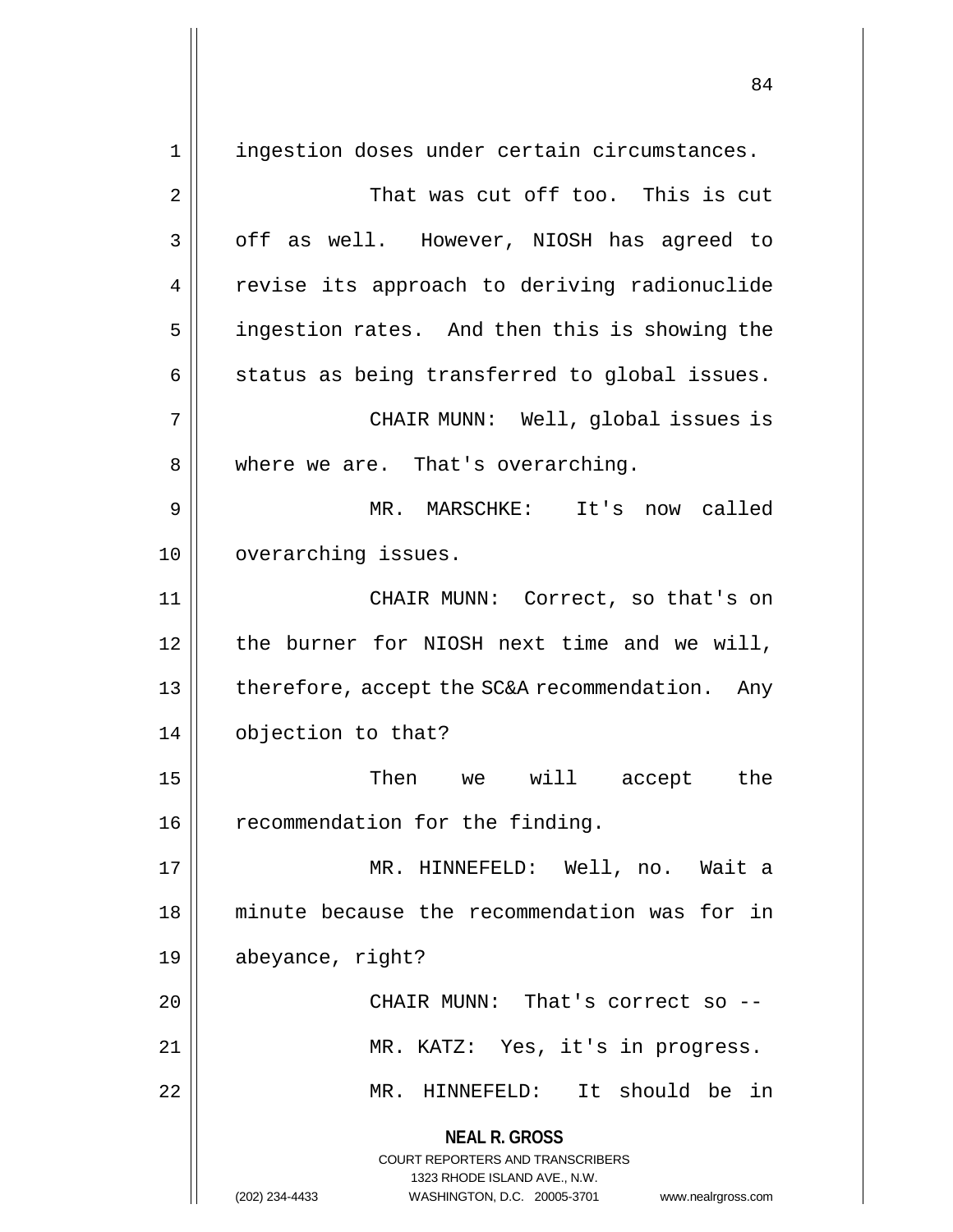**NEAL R. GROSS** COURT REPORTERS AND TRANSCRIBERS 1323 RHODE ISLAND AVE., N.W. (202) 234-4433 WASHINGTON, D.C. 20005-3701 www.nealrgross.com 85 1 || progress. 2 || MR. STIVER: Should be in progress. 3 || MR. KATZ: In progress. 4 MR. STIVER: Because there isn't a 5 | solution published. 6 MR. HINNEFELD: In abeyance means 7 we have an agreed-upon solution. We just 8 || haven't revised the document yet. 9 MR. KATZ: Right. 10 CHAIR MUNN: Well, yes, I guess it 11 does. In my mind I'm thinking, okay, it's going 12 | to be in progress for NIOSH. All right, very 13 good. We'll change it to in progress and 14 | indicate that NIOSH is undertaking a response to  $15$  | the TIB-9 outstanding issue. 16 MR. KATZ: And this would be a good 17 I time for a comfort break. 18 || CHAIR MUNN: It is a good time for 19 || a comfort break. We're a little bit early but  $20$  | we're going to take it anyway because we need to. 21 We'll be back in 15 minutes. 22 MR. KATZ: Thanks, everyone on the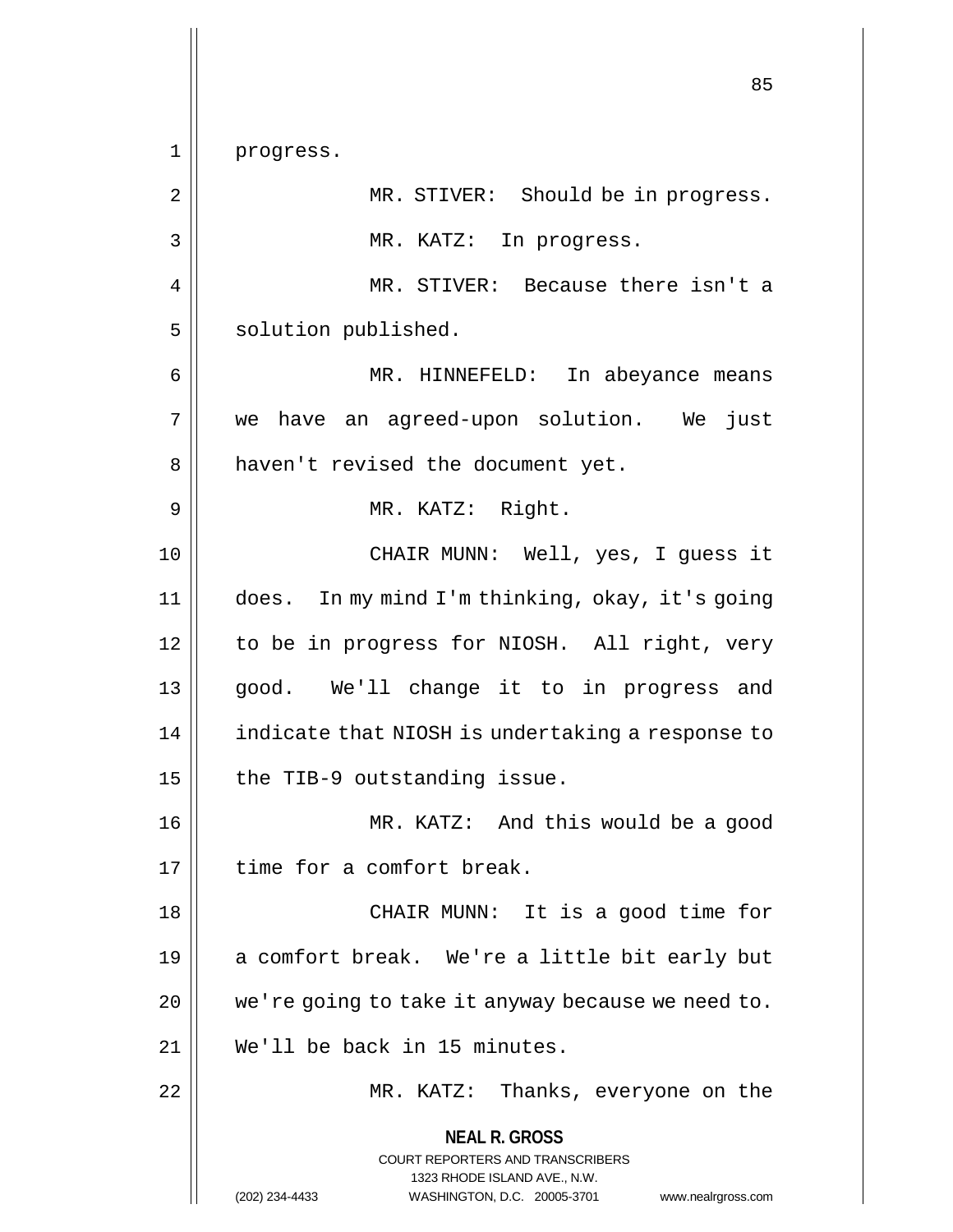**NEAL R. GROSS** COURT REPORTERS AND TRANSCRIBERS 1323 RHODE ISLAND AVE., N.W. (202) 234-4433 WASHINGTON, D.C. 20005-3701 www.nealrgross.com 86 1 || line. So we'll be back about 10:45. 2 (Whereupon, the foregoing matter  $3 \parallel$  went off the record at 10:29 a.m. and went back 4 |  $\vert$  on the record at 10:47 a.m.) 5 MR. KATZ: Okay, we are back, 6 | Advisory Board on Radiation and Worker Health, 7 || Subcommittee on Procedures Review. Dick, are 8 | you back with us? 9 MEMBER LEMEN: I am here. 10 MR. KATZ: Great. 11 CHAIR MUNN: We have completed our 12 work on OTIB-70 I believe. 13 || MR. MARSCHKE: Yes. 14 || CHAIR MUNN: And did you get that  $15$  | last agreement that we were discussing, Steve? 16 MR. MARSCHKE: Yes, I -- 17 CHAIR MUNN: We had said it's in 18 progress. 19 MR. KATZ: Yes, he's got it, in 20 progress. 21 CHAIR MUNN: Very good, all right,  $22$  | qreat. Then let's move on to the status of the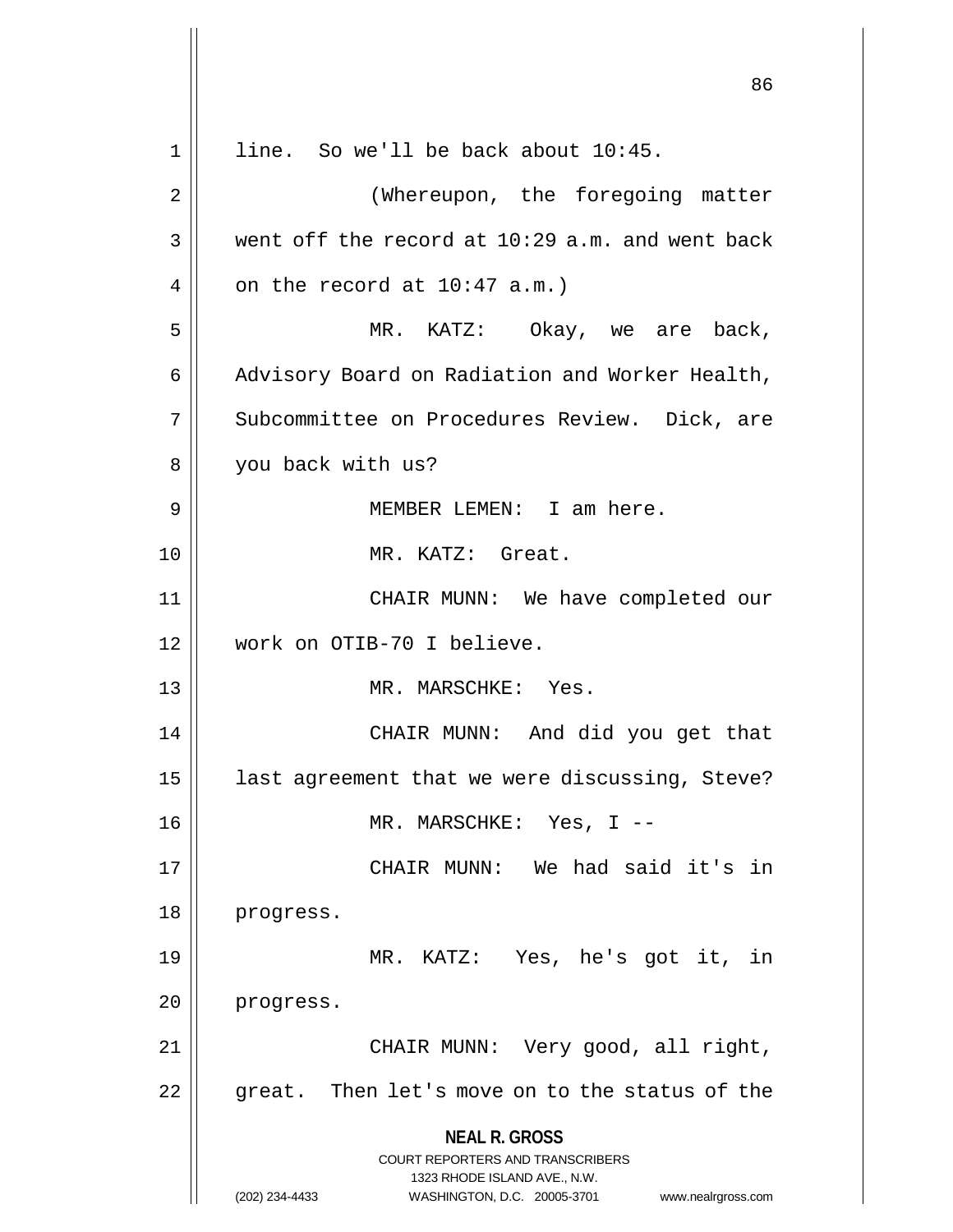1 || PERs that we have been visiting in the past and 2 we'll start with 012.

**NEAL R. GROSS** COURT REPORTERS AND TRANSCRIBERS 1323 RHODE ISLAND AVE., N.W. (202) 234-4433 WASHINGTON, D.C. 20005-3701 www.nealrgross.com 3 || Kathy gave us a review last time of 4  $\parallel$  one of the cases that SC&A had looked at and had  $5 \parallel$  said she was going to provide the other eight for 6 || us and I believe that's now been done, and would  $7 \parallel$  you like to take us through that, John? 8 MR. STIVER: Okay, as you may know, 9 || Hans and Kathy just moved and they are still in 10 the process of unpacking their boxes and don't 11 || have an office set up or anything. 12 || So I went and ahead and volunteered 13  $\vert$  to cover PER-12 and -14 for Hans and Kathy. They 14 | do have cell phones, so they will be able to call 15 || in at some point if they're not already on the 16 line. 17 CHAIR MUNN: They were on before. 18 MEMBER ZIEMER: They were on 19 | earlier. 20 MR. STIVER: Yes. So with that, if 21 you all have the formal document that was  $22$  | transmitted on the 20th of July, it's a PDF file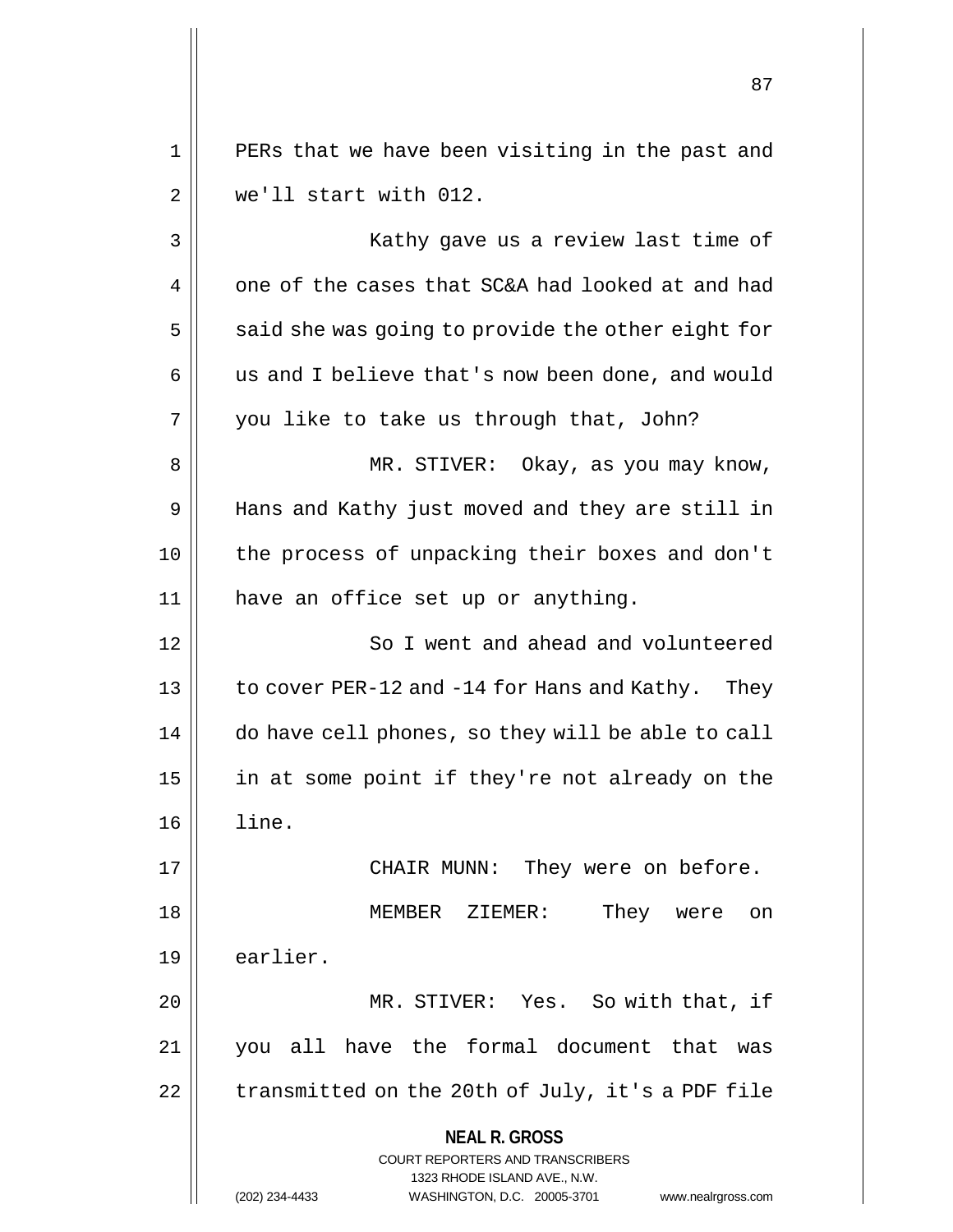1 entitled Transmit Draft-SCA-TR-PR2012-0012, 2 | not PA-cleared.

**NEAL R. GROSS** COURT REPORTERS AND TRANSCRIBERS 1323 RHODE ISLAND AVE., N.W. 3 || This is the document that I'm going  $4 \parallel$  to be going through, which has kind of a brief 5 | introductory summary of the PER and then the nine  $6 \parallel$  case reviews that were the subject of that PER  $7 \parallel$  investigation as part of Subtask 4, and then 8 || there's a brief summary conclusion section 9 l there. 10 || But what I'd like to do, considering 11 | that we have two new Members of the Subcommittee, 12 I'd like you, when you get that file, to go to  $13 \parallel$  Page 9. 14 This is in Section 1 that's entitled 15 | Relevant Background Information and this is kind 16 | of a cameo summary, if you will, of the PER review  $17$  | that we did back in 2010. 18 And if everybody has that up or we 19 can wait a few minutes. Well, I can just go  $20$  | through it. You don't necessarily have -21 || MR. MARSCHKE: July 20? 22 || CHAIR MUNN: The 20th, July 20.

(202) 234-4433 WASHINGTON, D.C. 20005-3701 www.nealrgross.com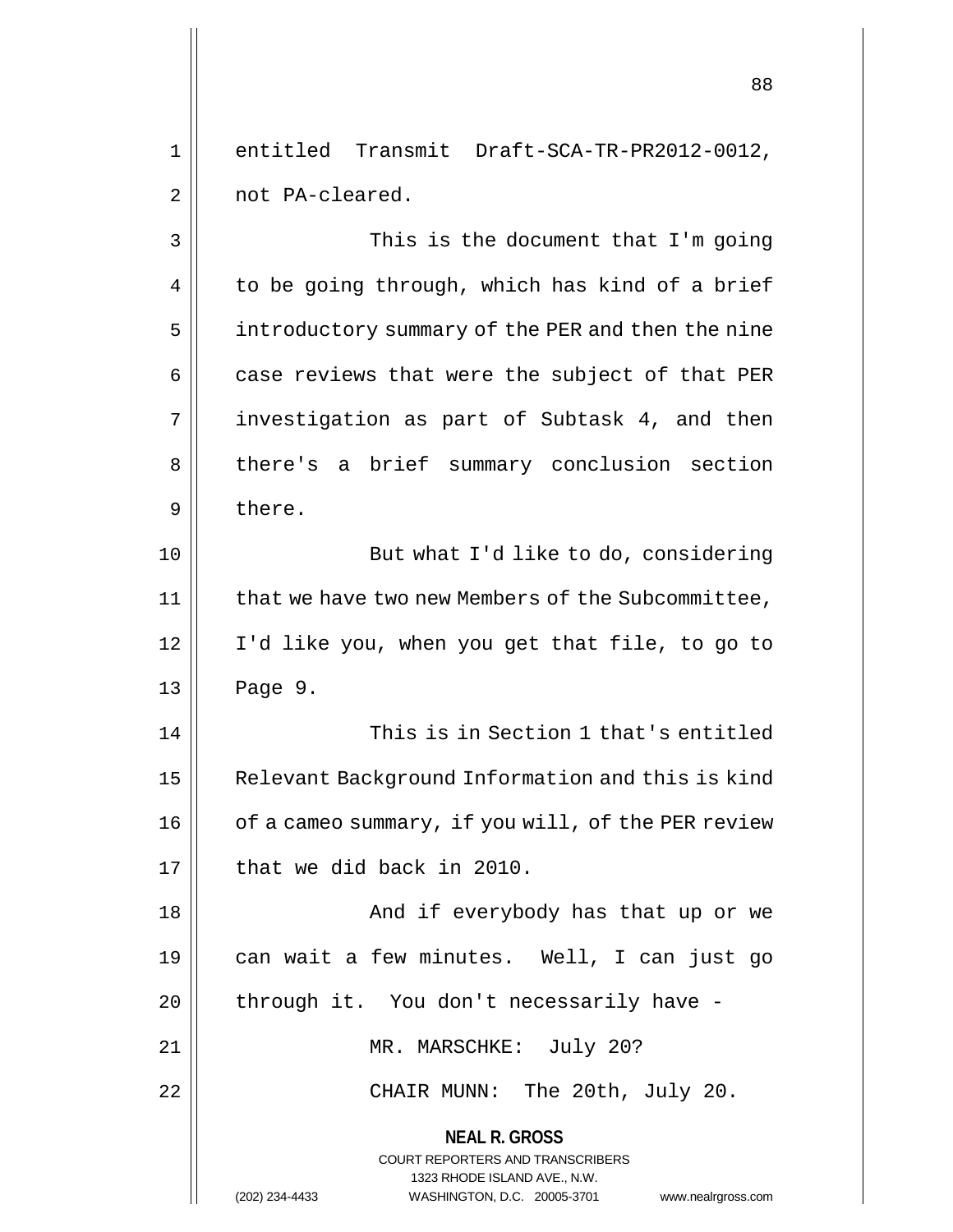|    | 89                                                                                                                                                                     |
|----|------------------------------------------------------------------------------------------------------------------------------------------------------------------------|
| 1  | MR. STIVER: Yes, July 20. It was                                                                                                                                       |
| 2  | actually addressed to the full Board and I sent                                                                                                                        |
| 3  | out a reminder too.                                                                                                                                                    |
| 4  | MEMBER BEACH: Mine says it's on --                                                                                                                                     |
| 5  | oh, it is Page 9, okay, got it.                                                                                                                                        |
| 6  | MR. STIVER: Yes. Okay, I think                                                                                                                                         |
| 7  | Steve has it pulled up here so we can go ahead                                                                                                                         |
| 8  | and get started.                                                                                                                                                       |
| 9  | MEMBER ZIEMER: What was the date?                                                                                                                                      |
| 10 | MR. STIVER: The date is --                                                                                                                                             |
| 11 | CHAIR MUNN: July 20.                                                                                                                                                   |
| 12 | MEMBER ZIEMER: The 20th.                                                                                                                                               |
| 13 | MR. STIVER: It was the 20th.                                                                                                                                           |
| 14 | MEMBER ZIEMER:<br>Got you, okay.                                                                                                                                       |
| 15 | Thank you, go ahead.                                                                                                                                                   |
| 16 | MR. STIVER: All right. All right,                                                                                                                                      |
| 17 | I'll give kind of a brief history of PER-12 and                                                                                                                        |
| 18 | the issues that brought it about and some of the                                                                                                                       |
| 19 | criteria for selection and identification of                                                                                                                           |
| 20 | impacted cases that were reviewed.                                                                                                                                     |
| 21 | During the meeting of the Advisory                                                                                                                                     |
| 22 | Board in October 2009, SC&A was tasked to review                                                                                                                       |
|    | <b>NEAL R. GROSS</b><br><b>COURT REPORTERS AND TRANSCRIBERS</b><br>1323 RHODE ISLAND AVE., N.W.<br>(202) 234-4433<br>WASHINGTON, D.C. 20005-3701<br>www.nealrgross.com |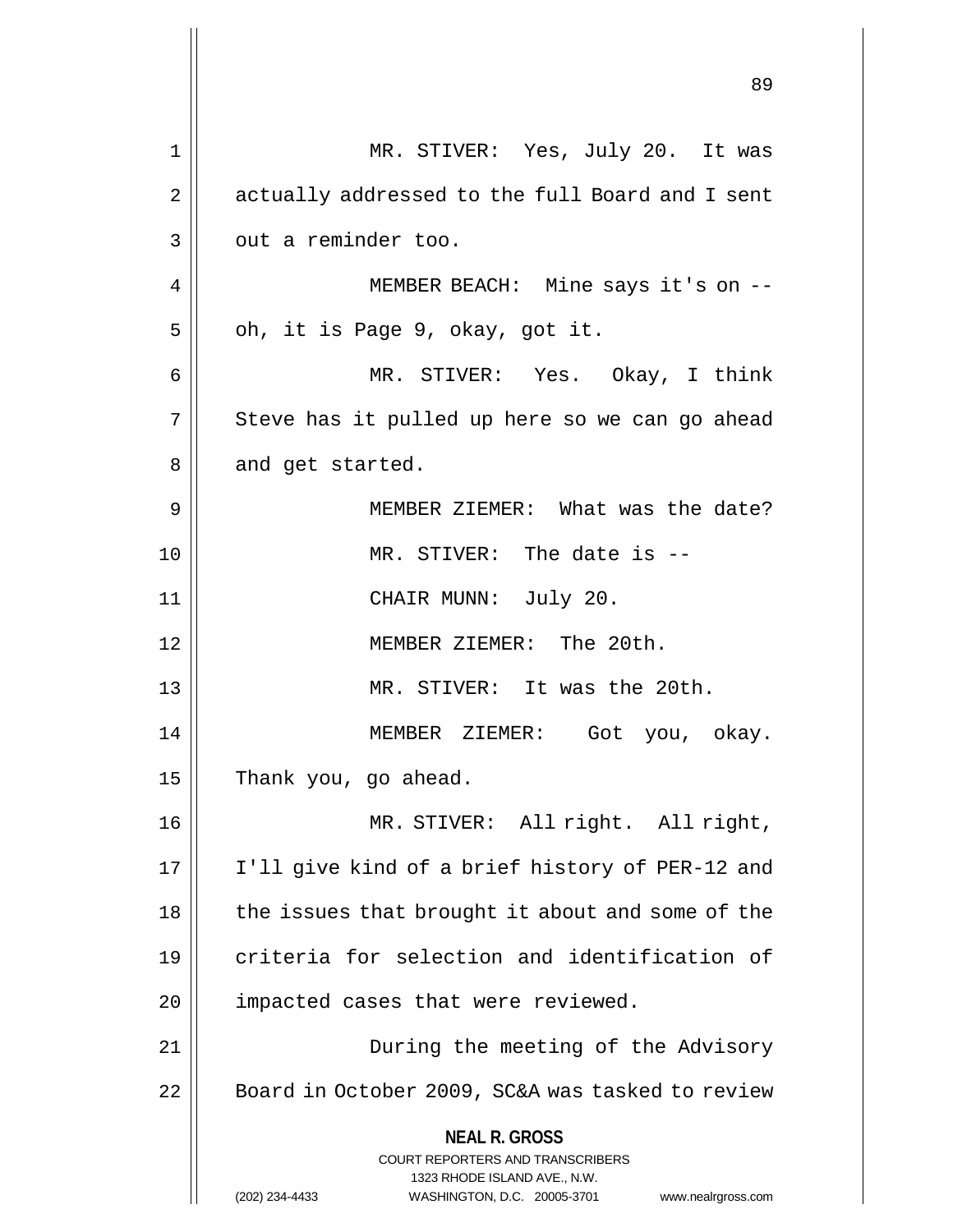1 || PER-12, which is the evaluation of highly 2 | insoluble plutonium compounds.

3 And this was initiated by NIOSH when 4 they acknowledged and became aware of the 5 | existence of these highly insoluble forms of 6 || plutonium at various DOE facilities, which 7 || prompted an investigation into the effects on 8 || the exposed workers.

9 || And in response to this issue, they 10 || produced a document, OTIB-49 Rev. 00 which is 11 entitled Estimating Doses for Plutonium 12 || Strongly Retained in the Lung.

13 And this document which has, in 14 | fact, been reviewed by SC&A, I don't believe we 15 | had any findings regarding that document, felt 16 | to be a very good document.

17 It provides guidance for 18 || reassessing the organ doses for these highly 19 insoluble forms of plutonium, which are called 20 Super S and which really are not handled 21 || adequately by the ICRP Task Group on the Lung 22 || Model for the ICRP Task Group which looks at Type

> **NEAL R. GROSS** COURT REPORTERS AND TRANSCRIBERS 1323 RHODE ISLAND AVE., N.W.

(202) 234-4433 WASHINGTON, D.C. 20005-3701 www.nealrgross.com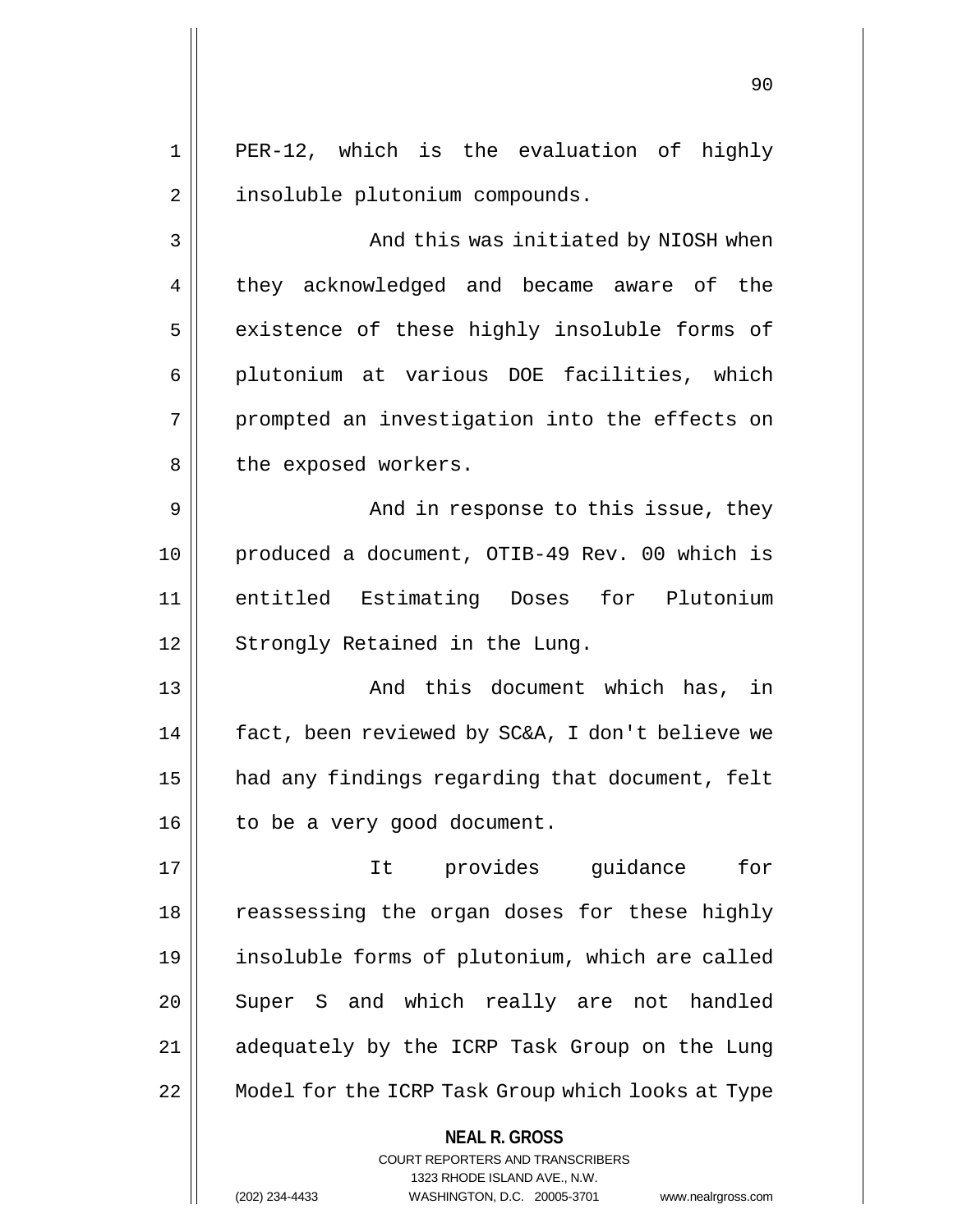$1 \parallel$  S as the most insoluble form.

| $\overline{2}$ | Thereafter PER-12 was issued to                                                                                                                                        |
|----------------|------------------------------------------------------------------------------------------------------------------------------------------------------------------------|
| 3              | determine which completed claims required                                                                                                                              |
| $\overline{4}$ | re-evaluation for the effect of OTIB-49.                                                                                                                               |
| 5              | In March of 2010, we submitted the                                                                                                                                     |
| 6              | Program Evaluation Report Review, and when we do                                                                                                                       |
| 7              | one of these reviews, we basically go through                                                                                                                          |
| 8              | five subtasks and I'll go ahead and just list                                                                                                                          |
| 9              | those, itemize them for Josie and Lori.                                                                                                                                |
| 10             | The first is what we do is we assess                                                                                                                                   |
| 11             | NIOSH's evaluation and characterization of the                                                                                                                         |
| 12             | actual issue that gave rise to the PER.                                                                                                                                |
| 13             | The second is we assess the specific                                                                                                                                   |
| 14             | methods that are proposed for corrective action.                                                                                                                       |
| 15             | The Subtask 3 is to evaluate the                                                                                                                                       |
| 16             | stated approach for identifying what we call the                                                                                                                       |
| 17             | universe of potentially affected cases and also                                                                                                                        |
| 18             | the criteria by which a subset of those cases of                                                                                                                       |
| 19             | potentially affected DRs may be selected for                                                                                                                           |
| 20             | re-evaluation.                                                                                                                                                         |
| 21             | Subtask 4 is to actually conduct                                                                                                                                       |
| 22             | audits of the DRs that are affected by the PER                                                                                                                         |
|                | <b>NEAL R. GROSS</b><br><b>COURT REPORTERS AND TRANSCRIBERS</b><br>1323 RHODE ISLAND AVE., N.W.<br>WASHINGTON, D.C. 20005-3701<br>(202) 234-4433<br>www.nealrgross.com |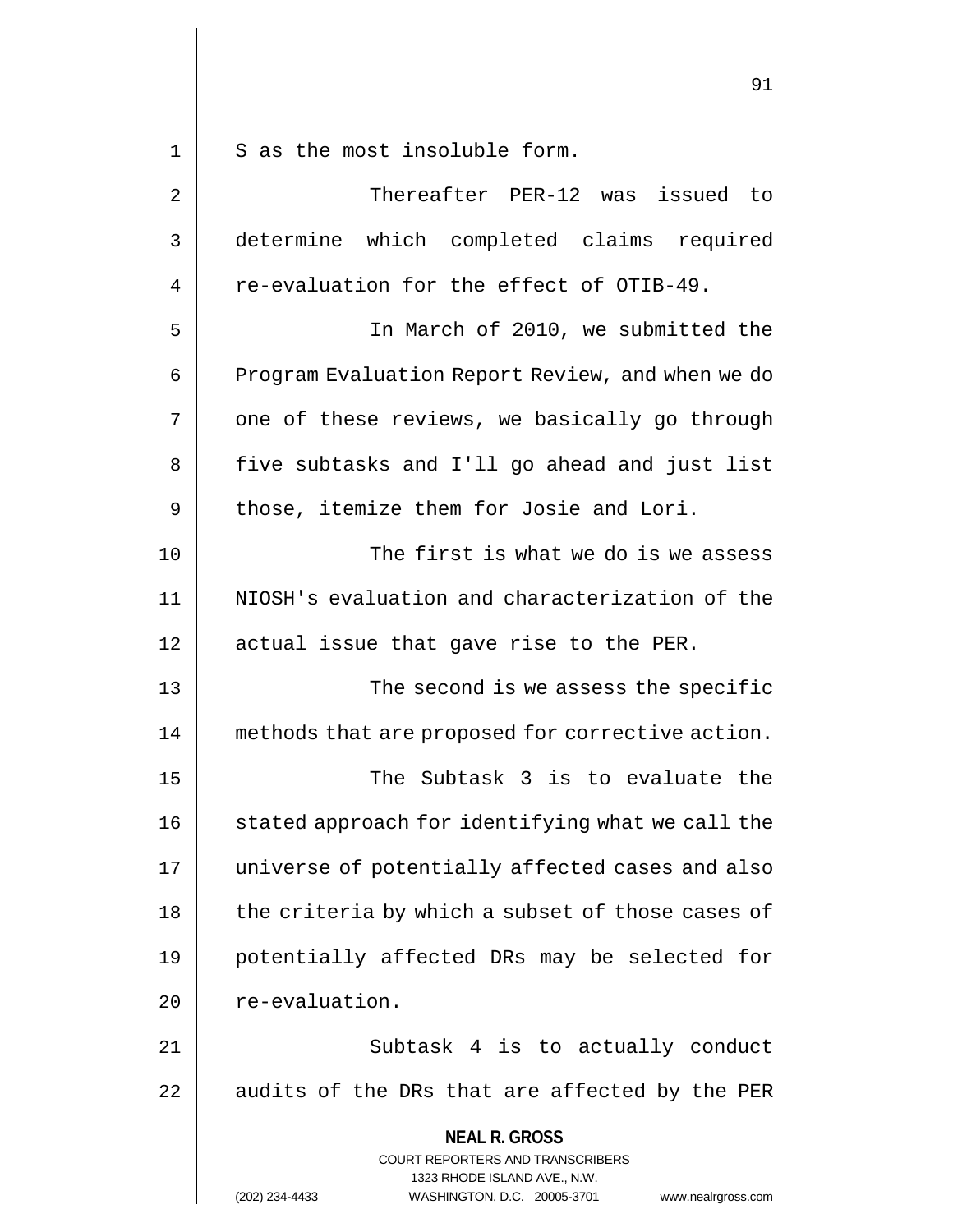**NEAL R. GROSS** COURT REPORTERS AND TRANSCRIBERS 1323 RHODE ISLAND AVE., N.W. (202) 234-4433 WASHINGTON, D.C. 20005-3701 www.nealrgross.com 1 under review, and as most of you know, this is  $2 \parallel$  the first time that we've actually gotten to  $3 \parallel$  Subtask 4. 4 We have been tasked to review 14 PERs  $5 \parallel$  out of a total of 31 that have been produced and  $6 \parallel$  this is the first time that we've actually looked 7 at the cases for review. 8 And having said that, we can move on.  $9 \parallel$  Subtask 5, that is to prepare a comprehensive 10 written report that contains the results of all 11 || the above steps. 12 || So this report basically fulfills 13 || Subtask 4, and when we talk about an affected 14 | claim for a dose reconstruction, we're talking 15 || about there's basically three things that we're 16 looking at. 17 And in this particular case, the 18 || first was that the DR had been completed on or 19 | before February 6, 2007, which was the issue date  $20$  | for OTIB-49. 21 The second was the involved 22 || facilities had the potential for Type SS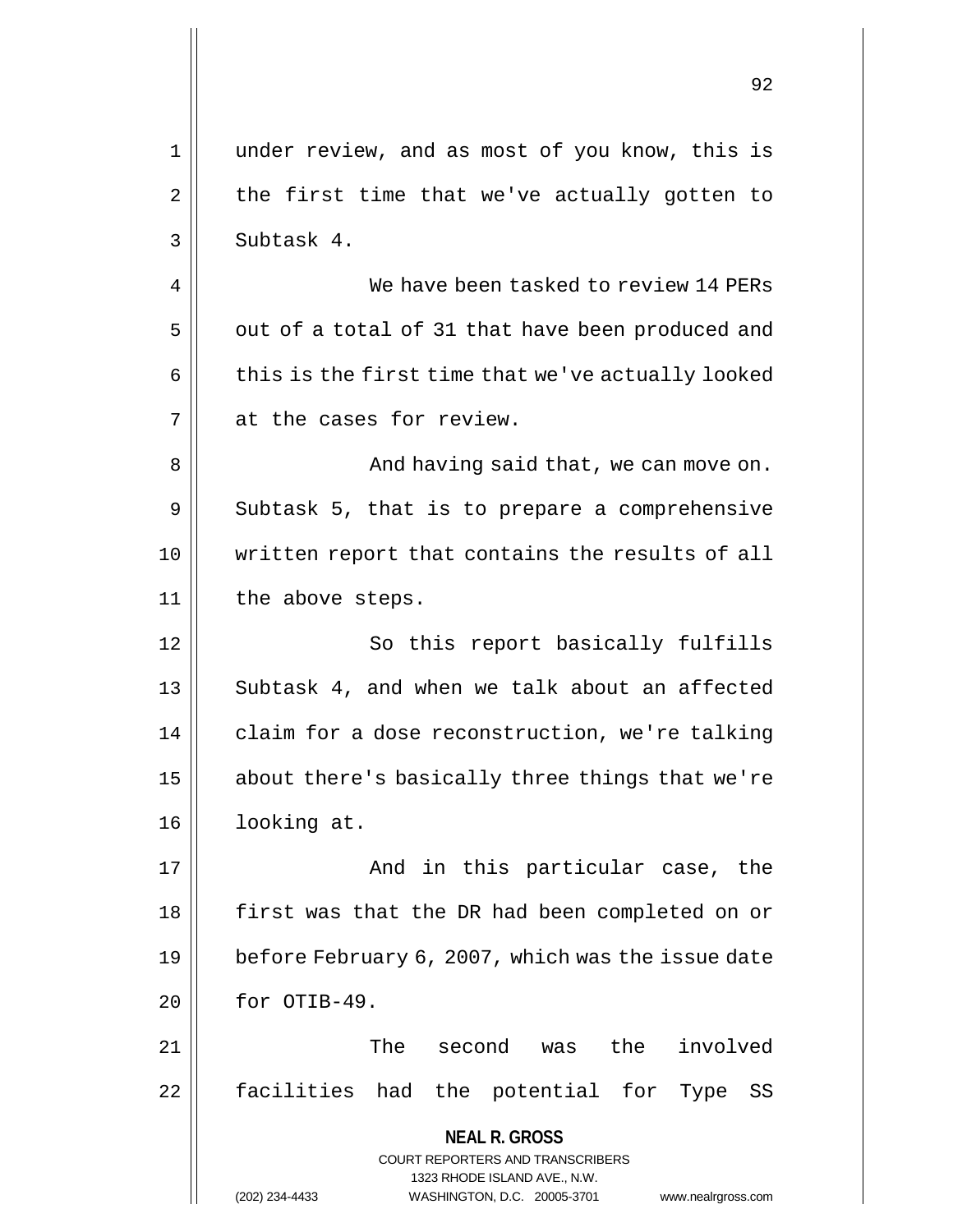**NEAL R. GROSS** COURT REPORTERS AND TRANSCRIBERS 1323 RHODE ISLAND AVE., N.W. 1 || plutonium, and three was that the Probability of 2 | Causation was less than 50 percent. And based  $3 \parallel$  on this criteria, NIOSH identified 4,865 cases. 4 || They then applied two screening 5 | criteria to reduce this potential universe down  $6 \parallel$  to those that could actually be candidates for 7 | review. 8 || One was to look at the cases that, 9 || based on the increase in the dose, it was 10 determined that in the worse case situation an 11 | organ dose could go up by a factor of 4. 12 And because the excess relative risk 13 || is proportional to dose, then what we looked at 14 || is a potential increase that would result in a 15 | revised PoC that could be at least 45 percent. 16 || And based on these criteria, they 17 | basically looked at kind of a window, two trigger 18 || levels between 16.97 and 45 percent. 19 And then in addition to that, 20 | because we're looking at different categories of 21 || target organs as well as different types of 22 monitoring, there were those particular cases

(202) 234-4433 WASHINGTON, D.C. 20005-3701 www.nealrgross.com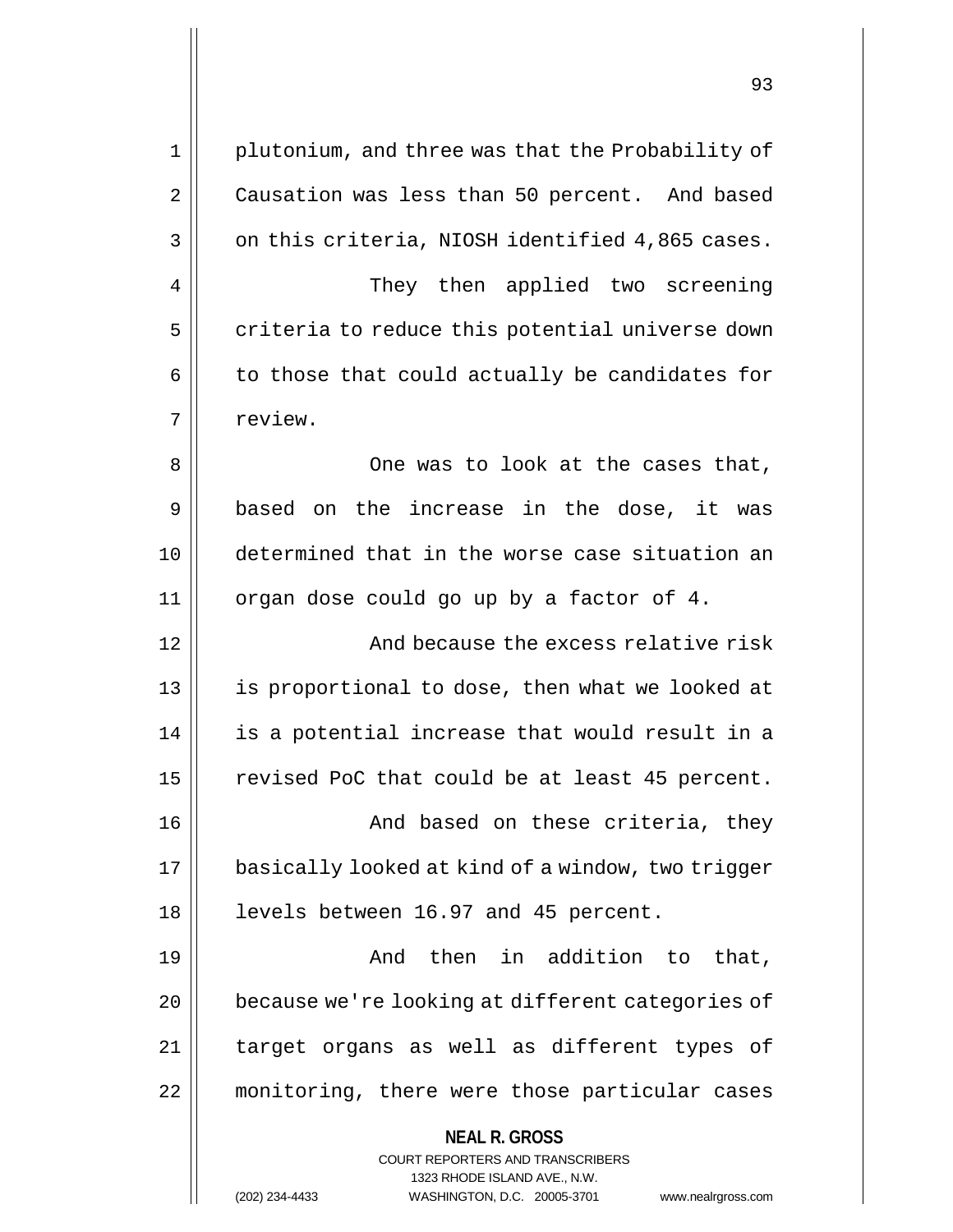1 || that were based on air monitoring that were not 2 || for respiratory tract tissue could also be  $3$   $\parallel$  eliminated. 4 And using those two criteria, they

5 | were able to then reduce this pool of potential  $6 \parallel$  cases down to 1,757 claims.

7 In our review of PER-12, we 8 concluded that the selection criteria of the 9 claims described in Section 3 of PER-12 were 10 scientifically sound, inclusive of all 11 potential variables affecting the DR and 12 maximally conservative.

13 And the next step was to really  $14$  | select cases to satisfy subtask 4, and if you go 15  $\parallel$  to Table 1.1 on Page 11, there's a matrix here. 16 || And the Potential Categories of Dose

17 || Reconstructions is the title of this and you look 18 down. The Column 1 has the Target Organs.

19 There's four different categories  $20$  | here that are of concern, lung and thoracic lymph 21 nodes, which will be what they're going to call 22 | respiratory tract cancers or target organs, the

## **NEAL R. GROSS**

COURT REPORTERS AND TRANSCRIBERS 1323 RHODE ISLAND AVE., N.W. (202) 234-4433 WASHINGTON, D.C. 20005-3701 www.nealrgross.com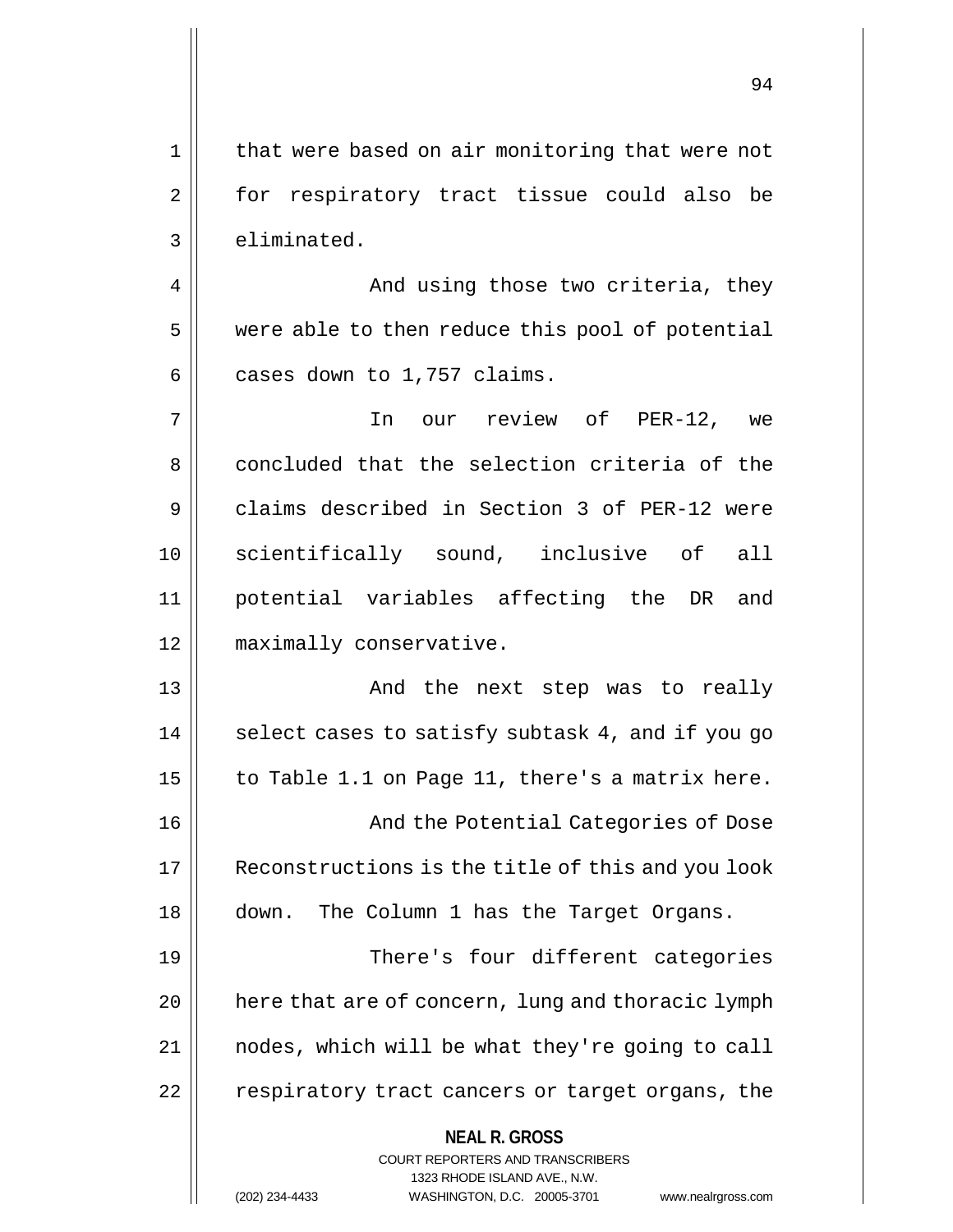1 extrathoracic region, GI tract and systemic 2 | organs.

**NEAL R. GROSS** COURT REPORTERS AND TRANSCRIBERS 1323 RHODE ISLAND AVE., N.W. 3 And then there are also four 4 different types of monitoring that were used in  $5$  the dose reconstruction, either urinalysis, 6 | lung counts, fecal samples or air samples. 7 And you can see there's urinalysis 8 and fecal sampling. You would want to 9 || potentially re-evaluate all the four categories 10 || of target organs, but for lung counts and air 11 sampling only the lung and thoracic lymph nodes. 12 || So basically what we proposed in our 13 || review was that at least one DR from each of those 14 || categories be reanalyzed as part of the Subtask  $15 \parallel 4$ . 16 || And we were able to actually find 17 || nine cases, two of which were repeats, that  $18$   $\parallel$  satisfied the different characteristics. 19 || Sections 2 through 10 look at the 20 || actual dose reconstructions that were reviewed. 21 And for Privacy Act concerns, I know 22 | we're not allowed to mention case numbers or

(202) 234-4433 WASHINGTON, D.C. 20005-3701 www.nealrgross.com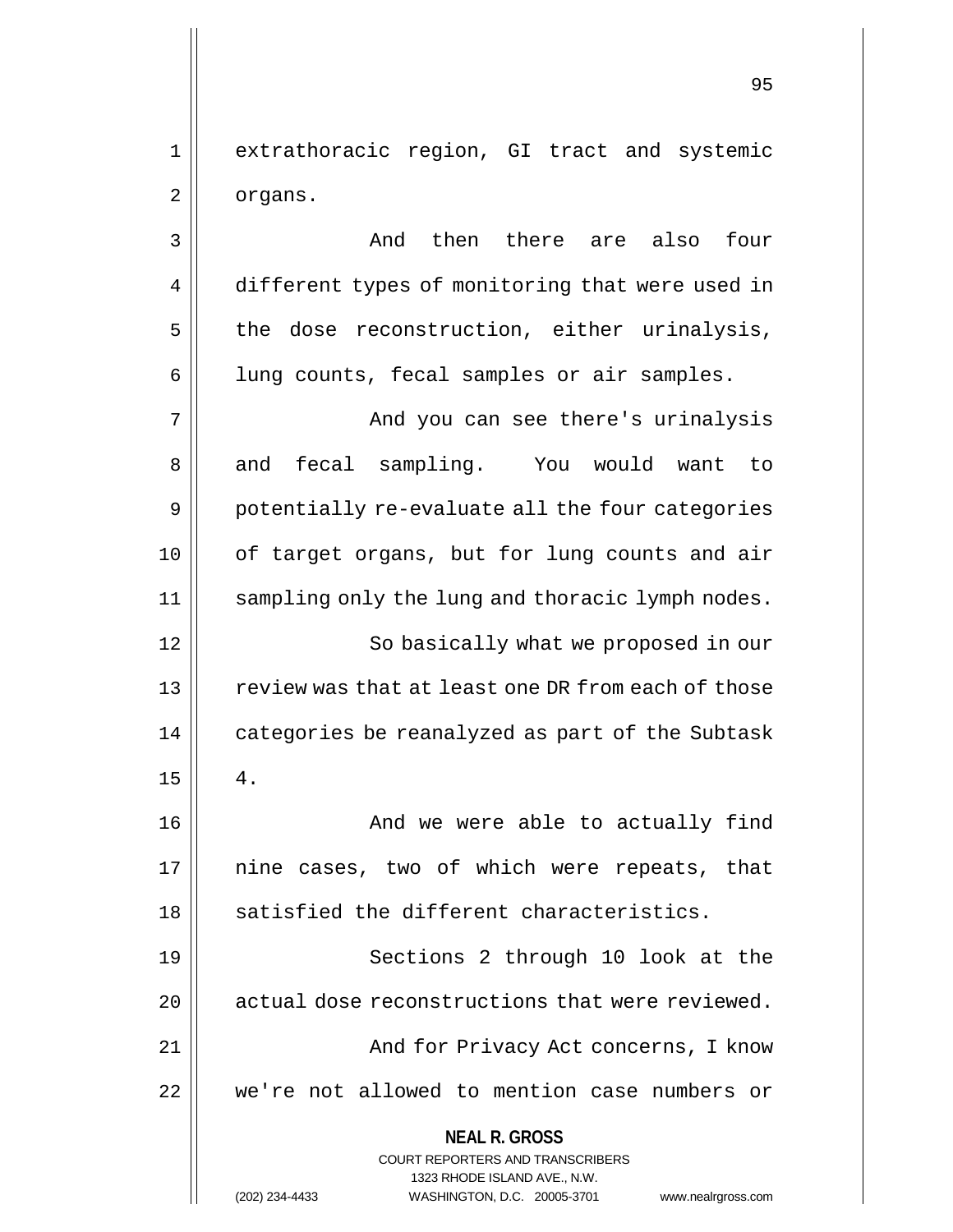1 || identifying information so I will parse my words 2 || accordingly so that none of that information is 3 divulged.

4 || Kathy Behling in the April meeting  $5 \parallel$  had gone over Case 1, but I'm going to go ahead  $6 \parallel$  and go through all of them just in broad 7 brushstrokes here so that we have an overall 8 || picture of what we found here.

9 And you'll see in Section 2 on Page 10 || 12 is really broken down into three subsections  $11$  and this is how all of the targeted, if you will, 12 dose reconstruction reviews were conducted.

13 The first section is kind of the 14 background information. It just lays out, you 15  $\parallel$  know, what the conditions were, the time frame, 16 || what the energy employee's occupation was and  $17$  | the types of cancer he or she incurred and the 18 || date of those diagnoses.

19 || The second section basically 20 || compares the original and the reworked dose 21 || reconstructions and we present a table here 22 which just summarizes the previous and revised

**NEAL R. GROSS**

COURT REPORTERS AND TRANSCRIBERS 1323 RHODE ISLAND AVE., N.W. (202) 234-4433 WASHINGTON, D.C. 20005-3701 www.nealrgross.com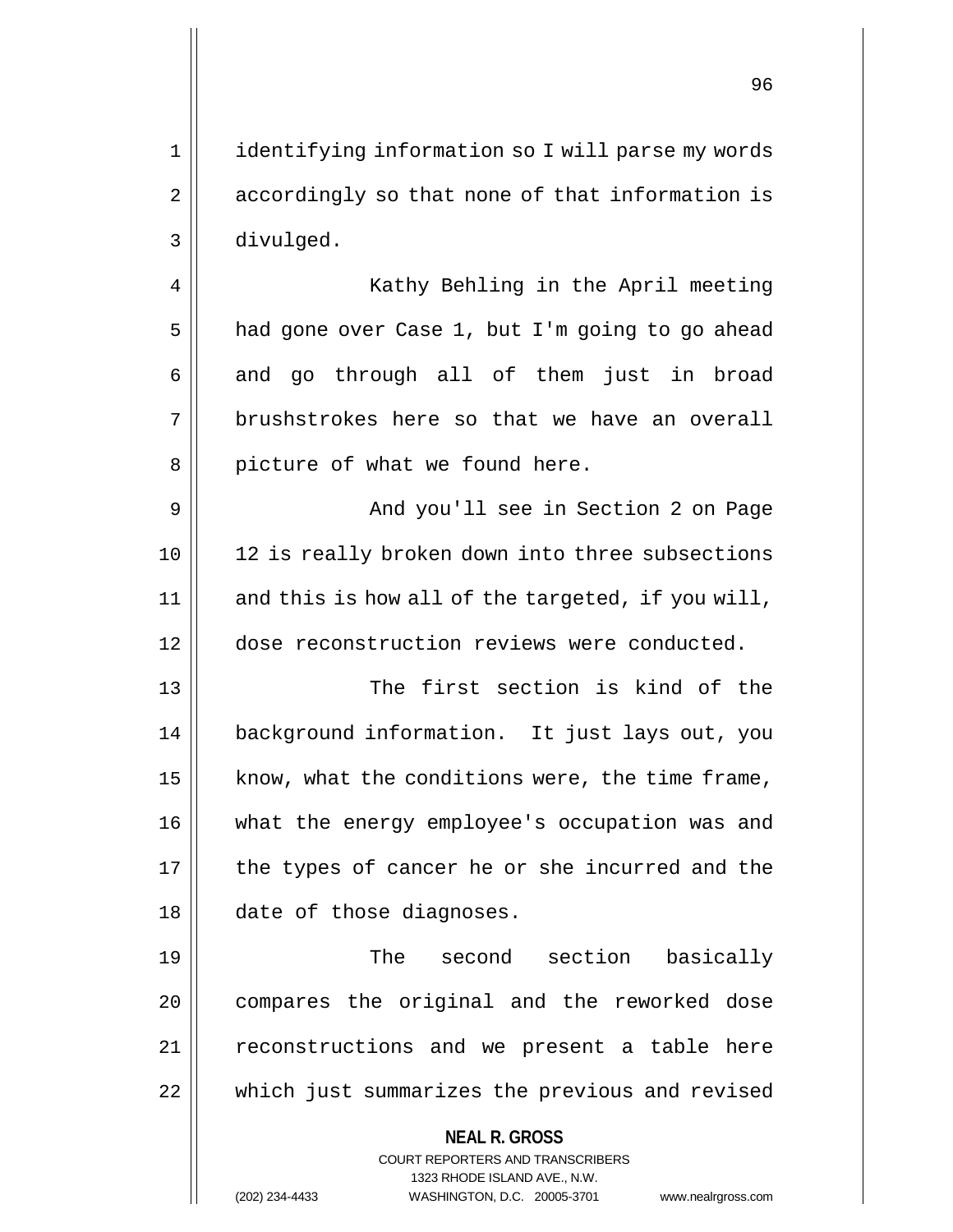$1 \parallel$  doses.

| 2  | We never went through and did any                                                                                                                               |
|----|-----------------------------------------------------------------------------------------------------------------------------------------------------------------|
| 3  | calculation because that's really outside the                                                                                                                   |
| 4  | scope of our purview.                                                                                                                                           |
| 5  | All we do is just take a snapshot and                                                                                                                           |
| 6  | put it out there and then show and discuss the                                                                                                                  |
| 7  | impact of the high-fired plutonium in a revised                                                                                                                 |
| 8  | dose for that particular source.                                                                                                                                |
| 9  | So this particular case here, this                                                                                                                              |
| 10 | is Case number 1. This is for an employee who                                                                                                                   |
| 11 | worked at the Oak Ridge National Laboratory from                                                                                                                |
| 12 | the mid 1960s to the mid 1990s.                                                                                                                                 |
| 13 | This particular worker had in vitro                                                                                                                             |
| 14 | urinalysis bioassays and a whole-body count.                                                                                                                    |
| 15 | He was diagnosed with a systemic cancer in 1999                                                                                                                 |
| 16 | and a GI tract cancer in 2006.                                                                                                                                  |
| 17 | If you look at the reworked and the                                                                                                                             |
| 18 | original dose reconstruction, you can see that                                                                                                                  |
| 19 | the original dose reconstruction used TIB-2,                                                                                                                    |
| 20 | which is a maximizing approach that basically                                                                                                                   |
| 21 | assumes that 10 percent of the maximum                                                                                                                          |
| 22 | permissible body burden is incurred. It looks                                                                                                                   |
|    | <b>NEAL R. GROSS</b><br>COURT REPORTERS AND TRANSCRIBERS<br>1323 RHODE ISLAND AVE., N.W.<br>(202) 234-4433<br>WASHINGTON, D.C. 20005-3701<br>www.nealrgross.com |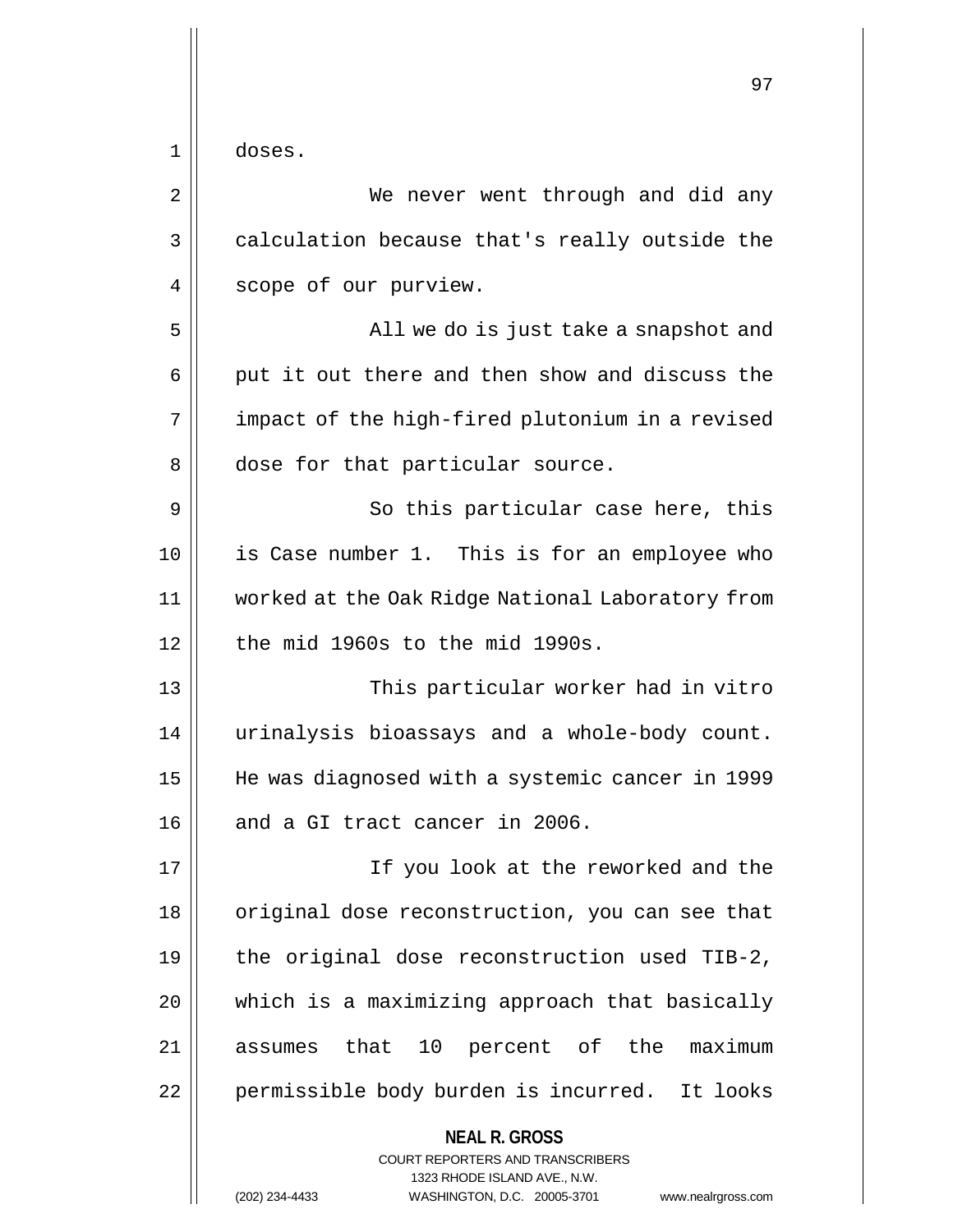|    | 98                                                                                                                                                                  |
|----|---------------------------------------------------------------------------------------------------------------------------------------------------------------------|
| 1  | at 28 different nuclides, and so it's really a                                                                                                                      |
| 2  | super-maximizing approach.                                                                                                                                          |
| 3  | And if you go to Table 2.1 on Page                                                                                                                                  |
| 4  | 13, you can see the previous dose and the revised                                                                                                                   |
| 5  | dose.                                                                                                                                                               |
| 6  | The total in the previous dose was                                                                                                                                  |
| 7  | about 43.6 rem, the revised dose is 18.2 and the                                                                                                                    |
| 8  | internal dose went down from 14.155 to 0.958 rem.                                                                                                                   |
| 9  | Now, if you look at the Section 2.3                                                                                                                                 |
| 10 | on Page 13, this is the review of the OCAS-PER-12                                                                                                                   |
| 11 | issues related to the case.                                                                                                                                         |
| 12 | first<br>And<br>the<br>bottom of the                                                                                                                                |
| 13 | paragraph will show you that this particular                                                                                                                        |
| 14 | case was selected by the Subcommittee because it                                                                                                                    |
| 15 | represented an individual who was monitored by                                                                                                                      |
| 16 | urinalysis for assessing dose to both the GI                                                                                                                        |
| 17 | tract organ and the systemic organ.                                                                                                                                 |
| 18 | Okay, in the original case, there                                                                                                                                   |
| 19 | were positive bioassays and the systemic organs                                                                                                                     |
| 20 | were based, as I said, on ORAUT-OTIB-2.                                                                                                                             |
| 21 | And as I said, this is a hypothetic                                                                                                                                 |
| 22 | model that assumes an intake of 28 radionuclides                                                                                                                    |
|    | <b>NEAL R. GROSS</b><br><b>COURT REPORTERS AND TRANSCRIBERS</b><br>1323 RHODE ISLAND AVE., N.W.<br>(202) 234-4433<br>WASHINGTON, D.C. 20005-3701 www.nealrgross.com |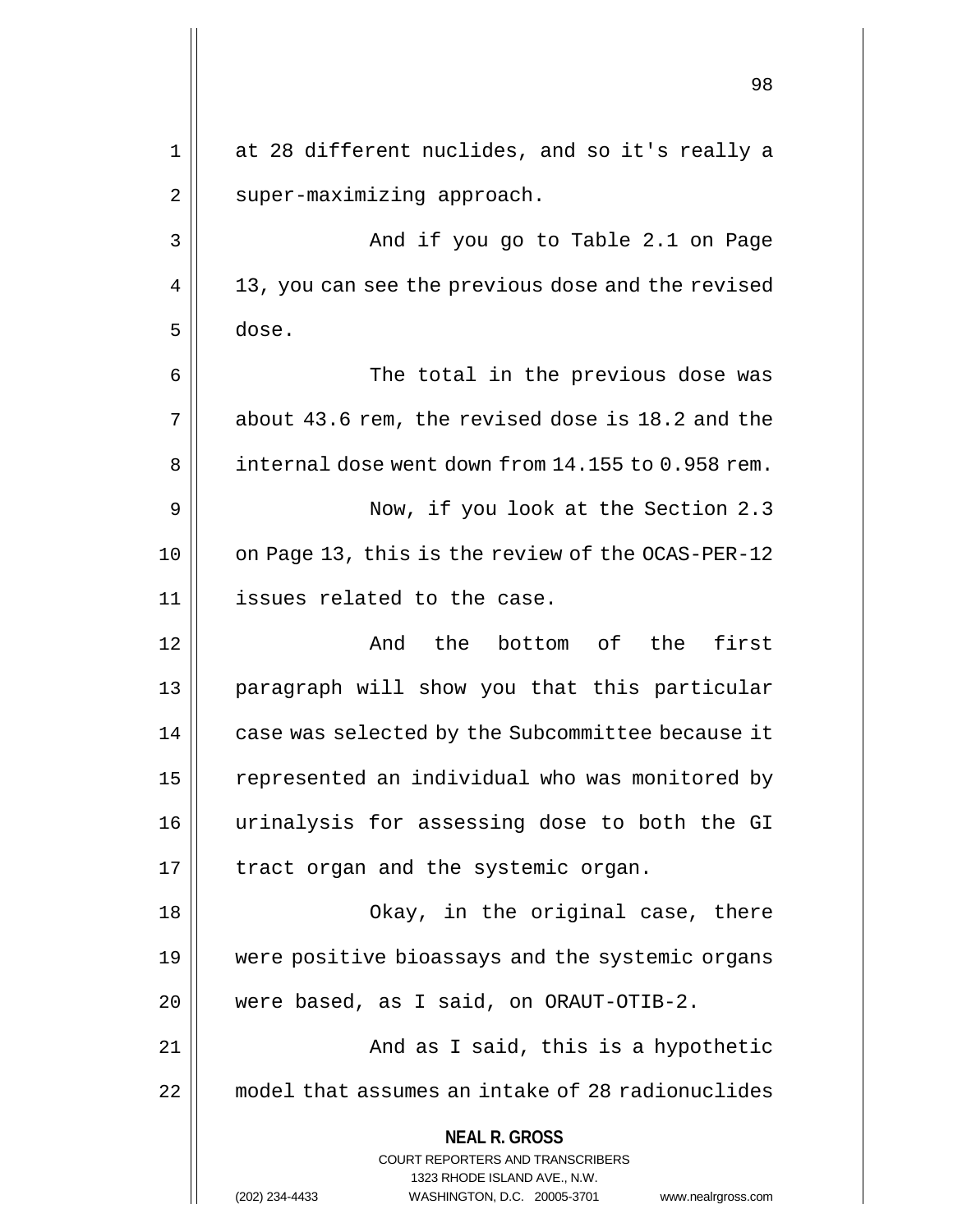99

**NEAL R. GROSS** COURT REPORTERS AND TRANSCRIBERS 1323 RHODE ISLAND AVE., N.W. 1 including plutonium-238 and -239 on the first 2 aay of employment and it's only used for 3 || non-compensable cases. 4 | The reworked dose reconstruction, 5 NIOSH noted the employee was monitored on  $6 \parallel$  several occasions in the early '60s and then 7 U twice in the late '60s. 8 And they used an IMBA computer code 9 to calculate a fitted chronic intake of Pu-239. 10 || And it was determined that Type S 11 plutonium provided the highest dose and that 12 | resulted in doses for two periods that are shown 13 || in Table 2.2 on Page 14 and the Type Super S 14 | plutonium adjustment factors from OTIB-49 were 15 applied. 16 And if you look at Table 2.3, it  $17$  shows where the two organs, the systemic organ 18 || and the digestive organ, for both a fitted and 19 coworker model fitted for the period for which  $20$  || the energy employee had bioassay and the 21 | coworker for the later period. 22 And in both cases, for both organs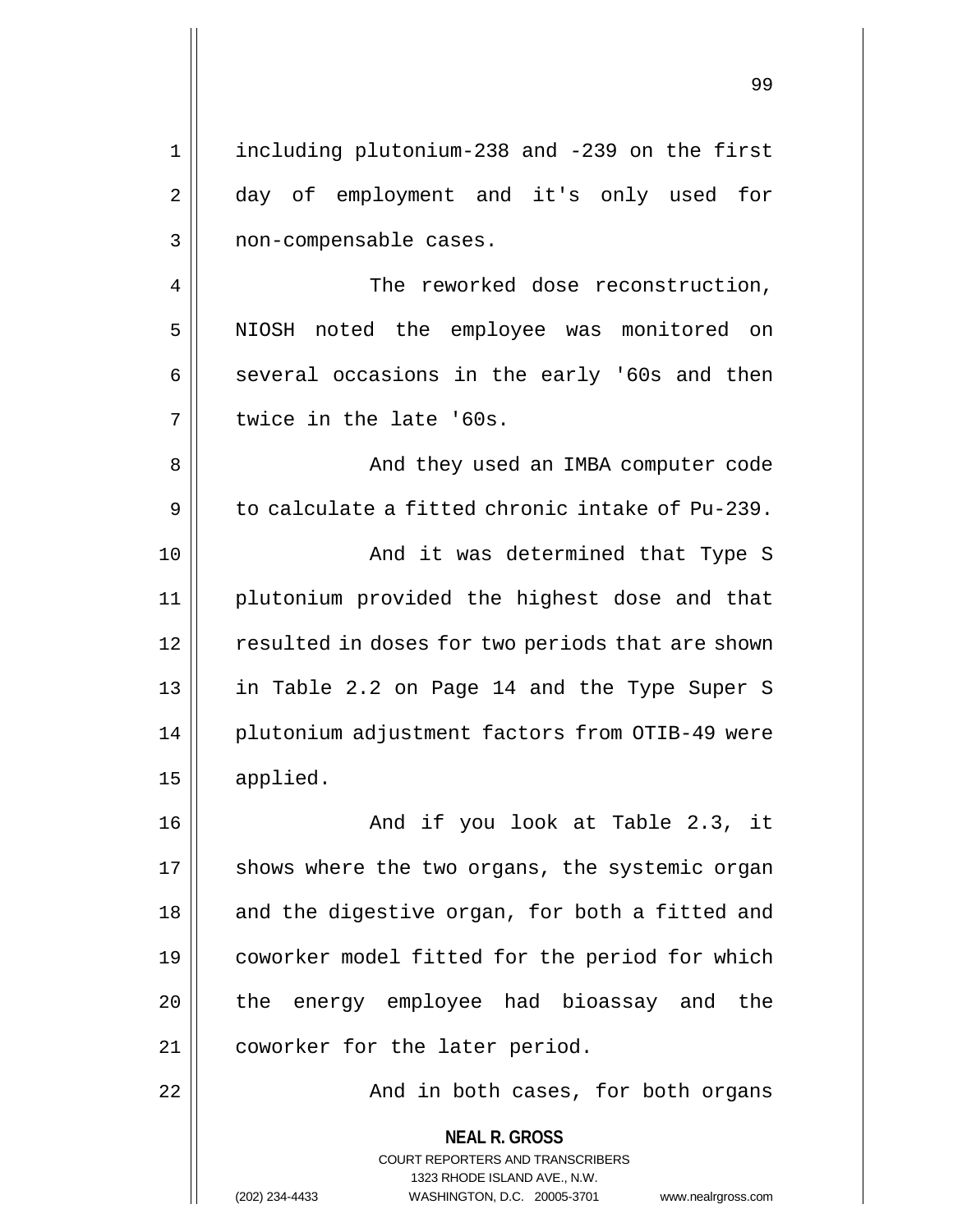**NEAL R. GROSS** COURT REPORTERS AND TRANSCRIBERS 1323 RHODE ISLAND AVE., N.W. 100 1 || and both types of models, the internal doses to  $2 \parallel$  the organs of concern did increase. 3 | However, when you look at the total 4 decrease in the dose, it should be noted that the  $5 \parallel$  main reduction is due to the use of OTIB-2 in the  $6 \parallel$  original reconstruction. 7 And then what else Kathy did was at 8 || the bottom of the page here they list the actual 9 | guidance in OTIB-49 for the particular matrix 10 || element, for the type of organ category, as well 11 || as the monitoring type. 12 || And here you can see in italics the 13 || guidance from OTIB-49 for systemic organs and at 14 the top of the next page for unmonitored 15 | individuals using coworker data. 16 And the summary of this is quite 17 || favorable. We were able to verify that the 18 assumptions were appropriate. The data was  $19 \parallel$  entered into IMBA correctly. 20 | Robert Charlotte Charlotte And we basically found the rework 21 was done in accordance with the guidance in 22 || OTIB-49 and we had no findings with the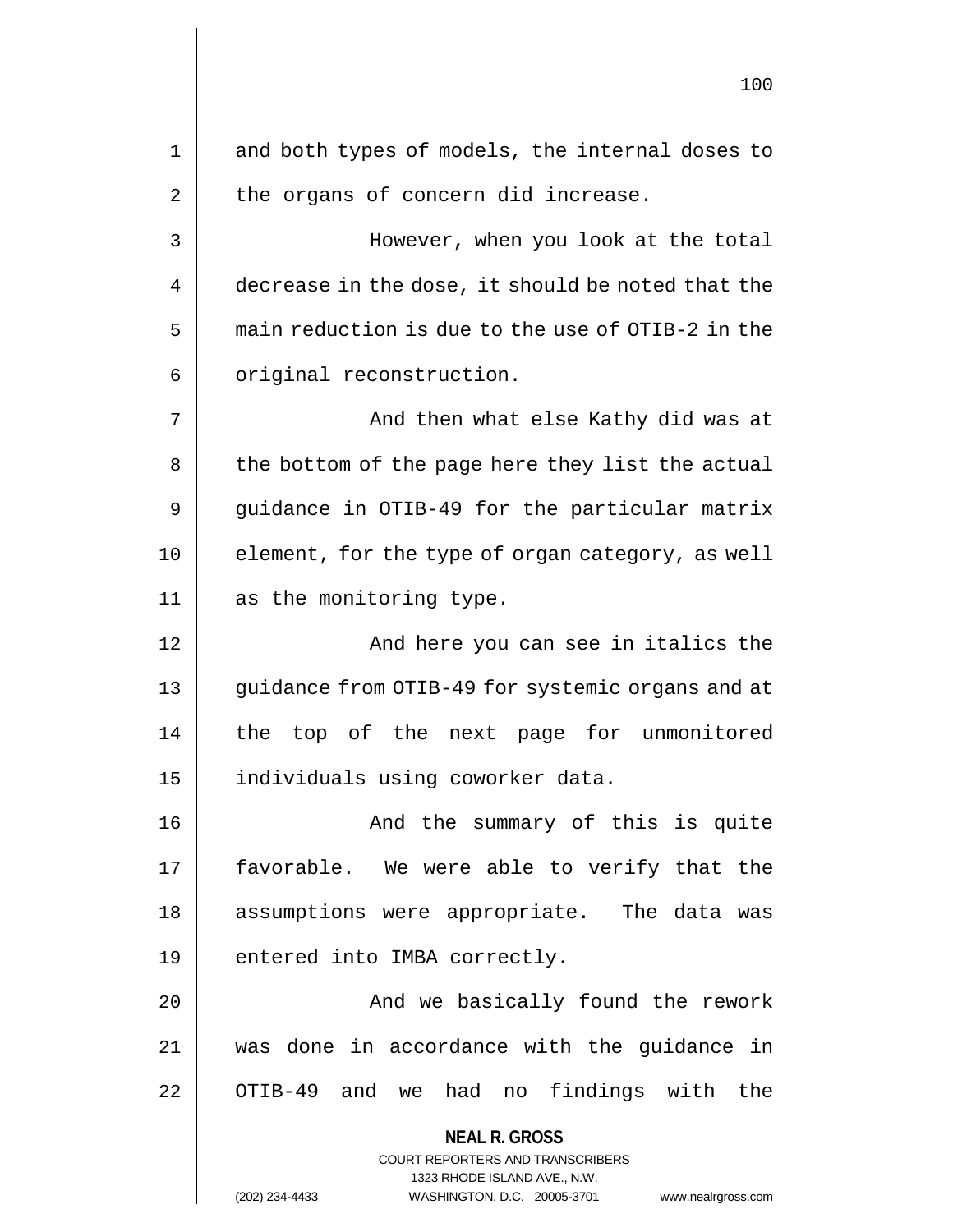101

1 methodology for assessing this energy 2 employee's exposure to the insoluble form of 3 plutonium. 4 || The next case is on the top of Page  $5 \parallel$  16. This is for an employee who worked at the 6 | Nevada Test Site for one day in the early 1980s  $7 \parallel$  and then again from the late 1980s to the mid 8 || 1990s. He worked at the Tonopah Test Range 9 || during four of those years. 10 || And he was monitored for external 11 dose as well as internal monitoring in one year 12 || by means of a whole-body count and one fecal 13 | sample. 14 This particular employee was 15 diagnosed with a systemic cancer in 1997 and in 16 1998 he was diagnosed with respiratory tract

17 cancer.

18 || NIOSH had performed the original 19 dose reconstruction in 2005. The claim was 20 reworked in 2009.

21 || In addition to re-evaluating this  $22$  | case based on the exposures to plutonium for Type

> **NEAL R. GROSS** COURT REPORTERS AND TRANSCRIBERS

> > 1323 RHODE ISLAND AVE., N.W.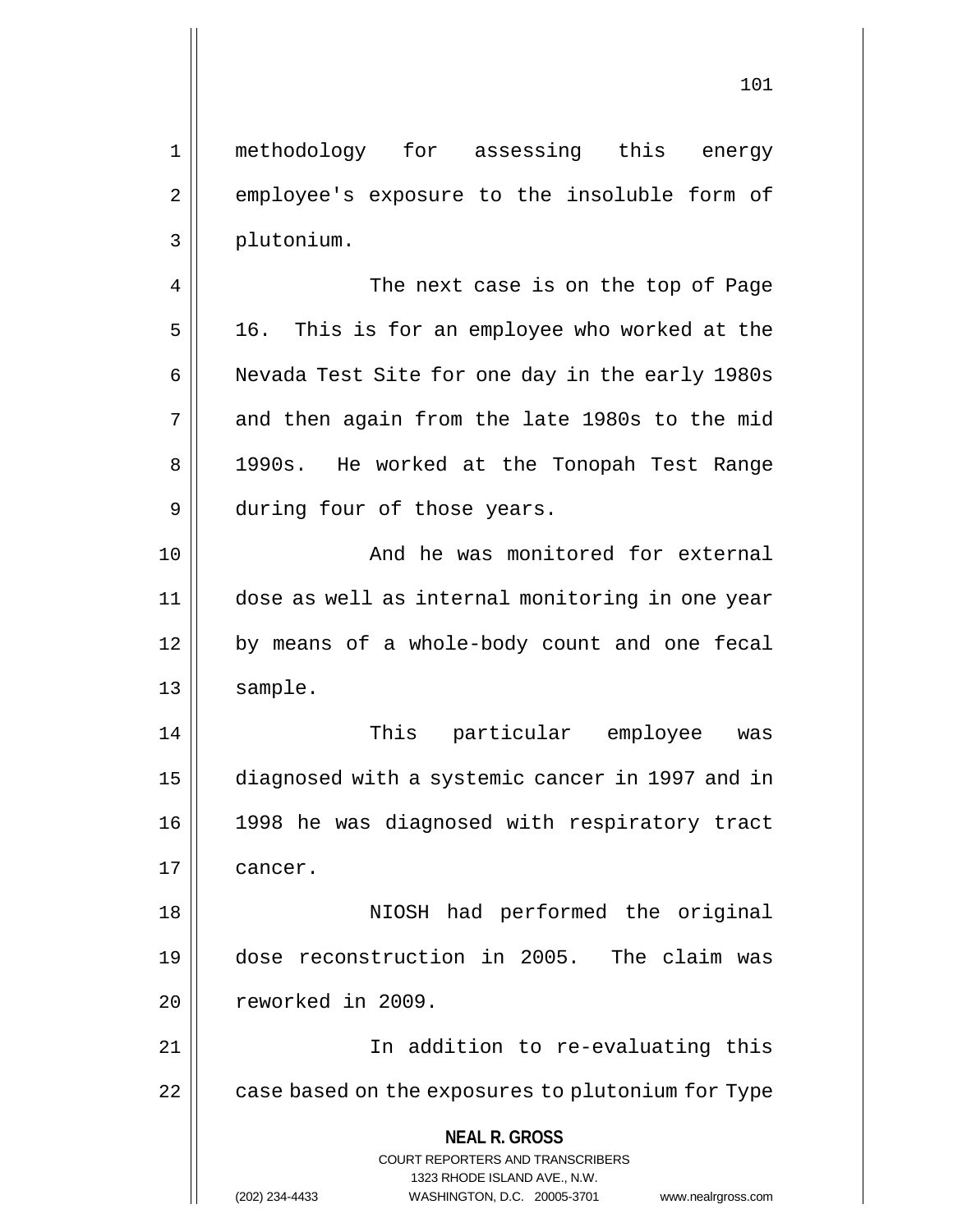1 || Super S, there was also a revised utilization for 2 || all current methods of the DR.

3 And the original dose and the 4 revised dose are presented in Table 3.1. 5 | There's a previous dose and a revised dose for 6 | both categories of organs.

7 In Section 3.3, the review of the 8 || issues related to this case. This particular 9 || case was selected because it represented an 10 individual who was monitored by fecal sampling 11 to both respiratory tract and the systemic 12 || organs.

13 || The original dose reconstruction, 14 | there were two bioassay measurements throughout 15 | employment. No internal dose was assigned from  $16$  | these bioassays, indicating the results were 17 | considered insignificant.

18 In the reworked case, NIOSH 19 accounted for non-detect or the sub-MDL Pu-239  $20$  | results in the fecal sample by using the approach 21 || of using missed dose, which is one-half the 22 detection limit which in this case was 0.004

**NEAL R. GROSS**

COURT REPORTERS AND TRANSCRIBERS 1323 RHODE ISLAND AVE., N.W. (202) 234-4433 WASHINGTON, D.C. 20005-3701 www.nealrgross.com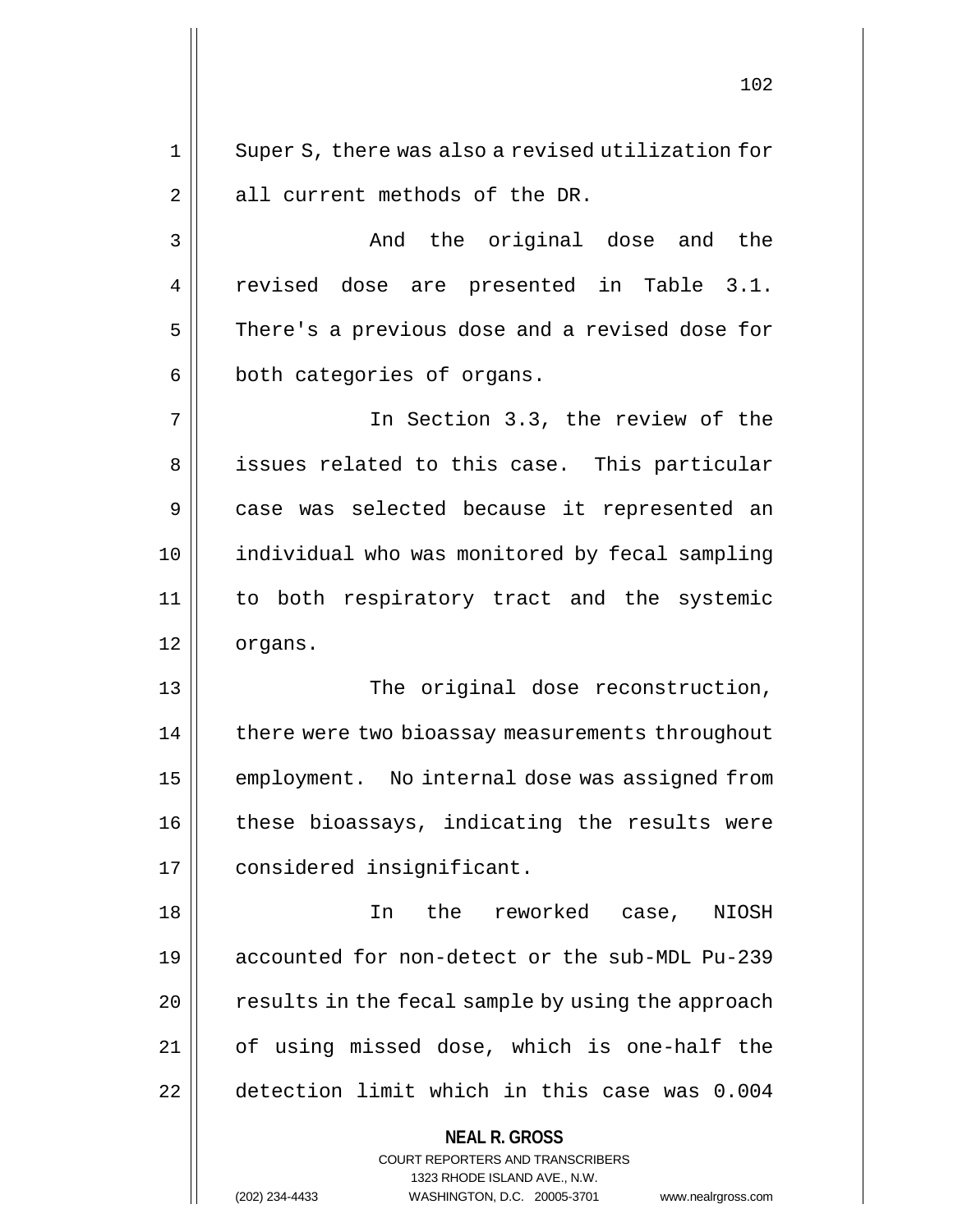1 picocuries per gram.

**NEAL R. GROSS** COURT REPORTERS AND TRANSCRIBERS 1323 RHODE ISLAND AVE., N.W. 2  $\parallel$  2 The doses were calculated as kind of 3 || standard procedure for both absorption Types M 4 || and S with not surprisingly Type S resulting in  $5$  the highest dose to the respiratory tract and  $6 \parallel$  Type M to the systemic organ. 7 Also the rework assigned 8 | environmental intakes for employment at the NTS 9 and the Tonopah Test Range based on ORAU 10 || Technical Basis Document 0008-4, the NTS TBD. 11 And to account for Type Super S, both 12 | the missed bioassay doses and the environmental 13 | doses were multiplied by the Attachment D dose 14 adjustment factors. 15 The top of Page 18 there's a Table 16 | 3.2. This lists the assumptions that were used 17 || in calculating the internal dose from exposure 18 | to plutonium. 19 You can see the doses are listed  $20$  | there. In evaluating this case, we reviewed the 21 || guidance that was provided in TIB-49 again.  $22$   $\parallel$  This is in italics.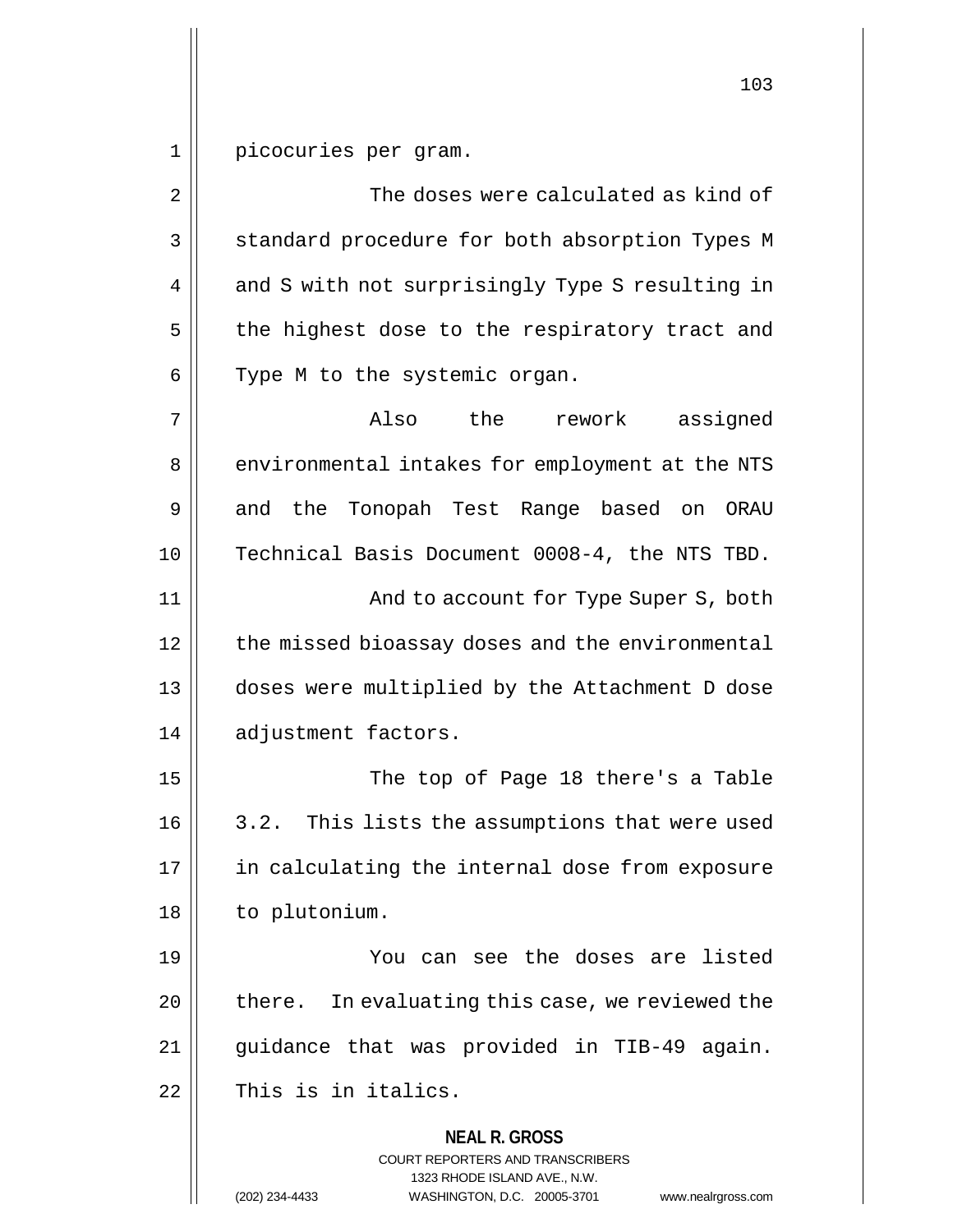| 1  | The guidance was provided for each                                                                                                                                     |
|----|------------------------------------------------------------------------------------------------------------------------------------------------------------------------|
| 2  | of these cases for the type of situation that                                                                                                                          |
| 3  | we're considering, the systemic organs,                                                                                                                                |
| 4  | respiratory tract organs in this case, and the                                                                                                                         |
| 5  | type of monitoring that took place.                                                                                                                                    |
| 6  | So I'm not going to read through all                                                                                                                                   |
| 7  | that. I mean, it's all there. It's all taken                                                                                                                           |
| 8  | directly from TIB-49.                                                                                                                                                  |
| 9  | And we went through and looked at all                                                                                                                                  |
| 10 | of the TIB-49 guidance, the bioassay records,                                                                                                                          |
| 11 | IMBA runs and the worksheets for this case. And                                                                                                                        |
| 12 | we once again verified that everything was done                                                                                                                        |
| 13 | correctly and we have no findings regarding this                                                                                                                       |
| 14 | case either.                                                                                                                                                           |
| 15 | Try to move a little bit quicker                                                                                                                                       |
| 16 | here. Don't want to spend the entire day going                                                                                                                         |
| 17 | through these.                                                                                                                                                         |
| 18 | MR. KATZ: I don't know if all the                                                                                                                                      |
| 19 | Board Members had a chance to read these.                                                                                                                              |
| 20 | MEMBER BEACH: I didn't.<br>You                                                                                                                                         |
| 21 | didn't really have any findings with any of                                                                                                                            |
| 22 | these, did you, that I remember?                                                                                                                                       |
|    | <b>NEAL R. GROSS</b><br><b>COURT REPORTERS AND TRANSCRIBERS</b><br>1323 RHODE ISLAND AVE., N.W.<br>WASHINGTON, D.C. 20005-3701<br>(202) 234-4433<br>www.nealrgross.com |

 $\mathsf{I}$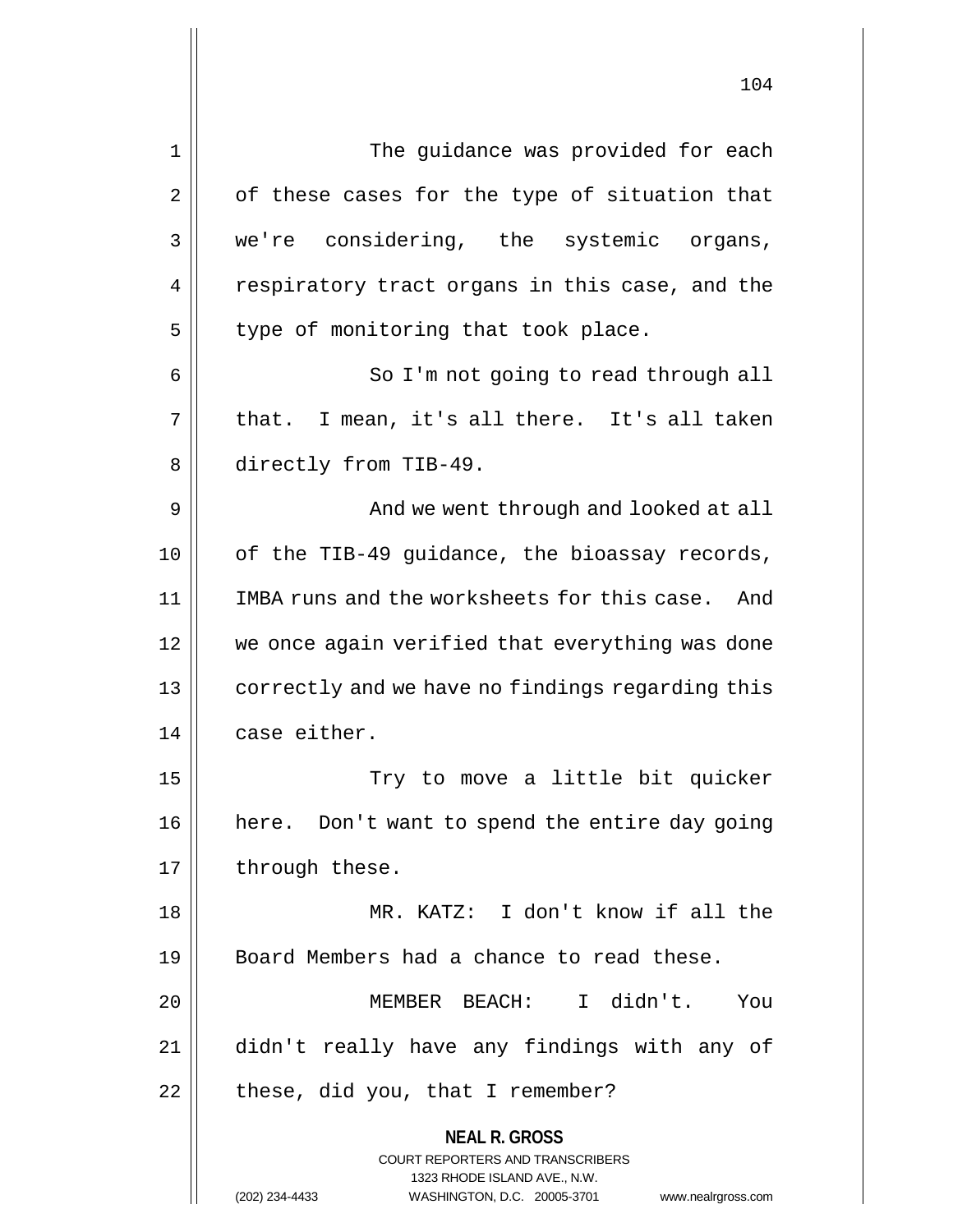|                | 105                                                                                                                                                             |
|----------------|-----------------------------------------------------------------------------------------------------------------------------------------------------------------|
| 1              | MR. STIVER: Well, actually there                                                                                                                                |
| $\overline{2}$ | was one kind of minor finding with one of the                                                                                                                   |
| 3              | cases.                                                                                                                                                          |
| 4              | But, you know, they're all laid out                                                                                                                             |
| 5              | the same way. You know, the TIB-49 guidance was                                                                                                                 |
| 6              | applied for the particular type of organ and the                                                                                                                |
| 7              | monitoring type.                                                                                                                                                |
| 8              | And, yes, I mean, we don't really                                                                                                                               |
| 9              | have to go through each of these. Typically                                                                                                                     |
| 10             | when we do a dose reconstruction presentation,                                                                                                                  |
| 11             | we go through a lot of detail but we don't                                                                                                                      |
| 12             | necessarily have to do that for all eight of                                                                                                                    |
| 13             | these.                                                                                                                                                          |
| 14             | KATZ: I think it's good to go<br>MR.                                                                                                                            |
| 15             | through detail when you have findings because                                                                                                                   |
| 16             | then that's germane for the $-$ -                                                                                                                               |
| 17             | MR. STIVER: Yes, in this case what                                                                                                                              |
| 18             | we can do, just in the interest of time, we can                                                                                                                 |
| 19             | just go straight to the Summary Conclusions.                                                                                                                    |
| 20             | That's probably good<br>CHAIR MUNN:                                                                                                                             |
| 21             | after we covered these first two fairly                                                                                                                         |
| 22             | thoroughly so that --                                                                                                                                           |
|                | <b>NEAL R. GROSS</b><br>COURT REPORTERS AND TRANSCRIBERS<br>1323 RHODE ISLAND AVE., N.W.<br>WASHINGTON, D.C. 20005-3701<br>(202) 234-4433<br>www.nealrgross.com |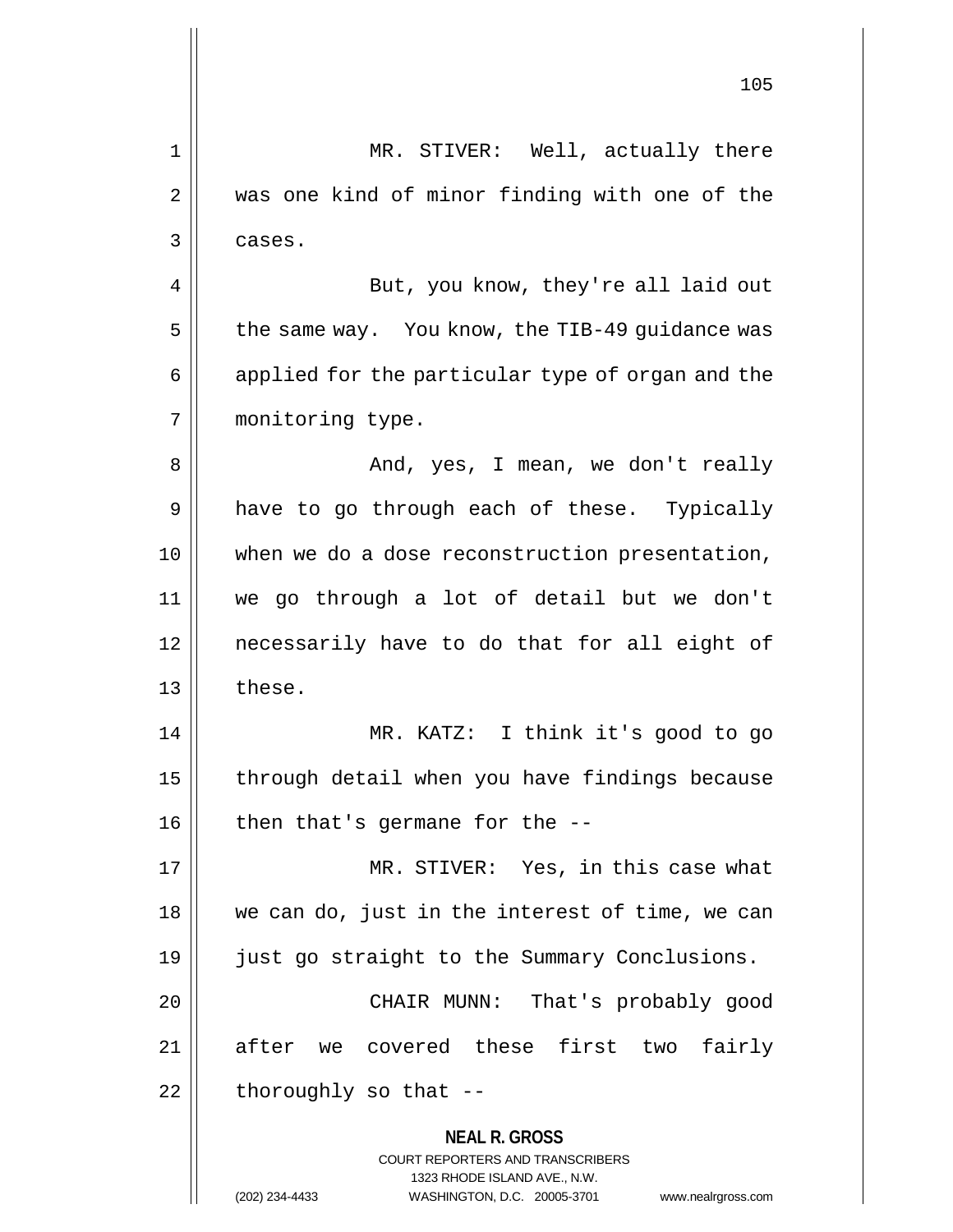1 MR. STIVER: Yes, I mean, all the  $2 \parallel$  others are basically going to be the same type 3 | of situation. 4 CHAIR MUNN: Yes, and anyone who 5 wants to re-review the material that's here in 6 || more detail is certainly free to do so. We know 7 how rigorous SC&A has been in its review which  $8 \parallel$  is, of course, of interest to us. 9 And we know we can pick up very 10 quickly from the first paragraph what the real 11 basis for selecting this particular case was and 12 fortunately you have set out for us what the 13 results were of what you see and the last 14 || paragraph tells us whether there were findings. 15 MEMBER BEACH: The one that was of

16 interest to me, Page 33, the case that was 17 || reworked and then granted. I was just trying to 18 determine, and I think I did determine, that 19 || NIOSH actually reworked it. It was nothing that 20 || SC&A did. You just reviewed it.

21 MR. STIVER: Yes, they do the 22 | reworks and we just review those like we do for

> **NEAL R. GROSS** COURT REPORTERS AND TRANSCRIBERS 1323 RHODE ISLAND AVE., N.W. (202) 234-4433 WASHINGTON, D.C. 20005-3701 www.nealrgross.com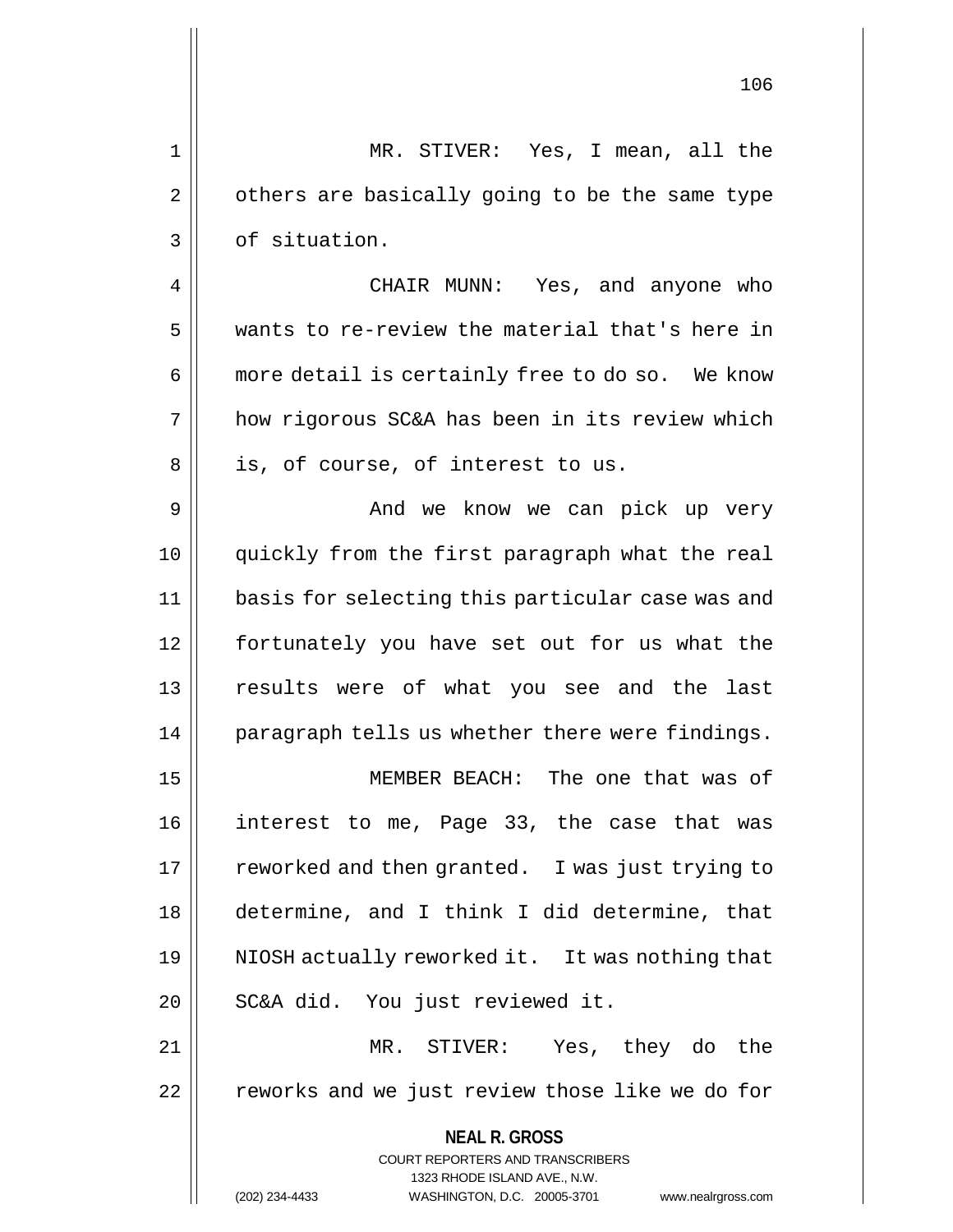**NEAL R. GROSS** COURT REPORTERS AND TRANSCRIBERS 1323 RHODE ISLAND AVE., N.W. (202) 234-4433 WASHINGTON, D.C. 20005-3701 www.nealrgross.com 107 1 || any dose reconstruction audit. 2 || CHAIR MUNN: To identify that their 3 || rework was done correctly. 4 MR. STIVER: Was done in accordance  $5$  | with the guidance in the document. 6 || CHAIR MUNN: Right. 7 || MR. STIVER: And according to --8 MEMBER BEACH: And I think in this 9 || case they used DOE records where they hadn't 10 previously possibly, so it was all pretty 11 | straightforward I thought. 12 MR. STIVER: Yes, in this 13 || particular situation there were not any real 14 || wrinkles or any difficult technical issues that  $15$  | came out. They were all done in accordance with  $16$  | the guidance and we felt it reflected very well 17 | on NIOSH. 18 || So really basically just go to the 19 || Summary Conclusions. Yes, this is on Page 43,  $20$  | Table 11.1. 21 | This lists, once again, some matrix 22 with the 16 elements here and you can see the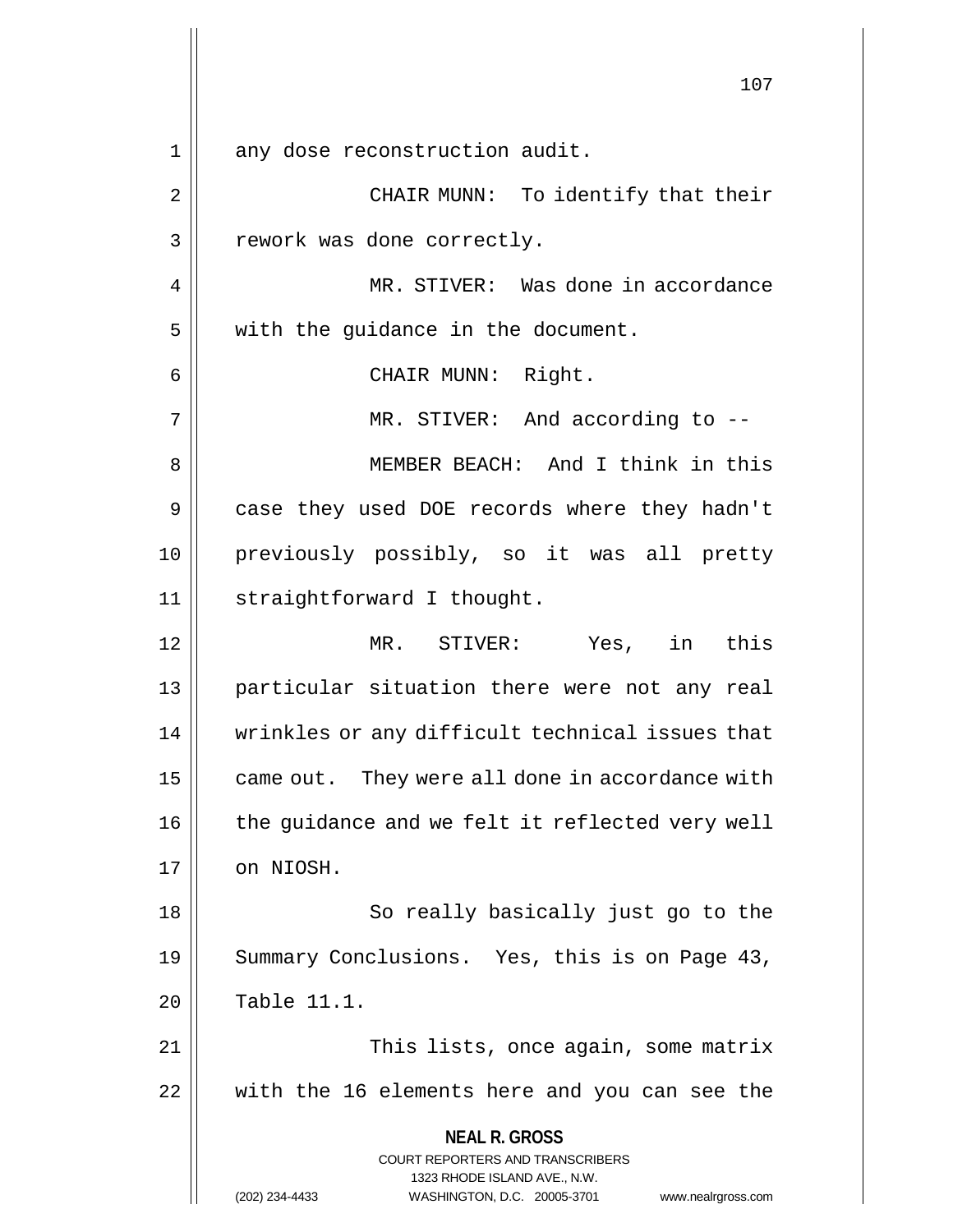**NEAL R. GROSS** COURT REPORTERS AND TRANSCRIBERS 1323 RHODE ISLAND AVE., N.W. (202) 234-4433 WASHINGTON, D.C. 20005-3701 www.nealrgross.com 108 1 different cases are listed by the type of  $2 \parallel$  sampling and the type of organ. 3 And the bottom line really here is 4 || in the last paragraph. We concur with the 5 | approach and the assumptions used by NIOSH. We  $6 \parallel$  felt they did a good job. 7 We had no findings regarding any of 8 | the nine cases that were evaluated for the highly 9 insoluble plutonium. 10 MR. KATZ: So, John, this also 11 satisfies Task, I mean, what is it? Task or  $12$  | Element 5 --13 MR. STIVER: Subtask. 14 MR. KATZ: Would be you too, right? 15 | Because this is the conclusory report. There's 16 || not another report to write. 17 You reviewed the methodology 18 || originally. You concurred with all of that. 19 Now you've reviewed cases to see that it was 20 | implemented correctly. You've concurred on 21 || implementation. Is there another report? 22 || MR. STIVER: Well, in essence, this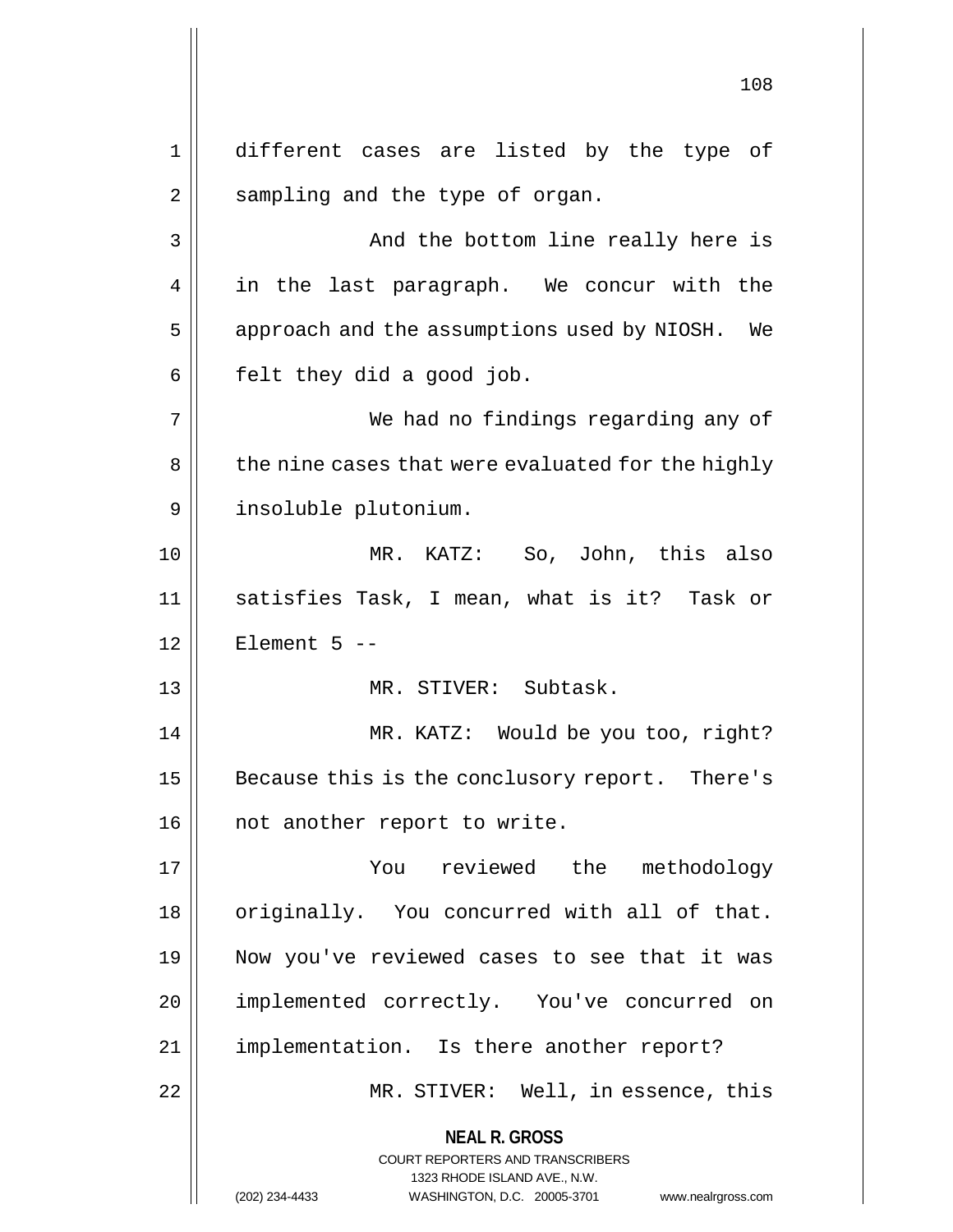**NEAL R. GROSS** COURT REPORTERS AND TRANSCRIBERS 1323 RHODE ISLAND AVE., N.W. (202) 234-4433 WASHINGTON, D.C. 20005-3701 www.nealrgross.com 1 || is the first time we've gotten to this point I  $2 \parallel$  think. I was thinking about that last night 3 || when I was coming to do this. 4 || And I think between the report we 5 | produced under Subtask 3 and then this, it pretty  $6 \parallel$  well covers the waterfront. 7 MEMBER BEACH: So this is the 8 | comprehensive written report? 9 MR. KATZ: Yes, I think this does it 10 in this case. I think you could have a case 11 where when you go through this implementation 12 || you have issues and that may result in a general 13 report afterwards that might be somewhat 14 | different that you might need to write a separate 15 || report, but in this circumstance it seems like 16 you covered the -- 17 MR. STIVER: Yes, I think this 18 || pretty well closes it out, you know. 19 MEMBER BEACH: Well, the only 20 | question I would have is there was 4,800 and some 21 | odd cases and you reviewed nine. That's not a 22 || very high percentage. Does it matter?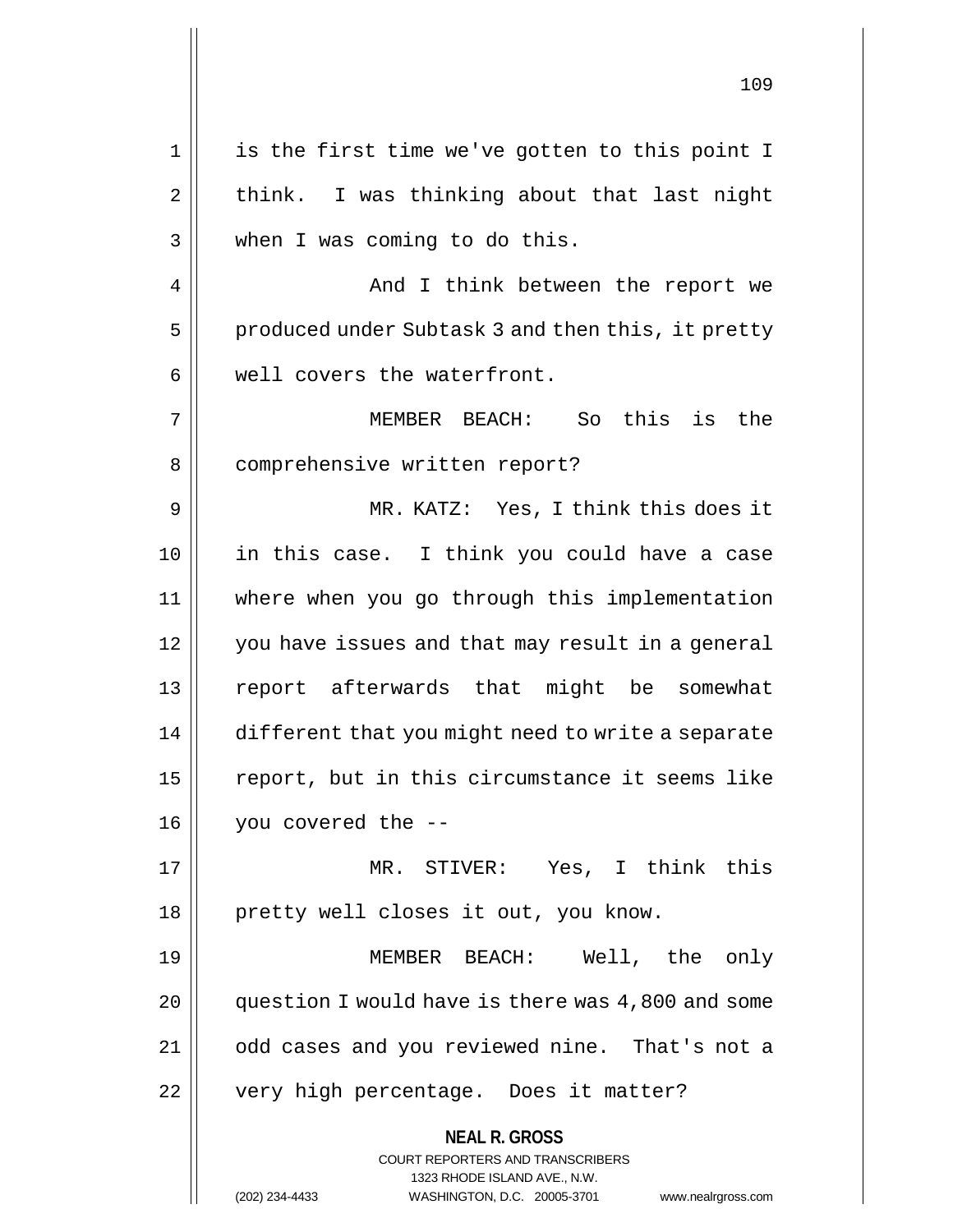| 1  | MR. KATZ: They didn't need a                                        |
|----|---------------------------------------------------------------------|
| 2  | representative sample of each type. The issue                       |
| 3  | was to make sure that for each way in which a case                  |
| 4  | might be different they had reviewed an example                     |
| 5  | to see that it was actually implemented                             |
| 6  | correctly. So it's a little different than --                       |
| 7  | MR. STIVER: Yes, we were not trying                                 |
| 8  | to get a representative sample to try to derive                     |
| 9  |                                                                     |
| 10 | MEMBER BEACH: Oh, okay.                                             |
| 11 | $MR. STIVER: -- an error rate in the$                               |
| 12 | reconstruction process really. It was just to                       |
| 13 | have a sample from the different categories that                    |
| 14 | were of interest.                                                   |
| 15 | And that's something else. I don't                                  |
| 16 | know if you knew that but in the<br>Dose                            |
| 17 | Reconstruction Subcommittee is when those cases                     |
| 18 | are selected and then they're brought back and                      |
| 19 | so just the process is described for you well in                    |
| 20 | our methodology paper on PER evaluations. Yes?                      |
| 21 | MEMBER ZIEMER:<br>It is, I think,                                   |
| 22 | reassuring to see that this has proceeded the way                   |
|    |                                                                     |
|    | <b>NEAL R. GROSS</b><br><b>COURT REPORTERS AND TRANSCRIBERS</b>     |
|    | 1323 RHODE ISLAND AVE., N.W.                                        |
|    | WASHINGTON, D.C. 20005-3701<br>(202) 234-4433<br>www.nealrgross.com |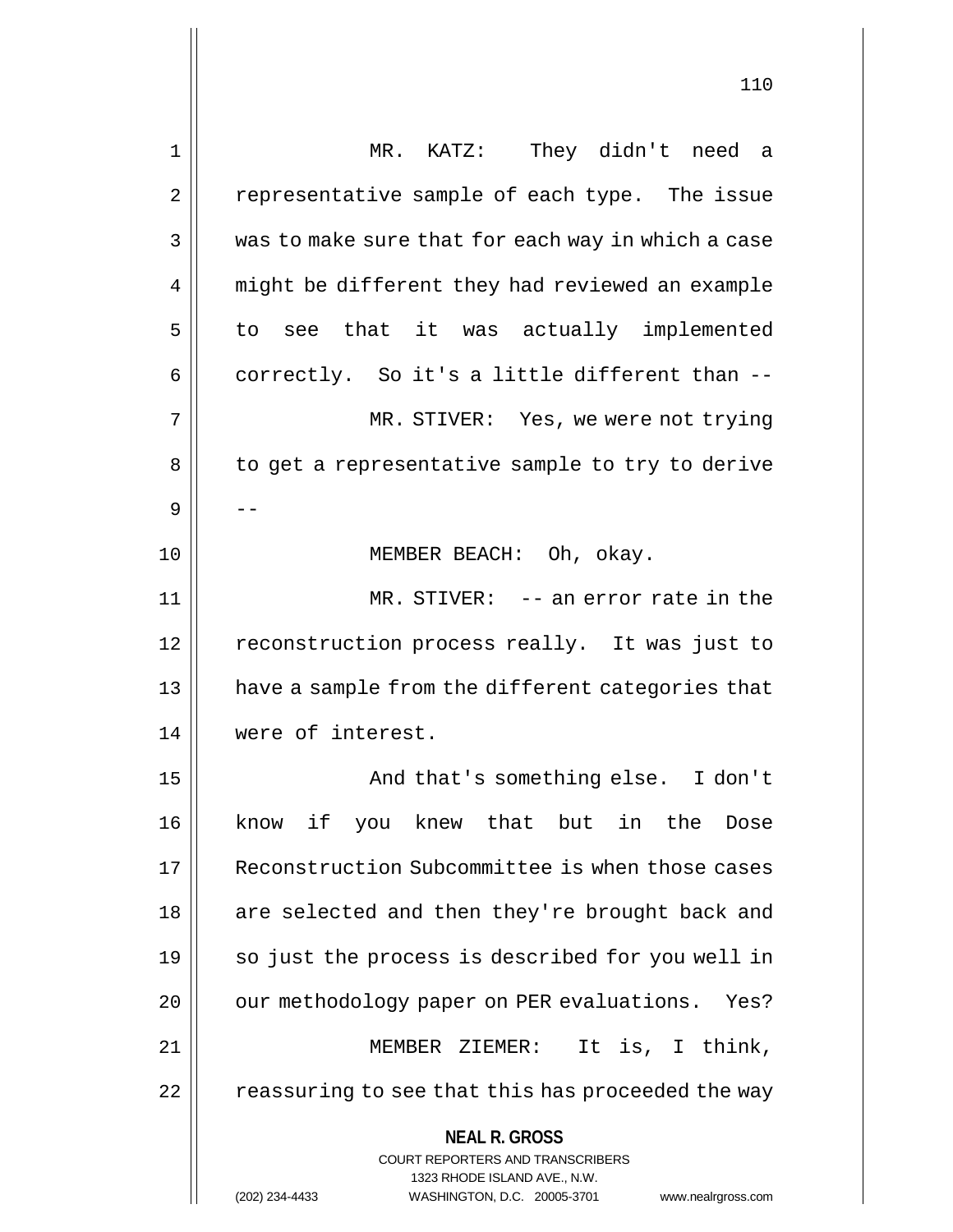**NEAL R. GROSS** COURT REPORTERS AND TRANSCRIBERS 1323 RHODE ISLAND AVE., N.W. 111 1 we hoped it would. 2 || The A couple of questions for 3 || clarification. It's my understanding that 4 claimants are not notified in advance that  $5 \parallel$  they're going to be reviewed, right, to raise  $6 \parallel$  their expectations? 7 MR. HINNEFELD: Not today, not 8 today. 9 MEMBER BEACH: I wouldn't. 10 MEMBER ZIEMER: In other words, 11 || they get notified if there's a change and they 12 | get compensation but --13 || MR. HINNEFELD: The history on this 14 is that we had identified several situations 15 | where PERs were required and we shared that with 16 Labor. 17 We had not made progress on 18 | completing PERs and evaluating cases and Labor 19 || essentially got, you know, impatient --20 MEMBER ZIEMER: Right, right. 21 MR. HINNEFELD: -- with us and  $22$  shipped back all these cases that could

(202) 234-4433 WASHINGTON, D.C. 20005-3701 www.nealrgross.com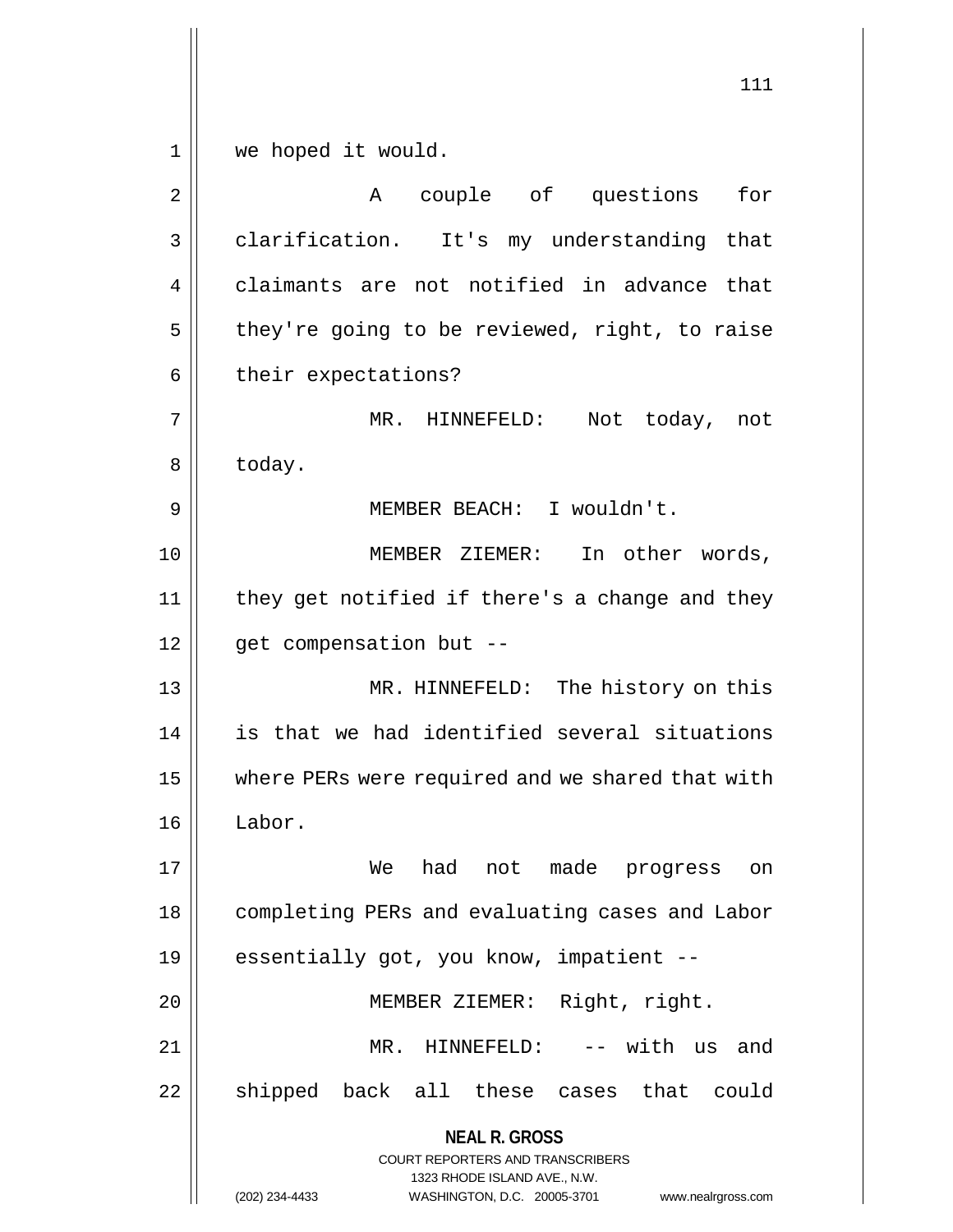**NEAL R. GROSS** COURT REPORTERS AND TRANSCRIBERS 1323 RHODE ISLAND AVE., N.W. 112 1 potentially be affected. And so when they did  $2 \parallel$  that, they told the claimants we're shipping  $3$  | these back to NIOSH. 4 MEMBER ZIEMER: Oh, okay. So  $5$  | claimants knew that  $-$ 6 MR. HINNEFELD: And so we go through  $7 \parallel$  this and so you have thousands, literally 8 || thousands of people who had been denied once. 9 || Maybe they had started being a little less angry 10 || about that. Then they got a letter saying, hey, 11 we're going to reconsider your case. 12 MEMBER ZIEMER: Oh, no. 13 || MR. HINNEFELD: And then a few 14 months later get another letter that says you're 15 denied again. 16 MEMBER ZIEMER: Okay, yes, so 17 || that's not very helpful. 18 || MR. HINNEFELD: I told them at the 19 start don't do that. We told them all along 20 || don't do that. They got impatient. They did it 21 || anyway. Because of the reaction, they now agree  $22$  || that they will not do that anymore.

(202) 234-4433 WASHINGTON, D.C. 20005-3701 www.nealrgross.com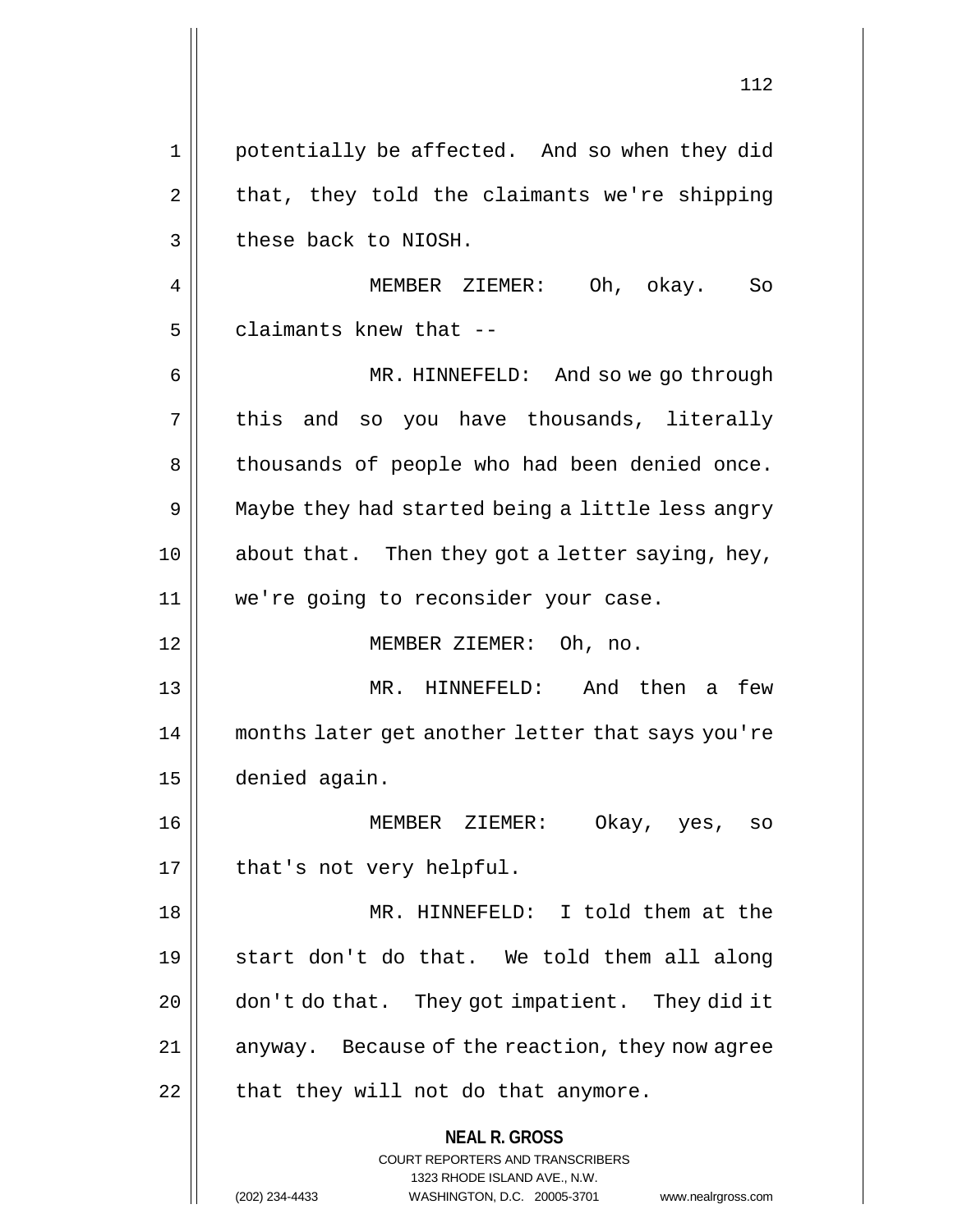1 MEMBER ZIEMER: Yes, there's no  $2 \parallel$  point.

3 || MR. HINNEFELD: The PER process now  $4 \parallel$  is to identify the affected claims, the ones that  $5 \parallel$  could potentially change, redo the math, you 6 || know, not necessarily rewrite a whole dose  $7 \parallel$  reconstruction report, redo the math, provide 8 the results back to Labor for those instances 9 || where it looks like it's going to change, ask 10 || them to reopen the case and then they send only  $11$  | those cases.

12 MEMBER ZIEMER: Separately, John, 13 I'll just mention, for consistency in here some 14 | of your tables show dose units, some don't. 15 | Tables can often get separated from text. I'll 16 | pull one out here.

17 || Table 3.1 doesn't have any units in 18 || it, so this could get pulled out by someone and 19 || they don't know whether you're talking about 20 | rems or sieverts or whatever unless the text is 21 present.

22 || MR. STIVER: That's true.

**NEAL R. GROSS** COURT REPORTERS AND TRANSCRIBERS 1323 RHODE ISLAND AVE., N.W. (202) 234-4433 WASHINGTON, D.C. 20005-3701 www.nealrgross.com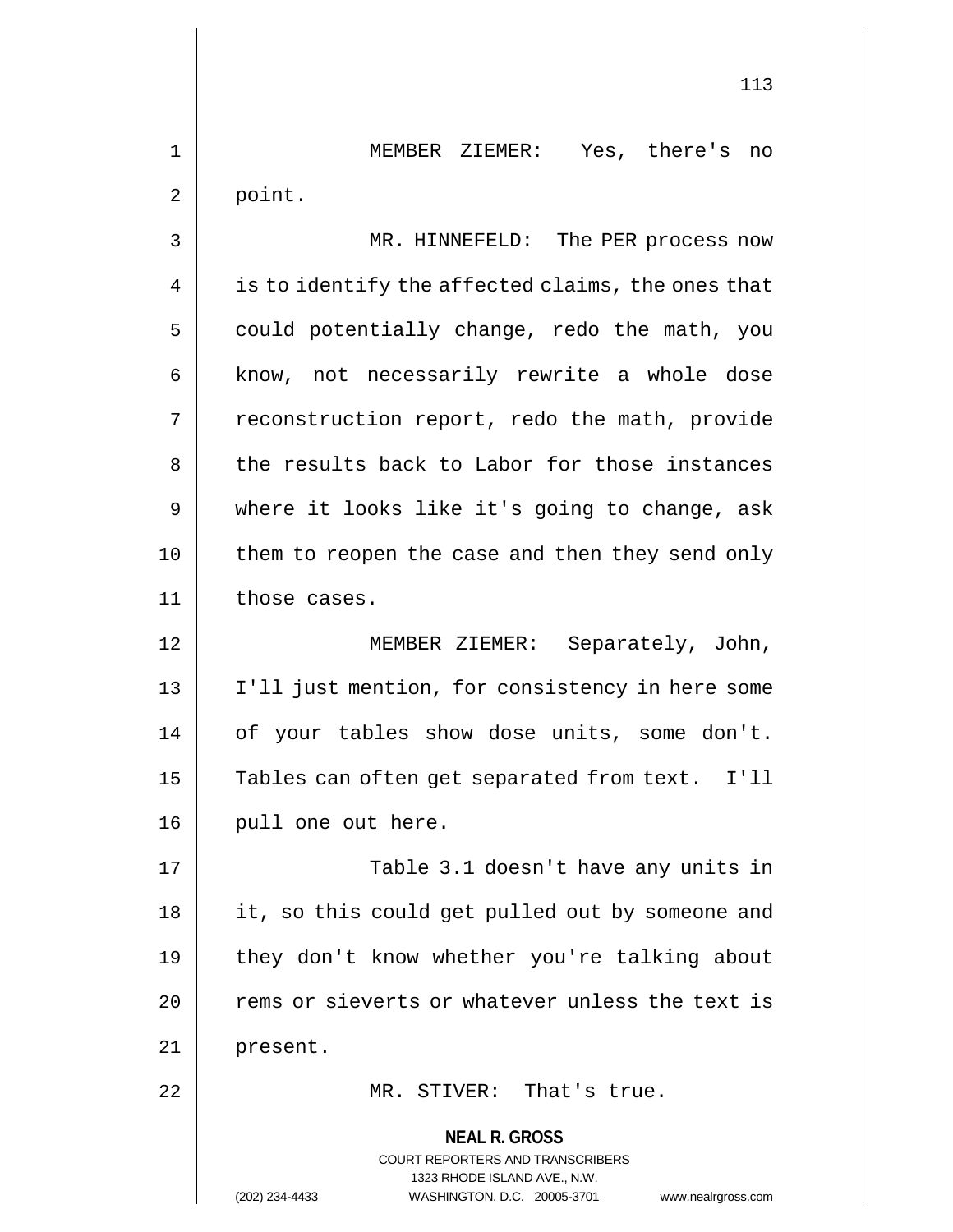**NEAL R. GROSS** COURT REPORTERS AND TRANSCRIBERS 1323 RHODE ISLAND AVE., N.W. (202) 234-4433 WASHINGTON, D.C. 20005-3701 www.nealrgross.com 1 || MEMBER ZIEMER: I think usually you  $2 \parallel$  have the units in there but you need to be 3 | consistent in that. 4 || MR. STIVER: Yes, it got past us on  $5$  | this one. 6 MEMBER ZIEMER: And then in Table  $7 \parallel 5.3$ , some of them are in dpm and some are in 8 | becquerels and I'm a little puzzled. Sometimes  $9 \parallel$  it's because the original source is that way and 10 you're quoting it, so that may be the source of  $11$  | that. 12 || But it did cause me to wonder as to 13 || are the federal agencies ever going to move to 14 || SI units or is this just not going to happen? I 15 love being in the old units because I feel  $16$  | comfortable -- but the rest of the world is in  $17$  || SI units and I think of it a lot because, you 18 || know, last week, the Health Physics meeting, 19 virtually all the papers were in SI units. The 20 Journal uses that now. 21 MR. HINNEFELD: Journal and all the 22 || health physics societies are in SI units.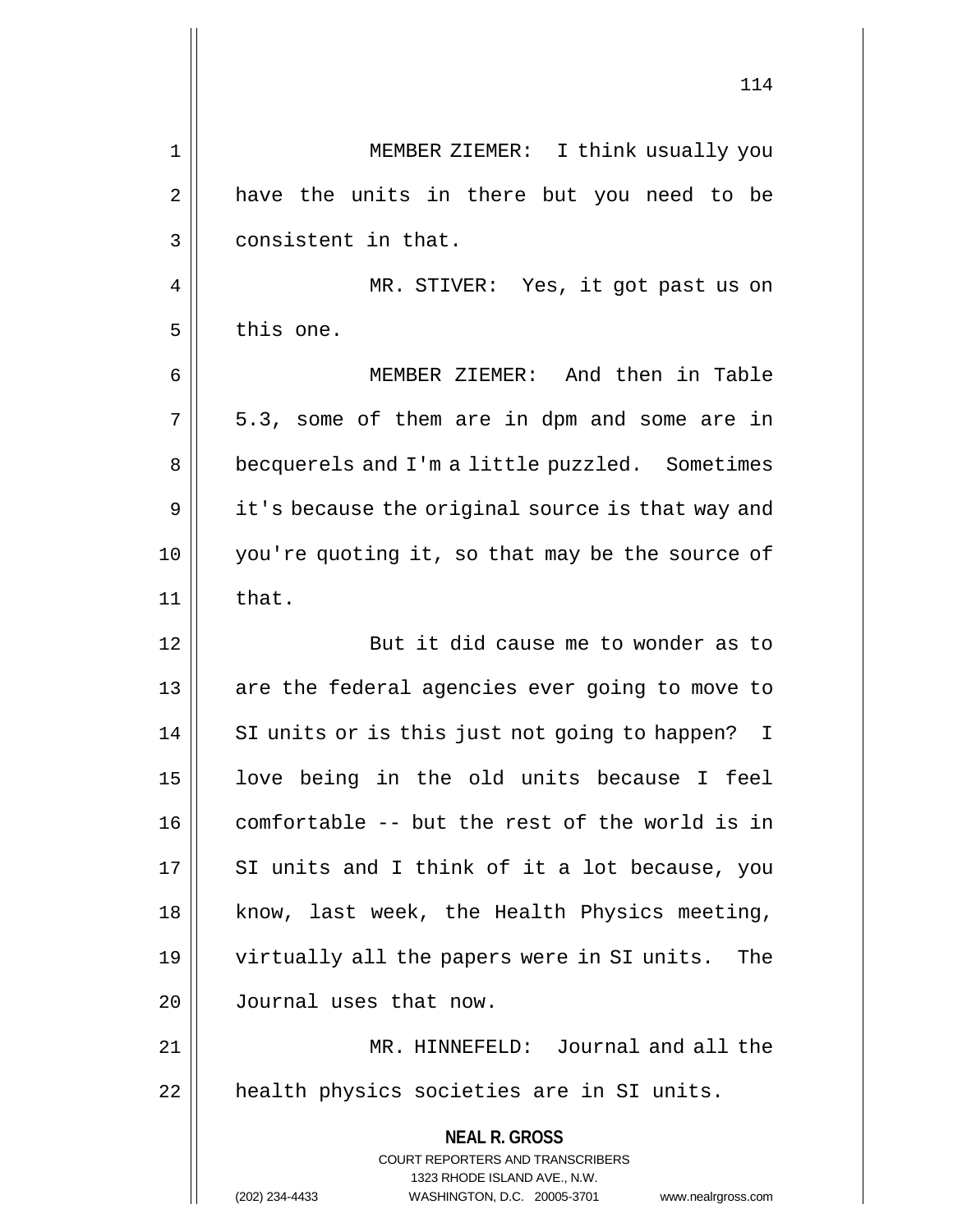| $\mathbf 1$ | MEMBER ZIEMER: And I think NRC is                                                                   |
|-------------|-----------------------------------------------------------------------------------------------------|
| 2           | not yet and DOE's sort of use one and put the                                                       |
| 3           | others in parentheses or use the new ones and put                                                   |
| 4           | the old ones in parentheses. But I couldn't                                                         |
| 5           | remember if NIOSH had an official policy.                                                           |
| 6           | MR. HINNEFELD: We do not really.                                                                    |
| 7           | MEMBER ZIEMER:<br>No.                                                                               |
| 8           | MR. HINNEFELD: I think that there                                                                   |
| 9           | is interest within the agency, meaning CDC for                                                      |
| 10          | sure, for emergency situations to use SI units.                                                     |
| 11          | And that came up during Fukushima                                                                   |
| 12          | when the whole world's talking about sieverts                                                       |
| 13          | and becquerels and here we're doing                                                                 |
| 14          | translations, you know, trying to do hasty                                                          |
| 15          | translations into units, you know, common units.                                                    |
| 16          | So there is interest in the part of                                                                 |
| 17          | CDC certainly to do that, although this is a very                                                   |
| 18          | small group of people within CDC. It really                                                         |
| 19          | didn't rise to the level of a major initiative.                                                     |
| 20          | So I thought about that while I was                                                                 |
| 21          | at the meeting last week to say, gosh, we're                                                        |
| 22          | using rem in our program and curies and shouldn't                                                   |
|             | <b>NEAL R. GROSS</b><br><b>COURT REPORTERS AND TRANSCRIBERS</b>                                     |
|             | 1323 RHODE ISLAND AVE., N.W.<br>(202) 234-4433<br>WASHINGTON, D.C. 20005-3701<br>www.nealrgross.com |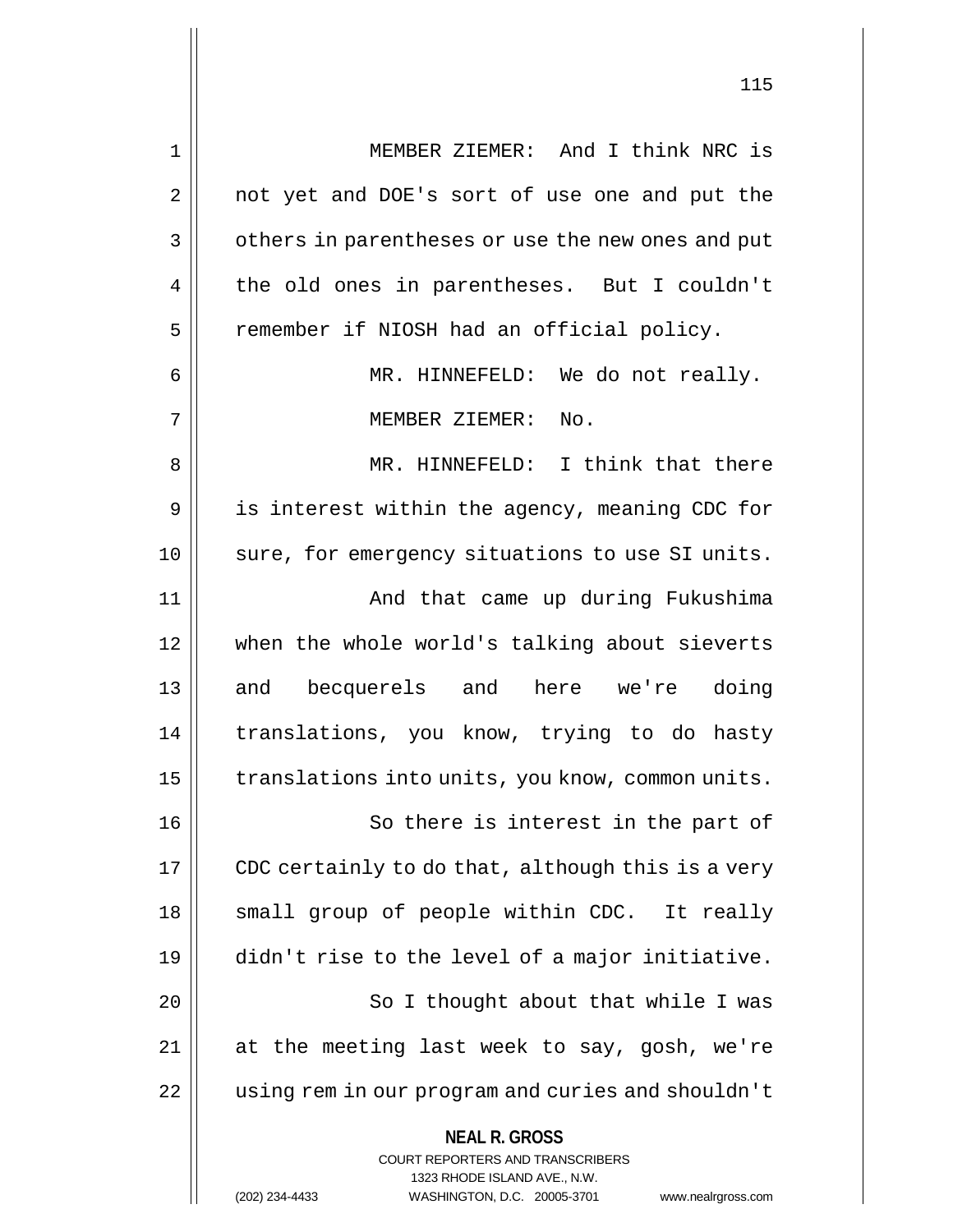1 we be doing this too?

2 MEMBER ZIEMER: I didn't 3 || necessarily want us to get off on this in this 4 | meeting. It just occurred to me because you had  $5$  || mixed units in the tables here and --6 MR. HINNEFELD: Yes, I blame John. 7 (Laughter.) 8 CHAIR MUNN: Well, now you've done 9 it, Paul. You've gotten us into it. And I 10 would like to insert one thought that doesn't 11 have anything to do with whether or not we should 12 || qo forward in the future with whatever CDC wants  $13$  | to do, CDC's going to do, and there certainly 14 || isn't anything that this Subcommittee says or 15 does that's ever going to affect that one way or  $16$  | the other. 17 || But I would call to your attention  $18$  || that certainly the claimants with whom we are 19 dealing are familiar with the, if they know any  $20$  | terminology at all, if they know anything about  $21$  || it, then they know the terms that we're talking  $22 \parallel$  about.

**NEAL R. GROSS**

COURT REPORTERS AND TRANSCRIBERS 1323 RHODE ISLAND AVE., N.W. (202) 234-4433 WASHINGTON, D.C. 20005-3701 www.nealrgross.com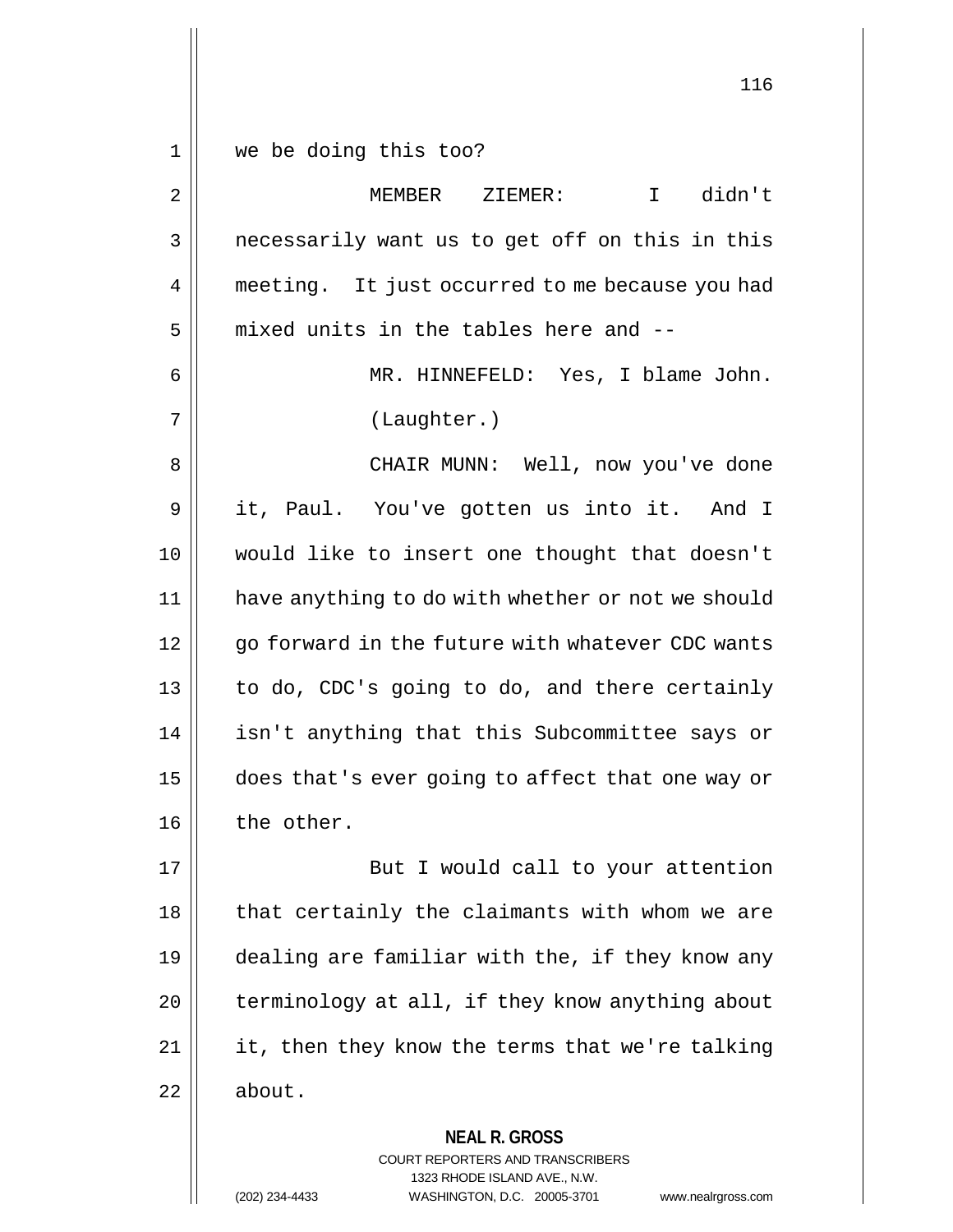|    | ⊥⊥ /                                                             |
|----|------------------------------------------------------------------|
| 1  | And if you're talking about having                               |
| 2  | to translate something, then you're asking for                   |
| 3  | daily translation with every interaction that                    |
| 4  | you have with clients in which you refer to any                  |
| 5  | dose at all.                                                     |
| 6  | Any claimant here is going to                                    |
| 7  | understand what a millirem is much more clearly                  |
| 8  | than they'll $--$                                                |
| 9  | MEMBER ZIEMER: And I agree with                                  |
| 10 | that. Even I understand it better.                               |
| 11 | CHAIR MUNN: From my perspective,                                 |
| 12 | we're dealing with terminology that certainly I                  |
| 13 | believe everyone at this table is comfortable                    |
| 14 | with and I strongly believe that our claimants                   |
| 15 | universally are                                                  |
| 16 | MEMBER BEACH: Well, and that's                                   |
| 17 | what we're still using. It works so.                             |
| 18 | CHAIR MUNN: Yes. I would strongly                                |
| 19 | advise against our making an attempt to change                   |
| 20 | in this venue.                                                   |
| 21 | MEMBER ZIEMER: Right. But in                                     |
| 22 | Table 5.3 where you've mixed them, is that                       |
|    | <b>NEAL R. GROSS</b><br><b>COURT REPORTERS AND TRANSCRIBERS</b>  |
|    | 1323 RHODE ISLAND AVE., N.W.                                     |
|    | (202) 234-4433<br>WASHINGTON, D.C. 20005-3701 www.nealrgross.com |

 $\mathsf{I}$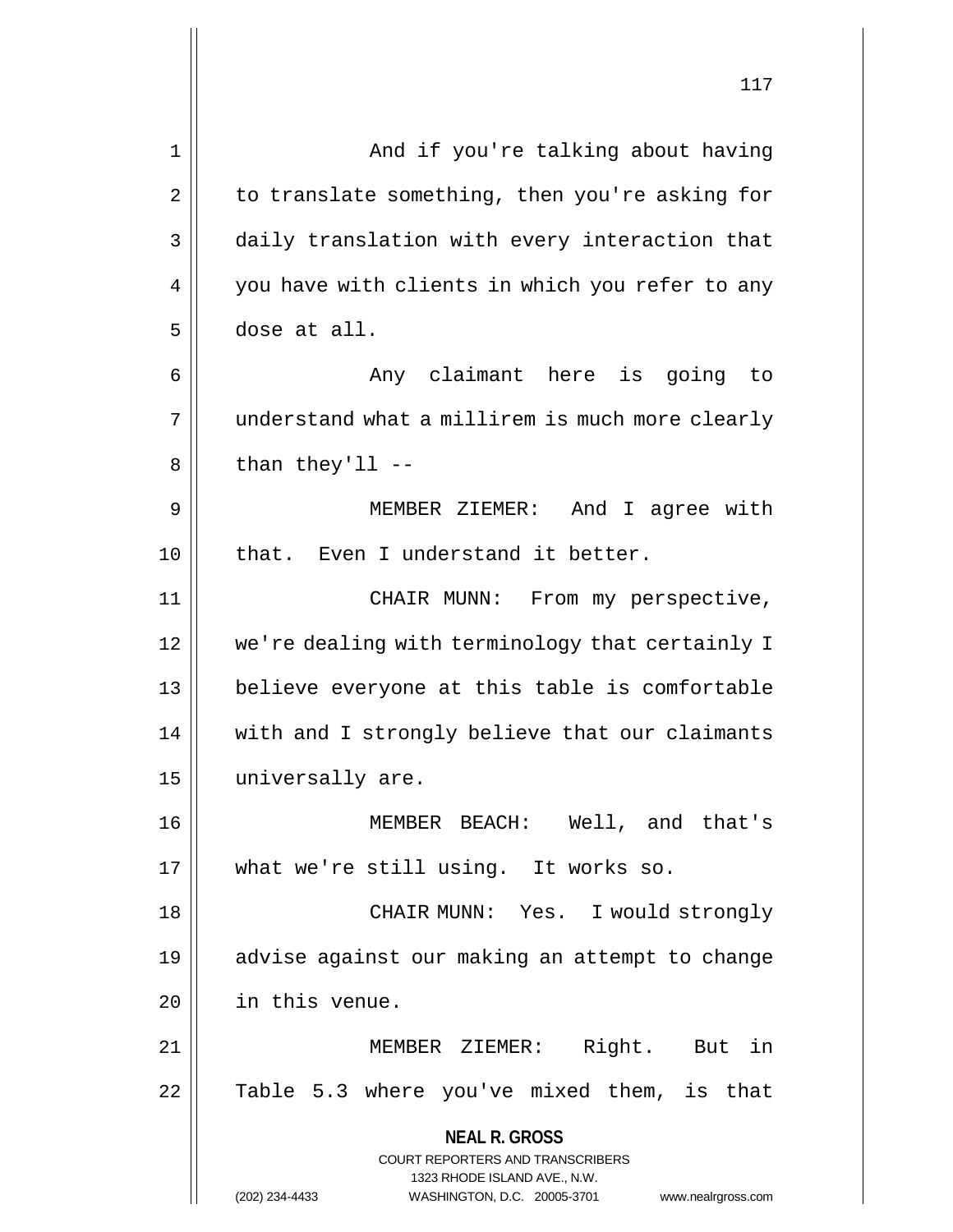**NEAL R. GROSS** COURT REPORTERS AND TRANSCRIBERS 1323 RHODE ISLAND AVE., N.W. (202) 234-4433 WASHINGTON, D.C. 20005-3701 www.nealrgross.com 118 1 because you're quoting a different source and  $2 \parallel$  it's been --3 || MR. STIVER: I thought those were 4 || basically taken right out of the calculation,  $5 \parallel$  right, was the units that were --6 MEMBER ZIEMER: That were used so  $7 \parallel$  you --8 MR. STIVER: Yes, you can select 9 | whatever units you want I guess. 10 MEMBER ZIEMER: Right, got you. 11 || MR. STIVER: Some were dpm per day. 12 | Others were becquerels per year. 13 MEMBER ZIEMER: Yes. Okay, sorry 14 | to get us off on that. 15 || CHAIR MUNN: That's all right. 16 It's all your fault and that's -- 17 (Laughter.) 18 || MR. MARSCHKE: Wanda, I have a 19 question. 20 || CHAIR MUNN: Yes. 21 MR. MARSCHKE: I have a 22 | database-related question. In the database, we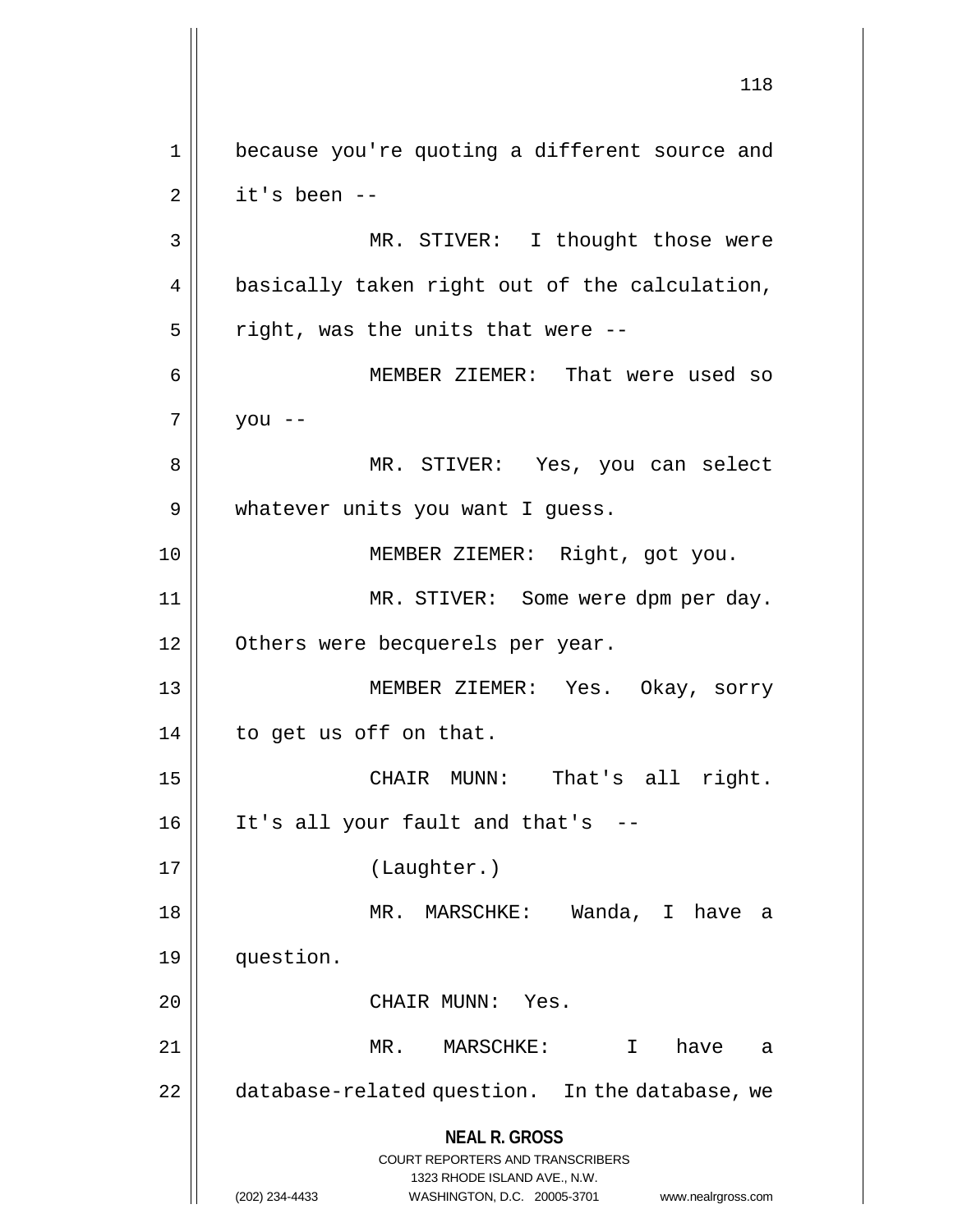**NEAL R. GROSS** COURT REPORTERS AND TRANSCRIBERS 1323 RHODE ISLAND AVE., N.W. (202) 234-4433 WASHINGTON, D.C. 20005-3701 www.nealrgross.com 1 || are tracking PER-12 and basically in the initial  $2 \parallel$  portion of it we have an entry saying that there  $3 \parallel$  was basically no findings in our initial review. 4 Now, do we want to make a second  $5$  | entry, basically a second finding saying that  $6 \parallel$  now that we've done the case review there are no  $7 \parallel$  findings that were identified during the case 8 || reviews as well? 9 CHAIR MUNN: Given the amount of 10 effort that both the Subcommittee and SC&A have 11 put into that review, it seems reasonable to me  $12$  | that we should include a note indicating  $-$ 13 MEMBER BEACH: And could you 14 | reference that document? 15 || CHAIR MUNN: Yes. 16 MR. MARSCHKE: Yes. I guess on the  $17$  | other hand now, in the hypothetical, if on the 18 || other hand we had identified findings during the 19 case review, we would add those individual 20 findings into the database and track them 21 | through the database. 22 CHAIR MUNN: Probably. What else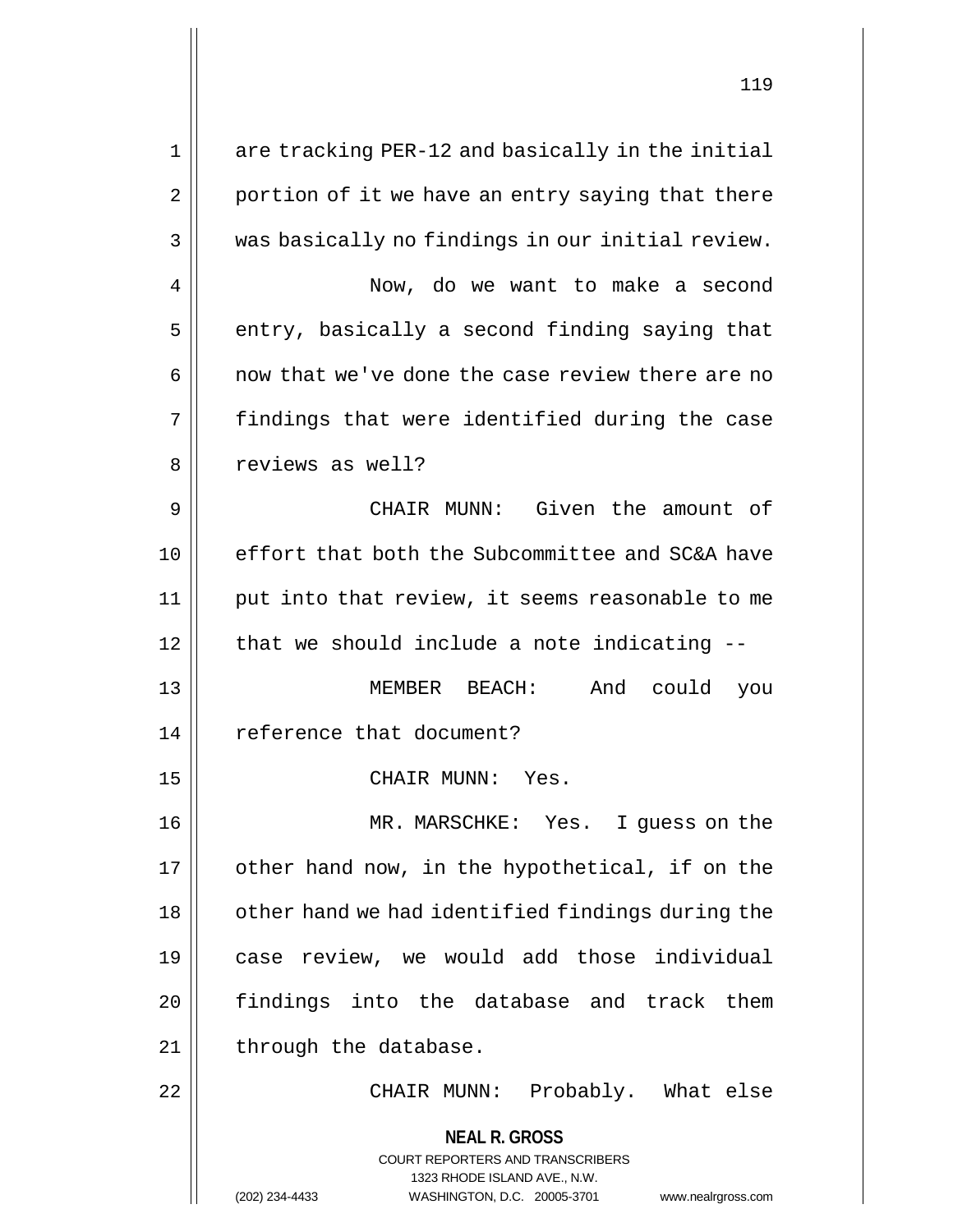$1 \parallel$  can you do?

| 2  | MR. MARSCHKE: I'm going to take the                                                                                                                                    |
|----|------------------------------------------------------------------------------------------------------------------------------------------------------------------------|
| 3  | action item to do that offline as opposed to                                                                                                                           |
| 4  | trying to do that live in the --                                                                                                                                       |
| 5  | MR. KATZ: I think we just need the                                                                                                                                     |
| 6  | Subcommittee's final decision that whether it                                                                                                                          |
| 7  | concurs with the SC&A final report and that this                                                                                                                       |
| 8  | concludes the Subcommittee's review of this PER.                                                                                                                       |
| 9  | CHAIR MUNN:<br>That certainly meets                                                                                                                                    |
| 10 | my approval. Is there anyone here who sees any                                                                                                                         |
| 11 | different approach?                                                                                                                                                    |
| 12 | You agree that we shall ask Steve to                                                                                                                                   |
| 13 | do that for us and that he will notify us when                                                                                                                         |
| 14 | he's made that correction -- addition, not a                                                                                                                           |
| 15 | correction. Do you have any objection to that,                                                                                                                         |
| 16 | Dick?                                                                                                                                                                  |
| 17 | MEMBER LEMEN:<br>No .                                                                                                                                                  |
| 18 | CHAIR MUNN: Very good.                                                                                                                                                 |
| 19 | MEMBER ZIEMER: No objection.<br>In                                                                                                                                     |
| 20 | essence, we are closing that --                                                                                                                                        |
| 21 | CHAIR MUNN: The entire --                                                                                                                                              |
| 22 | MEMBER ZIEMER: -- whole entire                                                                                                                                         |
|    | <b>NEAL R. GROSS</b><br><b>COURT REPORTERS AND TRANSCRIBERS</b><br>1323 RHODE ISLAND AVE., N.W.<br>WASHINGTON, D.C. 20005-3701<br>(202) 234-4433<br>www.nealrgross.com |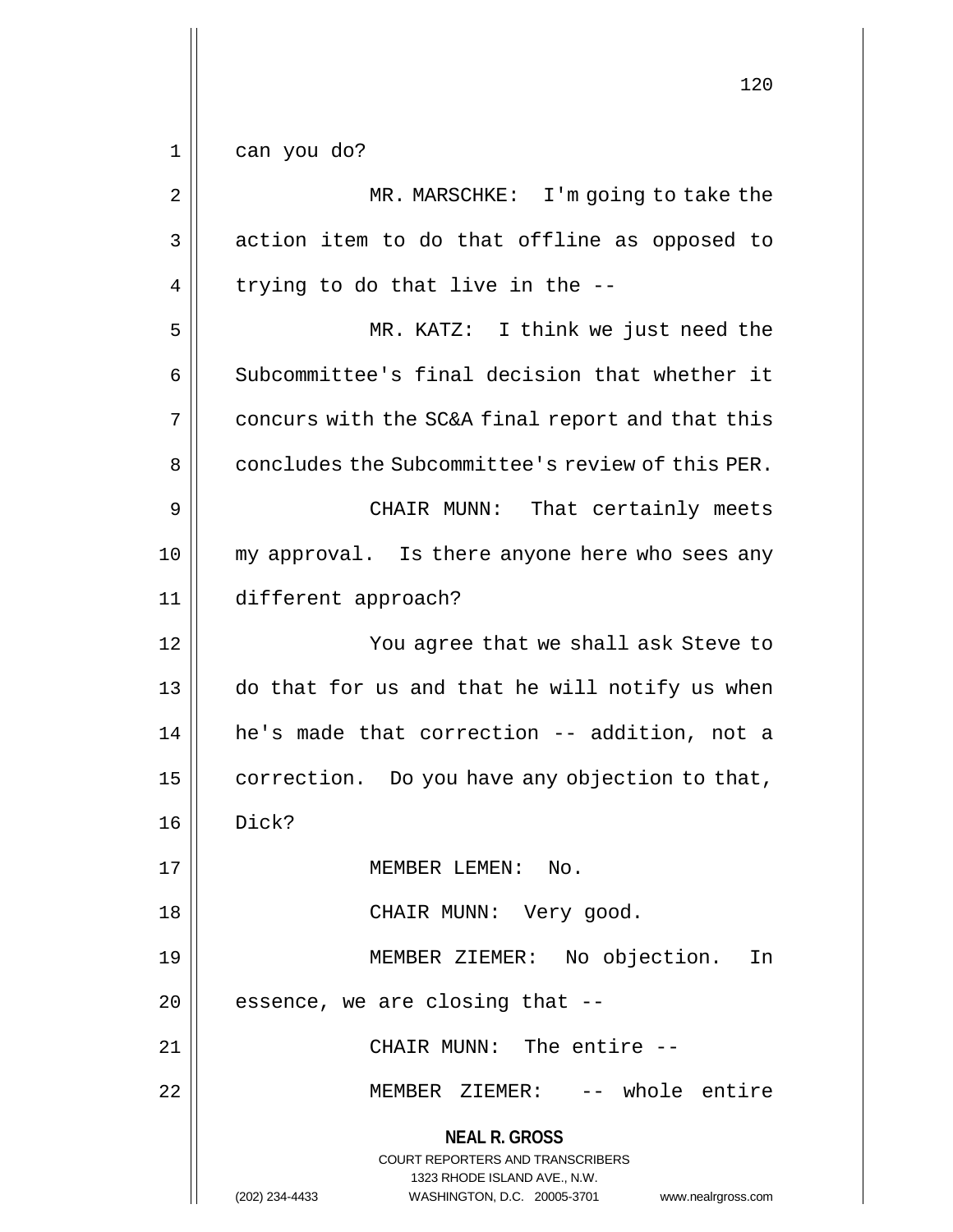**NEAL R. GROSS** COURT REPORTERS AND TRANSCRIBERS 1323 RHODE ISLAND AVE., N.W. (202) 234-4433 WASHINGTON, D.C. 20005-3701 www.nealrgross.com 121  $1 \parallel$  thing. 2 || MR. KATZ: Yes, closing it. 3 CHAIR MUNN: Yes, yes, closing it 4 | the second time. 5 || MR. KATZ: So I think probably, as  $6 \parallel$  we close these PERs just along the lines of that 7 | other TIB-70, it's probably good to report out 8 || to the full Board on PERs as you close your 9 | reviews. 10 MS. K. BEHLING: Wanda? 11 || CHAIR MUNN: Yes. 12 MS. K. BEHLING: This is Kathy 13 Behling. 14 CHAIR MUNN: Yes, Kathy. 15 MS. K. BEHLING: First of all, I 16 || just wanted to thank John for handling this for 17 me today. The move is one of those things I 18 || think that gets ranked up there as one of the more 19 stressful events in your life. But anyway, 20 || we're both sitting here. 21 || But I just did want to make one  $22$  |  $\alpha$  additional comment. The fact that we did agree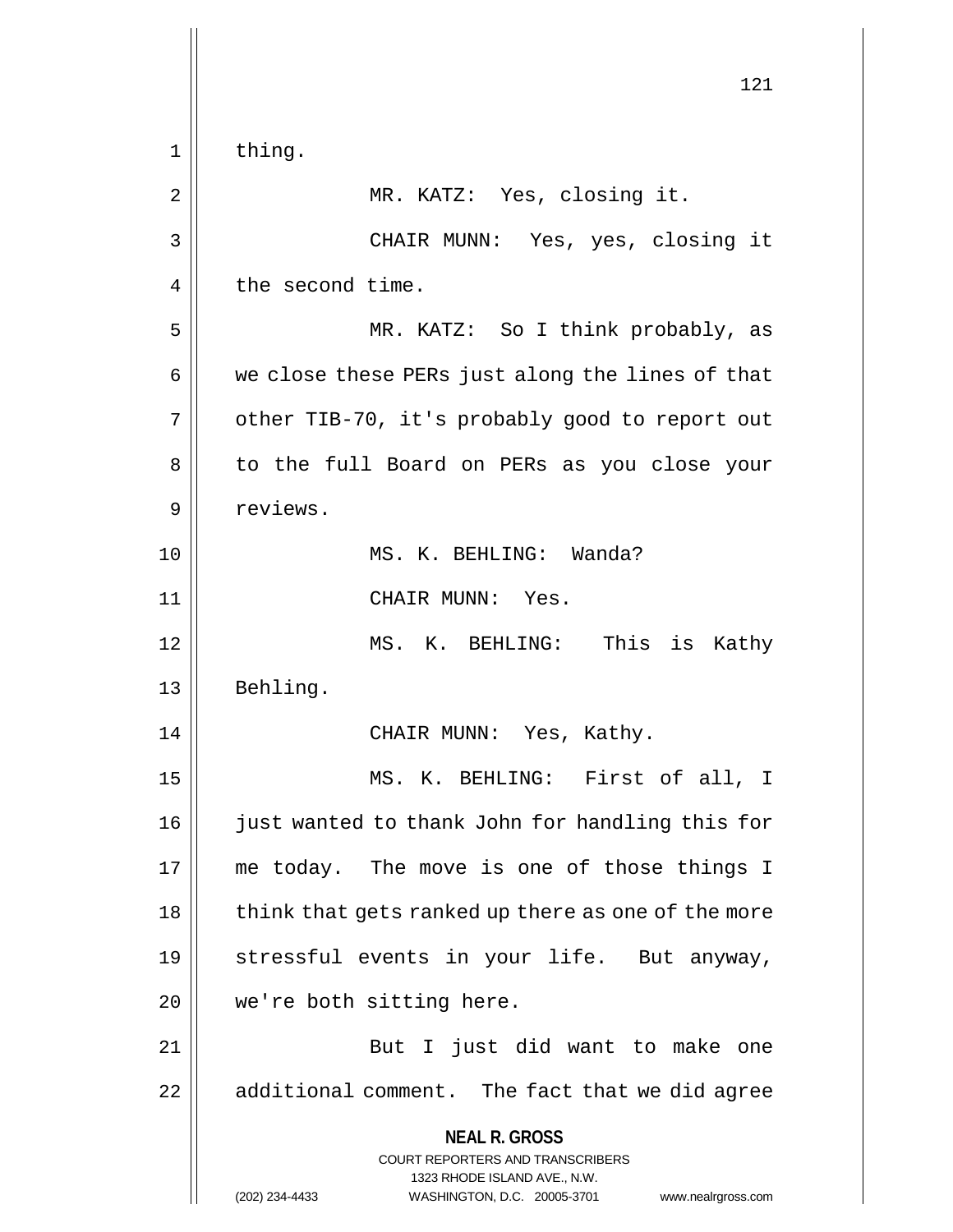1 || last time during the Subcommittee meeting that 2 | I would prepare a summary of each of the cases  $3 \parallel$  and try to give you an overview of all of the 4 doses. 5 || But what's important to note here is  $6 \parallel$  that the fact that there were no findings, we 7 || were strictly focusing on the OTIB-49 issues and 8 || the fact that NIOSH did appropriately apply  $9$  ||  $\circ$  OTIB-49 in all of these cases. 10 || The Solomon Contract Contract And one of the things that I will 11 mention and I did put into the summary is the fact  $12$   $\parallel$  that I believe that the workbook that was created 13 for this particular situation, the OTIB-49 14 workbook, was really a major factor in the reason  $15$  | that we had no findings. 16 It's an excellent workbook. I  $17$  | think it really helped the dose reconstructors 18 | tremendously. 19 A lot of little tabs in that workbook  $20$  | allows the dose reconstructor to look at fitted 21 doses and coworker doses and make comparisons

22 | between different types of cancers and that type

**NEAL R. GROSS**

COURT REPORTERS AND TRANSCRIBERS 1323 RHODE ISLAND AVE., N.W.

(202) 234-4433 WASHINGTON, D.C. 20005-3701 www.nealrgross.com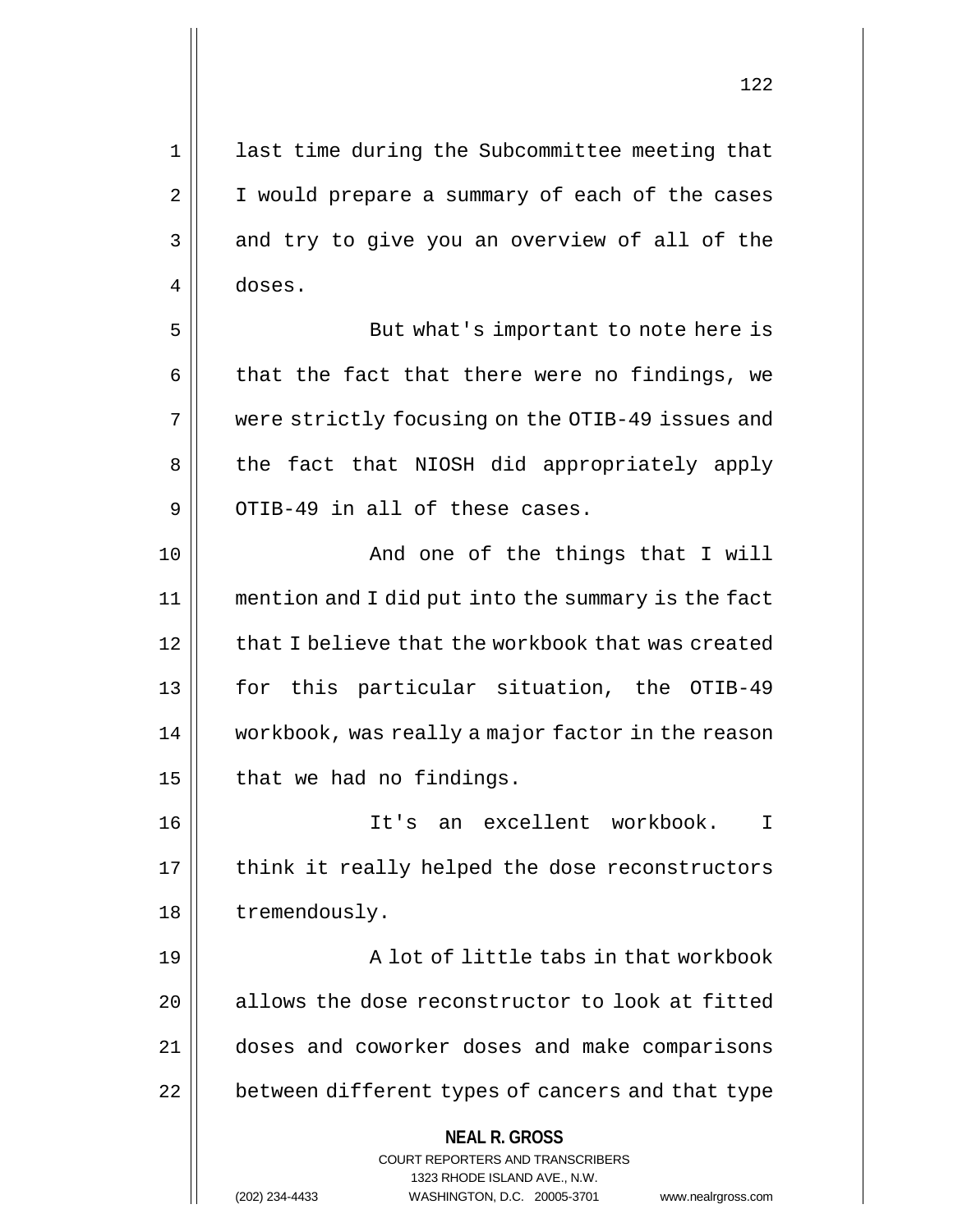**NEAL R. GROSS** COURT REPORTERS AND TRANSCRIBERS 1323 RHODE ISLAND AVE., N.W. (202) 234-4433 WASHINGTON, D.C. 20005-3701 www.nealrgross.com 123 1 || of thing. 2 || So it's a very well-designed 3 workbook and I really attribute that to the fact  $4 \parallel$  that we had no findings. 5 CHAIR MUNN: Kathy, have you 6 | completed your summary? 7 || MS. K. BEHLING: Yes. 8 || CHAIR MUNN: Do I have a copy of it? 9 MS. K. BEHLING: No. No, I'm 10 || talking about this particular report that John 11 just went over. 12 MR. KATZ: Yes. 13 CHAIR MUNN: Okay, okay. Yes, 14 || that's a long summary, Kathy, and it's very 15 | thorough. Thank you very much. I will 16 | probably quote not only from your report but from 17 your remarks when I report out to the 18 | Subcommittee. 19 MR. KATZ: Thank you for those  $20$  | remarks, Kathy, because I'm sure the people that 21 work hard on these appreciate kudos where they  $22$  | can get them.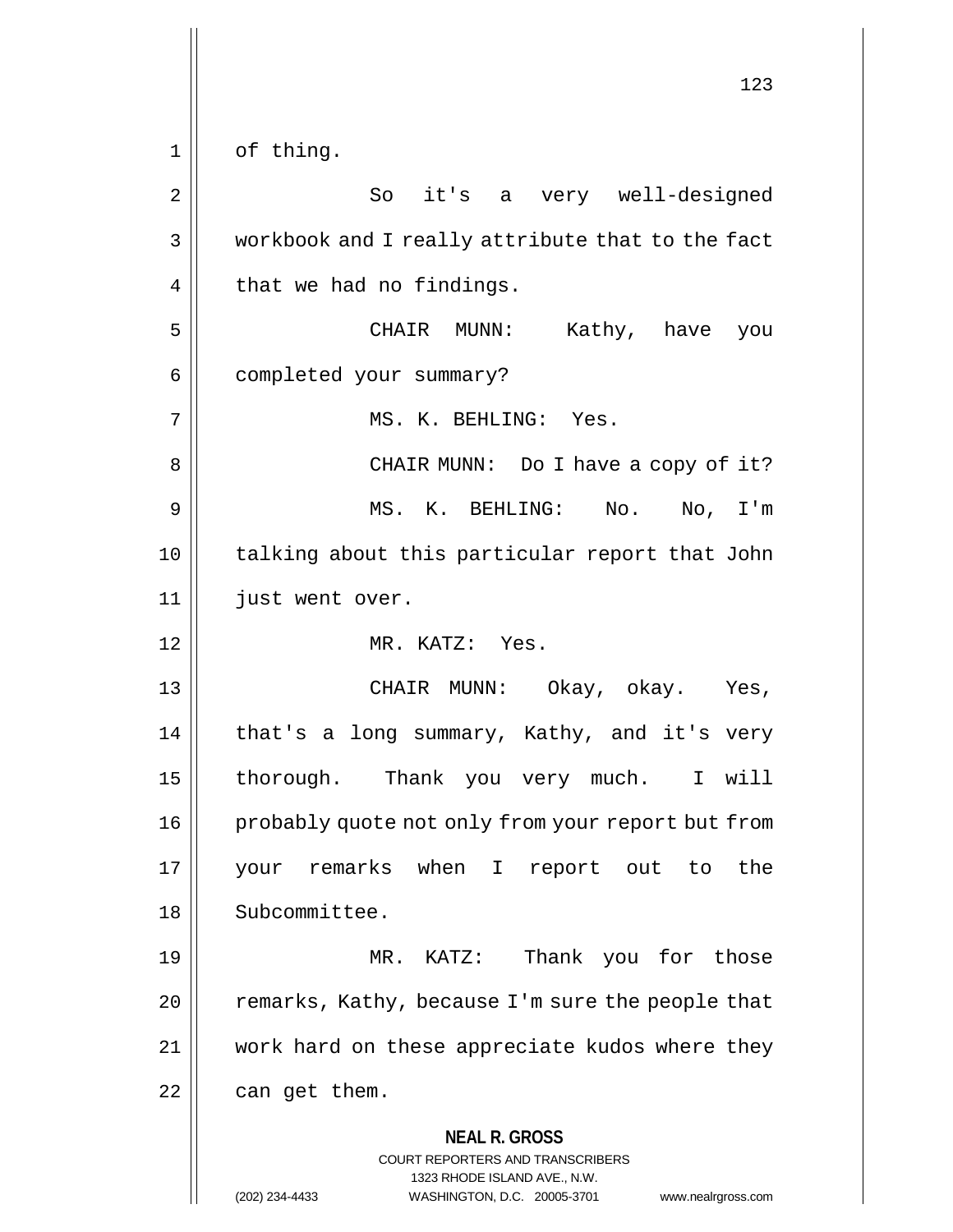|                | 124                                                                                                 |
|----------------|-----------------------------------------------------------------------------------------------------|
| 1              | MR. HINNEFELD: Yes, we try not to                                                                   |
| $\overline{2}$ | compliment the contractors. They'll<br>ever                                                         |
| 3              | attest to that.                                                                                     |
| 4              | (Laughter.)                                                                                         |
| 5              | MR. KATZ: That's much appreciated                                                                   |
| 6              | and I will just quid pro quo say that this was                                                      |
| 7              | very nicely carried out, this review. It's very                                                     |
| 8              | clear, easy to follow and does everything that                                                      |
| 9              | the Subcommittee asked it to do, so that's                                                          |
| 10             | appreciated.                                                                                        |
| 11             | CHAIR MUNN: The thoroughness<br>is                                                                  |
| 12             | certainly appreciated.                                                                              |
| 13             | MS. K. BEHLING: Thank you.                                                                          |
| 14             | CHAIR MUNN:<br>Thank you so much.                                                                   |
| 15             | All right, I think we are completely done with                                                      |
| 16             | PER-12, forever hopefully.                                                                          |
| 17             | MR. STIVER: That's good, once and                                                                   |
| 18             | for all.                                                                                            |
| 19             | CHAIR MUNN: Yes, very good. All                                                                     |
| 20             | right, then let's move on to our next active                                                        |
| 21             | item, PER-14. And we have a response to the                                                         |
| 22             | review I hope and who's going to do the report?                                                     |
|                | <b>NEAL R. GROSS</b><br><b>COURT REPORTERS AND TRANSCRIBERS</b>                                     |
|                | 1323 RHODE ISLAND AVE., N.W.<br>(202) 234-4433<br>WASHINGTON, D.C. 20005-3701<br>www.nealrgross.com |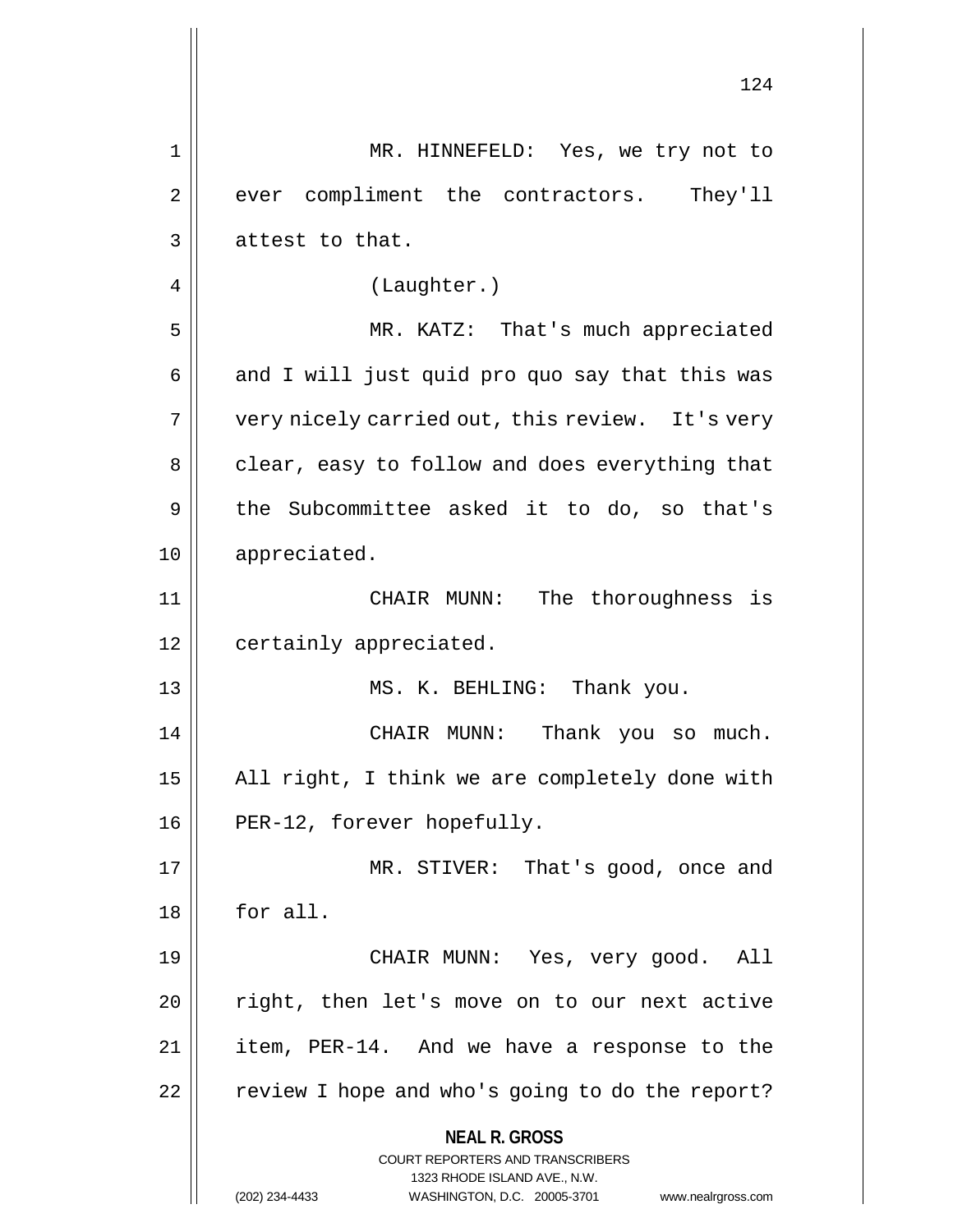**NEAL R. GROSS** COURT REPORTERS AND TRANSCRIBERS 125 1 MR. STIVER: I can go ahead. This 2 | is Stiver. I'll go ahead and finish that one as 3 well. 4 CHAIR MUNN: Thank you, John. 5 MR. STIVER: And this is kind of a  $6 \parallel$  unique one in that it's based on, PER-14 is 7 construction trade workers. Basically it's 8 | OCAS 2007 and this is based on OTIB-52, which we 9 || have been reviewing in detail in this 10 Subcommittee. 11 || And I think we're at the point, as 12 | you're going to find out later today, that we've 13 || essentially closed out or will close out all of  $14$  | the findings at OTIB-52. 15 However, when Hans began this, back 16 || last year I believe it was -- let me back up just  $17 \parallel$  a second. 18 || Typically what we will do is if the 19 Technical Basis Documents that the PER is 20 || referencing have not been reviewed by SC&A, 21 we'll go ahead and do a review as part of the PER 22 | review.

1323 RHODE ISLAND AVE., N.W.

(202) 234-4433 WASHINGTON, D.C. 20005-3701 www.nealrgross.com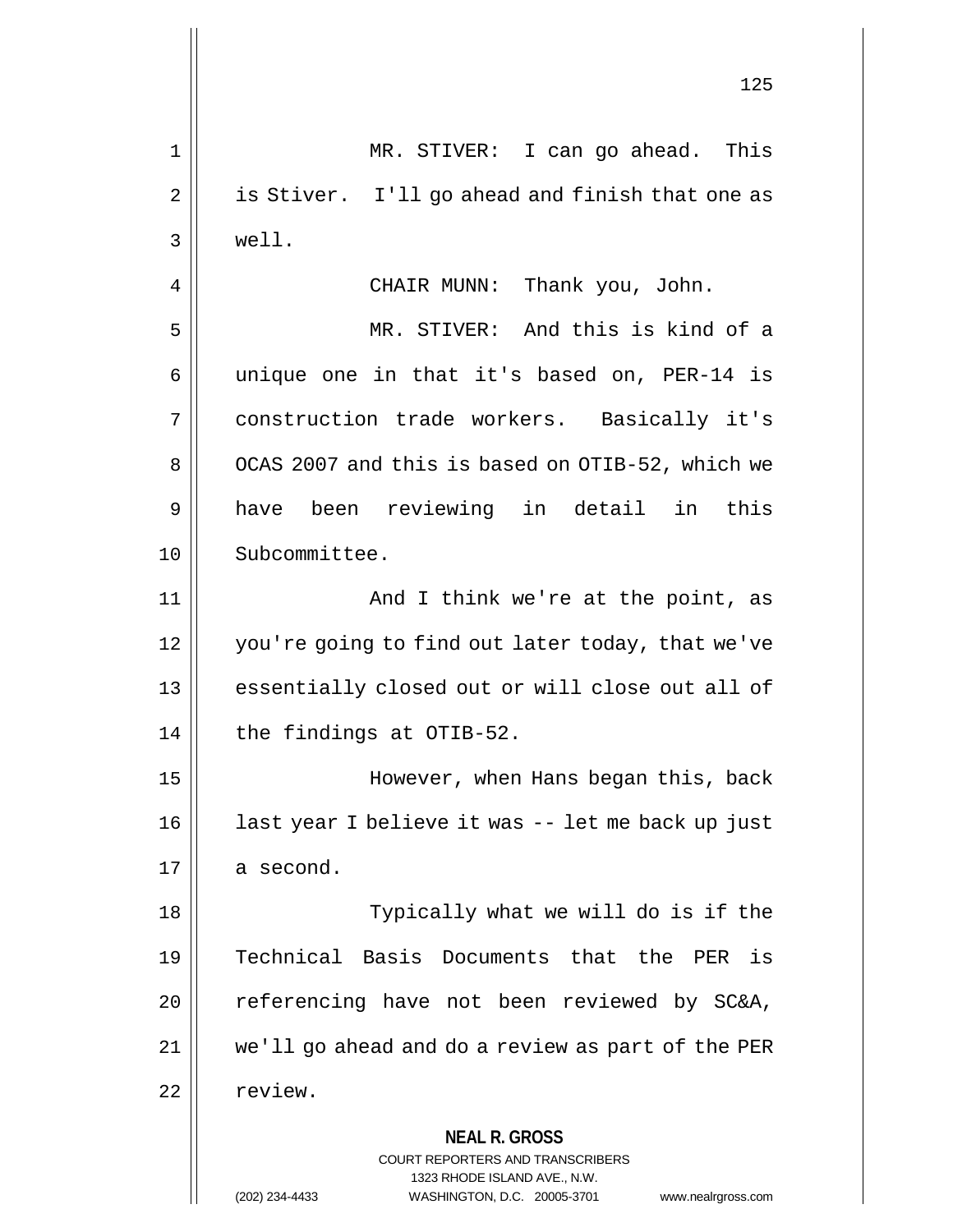**NEAL R. GROSS** COURT REPORTERS AND TRANSCRIBERS 1323 RHODE ISLAND AVE., N.W. 1 If they're not, then we'll just go 2 || ahead and summarize whatever the findings were  $3 \parallel$  or whatever the issues were, like we did with  $4$  | TIB-49 for PER-12. 5 However, in this case we had a 6 document under active review so there was a bit  $7 \parallel$  of concern. Should we just wait till this is 8 | finished and then do the PER? But the decision 9 | was made to go ahead and do it. 10 || And as part of that, Hans did review 11 TIB-52. He kind of took a second look at it and 12 he identified a couple of issues. Several of 13 || those findings I believe are conditional 14 findings. They're going to depend on some 15 || further analysis I believe. 16 || And so we're kind of in a situation 17 || where we thought we were closed out on a TIB 18 || review but yet there are some new things that 19 have been opened up in the PER review. 20 || And so having said that, all that is 21 | kind of contingent upon Hans's review of TIB-52  $22$  | so I'd like to go through a part of that before

(202) 234-4433 WASHINGTON, D.C. 20005-3701 www.nealrgross.com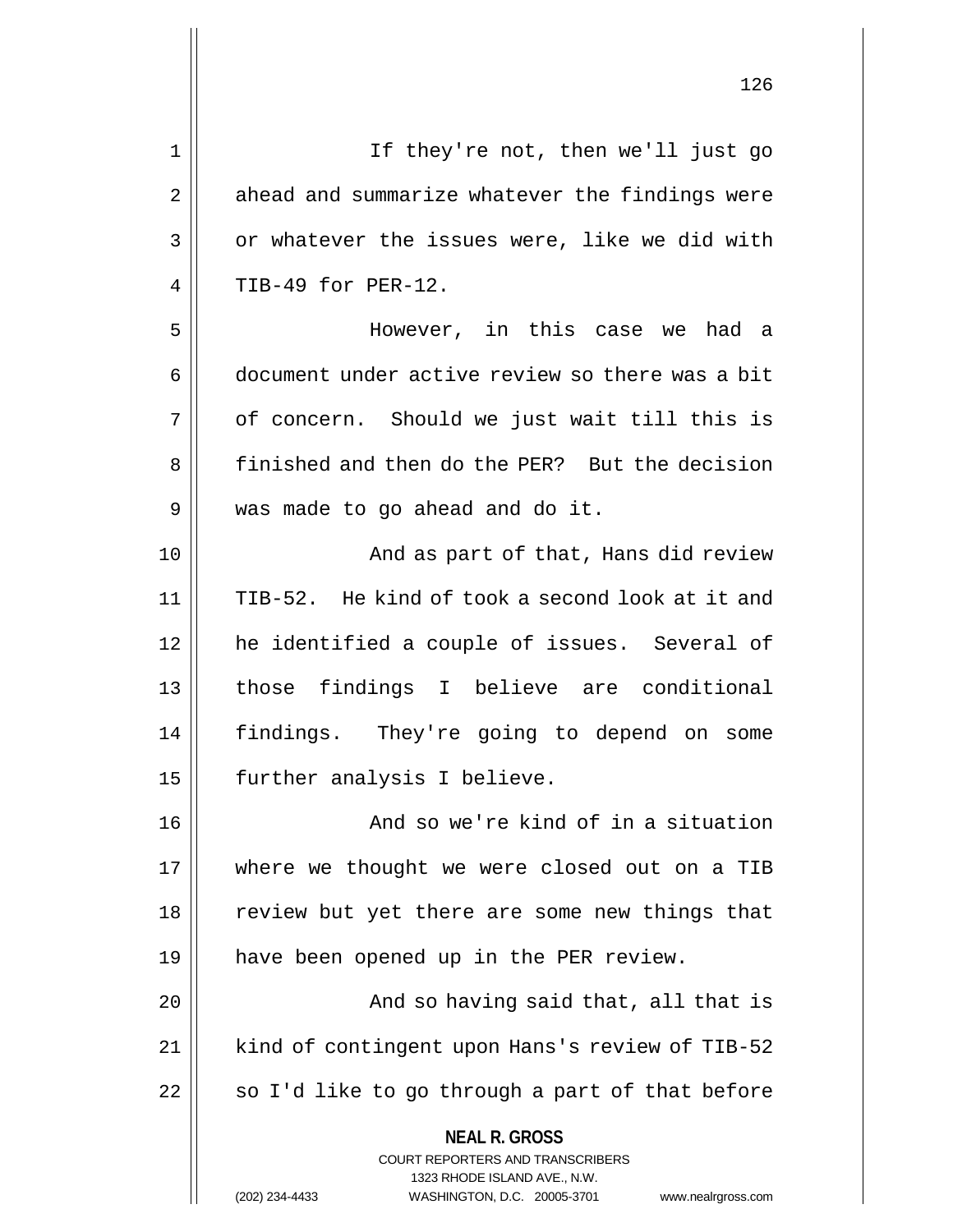**NEAL R. GROSS** COURT REPORTERS AND TRANSCRIBERS 1323 RHODE ISLAND AVE., N.W. (202) 234-4433 WASHINGTON, D.C. 20005-3701 www.nealrgross.com 1 we start, you know, going into the actual 2 | findings, if that's okay with the Board. 3 CHAIR MUNN: Should we postpone 4 PER-14 until we are looking at OTIB-52? Would  $5 \parallel$  it be better to look at the two simultaneously  $6 \parallel$  or one immediately following the other? 7 MR. STIVER: I think that might be 8 a better use of time to look at them both 9 | together. That's certainly your prerogative. 10 CHAIR MUNN: Does anyone have any 11 objection to our postponing 14 until we take up 12 || OTIB-52 this afternoon after lunch? 13 MEMBER ZIEMER: So you go through 52  $14$  | and then 14, is that the idea? 15 MR. STIVER: PER-14 is based on 16 OTIB-52, which is the construction trade 17 workers. 18 MEMBER ZIEMER: Yes, so do it 19 together? 20 || MR. STIVER: So we're just going to 21 do them simultaneously. 22 || MEMBER ZIEMER: Oh, okay.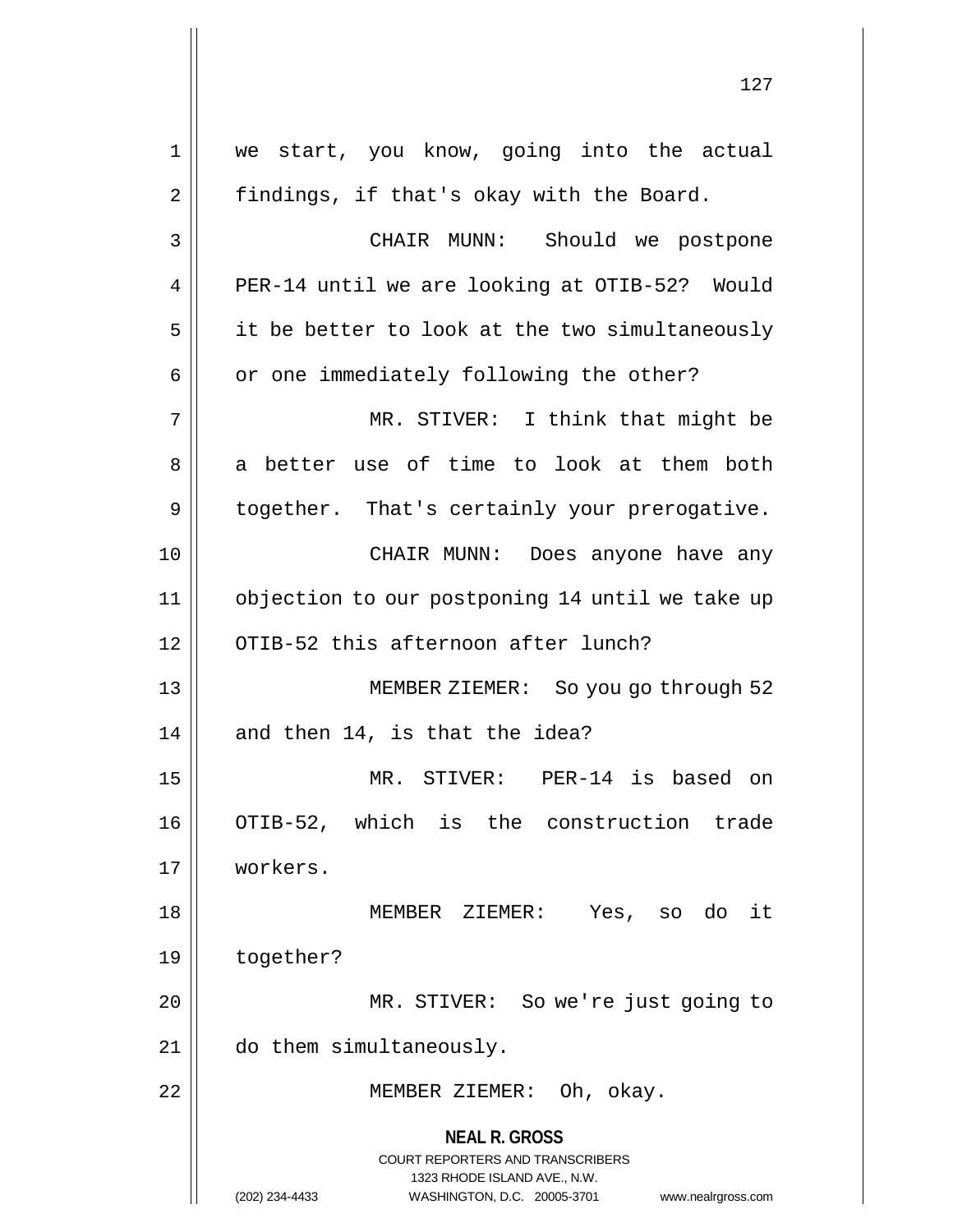|    | 128                                                                                                                                                                    |
|----|------------------------------------------------------------------------------------------------------------------------------------------------------------------------|
| 1  | CHAIR MUNN: Sort of simultaneously                                                                                                                                     |
| 2  | or, at the least, one right after the other.                                                                                                                           |
| 3  | MR. STIVER: Steve, you were about                                                                                                                                      |
| 4  | to say something?                                                                                                                                                      |
| 5  | MR. MARSCHKE: In OTIB-52 there's                                                                                                                                       |
| 6  | only one item that has been changed since the                                                                                                                          |
| 7  | last go-round. I think it had to do with Finding                                                                                                                       |
| 8  | 14.                                                                                                                                                                    |
| 9  | So I don't know at this point. You                                                                                                                                     |
| 10 | know, I think, again, going over and looking at                                                                                                                        |
| 11 | some of the responses that NIOSH has made to some                                                                                                                      |
| 12 | of these, basically they're pointing to OTIB-52                                                                                                                        |
| 13 | and saying that, you know, the PER finding has                                                                                                                         |
| 14 | been addressed in the OTIB-52 finding.                                                                                                                                 |
| 15 | So what I mean, waiting to go through                                                                                                                                  |
| 16 | OTIB-52 and talk about this one particular                                                                                                                             |
| 17 | finding which has been changed since last time,                                                                                                                        |
| 18 | again, I don't know that it really -- either way                                                                                                                       |
| 19 | I think it's comparable.                                                                                                                                               |
| 20 | I don't think it's going to really                                                                                                                                     |
| 21 | matter that much if we do it now or if we do it                                                                                                                        |
| 22 | this afternoon because there's not that much to                                                                                                                        |
|    | <b>NEAL R. GROSS</b><br><b>COURT REPORTERS AND TRANSCRIBERS</b><br>1323 RHODE ISLAND AVE., N.W.<br>(202) 234-4433<br>WASHINGTON, D.C. 20005-3701<br>www.nealrgross.com |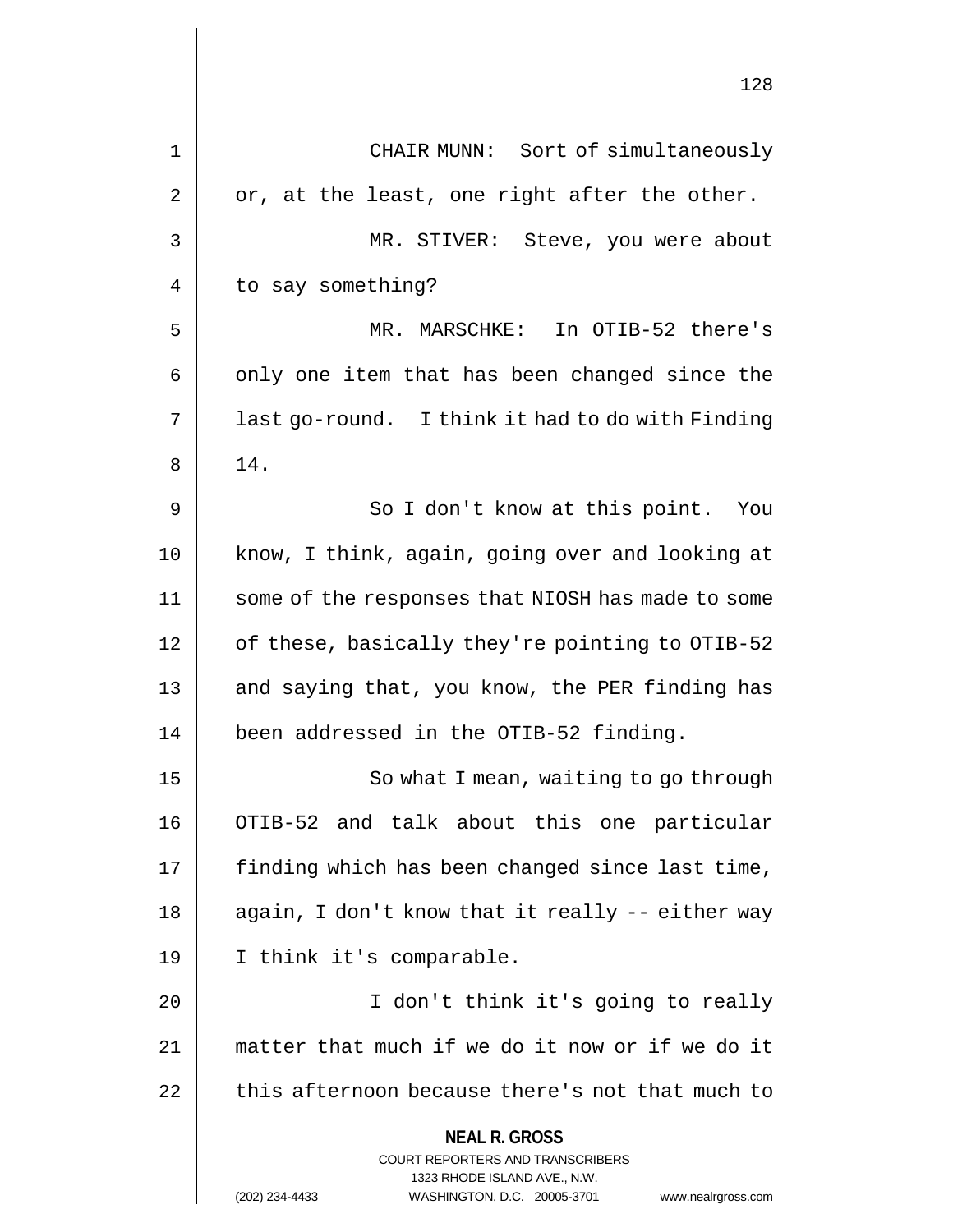**NEAL R. GROSS** COURT REPORTERS AND TRANSCRIBERS 1323 RHODE ISLAND AVE., N.W. (202) 234-4433 WASHINGTON, D.C. 20005-3701 www.nealrgross.com 129  $1 \parallel$  add to OTIB-52. 2 || CHAIR MUNN: Good, good. 3 MR. KATZ: We could just do them 4 both now. 5 CHAIR MUNN: Very good. What is 6 your preference? That we start with the  $7 ||$  findings in the PER or that we go with the OTIB? 8 MR. STIVER: Why don't we just go  $9 \parallel$  ahead and look at the one finding in TIB-52 and 10 || then we can go back to the PER because these are 11 || all going to be new issues. 12 CHAIR MUNN: All right, very good. 13 || That's easy hopefully. 14 || MR. STIVER: In theory it will be 15 | very easy. 16 CHAIR MUNN: Yes. We have one, 17 || Finding 14. Okay, Internal Review Objective 18 | 7.3, Rating 3, the handling of missing dose needs 19 to be consistent. Currently some sections 20 | include missing dose while others do not. 21 MR. MARSCHKE: Yes. We talked  $22$  || about this, I think, at the last meeting.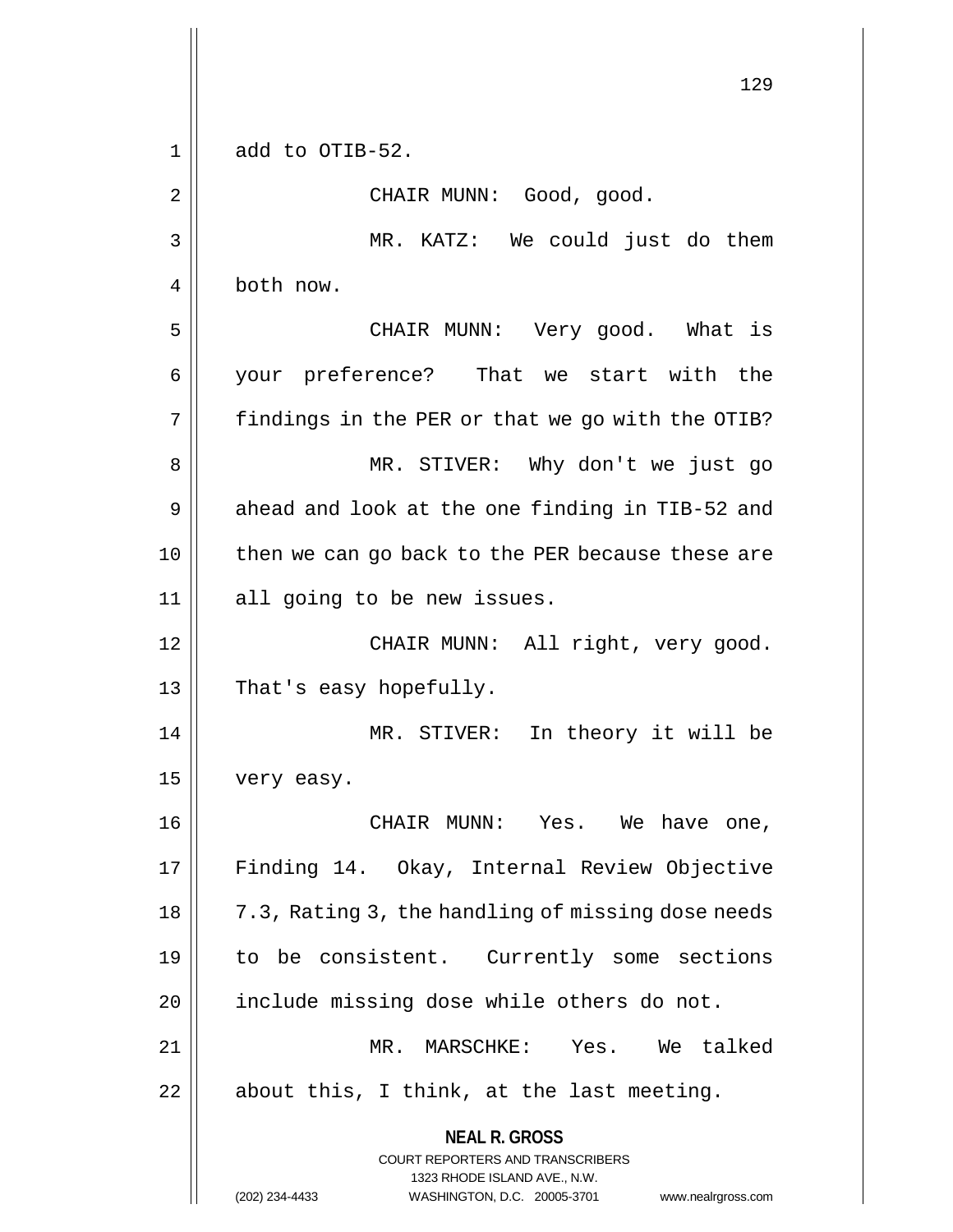| $\mathbf 1$ | CHAIR MUNN: We did?                                                                                 |
|-------------|-----------------------------------------------------------------------------------------------------|
| 2           | MR. MARSCHKE: And between then and                                                                  |
| 3           | now, NIOSH had taken a look at that comment and                                                     |
| 4           | they provided this table here, or associated                                                        |
| 5           | comparison.                                                                                         |
| 6           | What they did was looked at, I think                                                                |
| 7           | this is Rocky Flats. They took the Rocky Flats                                                      |
| 8           | data and they did a calculation of the dose, the                                                    |
| 9           | ratio of construction trade worker dose to all                                                      |
| 10          | monitored worker dose year by year with and                                                         |
| 11          | without missing dose component being included.                                                      |
| 12          | And that table is provided in the                                                                   |
| 13          | attachment, which is in the BRS. The BRS                                                            |
| 14          | attachment is a PDF file which is provided.                                                         |
| 15          | And they've also highlighted the                                                                    |
| 16          | years where the ratio without the missing dose                                                      |
| 17          | is higher than the ratio with the missing dose.                                                     |
| 18          | And the hot link is<br>CHAIR MUNN:                                                                  |
| 19          | active and works.                                                                                   |
| 20          | MR. MARSCHKE: And the hot link is                                                                   |
| 21          | active and works. And I think I just lost, where                                                    |
| 22          | amI?                                                                                                |
|             | <b>NEAL R. GROSS</b>                                                                                |
|             | <b>COURT REPORTERS AND TRANSCRIBERS</b>                                                             |
|             | 1323 RHODE ISLAND AVE., N.W.<br>(202) 234-4433<br>WASHINGTON, D.C. 20005-3701<br>www.nealrgross.com |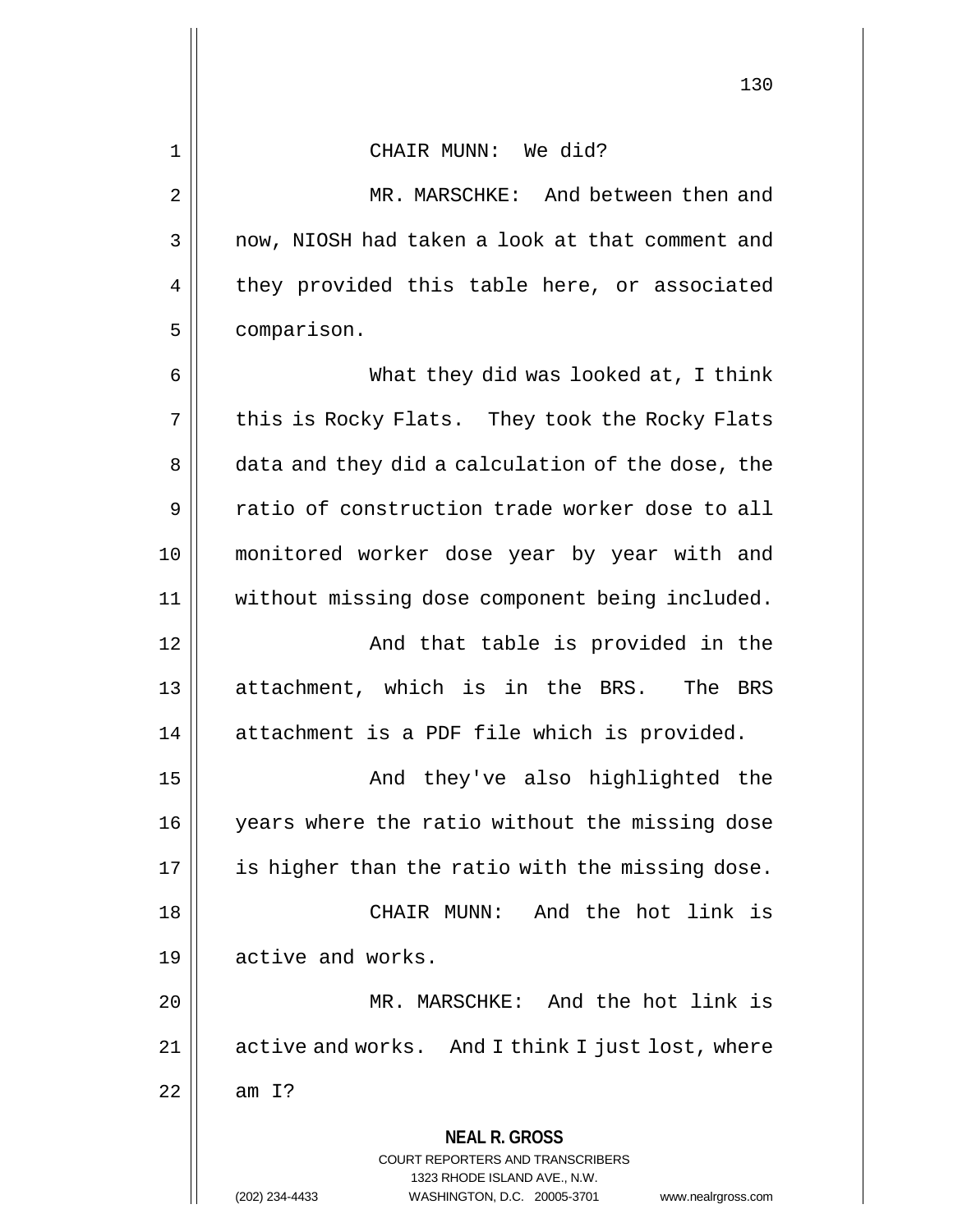**NEAL R. GROSS** COURT REPORTERS AND TRANSCRIBERS 1323 RHODE ISLAND AVE., N.W. (202) 234-4433 WASHINGTON, D.C. 20005-3701 www.nealrgross.com 131 1 MEMBER ZIEMER: I'm sorry, where do 2 | you get the hot link? 3 CHAIR MUNN: Look down at the bottom 4 | of 14 and there'll be an attachment. 5 MEMBER ZIEMER: Oh, the PDF? 6 CHAIR MUNN: Yes, right. 7 || MEMBER ZIEMER: I got you. 8 CHAIR MUNN: Click on it and you've  $9 \parallel$  got it, just as we asked for it to be. Thank you 10 all who were involved in that. 11 MEMBER ZIEMER: Mine says it can't 12 || find it. Go back. 13 MR. STIVER: Go all the way down to  $14$  | the bottom. 15 || CHAIR MUNN: We have too many people 16 || looking at it. 17 || MR. STIVER: Go to the very last 18 | response. 19 MEMBER ZIEMER: Oh, back here. 20 MR. STIVER: Yes, okay, right  $21$  || there. 22 || MEMBER ZIEMER: Oh, right here.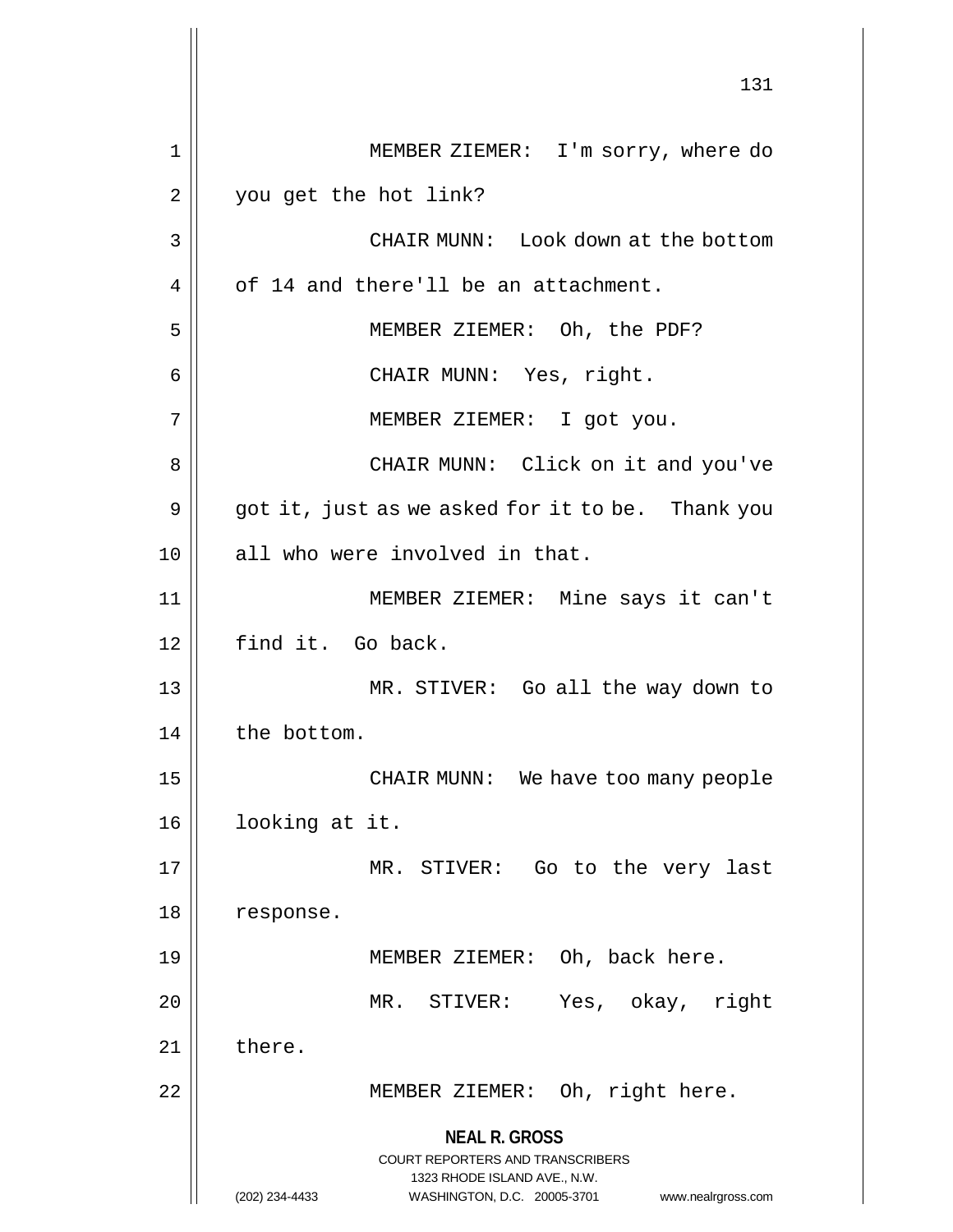**NEAL R. GROSS** COURT REPORTERS AND TRANSCRIBERS 1323 RHODE ISLAND AVE., N.W. (202) 234-4433 WASHINGTON, D.C. 20005-3701 www.nealrgross.com 132 1 MR. STIVER: Click that and it'll  $2 \parallel$  take you right to it. 3 MEMBER ZIEMER: Got you. 4 || MR. STIVER: Actually the other tab 5 is Next Response, Previous Response, right  $6 \parallel$  there. 7 CHAIR MUNN: It truly gladdens my 8 || heart when the hot link works. 9 MR. MARSCHKE: And what I did was I 10 took the NIOSH-provided data and did a little 11 additional analysis on it. And if you can look 12 at it, you can see in my follow-up response, you  $13$  || can see the additional analysis. 14 || I took the average of all the years, 15 | compared the ratio with the missing dose to that 16 || without the missing dose, they were 0.7 versus  $17 \parallel 0.8$ . 18 The maximum was a 2.3 ratio to 2.8 19  $\parallel$  ratio. The number of ratios that were greater  $20$  || than 1 was 12 years. The average of the ratios  $21$  | that were greater than 1 is 1.56 versus 1.78. 22 || And obviously the number of ratios which were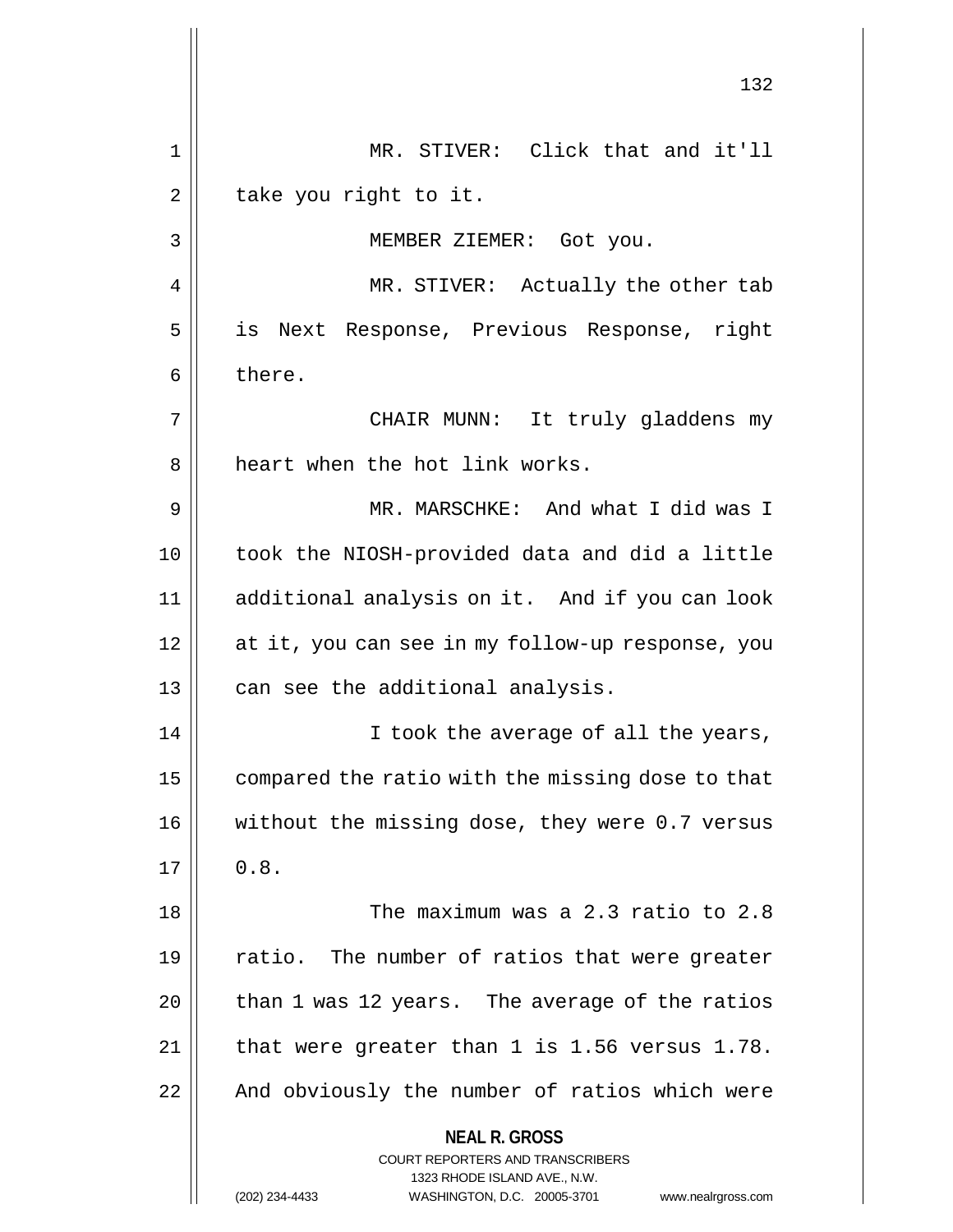1 less than 1 was 40. 2 || Now, the last row here is something  $3 \parallel$  that I called the average adjusted, and one of  $4 \parallel$  the ways that NIOSH looks at this data is that  $5 \parallel$  when the ratio is less than 1, they assume a ratio  $6 \parallel$  of 1. They don't lower the dose to the 7 construction worker from the all monitored

8 worker.

9 CHAIR MUNN: Well, that's certainly 10 || more than generous.

11 MR. MARSCHKE: So if you factor that  $12$  | in, if you take out all the ratios that were less 13 || than 1 and substitute 1 for those ratios, then 14 | you get a ratio of construction trade workers to 15 || all monitored workers of 1.13 when you include 16 || missing dose, and when you exclude missing dose, 17 you get a ratio of 1.18.

18 So that's virtually identical 19 numbers and so the bottom line is, you know, we  $20$  recommend that the finding at this point be 21 closed.

**NEAL R. GROSS** 22 CHAIR MUNN: I like your

> COURT REPORTERS AND TRANSCRIBERS 1323 RHODE ISLAND AVE., N.W. (202) 234-4433 WASHINGTON, D.C. 20005-3701 www.nealrgross.com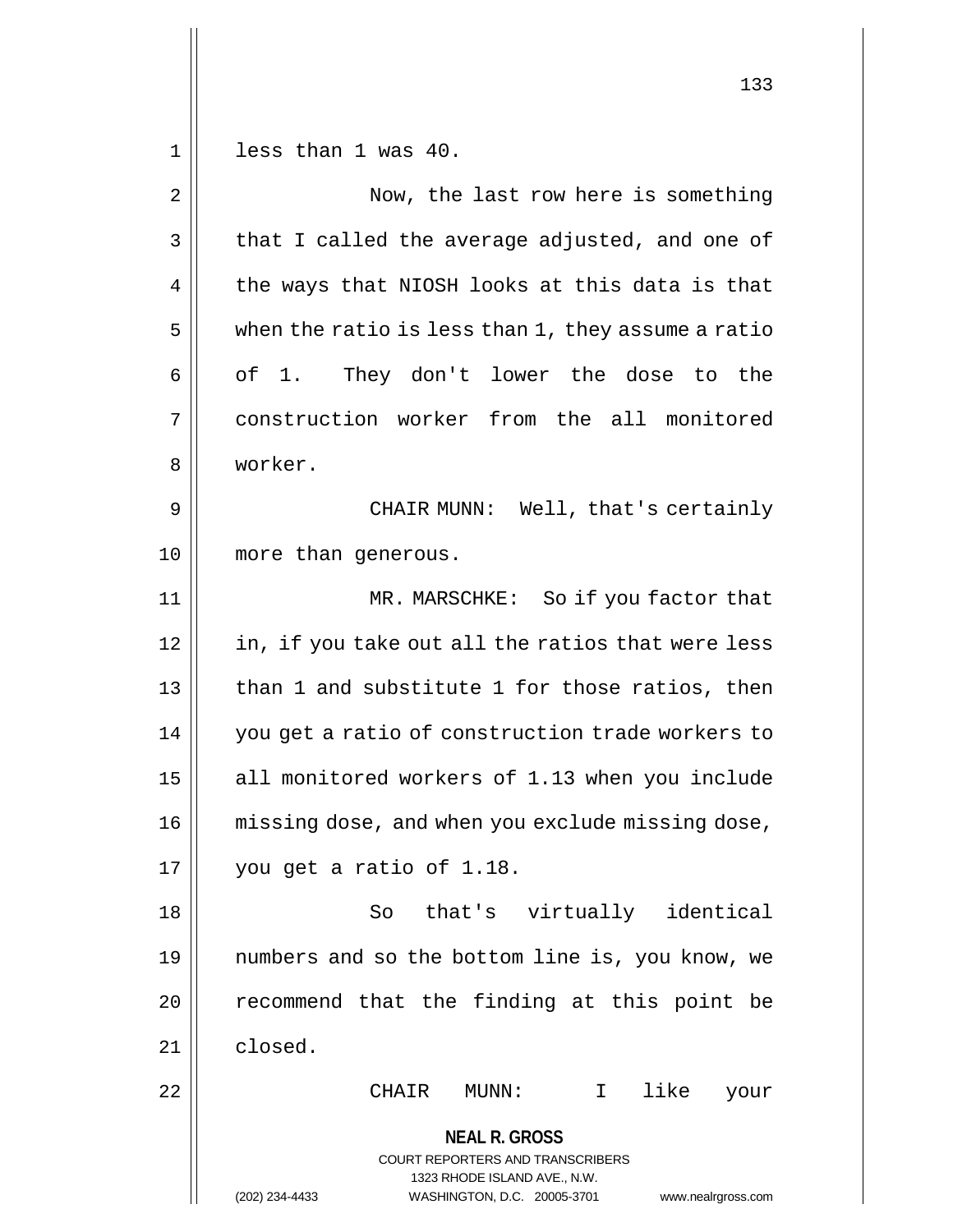**NEAL R. GROSS** COURT REPORTERS AND TRANSCRIBERS 1323 RHODE ISLAND AVE., N.W. (202) 234-4433 WASHINGTON, D.C. 20005-3701 www.nealrgross.com 1 || recommendation. Is there any discussion or any 2 | dissension to accepting the recommendation that  $3 \parallel$  this finding be closed? If not, please do so, 4 || Steve. Are you all right with that, Dick? 5 MEMBER LEMEN: Yes. 6 CHAIR MUNN: Thank you. Now, with  $7 \parallel$  that in mind, do we have anything else to address 8 || in OTIB-52 before we take a look at the PER? 9 MEMBER BEACH: What about 12? Did 10 I miss that? 11 || CHAIR MUNN: No. 12 || MEMBER BEACH: That's in abeyance. 13 MR. STIVER: Yes, 12, I think, was 14 in abeyance. 15 MR. MARSCHKE: Yes, we received no 16 additional information. Since the last 17 Subcommittee meeting, there has been no 18 additional information provided on Finding 19 number 12 so there's no reason to change that  $20$   $\parallel$  status. 21 MR. KATZ: It's in abeyance so  $22$  | presumably that is awaiting a revision then,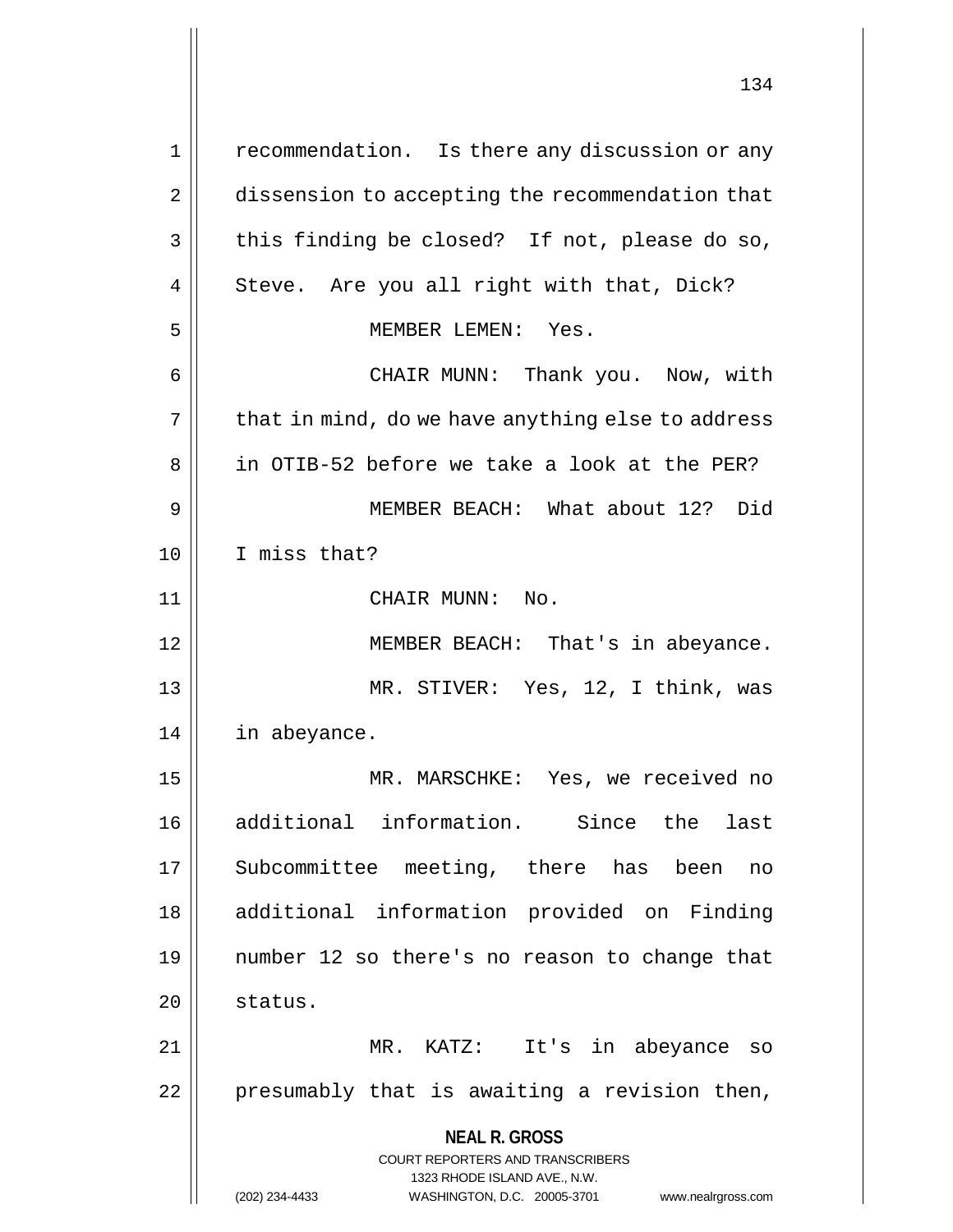**NEAL R. GROSS** COURT REPORTERS AND TRANSCRIBERS 1323 RHODE ISLAND AVE., N.W. (202) 234-4433 WASHINGTON, D.C. 20005-3701 www.nealrgross.com 135 1 OTIB-52?  $2 \parallel$  CHAIR MUNN: OTIB-52, 12. 3 || MR. KATZ: Or something else, some 4 | other action? 5 || MR. MARSCHKE: Basically, if you 6 | cad on the screen, you'll see in last December 7 || NIOSH said that they were going to follow the 8 || editorial change as proposed to replace the 9 || current wording in Revision 1 and the change is 10 || indicated there. So I think it's in abeyance 11 waiting for their Revision 2. 12 MR. KATZ: Okay, that's what I was 13 asking. 14 || MR. MARSCHKE: Yes. 15 MR. KATZ: Okay, so I don't know. 16 How far off is Revision 2? Just curious. 17 MR. HINNEFELD: I'm trying to 18 || follow the thought process here. I don't know. 19 I don't know if any of the ORAU folks on the phone 20 || want to comment on this finding or not. 21 || MR. SMITH: On that, we were 22 || probably just waiting for all these to get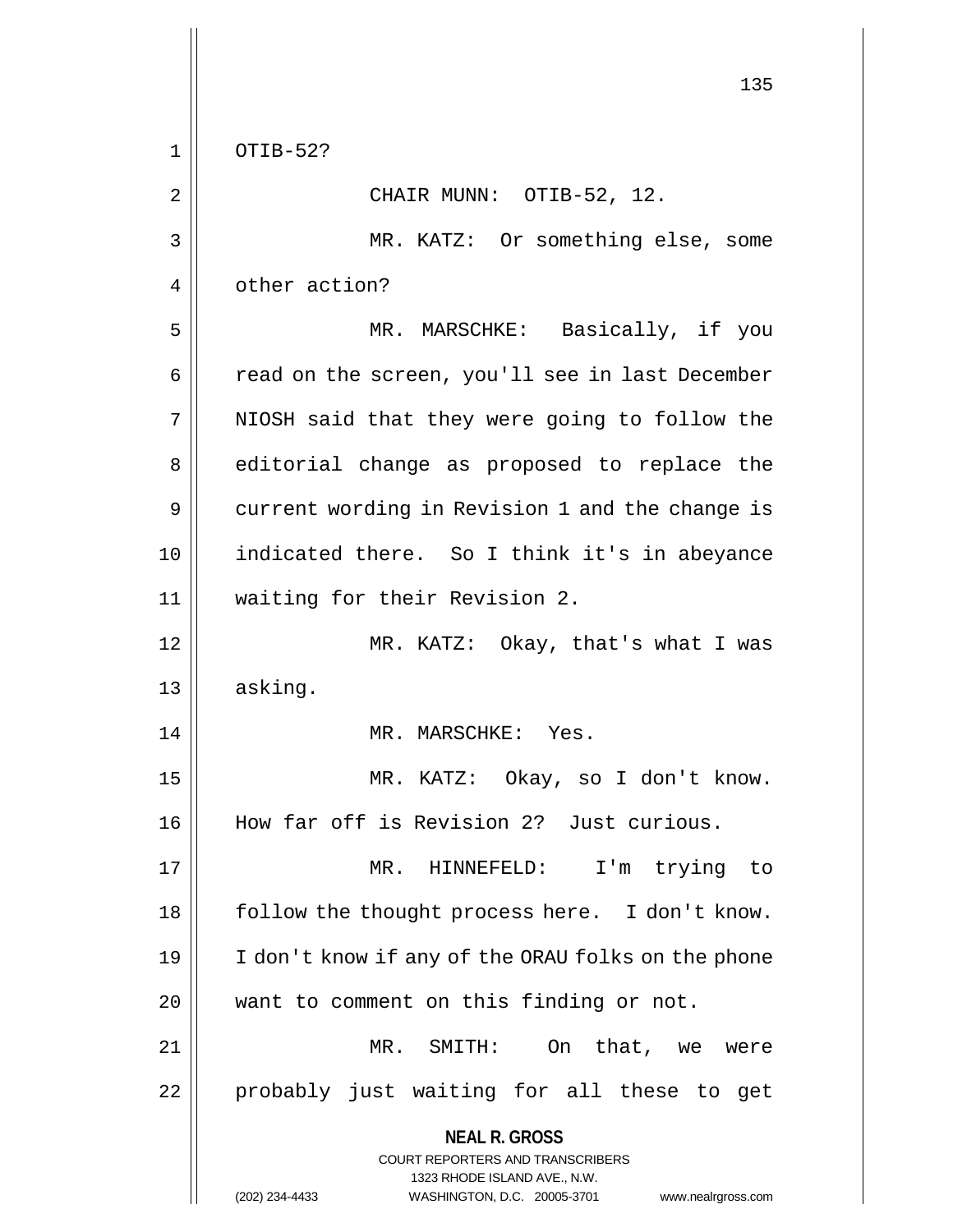**NEAL R. GROSS** COURT REPORTERS AND TRANSCRIBERS 1323 RHODE ISLAND AVE., N.W. (202) 234-4433 WASHINGTON, D.C. 20005-3701 www.nealrgross.com 136 1 | settled one way or another. This is Matt Smith,  $2 \parallel$  by the way, from ORAU Team. 3 With Item 14 being settled, that 4 | would pretty much then let us go ahead and do the  $5 \parallel$  Rev. 2. 6 MR. KATZ: Okay, great. 7 || CHAIR MUNN: Good. 8 MR. MARSCHKE: Again, like John 9 mentioned, during the review of PER-14, you 10 || know, some potential additional concerns were --11 || MR. SMITH: Right. 12 MR. MARSCHKE: So you may want to  $13$  | hold off on  $-$ 14 || MR. KATZ: Oh, I see, okay. 15 || MR. MARSCHKE: -- the Rev. 2 until 16 we talk about PER-14. 17 MR. KATZ: I see that. Right, that 18 makes sense. 19 CHAIR MUNN: We're fine. All  $20$  | right, we'll move on to PER-14. 21 || MR. STIVER: Can you pull up PER-14, 22 Steve?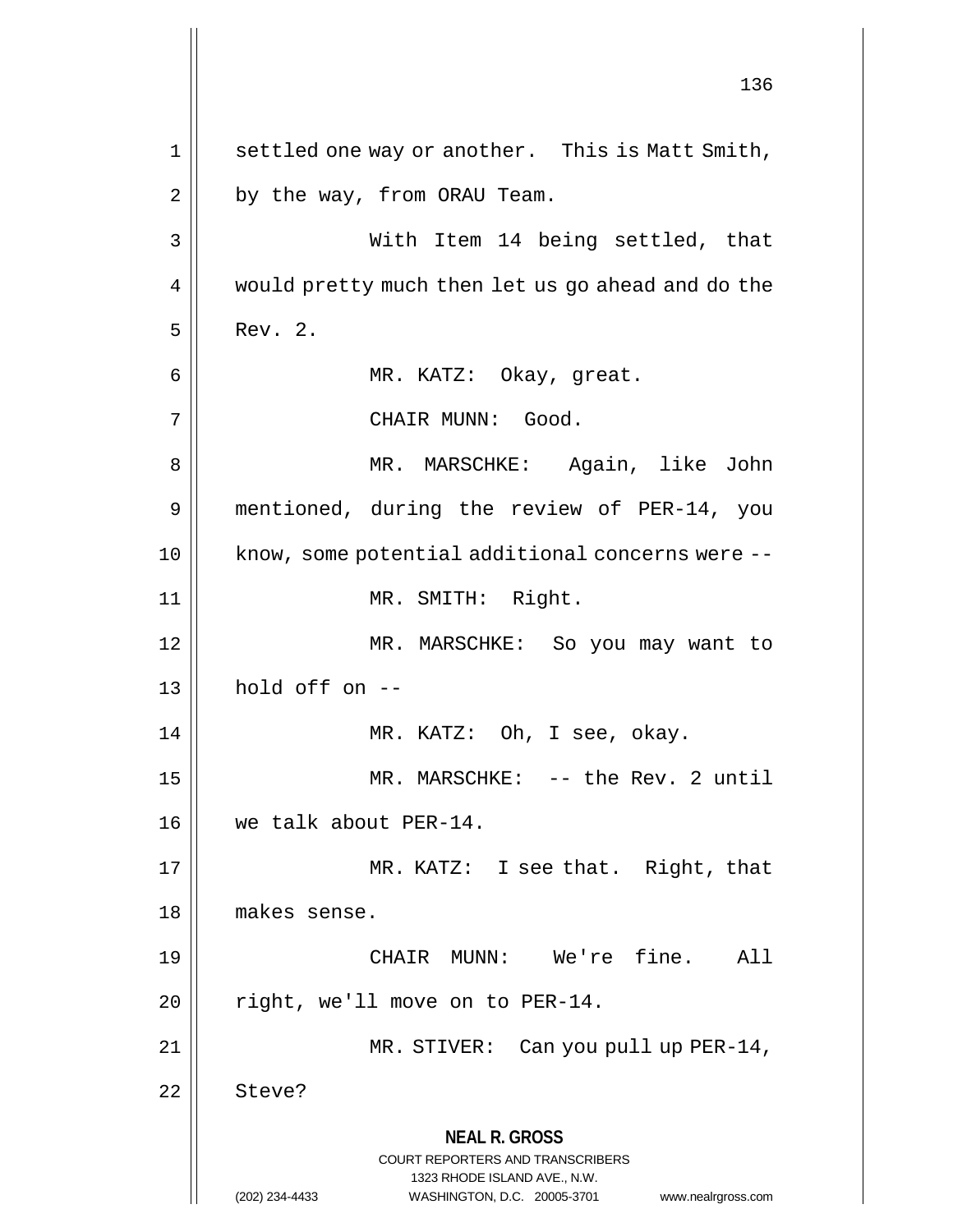**NEAL R. GROSS** COURT REPORTERS AND TRANSCRIBERS 1323 RHODE ISLAND AVE., N.W. (202) 234-4433 WASHINGTON, D.C. 20005-3701 www.nealrgross.com 137 1 || MR. MARSCHKE: I'm working on it. 2 || MR. STIVER: Okay. 3 MEMBER BEACH: And to do that you 4 | just go right into search? 5 MR. MARSCHKE: I go right into  $6 \parallel$  search, yes, and then you put in  $-$ 7 CHAIR MUNN: Quickest and easiest  $8 \parallel$  thing to do. 9 || MR. STIVER: So is that going to 10 || pull up our review or the actual PER? 11 MR. MARSCHKE: It brings up our 12 || findings. See, John, on the screen? 13 MR. STIVER: I can't quite see that 14 | without my glasses. 15 MR. MARSCHKE: May be a little 16 fuzzy. I don't know. 17 || MR. STIVER: Right, but that link 18 || right there is going to take you to our report? 19 || MR. MARSCHKE: If we click on this,  $20$  | no. It'll go to PER-14. 21 MR. STIVER: Okay, that's what I  $22 \parallel$  thought.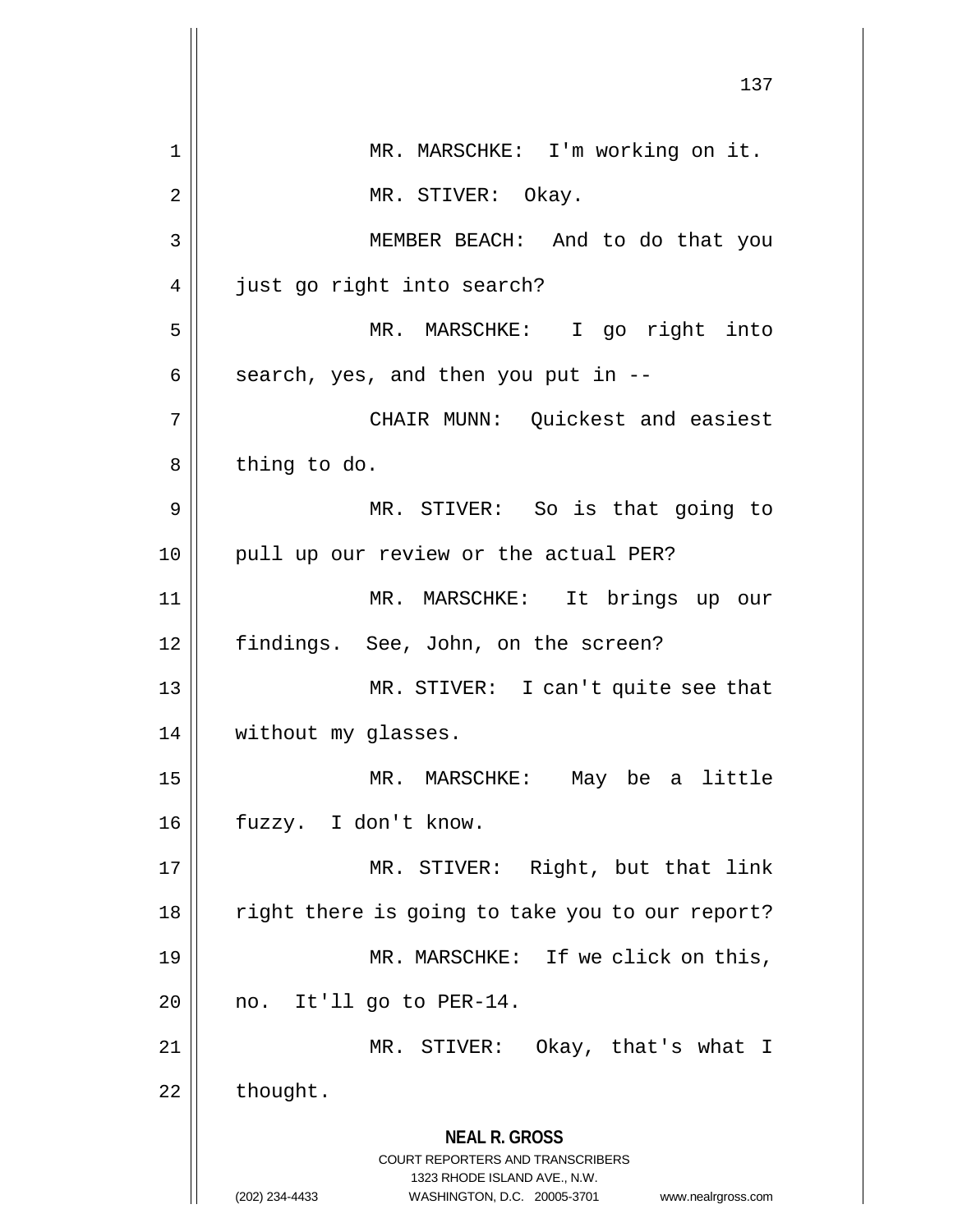**NEAL R. GROSS** COURT REPORTERS AND TRANSCRIBERS 1323 RHODE ISLAND AVE., N.W. (202) 234-4433 WASHINGTON, D.C. 20005-3701 www.nealrgross.com 138 1 || MR. MARSCHKE: Our review is not hot 2 | linked into the BRS, none of our reviews. 3 MR. STIVER: That was my question.  $4 \parallel$  Do you have that available? If not, I can --5 MR. MARSCHKE: Yes. No, it's 6 || available on my flash drive here. I have to go  $7 \parallel$  qet it. I think it was available in the last 8 | meeting. 9 || MEMBER BEACH: What I got up was the 10 whole case. 11 MR. STIVER: Yes, it gives you the 12 || PER, the OCAS PER, not ORAU. 13 || MEMBER ZIEMER: You click on what 14 now? 15 || MR. HINNEFELD: The title up there. 16 CHAIR MUNN: If you click on the  $17 \parallel$  title  $-$ 18 MR. HINNEFELD: It says 19 | Construction Trade Workers at the top. If you  $20$  | put your cursor on that, it comes up underlined. 21 Click on that. It'll bring up our PER. 22 CHAIR MUNN: It will give you the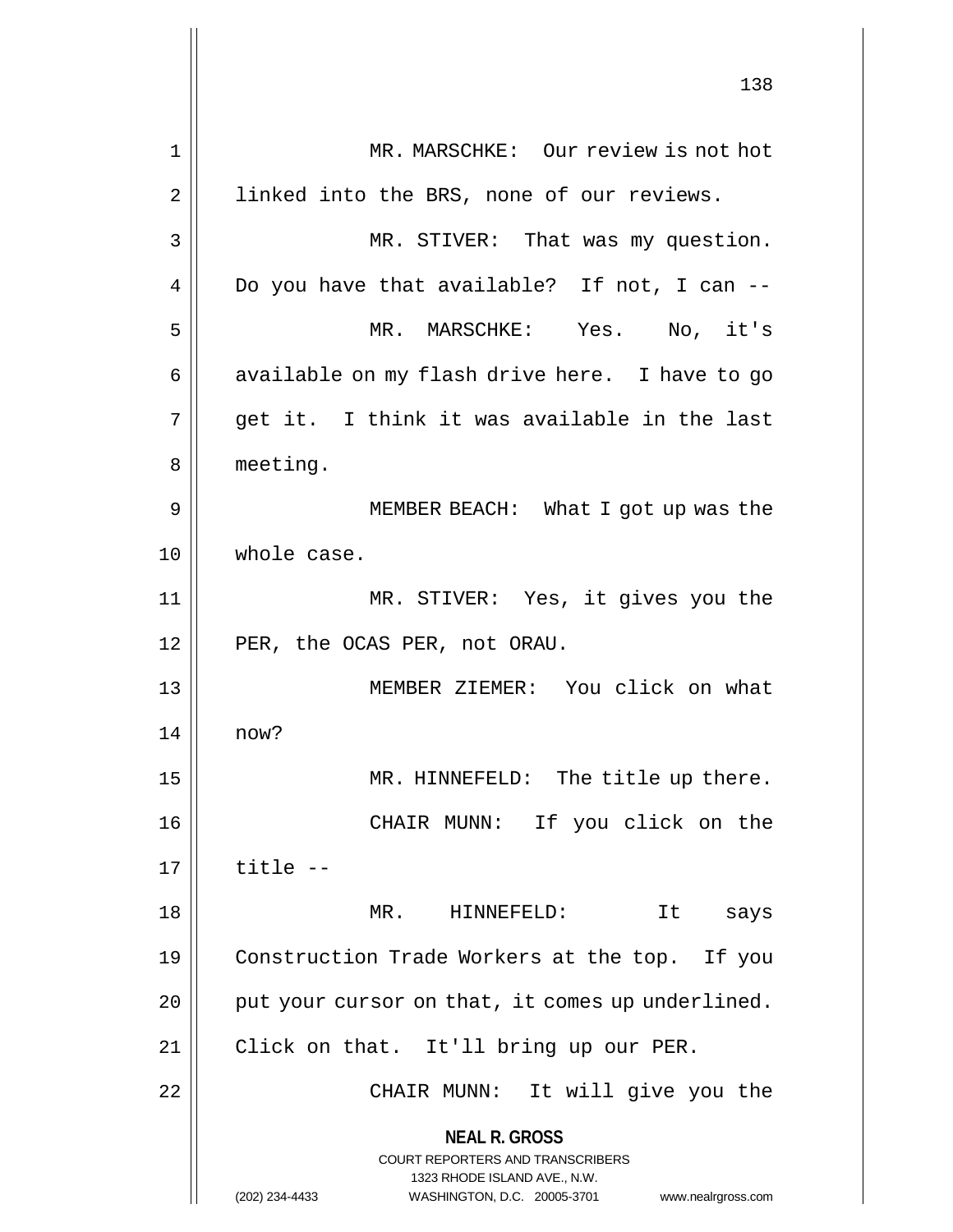**NEAL R. GROSS** COURT REPORTERS AND TRANSCRIBERS 1323 RHODE ISLAND AVE., N.W. (202) 234-4433 WASHINGTON, D.C. 20005-3701 www.nealrgross.com 139 1 || PER if you want the PER. 2 MR. MARSCHKE: The SC&A review is on  $3 \parallel$  the screen now, John. 4 MR. STIVER: Right, okay. Okay, 5 I'm starting off on Page 5 of that, on the 6 | Statement of Purpose. I'm just going to do some 7 background information here. 8 || Basically we were tasked to review 9  $\parallel$  PER-14 in October 2009 and, again, you see that 10 we have the five different subtasks. This 11 particular report is going to take us to Subtask  $12 \parallel 3$ . 13 || Go to Section 2.0 on Page 7. This 14 is Subtask 1 which is identifying the 15 || circumstances that necessitated the need for 16 | OCAS-PER-14. 17 And this basically just outlines the 18 || fact that construction trade workers, which 19 include these categories here in the first 20 || paragraph, laborers, mechanics, masons, 21 || carpenters, electricians, painters, 22 | pipefitters, boilermakers, millwrights, sheet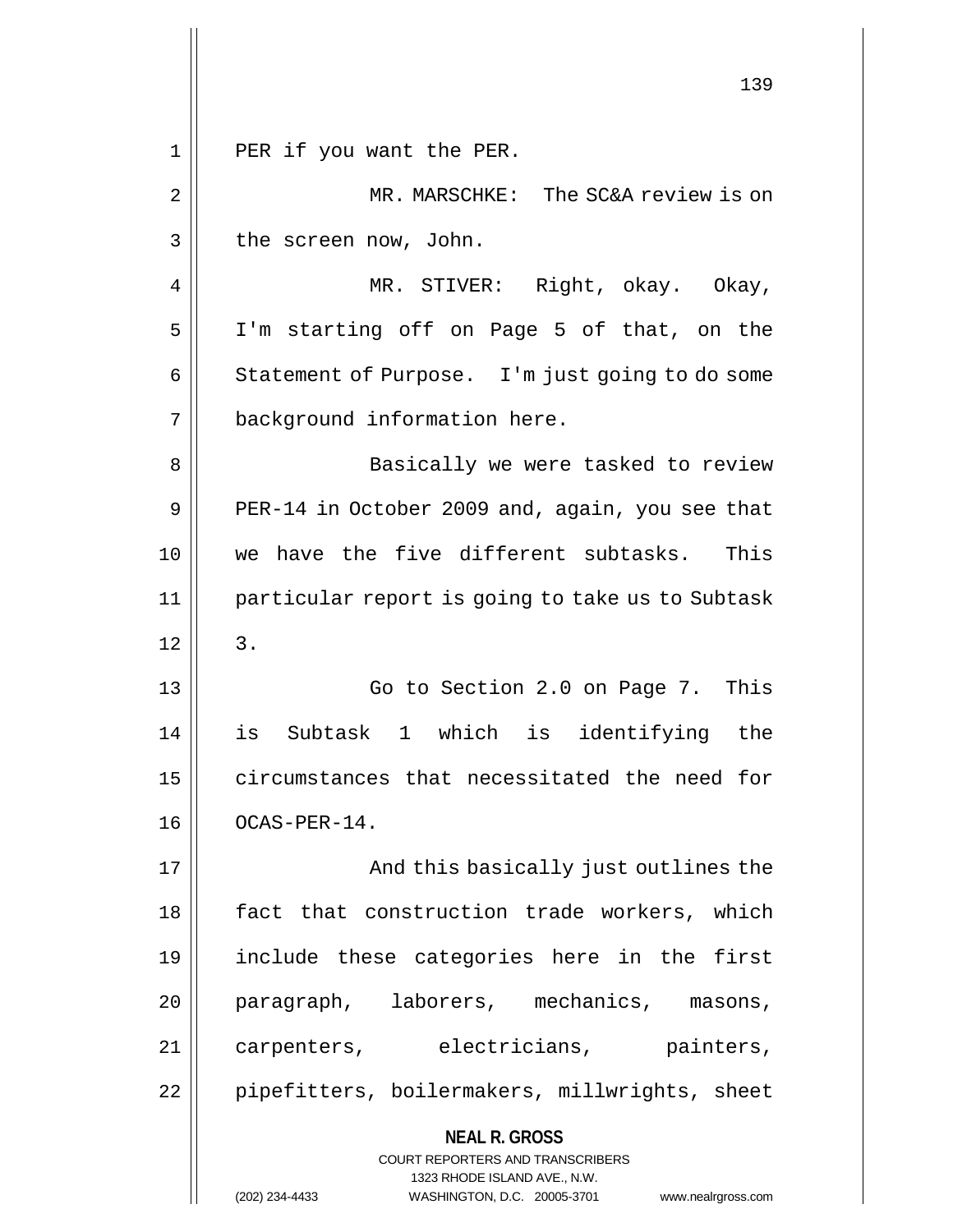1 metal workers, iron workers, insulators and 2 | others.

3 And these particular workers may 4 || have, by virtue of their activities, and not 5 necessarily in original construction but  $6 \parallel$  certainly in renovating structures that may have 7 been previously contaminated, may have had an  $8$  | elevated potential for exposure.

 $9 \parallel$  and so this is what really 10 precipitated this particular review. When 11 OTIB-52 came out, sure enough, some categories 12 || were elevated and that triggered the PER.

13 || Section 2.1 basically, like I said, 14 whenever we do one of these reviews we summarize 15 | the basis documents and we've been through that 16 || in detail so I'm not going to go through every  $17$  || single aspect of that.

18 || But if you go to Page 9, relevant 19 conclusions presented in OTIB-52, it lists the  $20$  | conclusions by the different type of exposure, 21 external deep dose, non-penetrating dose, 22 || internal dose and occupational medical dose.

> **NEAL R. GROSS** COURT REPORTERS AND TRANSCRIBERS 1323 RHODE ISLAND AVE., N.W.

(202) 234-4433 WASHINGTON, D.C. 20005-3701 www.nealrgross.com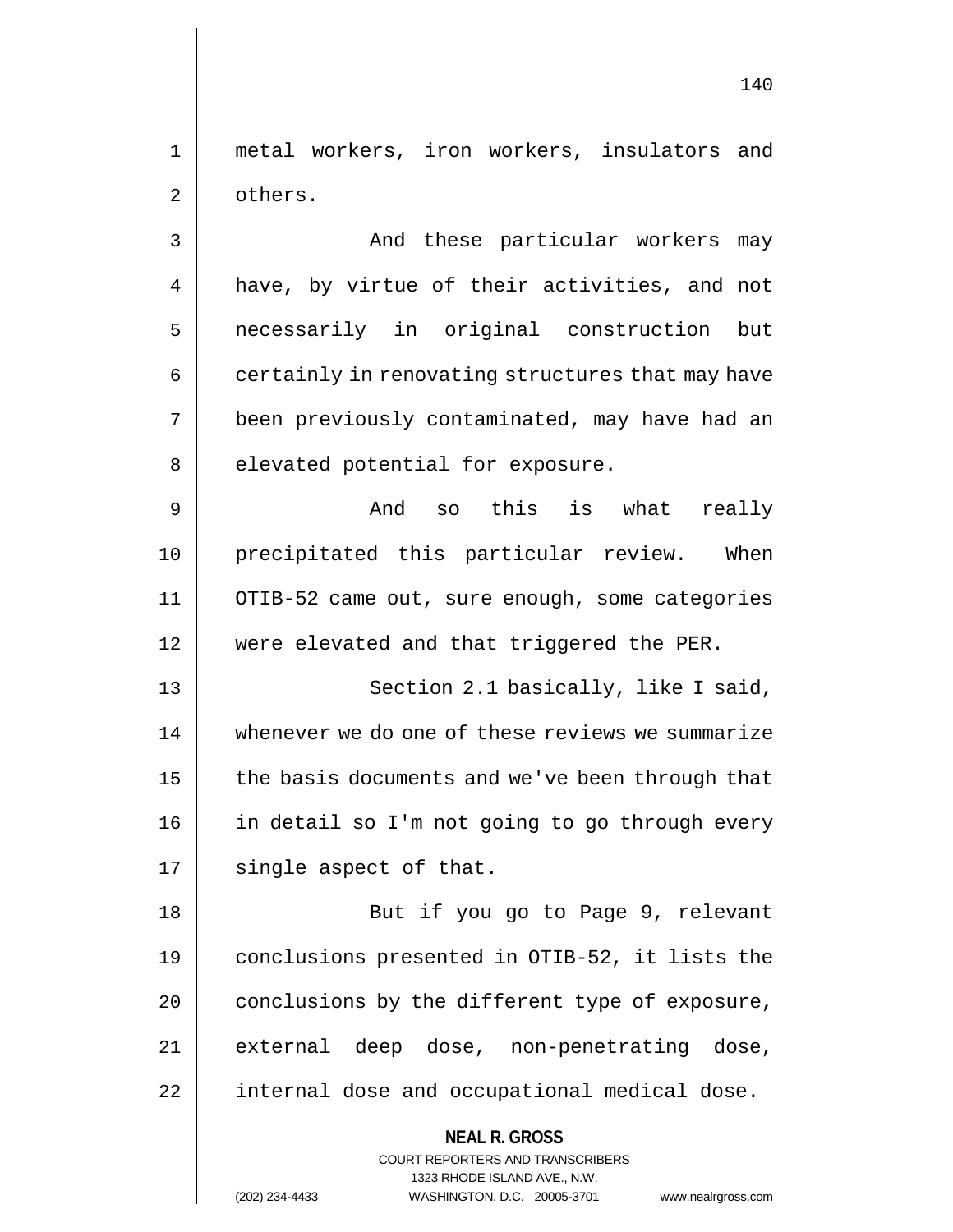**NEAL R. GROSS** COURT REPORTERS AND TRANSCRIBERS 1 For external deep dose, NIOSH is  $2 \parallel$  proposing to use a value of 1.4 for the ratio of 3 || construction trade workers to all monitored 4 workers. 5 S and this was selected as the 6 || prescribed claimant-favorable external dose 7 || adjustment factor. The italicized section here 8 || is right out of the TIB. 9 || The application of the conclusions 10 and adjustment factors derived in this document 11 are limited to dose reconstruction. Okay, 12 | okay, we don't need to worry about that. 13 For non-penetrating dose, dose 14 | reconstructors should not apply any adjustment 15 | factor for non-penetrating dose. 16 Based on the comparison of data that 17 | showed that CTW doses were adequately bounded by 18 || all monitored worker doses, Section 8.3 of 19 OTIB-52 recommends using the 95th percentile 20 || non-penetrating dose of the site-specific 21 coworker study. 22 || And for internal dose, the Hanford

1323 RHODE ISLAND AVE., N.W.

(202) 234-4433 WASHINGTON, D.C. 20005-3701 www.nealrgross.com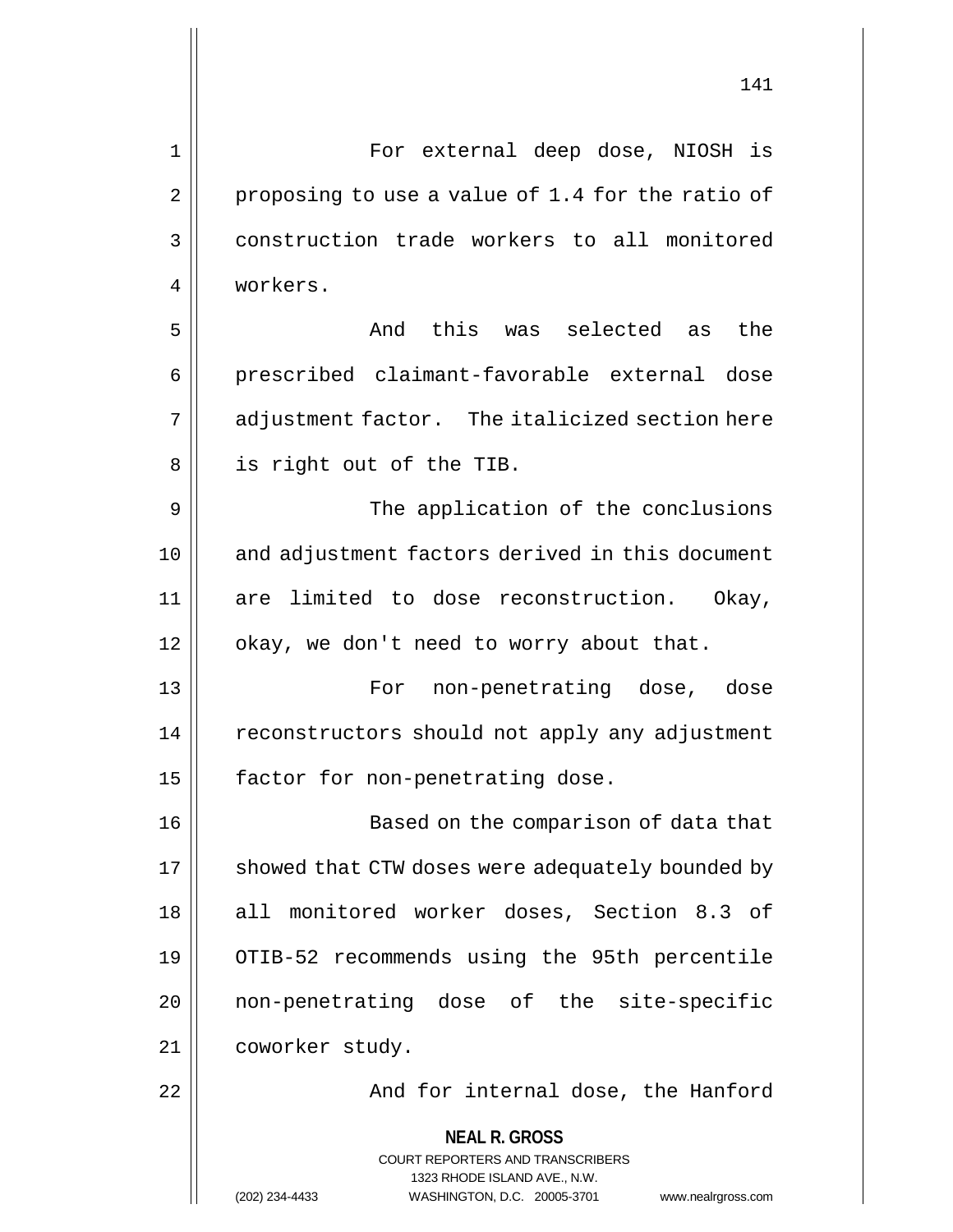**NEAL R. GROSS** COURT REPORTERS AND TRANSCRIBERS 1323 RHODE ISLAND AVE., N.W. (202) 234-4433 WASHINGTON, D.C. 20005-3701 www.nealrgross.com 1 dose reconstructions covered by this OTIB, 2 | intake rates in the Hanford model should be 3 || multiplied by a factor of two. 4 And then there's a description of 5 | the NIOSH approach for occupational medical dose  $6 \parallel$  on Page 10. They basically recommend against 7 || using PFG because that would not have been a type 8 | of procedure that would have necessarily been 9 || used for these types of workers. 10 The bottom of Page 10 is SC&A's 11 comments. Section 2.3.1 at the very bottom, the 12 || external penetrating dose adjustment factor, we 13 basically agree that the factor of 1.4 for all 14 || DOE facilities in all years is conservative and 15 | claimant favorable. 16 || However, this gave rise to some of 17 || the findings here and I'm not 100 percent sure 18 || what the status of the availability of the CTW 19 || and all monitored worker data is. 20 || But as you'll see at the top of Page  $21 \parallel 11$ , we state that at this time SC&A has neither 22 | been given access to the original dose data nor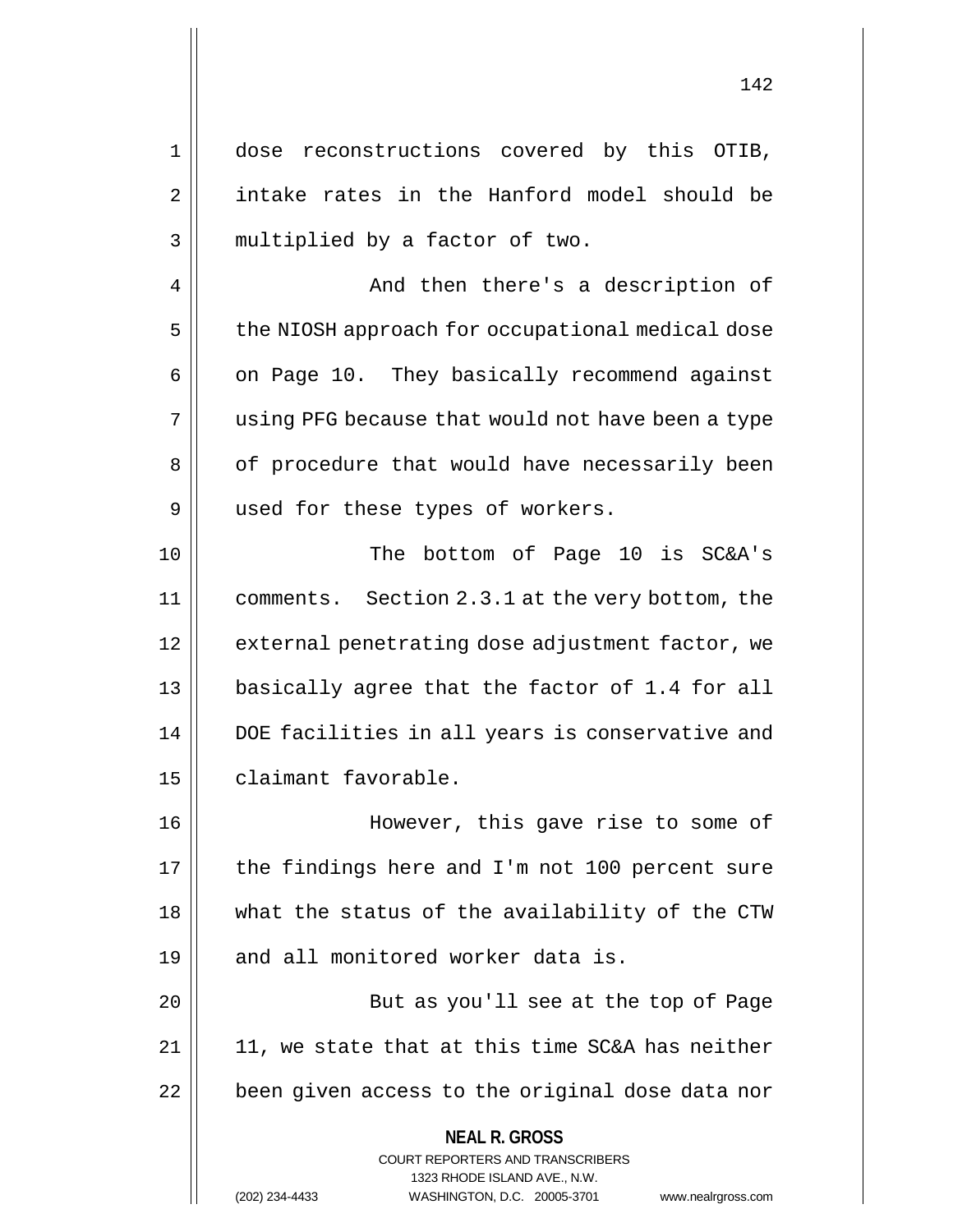1 || an explanation that would indicate whether the 2 annual doses for construction workers and all 3 monitored workers were scaled to reflect 4 | exposure and employment duration in any given  $5 \parallel$  year.

6 It's kind of a long description of 7 || kind of a simple concept. As Hans brought up in 8 || the last meeting in April, based on his 9 || experience at the utilities, you have a 10 || situation where you have some rad techs that are 11 full-time employees.

12 Then you have others, like the 13 people that maybe come in for an outage or 14 || something like that, who are only working for a 15 | short period of time.

16 And so you have this mixture of 17 construction trade worker doses that reflect 18 different exposure intervals.

19 And I guess the problem is we can't 20 || really tell whether those exposures for the 21 || short-term workers would be scaled to reflect  $22$  | the full-year exposure, and the issue being that

**NEAL R. GROSS**

COURT REPORTERS AND TRANSCRIBERS 1323 RHODE ISLAND AVE., N.W. (202) 234-4433 WASHINGTON, D.C. 20005-3701 www.nealrgross.com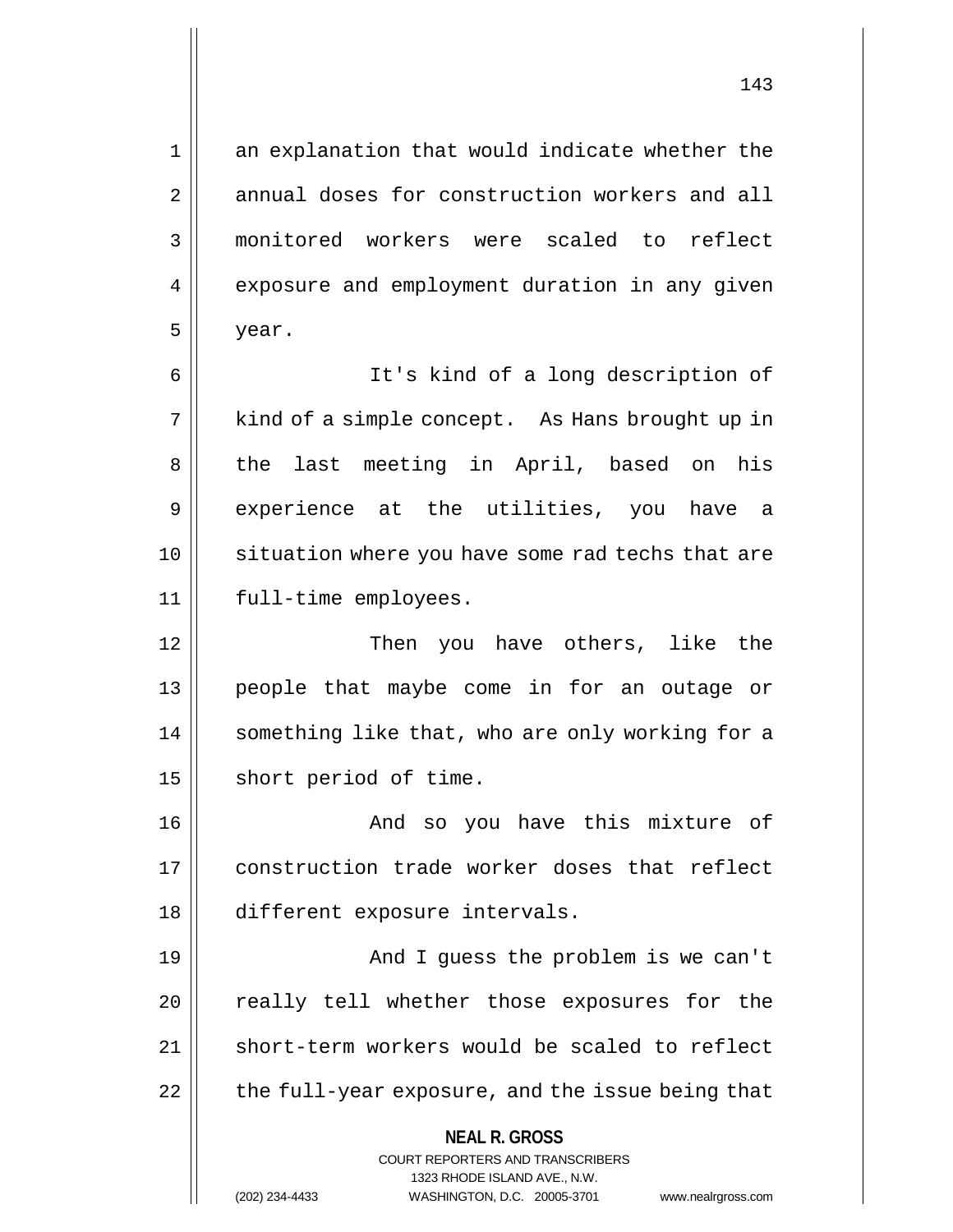**NEAL R. GROSS** COURT REPORTERS AND TRANSCRIBERS 1323 RHODE ISLAND AVE., N.W. (202) 234-4433 WASHINGTON, D.C. 20005-3701 www.nealrgross.com 1 || if they weren't and then along comes another 2 || unmonitored worker who is there for a full year  $3 \parallel$  of employment, is that ratio that's based on some 4 || partial year doses, I guess for lack of a better  $5$  | term, is that going to possibly underestimate 6 | their dose? 7 Is that going to affect the ratio to 8 || an extent that that particular worker who was  $9 \parallel$  there for a full year might be short changed in 10 | some way? 11 Maybe, Steve, you can enlighten us 12 | on this. When we were working on the Savannah 13 River Site construction trade worker 14 comparisons, we did a lot of work on looking at 15 | different categories of workers, whether they 16 were relative to all monitored workers, looked 17 at just construction versus non-construction as 18 || well as pooled workers. 19 || I believe there were some categories 20 || where the CTWs were definitely higher but did we 21 || ever look at this particular issue? 22 MR. MARSCHKE: I'm not sure that we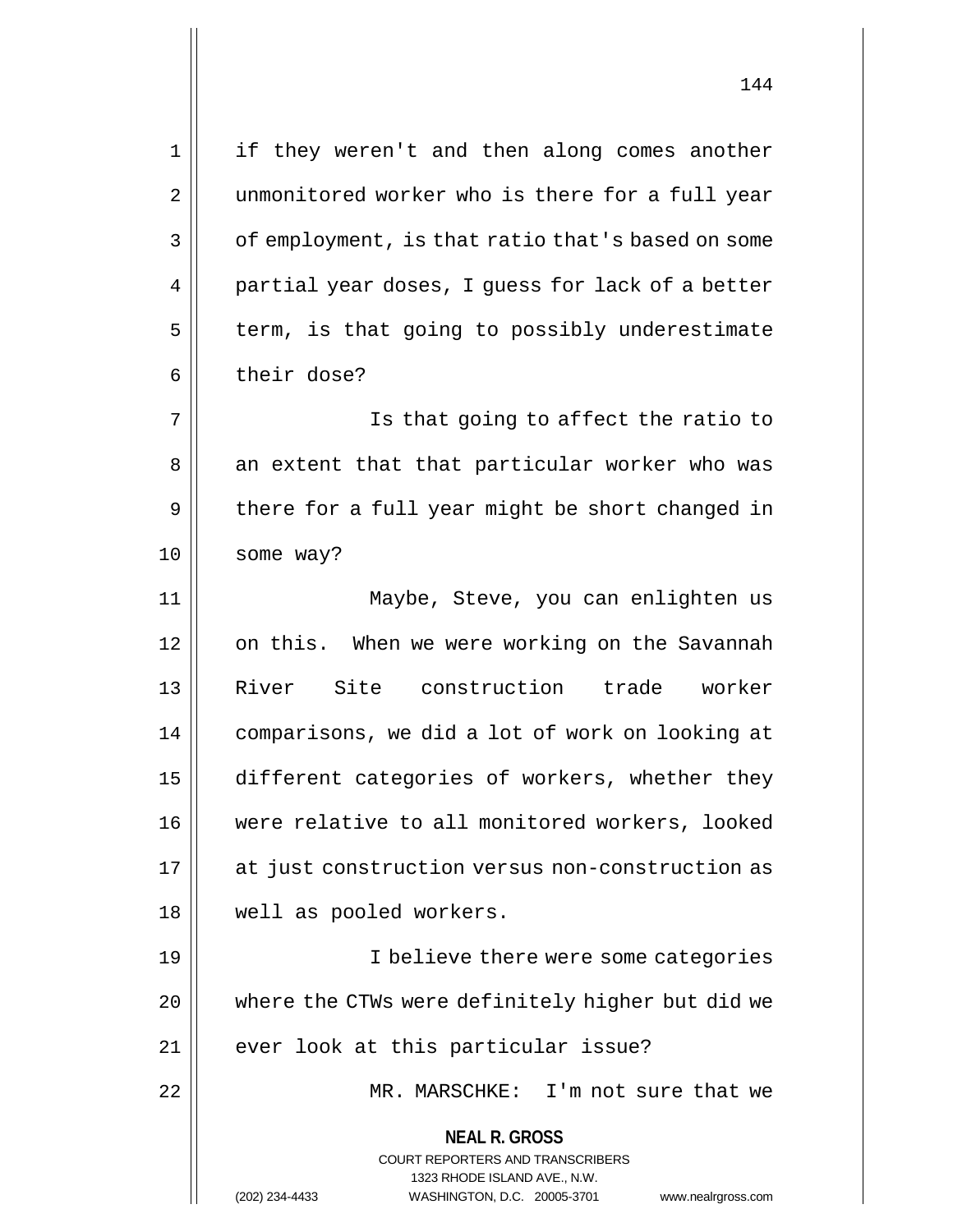| $\mathbf 1$    | looked at this issue. We do have a lot of the                                                       |
|----------------|-----------------------------------------------------------------------------------------------------|
| 2              | data that is available in the various electronic                                                    |
| 3              | databases, and NIOSH has made that available to                                                     |
| $\overline{4}$ | us and we have looked at that and analyzed all                                                      |
| 5              | that.                                                                                               |
| 6              | If you're talking about original                                                                    |
| 7              | data as to, you know, hard copies and things like                                                   |
| 8              | that, we haven't looked at any of that.                                                             |
| 9              | But original data as it applies to                                                                  |
| 10             | the various electronic databases, Savannah                                                          |
| 11             | River has a DP something or other database. We                                                      |
| 12             | have looked at that.                                                                                |
| 13             | There are several databases at                                                                      |
| 14             | Savannah River and we looked at all those.                                                          |
| 15             | NIOSH made them available to us. We looked at                                                       |
| 16             | REX at Hanford. We looked at, and I think                                                           |
| 17             | something at INEL.                                                                                  |
| 18             | So the only thing we can do is we can                                                               |
| 19             | go back and we can relook at the database. If they                                                  |
| 20             | have terms of employment for the various workers                                                    |
| 21             | that are associated in the database, we can then                                                    |
| 22             | see whether or not, you know, how long that                                                         |
|                | <b>NEAL R. GROSS</b>                                                                                |
|                | <b>COURT REPORTERS AND TRANSCRIBERS</b>                                                             |
|                | 1323 RHODE ISLAND AVE., N.W.<br>(202) 234-4433<br>WASHINGTON, D.C. 20005-3701<br>www.nealrgross.com |
|                |                                                                                                     |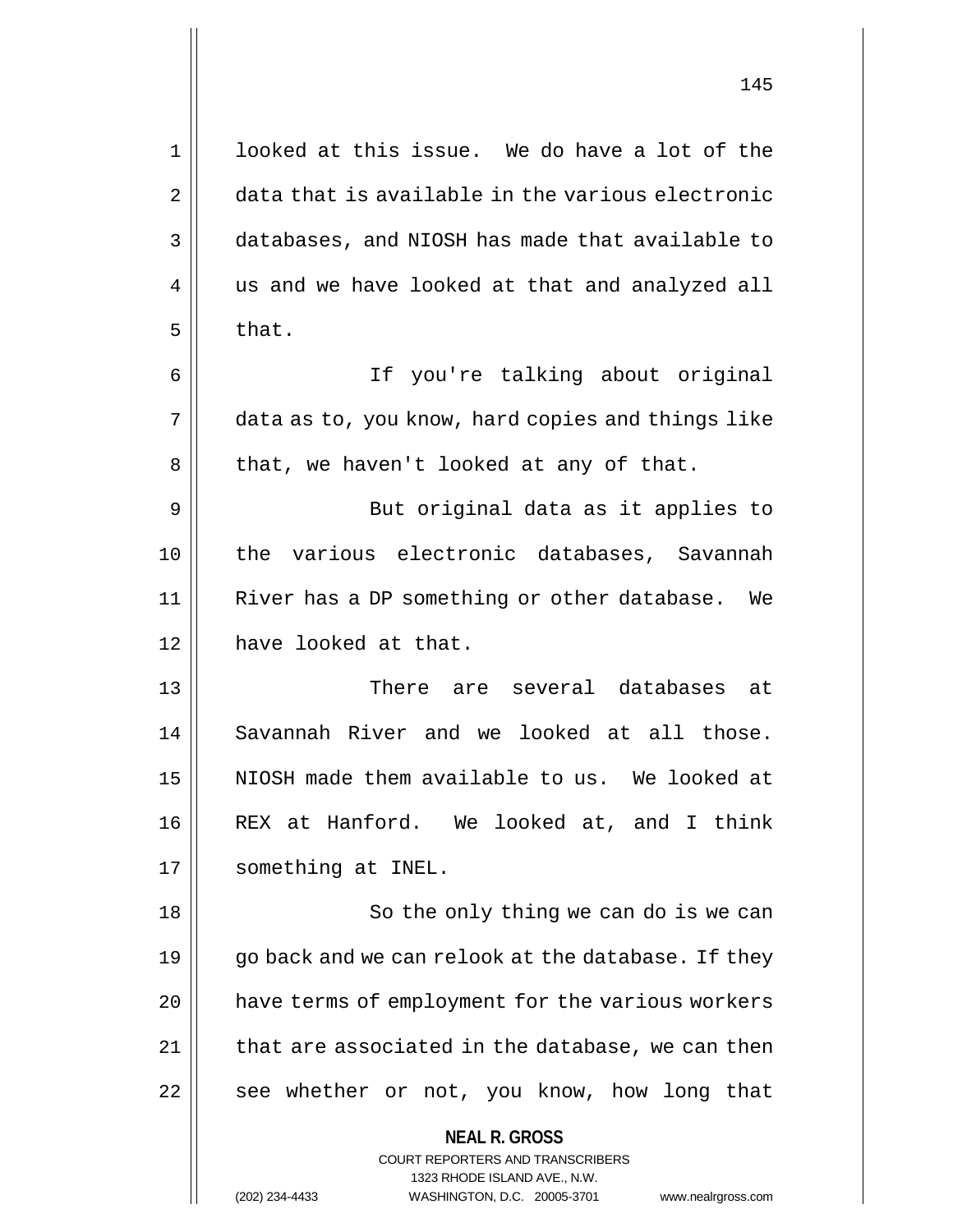| $\mathbf 1$ | particular individual who was in the database                                                   |
|-------------|-------------------------------------------------------------------------------------------------|
| 2           | was employed at the facility and we can come up.                                                |
| 3           | And we haven't attempted to do this                                                             |
| 4           | at this point. I don't know if it's our task to                                                 |
| 5           | do it or whether it's NIOSH's task to do it now                                                 |
| 6           | that this issue has been raised but.                                                            |
| 7           | MR. STIVER: Well, I can tell you                                                                |
| 8           | for other sites or other facilities, let's say                                                  |
| 9           | Fernald, NIOSH has typically gone and done that.                                                |
| 10          | It's the very same issue as they've done for                                                    |
| 11          | Fernald.                                                                                        |
| 12          | We have the partial-year exposures                                                              |
| 13          | and this issue, which is going to be the next                                                   |
| 14          | finding, is whether mixing the construction                                                     |
| 15          | trade workers in with all monitored workers                                                     |
| 16          | artificially depresses the ratio to a point                                                     |
| 17          | where it may not be claimant favorable too.                                                     |
| 18          | And that's something that's still on                                                            |
| 19          | the table in other Work Groups I know, so it may                                                |
| 20          | something that NIOSH would<br>be<br>want<br>to                                                  |
| 21          | investigate.                                                                                    |
| 22          | If not, I mean, SC&A could certainly                                                            |
|             | <b>NEAL R. GROSS</b><br><b>COURT REPORTERS AND TRANSCRIBERS</b><br>1323 RHODE ISLAND AVE., N.W. |
|             | WASHINGTON, D.C. 20005-3701<br>(202) 234-4433<br>www.nealrgross.com                             |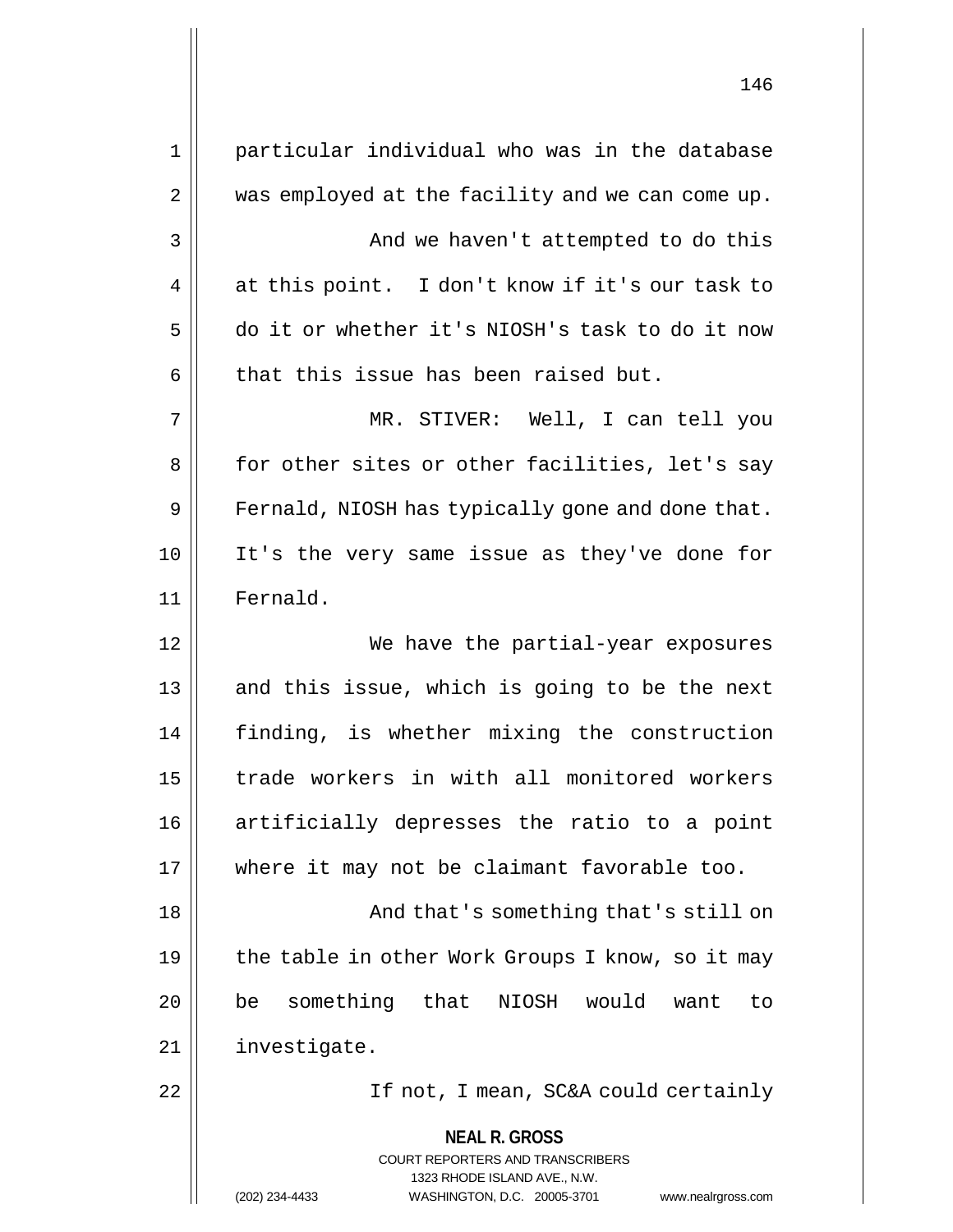**NEAL R. GROSS** COURT REPORTERS AND TRANSCRIBERS 1323 RHODE ISLAND AVE., N.W. 147 1 do an analysis that we've done for Savannah River  $2 \parallel$  and some others. 3 DR. H. BEHLING: John. 4 CHAIR MUNN: Hans had something to  $5 \parallel$  add. 6 DR. H. BEHLING: This is Hans 7 Behling. I was just wondering if it would be 8 || possible for NIOSH just to take a sample of one  $9 \parallel$  or two sites and just take the construction trade 10 workers from just a random sample and say what 11 || is the average employment period for any given  $12 \parallel$  year? 13 || And on the basis of that, you could 14 | come to a conclusion that a time adjustment 15 | factor needs to be applied or the differences are 16 || nominal and can ignored. 17 MR. HINNEFELD: This is Stu. I'm 18 || going to ask Matt Smith to describe briefly the 19 || response he sent to us that I held up because I 20 don't have the actual evaluation to be able to 21 || attach when we put it in the database so, Matt. 22 MR. SMITH: Sure. In preparing the

(202) 234-4433 WASHINGTON, D.C. 20005-3701 www.nealrgross.com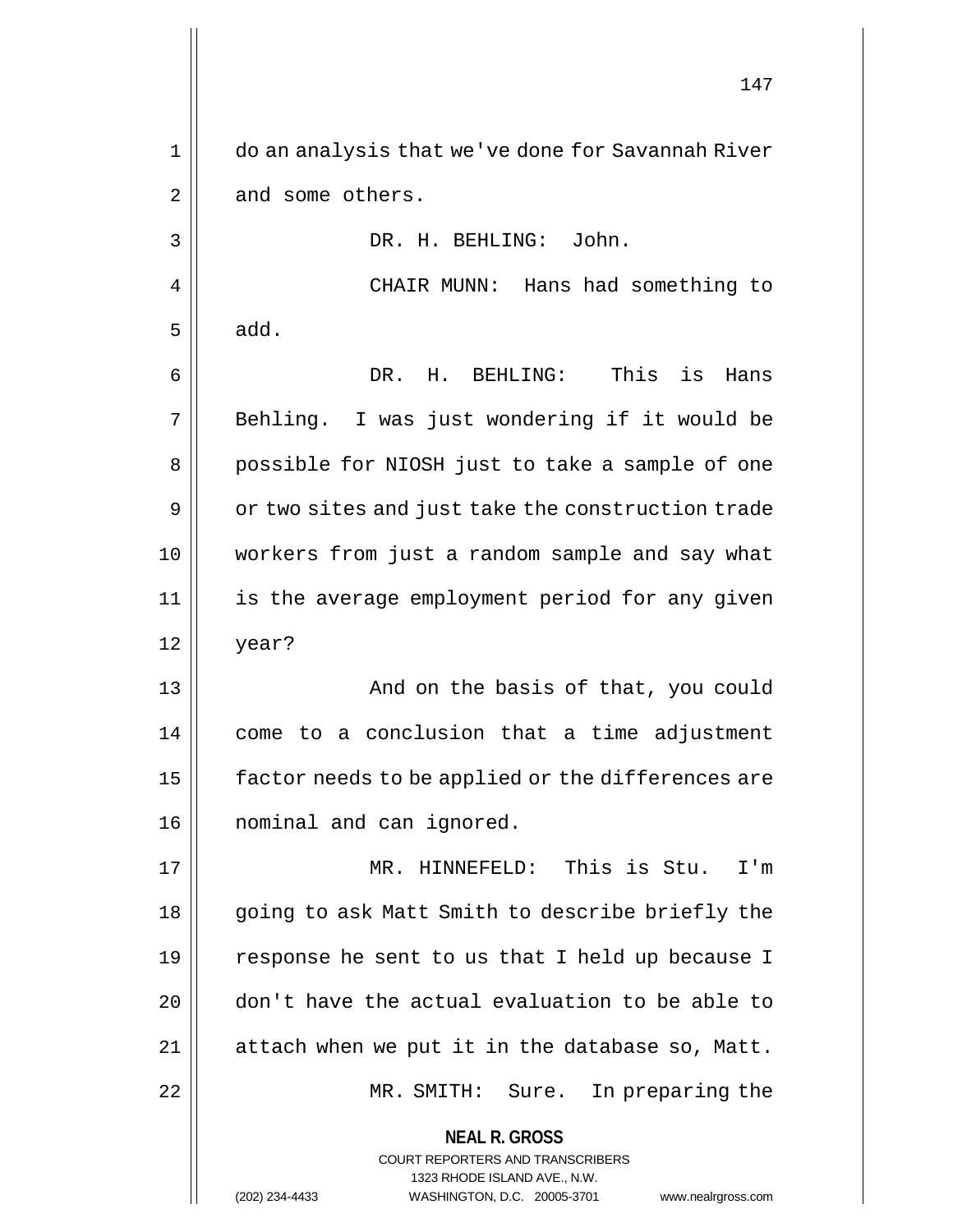1 || response to Number 14 for OTIB-52 itself, as I 2 || went through that file for the analysis of the 3 | Rocky Flats data, it was apparent that at least  $4 \parallel$  for Rocky Flats the original authors of OTIB-52,  $5 \parallel$  they did prorate the construction trade worker 6 | exposure. 7 || So as you look at the results for 8 | Rocky Flats and in general that supported the 1.4  $9 \parallel$  factor being reasonable, the analysis for that 10 site showed that when you do account for 11 prorating the construction trade workers, it 12 does support the 1.4 factor. 13 || As I looked through the compilation 14 || of data that formed the tables and figures in 15  $\vert$  OTIB-52, it looks like if prorating was done it 16 wasn't explicitly obvious to me. It could be  $17$  | that it was done by the original authors as they 18 || formed those data sets.

19 || T know you're likely correct. With 20 | Savannah River, we can probably look at it closer  $21$  | but at least for the one that was immediately 22 || available at hand, Rocky Flats, it looked

**NEAL R. GROSS**

COURT REPORTERS AND TRANSCRIBERS 1323 RHODE ISLAND AVE., N.W. (202) 234-4433 WASHINGTON, D.C. 20005-3701 www.nealrgross.com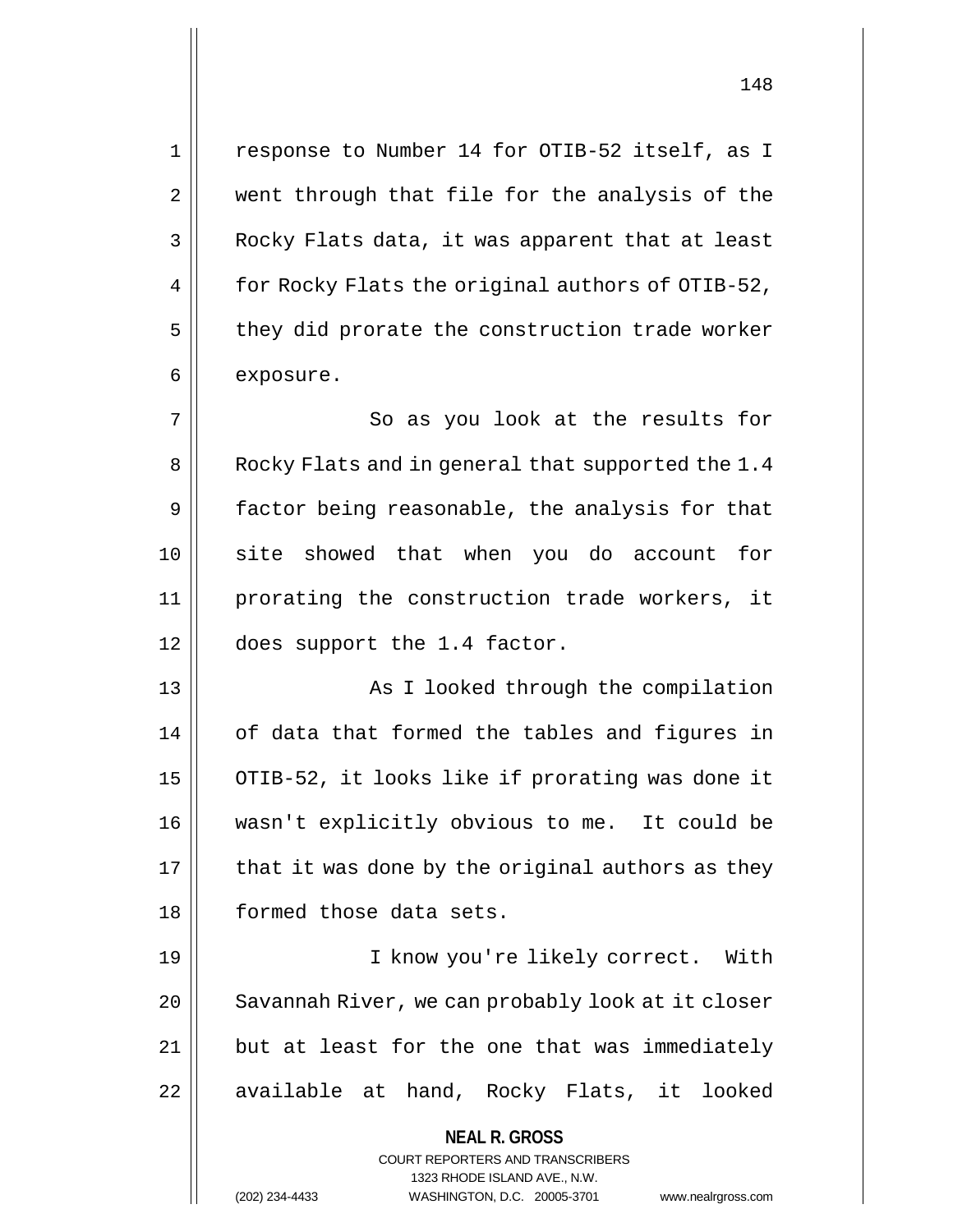1 || promising.

**NEAL R. GROSS** COURT REPORTERS AND TRANSCRIBERS 1323 RHODE ISLAND AVE., N.W. (202) 234-4433 WASHINGTON, D.C. 20005-3701 www.nealrgross.com 2 CHAIR MUNN: So essentially it's  $3 \parallel$  not a new issue. It's one that the agency has 4 | been aware of from the outset, and at least in  $5 \parallel$  one instance that we know, it has been 6 | appropriately answered. 7 Hans's question has been 8 || appropriately answered, right? Is that a 9 decent summary, Matt? 10 MR. SMITH: Correct, and in the 11 bigger picture when we do the overall coworker  $12$  | studies, we're prorating on that front as well. 13 || CHAIR MUNN: Good. 14 || MR. SMITH: It leads a little bit 15  $\parallel$  into the second finding, which is separating the 16 construction trade workers from all monitored 17 workers. 18 || That same or similar issue was part 19 | of the Finding number 13 back on OTIB-52, which 20 | I believe that issue was taken care of. 21 || CHAIR MUNN: I think so. 22 MR. SMITH: I know it causes us to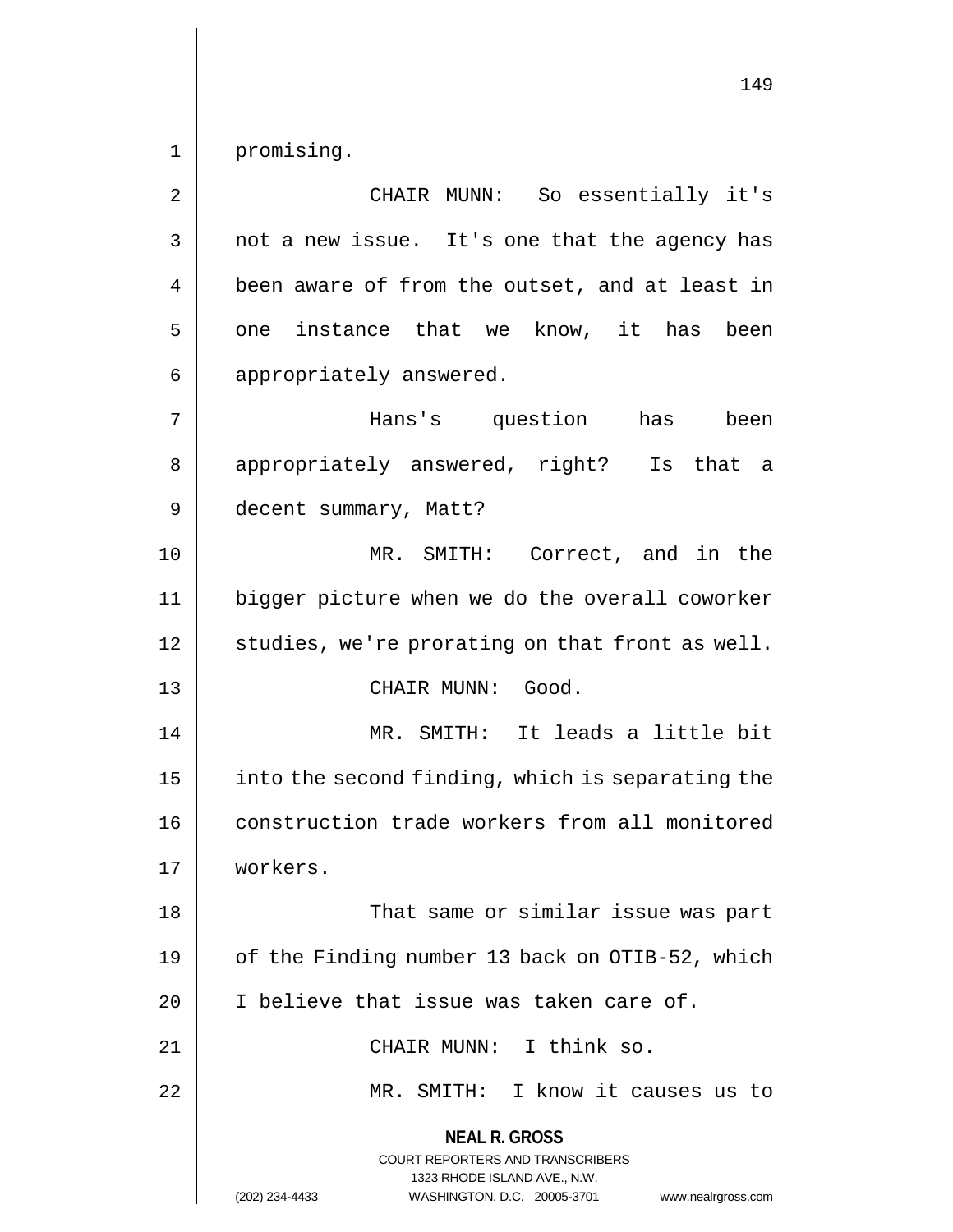| $\mathbf 1$    | kind of jump back and forth again, but the                                                                                                                             |
|----------------|------------------------------------------------------------------------------------------------------------------------------------------------------------------------|
| $\overline{2}$ | Finding number 2 for PER-14, the issue there is                                                                                                                        |
| 3              | similar to what was being discussed in Finding                                                                                                                         |
| 4              | number 13 of OTIB-52.                                                                                                                                                  |
| 5              | CHAIR MUNN: Yes, as you said in                                                                                                                                        |
| 6              | your response to the PER number 2 item, yes.                                                                                                                           |
| 7              | MR. SMITH: And, again, the bottom                                                                                                                                      |
| 8              | line there is, you know, not a huge difference.                                                                                                                        |
| 9              | And then also to keep in mind is when                                                                                                                                  |
| 10             | we apply this factor 1.4, we are applying it to                                                                                                                        |
| 11             | a coworker study that's been done for all                                                                                                                              |
| 12             | monitored workers, so the construction trade                                                                                                                           |
| 13             | workers are mixed into that overall study.                                                                                                                             |
| 14             | MEMBER BEACH: So it looks like of                                                                                                                                      |
| 15             | the six findings, some of them have been answered                                                                                                                      |
| 16             | by NIOSH, and then has SC&A went back and looked                                                                                                                       |
| 17             | at those?                                                                                                                                                              |
| 18             | MR. STIVER:<br>Looking<br>at<br>our                                                                                                                                    |
| 19             | response here on Finding 13.                                                                                                                                           |
| 20             | To see if it's<br>MEMBER BEACH:                                                                                                                                        |
| 21             | appropriate or answered back or?                                                                                                                                       |
| 22             | CHAIR MUNN: Of 52.                                                                                                                                                     |
|                | <b>NEAL R. GROSS</b><br><b>COURT REPORTERS AND TRANSCRIBERS</b><br>1323 RHODE ISLAND AVE., N.W.<br>(202) 234-4433<br>WASHINGTON, D.C. 20005-3701<br>www.nealrgross.com |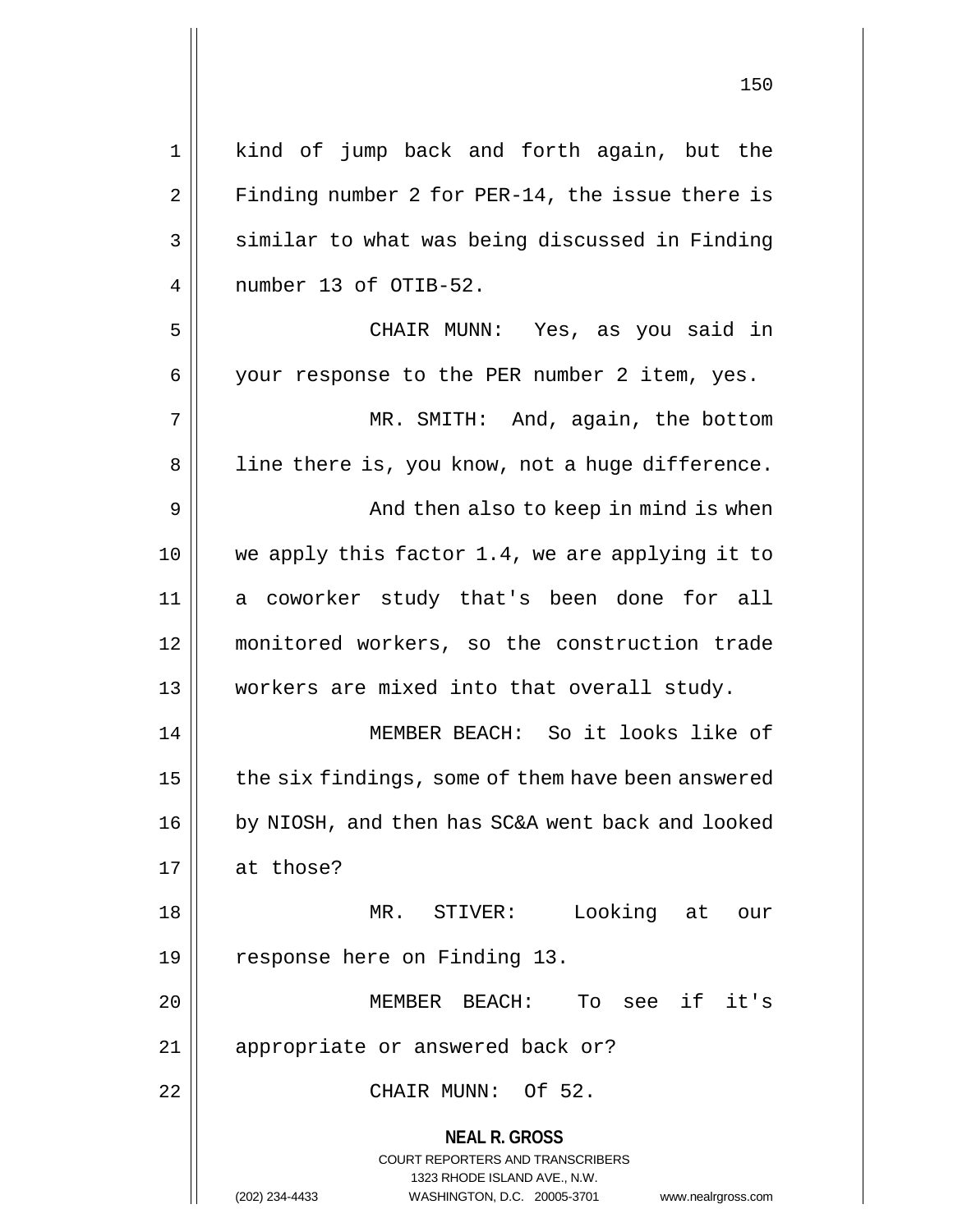|    | 151                                                                                             |
|----|-------------------------------------------------------------------------------------------------|
| 1  | MR. KATZ: Can I say something?                                                                  |
| 2  | CHAIR MUNN: Yes.                                                                                |
| 3  | MR. KATZ: Because, I mean, our                                                                  |
| 4  | intent in these PER reviews was not to rerun OTIB                                               |
| 5  | reviews that have already been found and                                                        |
| 6  | concluded.                                                                                      |
| 7  | I mean, we didn't want to do reruns,                                                            |
| 8  | so I can understand if there's a new finding                                                    |
| 9  | because of something that was yet to be resolved                                                |
| 10 | on an OTIB, but I'm not sure I understand why we                                                |
| 11 | would be repeating.                                                                             |
| 12 | MR. STIVER: Yes, I think my sense                                                               |
| 13 | here is this OTIB Finding 13 is essentially the                                                 |
| 14 | same as the PER Finding 2. And it looks like we                                                 |
| 15 | have --                                                                                         |
| 16 | MEMBER BEACH:<br>I guess my question                                                            |
| 17 | would be if in answering that you could almost                                                  |
| 18 | go through and make a recommendation to the Work                                                |
| 19 | Group whether it should stay open or be closed                                                  |
| 20 | based on those answers.                                                                         |
| 21 | MR. KATZ: Yes, I'm just saying more                                                             |
| 22 | fundamentally it shouldn't even be in here, a PER                                               |
|    | <b>NEAL R. GROSS</b><br><b>COURT REPORTERS AND TRANSCRIBERS</b><br>1323 RHODE ISLAND AVE., N.W. |
|    | (202) 234-4433<br>WASHINGTON, D.C. 20005-3701<br>www.nealrgross.com                             |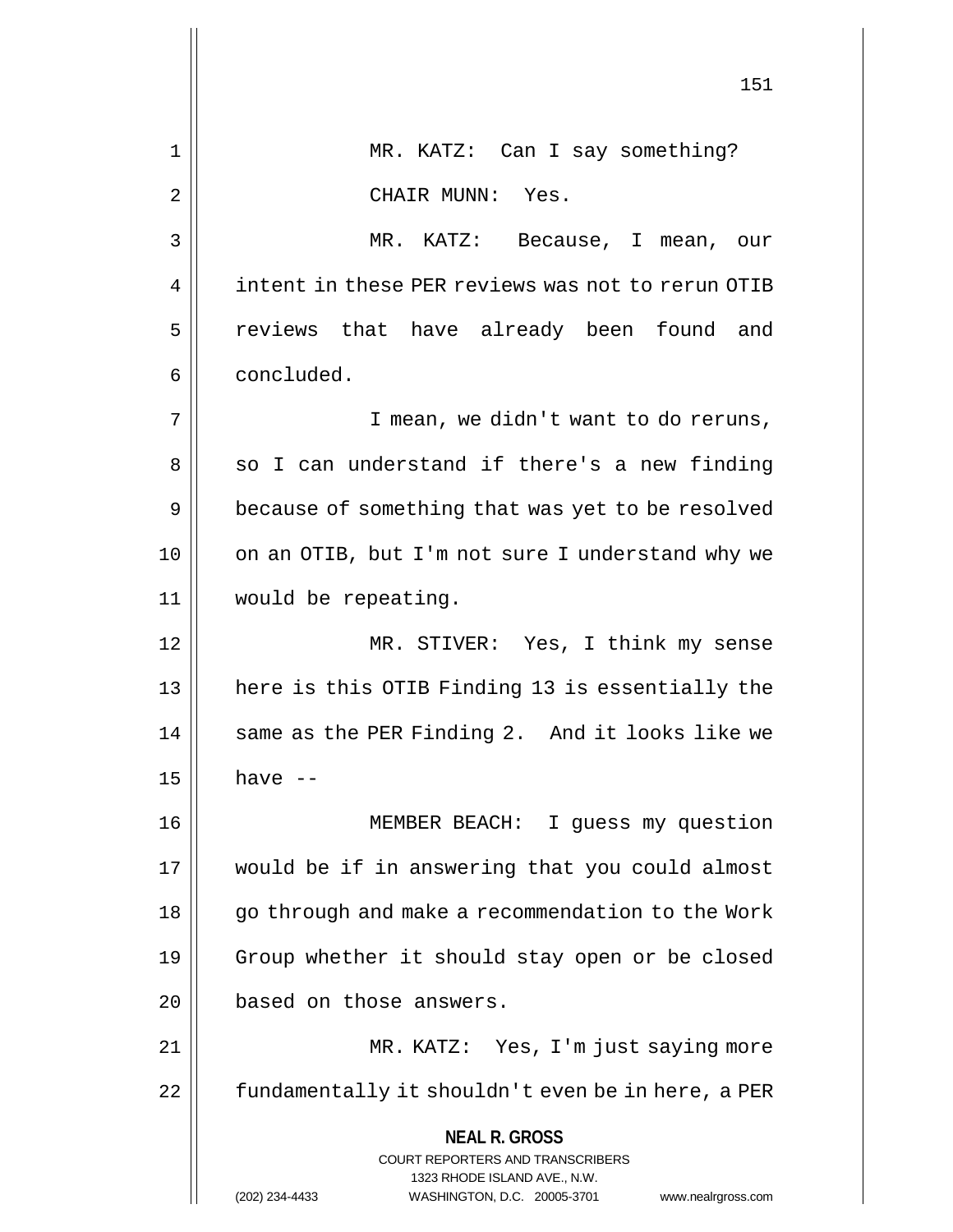1 | review.

2 MR. STIVER: It shouldn't be a  $3 \parallel$  repeat, that's right.

4 | CHAIR MUNN: Yes, it's not an issue  $5 \parallel$  anymore. That's why I said what I did earlier  $6 \parallel$  when I was clarifying what Matt said. This is  $7 \parallel$  not a new issue and it's one that has been in the 8 mix and one that NIOSH has been aware of and 9 | incorporated into its activities.

10 || MR. STIVER: Looking at the history 11 here, it's been under discussion for several 12 || years now and I really don't see that this is 13 || adding anything new to the mix.

14 || CHAIR MUNN: The apportionment has  $15$  | been done essentially is the answer.

16 MR. MARSCHKE: We've looked into 17 | this issue.

18 || MR. STIVER: Yes. 19 CHAIR MUNN: It's been done. 20 MR. MARSCHKE: Okay, so the 21 || Subcommittee is instructing me to close this  $22$  | issue in the database? Is that as I understand

**NEAL R. GROSS**

COURT REPORTERS AND TRANSCRIBERS 1323 RHODE ISLAND AVE., N.W. (202) 234-4433 WASHINGTON, D.C. 20005-3701 www.nealrgross.com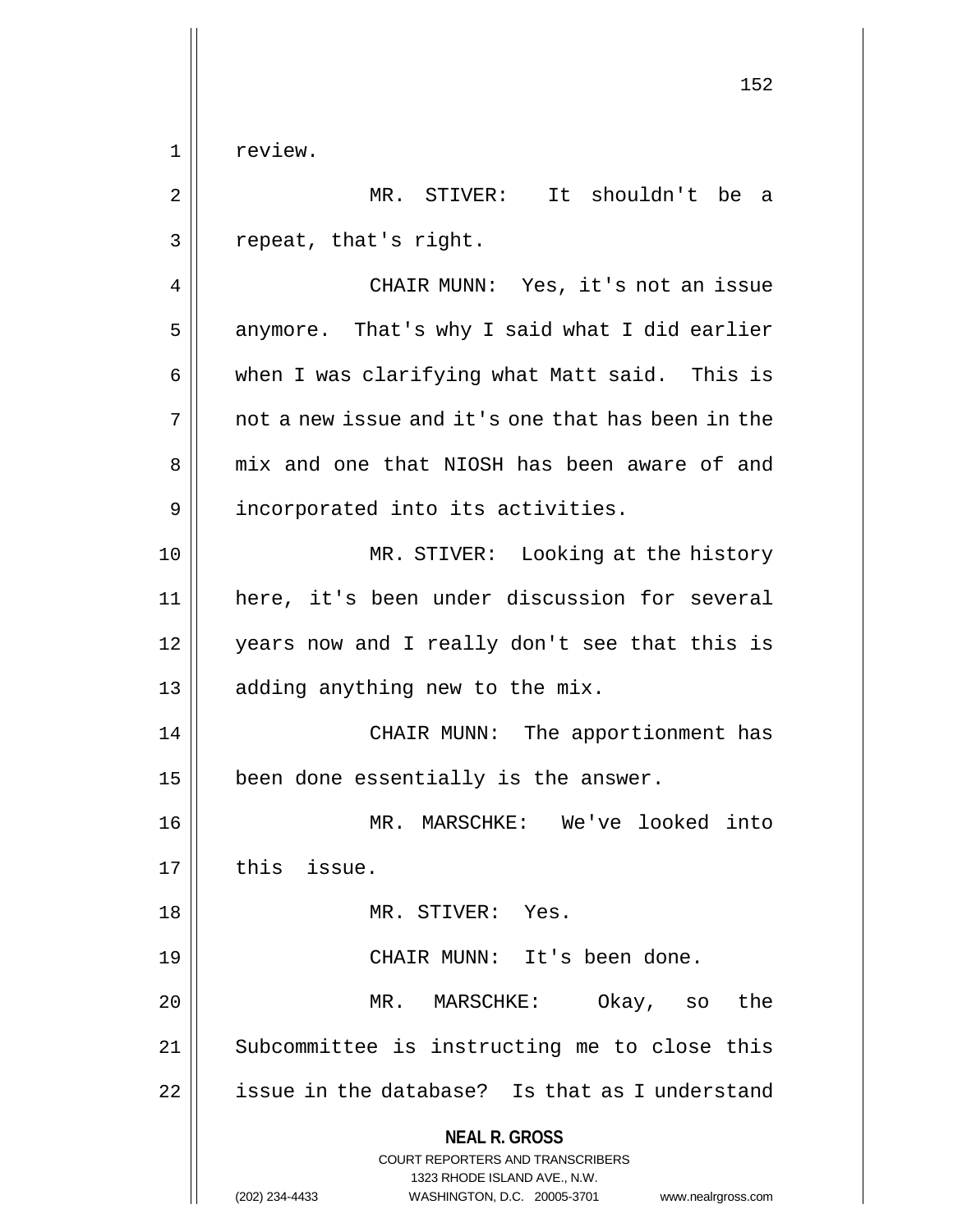**NEAL R. GROSS** COURT REPORTERS AND TRANSCRIBERS 1323 RHODE ISLAND AVE., N.W. (202) 234-4433 WASHINGTON, D.C. 20005-3701 www.nealrgross.com 153  $1 \parallel$  it? 2 || MR. KATZ: Yes. 3 CHAIR MUNN: Is there anyone who has 4 || an issue with closing PER-14, Finding 2? 5 MEMBER BEACH: So you're saying  $6 \parallel$  close all six findings? 7 || MR. MARSCHKE: No, number 2. 8 CHAIR MUNN: We're saying Finding  $9 \parallel 2$ . 10 || MR. MARSCHKE: Yes, Finding 2. 11 CHAIR MUNN: We address one finding  $12$  at a time. 13 MEMBER BEACH: Okay, so in closing 14 it, will you put a note in there just capturing 15  $\parallel$  why it was closed, that it was --16 MR. MARSCHKE: Tell me what you want 17 || to put in. We'll type in whatever you want to  $18$  || put in. The Subcommittee --19 MR. KATZ: I think you could say 20 | that it was addressed in OTIB-52 and closed and  $21$   $\parallel$   $-$ 22 MEMBER BEACH: Yes.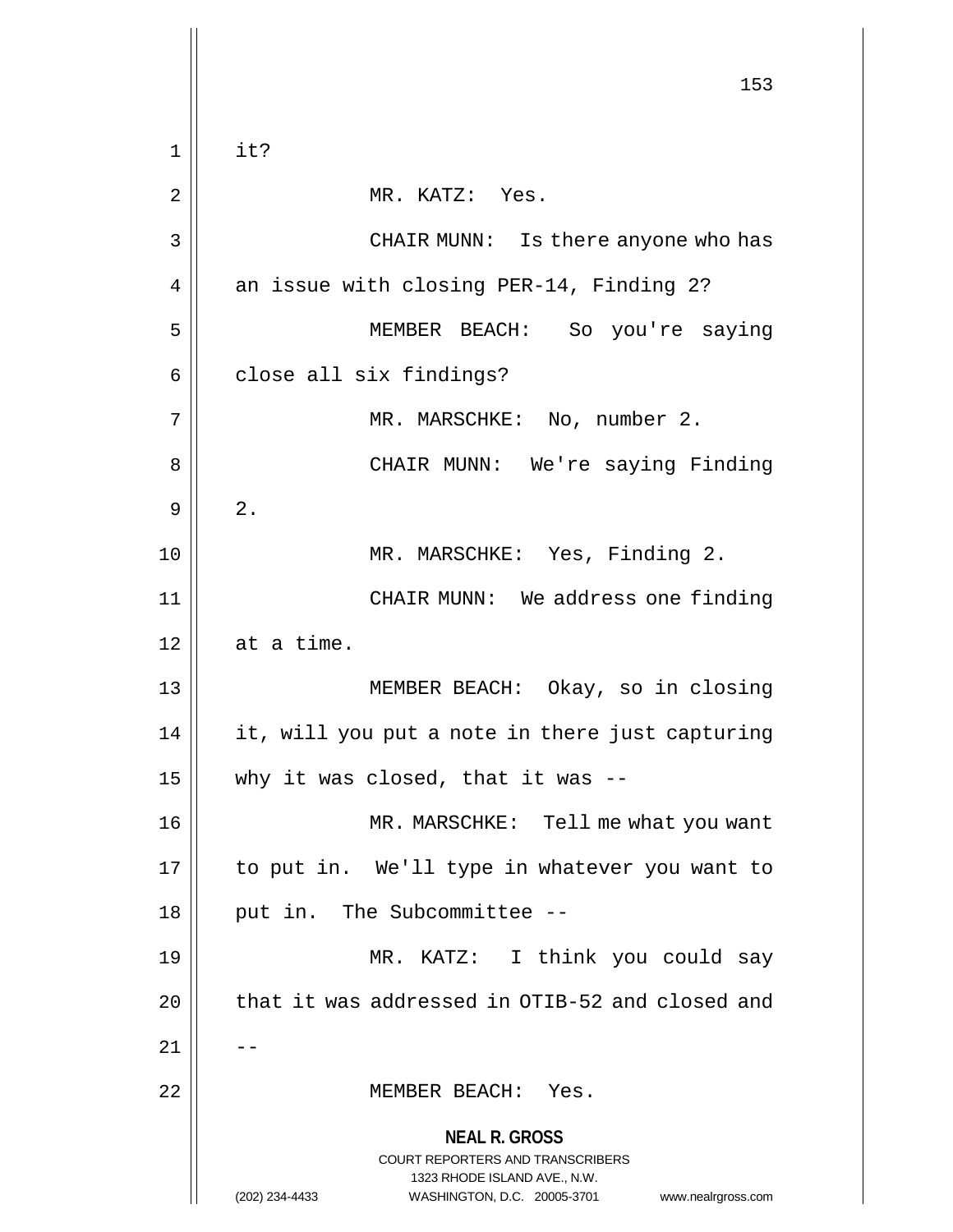**NEAL R. GROSS** COURT REPORTERS AND TRANSCRIBERS 1323 RHODE ISLAND AVE., N.W. (202) 234-4433 WASHINGTON, D.C. 20005-3701 www.nealrgross.com 154 1 CHAIR MUNN: That's what it says  $2 \parallel$  essentially. 3 || MR. KATZ: Right. 4 CHAIR MUNN: That's what the  $5$  | finding says, Matt says --6 MEMBER ZIEMER: That's what Matt's 7 saying. 8 CHAIR MUNN: -- that it's captured  $9 \parallel$  in 52, Finding 13, the response --10 MEMBER BEACH: And then -- 11 CHAIR MUNN: -- and says it's 12 appropriate. 13 MEMBER BEACH: -- SC&A agrees and is 14 | closed. 15 || MR. MARSCHKE: At this point, SC&A 16 doesn't have to agree because the Subcommittee  $17 \parallel \text{agrees.}$ 18 || CHAIR MUNN: Yes. 19 || MR. KATZ: Right. 20 || MEMBER BEACH: But just so next year  $21$  | you look that up and go, oh, okay. 22 MR. KATZ: Just so that we're clear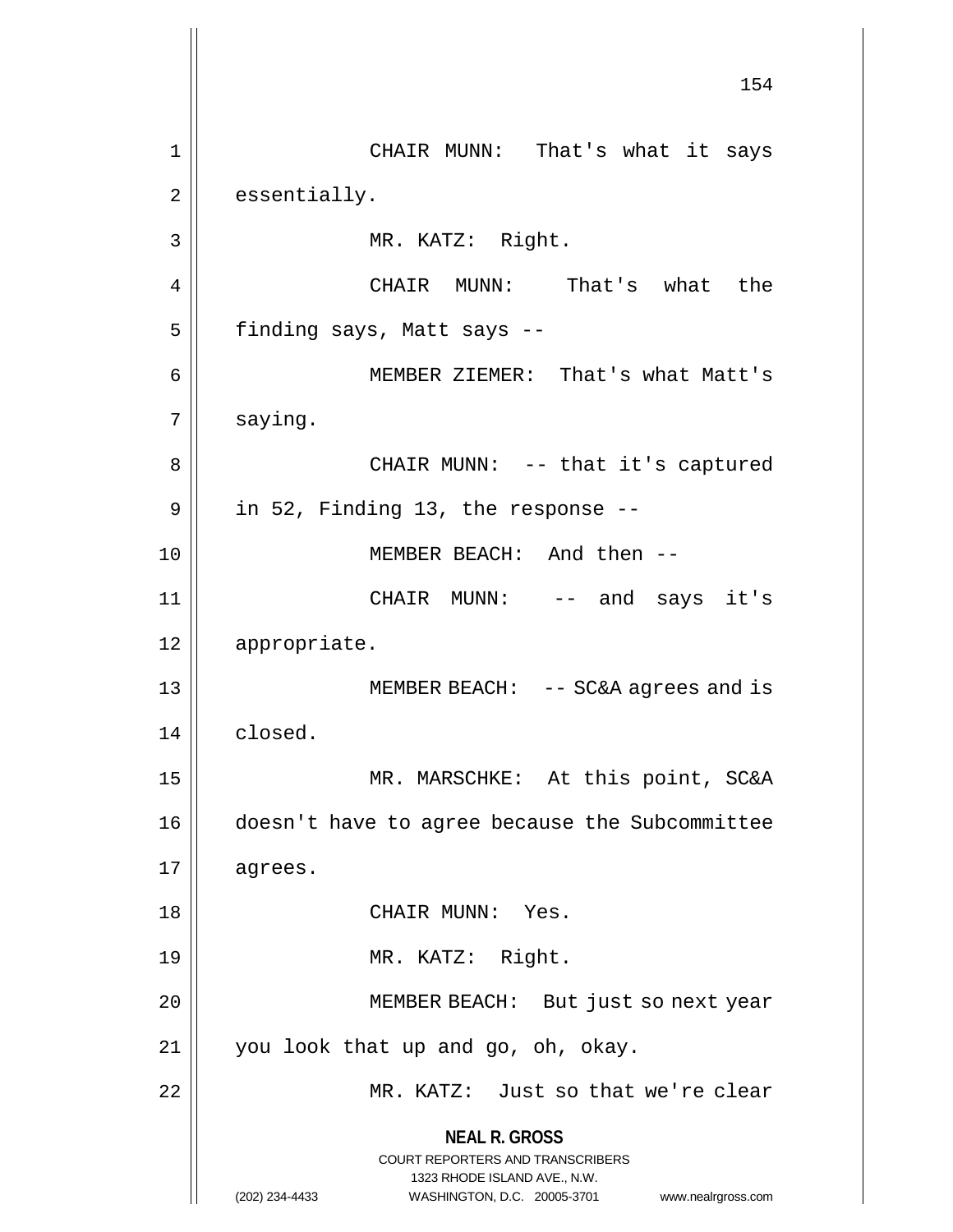**NEAL R. GROSS** COURT REPORTERS AND TRANSCRIBERS 1323 RHODE ISLAND AVE., N.W. (202) 234-4433 WASHINGTON, D.C. 20005-3701 www.nealrgross.com 1 going forward, for SC&A reviews of PERs we're not 2 || supposed to be reviewing methodology unless 3 | there's open issues that haven't been closed on  $4 \parallel$  the methodology that's the basis. 5 Otherwise, we're not supposed to be 6 | reviewing methodology. We're supposed to be 7 reviewing implementation of agreed-on 8 || methodology. 9 CHAIR MUNN: Yes, whether or not -- 10 DR. H. BEHLING: This is Hans 11 || Behling again. Let me just clarify a few things 12 | because of the fact that when I reviewed PER-14, 13  $\parallel$  as the central author, I was also tasked with 14 looking at 52. 15 || And that was not written by me and 16 was actually at the time I wrote this and I 17 || believe that was in March of this past year that 18 || I submitted my report, I think the OTIB-52 was 19 || still in the process of being modified. 20 I didn't have a full understanding 21 | of what the final outcome of OTIB-52 was and so 22 | I think this is why we have this problem about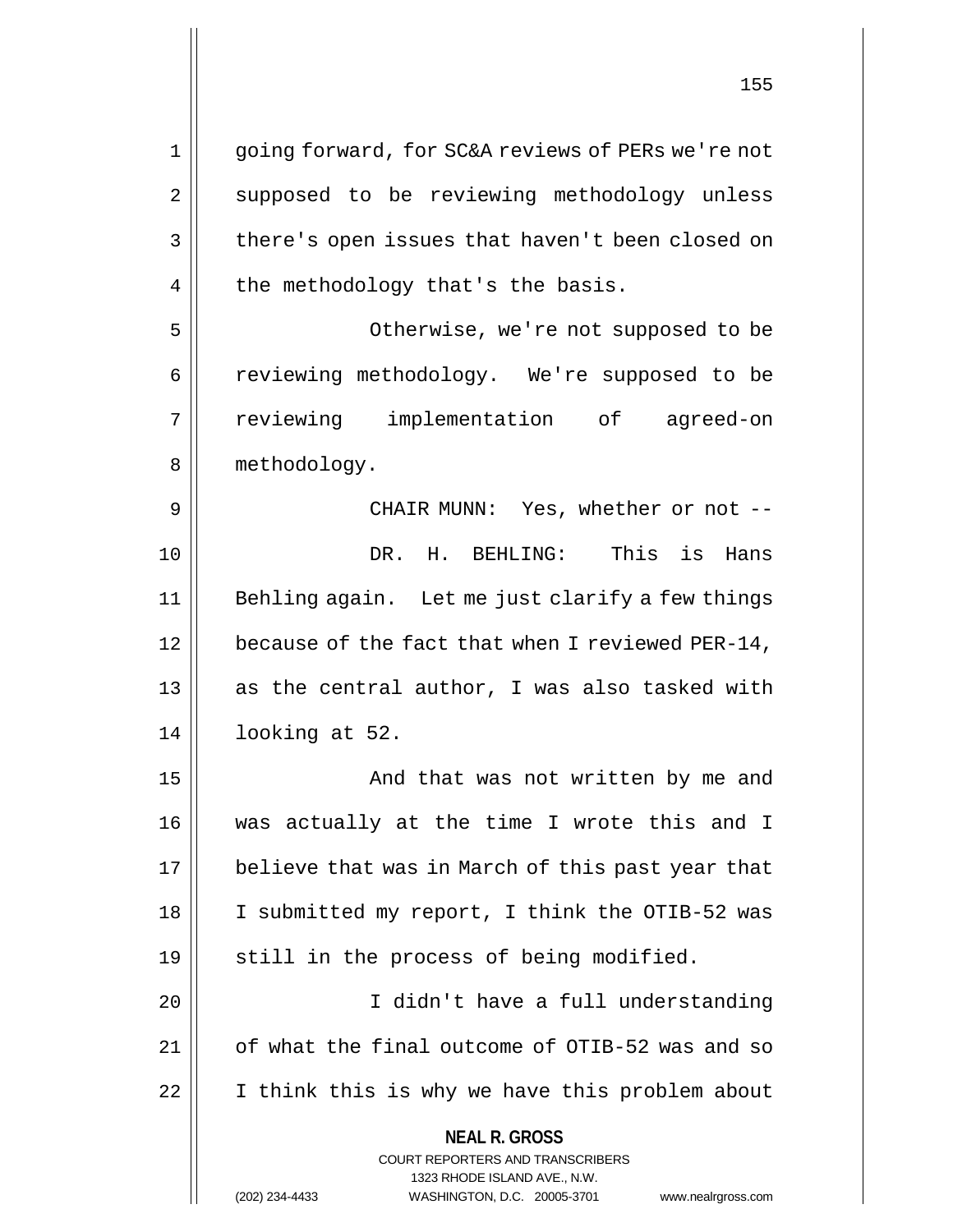**NEAL R. GROSS** COURT REPORTERS AND TRANSCRIBERS 1323 RHODE ISLAND AVE., N.W. (202) 234-4433 WASHINGTON, D.C. 20005-3701 www.nealrgross.com 156 1 is it a redundant issue. As I said, when I 2 | reviewed PER-14, OTIB-52 was still undergoing 3 | revision. 4 MR. KATZ: Okay. Thanks, Hans.  $5$  | That's understandable. 6 CHAIR MUNN: Thanks, appreciate it. 7 || Any objection to closing Finding 2 in PER-14? 8 | Okay with you, Dick? 9 MEMBER LEMEN: This is Dick. Could 10 you repeat what you're closing exactly? Can you 11 || just define it for me better? 12 CHAIR MUNN: Yes, let me read you 13 what the original finding was and what we're 14 | closing here. 15 The original finding was a 16 conditional finding. "The inclusion of 17 construction trade workers among AMWs may 18 || obscure dose differences as stated in Section 4  $19 \parallel$  of OTIB-52. 20 | The Sometimes the AMW group includes 21 | the CTWs and in others it did not. However, the 22 | OTIB does not identify which data sets, that is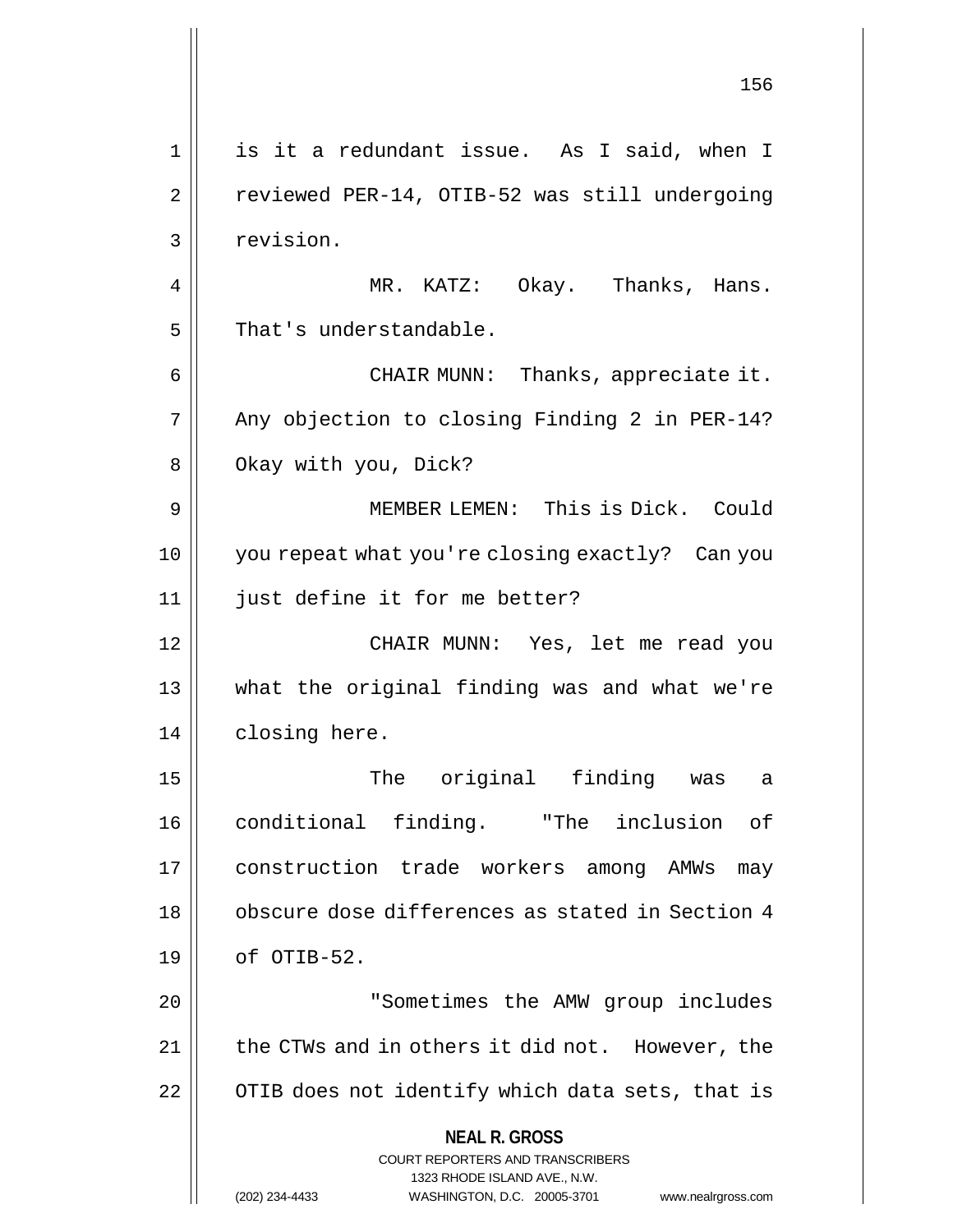**NEAL R. GROSS** COURT REPORTERS AND TRANSCRIBERS 1323 RHODE ISLAND AVE., N.W. 1 || external deep dose, shallow dose and/or bioassay 2 | data sets, failed to separate CTW from AMW data." 3 And the response now is, "This issue 4 || was discussed in the response to OTIB-52,  $5$  | Finding 13. 6 "The response states, quote, 7 | | 'Regardless of comparison methods, the outcome 8. 8 would be favorable to CTWs because the 9 correction is typically applied to doses in a 10 || site-specific coworker model which is based on 11 data for all monitored workers. 12 "When CTW are removed from the 13 comparison population, the ratio favors the CTW 14 | if the CTW doses are, in fact, elevated. 15 "In addition, the 20 percent 16 || threshold criteria for adjustment falls inside 17 the margin of uncertainty, paren, 18 (approximately 30 percent) for dosimetry 19 programs during the film era as well as modern 20 | programs covered by DOELAP, ' end quote. 21 || "Again, please note that the factor 22 || of 1.4 recommended by OTIB-52 is applied to

(202) 234-4433 WASHINGTON, D.C. 20005-3701 www.nealrgross.com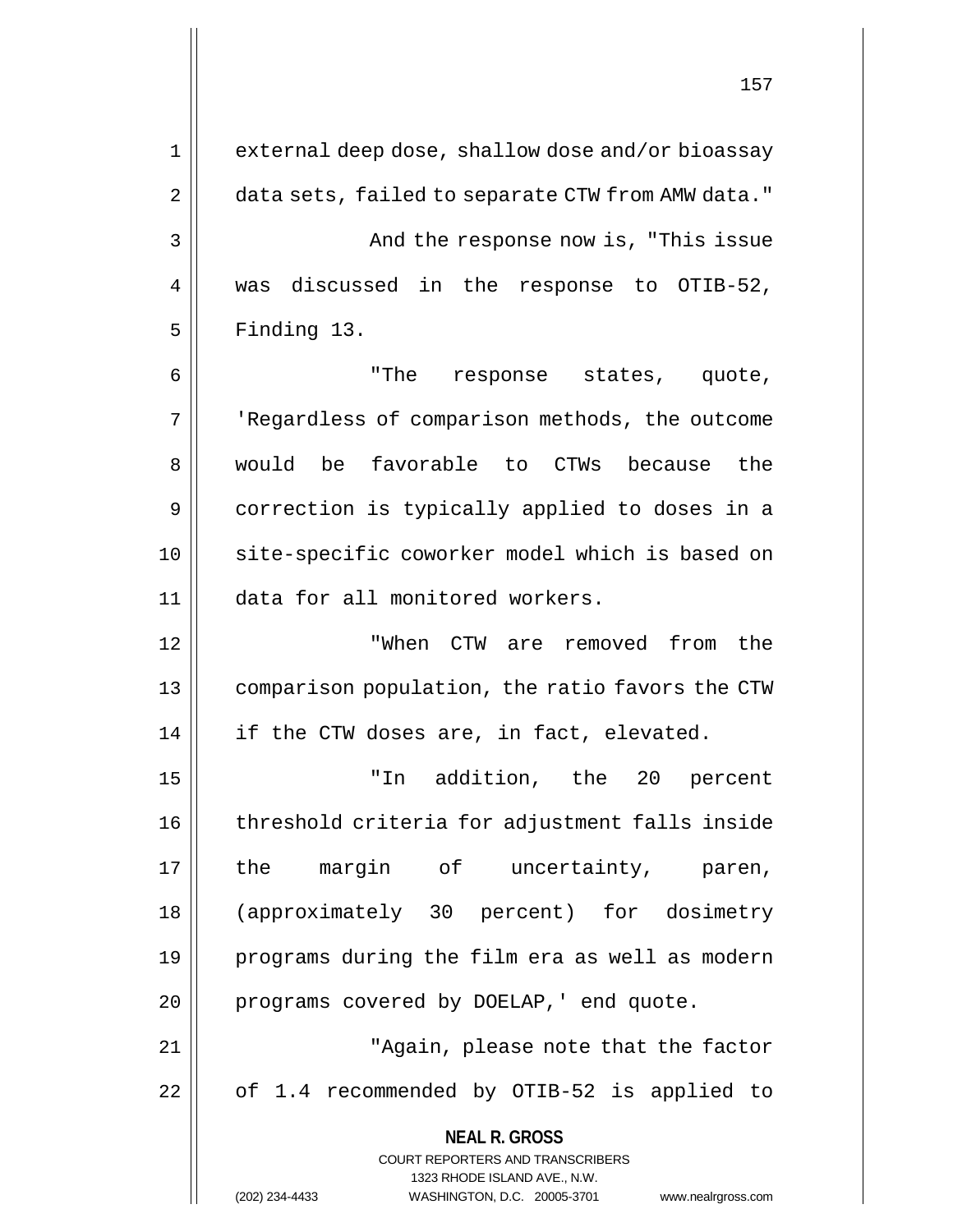**NEAL R. GROSS** COURT REPORTERS AND TRANSCRIBERS 1323 RHODE ISLAND AVE., N.W. (202) 234-4433 WASHINGTON, D.C. 20005-3701 www.nealrgross.com 1 coworker data that represents a combination of 2 | the CTW and non-CTW populations." 3 || MEMBER LEMEN: Okay. 4 CHAIR MUNN: So on that basis, we  $5$  are recommending closure of this finding. 6 DR. H. BEHLING: And, Wanda, just  $7$  | another secondary comment to that issue that I 8 || just made, the reason it was cited as a 9 | conditional is because of the very reason that 10 I mentioned to you. 11 During that time that I was writing  $12$  | this, I think OTIB-52 was undergoing changes. 13 CHAIR MUNN: Yes, one of the 14 drawbacks in trying to do the two almost 15 | simultaneously. 16 DR. H. BEHLING: Yes. 17 || CHAIR MUNN: Or at least in 18 || parallel. So we are now recommending that it be  $19$  | closed on the basis of the statement that I just  $20$  | read to you. 21 || MR. MARSCHKE: The statement is the 22 | Subcommittee agrees with NIOSH that this finding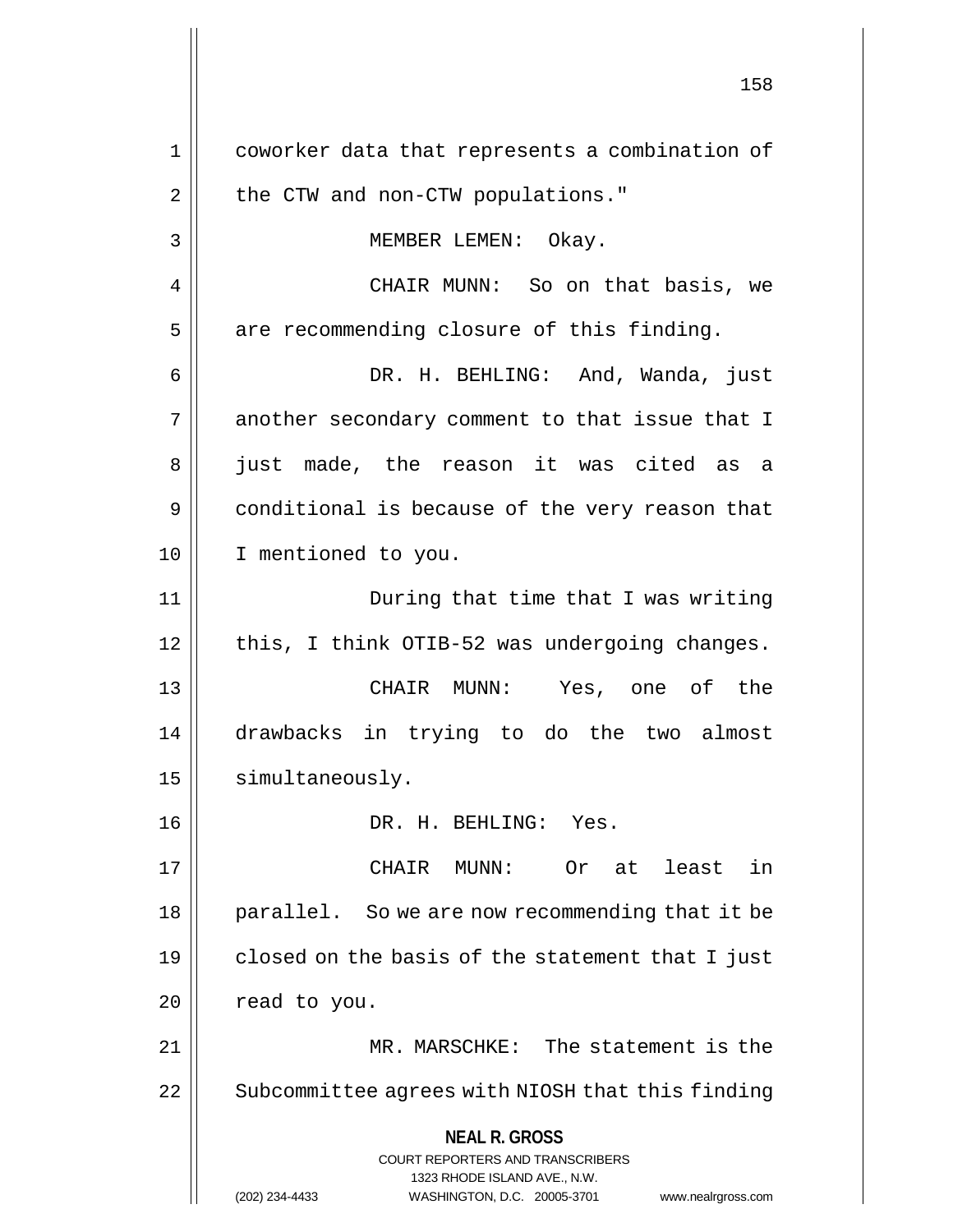**NEAL R. GROSS** COURT REPORTERS AND TRANSCRIBERS 1323 RHODE ISLAND AVE., N.W. (202) 234-4433 WASHINGTON, D.C. 20005-3701 www.nealrgross.com 159 1 has been raised and addressed under review of  $2 \parallel$  OTIB-52, Finding 13. Therefore, the status of  $3 \parallel$  this finding has been changed to closed. 4 CHAIR MUNN: Is that okay with you,  $5 \parallel$  Dick? 6 MEMBER LEMEN: I can live with that. 7 CHAIR MUNN: Very good, thank you. 8 || Let's close that. 9 DR. H. BEHLING: Are we closing the 10 Finding 1 as well? 11 CHAIR MUNN: No, we're only dealing 12 with Finding 2. 13 || DR. H. BEHLING: Okay. 14 MR. MARSCHKE: Going back to 15 Finding 1, did we change the status? Since 16 we've talked about Finding 1, did we want to 17 || change the status now to in progress? 18 Usually what we do is if we bring it 19 up and bring it up and talk about it at one of  $20$  | these meetings, we change the status from open 21 || to in progress, indicating that, you know. 22 CHAIR MUNN: That's correct.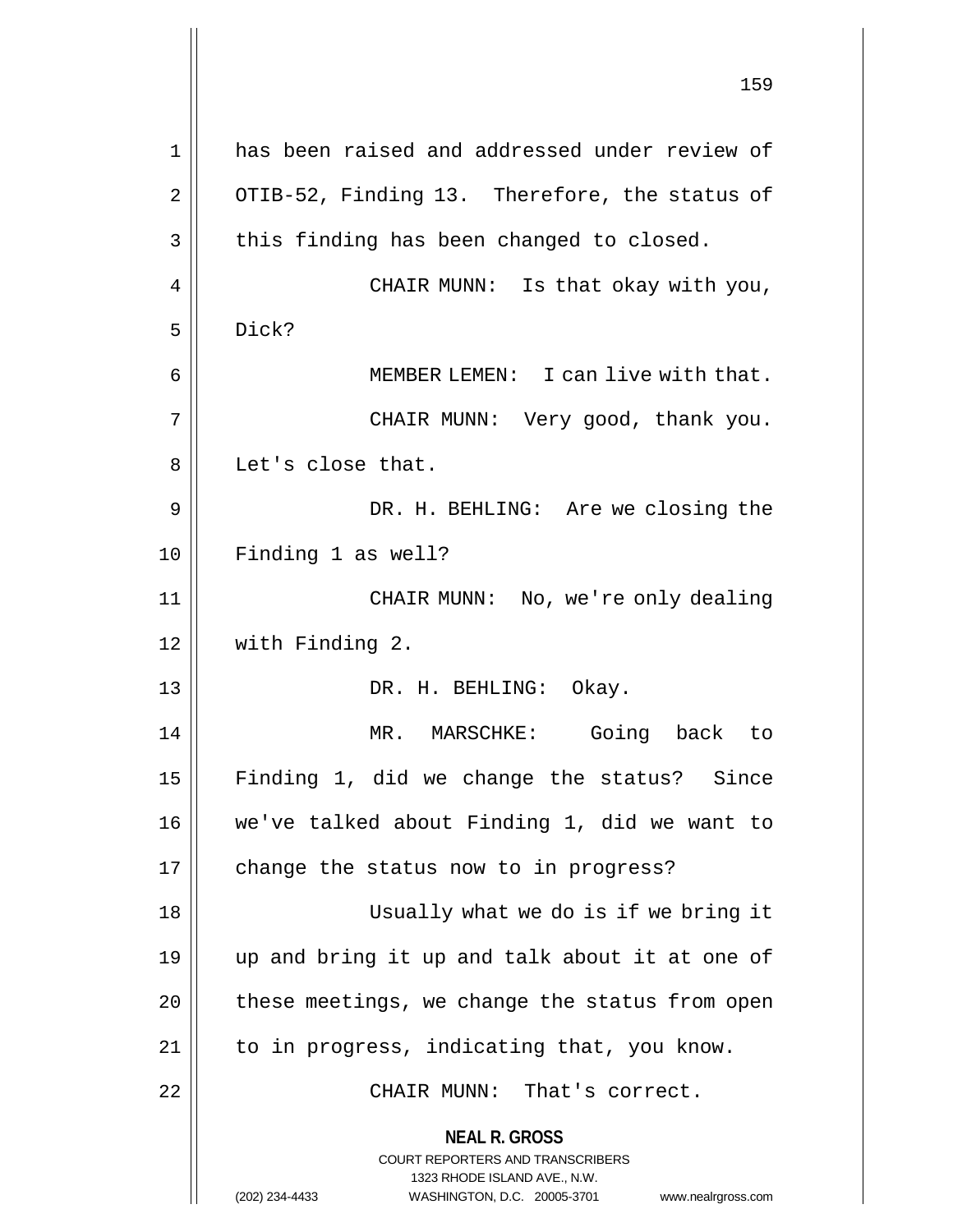**NEAL R. GROSS** COURT REPORTERS AND TRANSCRIBERS 1323 RHODE ISLAND AVE., N.W. (202) 234-4433 WASHINGTON, D.C. 20005-3701 www.nealrgross.com 160 1 MR. MARSCHKE: And basically the 2 | Subcommittee has directed NIOSH -- requested. 3 MEMBER BEACH: Yes, we don't get to 4 direct. 5 MR. MARSCHKE: We don't want them to 6 | think that anyway. We have requested that NIOSH 7 look into this issue. 8 || CHAIR MUNN: I'm looking at 14.4. 9 MR. HINNEFELD: Are we on 14.1? 10 || Okay. NIOSH agrees to provide a response. It 11 can be as easy as that. 12 MEMBER BEACH: We say that for 3 as 13 well? 14 MR. HINNEFELD: Yes, because it's 15 | the same issue. Remember, Matt described what 16 || he looked at at Rocky and we've got it for there  $17$  | too. I just wanted to not say that unless we 18 || could provide the analysis, and so that's why we 19 didn't put it in here. 20 MR. STIVER: That sounds good. 21 Yes, Finding 3 is exactly the same issue here. 22 MR. HINNEFELD: Somebody on the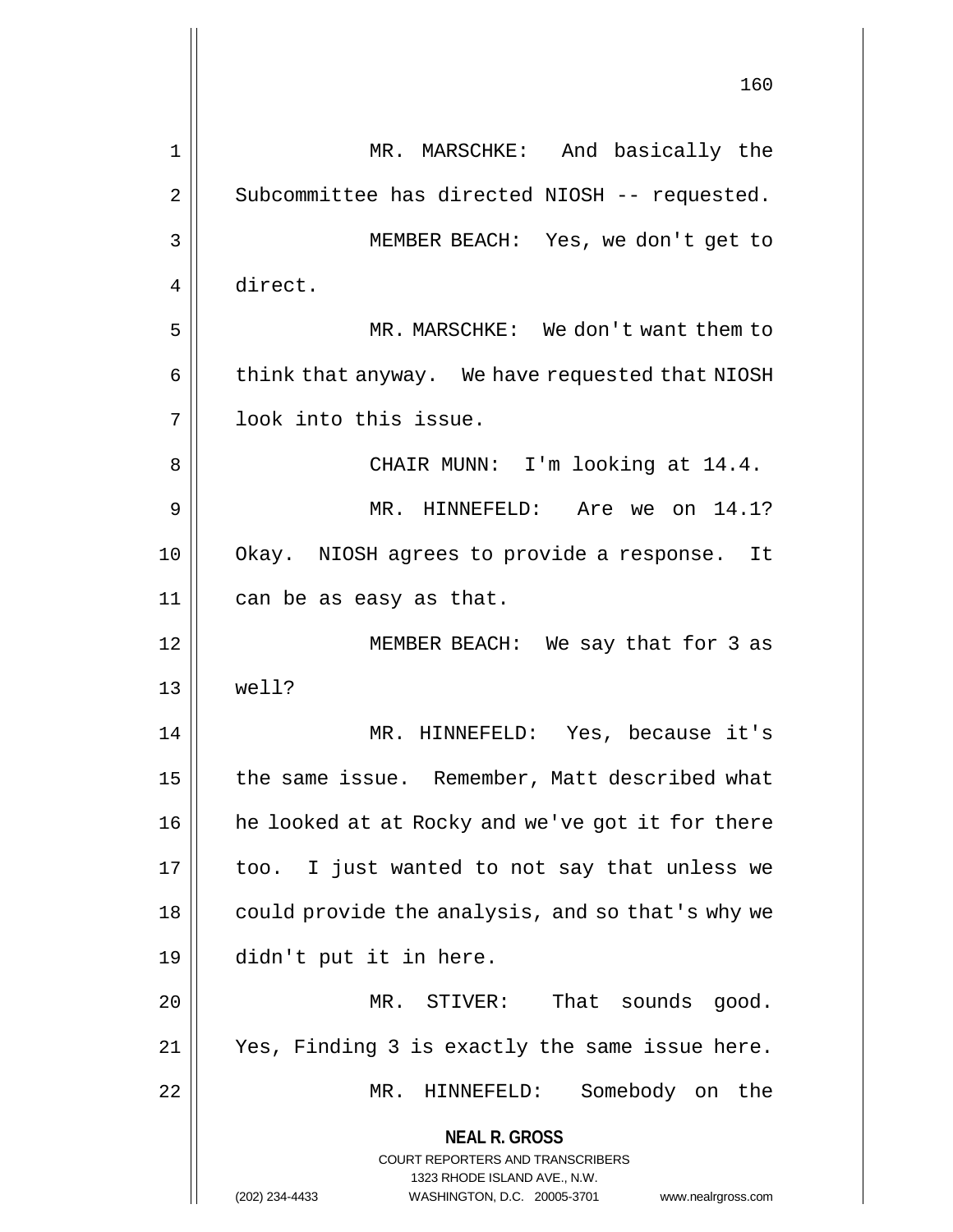**NEAL R. GROSS** COURT REPORTERS AND TRANSCRIBERS 1323 RHODE ISLAND AVE., N.W. (202) 234-4433 WASHINGTON, D.C. 20005-3701 www.nealrgross.com 161 1 || line was going to say something. 2 || MR. SMITH: Yes, this is Matt Smith 3 || with ORAU Team again. Is the action then just 4 | to provide the Rocky Flats workbook? 5 MR. HINNEFELD: Well, the data that  $6 \parallel$  would allow people to look at this data and say,  $7 \parallel$  yes, when you make this prorating adjustment, 8 || you still come out at 1.4. 9 MR. SMITH: Okay. And that is 10 contained in that workbook so. 11 MR. HINNEFELD: Okay, well, you'll 12 need to give us some instructions on what to look 13 | at though. 14 MR. SMITH: Sure, sure, a guideline  $15$  | to all the different worksheets, sure. 16 CHAIR MUNN: They've just broken 17 | down so that we need specifics for both deep dose 18 || and shallow dose. Now that's Finding 1 and 19 Finding 3. 20 MR. MARSCHKE: Finding 3 is the same 21 as Finding 1? 22 || CHAIR MUNN: Well, essentially.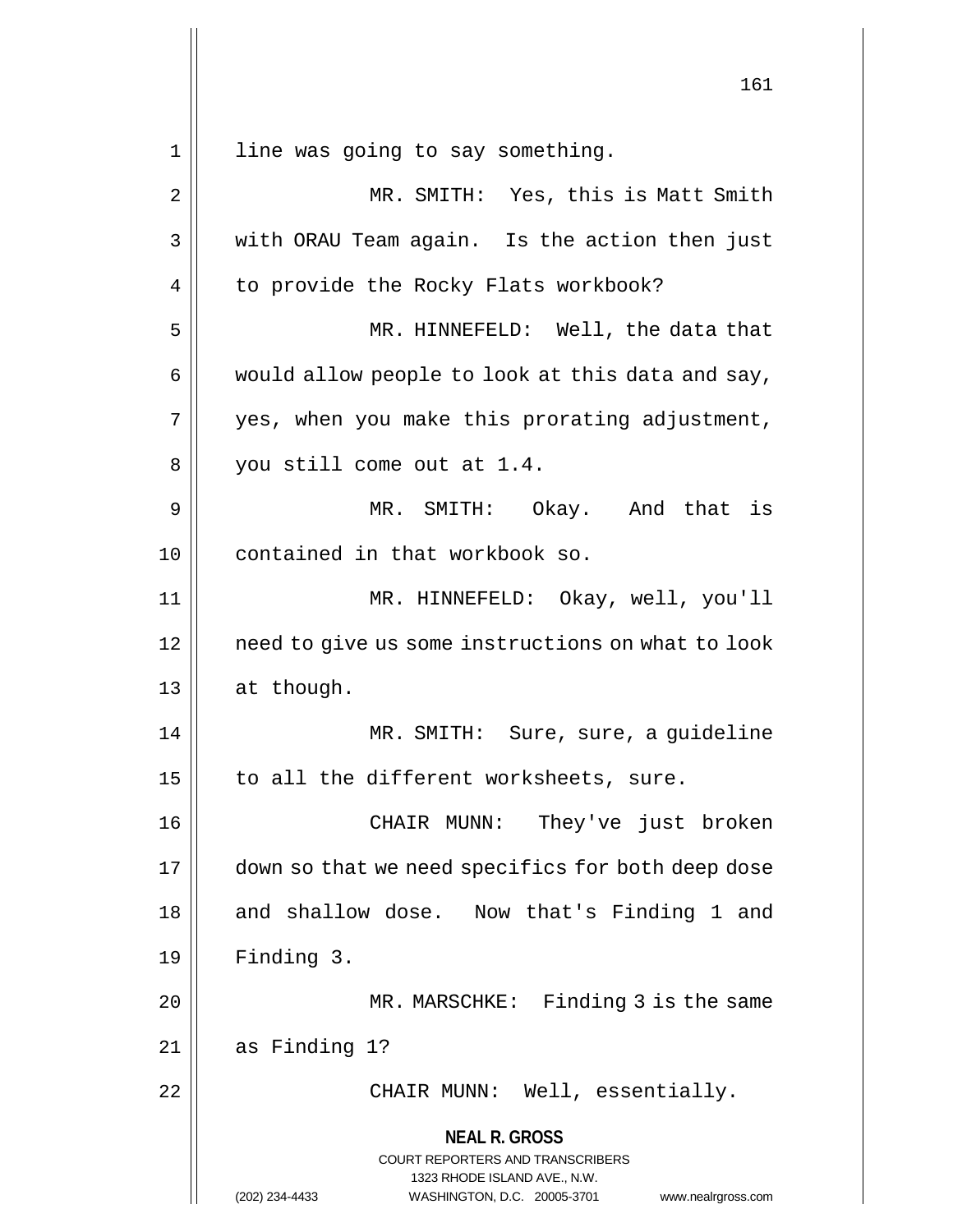**NEAL R. GROSS** COURT REPORTERS AND TRANSCRIBERS 1323 RHODE ISLAND AVE., N.W. (202) 234-4433 WASHINGTON, D.C. 20005-3701 www.nealrgross.com 162 1 MEMBER ZIEMER: Conceptually it's  $2 \parallel$  the same. 3 MR. STIVER: Maybe there's a 4 | smaller data set to draw into, Savannah River and 5 | Rocky Flats. 6 MR. MARSCHKE: No, I'm just worried 7 || about changing the, basically NIOSH has agreed 8 to look into the issue and the status has been 9 | changed to in progress. 10 CHAIR MUNN: The Subcommittee's 11 finding is the same in 1 and 3. I mean, the 12 | instruction is the same in 1 and 3 for today. 13 || MR. MARSCHKE: Okay, so that takes  $14$  | care of  $-$ 15 MR. STIVER: Ready to move on to 16 Finding 4? 17 CHAIR MUNN: As soon as Steve is  $18 \parallel$  ready. 19 || MR. MARSCHKE: I'm ready. 20 || CHAIR MUNN: All right. 21 MR. MARSCHKE: There is a database 22 || issue, BRS issue. If you'll notice, actually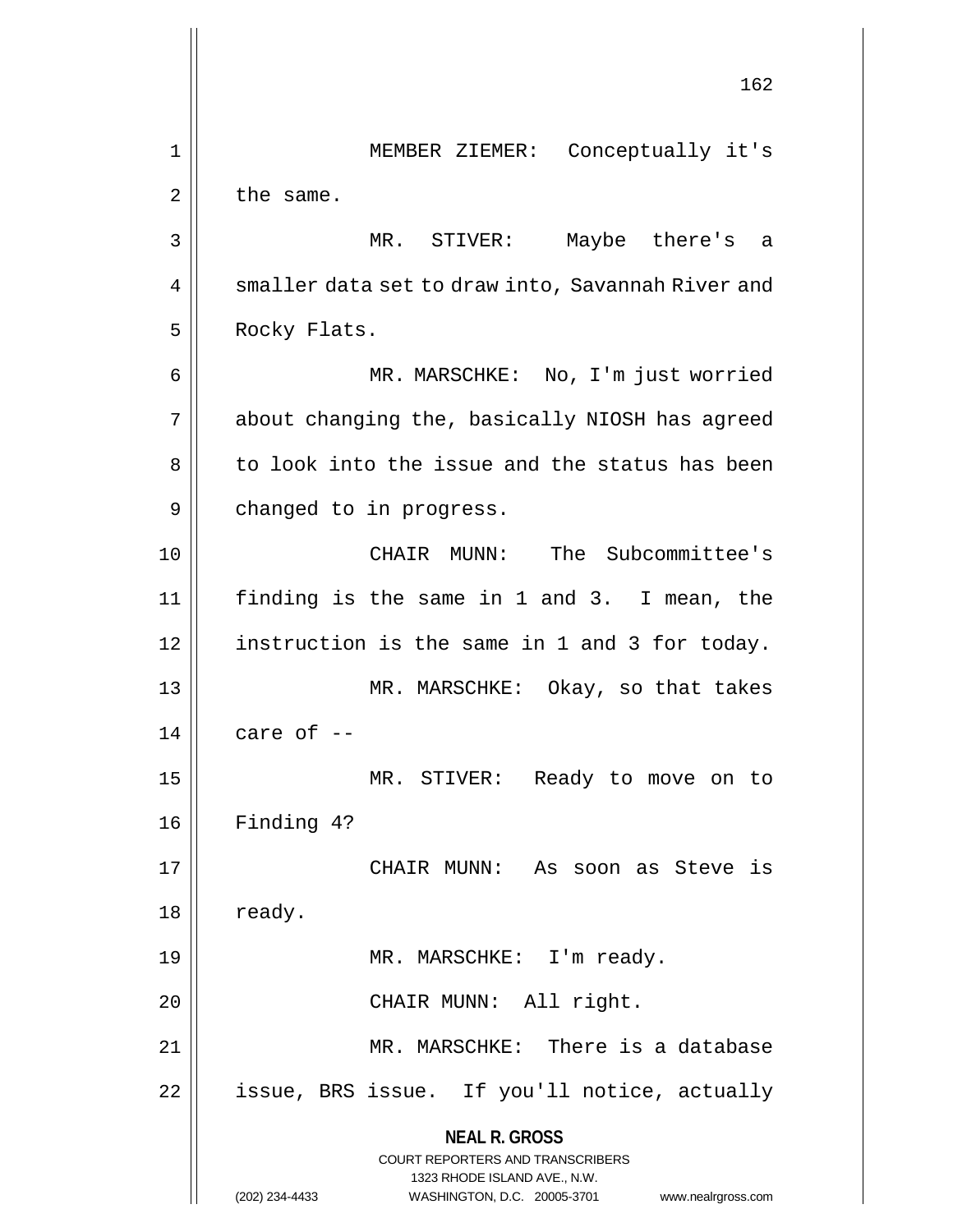**NEAL R. GROSS** COURT REPORTERS AND TRANSCRIBERS 1323 RHODE ISLAND AVE., N.W. (202) 234-4433 WASHINGTON, D.C. 20005-3701 www.nealrgross.com 1 || Hans is the one who has written PER-14. If 2 || you'll notice, I've been attributing all these 3 | comments to Kathy Behling and that's because the 4 database does not allow me to -- Hans is, for some  $5$  | reason, not in the database  $-$ 6 MR. KATZ: He's not in the intranet.  $7 \parallel$  That's why. 8 MR. MARSCHKE: -- probably because 9 || he's not on the intranet. But so it just be 10 understood that when you see Kathy Behling's 11 name here we're really referring to Hans. 12 MR. KATZ: That's fine, that's  $13 \parallel$  fine. 14 CHAIR MUNN: That's fine. We don't 15  $\parallel$  have a problem with that. 16 MEMBER ZIEMER: It's a new form of 17 | a surrogate. 18 CHAIR MUNN: It is. 19 || MR. STIVER: A surrogate author. 20 DR. H. BEHLING: Let me know who the 21 boss is. 22 || CHAIR MUNN: I was going to say that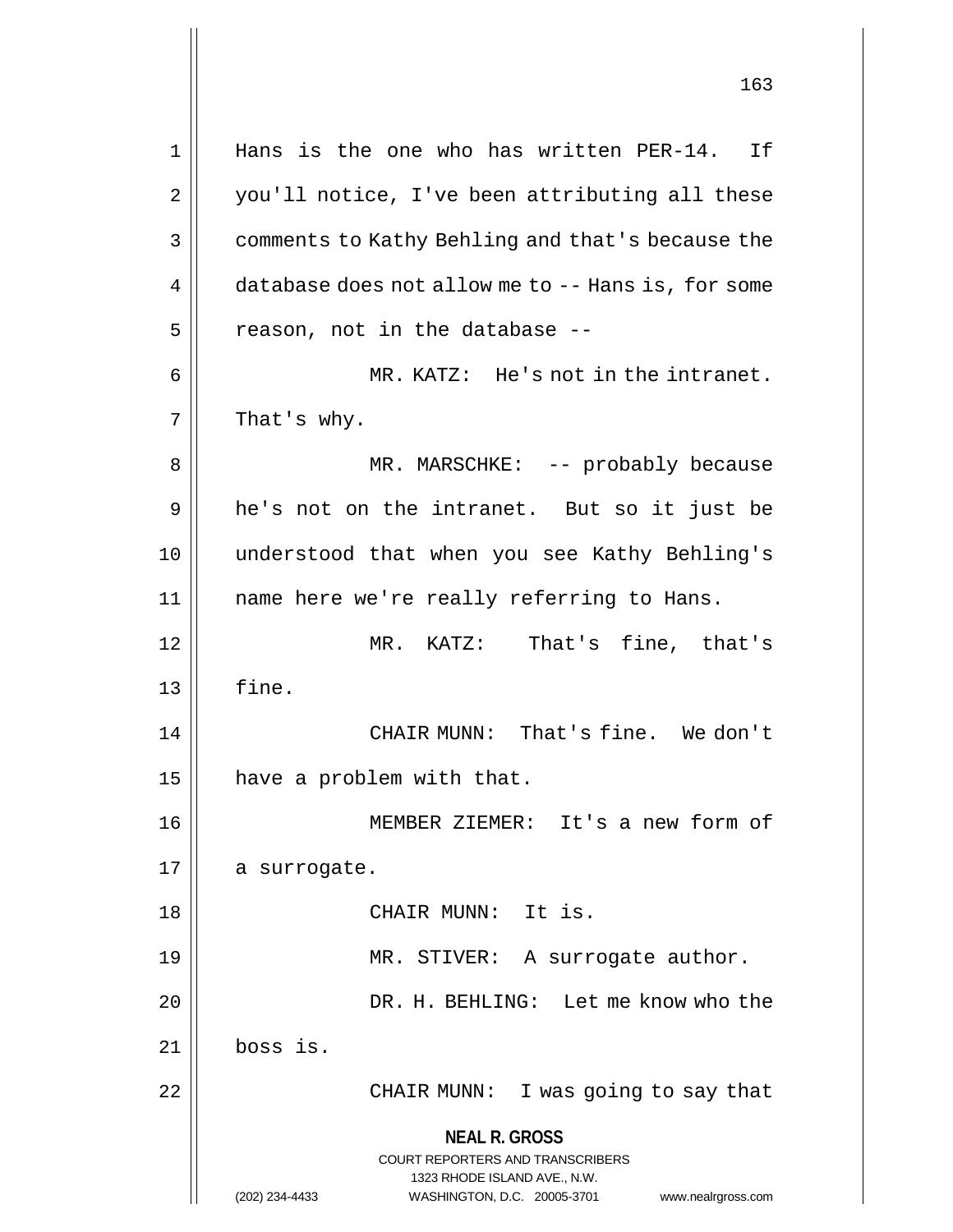**NEAL R. GROSS** COURT REPORTERS AND TRANSCRIBERS 1323 RHODE ISLAND AVE., N.W. 164 1 || but I thought it better that you do, Hans.  $2 \parallel$  That's great, thank you. 3 MR. KATZ: Hans operates off the  $4 \parallel$  grid. 5 || CHAIR MUNN: Yes, he is. Finding 4  $6 \parallel$  we have a response from Liz. 7 DR. H. BEHLING: Yes, this is just 8 || a simple wording that I suppose someone from 9 || NIOSH could clarify. 10 The statement that I had a problem 11 with is the issue of the internal dose should be 12 determined using the same method that is applied 13 | to all workers. 14 And the assumption is that the 15 | construction trade worker was monitored but all 16 | other workers were not monitored so I'm not sure  $17$  | I know how that statement should be interpreted. 18 MR. HINNEFELD: Well, this is Stu. 19 What the statement intends to say is that there's 20 || no, for this, was it internal? There's no 21 correction factor for construction trade 22 workers. So remember this correction factor

(202) 234-4433 WASHINGTON, D.C. 20005-3701 www.nealrgross.com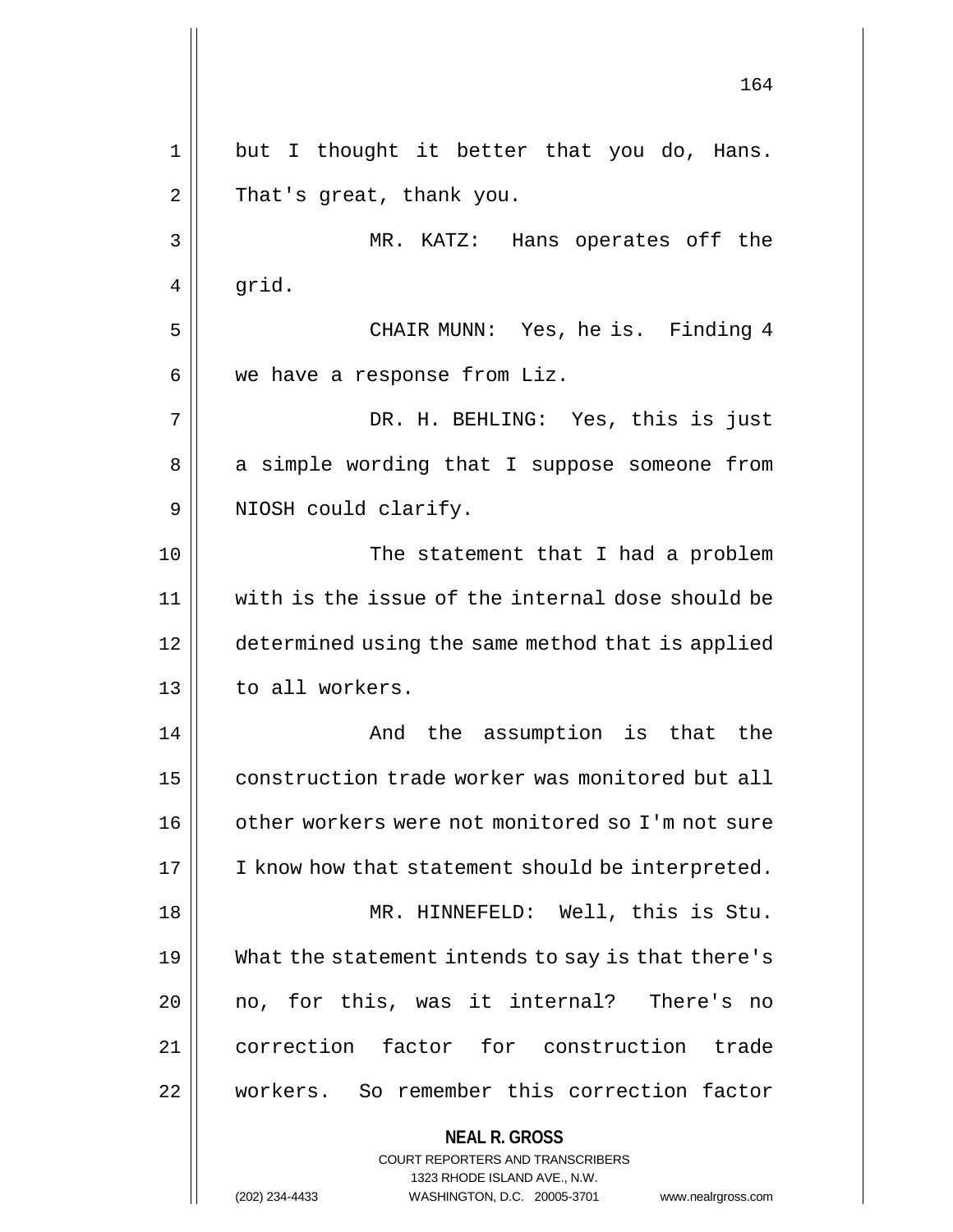1 applies to the application when you're using a 2 | coworker approach.

3 || So if you have a construction trade 4 || worker in this instance and you're using the 5 | coworker approach, there's no construction  $6 \parallel$  trade worker adjustment. You use just the 7 coworker approach as is published probably in 8 || the Site Profile.

9 So that's what this is intended to 10 || say. I mean, you know, we think we understand 11 what it means so we don't know that there's any 12 need to revise it.

13 DR. H. BEHLING: Let me just get a 14 || quick understanding of what you're saying, Stu. 15 You have a construction trade worker 16 | for whom there is no internal dose monitoring. 17 What do you do to assign this an internal dose? 18 || MR. HINNEFELD: We would use the 19 coworker approach, the same coworker approach 20 || that we would use for someone who was not a 21 || construction trade worker.

22 DR. H. BEHLING: Okay, so there's no

**NEAL R. GROSS** COURT REPORTERS AND TRANSCRIBERS 1323 RHODE ISLAND AVE., N.W. (202) 234-4433 WASHINGTON, D.C. 20005-3701 www.nealrgross.com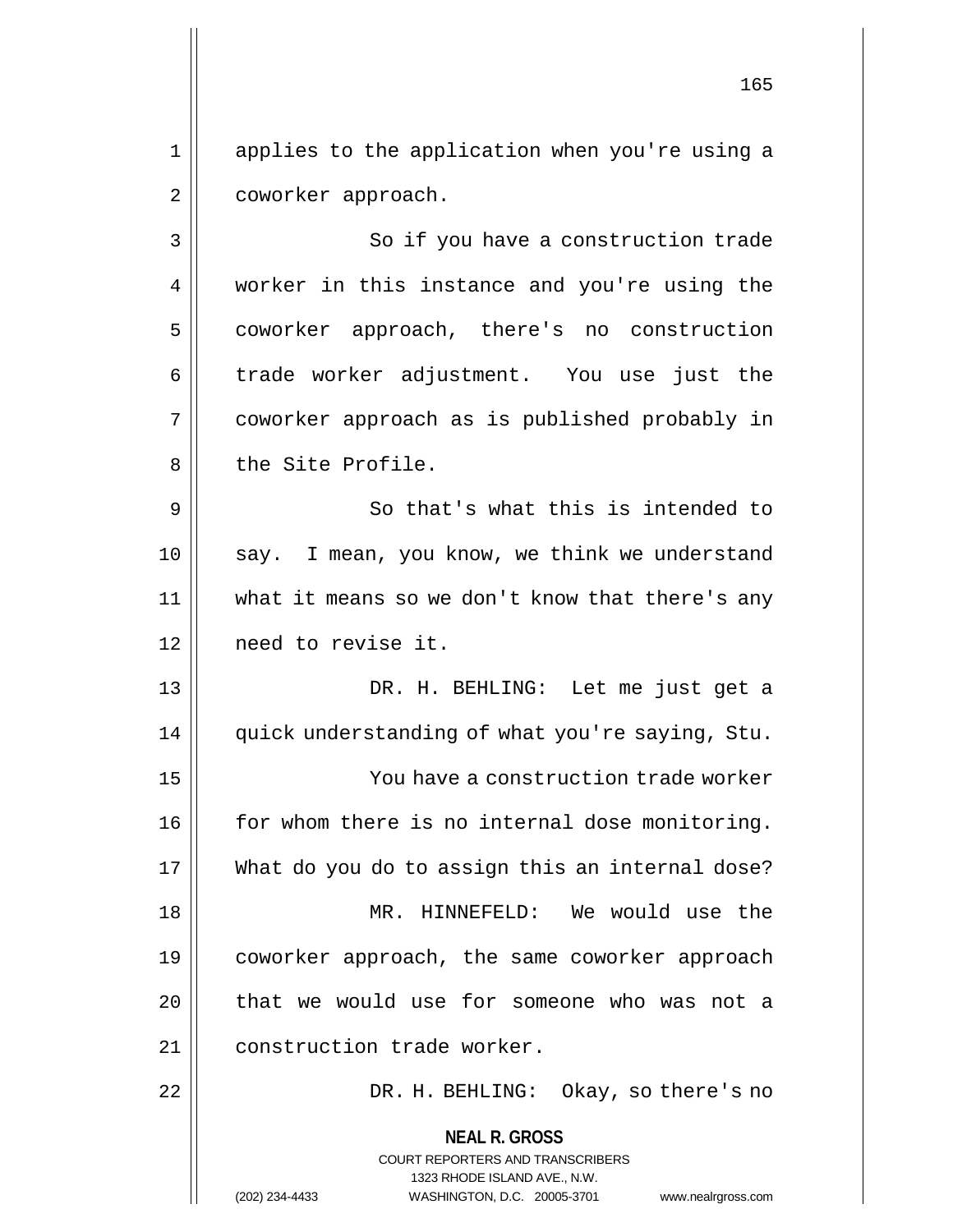**NEAL R. GROSS** COURT REPORTERS AND TRANSCRIBERS 1323 RHODE ISLAND AVE., N.W. (202) 234-4433 WASHINGTON, D.C. 20005-3701 www.nealrgross.com 1 adjustment factor, just a coworker dose  $2 \parallel$  assignment. 3 MR. HINNEFELD: Correct, there is  $4 \parallel$  no  $-$ 5 DR. H. BEHLING: Is it the 50th 6 || percentile, the 95th percentile? I'm just  $7 \parallel$  hoping to get some clarification as to what that 8 || statement means, just a little more definitive  $9 \parallel$  statement to back up that approach. 10 || MR. HINNEFELD: Well, I don't know 11 | sitting here which percentile or distribution we 12 || would use. I think it might differ. 13 || But the fact is that the purpose of 14 || this whole document, 52 and PER-14, were all 15 about construction workers and construction 16 | trade worker adjustment. 17 What this is trying to say is in this 18 || instance, there is no construction trade worker 19 || adjustment. You just use whatever the approach 20 | is for coworkers. 21 CHAIR MUNN: Hans, are you looking 22 | at Liz's response?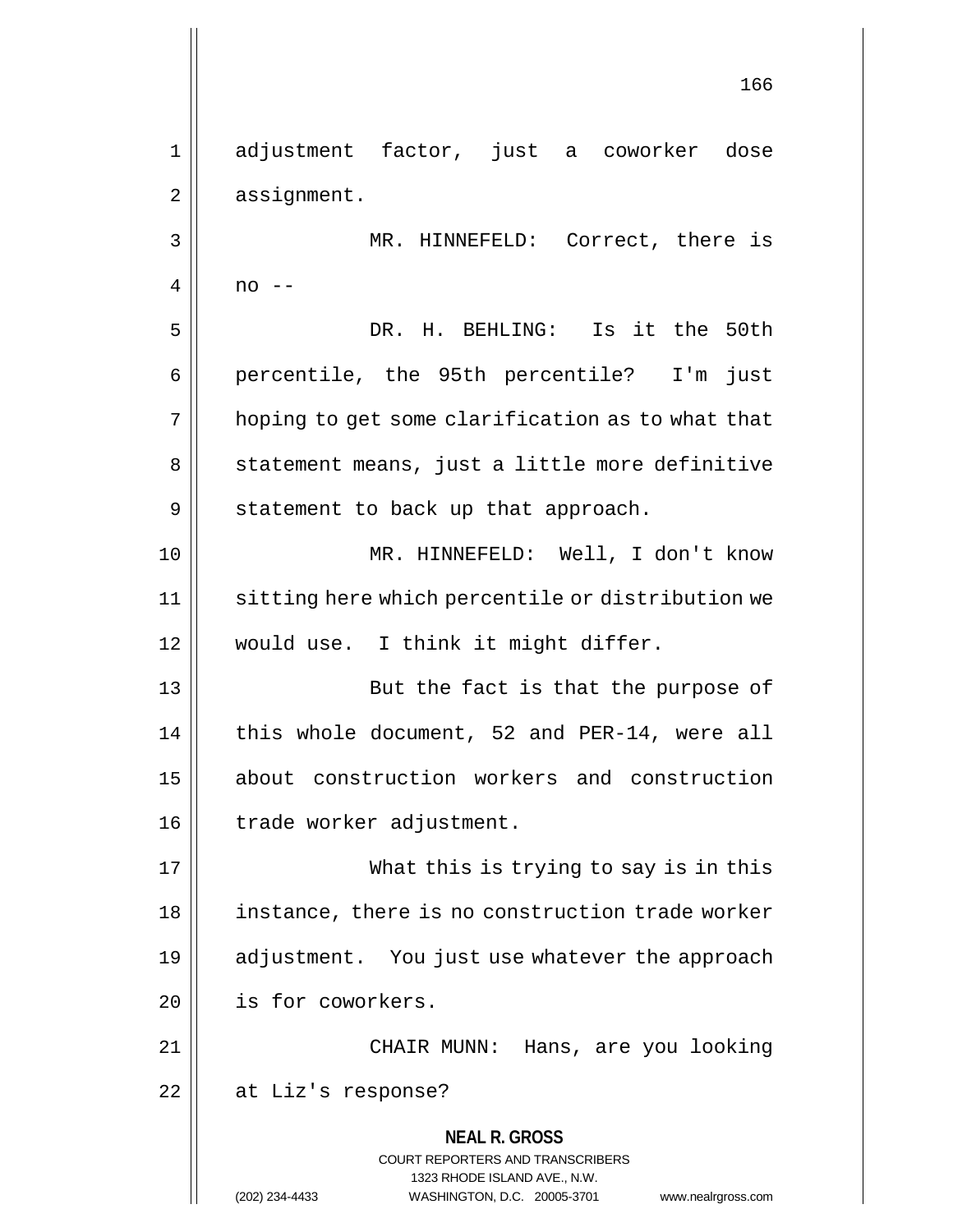|    | TP.                                                                 |
|----|---------------------------------------------------------------------|
| 1  | DR. H. BEHLING: No, I'm not. I'm                                    |
| 2  | only looking at my own writeup. Right now we're                     |
| 3  | just living out of boxes for the next few weeks                     |
| 4  | probably.                                                           |
| 5  | CHAIR MUNN: Well, I don't envy you                                  |
| 6  | at all. Would you like me to read the response                      |
| 7  | that we have in front of us?                                        |
| 8  | DR. H. BEHLING: Okay, that would be                                 |
| 9  | helpful.                                                            |
| 10 | CHAIR MUNN: Quote, '"The internal                                   |
| 11 | dose should be determined using the same method                     |
| 12 | that is applied to all other workers, 'end quote,                   |
| 13 | means that the CTWs are treated no differently                      |
| 14 | than other workers. The same criteria are used                      |
| 15 | to determine potential for intake and coworker                      |
| 16 | values would be the same for all workers." So                       |
| 17 | that's the response to the finding.                                 |
| 18 | DR. H. BEHLING: Okay, I think that                                  |
| 19 | clarifies it for me.                                                |
| 20 | Do you find that<br>CHAIR MUNN:                                     |
| 21 | acceptable?                                                         |
| 22 | DR. H. BEHLING: Yes, from my point                                  |
|    | <b>NEAL R. GROSS</b><br>COURT REPORTERS AND TRANSCRIBERS            |
|    | 1323 RHODE ISLAND AVE., N.W.                                        |
|    | (202) 234-4433<br>WASHINGTON, D.C. 20005-3701<br>www.nealrgross.com |

 $\mathbf{\mathsf{I}}$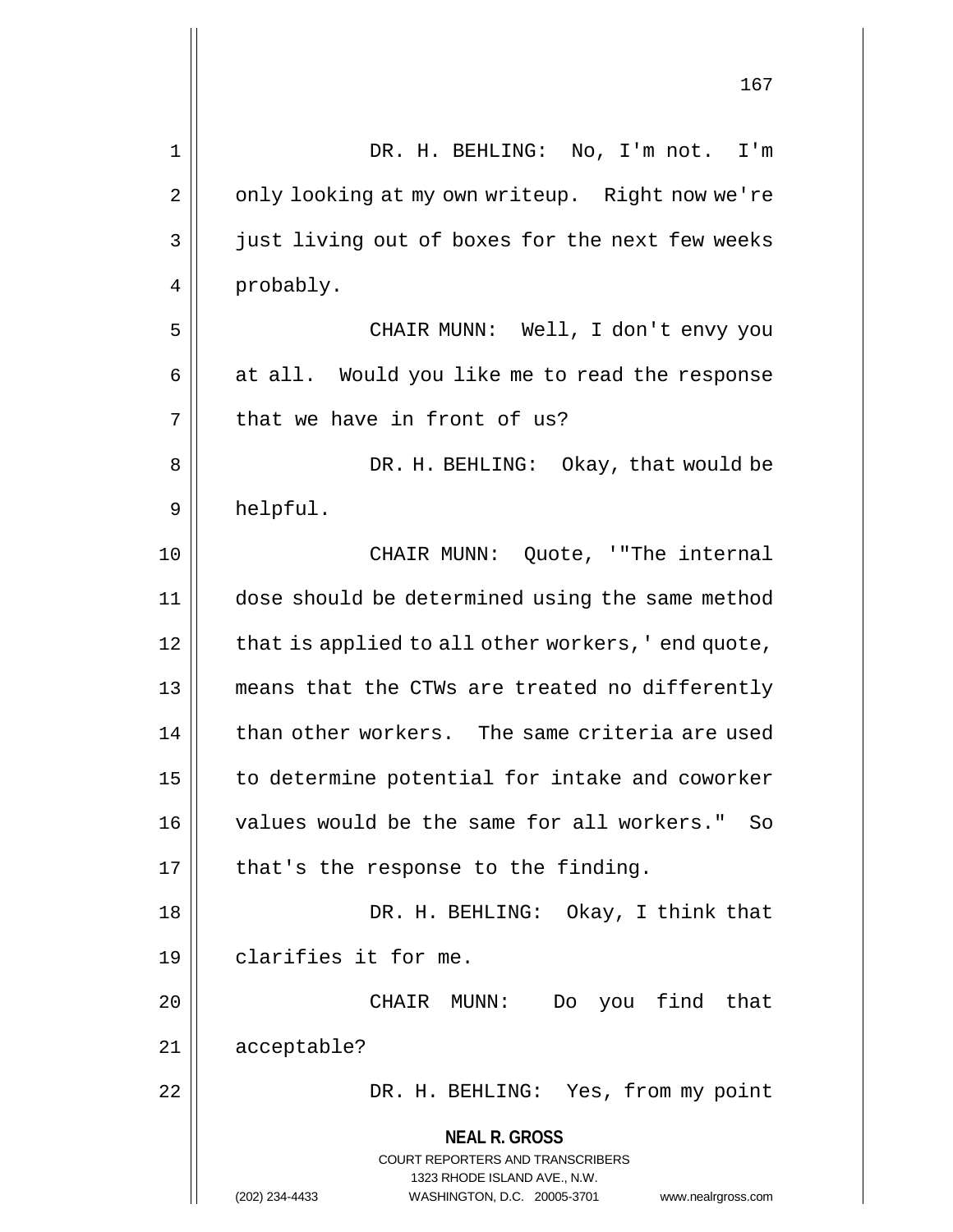**NEAL R. GROSS** COURT REPORTERS AND TRANSCRIBERS 1323 RHODE ISLAND AVE., N.W. (202) 234-4433 WASHINGTON, D.C. 20005-3701 www.nealrgross.com 168 1 | of view but I'm not the one who makes the final 2 decision. 3 CHAIR MUNN: Well, does SC&A find  $4 \parallel$  that  $-$ 5 MR. MARSCHKE: I think if Hans says  $6$  || he finds it acceptable because --7 MR. STIVER: Yes, he's the author. 8 CHAIR MUNN: Well, in view of the 9 fact he said he's not the one to make the 10 decision, I'm looking at the guy I think should 11 be the decision -- 12 MR. STIVER: SC&A believes that 13 || that could be closed, yes. We're satisfied with  $14$  | that. 15 || CHAIR MUNN: Our notation for today 16 || should say that SC&A concurs and that the 17 || Subcommittee concurs, unless I hear to the 18 || contrary and this item is closed. 19 MR. KATZ: I think, John, you can go 20 || ahead and present while Steve's furiously 21 | typing. 22 || MR. STIVER: Okay, I was just going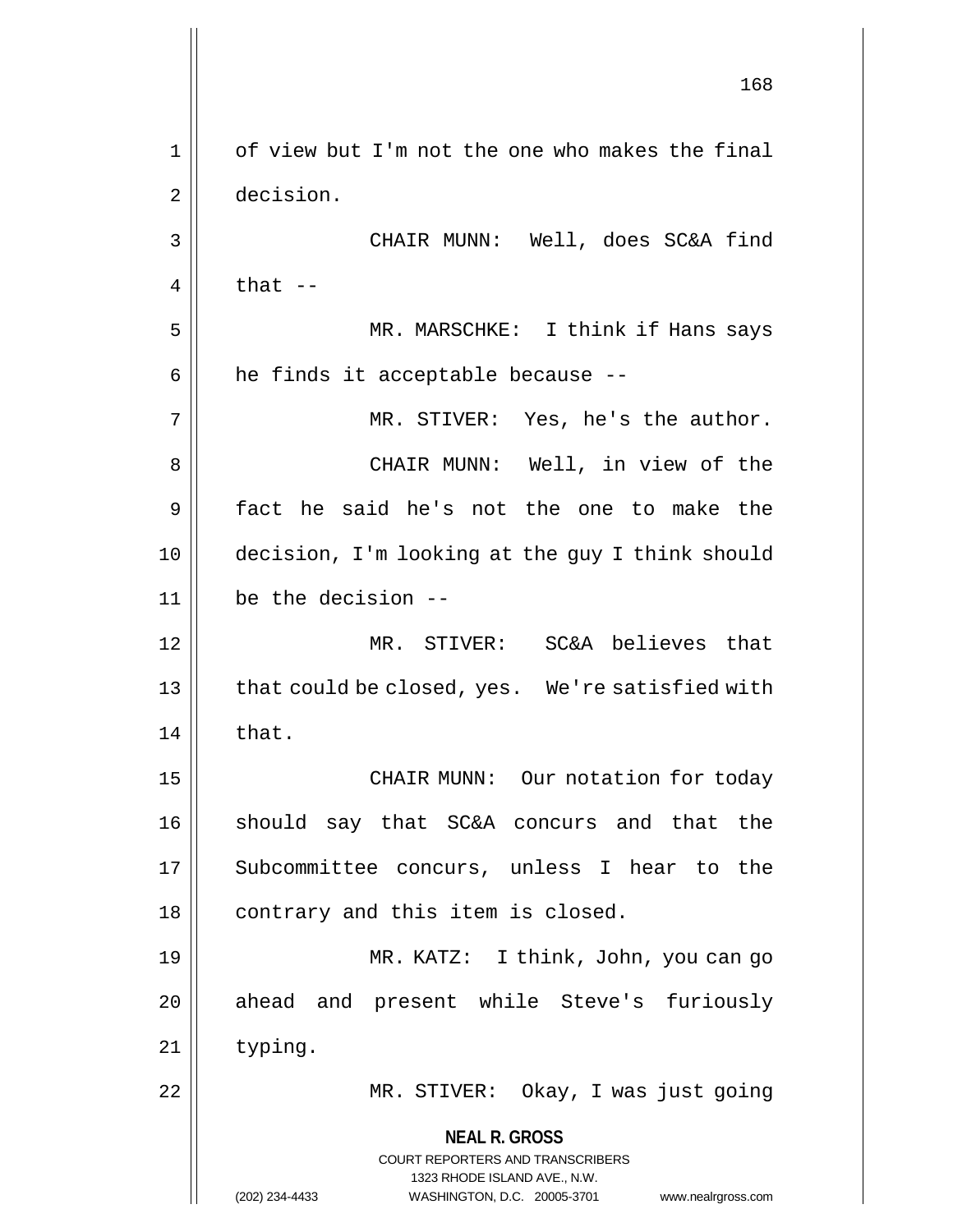**NEAL R. GROSS** COURT REPORTERS AND TRANSCRIBERS 1323 RHODE ISLAND AVE., N.W. (202) 234-4433 WASHINGTON, D.C. 20005-3701 www.nealrgross.com 169 1 || to wait for him. 2 || CHAIR MUNN: What is he presenting? 3 MR. STIVER: We're just going to  $4 \parallel$  give the background for Finding number 5 here. 5 CHAIR MUNN: Well, Finding number 6 || 5's fairly clear and Lori has a response to it  $7$  | that we --8 MR. KATZ: Weren't we trying to 9 || proceed through this? Weren't we trying to 10 | proceed through? 11 CHAIR MUNN: Yes, we are. 12 MR. KATZ: All right. So okay I  $13$  | thought --14 CHAIR MUNN: I just didn't 15 understand what John was going to present since  $16$  | we have his finding and we have  $-$ -17 MR. KATZ: Well, no one was speaking  $18 \parallel$  and so. 19 (Laughter.) 20 || MR. STIVER: And I was waiting for  $21$  | Steve because I didn't want to get ahead of him  $22$  too far.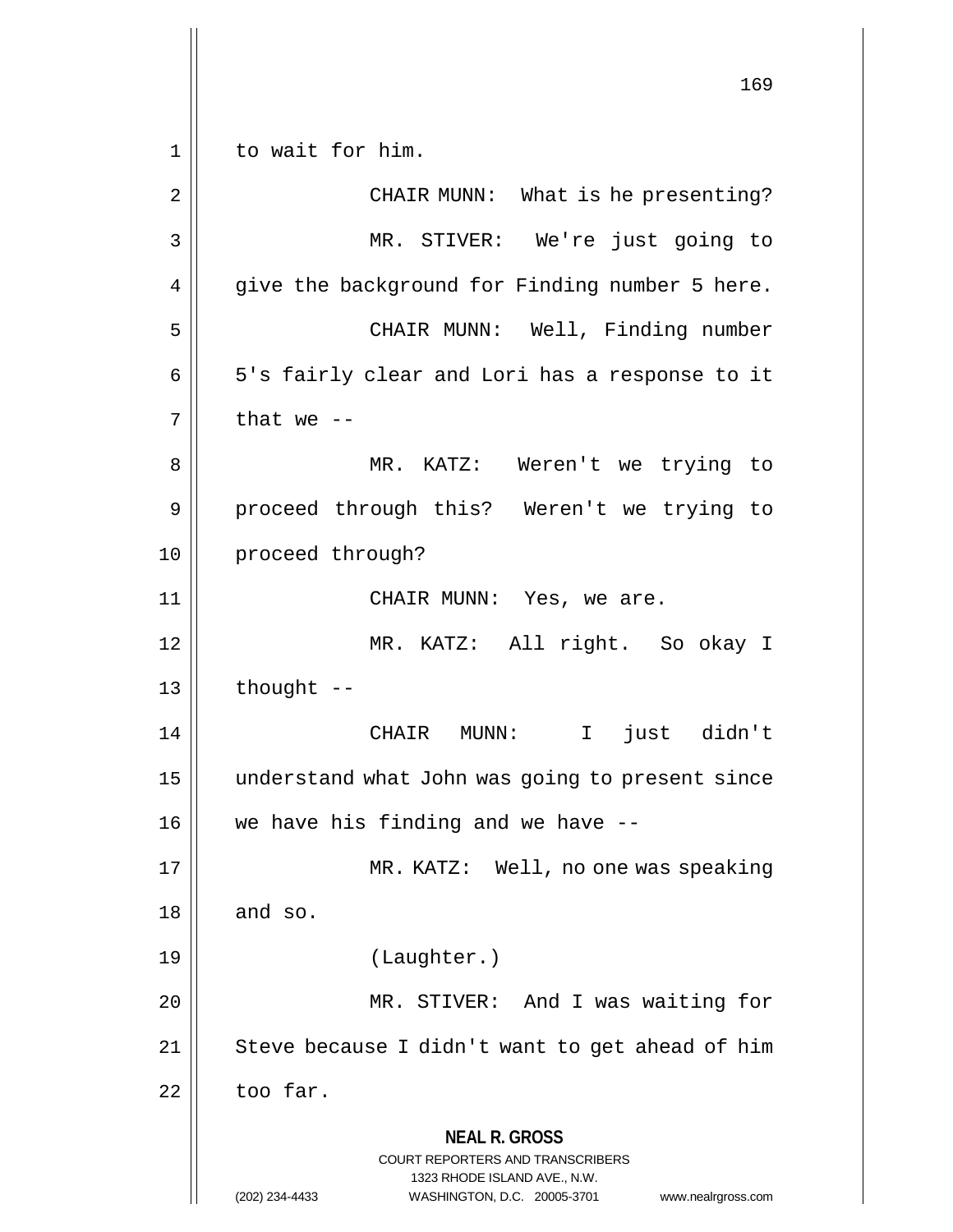**NEAL R. GROSS** COURT REPORTERS AND TRANSCRIBERS 1323 RHODE ISLAND AVE., N.W. (202) 234-4433 WASHINGTON, D.C. 20005-3701 www.nealrgross.com 1 Yes, Finding 5, Subtask 3, on Page  $2 \parallel$  15 of our report, there's five different  $3 \parallel$  criteria that are used to go through these 977 4 || potentially affected claims. 5 And the finding, as you can read it 6 || right here, "The extent to which NIOSH has 7 Screened and evaluated the universe of 977 8 || claims by means of the above-cited criteria was 9 || not discussed in OCAS-PER-14. 10 || TAS such, NIOSH has not identified 11 the actual number of CTW claims, from among the 12 || 977 potential claims, that are eligible for the 13 || PER's dose adjustment factors and, therefore, a  $14$   $\parallel$  new DR." 15 And then Lori has provided a 16 || response. Would you like me to read that? 17 CHAIR MUNN: No, I figure it's 18 || Lori's response. 19 || MR. STIVER: Okay. 20 MR. HINNEFELD: Do you want to do it 21 | or you want me? 22 || MS. MARION-MOSS: You can.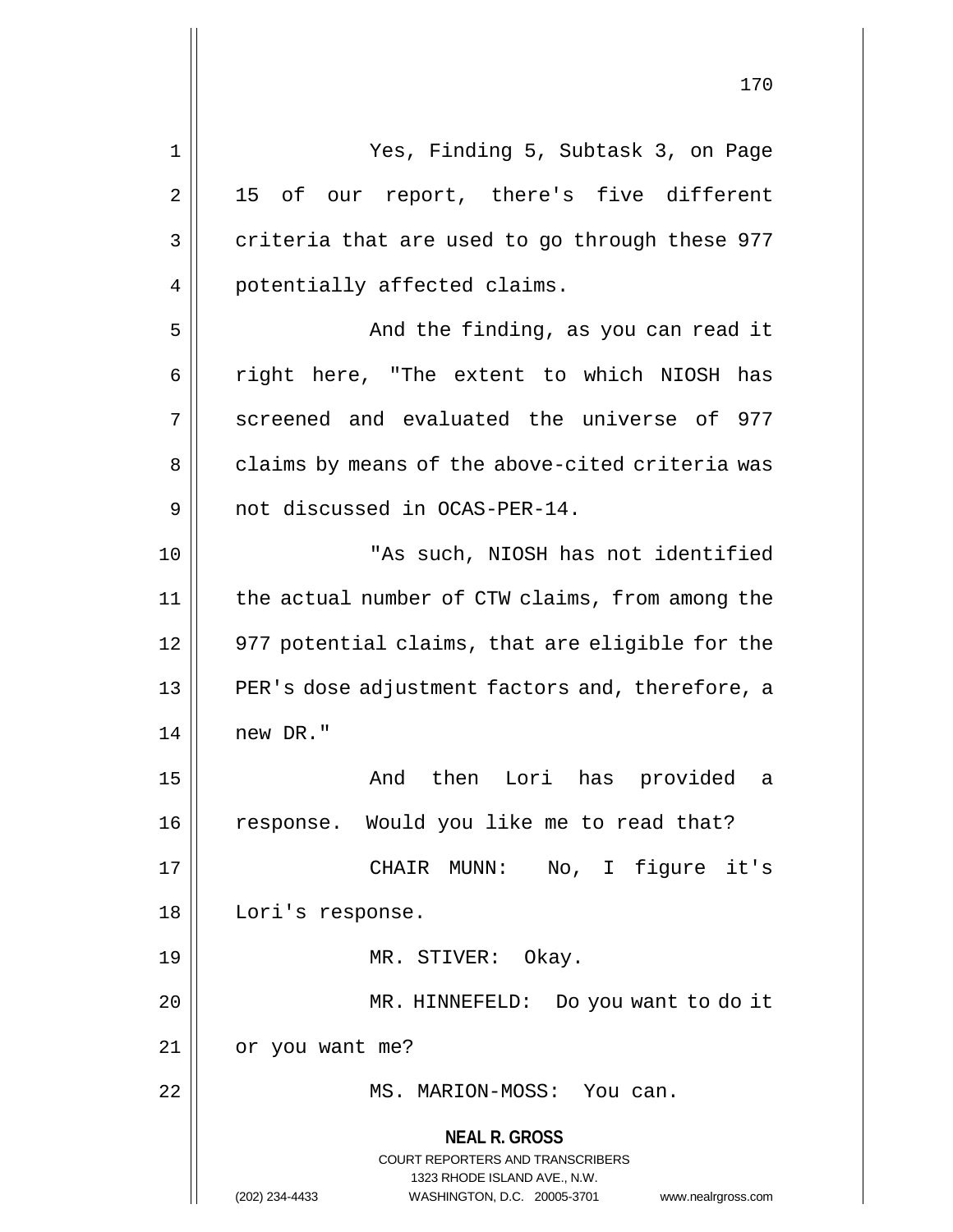|    | 171                                                                                                                                                             |
|----|-----------------------------------------------------------------------------------------------------------------------------------------------------------------|
| 1  | MR. HINNEFELD: Okay, this is Stu.                                                                                                                               |
| 2  | There are four categories for dispositions on                                                                                                                   |
| 3  | the 977 cases.                                                                                                                                                  |
| 4  | For 52 cases we asked that DOL return                                                                                                                           |
| 5  | those, okay, that they are affected and we need                                                                                                                 |
| 6  | to do something different with those cases.                                                                                                                     |
| 7  | There were 620 of the 977 that didn't                                                                                                                           |
| 8  | meet the five criteria on Page 4 of the PER, or                                                                                                                 |
| 9  | the criteria. I don't know if it's five. See                                                                                                                    |
| 10 | if I can figure out how to get back there.                                                                                                                      |
| 11 | Those have to do with was coworker                                                                                                                              |
| 12 | data used in a dose reconstruction, is the person                                                                                                               |
| 13 | a construction trade worker.                                                                                                                                    |
| 14 | There are Probability of Causation                                                                                                                              |
| 15 | thresholds because the adjustment can't raise.                                                                                                                  |
| 16 | You can only raise the Probability of Causation                                                                                                                 |
| 17 | by so much.                                                                                                                                                     |
| 18 | Let's see, what were the others on                                                                                                                              |
| 19 | there? I can get to them if my computer works.                                                                                                                  |
| 20 | MR. STIVER: Number 5 is just the                                                                                                                                |
| 21 | application of those trigger PoC values.                                                                                                                        |
| 22 | MR. HINNEFELD: Okay. So anyway, a                                                                                                                               |
|    | <b>NEAL R. GROSS</b><br>COURT REPORTERS AND TRANSCRIBERS<br>1323 RHODE ISLAND AVE., N.W.<br>(202) 234-4433<br>WASHINGTON, D.C. 20005-3701<br>www.nealrgross.com |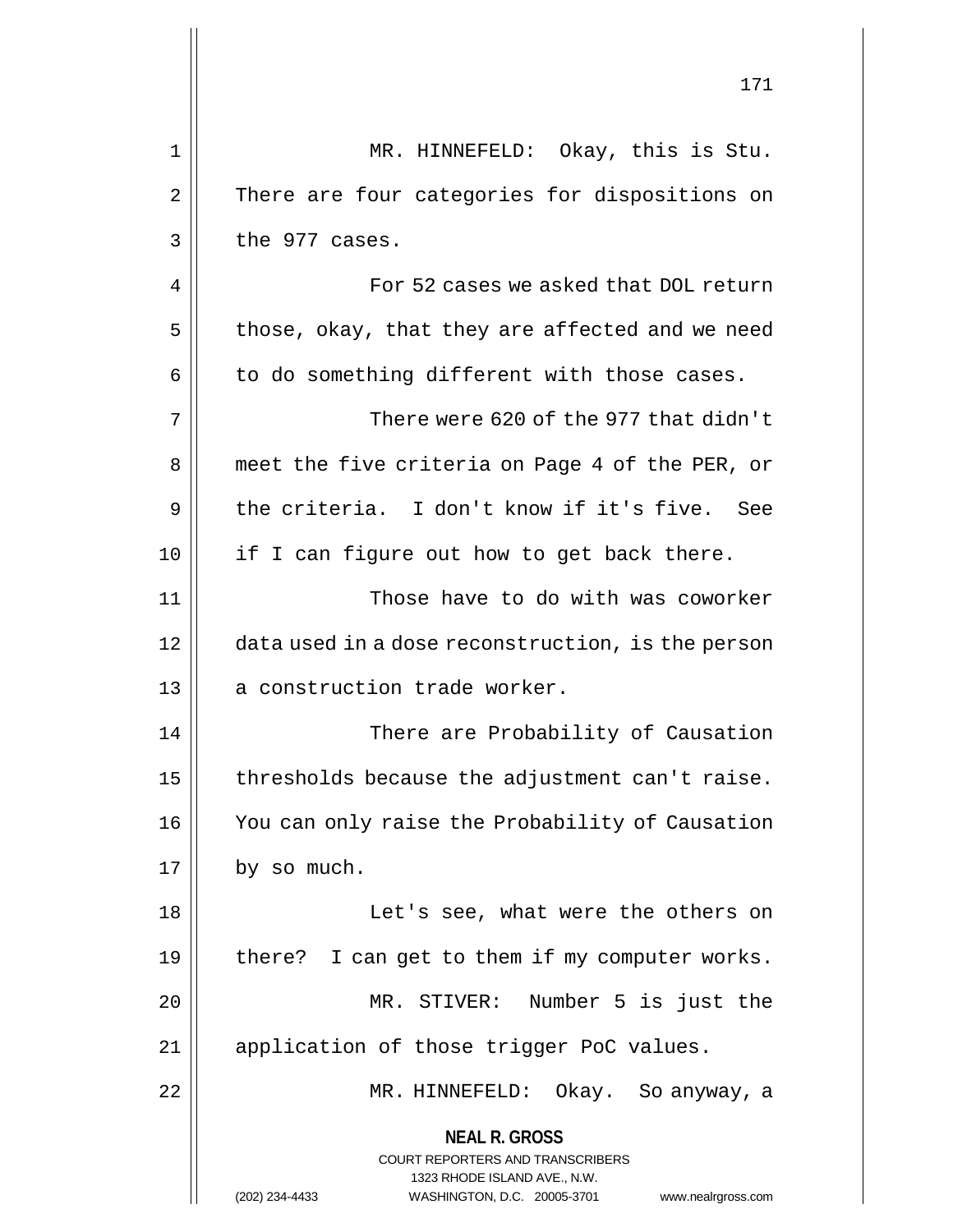| 1  | set of criteria are listed in the PER and so 600                        |
|----|-------------------------------------------------------------------------|
| 2  | of the 977 don't meet all the criteria. Let's                           |
| 3  | see, which number am I on here? We're on five.                          |
| 4  | CHAIR MUNN: Yes.                                                        |
| 5  | MR. KATZ: Yes.                                                          |
| 6  | MR. HINNEFELD: There were 84 cases                                      |
| 7  | that have already been returned either for a new                        |
| 8  | dose reconstruction, for instance the person got                        |
| 9  | an additional cancer, or for some other reason                          |
| 10 | so we already have them back.                                           |
| 11 | And 221 of the cases had been                                           |
| 12 | requested for return because of a different PER.                        |
| 13 | I know we got probably lymphoma or Super S                              |
| 14 | because those were the big ones.                                        |
| 15 | So that accounts for the 900 and some                                   |
| 16 | odd cases and what happened to them. So, you                            |
| 17 | know, we know what happened to them all and, you                        |
| 18 | know, the ones that had to be reconsidered were                         |
| 19 | reconsidered and it amounts to the 52 additional                        |
| 20 | besides the ones we got back for other reasons.                         |
| 21 | Yes, this is John<br>MR. STIVER:                                        |
| 22 | Stiver. That's a satisfactory explanation to                            |
|    | <b>NEAL R. GROSS</b>                                                    |
|    | <b>COURT REPORTERS AND TRANSCRIBERS</b><br>1323 RHODE ISLAND AVE., N.W. |
|    | (202) 234-4433<br>WASHINGTON, D.C. 20005-3701<br>www.nealrgross.com     |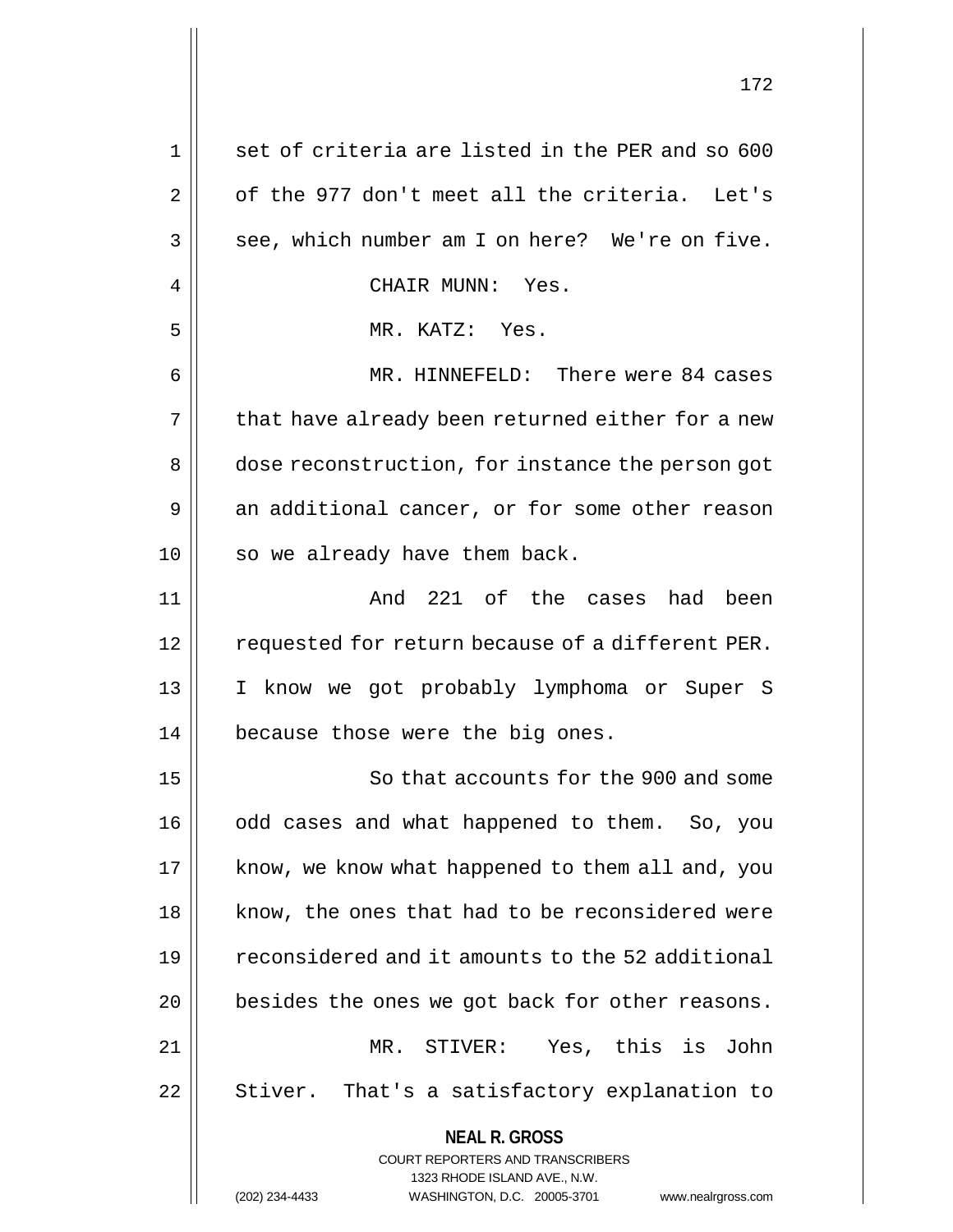$1 \parallel$  me.

| 2  | I think, if I can speak for Hans, I                      |
|----|----------------------------------------------------------|
| 3  | think his concern was that there was<br>no               |
| 4  | discussion of it in the PER and sought                   |
| 5  | clarification, and now that you've provided              |
| 6  | that, I think we can put this one to rest.               |
| 7  | DR. H. BEHLING: John, the reason is                      |
| 8  | that the finding is that in order to satisfy             |
| 9  | Subtask number 4, we have to have<br>some                |
| 10 | understanding of the total number of cases that          |
| 11 | will be affected by the PER.                             |
| 12 | And so it's really not a finding,                        |
| 13 | other than the shortcoming that the system in            |
| 14 | time, or at least at the time that I was reviewing       |
| 15 | PER-14, I did not have the numbers that I could          |
| 16 | look at and sort of make a recommendation that           |
| 17 | would satisfy Subtask 4 in terms of identifying          |
| 18 | the number of cases that we would have to review.        |
| 19 | And so, in essence, it's really not                      |
| 20 | a finding, other than the fact that the number           |
| 21 | out of the 977 which is the universe of potential        |
| 22 | claims that need to be looked at was not defined         |
|    | <b>NEAL R. GROSS</b><br>COURT REPORTERS AND TRANSCRIBERS |

1323 RHODE ISLAND AVE., N.W.

 $\prod$ 

(202) 234-4433 WASHINGTON, D.C. 20005-3701 www.nealrgross.com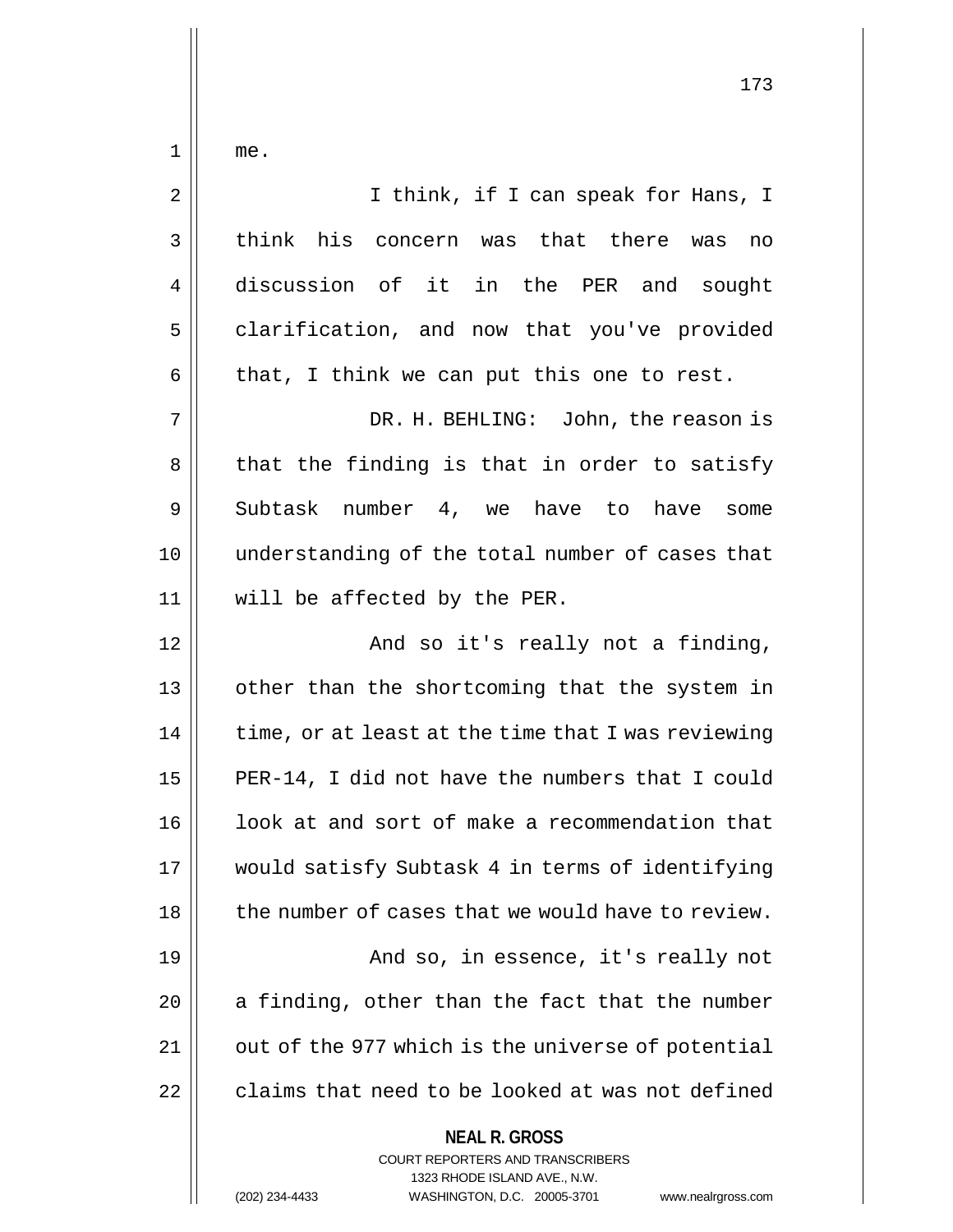**NEAL R. GROSS** COURT REPORTERS AND TRANSCRIBERS 1323 RHODE ISLAND AVE., N.W. (202) 234-4433 WASHINGTON, D.C. 20005-3701 www.nealrgross.com 174 1 || in PER-14 and usually it is. 2 | NR. KATZ: Thanks, Hans, 3 understood. 4 || MEMBER BEACH: So we can close that  $5 \parallel$  one? 6 CHAIR MUNN: I don't know. Can we 7 close it? 8 MR. STIVER: We can close it. 9 CHAIR MUNN: Do we have any 10 | objection, Dick? 11 || MEMBER LEMEN: No. 12 CHAIR MUNN: Steve, you can show 13 || this as SC&A accepted the information provided  $14$  | by the --15 || MEMBER LEMEN: Did you hear me? 16 CHAIR MUNN: Yes, we did. Thank 17 | you. SC&A accepted the data provided by NIOSH  $18$  as being acceptable and the Subcommittee has 19 | closed this finding. 20 | MR. STIVER: Ready to move on to  $21$  | Finding 6? 22 CHAIR MUNN: Yes.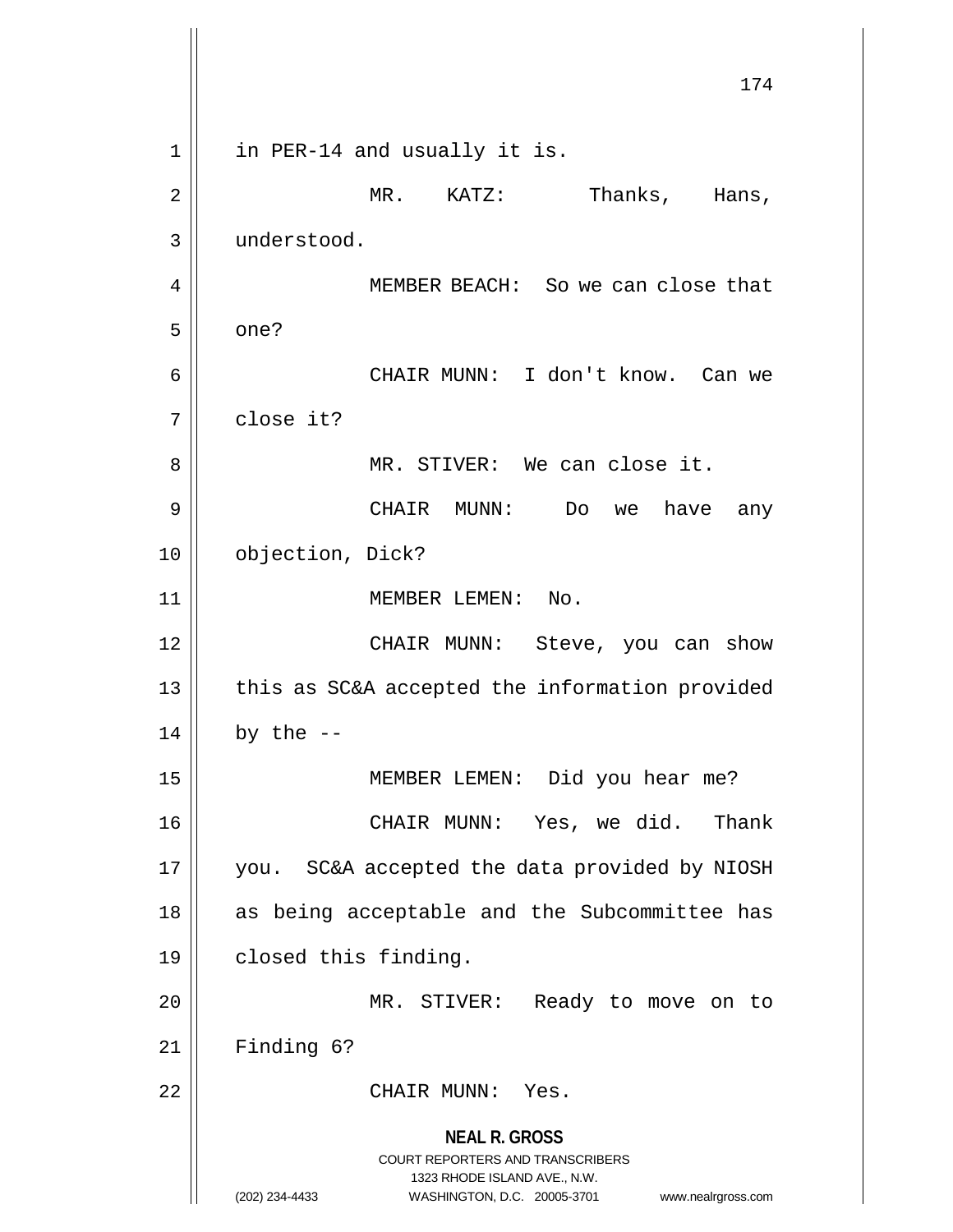| $\mathbf 1$    | MR. STIVER: Okay, now this is one                                                                                                                                      |
|----------------|------------------------------------------------------------------------------------------------------------------------------------------------------------------------|
| $\overline{2}$ | we talked about at the last meeting. This was                                                                                                                          |
| 3              | triggered by this quote on Page 4 of PER-14                                                                                                                            |
| 4              | regarding external coworker dose assignment.                                                                                                                           |
| 5              | "If no external coworker dose was                                                                                                                                      |
| 6              | assigned, there's no OTIB-52 adjustment to be                                                                                                                          |
| 7              | made and the claim is not affected by OTIB-52."                                                                                                                        |
| 8              | And I think the concern we had here                                                                                                                                    |
| 9              | what about cases that would have been<br>was                                                                                                                           |
| 10             | adjudicated before a coworker model<br>was                                                                                                                             |
| 11             | available for a particular site?                                                                                                                                       |
| 12             | And so we had a situation where there                                                                                                                                  |
| 13             | could be a subset of these 977 claims that would                                                                                                                       |
| 14             | be given possibly an environmental dose or would                                                                                                                       |
| 15             | otherwise not be given a coworker dose based on                                                                                                                        |
| 16             | OTIB-52 or a coworker model that existed at that                                                                                                                       |
| 17             | time.                                                                                                                                                                  |
| 18             | And I think looking at<br>the                                                                                                                                          |
| 19             | transcript on Page 211 or 212 from April, Stu                                                                                                                          |
| 20             | provided an explanation that those cases would                                                                                                                         |
| 21             | have been pended until a coworker model was, in                                                                                                                        |
| 22             | fact, developed.                                                                                                                                                       |
|                | <b>NEAL R. GROSS</b><br><b>COURT REPORTERS AND TRANSCRIBERS</b><br>1323 RHODE ISLAND AVE., N.W.<br>(202) 234-4433<br>WASHINGTON, D.C. 20005-3701<br>www.nealrgross.com |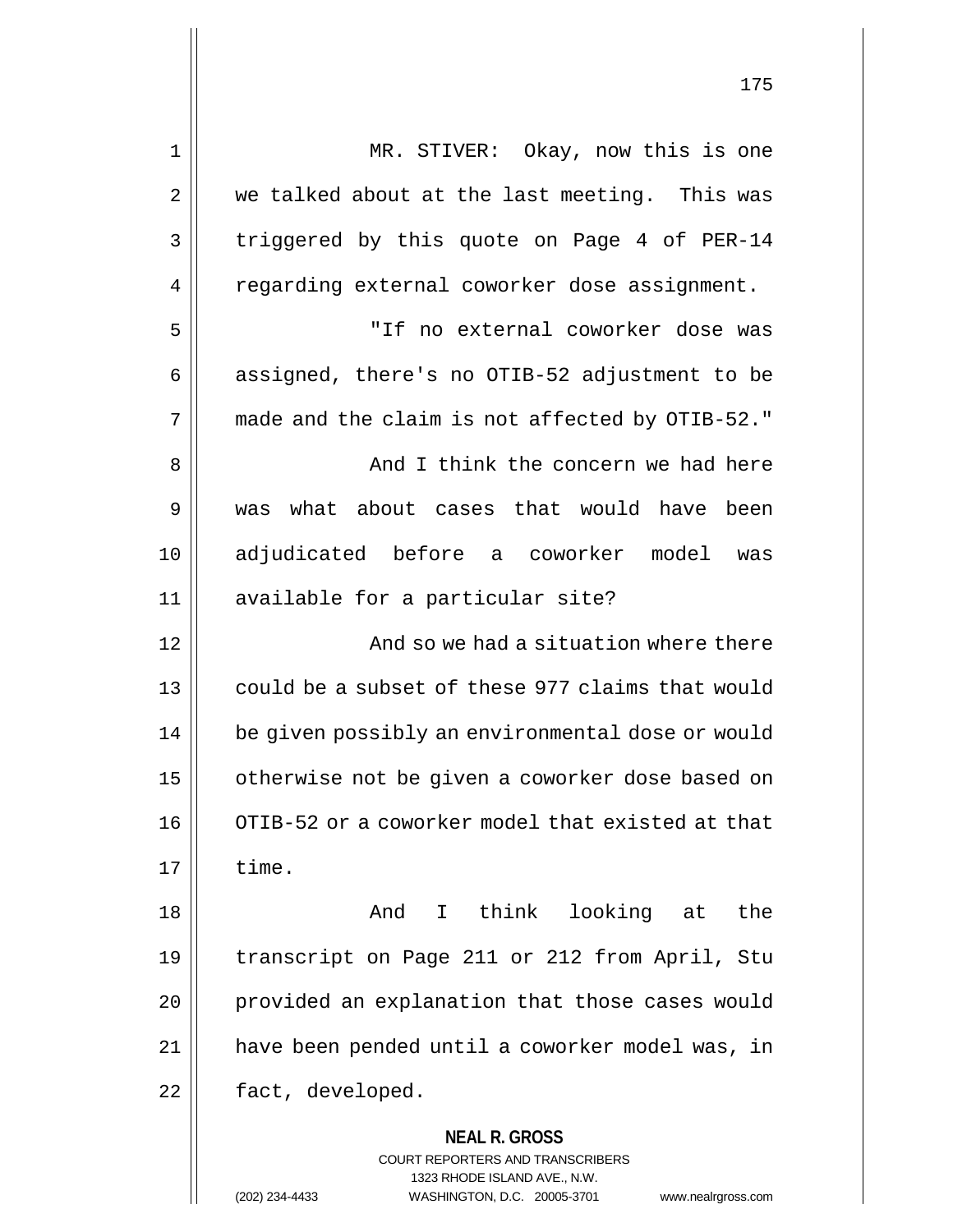| 176                                                                                                                                                             |
|-----------------------------------------------------------------------------------------------------------------------------------------------------------------|
| MR. HINNEFELD: Right.                                                                                                                                           |
| MR. STIVER: Is that correct?                                                                                                                                    |
| MR. HINNEFELD: Yes, early on in the                                                                                                                             |
| program at several sites we had lots of cases                                                                                                                   |
| pended for a coworker model because we knew that                                                                                                                |
| it was not an appropriate case for environmental                                                                                                                |
| and we didn't have another way to do it and                                                                                                                     |
| overestimating approaches weren't going to                                                                                                                      |
| work.                                                                                                                                                           |
| So we didn't have a way to do it so                                                                                                                             |
| we pended them and we waited, so the success of                                                                                                                 |
| getting rid of the backlog of claims is partly                                                                                                                  |
| the result of getting these coworker approaches                                                                                                                 |
| done at these various sites. So that's the                                                                                                                      |
| answer and that's standard in here too.                                                                                                                         |
| MR. STIVER: That's satisfactory to                                                                                                                              |
| me. I think we can go ahead and close that one                                                                                                                  |
| out if the Subcommittee agrees.                                                                                                                                 |
| CHAIR MUNN: Any objection from any                                                                                                                              |
| Member of the Subcommittee?                                                                                                                                     |
| Hearing no objection, Steve you may                                                                                                                             |
| use the same closure statement that was used in                                                                                                                 |
| <b>NEAL R. GROSS</b><br>COURT REPORTERS AND TRANSCRIBERS<br>1323 RHODE ISLAND AVE., N.W.<br>(202) 234-4433<br>WASHINGTON, D.C. 20005-3701<br>www.nealrgross.com |
|                                                                                                                                                                 |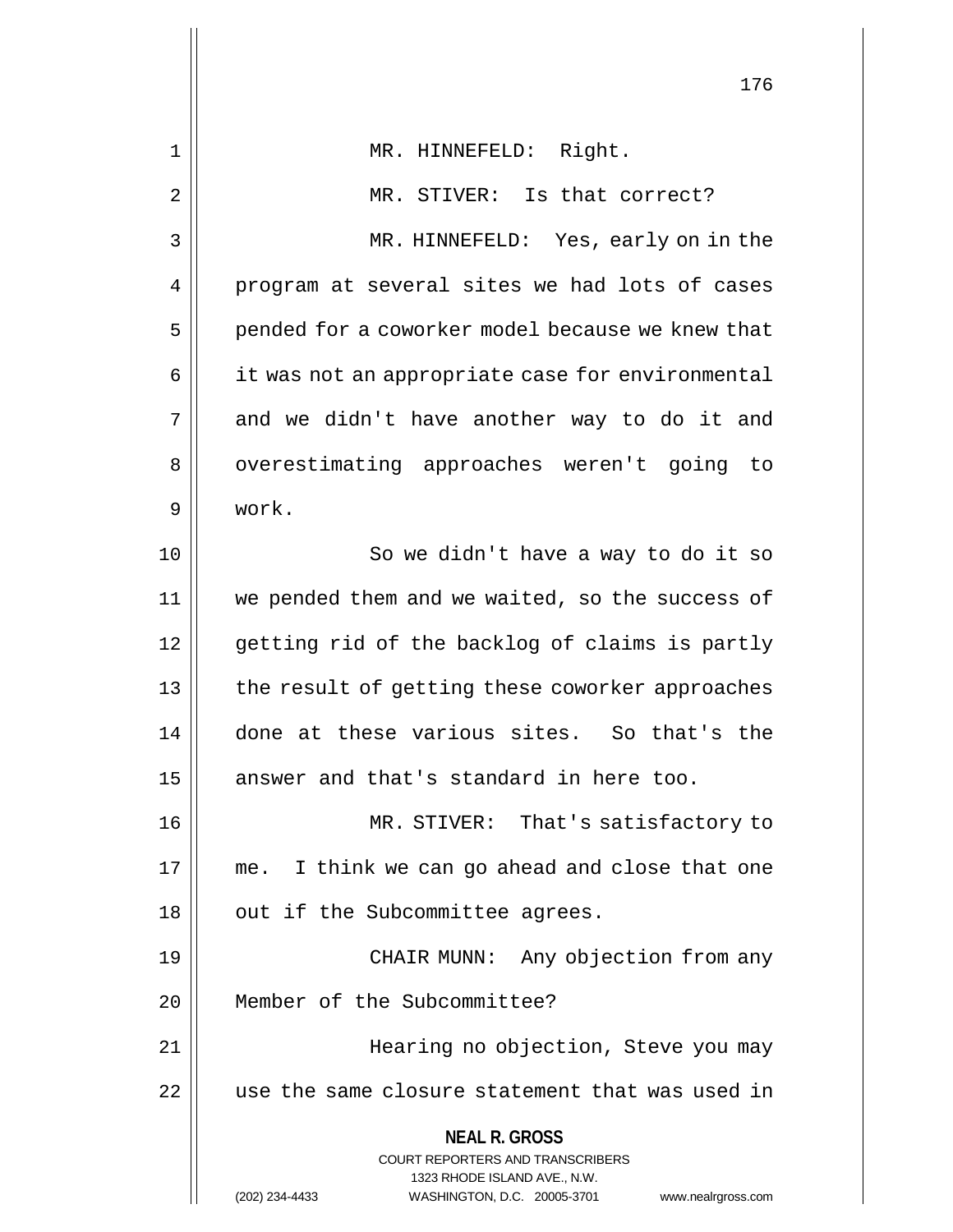**NEAL R. GROSS** COURT REPORTERS AND TRANSCRIBERS 1323 RHODE ISLAND AVE., N.W. (202) 234-4433 WASHINGTON, D.C. 20005-3701 www.nealrgross.com 177 1 || the preceding finding. We're going to lunch now 2 | folks. 3 MR. STIVER: Want to just keep 4 | working through? 5 CHAIR MUNN: No, we're going to  $6 \parallel$  lunch now and we'll be an hour. 7 MEMBER LEMEN: Wanda. 8 CHAIR MUNN: Yes, Dick. 9 MEMBER LEMEN: This is Dick and I 10 may be a little bit late getting back from lunch. 11 || That's one of the reasons I'm not there. I have 12 || an appointment, so carry on without me. 13 CHAIR MUNN: We'll do that and 14 || please let us know when you do return, Dick. 15 MEMBER LEMEN: Never fear. I will. 16 CHAIR MUNN: Thank you so much. 17 MR. KATZ: Thank you, Dick, and -- 18 CHAIR MUNN: Good luck. 19 MR. KATZ: -- thank you to the 20 || Behlings and we will rejoin. And thank you all  $21$  | to the DCAS support at --22 MR. HINNEFELD: ORAU Team.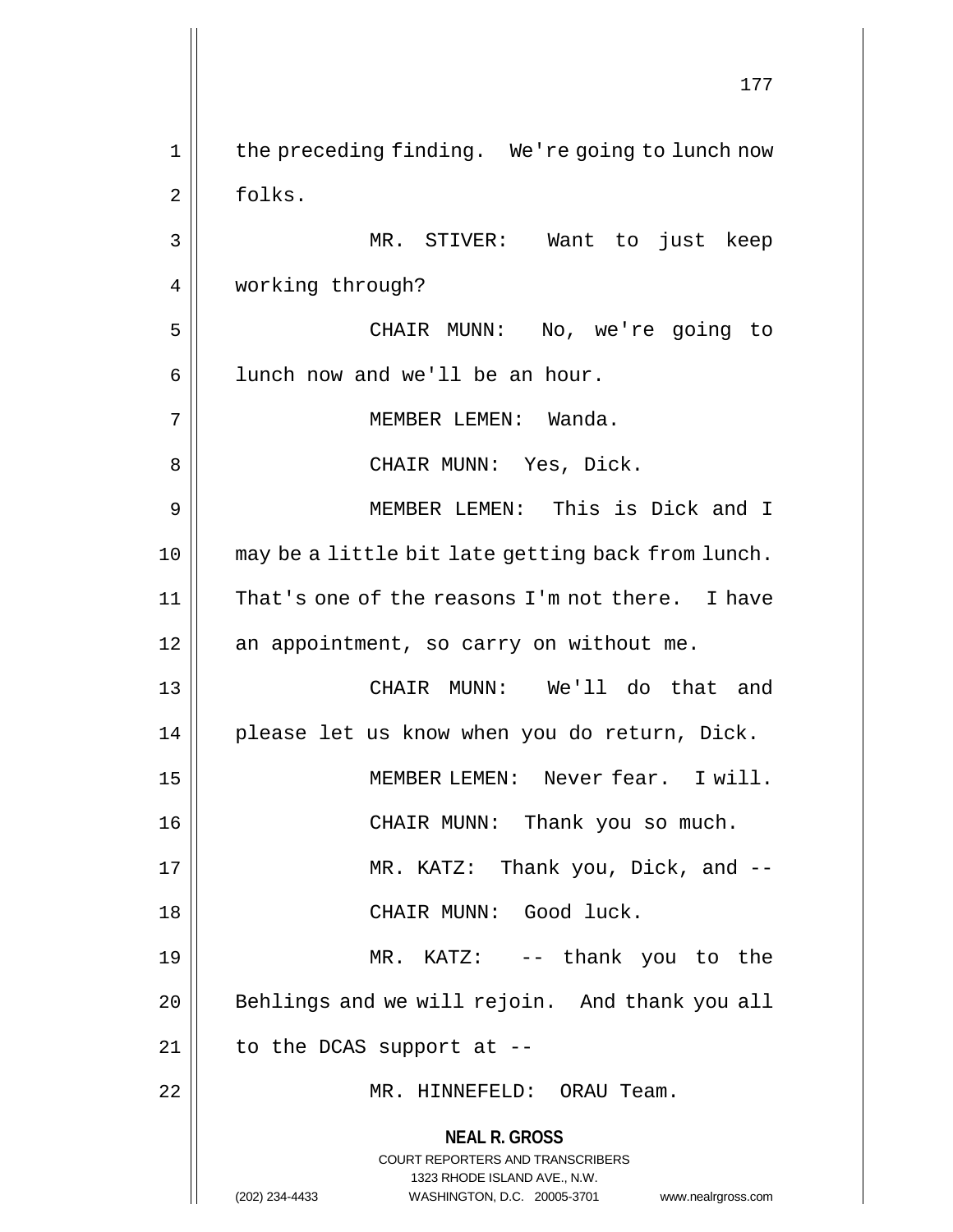|    | 178                                                                                                                                                                    |
|----|------------------------------------------------------------------------------------------------------------------------------------------------------------------------|
|    |                                                                                                                                                                        |
| 1  | MR. KATZ: ORAU?                                                                                                                                                        |
| 2  | HINNEFELD: Yes, they don't<br>$MR$ .                                                                                                                                   |
| 3  | want to associate too closely with us.                                                                                                                                 |
| 4  | MR. KATZ: That's mean. Okay, see                                                                                                                                       |
| 5  | you after lunch.                                                                                                                                                       |
| 6  | (Whereupon, the foregoing matter                                                                                                                                       |
| 7  | went off the record at 12:21 p.m. and went back                                                                                                                        |
| 8  | on the record at $1:25$ p.m.)                                                                                                                                          |
| 9  |                                                                                                                                                                        |
| 10 |                                                                                                                                                                        |
| 11 |                                                                                                                                                                        |
| 12 |                                                                                                                                                                        |
| 13 |                                                                                                                                                                        |
| 14 |                                                                                                                                                                        |
| 15 | A-F-T-E-R-N-O-O-N S-E-S-S-I-O-N                                                                                                                                        |
| 16 | (1:25 p.m.)                                                                                                                                                            |
| 17 | Good afternoon,<br>MR. KATZ:                                                                                                                                           |
| 18 | everybody. Advisory Board on Radiation and                                                                                                                             |
| 19 | Worker Health, Procedures Review Subcommittee.                                                                                                                         |
| 20 | We're back from lunch break. Let me check on the                                                                                                                       |
| 21 | line and see, do we have Dr. Lemen? He thought                                                                                                                         |
| 22 | he might be a little bit late. Okay. Not at                                                                                                                            |
|    | <b>NEAL R. GROSS</b><br><b>COURT REPORTERS AND TRANSCRIBERS</b><br>1323 RHODE ISLAND AVE., N.W.<br>(202) 234-4433<br>WASHINGTON, D.C. 20005-3701<br>www.nealrgross.com |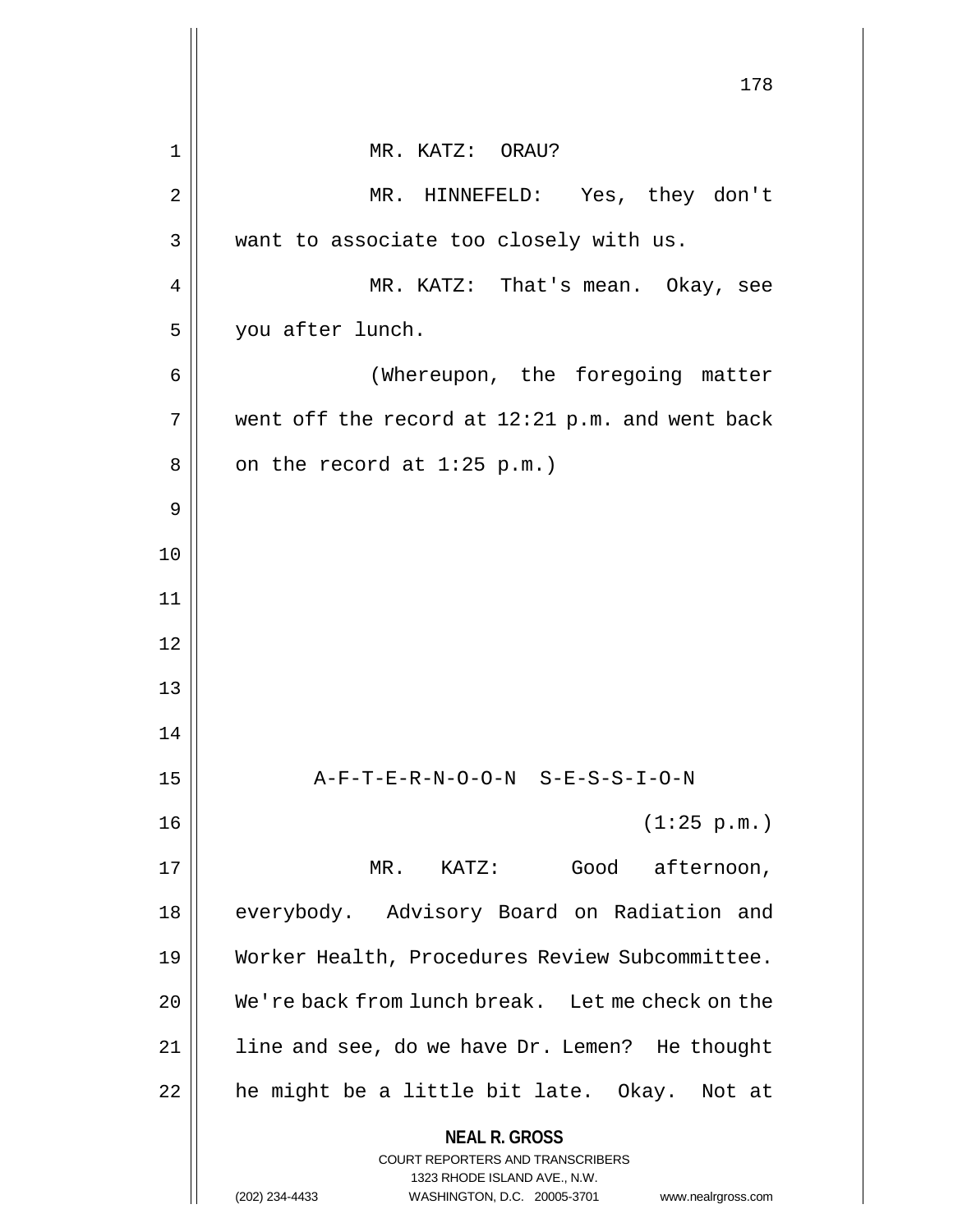**NEAL R. GROSS** COURT REPORTERS AND TRANSCRIBERS 1323 RHODE ISLAND AVE., N.W. (202) 234-4433 WASHINGTON, D.C. 20005-3701 www.nealrgross.com 1 || this time, but it sounds like, from the number  $2 \parallel$  on the phone, we have everyone else who we might 3 expect. 4 CHAIR MUNN: Probably so. We 5 | closed out PER-14. We're still working on PERs. 6  $\parallel$  The next one we have ready is PER-17. Are we up  $7 \parallel$  on the screen yet? We will get there. Give us 8 || just a moment. 9 MR. KATZ: So I wasn't totally 10 || clear, PER-14, were you finished? 11 || MR. STIVER: Yes. 12 || MR. KATZ: Okay. 13 || CHAIR MUNN: Get back into the BRS 14 | here. Just a moment. 15 MR. MARSCHKE: There's no findings 16 in the database. 17 MR. STIVER: There were no findings 18 | for PER-17. 19 CHAIR MUNN: No. 20 MR. MARSCHKE: Do you want us to add  $21$  | a placeholder finding to that effect like we did  $22$  | on PER-12? We added, basically, a placeholder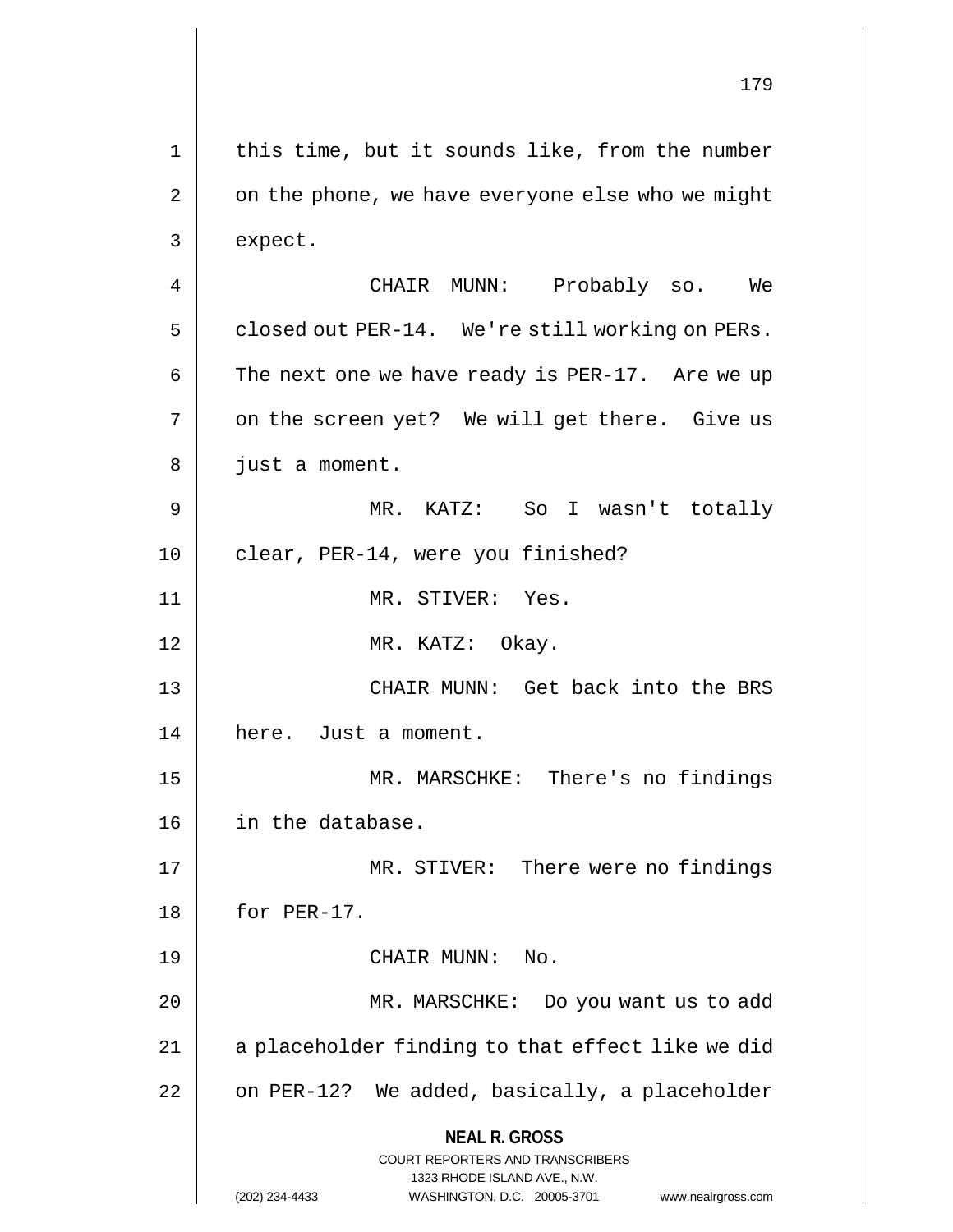|    | 180                                                                                      |
|----|------------------------------------------------------------------------------------------|
| 1  | finding saying that, SC&A has reviewed --                                                |
| 2  | CHAIR MUNN:<br>Yes.                                                                      |
| 3  | MR. MARSCHKE: -- this PER and has                                                        |
| 4  | no findings.                                                                             |
| 5  | CHAIR MUNN: We hadn't discussed,                                                         |
| 6  | prior to this meeting, I believe, what to do in                                          |
| 7  | that case, and as far as I'm concerned, we                                               |
| 8  | established the precedent earlier this morning.                                          |
| 9  | I see no reason why not. As a matter of fact,                                            |
| 10 | it's probably a very good idea since this may be                                         |
| 11 | accessible to people long after we've gone to our                                        |
| 12 | just rewards, whatever that turns out to be.                                             |
| 13 | MR. KATZ: So is PER-17 one where we                                                      |
| 14 | need to consider whether audit cases are needed                                          |
| 15 | are not? Is that where we are with that?                                                 |
| 16 | MR. STIVER: Actually, if we could                                                        |
| 17 | back up just for a minute for PER-14, we did not                                         |
| 18 | talk about the audit cases. That was one thing                                           |
| 19 | that was still left.                                                                     |
| 20 | CHAIR MUNN: I'm sorry. I didn't                                                          |
| 21 | hear you, John. PER-14?                                                                  |
| 22 | MR. STIVER: As far as PER-14 goes,                                                       |
|    | <b>NEAL R. GROSS</b><br>COURT REPORTERS AND TRANSCRIBERS<br>1323 RHODE ISLAND AVE., N.W. |
|    | (202) 234-4433<br>WASHINGTON, D.C. 20005-3701<br>www.nealrgross.com                      |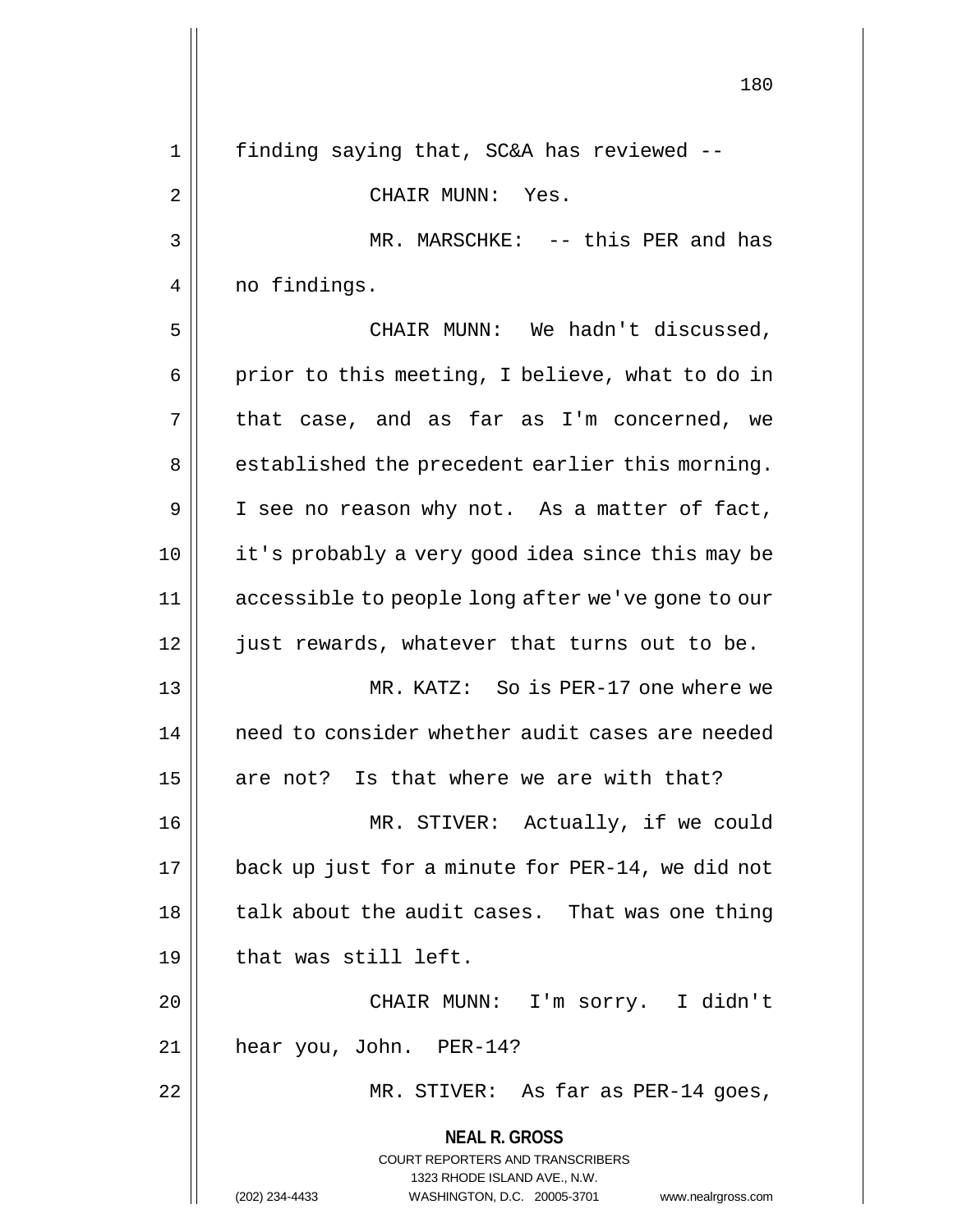**NEAL R. GROSS** COURT REPORTERS AND TRANSCRIBERS 1323 RHODE ISLAND AVE., N.W. (202) 234-4433 WASHINGTON, D.C. 20005-3701 www.nealrgross.com 1 we didn't discuss the audit cases. So the next  $2 \parallel$  step to go to is Step 4 on that, or to Sub-task  $3 \parallel 4$ . 4 || CHAIR MUNN: All right. 5 MR. STIVER: And that's pretty 6 | straightforward. We recommended selecting one 7 DR from each of the ten categories that were 8 || produced, and now that NIOSH has identified the 9 different subcategories, or the four groupings, 10 || of that 977, we could go ahead and proceed with  $11$  | that. 12 Now, I don't know, how would you want 13 || to do that? At the next Board meeting or the 14 || next Work Group meeting? 15 MR. KATZ: No, you can do it now, but 16 | I mean, the Subcommittee can do that now, but can 17 you just say a little bit more, does it make sense 18 || to select one from each of the categories? Is 19 | that necessary? 20 MR. STIVER: Well, it would 21 | certainly give us the overview of the different  $22$  | types, you know, that we'd want to look at from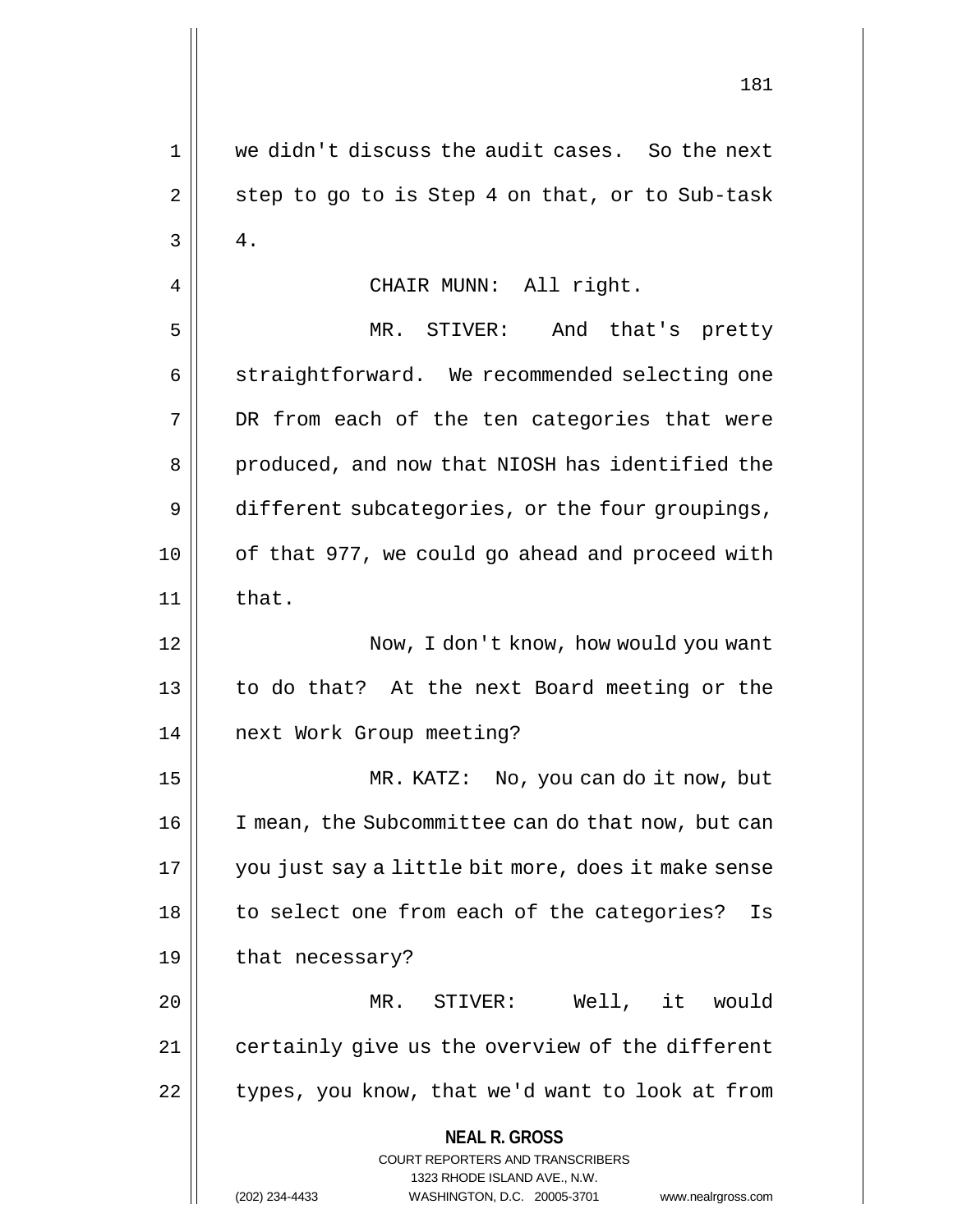1 || each of the different facilities.

**NEAL R. GROSS** COURT REPORTERS AND TRANSCRIBERS 2 CHAIR MUNN: Well, but they aren't 3 || necessarily different facilities, are they? 4 MR. STIVER: For 14, for each of the 5 DOE facilities, I believe. Well, let me just 6 can 6 read what we have here. SC&A recommends the 7 || selection of ten DRs from each of the ten DOE 8 || sites listed in Table 2 for SC&A audit. So go  $9 \parallel$  back to Table 2, which is on Page 13, we have 10 Hanford, PNNL, the Kansas City Plant, Los 11 Alamos, Pantex, Portsmouth Gaseous Diffusion 12 || Plant, Savannah River Site, Weldon Spring, Oak 13 | Ridge National Laboratory, and the Y-12. 14 || MR. KATZ: So is there a different 15 methodology applied at each facility? I'm just 16  $\parallel$  trying to understand what's the --17 MR. STIVER: Well, what we'd want to 18 do is look at each -- remember how we were talking 19 about how, potentially, there might be 20 differences in the data for the different sites 21 || and how those were implemented. And so we  $22$  | believe that just looking at one of each of the

1323 RHODE ISLAND AVE., N.W.

(202) 234-4433 WASHINGTON, D.C. 20005-3701 www.nealrgross.com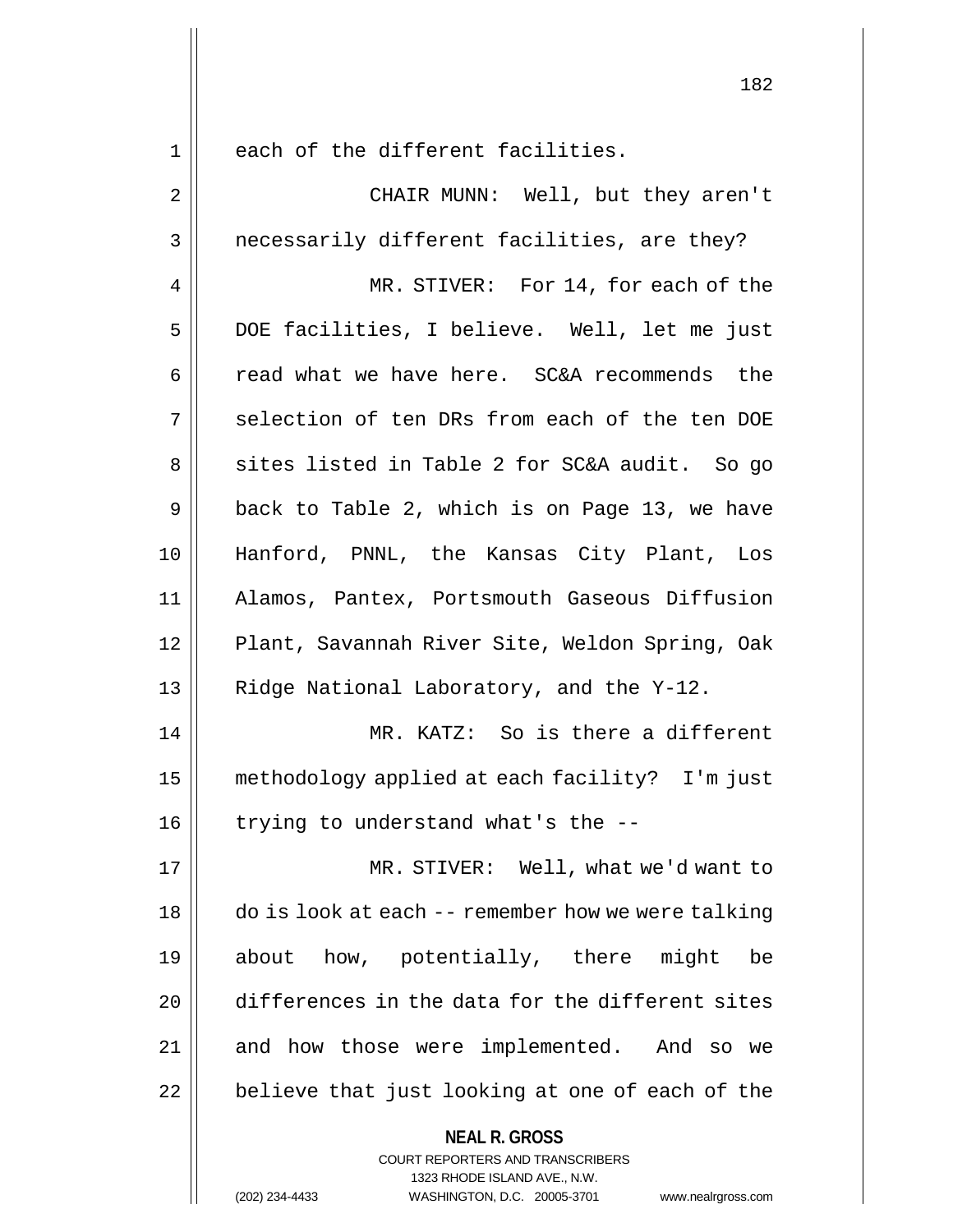**NEAL R. GROSS** COURT REPORTERS AND TRANSCRIBERS 1323 RHODE ISLAND AVE., N.W. (202) 234-4433 WASHINGTON, D.C. 20005-3701 www.nealrgross.com 1 different sites might give us a better overall 2 | view of how all these were implemented. 3 I mean, certainly, you could pick 4 | more from Savannah River or, you know, Rocky  $5$  Flats, or one of the others, but we thought, 6 maybe, rather than trying to make a  $7 \parallel$  representative weighting like that, we'd just 8 || pick one of each. Kind of like what we did with  $9 \parallel$  PFR-12. 10 MR. KATZ: No, I wasn't suggesting 11 any representative weighting, I was just trying 12 to understand if there's actually -- with 13 || PER-12, there's actually a different approach 14 | for each. I mean, each category shows one was 15 testing sort of a different -- there's a 16 different method applied and I'm just asking if 17 || there is a different method applied for each  $18$  || site, the fact that they're different sites in 19  $\parallel$  and of itself, I don't whether that matters or  $20$  || not. 21 || If you're saying there's different  $22$  || data to select from or something.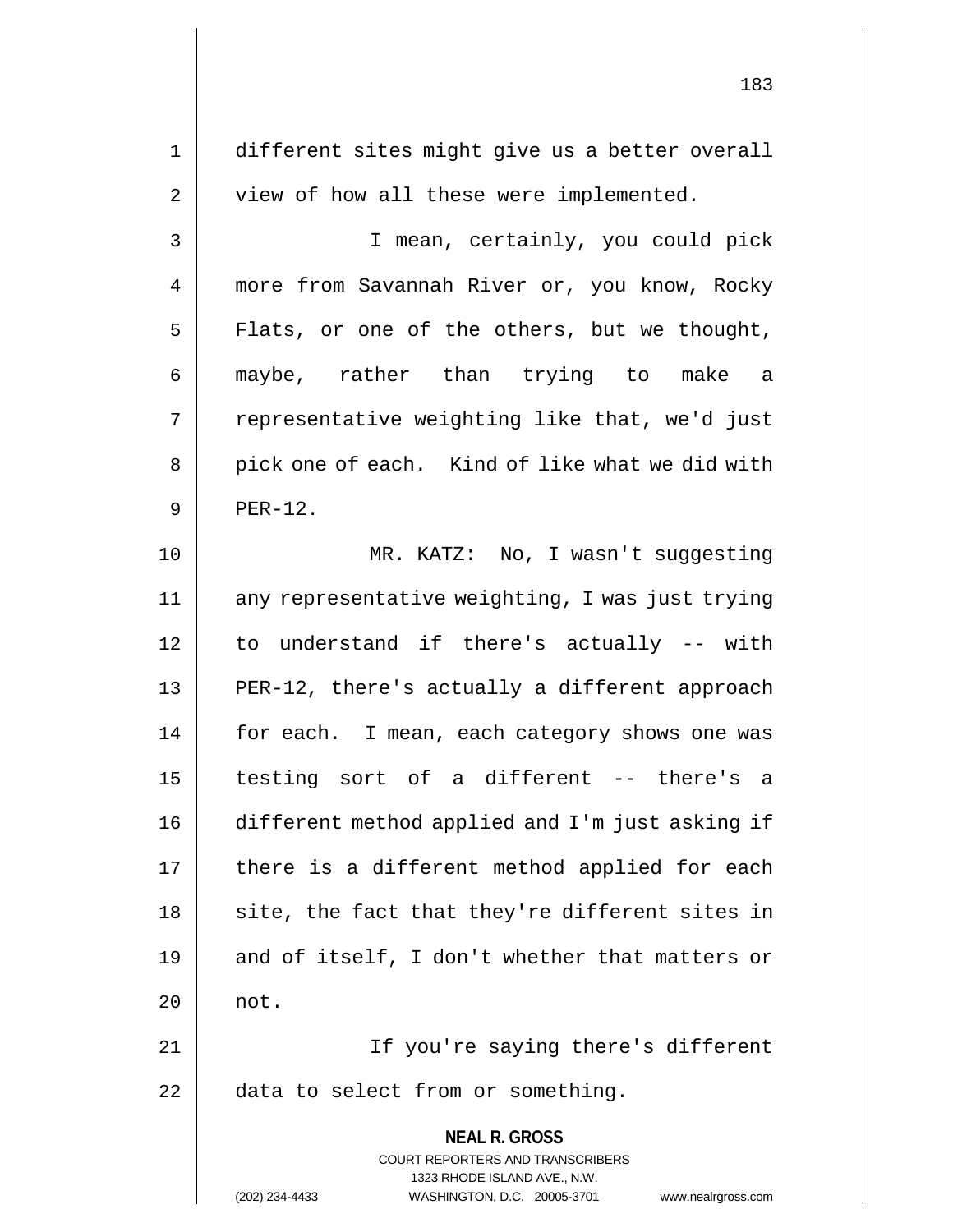| 1  | MR. STIVER: Well, I think, you                                          |
|----|-------------------------------------------------------------------------|
| 2  | know, I don't know if the different sites would                         |
| 3  | really matter all that much. You know, this is                          |
| 4  | a recommendation. I mean, TIB-52 is basically                           |
| 5  | going to be used as, kind of, an overarching, I                         |
| 6  | think, for all construction trade workers, so I                         |
| 7  | mean, we could pick more from sites that had more                       |
| 8  | representation.                                                         |
| 9  | This is just what they had put forth                                    |
| 10 | as an option. I think it could go either way.                           |
| 11 | I think you got a pretty good feel for how well                         |
| 12 | it was implemented.                                                     |
| 13 | CHAIR MUNN: Well, it's not clear to                                     |
| 14 | $me$ --                                                                 |
| 15 | MR. KATZ: That's something for the                                      |
| 16 | Subcommittee to chew on.                                                |
| 17 | MR. STIVER: Okay.                                                       |
| 18 | CHAIR MUNN: -- whether using ten                                        |
| 19 | sites is necessarily going to give us anything.                         |
| 20 | MR. STIVER: Well, in that case,                                         |
| 21 | what sites would you recommend using? I mean,                           |
| 22 | we could pick from those that have more                                 |
|    | <b>NEAL R. GROSS</b>                                                    |
|    | <b>COURT REPORTERS AND TRANSCRIBERS</b><br>1323 RHODE ISLAND AVE., N.W. |
|    | (202) 234-4433<br>WASHINGTON, D.C. 20005-3701<br>www.nealrgross.com     |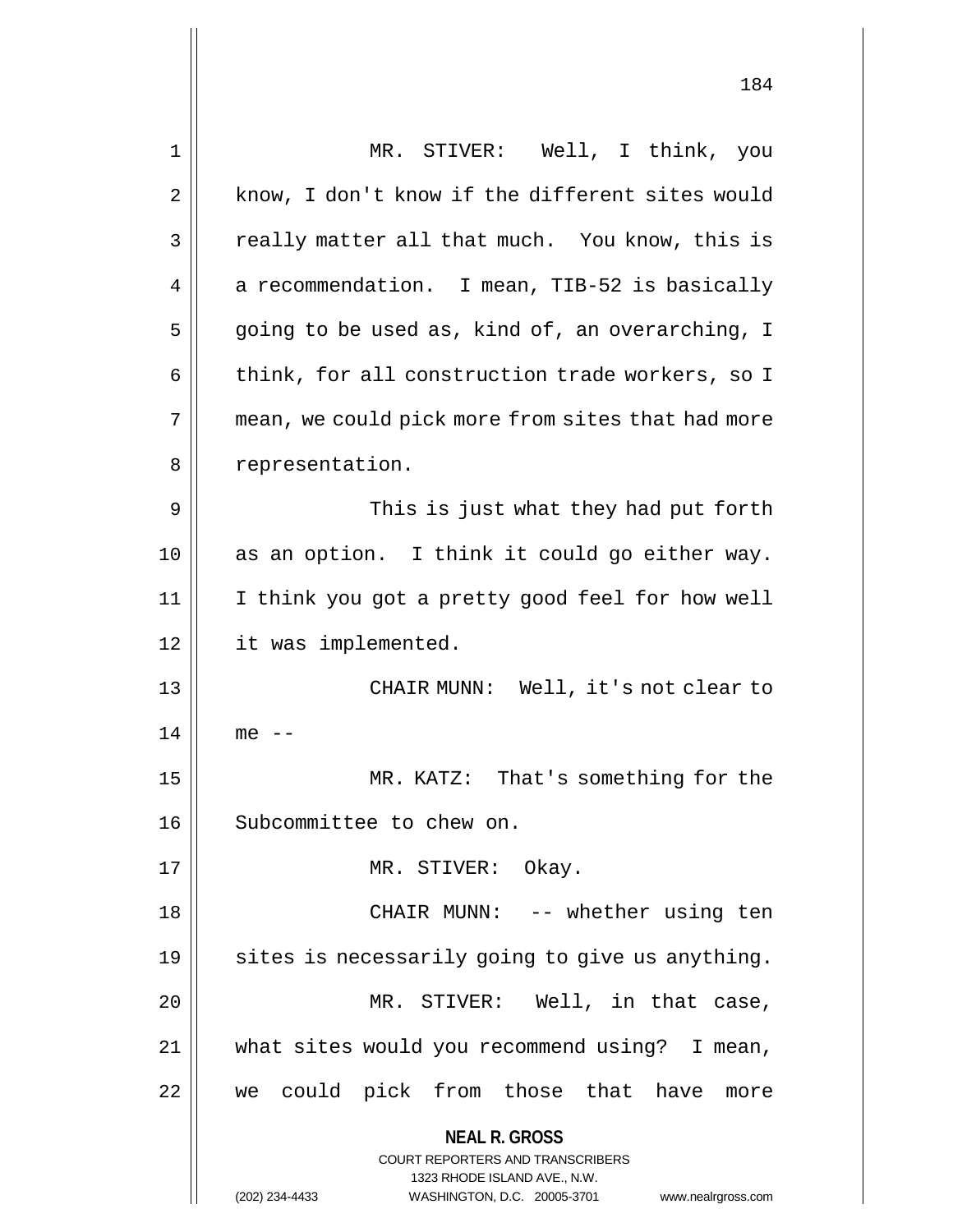**NEAL R. GROSS** COURT REPORTERS AND TRANSCRIBERS 1323 RHODE ISLAND AVE., N.W. (202) 234-4433 WASHINGTON, D.C. 20005-3701 www.nealrgross.com 1 availability. I don't think it would hurt to do  $2 \parallel$  that. It wouldn't detract from the process and 3 whether it would enhance the process to look at  $4 \parallel$  the different sites --5 CHAIR MUNN: Well, that's my 6 | thought. What's it getting us, really? And I 7 || guess I haven't really given any real thought to 8 || that, but just my knee-jerk reaction is that it's  $9 \parallel$  hard to see what added value there is in doing 10 ten cases. 11 MEMBER ZIEMER: What would be the 12 dellernative to it? 13 MR. STIVER: That's what I was 14 wondering, the alternative, would you pick all 15 | from Savannah River or a particular site? I 16 mean, I would think you'd want to have some 17 || representation of all the different affected  $18 \parallel$  sites. 19 MR. HINNEFELD: If I could suggest 20 | something, this is Stu, Hanford has a different 21 || approach than the others. Hanford has an  $22$  || adjustment for internal and the others don't.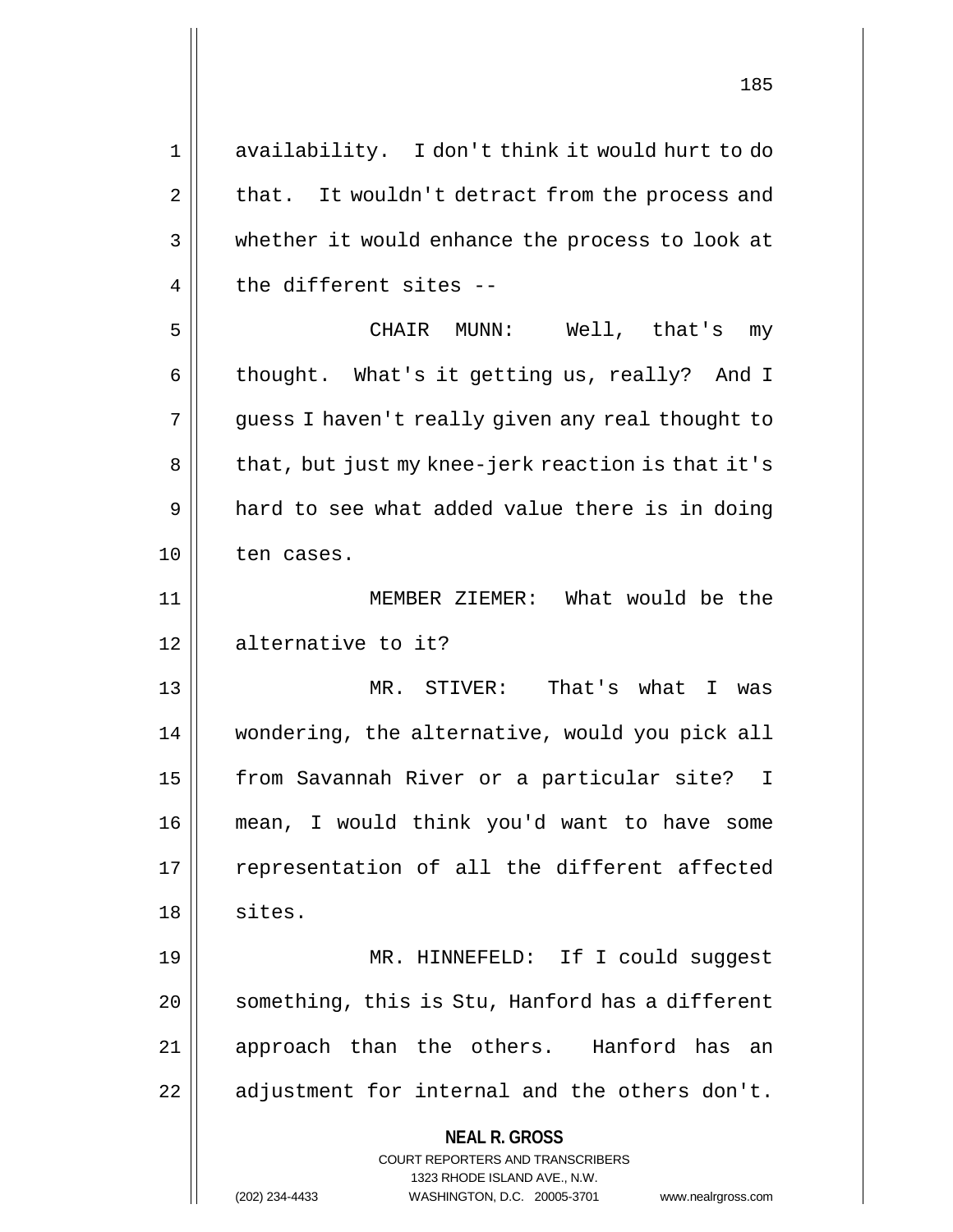**NEAL R. GROSS** 1 || So you would want, probably, a Hanford case.  $2 \parallel$  Other than that, you know, one other case, 3 || somehow, just doesn't seem sufficient, but I 4 don't know if you need a case from every site. 5 And then, another thing to think  $6 \parallel$  about is, of the four categories we identified, 7 || you know, one of them, first of all, just drops 8 | out because they don't fit the criteria, so you 9 won't have any there. But there were 52 we 10 || specifically asked for that. And then you have 11 a group that returned before we could ask for 12 | them and a group that were returned because of 13 || a different PER. 14 || The simplest way to do this is to do 15  $\parallel$  cases that only have this PER evaluated. That 16 would be the cleanest look at these cases. So 17 || you kind of pare down the number you select from. 18 || This doesn't say a lot about the number you 19  $\parallel$  select, but the only thing that comes to my mind 20 | is you want to make sure you have a Hanford that's 21 affected. 22 And I don't know if you need every

> COURT REPORTERS AND TRANSCRIBERS 1323 RHODE ISLAND AVE., N.W. (202) 234-4433 WASHINGTON, D.C. 20005-3701 www.nealrgross.com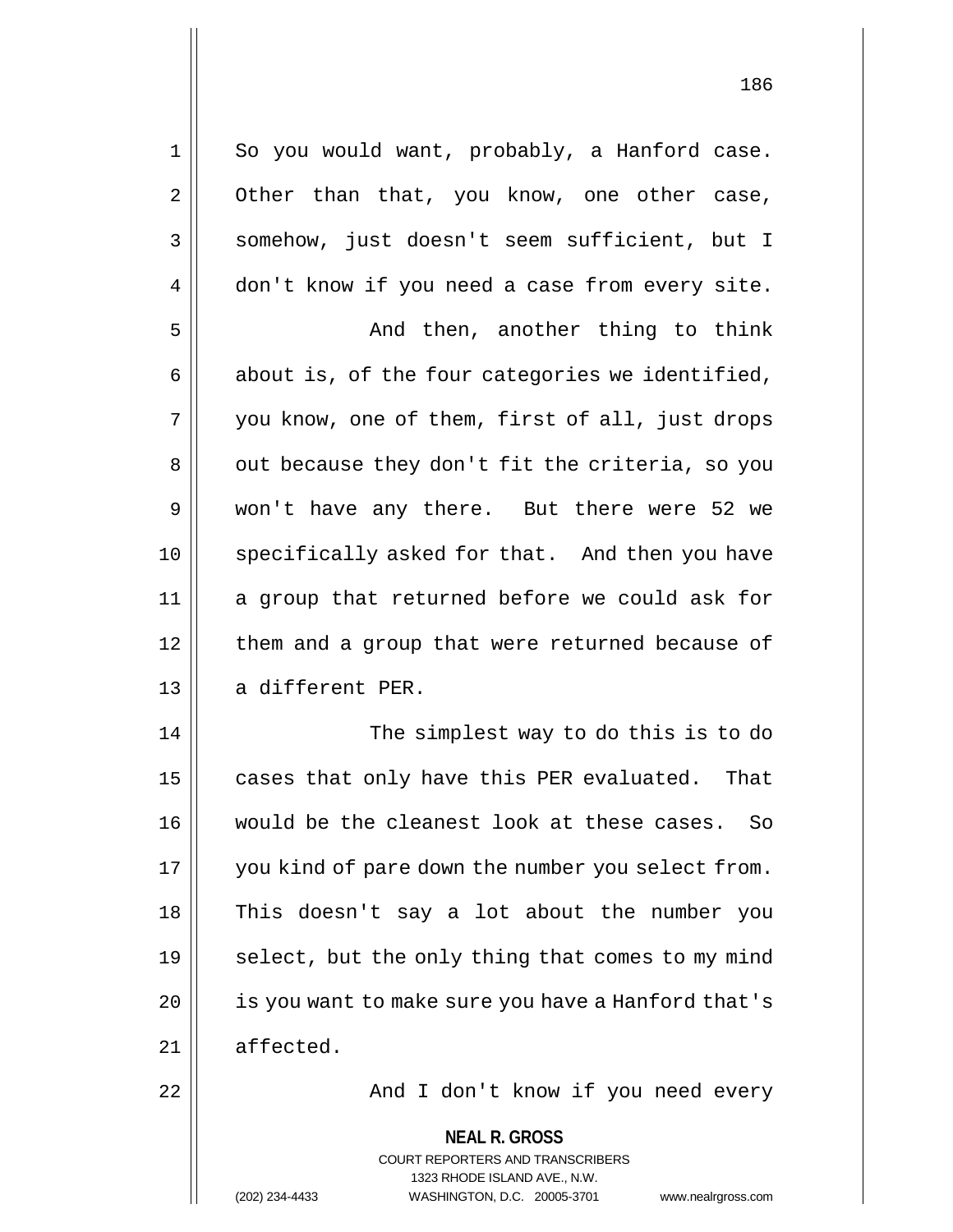**NEAL R. GROSS** COURT REPORTERS AND TRANSCRIBERS 1323 RHODE ISLAND AVE., N.W. 1 || site, but maybe, you know, a couple others or 2 || something, and select, preferably, the cases  $3 \parallel$  that are only affected by this, just for the 4 || simplicity of review. If you don't want a  $5 \parallel$  simple review, there's another way of thinking  $6 \parallel$  of this, you know? 7 Did we do a good job when we had all 8 || these complicating factors in there? Maybe 9 you'd want to do a couple from the more 10 | complicated category. 11 || MR. STIVER: Well, I think it kind  $12$  | of gets back to the purpose of selecting these, 13 || really, just looking at the implementation of  $14$  | this particular PER, kind of like we saw with 15  $\vert$  PER-12. Now, in that case, we did have some that 16 were kind of complex because they were returned 17 | for other reasons as well. 18 || MR. HINNEFELD: Right. 19 MR. STIVER: But we didn't really  $20$  |  $\vert$  look at that. All we looked at was whether, you 21 || know, the high-fired plutonium was addressed 22 | correctly.

(202) 234-4433 WASHINGTON, D.C. 20005-3701 www.nealrgross.com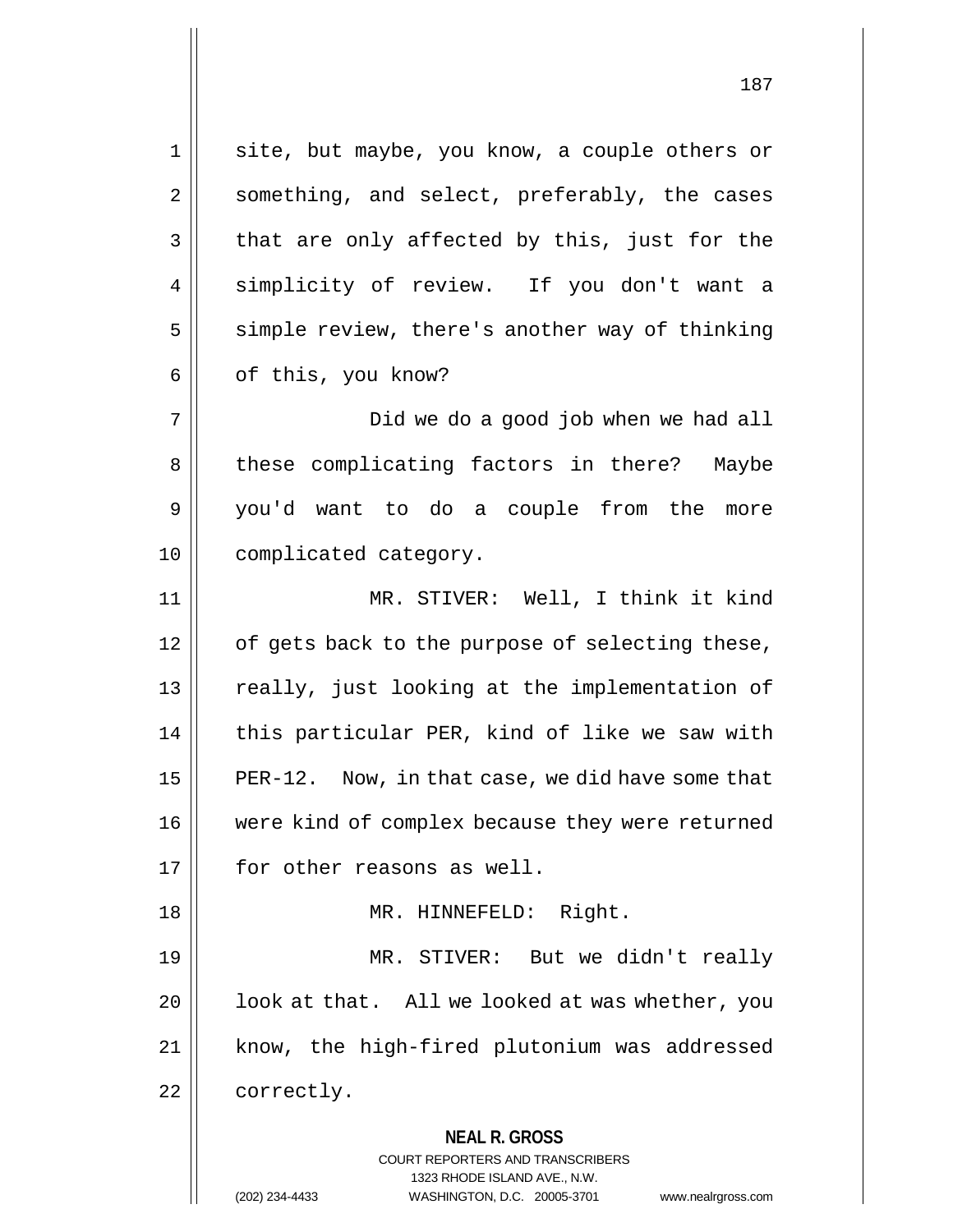|                | 188                                                                                                                                                                    |
|----------------|------------------------------------------------------------------------------------------------------------------------------------------------------------------------|
| 1              | MR. HINNEFELD: Yes.                                                                                                                                                    |
| $\overline{2}$ | MR. STIVER: And that's what we                                                                                                                                         |
| 3              | would do here. Presumably, we'd want to keep in                                                                                                                        |
| 4              | that same kind of process and that same focus.                                                                                                                         |
| 5              | MR. HINNEFELD: Right.                                                                                                                                                  |
| 6              | CHAIR MUNN: I think the same level                                                                                                                                     |
| 7              | of rigor with what you want to apply.                                                                                                                                  |
| 8              | TIB-52 does<br>MR. MARSCHKE:<br>not                                                                                                                                    |
| 9              | directly affect, or it's not used -- OTIB-52 is                                                                                                                        |
| 10             | not used by the dose reconstructors directly, is                                                                                                                       |
| 11             | my understanding. Basically, TIB-52 is used to                                                                                                                         |
| 12             | construct these coworker tables.                                                                                                                                       |
| 13             | And if you look in these documents                                                                                                                                     |
| 14             | that are identified on the right-hand column of                                                                                                                        |
| 15             | Table 2, usually what they do is, these documents                                                                                                                      |
| 16             | have a table of coworker doses and now, with                                                                                                                           |
| 17             | TIB-52, they're adding a second table of                                                                                                                               |
| 18             | coworker construction worker doses.                                                                                                                                    |
| 19             | So really, what is important is, how                                                                                                                                   |
| 20             | did NIOSH use TIB-52 to construct from the                                                                                                                             |
| 21             | coworker dose table, how did they construct the                                                                                                                        |
| 22             | construction coworker table? Because that's                                                                                                                            |
|                | <b>NEAL R. GROSS</b><br><b>COURT REPORTERS AND TRANSCRIBERS</b><br>1323 RHODE ISLAND AVE., N.W.<br>(202) 234-4433<br>WASHINGTON, D.C. 20005-3701<br>www.nealrgross.com |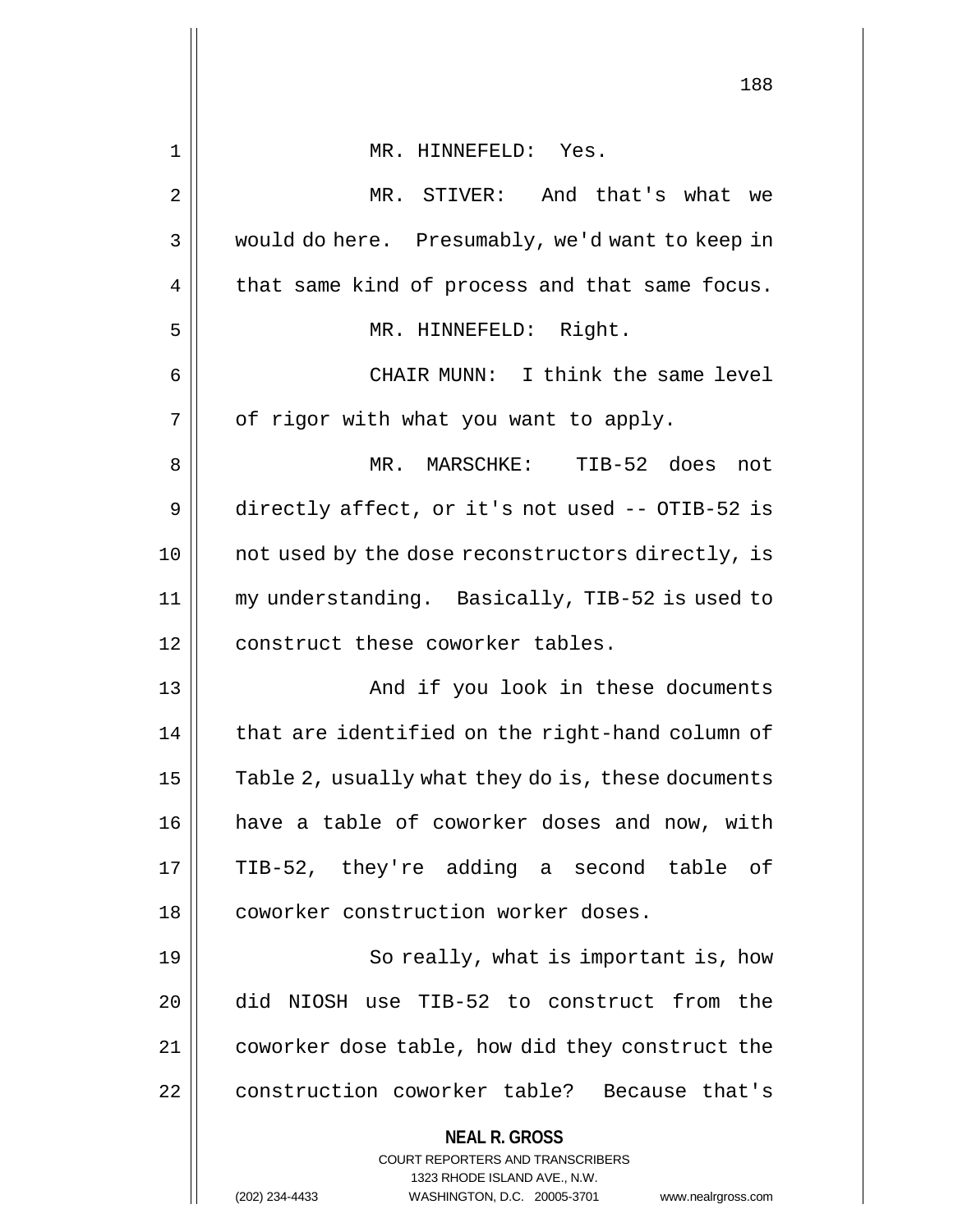**NEAL R. GROSS** COURT REPORTERS AND TRANSCRIBERS 1323 RHODE ISLAND AVE., N.W. (202) 234-4433 WASHINGTON, D.C. 20005-3701 www.nealrgross.com  $1 ||$  really where you're applying -- the 1.4 gets  $2 \parallel$  applied in that step of the process. 3 || MR. KATZ: Okay. 4 MR. MARSCHKE: And so, I mean, if  $5 \parallel$  it's applied correctly, then the construction  $6 \parallel$  coworker table is calculated correctly. If  $7 \parallel$  it's not, you know, then it doesn't really matter 8 || what they do in the individual dose 9 reconstructions because the construction 10 coworker table has not been correctly 11 calculated. 12 MR. KATZ: So is the main issue to 13 || look and see that that table is done correctly 14 || for each site where it's created? Is that what 15 you're saying? 16 MR. MARSCHKE: My opinion is,  $17$  | really, it's at least as important as looking at  $18$  || the individual dose reconstructions. 19 MR. STIVER: You know, I don't know 20 | if Hans is still on the line as the author of the 21 document. 22 DR. H. BEHLING: Yes, I'm on the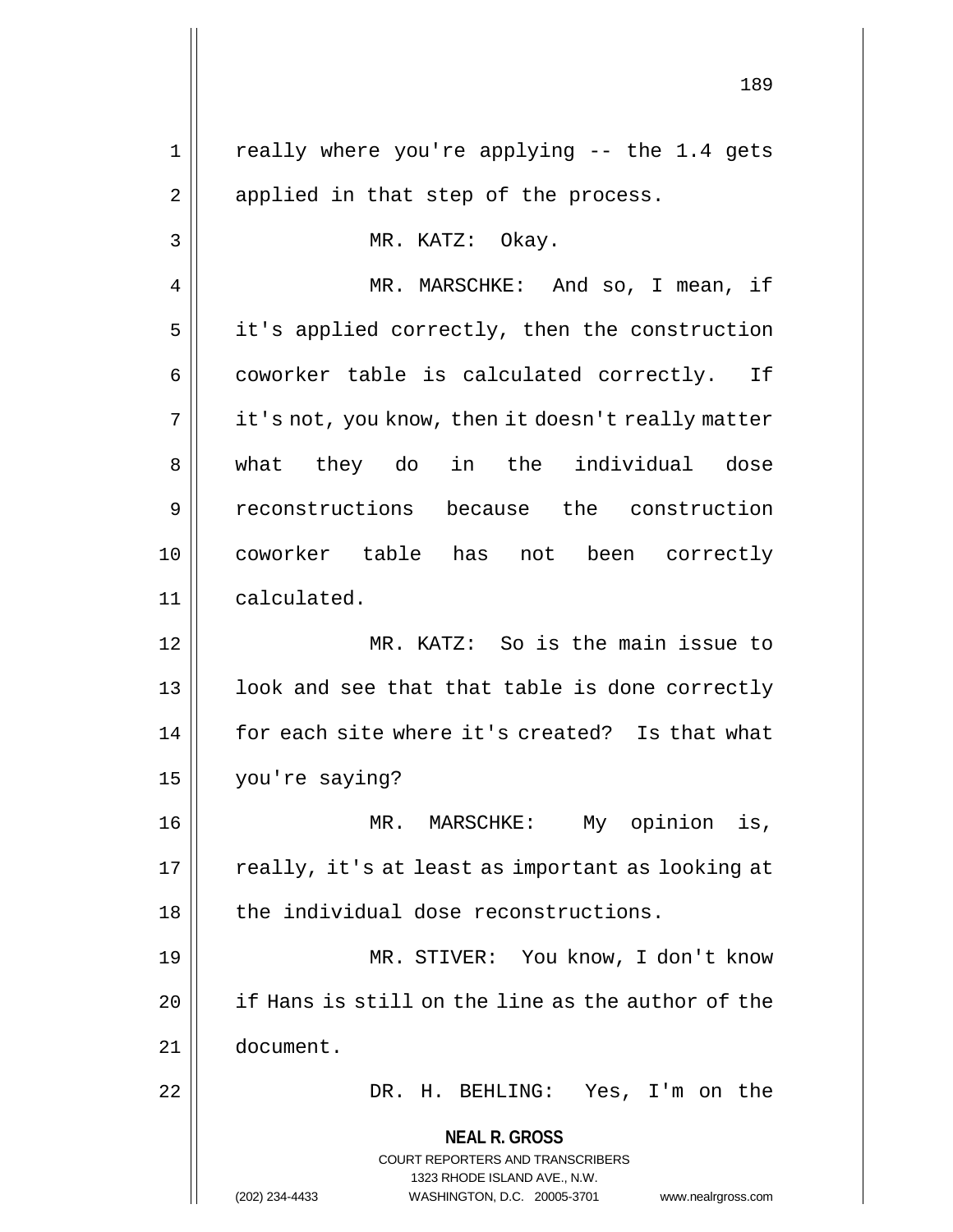**NEAL R. GROSS** COURT REPORTERS AND TRANSCRIBERS 1323 RHODE ISLAND AVE., N.W. (202) 234-4433 WASHINGTON, D.C. 20005-3701 www.nealrgross.com 1 || line. And I was just going to make a comment 2 | here. There's really no single justification 3 for selecting ten, to be honest. The only 4 question I had is, are the construction trade 5 workers different in different locations? For 6 || instance, a facility that is dominated by 7 || nuclear power plant production reactors, et 8 cetera, like Hanford, would the construction 9 trade worker profile be different in terms of 10 || composition than another site? 11 || Again, it doesn't really matter, but 12 | that was one of my thinking ideas of selecting 13 || at least one DR from each of the ten sites. 14 MR. STIVER: Thank you, Hans. I  $15$  | think that, and also Steve's point that we would 16 || also want to look at, you know, this kind of adds 17 | another complicating layer, but, you know, I was 18 || just looking at TIB-52 and its impact, but how 19 it was implemented in these other documents, as  $20$  | well. 21 || MR. HINNEFELD: This is Stu, if I  $22$  | can just offer, this may not be a TIB fix or a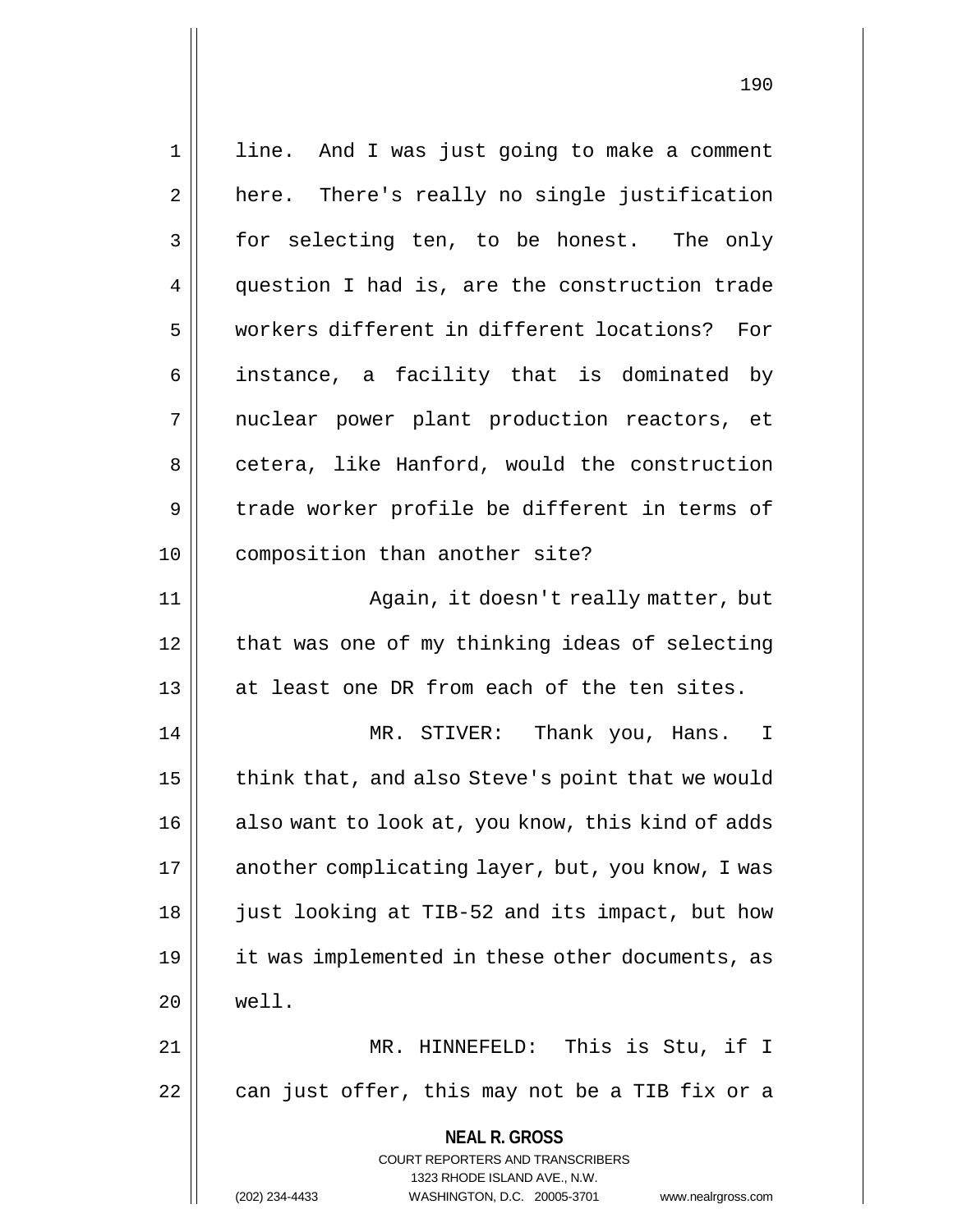1 || TBD fix. This may be a workbook fix. This 2 might be a workbook function where those 3 documents may not have changed. I don't know if  $4 \parallel$  they did or not, but you can build a workbook and  $5 \parallel$  select construction trade worker and apply it  $6 \parallel$  without ever going back and changing it. 7 MR. MARSCHKE: I can't remember -- 8 MR. HINNEFELD: I don't know if  $9 \parallel$  they're changed or not. 10 MR. MARSCHKE: I can't remember 11 which site it was, but I remember that, actually, 12 || Ron Buchanan, in one of his reviews, so it was 13 maybe Rocky Flats, I'm not sure, but one of the 14 || sites that Ron Buchanan reviewed the Site  $15$  Profile for, he actually went through and did the 16 | calculation of, how does the coworker dose table 17 || compare to the construction coworker dose table. 18 || And both these tables were available 19 in the documents that he was reviewing. I don't 20 know if it was Y-12 or which one it was, or it 21 was Rocky, or what it was, and I can go back and  $22$  |  $\vert$  look into that a little bit more, but --

> **NEAL R. GROSS** COURT REPORTERS AND TRANSCRIBERS 1323 RHODE ISLAND AVE., N.W.

(202) 234-4433 WASHINGTON, D.C. 20005-3701 www.nealrgross.com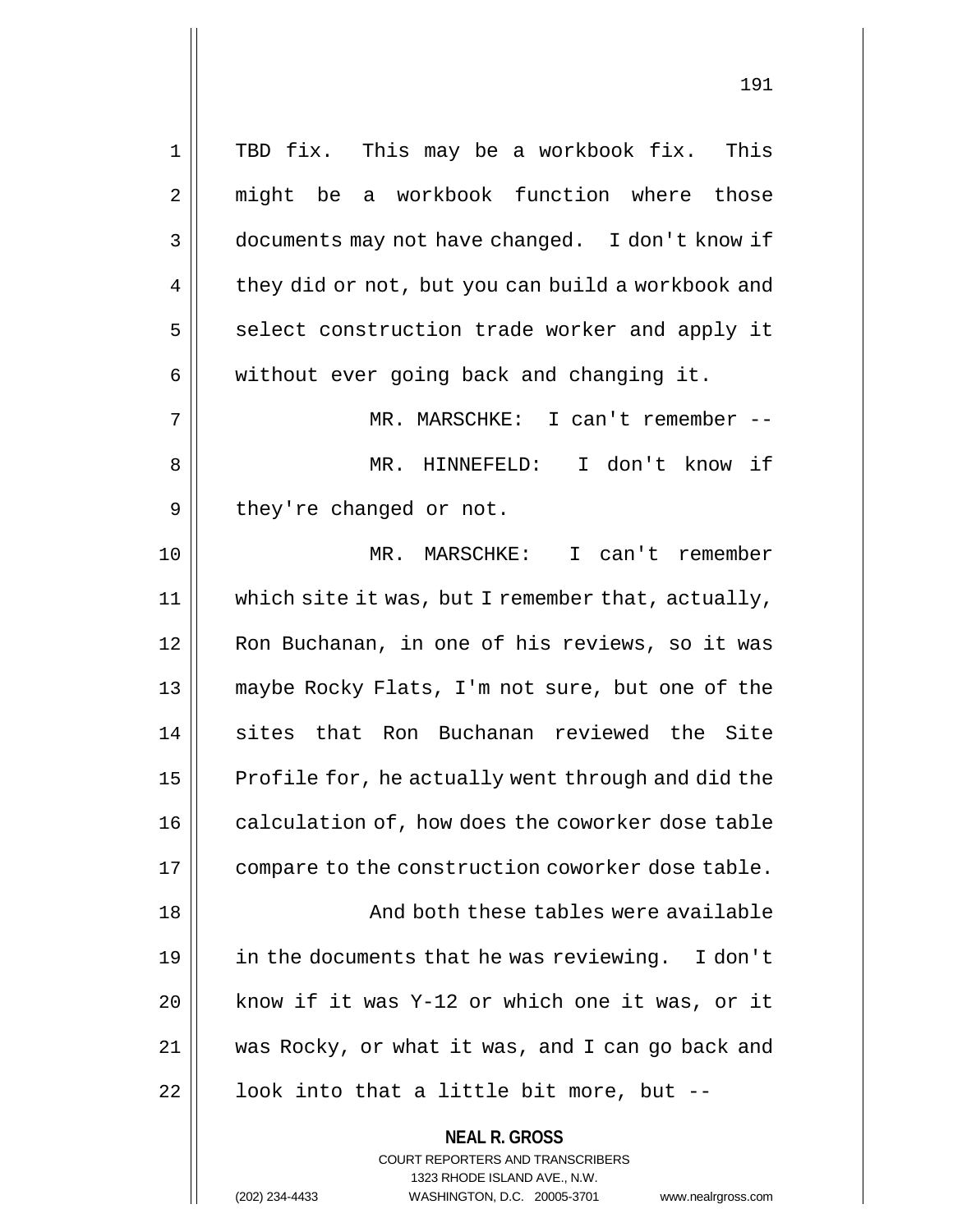**NEAL R. GROSS** COURT REPORTERS AND TRANSCRIBERS 1323 RHODE ISLAND AVE., N.W. (202) 234-4433 WASHINGTON, D.C. 20005-3701 www.nealrgross.com 1 MR. SMITH: This is Matt Smith with 2 | ORAU team, and yes, it was an action item back 3 || several years ago when OTIB-52 was first 4 | released for us to go back through and update all  $5$  the coworker TIBs, to include the table that 6 you're talking about. And I think the one Ron 7 was looking at was X-10. 8 || But, yes, back when even Rev. 0 of 9 | OTIB-52 came out, we did a pretty quick 10 || turnaround on updating all those TIBs. 11 MR. STIVER: Okay. This is John 12 | Stiver. Another question for you, now, did you 13 || also go through and update all of the workbook 14 | tools in conjunction with the tables and so that  $15$  | those would be changed for each of these sites  $16 \parallel$  as well? 17 || MR. SMITH: My quick answer is yes. 18 || The ultimate answer we can get for you to confirm  $19 \parallel$  that. 20 MR. STIVER: Okay. Well, in my 21 mind, based on this new information that I didn't 22 | have before, I would certainly say we'd want to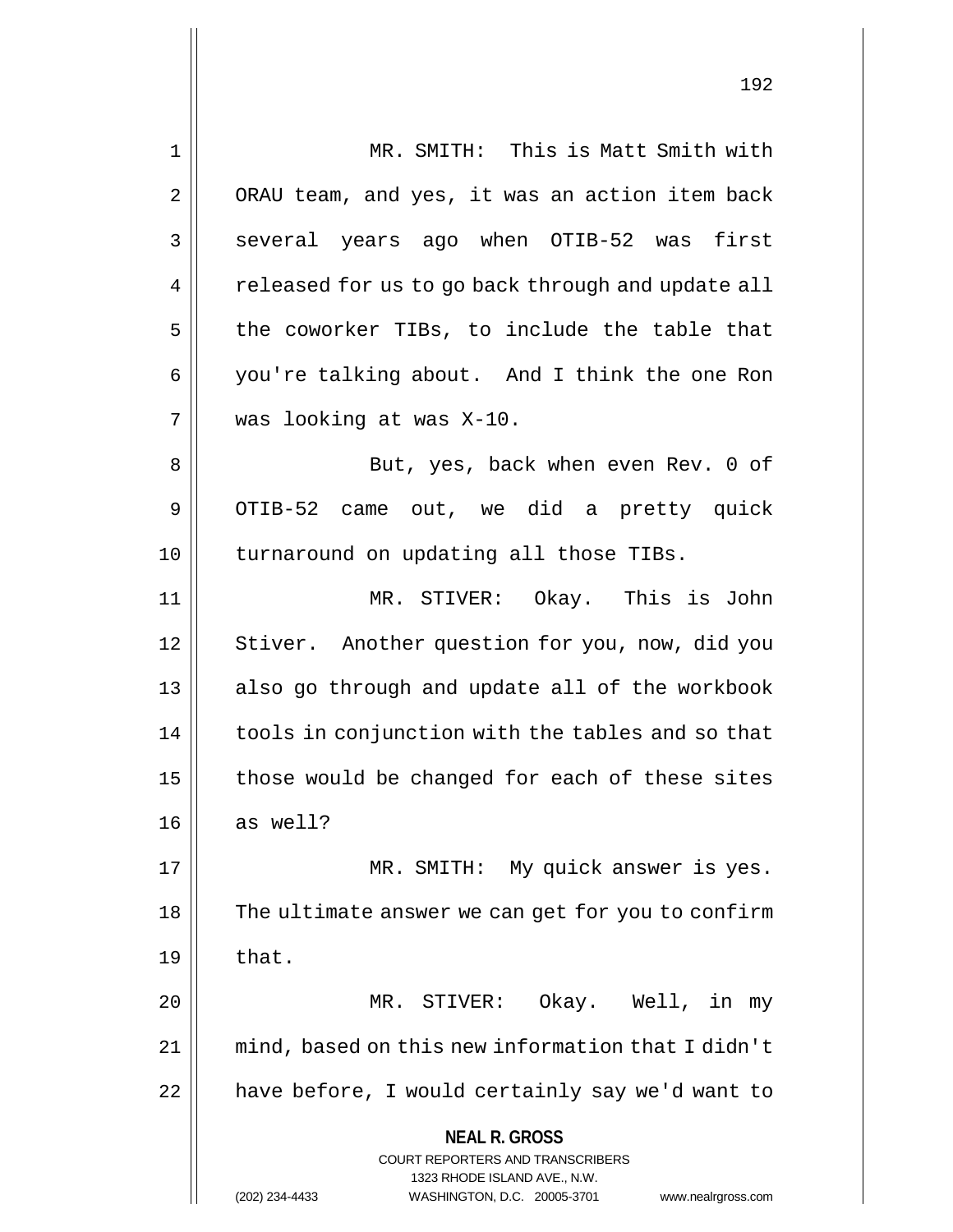1 || look at all the different sites, and also  $2 \parallel$  factoring in what Steve said about the, you know,  $3 \parallel$  the fact that Hanford was being treated a little 4 || bit differently for internal.

5 We'd want at least a couple from 6 | Hanford, I would think, at least one, maybe more  $7 \parallel$  than one, and then we'd also want to look at these 8 | other sites in terms of, you know, how well this 9 We was implemented in the TIB and also in the tools. 10 In the Dose Reconstruction 11 Subcommittee we've had several findings about 12 | the workbooks being updated and implemented in 13 || a timely manner. They're so incredibly complex 14 it's very easy to see how things could get 15 | overlooked. They might not be programmed in 16 there quite right. So I would want to look at  $17 \parallel$  it in that respect, as well.

18 MR. MARSCHKE: So what you're 19  $\parallel$  saying, I guess, John, is there may be three 20 || phases to this next step. One is where we look 21 at the coworker OTIBs to see that the  $22$   $\parallel$  relationship between the coworker table and the

> **NEAL R. GROSS** COURT REPORTERS AND TRANSCRIBERS

> > 1323 RHODE ISLAND AVE., N.W.

(202) 234-4433 WASHINGTON, D.C. 20005-3701 www.nealrgross.com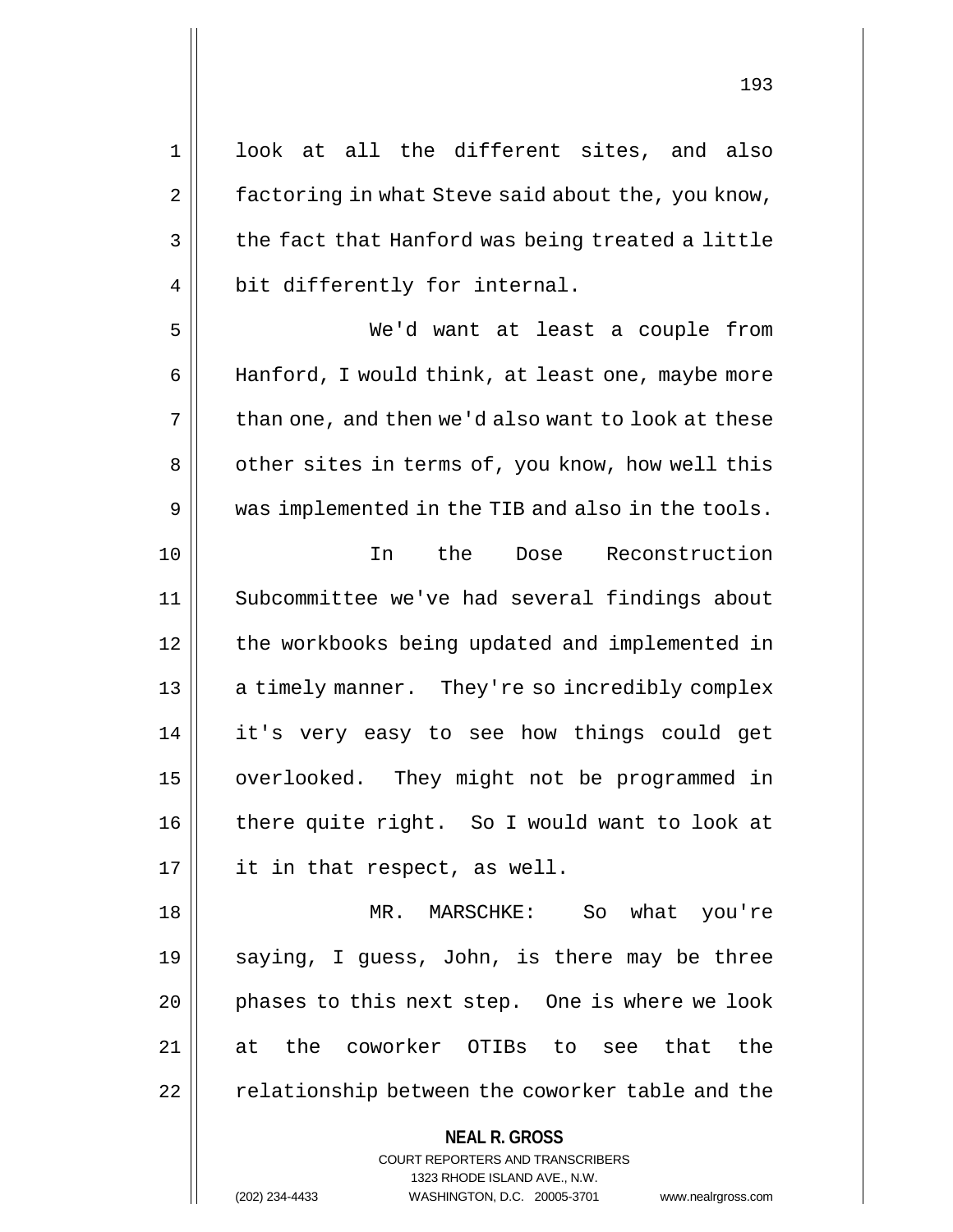1 || construction coworker table -- step 2 would 2 || maybe be looking at the workbooks associated  $3 \parallel$  with those, and Step 3 may be the actually 4 | looking at some dose reconstructions. 5 MR. STIVER: Or within the dose

6 | reconstruction, we could look at those aspects  $7 \parallel$  of the dose reconstruction. I think, you know,  $8 \parallel$  we would certainly want to wrap that into it. 9 MR. HINNEFELD: Yes, I wouldn't 10 || break the tool out separately myself. I would 11 just say, you're going to do the documents, 12 you're going to do the dose reconstructions, and  $13 \parallel$  as you do that --

14 MR. STIVER: Yes, as part of the 15 | dose reconstruction, we can look at, you know, 16 || these.

17 MR. SMITH: This is Matt Smith again 18 || with ORAU team and I went next door to confer with 19 || Pete McCartney that the tools do indeed include  $20$  | the OTIB-52-based coworker data.

21 || MR. STIVER: Okay.

22 || MR. KATZ: That's good.

**NEAL R. GROSS** COURT REPORTERS AND TRANSCRIBERS 1323 RHODE ISLAND AVE., N.W.

(202) 234-4433 WASHINGTON, D.C. 20005-3701 www.nealrgross.com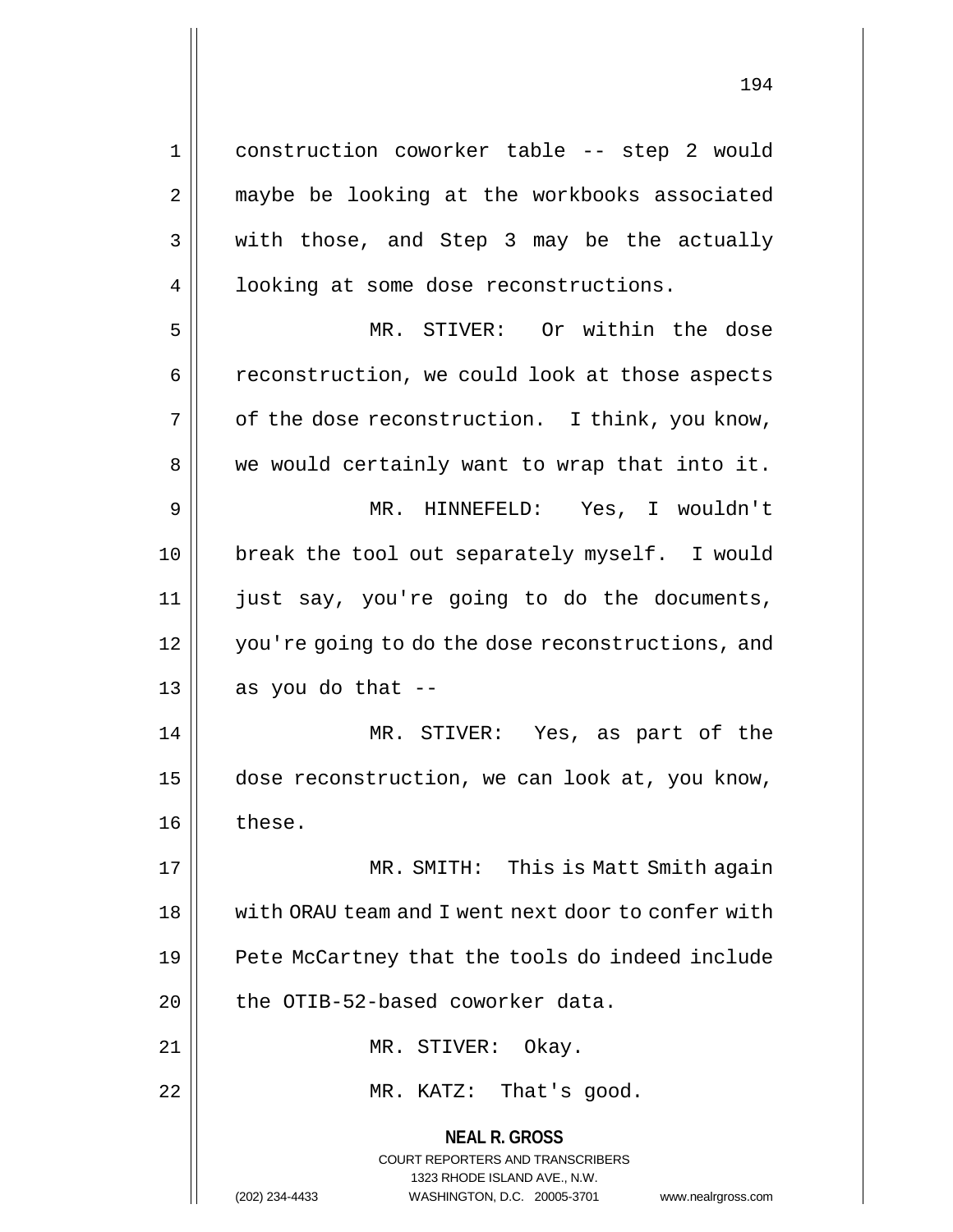|    | エンコ                                                                     |
|----|-------------------------------------------------------------------------|
| 1  | MR. STIVER: All right. Thanks.                                          |
| 2  | MR. SMITH: You bet.                                                     |
| 3  | CHAIR MUNN: So would you like to                                        |
| 4  | summarize what your proposal is with respect to                         |
| 5  | review of cases under PER-14?                                           |
| 6  | MR. STIVER: Okay. I think what                                          |
| 7  | we'd want to do is, first, look at only those                           |
| 8  | cases that are affected by PER-14 that don't have                       |
| 9  | other issues associated with them. We'd want to                         |
| 10 | look at representative cases from the Table 2                           |
| 11 | sites, and within that, we would want to verify                         |
| 12 | in the reconstruction that the tools were                               |
| 13 | appropriately modified for that application.                            |
| 14 | And so I guess, Steve, if there's                                       |
| 15 | anything else you could think of that we'd want                         |
| 16 | to look at, I think that would be our main                              |
| 17 | criteria for selection.                                                 |
| 18 | MEMBER BEACH: How many from each                                        |
| 19 | site? Because you had mentioned one from                                |
| 20 | Hanford. It seems like you might want to do two.                        |
| 21 | MR. STIVER: I think a Hanford site                                      |
| 22 | case will -- you know, it'll show whether it's                          |
|    | <b>NEAL R. GROSS</b>                                                    |
|    | <b>COURT REPORTERS AND TRANSCRIBERS</b><br>1323 RHODE ISLAND AVE., N.W. |
|    | (202) 234-4433<br>WASHINGTON, D.C. 20005-3701<br>www.nealrgross.com     |
|    |                                                                         |

 $\mathsf{I}$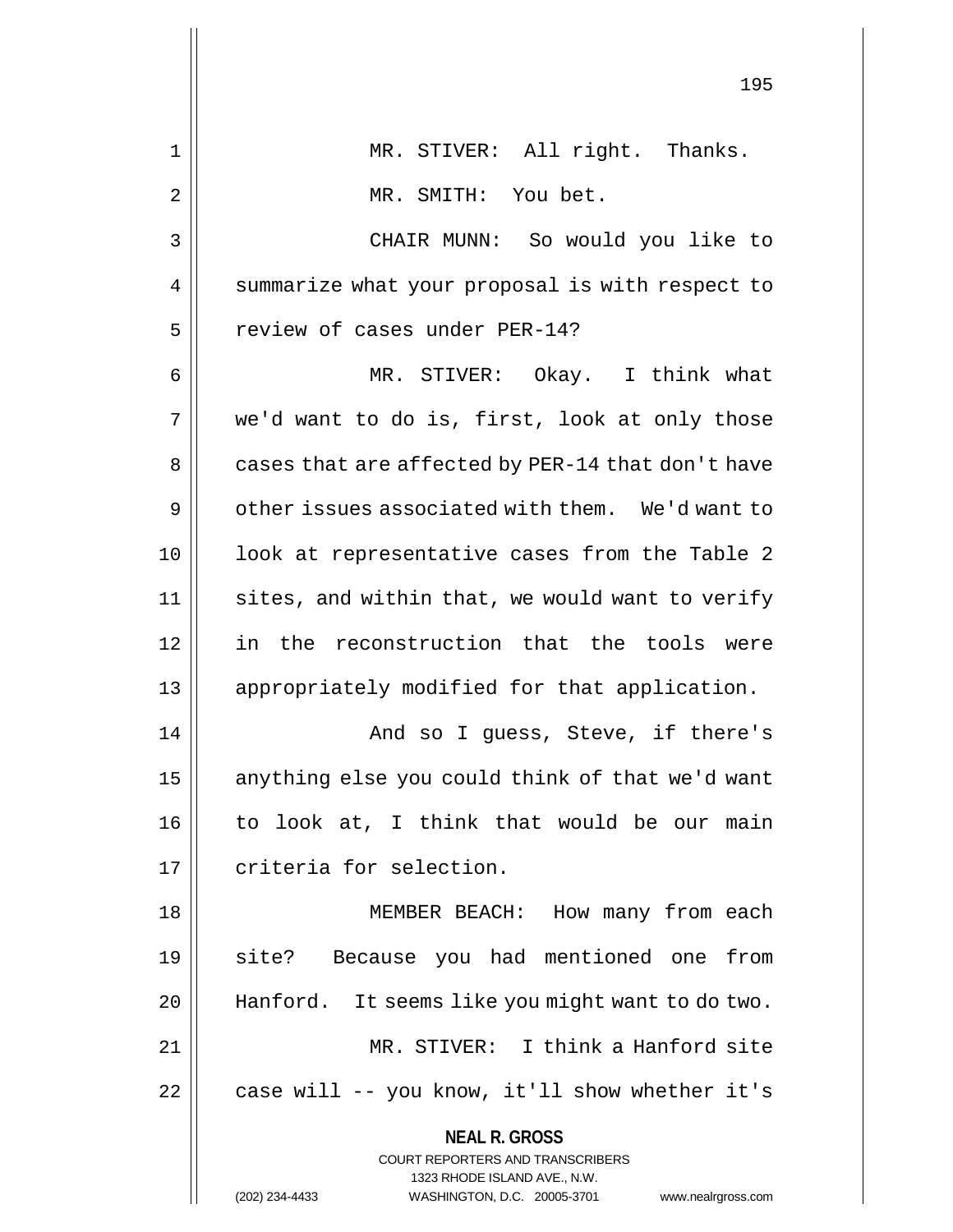**NEAL R. GROSS** COURT REPORTERS AND TRANSCRIBERS 1323 RHODE ISLAND AVE., N.W. (202) 234-4433 WASHINGTON, D.C. 20005-3701 www.nealrgross.com 1 || been implemented in a different way. I know 2 | we'd need more than one. 3 MEMBER BEACH: Just one. Okay. 4 || MR. STIVER: At least one. 5 || MR. MARSCHKE: Well, again, if you  $6 \parallel$  look at the table you can see that Hanford and  $7 \parallel$  the Pacific Northwest Lab, they both use the same  $8 \parallel$  OTIB-30. 9 MR. STIVER: Yes. 10 || MR. MARSCHKE: So if you do one from 11 each you're, in effect, doing two associated 12 with that OTIB. 13 MR. STIVER: Yes. 14 MEMBER BEACH: Makes sense. 15 MR. STIVER: And the only 16 difference for Hanford is you'd have the 17 || internal component associated with that. 18 MR. KATZ: Right. 19 MR. STIVER: And that would  $20$  || probably be reflected in the workbook. 21 CHAIR MUNN: So you are suggesting  $22$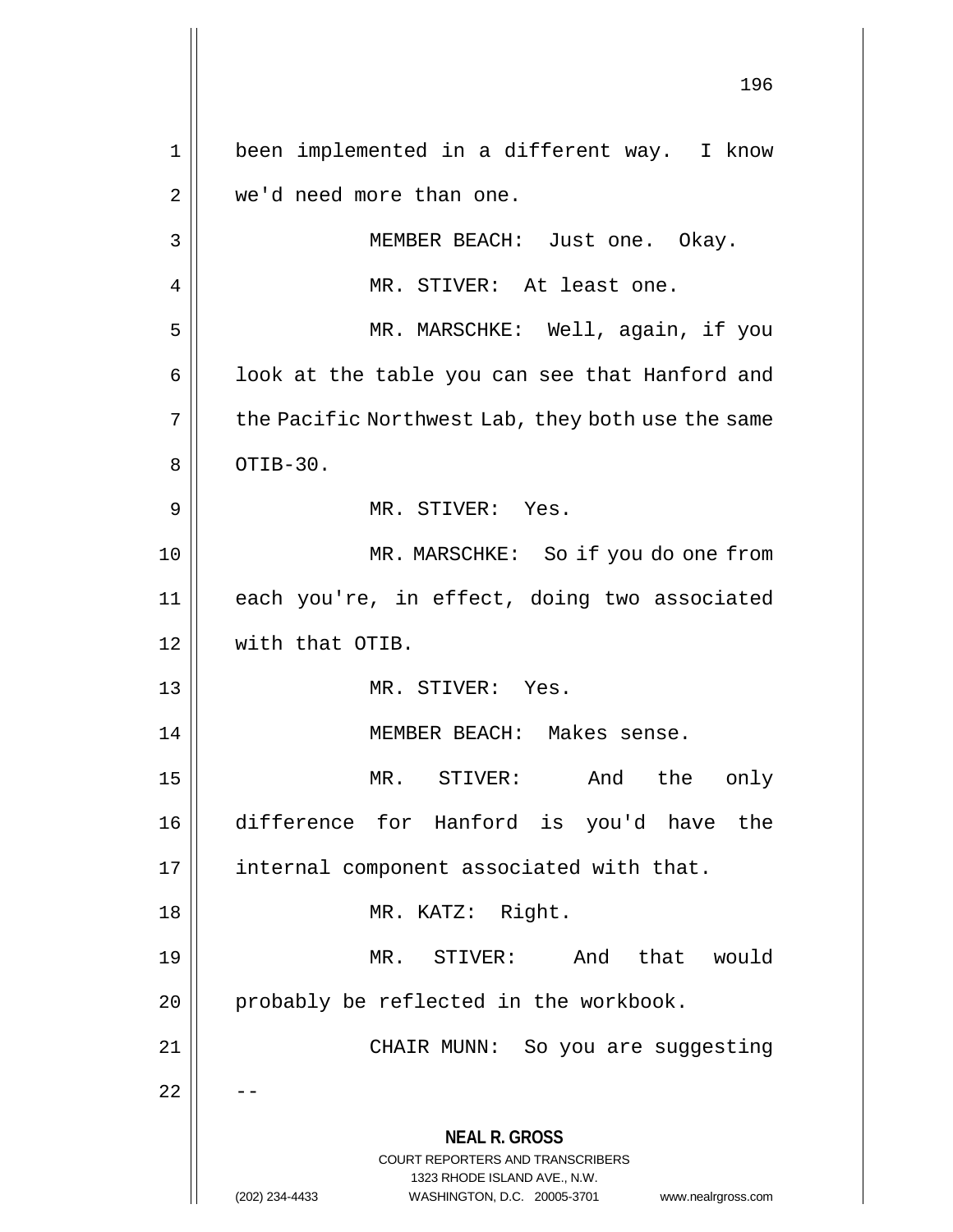|    | 197                                                                                                                                                                    |
|----|------------------------------------------------------------------------------------------------------------------------------------------------------------------------|
| 1  | MR. KATZ: So ten DRs.                                                                                                                                                  |
| 2  | CHAIR MUNN: -- ten DRs?                                                                                                                                                |
| 3  | MR. STIVER: Ten DRs.                                                                                                                                                   |
| 4  | MR. HINNEFELD: Okay. Now, it'll                                                                                                                                        |
| 5  | be our action to find the cases?                                                                                                                                       |
| 6  | MR. KATZ: Yes.                                                                                                                                                         |
| 7  | MR. HINNEFELD: Okay.                                                                                                                                                   |
| 8  | CHAIR MUNN: To find the pool.                                                                                                                                          |
| 9  | MR. HINNEFELD: We'll see what we                                                                                                                                       |
| 10 | can do. I think we'll start with the 52 that                                                                                                                           |
| 11 | we've asked for back. We may not get all ten                                                                                                                           |
| 12 | sites.                                                                                                                                                                 |
| 13 | MR. KATZ: Right.                                                                                                                                                       |
| 14 | MR. HINNEFELD: And so then we'll                                                                                                                                       |
| 15 | move on to the other categories, like the ones                                                                                                                         |
| 16 | that were returned before we asked for them.                                                                                                                           |
| 17 | MR. KATZ: Yes. And then we will --                                                                                                                                     |
| 18 | MR. STIVER: Right. Yes. Just                                                                                                                                           |
| 19 | work your way through them.                                                                                                                                            |
| 20 | MR. HINNEFELD: At some point we'll                                                                                                                                     |
| 21 | get to all ten sites, I would think.                                                                                                                                   |
| 22 | MR. STIVER: And if not --                                                                                                                                              |
|    | <b>NEAL R. GROSS</b><br><b>COURT REPORTERS AND TRANSCRIBERS</b><br>1323 RHODE ISLAND AVE., N.W.<br>(202) 234-4433<br>WASHINGTON, D.C. 20005-3701<br>www.nealrgross.com |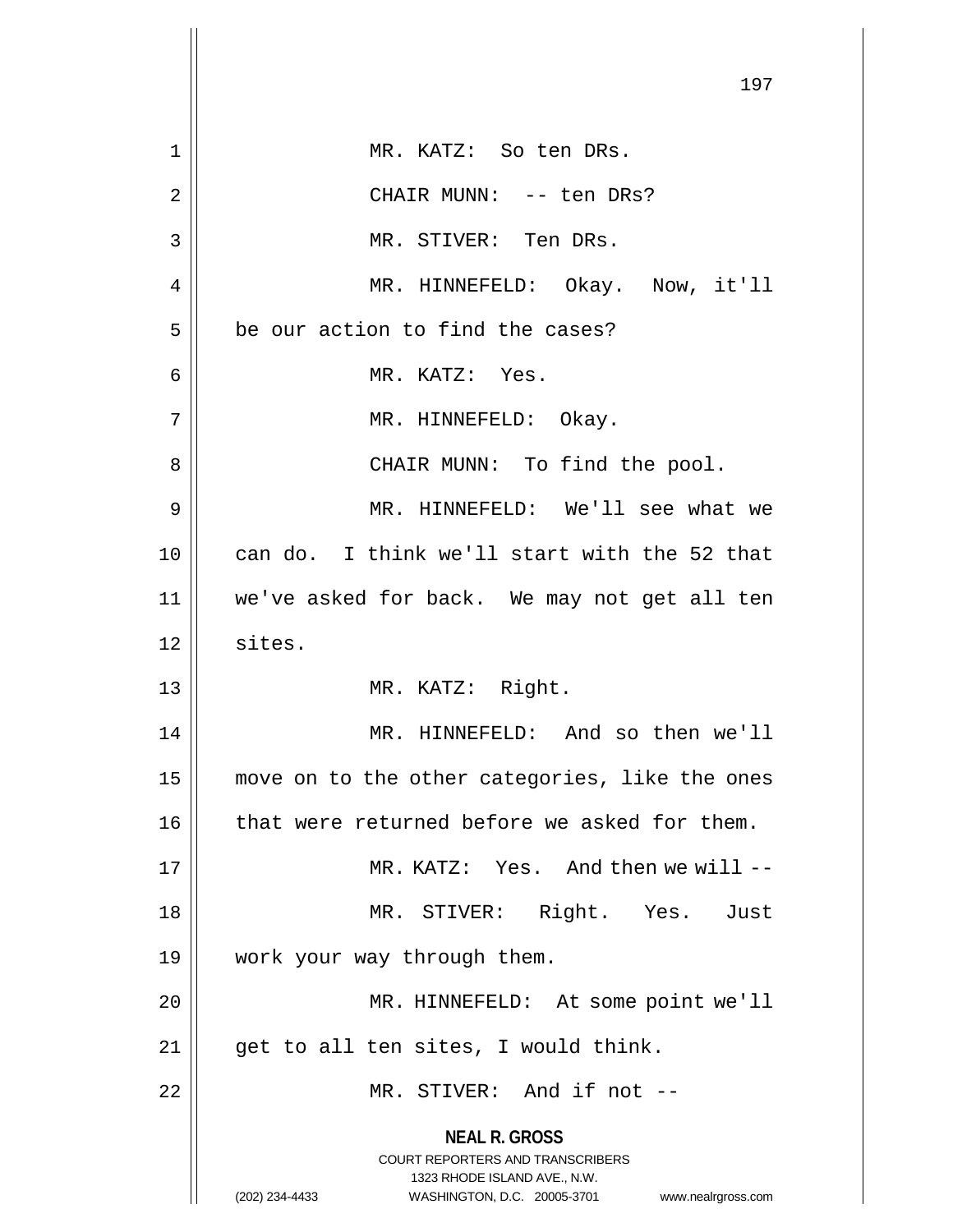**NEAL R. GROSS** COURT REPORTERS AND TRANSCRIBERS 1323 RHODE ISLAND AVE., N.W. (202) 234-4433 WASHINGTON, D.C. 20005-3701 www.nealrgross.com 198 1 || MR. MARSCHKE: Well, if there's no  $2 \parallel$  site being affected, then you can't really, you  $3 \parallel$  know  $-$ 4 || MR. KATZ: It's not an issue. 5 MR. STIVER: Yes, you don't have any  $6$  || cases for that. 7 MR. MARSCHKE: If you don't have any 8 cases then there's no cases that have been --9 MR. HINNEFELD: Well, actually, 10 we'll get to all of them. We don't have just a 11 ton of cases from Kansas City, but we've got  $12 \parallel$  some. 13 || CHAIR MUNN: Well, we don't need to 14 || build future activities, I wouldn't think. 15 MR. HINNEFELD: The others all have 16 || a pretty healthy population, I think, of claims  $17$  || and so I think Kansas City might be the only --18 MR. STIVER: Yes, if we had one 19 without cases, I don't think that would affect  $20$  | the overall. 21 | MR. KATZ: So previously, we had had  $22$   $\parallel$  the DR Subcommittee do the actual selection, but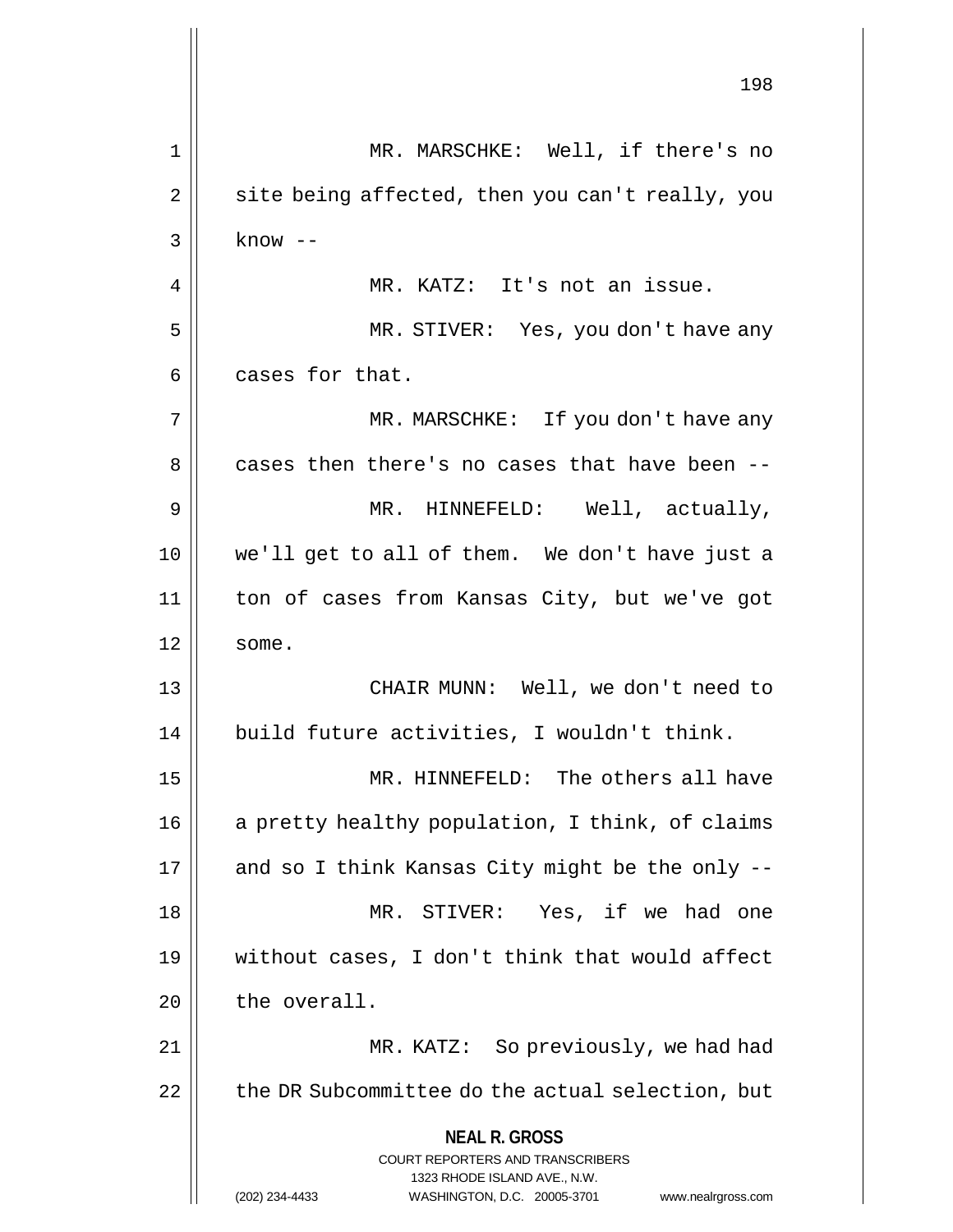1 || it's not clear to me whether that's necessary or 2 | whether you can just pull randomly, according to  $3 \parallel$  the characteristics, and that be that.

4 CHAIR MUNN: Well, it's going to  $5 \parallel$  take NIOSH a while to build a pool and we can, 6 | if we want the Dose Reconstruction Committee to 7 | consider being the selector, that was considered  $8 \parallel$  to be desirable at one juncture, but like you, 9 Ted, I really don't know whether that's a 10 | necessary --

11 MR. KATZ: I mean, it's up to you. 12 You can decide here, but if you think that you 13 || can just have DCAS select these cases randomly  $14$  | from the  $-$ 

15 MR. STIVER: Well, that would be the 16 first step to begin with. I mean, even if we do 17 it through the Dose Reconstruction 18 | Subcommittee.

19 MR. KATZ: But I mean, the Dose 20 Reconstruction Committee's only function in 21 || this was to select cases, but if you agree upon 22 || how these cases are to be selected here, DCAS

**NEAL R. GROSS**

COURT REPORTERS AND TRANSCRIBERS 1323 RHODE ISLAND AVE., N.W. (202) 234-4433 WASHINGTON, D.C. 20005-3701 www.nealrgross.com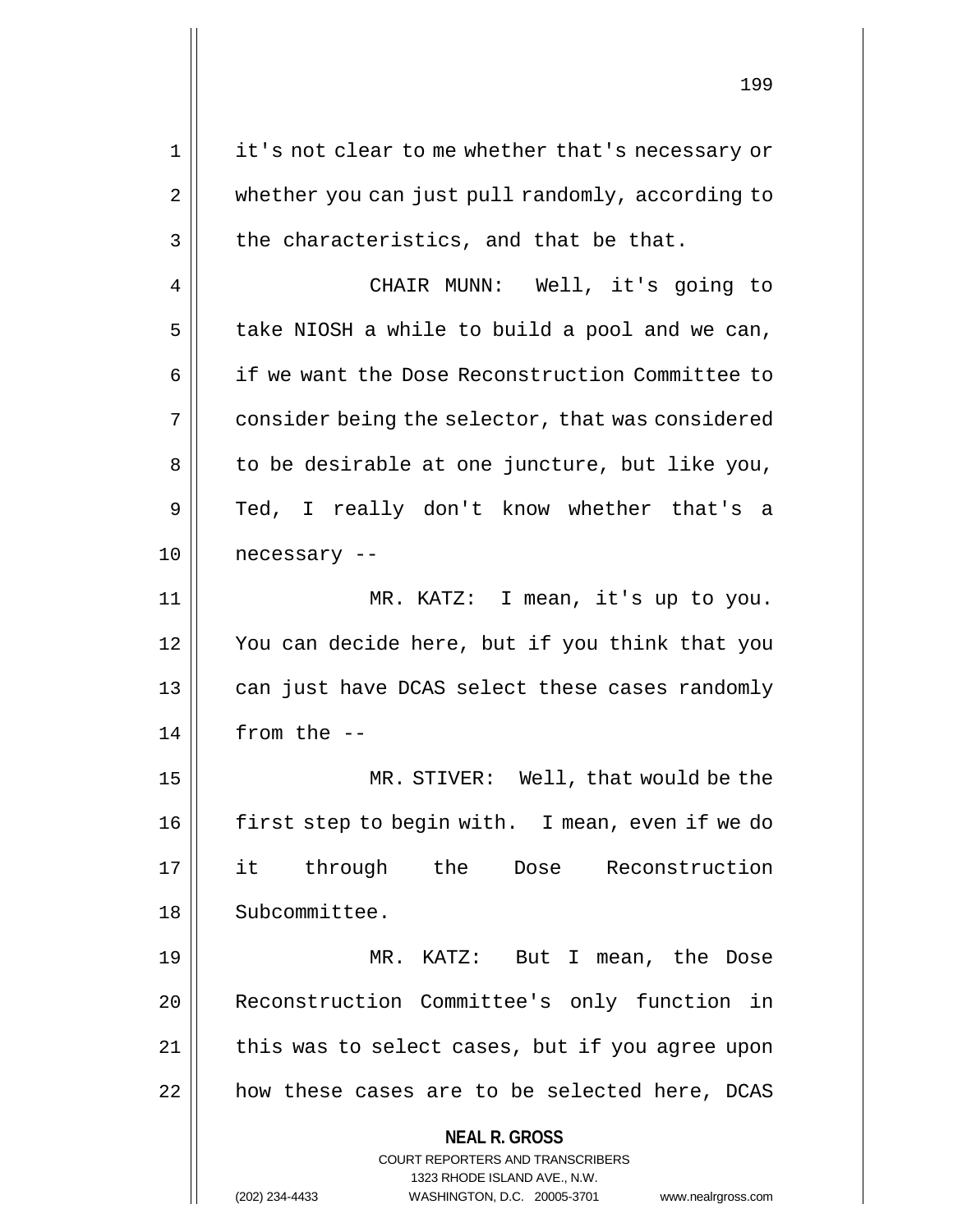$1 \parallel$  selects them, and hands them over to you, SC&A,  $2 \parallel$  and you start the work, and there's no additional  $3 \parallel$  step to be taken with the Dose Reconstruction 4 Subcommittee. 5 MR. STIVER: Okay. You know, this

 $6 \parallel$  being, really, the first time we've come up 7 against this. I mean, I thought it was the 8 || process that we had, you know, identified  $9 \parallel$  earlier, but yes, I mean, that'd be much value 10 added in certain situations.

11 MR. KATZ: That's what I'm 12 wondering.

13 || MR. STIVER: Well, I'd be willing to 14 || just go ahead and, you know, just have DCAS 15 || select them. The criteria are pretty 16 | straightforward here.

17 MR. KATZ: Yes.

18 CHAIR MUNN: So have we, in our 19 discussion here, come around to the idea that we 20 will do nine DRs?

21 MR. KATZ: Ten.

22 MEMBER BEACH: Ten.

**NEAL R. GROSS** COURT REPORTERS AND TRANSCRIBERS 1323 RHODE ISLAND AVE., N.W. (202) 234-4433 WASHINGTON, D.C. 20005-3701 www.nealrgross.com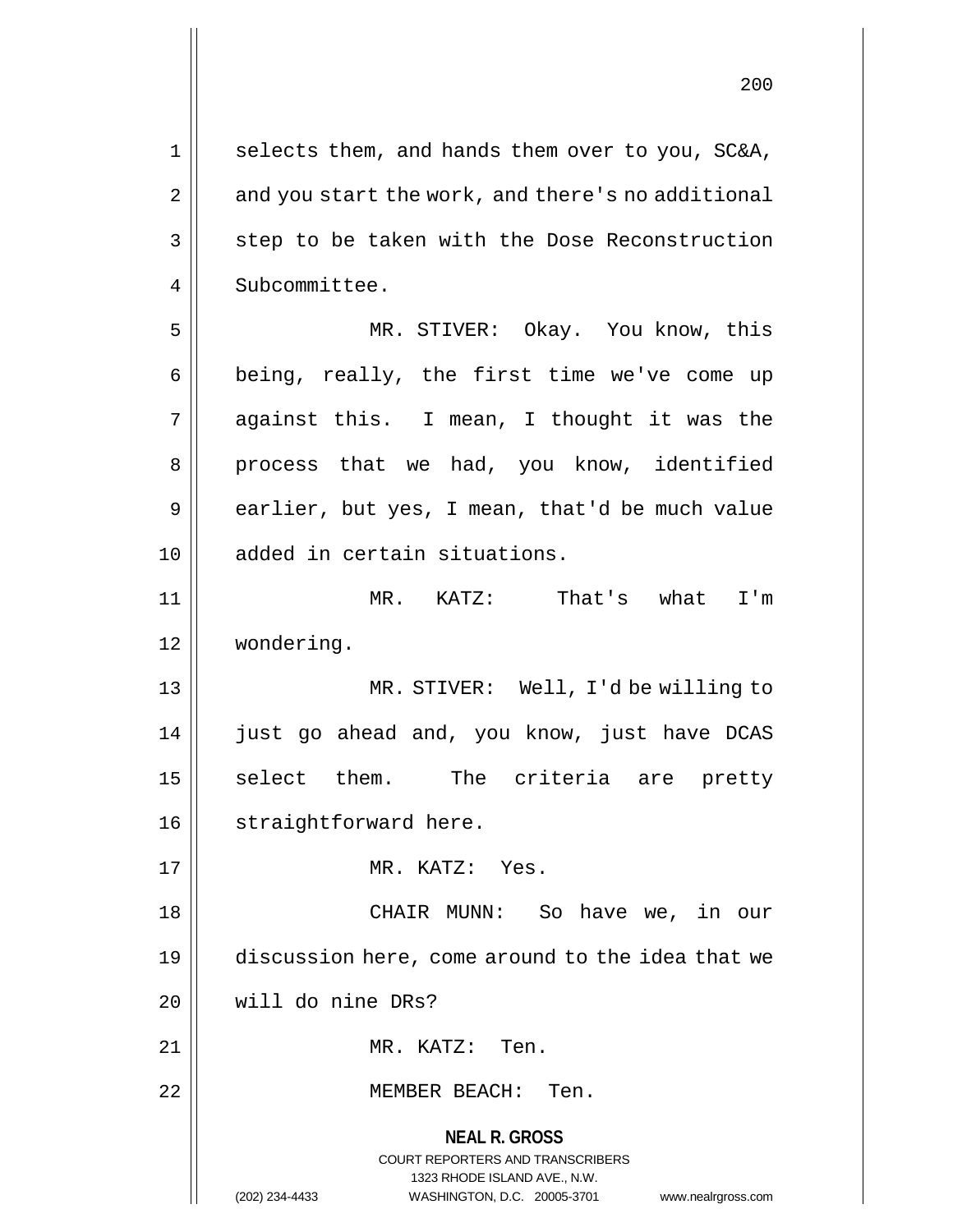**NEAL R. GROSS** COURT REPORTERS AND TRANSCRIBERS 1323 RHODE ISLAND AVE., N.W. (202) 234-4433 WASHINGTON, D.C. 20005-3701 www.nealrgross.com 201 1 CHAIR MUNN: We're going to look for  $2 \parallel$  ten DRs despite the fact that we have --3 || MR. KATZ: One for each site. 4 CHAIR MUNN: I know, but we also 5 discussed that Kansas City Plant has a small  $6 \parallel$  pool. 7 MR. KATZ: Yes, but Stu's going to 8 || look into whether there are cases or not. If  $9 \parallel$  there's a case, we want it. Right? 10 CHAIR MUNN: But if there's not a  $11$  | case, then we would have nine. 12 MR. HINNEFELD: Then we'd do nine. 13 MR. KATZ: Then we'd do nine. 14 || MR. HINNEFELD: Right. 15 MR. KATZ: Actually, for Kansas 16 | City, even if there's not a case, they can still 17 || look at the tools. 18 MR. STIVER: Yes, that's the other  $19 \parallel$  aspect of it. 20 || MR. KATZ: Yes. So they can still 21 do that check even though there hasn't been a  $22$  | case to look at.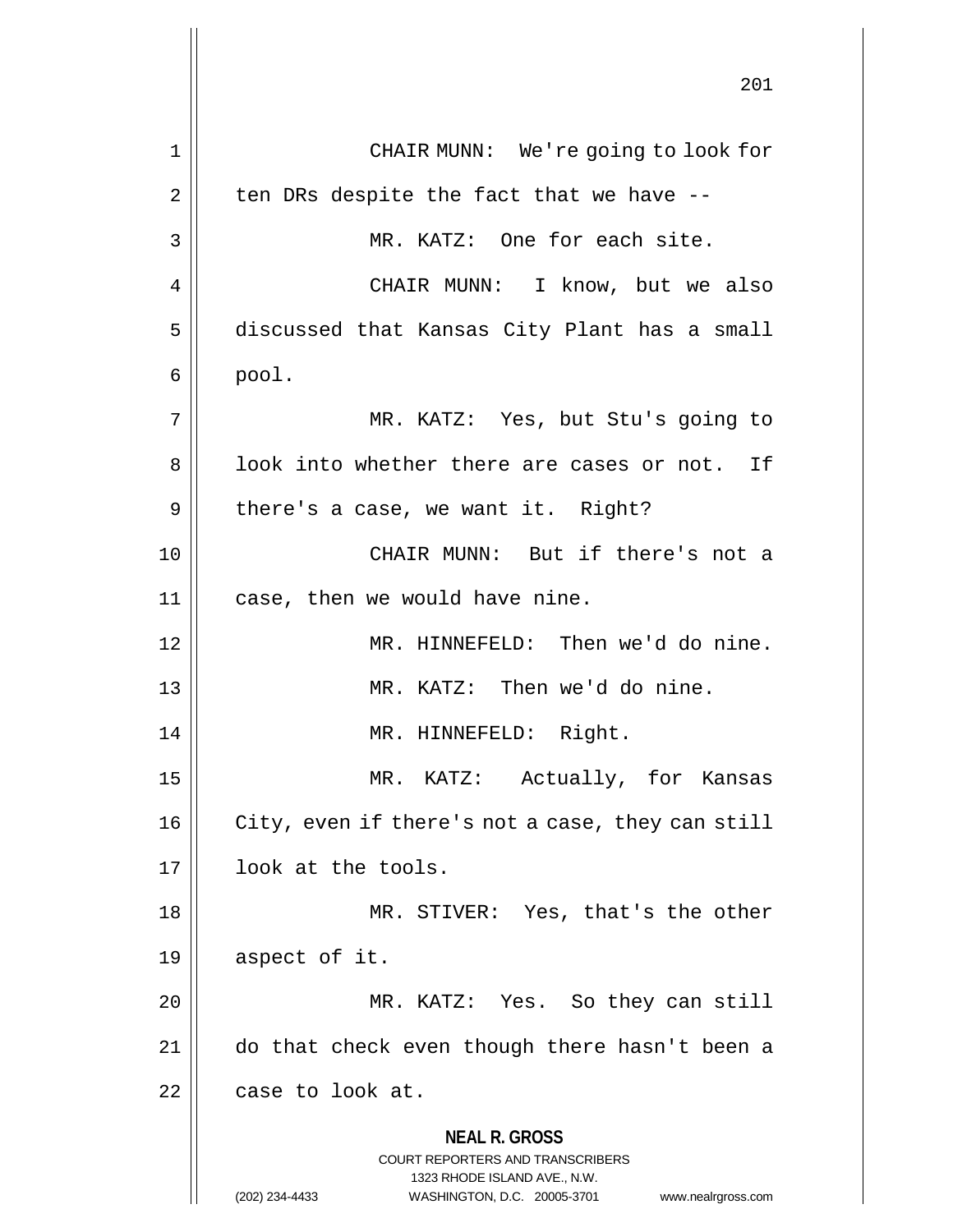**NEAL R. GROSS** COURT REPORTERS AND TRANSCRIBERS 1323 RHODE ISLAND AVE., N.W. (202) 234-4433 WASHINGTON, D.C. 20005-3701 www.nealrgross.com 202 1 MR. STIVER: Yes, we wouldn't have  $2 \parallel$  a rework, we can still look at the  $-$ 3 MR. KATZ: Right. 4 || MR. STIVER: -- process that's in  $5 \parallel$  place. 6 MR. KATZ: Right. And that makes  $7$  || sense that you would do that. 8 CHAIR MUNN: All right. NIOSH has  $9 \parallel$  the action. Anything more on PER-14? 10 MEMBER BEACH: Once NIOSH delivers  $11$  | that you'll just  $-$ 12 MR. KATZ: Yes, you could just 13 || consider a test, yes. 14 MEMBER BEACH: Can you look at the  $15$  | tools prior to getting the cases --16 MR. KATZ: Yes. 17 || MEMBER BEACH: -- or do you want to  $18$  | wait? 19 MR. HINNEFELD: They can certainly  $20$  |  $100k$  at the TBDs and the TIBs. 21 MR. STIVER: Yes, we can look at the 22 || TBDs and we can arrange through DCAS to have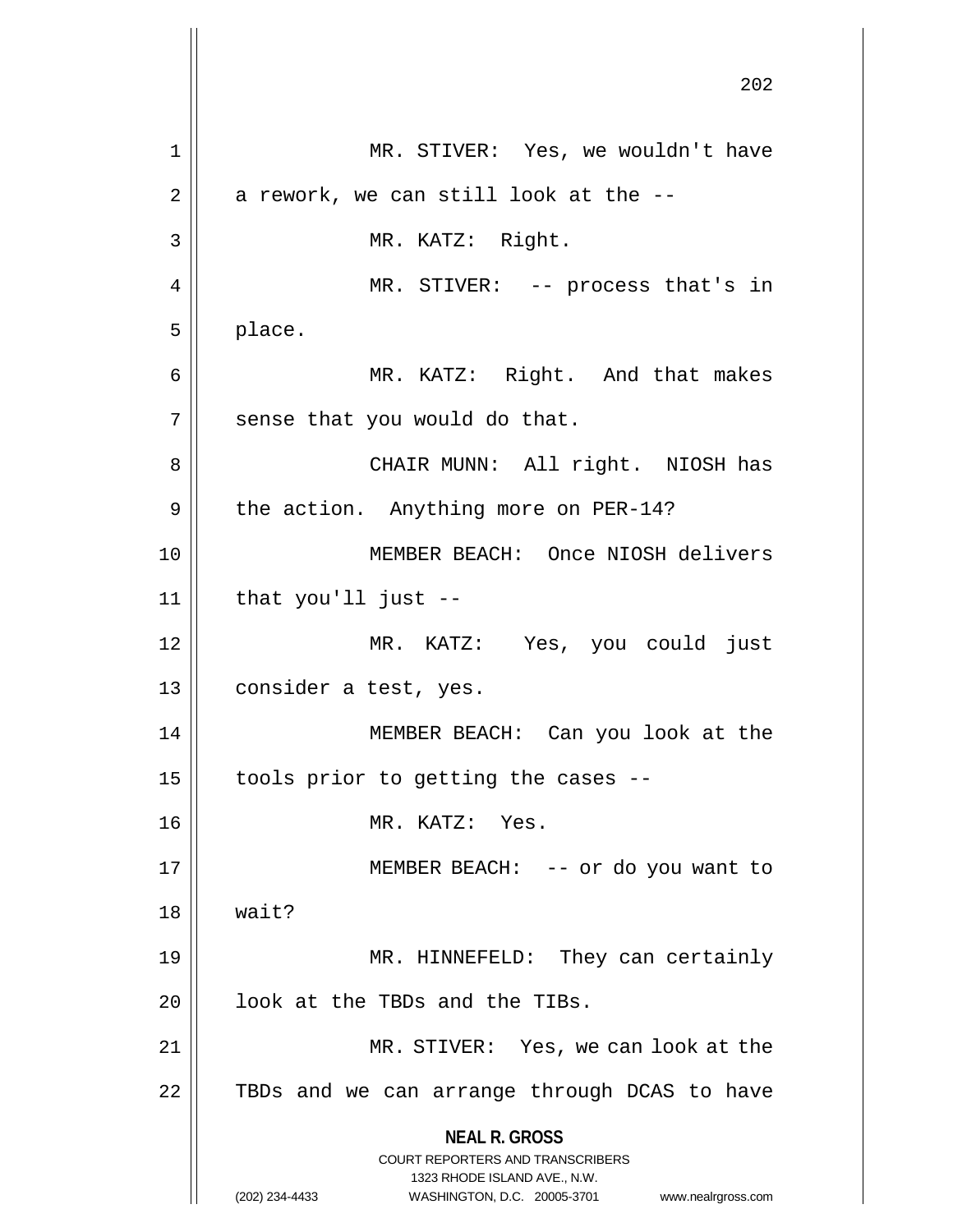**NEAL R. GROSS** COURT REPORTERS AND TRANSCRIBERS 1323 RHODE ISLAND AVE., N.W. (202) 234-4433 WASHINGTON, D.C. 20005-3701 www.nealrgross.com 203 1 || access to the latest version of the tools. 2 || MEMBER BEACH: So you can be doing  $3 \parallel$  that at the same time. Okay. 4 MR. KATZ: Yes. That's good. 5 || CHAIR MUNN: All right. 6 MR. SIEBERT: This is Scott  $7 \parallel$  Siebert. One thing on that, you may just want 8 | to make sure you're looking at the tool version  $9 \parallel$  that was in place when the claim was run. 10 || **MEMBER BEACH:** Good point. 11 || MR. KATZ: Right. 12 MR. SIEBERT: As opposed to the 13 || recent tools. 14 || MR. STIVER: That's a good point, 15 | Scott. Thank you. 16 MR. SIEBERT: So you may want to 17 || wait for the claims to come across. 18 MEMBER BEACH: Good point, or see 19  $\parallel$  how many revs are  $-$  I mean, it shows revs, right? 20 MR. KATZ: Yes. Thanks, Scott. 21 CHAIR MUNN: Are we ready for  $22$  | PER-17?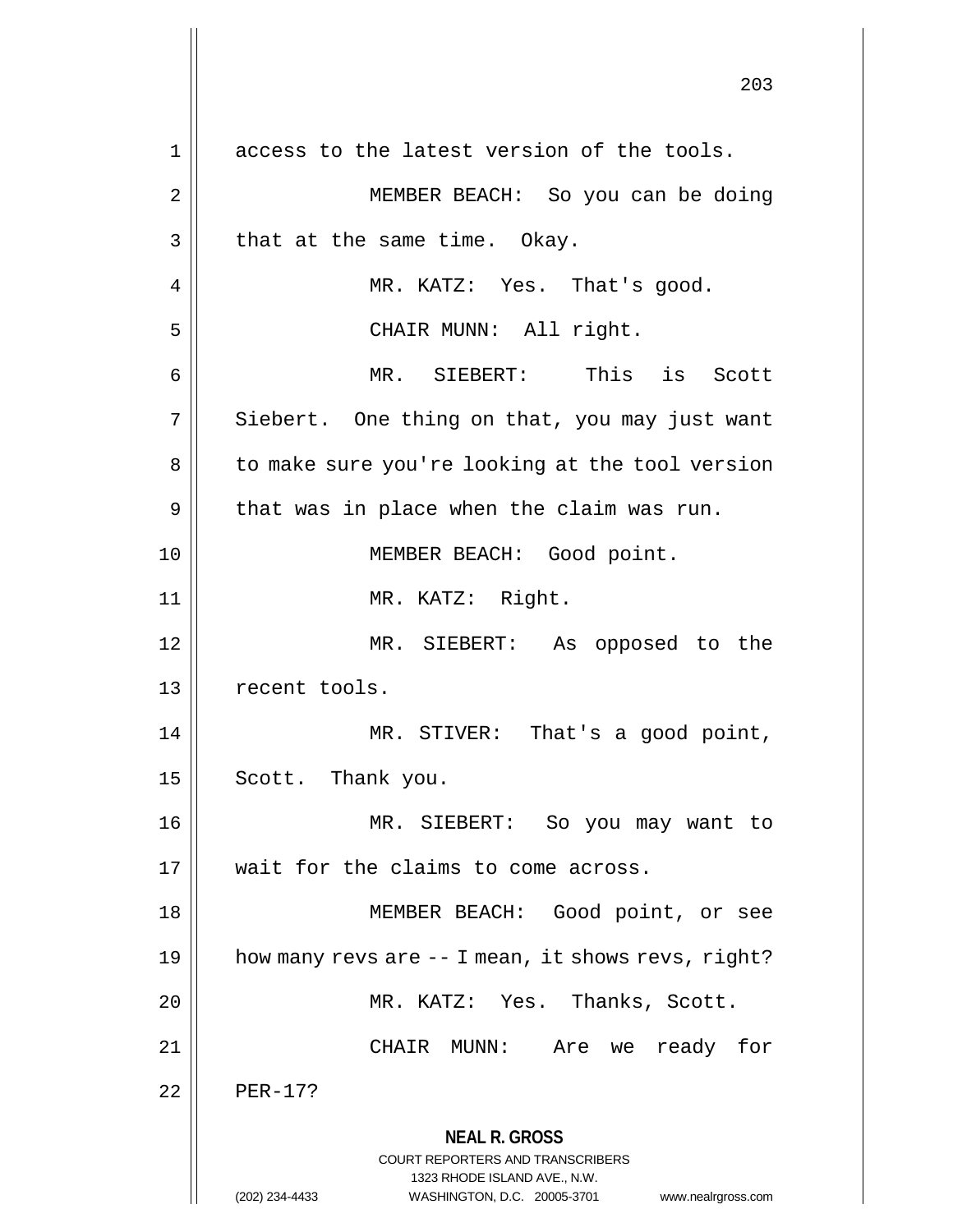|    | 204                                               |
|----|---------------------------------------------------|
| 1  | MR. KATZ: Yes.                                    |
| 2  | MR. STIVER: Are we ready for that?                |
| 3  | We can get started on PER-17?                     |
| 4  | CHAIR MUNN: Yes, please.                          |
| 5  | MR. STIVER: Okay. PER-17, I'm                     |
| 6  | looking here at the SC&A review of that document, |
| 7  | dated May 15th, 2012, and this is a review of     |
| 8  | NIOSH's Program Evaluation Report of this         |
| 9  | PER-17, evaluation of incomplete internal         |
| 10 | dosimetry records from Idaho, Argonne-East, and   |
| 11 | Argonne-West National Laboratories.               |
| 12 | As far as the background information              |
| 13 | here, this case was assigned by the Advisory      |
| 14 | Board back in May of 2010. We looked at the,      |
| 15 | again, first three categories of sub-tasks,       |
| 16 | which would be identifying NIOSH's evaluation of  |
| 17 | the characterization of the issue, NIOSH's        |
| 18 | specific methods for corrective action and        |
| 19 | evaluating the PER's stated approach for          |
| 20 | identifying the potentially affected DRs in the   |
| 21 | criteria by which a subset was selected for       |
| 22 | re-evaluation.                                    |
|    |                                                   |

**NEAL R. GROSS** COURT REPORTERS AND TRANSCRIBERS 1323 RHODE ISLAND AVE., N.W. (202) 234-4433 WASHINGTON, D.C. 20005-3701 www.nealrgross.com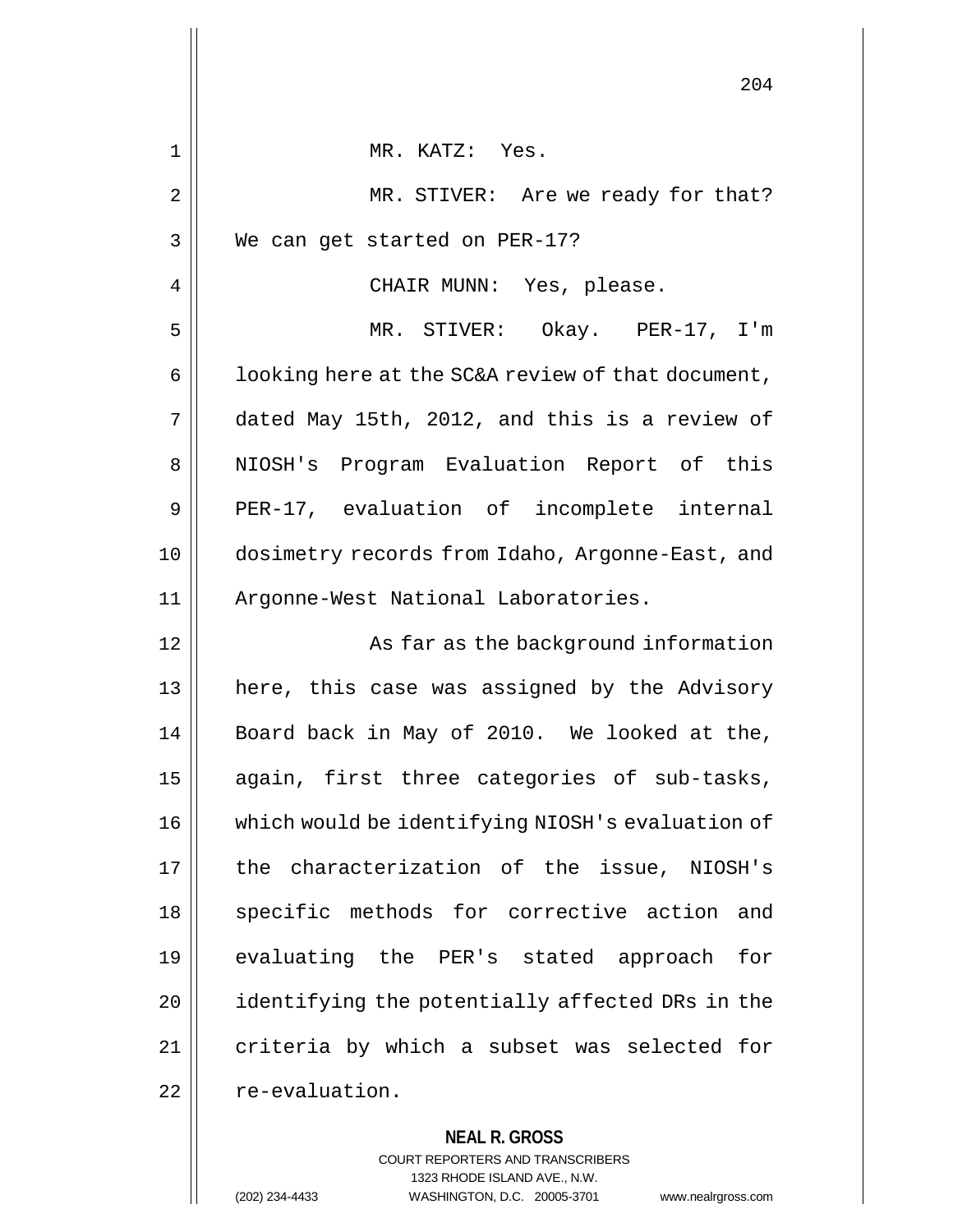**NEAL R. GROSS** COURT REPORTERS AND TRANSCRIBERS 1323 RHODE ISLAND AVE., N.W. 1 || Again, let me just reiterate that we  $2 \parallel$  did not have any findings in this particular PER,  $3 \parallel$  but I'm just going to go through the different 4 || sub-tasks and what was done. 5 || A little bit more of the history 6 | under Sub-task 1. In April or May of 2006, there 7 were two dose reconstruction reviews that 8 || involved claimants exposed at INL and 9 || Argonne-East that contained questionable 10 notations response to request for internal 11 monitoring data. 12 For the INL claim, the notations 13 || stated there was no recordable dose and for ANL 14 || East, the notations stated no internal dose. 15 | More inquiries were made that revealed that INL, 16 ANL-E, and Argonne-West as well, did not 17 | consistently include the dose data in response 18 | to request for such data by NIOSH. 19 || NIOSH concluded that, for a given 20 || Energy employee at any of the three sites, were 21 either provided with all or none of the 22 | employee's internal monitoring records. And so

(202) 234-4433 WASHINGTON, D.C. 20005-3701 www.nealrgross.com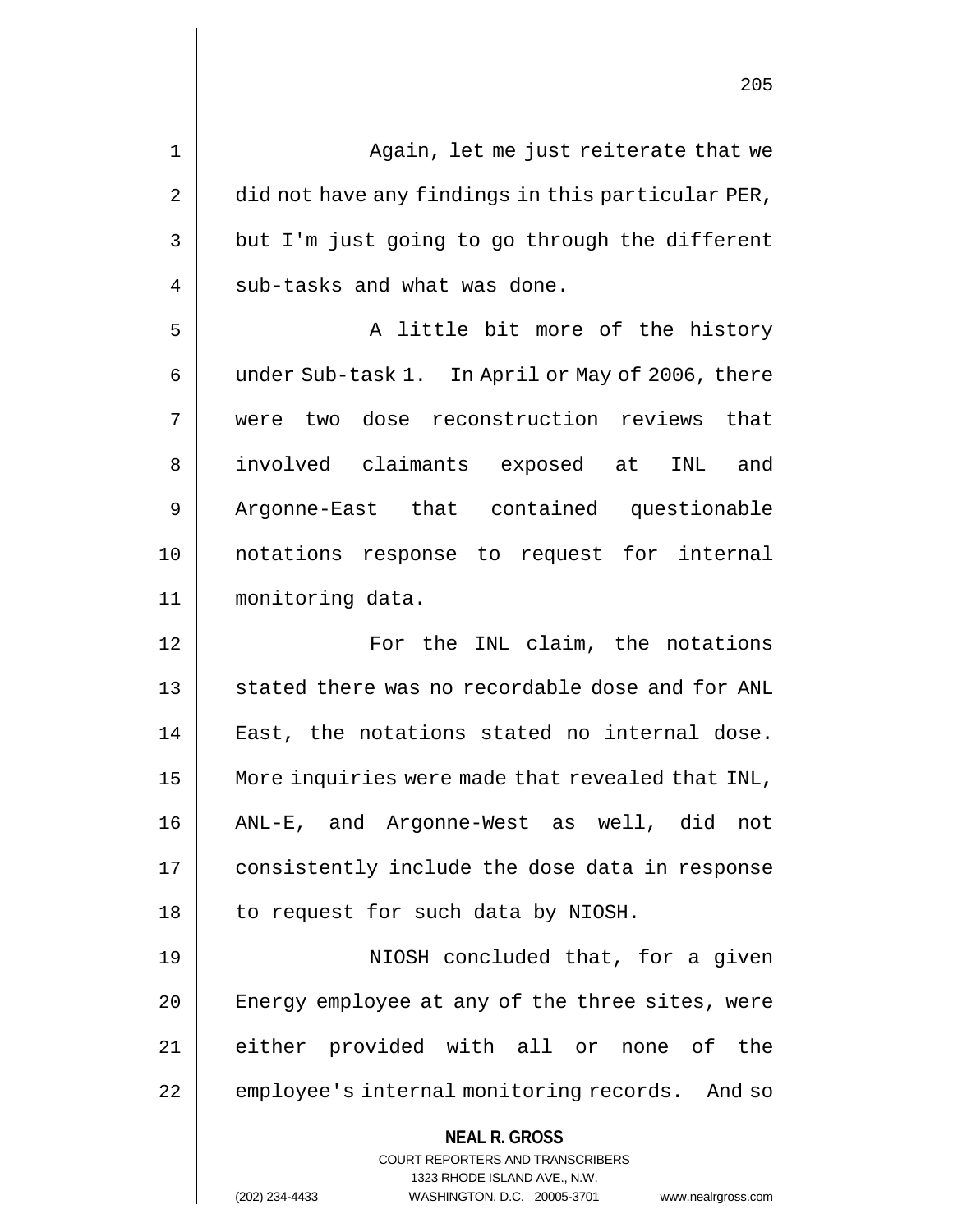1 || there was a potential for missed internal 2 | dosimetry data that had been requested, but not 3 Teceived by NIOSH, and centered around these 4 handwritten notations in this form  $5$  OCAS-INT-004, which is a checkbox form that  $6 \parallel$  either stated no internal dose or no recorded 7 dose. 8 || Our comment on that was that we found  $9 \parallel$  this revelation by NIOSH to be commendable. 10 Further inquiries did reveal instances where 11 || some EEs may not have been monitored for internal 12 || exposure, but requests for such -- or excuse me, 13 where they were monitored, but where requests 14 | for such records had not been provided. 15 || And so NIOSH correctly concluded 16 that, in such instances, the corresponding 17 || reconstruction, organ doses, and derived PoC 18 were potentially incorrect. 19 || For Sub-task 2, this is the approach 20 and methods for corrective action. Okay. 21 || There were three different steps here that were 22 || undertaken in order to identify the potential

> **NEAL R. GROSS** COURT REPORTERS AND TRANSCRIBERS 1323 RHODE ISLAND AVE., N.W.

(202) 234-4433 WASHINGTON, D.C. 20005-3701 www.nealrgross.com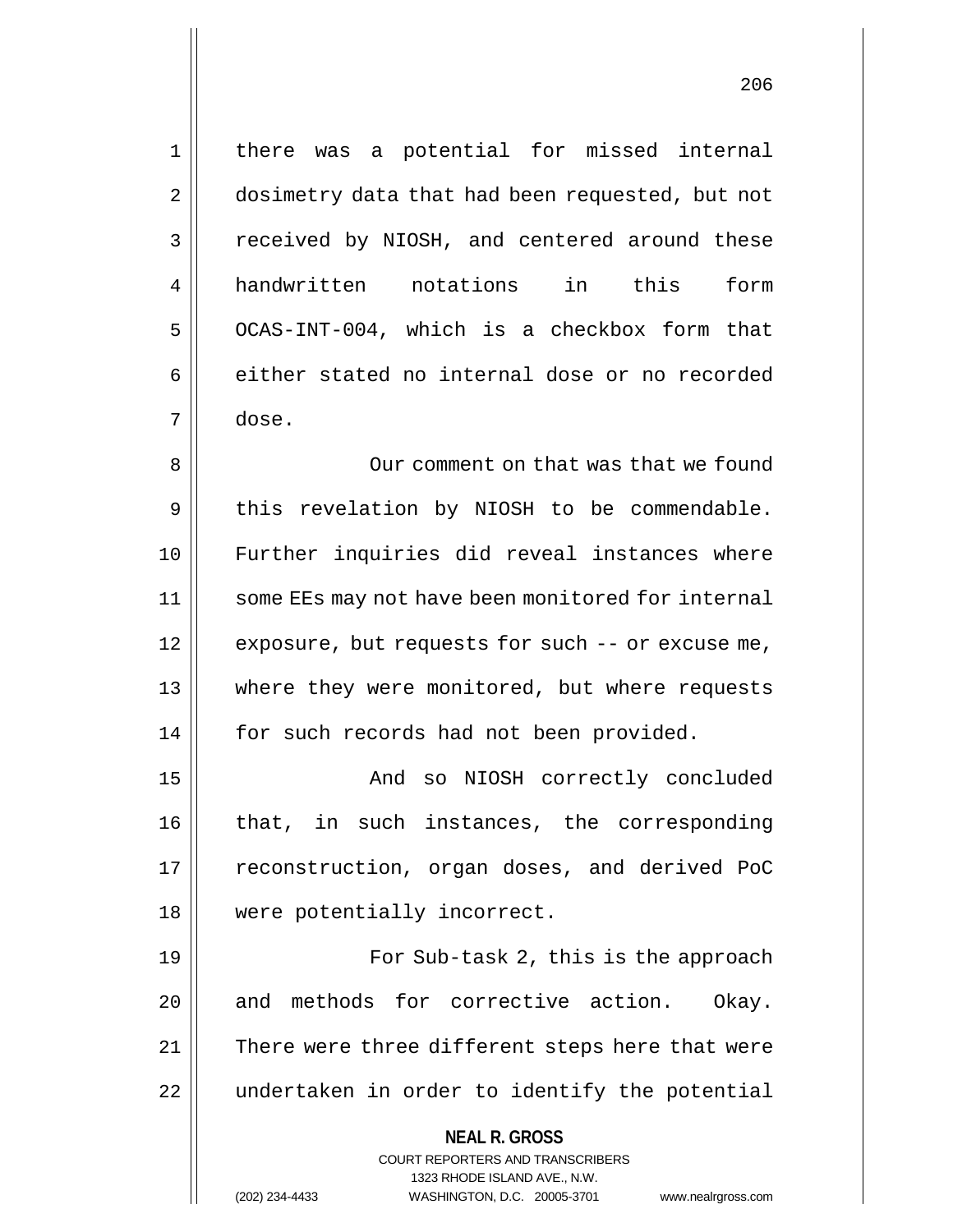$1 \parallel$  claims.

| $\overline{2}$ | First, they determined the total                         |
|----------------|----------------------------------------------------------|
| $\mathfrak{Z}$ | number of non-compensated claims for these               |
| 4              | facilities and, as of January 24th, 2007, there          |
| 5              | were 677 INLs, 87 Argonne-Wests, and 69                  |
| 6              | Argonne-Easts submitted non-compensated claims           |
| 7              | for a total of 833.                                      |
| 8              | Okay. The next was to review each                        |
| 9              | case with respect to completion of the internal          |
| 10             | dosimetry status section and then based on               |
| 11             | information in the notations contained in the            |
| 12             | OCAS-INT-004, determine which of the 833 claims          |
| 13             | qualified for additional request.                        |
| 14             | Our comment as of the time of the                        |
| 15             | review, we requested that NIOSH provide that             |
| 16             | information that would identify the                      |
| 17             | subcategories of the 833 claims, which they did.         |
| 18             | And a cross-reference of the ID numbers by NIOSH         |
| 19             | revealed that some claimants had been employed           |
| 20             | at more than three sites, which reduced the total        |
| 21             | number of potential claims from 833 down to 789.         |
| 22             | The initial responses to requests                        |
|                | <b>NEAL R. GROSS</b><br>COURT REPORTERS AND TRANSCRIBERS |

1323 RHODE ISLAND AVE., N.W.

 $\prod$ 

(202) 234-4433 WASHINGTON, D.C. 20005-3701 www.nealrgross.com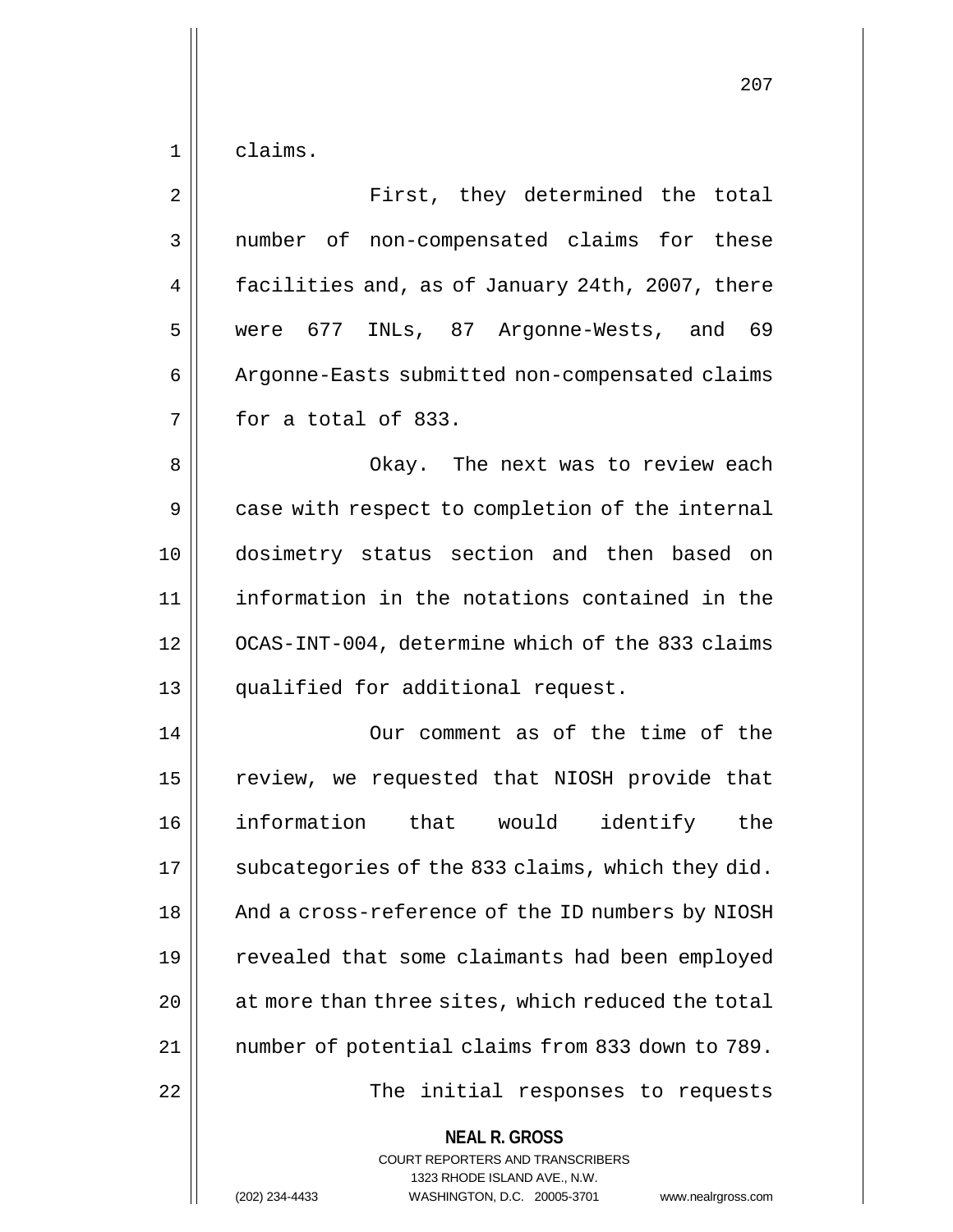1 for internal dosimetry data are then summarized  $2 \parallel$  in columns B and C of Appendices A, B, and C to 3 | this document, which really comprise the lion's  $4 \parallel$  share of the document. This is actually a

6 || Section 4 on Page 8, this is Sub-task  $7 \parallel 3$ , Section 2 of the PER identified a set of three 8 | criteria for identifying the claims for which an 9 | initial request for internal dose data contained 10 || the following notations.

5 | fairly short review.

11 || First category would be, there were 12 no internal dose records in the original 13 || response and along with or without a handwritten 14 || note stating no internal reportable dose.

15 || A second was, there were no internal 16 dose records in the original response and the 17 OCAS-INT-004 was marked as internal dosimetry 18 || records not readily available or without a 19 handwritten note stating no internal recordable  $20$   $\parallel$  dose.

21 And then category three, the INT-004 22 | contained no markings or notations and there are

> **NEAL R. GROSS** COURT REPORTERS AND TRANSCRIBERS

> > 1323 RHODE ISLAND AVE., N.W.

(202) 234-4433 WASHINGTON, D.C. 20005-3701 www.nealrgross.com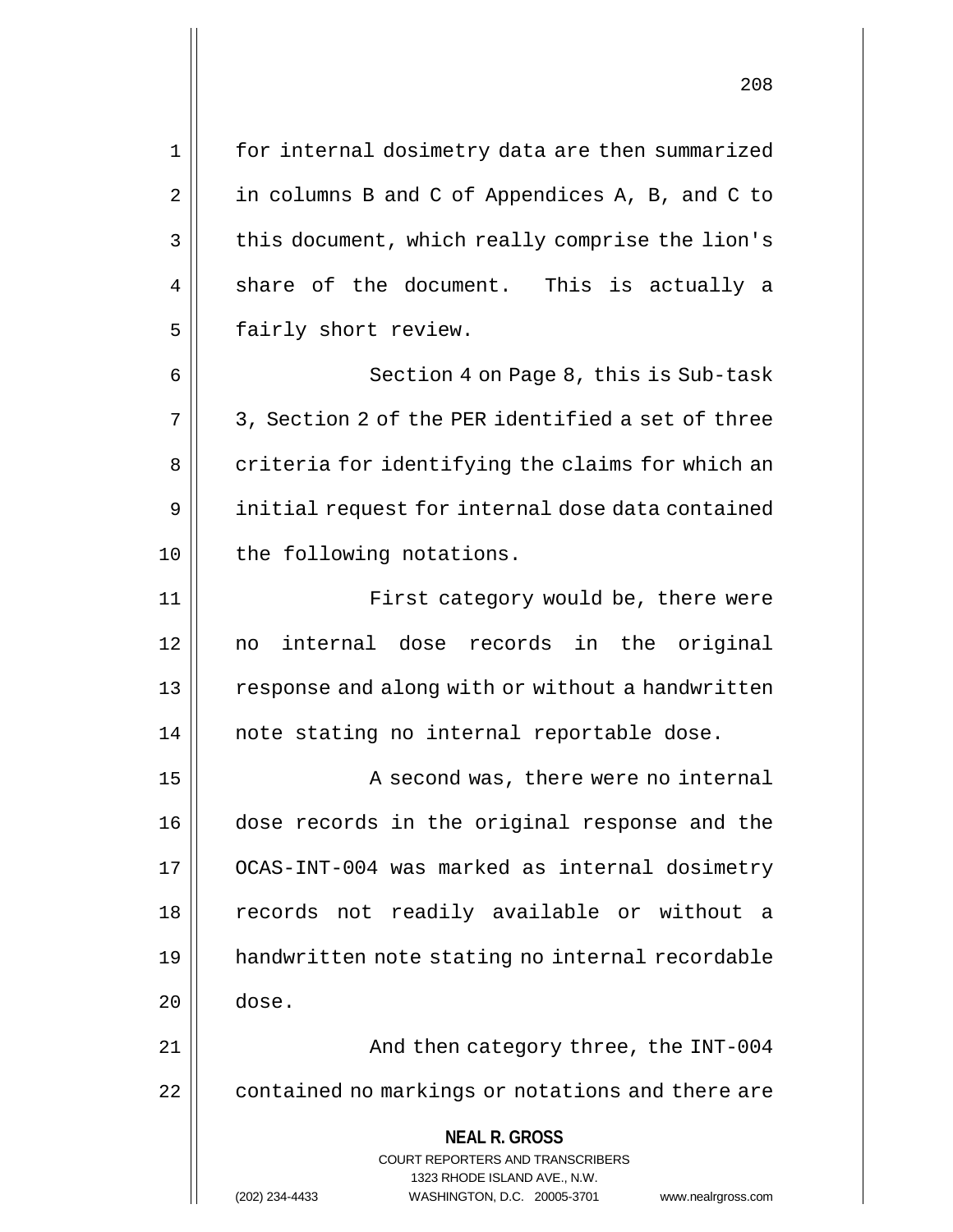**NEAL R. GROSS** 1 no internal dose records provided with the 2 | original response. And we have a little note 3 || here, the initial responses to requests for 4 | internal dosimetry data are summarized, once  $5 \parallel$  again, in columns B and C, and were used by NIOSH 6 to select those cases where additional 7 | information was requested. 8 Okay. Using those criteria, this  $9 \parallel$  set of 833 was winnowed down. We identified a 10 number of 223 cases from the 789 for which 11 further information and clarification of 12 internal exposure were requested. Responses 13 || for 142 cases contains notes stating the EE was 14 either not monitored or that no internal  $15$  | exposure records could be found. 16 | And these are summarized in columns 17 | D and E of Appendices A, B and C. Additional 18 || requests for internal dose data were, therefore, 19 not generated for cases when this information 20 was provided in the response because NIOSH 21 | concluded there was no need for a re-evaluation, 22 which makes sense.

COURT REPORTERS AND TRANSCRIBERS 1323 RHODE ISLAND AVE., N.W. (202) 234-4433 WASHINGTON, D.C. 20005-3701 www.nealrgross.com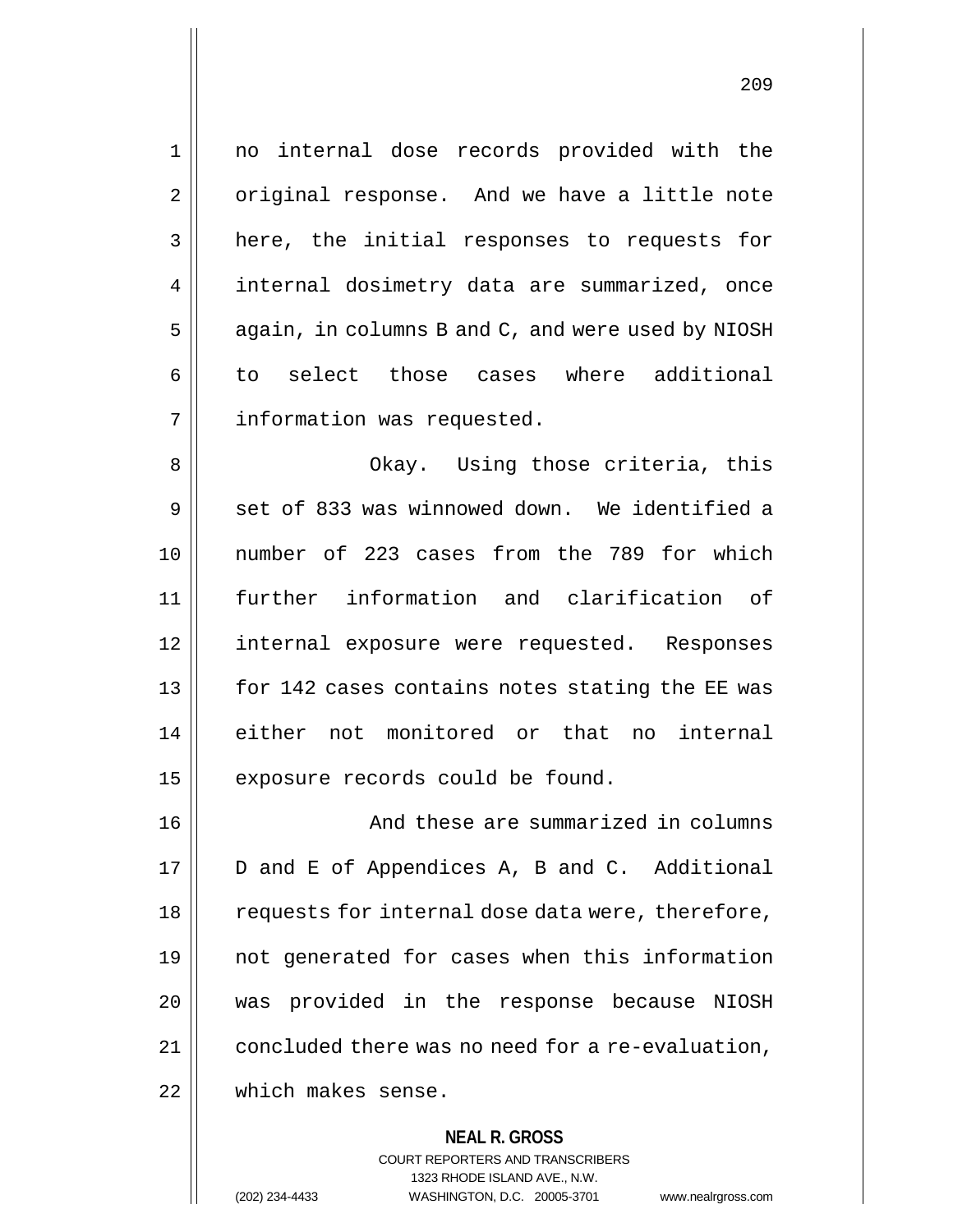| 1              | In total, bottom-line, NIOSH                                                                        |
|----------------|-----------------------------------------------------------------------------------------------------|
| $\overline{2}$ | identified 83 cases for which responses dictated                                                    |
| 3              | the need for a re-evaluation of the employee's                                                      |
| 4              | dose with the following representation. There                                                       |
| 5              | were 62 from INL, 14 for Argonne-West, six from                                                     |
| 6              | Argonne-East, and one with employment both at                                                       |
| 7              | INL and Argonne-West.                                                                               |
| 8              | So our review of the data found no                                                                  |
| 9              | inconsistencies or errors with<br>the                                                               |
| 10             | identification and selection of cases<br>as                                                         |
| 11             | specified in Section 2. And we also highlighted                                                     |
| 12             | the 83 cases shown in Appendices A, B and C so                                                      |
| 13             | that they're easily identifiable.                                                                   |
| 14             | As far as Sub-task 4, which would be                                                                |
| 15             | selecting cases, we independently assessed the                                                      |
| 16             | current status of the 83 cases in the NOCTS                                                         |
| 17             | database. Now, remember, this is back in May,                                                       |
| 18             | so things may have changed a bit. The claim ID                                                      |
| 19             | numbers are not identified in Appendices A, B and                                                   |
| 20             | C of the current status.                                                                            |
| 21             | The 83 cases as shown in Appendices                                                                 |
| 22             | D, E and F for INL, Argonne-West, and                                                               |
|                | <b>NEAL R. GROSS</b>                                                                                |
|                | <b>COURT REPORTERS AND TRANSCRIBERS</b>                                                             |
|                | 1323 RHODE ISLAND AVE., N.W.<br>WASHINGTON, D.C. 20005-3701<br>(202) 234-4433<br>www.nealrgross.com |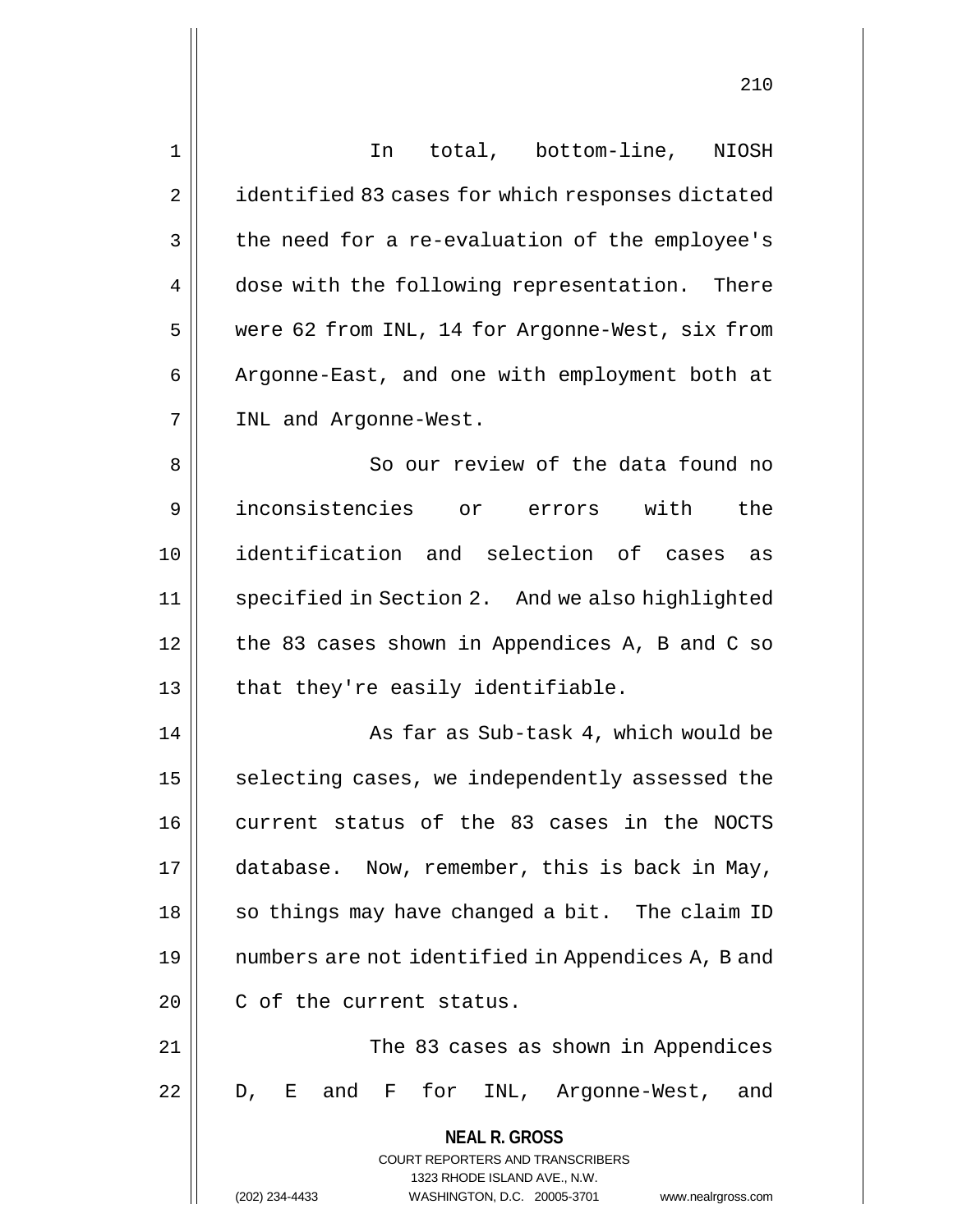211

1 || Argonne-East, respectively. For illustration,  $2 \parallel$  if you want to go to Appendix D, you can see that 3 it identifies the status of 63 cases. 4 || Thirty-eight of these have a completed revised 5 dose reconstruction.

**NEAL R. GROSS** 6 It has been adjudicated by Labor. 7 | Twelve have a completed revised DR, but without 8 | final DOL decision. And 13 are still awaiting 9 completion of a revised DR. And so the 10 || selection of the DRs for audit by SC&A we feel 11 would be limited to those, obviously, that have 12 been adjudicated and we recommend selecting at 13 || least three INL cases, two Argonne-West cases, 14 || and one Argonne-East case, presumably, based on  $15$  | the relative proportions of the available cases. 16 || And that's really where we stand on  $17$  | PER-17. 18 DR. H. BEHLING: And this is Hans, 19 || the numbers that he just cited under Section 5 20 | Sub-task 4, may have changed since we issued this 21 | report. 22 || MR. STIVER: Right.

> COURT REPORTERS AND TRANSCRIBERS 1323 RHODE ISLAND AVE., N.W.

(202) 234-4433 WASHINGTON, D.C. 20005-3701 www.nealrgross.com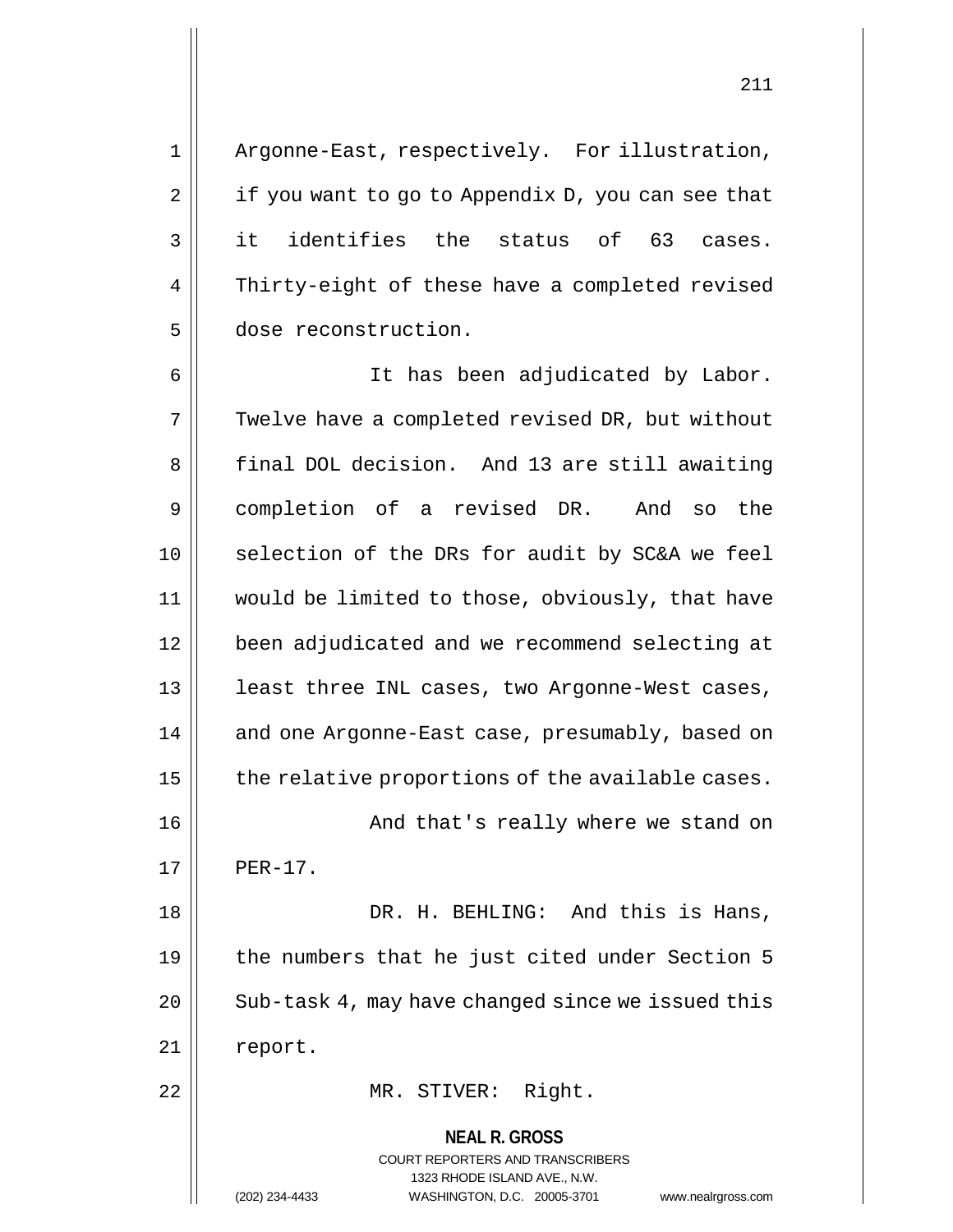|             | 414                                                                                              |
|-------------|--------------------------------------------------------------------------------------------------|
| $\mathbf 1$ | DR. H. BEHLING: So, I guess, at                                                                  |
| 2           | this point there may have been more completed                                                    |
| 3           | than were made available to me at the time that                                                  |
| 4           | I reviewed this PER.                                                                             |
| 5           | MR. STIVER: Yes, thanks, Hans.<br>We                                                             |
| 6           | ought to keep that in mind that this is a snapshot                                               |
| 7           | in time, that things may have changed.                                                           |
| 8           | CHAIR MUNN: Yes, but it's pretty                                                                 |
| 9           | current.                                                                                         |
| 10          | MR. STIVER: Yes.                                                                                 |
| 11          | MR. HINNEFELD: This is Stu.<br>I                                                                 |
| 12          | have a question. When you determined the                                                         |
| 13          | adjudication status on these, did you look in the                                                |
| 14          | case file and find a letter from DOL?                                                            |
| 15          | MR. STIVER: I'll have to defer to                                                                |
| 16          | Hans on that. He was the author of this.                                                         |
| 17          | DR. H. BEHLING: Actually, I think                                                                |
| 18          | somebody from NIOSH provided me with those                                                       |
| 19          | numbers.                                                                                         |
| 20          | MR. HINNEFELD: Okay.                                                                             |
| 21          | MR. STIVER: Okay. So we<br>can                                                                   |
| 22          | update if we need it.                                                                            |
|             | <b>NEAL R. GROSS</b><br><b>COURT REPORTERS AND TRANSCRIBERS</b>                                  |
|             | 1323 RHODE ISLAND AVE., N.W.<br>(202) 234-4433<br>WASHINGTON, D.C. 20005-3701 www.nealrgross.com |

 $\mathsf{I}$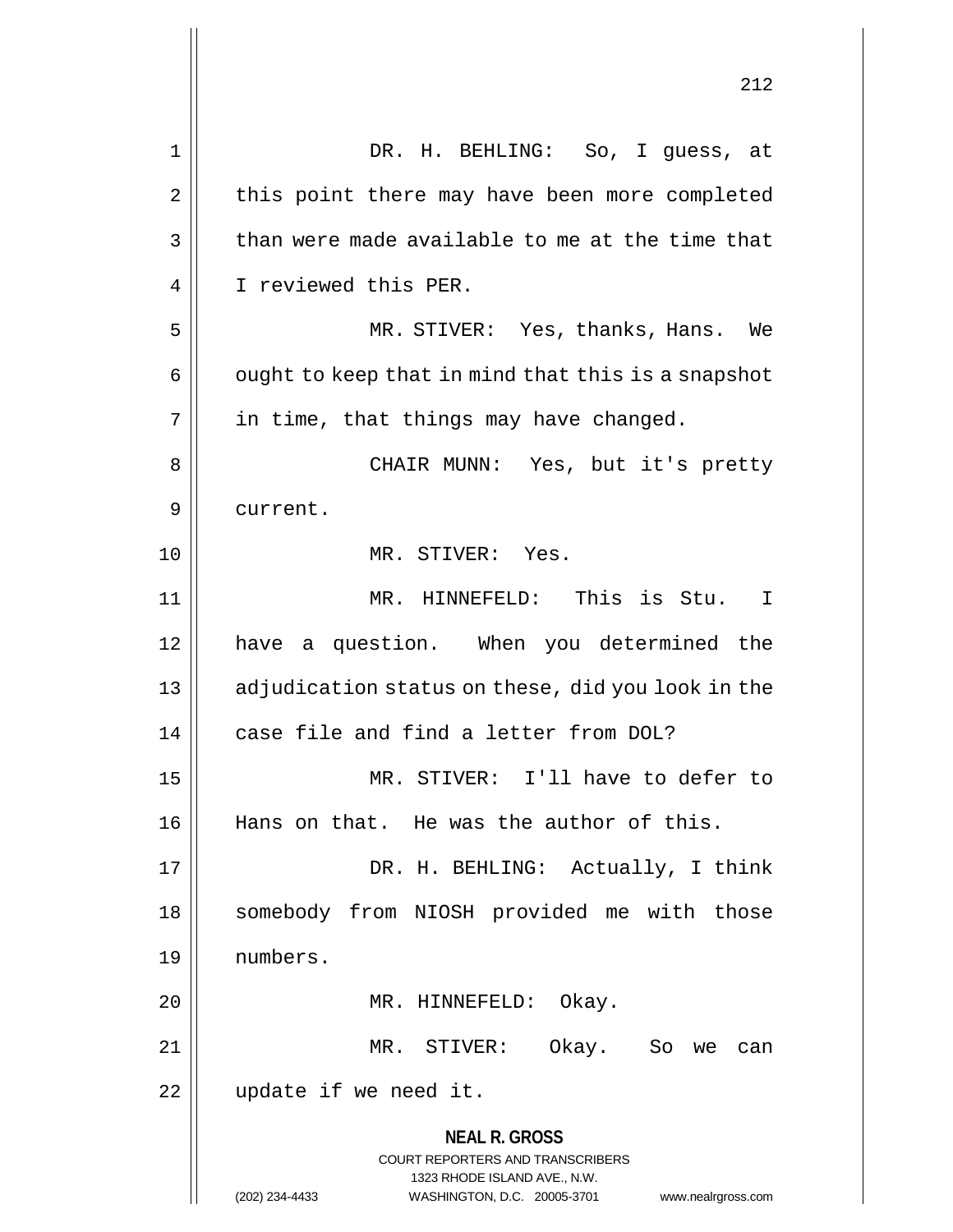1 || MR. KATZ: John, my attention 2 | lapsed for a moment when you said the numbers of  $3 \parallel$  cases based on  $-$ - why would you choose multiple 4 cases for the same -- 5 MR. STIVER: I'd say that was my 6 | presumption was that it would have been based on  $7 \parallel$  the proportions of the three sites that were in 8 || the adjudicated bin. Is that correct, Hans?  $9 \parallel$  Is that why they were --10 DR. H. BEHLING: Yes. It was just 11 a proportionality. And the fact is, there's 12 really nothing constant. The additional 13 information that was provided on this second 14 attempt to retrieve internal exposure, 15 | obviously, varies for each of the cases. And so 16 you can't just say one case represents all of 18 In fact, they may all differ and so, 19 on the basis of proportionality and just be

20 || somewhat conscious of cause. I decided to use 21 | a proportionality thing because of the fact that 22 INL had the largest number of cases that had to

 $17$   $\parallel$  them.

**NEAL R. GROSS** COURT REPORTERS AND TRANSCRIBERS 1323 RHODE ISLAND AVE., N.W. (202) 234-4433 WASHINGTON, D.C. 20005-3701 www.nealrgross.com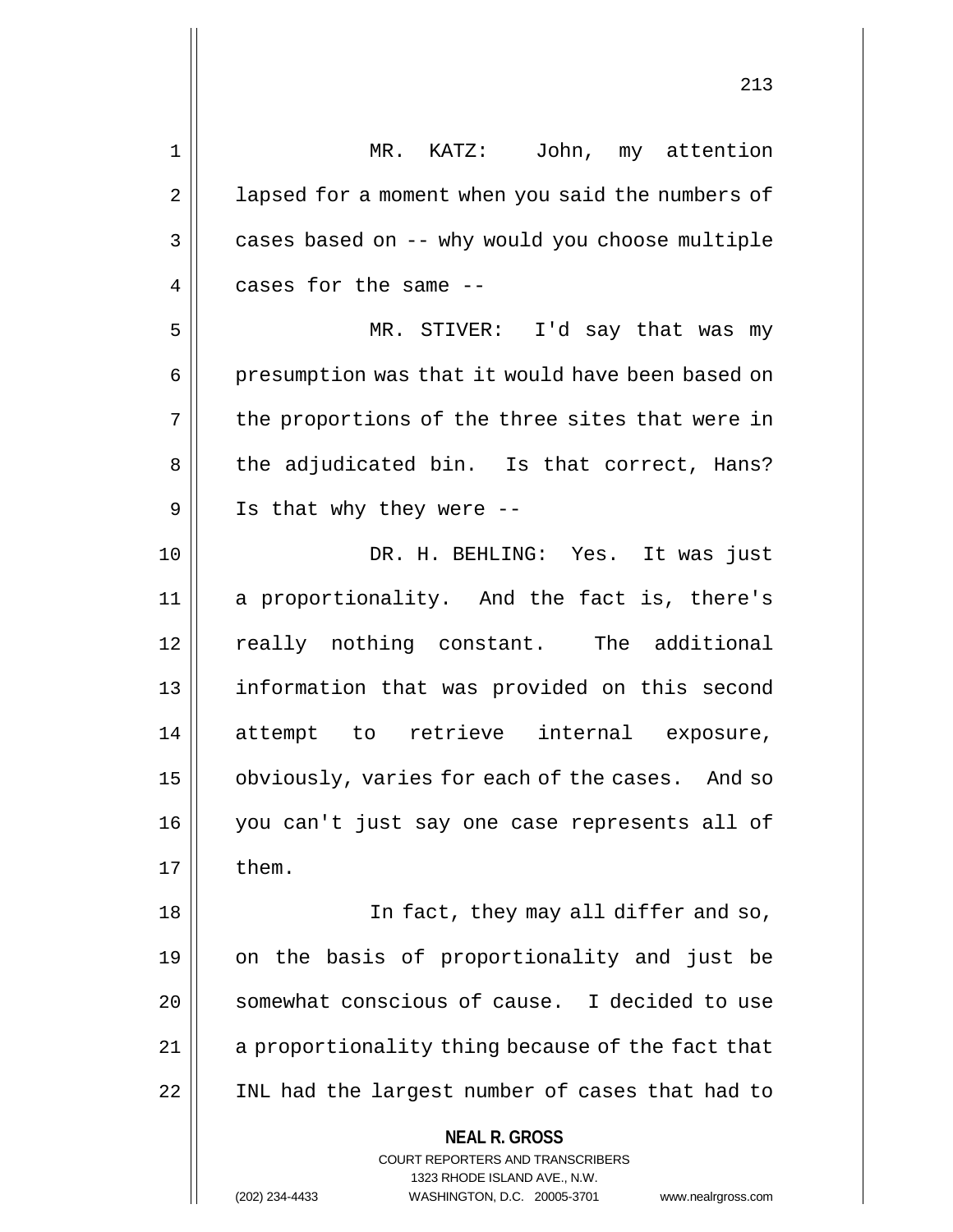**NEAL R. GROSS** COURT REPORTERS AND TRANSCRIBERS 1323 RHODE ISLAND AVE., N.W. (202) 234-4433 WASHINGTON, D.C. 20005-3701 www.nealrgross.com 1 || be reconstructed. It was just sufficient to say  $2 \parallel$  that we at least take three -3 || MR. KATZ: I see. 4 DR. H. BEHLING: -- and then one 5 | from ANL-West, and ANL-East, just one, based on 6 | proportionality. 7 MR. KATZ: Okay. Thanks, Hans. 8 CHAIR MUNN: Any comment? The 9 || proportion seems reasonable to me. That's not 10 any other, really, mitigating factors. Any 11 problem with suggesting six as has been 12 | suggested here? 13 MR. KATZ: So can DCAS randomly 14 || generate those cases from the pools that they  $15$  have? 16 MR. STIVER: I would assume so. 17 || They provided the information to begin with. 18 || MR. KATZ: Yes. 19 MR. HINNEFELD: Yes, I'll have to  $20$  | figure out how we did it. I mean, the most 21 accurate way for us to know about the  $22$  || adjudication status of the case is to ask DOL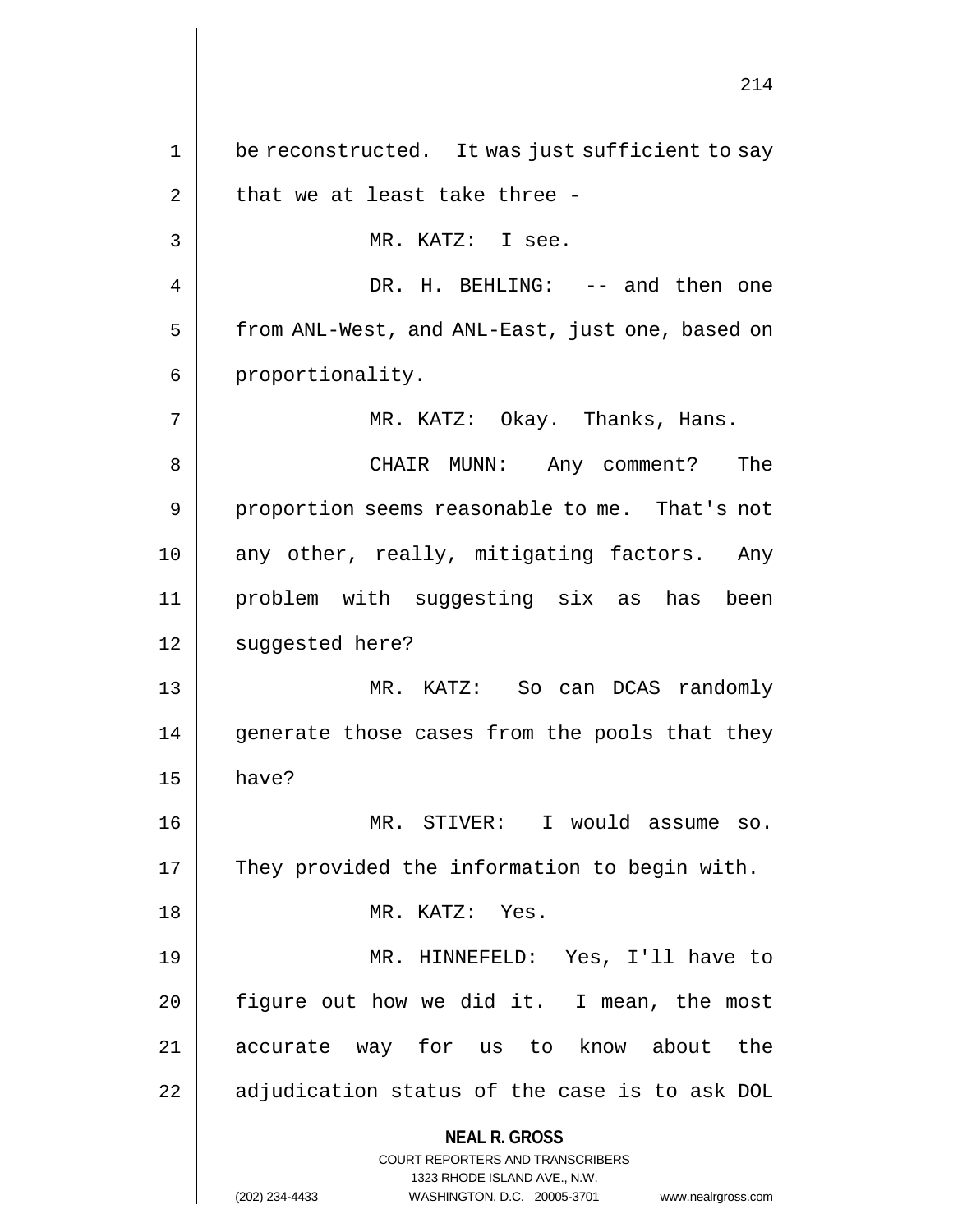**NEAL R. GROSS** COURT REPORTERS AND TRANSCRIBERS 1323 RHODE ISLAND AVE., N.W. (202) 234-4433 WASHINGTON, D.C. 20005-3701 www.nealrgross.com 215 1 || because sometimes we get the copy of the final 2 determination letter and sometimes we don't. 3 || So the most accurate way for us to 4 do it is ask. And if we asked in May, I don't  $5 \parallel$  know that we would necessarily need to ask again.  $6 \parallel$  We probably have enough adjudication of the 7 | cases to select from. 8 MR. KATZ: Yes, right. 9 || Absolutely. 10 MR. HINNEFELD: So that would be the 11 only thing I'd want to reassure myself is that 12 || we do, in fact, know these cases are adjudicated. 13 MR. KATZ: Yes. 14 CHAIR MUNN: So? 15 MR. HINNEFELD: Yes, we can do that. 16 MR. KATZ: Okay. And so they will 17  $\parallel$  send the cases to SC&A, kind of, just copy the 18 Work Group with these transmittals of cases so 19  $\parallel$  the Work Group knows that SC&A has received their 20 work fodder. 21 CHAIR MUNN: All right. Anything  $22$  || else on PER-17? The action is NIOSH's.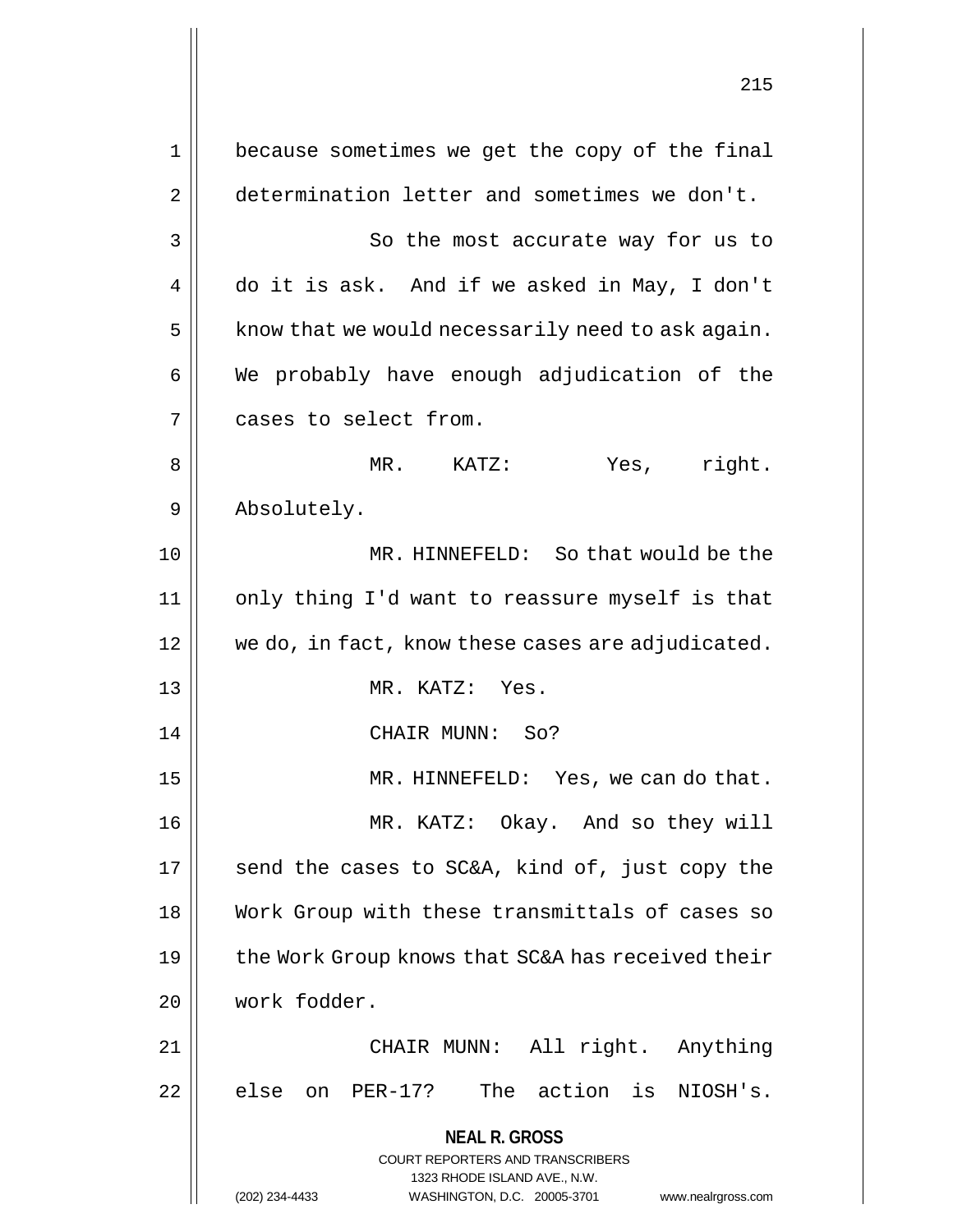|    | 216                                                                                                                                                                    |
|----|------------------------------------------------------------------------------------------------------------------------------------------------------------------------|
| 1  | They're going for six. Next item is PER-18,                                                                                                                            |
| 2  | which I have done. I have sent notation to the                                                                                                                         |
| 3  | LANL Work Group telling them that the action is                                                                                                                        |
| 4  | theirs.                                                                                                                                                                |
| 5  | MEMBER BEACH: Did we get copied on                                                                                                                                     |
| 6  | that?                                                                                                                                                                  |
| 7  | CHAIR MUNN: I sent it directly to                                                                                                                                      |
| 8  | your Chair.                                                                                                                                                            |
| 9  | MEMBER BEACH: Minus the Procedures                                                                                                                                     |
| 10 | Work Group.                                                                                                                                                            |
| 11 | CHAIR MUNN: I will send copies. I                                                                                                                                      |
| 12 | had thought I would send copies when I heard back                                                                                                                      |
| 13 | from them, but I can do that.                                                                                                                                          |
| 14 | MR. KATZ: I can testify that she                                                                                                                                       |
| 15 | sent it though, because she copied me.                                                                                                                                 |
| 16 | MEMBER BEACH: Oh, I was never in                                                                                                                                       |
| 17 | doubt of that.                                                                                                                                                         |
| 18 | MR. KATZ: I know. I'm teasing.                                                                                                                                         |
| 19 | CHAIR MUNN: All right. PER Number                                                                                                                                      |
| 20 | 20, result of a single case review.                                                                                                                                    |
| 21 | MR. HINNEFELD: Well, this is Stu,                                                                                                                                      |
| 22 | and I think I'm supposed to talk about this.                                                                                                                           |
|    | <b>NEAL R. GROSS</b><br><b>COURT REPORTERS AND TRANSCRIBERS</b><br>1323 RHODE ISLAND AVE., N.W.<br>(202) 234-4433<br>WASHINGTON, D.C. 20005-3701<br>www.nealrgross.com |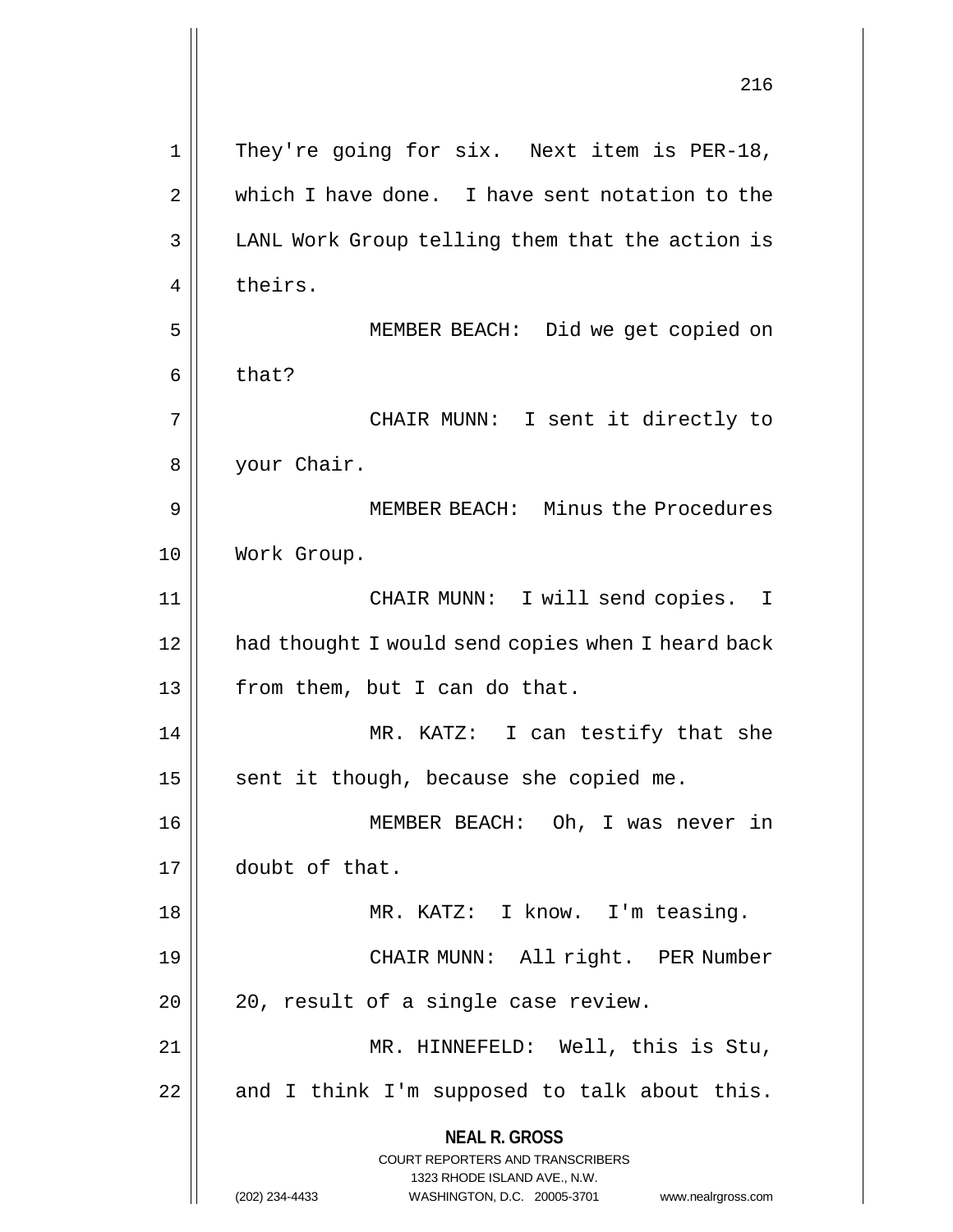| $1\,$ | This is our Blockson PER. And the findings at                                                                                                                          |
|-------|------------------------------------------------------------------------------------------------------------------------------------------------------------------------|
| 2     | issue here are whether or not the selection of                                                                                                                         |
| 3     | Class M of uranium is the appropriate selection.                                                                                                                       |
| 4     | That's what we selected in the Site Profile for                                                                                                                        |
| 5     | Blockson for the uranium exposures that occur in                                                                                                                       |
| 6     | the uranium category.                                                                                                                                                  |
| 7     | And the finding is, this was U-308,                                                                                                                                    |
| 8     | that's Class S in certain references, including                                                                                                                        |
| 9     | ICRP, in order to be, you know, since there's                                                                                                                          |
| 10    | this uncertainty about solubility class,                                                                                                                               |
| 11    | shouldn't you use S for claims where it would be                                                                                                                       |
| 12    | most beneficial?                                                                                                                                                       |
| 13    | My initial response was, I don't                                                                                                                                       |
| 14    | know if anything's affected because all the                                                                                                                            |
| 15    | respiratory tract cases are going to be getting                                                                                                                        |
| 16    | paid through SEC anyway, and I think I reported                                                                                                                        |
| 17    | previously that, after looking at the Blockson                                                                                                                         |
| 18    | cases, there is, in fact, one case that,                                                                                                                               |
| 19    | interestingly enough, has a respiratory tract                                                                                                                          |
| 20    | that's a extrathoracic lymph node target organ,                                                                                                                        |
| 21    | but is not an SEC cancer.                                                                                                                                              |
| 22    | It's a Hodgkin's disease of the                                                                                                                                        |
|       | <b>NEAL R. GROSS</b><br><b>COURT REPORTERS AND TRANSCRIBERS</b><br>1323 RHODE ISLAND AVE., N.W.<br>WASHINGTON, D.C. 20005-3701<br>(202) 234-4433<br>www.nealrgross.com |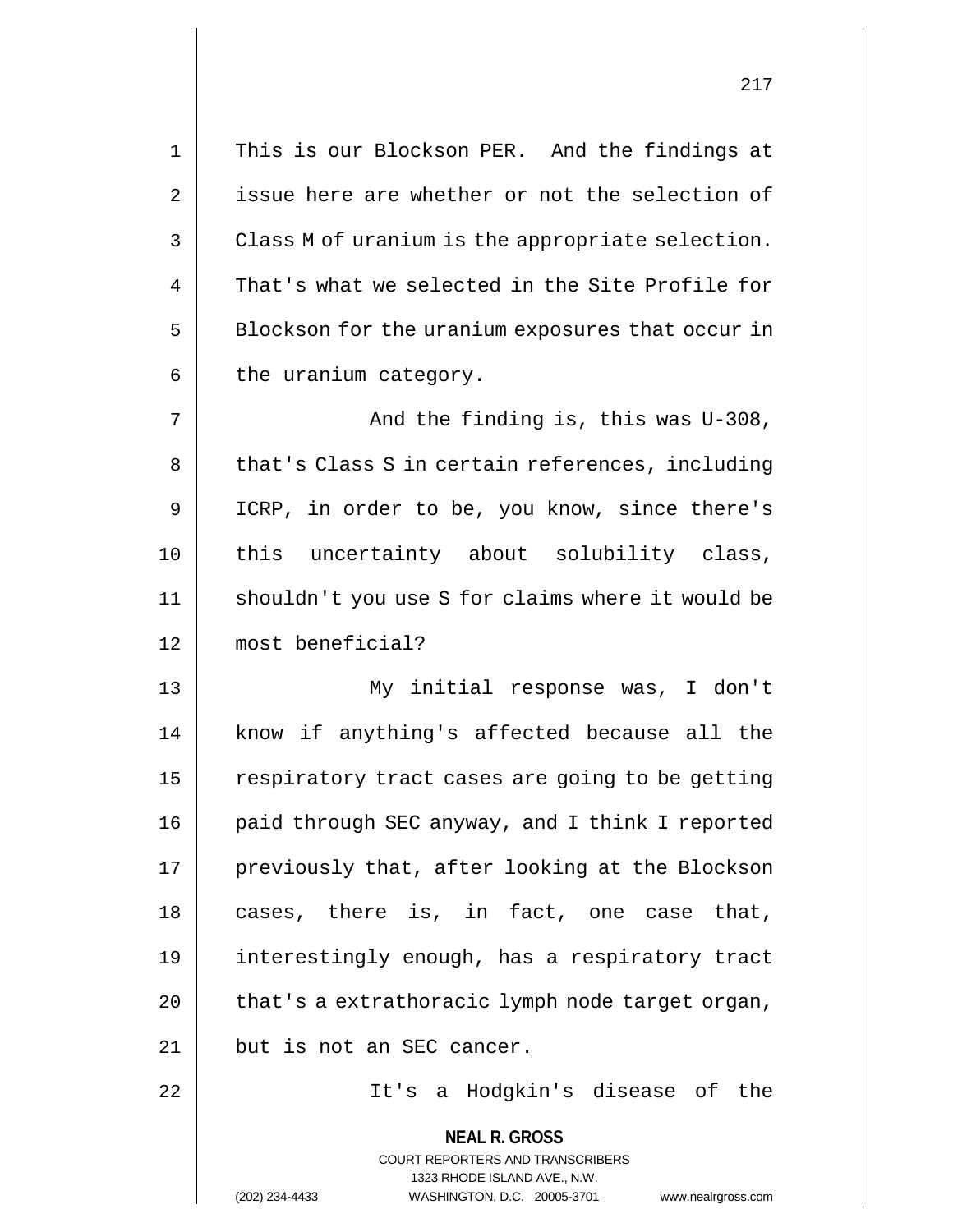1 || supraclavicular lymph nodes. And in thinking 2 | about, you know, and discussing this back, I was  $3 \parallel$  chastised for even introducing the idea that 4 || nothing's affected, because even if there had  $5 \parallel$  been zero cases here, the issue might remain 6 because it happens frequently, even in a  $7 \parallel$  situation of an SEC, the claimant is still alive 8 || and has an additional cancer, and they want 9 | medical coverage for the non-SEC cancer. 10 Those cases are returned to us for 11 dose reconstruction and we reconstruct as much 12 as we can reconstruct for all the cancers. So 13 || just because, you know, the analysis I did 14 | doesn't necessarily mean it would be no harm and 15 || no foul even if it were zero people. 16 || So we're back to the original 17 || argument about the solubility class of the 18 uranium. Our position is, and has been all 19 || along, that the solubility class of the material 20 made at Blockson was M.

**NEAL R. GROSS** 21 || CHAIR MUNN: Absolutely. 22 MR. HINNEFELD: And the reason we

> COURT REPORTERS AND TRANSCRIBERS 1323 RHODE ISLAND AVE., N.W. (202) 234-4433 WASHINGTON, D.C. 20005-3701 www.nealrgross.com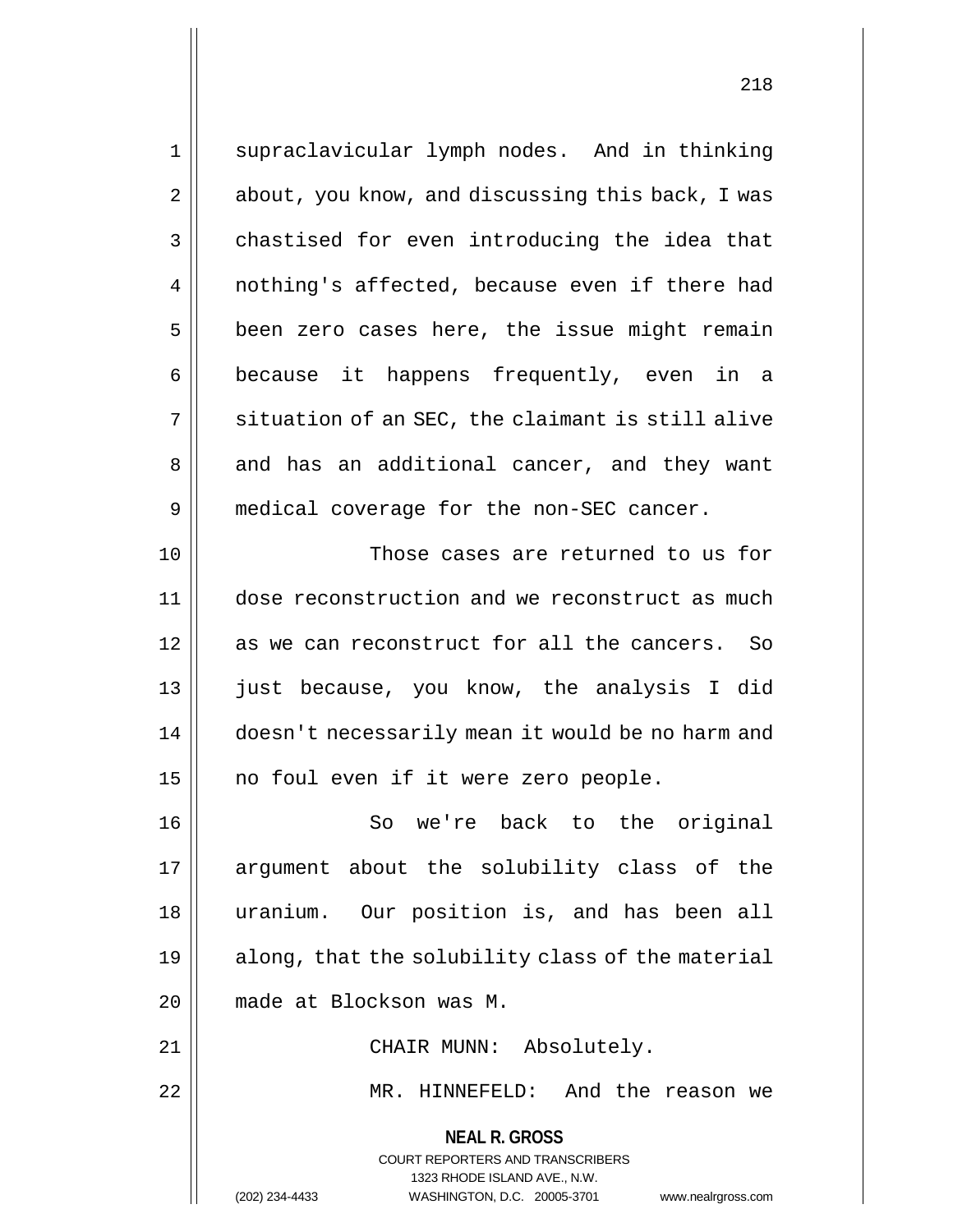**NEAL R. GROSS** COURT REPORTERS AND TRANSCRIBERS 1323 RHODE ISLAND AVE., N.W.  $1 \parallel$  say that is that, it was a sodium diuranate that 2 || was produced by this process, that was then  $3 \parallel$  heated to be dried in an oven, but it was a sodium 4 diuranate and it wasn't really U-308. 5 It's referred to in some AEC 6 documents as U-308 being obtained from Blockson. 7 And it's our conclusion from looking at 8 documents from that era that the AEC routinely  $9 \parallel$  talked about the receipts from their suppliers 10 in terms of U-308 equivalent. 11 || CHAIR MUNN: That's what they said. 12 MR. HINNEFELD: It would be U-308 13 || contained in yellowcake, or in concentrates, or 14 || something like that. So the fact that AEC 15 describes it as a U-308 does not mean that it was 16 actually a chemical U-308, they were talking  $17$  || about the equivalency; the amount of the actual 18 || uranium they were getting. 19 || So our position remains that this 20 || was a sodium diuranate product that was then 21 dried. We have some references about sodium 22 | diuranate solubility and it's actually pretty

(202) 234-4433 WASHINGTON, D.C. 20005-3701 www.nealrgross.com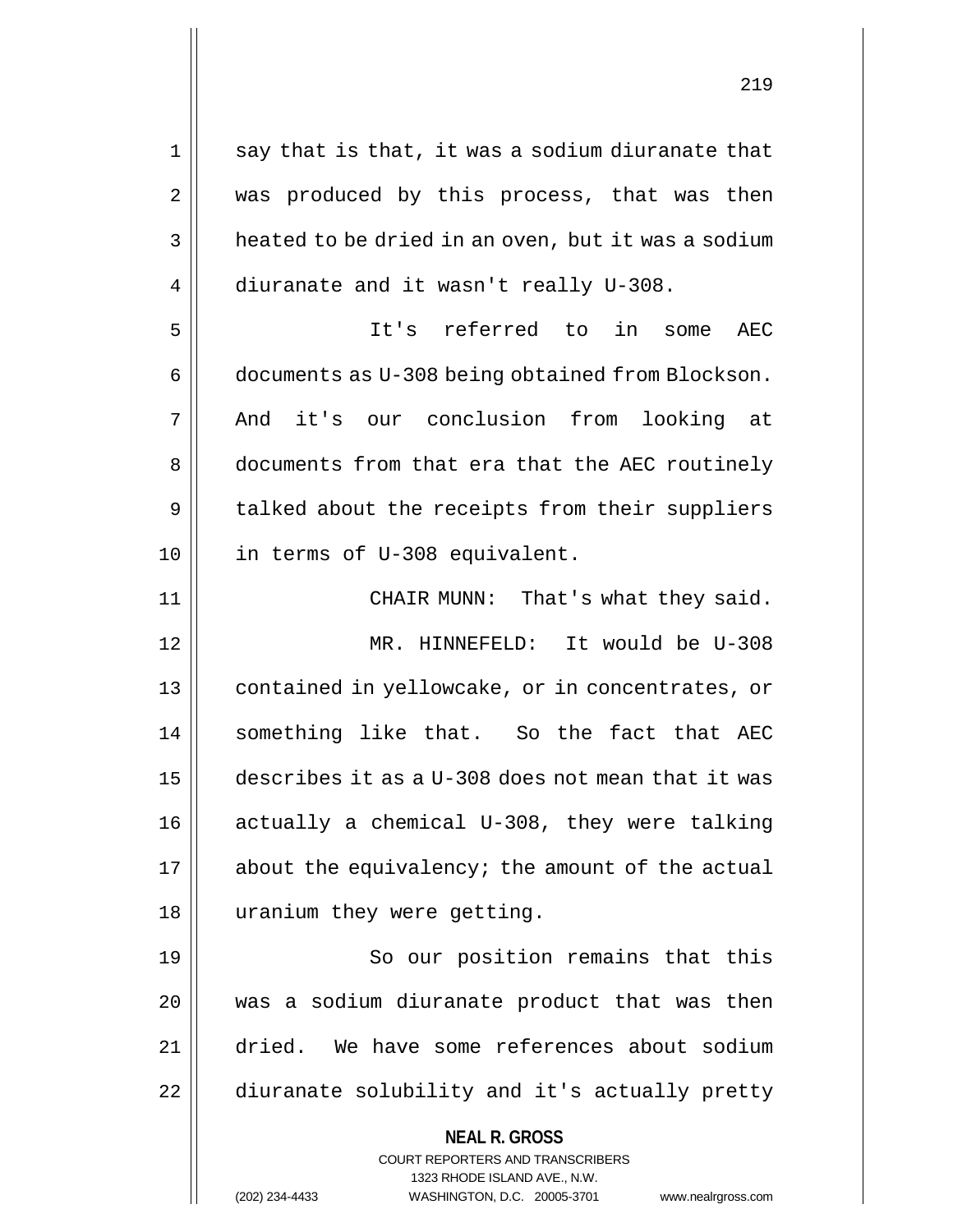**NEAL R. GROSS** COURT REPORTERS AND TRANSCRIBERS 1323 RHODE ISLAND AVE., N.W. 1 || soluble. So we feel like we've addressed it 2 || appropriately. So that's the place where we 3 are. 4 || MR. STIVER: Yes, this is John  $5 \parallel$  Stiver. I was reading through the transcript on  $6 \parallel$  this discussion from the last time, and I looked 7 | into Blockson a little bit more, and I would tend  $8 \parallel$  to concur that the type M is reasonable. 9 CHAIR MUNN: Yes. There's nothing 10 || in Blockson's history. 11 MR. STIVER: There's nothing that 12 || indicates you would have any insoluble material. 13 CHAIR MUNN: There's nothing in 14 | that process that would lead us to believe there 15 was anything other than what's been 16 | characterized already. So does this clear the 17 issue for us? Are we considering this to be 18 || PER-1, I mean, PER-20, Finding 1? 19 MR. HINNEFELD: I forget which 20 | finding it is right now. 21 MR. MARSCHKE: Finding 1 meets 22 || NIOSH's science solubility class type M for

(202) 234-4433 WASHINGTON, D.C. 20005-3701 www.nealrgross.com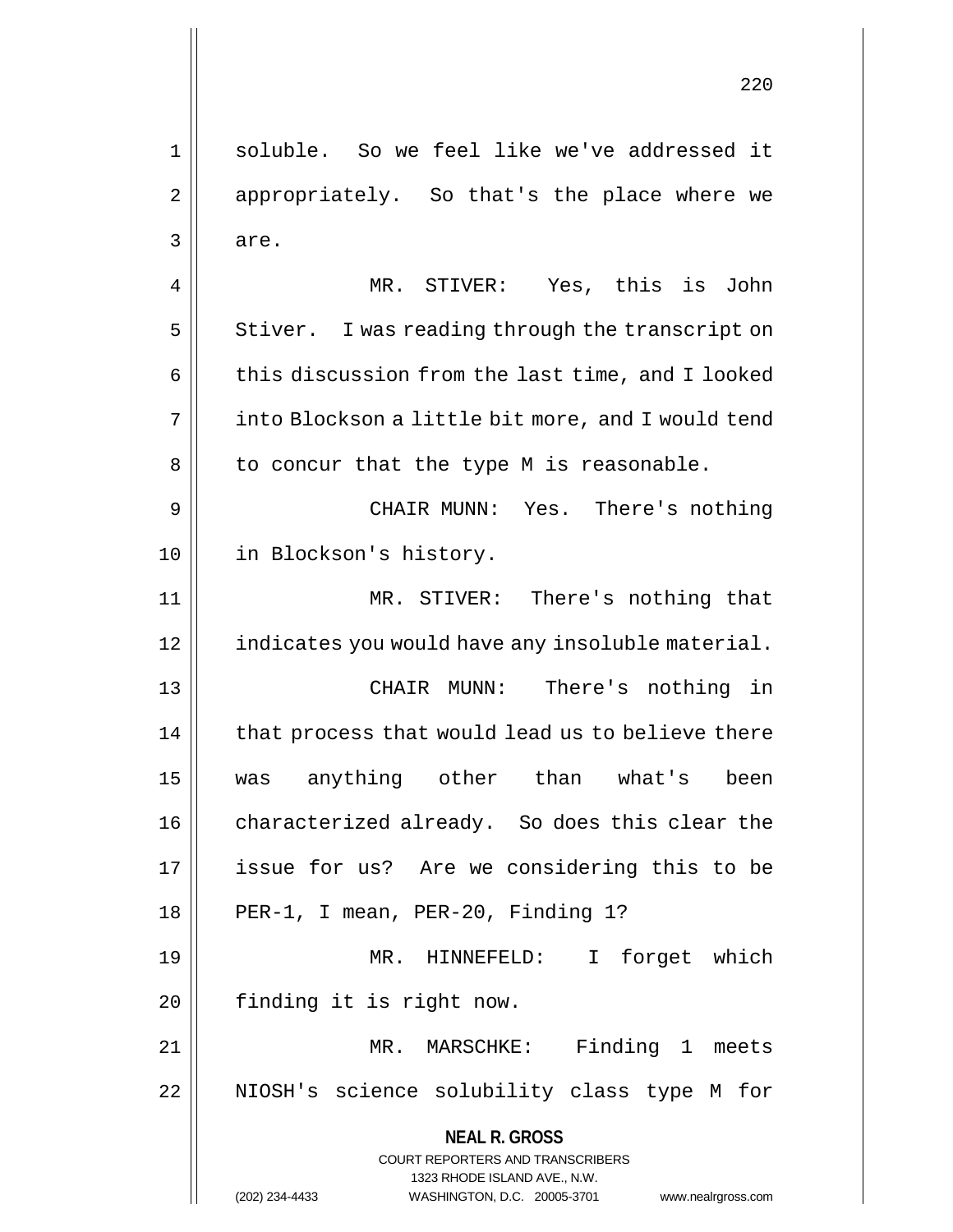**NEAL R. GROSS** COURT REPORTERS AND TRANSCRIBERS 1323 RHODE ISLAND AVE., N.W. (202) 234-4433 WASHINGTON, D.C. 20005-3701 www.nealrgross.com 221 1 || uranium and its use. 2 || CHAIR MUNN: Yes, that's it. 3 MEMBER ZIEMER: That's it. 4 CHAIR MUNN: That's what we're  $5$  | talking about. 6 MR. HINNEFELD: And there's a 7 || second finding that talks about the absorption 8 | fraction, which is the same question. 9 CHAIR MUNN: It's, again, urine 10 excretion. 11 MR. HINNEFELD: Right. It's just 12 || GI versus respiratory. 13 CHAIR MUNN: Yes. 14 MEMBER BEACH: So that would be the 15 | second one; Finding 2? 16 CHAIR MUNN: That would be -- this 17 || report applies to both Finding 1 and Finding 2. 18 || And hearing no objection, Steve, you may 19 indicate in both cases that NIOSH reports  $20$  | there's no reason to consider this anything 21 other than Type M. SC&A has agreed. And the 22 | Subcommittee has closed Findings 1 and 2, unless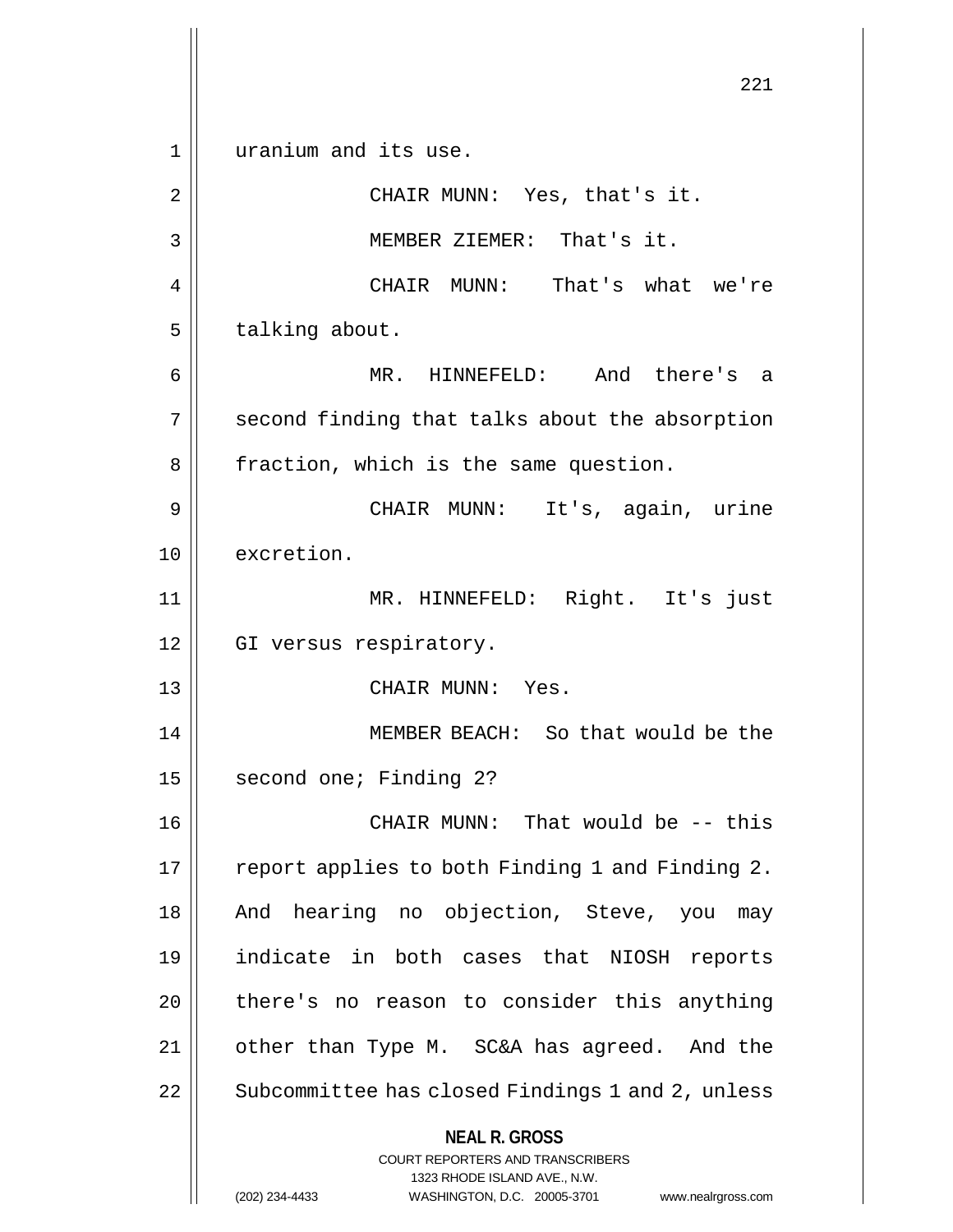**NEAL R. GROSS** COURT REPORTERS AND TRANSCRIBERS 1323 RHODE ISLAND AVE., N.W. (202) 234-4433 WASHINGTON, D.C. 20005-3701 www.nealrgross.com 222 1 || I hear argument to the contrary. 2 Dick, have you returned yet? 3 (No response.) 4 CHAIR MUNN: And that will apply to  $5 \parallel$  1 and 2, which means that we are complete with 6 | PER-20. Now then, while Steve is going to work  $7 \parallel$  on that  $-$ 8 MR. KATZ: Cases. 9 CHAIR MUNN: -- we can -- 10 MR. HINNEFELD: Start the cases? 11 CHAIR MUNN: -- start the fun part 12 || of the PER review. What? 13 || MR. KATZ: Cases. 14 CHAIR MUNN: That's what I was 15  $\parallel$  saying. We can now start the fun part of the PER 16 | reviews. 17 MEMBER ZIEMER: That would be the 18 | cases. 19 MR. KATZ: Oh, I see. That's the 20 || fun part. I see. Okay. 21 CHAIR MUNN: Yes. Now we get to  $22$  | pick all the new stuff we can play with.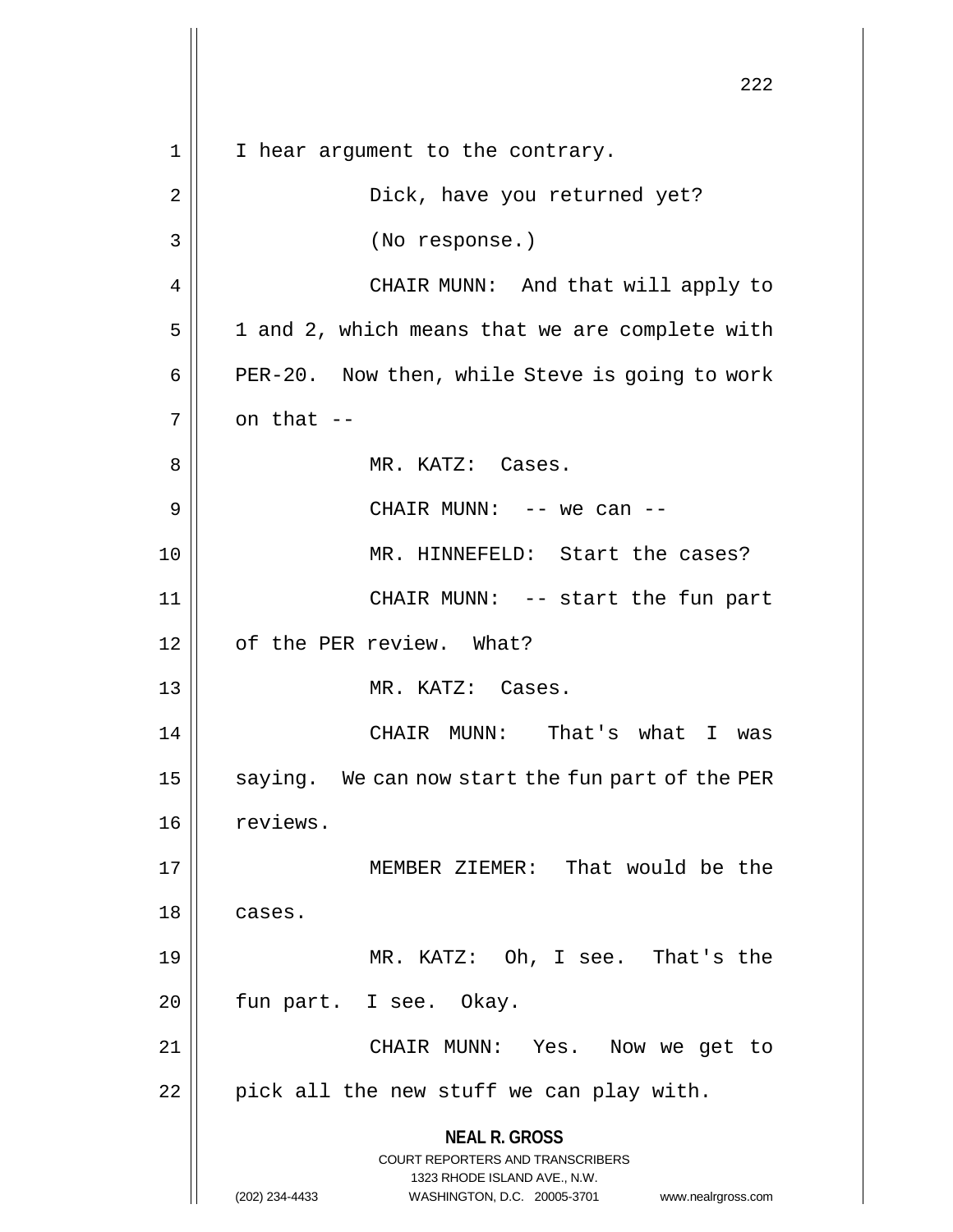|    | 223                                                                 |
|----|---------------------------------------------------------------------|
| 1  | MR. HINNEFELD: No, Ted was talking                                  |
| 2  | about the cases --                                                  |
| 3  | MR. KATZ: Cases for this PER.                                       |
| 4  | MR. HINNEFELD: -- the audit cases                                   |
| 5  | for PER-20.                                                         |
| 6  | CHAIR MUNN: For PER-20.                                             |
| 7  | COURT REPORTER: I didn't get that                                   |
| 8  | exchange. I'm sorry.                                                |
| 9  | MR. KATZ: We trampled each other.                                   |
| 10 | MR. HINNEFELD: Yes.                                                 |
| 11 | CHAIR MUNN: It's probably just as                                   |
| 12 | well. You did get his saying cases, right?                          |
| 13 | COURT REPORTER: Right.                                              |
| 14 | CHAIR MUNN: And so what he's                                        |
| 15 | calling for is the selection of cases from the                      |
| 16 | Blockson site for these folks to take a look at.                    |
| 17 | MEMBER BEACH:<br>there<br>Is<br>- a                                 |
| 18 | recommendation of how many we need from this?                       |
| 19 | CHAIR MUNN: Shouldn't be a very                                     |
| 20 | large number. The site is small and all of the                      |
| 21 | claims would be very similar. Very similar                          |
| 22 | indeed. So it's just a question of having SC&A                      |
|    | <b>NEAL R. GROSS</b><br><b>COURT REPORTERS AND TRANSCRIBERS</b>     |
|    | 1323 RHODE ISLAND AVE., N.W.                                        |
|    | (202) 234-4433<br>WASHINGTON, D.C. 20005-3701<br>www.nealrgross.com |

 $\begin{array}{c} \hline \end{array}$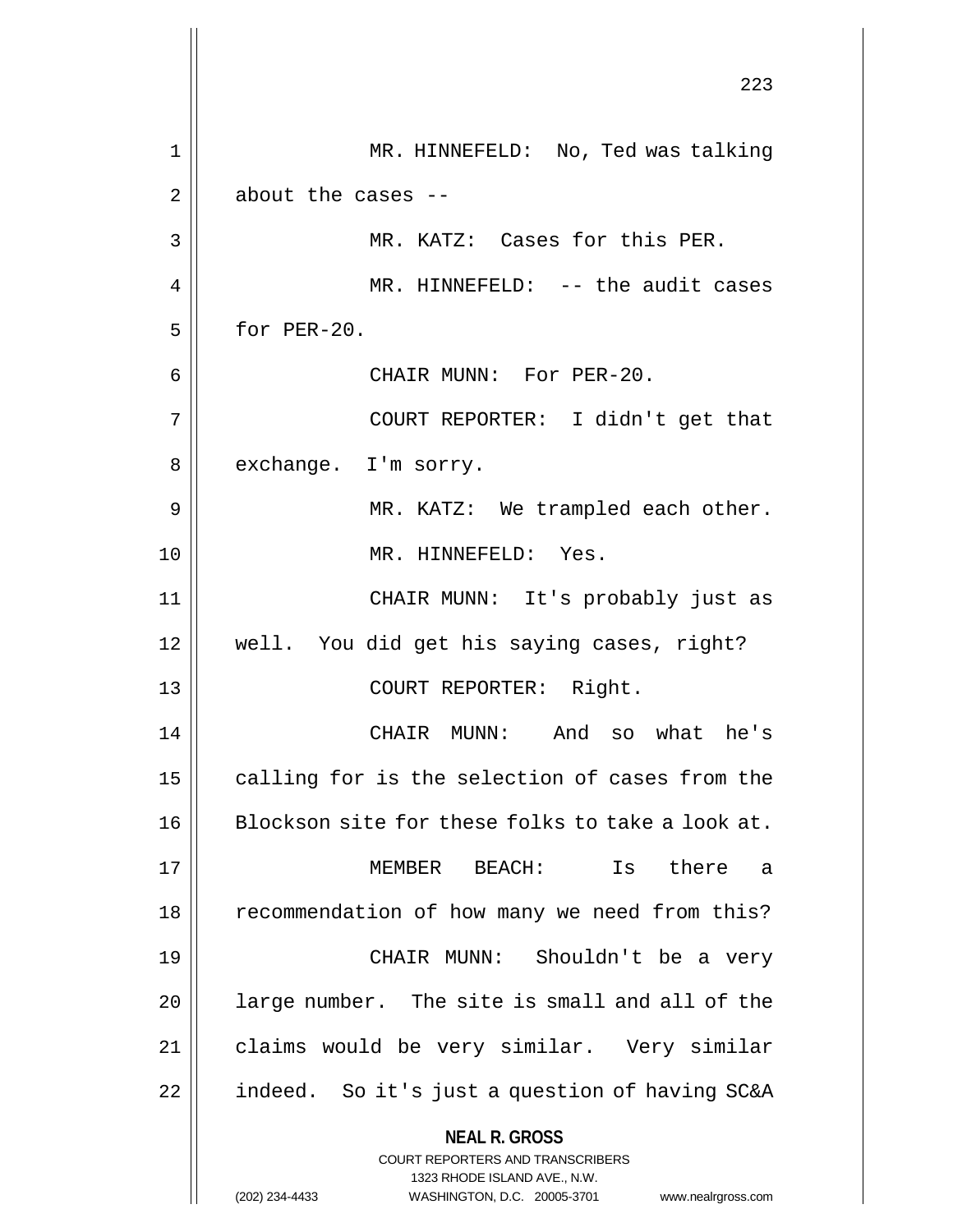**NEAL R. GROSS** COURT REPORTERS AND TRANSCRIBERS 1323 RHODE ISLAND AVE., N.W. (202) 234-4433 WASHINGTON, D.C. 20005-3701 www.nealrgross.com 1 do their review to assure that our cases that  $2 \parallel$  they have in front of them have been done in  $3 \parallel$  accordance with the  $-$ 4 MR. STIVER: Let me just take a look  $5$  | at PER-20 to see if we have actually made the 6 | recommendation or not. 7 || MR. KATZ: Right. 8 MR. STIVER: Let's see. 9 CHAIR MUNN: I've already closed 10 mine. 11 MR. STIVER: Okay. The table that 12 | I had sent out, that Ted sent out just a couple 13 days ago, which is the complete update of PERs  $14$  || as of May, Table 1 has the status of all the PERs 15 | that have been assigned. And I believe we're on 16 | Page 6 for PER-20, and we did, in fact, recommend 17 for the Subcommittee to select between three and 18 || five DRs to complete using the best estimate 19 approach. 20 MR. KATZ: And what's the basis? 21 || MR. STIVER: Let me go ahead and, 22 | kind of, give you a little bit better background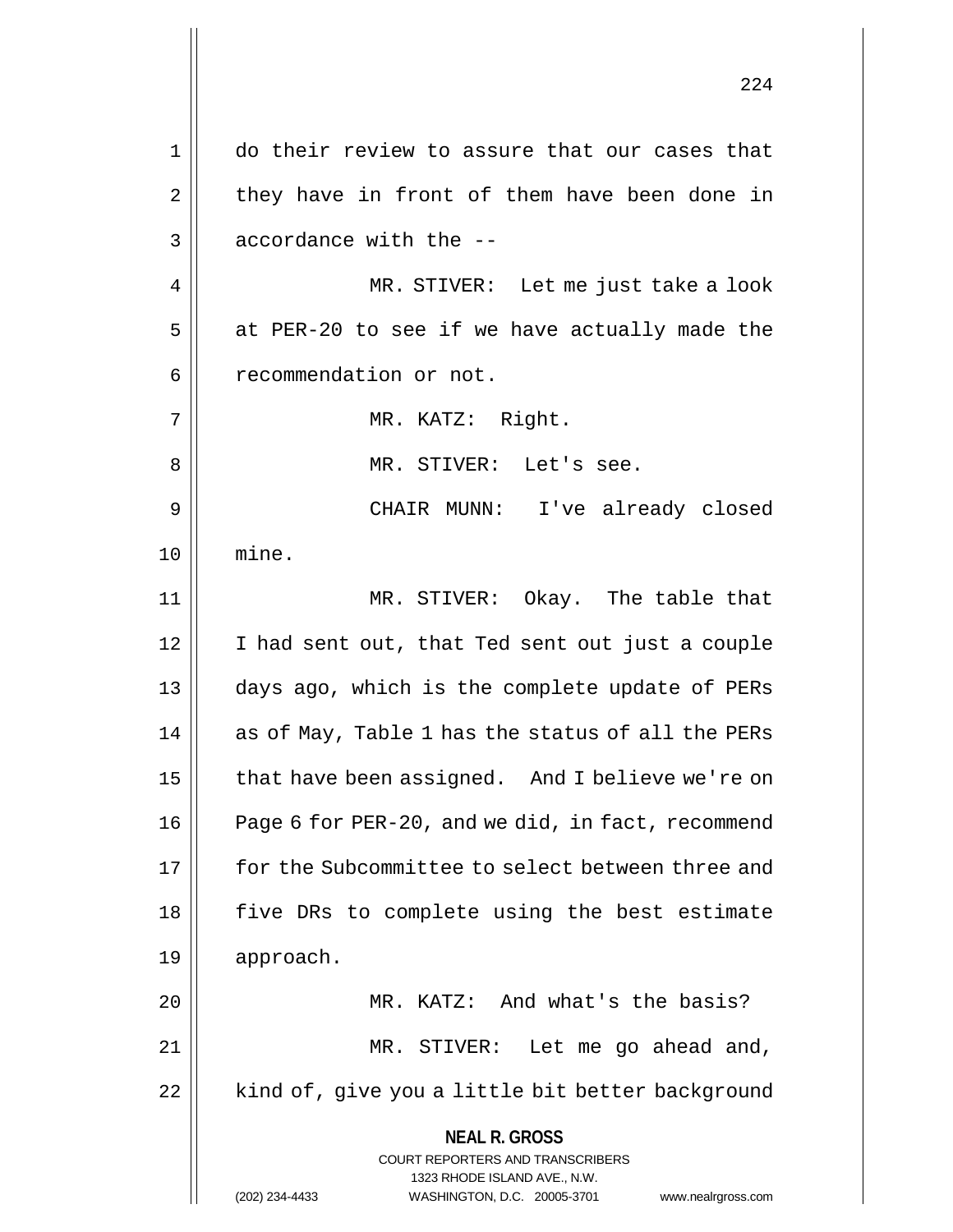1 || here. Okay. There are three different things  $2 \parallel$  here. Let me just read SC&A's finding here.  $3$  | And this is verbatim.

4 | SC&A concurs with NIOSH's approach, 5 assumptions of selection criteria, for 6 | reassessing claims affected by Revision 1 for 7 | the Blockson TBD. SC&A did, however, identify 8 | three potential issues that were not adequately 9 addressed in the TBD: solubility, fl uptake, 10 which is the same thing which we just closed out, 11 || and three, bounding radon estimates.

12 These issues have been raised and 13 || are being resolved under purview of the Blockson 14 Work Group. So this, again, a bit of a snapshot 15 in time.

16 March 2011, the Subcommittee 17 || meeting, I see we presented the findings. Yes. 18 || The Subcommittee agreed with SC&A's findings. 19 The number of cases re-evaluated were 91. The 20 || total claims with PoC less than 50 percent, 32  $21$  || are compensated, and 59 were denied.

22 And at the time, a recommended

**NEAL R. GROSS**

COURT REPORTERS AND TRANSCRIBERS 1323 RHODE ISLAND AVE., N.W.

(202) 234-4433 WASHINGTON, D.C. 20005-3701 www.nealrgross.com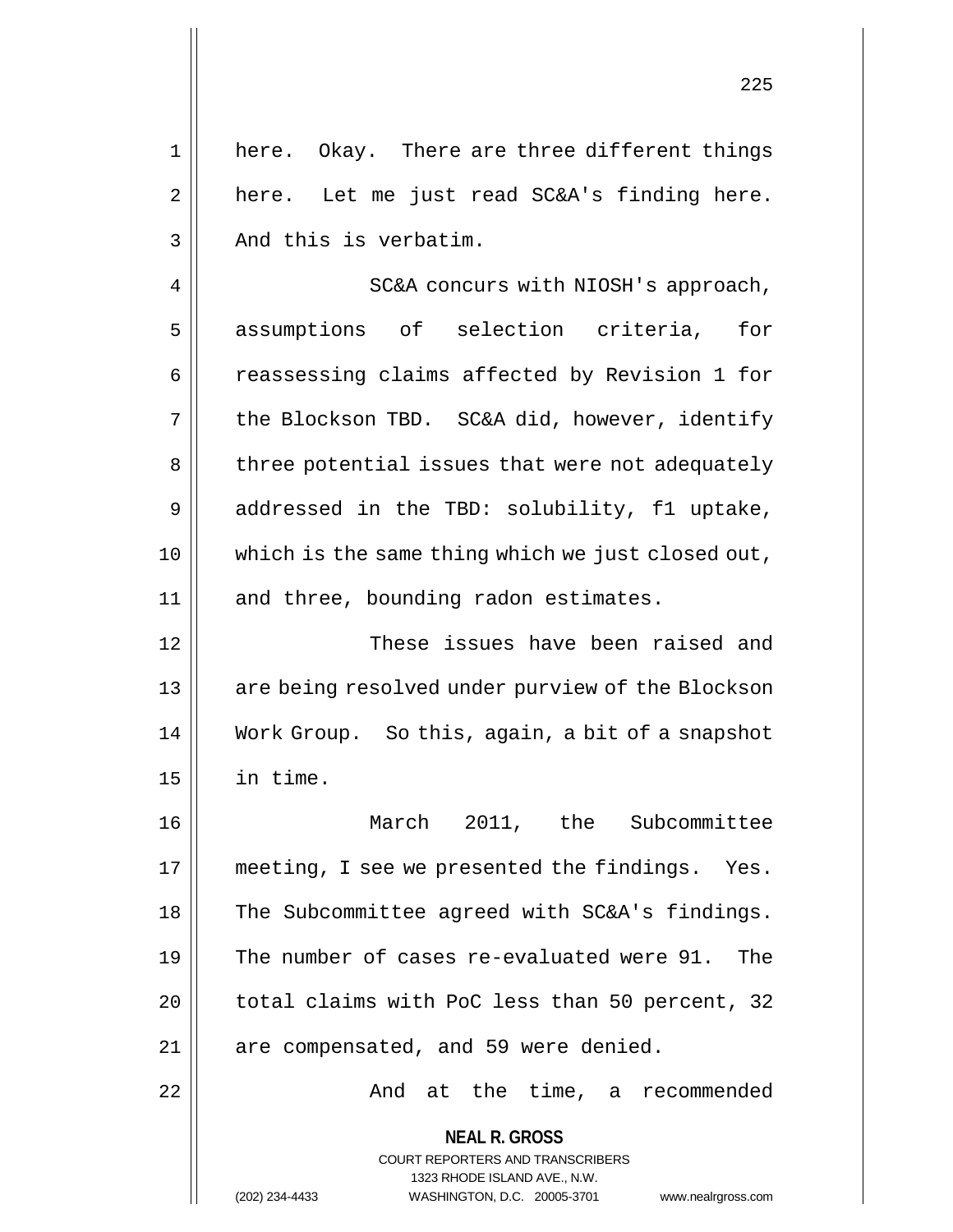1 || selection criteria, SC&A recommended the 59 2 denied claims be classified based on the 3 | original approach used for dose reconstruction,  $4 \parallel$  i.e., maximize for best estimates, and the DR 5 | Subcommittee select three to five DRs completed 6 | using a best estimate approach. 7 I was not involved in this 8 || particular PER and I do not have the basis for  $9 \parallel$  that particular selection. I think it was 10 probably a best guess of what would cover the 11 waterfront. 12 MR. KATZ: Okay. So maybe we need 13 || to, rather than move forward, since we don't  $14$   $\parallel$  really know the basis for choosing three to five,  $15$  | maybe we can just  $-$ 16 MR. STIVER: Yes, I think we might 17 want to back off on this. 18 MR. KATZ: -- get clarification on

 $19$   $\parallel$  that first.

20 || MR. STIVER: Yes.

**NEAL R. GROSS** 21 MEMBER BEACH: Who made the 22 | recommendation?

> COURT REPORTERS AND TRANSCRIBERS 1323 RHODE ISLAND AVE., N.W. (202) 234-4433 WASHINGTON, D.C. 20005-3701 www.nealrgross.com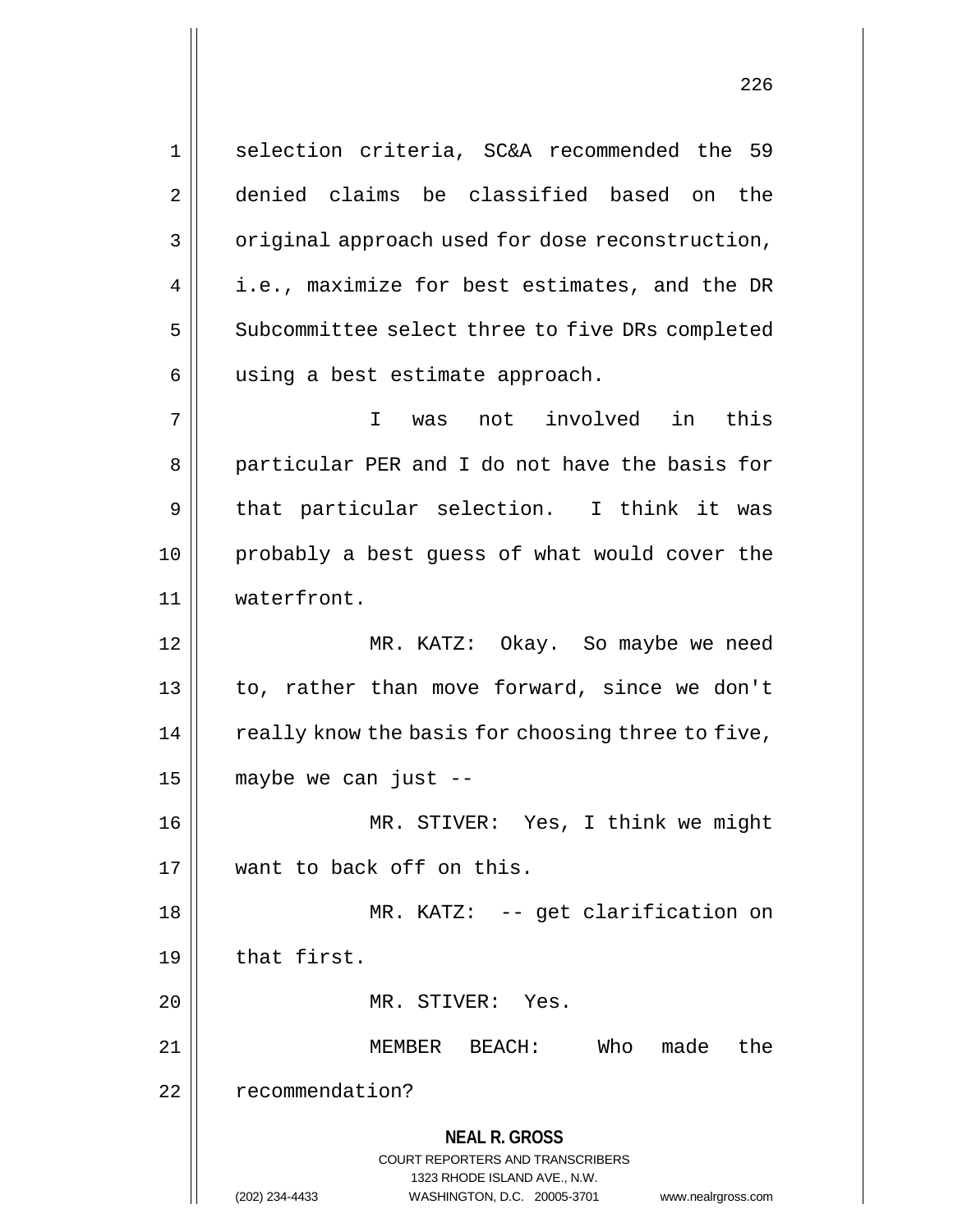**NEAL R. GROSS** COURT REPORTERS AND TRANSCRIBERS 1323 RHODE ISLAND AVE., N.W. (202) 234-4433 WASHINGTON, D.C. 20005-3701 www.nealrgross.com 227 1 || MR. STIVER: I don't know.  $2 \parallel$  Probably John, who's not available. 3 || MR. KATZ: It's okay though. 4 MR. STIVER: Yes, I mean, we can  $5 \parallel$  certainly  $-$ 6 MR. KATZ: We can discuss this at  $7 \parallel$  the next meeting. 8 MR. STIVER: I think with some of  $9 \parallel$  these, actually, that's not the only PER that had 10 || outstanding case selection criteria. 11 || MR. KATZ: Right. 12 MR. STIVER: But I think we 13 definitely need to take another look at this 14 | because some of these are kind of old and we're 15 | dealing with a moving target here. 16 MEMBER ZIEMER: So who made the 17 final numerical determination before? It's the 18 || basically the number that would go in that second 19 to last column. Where it says, determined 20 || number of cases, who determined that? 21 MR. KATZ: The Subcommittee. 22 MR. STIVER: That would be the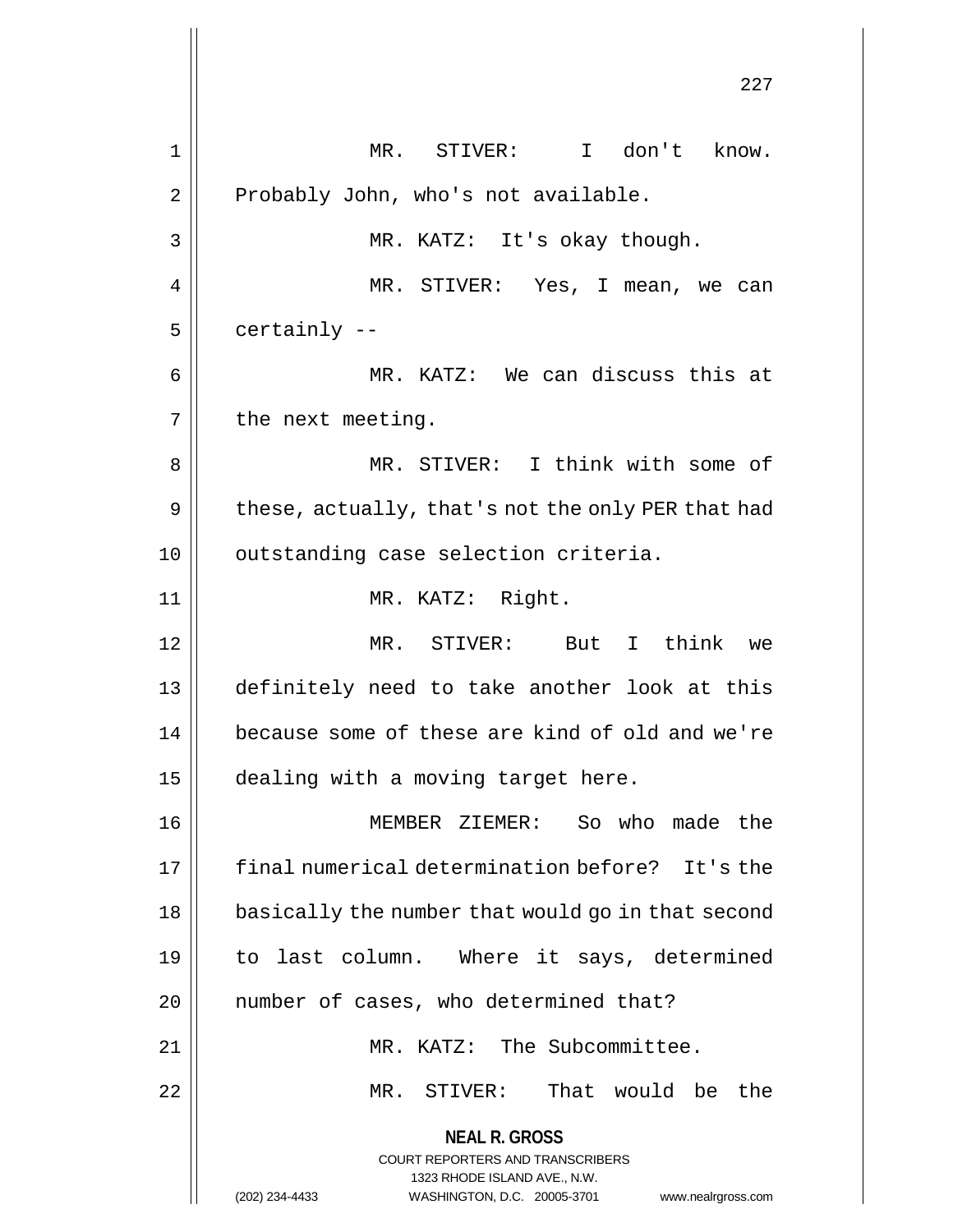**NEAL R. GROSS** COURT REPORTERS AND TRANSCRIBERS 1323 RHODE ISLAND AVE., N.W. (202) 234-4433 WASHINGTON, D.C. 20005-3701 www.nealrgross.com 228 1 || Subcommittee. 2 || MEMBER ZIEMER: Subcommittee? 3 || MR. KATZ: After considering --4 || MR. STIVER: If you're considering  $5 \parallel$  all the  $-$ 6 MR. KATZ: There are suggestions 7 about what basis there should be used in the 8 | report. 9 || MR. STIVER: Right, if you consider 10 all the latest. 11 || **MEMBER ZIEMER:** All right. 12 MR. STIVER: At this time, 13 remember, the solubility issue is still in 14 question. 15 || MR. KATZ: Right. Exactly.  $16$  | That's why it's confusing, I think. 17 MR. STIVER: Right. We're 18 basically just looking at radon estimates at  $19 \parallel$  this point. 20 CHAIR MUNN: And so what we're  $21$  | really and truly seeing here is, are we revising  $22$  | our previous stand with respect to  $-$ - and would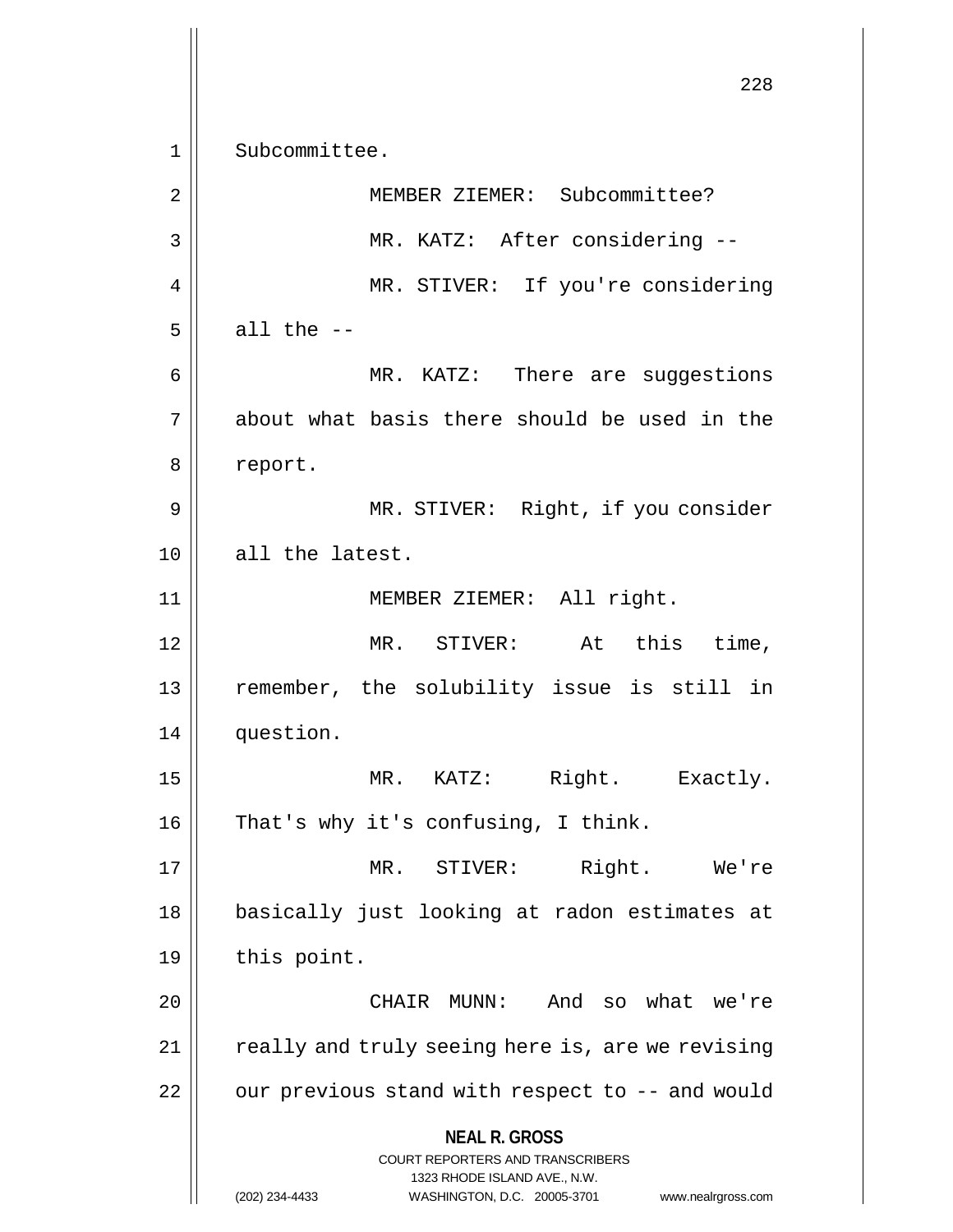|    | 229                                                                                                                                                                    |
|----|------------------------------------------------------------------------------------------------------------------------------------------------------------------------|
| 1  | the DR Subcommittee make this evaluation.                                                                                                                              |
| 2  | MR. KATZ: No. It's just that SC&A                                                                                                                                      |
| 3  | needs to figure out what is a reasonable basis                                                                                                                         |
| 4  | for selecting a number. It may be that one case                                                                                                                        |
| 5  | is enough to check it. It may be that you need                                                                                                                         |
| 6  | -- we need a basis for making --                                                                                                                                       |
| 7  | MR. STIVER: Yes. At this point I                                                                                                                                       |
| 8  | don't feel comfortable not knowing what the                                                                                                                            |
| 9  | basis for this recommendation of three to five                                                                                                                         |
| 10 | was.                                                                                                                                                                   |
| 11 | CHAIR MUNN: And SC&A --                                                                                                                                                |
| 12 | MR. STIVER: I need to go back and                                                                                                                                      |
| 13 | revisit that.                                                                                                                                                          |
| 14 | MR. KATZ: Right, so that's an                                                                                                                                          |
| 15 | action item for SC&A.                                                                                                                                                  |
| 16 | CHAIR MUNN: SC&A action.                                                                                                                                               |
| 17 | MEMBER ZIEMER: Yes.                                                                                                                                                    |
| 18 | MEMBER LEMEN: I'm back.                                                                                                                                                |
| 19 | MR. KATZ: Welcome.                                                                                                                                                     |
| 20 | CHAIR MUNN: Good. Welcome back.                                                                                                                                        |
| 21 | Glad to have you, Dick.                                                                                                                                                |
| 22 | MEMBER ZIEMER: Yes, they may have                                                                                                                                      |
|    | <b>NEAL R. GROSS</b><br><b>COURT REPORTERS AND TRANSCRIBERS</b><br>1323 RHODE ISLAND AVE., N.W.<br>(202) 234-4433<br>WASHINGTON, D.C. 20005-3701<br>www.nealrgross.com |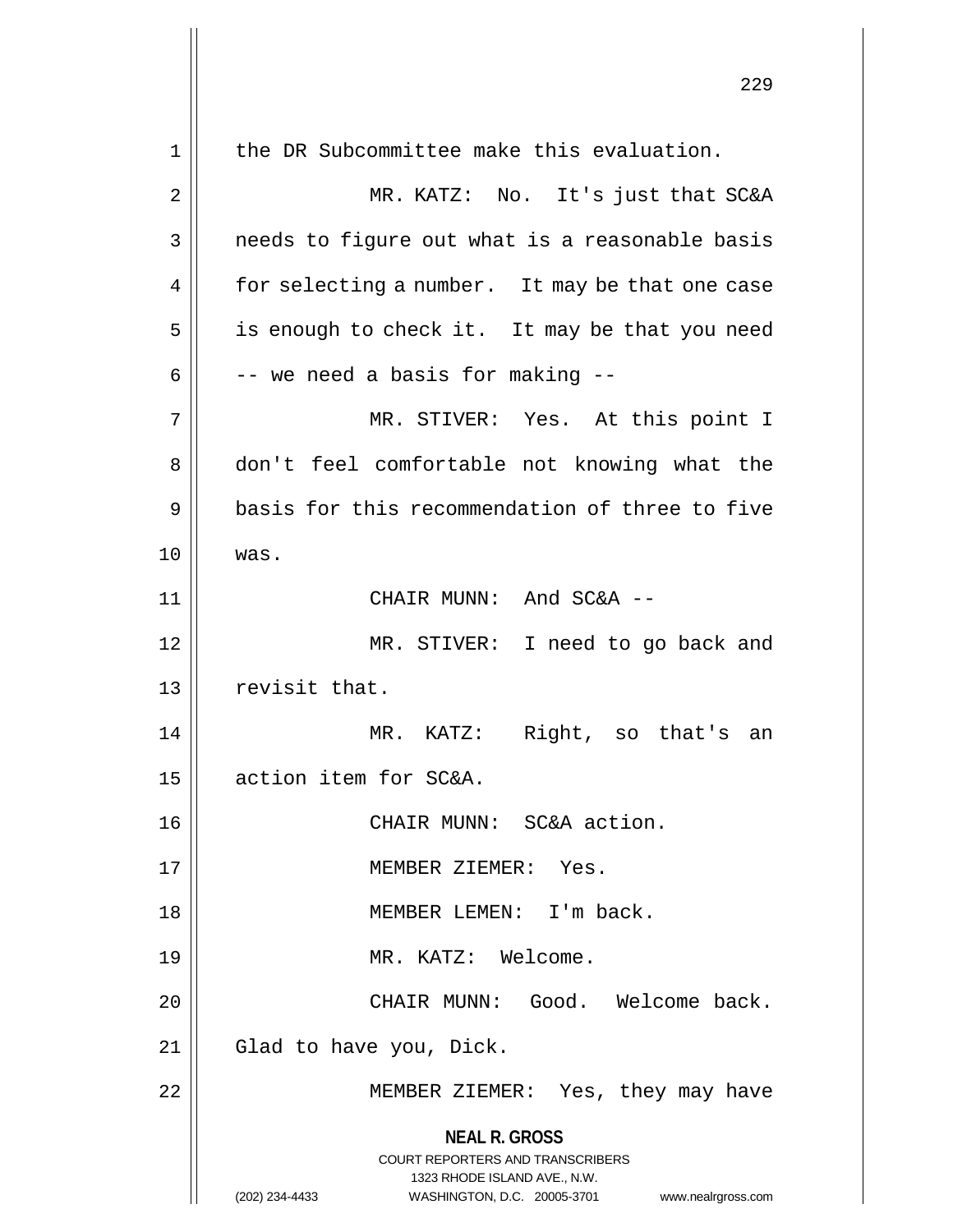**NEAL R. GROSS** COURT REPORTERS AND TRANSCRIBERS 1323 RHODE ISLAND AVE., N.W. (202) 234-4433 WASHINGTON, D.C. 20005-3701 www.nealrgross.com 1 already considered the types of cases and came  $2 \parallel$  up with the three to five, but we don't know that. 3 MR. STIVER: Exactly. I just need 4 | to follow up on that. 5 MEMBER ZIEMER: Right. 6 CHAIR MUNN: We're just getting 7 || ready to look at future PER assignments. I  $8 \parallel$  tried to do it earlier and they wouldn't let me. 9 MR. HINNEFELD: This is Stu now, am 10 I clear that we don't have an action on PER-20 11 case selection? 12 MEMBER BEACH: Correct. 13 || MR. STIVER: Not until after we 14 || clarify our criteria here. 15 || CHAIR MUNN: It's my understanding, 16 | first, we're going to hear from SC&A what they 17 || now believe we should be looking at. Dick, did 18 you receive the material that was just sent out 19  $\parallel$  by Ted, which is, again, an update of the Program 20 | Evaluation Report reviews --21 MEMBER LEMEN: Yes. 22 CHAIR MUNN: -- May 2012 status?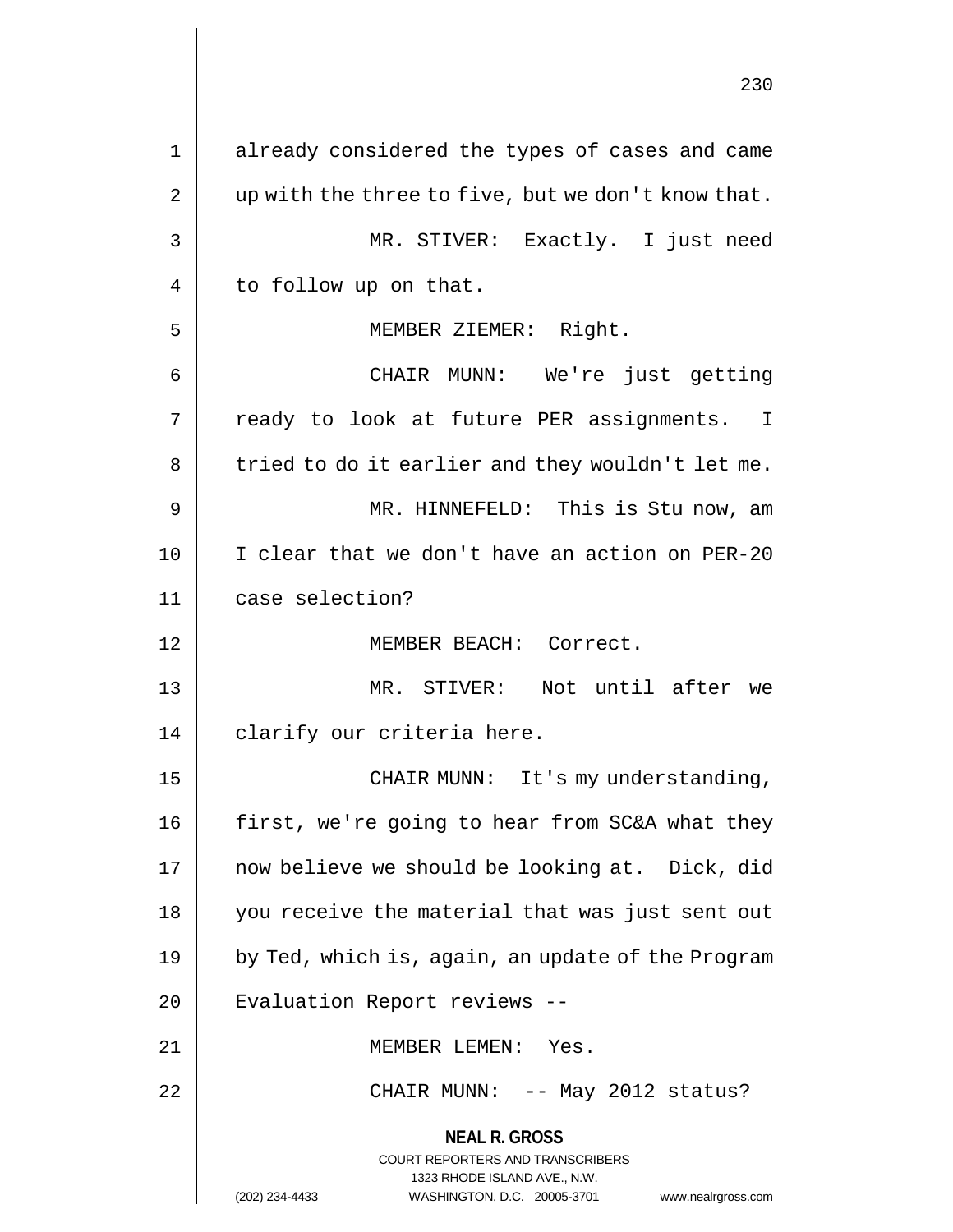**NEAL R. GROSS** COURT REPORTERS AND TRANSCRIBERS 1323 RHODE ISLAND AVE., N.W. (202) 234-4433 WASHINGTON, D.C. 20005-3701 www.nealrgross.com 231 1 MEMBER LEMEN: Yes, I did. 2 CHAIR MUNN: That's what we're  $3 \parallel$  going to be looking at now. 4 | MEMBER LEMEN: Okay. I've got it. 5 || CHAIR MUNN: Okay, in an attempt to  $6 \parallel$  try to define what the next group of PERs are to  $7$  | be assigned to SC&A for review. 8 MR. STIVER: Wanda, if I could step 9 | in for just a second. 10 CHAIR MUNN: Please do. 11 MR. STIVER: I'd sent out an earlier 12 document. I remember at the Santa Fe meeting, 13 | it was June 20th, we talked about a whole series 14 || of, you know, from TBDs, Technical Basis 15 | Documents, procedures, and then PERs. 16 CHAIR MUNN: Everyone has it. 17 MR. STIVER: And there was 18 || conditional authorization granted for, I 19 believe, eight documents. And we decided we  $20$  || would go back and look at the PERs, kind of, 21 || separately one-by-one. 22 || MR. KATZ: Right.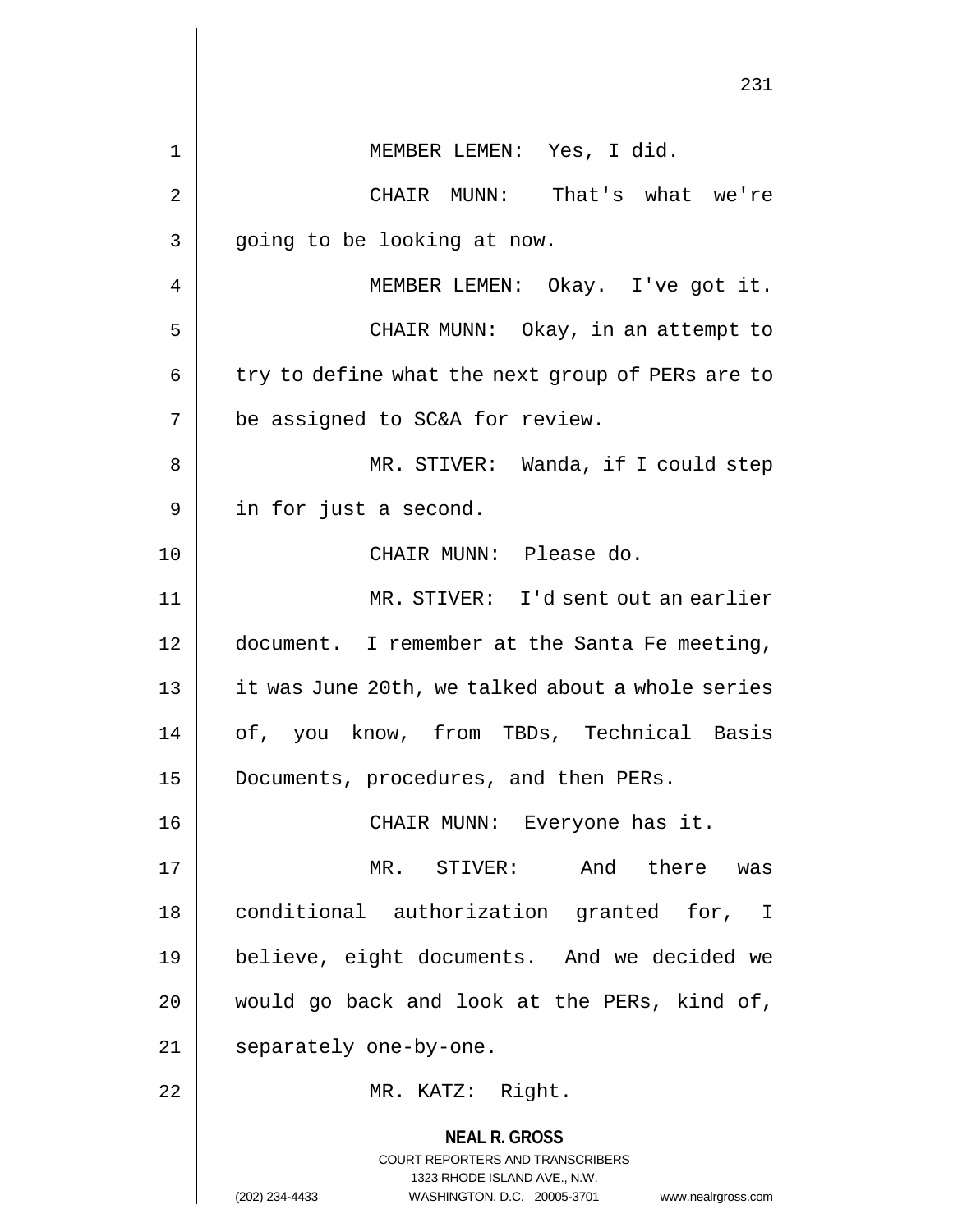| 1  | MR. STIVER: And so what I did is                                                                    |
|----|-----------------------------------------------------------------------------------------------------|
| 2  | I've created an annotated version of that budget                                                    |
| 3  | discussion document, which everybody's got, and                                                     |
| 4  | I guess the first thing that I would like to do,                                                    |
| 5  | if we could just go through and look at those,                                                      |
| 6  | those eight documents, if we can go ahead and get                                                   |
| 7  | those formally authorized, the ones that were                                                       |
| 8  | tentatively authorized for the Board meeting,                                                       |
| 9  | and then go look at the PERs --                                                                     |
| 10 | MR. KATZ: Wait.                                                                                     |
| 11 | MEMBER BEACH: I thought those were                                                                  |
| 12 | done.                                                                                               |
| 13 | MR. KATZ: I'm confused. No.<br>The                                                                  |
| 14 | Board -- for Site Profiles you mean?                                                                |
| 15 | MR. STIVER:<br>No, not the Site                                                                     |
| 16 | Profiles. Remember, the Site Profiles were                                                          |
| 17 | authorized, but there was a series of documents                                                     |
| 18 | that were new documents and we've identified, I                                                     |
| 19 | believe, five of those, and there were others                                                       |
| 20 | that had been gone through two to three revisions                                                   |
| 21 | since our review, and we identified, I believe,                                                     |
| 22 | four from each of those two groups.                                                                 |
|    | <b>NEAL R. GROSS</b>                                                                                |
|    | COURT REPORTERS AND TRANSCRIBERS                                                                    |
|    | 1323 RHODE ISLAND AVE., N.W.<br>(202) 234-4433<br>WASHINGTON, D.C. 20005-3701<br>www.nealrgross.com |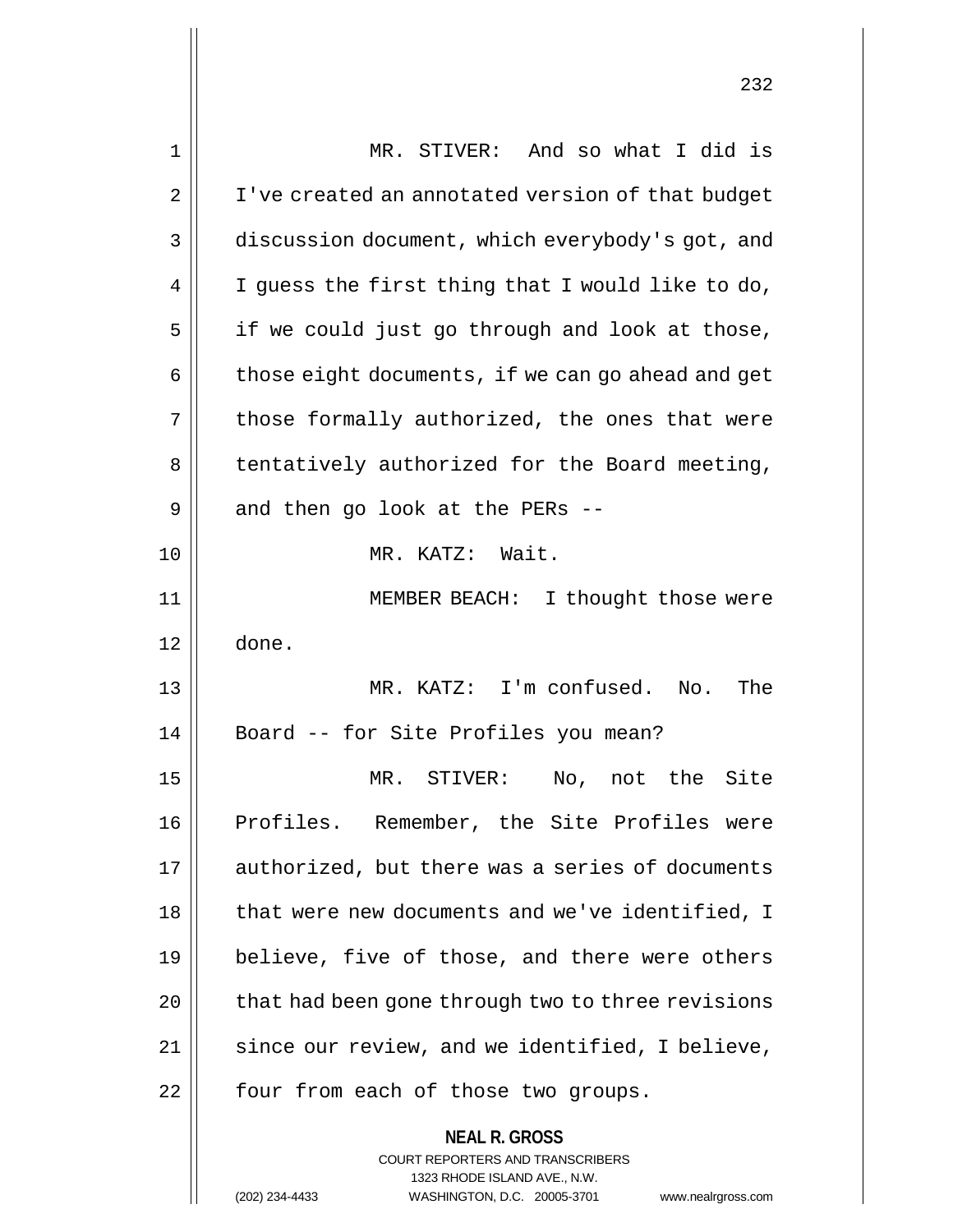**NEAL R. GROSS** COURT REPORTERS AND TRANSCRIBERS 1323 RHODE ISLAND AVE., N.W. (202) 234-4433 WASHINGTON, D.C. 20005-3701 www.nealrgross.com 233 1 And those, I can show you, where they  $2 \parallel$  can be found. 3 MEMBER BEACH: I thought we 4 authorized those? 5 MR. STIVER: Looking through the 6 | transcript, I wasn't a 100 percent sure, and I  $7 \parallel$  looked through the transcript, and I believe Dr. 8 || Melius indicated that these should be formally 9 || assigned in the Procedures Subcommittee 10 meeting. 11 || MR. KATZ: What's the name of the 12 document that we're -- 13 MR. STIVER: It's Follow-up Budget 14 | Discussion for Full Board Meeting. 15 || MR. KATZ: Okay, thanks. 16 MR. STIVER: Okay. 17 || MEMBER ZIEMER: And what's the date  $18$  on that? 19 MEMBER BEACH: June 15. 20 || CHAIR MUNN: Well, the most recent 21 agenda item and report was sent by Ted on the  $22 \parallel 23 \text{rd}.$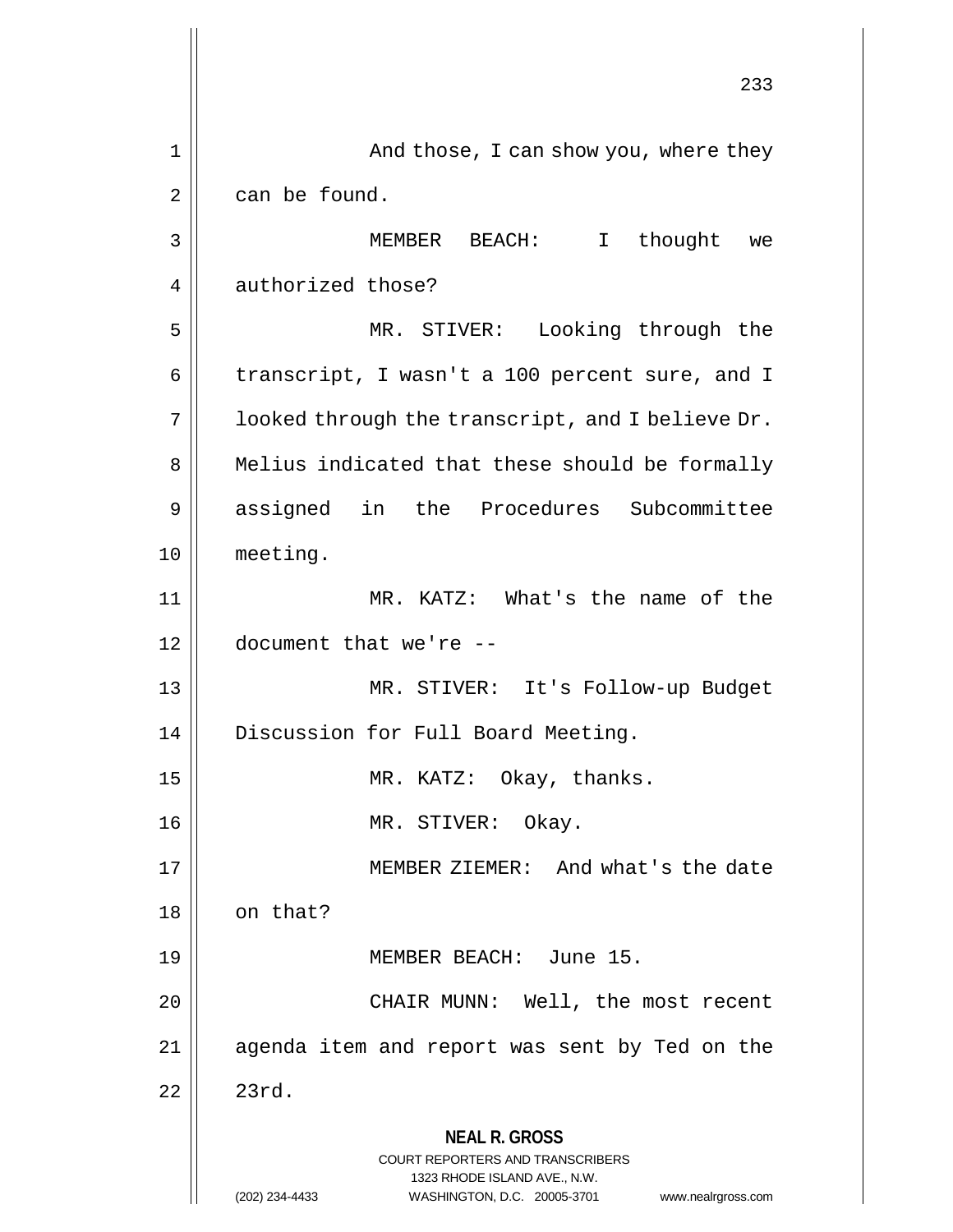**NEAL R. GROSS** COURT REPORTERS AND TRANSCRIBERS 1323 RHODE ISLAND AVE., N.W. (202) 234-4433 WASHINGTON, D.C. 20005-3701 www.nealrgross.com 234 1 MR. STIVER: Yes, that would be the 2 | annotated version. 3 CHAIR MUNN: Yes. 4 MEMBER BEACH: So which one is the  $5$  | easiest to work from at this point? 6 MR. STIVER: I think the easiest to 7 work from is the follow-up budget discussion. 8 || It has everything laid out in it. The only thing  $9 \parallel$  this doesn't have regarding PERs is the Table 1, 10 which would have already been assigned in the 11 status, which we have already determined is a 12 little out of date. 13 || MR. KATZ: So what page should we go 14 to? 15 MR. STIVER: So let's go to -- 16 MEMBER ZIEMER: What's the document 17 we're looking in? 18 MR. KATZ: It's called Follow-up 19 || Budget Discussion of Full Board Meeting. 20 MEMBER ZIEMER: And it was sent on  $21$   $\parallel$  email? 22 || MR. STIVER: Ted sent it on the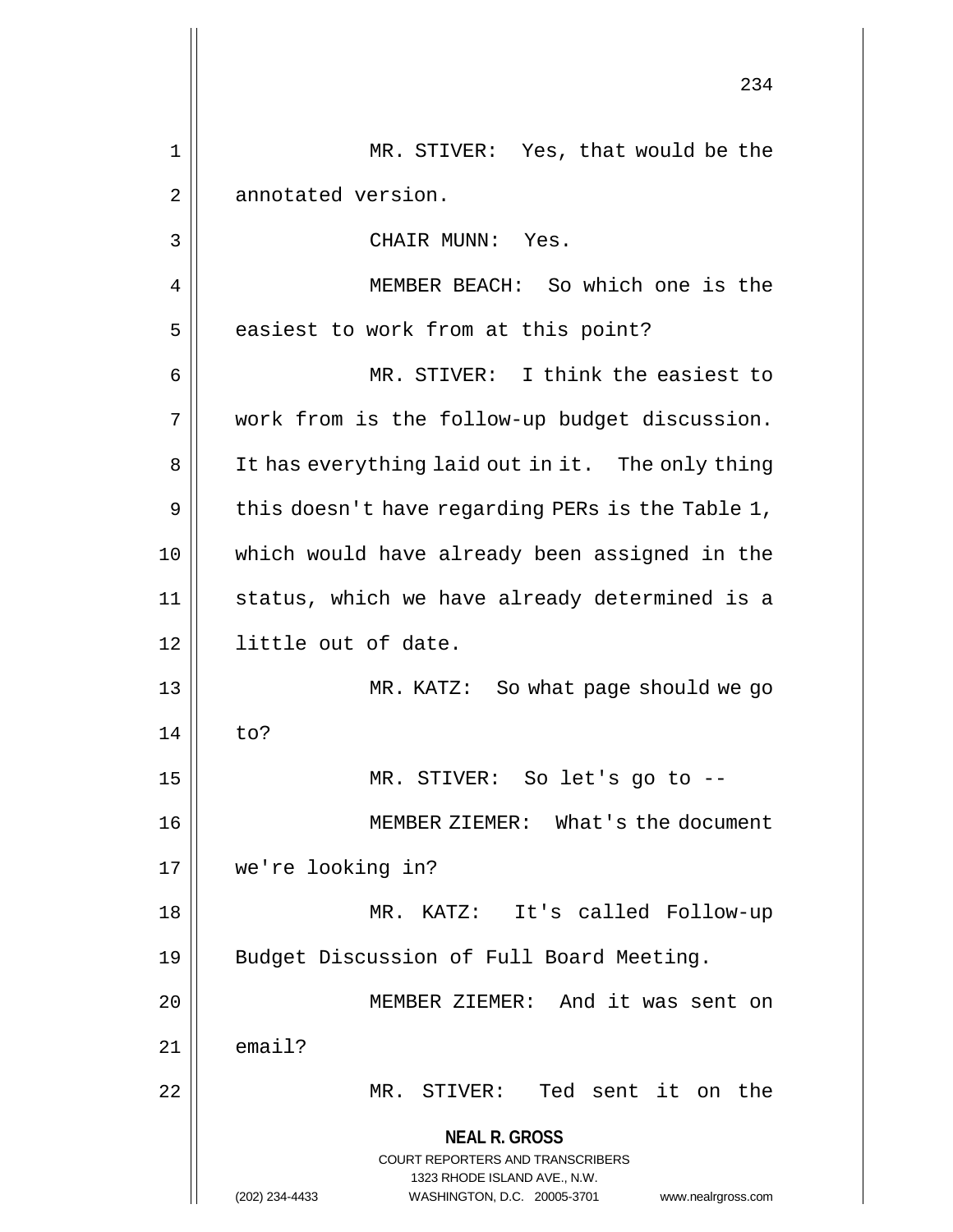**NEAL R. GROSS** COURT REPORTERS AND TRANSCRIBERS 1323 RHODE ISLAND AVE., N.W. (202) 234-4433 WASHINGTON, D.C. 20005-3701 www.nealrgross.com 235 1 || 23rd, I believe. 2 || MEMBER ZIEMER: 23rd of? 3 || MR. STIVER: Right here. No,  $4 \parallel$  that's  $6/18$ . 5 MEMBER ZIEMER: Oh, that's the  $6 \parallel$  18th. 7 || MR. STIVER: No, that's the old one. 8 || MEMBER ZIEMER: That's the old one. 9 23rd? 10 || MR. STIVER: Yes, 23rd is the July  $11$ 12 || **MEMBER ZIEMER:** Oh, July. 13 || MR. STIVER: Yes, July. 14 || MR. KATZ: Yes. 15 || MEMBER ZIEMER: Let me get back here  $16$  | then. I thought you said it was sent in June. 17 MR. STIVER: Yes, we're kind of 18 mixing up our dates here. 19 MEMBER BEACH: Well, my date says  $20$  | June. 21 MR. STIVER: The actual document 22 | does. I didn't revise everything. All I did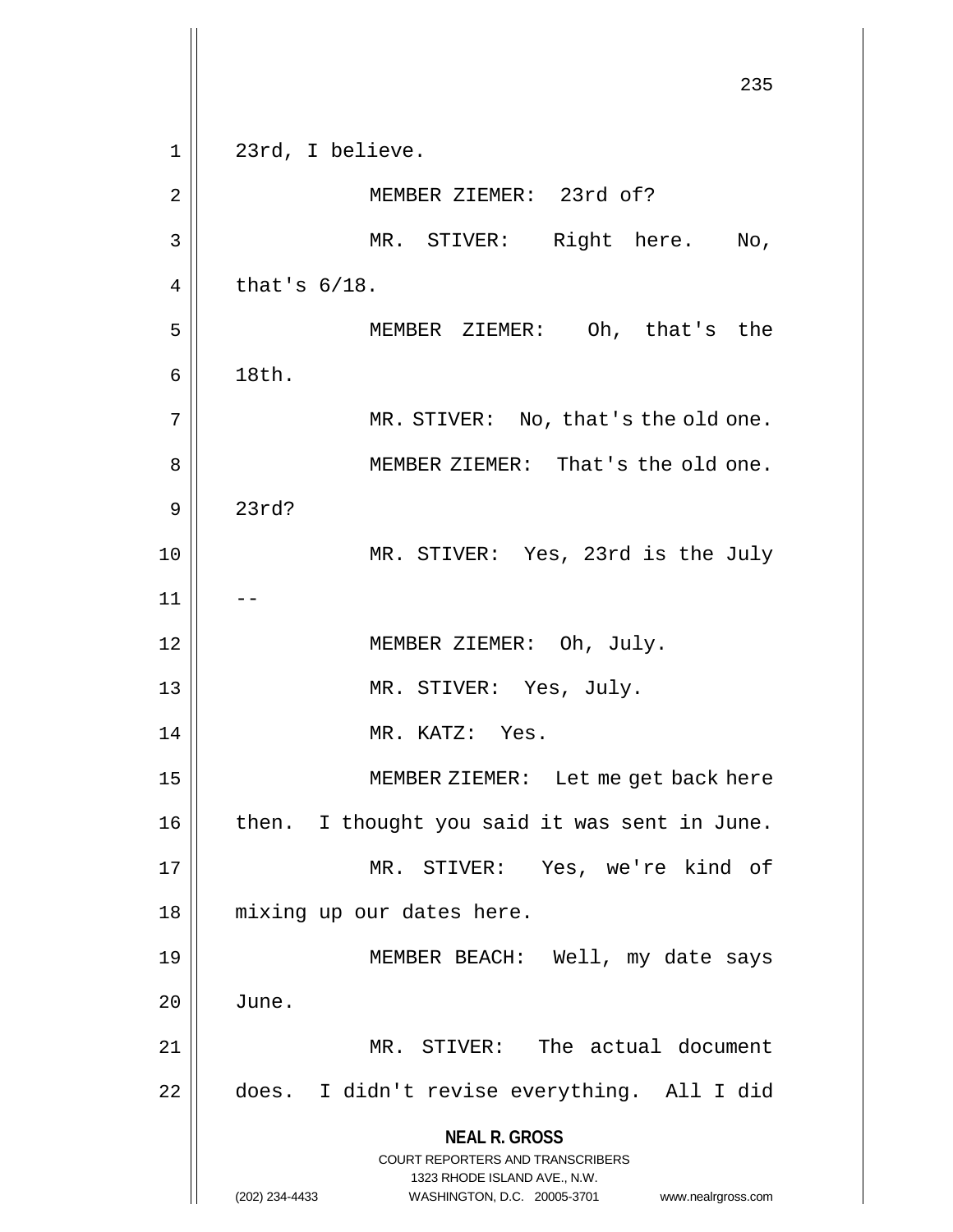**NEAL R. GROSS** COURT REPORTERS AND TRANSCRIBERS 236 1 was annotate the June version. 2 CHAIR MUNN: The document date is 3 June. The transmission date from Ted is the 4 23rd of this month. 5 || MR. STIVER: I actually have a hard  $6 \parallel$  copy if you just want to look at that. 7 MEMBER ZIEMER: Yes. I'm 8 || wondering if you might have actually sent it to  $9 \parallel$  my -- this is my CDC mail. Maybe they didn't 10 || send it to the CDC mail. 11 || CHAIR MUNN: Yes, it went to the CDC 12 mail, Paul. 13 MEMBER ZIEMER: For me? 14 || CHAIR MUNN: Yes. 15 MR. STIVER: He has the hard copy 16 here. 17 || CHAIR MUNN: On the 23rd, July 23rd. 18 MEMBER BEACH: What page did you 19 want to start on? 20 MR. STIVER: Let's look at Table 3 21 || on Page 6. These are the documents already 22 | reviewed by SC&A.

1323 RHODE ISLAND AVE., N.W.

(202) 234-4433 WASHINGTON, D.C. 20005-3701 www.nealrgross.com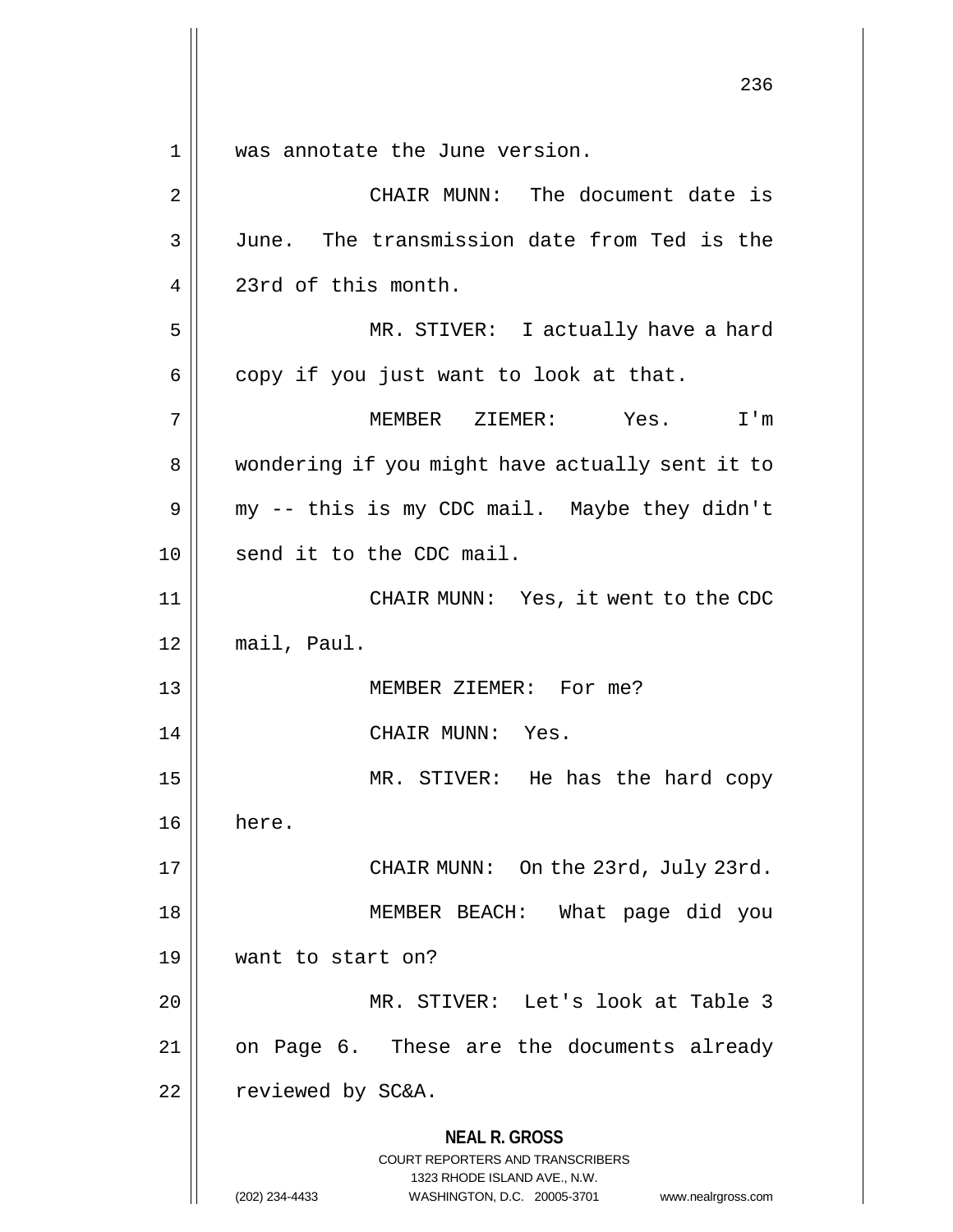|    | 237                                                                                                                                                                    |
|----|------------------------------------------------------------------------------------------------------------------------------------------------------------------------|
| 1  | MR. MARSCHKE: These aren't PERs.                                                                                                                                       |
| 2  | MR. STIVER: No, we're not in PERs                                                                                                                                      |
| 3  | at all yet. We're not getting to the PERs just                                                                                                                         |
| 4  | yet.                                                                                                                                                                   |
| 5  | CHAIR MUNN: Haven't gotten there.                                                                                                                                      |
| 6  | MR. STIVER: Okay. These are the                                                                                                                                        |
| 7  | documents that we have recently reviewed. I                                                                                                                            |
| 8  | believe we've got some PROCs and OTIBs, a mixture                                                                                                                      |
| 9  | of the two. This is previously reviewed                                                                                                                                |
| 10 | documents with two to three revisions since SC&A                                                                                                                       |
| 11 | review.                                                                                                                                                                |
| 12 | And basically, what we found in                                                                                                                                        |
| 13 | Table 3, we found five documents that we thought                                                                                                                       |
| 14 | might merit review and during the discussions in                                                                                                                       |
| 15 | Santa Fe, we received tentative approval, to be                                                                                                                        |
| 16 | finalized today, for four of those.                                                                                                                                    |
| 17 | MEMBER BEACH: What happened to                                                                                                                                         |
| 18 | 0066?                                                                                                                                                                  |
| 19 | MR. STIVER: We decided the quality                                                                                                                                     |
| 20 | assurance records management really wasn't                                                                                                                             |
| 21 | something that would merit a full review.<br>So                                                                                                                        |
| 22 | OTIB-0005, which is internal dosimetry organ,                                                                                                                          |
|    | <b>NEAL R. GROSS</b><br><b>COURT REPORTERS AND TRANSCRIBERS</b><br>1323 RHODE ISLAND AVE., N.W.<br>WASHINGTON, D.C. 20005-3701<br>(202) 234-4433<br>www.nealrgross.com |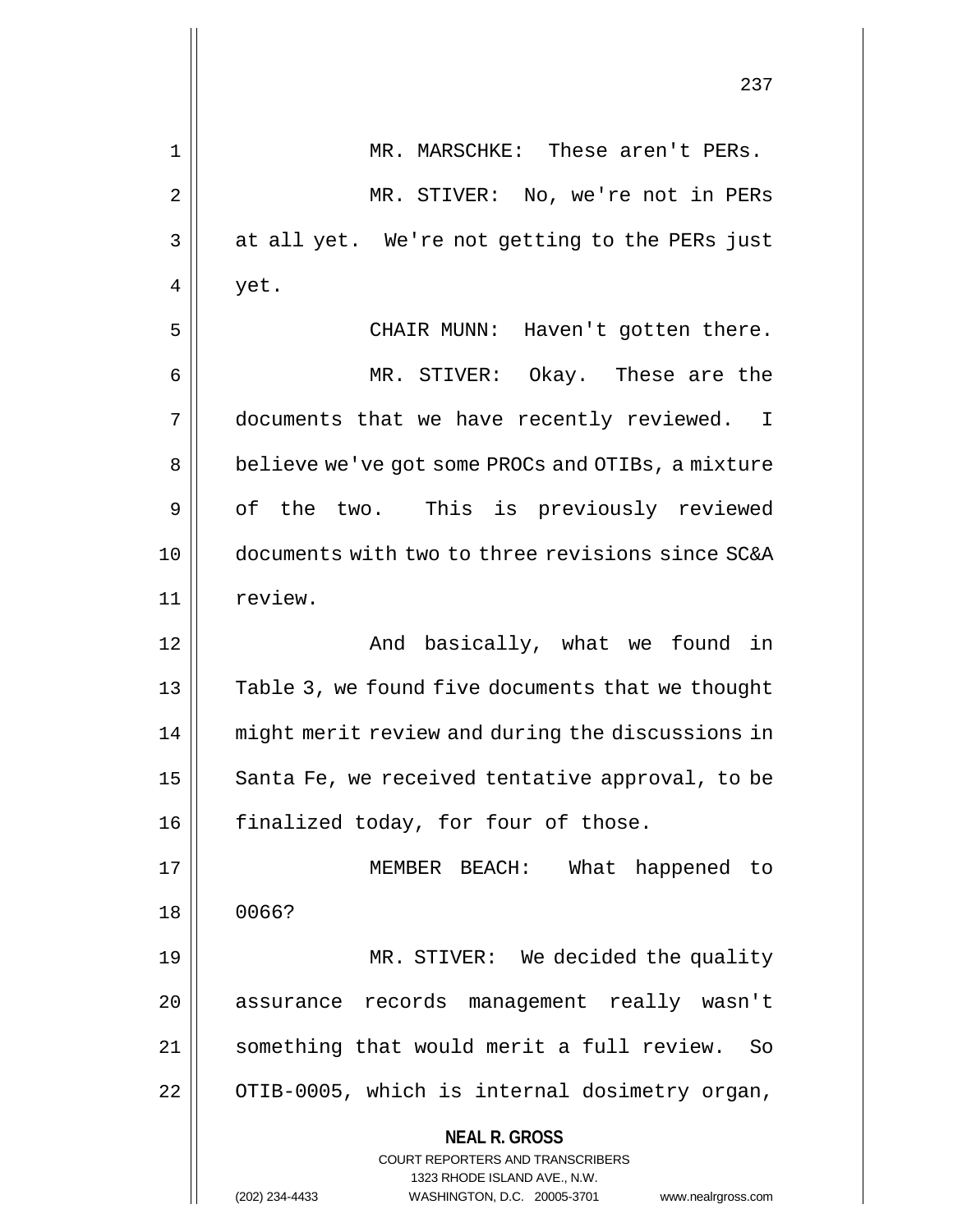1 external dosimetry organ, and IREP model  $2 \parallel$  selection by ICD-9 code. That was tentatively  $3 \parallel$  authorized.

4 OTIB-20 was tentatively approved. 5 || It was the use of coworker dosimetry data for 6 || external dose assignment. PROC-31, Site 7 Profile and Technical Basis Document 8 | development. And PROC-61, occupational 9 | medical x-ray dose reconstruction for DOE sites. 10 MR. KATZ: So Stu, you have this 11 right in front of you. It could be useful to 12 hear from DCAS as to the nature of the revisions 13 || as to whether -- so the Subcommittee can decide 14 | whether it's worthwhile to review them. Are you 15 | capable of speaking on these?

16 MR. HINNEFELD: I am not very 17 familiar with these revisions. I don't know if 18 || anyone on the phone is or not. First one is 19 OTIB-5, which lists target organs and IREP 20 models. I don't know what the last two 21 | revisions have done. I don't know if, Scott, do 22 | you know, or anybody?

> **NEAL R. GROSS** COURT REPORTERS AND TRANSCRIBERS 1323 RHODE ISLAND AVE., N.W. (202) 234-4433 WASHINGTON, D.C. 20005-3701 www.nealrgross.com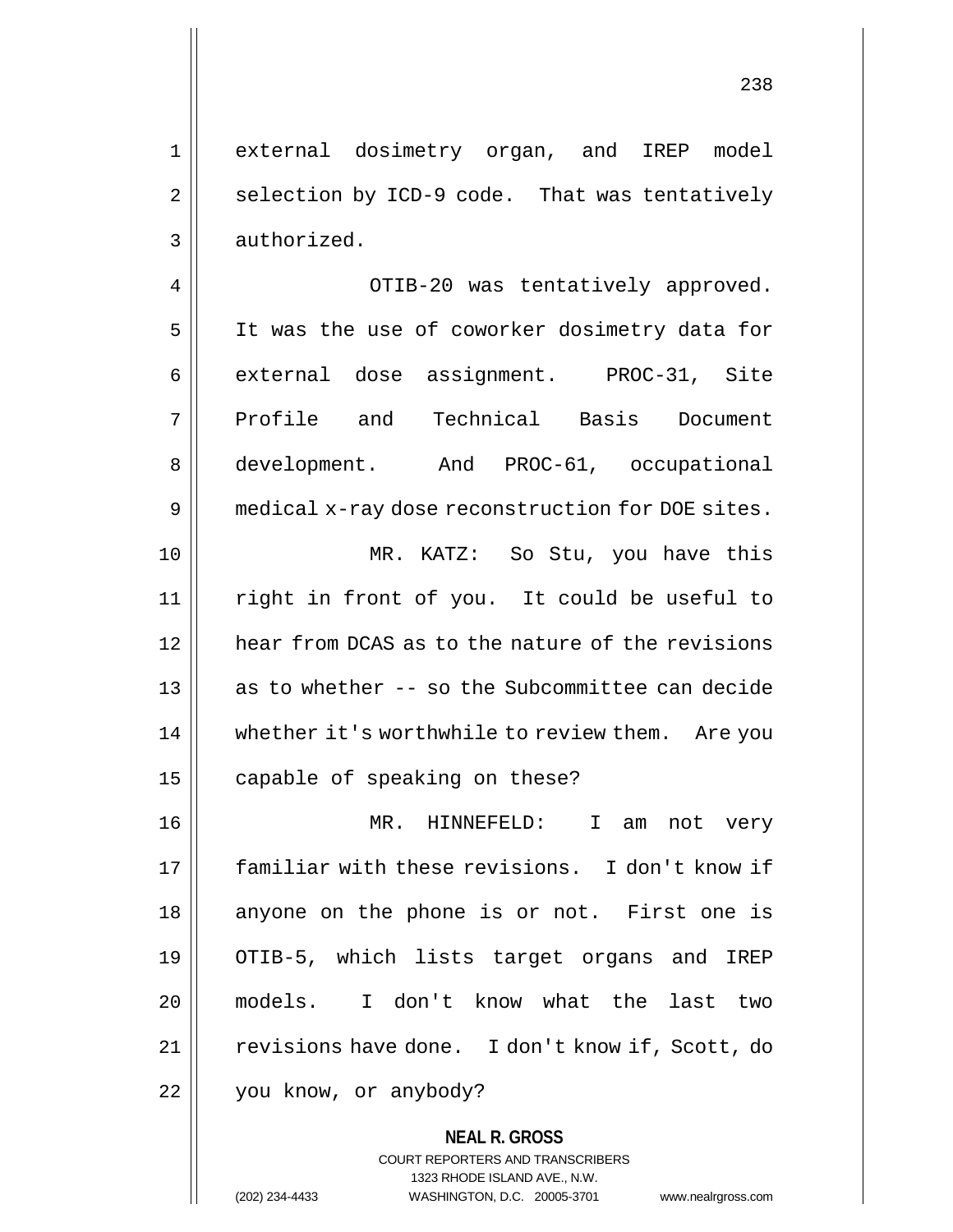**NEAL R. GROSS** COURT REPORTERS AND TRANSCRIBERS 1323 RHODE ISLAND AVE., N.W. (202) 234-4433 WASHINGTON, D.C. 20005-3701 www.nealrgross.com 1 || MR. SIEBERT: I mean, a bunch of 2 | different little things we've updated as the 3 || ICRP had stated organ ICD-9 codes. Basically, 4 | what are we looking for? 5 MR. KATZ: So, for example, that 6  $\parallel$  updates an ICD-9 -- and that's kind of trivial.  $7 \parallel$  I don't think that really warrants a --8 MEMBER BEACH: Well the revision is 9 | --10 MR. STIVER: Well, it provides 11 guidance on the selection. 12 MEMBER BEACH: So it shows that 13 || there's two revisions to that since you reviewed  $14$   $\parallel$  it. 15 MR. STIVER: Yes, since our first 16 | review, there have been two revisions. 17 MEMBER BEACH: Those should be 18 || fairly quick, shouldn't they? 19 MR. STIVER: It depends on the 20 || nature of the revisions. I quess that was one  $21$  | thing that was kind of outstanding. Basically, 22 we felt that, most of these would merit review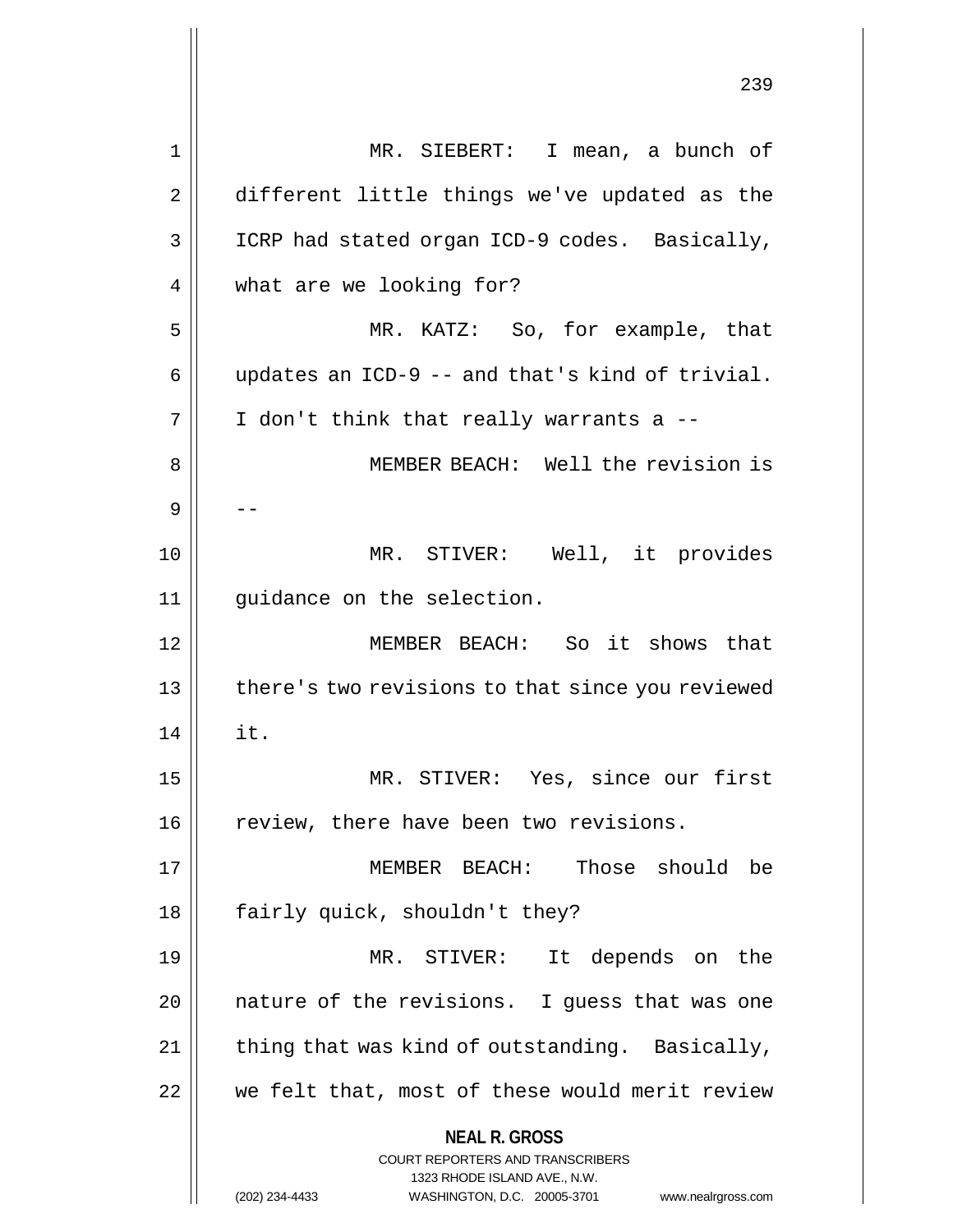**NEAL R. GROSS** COURT REPORTERS AND TRANSCRIBERS 1323 RHODE ISLAND AVE., N.W. (202) 234-4433 WASHINGTON, D.C. 20005-3701 www.nealrgross.com  $1 \parallel$  to validate the selection criteria. You know, 2 | just assess the degree of implementation. 3 MR. MARSCHKE: One thing to do is, 4 || I mean, we don't have to make a decision just  $5 \parallel$  today, but we could, if the Subcommittee would  $6 \parallel$  like, go back and look at these four documents 7 || and see if we can maybe provide the Subcommittee 8 || with a summary of what the changes were. 9 I mean, usually if you go to the 10 document itself, if you pull the document out -- 11 || MR. KATZ: It calls out --12 MR. MARSCHKE: -- it calls out what 13 the changes were and if there's really no 14 technical changes, if it's just changing, you 15  $\parallel$  know, the codes in a table, or something like  $16$  | that, to be consistent with the latest revision,  $17 \parallel$  then there's really no --18 MR. KATZ: That's all I'm raising is 19  $\parallel$  that, it's good to understand what the changes  $20$  || are, because if they're trivial, we don't need 21 to spend \$8000 or anything on an SC&A review. 22 || MR. STIVER: Yes, some of these --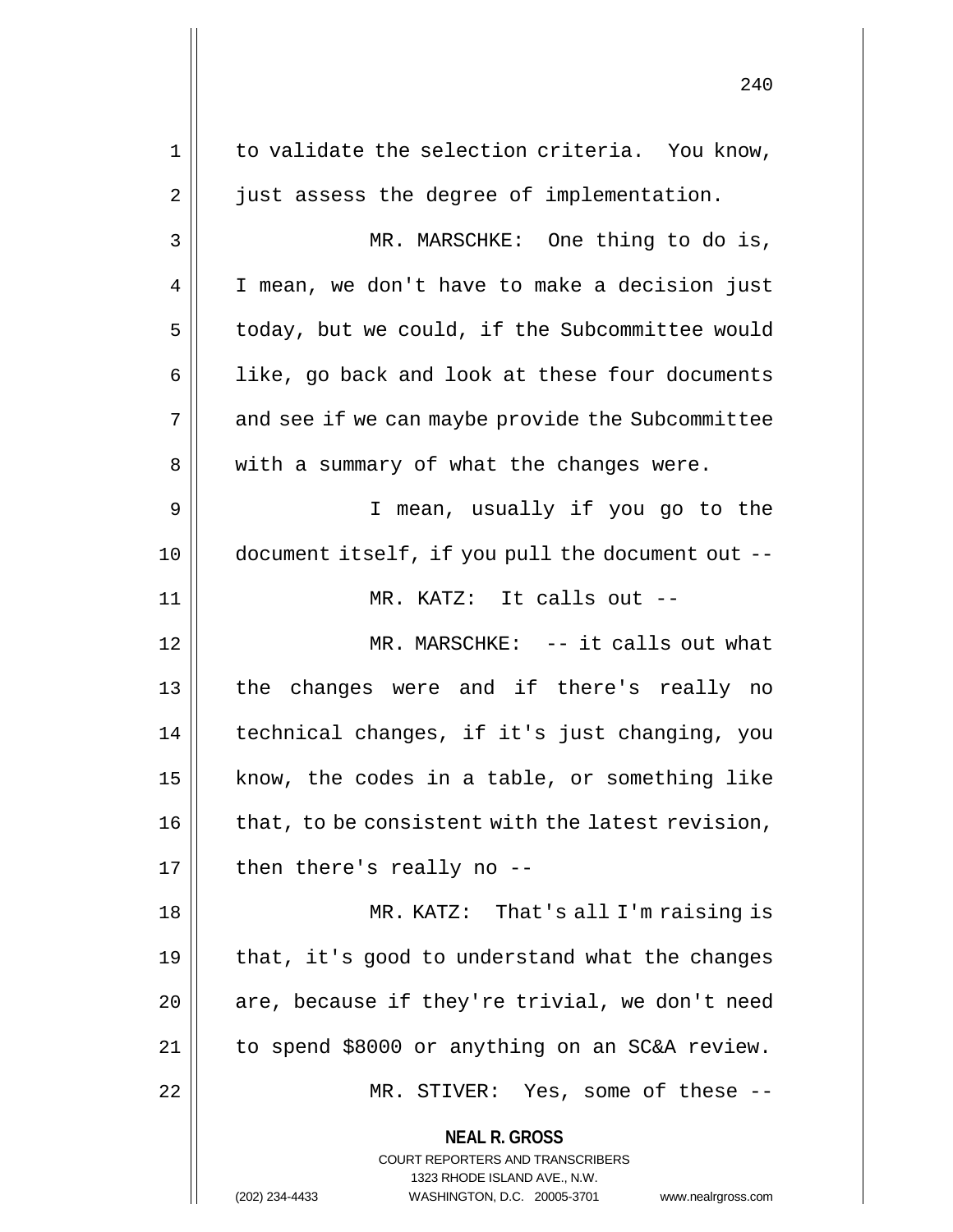1 MEMBER ZIEMER: Yes, and probably  $2 \parallel$  in the table and  $-$ 

3 || MR. STIVER: Yes, in some of these 4 we weren't able to locate the most recent 5 | revision. We attempted to do that, so that's 6  $\parallel$  the main reason why we're not seeing -- I went  $7 \parallel$  through and looked at the revisions. In some 8 || cases, it wasn't clear exactly what had been 9 done. We have the latest case. 10 MEMBER BEACH: Well, it seems like

 $11$  | that would be a DCAS action, is to tell us what 12 || the revisions were and then go from there. I 13 mean, why would you have to go look for the 14 documents?

15 MR. STIVER: Well, I was doing that 16 in preparation with this document just to try to 17 || have a better understanding of which of these 18 || might be, you know, worth expending resources. 19 || MR. KATZ: Right. 20 || CHAIR MUNN: Well, since they chose  $21$  || it, you know, they'd have a reason to choose it. 22 || It'd be helpful to have such a summary,

> **NEAL R. GROSS** COURT REPORTERS AND TRANSCRIBERS 1323 RHODE ISLAND AVE., N.W.

(202) 234-4433 WASHINGTON, D.C. 20005-3701 www.nealrgross.com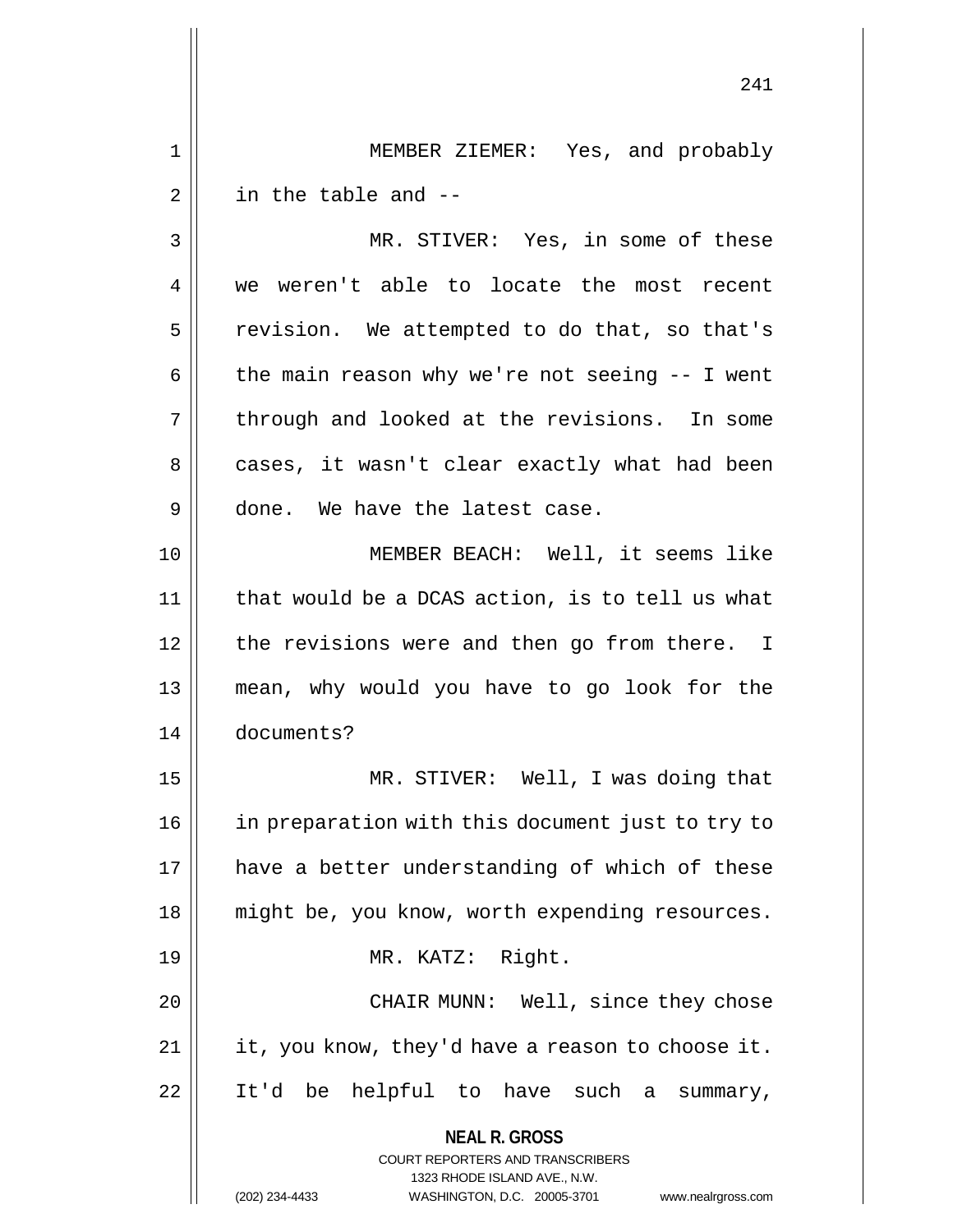**NEAL R. GROSS** COURT REPORTERS AND TRANSCRIBERS 1323 RHODE ISLAND AVE., N.W. (202) 234-4433 WASHINGTON, D.C. 20005-3701 www.nealrgross.com 1 || especially in light of the fact that, in the 2 | table itself, the document numbers only show for  $3 \parallel$  OTIB-5, the other three don't actually show, so  $4 \parallel$  that we'd have the title, but not the 5 designation. 6 MR. STIVER: I sent you a revised 7 || version. That accidentally got stripped out. 8 CHAIR MUNN: Yes, it did get 9 || stripped out. 10 || MEMBER ZIEMER: Is this something 11 we could tell easily by going back into the main 12 document? For example, on OTIB-0005, you've  $13 \parallel$  got some idea there as to  $-$  some of those items, 14 for example, were in abeyance awaiting revision 15 || or are these -- there'd be some new items in here 16 17 MR. KATZ: You'll find that these  $18$  | are all  $-$ 19 || MEMBER ZIEMER: No, I --20 || MR. STIVER: These are documents 21 || that we have reviewed that have undergone 22 | subsequent revisions and so they might be worth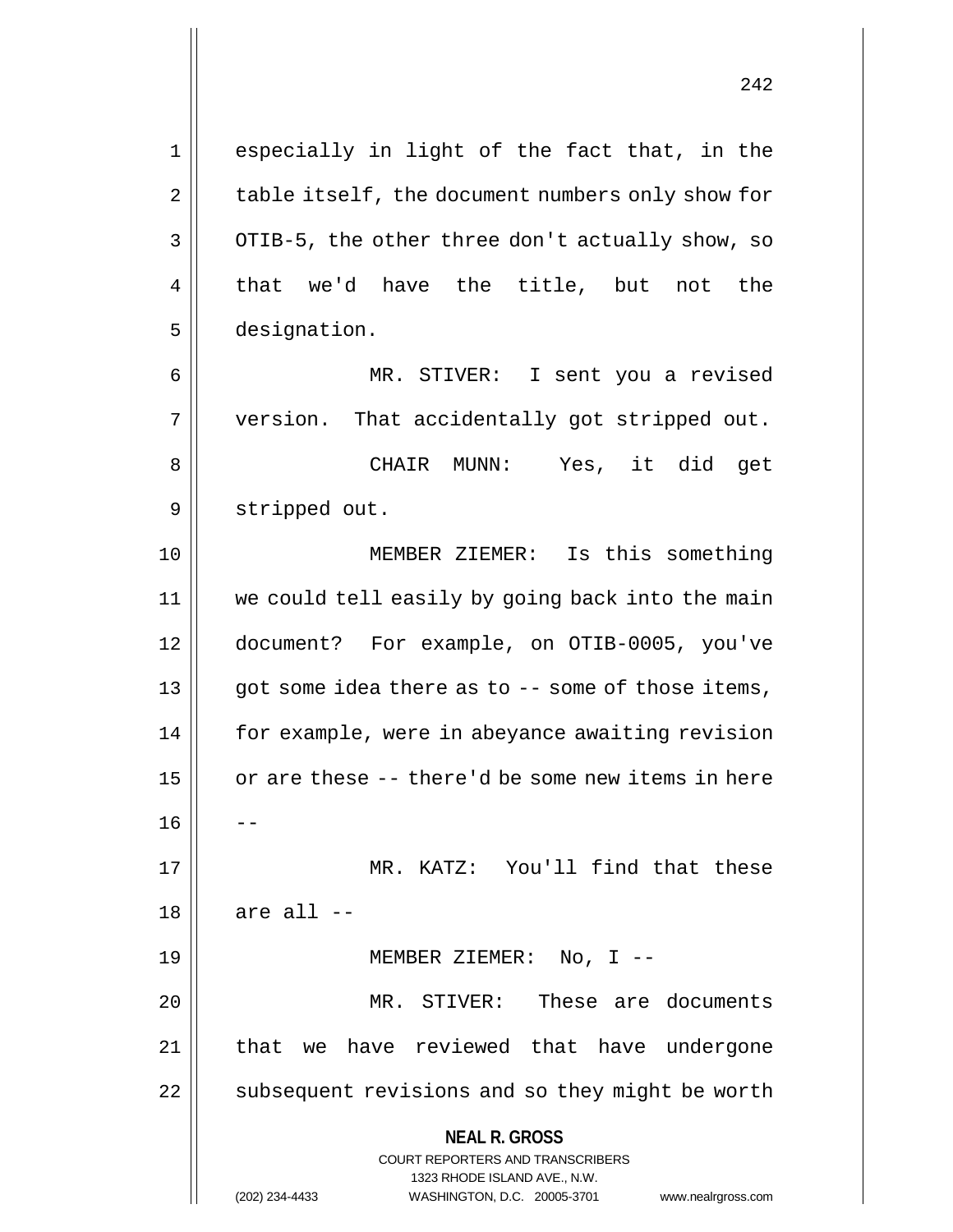**NEAL R. GROSS** COURT REPORTERS AND TRANSCRIBERS 1323 RHODE ISLAND AVE., N.W. (202) 234-4433 WASHINGTON, D.C. 20005-3701 www.nealrgross.com 243  $1 \parallel$  looking at --2 | MEMBER ZIEMER: Right. 3 || MR. STIVER: -- just on that basis 4 | alone. 5 MEMBER ZIEMER: Some of the 6 || revisions may have resulted from others too. 7 MR. MARSCHKE: That's why we only 8 **i** identified those that had two or more revisions.  $9 \parallel$  We felt that if they did one revision, it was most 10 || likely, probably, in response to --11 MEMBER ZIEMER: Right. 12 || MR. MARSCHKE: -- the findings. 13 || And so we've identified these five that had two 14 || or more revisions, but that's the level of  $15$  | research that we've done. 16 MR. STIVER: Yes. I mean, we've 17 haven't gone to look and see whether those 18 || revisions were just trivial or if they were --19 || MR. MARSCHKE: Meaningful or, yes,  $20$  | trivial. 21 CHAIR MUNN: And with the OTIBs,  $22$  | it's easy for us to take a look on our Board page,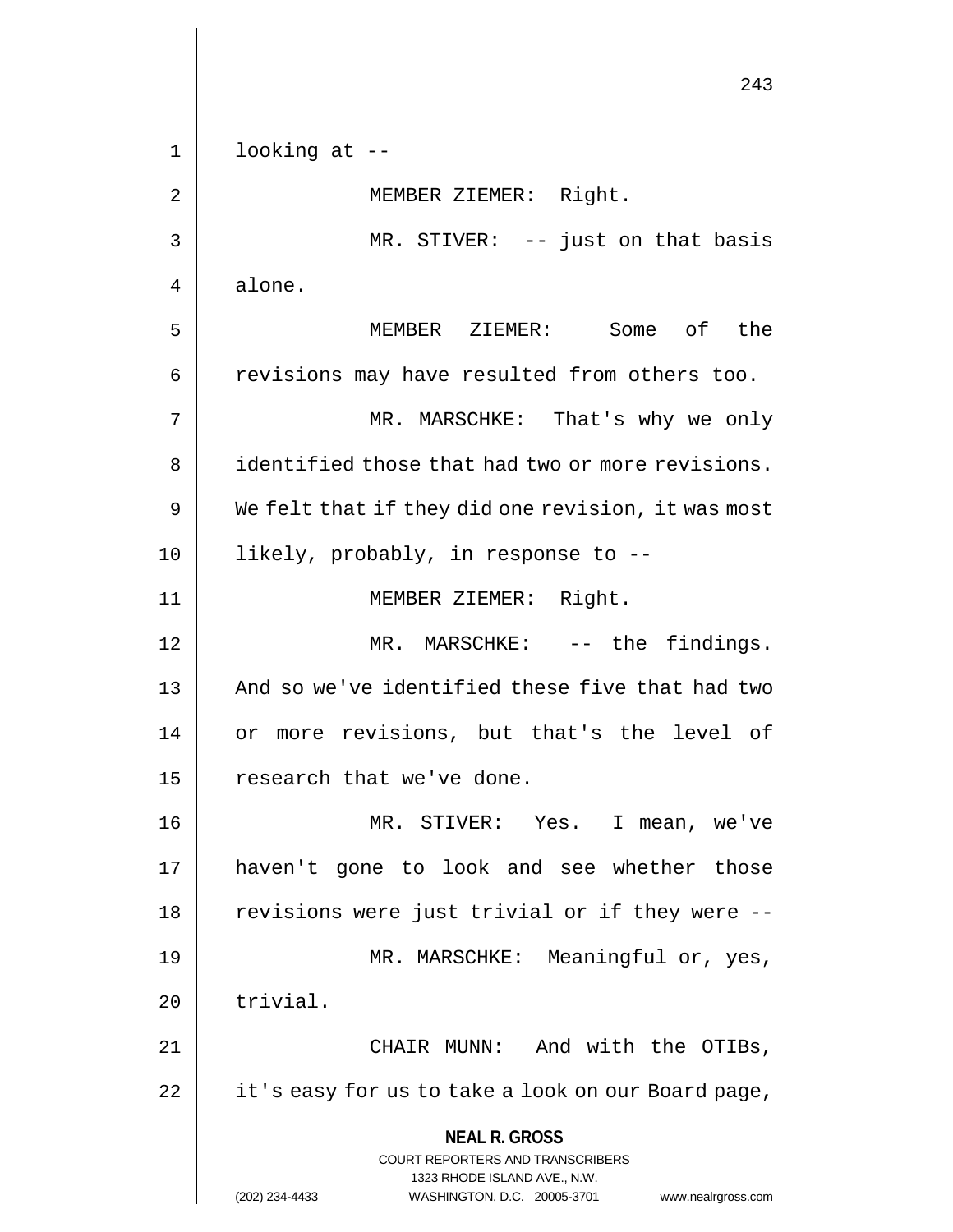1 || the OTIBs, and their changes are listed. So  $2 \parallel$  it's easy to see the summary of the changes for 3 || the OTIBs. It's not so easy to pull up the PROCs 4  $\parallel$  and the other --5 MEMBER BEACH: Well, the first one 6 | I brought up only shows Rev. 1, 0 or 1, so  $-$ 7 MR. STIVER: Okay. I've got OTIB-5 8 || Revision 4, which I just took off from the list 9 | of documents. Presumably, we've gone through 10 || three changes, so what we have, we currently have 11 || Rev. 4, three, so we must have looked at Rev. 2.

12 || And if you look at the publication record, which 13  $\vert$  is on Page 2 of that document, Rev. 2 is  $5/7/2004$ , 14 and here is an external model correction for 15 ICD-9 code change to medical review.

16 || We go on to Page 15. External model 17 | correction. Okay. I'm not quite sure what all  $18$  | these --

19 || MEMBER ZIEMER: My comment was, 20 usually, when a document is revised there's a 21 control thing that tells what the revision is,  $22$  || and I think you have that here.

> **NEAL R. GROSS** COURT REPORTERS AND TRANSCRIBERS 1323 RHODE ISLAND AVE., N.W. (202) 234-4433 WASHINGTON, D.C. 20005-3701 www.nealrgross.com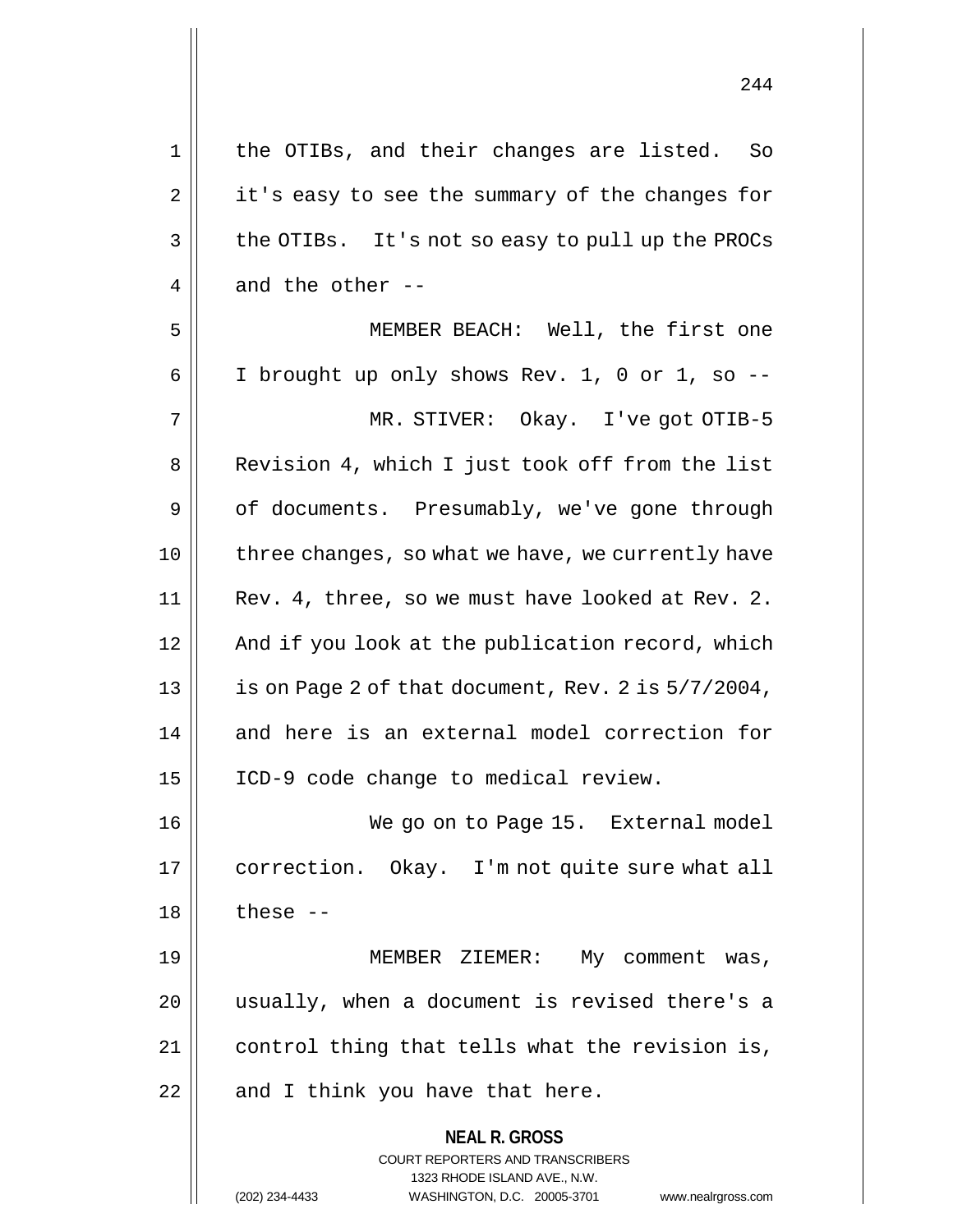|    | 245                                                                                                                                                             |
|----|-----------------------------------------------------------------------------------------------------------------------------------------------------------------|
| 1  | MR. STIVER: I have it here.                                                                                                                                     |
| 2  | MEMBER ZIEMER: He has that.                                                                                                                                     |
| 3  | MEMBER BEACH: You're on Page 2 of                                                                                                                               |
| 4  | 40, right?                                                                                                                                                      |
| 5  | MR. STIVER: Yes, this is the next                                                                                                                               |
| 6  | step that I was hoping to get to.                                                                                                                               |
| 7  | MEMBER ZIEMER: Where is that?                                                                                                                                   |
| 8  | MR. STIVER: This is OTIB-5, Rev. 4.                                                                                                                             |
| 9  | MEMBER ZIEMER: Oh, it's in the                                                                                                                                  |
| 10 | beginning of that particular --                                                                                                                                 |
| 11 | MR. STIVER: Yes, this is the                                                                                                                                    |
| 12 | tentative.                                                                                                                                                      |
| 13 | MEMBER ZIEMER: Right.                                                                                                                                           |
| 14 | MR. STIVER: An annotation of all                                                                                                                                |
| 15 | the changes that were made.                                                                                                                                     |
| 16 | MEMBER ZIEMER: Right. So you can                                                                                                                                |
| 17 | tell whether they're trivial or not.                                                                                                                            |
| 18 | MR. STIVER: Yes, there's actually                                                                                                                               |
| 19 | quite a few. We reviewed Revision 2, which was                                                                                                                  |
| 20 | put out in 2005, and you can see, since then,                                                                                                                   |
| 21 | there's been a page change, Rev. 3 and Rev. 4.                                                                                                                  |
| 22 | The page change was probably fairly trivial.                                                                                                                    |
|    | <b>NEAL R. GROSS</b><br>COURT REPORTERS AND TRANSCRIBERS<br>1323 RHODE ISLAND AVE., N.W.<br>WASHINGTON, D.C. 20005-3701<br>(202) 234-4433<br>www.nealrgross.com |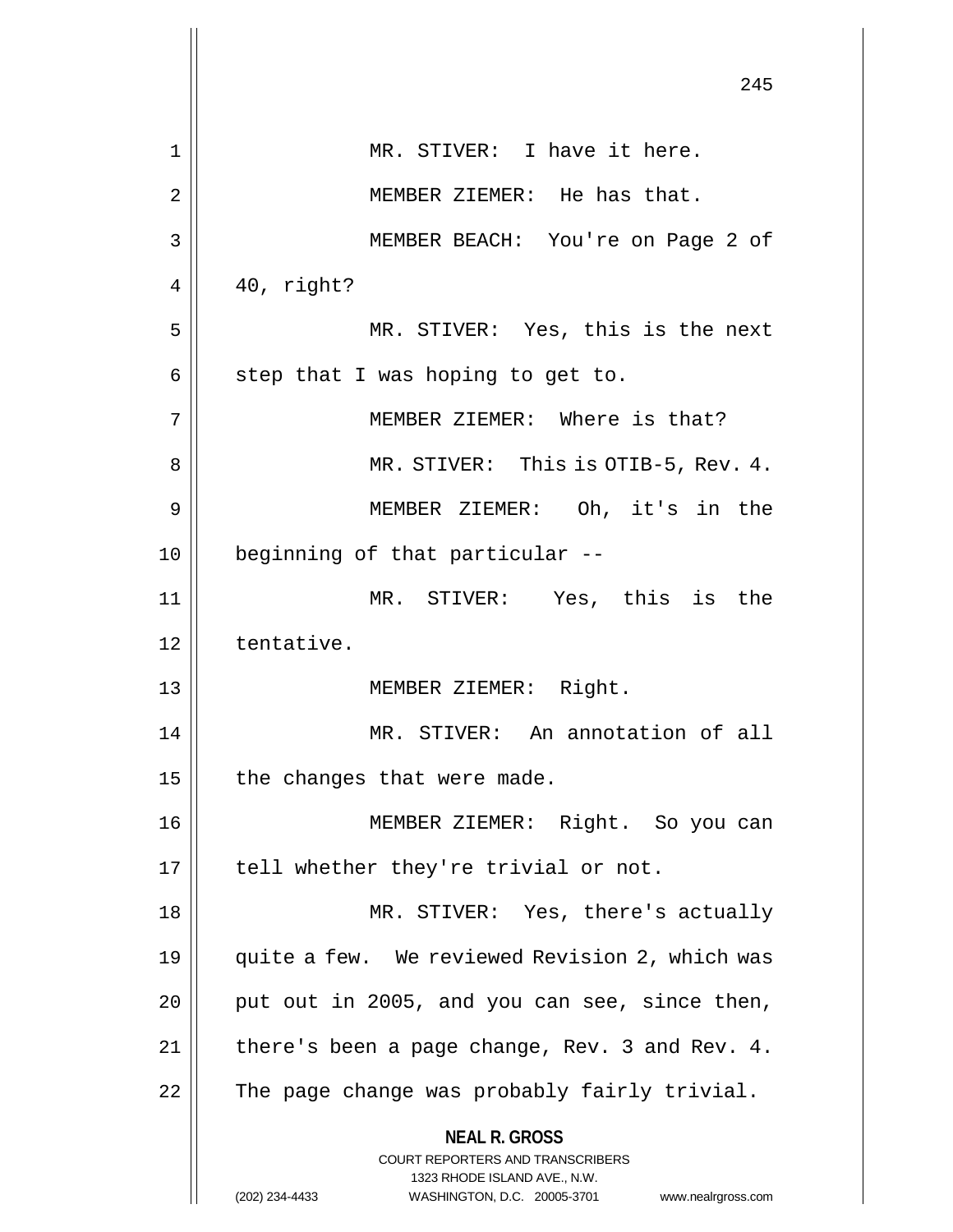|             | 246                                                                                             |
|-------------|-------------------------------------------------------------------------------------------------|
| $\mathbf 1$ | MEMBER ZIEMER: Yes.                                                                             |
| 2           | MR. STIVER: It just updates Table                                                               |
| 3           | 3.1. Let's see, Rev. 3 adds a discussion by                                                     |
| 4           |                                                                                                 |
|             | ICD-9 reciting C9 and CM in background session                                                  |
| 5           | as codes in Table 3.1 that cross-reference codes                                                |
| 6           | as clarification for skin cancer. Updates                                                       |
| 7           | organ selection for ICD-9 codes 155 and 156.                                                    |
| 8           | Adds clarification this OTIB is not applicable                                                  |
| 9           | for x-ray procedures. Incorporates internal --                                                  |
| 10          | okay, that's a whole other matter.                                                              |
| 11          | So that's fairly substantive there.                                                             |
| 12          | MEMBER ZIEMER: Madam Chairman.                                                                  |
| 13          | CHAIR MUNN: Yes.                                                                                |
| 14          | MEMBER ZIEMER: I'm thinking that                                                                |
| 15          | what he's looking at now, I think SC&A could do                                                 |
| 16          | that part fairly rapidly and make a                                                             |
| 17          | determination if there's substantive changes,                                                   |
| 18          | and that we, perhaps, could authorize them if                                                   |
| 19          | they identify those to proceed. I<br>mean,                                                      |
| 20          | otherwise --                                                                                    |
| 21          | MR. KATZ: Yes. No, we don't want                                                                |
| 22          | to do that. That's painful.                                                                     |
|             | <b>NEAL R. GROSS</b><br><b>COURT REPORTERS AND TRANSCRIBERS</b><br>1323 RHODE ISLAND AVE., N.W. |
|             | (202) 234-4433<br>WASHINGTON, D.C. 20005-3701 www.nealrgross.com                                |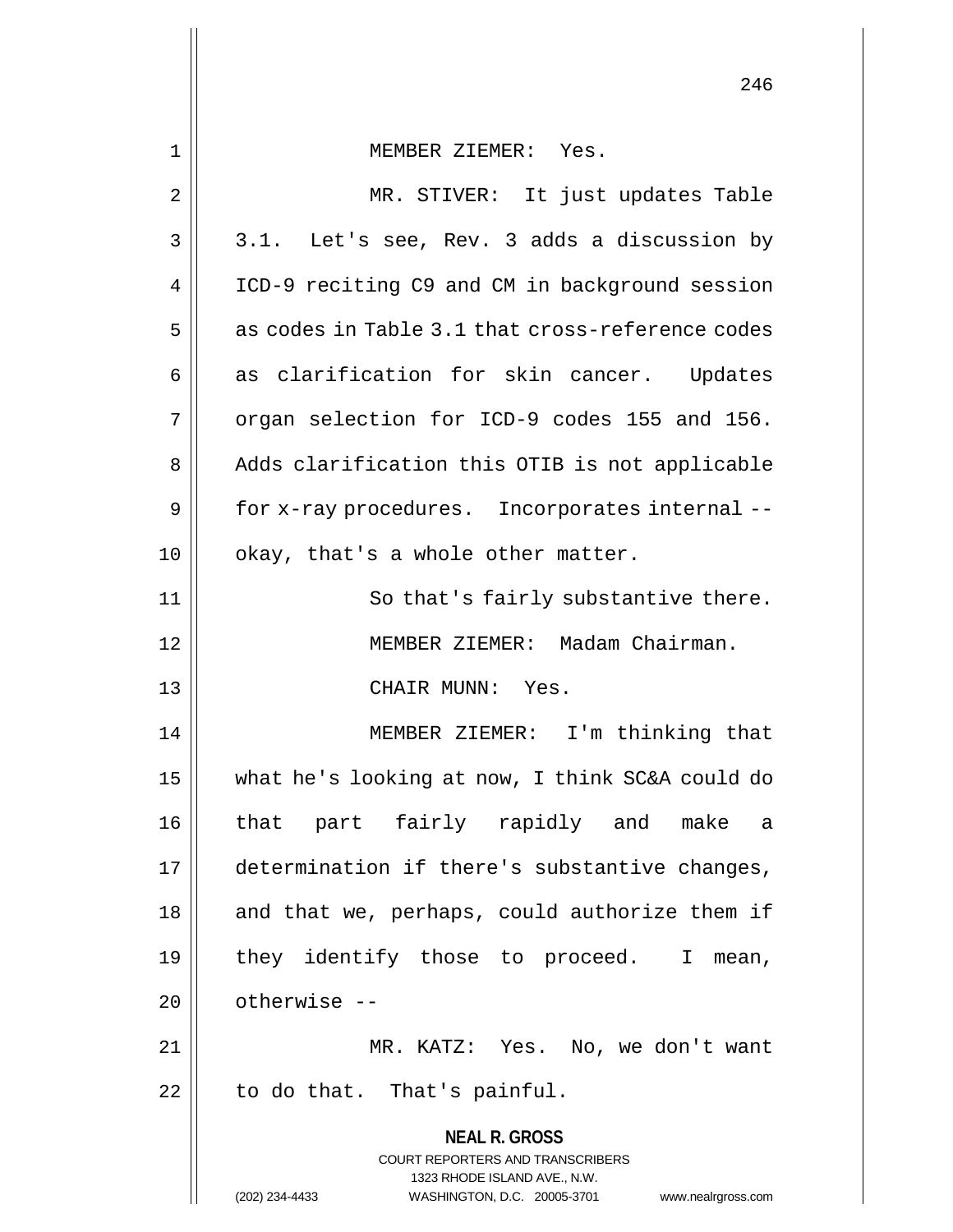**NEAL R. GROSS** COURT REPORTERS AND TRANSCRIBERS 1323 RHODE ISLAND AVE., N.W. (202) 234-4433 WASHINGTON, D.C. 20005-3701 www.nealrgross.com 247 1 || MR. STIVER: Yes, this is something  $2 \parallel$  I was hoping to get through before --3 MEMBER ZIEMER: But the changes 4 | seem to be well-identified. 5 || CHAIR MUNN: I think they are. 6 MEMBER ZIEMER: You can look at that  $7$  | and say, yes, we need to look at that. We don't 8 || need to look at that. 9 || MR. STIVER: Right. 10 CHAIR MUNN: If we can get that 11 summary next time, it would be most helpful. 12 MEMBER BEACH: On those four,  $13$  right? 14 || CHAIR MUNN: Yes. 15 MR. STIVER: Actually, I could 16 || probably get this done in a day or so. 17 || MEMBER ZIEMER: Right, because you  $18$  | have four documents with a page like that  $-$ 19 MR. STIVER: Yes, they're not very 20 | many documents. 21 MR. KATZ: And if there are  $22$  || substantive changes, then you just proceed.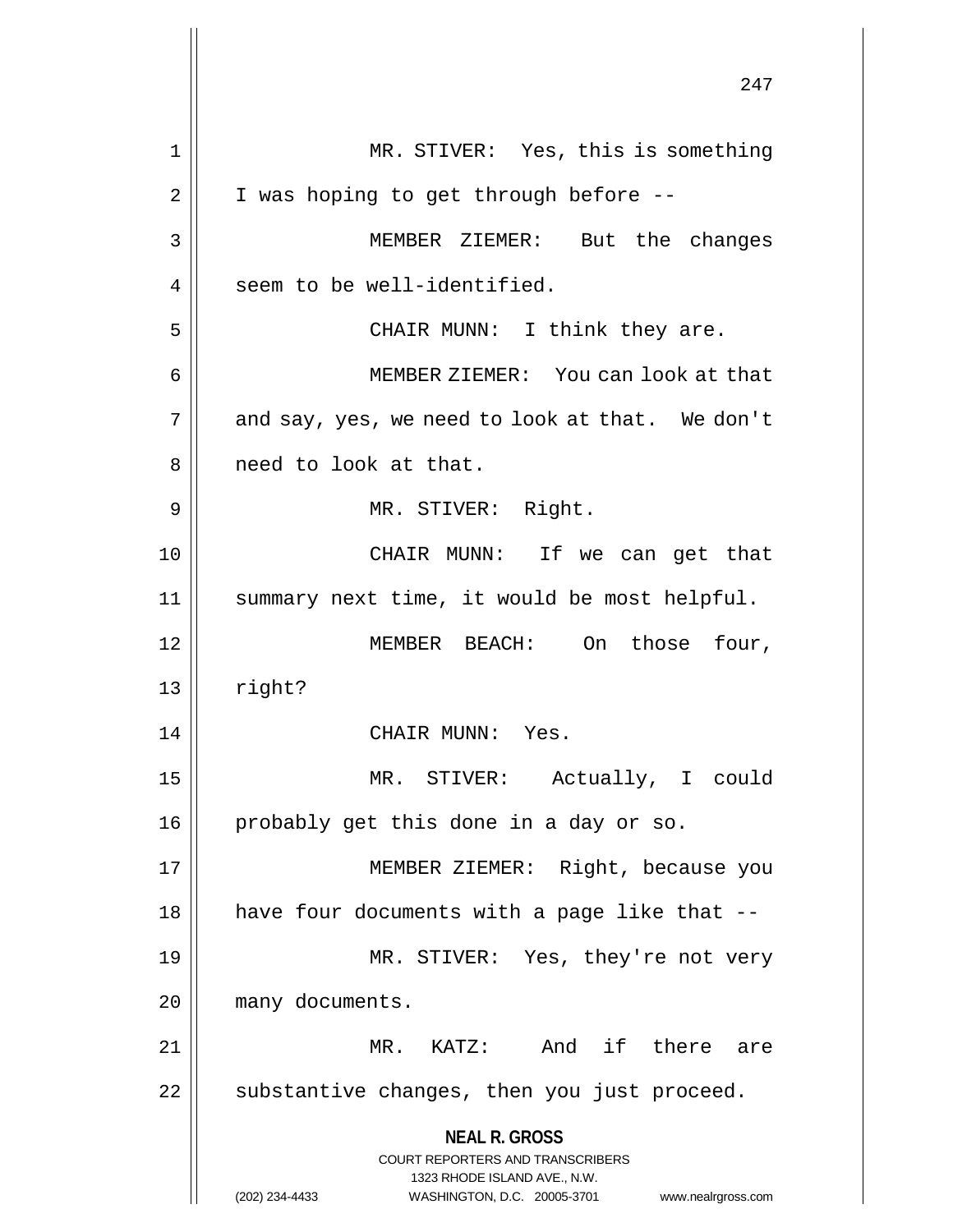**NEAL R. GROSS** COURT REPORTERS AND TRANSCRIBERS 1323 RHODE ISLAND AVE., N.W. (202) 234-4433 WASHINGTON, D.C. 20005-3701 www.nealrgross.com 248 1 || MEMBER ZIEMER: We could identify 2 || what they are and then proceed. 3 MR. KATZ: Yes, proceed. I mean,  $4 \parallel$  just send us a note to tell us what the results 5 | were in terms of what you're proceeding on. 6 MR. HINNEFELD: This is Stu. I 7 || would offer to John, if you have trouble finding 8 || the latest versions of any of these, just let me  $9 \parallel$  know. 10 || MR. STIVER: Okay. 11 MR. HINNEFELD: We'll make sure we  $12$  | put them someplace where you can get --13 MR. STIVER: Yes. I had notes and 14 | commented on some of these that they didn't have 15 the latest version. One would have been 16 || PROC-31. Actually, let's see what I have for  $17 \parallel$  PROC-61. 18 CHAIR MUNN: Is that the last one? 19 MR. STIVER: I had a little summary  $20$  |  $\sigma$  of what it does, but not what the latest updates 21 were. I think I'm -- just a second. 22 || MEMBER BEACH: It's 61.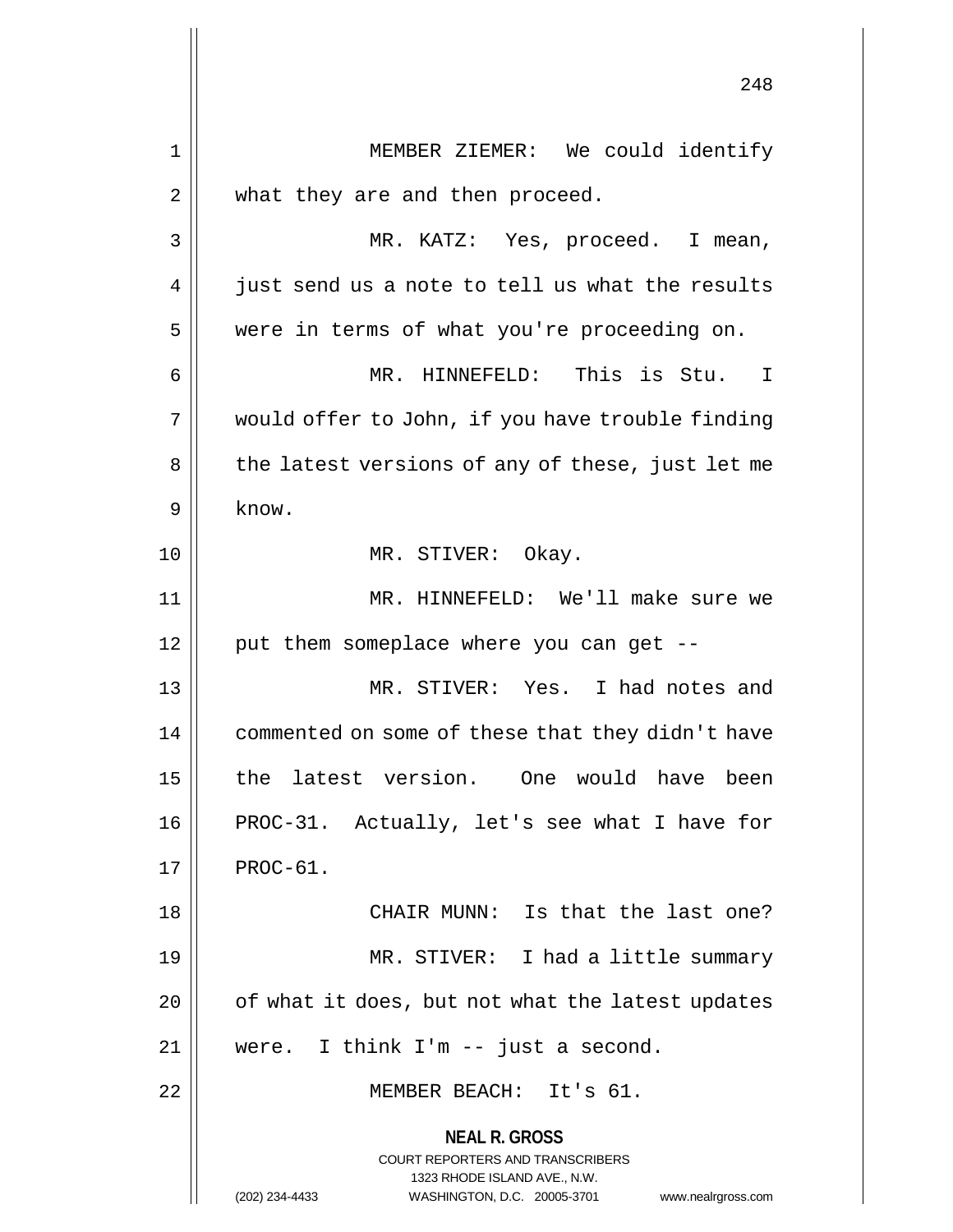| 1  | MR. STIVER: Sixty-one. Let's                                                                    |
|----|-------------------------------------------------------------------------------------------------|
| 2  | see. This is Number 4. Okay. So, no, I do not                                                   |
| 3  | have revision updates in this. I thought I had                                                  |
| 4  | put some of them in, but I know I did it for the                                                |
| 5  | PERs, but I did not do it for that first table.                                                 |
| 6  | So, yes, I'll go back and make a determination                                                  |
| 7  | of how substantive the changes were and then a                                                  |
| 8  | recommendation, which, if we determine that they                                                |
| 9  | do, in fact, merit a review, would we --                                                        |
| 10 | MR. KATZ: Proceed.                                                                              |
| 11 | MR. STIVER: $-$ need to go ahead and                                                            |
| 12 | proceed with it?                                                                                |
| 13 | MR. KATZ: Yes.                                                                                  |
| 14 | MR. STIVER: And just email the                                                                  |
| 15 | Subcommittee?                                                                                   |
| 16 | CHAIR MUNN: Yes.                                                                                |
| 17 | MR. STIVER: Okay.                                                                               |
| 18 | MR. KATZ: So just send the                                                                      |
| 19 | Subcommittee a final little memo saying, these                                                  |
| 20 | ones you're proceeding on because they have                                                     |
| 21 | substantive changes.                                                                            |
| 22 | MR. STIVER: Okay. All right.<br>We                                                              |
|    | <b>NEAL R. GROSS</b><br><b>COURT REPORTERS AND TRANSCRIBERS</b><br>1323 RHODE ISLAND AVE., N.W. |
|    | WASHINGTON, D.C. 20005-3701<br>(202) 234-4433<br>www.nealrgross.com                             |

Ш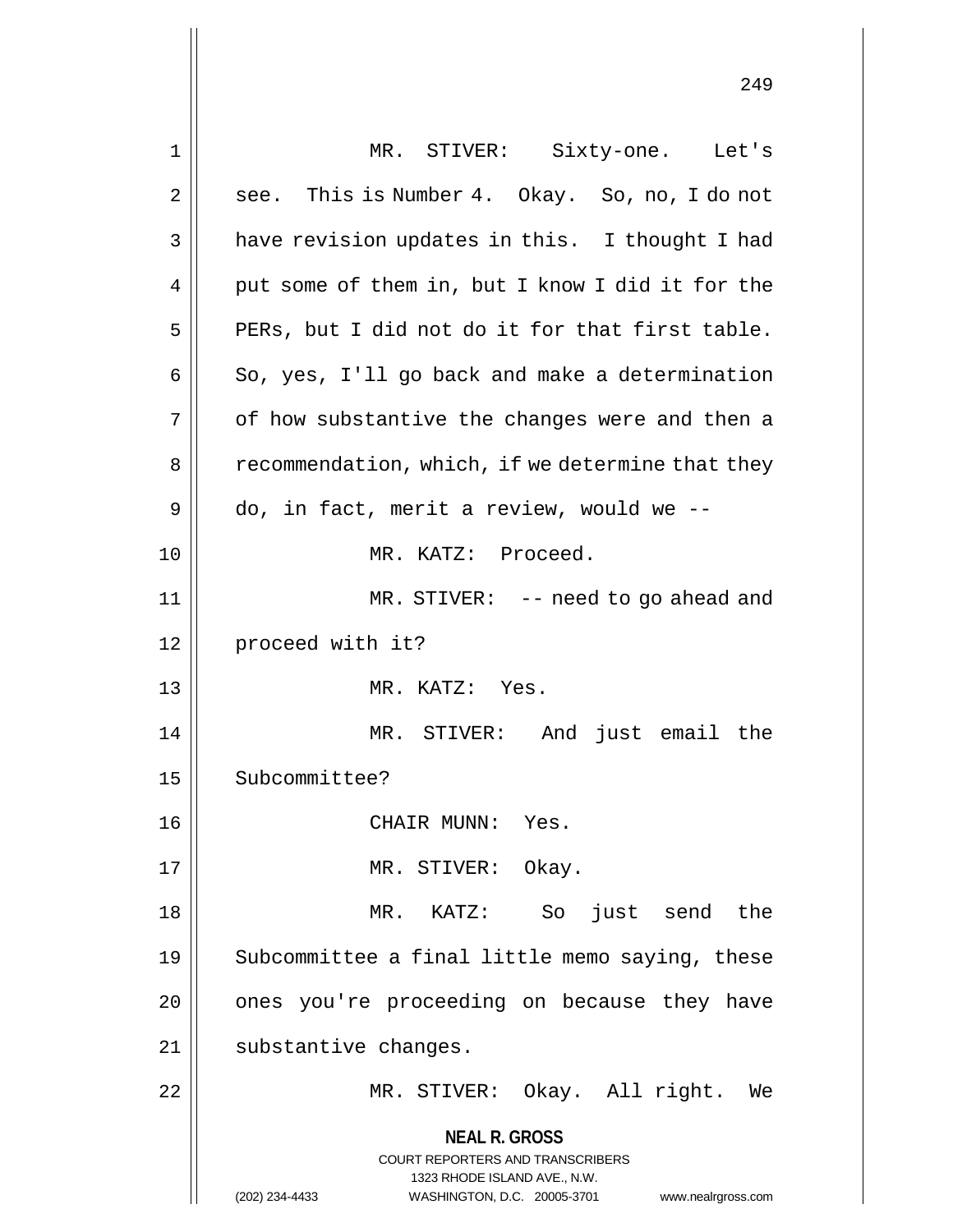**NEAL R. GROSS** COURT REPORTERS AND TRANSCRIBERS 1323 RHODE ISLAND AVE., N.W. (202) 234-4433 WASHINGTON, D.C. 20005-3701 www.nealrgross.com  $1 ||$  shall not have that problem with  $-$ 2 || MEMBER BEACH: Well, and then this  $3 \parallel$  should be changed to four instead of five, right?  $4 \parallel$  Because we're not going to do --5 MR. STIVER: Actually, there is 6 | another one on the next page. Actually, there's  $7 \parallel$  four. There should be four. No, these are the  $8 \parallel$  five that we -- this is from the previous June 9 || version. These are just the five that we 10 identified. 11 CHAIR MUNN: Okay. 12 MEMBER BEACH: Yes. 13 MR. STIVER: Okay. Moving along. 14 | The next would be approved unreviewed documents. 15 || This is Table 5 on Page 9, I believe. And of 16 | these five documents that I identified, we felt 17 were candidates for review. We received 18 | tentative approval for all except Report 45, 19 which is the radium toggle switch, which we 20 || probably don't want to spend \$8000 on. 21 || CHAIR MUNN: No. 22 MR. STIVER: The first one is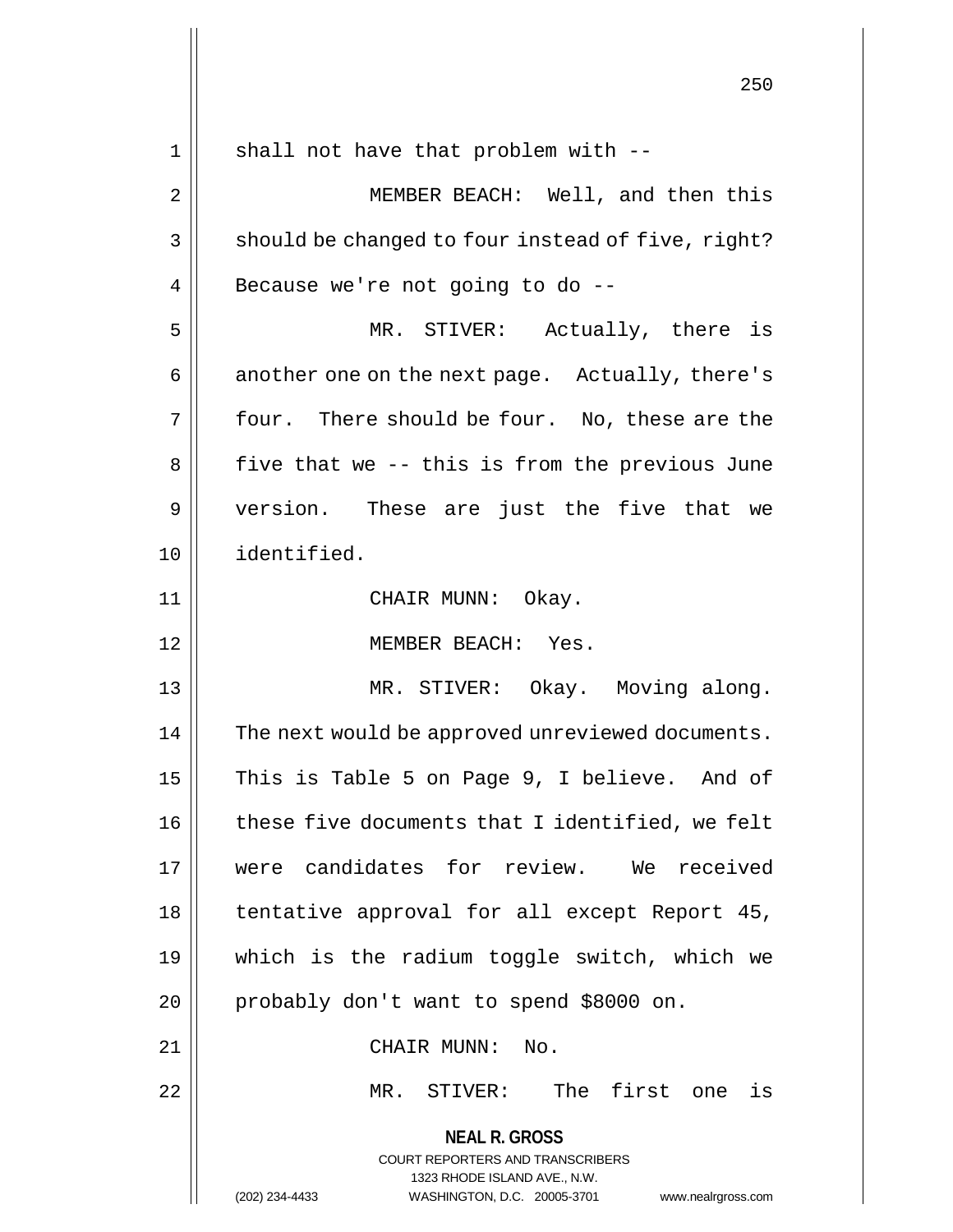**NEAL R. GROSS** COURT REPORTERS AND TRANSCRIBERS 1323 RHODE ISLAND AVE., N.W. (202) 234-4433 WASHINGTON, D.C. 20005-3701 www.nealrgross.com 1 || OTIB-55, the Technical Basis for Conversion of 2 | NCRP Report 38, Neutron Quality Factors, to ICRP 3 **Publication 60, Radiation Weighting Factors for** 4 | respective IREP input. And we felt that one was 5 definitely something we'd like to look at. 6 || CHAIR MUNN: It is. 7 MR. STIVER: Okay. Next is 8 | OTIB-79, Guidance on Assigning Occupational 9 | X-Ray Dose Under EEOICPA for X-Rays Administered  $10$   $\parallel$  Offsite. We felt that  $-$ 11 || MR. HINNEFELD: That should be an 12 || easy one. It should say don't. 13 || MR. KATZ: Yes, what is it? 14 MR. HINNEFELD: I don't know. 15 MEMBER ZIEMER: I have a question  $16$  | though  $-$ 17 MR. KATZ: This doesn't make sense. 18 MEMBER ZIEMER: -- on OTIB-55, is  $19 \parallel$  that actually a procedure? 20 MR. STIVER: I think it's more of a 21 technical basis, not really something a  $22$  | reconstructor would use, but sort of a basis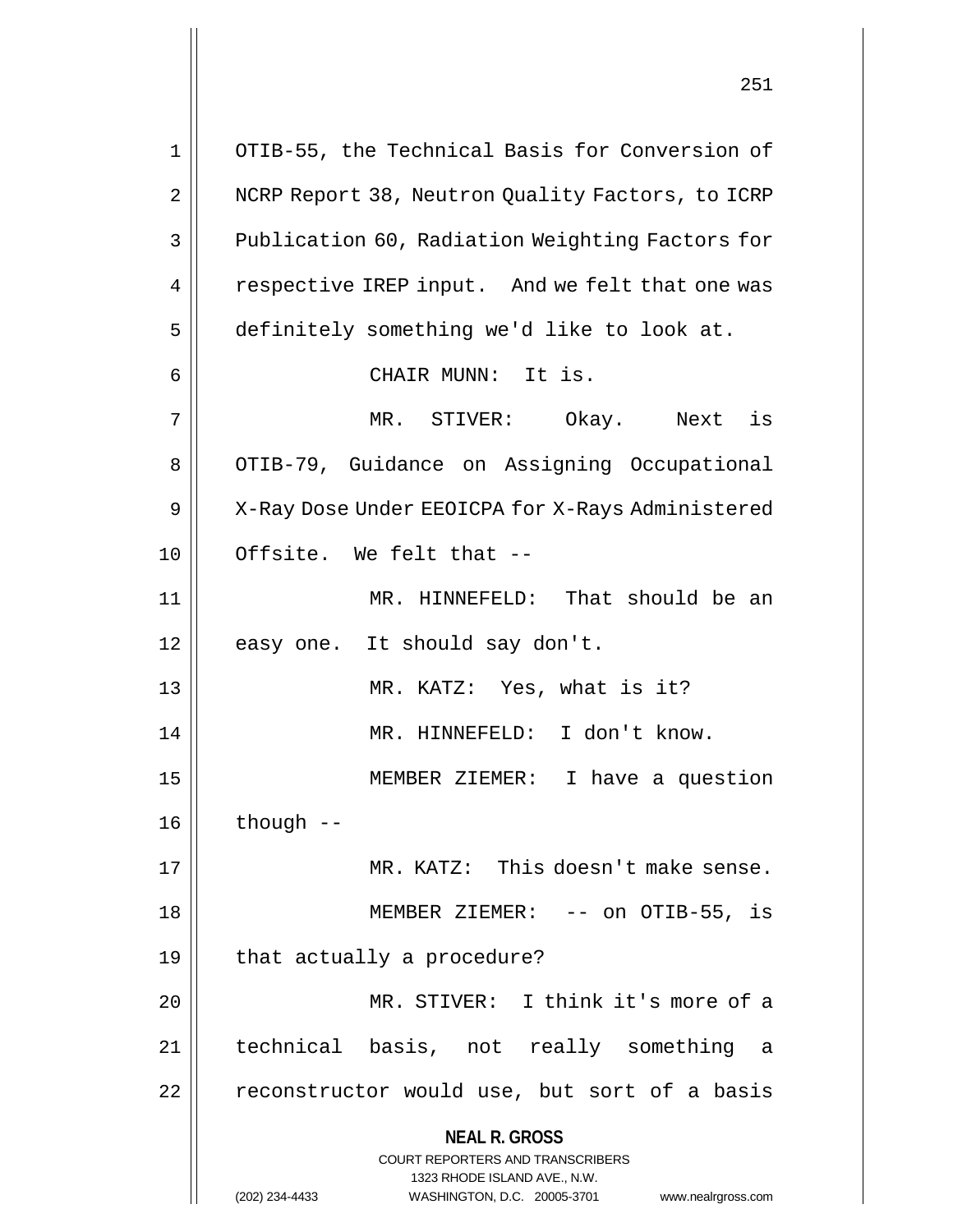**NEAL R. GROSS** COURT REPORTERS AND TRANSCRIBERS 1323 RHODE ISLAND AVE., N.W. (202) 234-4433 WASHINGTON, D.C. 20005-3701 www.nealrgross.com 252 1 || document for a process. 2 || CHAIR MUNN: I guess it's of 3 interest -- 4 MEMBER ZIEMER: I mean, it's sort of 5 | like explaining why we would use ICRP-60 instead  $6 \parallel$  of ICRP something other. 7 MR. HINNEFELD: This is Stu, as I 8 | recall, doses for, I don't know if they're still 9 | being, but until recently, doses were recorded 10 || using neutron quality factors for NCRP-38. 11 || **MEMBER ZIEMER:** Right. 12 MR. HINNEFELD: And the ICRP-60 13 || weighting factor recommendations are different. 14 And those documents didn't really publish 15 weighting factors that align exactly with the 16 || IREP bins, Energy bins, for neutrons. And so  $17$  || this, essentially, describes the mathematics  $18$  || that  $-$ 19 MEMBER ZIEMER: How we will apply  $20$  | these to the bins. 21 || MR. HINNEFELD: Yes. 22 || MEMBER ZIEMER: Oh, got you.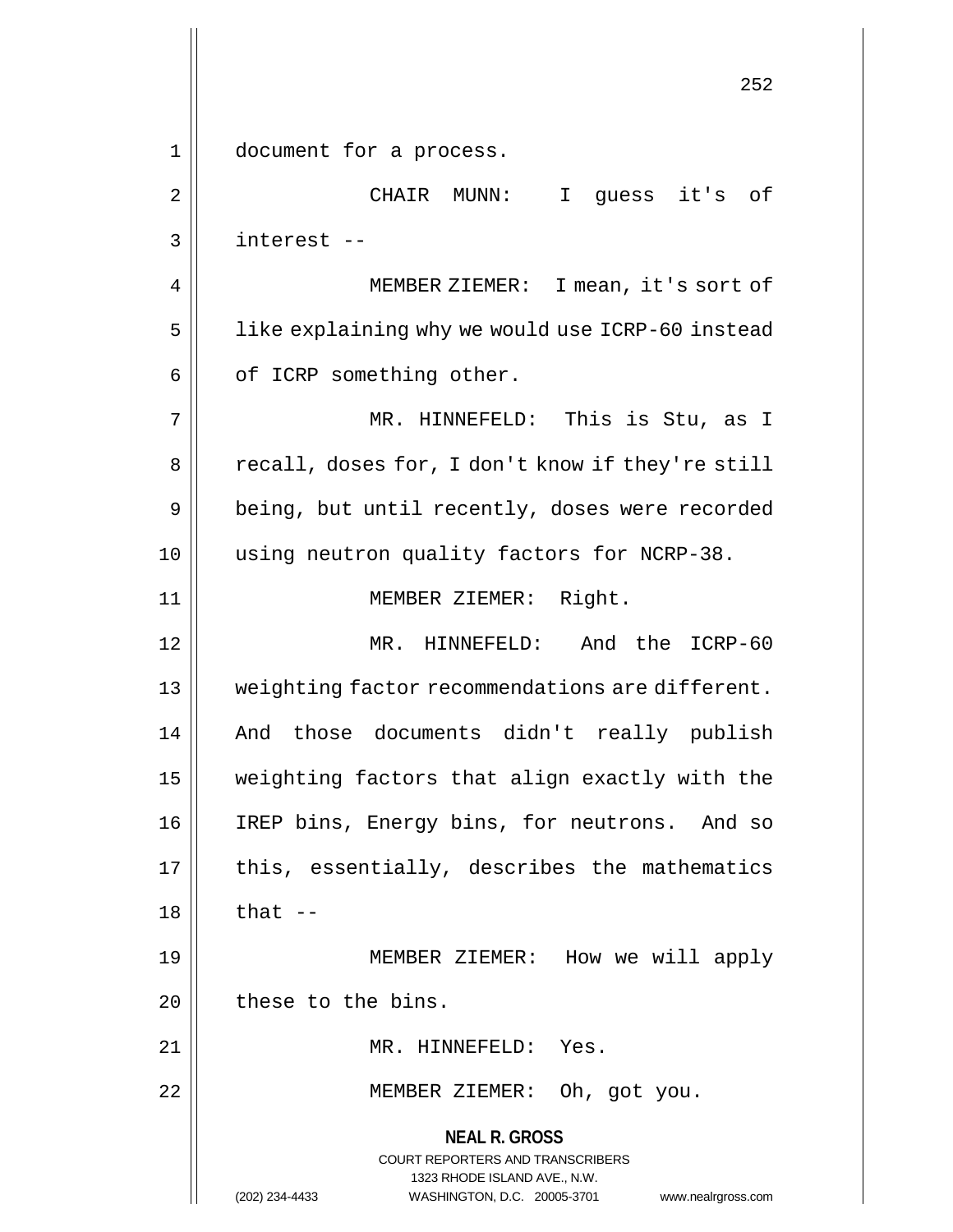**NEAL R. GROSS** COURT REPORTERS AND TRANSCRIBERS 1323 RHODE ISLAND AVE., N.W. (202) 234-4433 WASHINGTON, D.C. 20005-3701 www.nealrgross.com 253 1 MR. HINNEFELD: There's a 2 | conversion factor for this bin in IREP --3 MEMBER ZIEMER: Oh, okay. I got  $4 \mid$  you. 5 MR. HINNEFELD: -- you convert the 6 | recorded neutron dose to what we're going to use 7 || using this factor. 8 || MEMBER ZIEMER: I got you. 9 MR. STIVER: Yes, there's a little 10 || note that I took from the TIB, but the purpose 11 | is to provide broader technical basis to convert 12 || from recorded neutron dose to dose equivalent 13 using radiation weighting factors and the 14 | respective site Technical Basis Documents often 15 || present this medical basis. 16 || So what we would want to do is take 17 a look at, indeed, you know, how those 18 conversions were made and then also at the 19 implementation. 20 || MR. KATZ: Right. 21 CHAIR MUNN: These were approved 22 | documents, not necessarily approved procedures.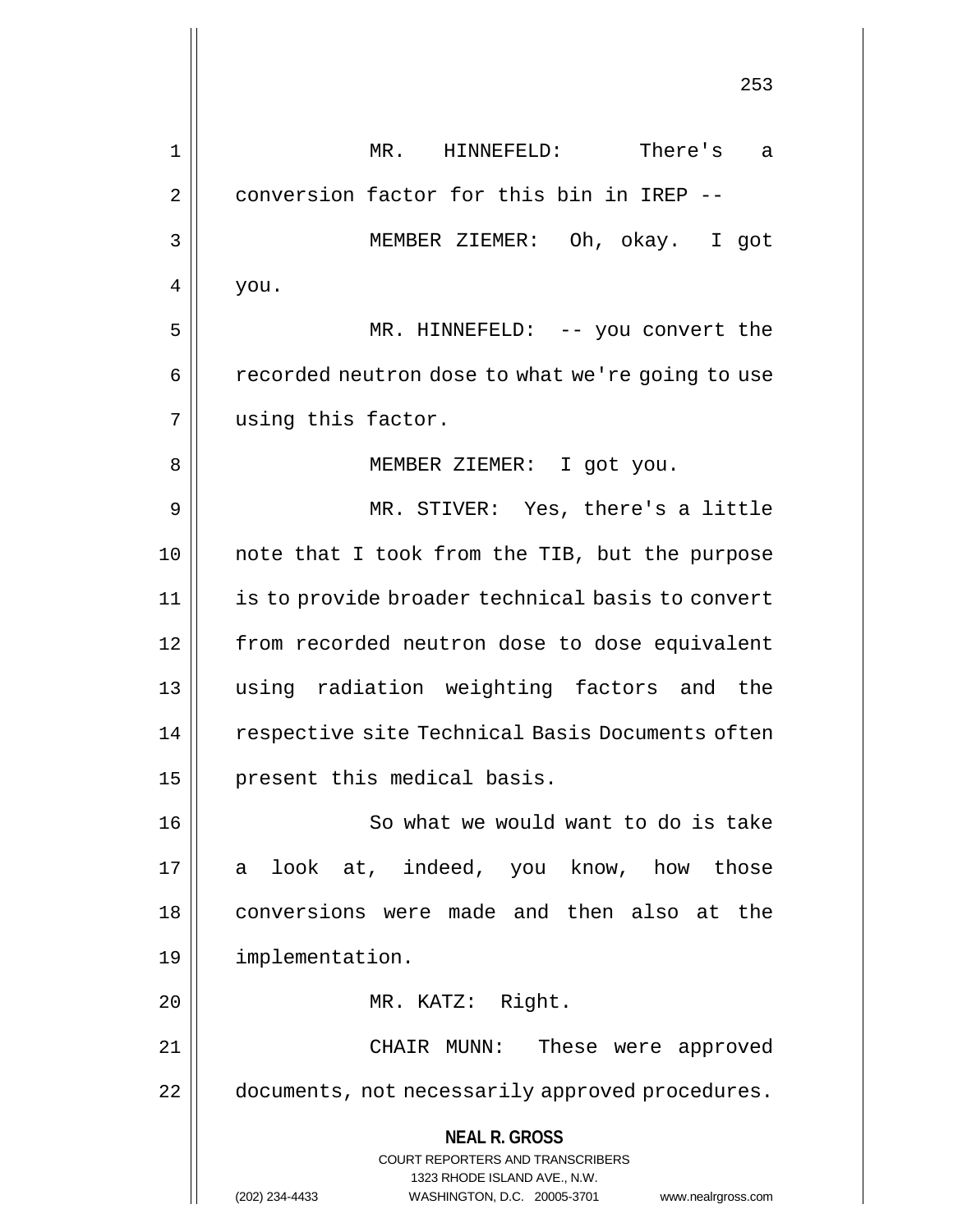| 1  | MEMBER ZIEMER: Well, yes, but I                                         |
|----|-------------------------------------------------------------------------|
| 2  | think your implementation here is the critical                          |
| 3  | thing because I don't think we have to go through                       |
| 4  | justification of using the latest<br>ICRP<br>a                          |
| 5  | document from an old one, it has to do with how                         |
| 6  | you're going to actually implement that into the                        |
| 7  | system where the IREP was, sort of, binned based                        |
| 8  | on the old system. That's how I understand                              |
| 9  | that. That makes sense.                                                 |
| 10 | MR. STIVER: The way I saw this is,                                      |
| 11 | we just basically look at two aspects. We look                          |
| 12 | at the technical correctness. Was it done in                            |
| 13 | the right manner? And then, look at                                     |
| 14 | implementation.                                                         |
| 15 | CHAIR MUNN: Look at what?                                               |
| 16 | MR. STIVER: Implementation.                                             |
| 17 | Implementation, but<br>CHAIR MUNN:                                      |
| 18 | are you really and truly seeing implementation                          |
| 19 | here? Aren't these, for the most part, may not                          |
| 20 | be true of OTIB-55, but aren't the other three                          |
| 21 | pretty much -- well, they're the PROC pair, not                         |
| 22 | a big one, but I'm --                                                   |
|    | <b>NEAL R. GROSS</b>                                                    |
|    | <b>COURT REPORTERS AND TRANSCRIBERS</b><br>1323 RHODE ISLAND AVE., N.W. |
|    | WASHINGTON, D.C. 20005-3701<br>(202) 234-4433<br>www.nealrgross.com     |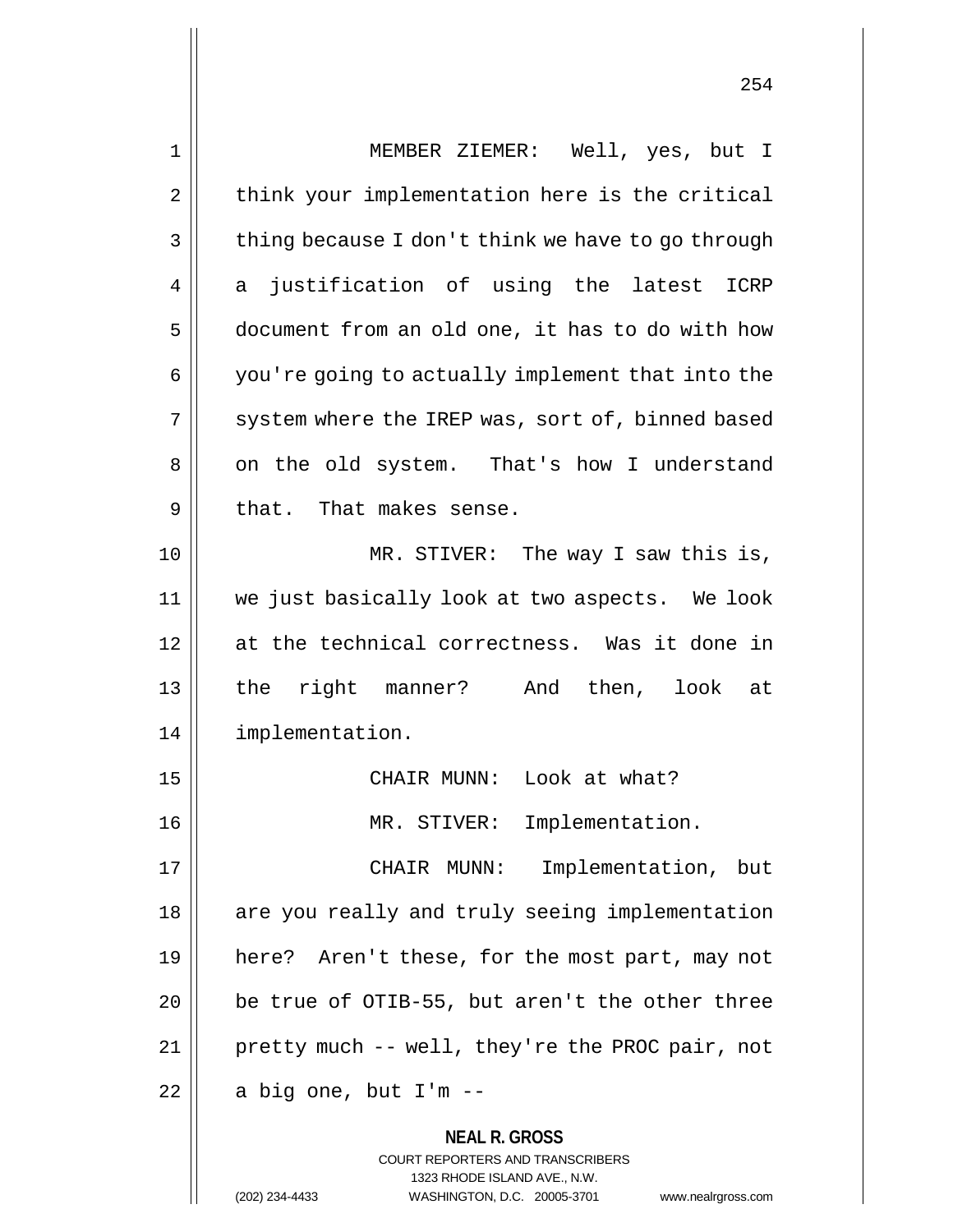**NEAL R. GROSS** COURT REPORTERS AND TRANSCRIBERS 1323 RHODE ISLAND AVE., N.W. 255 1 || MEMBER BEACH: Reading 79 correct,  $2 \parallel$  there's a lot of different sites that this is 3 used at. 4 MR. STIVER: Yes, basically, you  $5 \parallel$  got Table 1 and Table 2. And Table 1 has sites 6 | with known occurrence of occupational x-rays at  $7 \parallel$  1 ocations other than the covered facility. We 8 | wanted to look at those tables and make sure they 9 were, indeed, correct. 10 and then Table 2 contains a list of 11 covered facilities where it's known that 12 occupational medical x-rays were taken onsite or 13 || at another covered facility from historic 14 documentation. And Table 2 also contains sites 15  $\parallel$  that might have had medical x-rays taken at an 16 | offsite location. They can't be demonstrated 17 || with certainty. 18 || So we'd want to look at those tables 19  $\parallel$  and look at the basis for those to make sure that  $20$  || they were, indeed, correct. 21 || CHAIR MUNN: Correct in -- and I 22 || guess I'm not understanding. Correct in what

(202) 234-4433 WASHINGTON, D.C. 20005-3701 www.nealrgross.com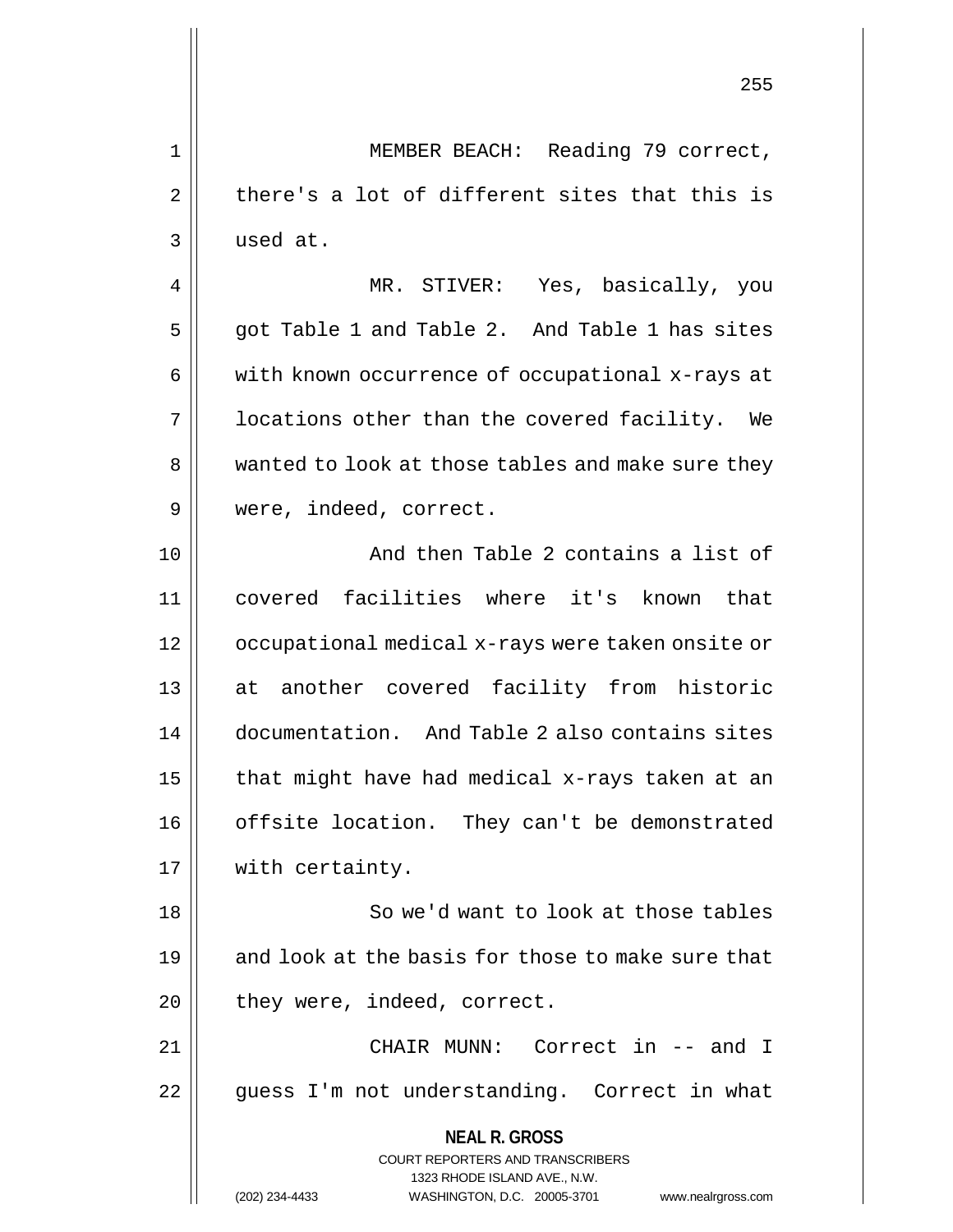**NEAL R. GROSS** COURT REPORTERS AND TRANSCRIBERS 1323 RHODE ISLAND AVE., N.W. (202) 234-4433 WASHINGTON, D.C. 20005-3701 www.nealrgross.com 256  $1 \parallel$  way? 2 || MEMBER ZIEMER: Are you talking 3 about 0079? 4 | MR. STIVER: Yes, 79. 5 MEMBER ZIEMER: Well, if they're  $6 \parallel$  offsite, there was always a question of whether 7 || it applied. The doses weren't delivered, even 8 || if they're required, they weren't delivered at  $9 \parallel$  that facility. 10 MR. KATZ: Right. They're not 11 || counted if they're offsite. 12 || MEMBER ZIEMER: And they're not 13 counted. 14 MR. STIVER: Yes, and this would 15 || probably be pretty quick if we want to look at  $16$  || the  $-$ 17 MEMBER BEACH: Well, this says 18 || onsite or at another covered facility for this 19 particular document. 20 MR. HINNEFELD: I think this is a 21 || sorting. It was the compilation of the 22 | research. For these covered facilities, where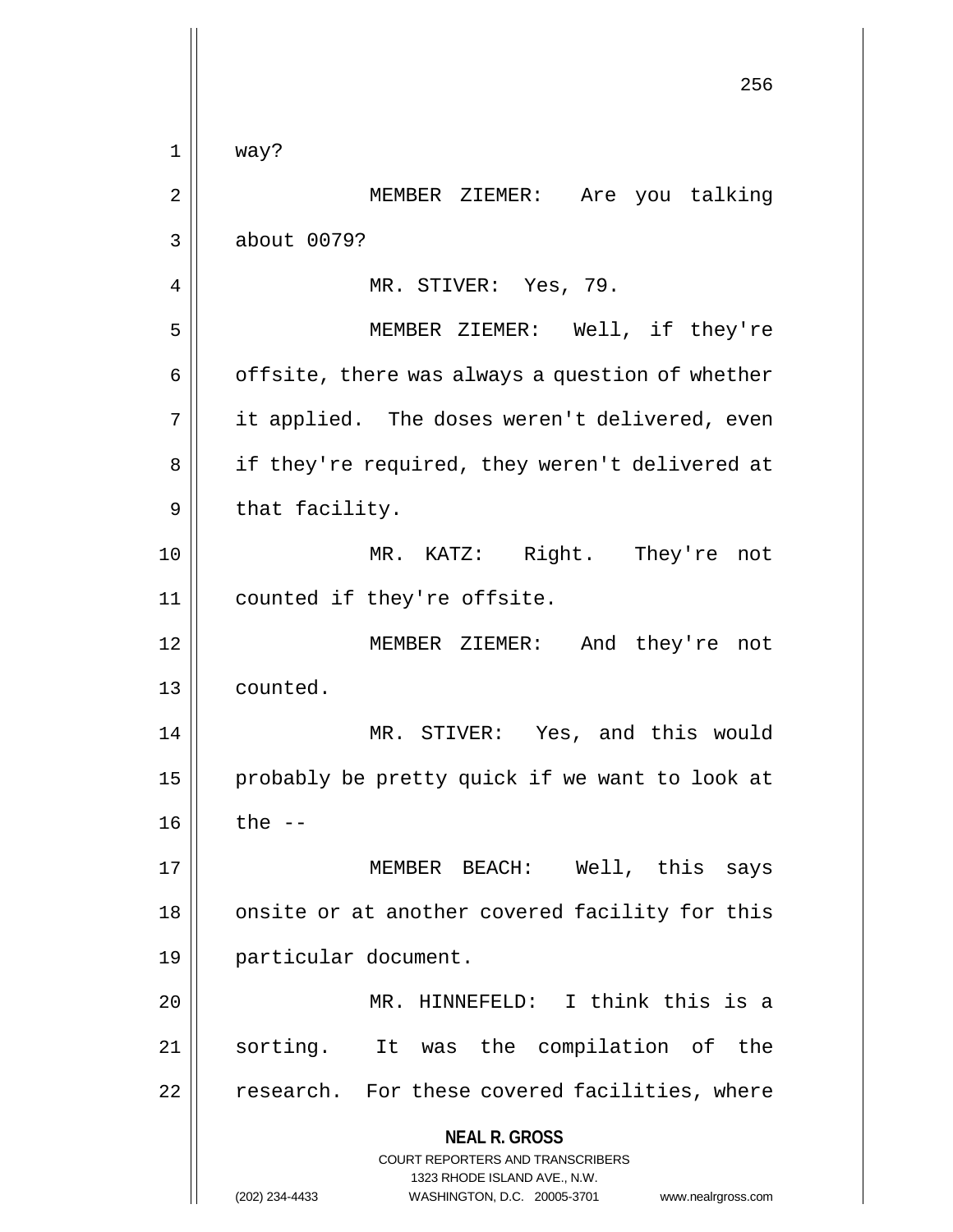**NEAL R. GROSS** COURT REPORTERS AND TRANSCRIBERS 1323 RHODE ISLAND AVE., N.W. (202) 234-4433 WASHINGTON, D.C. 20005-3701 www.nealrgross.com 1 | did the x-rays occur and how much evidence do we  $2 \parallel$  have that they occurred there? In some cases,  $3 \parallel$  this clearly occurred onsite. In some cases, 4 || there's clear indication that they occurred  $5 \parallel$  offsite. And then the other case, if you don't  $6 \parallel$  know  $-$ 7 MEMBER ZIEMER: And then if you  $8 \parallel$  don't know, what you do --9 MR. STIVER: And the other cases, 10 || we're not quite sure. 11 MR. HINNEFELD: So I think it falls 12 || under the category. 13 MR. KATZ: Okay. You're going to 14 || look at those ambiguities. 15 MR. STIVER: Yes, we'd want to look 16 || at the ambiguities. We want to look at, you 17 || know, whether the tables are accurate. Then 18 || we'd want to look at the criteria for judging --19 MEMBER ZIEMER: The table's 20 || accurate in what sense? 21 || MR. STIVER: In that those are, 22 | indeed, the correct facilities that measured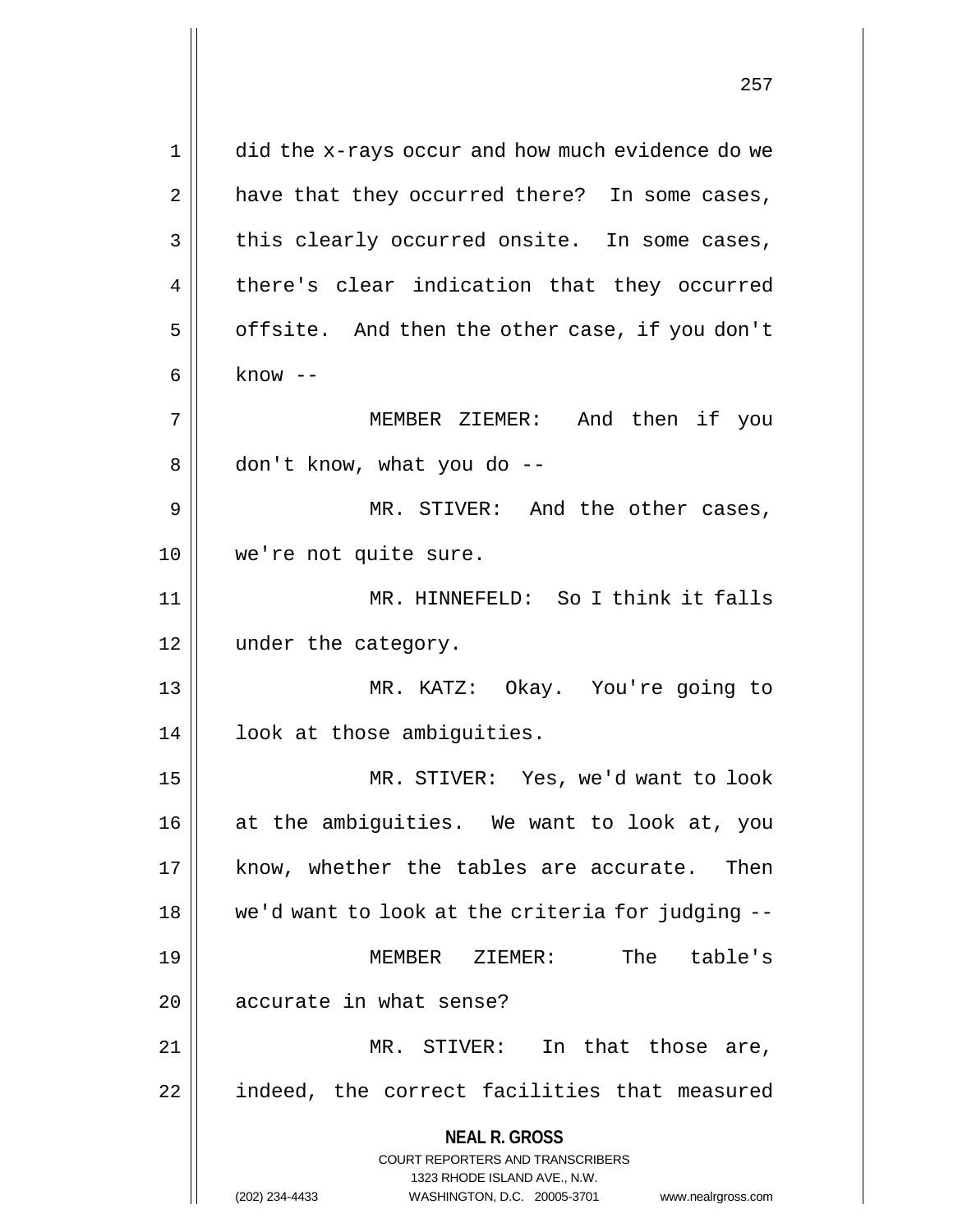**NEAL R. GROSS** COURT REPORTERS AND TRANSCRIBERS 1323 RHODE ISLAND AVE., N.W. 258  $1 \parallel$  that. We'd want to look at the technical basis  $2 \parallel$  for that. 3 MEMBER ZIEMER: Okay. You're not 4 |  $\vert$  looking at x-ray doses, you're looking at --5 MR. STIVER: That the correct 6 | facilities were identified. 7 MEMBER ZIEMER: The correct 8 || facilities. Okay. 9 MR. STIVER: Yes. 10 MEMBER ZIEMER: Because the doses  $11$  | there are a different question. 12 MR. STIVER: Oh, that's a 13 || completely different issue. 14 MR. MARSCHKE: You have to 15 | remember. This table, when we generated this  $16$  | table, we looked at  $-$  and we did just look at 17 | documents which have been approved and we have 18 || not, and I assume the Subcommittee has not, 19 looked at any of these approved documents. So 20 we just want to crack open these documents, see 21 what's in them, kind of do the discussion that 22 || we're having around this table, and so that if

(202) 234-4433 WASHINGTON, D.C. 20005-3701 www.nealrgross.com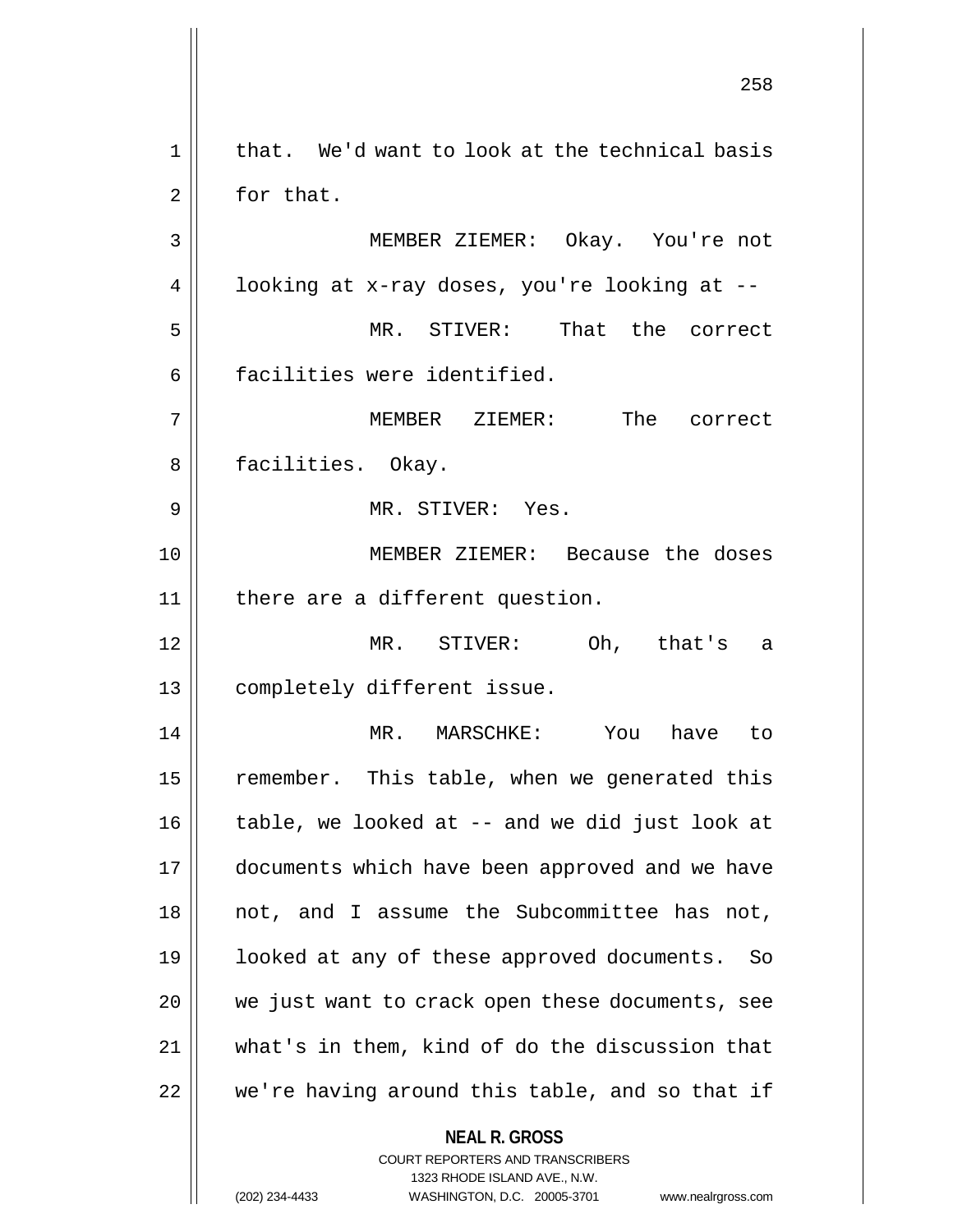| 1  | somebody says, well, what about this document?                      |
|----|---------------------------------------------------------------------|
| 2  | We can say, yes, we've looked at this                               |
| 3  | document and it's a no-nevermind. So some of                        |
| 4  | these things, you know, we're showing \$8000 for                    |
| 5  | each one of these reviews, but some of them, I                      |
| 6  | think, will come in substantially below that.                       |
| 7  | MR. STIVER: Those are high-sided                                    |
| 8  | estimates.                                                          |
| 9  | MR. MARSCHKE: Yes. So some of                                       |
| 10 | them, we may just crack open the document and                       |
| 11 | say, yes, but it's got a technical name, but                        |
| 12 | there's really nothing in here that's going to                      |
| 13 | affect much, and we might just close it up again.                   |
| 14 | MR. STIVER: Yes, it would be like                                   |
| 15 | the three sets of procedure reviews that we did                     |
| 16 | before. I mean, some of them, there's no                            |
| 17 | findings. There's just a very brief discussion                      |
| 18 | and that wouldn't take much time at all.                            |
| 19 | MR. MARSCHKE: Then we would have,                                   |
| 20 | on the record, yes, the Subcommittee has looked                     |
| 21 | at these documents and, you know, we have no                        |
| 22 | problems with them. And it would be on the                          |
|    | <b>NEAL R. GROSS</b>                                                |
|    | <b>COURT REPORTERS AND TRANSCRIBERS</b>                             |
|    | 1323 RHODE ISLAND AVE., N.W.                                        |
|    | (202) 234-4433<br>WASHINGTON, D.C. 20005-3701<br>www.nealrgross.com |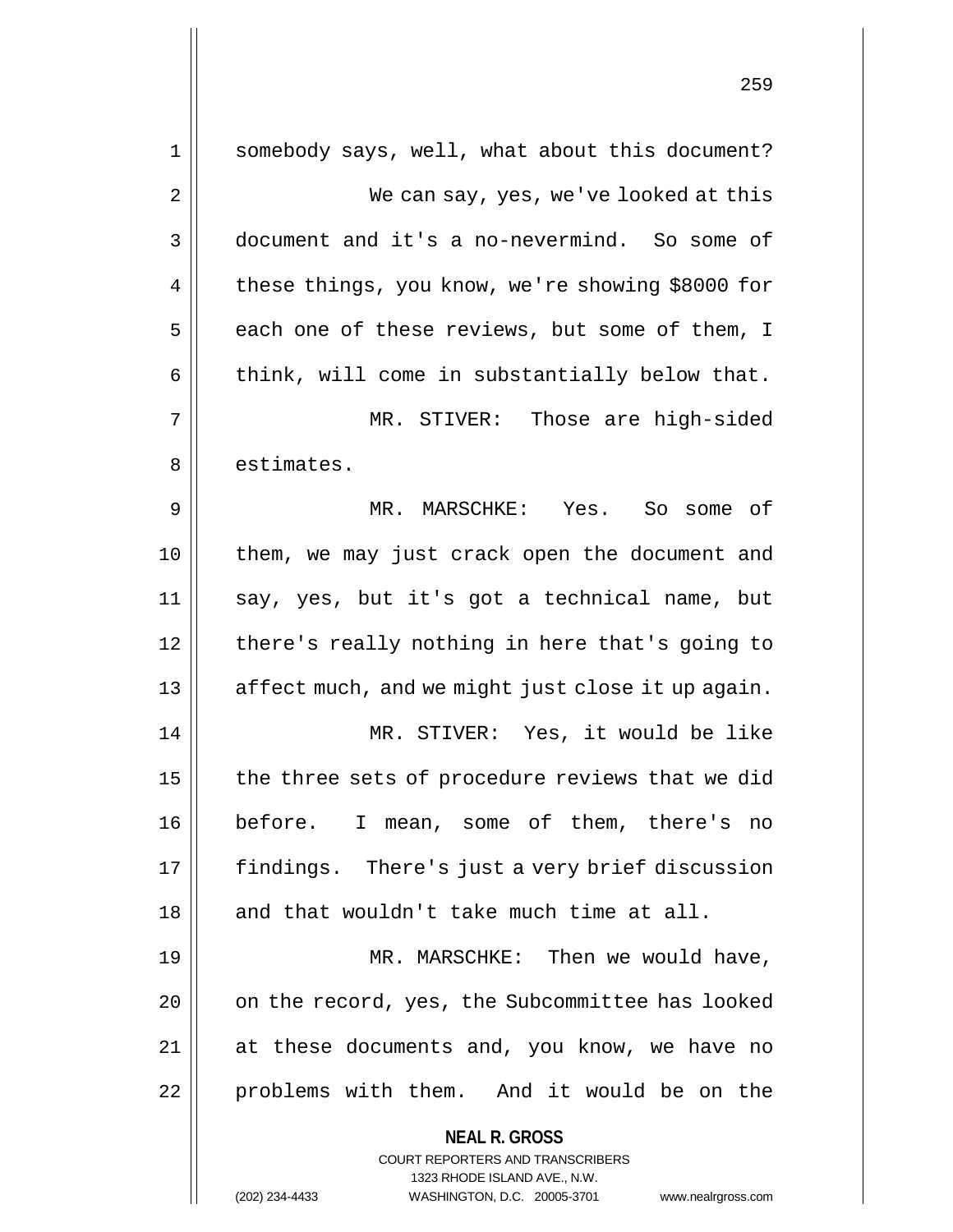1 || record to that effect.

**NEAL R. GROSS** COURT REPORTERS AND TRANSCRIBERS 1323 RHODE ISLAND AVE., N.W. 2 || MR. STIVER: Yes, at least at that 3 || point we would have a definitive judgment as to 4 || whether, A, we looked at them, and what the  $5$  significance might be. 6 CHAIR MUNN: Given nothing but the  $7 \parallel$  titles, it's hard to see how this is something 8 | that we need to be spending much time and effort  $9 \parallel$  on, but as much as I hate to say this, never 10 || thought I would say this, I'd rather see the 11 \$8000 committed than to see us spend the rest of  $12$  | the afternoon trying to figure out why we're 13 looking at these documents. 14 || MR. STIVER: And remember, it might 15 not be \$8000. 16 MR. KATZ: It's your money. 17 || MR. STIVER: It might be \$200. 18 CHAIR MUNN: Yes. I agree. It's 19  $\parallel$  only money I intended to use for my dotage. Is  $20$  | there any objection to authorizing SC&A to 21 | proceed with their review of the four documents  $22$   $\parallel$  that have been identified in Table 5?

(202) 234-4433 WASHINGTON, D.C. 20005-3701 www.nealrgross.com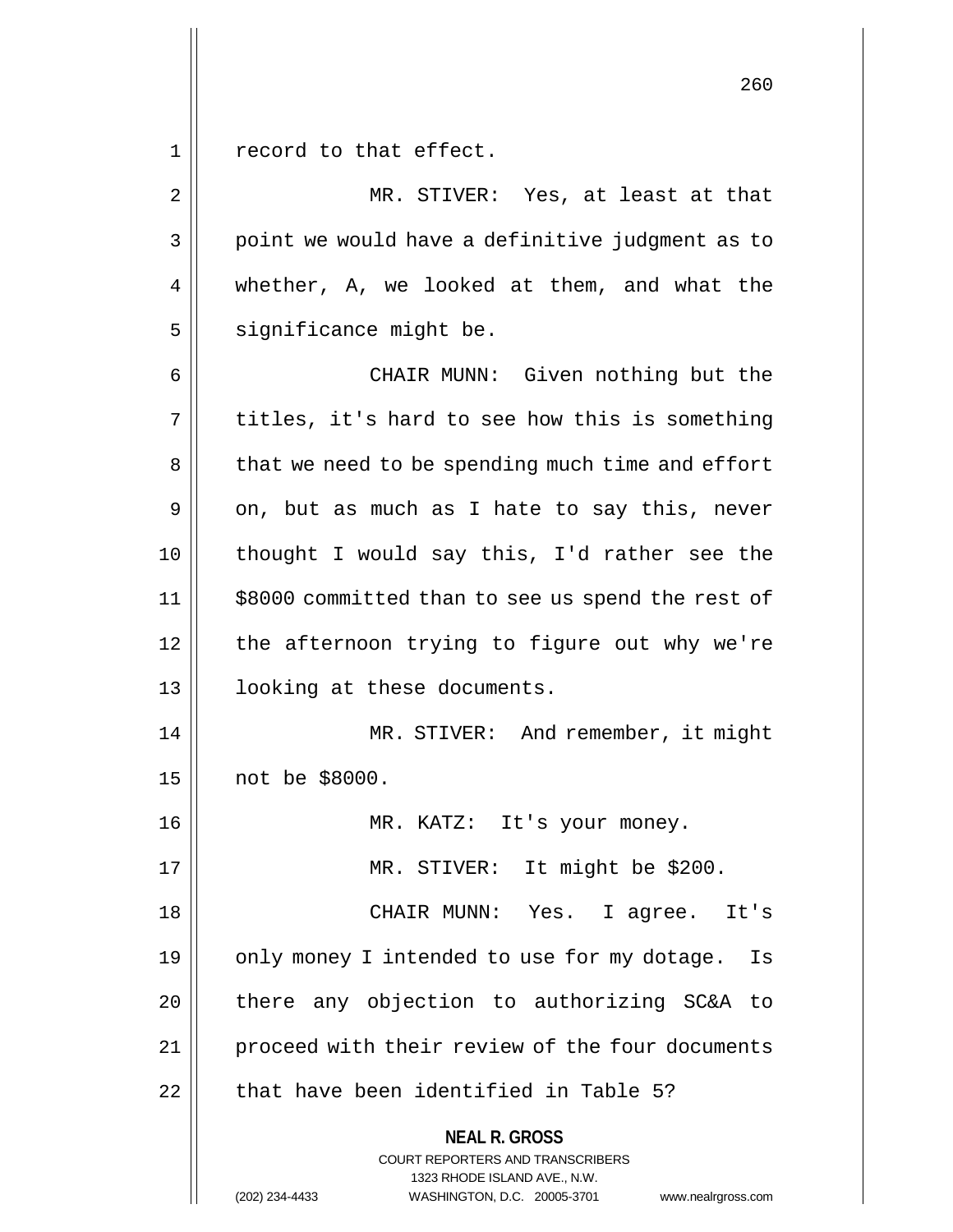|                | 261                                                                                      |
|----------------|------------------------------------------------------------------------------------------|
| 1              | MR. KATZ: We've talked about two of                                                      |
| $\overline{2}$ | them, but what about the other two? Do you all                                           |
| 3              | have nothing to say about them?                                                          |
| 4              | MEMBER BEACH: I just pulled up 0044                                                      |
| 5              | and just started glancing at it.                                                         |
| 6              | CHAIR MUNN: It's the only one                                                            |
| 7              | which, from its title, would lend itself, in my                                          |
| 8              | mind, to the kind of review that we would                                                |
| 9              | anticipate from our --                                                                   |
| 10             | MEMBER BEACH: Well, it's a 2005                                                          |
| 11             | document, no revisions of it --                                                          |
| 12             | CHAIR MUNN: Well, is there no                                                            |
| 13             | reason to revise it. Once you've established                                             |
| 14             | what you're going to do with an SEC, you've                                              |
| 15             | established it.                                                                          |
| 16             | MR. STIVER: Yes, we had never                                                            |
| 17             | reviewed the guidance for the evaluation of                                              |
| 18             | these SEC submissions and so we felt that that                                           |
| 19             | would be $-$                                                                             |
| 20             | MR. HINNEFELD: I think you'll find                                                       |
| 21             | it, fairly, an administrative sort of thing.                                             |
| 22             | CHAIR MUNN: Yes, it seems that most                                                      |
|                | <b>NEAL R. GROSS</b><br>COURT REPORTERS AND TRANSCRIBERS<br>1323 RHODE ISLAND AVE., N.W. |
|                | (202) 234-4433<br>WASHINGTON, D.C. 20005-3701 www.nealrgross.com                         |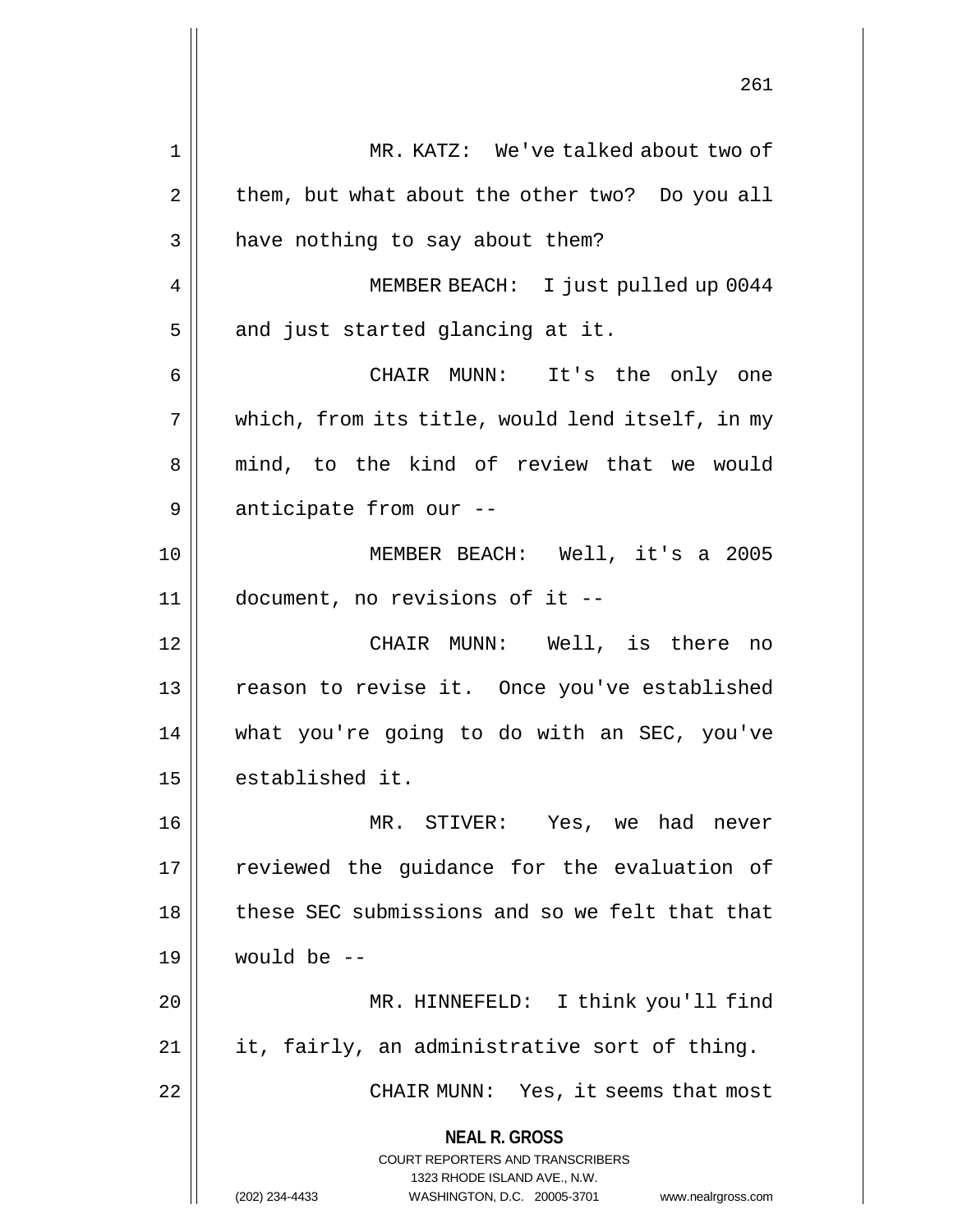**NEAL R. GROSS** COURT REPORTERS AND TRANSCRIBERS 1323 RHODE ISLAND AVE., N.W. (202) 234-4433 WASHINGTON, D.C. 20005-3701 www.nealrgross.com 262 1 || of these were. 2 || MR. HINNEFELD: But Report 53 is, I  $3 \parallel$  think, something we really should do --4 MR. STIVER: Yes, 53 is something  $5$  | that really got my attention. 6 MR. HINNEFELD: That is substantive  $7 \parallel$  and it is brand new. 8 CHAIR MUNN: Looks as though it's  $9 \parallel$  going  $-$ 10 MR. KATZ: But so 44, if it's 11 administrative and not technical, we don't need 12 || SC&A to review it. 13 || MR. HINNEFELD: Well, I suspect  $14$  | that. I don't know for sure. I mean, I trust 15  $\parallel$  them to look at it and say, is there anything 16 here? 17 MR. STIVER: Yes, we look at it and 18 determine if it's administrative. We would 19 make a comment to that effect and it would be -- 20 MR. KATZ: Then you don't need to  $21$  | review it. 22 MR. STIVER: Well, we would need a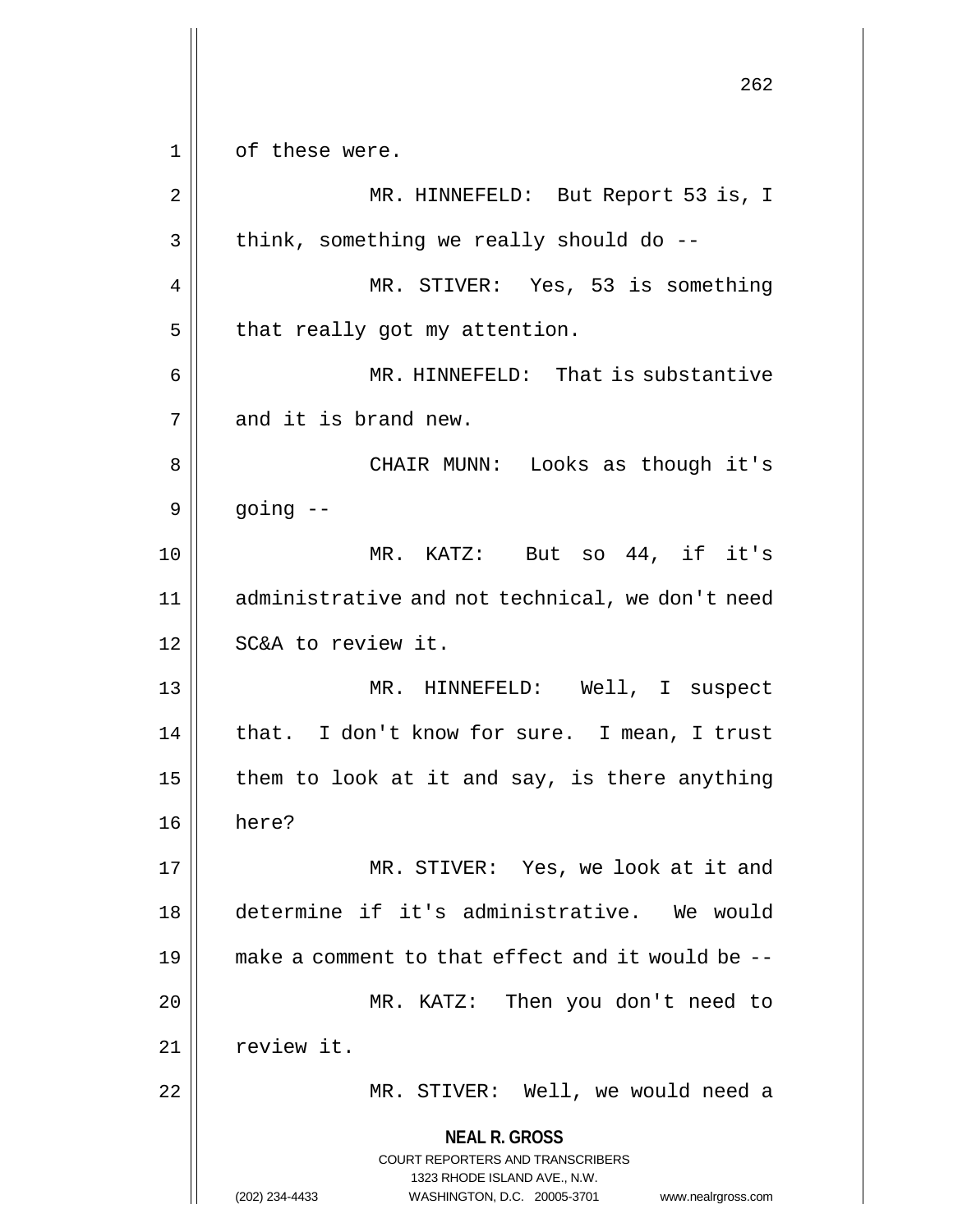|    | 263                                                                                                                                                                    |
|----|------------------------------------------------------------------------------------------------------------------------------------------------------------------------|
| 1  | full review and we could say --                                                                                                                                        |
| 2  | (Simultaneous speaking.)                                                                                                                                               |
| 3  | MR. MARSCHKE: I don't think we'd                                                                                                                                       |
| 4  | have to do a full review.                                                                                                                                              |
| 5  | MR. STIVER: No.                                                                                                                                                        |
| 6  | MR. MARSCHKE: I<br>full<br>mean, a                                                                                                                                     |
| 7  | review, we have a checklist that we have to fill                                                                                                                       |
| 8  | out and all this other stuff. If we just look                                                                                                                          |
| 9  | at it and say, this is administrative, then we                                                                                                                         |
| 10 | can put a little paragraph in our report, or                                                                                                                           |
| 11 | whatever, saying that, you know, we have not done                                                                                                                      |
| 12 | a full-blown review because we feel that this is                                                                                                                       |
| 13 | an administrative document or whatever.                                                                                                                                |
| 14 | MR. STIVER: I think Steve and I are                                                                                                                                    |
| 15 | on the same page with this. That's exactly what                                                                                                                        |
| 16 | I'm saying. If we see something that lends                                                                                                                             |
| 17 | itself as more of an administrative document,                                                                                                                          |
| 18 | that's all it would ake, just a paragraph, as a                                                                                                                        |
| 19 | matter of fact.                                                                                                                                                        |
| 20 | MEMBER BEACH: Well, this is a large                                                                                                                                    |
| 21 | document. I mean, it's 61 pages. It goes into                                                                                                                          |
| 22 | examining area facility monitoring information.                                                                                                                        |
|    | <b>NEAL R. GROSS</b><br><b>COURT REPORTERS AND TRANSCRIBERS</b><br>1323 RHODE ISLAND AVE., N.W.<br>(202) 234-4433<br>WASHINGTON, D.C. 20005-3701<br>www.nealrgross.com |

 $\mathsf{I}$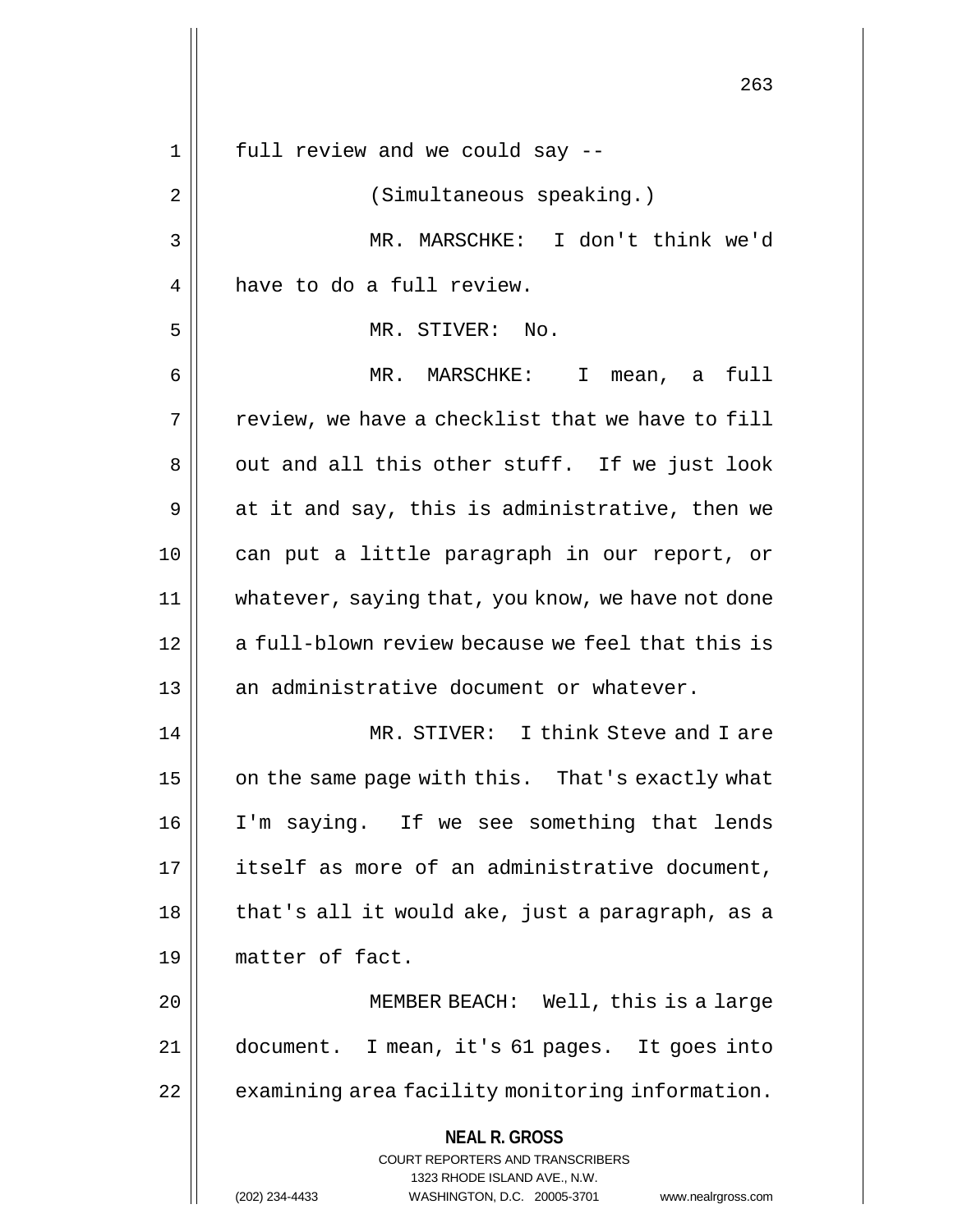**NEAL R. GROSS** COURT REPORTERS AND TRANSCRIBERS 1323 RHODE ISLAND AVE., N.W. (202) 234-4433 WASHINGTON, D.C. 20005-3701 www.nealrgross.com 264 1 || It spells out quite a few other documents within  $2 \parallel$  it. 3 MEMBER ZIEMER: Which one are you -- 4 || MEMBER BEACH: This is the 0044. 5 MR. KATZ: It's the SEC. 6 MEMBER ZIEMER: Oh, there it is. I  $7 \parallel$  see it. 8 MR. STIVER: You know, I pulled some 9 information out of the introduction from each of 10 these. This was actually a fairly big document. 11 CHAIR MUNN: Well, I think there's 12 no objection to having these four placed in 13 || SC&A's hands, is there? 14 || MEMBER BEACH: No. 15 || CHAIR MUNN: If I hear objections, 16 || speak now or forever hold your peace. Going, 17 || going, gone. You have those four. And now on  $18 \parallel$  to  $-$ 19 MR. STIVER: Table 6, these were 20 | proposed documents --21 || CHAIR MUNN: Almost issued, but not  $22 \parallel$  quite.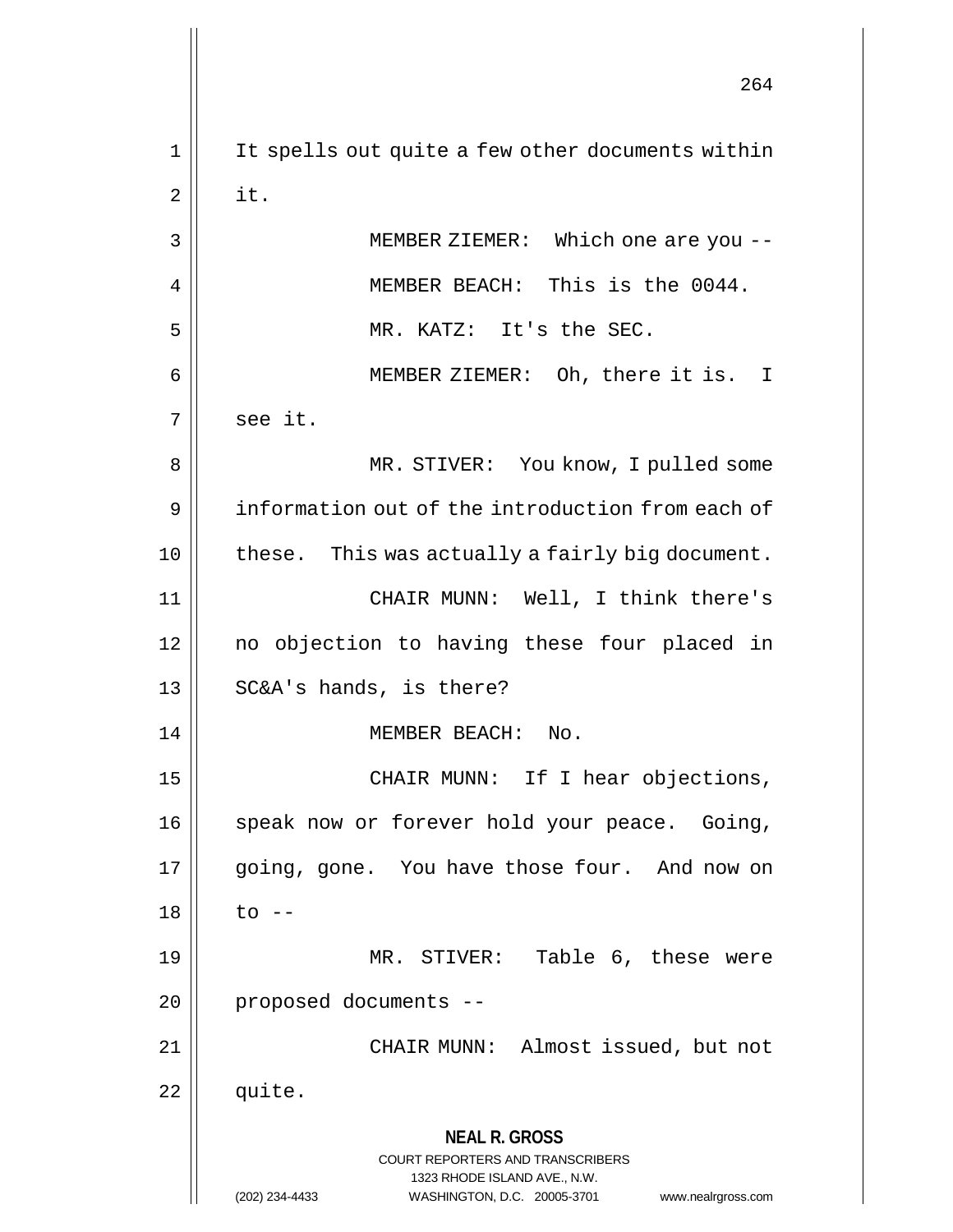|             | 265                                                                 |
|-------------|---------------------------------------------------------------------|
| $\mathbf 1$ | MR. STIVER: -- that were selected                                   |
| $\mathbf 2$ | to review once they're issued and so these are                      |
| 3           | documents that have not yet been approved for                       |
| 4           | release.                                                            |
| 5           | MEMBER ZIEMER: This is sort of a                                    |
| 6           | heads up as to what's coming down the pike.                         |
| 7           | MR. STIVER: Yes, this is what's                                     |
| 8           | coming down the pike.                                               |
| 9           | MEMBER ZIEMER: So there's nothing                                   |
| 10          | to authorize or anything like that.                                 |
| 11          | MR. STIVER: No, when the time                                       |
| 12          | comes, then we can take a look at these.                            |
| 13          | CHAIR MUNN: This is a later.                                        |
| 14          | MR. STIVER: Yes, we just looked at                                  |
| 15          | that as a category of what was out there in the                     |
| 16          | pipeline.                                                           |
| 17          | CHAIR MUNN: Do we have anything                                     |
| 18          | else to say about those before we move into the                     |
| 19          | PERs?                                                               |
| 20          | MR. STIVER:<br>No.                                                  |
| 21          | CHAIR MUNN: Are we ready to address                                 |
| 22          | PERs, folks? If so, let's look at the PERs that                     |
|             | <b>NEAL R. GROSS</b><br>COURT REPORTERS AND TRANSCRIBERS            |
|             | 1323 RHODE ISLAND AVE., N.W.                                        |
|             | (202) 234-4433<br>WASHINGTON, D.C. 20005-3701<br>www.nealrgross.com |

 $\mathsf{I}$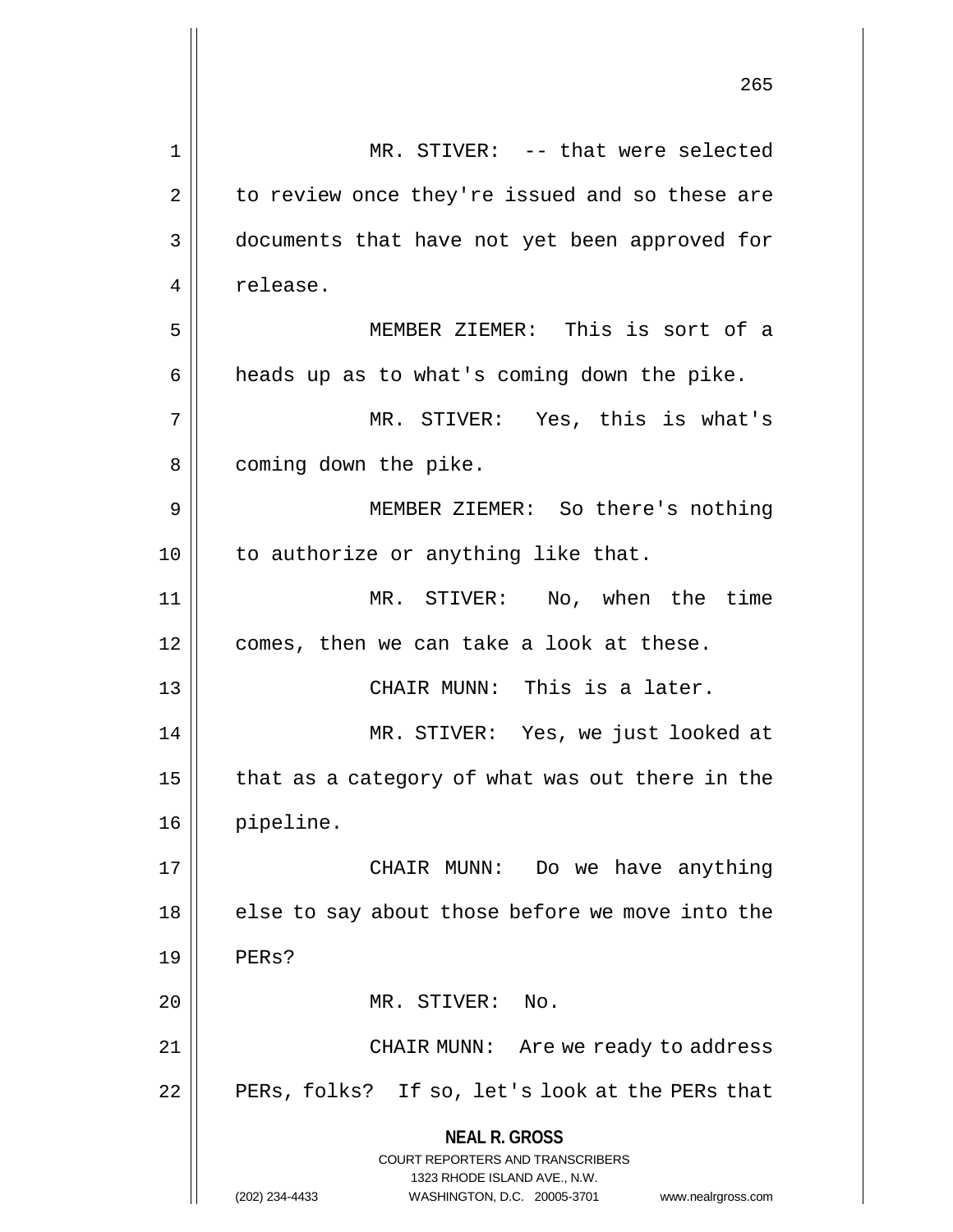**NEAL R. GROSS** COURT REPORTERS AND TRANSCRIBERS 1323 RHODE ISLAND AVE., N.W. (202) 234-4433 WASHINGTON, D.C. 20005-3701 www.nealrgross.com 1 you have outstanding that you have not been  $2 \parallel$  assigned and ask everyone -- Ted just recently  $3 \parallel$  sent you the segregated table, Table 1. 4 || MR. STIVER: Actually, if we could  $5$  ||  $1$  look at the other document. 6 MEMBER ZIEMER: Is that the same as 7 your Table 7? 8 MEMBER BEACH: Table 7? 9 || MR. STIVER: The other document of 10 || Table 7, I went through and made some annotations 11 on these. I added some more information. 12 MR. KATZ: Right. 13 MR. STIVER: I went through and 14 || looked at each of these PERs. I didn't look at  $15$  | them in excruciating detail, but I looked at them 16 | and made some preliminary recommendations as to 17 | whether we thought it would benefit from a review 18 || or we could defer a review. 19 || CHAIR MUNN: All right. 20 MR. STIVER: And of those, there's  $21$  | 15 that we felt might benefit from review and six  $22$  |  $\sigma$  others that either have outstanding issues that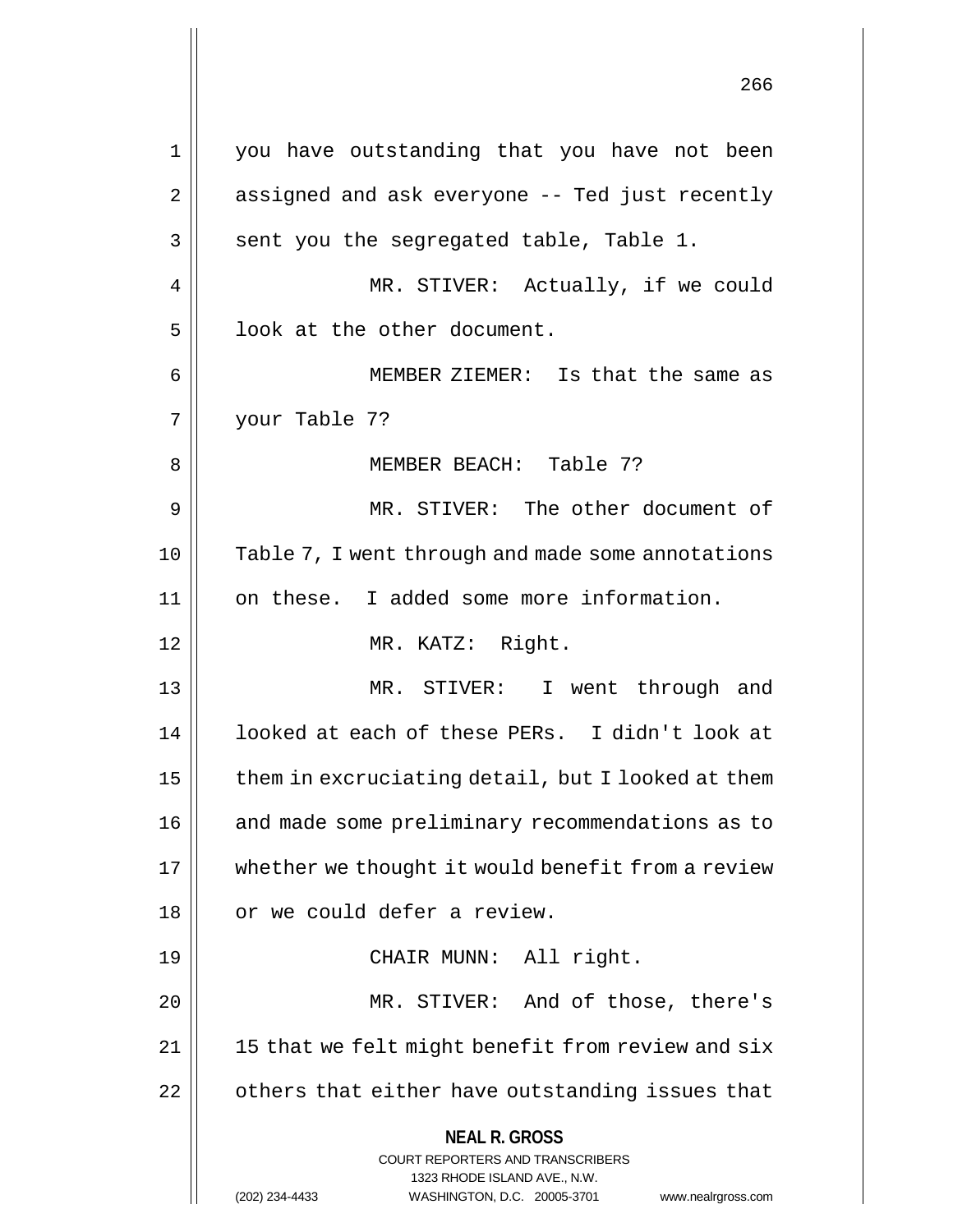**NEAL R. GROSS** COURT REPORTERS AND TRANSCRIBERS 1323 RHODE ISLAND AVE., N.W. (202) 234-4433 WASHINGTON, D.C. 20005-3701 www.nealrgross.com 1 || are being discussed in a Work Group or are pretty  $2 \parallel$  evident that they really don't need a review. 3 || And the ones that are highlighted in  $4 \parallel$  green are those that we feel could be deferred. 5 | The ones highlighted in yellow, obviously, would  $6 \parallel$  be the others. And this is Table 7, starting on  $7 \parallel$  Page 12 of the follow-up budget discussion, the 8 || annotated version. 9 CHAIR MUNN: But we can't 10 differentiate the colors here, so you'll have to  $11$ 12 MEMBER BEACH: Lighter 13 || highlighted, yellow; darker one is green. 14 MR. STIVER: I can indicate to you 15 which ones -- 16 MEMBER BEACH: That's how I could 17 | tell on mine. 18 || MR. STIVER: And the ones that say, 19 may benefit from an SC&A review. 20 MEMBER BEACH: Yes. 21 || MR. STIVER: And now, before we get 22  $\parallel$  started, I'd like to clarify something. I know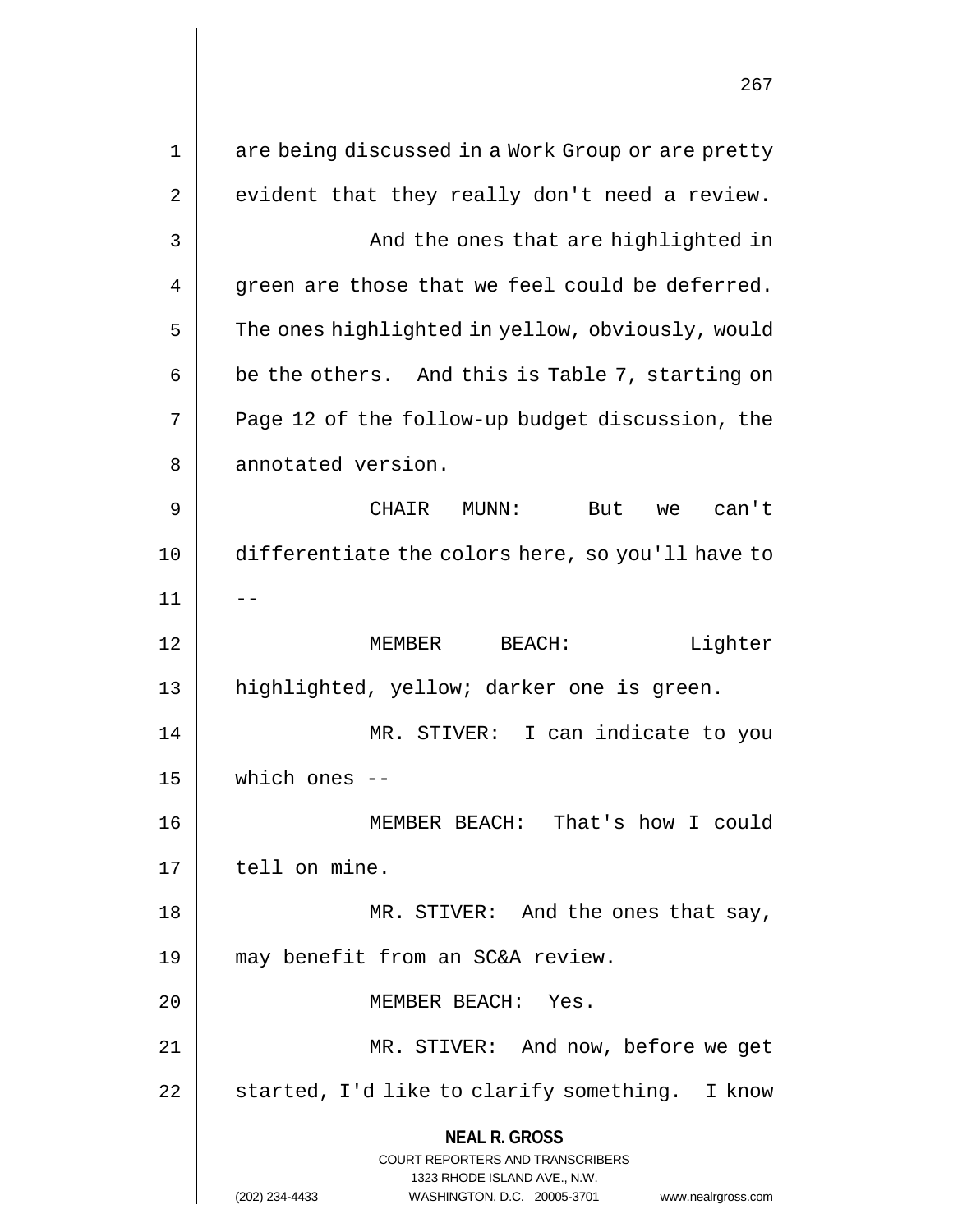**NEAL R. GROSS** COURT REPORTERS AND TRANSCRIBERS 1323 RHODE ISLAND AVE., N.W. 1 at the discussions in June there was, what 2 | appeared to me to be, some misunderstanding of  $3 \parallel$  what our selection criteria really represented,  $4 \parallel$  that being the number of cases re-evaluated was  $5$  || pretty clear, but the selection criteria, and  $6 \parallel$  the science involved and revising the DR. 7 Now, these ratings of low, medium 8 || and high have nothing to do with what we felt that 9 || this was an important PER. This was really just 10 as a cost basis. This is for our determination 11 of, what do we think it would cost doing it to 12 || prepare this document? 13 MEMBER BEACH: So you could have 14 left it out for us. 15 MR. STIVER: I could have left it 16 || out. This is taken from an internal document 17 || and, you know, I probably could have spread that 18 || a little bit more. 19 MR. KATZ: I mean, I actually 20  $\parallel$  remember the background for that, so that's not 21 how these came about originally, because,  $22$  |  $\sigma$ riginally, we discussed this low, medium, high

(202) 234-4433 WASHINGTON, D.C. 20005-3701 www.nealrgross.com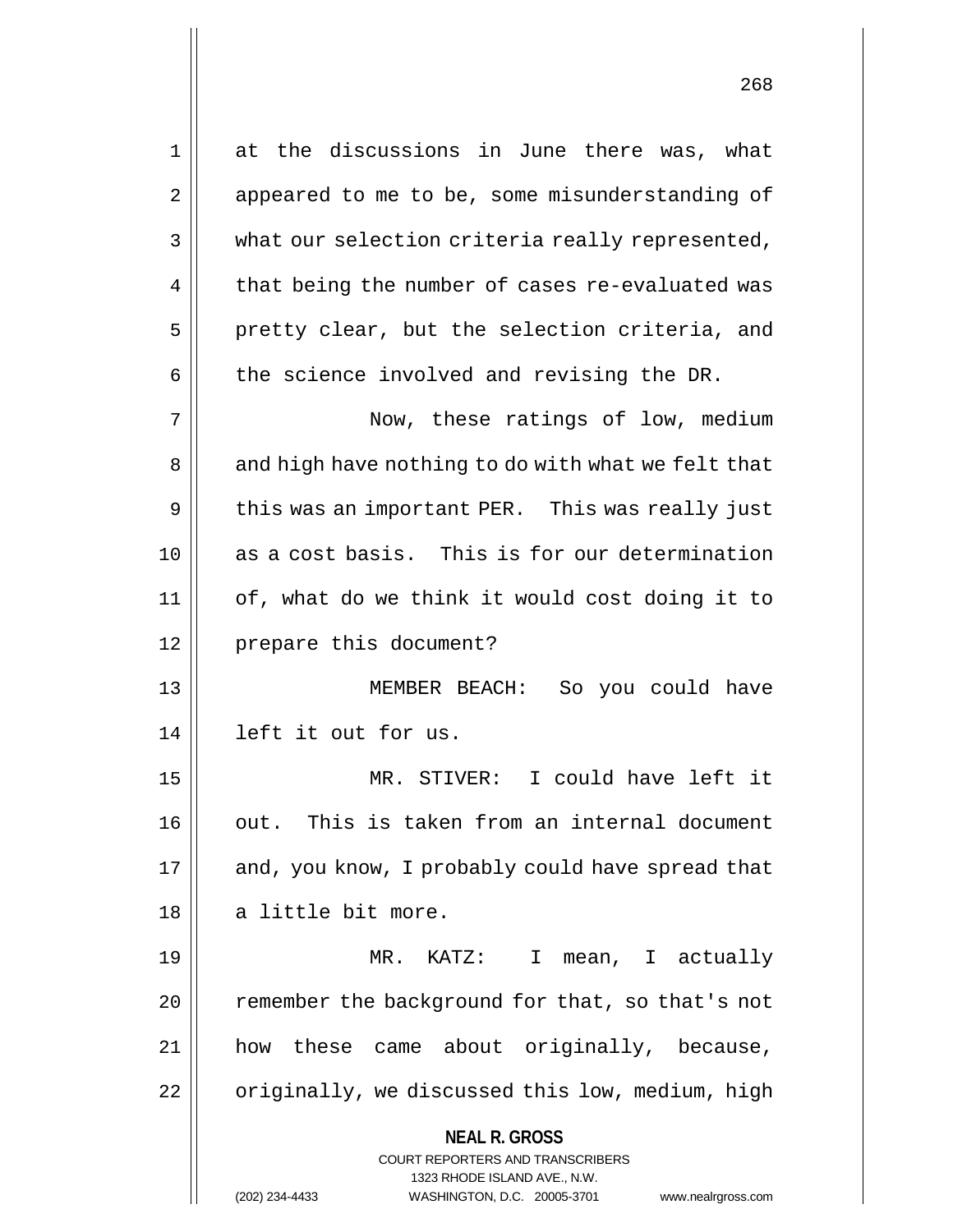| $\mathbf 1$ | was intended. The thinking that we had talking                                                      |
|-------------|-----------------------------------------------------------------------------------------------------|
| 2           | about this was that, for a highly complex change,                                                   |
| 3           | that raises real implementation issues as there                                                     |
| 4           | could be real mess-ups in implementation.                                                           |
| 5           | But medium, less so, and low, much                                                                  |
| 6           | less concern about implementation, so that was                                                      |
| 7           | the thinking.                                                                                       |
| 8           | MEMBER ZIEMER: So it's a NIOSH                                                                      |
| 9           | cost, so not SC&A cost.                                                                             |
| 10          | MR. KATZ: No, I'm not talking about                                                                 |
| 11          | costs. I'm just talking about this issue of                                                         |
| 12          | complexity.                                                                                         |
| 13          | MEMBER ZIEMER: Well, complexity of                                                                  |
| 14          | -- oh, got you.                                                                                     |
| 15          | The complexity of the<br>MR. KATZ:                                                                  |
| 16          | reason we differentiated that originally was for                                                    |
| 17          | that, because we thought -- and we've had a PER                                                     |
| 18          | where we don't even bother auditing cases                                                           |
| 19          | because the actual implementation was so simple                                                     |
| 20          | there was no point going and looking at cases,                                                      |
| 21          | so that was actually -- it may relate to cost as                                                    |
| 22          | well, but that was the rationale for this                                                           |
|             | <b>NEAL R. GROSS</b>                                                                                |
|             | <b>COURT REPORTERS AND TRANSCRIBERS</b>                                                             |
|             | 1323 RHODE ISLAND AVE., N.W.<br>(202) 234-4433<br>WASHINGTON, D.C. 20005-3701<br>www.nealrgross.com |
|             |                                                                                                     |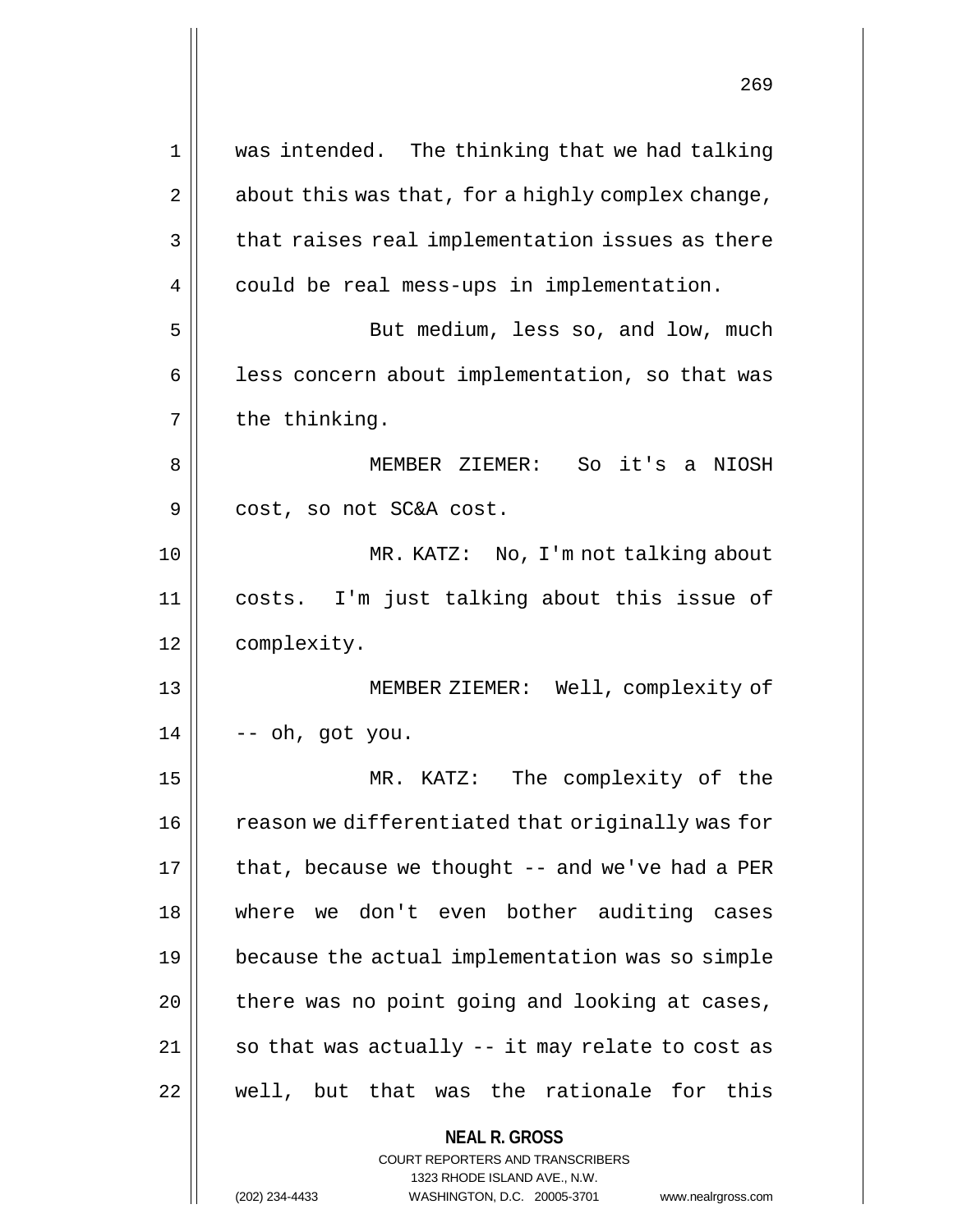**NEAL R. GROSS** COURT REPORTERS AND TRANSCRIBERS 270 1 | taxonomy. 2 || MR. STIVER: Okay. I understand  $3 \parallel$  what you're saying. In this particular table, 4 || we put those in based on our cost estimate. You  $5$  | know, but clearly, complexity is going to impact  $6 \parallel$  the implementation. 7 MR. KATZ: How easy it is to 8 || implement the PER. 9 MR. STIVER: Right. Yes, I agree 10 with you. 11 || MR. KATZ: So we wanted to be 12 certain to evaluate those PERs in terms of 13 || auditing cases where the implementation was 14 complex. 15 MR. STIVER: Yes. 16 CHAIR MUNN: But if I extrapolate 17 || then from your current definition of selection  $18$  | criteria, then everything we have to look at here 19 is all, and we have the numbers to prove it, are  $20$  || all in the low-cost area anyway. So we can  $21$  || remove that as a concern, right? 22 MR. STIVER: Yes, most of these are

1323 RHODE ISLAND AVE., N.W.

(202) 234-4433 WASHINGTON, D.C. 20005-3701 www.nealrgross.com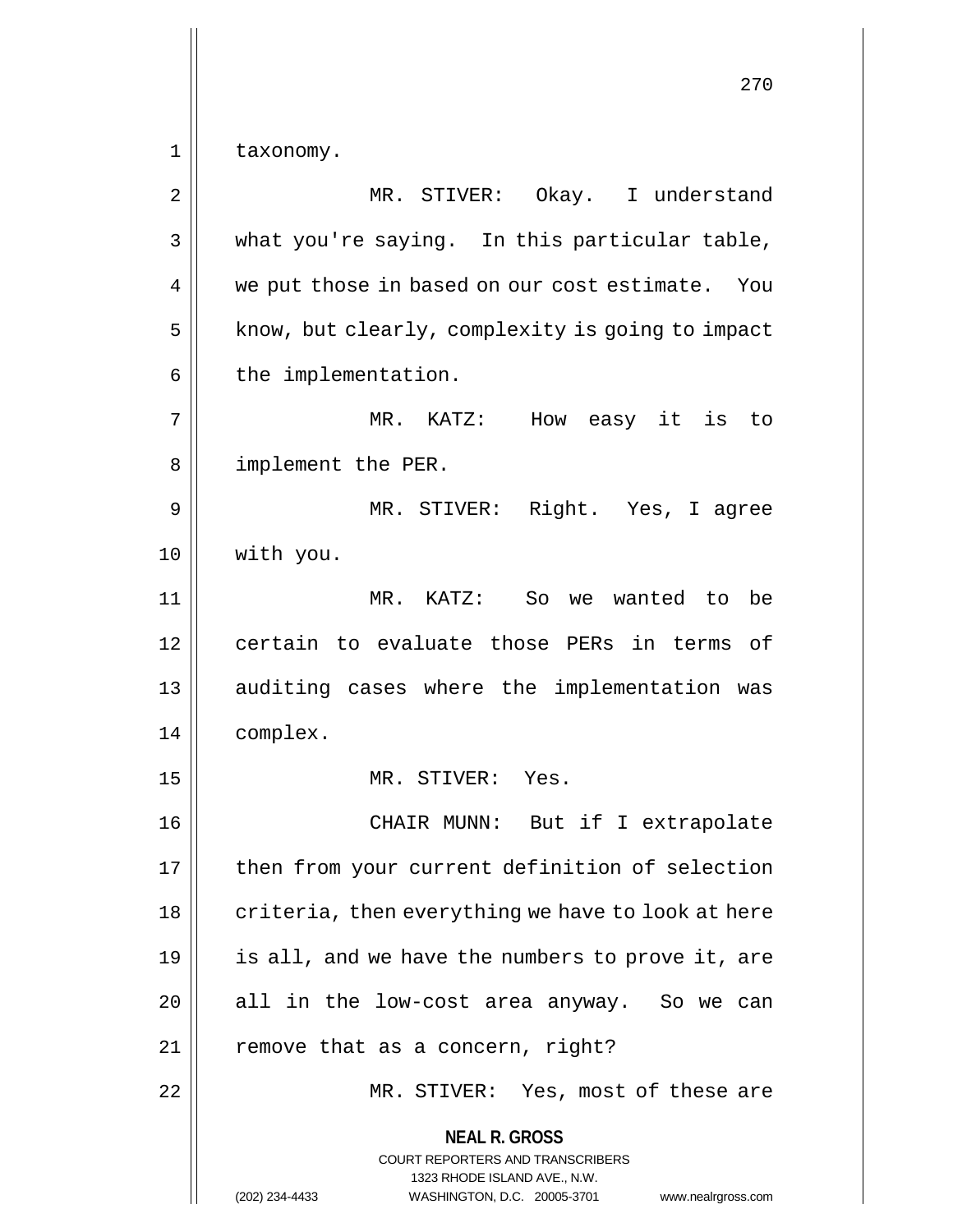**NEAL R. GROSS** COURT REPORTERS AND TRANSCRIBERS 1323 RHODE ISLAND AVE., N.W. (202) 234-4433 WASHINGTON, D.C. 20005-3701 www.nealrgross.com 271  $1 \parallel$  -- well, there's a few that are a little higher.  $2 \parallel$  I think there's some that have, and again, I'm 3 || just paging through here --4 | MEMBER ZIEMER: The complexity 5 || seems to be level. 6 MR. STIVER: Yes, the complexity is 7 || going to drive the cost up. Say PER-27, or 8 | excuse me, PER-30 from Savannah River site is a 9 || high, and that's \$14,000 as our upper bound 10 estimate on that. What it would cost to do that 11 || one. 12 || MEMBER ZIEMER: Right. 13 MR. STIVER: So they range between 14 || about 6 and 12, and remember, those are 15 worst-case scenarios, and oftentimes, they 16 won't even come close to that. 17 MR. KATZ: So again, I would just  $18 \parallel$  say, by the discussions we had previously on how 19 we would go about this, the high complexity would  $20$  | be priorities, medium would be lower priorities, 21 and low would be less. It's not a budget  $22$  | exercise. It's a  $-$  what's most important to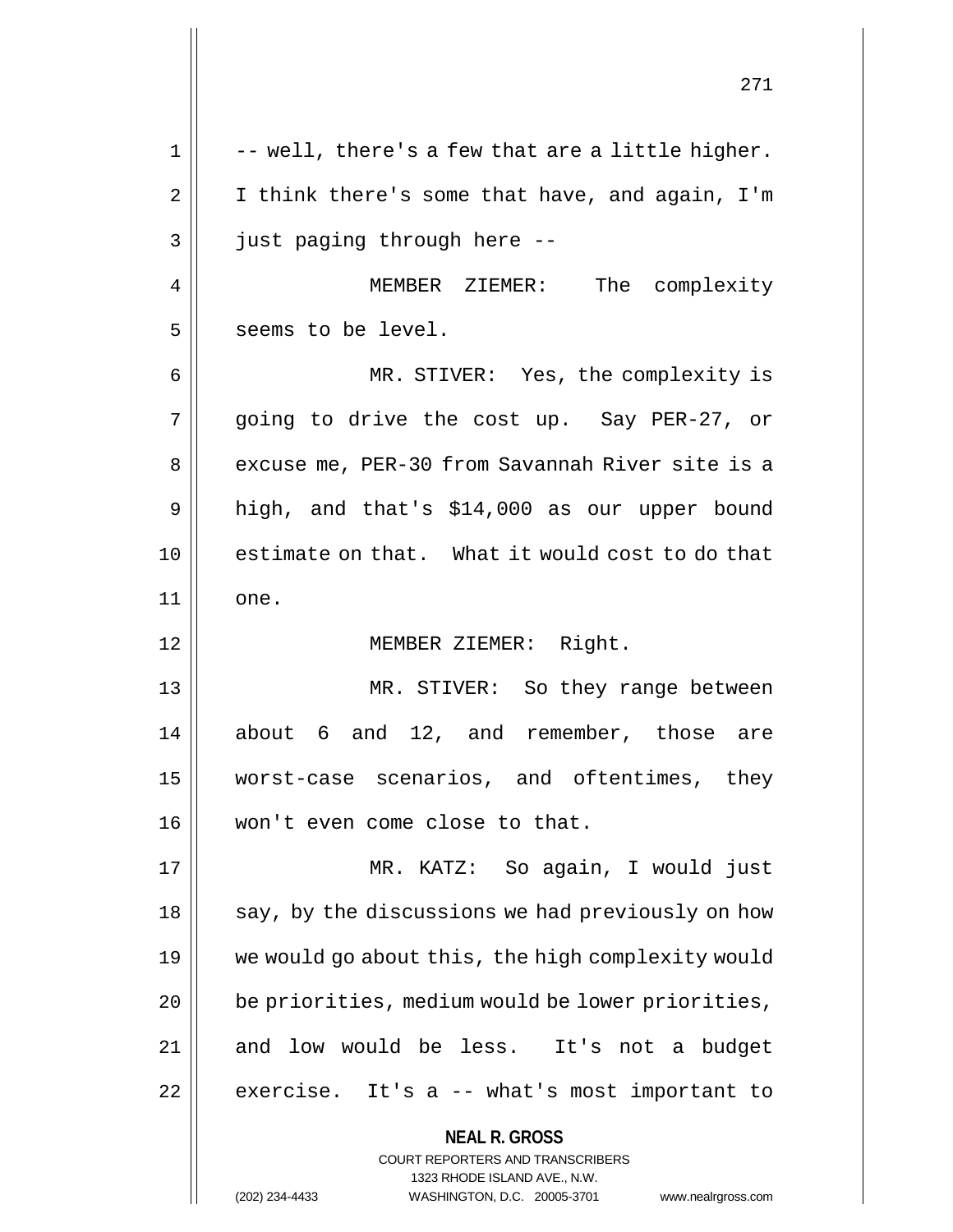$1 \parallel$  address.

| 2  | MR. STIVER: Kathy, are you still                                                                                                                                    |
|----|---------------------------------------------------------------------------------------------------------------------------------------------------------------------|
| 3  | online, Kathy Behling? I guess not. I guess my                                                                                                                      |
| 4  | only concern there is that, whether she used the                                                                                                                    |
| 5  | criteria in the same manner that you're                                                                                                                             |
| 6  | indicating when she put this table together.                                                                                                                        |
| 7  | MEMBER BEACH: Well, yes, because                                                                                                                                    |
| 8  | they all say low. The science is the only one                                                                                                                       |
| 9  | that differentiates between --                                                                                                                                      |
| 10 | MR. STIVER: Yes, the selection                                                                                                                                      |
| 11 | criteria might be fairly straightforward.                                                                                                                           |
| 12 | MEMBER BEACH: Yes.                                                                                                                                                  |
| 13 | CHAIR MUNN: That's what I was                                                                                                                                       |
| 14 | saying.                                                                                                                                                             |
| 15 | MR. STIVER: But that has --                                                                                                                                         |
| 16 | CHAIR MUNN: I thought I said.                                                                                                                                       |
| 17 | MR. STIVER: -- nothing to do with,                                                                                                                                  |
| 18 | really, the impact of implementation                                                                                                                                |
| 19 | necessarily. It could be pretty significant.                                                                                                                        |
| 20 | MEMBER BEACH: You did.                                                                                                                                              |
| 21 | MR. STIVER: Anyway, if people are                                                                                                                                   |
| 22 | ready, we can start going through these. The                                                                                                                        |
|    | <b>NEAL R. GROSS</b><br><b>COURT REPORTERS AND TRANSCRIBERS</b><br>1323 RHODE ISLAND AVE., N.W.<br>(202) 234-4433<br>WASHINGTON, D.C. 20005-3701 www.nealrgross.com |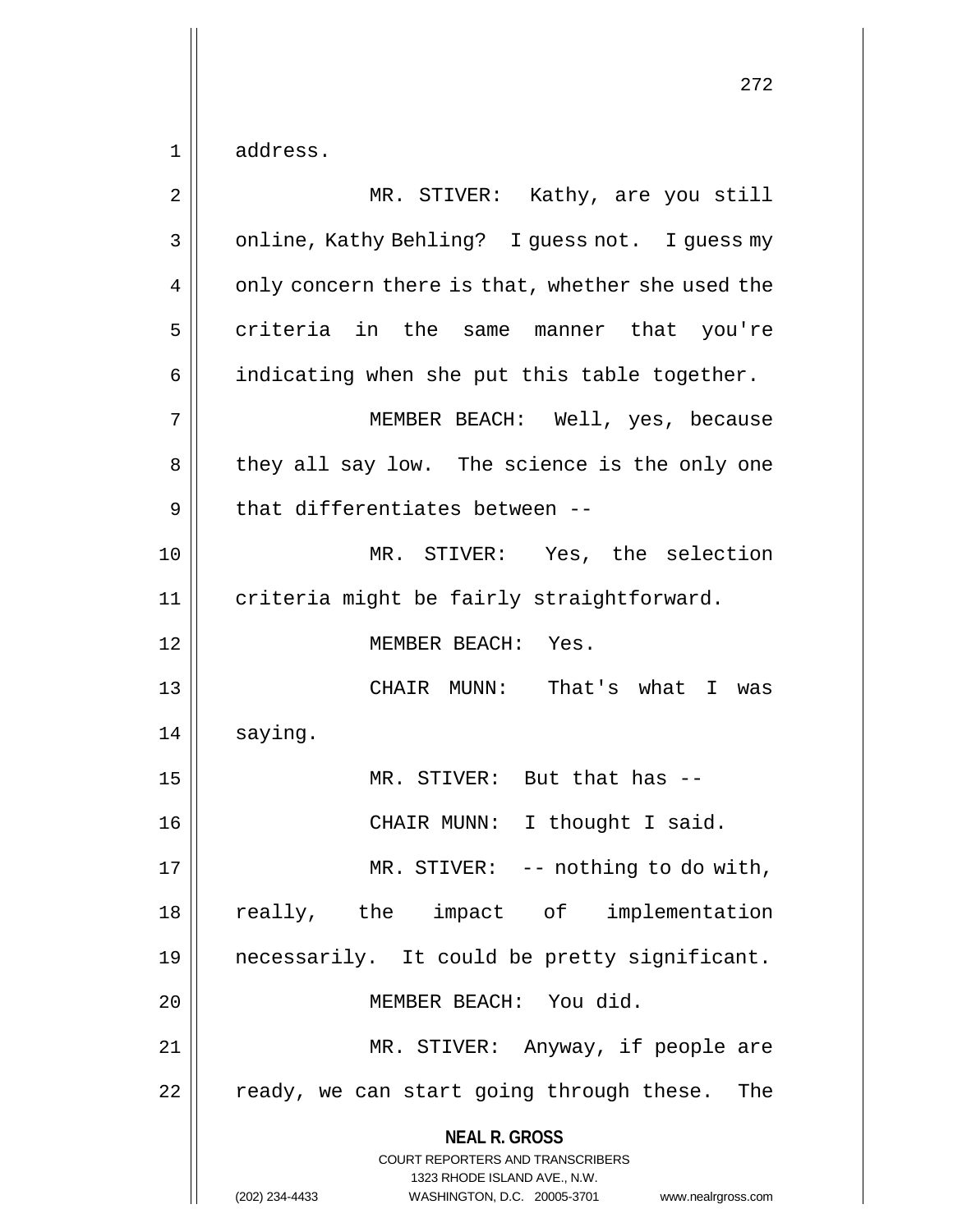**NEAL R. GROSS** COURT REPORTERS AND TRANSCRIBERS 1323 RHODE ISLAND AVE., N.W. (202) 234-4433 WASHINGTON, D.C. 20005-3701 www.nealrgross.com 2 is PER-13. This is Revision 2. It relates to 3 | a Technical Basis Document which was produced in 4 | April of 2007. 5 || This is the evaluation of the impact  $6 \parallel$  of changes to the isotopic ratios for the Paducah 7 Gaseous Diffusion Plant. And it was determined 8 || that those ratios published in the TBD did not  $9 \parallel$  provide an accurate or bounding dose estimate. 10 Therefore, a revision was required 11 and the revised ratios also affected 12 || environmental dose estimates and required a 13 modification to a Technical Basis Document,  $14$   $19-4$ . 15 || As you can see, there's about 734 16 || affected claims. Selection criteria, low, 17 || science involved, medium. Because these are 18 | sorted based on the number of cases we evaluated, 19  $\parallel$  this represents the most potentially affected 20 claims. 21 || And so we felt that this one would 22 | benefit from a review.

1 || first one, this is on Page 12 of Table 7, this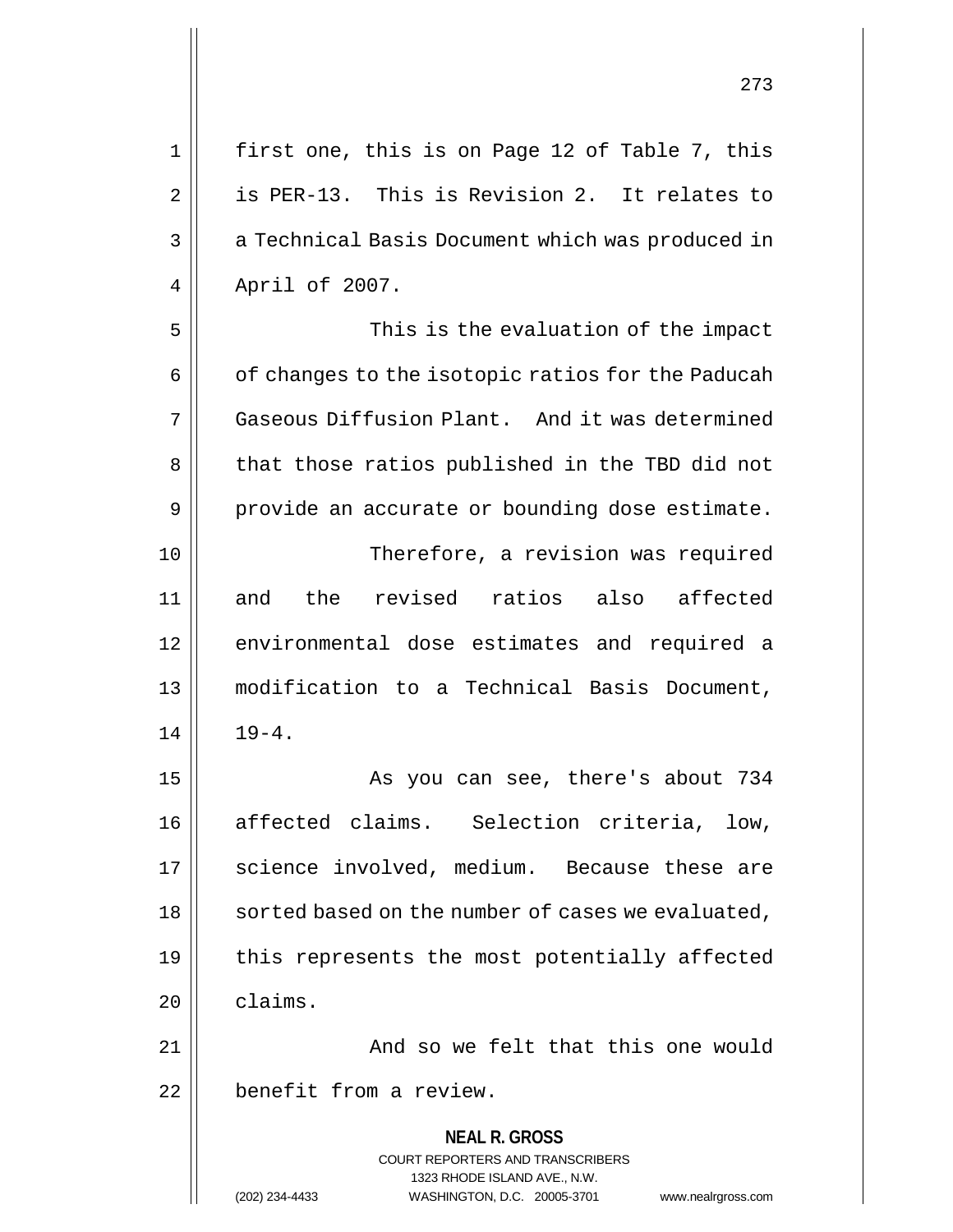|                | 274                                                                                                 |
|----------------|-----------------------------------------------------------------------------------------------------|
| 1              | MEMBER BEACH: So -- oh, I'm sorry.                                                                  |
| $\overline{2}$ | MEMBER ZIEMER: The exact number is                                                                  |
| 3              | -- I'm sorry. Go ahead.                                                                             |
| 4              | MEMBER BEACH: I was just going to                                                                   |
| 5              | say, I know we're reviewing this in our Work                                                        |
| 6              | Group also. How does it correlate to this                                                           |
| 7              | review in what we're doing?                                                                         |
| 8              | MR. STIVER: It would be kind of                                                                     |
| 9              | analogous to the TIB-52 PER-14 in which you've                                                      |
| 10             | got an ongoing review and you also have a PER                                                       |
| 11             | because the changes could impact doses, so there                                                    |
| 12             | may be the type of situation where you have to                                                      |
| 13             | go back and re-evaluate cases because the doses                                                     |
| 14             | are going up, and they trip a PoC threshold.                                                        |
| 15             | But then you still have the separate                                                                |
| 16             | issue of, you know, debating the nuances of the                                                     |
| 17             | TBD itself, which may or may not impact this part                                                   |
| 18             | $of --$                                                                                             |
| 19             | MEMBER BEACH: Okay.                                                                                 |
| 20             | MEMBER ZIEMER: Is this number of                                                                    |
| 21             | cases re-evaluated, is this the actual number                                                       |
| 22             | that the DOL has sent back; this 134?                                                               |
|                | <b>NEAL R. GROSS</b>                                                                                |
|                | COURT REPORTERS AND TRANSCRIBERS                                                                    |
|                | 1323 RHODE ISLAND AVE., N.W.<br>(202) 234-4433<br>WASHINGTON, D.C. 20005-3701<br>www.nealrgross.com |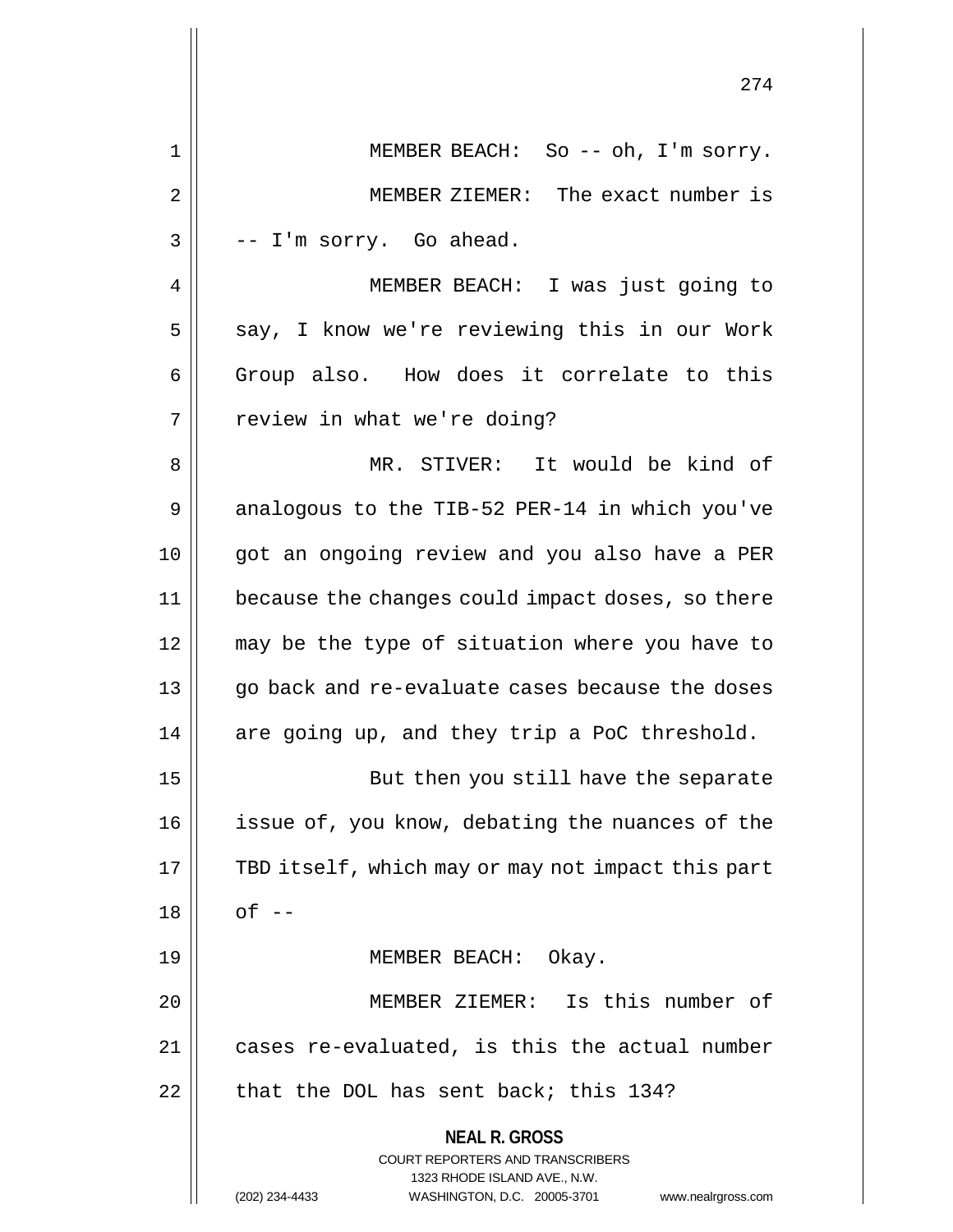| $\mathbf 1$ | MR. STIVER: Yes, I believe that's                                       |
|-------------|-------------------------------------------------------------------------|
| 2           | what this comes from. These are the claims that                         |
| 3           | would be -- it's kind of like what we've found                          |
| 4           | in the other PER-77.                                                    |
| 5           | MEMBER ZIEMER: Right. Yes.                                              |
| 6           | MR. STIVER: Those are based on                                          |
| 7           | NIOSH's selection criteria.                                             |
| 8           | MR. MARSCHKE: I kind of agree with                                      |
| 9           | Josie here. I mean, this is a PER that is on a                          |
| 10          | document that this Subcommittee doesn't really                          |
| 11          | review. This is on a Site Profile document.                             |
| 12          | This PER is associated with a Site Profile                              |
| 13          | document, which the Work Group is reviewing                             |
| 14          | those. This Subcommittee doesn't review them.                           |
| 15          | So why would this Subcommittee get                                      |
| 16          | involved in the PER review of that document? To                         |
| 17          | me, it seems like this should go -- whoever is                          |
| 18          | reviewing, you know, 19-5, TKBS-19-5, they                              |
| 19          | should also be -- this PER should go along with                         |
| 20          | that.                                                                   |
| 21          | MR. STIVER: Okay. Well, answer me                                       |
| 22          | this then, are there situations in the past that                        |
|             | <b>NEAL R. GROSS</b>                                                    |
|             | <b>COURT REPORTERS AND TRANSCRIBERS</b><br>1323 RHODE ISLAND AVE., N.W. |
|             | (202) 234-4433<br>WASHINGTON, D.C. 20005-3701<br>www.nealrgross.com     |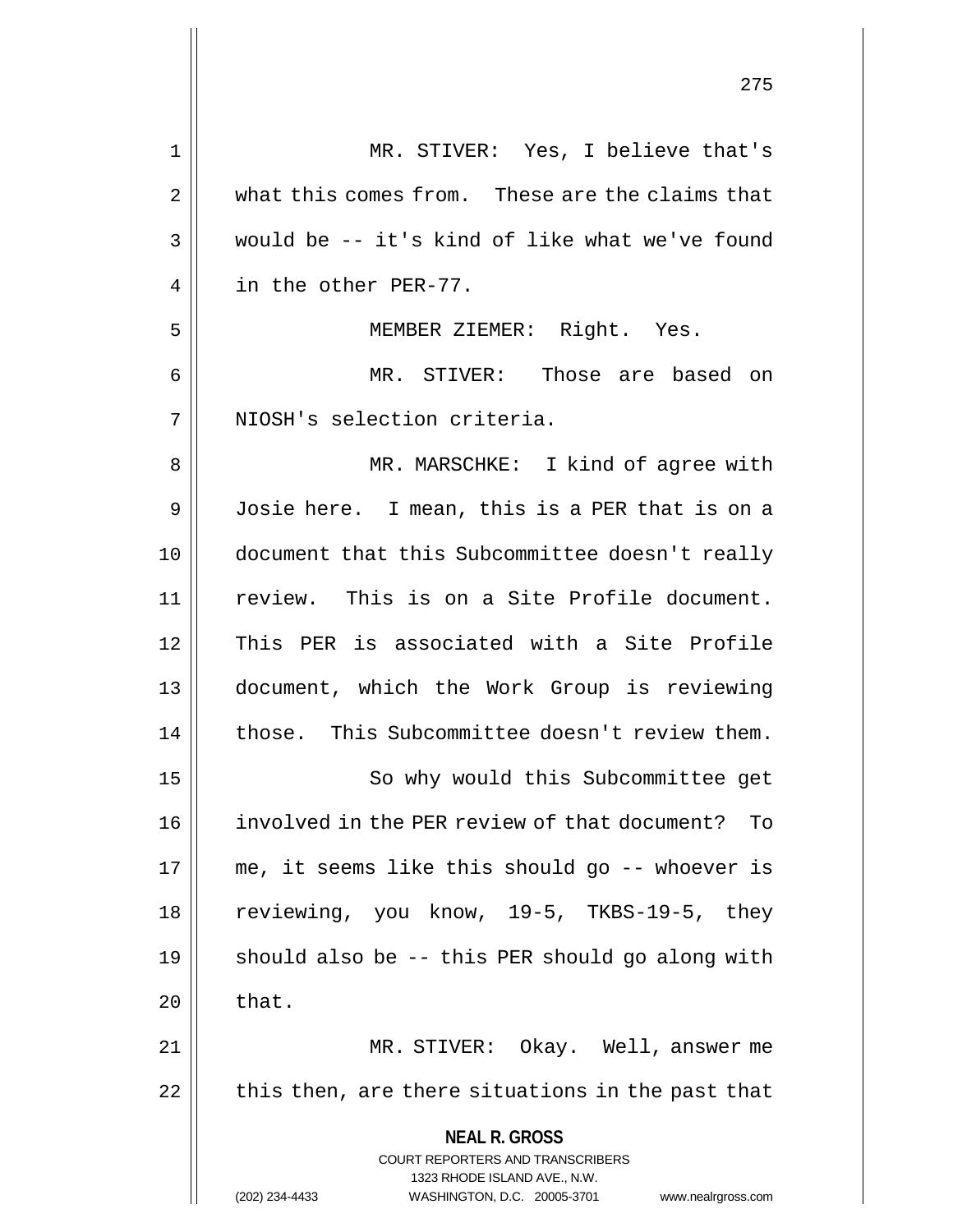| $\mathbf 1$ | I would not know myself, having not been involved               |
|-------------|-----------------------------------------------------------------|
| 2           | in that that long, are there situations where the               |
| 3           | PERs are evaluated in Work Groups as opposed to                 |
| 4           | the Procedures Subcommittee, or is that                         |
| 5           | something that's done here in Procedures only?                  |
| 6           | CHAIR MUNN: It's been done here in                              |
| 7           | Procedures only.                                                |
| 8           | MR. HINNEFELD: PERs have only been                              |
| 9           | done here.                                                      |
| 10          | Right. And<br>MEMBER ZIEMER:<br>we                              |
| 11          | don't review Site Profiles.                                     |
| 12          | MR. MARSCHKE: But we don't do Site                              |
| 13          | Profiles.                                                       |
| 14          | MEMBER ZIEMER: Right.                                           |
| 15          | MR. STIVER:<br>No, we don't. But                                |
| 16          | see, the change to a Site Profile or any other                  |
| 17          | $document --$                                                   |
| 18          | MEMBER ZIEMER: May result in a PER.                             |
| 19          | MR. STIVER: -- results in a PER if                              |
| 20          | they're potentially affecting the PoC. And so                   |
| 21          | you're actually looking at two different angles                 |
| 22          | for the same document.                                          |
|             | <b>NEAL R. GROSS</b><br><b>COURT REPORTERS AND TRANSCRIBERS</b> |
|             | 1323 RHODE ISLAND AVE., N.W.                                    |

 $\overline{1}$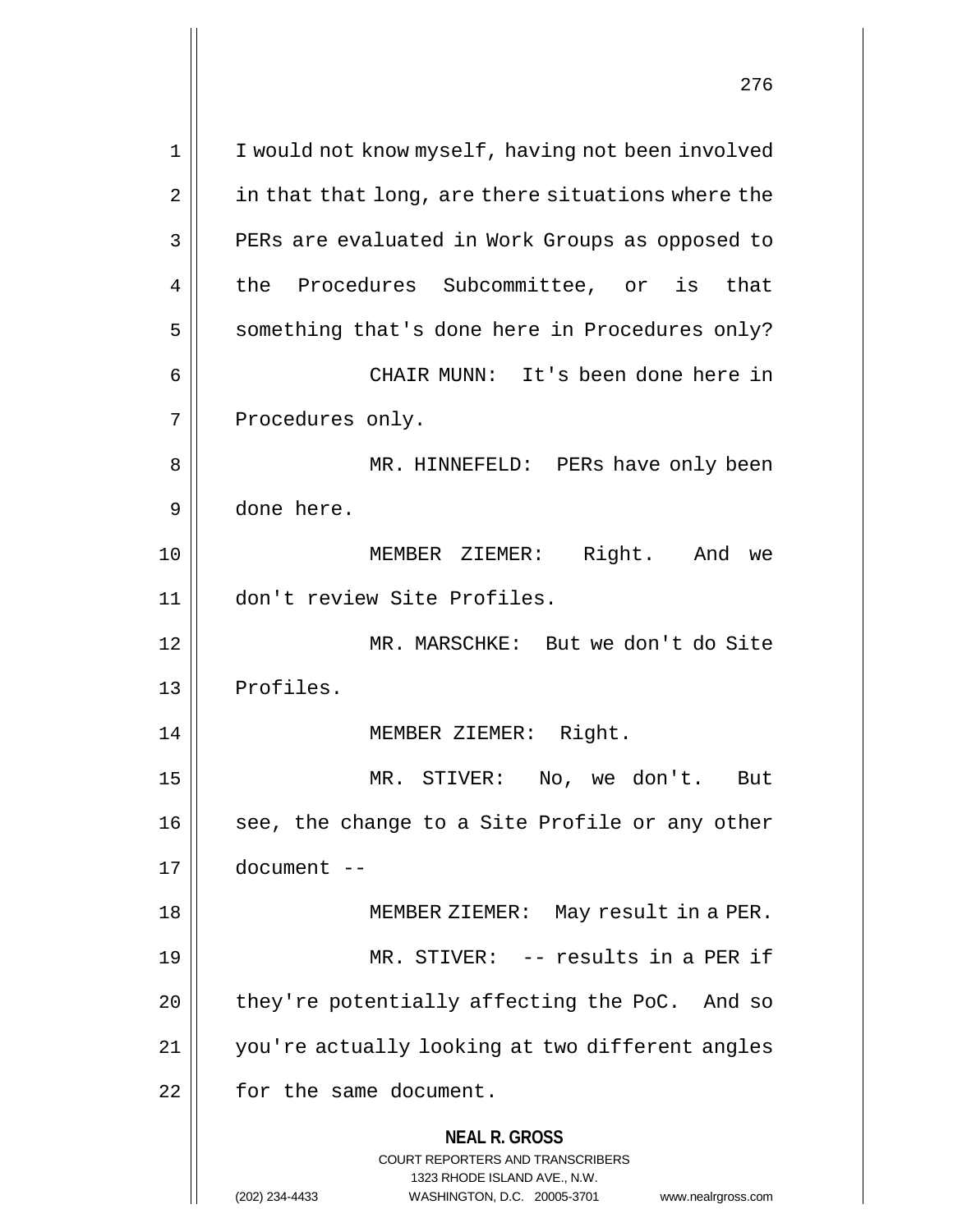| $\mathbf{1}$ | MR. HINNEFELD: If I could offer one                                 |
|--------------|---------------------------------------------------------------------|
| 2            | thing. This is Stu. This was a specific change                      |
| 3            | in the prescribed transuranic impurities at the                     |
| 4            | diffusion plants and how to apply those. And                        |
| 5            | so, you know, the PER could be evaluated to see                     |
| 6            | did we make that change appropriately and                           |
| 7            | address those cases appropriately.                                  |
| 8            | The part of the review that I think                                 |
| 9            | we'll start to trip over the Gaseous Diffusion                      |
| 10           | Plant Work Group would be, is the solution                          |
| 11           | correct part of the PER review, which we've done                    |
| 12           | on some of these things.                                            |
| 13           | MEMBER ZIEMER: But we don't look at                                 |
| 14           | that here.                                                          |
| 15           | MR. HINNEFELD: Well, it's come up                                   |
| 16           | on some. You know, if the technical resolution                      |
| 17           | hasn't been subject to a review, then it's                          |
| 18           | reviewed as part of this effort. In this case,                      |
| 19           | ultimately, the technical solution here is in                       |
| 20           | review in the Gaseous Diffusion Work Group, and                     |
| 21           | so that part could be excluded.                                     |
| 22           | If you choose to do it, the PER                                     |
|              | <b>NEAL R. GROSS</b>                                                |
|              | <b>COURT REPORTERS AND TRANSCRIBERS</b>                             |
|              | 1323 RHODE ISLAND AVE., N.W.                                        |
|              | (202) 234-4433<br>WASHINGTON, D.C. 20005-3701<br>www.nealrgross.com |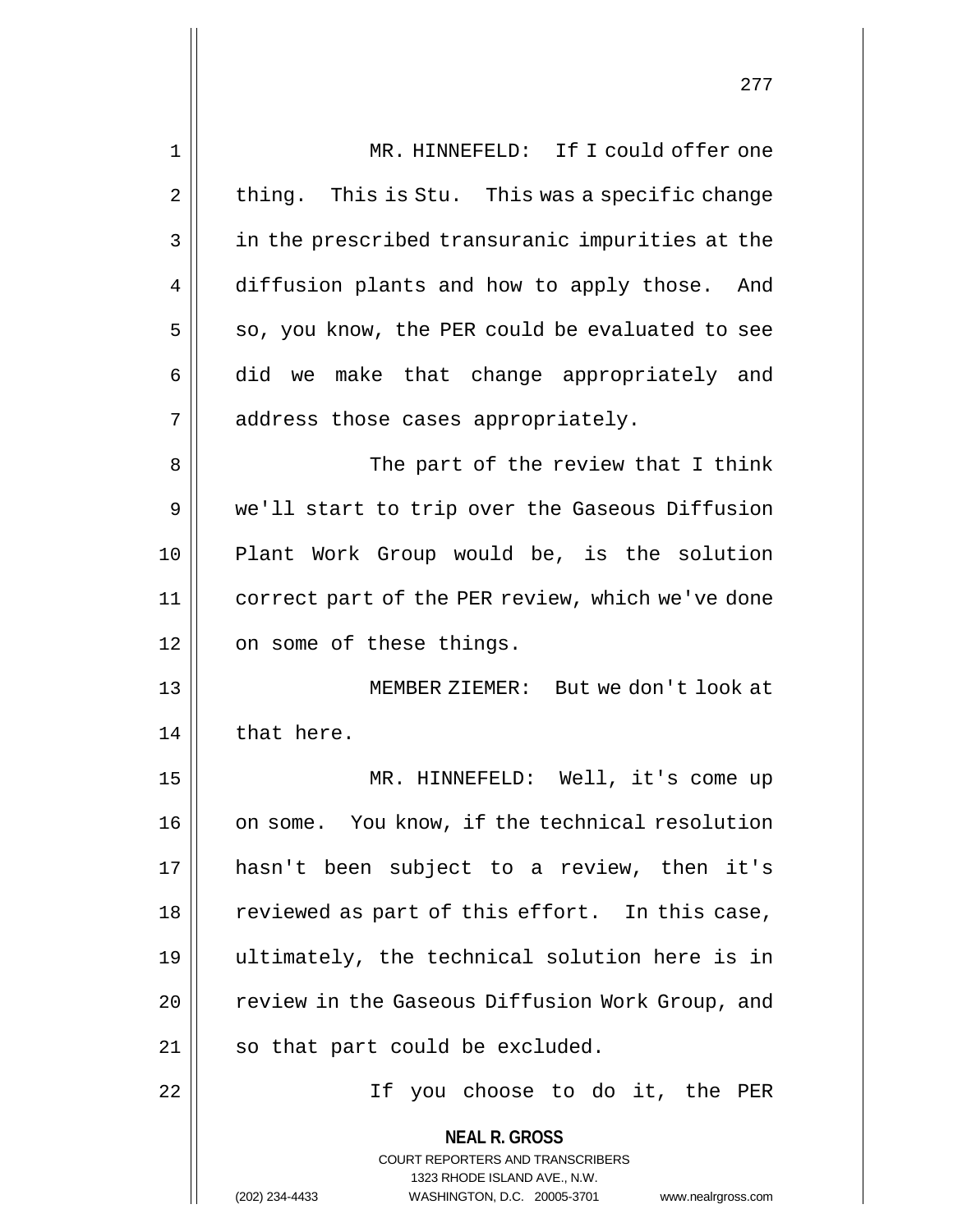**NEAL R. GROSS** COURT REPORTERS AND TRANSCRIBERS 1323 RHODE ISLAND AVE., N.W. (202) 234-4433 WASHINGTON, D.C. 20005-3701 www.nealrgross.com 1 evaluation could take, at face value, the 2 | transuranic numbers that were presented in the 3 || Site Profile change. You know, don't opine on 4  $\parallel$  those, just take those at face value, and say, 5 || given those, was the PER executed correctly? I  $6 \parallel$  mean, to me, it's certainly doable here. 7 MR. KATZ: It's doable. I would 8 | just suggest we don't, though, because the PER  $9 \parallel$  review starts with the methodology. I mean, 10 normally, with the assumption that the 11 methodology has been reviewed, and is all 12 kosher, and gives that background. I would 13 || suggest we wait till that's done before we have 14 a PER review. 15 || T mean, why do the PER review --16 MEMBER ZIEMER: Well, in fact, I 17 don't understand why you'd have a PER until 18 you've answered the question. 19 MR. KATZ: Well, because they move  $20$   $\parallel$  ahead. 21 || MR. HINNEFELD: We did this change 22 || and this PER before the current discussion of a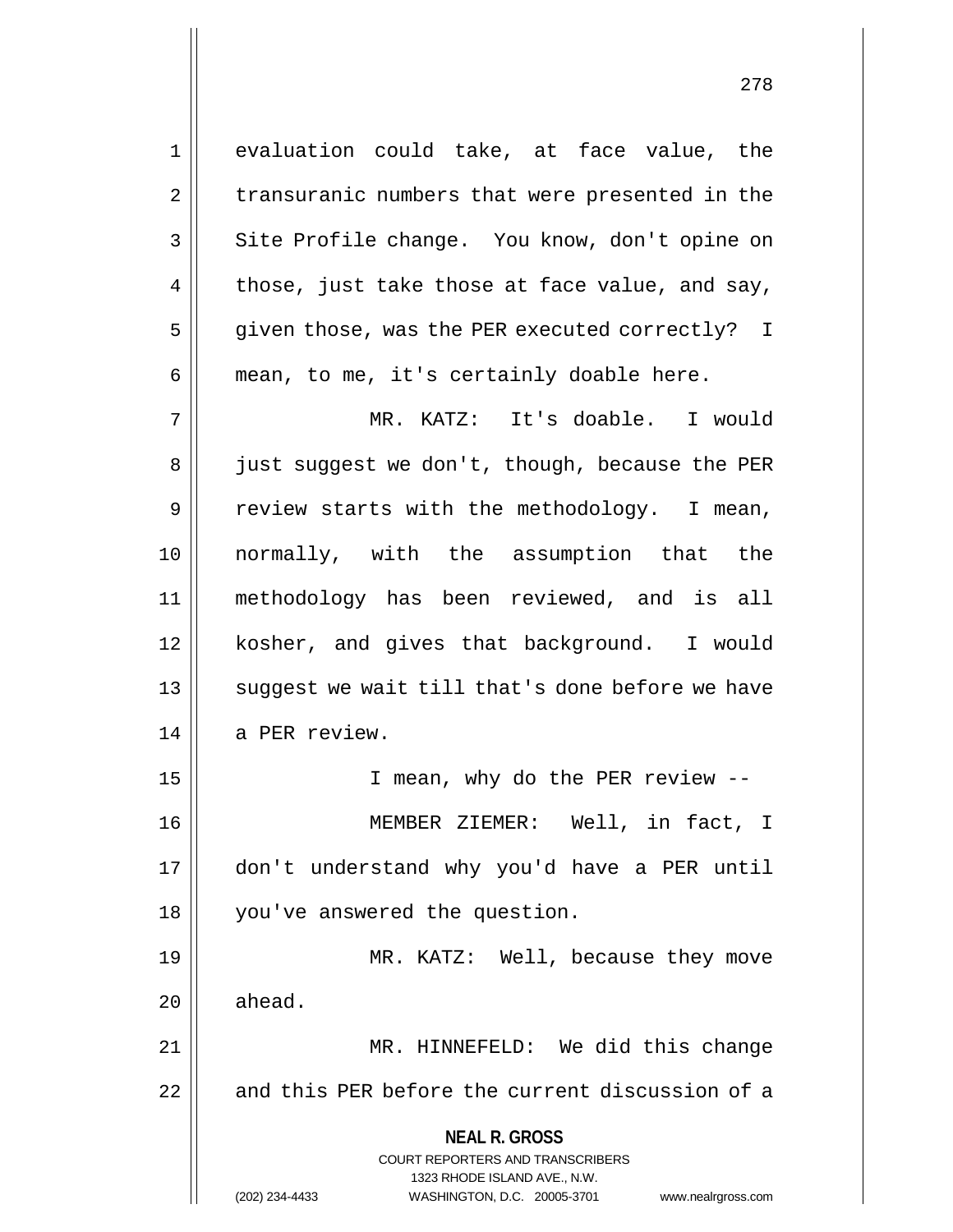1 Site Profile.

| $\overline{2}$ | MEMBER ZIEMER: Oh, I got you.                                                                                                                                   |
|----------------|-----------------------------------------------------------------------------------------------------------------------------------------------------------------|
| 3              | MR. HINNEFELD: Yes.                                                                                                                                             |
| 4              | MR. STIVER: And typically what we                                                                                                                               |
| 5              | will do is, if a basis document has not had a PER,                                                                                                              |
| 6              | which in this case, the Technical Basis                                                                                                                         |
| 7              | Document, that hasn't been formally reviewed by                                                                                                                 |
| 8              | SC&A, then we will do that review. But here's                                                                                                                   |
| 9              | a situation, kind of like what we have in TIB-52,                                                                                                               |
| 10             | only in a grander scale --                                                                                                                                      |
| 11             | MR. KATZ: Right.                                                                                                                                                |
| 12             | MR. STIVER: -- where you've got                                                                                                                                 |
| 13             | that review going on as we speak in a different                                                                                                                 |
| 14             | venue.                                                                                                                                                          |
| 15             | MR. KATZ: Right.                                                                                                                                                |
| 16             | MR. STIVER: And so, you know, I                                                                                                                                 |
| $17\,$         | think Stu may be on the right track here and if                                                                                                                 |
| 18             | you go ahead and move forward with this, let's                                                                                                                  |
| 19             | just look at implementation. And if I don't                                                                                                                     |
| 20             | start questioning --                                                                                                                                            |
| 21             | MR. KATZ: Well, I don't see the                                                                                                                                 |
| 22             | point in doing that until the technical matter                                                                                                                  |
|                | <b>NEAL R. GROSS</b><br>COURT REPORTERS AND TRANSCRIBERS<br>1323 RHODE ISLAND AVE., N.W.<br>(202) 234-4433<br>WASHINGTON, D.C. 20005-3701<br>www.nealrgross.com |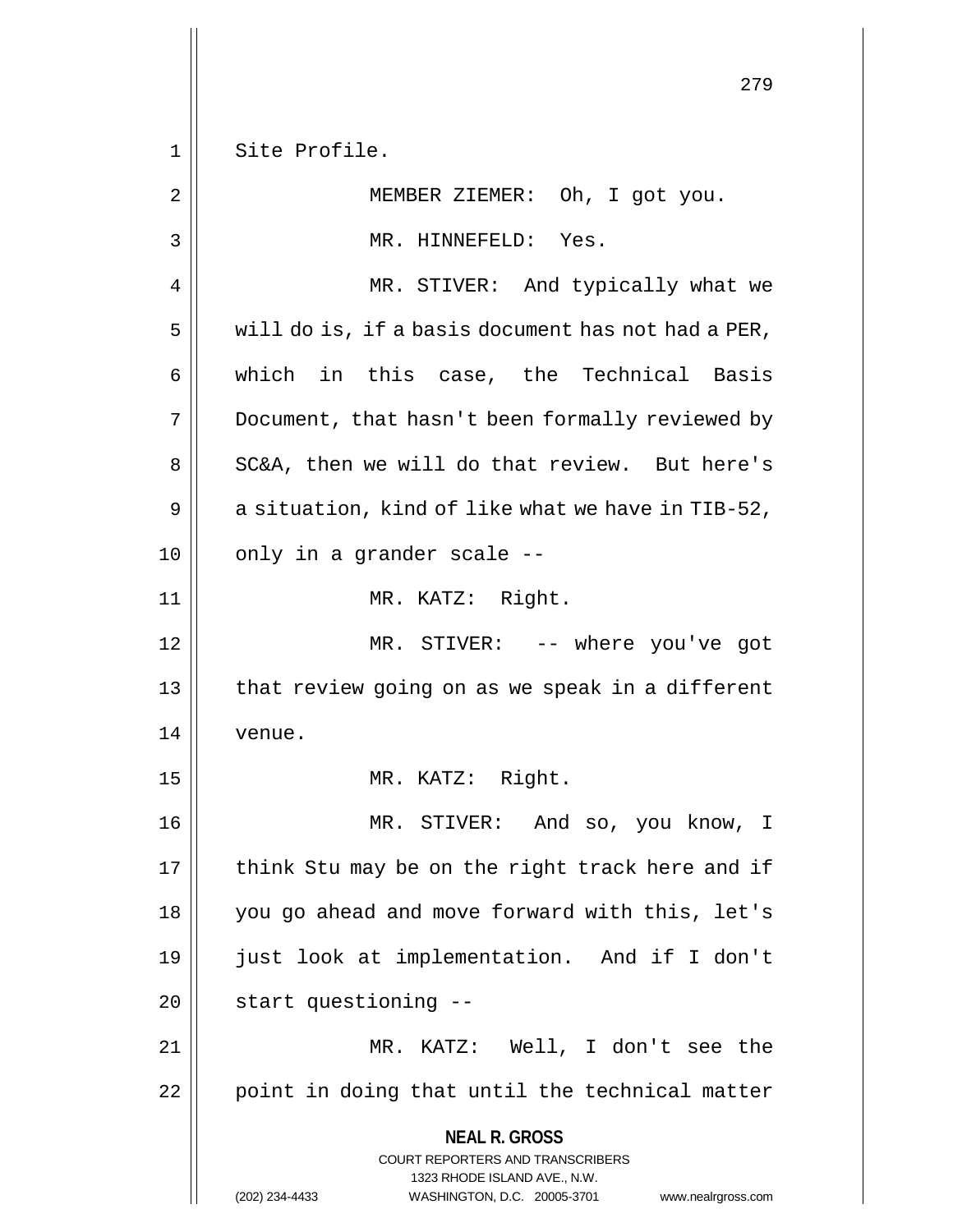**NEAL R. GROSS** COURT REPORTERS AND TRANSCRIBERS 1323 RHODE ISLAND AVE., N.W. (202) 234-4433 WASHINGTON, D.C. 20005-3701 www.nealrgross.com 280 1 | is resolved. 2 || MR. STIVER: How far along is the 3 | technical review on it? 4 || MEMBER BEACH: Well, we keep trying  $5 \parallel$  to schedule a meeting and we keep getting pushed 6  $\parallel$  back to, I believe, next year now, was the last  $7 \parallel$  one. 8 CHAIR MUNN: I agree with Ted. 9 MEMBER BEACH: That's for the 10 Gaseous Diffusion. 11 CHAIR MUNN: There's no real 12 || pressure on us to select this right now. I can  $13$  || see no reason why we have to make that decision. 14 MEMBER BEACH: You recall the 15 emails. 16 MR. KATZ: That's right. 17 CHAIR MUNN: There's no reason why 18 || we cannot postpone this until the issue has been 19 || resolved in Work Group, is there? 20 || MR. STIVER: Okay. 21 || CHAIR MUNN: Yes, this is one we can 22 do without.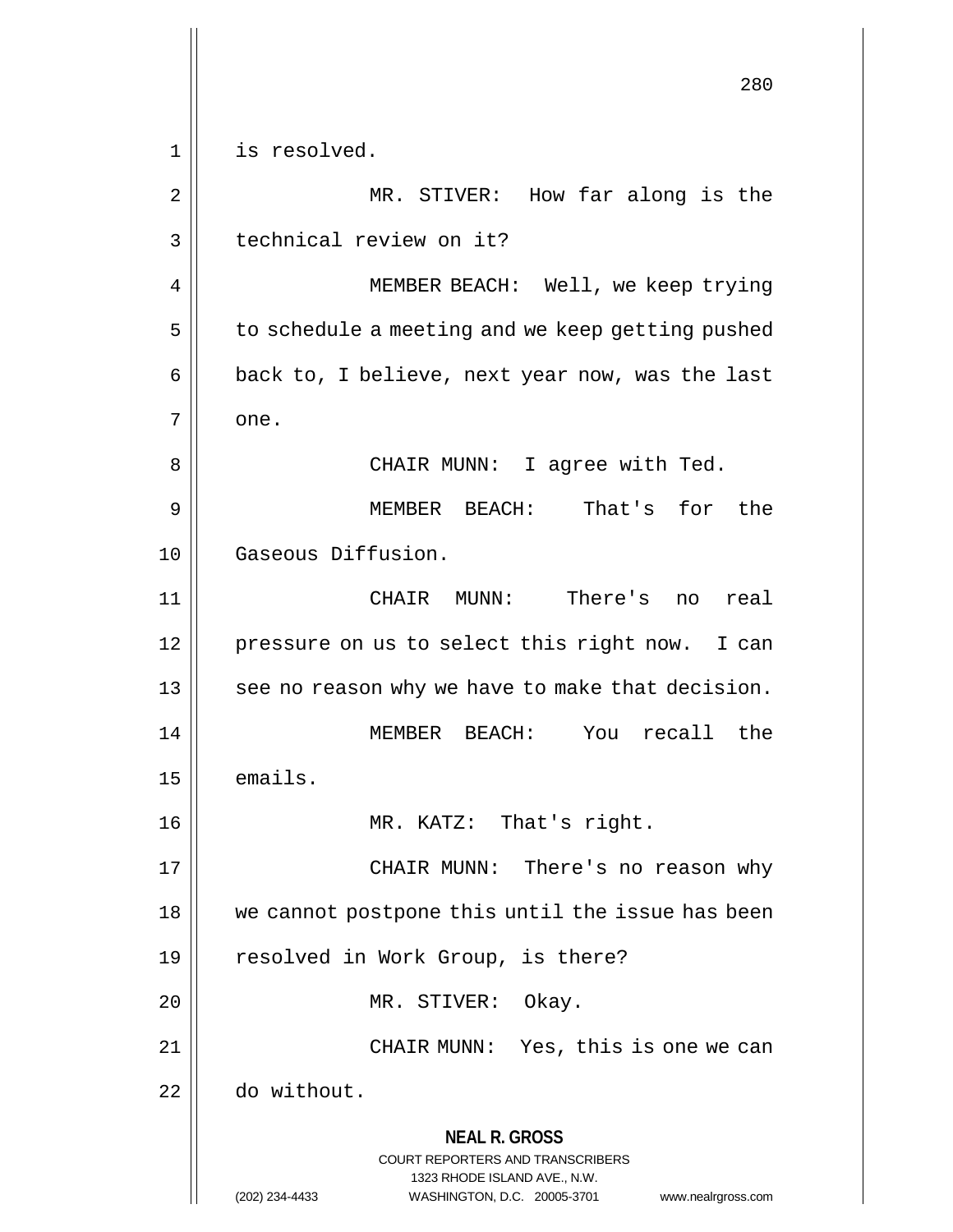**NEAL R. GROSS** COURT REPORTERS AND TRANSCRIBERS 1323 RHODE ISLAND AVE., N.W. (202) 234-4433 WASHINGTON, D.C. 20005-3701 www.nealrgross.com 1 | MEMBER ZIEMER: Question though, 2 || NIOSH, based on some determination, either 3 internally or with the Work Group, has 4 | determined that they should go back and review  $5 \parallel$  some cases, is that correct? 6 MR. HINNEFELD: Well, this is all 7 done. 8 || MEMBER ZIEMER: Yes, it's already 9 done. 10 MR. HINNEFELD: Yes, this has all 11 been done. 12 || MEMBER ZIEMER: Already been done. 13 It would be a little bit like, I'm trying to think 14 of a case, high-fired plutonium. When we go 15 | back and do a PER on it, we don't look at whether 16 || or not they should have considered high-fired 17 || plutonium versus, you know, what some other 18 model -- we hadn't looked at that here, right? 19 || CHAIR MUNN: No. 20 || MR. KATZ: Right. 21 CHAIR MUNN: It's not our job. 22 || MEMBER ZIEMER: Now, suppose that,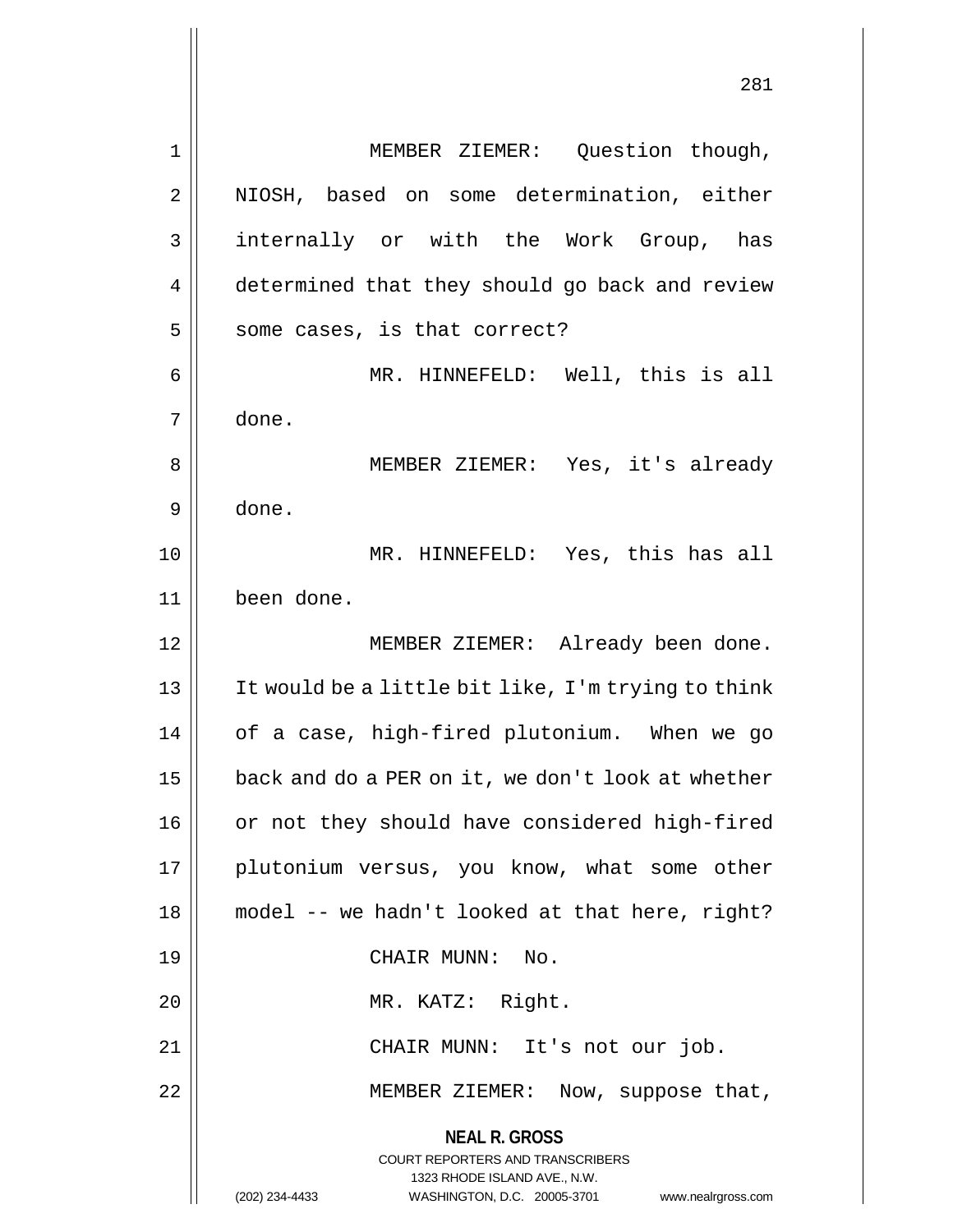**NEAL R. GROSS** COURT REPORTERS AND TRANSCRIBERS 1323 RHODE ISLAND AVE., N.W. 1 || in the discussions on high-fired plutonium, 2 || NIOSH had said, oh, let's just go ahead and do 3 | the PER process and review all these. And then 4 | before the whole issue is reviewed, the Work  $5 \parallel$  Group, well, that would be us, wouldn't it? 6 | It's overarching. 7 CHAIR MUNN: Yes, it would be us for  $8 \parallel$  that. 9 MEMBER ZIEMER: But let's suppose  $10$  | vou said  $-$ 11 || CHAIR MUNN: Bad example. 12 MEMBER ZIEMER: -- you know, we 13 don't accept that super-fired theory and we're 14 || going to keep things as they are. If they've 15  $\parallel$  gone ahead and done it, it's too late anyway, 16 | right? 17 MR. STIVER: Well, that's why we 18 || have that Sub-task 2 in the PER review process 19 where, you know, we will take a look at the basis 20  $\parallel$  and if it's been reviewed, then we summarize what  $21$  | that might have been, like we did with TIB-49. 22 MEMBER ZIEMER: Yes.

(202) 234-4433 WASHINGTON, D.C. 20005-3701 www.nealrgross.com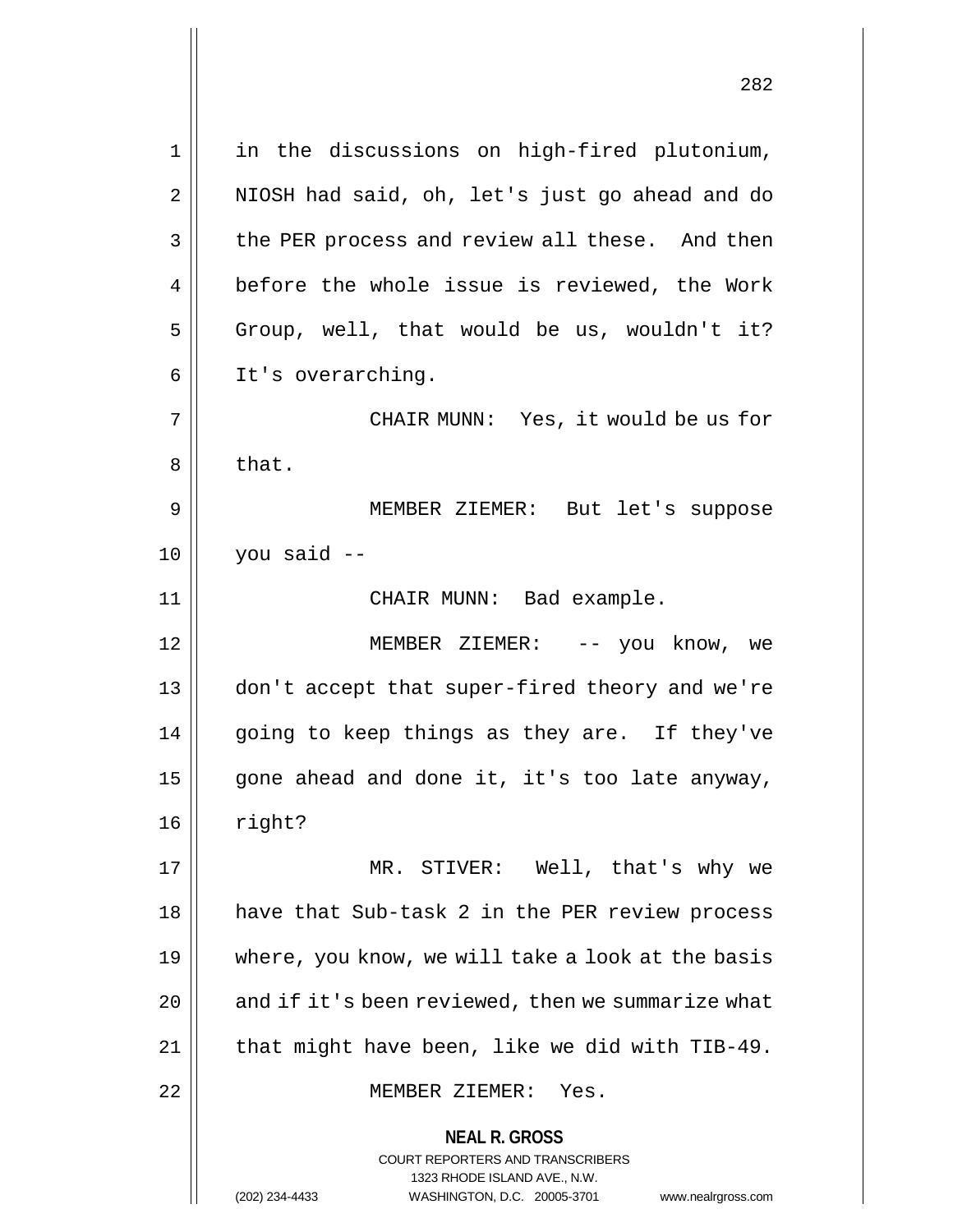**NEAL R. GROSS** COURT REPORTERS AND TRANSCRIBERS 1323 RHODE ISLAND AVE., N.W. (202) 234-4433 WASHINGTON, D.C. 20005-3701 www.nealrgross.com 1 MR. STIVER: It's pretty easy to do 2 when you're dealing with a TIB. When you're 3 dealing with a Technical Basis Document that's 4 | under review, it's more nuanced. And I guess  $5 \parallel$  that's the question. We can certainly look at  $6 \parallel$  the selection criteria, evaluating the basis,  $7 \parallel$  but going in and looking at the Technical Basis 8 || Documents would be, you know, going after a 9 || moving target here. 10 MEMBER ZIEMER: Yes. 11 MR. KATZ: Yes. 12 MEMBER ZIEMER: Well, a TBD is not 13 || a procedure, per se. 14 MR. KATZ: Well, yes, but it's kind  $15$  of an  $-$ 16 MR. STIVER: It's a basis document. 17 MEMBER ZIEMER: It's a basis for a 18 | procedure. 19 || MR. KATZ: Yes, right. 20 CHAIR MUNN: Let's hold PER in 21 || abeyance until we have looked at the others. If 22 we go ahead and identify the others as being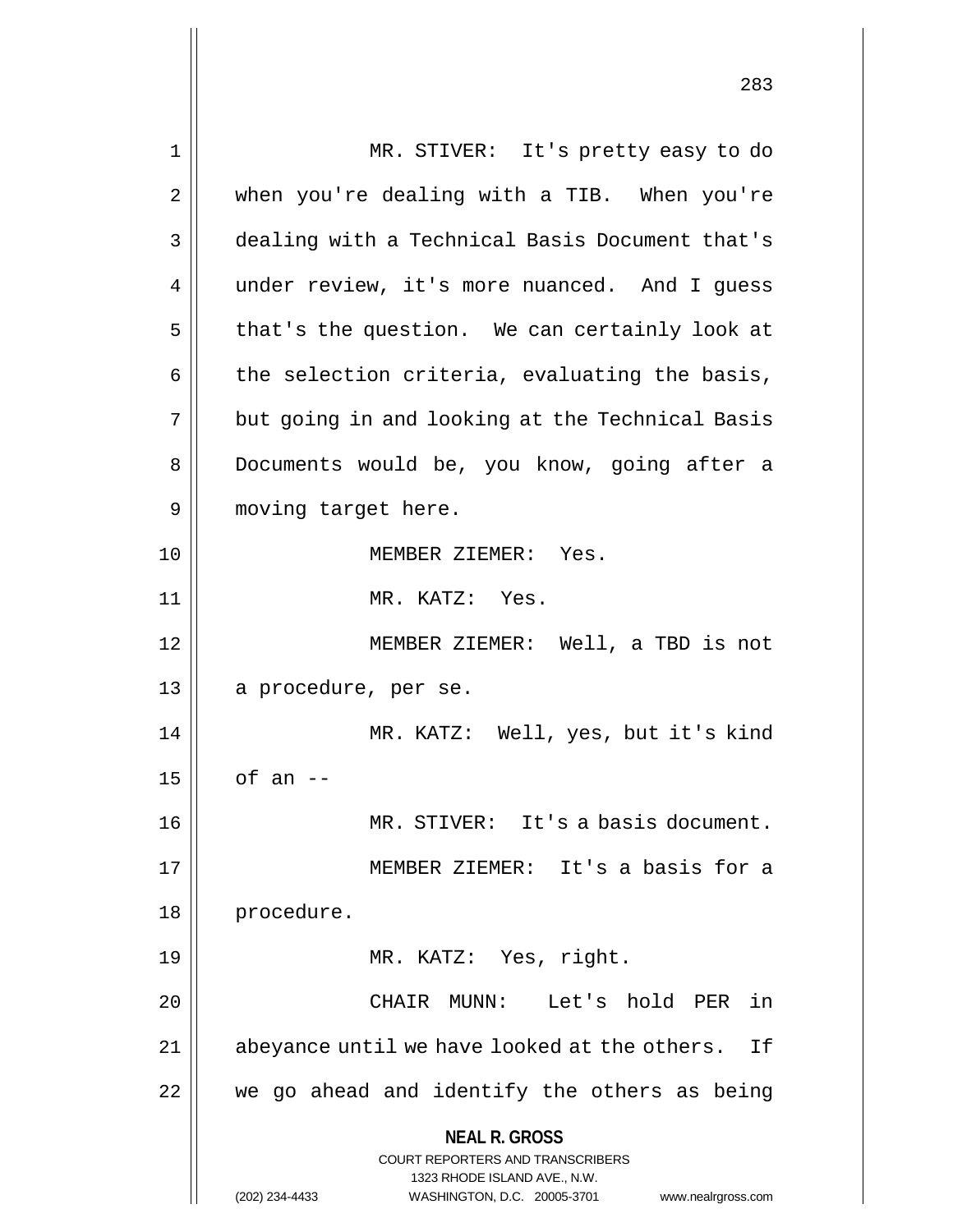1 appropriate to move forward on, then we don't 2 || have a problem. SC&A can live without one 3 || assignment. What's our next one? 4 MR. STIVER: The next one is PER-31.  $5$  This is Y-12, again, TBD revisions. This is 6 | their Technical Basis-14. It's been revised 7 || several times. Some changes would result in an 8 || SEC designation, while others would increase the 9 | dose for some previously completed DRs. 10 And let's see, this was produced in 11 2007. It refers to Rev. 1, page change 2 of the  $12 \parallel$  -- okay, but this is the one that incorporated 13 || some substantial changes that increased doses. 14 | This is the equilibrium ratio of thorium-228 to 15 232. Okay. So you're assuming less 16 | equilibrium. Okay. So you're going to have a 17 || higher thorium-232 content. 18 This would increase the dose 19 || estimate for claims containing thorium intakes.

20 || And then I have the concurrent version of the 21 Rev. 3, which is dated March 2012, they both 22 || incorporate SEC designations and NIOSH

> **NEAL R. GROSS** COURT REPORTERS AND TRANSCRIBERS 1323 RHODE ISLAND AVE., N.W.

(202) 234-4433 WASHINGTON, D.C. 20005-3701 www.nealrgross.com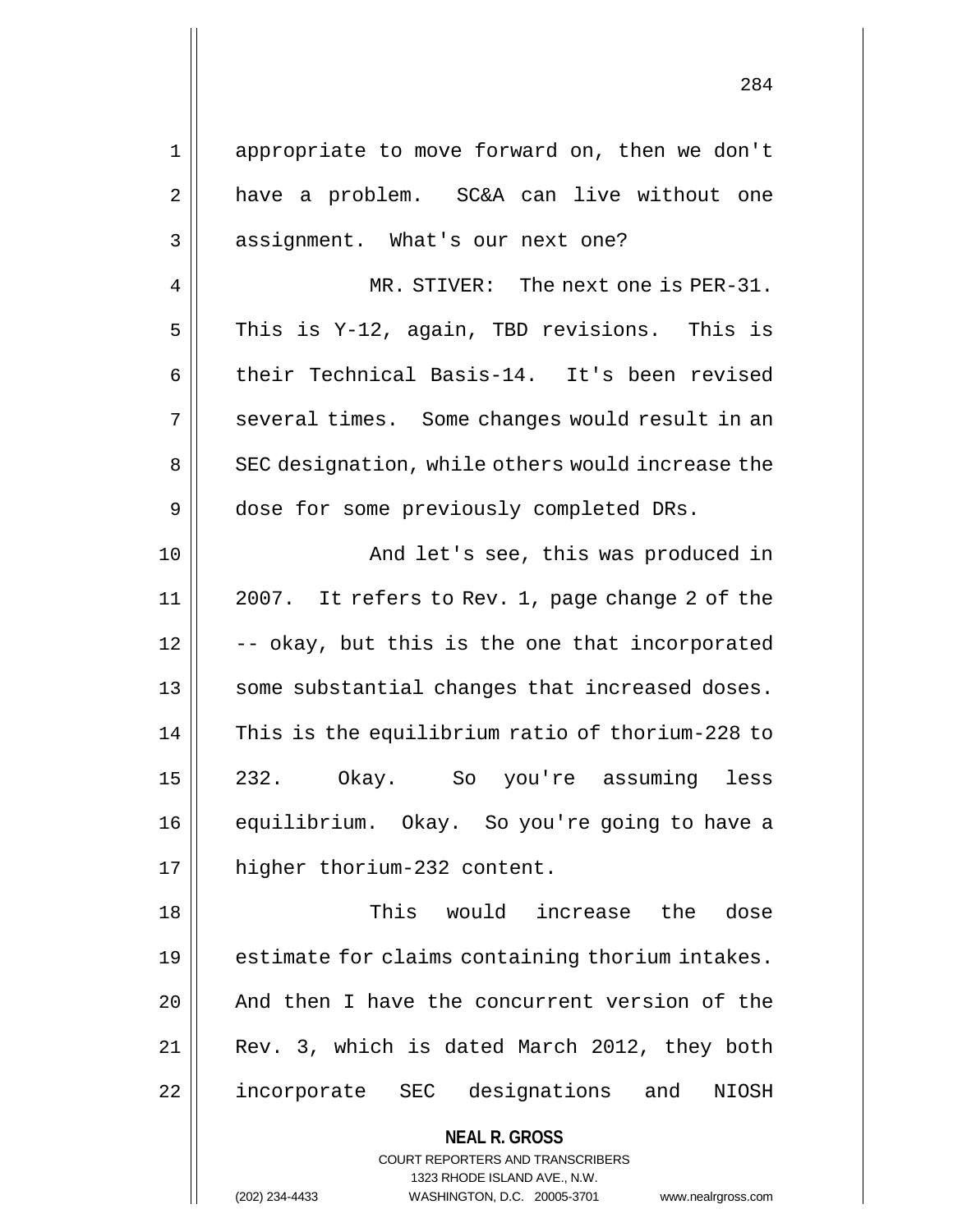**NEAL R. GROSS** COURT REPORTERS AND TRANSCRIBERS 1323 RHODE ISLAND AVE., N.W. (202) 234-4433 WASHINGTON, D.C. 20005-3701 www.nealrgross.com 1 determined that those revs do not result in 2 | increased doses and do not require a PER. 3 || So the PER is still valid and there's 4 || nothing new that came along that might result in  $5 \parallel$  an additional PER. But this is one where it  $6 \parallel$  could be a big impact on dose. Let's see, 7 || there's almost 700 claims that would be 8 || involved. This is one, I don't believe is under 9 || review at this point. Y-12, I don't believe a 10 Work Group has been appointed for Y-12 at this 11 point. 12 || MR. KATZ: No, it's not. 13 CHAIR MUNN: No. Does anyone have 14 any objection to assigning this document to  $15$  SC&A? 16 MEMBER BEACH: No. 17 CHAIR MUNN: Dick? If not, you're 18 | assigned PER-31. 19 MR. STIVER: Okay. The next one is 20 | one with medium science involved. This is 21 || PER-21, Rocky Flats Plant dose reconstruction 22 method modifications. Let's see, PER-21, dated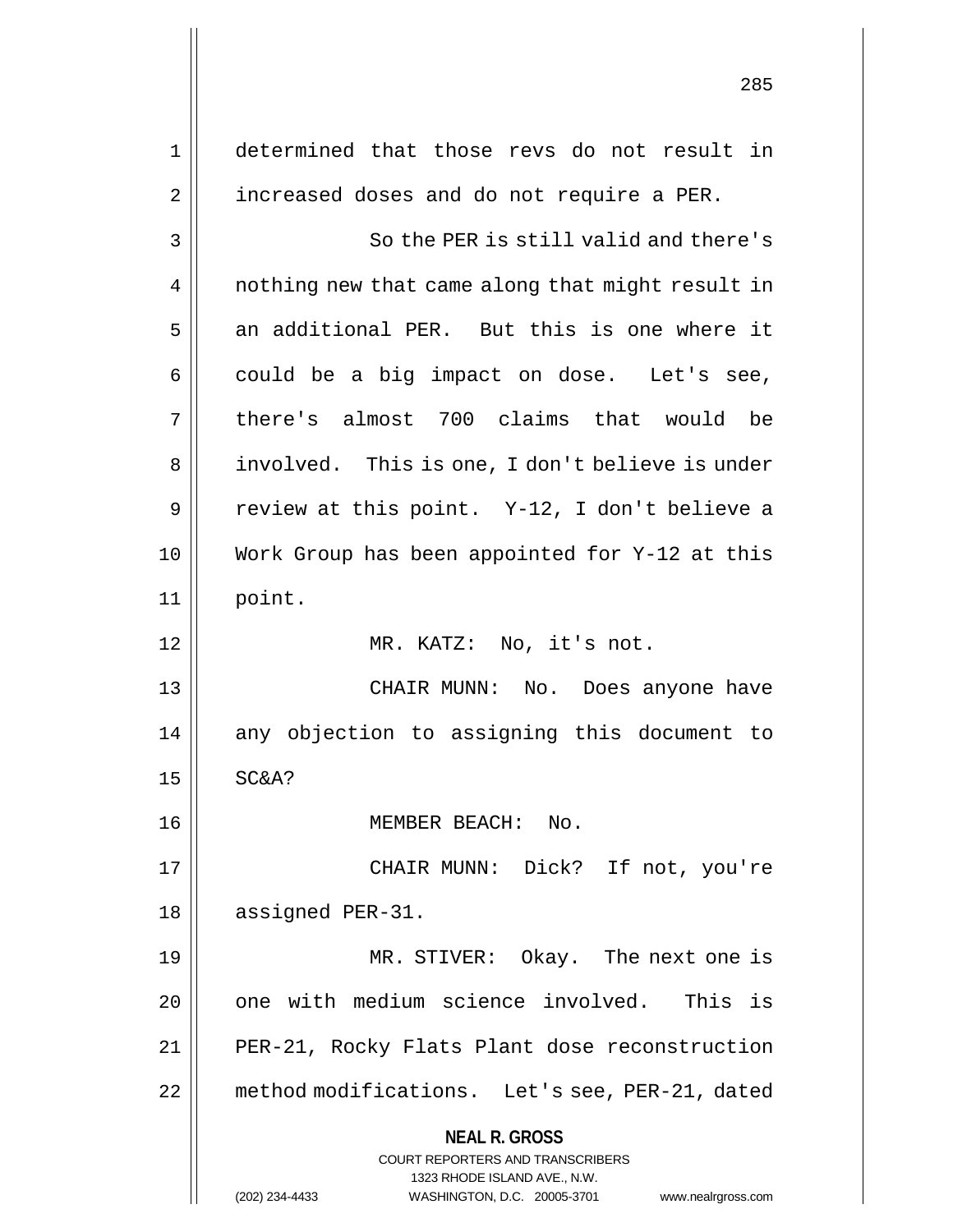**NEAL R. GROSS** COURT REPORTERS AND TRANSCRIBERS 1323 RHODE ISLAND AVE., N.W. 1 || September 2007, involved revisions to several 2 || TBDs and TIBs. Basically, Technical Basis 3 and 3 4, medical and environmental did require PERs  $4 \parallel$  and that was really the basis for this. 5 So there's several different 6 | documents that have all been changed that are  $7 \parallel$  kind of resulting in this PER. It's not just one 8 || particular one. And so that's, I guess, why the 9 Science involved would be a little bit more 10 complex; 590 potentially affected claims in this 11 || one. 12 CHAIR MUNN: If anyone has any 13 || reason why they should not be assigned, speak 14 now, please. You're assigned PER-21. 15 MR. STIVER: Okay. Thank you. 16 All right. PER-32, Nevada Test Site TBD 17 || revisions. Let's see, this is Technical Basis 18 || 8. Again, several revisions. Some result with 19 || an SEC designation and there's increased dose. 20 | Okay. The PER was initiated or completed and 21 || put forth, published, December 2007. 22 It refers to Technical Basis

(202) 234-4433 WASHINGTON, D.C. 20005-3701 www.nealrgross.com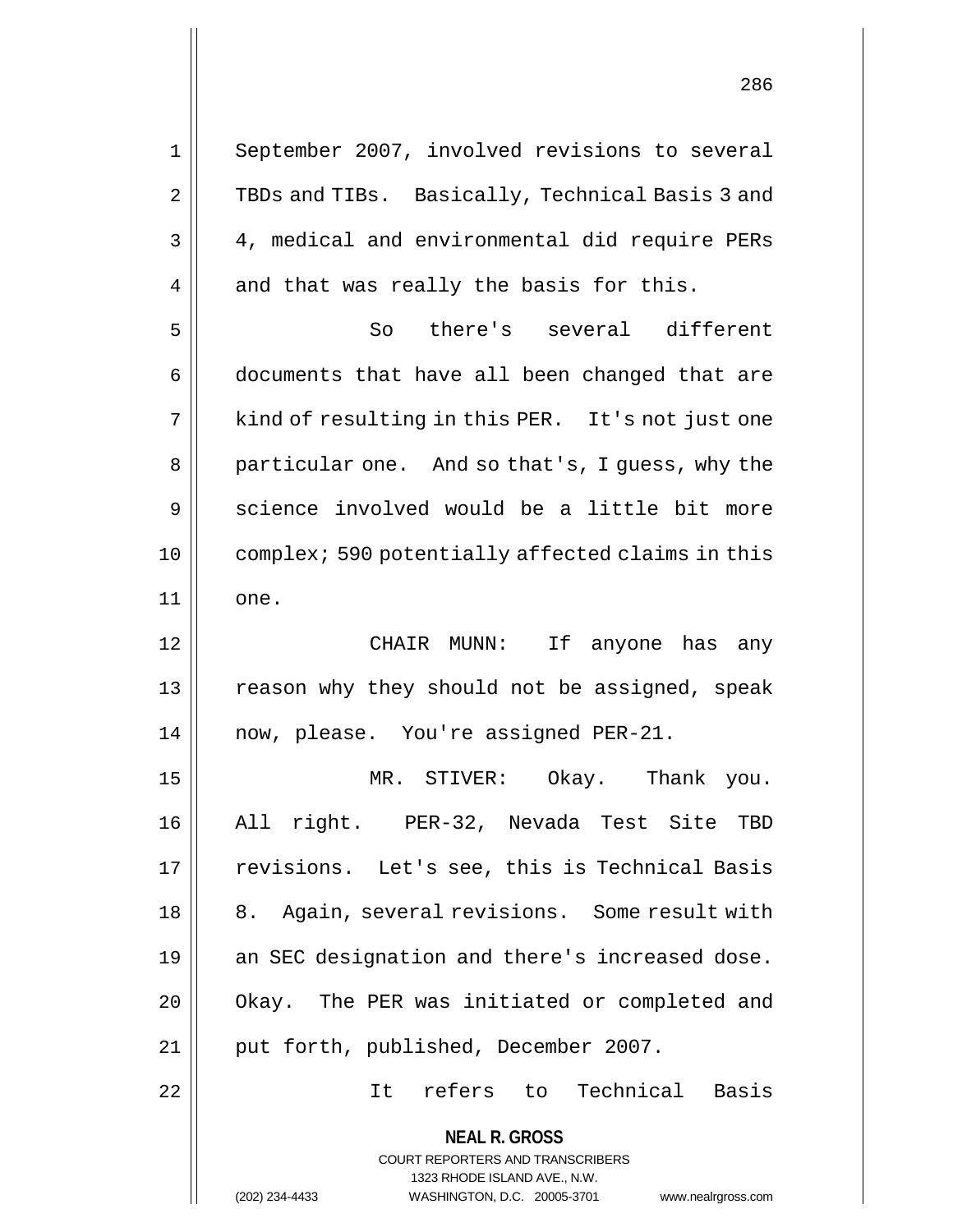| $\mathbf 1$    | Documents 4 through 6, revised in April 2010.                       |
|----------------|---------------------------------------------------------------------|
| $\overline{2}$ | Okay. There were two changes that could result                      |
| 3              | in an increased dose. Okay. These are kind of                       |
| 4              | small changes. First being the increase in the                      |
| 5              | detection limit for the dosimeters used after                       |
| 6              | 1986. There could be a missed dose issue on                         |
| 7              | that.                                                               |
| 8              | Second is an adjustment to missed                                   |
| 9              | and recorded dose from '60 to '65. Okay. This                       |
| 10             | was using a different type of film pack, a DuPont                   |
| 11             | 559 with a lead filter. Okay. So this was kind                      |
| 12             | of a small change in dose or PoC, but --                            |
| 13             | CHAIR MUNN: Large impact.                                           |
| 14             | MR. STIVER: -- a large impact. A                                    |
| 15             | large number of claims affected. So, you know,                      |
| 16             | we try not to look at the impact on PoC on these,                   |
| 17             | but more, you know, just, is the science being                      |
| 18             | done correctly? Certainly, you know, the Group                      |
| 19             | might want to look at that in terms of, you know,                   |
| 20             | how to best allocate resources.                                     |
| 21             | CHAIR MUNN:<br>These changes<br>were                                |
| 22             | very significant.                                                   |
|                | <b>NEAL R. GROSS</b>                                                |
|                | <b>COURT REPORTERS AND TRANSCRIBERS</b>                             |
|                | 1323 RHODE ISLAND AVE., N.W.                                        |
|                | (202) 234-4433<br>WASHINGTON, D.C. 20005-3701<br>www.nealrgross.com |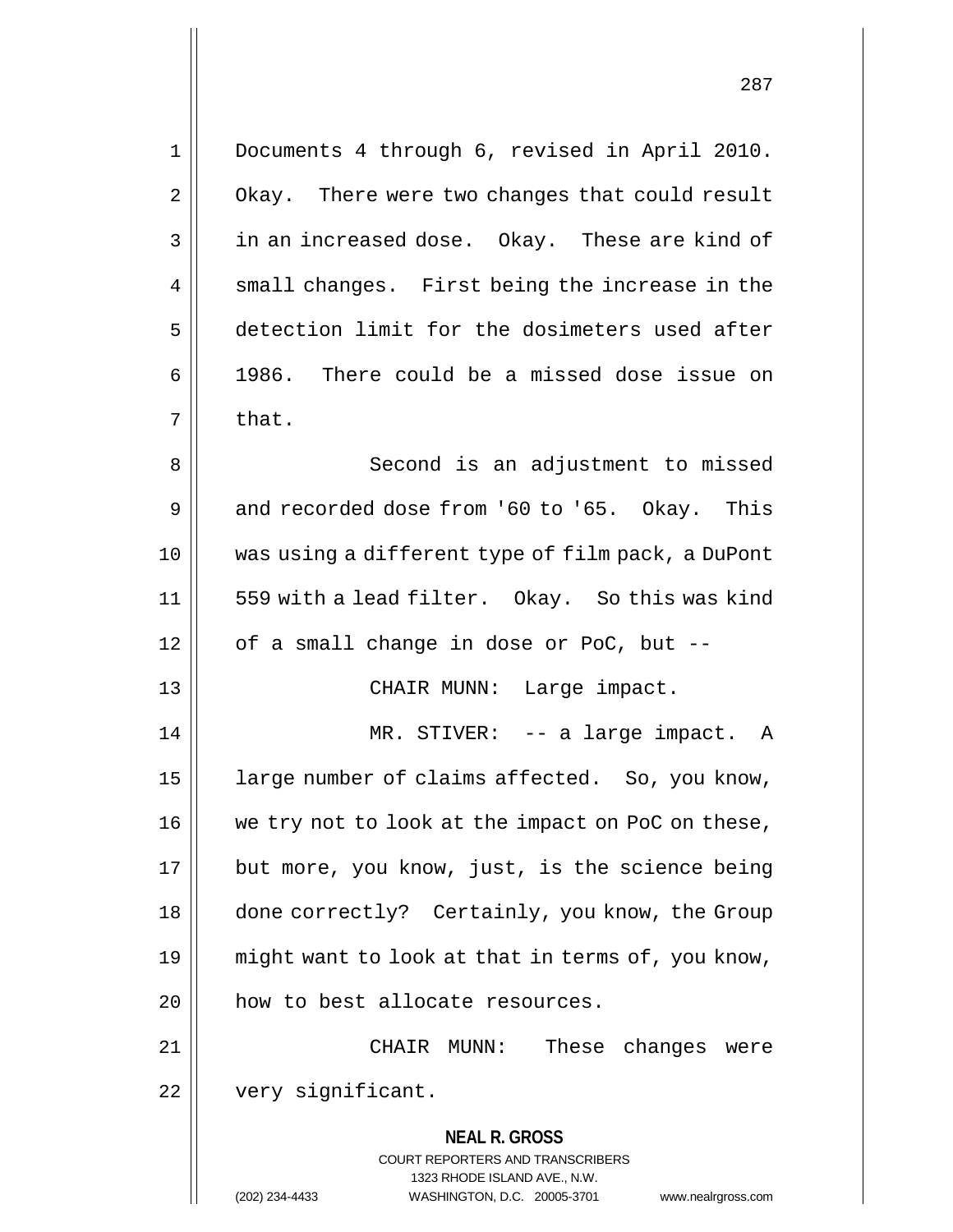|    | 288                                                                                                                                                             |
|----|-----------------------------------------------------------------------------------------------------------------------------------------------------------------|
| 1  | MEMBER ZIEMER: I have a question.                                                                                                                               |
| 2  | CHAIR MUNN: Yes.                                                                                                                                                |
| 3  | MEMBER ZIEMER: Part of the changes                                                                                                                              |
| 4  | were to accommodate SEC designation. I'm                                                                                                                        |
| 5  | trying to understand how that impacts here. Are                                                                                                                 |
| 6  | we then talking about non-SEC cancer claims on                                                                                                                  |
| 7  | the rest of it?                                                                                                                                                 |
| 8  | MR. HINNEFELD: Yes, well, when an                                                                                                                               |
| 9  | SEC Class is designated --                                                                                                                                      |
| 10 | MEMBER ZIEMER: Right.                                                                                                                                           |
| 11 | MR. HINNEFELD: -- for a site where                                                                                                                              |
| 12 | we have a Site Profile --                                                                                                                                       |
| 13 | MEMBER ZIEMER: Right.                                                                                                                                           |
| 14 | MR. HINNEFELD: -- that means that                                                                                                                               |
| 15 | there's something that we thought, you know,                                                                                                                    |
| 16 | that we can't $-$                                                                                                                                               |
| 17 | MEMBER ZIEMER: Right. You could                                                                                                                                 |
| 18 | do that, you're really not doing now.                                                                                                                           |
| 19 | MR. HINNEFELD: So we couldn't do                                                                                                                                |
| 20 | that.                                                                                                                                                           |
| 21 | MEMBER ZIEMER: Right. So those                                                                                                                                  |
| 22 | are out.                                                                                                                                                        |
|    | <b>NEAL R. GROSS</b><br>COURT REPORTERS AND TRANSCRIBERS<br>1323 RHODE ISLAND AVE., N.W.<br>(202) 234-4433<br>WASHINGTON, D.C. 20005-3701<br>www.nealrgross.com |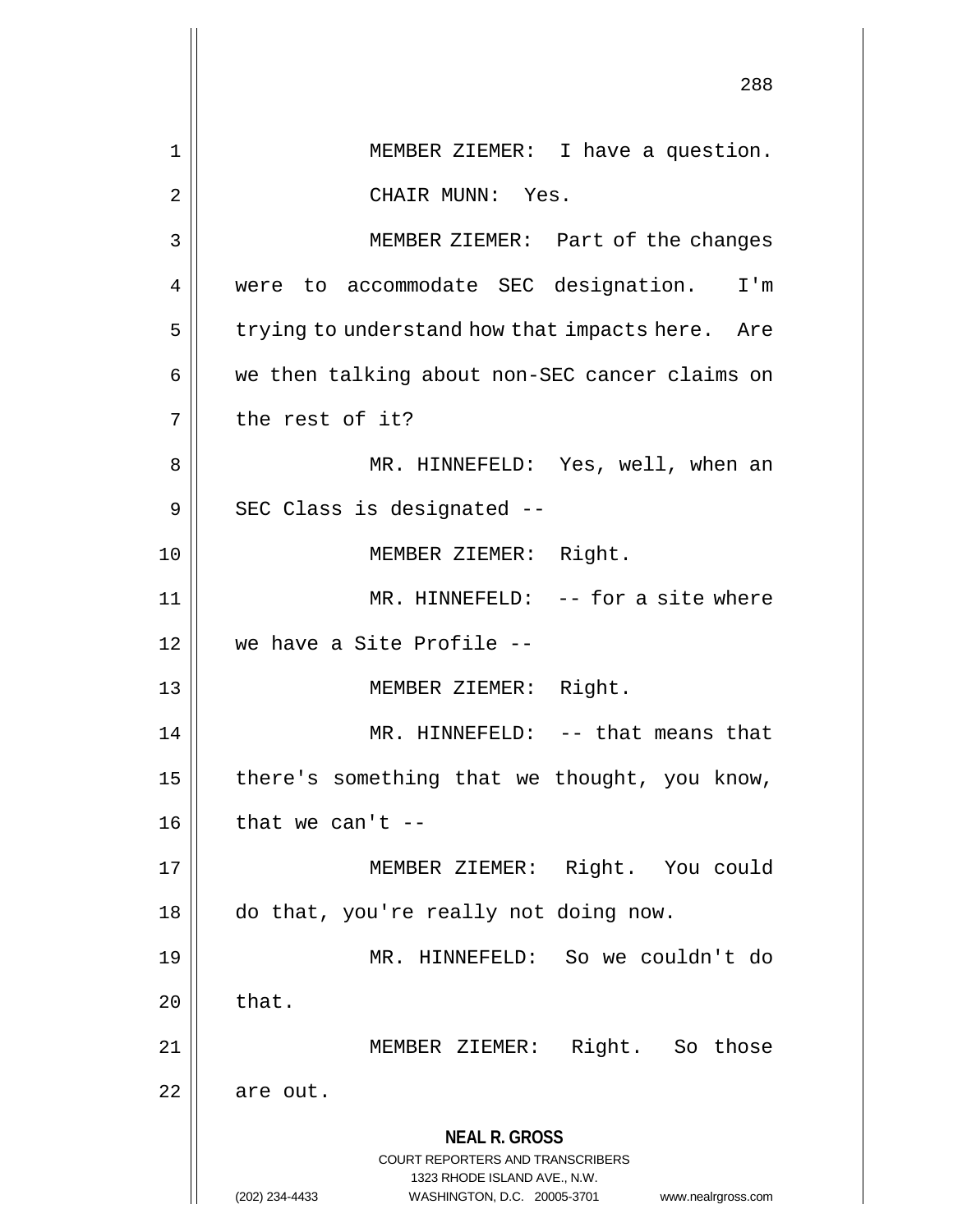**NEAL R. GROSS** COURT REPORTERS AND TRANSCRIBERS 1323 RHODE ISLAND AVE., N.W. (202) 234-4433 WASHINGTON, D.C. 20005-3701 www.nealrgross.com 289 1 MR. KATZ: So those changes 2 | themselves, obviously you don't need SC&A to 3 | review because it's just taking away something  $4 \parallel - -$ 5 || MEMBER ZIEMER: Right. 6 MR. KATZ: -- that used to be a 7 | procedure. 8 MEMBER ZIEMER: But the number of  $9 \parallel$  cases are still what's left outside the SEC then. 10 || MR. STIVER: Yes, this was after the 11 || SEC designation. 12 MR. HINNEFELD: I don't know. 13 MR. STIVER: No, you know what? 14 || Actually, they may not be. 15 MEMBER ZIEMER: I'm just trying to  $16 \parallel$  get a feel -- what? 17 || MR. STIVER: They may not be because  $18$ 19 || MR. HINNEFELD: No. 20 || MR. STIVER: -- remember, this PER 21 was produced in December of 2007 and the changes  $22$  | to accommodate the SEC were done in April 2010.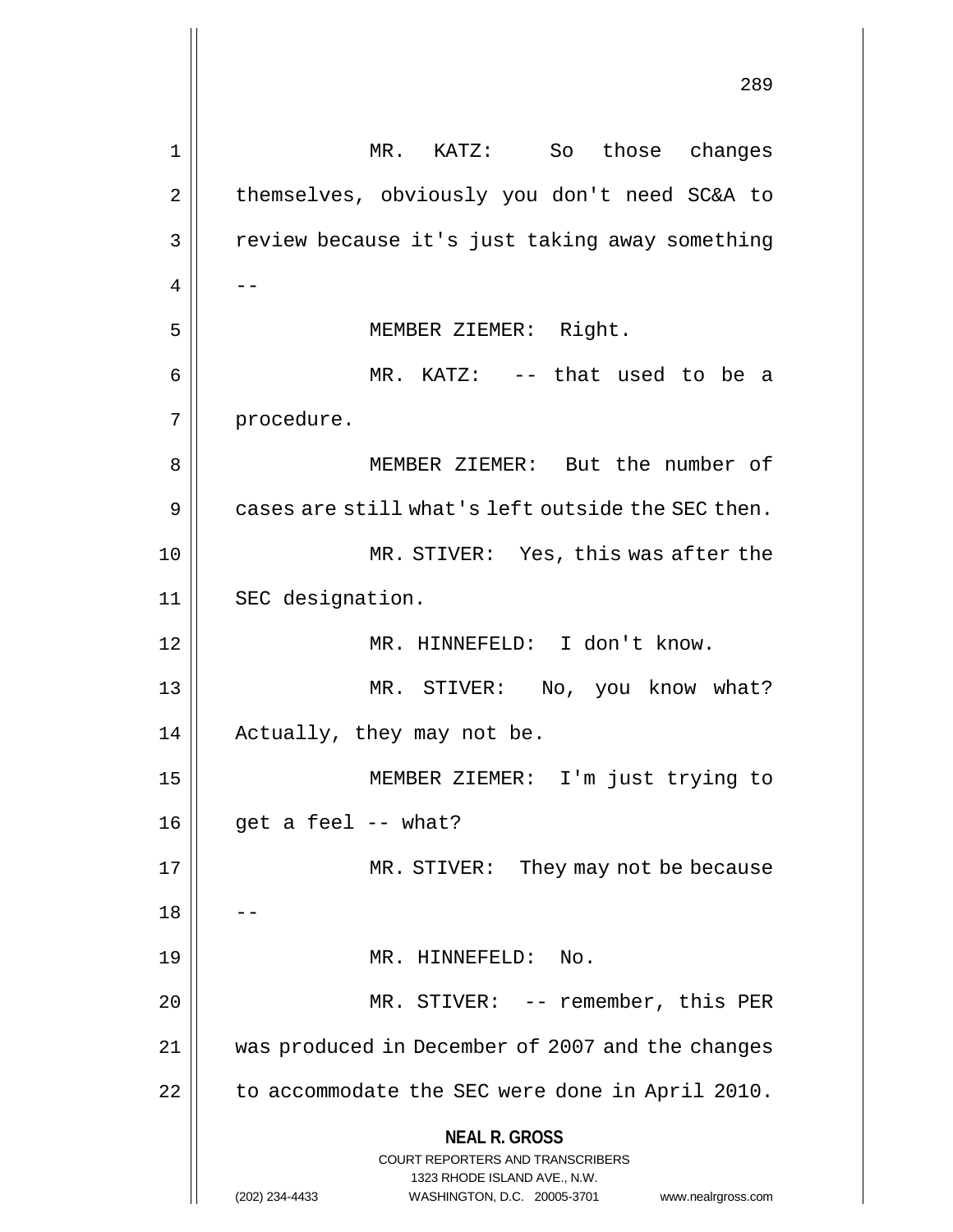|    | 290                                                                                                                                                                    |
|----|------------------------------------------------------------------------------------------------------------------------------------------------------------------------|
| 1  | And so the revision, those two changes that I                                                                                                                          |
| 2  | indicated, in July of 2007, which precipitated                                                                                                                         |
| 3  | the PER, may be impacted to some extent by the                                                                                                                         |
| 4  | SEC designation.                                                                                                                                                       |
| 5  | $MR$ .<br>KATZ:<br>It<br>may be impacted                                                                                                                               |
| 6  | enormously; the SEC designation.                                                                                                                                       |
| 7  | MR. STIVER: Now, this is external                                                                                                                                      |
| 8  | dose.                                                                                                                                                                  |
| 9  | MR. HINNEFELD: There should be a                                                                                                                                       |
| 10 | smaller number of claims, because what'll happen                                                                                                                       |
| 11 | is that, since there were what, 400 and some odd                                                                                                                       |
| 12 | looked at by the PER, is that what that 481 number                                                                                                                     |
| 13 | is?                                                                                                                                                                    |
| 14 | MR. STIVER: Right.                                                                                                                                                     |
| 15 | MR. HINNEFELD: That's how many the                                                                                                                                     |
| 16 | PER looked at? That was done in '07.                                                                                                                                   |
| 17 | MEMBER BEACH: Right.                                                                                                                                                   |
| 18 | MR. HINNEFELD: Before the addition                                                                                                                                     |
| 19 | of Nevada Test Site of 292, so it would be a great                                                                                                                     |
| 20 | many of those cases, undoubtedly, went to the SEC                                                                                                                      |
| 21 | and so it may be irrelevant anymore.                                                                                                                                   |
| 22 | MR. STIVER:<br>So you may need to                                                                                                                                      |
|    | <b>NEAL R. GROSS</b><br><b>COURT REPORTERS AND TRANSCRIBERS</b><br>1323 RHODE ISLAND AVE., N.W.<br>(202) 234-4433<br>WASHINGTON, D.C. 20005-3701<br>www.nealrgross.com |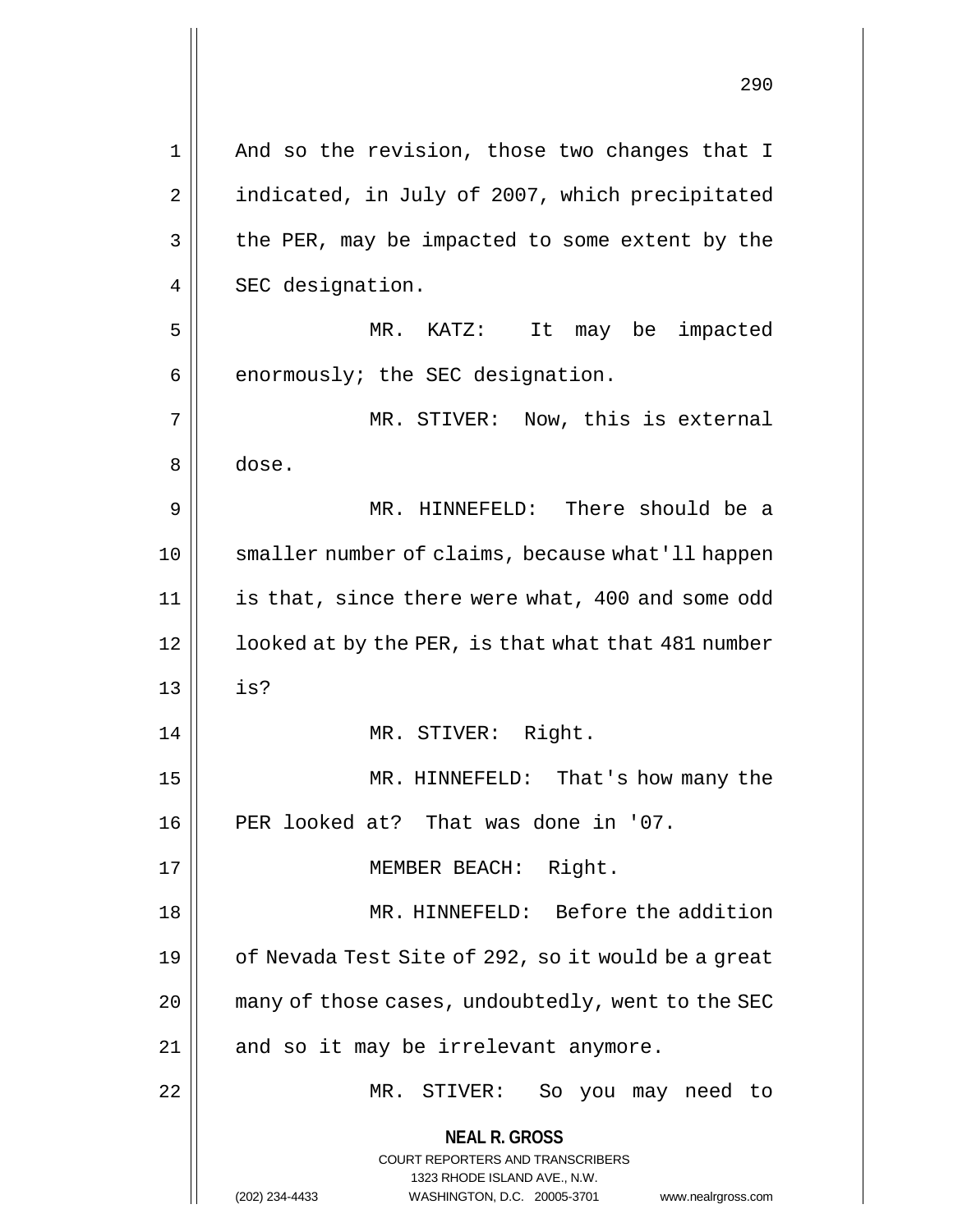**NEAL R. GROSS** COURT REPORTERS AND TRANSCRIBERS 1323 RHODE ISLAND AVE., N.W. (202) 234-4433 WASHINGTON, D.C. 20005-3701 www.nealrgross.com 291 1 || review the number of claims on this. 2 || MR. HINNEFELD: Boy, it's going to  $3 \parallel$  be hard to find. 4 MEMBER ZIEMER: I think it would be  $5 \parallel$  good to clarify that. I mean, this could, in my  $6 \parallel$  mind, have dropped it way down. 7 MR. STIVER: Yes, we may be looking 8 at 10 or 15 cases for all we know. 9 MEMBER ZIEMER: Yes. I mean, quite 10 willing that they go ahead and look at and figure  $11$  | out whether it's  $-$ 12 MR. STIVER: Yes, I think this one 13  $\parallel$  might be better to be deferred, given that --14 MEMBER ZIEMER: Well, either that 15  $\vert$  or tell us what the right thing  $-$  I mean, unless  $16$  | the Chair wants to proceed in some way. I'm only 17 || raising a question. I don't object to them 18 || looking at it. I'm just thinking that it may be 19  $\parallel$  a little -- I don't think I fully understand 20 what's going on here with the interplay of the  $21$   $\parallel$  SEC. 22 || CHAIR MUNN: What is the desire of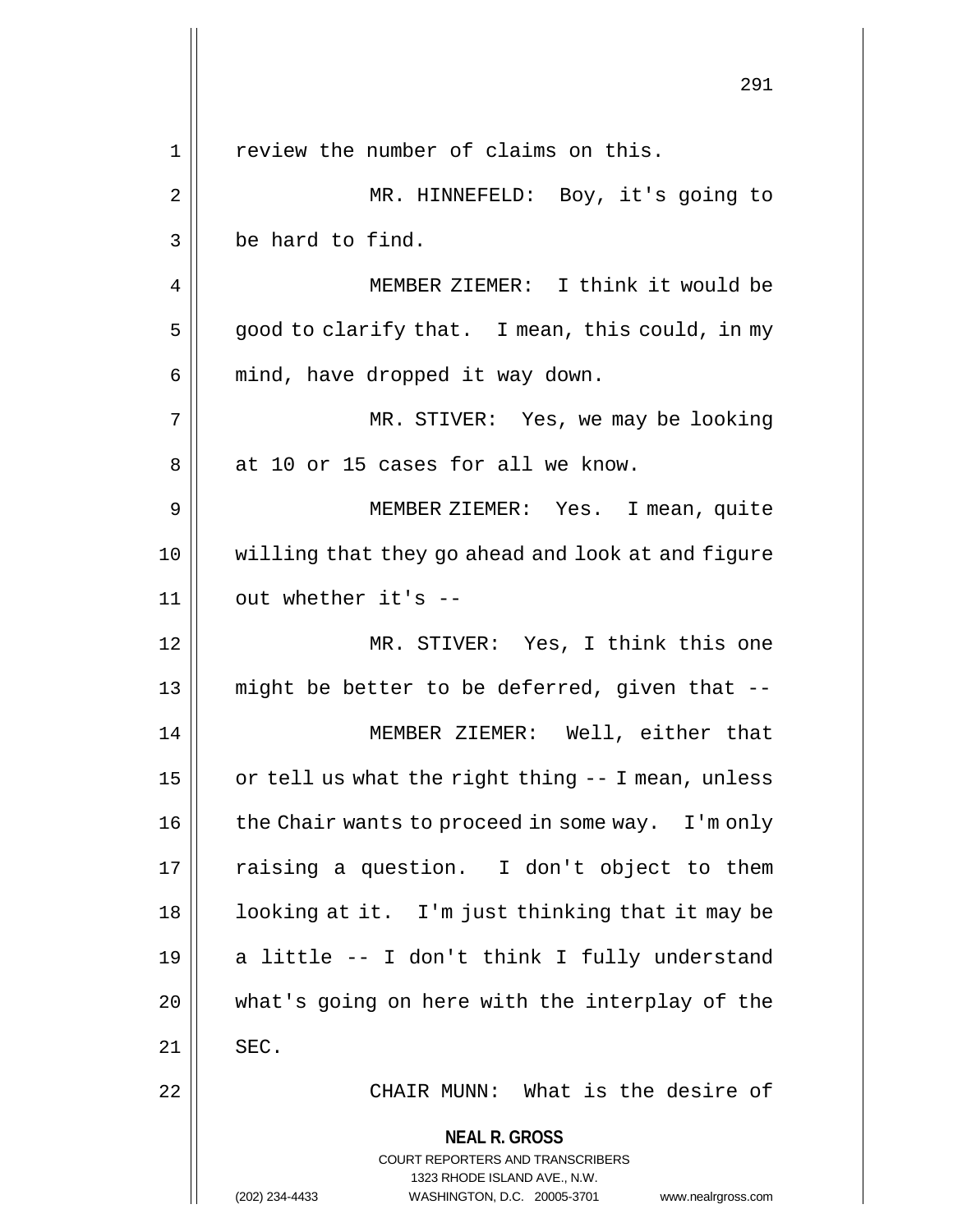**NEAL R. GROSS** COURT REPORTERS AND TRANSCRIBERS 1323 RHODE ISLAND AVE., N.W. 292 1 || the Committee? 2 || MR. HINNEFELD: If you would like to 3 || know how many cases are currently possibly, I  $4 \parallel$  think we can do that, because the two changes  $5 \parallel$  that John describes here would affect people who 6 were after 1986 and people who worked from 1960 7 to 1965. 8 || So you've got those sets of people 9 who are outside the SEC. And, I mean, I would 10 || think you would result in a somewhat quite a lot 11 || smaller number than 480. 12 MEMBER BEACH: But we don't pick 13 || these based on the number. At least, I wouldn't 14 | think we would. 15 || MR. KATZ: Well, it's a factor. 16 || MR. STIVER: Well, it's going to be. 17 MEMBER BEACH: It's somewhat of a 18 | factor. 19 MR. STIVER: I mean, I'm trying to 20 | look at the resources. Not sure you're going to  $21$  || do all of them  $-$ 22 MR. HINNEFELD: Honestly, a change

(202) 234-4433 WASHINGTON, D.C. 20005-3701 www.nealrgross.com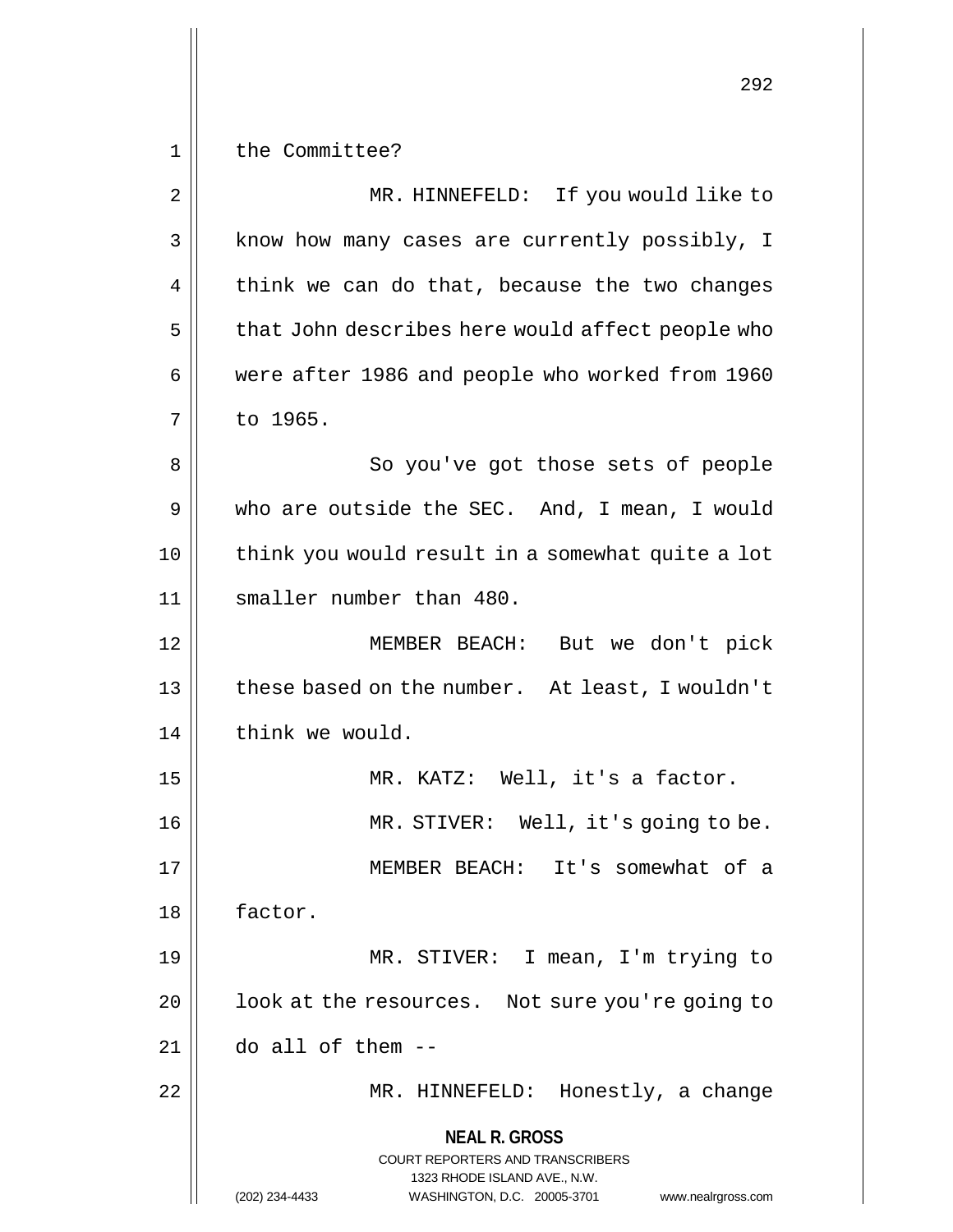| $\mathbf 1$<br>2<br>3<br>for exchange.<br>4<br>5<br>6<br>would that be significant in terms of PoC?<br>7<br>MR. HINNEFELD:<br>8<br>9<br>want to offer to do this.<br>10<br>11<br>12<br>this one in abeyance.<br>13<br>14<br>15<br>16<br>now?<br>17<br>those towards the bottom of the grouping.<br>18<br>are some that are very few cases impacted.<br>19<br>CHAIR MUNN: Do I hear defer?<br>20<br>fine<br>21<br>$MEMBER$ BEACH:<br>$I'$ m<br>22<br><b>NEAL R. GROSS</b><br><b>COURT REPORTERS AND TRANSCRIBERS</b><br>1323 RHODE ISLAND AVE., N.W. | ムシコ                                               |
|-----------------------------------------------------------------------------------------------------------------------------------------------------------------------------------------------------------------------------------------------------------------------------------------------------------------------------------------------------------------------------------------------------------------------------------------------------------------------------------------------------------------------------------------------------|---------------------------------------------------|
|                                                                                                                                                                                                                                                                                                                                                                                                                                                                                                                                                     | in the sensitivity of dosimeter, I mean, you're   |
|                                                                                                                                                                                                                                                                                                                                                                                                                                                                                                                                                     | talking from 20 millirem to 40 millirem, maybe,   |
|                                                                                                                                                                                                                                                                                                                                                                                                                                                                                                                                                     |                                                   |
|                                                                                                                                                                                                                                                                                                                                                                                                                                                                                                                                                     | MR. STIVER: Yes, you can figure out               |
|                                                                                                                                                                                                                                                                                                                                                                                                                                                                                                                                                     | the maximum number of exchanges that would be and |
|                                                                                                                                                                                                                                                                                                                                                                                                                                                                                                                                                     |                                                   |
|                                                                                                                                                                                                                                                                                                                                                                                                                                                                                                                                                     | I don't want to                                   |
|                                                                                                                                                                                                                                                                                                                                                                                                                                                                                                                                                     | offer anymore work if we think we can defer this  |
|                                                                                                                                                                                                                                                                                                                                                                                                                                                                                                                                                     | one and get enough work somewhere else. I don't   |
|                                                                                                                                                                                                                                                                                                                                                                                                                                                                                                                                                     |                                                   |
|                                                                                                                                                                                                                                                                                                                                                                                                                                                                                                                                                     | MR. STIVER: Okay. Let's just keep                 |
|                                                                                                                                                                                                                                                                                                                                                                                                                                                                                                                                                     |                                                   |
|                                                                                                                                                                                                                                                                                                                                                                                                                                                                                                                                                     | MEMBER ZIEMER: And I know we don't                |
|                                                                                                                                                                                                                                                                                                                                                                                                                                                                                                                                                     | base it on numbers, but suppose it was ten people |
|                                                                                                                                                                                                                                                                                                                                                                                                                                                                                                                                                     | affected, would you still want to do it right     |
|                                                                                                                                                                                                                                                                                                                                                                                                                                                                                                                                                     |                                                   |
|                                                                                                                                                                                                                                                                                                                                                                                                                                                                                                                                                     | MR. STIVER: Well, we'll get down to               |
|                                                                                                                                                                                                                                                                                                                                                                                                                                                                                                                                                     | There                                             |
|                                                                                                                                                                                                                                                                                                                                                                                                                                                                                                                                                     |                                                   |
|                                                                                                                                                                                                                                                                                                                                                                                                                                                                                                                                                     |                                                   |
|                                                                                                                                                                                                                                                                                                                                                                                                                                                                                                                                                     | with                                              |
|                                                                                                                                                                                                                                                                                                                                                                                                                                                                                                                                                     | deferring it and maybe getting an idea of what    |
| (202) 234-4433<br>WASHINGTON, D.C. 20005-3701                                                                                                                                                                                                                                                                                                                                                                                                                                                                                                       | www.nealrgross.com                                |

 $\mathsf{I}$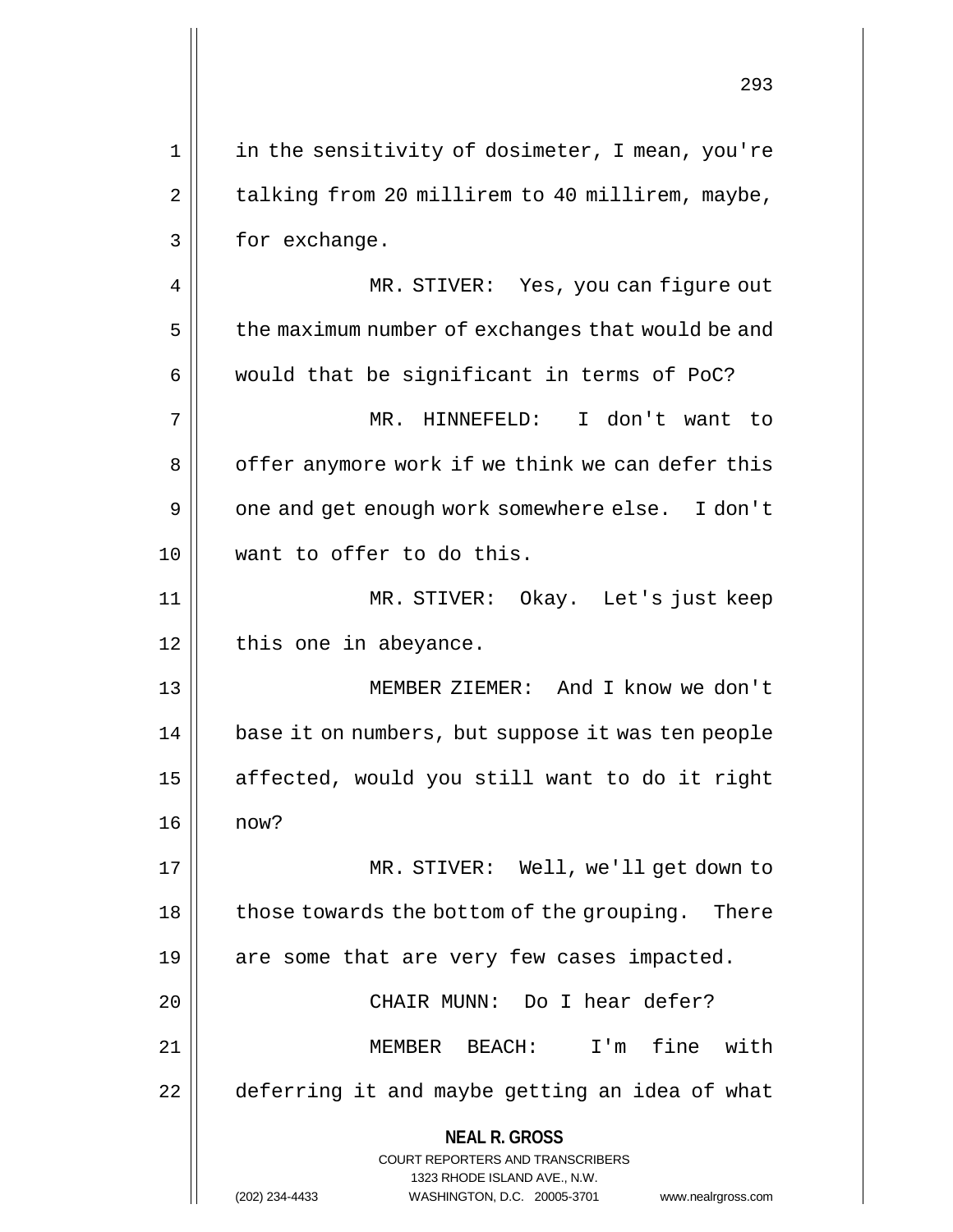**NEAL R. GROSS** COURT REPORTERS AND TRANSCRIBERS 1323 RHODE ISLAND AVE., N.W. (202) 234-4433 WASHINGTON, D.C. 20005-3701 www.nealrgross.com 294 1 we're even looking at there. 2 MR. STIVER: Then, also, have DCAS  $3 \parallel$  look at the number currently affected --4 | MR. HINNEFELD: Well, do you want us  $5 \parallel$  to do that or can we just wait on that? 6 MEMBER ZIEMER: If we're deferring  $7 \parallel$  it, let's do other stuff. 8 MR. KATZ: We choose to defer it. 9 MR. STIVER: Okay. We'll come back  $10 \parallel$  to it. 11 || CHAIR MUNN: Deferred. 12 MR. STIVER: Deferred. 13 || CHAIR MUNN: PER-11. 14 MR. STIVER: Okay. This is the 15 K-25 TBD and TIB revisions. This PER was 16 initiated in September 2007 and does, indeed, 17 refer to the latest TBDs. In the latest 18 | issuance of OTIB-26 and OTIB-52, which we're so 19 familiar with, several changes were required to 20  $\parallel$  the K-25 external dose TBD, which impacted our 21 methodology. 22 || **And I have here, the revisions to the**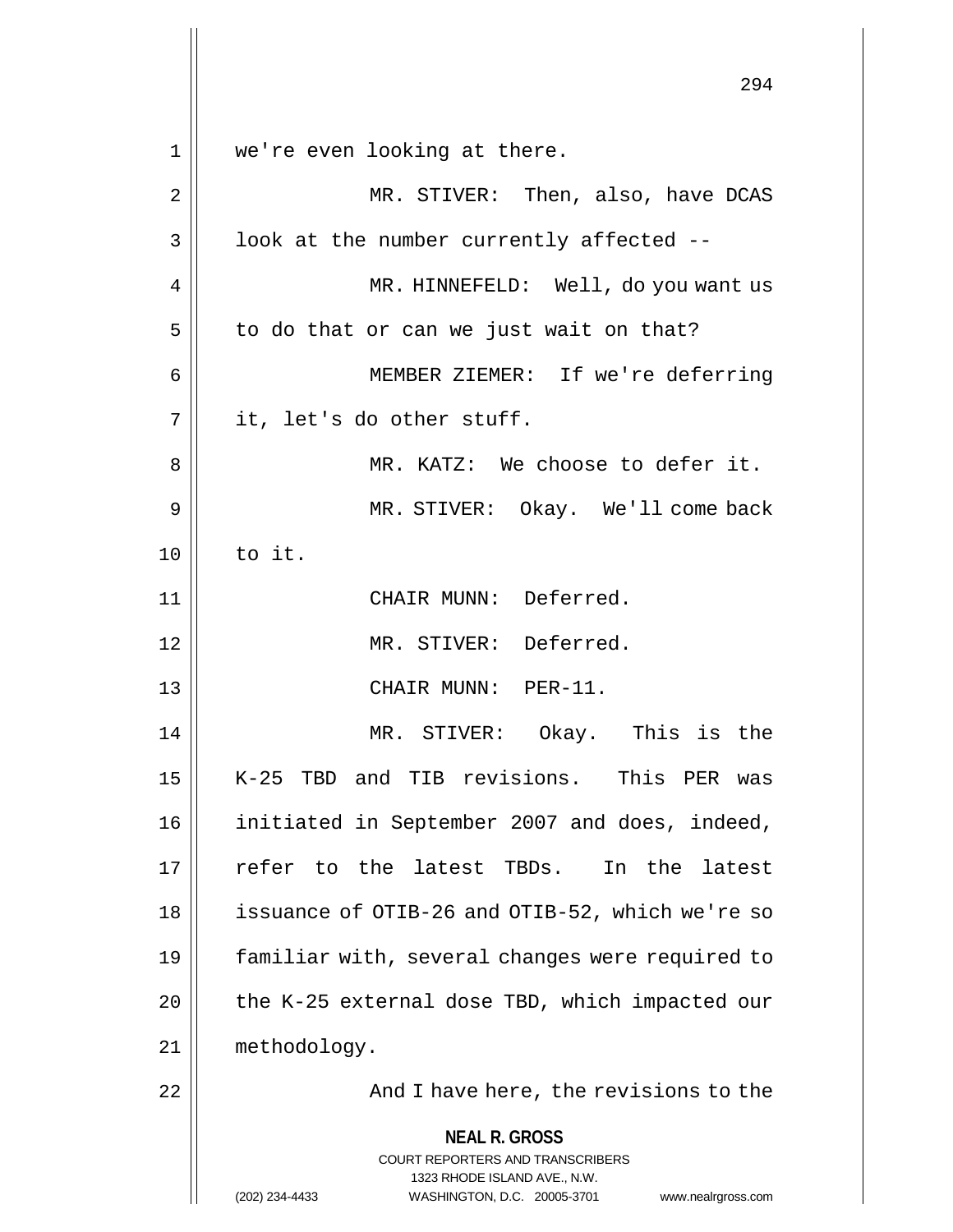**NEAL R. GROSS** COURT REPORTERS AND TRANSCRIBERS 1323 RHODE ISLAND AVE., N.W. 1 external coworker model would affect any claim 2 | completed before May 21st, 2005, but there's  $3 \parallel$  kind of this narrow window here because the data 4 | was not available until November of 2004, so it's 5 | kind of a small number of cases would be 6 | impacted. Well, 432, at least on that. 7 OTIB-52, okay, we already know about 8 || OTIB-52. So it would impact the construction 9 | trade workers, obviously. So you have two 10 different aspects of it. I guess the 11 construction workers may be contributing most of  $12 \parallel$  that 432. 13 CHAIR MUNN: Do I hear any 14 | objections to assignment of this? Going once, 15 | going twice, you're assigned PER-11. 16 MEMBER BEACH: Here's a question. 17 How many of these do you think we're going to 18 || assign? I was just wondering if we --19 CHAIR MUNN: Probably 10; maybe 15. 20 MEMBER BEACH: I was just wondering  $21$  | if we couldn't decide if we had questions on some  $22$  |  $\sigma$  of them, to look at those, just to speed up the

(202) 234-4433 WASHINGTON, D.C. 20005-3701 www.nealrgross.com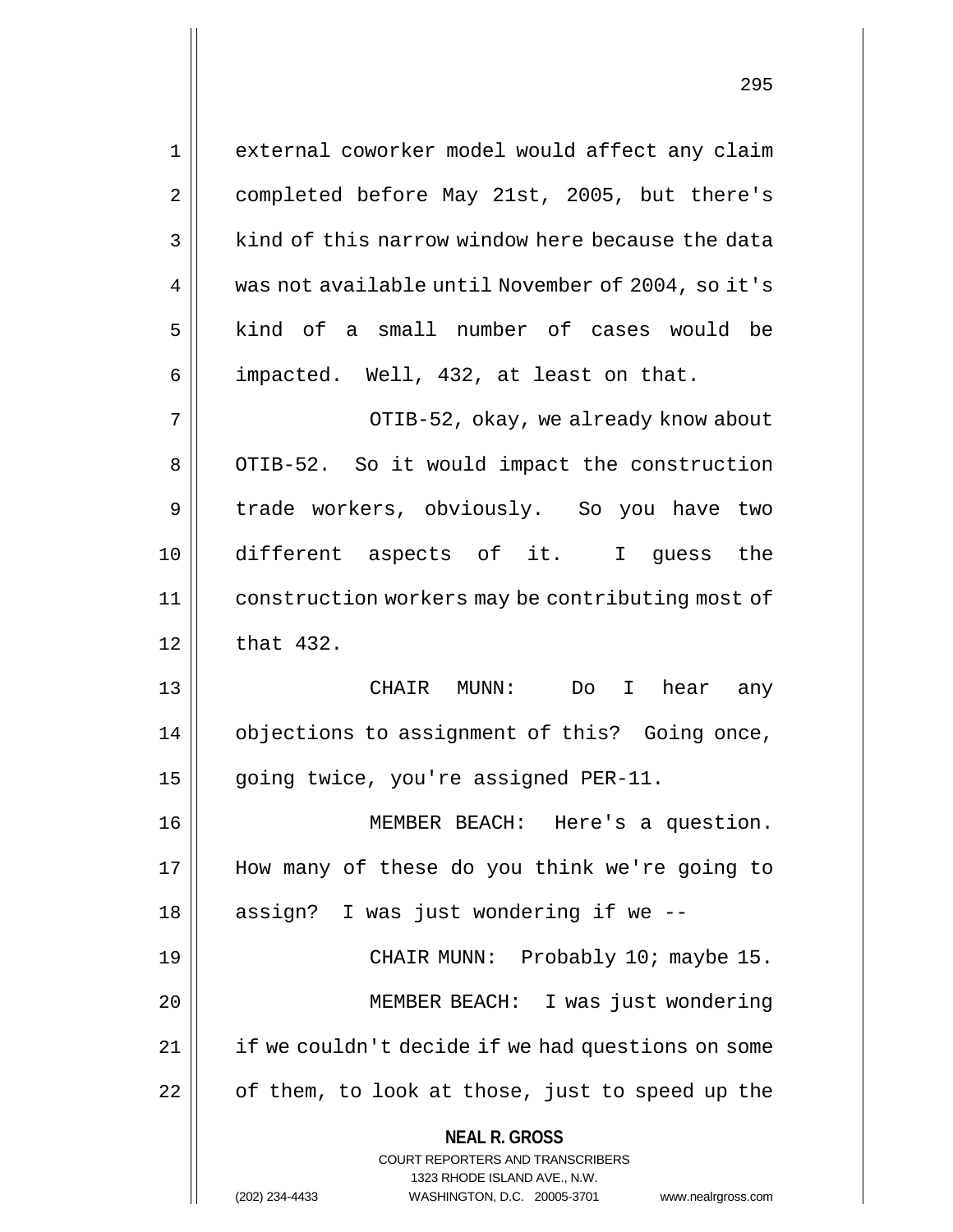1 || process a little.

2 CHAIR MUNN: However you'd like to 3 do it, Josie. I don't care.

4 MEMBER BEACH: It's just a  $5$  suggestion.

6 MR. STIVER: Well, I could suggest 7 || something here. It's starting to get down on 8 | Page 19 -- you're getting down to where you've  $9 \parallel$  got 15 and fewer affected claims. Granted, that 10 may not be the best basis for determining whether 11 to proceed. However, we got four of those we 12 have recommended deferring, and so there's 13 || really only one in that group that we may pick. 14 Well, even now, if you go down here, 15  $\parallel$  1et's just jump ahead for a second. This is 16 PER-34 on Page 19, Harshaw Chemical. If you

17 | don't mind. If everybody's onboard for that we 18 || could just take a look at that real quick. And  $19 \parallel$  this is, again, a TBD revision.

20 MR. KATZ: Let me just suggest, I 21 don't think it's trivial to consider these  $22 \parallel$  one-by-one.

> **NEAL R. GROSS** COURT REPORTERS AND TRANSCRIBERS 1323 RHODE ISLAND AVE., N.W.

(202) 234-4433 WASHINGTON, D.C. 20005-3701 www.nealrgross.com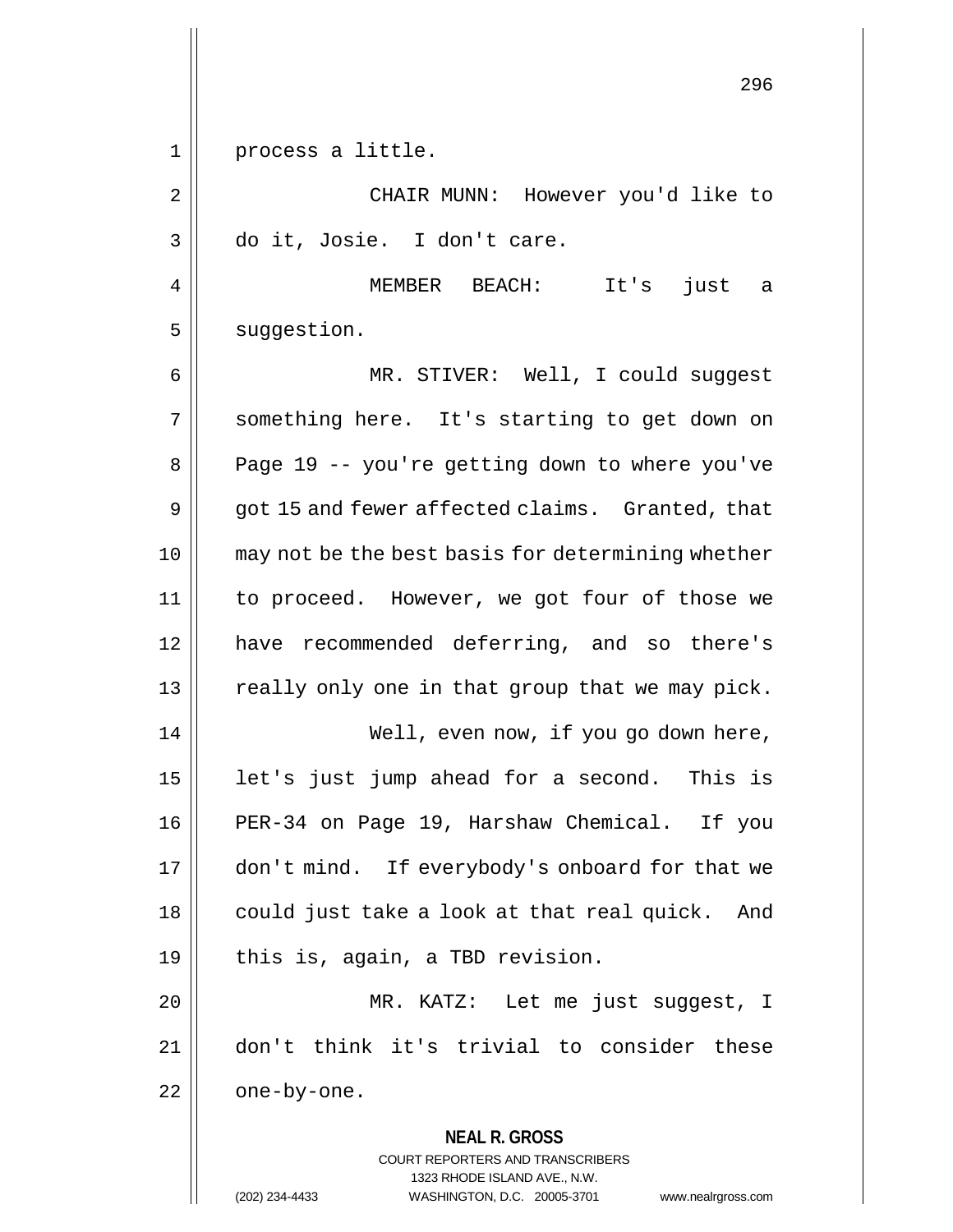|    | 297                                                                                                                                                                    |
|----|------------------------------------------------------------------------------------------------------------------------------------------------------------------------|
| 1  | MR. STIVER: Okay.                                                                                                                                                      |
| 2  | MR. KATZ: So I would just suggest                                                                                                                                      |
| 3  | you get as far as you want to get. It'll be                                                                                                                            |
| 4  | plenty, because we're already assigning, so I                                                                                                                          |
| 5  | don't think you should just, sort of --                                                                                                                                |
| 6  | MR. STIVER: Jump ahead?                                                                                                                                                |
| 7  | -- forget the<br>$MR.$ KATZ:                                                                                                                                           |
| 8  | consideration and just dump them onto them. I                                                                                                                          |
| 9  | think you should just consider the ones as far                                                                                                                         |
| 10 | as you want to consider and then move on in the                                                                                                                        |
| 11 | agenda. We'll have another meeting and more can                                                                                                                        |
| 12 | be assigned.                                                                                                                                                           |
| 13 | MR. STIVER: Okay.                                                                                                                                                      |
| 14 | CHAIR MUNN: They'll still<br>be                                                                                                                                        |
| 15 | there.                                                                                                                                                                 |
| 16 | MR. STIVER: Seems reasonable.                                                                                                                                          |
| 17 | Okay. So, let's see, we just left off on --                                                                                                                            |
| 18 | CHAIR MUNN: Can we go to PER-5?                                                                                                                                        |
| 19 | MR. STIVER: Yes, PER-5, this was                                                                                                                                       |
| 20 | misinterpreted application of external dose                                                                                                                            |
| 21 | factor for Hanford dose reconstruction.                                                                                                                                |
| 22 | MEMBER BEACH: We missed 11 though,                                                                                                                                     |
|    | <b>NEAL R. GROSS</b><br><b>COURT REPORTERS AND TRANSCRIBERS</b><br>1323 RHODE ISLAND AVE., N.W.<br>(202) 234-4433<br>WASHINGTON, D.C. 20005-3701<br>www.nealrgross.com |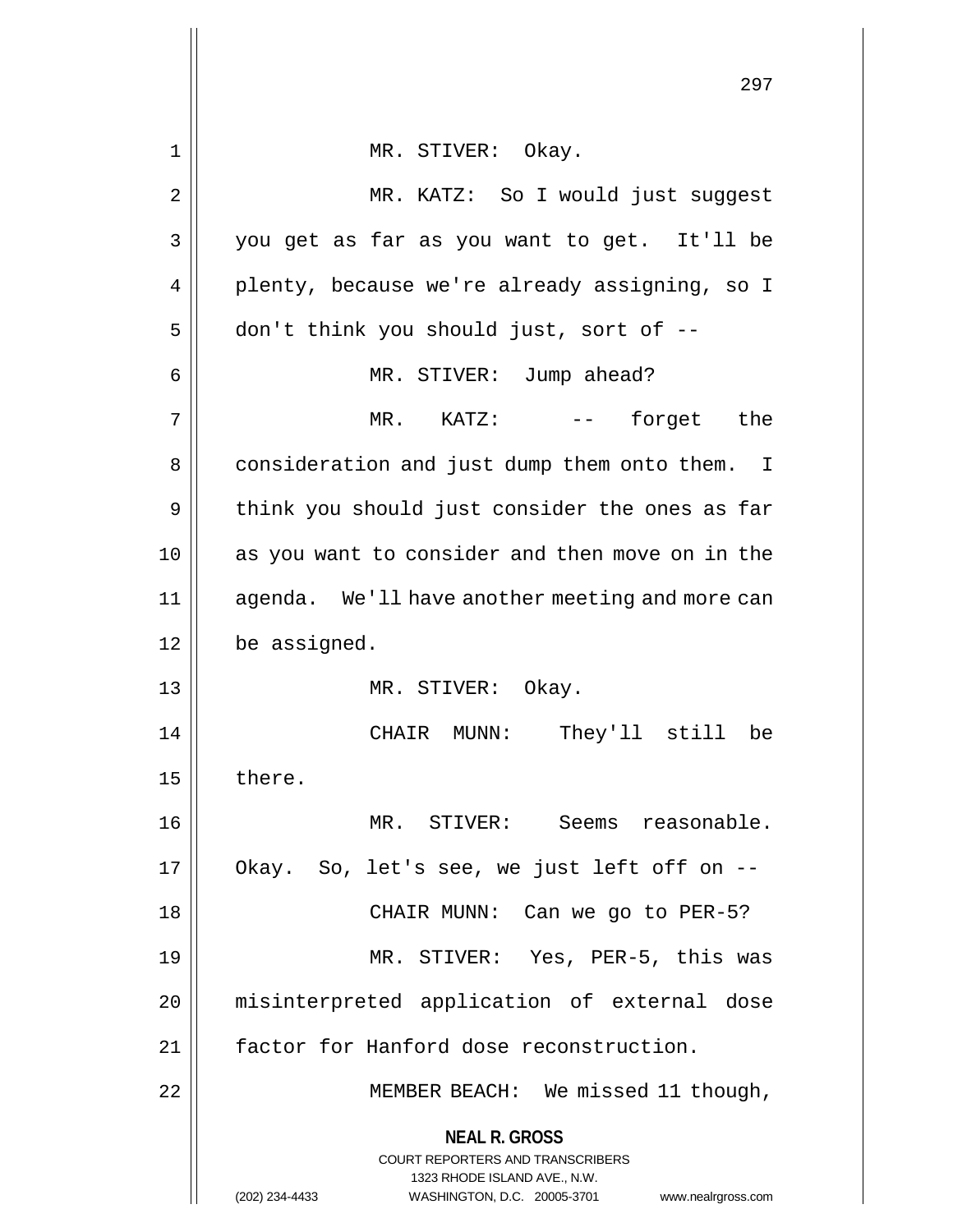**NEAL R. GROSS** COURT REPORTERS AND TRANSCRIBERS 1323 RHODE ISLAND AVE., N.W. 298  $1 ||$  just for  $-$ 2 || CHAIR MUNN: We've assigned PER-11. 3 || MR. STIVER: 11's been assigned. 4 || MEMBER BEACH: Oh, I thought we 5 didn't. Okay. Thank you. 6 MR. STIVER: Okay. This PER was 7 || produced in June 2006. Thirty-one cases were 8 || identified that required re-evaluation. The 9 maximum increase in external dose was nearly 5 10 || rem and the minimum was 80 millirem, so these 30 11 cases could be a potential underestimates in the 12 magnitude of now only about 5 rem, which, you 13 || know, it could impact a compensation decision, 14 || at least close to 50 percent. 15 || So again, you got a small number of 16 || cases, but it looks like the impact could be 17 | significant. 18 CHAIR MUNN: Is there any objection 19 to assigning PER-5? 20 MR. KATZ: Okay. Well, actually, 21 || this one, you can't even speak to, Wanda. 22 CHAIR MUNN: I know. I can't vote

(202) 234-4433 WASHINGTON, D.C. 20005-3701 www.nealrgross.com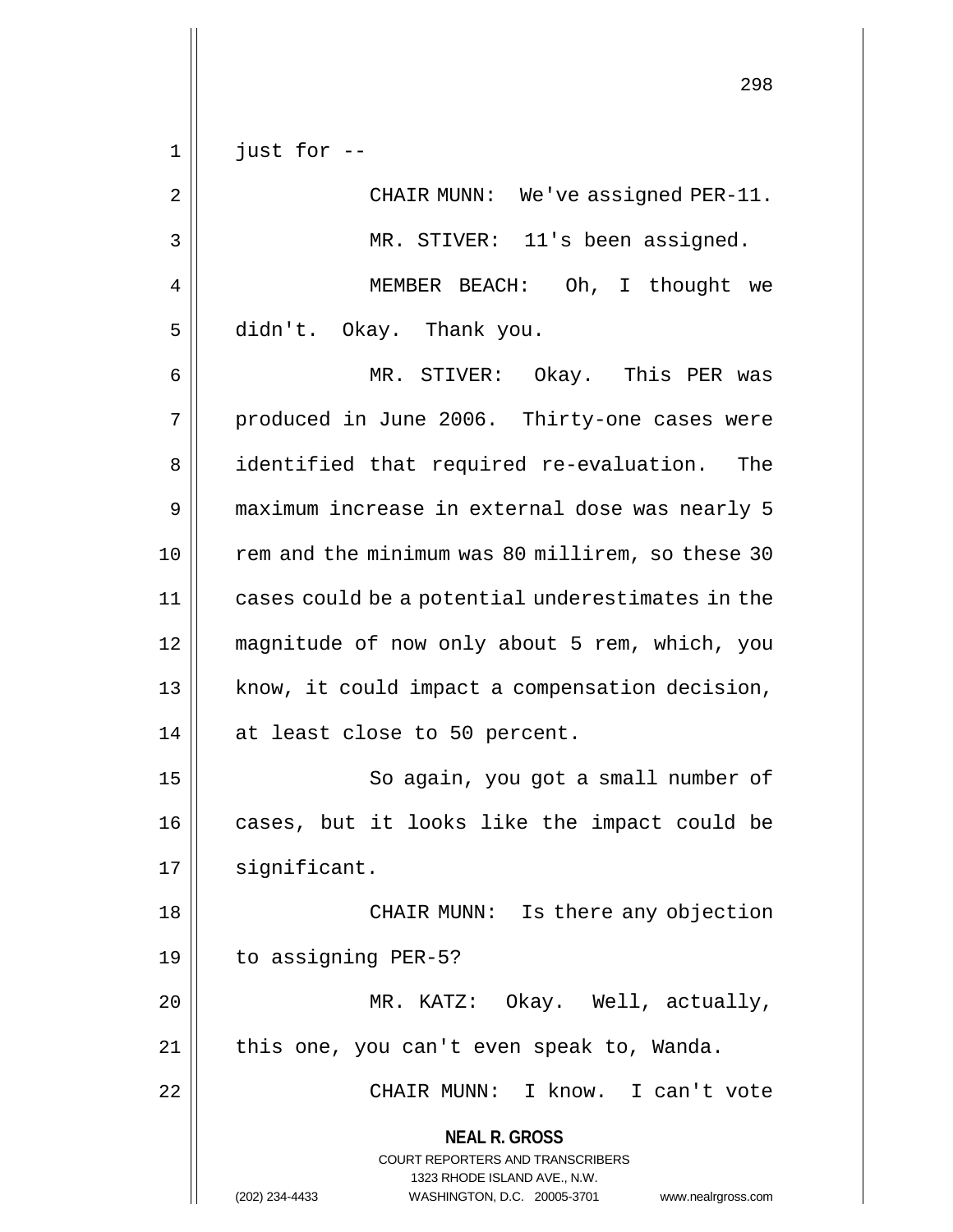**NEAL R. GROSS** COURT REPORTERS AND TRANSCRIBERS 1323 RHODE ISLAND AVE., N.W. (202) 234-4433 WASHINGTON, D.C. 20005-3701 www.nealrgross.com 299  $1 \parallel$  on it. 2 || MR. KATZ: Paul, you can ask Dick  $3 \parallel$  this question. 4 || MEMBER ZIEMER: Well, okay, so if 5 Josie and Richard -- 6 MR. KATZ: Josie and Wanda are out. 7 MEMBER BEACH: No, I can't. 8 || MEMBER ZIEMER: Oh, you're both 9 out. 10 MR. KATZ: Yes, this is Hanford 11 we're talking about here. 12 MEMBER ZIEMER: I'm a majority of 13 | one then. 14 || CHAIR MUNN: No, you have --15 MR. KATZ: So you have Dr. Lemen. 16 || MEMBER LEMEN: I'm still here. 17 || **MEMBER ZIEMER:** Okay, Dick, you got  $18$  || a coin there with you? I don't object. Let's 19 go ahead. I'm willing to have them assign the 20 Hanford. 21 || MR. KATZ: I think that makes sense. 22 || MR. STIVER: That might be a good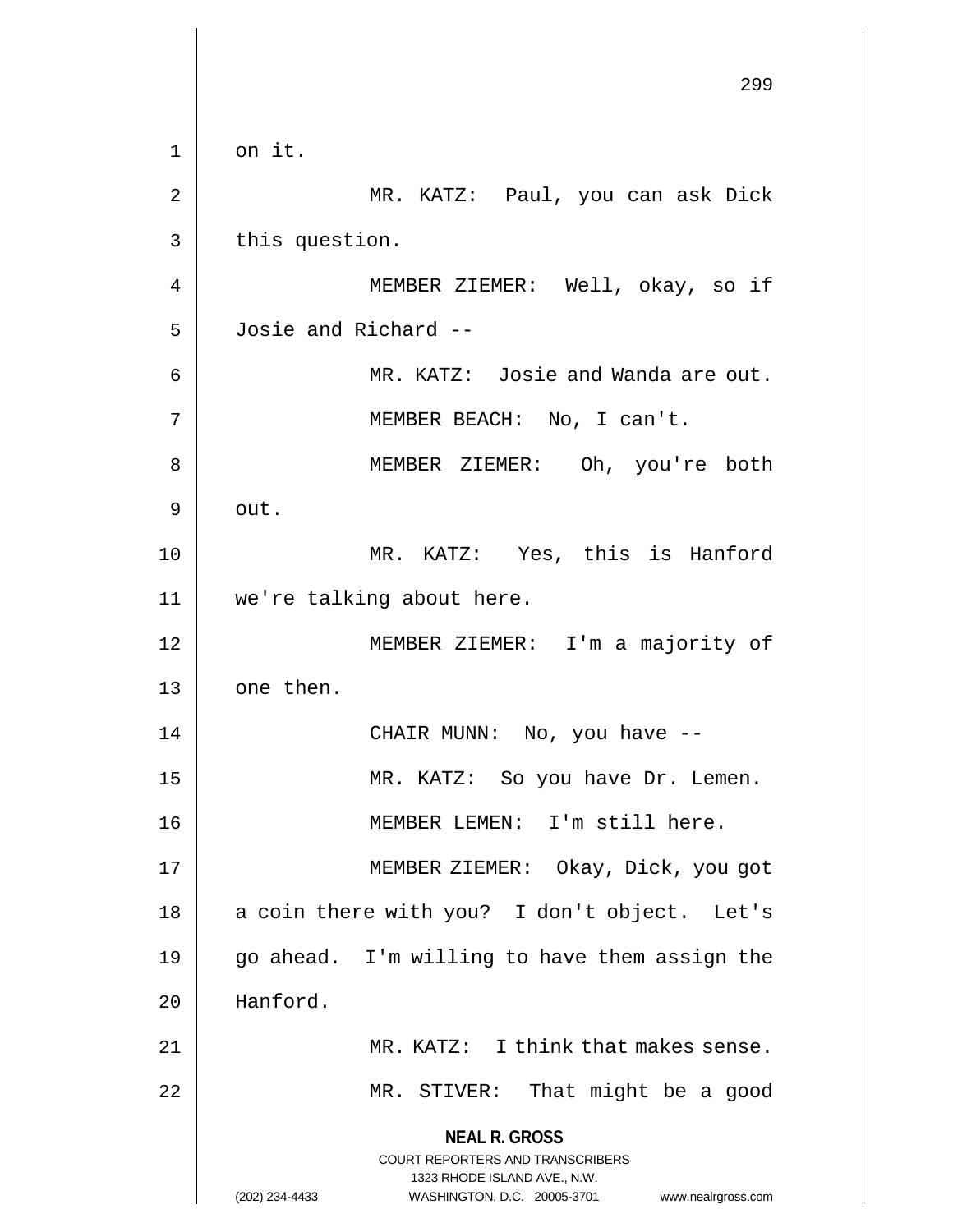**NEAL R. GROSS** COURT REPORTERS AND TRANSCRIBERS 1323 RHODE ISLAND AVE., N.W. (202) 234-4433 WASHINGTON, D.C. 20005-3701 www.nealrgross.com 300  $1 \parallel$  one. 2 || CHAIR MUNN: You're assigned PER-5.  $\begin{array}{ccc} 3 & \parallel & \text{MR. KATZ: } & \text{PER-5.} \end{array}$ 4 MEMBER ZIEMER: It's PER -- 5 || MEMBER LEMEN: That's okay with me. 6 Josie, what's your vote. 7 | MR. KATZ: No, Josie can't vote. 8 || MEMBER ZIEMER: She can't vote. 9 || MEMBER LEMEN: Oh, she can't. Oh, 10 who is it, just me and Paul? 11 || MEMBER ZIEMER: Yes. 12 MEMBER BEACH: It's all on your 13 | shoulders. 14 || MEMBER LEMEN: All right, Paul. 15 || MEMBER ZIEMER: Okay. 16 MEMBER LEMEN: I'll go with you. I  $17 \parallel$  agree. 18 MEMBER ZIEMER: We're going to do 19 it. All the blame's on our hands if it's -- 20 MEMBER LEMEN: I know. It's a 21 | heavy burden. 22 || MR. KATZ: Very good.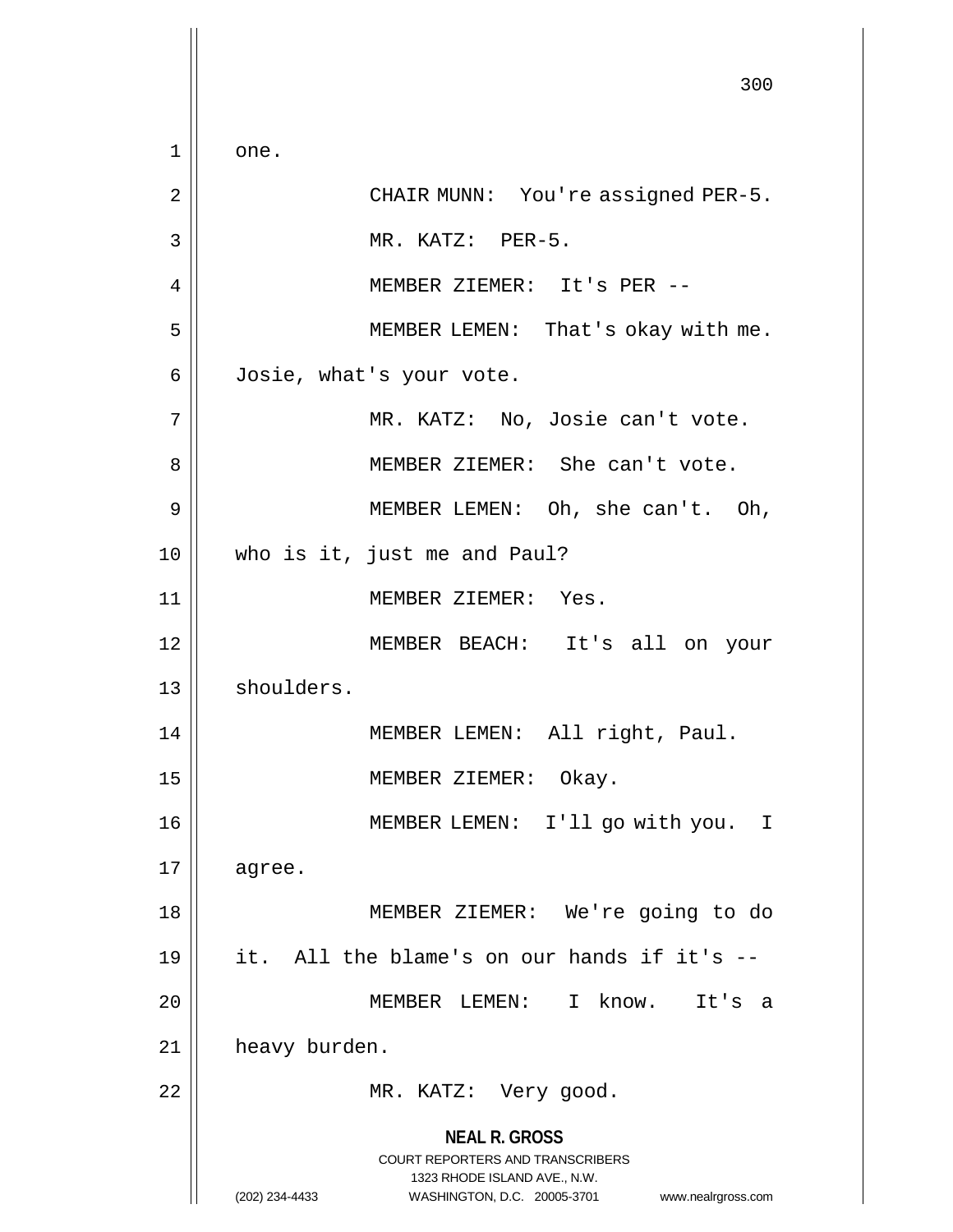1 CHAIR MUNN: Can we move on to  $2 \parallel$  PER-16?

3 || MR. STIVER: PER-16, this is one we 4 considered deferring. This is the 5 | implementation of the IREP procedures for claims 6 || near 50 percent PoC. And this is the 30-run 7 || average using 10,000 replicates of the Monte 8 | Carlo code in order to get tighter statistics. 9 And let's see, a little summary 10 here. Okay. It was for PoCs between 45 and 50 11 percent were revised to increase statistical 12 precision like I just said. The largest 13 increase resulting from the change was 2.27 14 || percentage points and the largest decrease was  $15 \parallel 2.71$ .

16 || Basically, then these newly 17 | established PoC values remained below 50 percent 18 || for each claim. So we felt this was pretty 19 well-established. The statistical precision  $20$  | was getting better. It didn't appear that this 21 is a significant change. So we thought, you  $22$  | know, while it would interesting to look at that,

COURT REPORTERS AND TRANSCRIBERS

**NEAL R. GROSS**

1323 RHODE ISLAND AVE., N.W.

(202) 234-4433 WASHINGTON, D.C. 20005-3701 www.nealrgross.com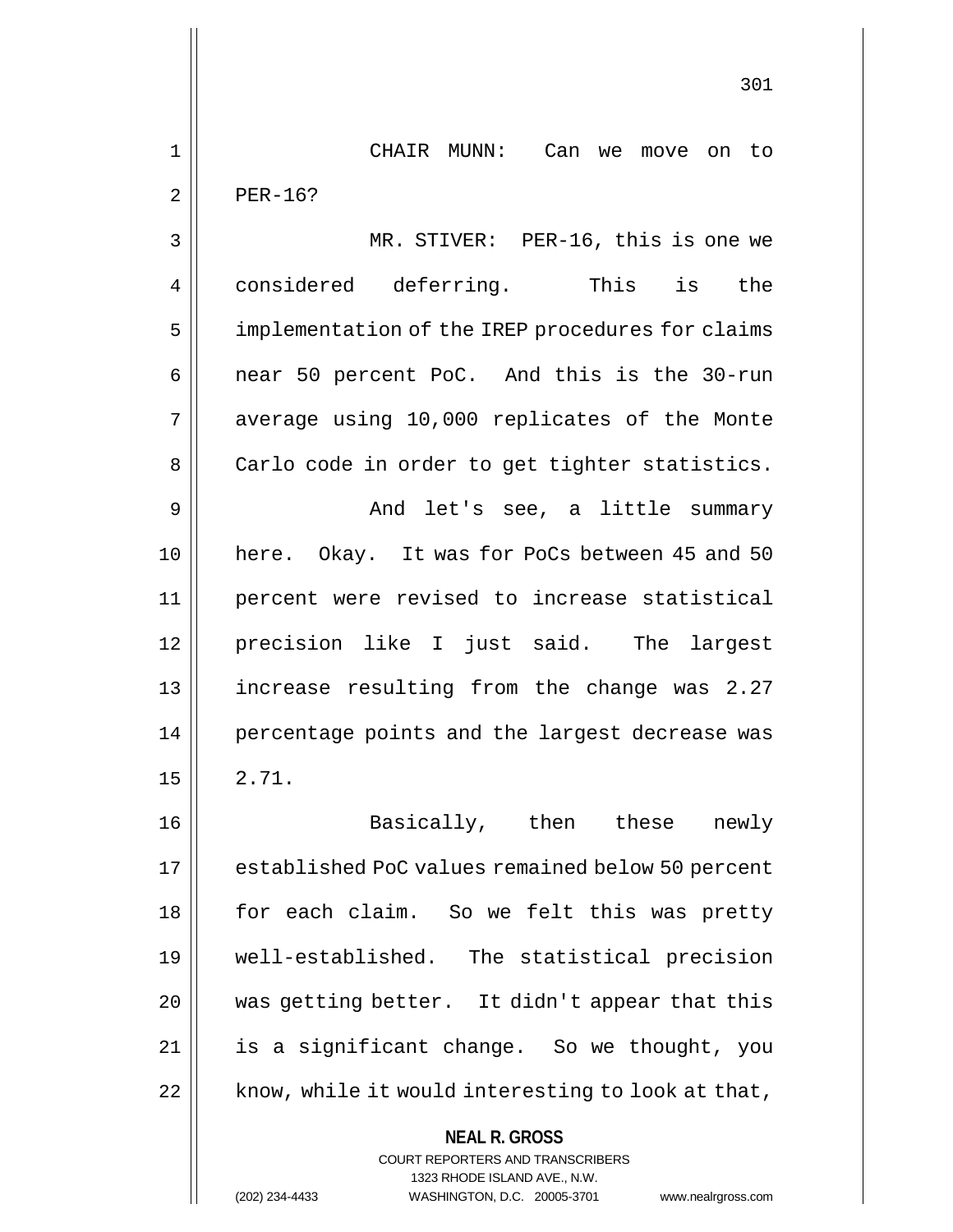**NEAL R. GROSS** COURT REPORTERS AND TRANSCRIBERS 1323 RHODE ISLAND AVE., N.W. (202) 234-4433 WASHINGTON, D.C. 20005-3701 www.nealrgross.com 302 1 || that maybe there's some others that seemed more 2 | useful. 3 MR. KATZ: It's just a mechanical 4 | process. 5 MR. STIVER: Yes, it's a mechanical 6 | process. 7 || MR. KATZ: They're pointless to 8 | review, I think. 9 MR. STIVER: Yes. So that's where 10 we are on PER-16. PER-10, however, looks a 11 || little more interesting. This is the effect of  $12 \parallel$  the  $-$ 13 CHAIR MUNN: So what are we doing 14  $\parallel$  with PER-16? We are removing it --15 || MR. KATZ: We're not reviewing. 16 CHAIR MUNN: -- from the list,  $17 \parallel$  right? 18 MEMBER ZIEMER: Well, at least 19 deferring it. 20 MR. STIVER: Yes, either defer or 21 || remove. At this point we're just not going to  $22$   $\parallel$   $-$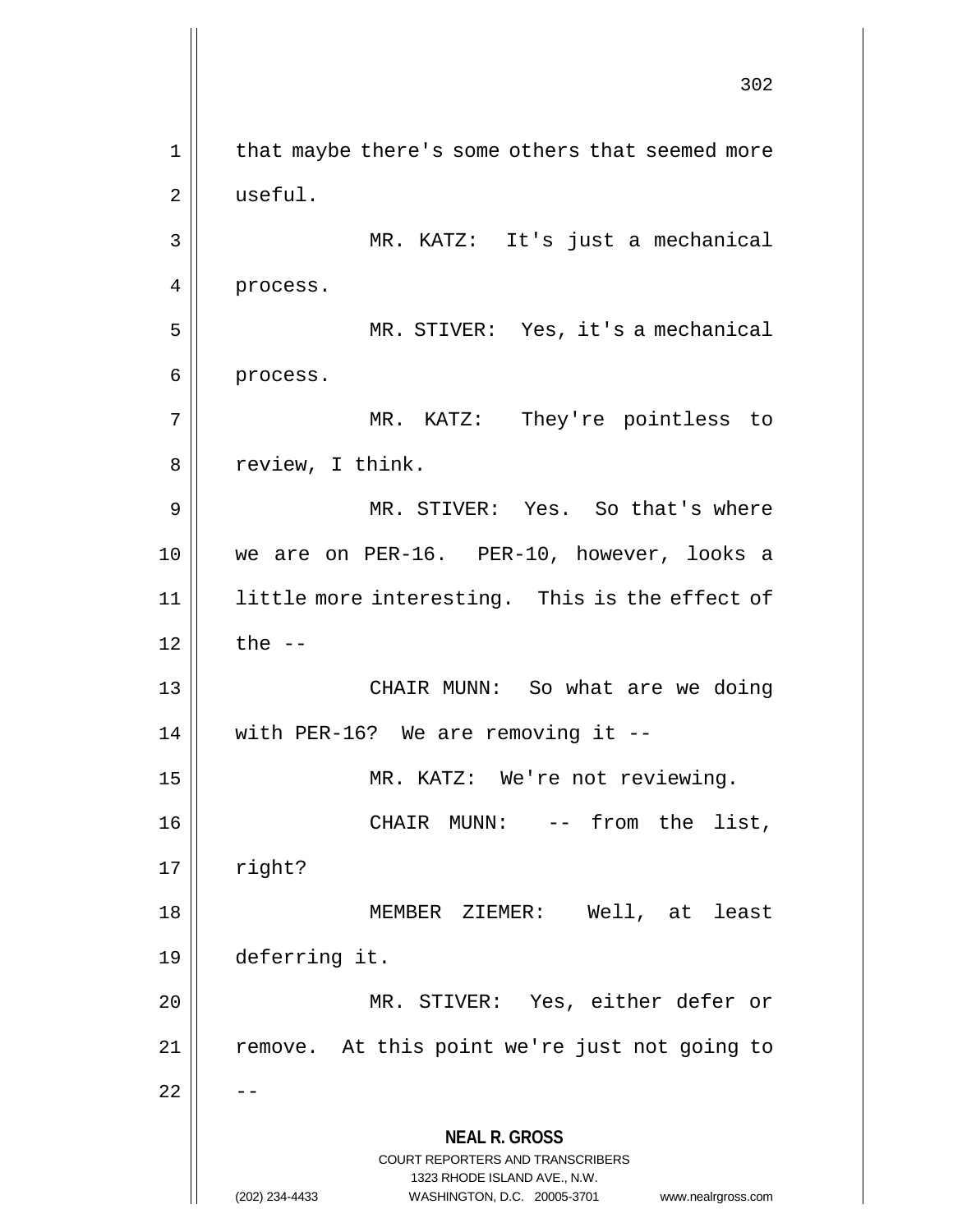**NEAL R. GROSS** COURT REPORTERS AND TRANSCRIBERS 1323 RHODE ISLAND AVE., N.W. (202) 234-4433 WASHINGTON, D.C. 20005-3701 www.nealrgross.com 303 1 CHAIR MUNN: Well, let's make the 2 | decision whether or not we are going to remove  $3$  it. 4 | MR. STIVER: I would. 5 CHAIR MUNN: If it is of low  $6 \parallel$  consequence at this moment, then it's not going 7 || to likely increase in consequence as time goes 8 || on. Shall we keep this on the list active or 9  $\parallel$  shall we remove it? I would choose to remove it. 10 MR. STIVER: I would agree to remove  $11$   $\parallel$  it. 12 CHAIR MUNN: Remove it. Thank you. 13 MR. KATZ: Josie's shaking her 14 || head. She's pondering away. 15 CHAIR MUNN: Now, let's go to PER -- 16 MEMBER BEACH: Yes. 17 || MR. KATZ: For the record. 18 MEMBER BEACH: I heard him shake his  $19$  | head yes. 20 MR. KATZ: I heard Dick shaking his 21 head too. 22 || MEMBER BEACH: Okay.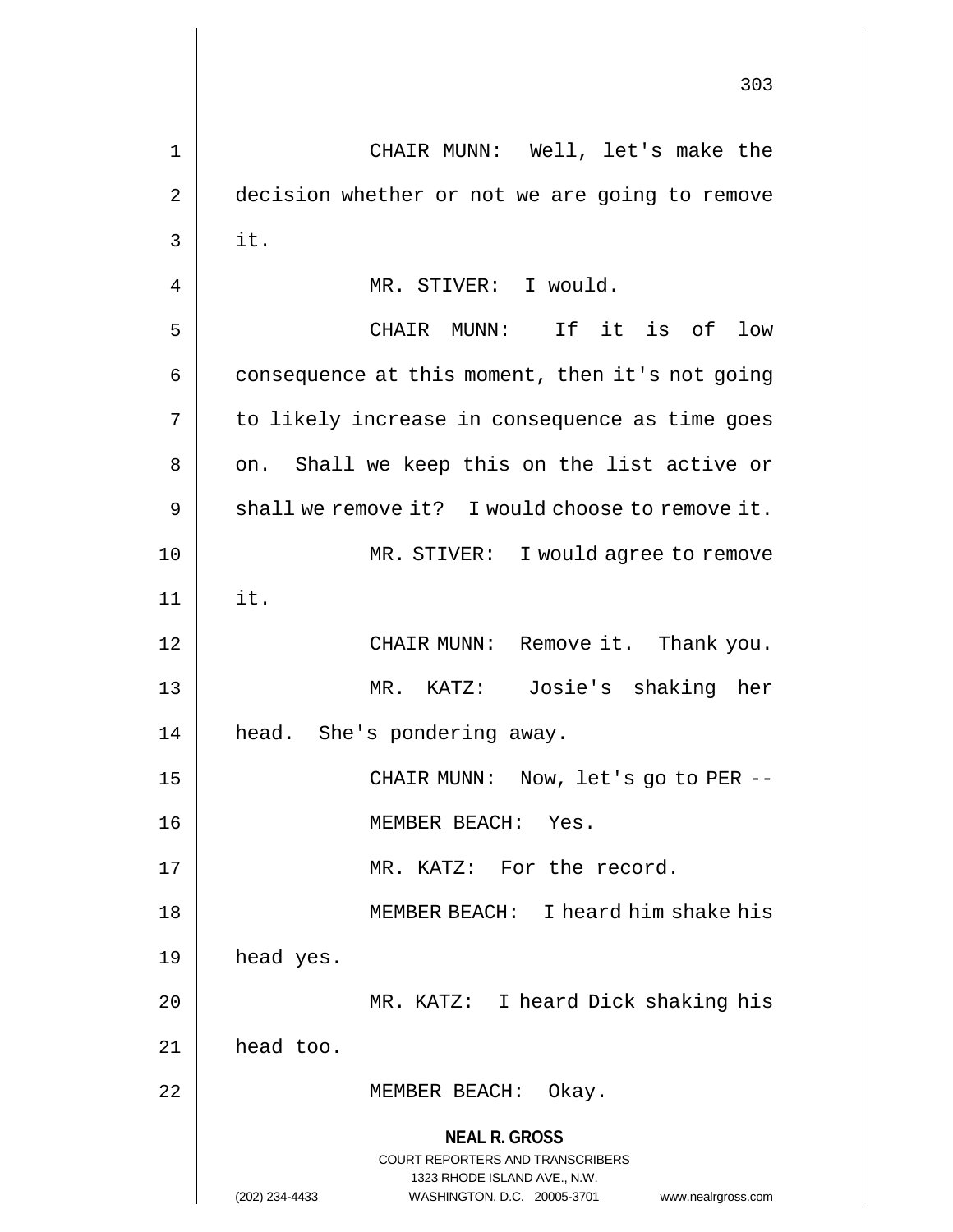| $\mathbf 1$ | MR. STIVER: Okay. PER-10, this is                                                                   |
|-------------|-----------------------------------------------------------------------------------------------------|
| 2           | the Rocky Flats neutron dose reconstruction                                                         |
| 3           | project. This one was produced in April of                                                          |
| 4           | 2007. Additional neutron doses relating to the                                                      |
| 5           | effort of the NDRP made it necessary to reassess                                                    |
| 6           | completed Rocky Flats DRs. Eighty-eight of                                                          |
| 7           | these require reevaluation. The science                                                             |
| 8           | involved here would be a medium level.                                                              |
| 9           | Let's see, based on guidance for the                                                                |
| 10          | use of Rocky Flats in ORAU-OTIB-50 2005. Okay,                                                      |
| 11          | that was the basis for this PER. TIB-50 has been                                                    |
| 12          | canceled. That information was moved into                                                           |
| 13          | Technical Basis Document 6. Let's see, there's                                                      |
| 14          | an October 2010 revision clarified guidance for                                                     |
| 15          | the use of neutron dosimetry data.                                                                  |
| 16          | It's not clear whether the -- there                                                                 |
| 17          | may have been inconsistent guidance from 2007 to                                                    |
| 18          | and it may result in additional<br>2010                                                             |
| 19          | questionable dose assessments.                                                                      |
| 20          | CHAIR MUNN:<br>On the other hand,                                                                   |
| 21          | there may not be.                                                                                   |
| 22          | There may not be.<br>MR. STIVER:                                                                    |
|             | <b>NEAL R. GROSS</b>                                                                                |
|             | <b>COURT REPORTERS AND TRANSCRIBERS</b>                                                             |
|             | 1323 RHODE ISLAND AVE., N.W.<br>(202) 234-4433<br>WASHINGTON, D.C. 20005-3701<br>www.nealrgross.com |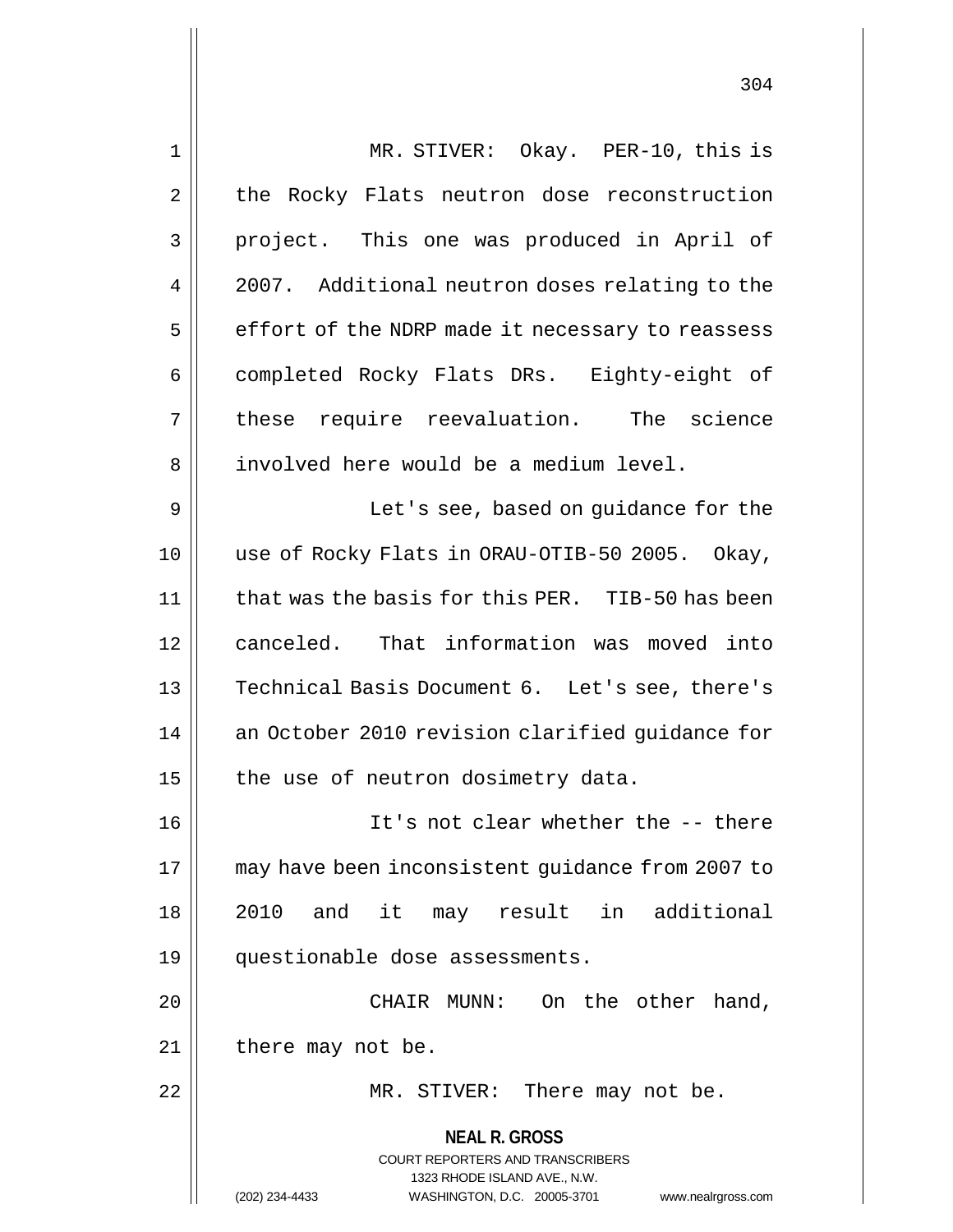**NEAL R. GROSS** COURT REPORTERS AND TRANSCRIBERS 1323 RHODE ISLAND AVE., N.W. 305 1 CHAIR MUNN: And so shall we spend  $2 \parallel$  \$12,000 to find out? 3 || MR. STIVER: Let's see, the cases 4 | may concern workers at the plutonium production 5 | facility from '52 to '69 when workers were 6 monitored for neutrons using NTA film. The 7 additional neutron dose data may cause an 8 | increase or decrease on a case-by-case basis and  $9 \parallel$  probably would cause a -- I think that's where 10 || the complex science comes from. 11 CHAIR MUNN: A great deal has been 12 made of NTA film. 13 || MR. KATZ: Does this relate at all 14 || to the SEC or no? 15 MR. HINNEFELD: I don't think so. 16 I remember that, when I was working in the 17 | program, we wanted to get the NDRP neutron doses 18 || from Rocky and they weren't done yet. And it was 19 actually hung fire for us to get it. We thought  $20$  | we were going to get it quite a lot earlier than 21 we did. 22 || CHAIR MUNN: A long time.

(202) 234-4433 WASHINGTON, D.C. 20005-3701 www.nealrgross.com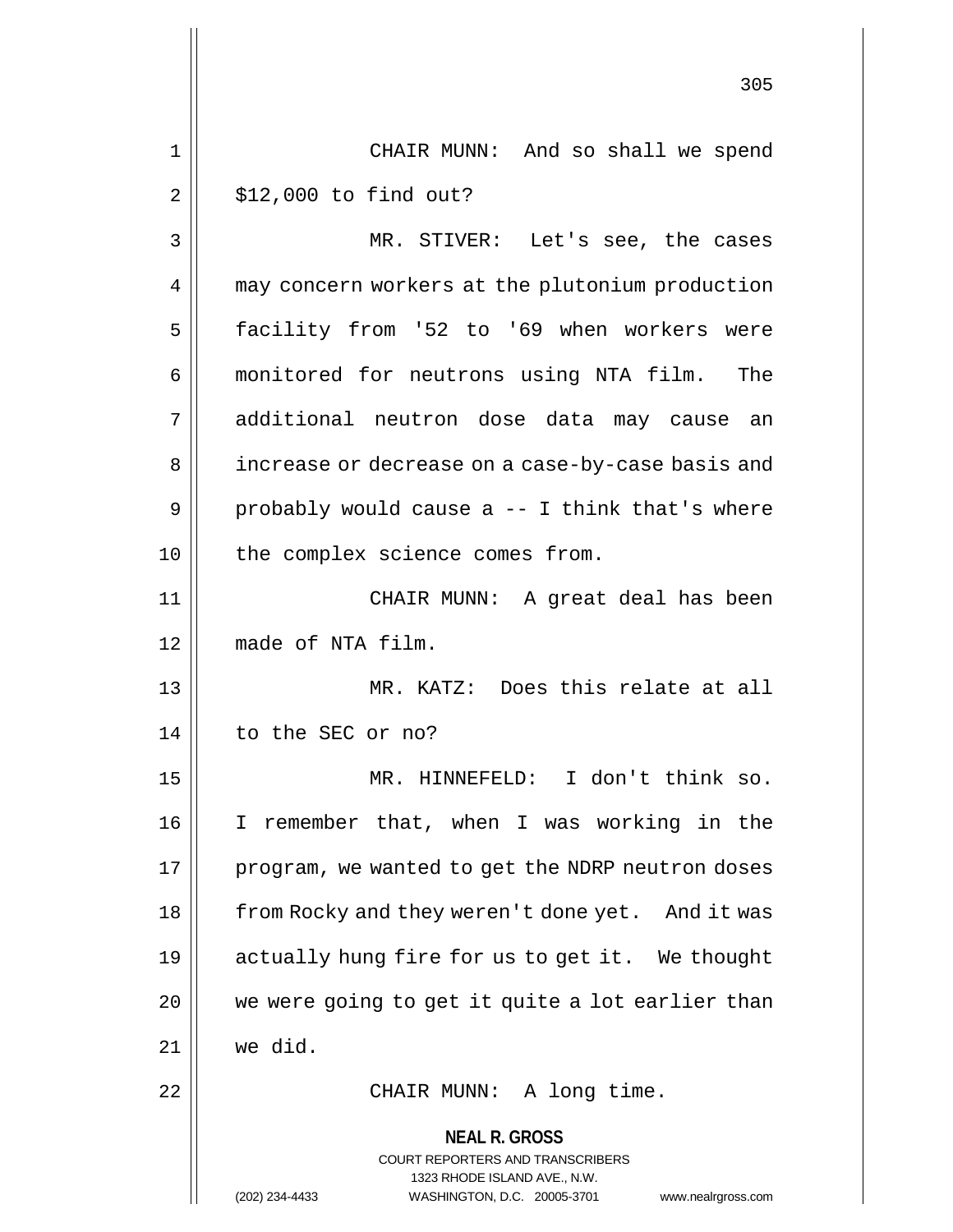**NEAL R. GROSS** COURT REPORTERS AND TRANSCRIBERS 1323 RHODE ISLAND AVE., N.W. (202) 234-4433 WASHINGTON, D.C. 20005-3701 www.nealrgross.com 1 || MR. HINNEFELD: But we did get it  $2 \parallel$  eventually and so once we had those, those now 3 | became Rocky Flats reported exposures for these 4 || cases, as opposed to what they had told us  $5 \parallel$  earlier, so I'm pretty sure that's what prompted  $6$  | this PER. 7 || MR. STIVER: Probably why. 8 CHAIR MUNN: I think so too. My 9 | preference would be to remove it. Does anyone 10 object? 11 MR. HINNEFELD: Remove it? 12 MEMBER ZIEMER: Based on? 13 || CHAIR MUNN: You want to do it? 14 MR. HINNEFELD: I don't care. I 15 don't do any of these things. 16 CHAIR MUNN: I know you don't. 17 MR. HINNEFELD: If I'm not talking 18 || about this down here, I'm going to be talking 19 || about something else. 20 CHAIR MUNN: Yes, and we like to 21 || keep you busy. 22 MEMBER ZIEMER: What would be the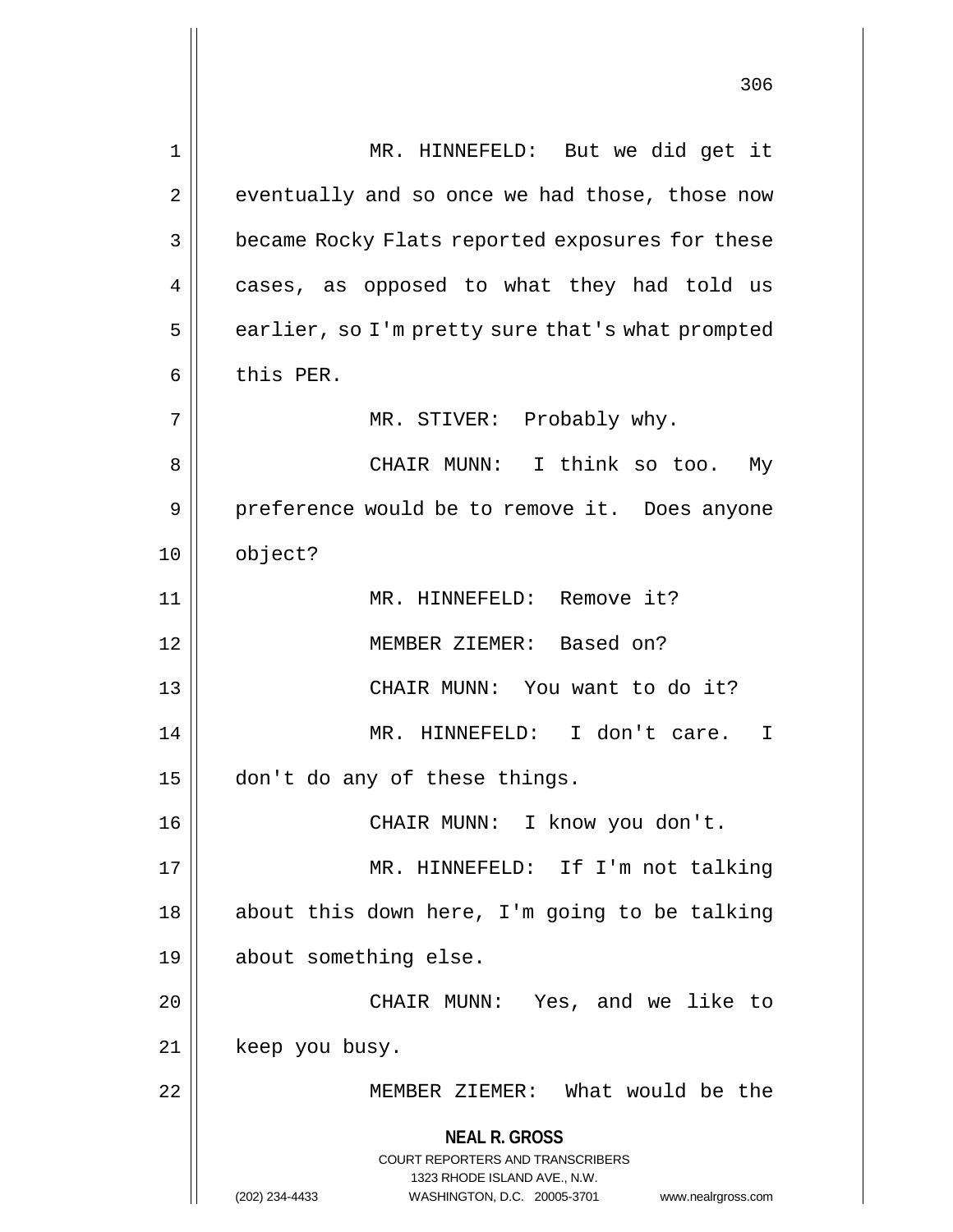**NEAL R. GROSS** COURT REPORTERS AND TRANSCRIBERS 1323 RHODE ISLAND AVE., N.W. (202) 234-4433 WASHINGTON, D.C. 20005-3701 www.nealrgross.com 1 basis for removing it? 2 || CHAIR MUNN: A couple of bases. 3 || MEMBER ZIEMER: Okay. 4 CHAIR MUNN: One, in my mind, was 5 || just given to us by the information about what 6 | followed up this particular PER. And the other  $7 \parallel$  is the relative cost against the number of cases  $8 \parallel$  that are being affected. 9 || MEMBER BEACH: Is any of this going 10 to be addressed in the current Work Group 11 deliberations? Will any of this come to play? 12 MR. HINNEFELD: Well, the current 13 work that we're involved in at Rocky is the SEC 14 || Evaluation Report relates to tritium exposure. 15 MEMBER BEACH: Tritium? 16 MR. KATZ: Yes. 17 || MR. HINNEFELD: Now once we deliver 18 || that, I don't know whether this would come up or  $19 \parallel \quad not.$ 20 MR. KATZ: Well, there's two 21 || things, though, for the Work Group. There's  $22$  || that, the SEC. They're gearing up, or not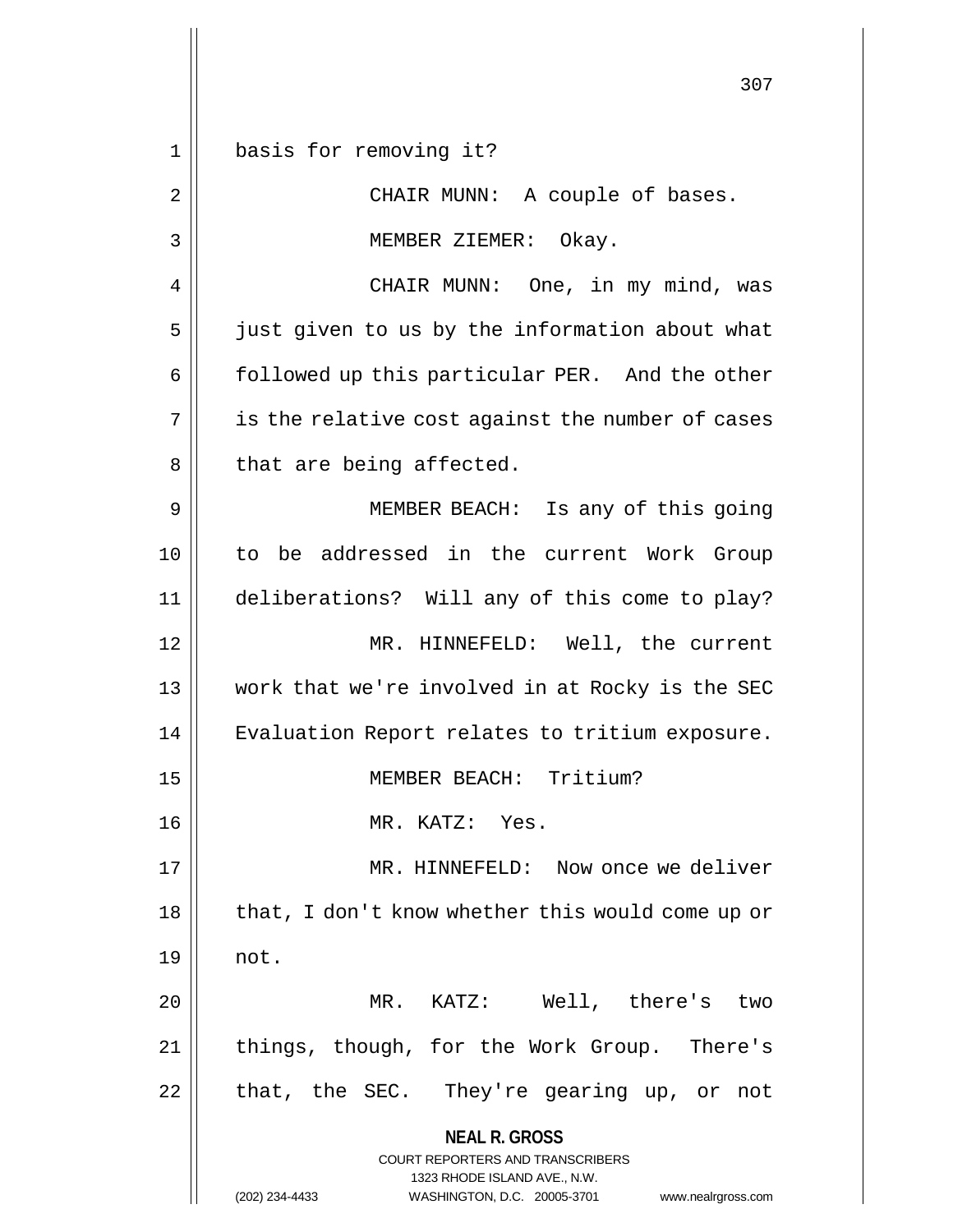**NEAL R. GROSS** COURT REPORTERS AND TRANSCRIBERS 1323 RHODE ISLAND AVE., N.W. (202) 234-4433 WASHINGTON, D.C. 20005-3701 www.nealrgross.com 308 1 || gearing up, but they'll be ready. 2 MR. HINNEFELD: We intend to  $3 \parallel$  deliver that --4 || MR. KATZ: To address that, right. 5 MR. HINNEFELD: -- because then we  $6$  || have to start assessing  $-$ -7 MR. KATZ: Right. But the other  $8 \parallel$  thing the Rocky Flats --9 MR. HINNEFELD: -- contractors and 10 make sure that they know we're serious. And I 11 suppose they're listening. We intend to 12 || present that in September. 13 MR. KATZ: Yes. But the other 14 || thing that the Rocky Flats Work Group will be 15 doing is looking at, now, the TBD issues that 16 Were left behind from SEC actions. 17 || MR. HINNEFELD: Yes. 18 MR. KATZ: So that is separate and 19 I can't answer your question, Josie, as to  $20$   $\parallel$  whether --21 || MR. HINNEFELD: I don't know. 22 MR. KATZ: -- this relates to what's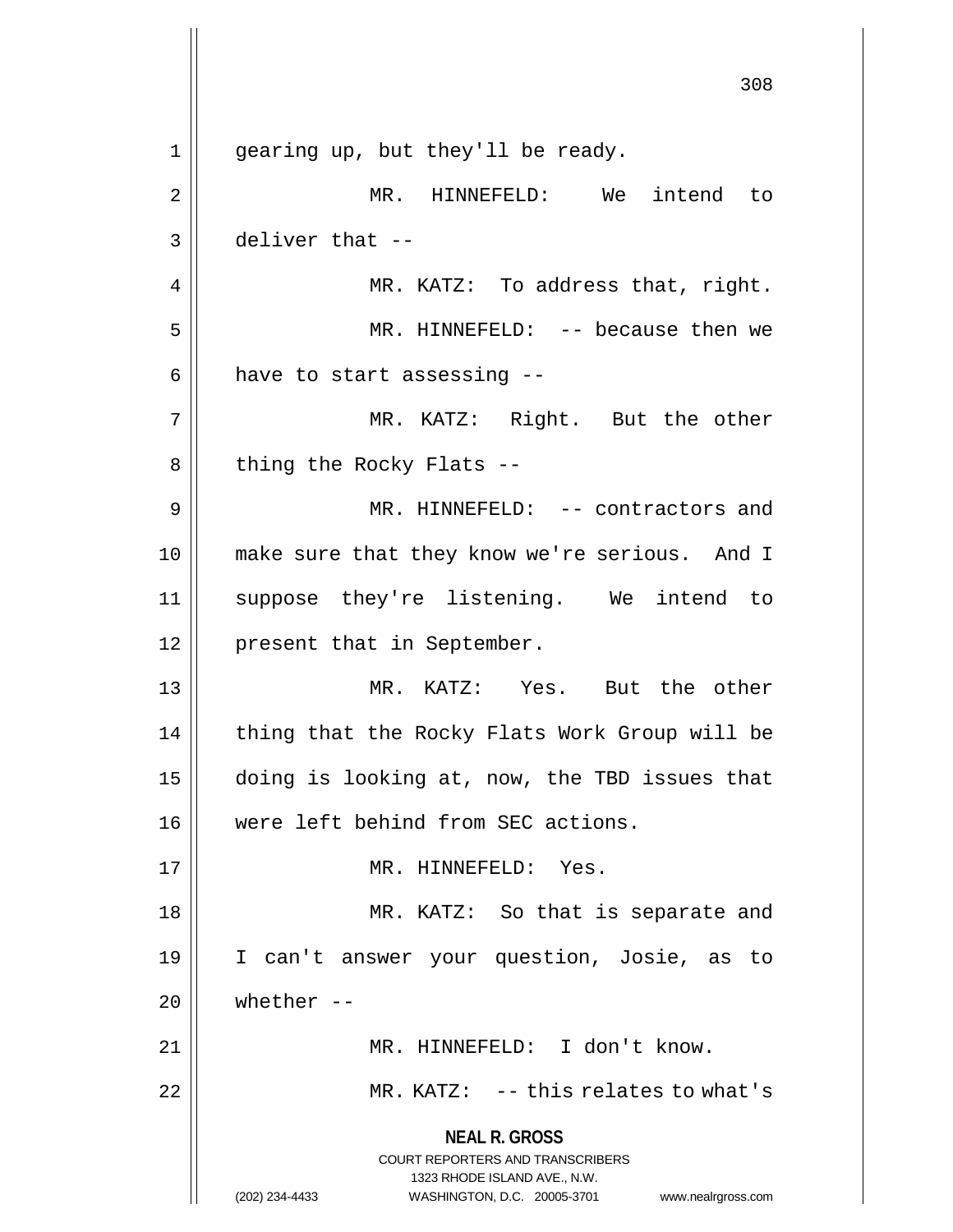**NEAL R. GROSS** COURT REPORTERS AND TRANSCRIBERS 1323 RHODE ISLAND AVE., N.W. (202) 234-4433 WASHINGTON, D.C. 20005-3701 www.nealrgross.com 1 || in their, sort of, TBD issues that were remaining  $2 \parallel$  after all that SEC work. I don't know. I know  $3 \parallel$  there is a matrix that I believe Joe Fitzgerald, 4 | or someone, updated to prepare for that. I 5 don't know what's on it. 6 MR. STIVER: I can take that as an  $7 \parallel$  action to work with Joe and see exactly where  $8 \parallel$  they stand. 9 MR. KATZ: Yes, I think it's Joe. I 10 || could be wrong about that. 11 MEMBER BEACH: And for me, I'm okay 12 with deferring this at this time, but I don't 13 || think we should remove it. That's just my 14 | thought. 15 MR. KATZ: Yes, I agree too. I 16 don't think -- first, just the fact that it's a 17 || limited number of cases should be really not a 18 || reason to remove anyway, particularly if it's an 19 important complex change that we might worry 20 | about how it was done. 21 MEMBER BEACH: And I'm okay with 22 || just moving forward and assigning it as well.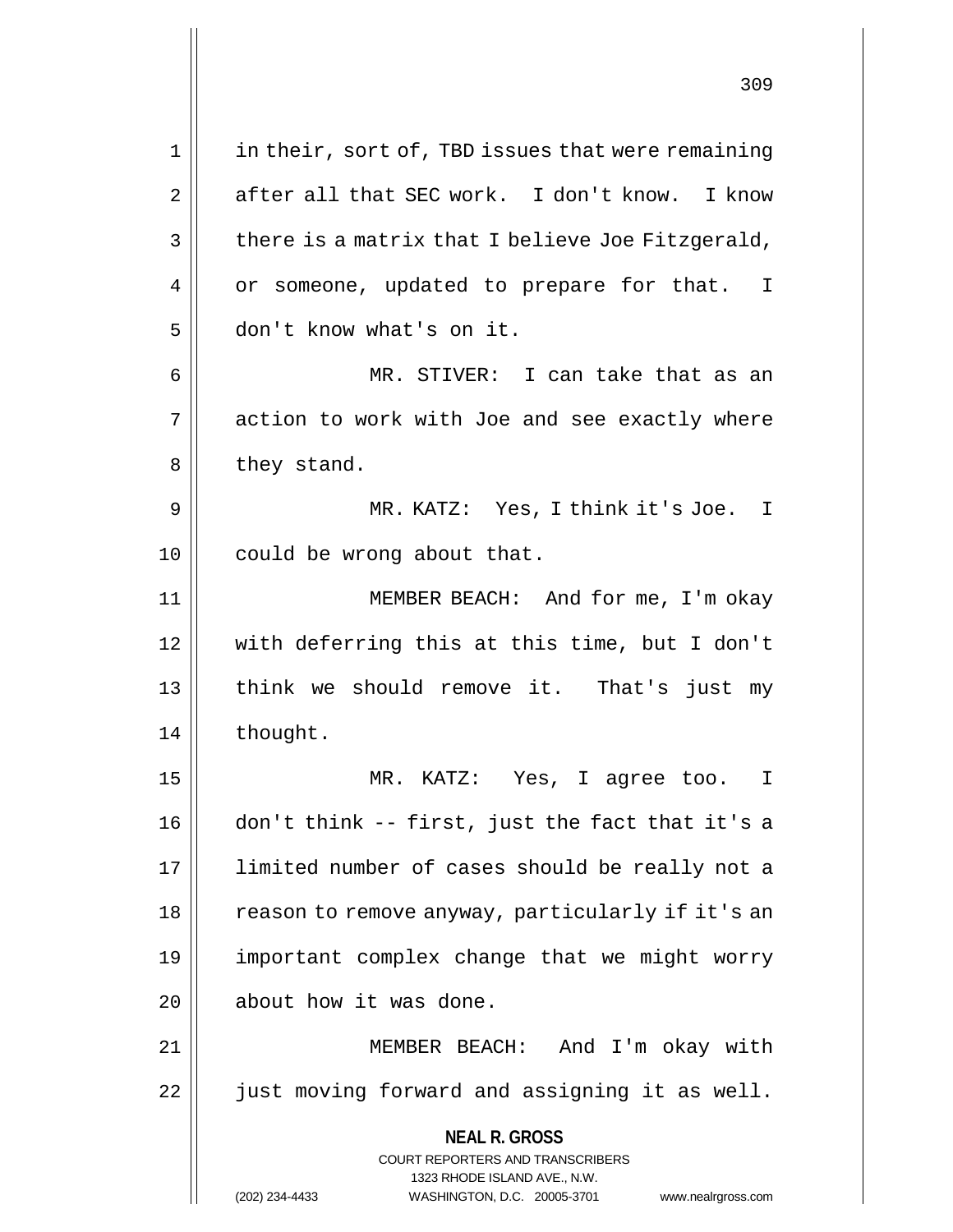**NEAL R. GROSS** COURT REPORTERS AND TRANSCRIBERS 1323 RHODE ISLAND AVE., N.W. (202) 234-4433 WASHINGTON, D.C. 20005-3701 www.nealrgross.com 310 1 So I can do either of those. 2 | CHAIR MUNN: Paul? 3 MEMBER ZIEMER: I favor deferring 4 | for the time-being. 5 || MEMBER BEACH: Okay. 6 MR. STIVER: Well, at least until we 7 || sort out what's going on in the Work Group. 8 MEMBER ZIEMER: Yes. 9 CHAIR MUNN: Dick? Defer? 10 || MEMBER LEMEN: I would say defer. 11 Hello? 12 || MEMBER ZIEMER: We got you. 13 CHAIR MUNN: Thank you. Got it. 14 || MEMBER ZIEMER: We're good. 15 || CHAIR MUNN: PER-10 is deferred. 16 PER-27? 17 MR. STIVER: 27, 18 Clarksville/Medina Site Profile issue. Some 19 claims were completed using information 20  $\parallel$  developed prior to its issuance. Due to TBD  $21$  | changes during the comment resolution process,  $22$  | the dose is assigned to the pre-TBD claims or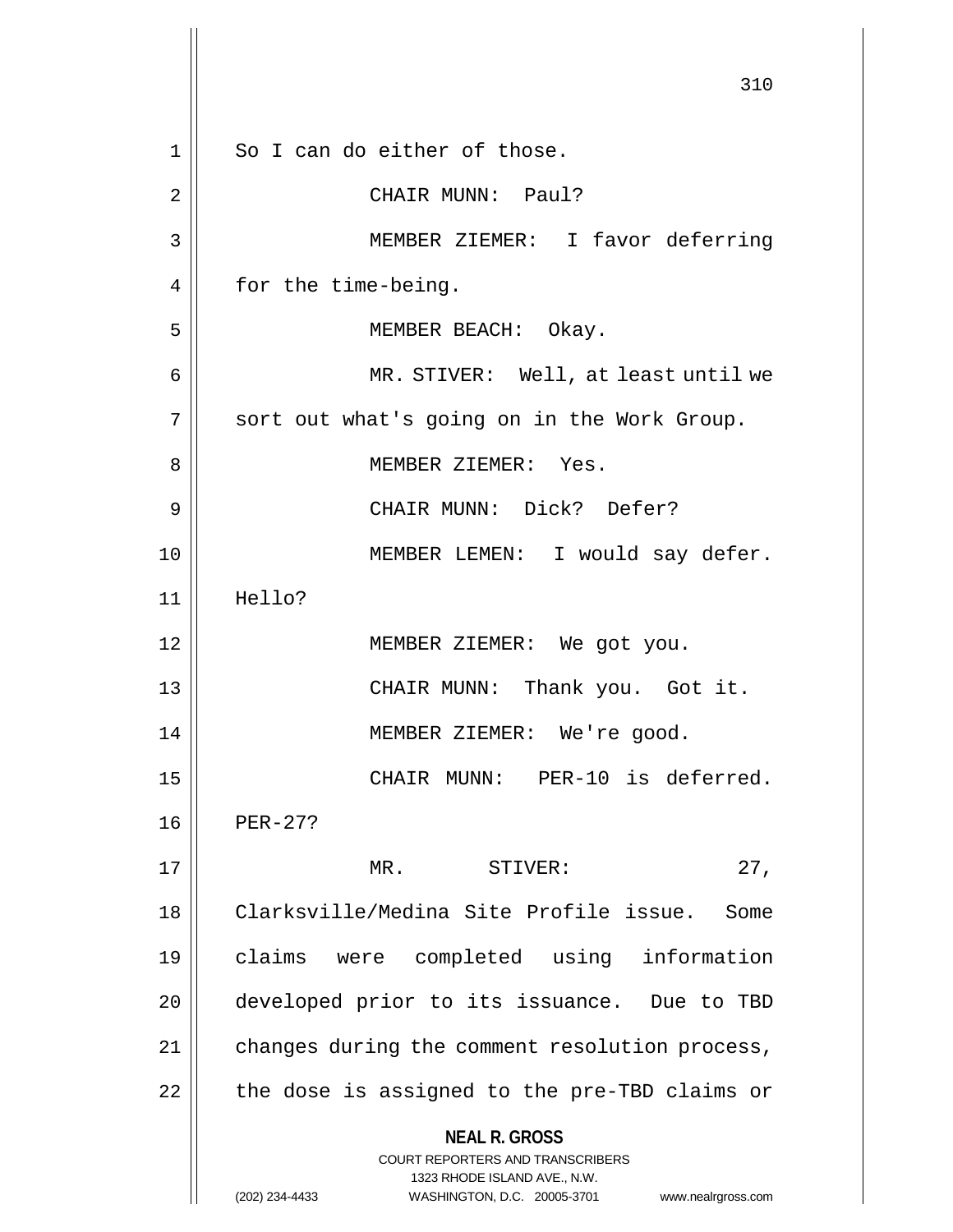**NEAL R. GROSS** COURT REPORTERS AND TRANSCRIBERS 1323 RHODE ISLAND AVE., N.W. (202) 234-4433 WASHINGTON, D.C. 20005-3701 www.nealrgross.com 311 1 | underestimated; approximately 65 of them. 2 | Research Mand no additional information under  $3 \parallel$  here other than that there are no additional TBD 4 Tevisions since the PER was initiated. 5 MR. KATZ: We probably have SECs. 6 MR. HINNEFELD: We just added  $7$  || Classes to both these places. 8 MR. STIVER: Just add a Class. We  $9 \parallel$  got SEC issues now. 10 || **MEMBER BEACH:** I think we should go 11 back and automatically re-look at those cases  $12$  | that were done before  $-$ 13 || MR. HINNEFELD: No, we did. That's 14 what the PER-27 did. 15 || MEMBER BEACH: Right. 16 CHAIR MUNN: It closed it. 17 || MR. STIVER: I guess the question 18 || then would be, how many of those would be 19 candidates for the SEC? 20 CHAIR MUNN: Any problem with 21 || assigning this? 22 MEMBER ZIEMER: Well, we have the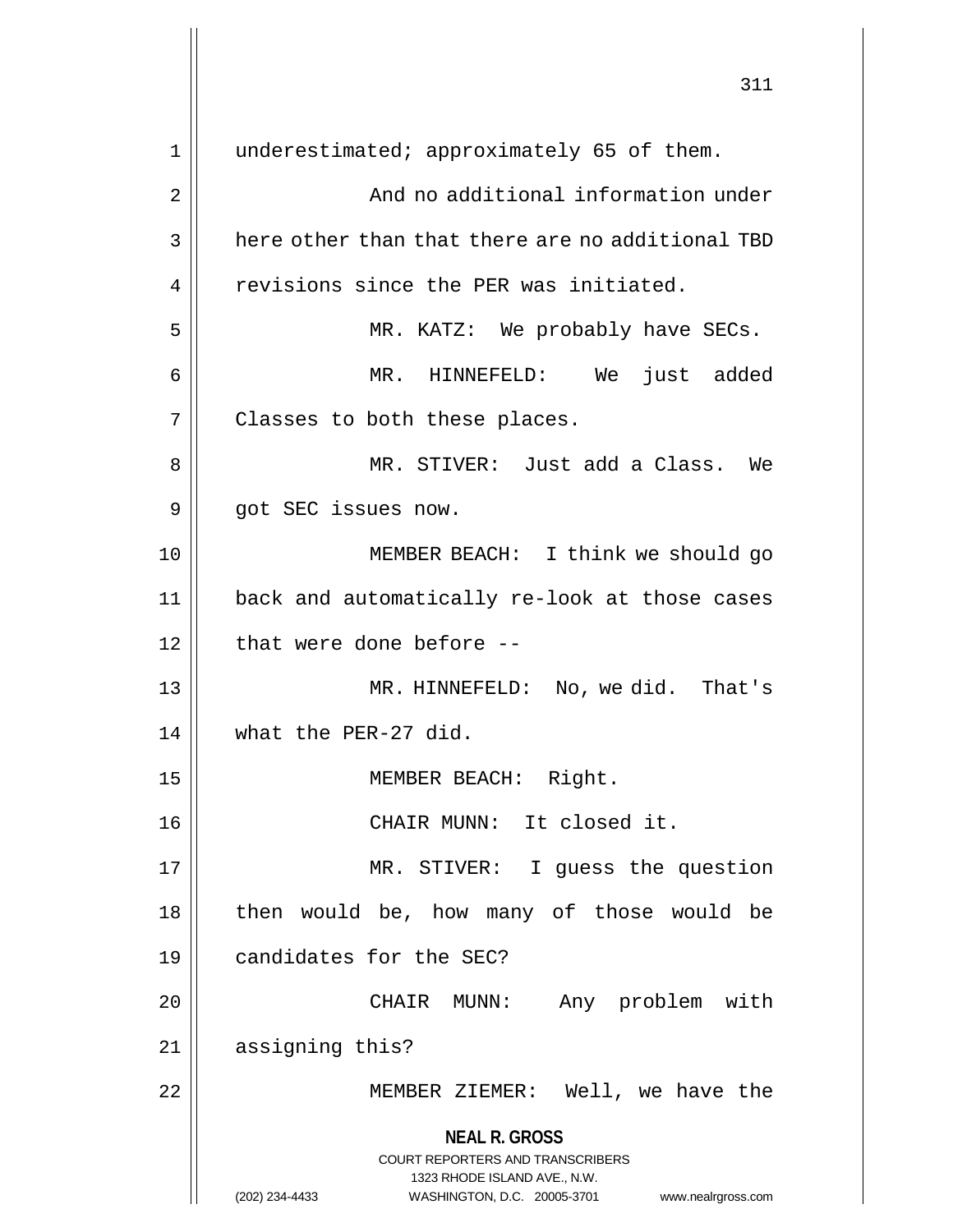**NEAL R. GROSS** COURT REPORTERS AND TRANSCRIBERS 1323 RHODE ISLAND AVE., N.W. (202) 234-4433 WASHINGTON, D.C. 20005-3701 www.nealrgross.com 1 || same issue on this. Are these the number of  $2 \parallel$  cases after the SEC has been --3 || MR. KATZ: No, this is prior. 4 MR. STIVER: This is October 2007. 5 MR. HINNEFELD: It goes back to 6 2007. That was probably the number of claims  $7 \parallel$  that fit this category that were done before the 8 TBD was finalized. And I don't remember this  $9 \parallel$  issue at all, so I don't know what the issue was. 10 It was an internal issue, you know, uranium 11 || internal issue. That's all off the table now 12 anyway. 13 MEMBER ZIEMER: There could be 14 || hardly any cases left here. 15 MR. KATZ: I would defer this one. 16 || MR. STIVER: Yes, this is not going  $17$  | to be a candidate for  $-$ 18 || MEMBER BEACH: And could we look at  $19$   $\parallel$  this and see? 20 MR. KATZ: Yes, it's worth figuring  $21$  | out what the SEC --22 || MR. STIVER: Defer with an update.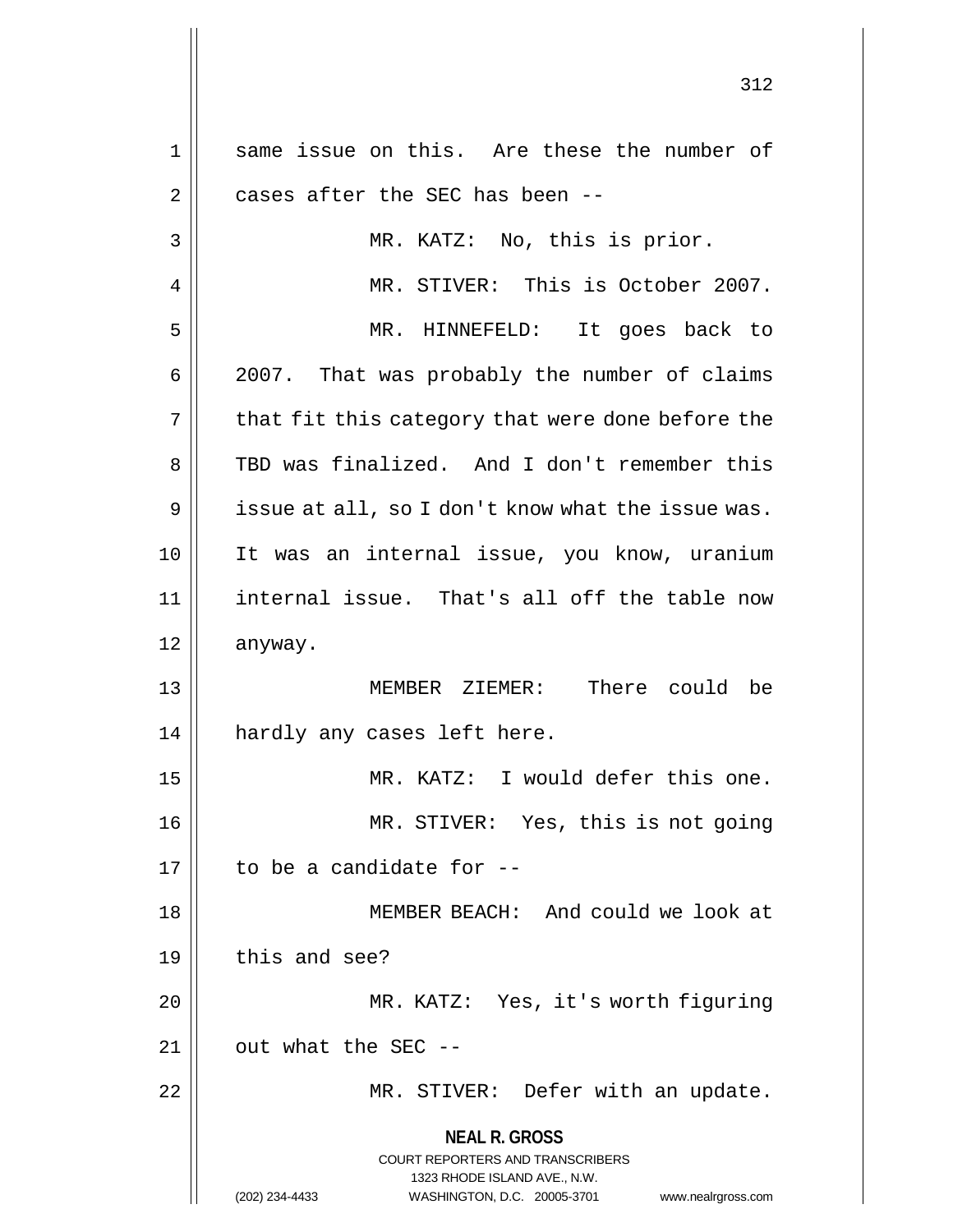|    | 313                                                                                                                                                                    |
|----|------------------------------------------------------------------------------------------------------------------------------------------------------------------------|
| 1  | MR. KATZ: -- impact was.                                                                                                                                               |
| 2  | MR. HINNEFELD: Well, who's looking                                                                                                                                     |
| 3  | at it, SC&A or us?                                                                                                                                                     |
| 4  | MEMBER BEACH: I would say --                                                                                                                                           |
| 5  | MR. STIVER: I would say you.                                                                                                                                           |
| 6  | MR. HINNEFELD: Okay. And what                                                                                                                                          |
| 7  | should we tell you about it? I mean, the number                                                                                                                        |
| 8  | of cases that -- well, first of all, we could find                                                                                                                     |
| 9  | out what the issue was.                                                                                                                                                |
| 10 | MR. KATZ: Right.                                                                                                                                                       |
| 11 | MR. HINNEFELD: What we were doing                                                                                                                                      |
| 12 | before and then what the TBD made us do                                                                                                                                |
| 13 | differently.                                                                                                                                                           |
| 14 | MR. STIVER: Yes, and whether                                                                                                                                           |
| 15 | that's even an issue.                                                                                                                                                  |
| 16 | MR. HINNEFELD: So I can find out                                                                                                                                       |
| 17 | what that is.                                                                                                                                                          |
| 18 | MR. KATZ: And if the SEC takes it                                                                                                                                      |
| 19 | off the table completely, then of course,                                                                                                                              |
| 20 | there's no value to this at all.                                                                                                                                       |
| 21 | CHAIR MUNN: The recommendation is                                                                                                                                      |
| 22 | that this is to be deferred. Do you have any                                                                                                                           |
|    | <b>NEAL R. GROSS</b><br><b>COURT REPORTERS AND TRANSCRIBERS</b><br>1323 RHODE ISLAND AVE., N.W.<br>(202) 234-4433<br>WASHINGTON, D.C. 20005-3701<br>www.nealrgross.com |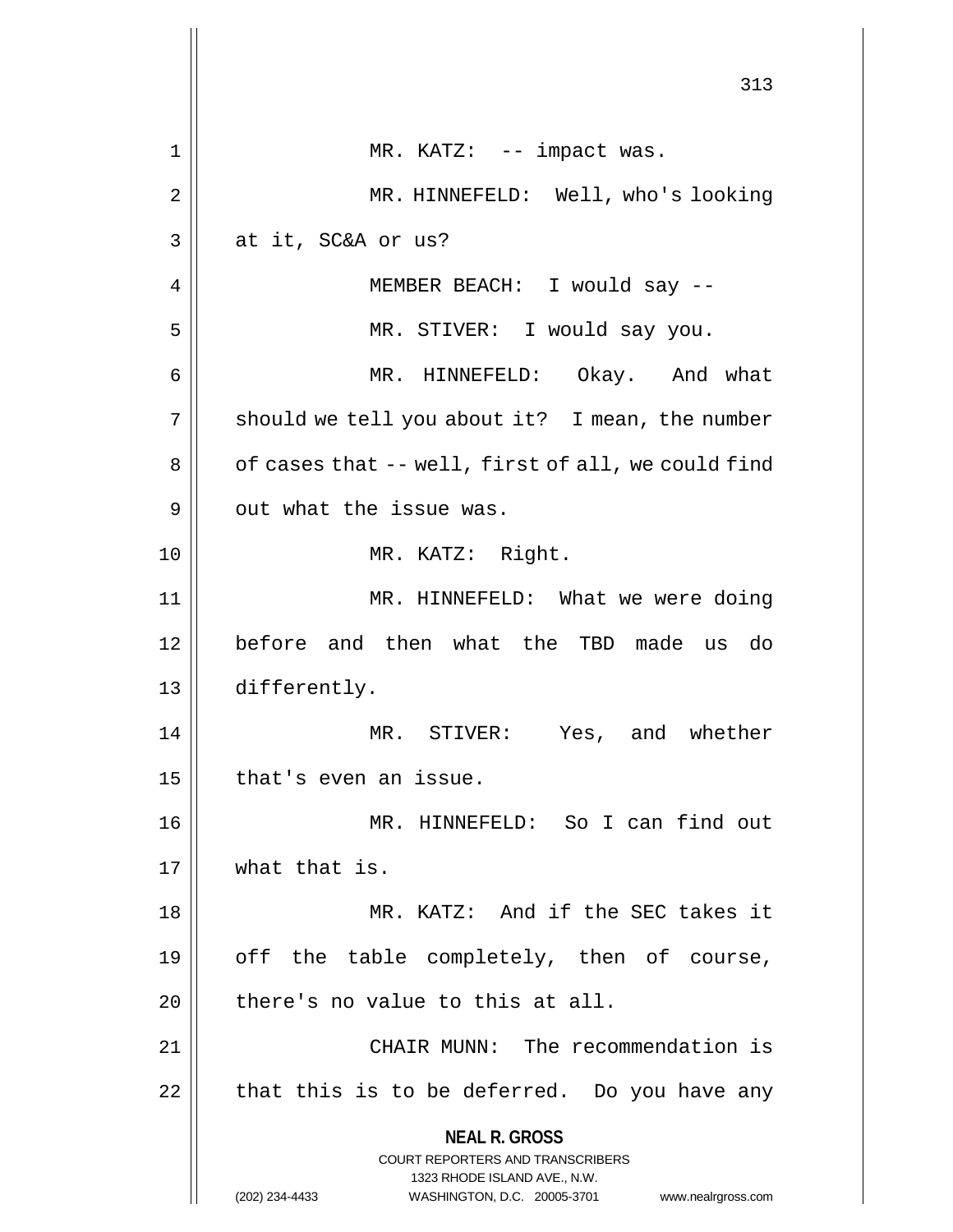**NEAL R. GROSS** COURT REPORTERS AND TRANSCRIBERS 1323 RHODE ISLAND AVE., N.W. (202) 234-4433 WASHINGTON, D.C. 20005-3701 www.nealrgross.com 314 1 | objection, Dick? 2 | | MEMBER ZIEMER: I hear none. 3 || MEMBER LEMEN: No. 4 | CHAIR MUNN: No objection. 5 MEMBER ZIEMER: No. 6 MR. KATZ: No objection. 7 || CHAIR MUNN: PER-27 is deferred. 8 MEMBER LEMEN: No. 9 MEMBER ZIEMER: Yes, we got you. 10 CHAIR MUNN: Thank you. We got it. 11 || MR. KATZ: Thank you. 12 CHAIR MUNN: Next is PER-30. 13 MR. STIVER: Okay. This is, again, 14 a Savannah River site TBD revision. So this is 15 | also a dated one; December 2007. It addressed 16 | changes in Rev. 1 of Technical Basis Document 3.  $17$  | This would be the occupational medical. It's 18 || been revised three times. Some of these 19 || revisions would result in an increase in dose for 20 || previously completed DRs. 21 || Again, 54 may be modified. It may  $22$  || not be applicable nowadays, given the SEC. So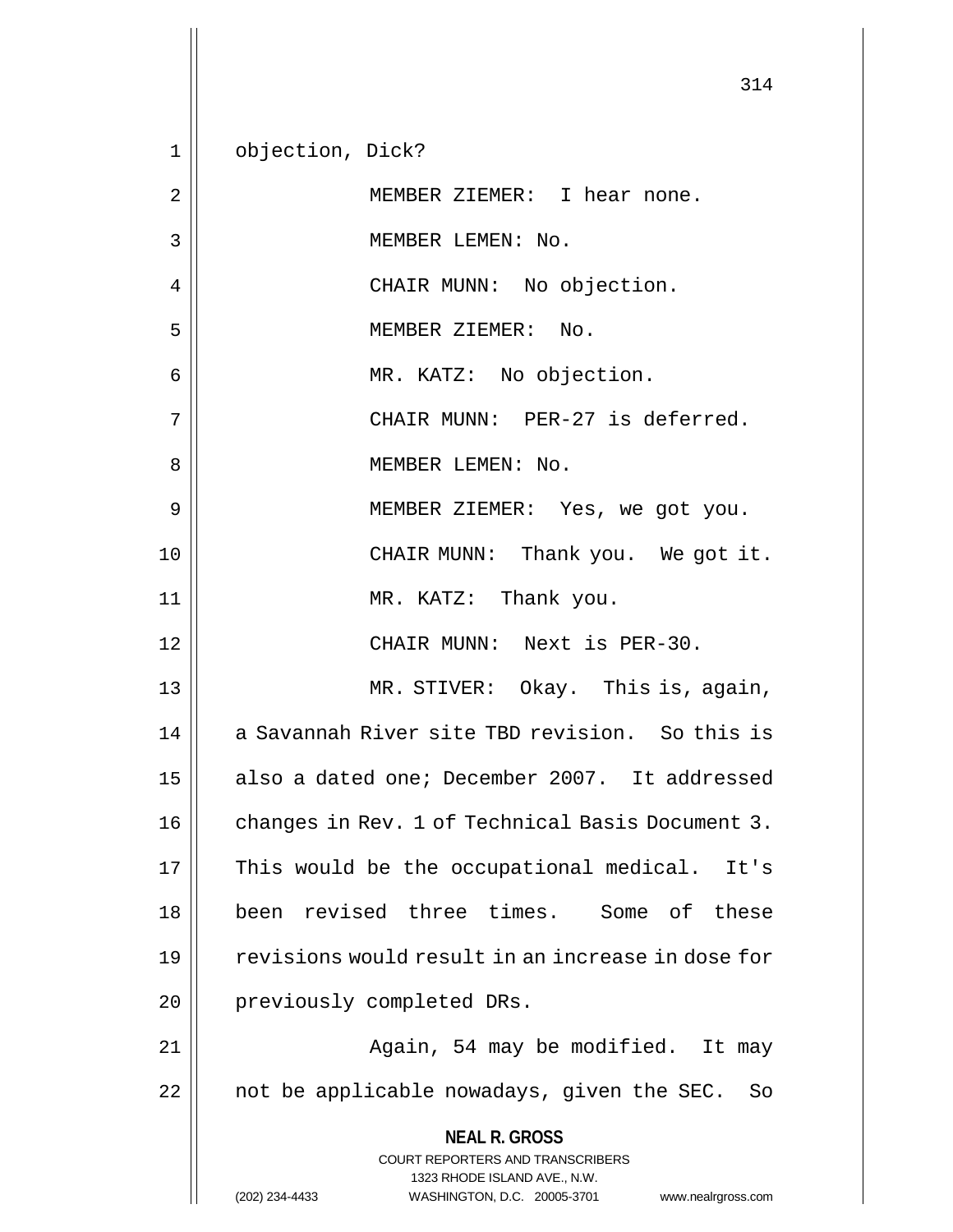**NEAL R. GROSS** COURT REPORTERS AND TRANSCRIBERS 1323 RHODE ISLAND AVE., N.W. (202) 234-4433 WASHINGTON, D.C. 20005-3701 www.nealrgross.com 315 1 || my recommendation would be deferral on that. 2 CHAIR MUNN: What is the 3 Committee's desire? 4 | MEMBER BEACH: Would that come with  $5 \parallel$  some action also to look at that to see where we  $6 \parallel$  stand? 7 MR. STIVER: Yes, in any case you're 8 || going to have to do the occupational medical 9 doses for anybody who falls outside the SEC. 10 || **MEMBER BEACH:** Exactly. 11 || MR. STIVER: The only impact for the 12 || SEC would be on the number of claims. So if you 13 || want to reassess the number of claims. 14 MEMBER BEACH: Or just assign it 15 because it needs to be done if it's been reviewed 16 | three times. 17 MR. STIVER: That would be a Board 18 decision. 19 CHAIR MUNN: Paul? 20 MEMBER ZIEMER: I don't have a 21 || feeling that these occupational medical doses  $22$  | rarely affect anybody's outcome, do they?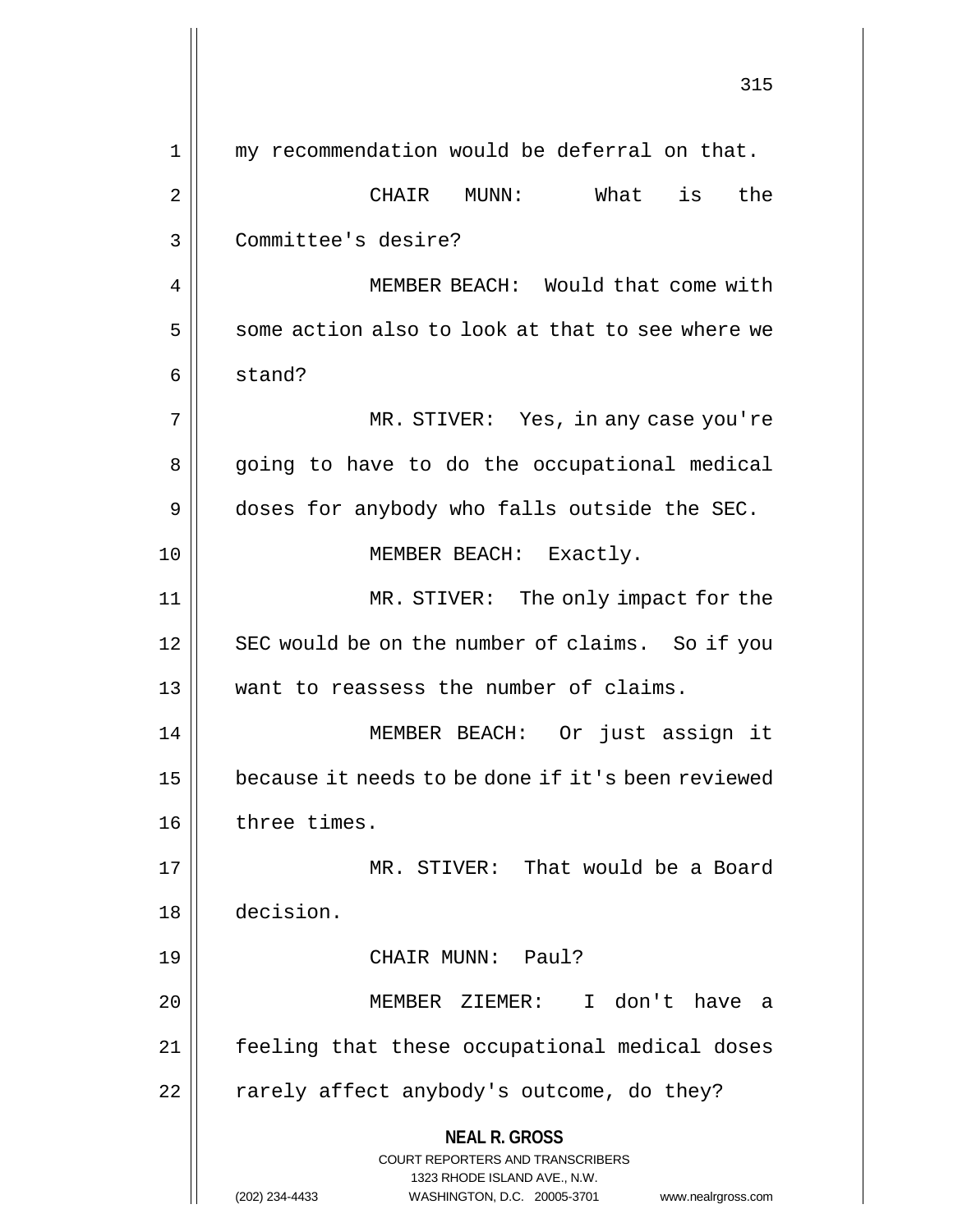**NEAL R. GROSS** COURT REPORTERS AND TRANSCRIBERS 1323 RHODE ISLAND AVE., N.W. (202) 234-4433 WASHINGTON, D.C. 20005-3701 www.nealrgross.com 316 1 || MR. STIVER: The only time they do  $2 \parallel$  is if  $-$ 3 || MEMBER ZIEMER: They'd have to be  $4 \parallel$  right out --5 || MR. STIVER: -- PFG is involved. 6 MEMBER ZIEMER: What? 7 || MR. STIVER: The only time that I've 8 || seen any kind of a substantial impact was when  $9 \parallel$  a PFG gets done. 10 MR. HINNEFELD: Yes, 11 || photofluorography was done. 12 MEMBER ZIEMER: Yes. 13 MR. STIVER: In this case, I'm not  $14$  sure. 15 || MEMBER ZIEMER: And they were doing 16 lumbar spines at Pantex? 17 MEMBER BEACH: This is Savannah 18 || River. 19 MR. STIVER: No, this is Savannah 20 River. 21 MEMBER ZIEMER: Oh, at which one?  $22$  | Oh, I'm looking at  $-$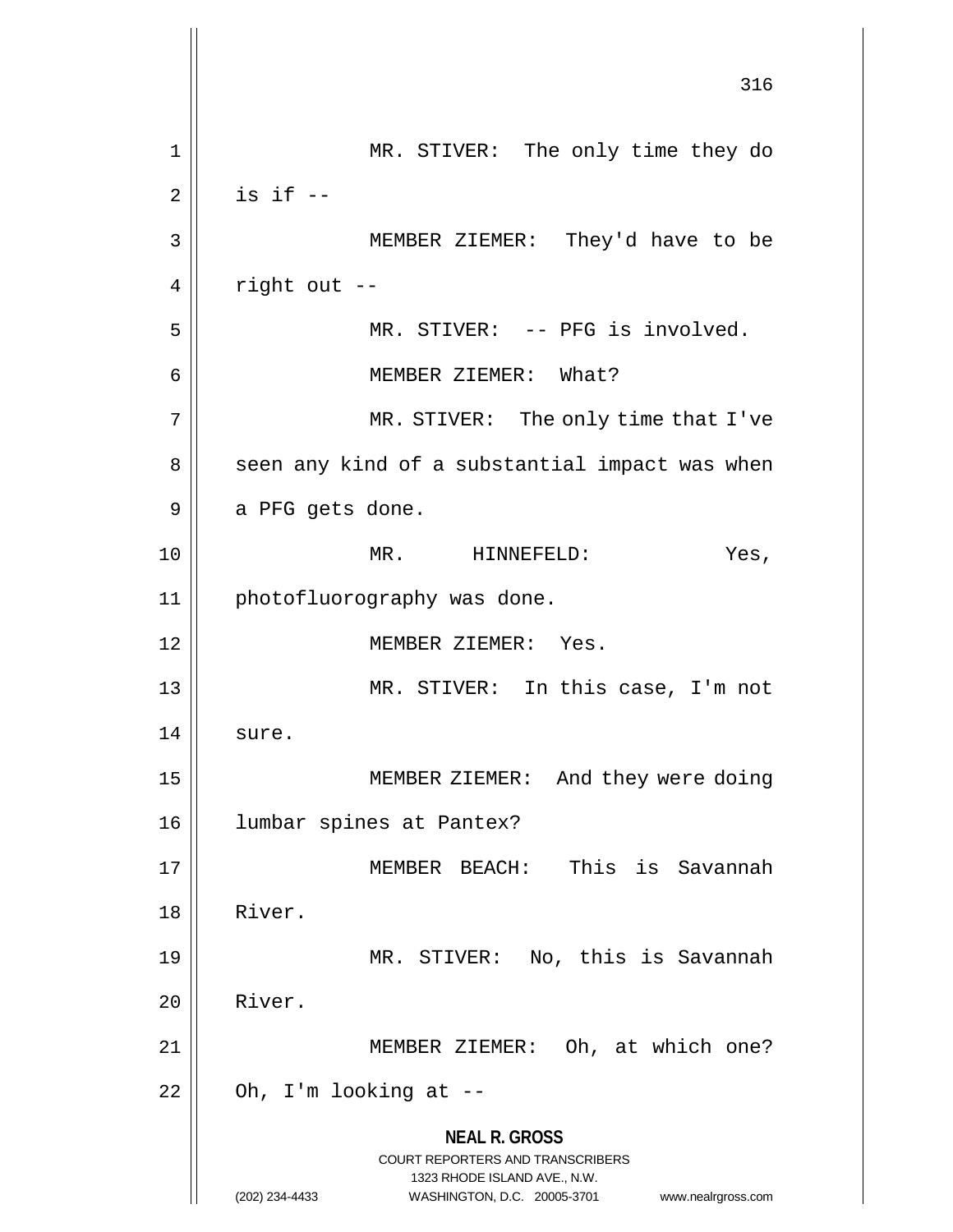**NEAL R. GROSS** COURT REPORTERS AND TRANSCRIBERS 1323 RHODE ISLAND AVE., N.W. (202) 234-4433 WASHINGTON, D.C. 20005-3701 www.nealrgross.com 317 1 CHAIR MUNN: We're on PER-30. 2 MR. STIVER: Yes, I think you're  $3 \parallel$  looking at 26. Yes, these are two similar  $-$ 4 MR. KATZ: Wait, so PER-30 is 5 medical doses? 6 MR. STIVER: Yes. These are 7 medical doses. 8 MR. KATZ: And the science is high? 9 || MR. STIVER: I think there might be 10 || some complexities. Again, I didn't personally 11 do that review. 12 MEMBER ZIEMER: Well, this says the 13 || revisions would result in an increase of doses  $14$  || and could be  $-$ 15 MR. STIVER: I think in determining  $16$  | the magnitude of the doses for a given claimant  $17$  | might be what's causing the  $-$ -18 || MR. HINNEFELD: Do we know for sure 19 || this is only medical? I mean, Savannah River is  $20$  || that Site Profile where it's all one --21 || MEMBER BEACH: Yes, it doesn't say  $22 \parallel$  it.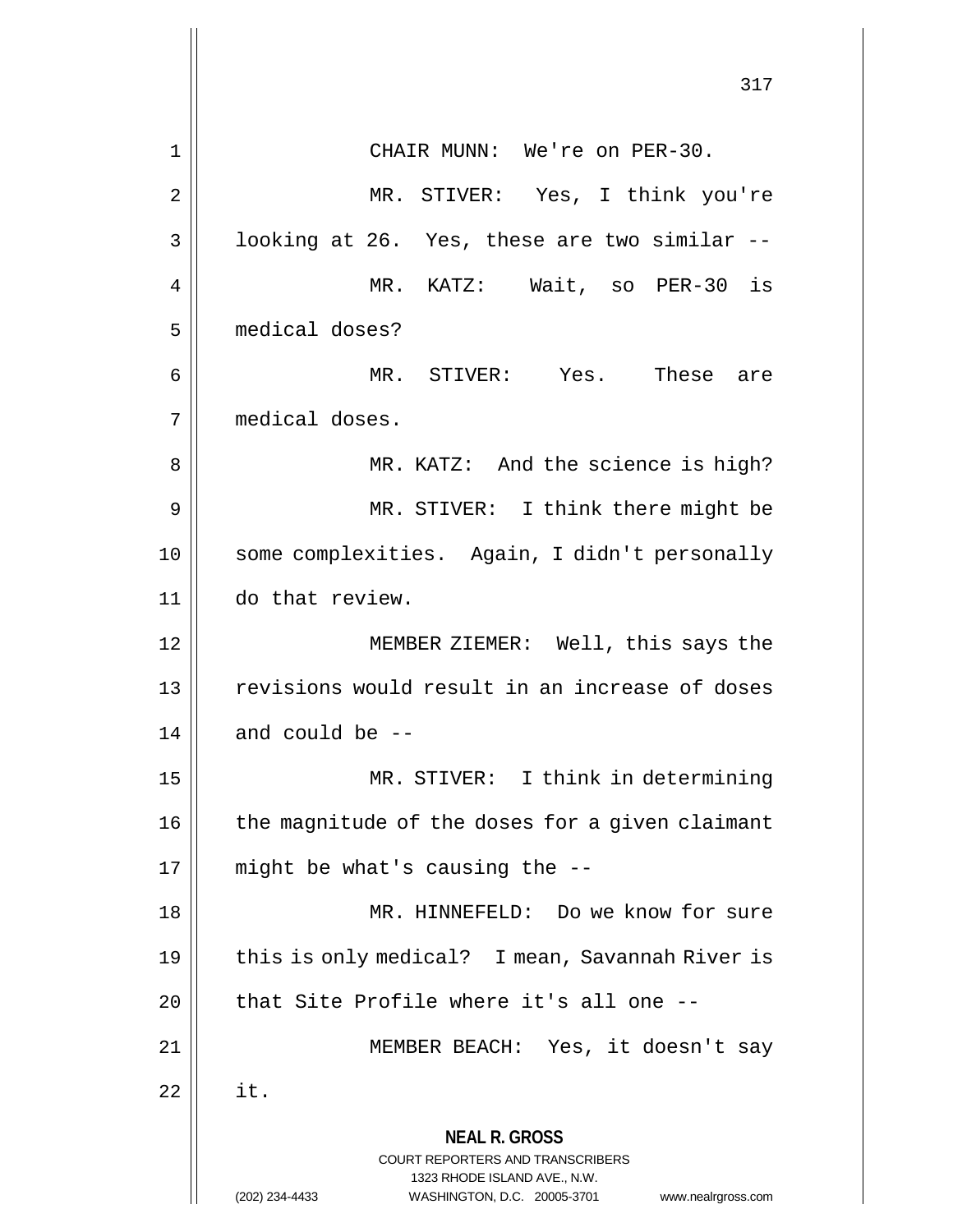**NEAL R. GROSS** COURT REPORTERS AND TRANSCRIBERS 1323 RHODE ISLAND AVE., N.W. (202) 234-4433 WASHINGTON, D.C. 20005-3701 www.nealrgross.com 318 1 MR. HINNEFELD: There are no 2 individual -- 3 MR. STIVER: Oh, you know, you're  $4 \parallel$  right. This is not necessarily related to -- $5 \parallel$  okay. That's my mistake. 6 MR. HINNEFELD: And if I'm not 7 mistaken, there might be a PFG question at 8 || Savannah River because they told us for a long  $9 \parallel$  time they didn't do them, and we started finding 10 the little films that are taken with a PFG for  $11$  a camera that say, oh, gosh, you really were. 12 MR. STIVER: Okay, that changes 13 || everything then. 14 || MR. HINNEFELD: So there might be a 15 medical, you know, meaning non-PFG to PFG 16 decision in there. There might be other 17 decisions as well because it doesn't say it's 18 | specifically a medical. 19 MR. STIVER: Yes. 20 CHAIR MUNN: Well, Savannah River 21 || shows an occupational medical dose section 22 | revision effective November 30, 2009. And TIB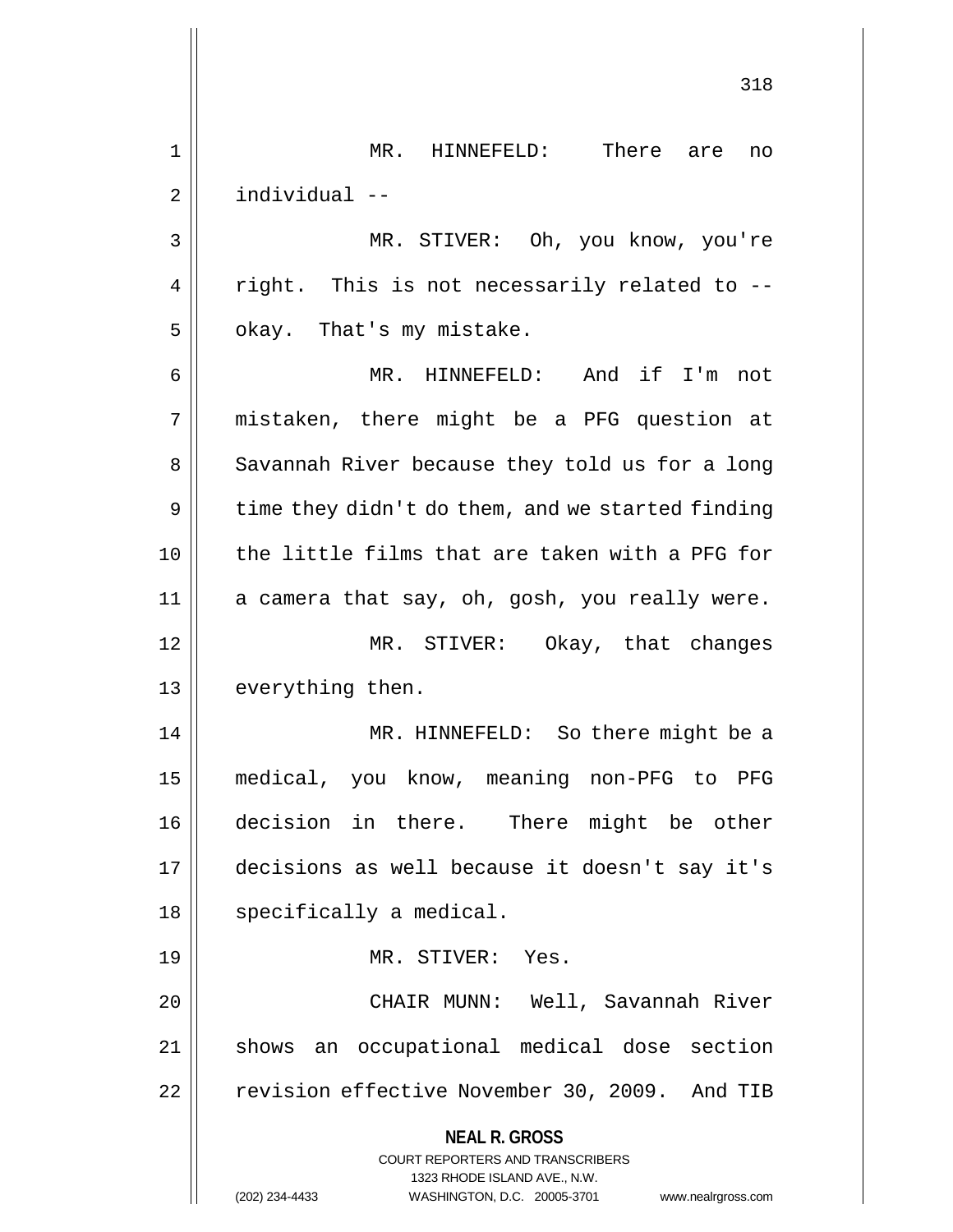**NEAL R. GROSS** COURT REPORTERS AND TRANSCRIBERS 1323 RHODE ISLAND AVE., N.W. 319  $1 \parallel - -$ 2 MR. KATZ: This is December 2007. 3 || MR. STIVER: Okay. 4 | CHAIR MUNN: Yes. It doesn't show,  $5$  | prior to that, the original  $-$ 6 MR. HINNEFELD: Okay. Lori has  $7 \parallel$  found the PER and here -- is that the first 8 bullet? 9 CHAIR MUNN: PER-30, it says -- 10 MR. HINNEFELD: Okay. Yes, here 11  $\parallel$  are the changes that this PER was written for. 12 || Rev. 0 required the urine samples be adjusted to 13 || a daily rate by assuming 1.4 liters per day 14 | standard rate; however, many samples reported 15  $\parallel$  this activity per 1.5 liters, that sounds like 16 it would make it go down. 17 || Revision 0 provided a table that 18 || contained errors in the pre-calculated missed 19 intakes for plutonium exposure. The values 20 | that were miscalculated in Rev. 0 were corrected 21 | in Rev. 1. All the values for type M plutonium 22 | were too high in Rev. 0 and values for type S were

(202) 234-4433 WASHINGTON, D.C. 20005-3701 www.nealrgross.com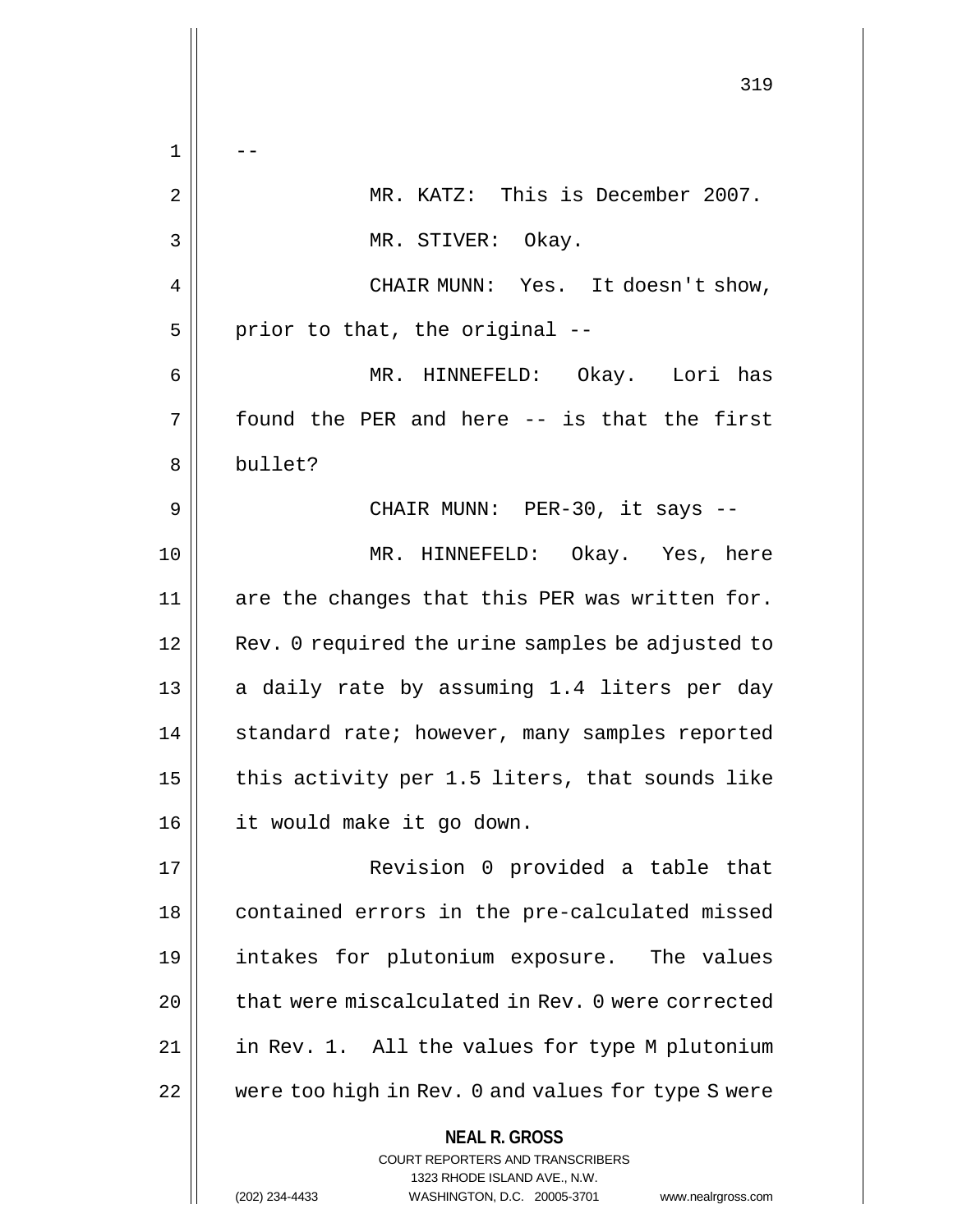$1 \parallel$  too low.

| $\overline{2}$ | Because of this, claims used type S              |
|----------------|--------------------------------------------------|
| $\mathfrak{Z}$ | values and Rev. 0 required a new dose estimate.  |
| 4              | Let's see, some dose estimates, including        |
| 5              | ambient external dose, change in hours from 2000 |
| 6              | to 2500. TBD included table of maximum           |
| 7              | site-wide ambient intakes of various isotopes.   |
| 8              | In that table, the heading for plutonium and     |
| 9              | uranium were transposed and corrected in 1.      |
| 10             | Most dose estimates from -- that                 |
| 11             | would be a computational tool. That tool         |
| 12             | contained the appropriate values. Some claims    |
| 13             | -- well, that seems to be kind of a small deal   |
| 14             | there.                                           |
| 15             | CHAIR MUNN: There is some --                     |
| 16             | MR. HINNEFELD: Some of the changes               |
| 17             | two revisions presented phased<br>in<br>these    |
| 18             | implementations and this approach TBD is issued  |
| 19             | with some sections either marked reserved or a   |
| 20             | specific issue is not covered in order to allow  |
| 21             | the completion of claims unaffected by that      |
| 22             | aspect of the dose reconstruction.               |
|                | <b>NEAL R. GROSS</b>                             |

COURT REPORTERS AND TRANSCRIBERS 1323 RHODE ISLAND AVE., N.W.

(202) 234-4433 WASHINGTON, D.C. 20005-3701 www.nealrgross.com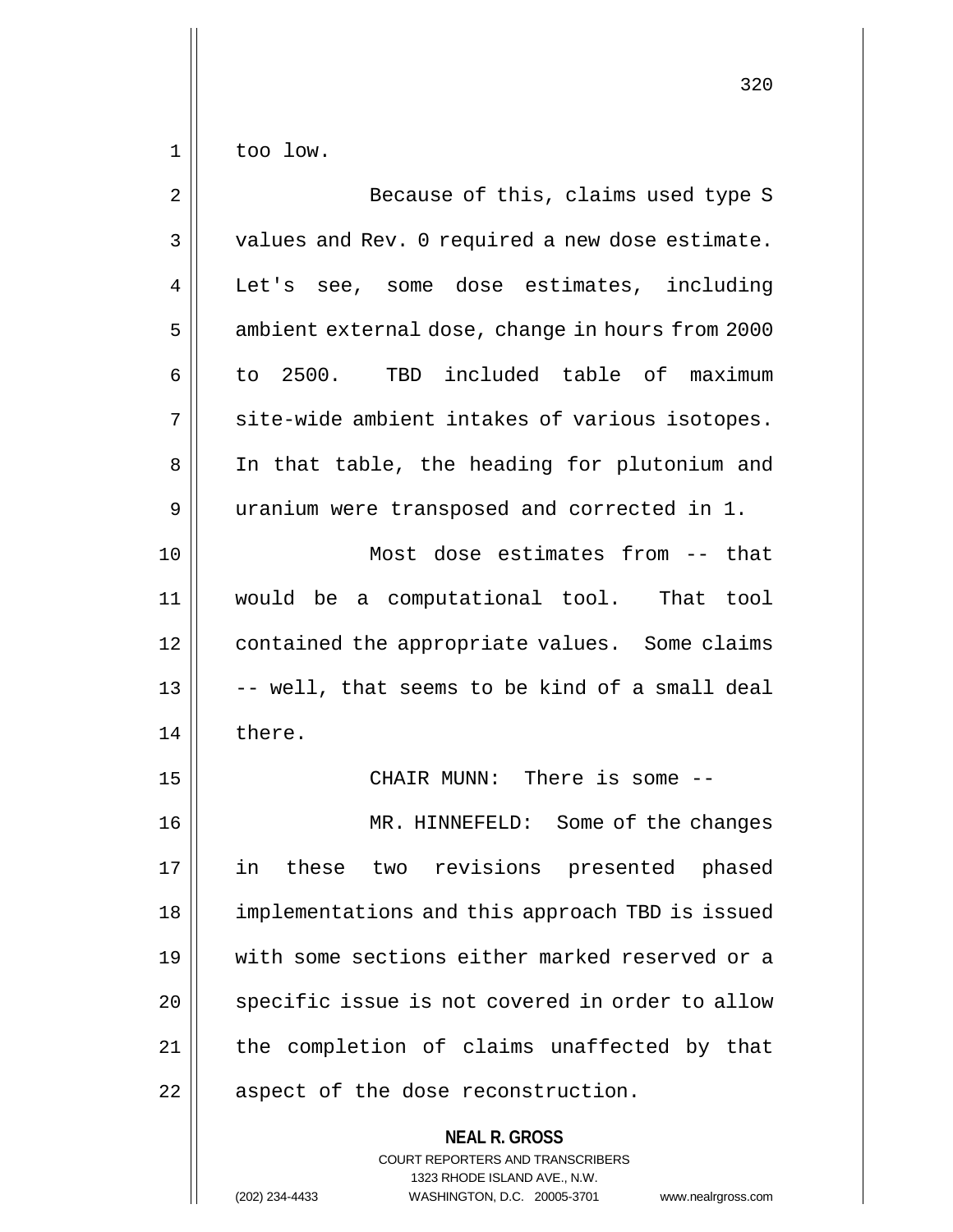**NEAL R. GROSS** COURT REPORTERS AND TRANSCRIBERS 1323 RHODE ISLAND AVE., N.W. 1 | The revision is later issued with 2 | new information so that the affected claims can 3 | be completed. These types of modifications do 4 || not require an evaluation. In this case, this  $5$  | case was the photofluorography implementation  $6 \parallel$  in Rev. 2. It's quite a hodgepodge --7 MR. STIVER: Yes, there's a whole -- 8 MR. KATZ: It's a menu of different 9 | little things. 10 MR. HINNEFELD: And it could go, 11 some of them go up and some go down. 12 MR. STIVER: Yes, depending on how 13 you type this. 14 CHAIR MUNN: Getting into analogous 15 | arguments, you name it, there's been a revision 16 for it. 17 MEMBER BEACH: So are we going to 18 || assign this one? We're not. 19 CHAIR MUNN: What is the desire of 20 | the Committee? 21 MEMBER ZIEMER: Sounds to me like we 22 || may need to assign this one.

(202) 234-4433 WASHINGTON, D.C. 20005-3701 www.nealrgross.com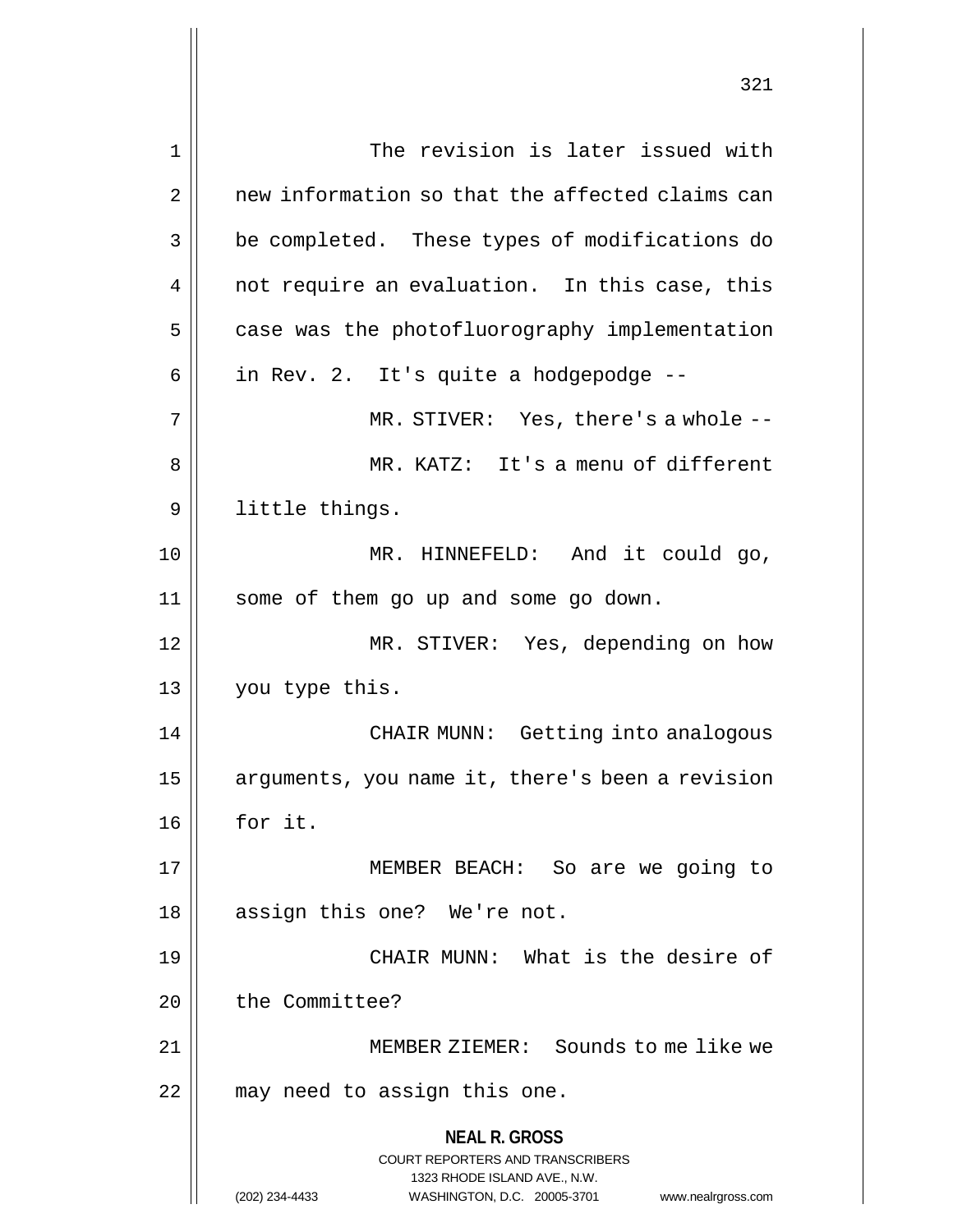**NEAL R. GROSS** COURT REPORTERS AND TRANSCRIBERS 1323 RHODE ISLAND AVE., N.W. (202) 234-4433 WASHINGTON, D.C. 20005-3701 www.nealrgross.com 322 1 || MEMBER BEACH: Yes. 2 CHAIR MUNN: You're assigned  $3 \parallel$  PER-30. 4 || MR. STIVER: Okay. 5 || CHAIR MUNN: Next item, PER-26; 6 Pantex. 7 || MR. KATZ: Do you want to move on in 8 your agenda? 9 || MR. STIVER: How many we got so far? 10 MR. HINNEFELD: I've got five in 11 mine. 12 MEMBER ZIEMER: It feels like we've 13 done more than five. 14 | MR. KATZ: We deferred a number. 15 (Simultaneous speaking.) 16 MR. MARSCHKE: You did ten and we 17 | assigned five, deferred four, and we moved one; 18 || according to my book. 19 MR. KATZ: I'm just asking you, 20 Wanda, you have a lot of other things on your  $21$  || agenda here. 22 || CHAIR MUNN: They'll still be there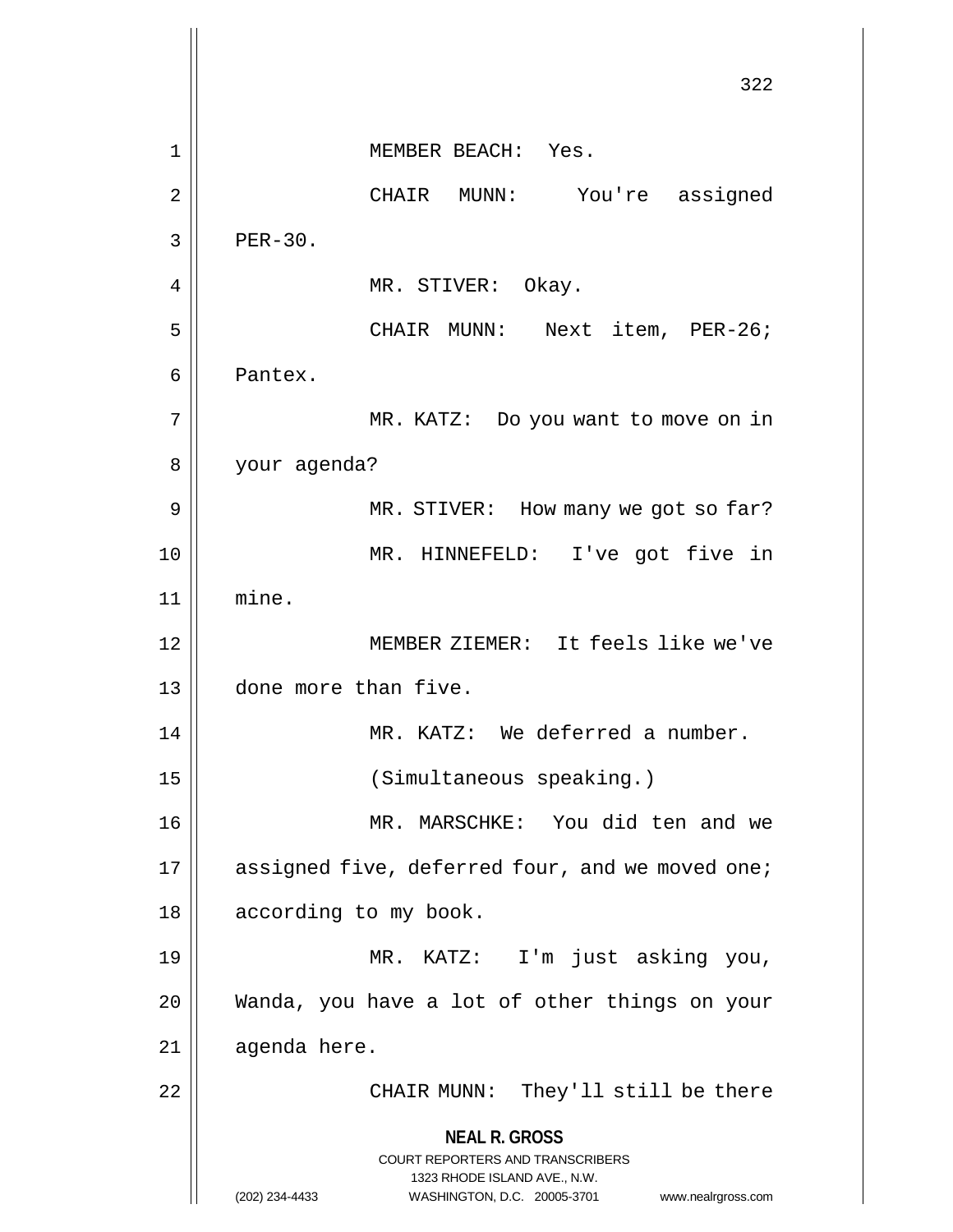**NEAL R. GROSS** COURT REPORTERS AND TRANSCRIBERS 1323 RHODE ISLAND AVE., N.W. (202) 234-4433 WASHINGTON, D.C. 20005-3701 www.nealrgross.com 323  $1 \parallel$  next time. 2 MR. KATZ: Right. So it's just a 3 || matter of what's more important for you to get  $4 \parallel$  to. 5 || MR. KATZ: I'm fine to carry on.  $6 \parallel$  It's 3:30 right now. 7 || CHAIR MUNN: Yes. 8 || MEMBER BEACH: It's break time. 9 || MR. KATZ: It's break time. 10 || CHAIR MUNN: All right. We're on 11 break. 12 MR. KATZ: And return at what time? 13 CHAIR MUNN: We'll return in 15  $14$  | minutes, that would make us  $-$ 15 MR. KATZ: Okay. 3:45? 16 CHAIR MUNN: All right. 3:45 is  $17 \parallel$  fine. 18 || MR. KATZ: Okay. 19 (Whereupon, the foregoing matter 20  $\parallel$  went off the record at 3:32 p.m. and went back  $21 \parallel$  on the record at 3:45 p.m.) 22 | MR. KATZ: Okay. So we're ready to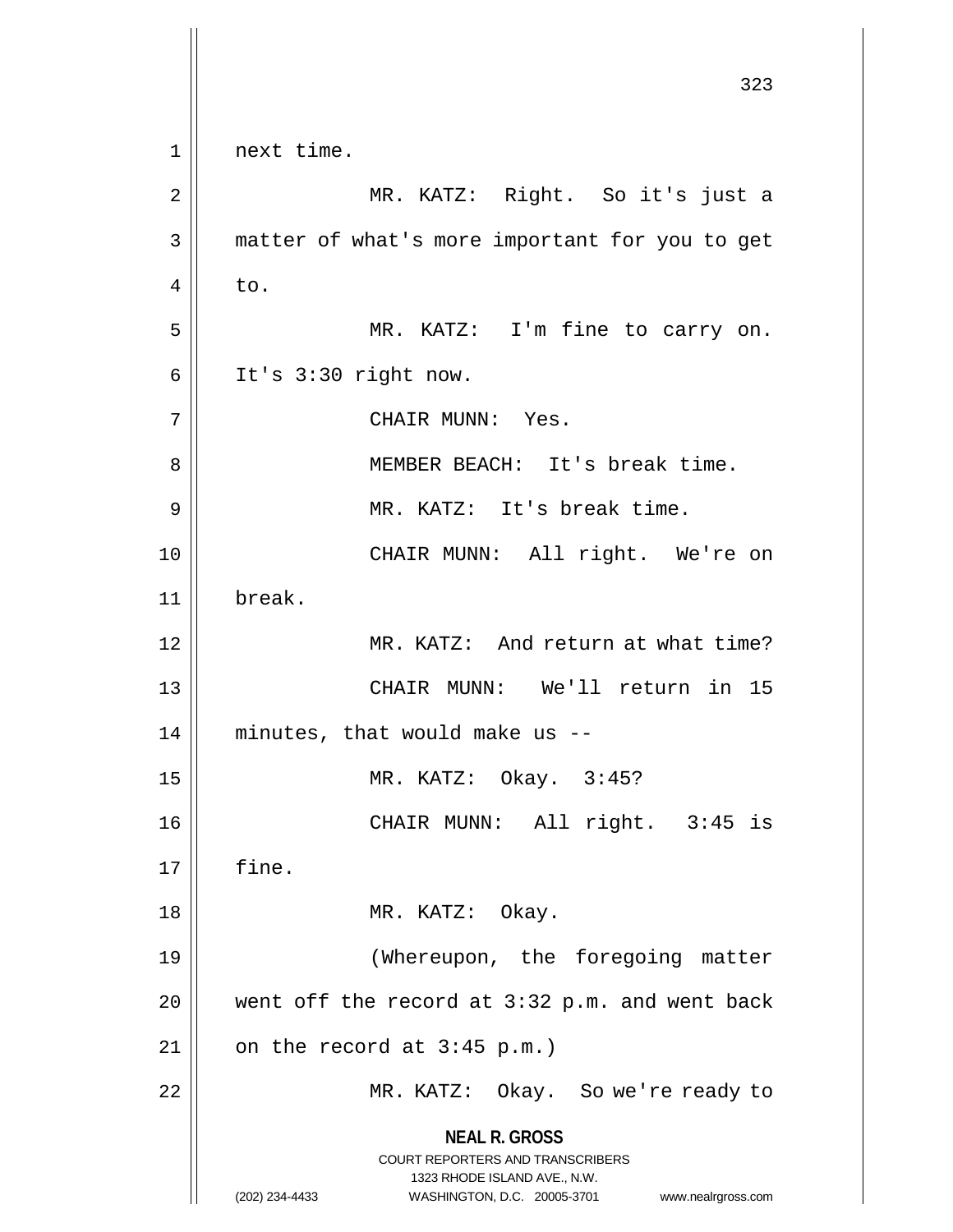**NEAL R. GROSS** COURT REPORTERS AND TRANSCRIBERS 1323 RHODE ISLAND AVE., N.W. (202) 234-4433 WASHINGTON, D.C. 20005-3701 www.nealrgross.com 324 1 get started again. Dick, are you back on the 2 l line? 3 MEMBER ZIEMER: I think he said he  $4 \parallel$  may -- well, he didn't say he may. 5 MR. KATZ: He was going to return. 6 MEMBER ZIEMER: Yes. 7 MR. STIVER: He said he might be  $8 \parallel$  late. 9 MEMBER BEACH: No, that was after 10 lunch. 11 CHAIR MUNN: At the suggestion of 12 || the Members here in the room, we will stop 13 working on the PERs, we'll pick those up the next 14 | time we meet, and we will move on to the two OTIBs 15 | we have listed for after lunch, move from those  $16$  | to the IGs, and if we have any time leftover, 17 || we'll do the carryover items. 18 Otherwise, we will carry over the 19 carryovers. OTIB-37, you want to go for us, 20 Lori? 21 MS. MARION-MOSS: Yes. Elyse, you  $22$  | want to  $-$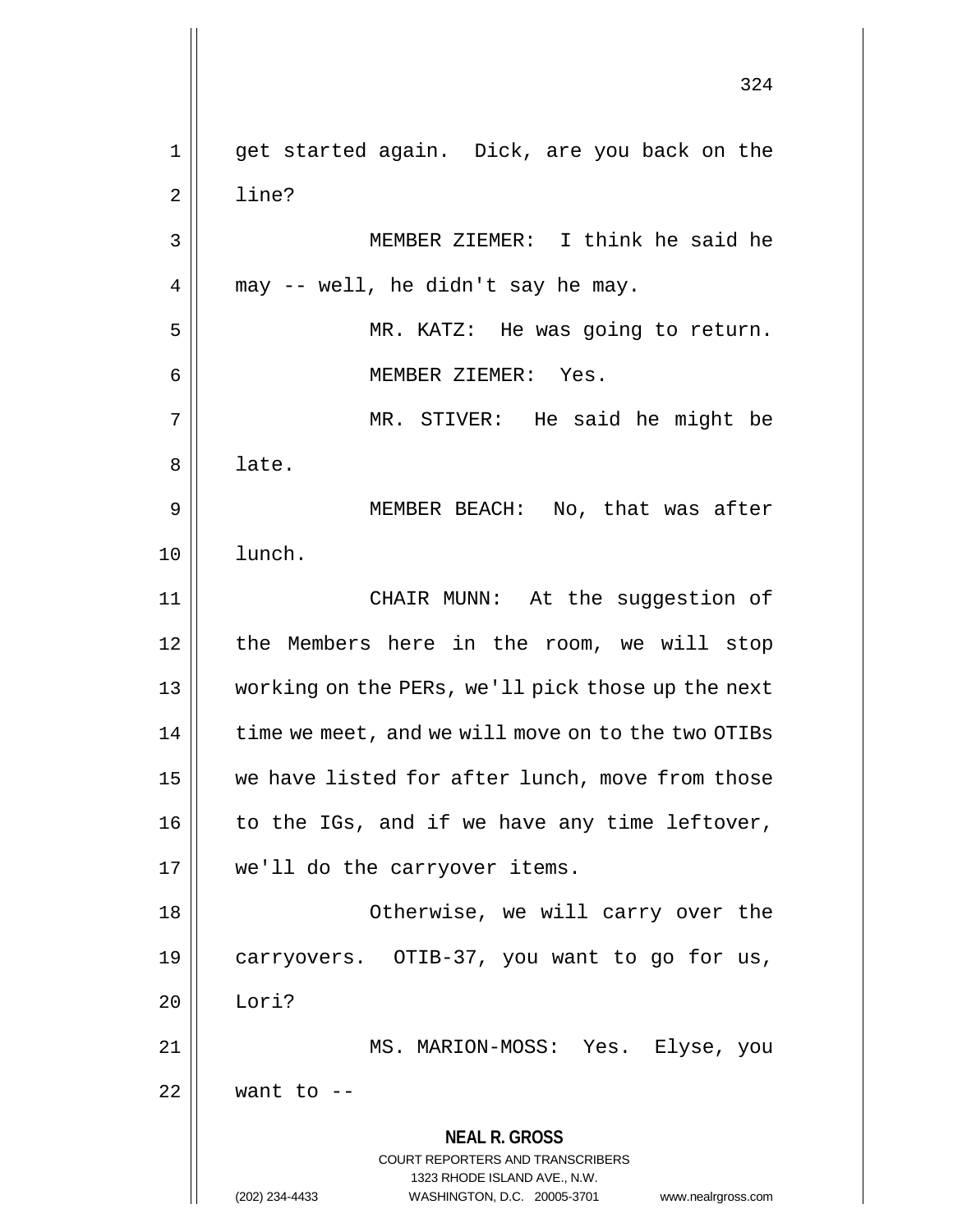| 1  | MS. THOMAS: Yes. This was one                                           |
|----|-------------------------------------------------------------------------|
| 2  | where, you know, there were findings. NIOSH had                         |
| 3  | provided some responses back in 2009, but that                          |
| 4  | was when the database, or I guess the Board                             |
| 5  | Review System, was being designed, or worked on,                        |
| 6  | and so those responses somehow never got entered                        |
| 7  | into the Board Review System.                                           |
| 8  | And I don't think -- they might have                                    |
| 9  | been distributed to the Subcommittee and SC&A,                          |
| 10 | but it would have been as an attachment to an                           |
| 11 | email, and I don't know that the Subcommittee has                       |
| 12 | ever really examined those responses.                                   |
| 13 | So just in combing through older                                        |
| 14 | items in the Board Review System, I came across                         |
| 15 | them, and I went ahead and entered the responses                        |
| 16 | with the original date.                                                 |
| 17 | CHAIR MUNN: Thank you, Elyse. Do                                        |
| 18 | you want to tell us which findings you are                              |
| 19 | speaking to; 2 and 4, correct?                                          |
| 20 | MS. THOMAS: Yes, it's OTIB-37,                                          |
| 21 | Findings 2, 3, and 4. One of them, I'll have to                         |
| 22 | call them up here on the Board Review System, has                       |
|    | <b>NEAL R. GROSS</b>                                                    |
|    | <b>COURT REPORTERS AND TRANSCRIBERS</b><br>1323 RHODE ISLAND AVE., N.W. |
|    | (202) 234-4433<br>WASHINGTON, D.C. 20005-3701<br>www.nealrgross.com     |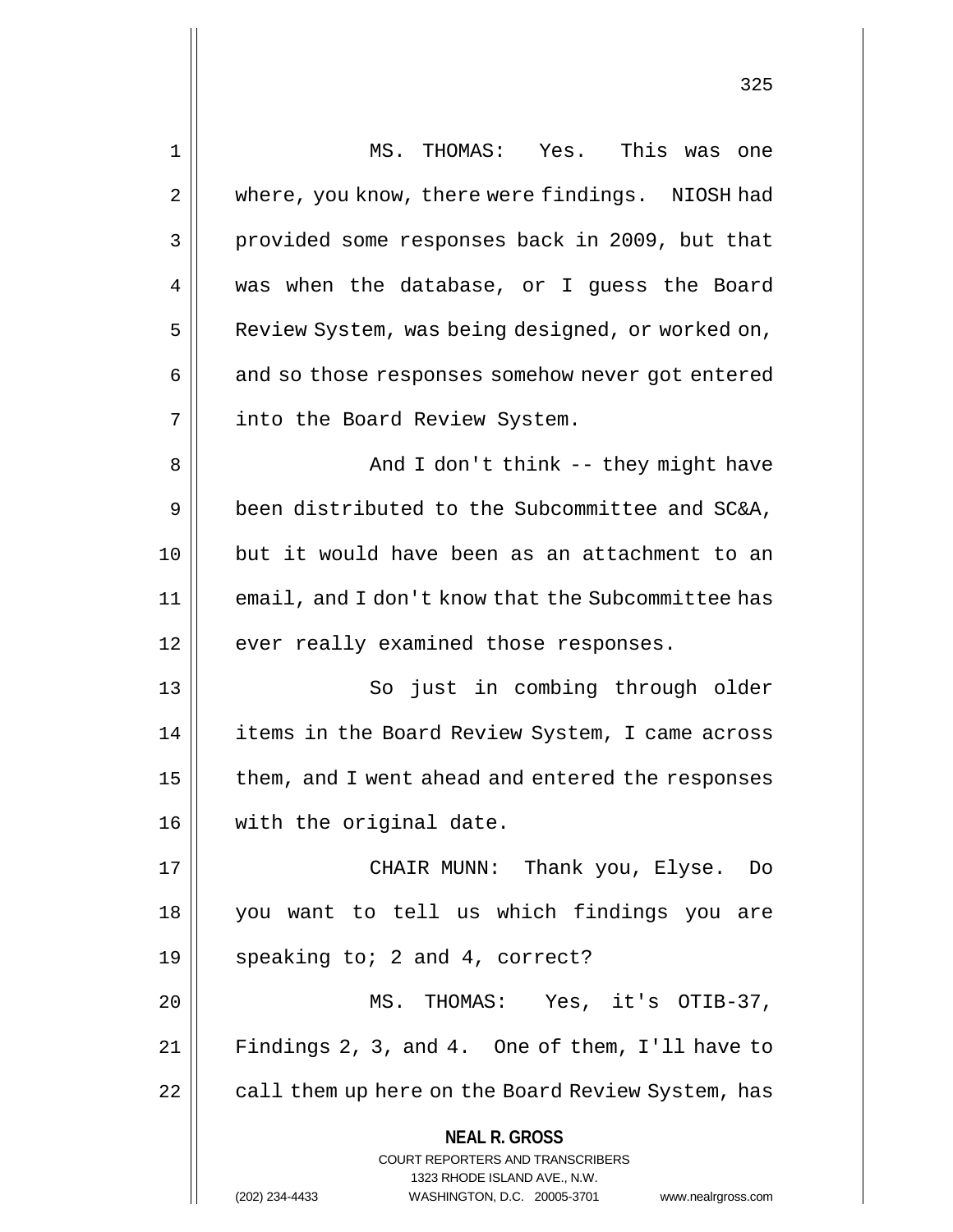| 1  | a, you know, 2012 date because there was new                                                                          |
|----|-----------------------------------------------------------------------------------------------------------------------|
| 2  | information, but the other two responses have a                                                                       |
| 3  | 2009 date, but again, I think the status is open,                                                                     |
| 4  | so I don't think the Subcommittee has addressed                                                                       |
| 5  | them at all.                                                                                                          |
| 6  | CHAIR MUNN: I don't believe so, but                                                                                   |
| 7  | we need to change the status, and if you will read                                                                    |
| 8  | them in order, the new increase that you have                                                                         |
| 9  | just placed, that you've -- well, 2 shows the                                                                         |
| 10 | November 9 date, but it now has a NIOSH comment.                                                                      |
| 11 | That's the first response.                                                                                            |
| 12 | MS. THOMAS: Yes, do you want me to                                                                                    |
| 13 | read them?                                                                                                            |
| 14 | CHAIR MUNN: If<br>you would very                                                                                      |
| 15 | quickly.                                                                                                              |
| 16 | MS. THOMAS: Okay. Finding 1,                                                                                          |
| 17 | well, first of all, the title of this one is,                                                                         |
| 18 | Internal Dosimetry Coworker Data for Paducah                                                                          |
| 19 | Gaseous Diffusion Plant, and Finding Number 1                                                                         |
| 20 | was closed.                                                                                                           |
| 21 | CHAIR MUNN: Yes.                                                                                                      |
| 22 | MS. THOMAS: Finding 2, like I said,                                                                                   |
|    | <b>NEAL R. GROSS</b><br><b>COURT REPORTERS AND TRANSCRIBERS</b><br>1323 RHODE ISLAND AVE., N.W.<br>www.nealrgross.com |
|    | (202) 234-4433<br>WASHINGTON, D.C. 20005-3701                                                                         |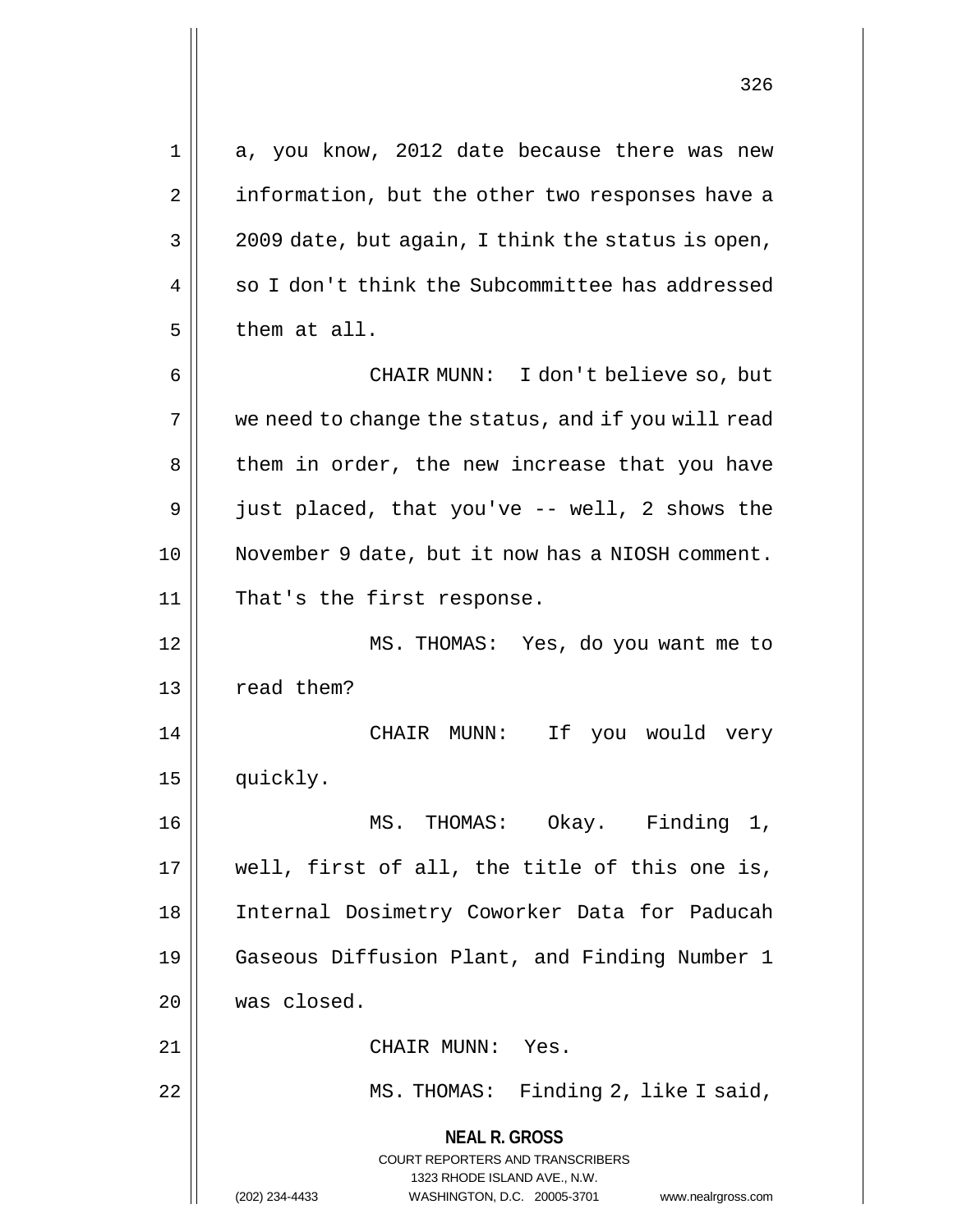**NEAL R. GROSS** COURT REPORTERS AND TRANSCRIBERS 1323 RHODE ISLAND AVE., N.W. (202) 234-4433 WASHINGTON, D.C. 20005-3701 www.nealrgross.com 327 1 we provided a response back in 2009. It just 2 | never got entered. 3 || CHAIR MUNN: Correct. 4 || MS. THOMAS: So you'll notice the  $5 \parallel$  status is still open and it says the response is,  $6 \parallel$  uranium enrichment was the purpose of the plant.  $7 \parallel$  The statement in the TBD was meant to indicate 8 | that bioassays began with plant startup. 9 || MR. KATZ: This is OTIB-37. 10 MEMBER ZIEMER: Oh, 37. 11 MS. THOMAS: Examining the numbers 12 || included in the coworker study, there were as 13 many or more workers samples early in the plant's 14 || history than in later years. 15 CHAIR MUNN: Thank you. I 16 appreciate that, Elyse. Do we need to await an 17 || SC&A response to that? 18 MR. MARSCHKE: I'm not ready to talk  $19 \parallel \quad$  on --20 || MR. STIVER: I'm not ready on this 21 || either. 22 MR. MARSCHKE: -- 37.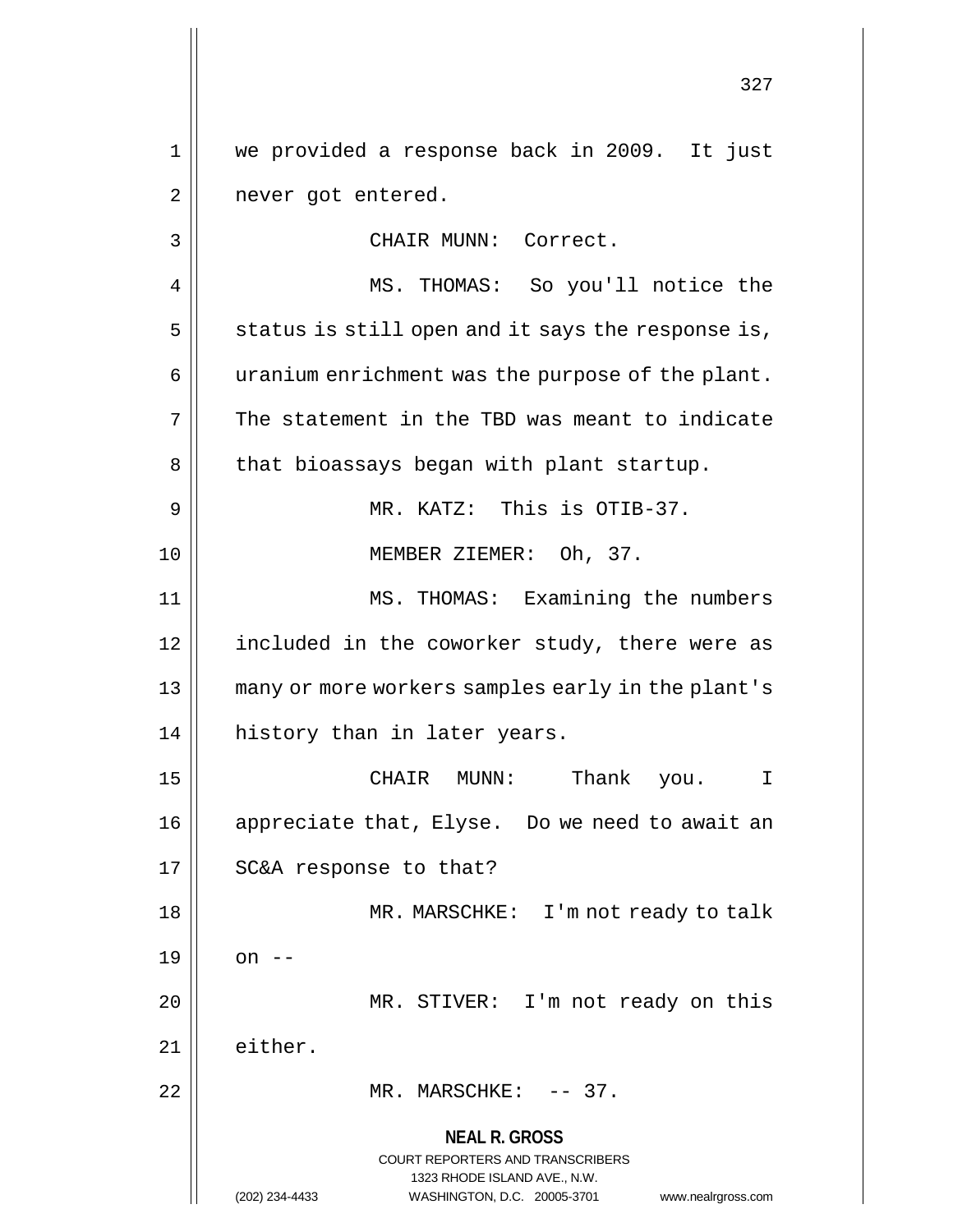**NEAL R. GROSS** COURT REPORTERS AND TRANSCRIBERS 1323 RHODE ISLAND AVE., N.W. (202) 234-4433 WASHINGTON, D.C. 20005-3701 www.nealrgross.com 328 1 CHAIR MUNN: Action item, SC&A,  $2 \parallel$  Finding 2, OTIB-37. 3 MR. HINNEFELD: Can we change the 4 || status then to in progress? 5 CHAIR MUNN: Change status to in 6 | progress. 7 MR. KATZ: SC&A response needed. 8 | Okay. 9 CHAIR MUNN: Next item is Item 3,  $10$  | the finding was that the fitting of the data to 11 a log normal distribution is statistically 12 acceptable, but many times did not represent 13 || well the data at the high-end of the results.  $14$   $\parallel$  Significant discrepancies between the high real  $15$  results and the ones generated by the curve. 16 And the response that we had was, in 17 || August of 2009, you see that response, and today 18 || there is a new response from NIOSH. Want to go 19 ahead? 20 MS. THOMAS: Yes, I'll read the 21 || latest response with the 2012 date. OTIB-37 has 22 | been incorporated into ORAU-TKBS-0019-5, which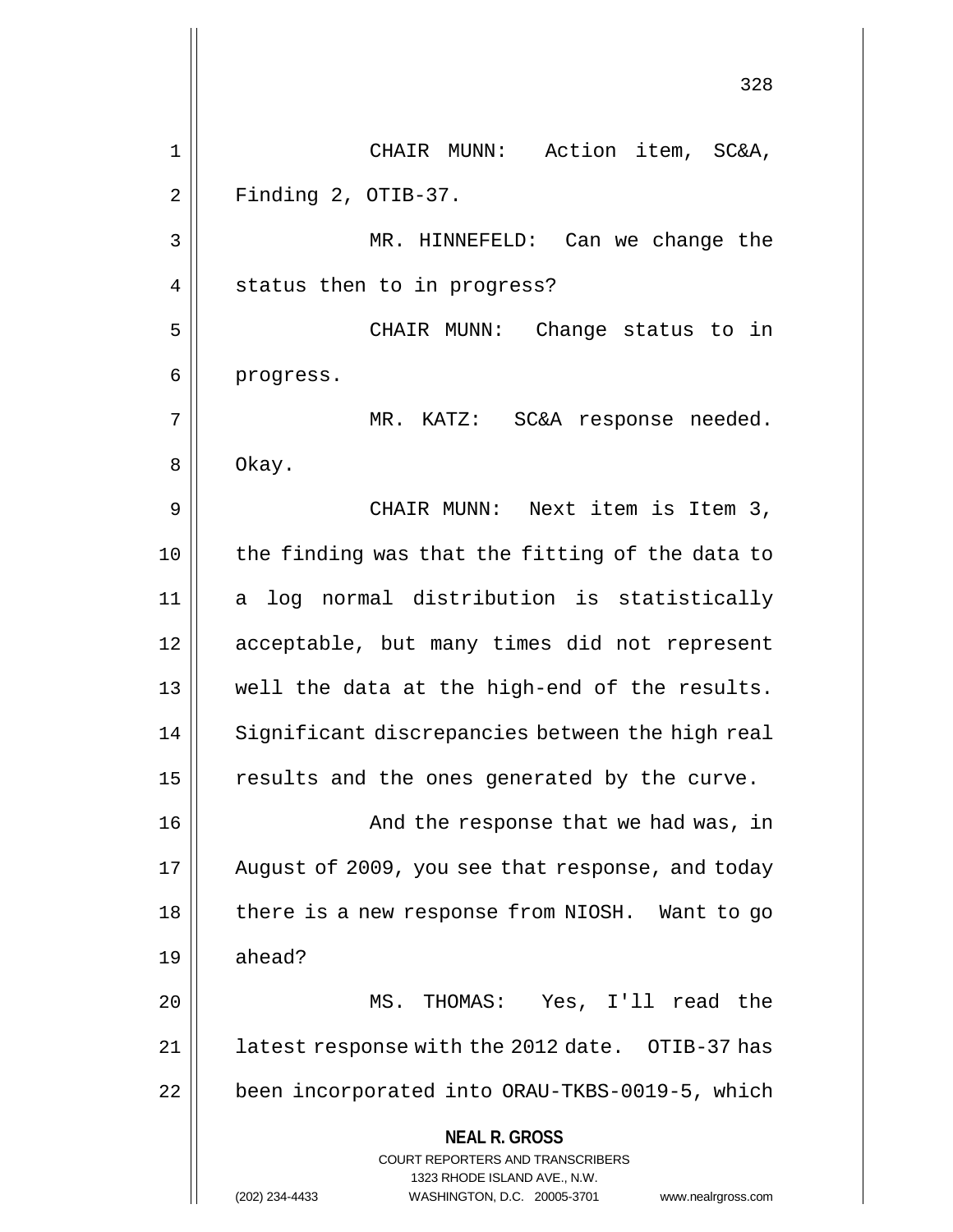**NEAL R. GROSS** COURT REPORTERS AND TRANSCRIBERS 1323 RHODE ISLAND AVE., N.W. (202) 234-4433 WASHINGTON, D.C. 20005-3701 www.nealrgross.com 1 is the Portsmouth Gaseous Diffusion Plant 2 | occupational internal dose TBD. The 95th 3 || percentiles are provided, including direction 4 | to the dose reconstructors about when to apply  $5 \parallel$  them. 6 The TBD will be issued in the near 7 future. 8 CHAIR MUNN: Does SC&A want to 9 || postpone that and include that in their action 10 item? 11 || MR. STIVER: I would want to include 12 it in the action item. 13 MR. MARSCHKE: Well, yes, but the 14 || only thing is, we can't really do too much until  $15$  | the TBD has been issued. 16 CHAIR MUNN: Okay. It's still in 17 | your court. 18 MR. STIVER: Okay. 19 CHAIR MUNN: The status should not 20 change. 21 || MR. STIVER: Well, wait a minute. 22 || MR. MARSCHKE: Well, the status can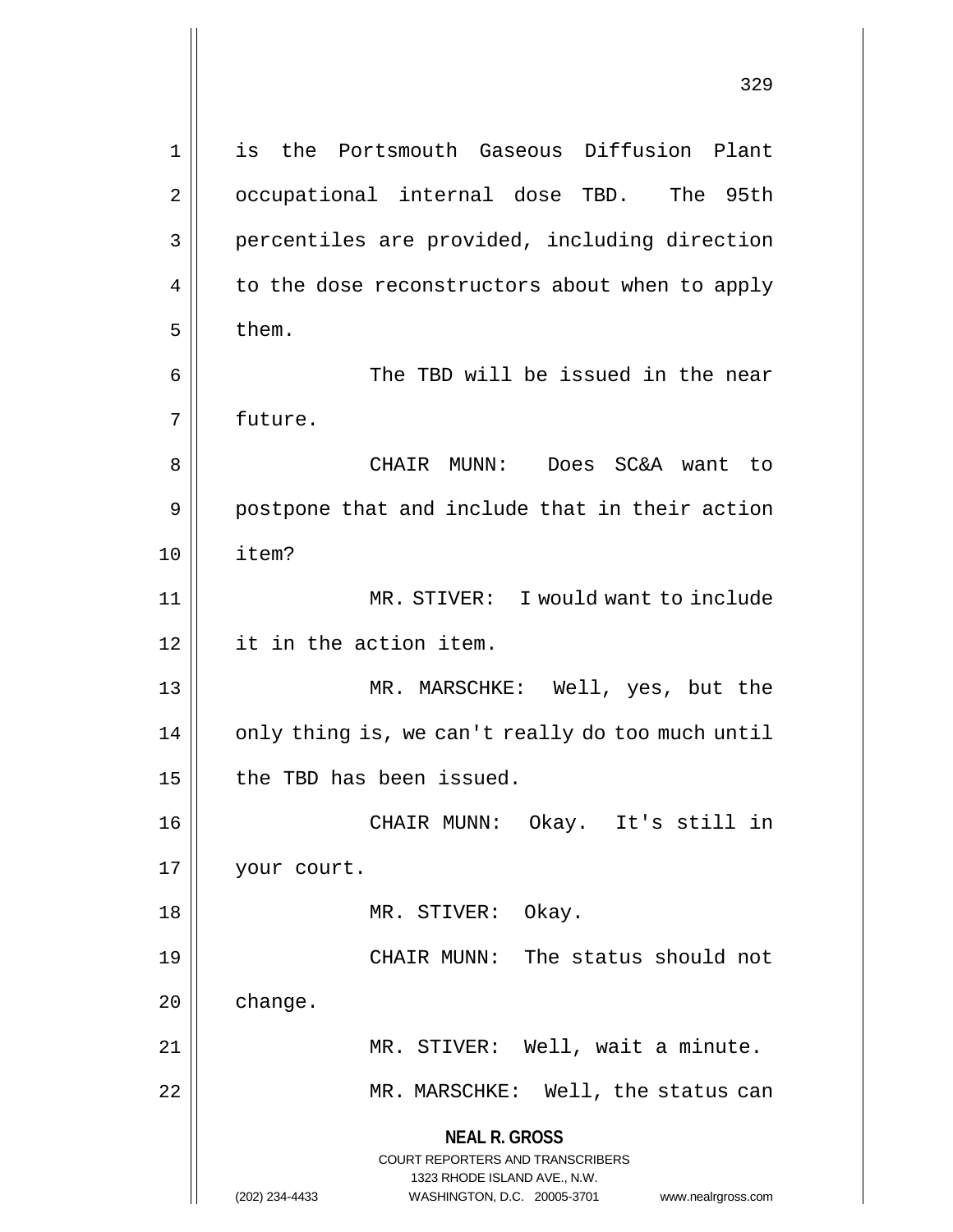$1 \parallel$  change to in progress.

| $\overline{2}$ | MEMBER BEACH:<br>In progress.                                                                                                                                          |
|----------------|------------------------------------------------------------------------------------------------------------------------------------------------------------------------|
| 3              | Oh, well, that's<br>CHAIR MUNN:                                                                                                                                        |
| 4              | right, because it's still open because it wasn't                                                                                                                       |
| 5              | caught; the August one. It wasn't caught. And                                                                                                                          |
| 6              | Finding 4, when NIOSH uses the 50th percentile                                                                                                                         |
| 7              | dose distribution it should not be understood as                                                                                                                       |
| 8              | the 50th percentile of the worker's intake                                                                                                                             |
| 9              | rates.                                                                                                                                                                 |
| 10             | They correspond to a model intake                                                                                                                                      |
| 11             | rate that will fit the chosen percentiles for                                                                                                                          |
| 12             | some periods of time when the urine excretion                                                                                                                          |
| 13             | rates will be underestimated and some periods of                                                                                                                       |
| 14             | time when they will be overestimated.                                                                                                                                  |
| 15             | This observation is not critical to                                                                                                                                    |
| 16             | the intake rate model, but instead, is an                                                                                                                              |
| 17             | argument in favor of raising the percentile from                                                                                                                       |
| 18             | which the intake should be derived. We have a                                                                                                                          |
| 19             | response that was made in August of 2009, now                                                                                                                          |
| 20             | just being incorporated for the first time.<br>You                                                                                                                     |
| 21             | want to read that?                                                                                                                                                     |
| 22             | MS. THOMAS: Okay. It says, this                                                                                                                                        |
|                | <b>NEAL R. GROSS</b><br><b>COURT REPORTERS AND TRANSCRIBERS</b><br>1323 RHODE ISLAND AVE., N.W.<br>(202) 234-4433<br>WASHINGTON, D.C. 20005-3701<br>www.nealrgross.com |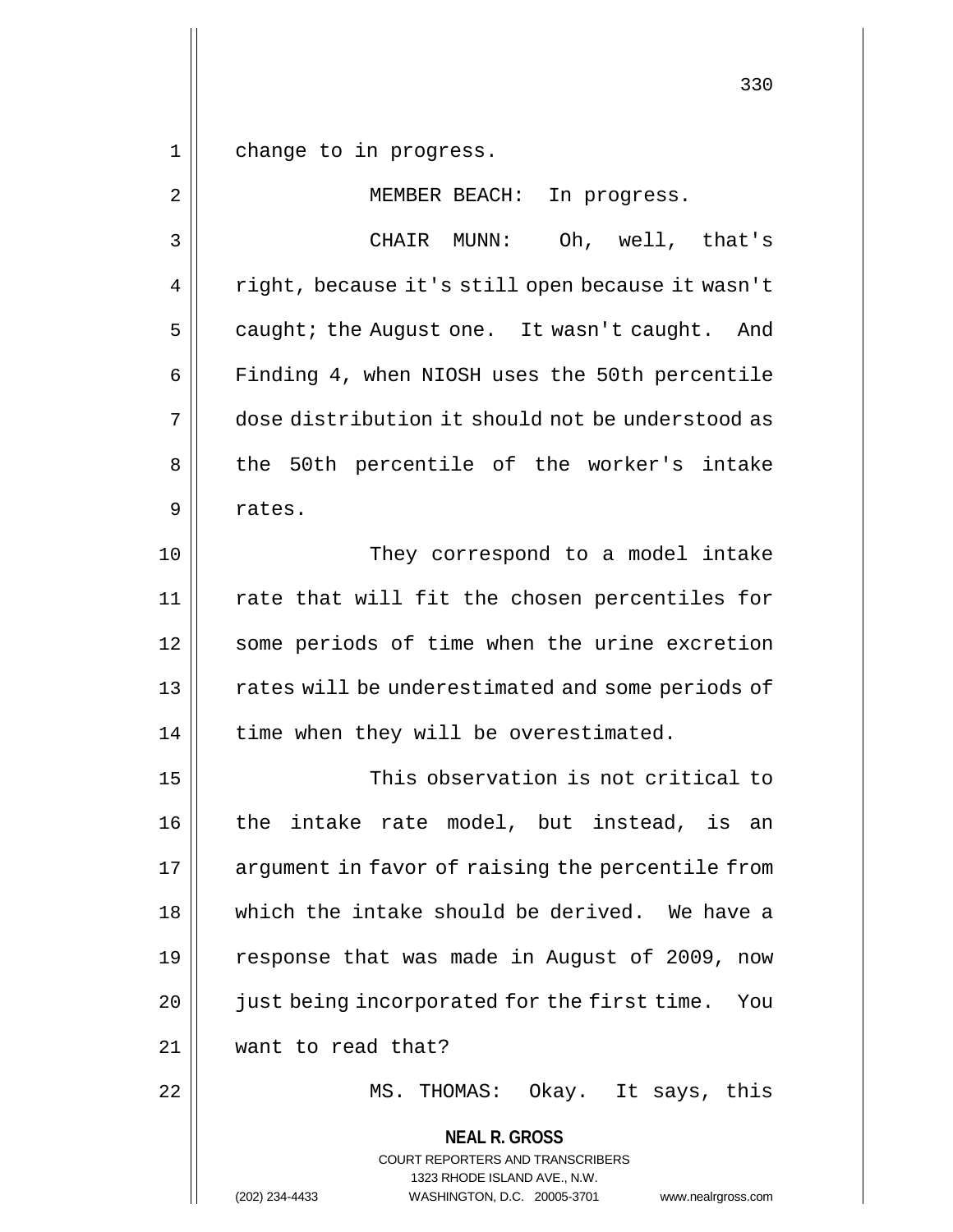**NEAL R. GROSS** COURT REPORTERS AND TRANSCRIBERS 1323 RHODE ISLAND AVE., N.W. (202) 234-4433 WASHINGTON, D.C. 20005-3701 www.nealrgross.com 1 finding isn't completely clear. It seems to be 2 describing the variation of individual data 3 || points from the fitted line that describes the  $4 \parallel$  data. If it is saying that a larger percentile  $5 \parallel$  of the bioassay results should be used, from  $6 \parallel$  which a larger intake rate would be derived, the 7 || same variation of those individual points from  $8 \parallel$  the line that fits them will be present. 9 || If this finding means to convey that 10 the use of the full distribution intake, rather 11 than a higher percentile, like the 95th, may not 12 be claimant-favorable in every case, then NIOSH 13 || concurs and the document has been changed as 14 noted in the response to Finding 3. 15 || And that response was, essentially, 16 | drafted in 2009, which is why it has that date, 17 || but that last phrase, you know, was added to the 18 response in 2012. 19 CHAIR MUNN: Right. All right. 20 | I'm assuming that also goes in the action item 21 for SC&A. 22 MR. STIVER: That goes in the action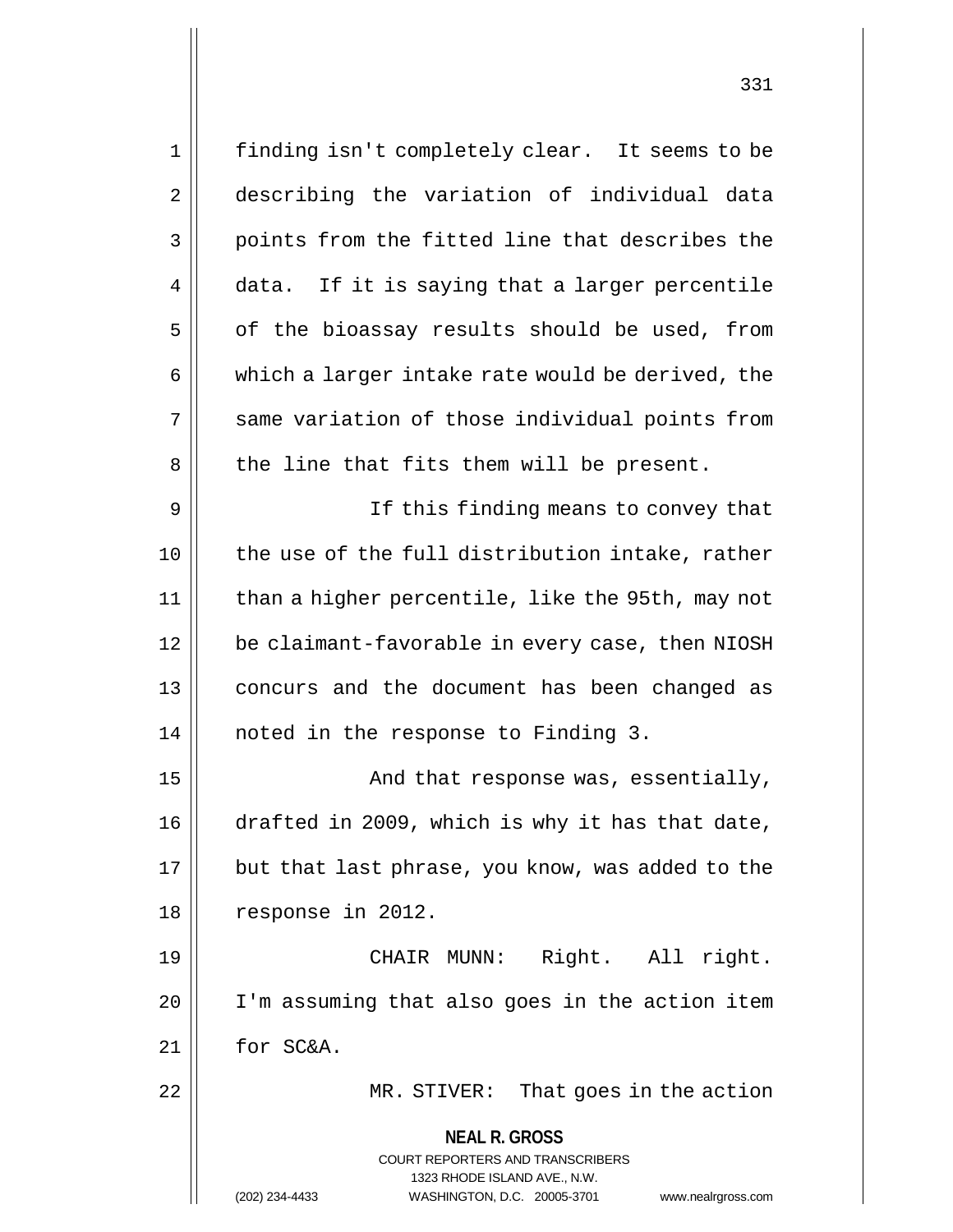| $\mathbf 1$ | item as well. I need to get a better                                                                                                                                   |
|-------------|------------------------------------------------------------------------------------------------------------------------------------------------------------------------|
| 2           | understanding of what transpired and why.                                                                                                                              |
| 3           | CHAIR MUNN: Very good. And again,                                                                                                                                      |
| 4           | status changes.                                                                                                                                                        |
| 5           | MR. MARSCHKE: In progress?                                                                                                                                             |
| 6           | CHAIR MUNN:<br>In progress.                                                                                                                                            |
| 7           | MR. STIVER: In progress.                                                                                                                                               |
| 8           | CHAIR MUNN: Thank you very much,                                                                                                                                       |
| 9           | folks. We appreciate that. Is there any other                                                                                                                          |
| 10          | activity with respect to OTIB-37? Any comment                                                                                                                          |
| 11          | that needs to be made? If not, let's move on to                                                                                                                        |
| 12          | the next item on the agenda, which would be                                                                                                                            |
| 13          | OTIB-54, the status of the new revision.                                                                                                                               |
| 14          | MS. THOMAS: Yes, this is Elyse                                                                                                                                         |
| 15          | again, and the OTIB-54, the revision to it, has                                                                                                                        |
| 16          | not been issued and so NIOSH is waiting to                                                                                                                             |
| 17          | respond to those SC&A comments until<br>the                                                                                                                            |
| 18          | revision is actually completed. So we're not                                                                                                                           |
| 19          | there yet, but we're moving in that direction.                                                                                                                         |
| 20          | CHAIR MUNN:<br>have<br>Do.<br>we<br>any                                                                                                                                |
| 21          | expectation as to when it might be available?                                                                                                                          |
| 22          | Any guesstimates?                                                                                                                                                      |
|             | <b>NEAL R. GROSS</b><br><b>COURT REPORTERS AND TRANSCRIBERS</b><br>1323 RHODE ISLAND AVE., N.W.<br>(202) 234-4433<br>WASHINGTON, D.C. 20005-3701<br>www.nealrgross.com |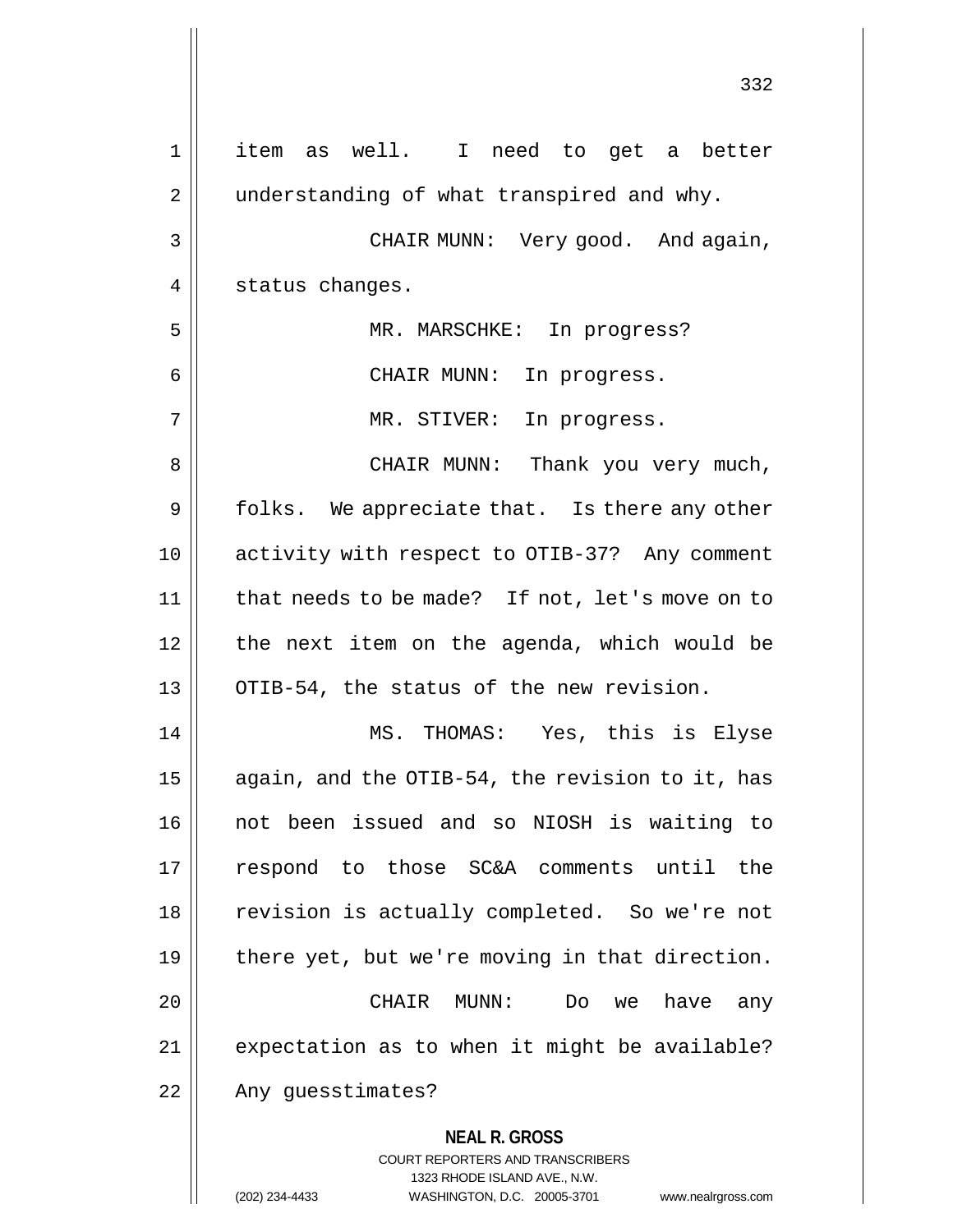|    | 333                                                                                                                                                                    |
|----|------------------------------------------------------------------------------------------------------------------------------------------------------------------------|
| 1  | MS. THOMAS: That, I'm not sure.                                                                                                                                        |
| 2  | MR. HINNEFELD: Well, we have a                                                                                                                                         |
| 3  | project schedule that is fluid.                                                                                                                                        |
| 4  | CHAIR MUNN: Right.                                                                                                                                                     |
| 5  | MR. HINNEFELD: Okay, because we                                                                                                                                        |
| 6  | always have a newest hot issue to go work on,                                                                                                                          |
| 7  | like, right now it's Rocky Flats and Los Alamos                                                                                                                        |
| 8  | to make sure those are ready for September.<br>- So                                                                                                                    |
| 9  | we make up these project schedules with the                                                                                                                            |
| 10 | understanding that they're fluid.                                                                                                                                      |
| 11 | This schedule, I hate to put a lot                                                                                                                                     |
| 12 | of stock in this, but it looks like this is about                                                                                                                      |
| 13 | scheduled for somewhere in the October time                                                                                                                            |
| 14 | frame now, with the caveat that that could                                                                                                                             |
| 15 | change, and in fact, this may not even be the most                                                                                                                     |
| 16 | up to date because of the resources that are                                                                                                                           |
| 17 | being required elsewhere.                                                                                                                                              |
| 18 | So you're talking about, you know,                                                                                                                                     |
| 19 | not in the next couple of weeks, but with any                                                                                                                          |
| 20 | luck, by the end of the year.                                                                                                                                          |
| 21 | CHAIR MUNN: Going to classify it as                                                                                                                                    |
| 22 | a carryover with probable completion before                                                                                                                            |
|    | <b>NEAL R. GROSS</b><br><b>COURT REPORTERS AND TRANSCRIBERS</b><br>1323 RHODE ISLAND AVE., N.W.<br>WASHINGTON, D.C. 20005-3701<br>(202) 234-4433<br>www.nealrgross.com |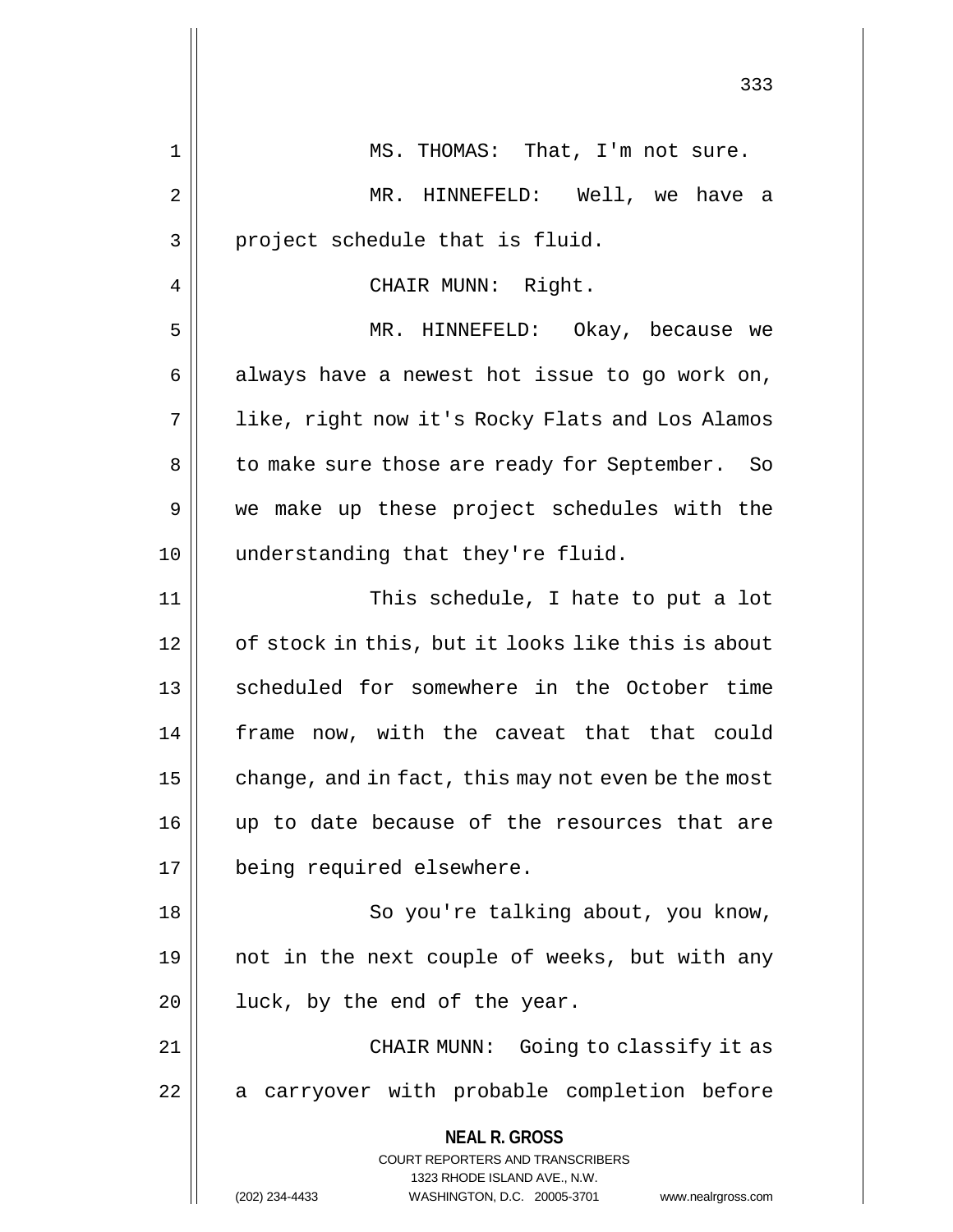**NEAL R. GROSS** COURT REPORTERS AND TRANSCRIBERS 1323 RHODE ISLAND AVE., N.W. (202) 234-4433 WASHINGTON, D.C. 20005-3701 www.nealrgross.com 334 1 year-end. 2 || MR. HINNEFELD: Well --3 CHAIR MUNN: Or probable by 4 | year-end. That's close enough. 5 MR. KATZ: Okay. So it does not  $6 \parallel$  need to be on the agenda for the next meeting. 7 || MR. HINNEFELD: I mean, if you would  $8 \parallel$  ask us, is it done? 9 MR. KATZ: Are you ready? 10 || MR. HINNEFELD: Yes. 11 CHAIR MUNN: Yes, I'll have it as a 12 placeholder. 13 MEMBER ZIEMER: Just a question, is 14 | that an ORAU OTIB? 15 MR. HINNEFELD: Yes. 16 CHAIR MUNN: Yes, it is an ORAU -- 17 || MEMBER ZIEMER: Why am I not seeing 18 | it on the Board Review System? I see 51, 52, 57. 19 CHAIR MUNN: No, OTIB-54. We'll  $20$  | get it for you. 21 || MEMBER ZIEMER: Well, aren't they 22 || normally in order in here?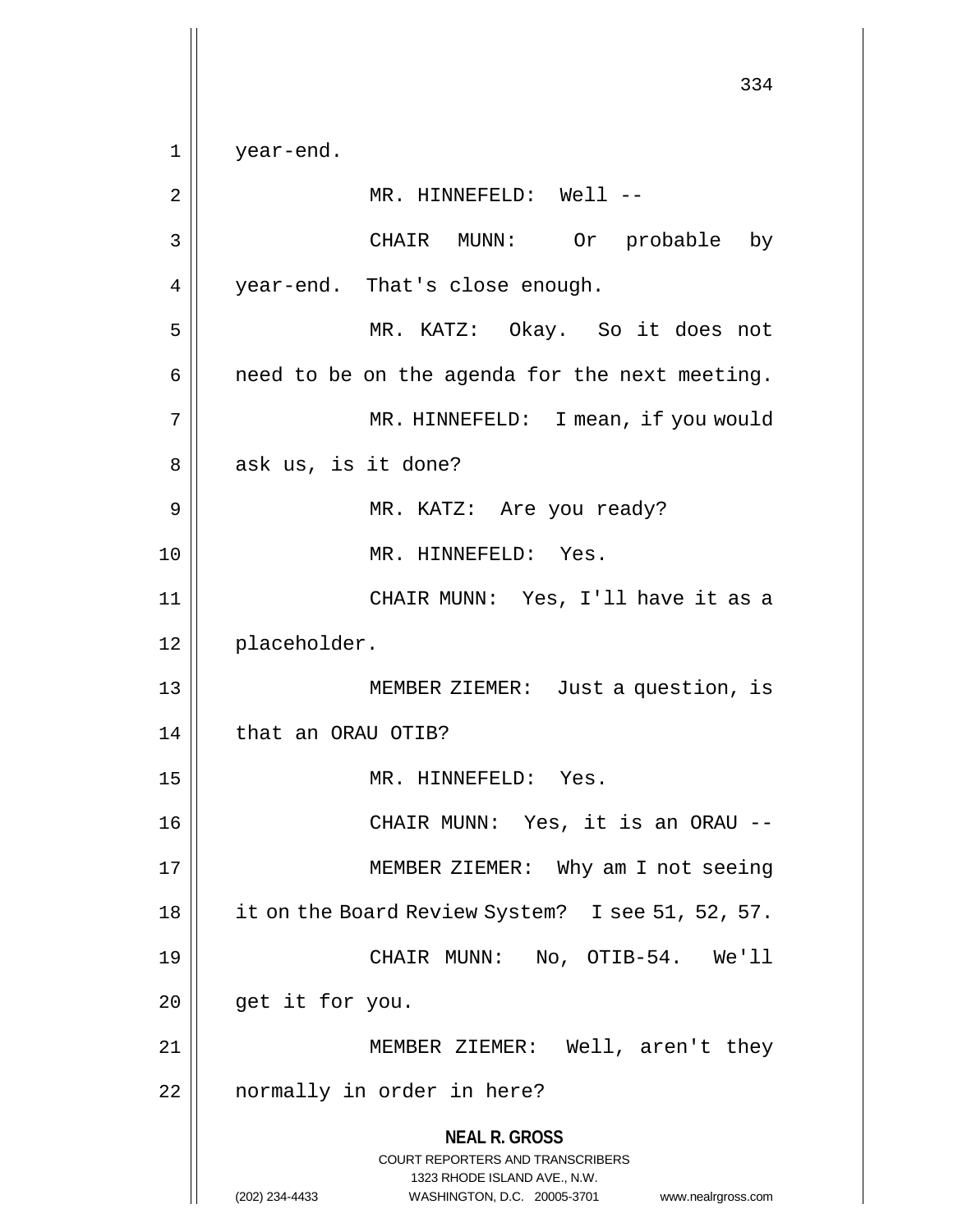|                | 335                                                                                                                                                             |
|----------------|-----------------------------------------------------------------------------------------------------------------------------------------------------------------|
| $\mathbf 1$    | CHAIR MUNN: No.                                                                                                                                                 |
| $\overline{2}$ | MEMBER BEACH: Not necessarily.                                                                                                                                  |
| 3              | MEMBER ZIEMER: Not necessarily.                                                                                                                                 |
| 4              | CHAIR MUNN: No, they were grouped                                                                                                                               |
| 5              | by when they were assigned.                                                                                                                                     |
| 6              | MEMBER ZIEMER: Oh, that's right.                                                                                                                                |
| 7              | CHAIR MUNN: So if you put it in your                                                                                                                            |
| 8              | search block, you'll pull it up.                                                                                                                                |
| 9              | MEMBER ZIEMER: Got you.                                                                                                                                         |
| 10             | CHAIR MUNN: All right. Let's move                                                                                                                               |
| 11             | on to the IGs. We'll start with IG-001.                                                                                                                         |
| 12             | MR. MARSCHKE: At the last meeting                                                                                                                               |
| 13             | SC&A was asked to look at the revision, the                                                                                                                     |
| 14             | recent revision, to IG-001 and see whether or not                                                                                                               |
| 15             | -- or see how many outstanding issues could be                                                                                                                  |
| 16             | closed after that revision. And back in May, I                                                                                                                  |
| 17             | sent to the Work Group, or to the Subcommittee,                                                                                                                 |
| 18             | an email giving you the review -- Kathy Behling                                                                                                                 |
| 19             | did that review, and I sent the Subcommittee a                                                                                                                  |
| 20             | summary of that.                                                                                                                                                |
| 21             | And I'm working desperately here now                                                                                                                            |
| 22             | trying to get up to speed. And it looks like                                                                                                                    |
|                | <b>NEAL R. GROSS</b><br>COURT REPORTERS AND TRANSCRIBERS<br>1323 RHODE ISLAND AVE., N.W.<br>(202) 234-4433<br>WASHINGTON, D.C. 20005-3701<br>www.nealrgross.com |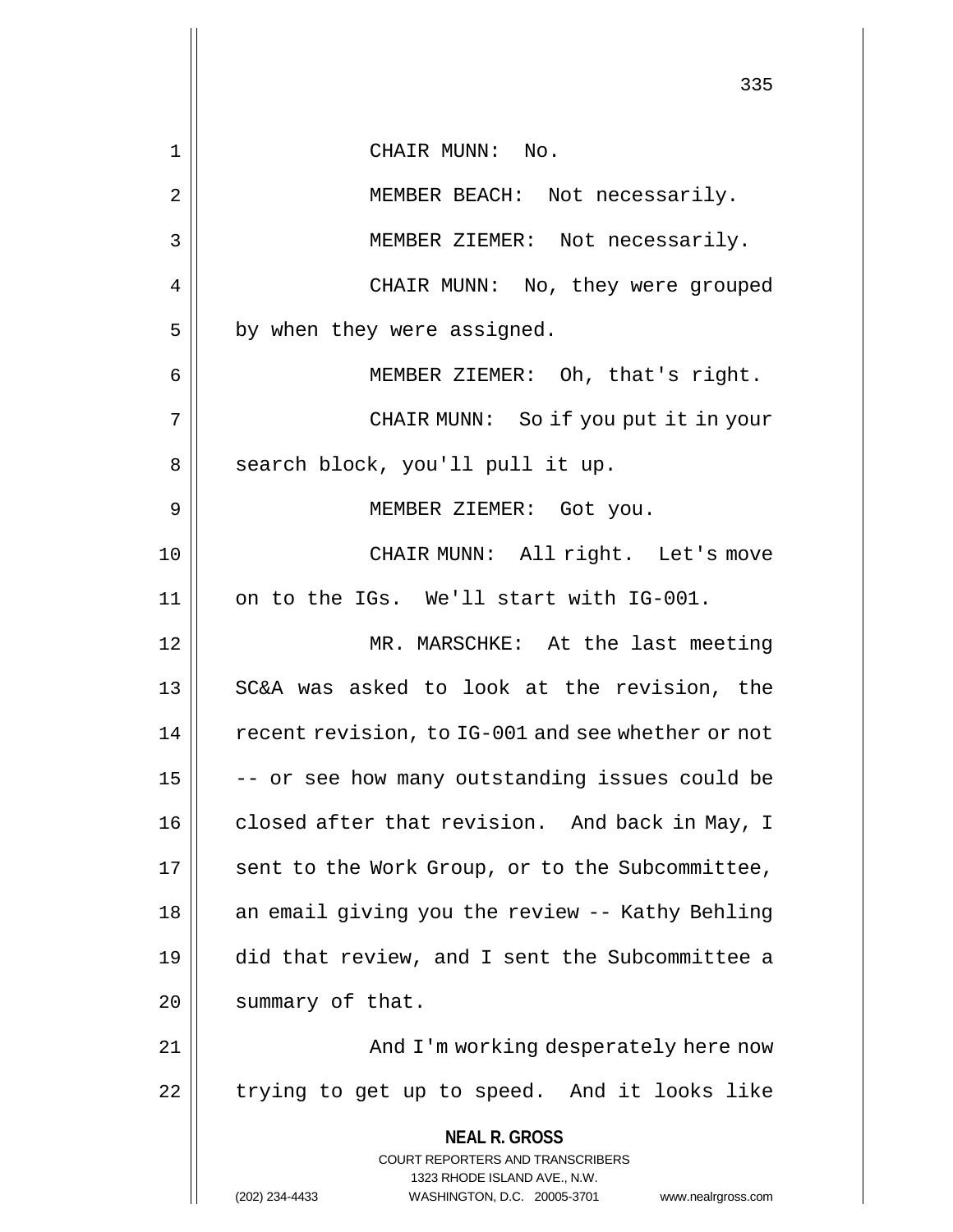**NEAL R. GROSS** COURT REPORTERS AND TRANSCRIBERS 1323 RHODE ISLAND AVE., N.W. (202) 234-4433 WASHINGTON, D.C. 20005-3701 www.nealrgross.com 1 what we did was, Kathy went through and she 2 | identified a number of the non-closed issues,  $3 \parallel$  which  $-$ 4 || CHAIR MUNN: Which is still about a 5 dozen or so as I recall. 6 MR. MARSCHKE: Which could be  $7 \parallel$  closed, or some of them could be closed, and some 8 | of them, we're still going to be recommending  $9 \parallel$  that they still remain open. I'm just trying to 10 || get this set up here. 11 CHAIR MUNN: Did we get the system 12 populated? 13 MR. MARSCHKE: The database has 14 been populated. I'm just trying to figure out 15 which ones we want to go to. We want to go to 16 Issue Number 1, which, we're changing our 17 recommendation from transferred to close. We 18 want to go to Issue Number 8. 19 CHAIR MUNN: Shall we take them one  $20$  || at a time or do you want to run through  $-$ 21 MR. MARSCHKE: I want to make some  $22$  | notes here, which one we want to go to.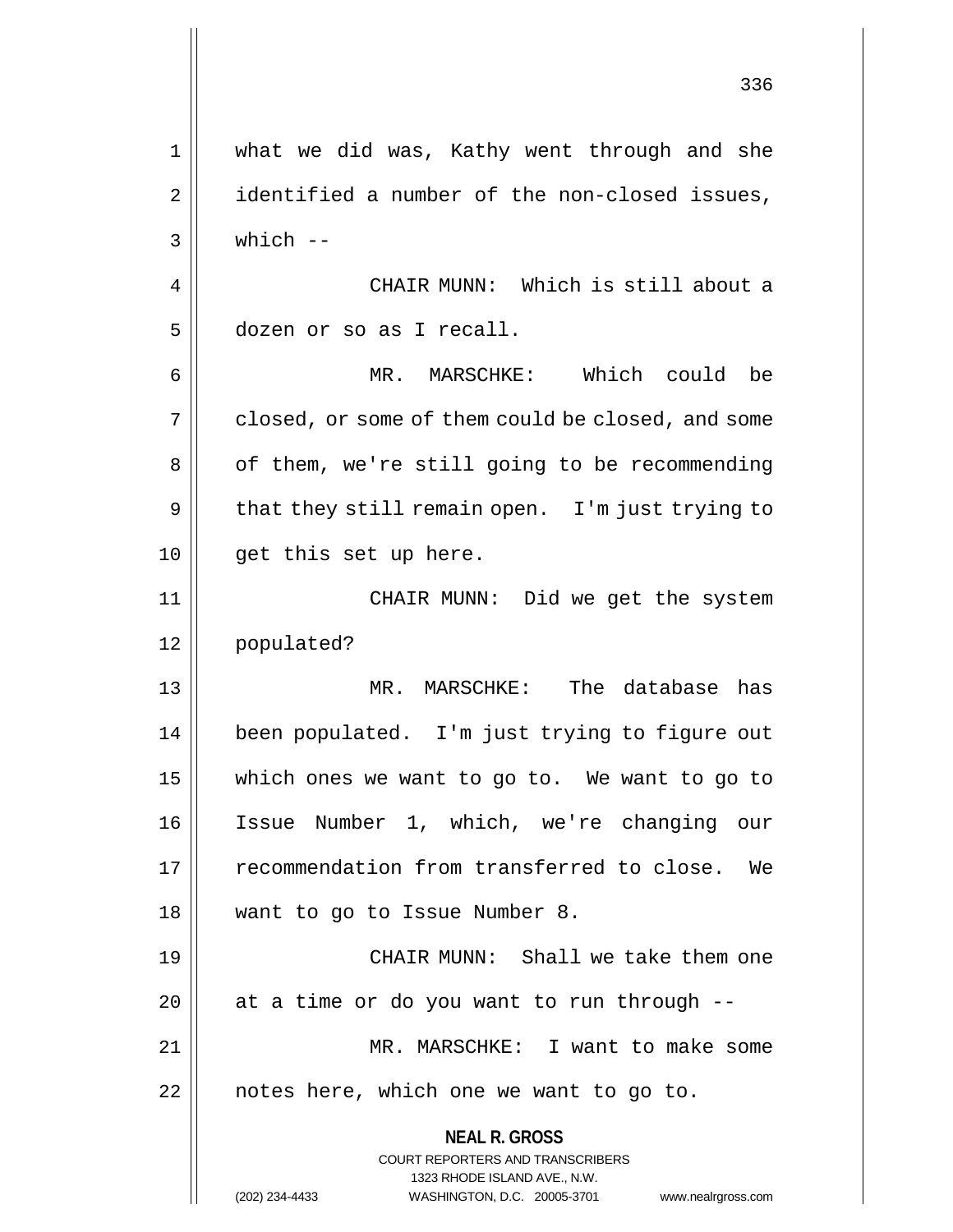**NEAL R. GROSS** COURT REPORTERS AND TRANSCRIBERS 1323 RHODE ISLAND AVE., N.W. (202) 234-4433 WASHINGTON, D.C. 20005-3701 www.nealrgross.com 337 1 CHAIR MUNN: Okay. 2 || MR. MARSCHKE: 18 was changed, 21 3 Was changed, 23 was changed. Okay. Now, I want  $4 \parallel$  to go to the -- okay. IG-001. Okay. In 5 | Finding Number 1, basically, the finding was  $6 \parallel$  covered. Finding 1 and Finding 19 are the same,  $7 \parallel$  so at this point, SC&A is recommending that 8 || Finding 1 be closed since it's a duplicate of 9 | Finding 19. 10 CHAIR MUNN: Committee Members, do 11 you have your data -- 12 MEMBER BEACH: So it remains open in  $13 \parallel 19$ ? It shows open. That's why I was --14 MR. MARSCHKE: It shows it being  $15$  | open, yes. 16 CHAIR MUNN: So we're closing 17 Number 1 if you have no objection. Are you 18 || reading Number 1; the current finding? It's 19 dated May. 20 MEMBER BEACH: May 7th? 21 || CHAIR MUNN: Yes, right. 22 MEMBER ZIEMER: And Number 19 is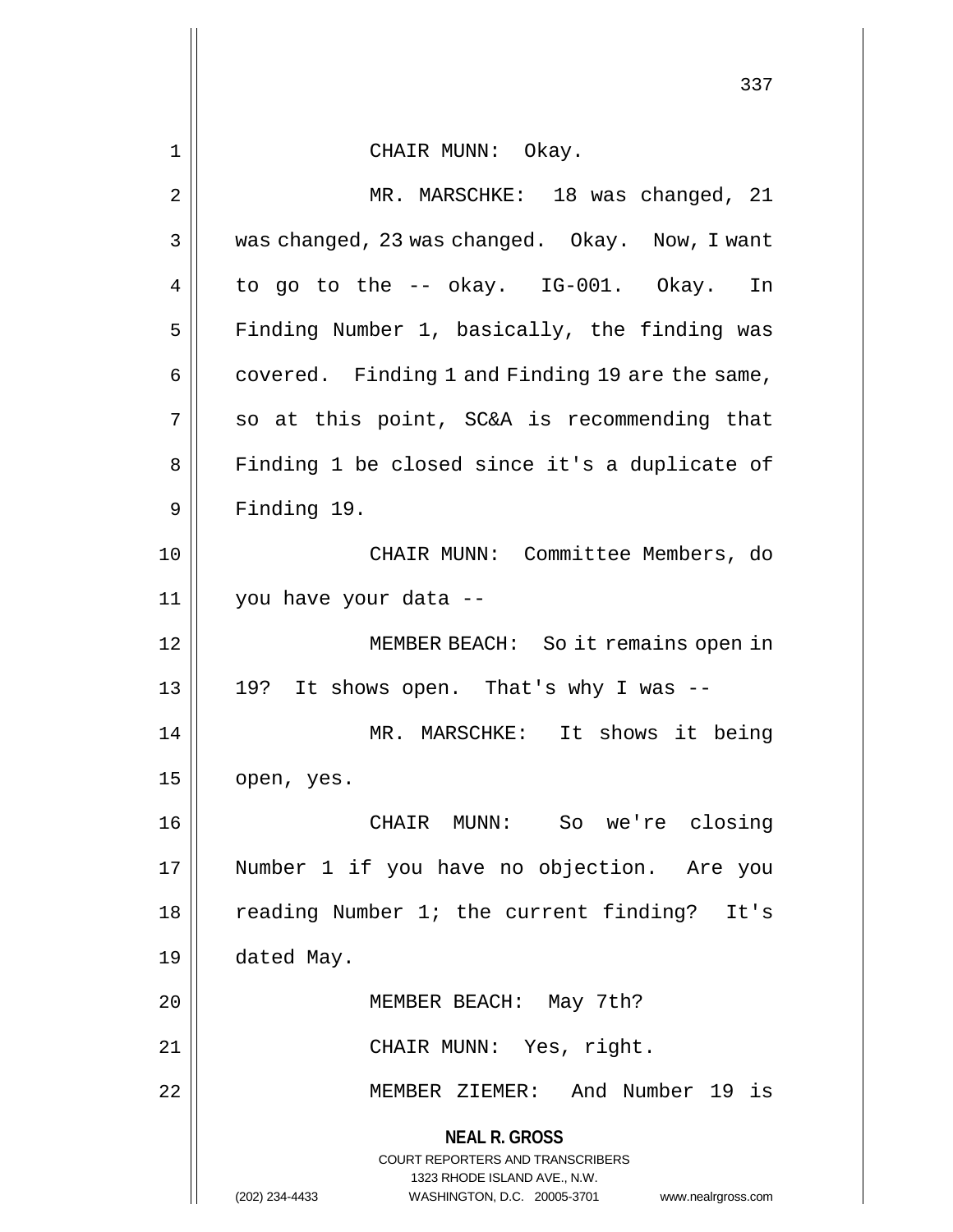| 1  | much more extensive than Number 1, so you're        |
|----|-----------------------------------------------------|
| 2  | saying that Number 1 is like a subset of 19.        |
| 3  | They're not identical. There's a lot more stuff     |
| 4  | in 19.                                              |
| 5  | MR. MARSCHKE: Well, what happened                   |
| 6  | was, $19$ -- what I think -- yes, you see, starting |
| 7  | with Issue 19, or actually, starting with Issue     |
| 8  | Number 18, you're on Rev. 2 of IG-1. Findings       |
| 9  | Numbers 1 through 17 are on Rev. 1.                 |
| 10 | So what Kathy did was, she did both                 |
| 11 | the reviews, and now she's doing this, you know,    |
| 12 | she did, also, this for today, she looked at the    |
| 13 | previous issues and Finding 19 is basically just    |
| 14 | saying a deficiency identified under Rev. 1         |
| 15 | review was a fragmented structure and illogical     |
| 16 | sequence of the information here in the finding     |
| 17 | resolution process.                                 |
| 18 | NIOSH agreed with SC&A's comments,                  |
| 19 | they were constructive, and future revisions        |
| 20 | would include changing the structure. However,      |
| 21 | no such modifications were introduced in Rev. 2     |
| 22 | of IG-1. So it's really kind of just relating       |
|    | <b>NEAL R. GROSS</b>                                |

COURT REPORTERS AND TRANSCRIBERS 1323 RHODE ISLAND AVE., N.W.

(202) 234-4433 WASHINGTON, D.C. 20005-3701 www.nealrgross.com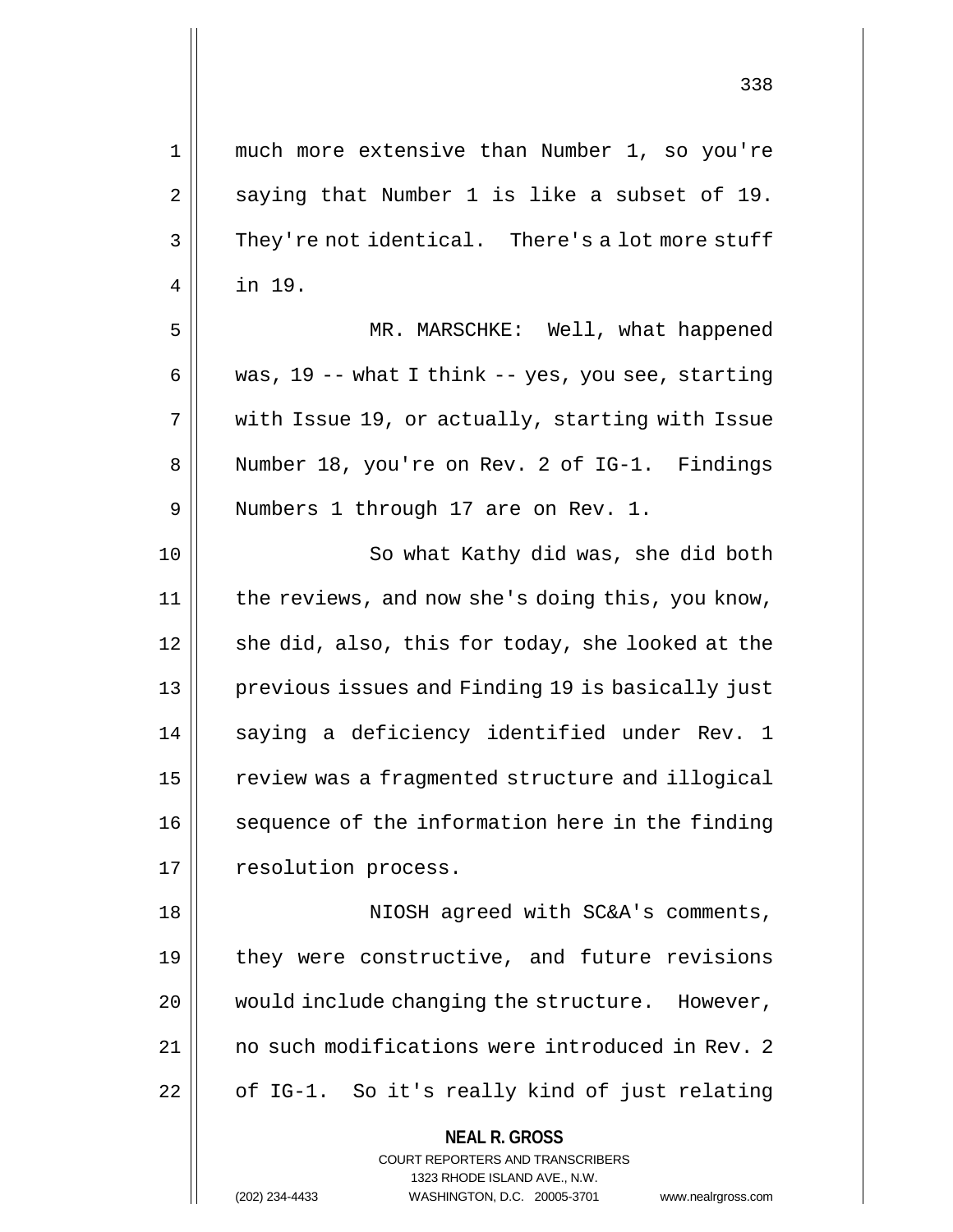| 1  | the two findings on structure of the document.              |
|----|-------------------------------------------------------------|
| 2  | CHAIR MUNN: Let me interject here                           |
| 3  | a moment, Steve. IG-001-01 has<br>just<br>no                |
| 4  | technical issue in it. It is deficiencies with              |
| 5  | procedure layout, include fragmented structure,             |
| 6  | excessive amount of useless data, and historic              |
| 7  | background in the main body, and critical data              |
| 8  | for dose reconstruction found in the appendices             |
| 9  | rather than the main body. That was the issue.              |
| 10 | The issue is now considered a subset                        |
| 11 | of Finding Number 19, the latter one being a                |
| 12 | finding on the later revision of this IG. Does              |
| 13 | anyone have any problem with closing Finding 1?             |
| 14 | Dick?                                                       |
| 15 | MEMBER LEMEN: I'm okay.                                     |
| 16 | CHAIR MUNN: Hearing no objection,                           |
| 17 | Steve, please note that Finding 1 has been                  |
| 18 | accepted by the Subcommittee as closed.                     |
| 19 | MEMBER ZIEMER: Just a procedural                            |
| 20 | question here, we're basically closing it                   |
| 21 | because it's covered again in the other finding.            |
| 22 | CHAIR MUNN: That's correct.<br>The                          |
|    | <b>NEAL R. GROSS</b>                                        |
|    | COURT REPORTERS AND TRANSCRIBERS                            |
|    | 1323 RHODE ISLAND AVE., N.W.<br>WASHINGTON, D.C. 20005-3701 |
|    | (202) 234-4433<br>www.nealrgross.com                        |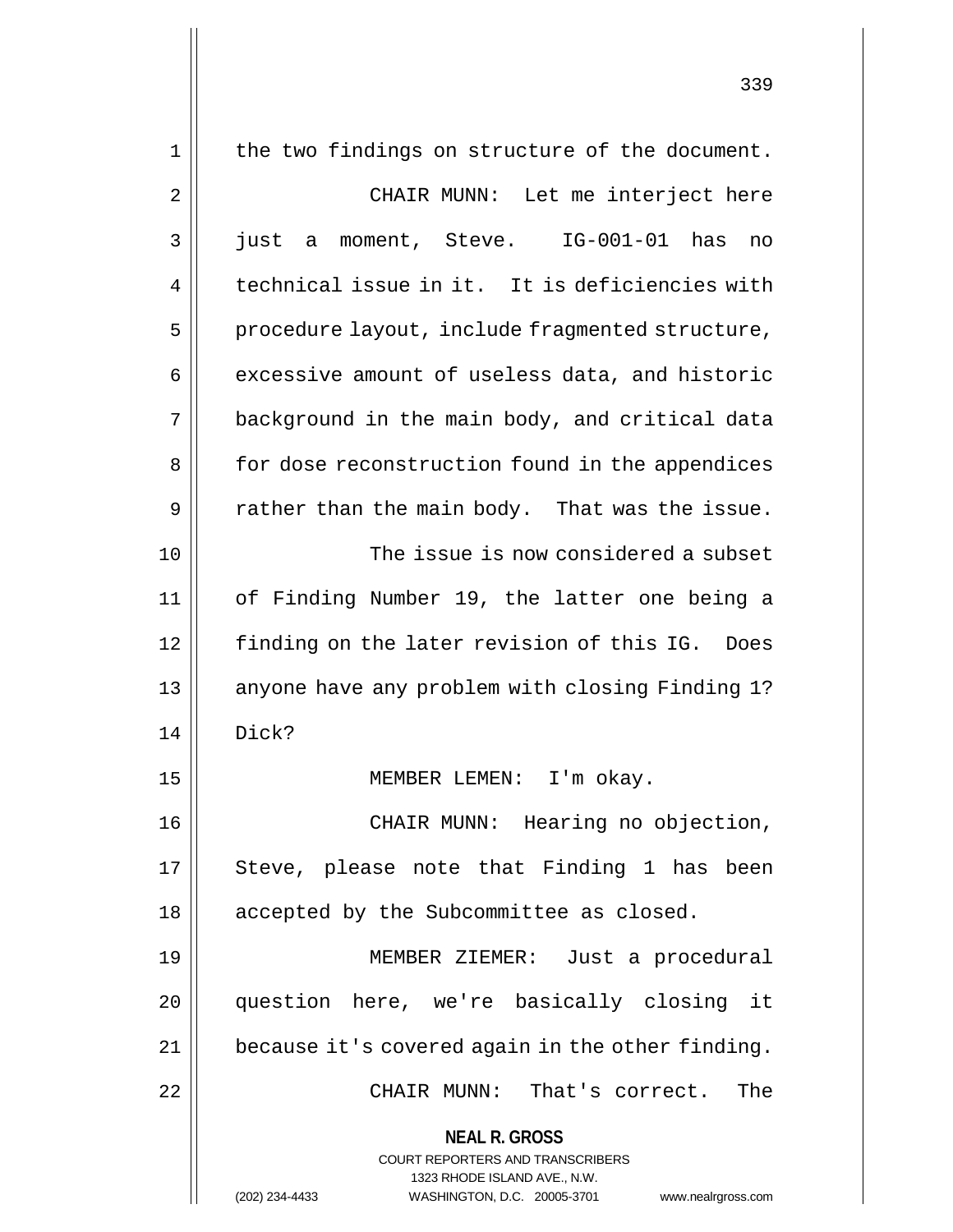**NEAL R. GROSS** COURT REPORTERS AND TRANSCRIBERS 1323 RHODE ISLAND AVE., N.W. (202) 234-4433 WASHINGTON, D.C. 20005-3701 www.nealrgross.com 340 1 || other finding --2 MEMBER ZIEMER: But the other  $3 \parallel$  finding  $-$ 4 CHAIR MUNN: Is much more  $5$  | extensive. 6 || MEMBER ZIEMER: -- is number what;  $7 \parallel 19?$ 8 CHAIR MUNN: 19. 9 || MEMBER ZIEMER: And that's not been 10 closed. 11 CHAIR MUNN: No. That's still  $12 \parallel$  open. 13 || MEMBER ZIEMER: It seems to me, when  $14$  we say it's closed, we should reference the fact, 15 || in essence, the issue hasn't been closed. 16 || CHAIR MUNN: No, this finding is  $17$  | closed and it's closed because, as the last --18 MEMBER ZIEMER: Because it's  $19 \parallel$  covered in the  $-$ 20 CHAIR MUNN: -- item states it's 21 | covered under Finding 19. 22 MEMBER ZIEMER: Okay. I guess I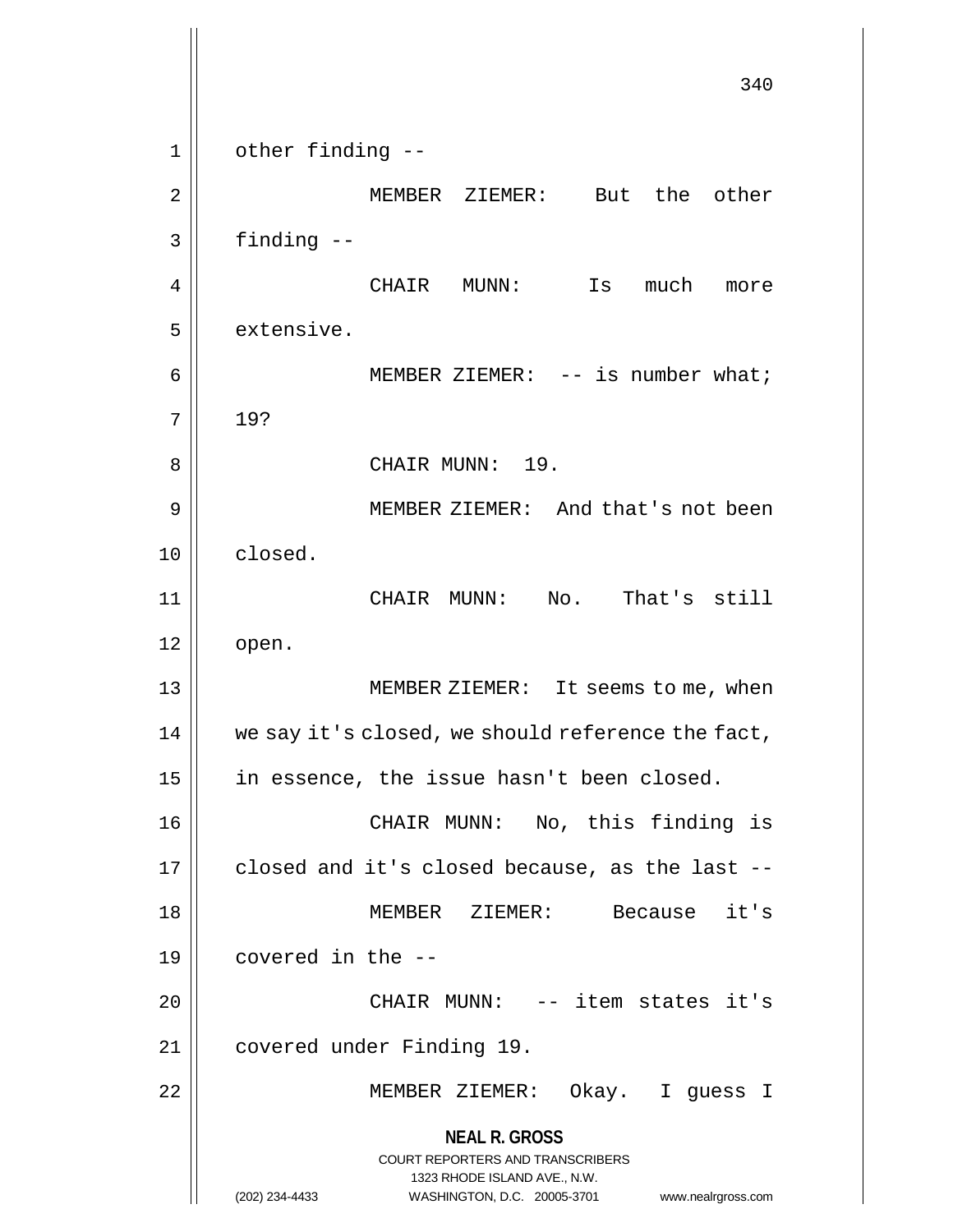**NEAL R. GROSS** COURT REPORTERS AND TRANSCRIBERS 1323 RHODE ISLAND AVE., N.W. (202) 234-4433 WASHINGTON, D.C. 20005-3701 www.nealrgross.com 341  $1 ||$  didn't open the  $-$ 2 CHAIR MUNN: That wording appears 3 in the text. 4 MEMBER BEACH: The last one, yes. 5 CHAIR MUNN: Item 1 is now -- 6 MEMBER ZIEMER: I got it. I see it. 7 Okay. 8 CHAIR MUNN: Okay? 9 MEMBER ZIEMER: I hadn't seen that 10 last comment. 11 || CHAIR MUNN: Item 1 is now closed. 12 MEMBER ZIEMER: Yes. Okay. Good. 13 CHAIR MUNN: Go ahead, Steve, once 14 you finish there. Didn't mean to provide you 15 | with a bow wave. 16 MR. MARSCHKE: I think I got it. 17 || The Committee has determined that this finding 18 || is closed since the concerns raised by this 19 finding are covered in Finding 19. 20 || MEMBER ZIEMER: That's good. 21 CHAIR MUNN: That satisfies Dr. 22 || Ziemer. And Dr. Ziemer being satisfied, we can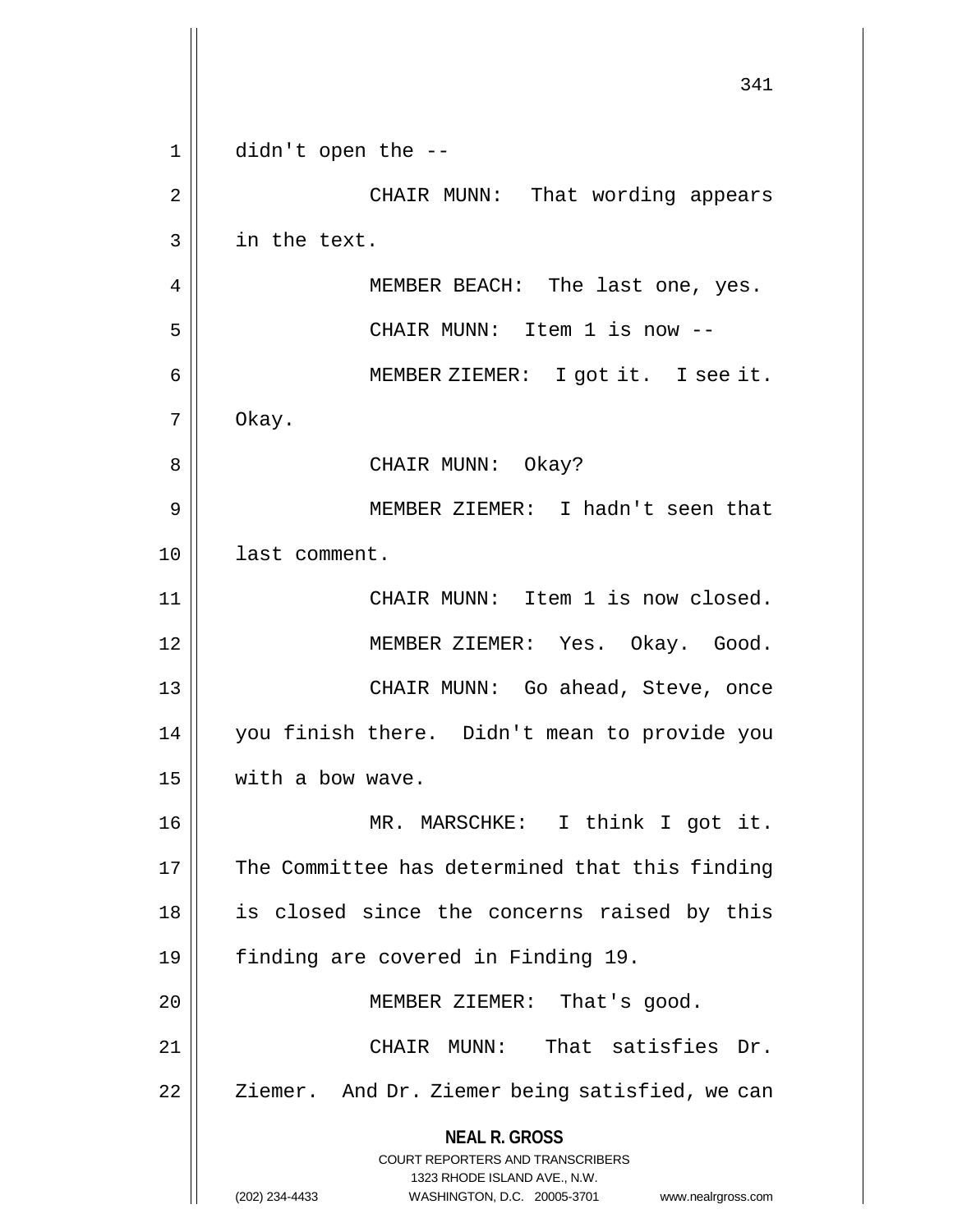$1 \parallel$  move on to Item 2.

| $\overline{2}$ | MR. MARSCHKE: Well, Item 2 is                                       |
|----------------|---------------------------------------------------------------------|
| $\mathbf{3}$   | basically a guidance in the -- again, in Kathy's                    |
| 4              | review of Revision 3, we found that the guidance                    |
| 5              | for film/TLD uncertainty in neutron source have                     |
| 6              | not been addressed in Revision 3. Note, the                         |
| 7              | revision or provision on finding and the lack of                    |
| 8              | guidance on dosimetry and uncertainty in                            |
| 9              | calculation of occupational medical doses,                          |
| 10             | which was resolved in Rev. 2. The finding                           |
| 11             | should remain in abeyance.                                          |
| 12             | That's the latest SC&A position.                                    |
| 13             | The actual finding was guidance for deriving                        |
| 14             | film and TLD dosimeter uncertainty neutron dose                     |
| 15             | from source term and occupational medical dose                      |
| 16             | using an x-ray machine. Operating parameters                        |
| 17             | requires<br>data<br>and resources<br>that<br>not<br>are             |
| 18             | available to the dose reconstructor.                                |
| 19             | And what Kathy is saying is that, for                               |
| 20             | the film badge/TLD uncertainty and neutron                          |
| 21             | source, that remains true.                                          |
| 22             | MEMBER BEACH: So does that make it                                  |
|                |                                                                     |
|                | <b>NEAL R. GROSS</b><br><b>COURT REPORTERS AND TRANSCRIBERS</b>     |
|                | 1323 RHODE ISLAND AVE., N.W.                                        |
|                | (202) 234-4433<br>WASHINGTON, D.C. 20005-3701<br>www.nealrgross.com |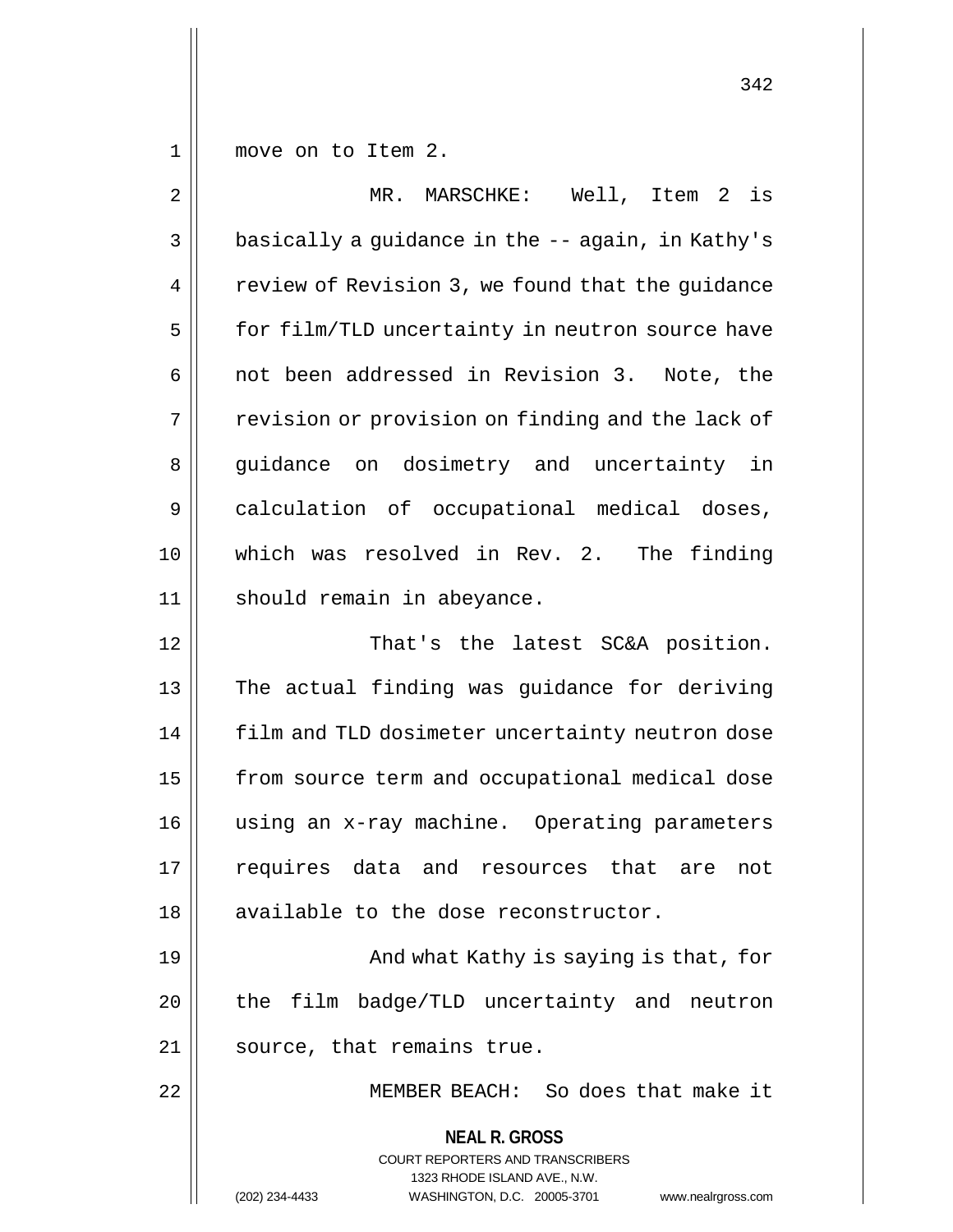**NEAL R. GROSS** COURT REPORTERS AND TRANSCRIBERS 1323 RHODE ISLAND AVE., N.W. (202) 234-4433 WASHINGTON, D.C. 20005-3701 www.nealrgross.com 343 1 || a NIOSH action? 2 || CHAIR MUNN: So a portion of it's 3 || still open. Is Rev. 3 out? 4 MR. MARSCHKE: Rev. 3 is out. 5 CHAIR MUNN: So we have the third 6 || revision and still don't have this particular 7 || finding covered. It's in abeyance for now, so 8 | | no change in that. It would appear to be a NIOSH 9 || action. 10 || MR. MARSCHKE: Finding --11 MR. HINNEFELD: This is Stu, can we  $12$  | talk about this one just for a little bit here. 13 CHAIR MUNN: Yes, why not? 14 || MR. HINNEFELD: Is the issue here 15  $\parallel$  that it doesn't provide sufficient guidance for 16 individual dose reconstructors? Because dose 17 || reconstructors don't use this document. I'm  $18$   $\parallel$  struggling with this one a little bit here. 19 CHAIR MUNN: Is this an item that 20 **l** needs to be discussed? 21 || MR. HINNEFELD: Well, it'll be for  $22$  || us to come back, I think, with additional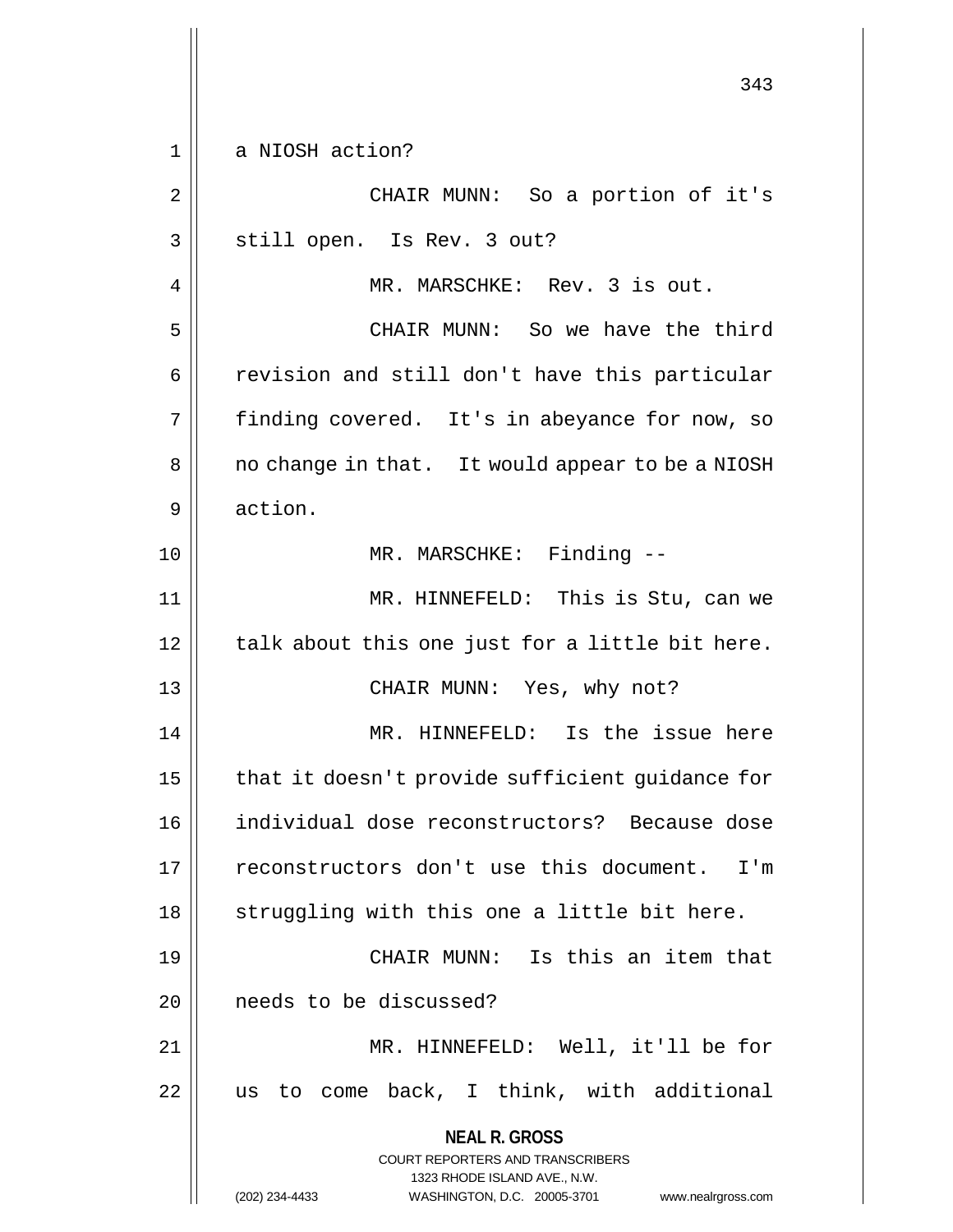**NEAL R. GROSS** COURT REPORTERS AND TRANSCRIBERS 1323 RHODE ISLAND AVE., N.W. (202) 234-4433 WASHINGTON, D.C. 20005-3701 www.nealrgross.com 1 || information if we want to discuss this. 2 || CHAIR MUNN: Right. 3 || MR. HINNEFELD: But to me, I mean, 4 || guidance for film and TLD uncertainty and --5 | well, I don't know about neutron source term. 6 Normally, that information is all incorporated 7 | into some other document, which is then used to  $8 \parallel$  build the tool that the dose reconstructor uses. 9 || CHAIR MUNN: Right. 10 || MR. HINNEFELD: You know, this is 11 || sort of like a principles, or concepts, sort of 12 document rather than any specific guidance. 13 || You know, TBDs are supposed to take these things 14 | into consideration when they're written, but no 15  $\parallel$  one actually picks this thing up and utilizes it, 16 || other than, like, a TBD writer. 17 MR. MARSCHKE: Stu, this is kind of  $18$  | what you say, back in 2005 --19 MR. HINNEFELD: Yes. 20 || MEMBER ZIEMER: Right. 21 || MR. MARSCHKE: -- that it's not used 22 || by individual dose reconstructors. It's a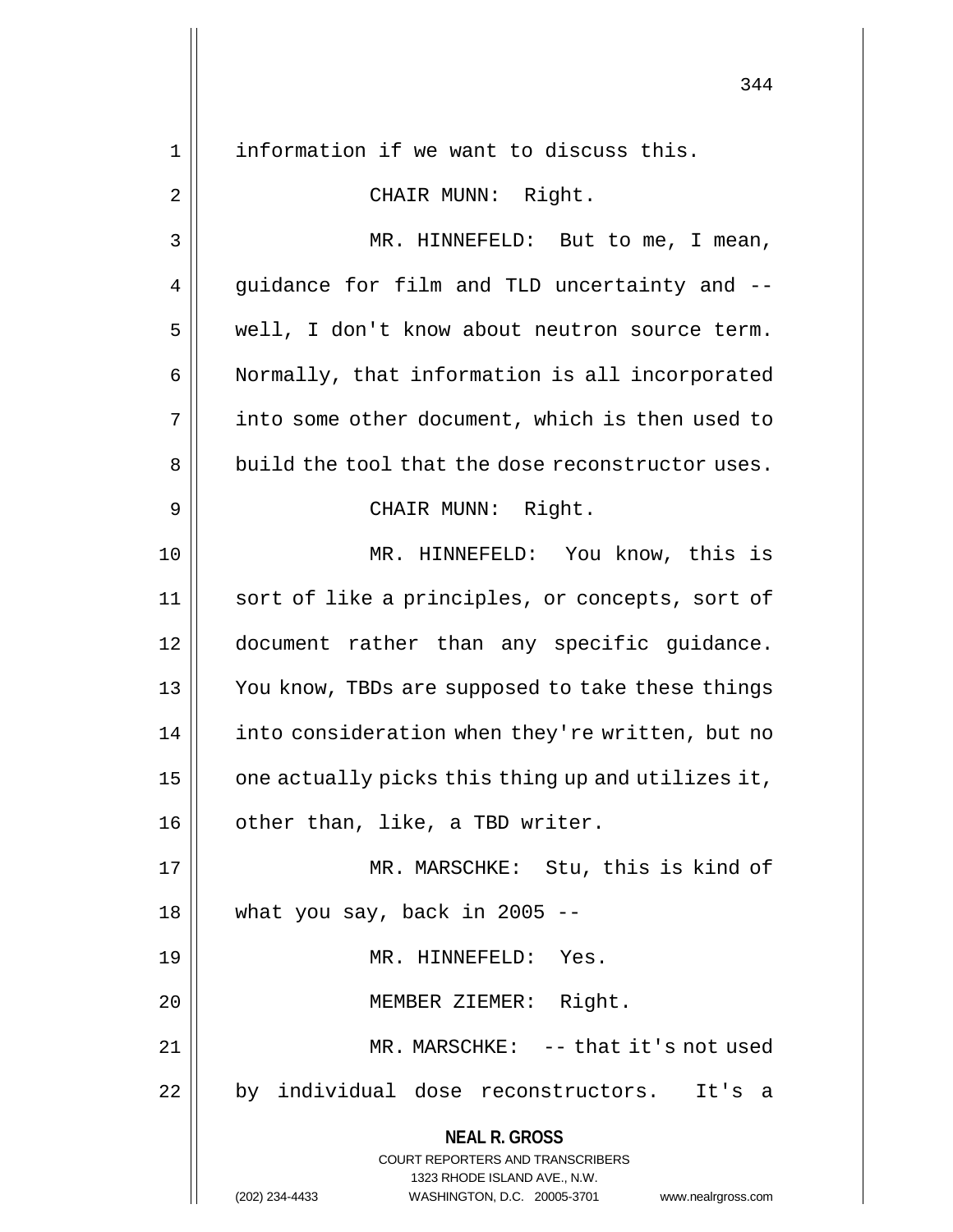**NEAL R. GROSS** COURT REPORTERS AND TRANSCRIBERS 1 high-level document. But I think what the key  $2 \parallel$  thing, and the reason why it's in abeyance is, 3 | however, the comment is valuable feedback and 4 future revisions of this document will be made  $5 \parallel$  in light of it. 6 Revisions that incorporate the 7 comments will be made as time is available. I 8 || think it was that second to last sentence there 9 Saying that future revisions of the document 10 will be made in light of it. 11 || MR. HINNEFELD: Okay. 12 MEMBER BEACH: Well, the next 13 comment says that it's a low-priority for 3, 14 medium priority for 1 and 2. What does that  $15$  mean? 16 MR. MARSCHKE: Well, if you look,  $17$  | again, at the way the comment was written; Item 18 || 1 was film and TLD dosimeter uncertainty; Item 19 || 2 was neutron dose from source term; and Item 3 20 || was occupational medical dose. So they're  $21$  | saying that the medical dose has a low priority  $22$  | and the other two have a medium priority.

1323 RHODE ISLAND AVE., N.W.

345

(202) 234-4433 WASHINGTON, D.C. 20005-3701 www.nealrgross.com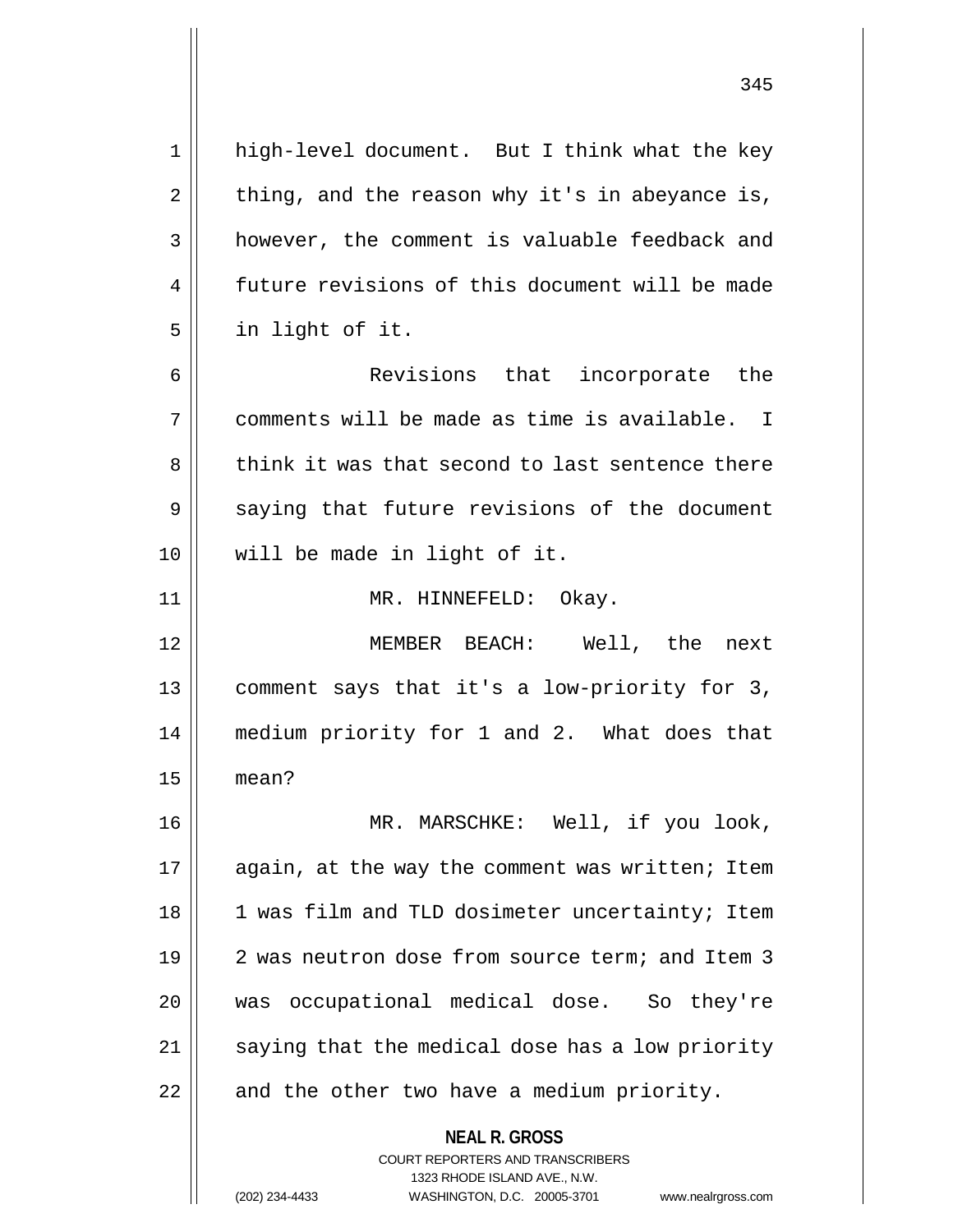**NEAL R. GROSS** COURT REPORTERS AND TRANSCRIBERS 1323 RHODE ISLAND AVE., N.W. 346 1 CHAIR MUNN: May we make a response  $2 \parallel$  to that a NIOSH action --3 || MEMBER ZIEMER: It looks like the --4 || CHAIR MUNN: -- to give you a chance 5 l to look at it? 6 MEMBER ZIEMER: -- 2007 comment 7 from SC&A has acknowledged some revisions; 8 | October 29th comment. The uncertainty 9 calculation of occupational medical exposure 10 has been modified. The neutron flux equation 11 has been removed, the section describing 12 || assessing neutron dose from source term, and 13 then it says the recommendation remains the  $14$  | same, so I'm a little confused by that. 15 It says all these things have been 16 | done, but what? Nothing's changed? 17 CHAIR MUNN: No, they're focused in 18 || on only one of those aspects and that is, the film 19 || and TLD uncertainty, and the neutron source term  $20$  | hasn't been addressed. The other things have 21 dropped out, but guidance for film and TLD 22 || uncertainty and the neutron source term have not

(202) 234-4433 WASHINGTON, D.C. 20005-3701 www.nealrgross.com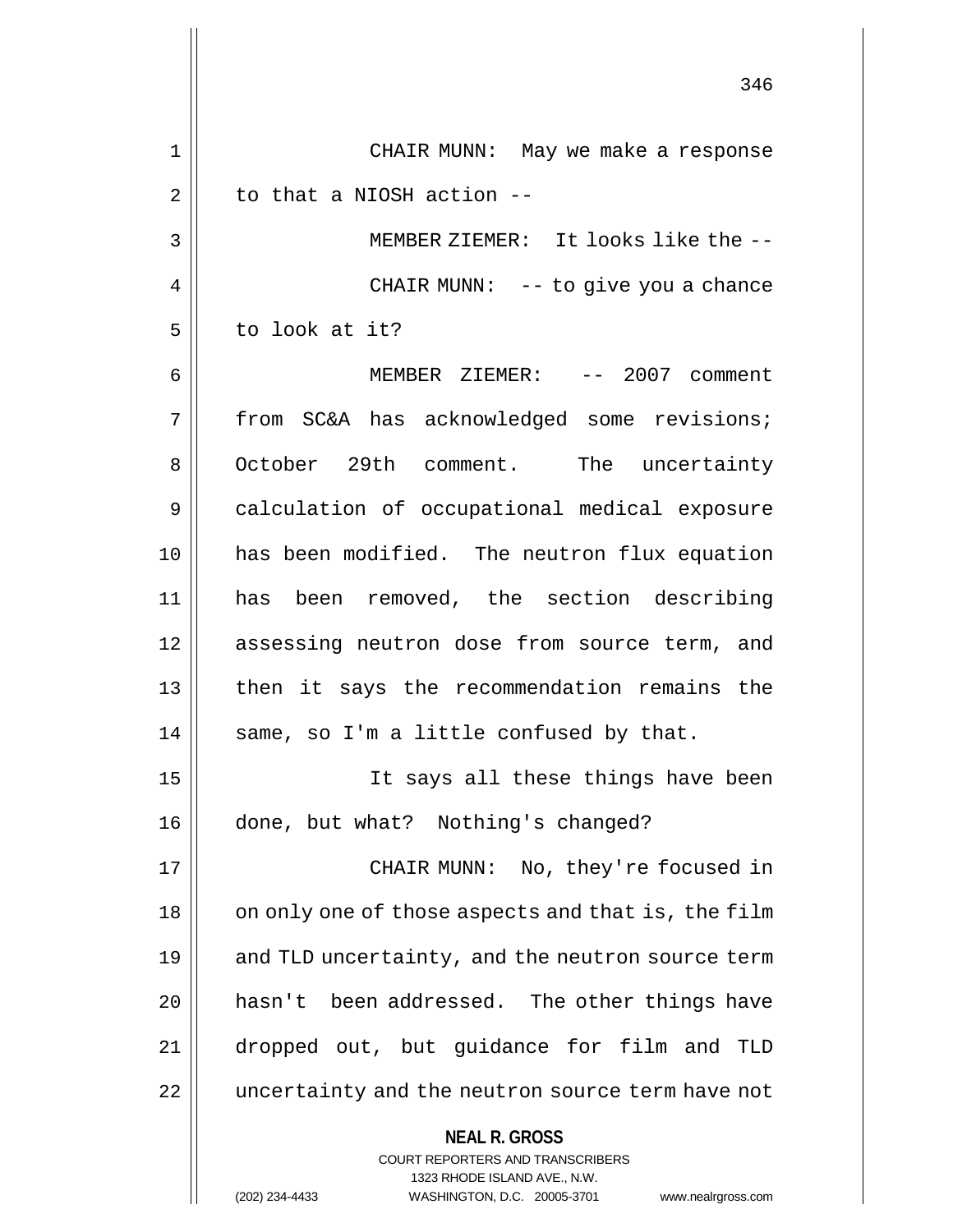**NEAL R. GROSS** COURT REPORTERS AND TRANSCRIBERS 1323 RHODE ISLAND AVE., N.W. (202) 234-4433 WASHINGTON, D.C. 20005-3701 www.nealrgross.com 347 1 been addressed in Rev. 3. 2 || The occupational medical dose and 3 | dosimeter uncertainty has dropped out. 4 MR. MARSCHKE: So SC&A did address  $5 \parallel$  those. Well, actually, probably Rev. 2  $6 \parallel$  addressed those. 7 CHAIR MUNN: Yes, they've been 8 addressed. 9 MR. MARSCHKE: They've been 10 || addressed by Rev. 3. 11 MR. STIVER: That's acknowledged in 12 || Kathy's response here. 13 CHAIR MUNN: So we're asking NIOSH  $14$  | to take a look at this issue again and see where  $15$  | they stand on the film and TLD uncertainty, and 16 || the neutron source term. The status still 17 || remains in abeyance because it's still being 18 || worked and waiting for coverage somewhere or our 19 || closure of this item upon further information. 20 Okay. I don't want to move off of 21 it unless you're happy. 22 MR. HINNEFELD: I mean, well, we're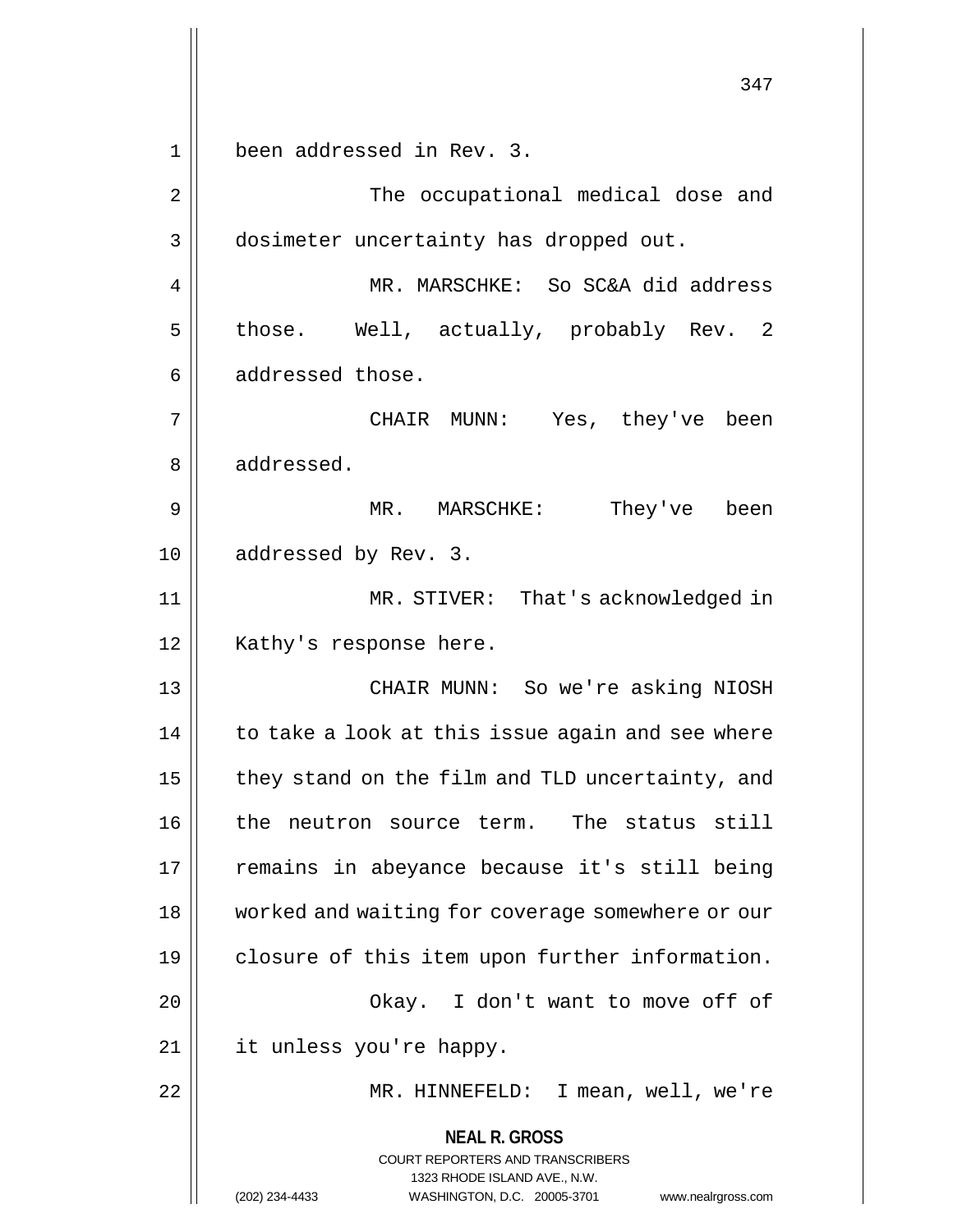**NEAL R. GROSS** COURT REPORTERS AND TRANSCRIBERS 1323 RHODE ISLAND AVE., N.W. (202) 234-4433 WASHINGTON, D.C. 20005-3701 www.nealrgross.com 1 just going to have to read the original finding  $2 \parallel$  and kind of piece this back together --3 || CHAIR MUNN: Right. 4 || MR. HINNEFELD: -- to figure out 5 | what exactly is missing. 6 || CHAIR MUNN: Right. 7 MR. HINNEFELD: You know, what 8 || exactly have we not fixed? Because it's not 9 | clear. 10 MEMBER ZIEMER: I guess it's 11 guidance for film versus TLD uncertainty. 12 MR. HINNEFELD: Well, it has 13 || something to do with the neutron source term. 14 | Apparently there's some comment about a neutron  $15$  source term technique that we include in there 16 | that never got resolved. 17 || MR. MARSCHKE: You may want to, 18 || also, I mean, look at way back to January 2005, 19 || you know, report. That was the first one. 20 || MR. HINNEFELD: Yes, the first one. 21 || MR. MARSCHKE: The very first one, 22 | because there'd be more information in that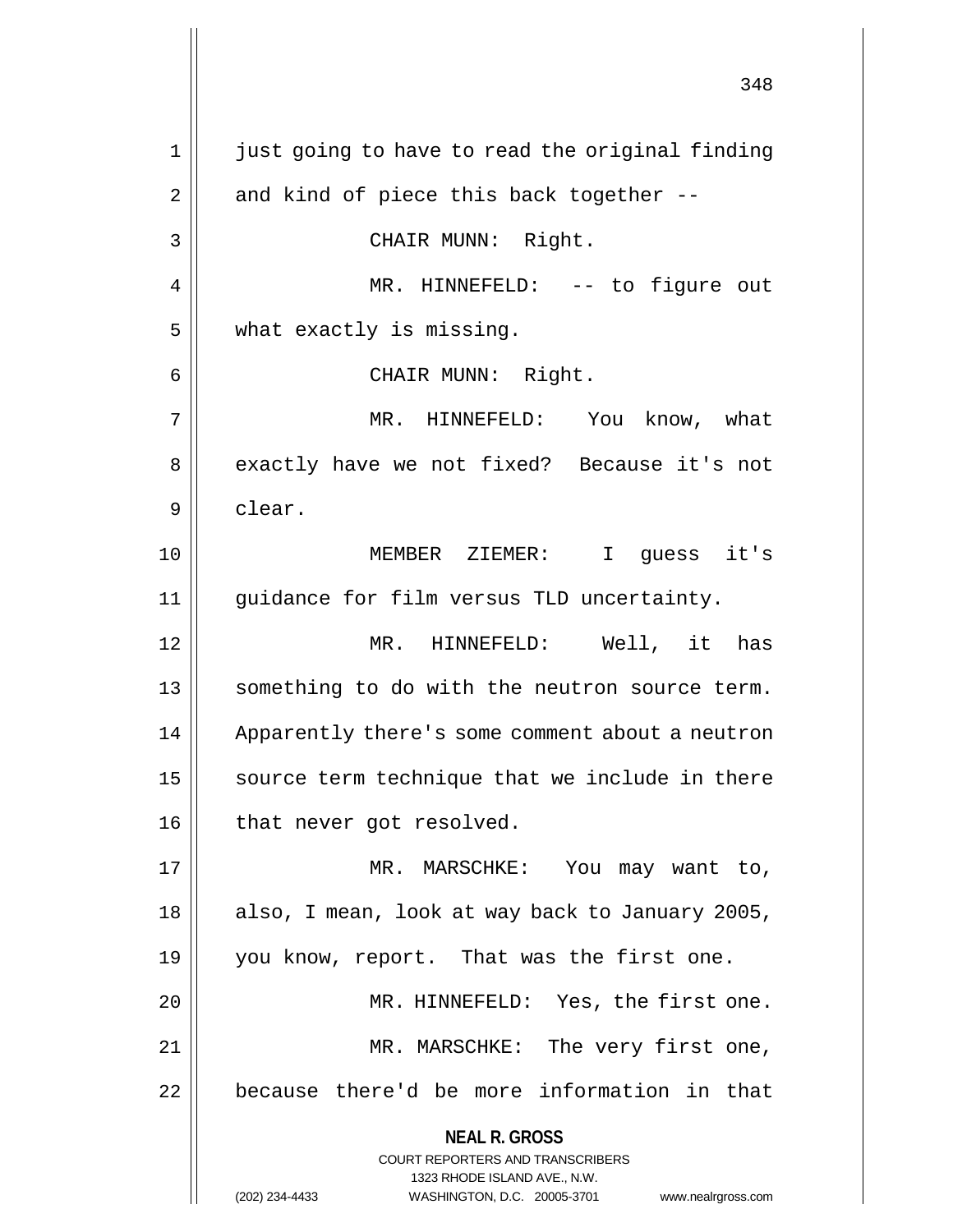**NEAL R. GROSS** COURT REPORTERS AND TRANSCRIBERS 1323 RHODE ISLAND AVE., N.W. (202) 234-4433 WASHINGTON, D.C. 20005-3701 www.nealrgross.com 349 1 || report than there is in the BRS. 2 || MR. HINNEFELD: Yes, right. See,  $3 \parallel$  that's what I'm saying. I've got to go back and  $4 \parallel$  look at that first report --5 MR. MARSCHKE: Let me look at that 6 | first report. 7 MR. HINNEFELD: -- and then figure 8 || out which pieces of which are fixed and not. 9 CHAIR MUNN: Action on Finding 10 || Number 2; NIOSH; in abeyance; no change. The 11 next one? 12 MR. MARSCHKE: 3, 4, 5, 6, and 7 are 13 || already closed. 14 || CHAIR MUNN: Correct. 15 MR. MARSCHKE: So the next one is -- 16 CHAIR MUNN: We're down to 8. 17 MR. MARSCHKE: -- Number 8. And 18 | Kathy reviewed, and this is Kathy, not Hans, Rev.  $19 \parallel 3$  of IG-1 has included the use of more practice 20 methods, such as employee neutron to dose photon 21 | ratios. SC&A recommends closing this finding. 22 | CHAIR MUNN: Does the Committee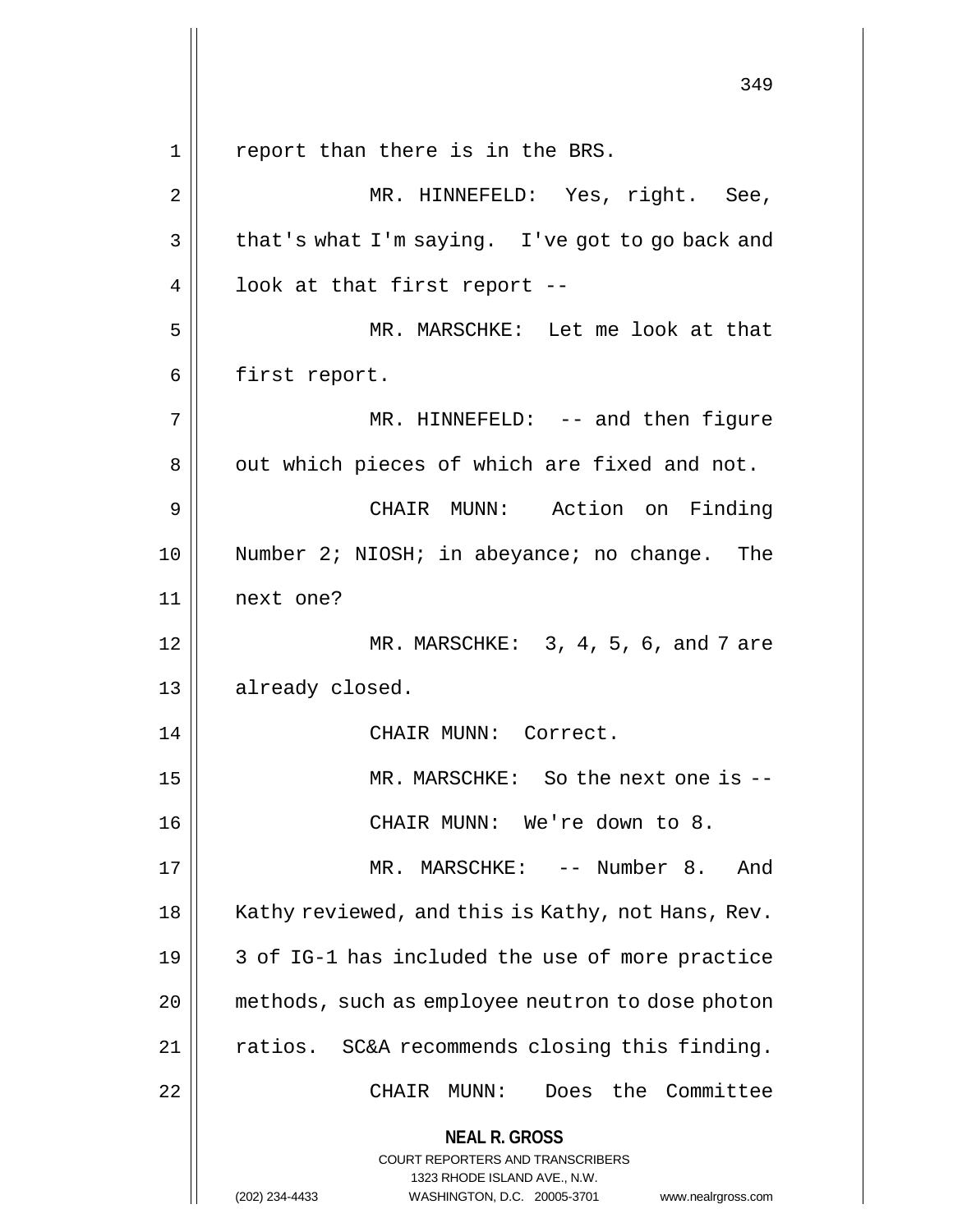**NEAL R. GROSS** COURT REPORTERS AND TRANSCRIBERS 1323 RHODE ISLAND AVE., N.W. (202) 234-4433 WASHINGTON, D.C. 20005-3701 www.nealrgross.com 350 1 || have any objection to closing this finding? 2 | MEMBER ZIEMER: Close. 3 CHAIR MUNN: Steve, you may 4 | identify -- Josie? 5 MEMBER BEACH: No. 6 CHAIR MUNN: Any objection?  $7 \parallel$  Steve, you may indicate that the Subcommittee 8 || has accepted SC&A's recommendation and has 9 | closed Finding 8. 10 MEMBER BEACH: So isn't, like, IG-1  $11$  | slash 24 slash -- this says 33, some of them say  $12 \parallel 35$ , I thought that was how many in total. The  $13$  || number changed on me. So is that something  $-$ 14 CHAIR MUNN: Well, remember, we 15 have this particular entry is covering two 16 revisions now, actually, into the third 17 | revision. 18 MEMBER BEACH: Oh, so there may have 19 been more findings. 20 || CHAIR MUNN: Yes. 21 || MEMBER BEACH: Okay. 22 MR. MARSCHKE: Actually, what those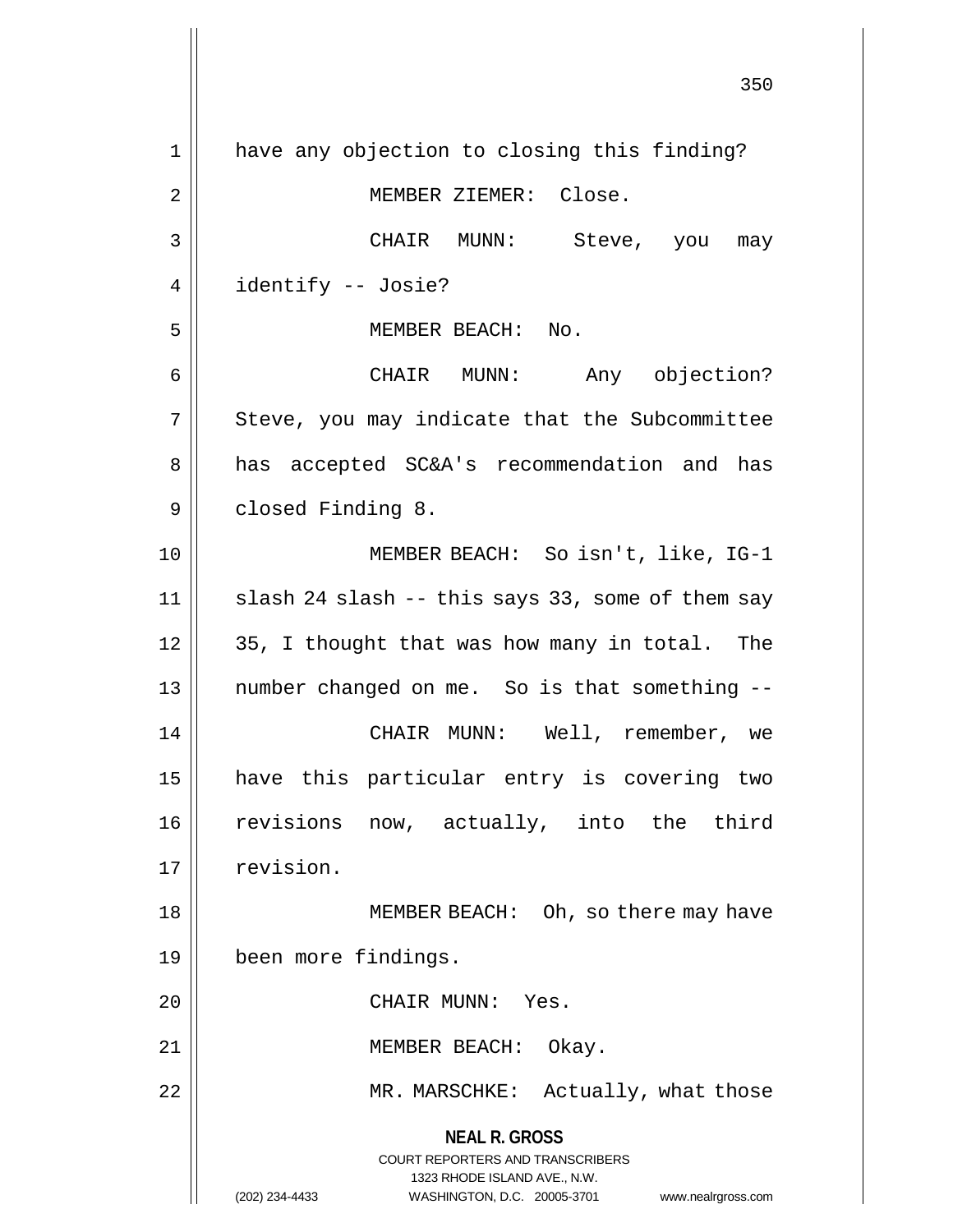**NEAL R. GROSS** COURT REPORTERS AND TRANSCRIBERS 1323 RHODE ISLAND AVE., N.W. (202) 234-4433 WASHINGTON, D.C. 20005-3701 www.nealrgross.com 1 numbers after the finding number are, they 2 | indicate the page in the January 17th, 2005 3 | report where you will find that discussion, or 4 || in the case of the findings which are on the  $5 \parallel$  second Rev., the page in the 2007 document, which 6 were the findings. 7 MEMBER BEACH: Thank you. 8 CHAIR MUNN: And you closed 8. The  $9 \parallel$  next one that I see open is 12. 10 MR. MARSCHKE: 12 is in abeyance. 11 CHAIR MUNN: And the latest 12 | information we have from Kathy? 13 MR. MARSCHKE: There has been no 14 modification introduced into Revision 3 of IG-1 15  $\parallel$  to either address the fact that the PA geometry 16 dose conversion factors are in error and should 17 || not be used or recommend the use of a dosimetry 18 | location correction factor. Finding should 19 | remain in abeyance. 20 CHAIR MUNN: Another action for 21 NIOSH it would appear. As long as you're  $22$  |  $\vert$  100king at that whole thing anyway, might as well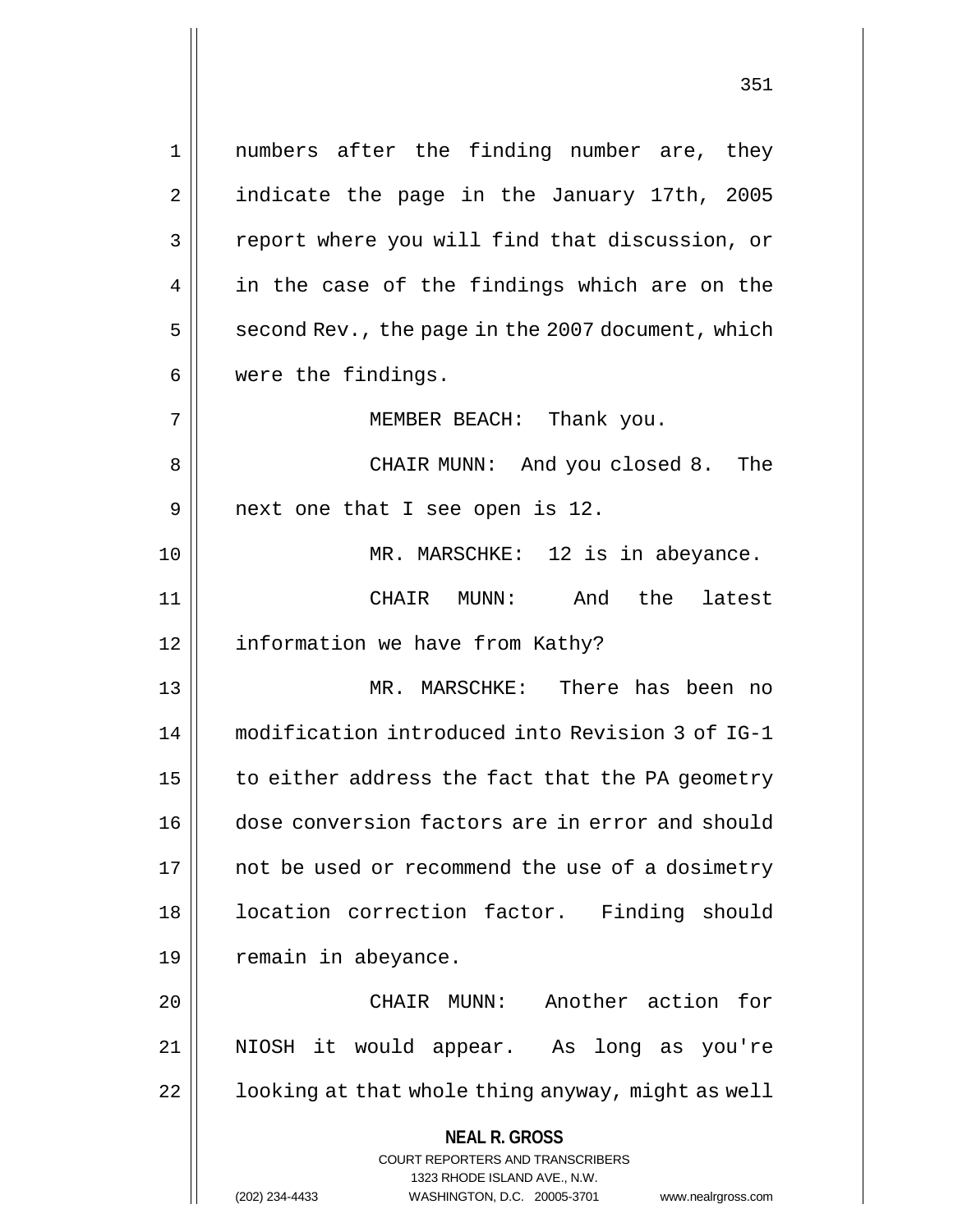1 do them all, right? All right.

2 || MR. MARSCHKE: 13 and 14, 15 are 3 | indicated as being closed. That leads to 16, 4 | Kathy's response, there has been no discussion  $5 \parallel$  added to Revision 3 of IG-1 that addresses 6 | environmental uncertainties. Finding should  $7 \parallel$  remain in abeyance. 8 CHAIR MUNN: Finding 16? Action 9 NIOSH? 10 || MR. MARSCHKE: Basically, if you 11 could see way back to the initial response of 12 NIOSH back in 2005, OCAS will revise the 13 uncertainty language in various sections so that 14 it reflects the basis of the uncertainty 15 | approaches utilized in the program. 16 CHAIR MUNN: Yes, NIOSH will take it 17 || as an action item. And that brings us to 17. 18 MR. MARSCHKE: Revision 3 does not 19 || resolve the issue of consistency or address the 20 || need for professional judgement. What is that  $21$  || all talking about? The issue is, the finding

22 || was, guidance for the selection of uncertainty

**NEAL R. GROSS**

COURT REPORTERS AND TRANSCRIBERS 1323 RHODE ISLAND AVE., N.W. (202) 234-4433 WASHINGTON, D.C. 20005-3701 www.nealrgross.com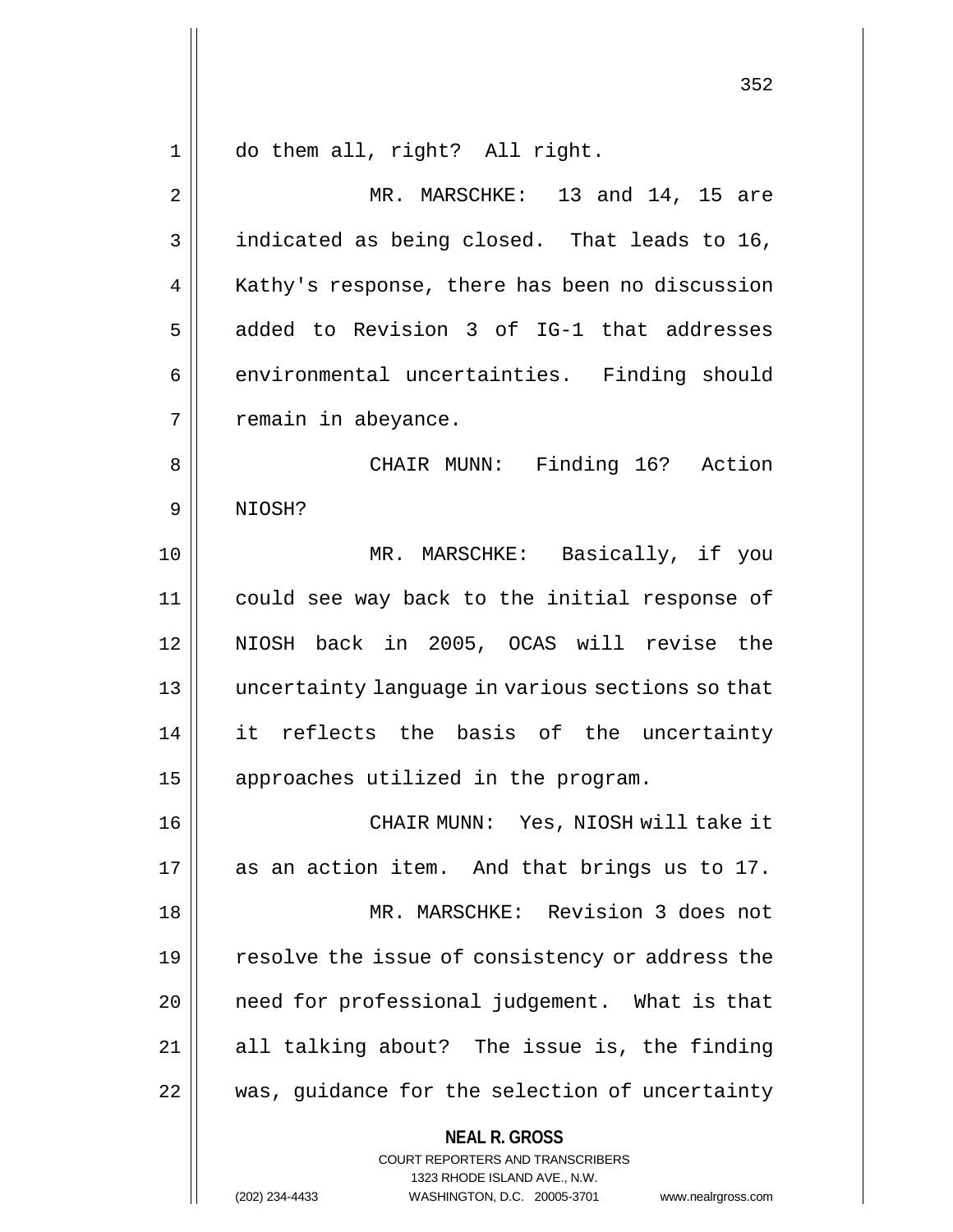**NEAL R. GROSS** COURT REPORTERS AND TRANSCRIBERS 1323 RHODE ISLAND AVE., N.W. 1 distributions for total organ dose raises 2 || questions of consistency and requires 3 || professional judgement. 4 || The initial OCAS response was, OCAS 5 | will revise the uncertainty language in various  $6 \parallel$  sections so that it reflects the basis of the 7 || uncertainty approaches utilized in the program. 8 || And I guess that was not done. 9 CHAIR MUNN: Can we add 17 to the 10 action items for NIOSH to review? This brings 11 us to an open item. 12 MR. MARSCHKE: This is the 13 beginning of the Rev. 2. 14 || CHAIR MUNN: We're in Rev. 2 stuff. 15 MR. MARSCHKE: The comments that 16 | were initially made on Rev. 2. So these are all 17 || open because probably this is the first time 18 we've discussed them here in the Subcommittee. 19 CHAIR MUNN: However, Kathy says 20 || Rev. 2 has cleaned this one up and recommends  $21$  | that the finding is closed. Any objection? 22 MEMBER BEACH: No.

(202) 234-4433 WASHINGTON, D.C. 20005-3701 www.nealrgross.com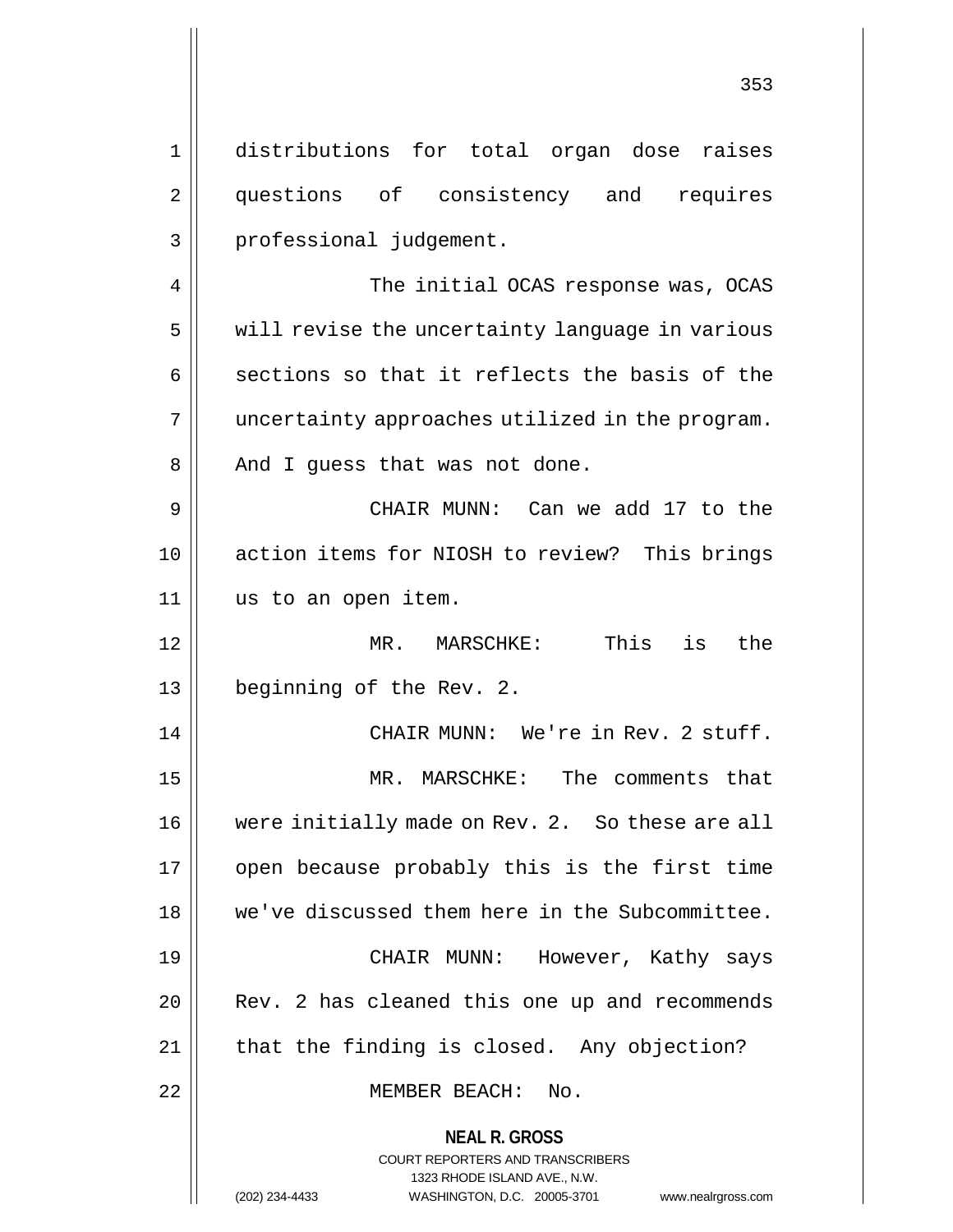**NEAL R. GROSS** COURT REPORTERS AND TRANSCRIBERS 1323 RHODE ISLAND AVE., N.W. 1 MEMBER ZIEMER: No. 2 || CHAIR MUNN: Without objection, 3 || Steve, you may say that the Subcommittee has 4 | accepted SC&A's recommendation. This finding  $5 \parallel$  is closed. I don't think we have to debate very 6 || much on Finding Number 19. We spoke to it  $7 \parallel$  earlier when we were talking about Finding 1. 8 And the recommendation from SC&A is 9 || that there's been no change in the structure and 10 || they recommend keeping it open. We've already  $11$  said that. 12 MR. MARSCHKE: Do you want to keep 13 || it open or keep it in progress? 14 || MEMBER BEACH: In progress. 15 || CHAIR MUNN: In progress. 16 MR. MARSCHKE: That's Finding 19. 17 CHAIR MUNN: Yes. And that will be 18 || another NIOSH action with regard to IG-1. 19 Number 20. 20 || MR. MARSCHKE: 20. 21 CHAIR MUNN: Kathy says, the 22 methodology for assessing neutron dose from

(202) 234-4433 WASHINGTON, D.C. 20005-3701 www.nealrgross.com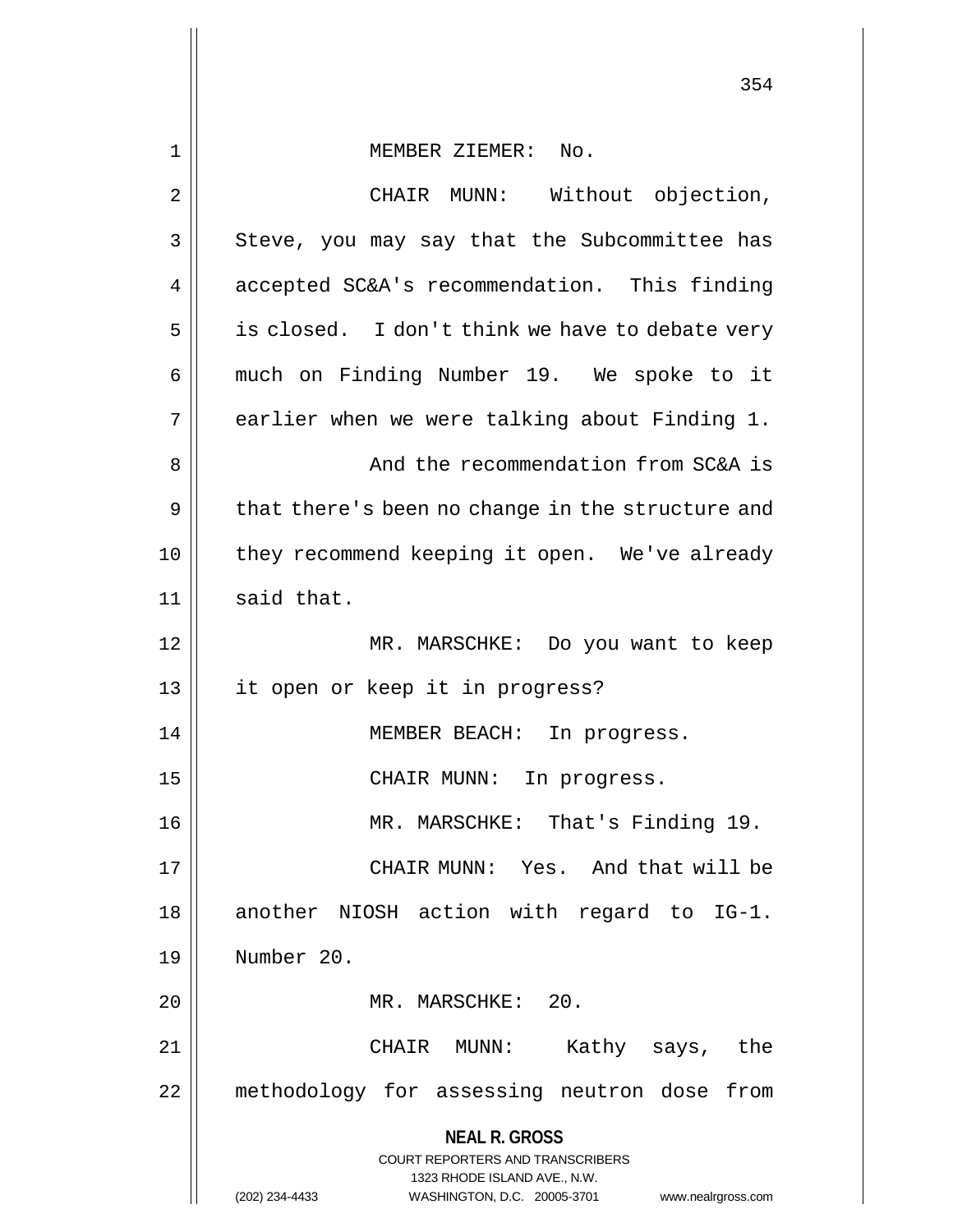| 1  | source term has not changed in Rev. 3. SC&A's            |
|----|----------------------------------------------------------|
| 2  | recommendation is to keep the finding open. I            |
| 3  | think she means active.                                  |
| 4  | MR. MARSCHKE: Yes.                                       |
| 5  | And it would,<br>CHAIR MUNN:                             |
| 6  | therefore, change its status to in progress, but         |
| 7  | it would be a NIOSH action. Any objection?               |
| 8  | MEMBER BEACH: No.                                        |
| 9  | CHAIR MUNN: Next finding is                              |
| 10 | Finding Number 21. I'm going to read to you              |
| 11 | while Steve's busy typing. Many technical and            |
| 12 | site-specific documents have been published              |
| 13 | since the release of IG-1, Rev. 1; however, Rev.         |
| 14 | 2 of IG-1 does not consistently direct the dose          |
| 15 | reconstructor to these technical documents.              |
| 16 | And Kathy's comment is that, Rev. 3                      |
| 17 | didn't include any wording that would direct the         |
| 18 | dose reconstructor, but it's nearly the same as          |
| 19 | Finding 22, so she's recommending closing it.            |
| 20 | Finding 22 says, IG-1 should, but does not,              |
| 21 | direct the dose reconstructor to technical and           |
| 22 | site-specific documentation where the DR can             |
|    | <b>NEAL R. GROSS</b><br>COURT REPORTERS AND TRANSCRIBERS |

1323 RHODE ISLAND AVE., N.W.

 $\prod$ 

(202) 234-4433 WASHINGTON, D.C. 20005-3701 www.nealrgross.com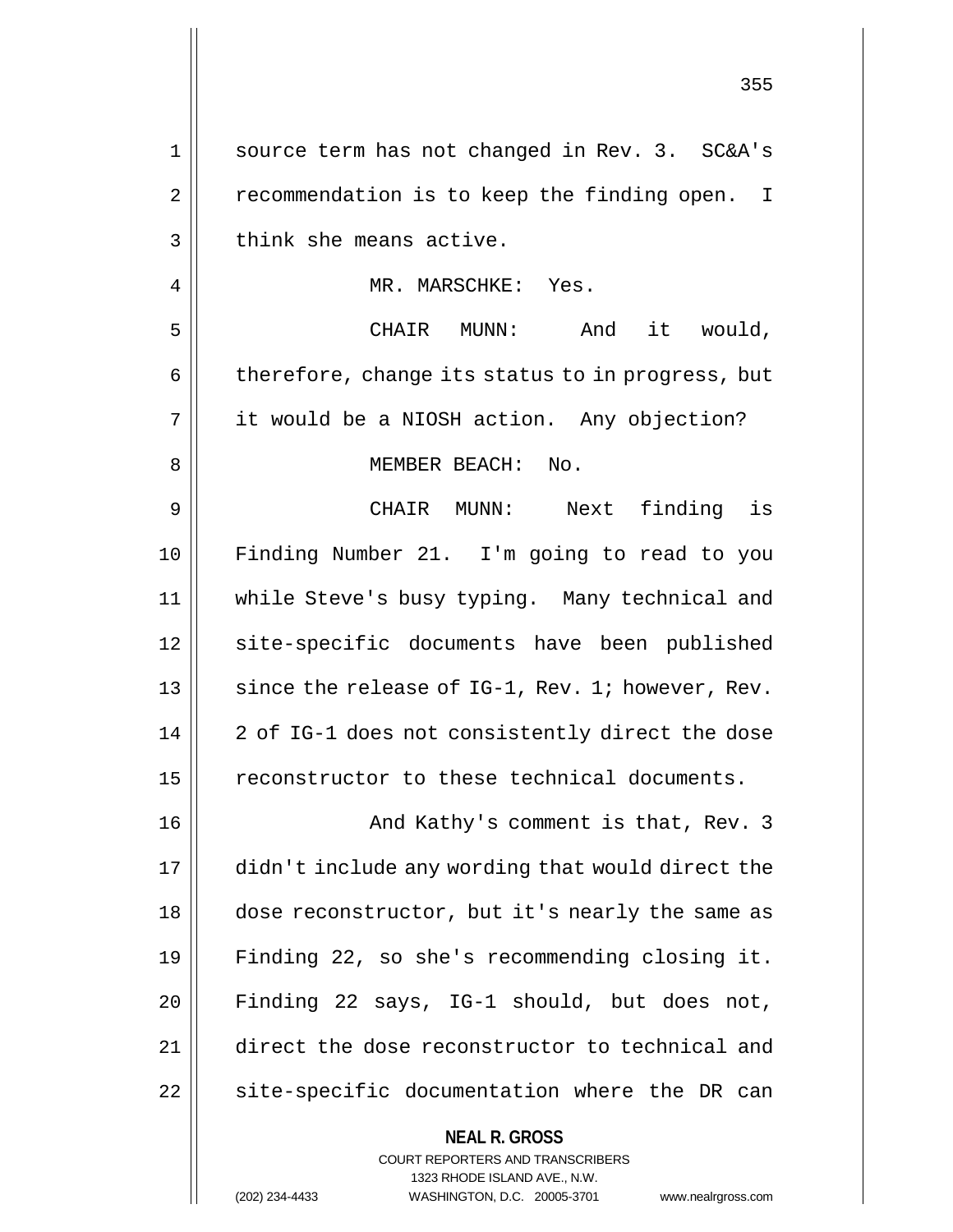**NEAL R. GROSS** COURT REPORTERS AND TRANSCRIBERS 1323 RHODE ISLAND AVE., N.W. (202) 234-4433 WASHINGTON, D.C. 20005-3701 www.nealrgross.com 356 1 || find more specific guidance. 2 || Sounds like the same thing actually. 3 Any objection to accepting SC&A's 4 | recommendation to close 21, as it's covered in  $5 \parallel 22?$ 6 || MEMBER BEACH: No. 7 | MEMBER ZIEMER: No objection. 8 CHAIR MUNN: If not, Steve, on 21, 9 you can say Subcommittee accepts SC&A's 10 recommendation as the finding is covered in 11 Finding 22. 12 MEMBER ZIEMER: Question. Stu, 13 || can you remind us now, on these IG documents, and 14 they're not used directly in dose 15 | reconstruction. They are guidance. Are they 16 || guidance for dose reconstructors? 17 MR. HINNEFELD: Well, they're sort 18 || of foundation documents for the writing of Site  $19$  | Profiles and whatever files from those, like, 20 || tools and things like that. These are some 21 || principles. Remember, IG-1 and --22 || MEMBER ZIEMER: Right.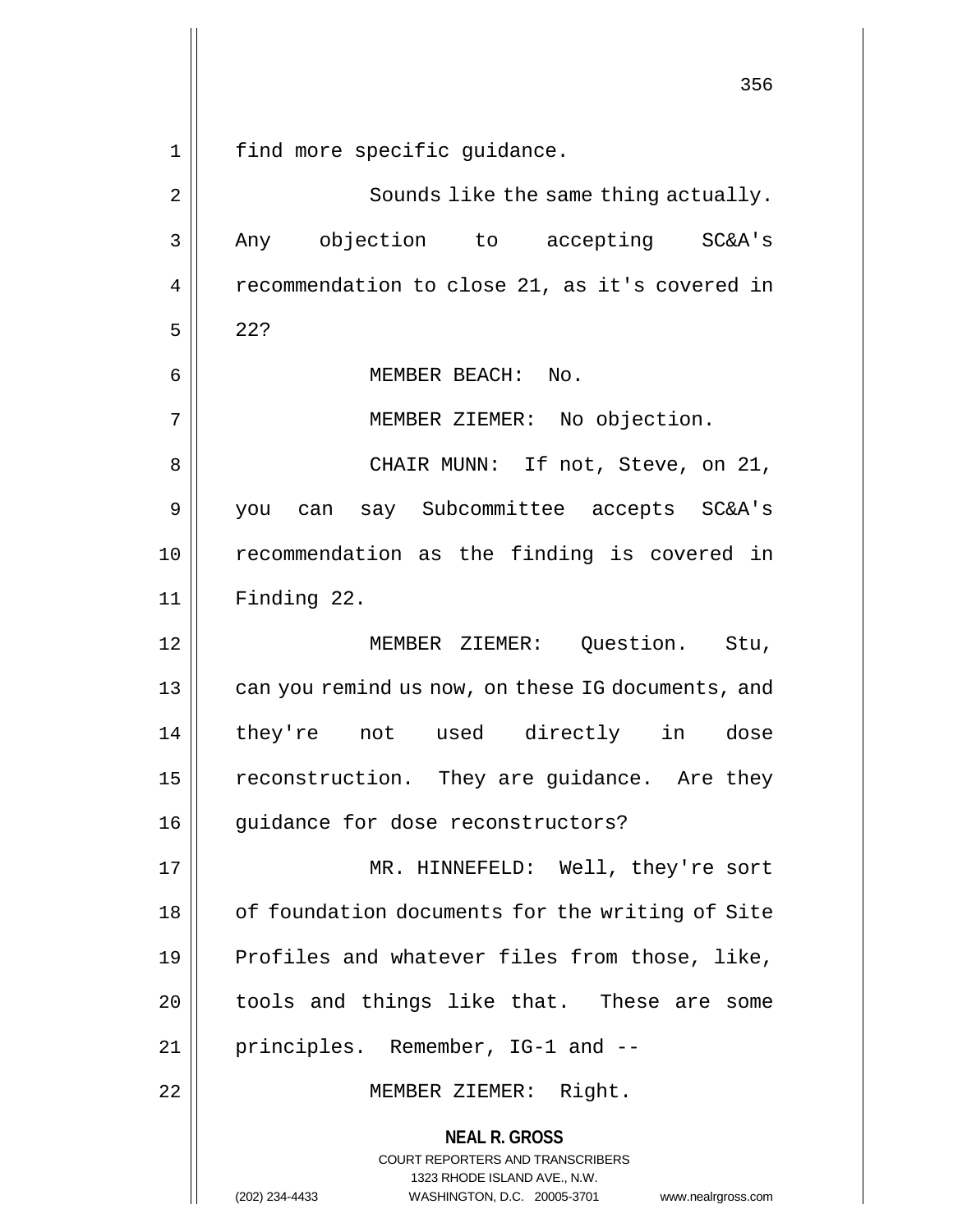|                | 357                                                                                                                                                                    |
|----------------|------------------------------------------------------------------------------------------------------------------------------------------------------------------------|
| 1              | MR. HINNEFELD: -- let's just say                                                                                                                                       |
| $\overline{2}$ | IG-2, IG-1 is like the first thing ever written                                                                                                                        |
| 3              | when we didn't know how anything was going to                                                                                                                          |
| 4              | work.                                                                                                                                                                  |
| 5              | MEMBER ZIEMER: Right. But see,                                                                                                                                         |
| 6              | they're asking that it direct the dose                                                                                                                                 |
| 7              | reconstructor to this technical document.                                                                                                                              |
| 8              | MR. HINNEFELD: I think we should                                                                                                                                       |
| 9              | all remember that.                                                                                                                                                     |
| 10             | MEMBER ZIEMER: If the dose                                                                                                                                             |
| 11             | reconstructors don't read this --                                                                                                                                      |
| 12             | MR. HINNEFELD: No.                                                                                                                                                     |
| 13             | MEMBER ZIEMER: -- what's the point                                                                                                                                     |
| 14             | of making that change?                                                                                                                                                 |
| 15             | MR. HINNEFELD: Well, I don't think                                                                                                                                     |
| 16             | we're going to. In fact, when we get to our                                                                                                                            |
| 17             | response to these things that's, essentially,                                                                                                                          |
| 18             | what we're going to say. I want to make sure I                                                                                                                         |
| 19             | follow through this and see what's being talked                                                                                                                        |
| 20             | about, but our response is going to say, any of                                                                                                                        |
| 21             | these findings that have to do with, you know,                                                                                                                         |
| 22             | a dose reconstructor confusion or insufficient                                                                                                                         |
|                | <b>NEAL R. GROSS</b><br><b>COURT REPORTERS AND TRANSCRIBERS</b><br>1323 RHODE ISLAND AVE., N.W.<br>(202) 234-4433<br>WASHINGTON, D.C. 20005-3701<br>www.nealrgross.com |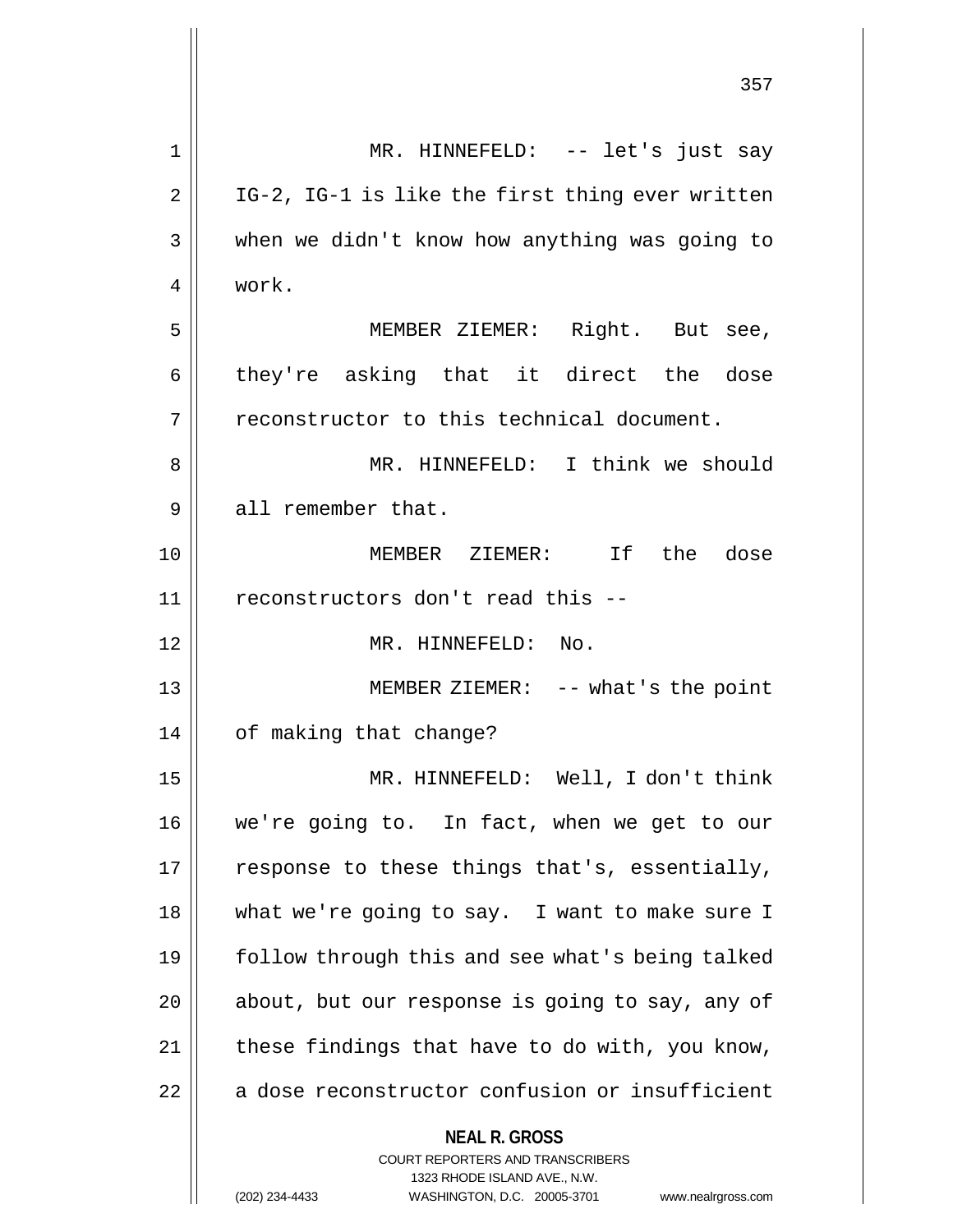**NEAL R. GROSS** COURT REPORTERS AND TRANSCRIBERS 1323 RHODE ISLAND AVE., N.W. (202) 234-4433 WASHINGTON, D.C. 20005-3701 www.nealrgross.com 1 || specificity to the dose reconstructor should go 2 || away because dose reconstructors don't read  $3 \parallel$  these things. 4 MEMBER ZIEMER: Don't read these. 5 MEMBER BEACH: Do they still use 6 | this document when they're writing the lower 7 documents though? 8 MR. HINNEFELD: Well, I mean, to be  $9 \parallel$  honest, I don't know who refers to this anymore. 10 It's sort of a principles sort of thing. 11 CHAIR MUNN: It's a historic thing,  $12 \parallel$  yes. 13 MEMBER ZIEMER: But they're asking 14 || for this to tell the dose reconstructors --15 MR. HINNEFELD: By now, when you've 16 | been doing this program for eight or ten years, 17 || you know, you don't have to refer back to this, 18 || you know what's being done, and what's accepted, 19 || and what's being done. 20 MEMBER BEACH: Yes. 21 MEMBER ZIEMER: See, I'm concerned 22 | about having to spend time revising a document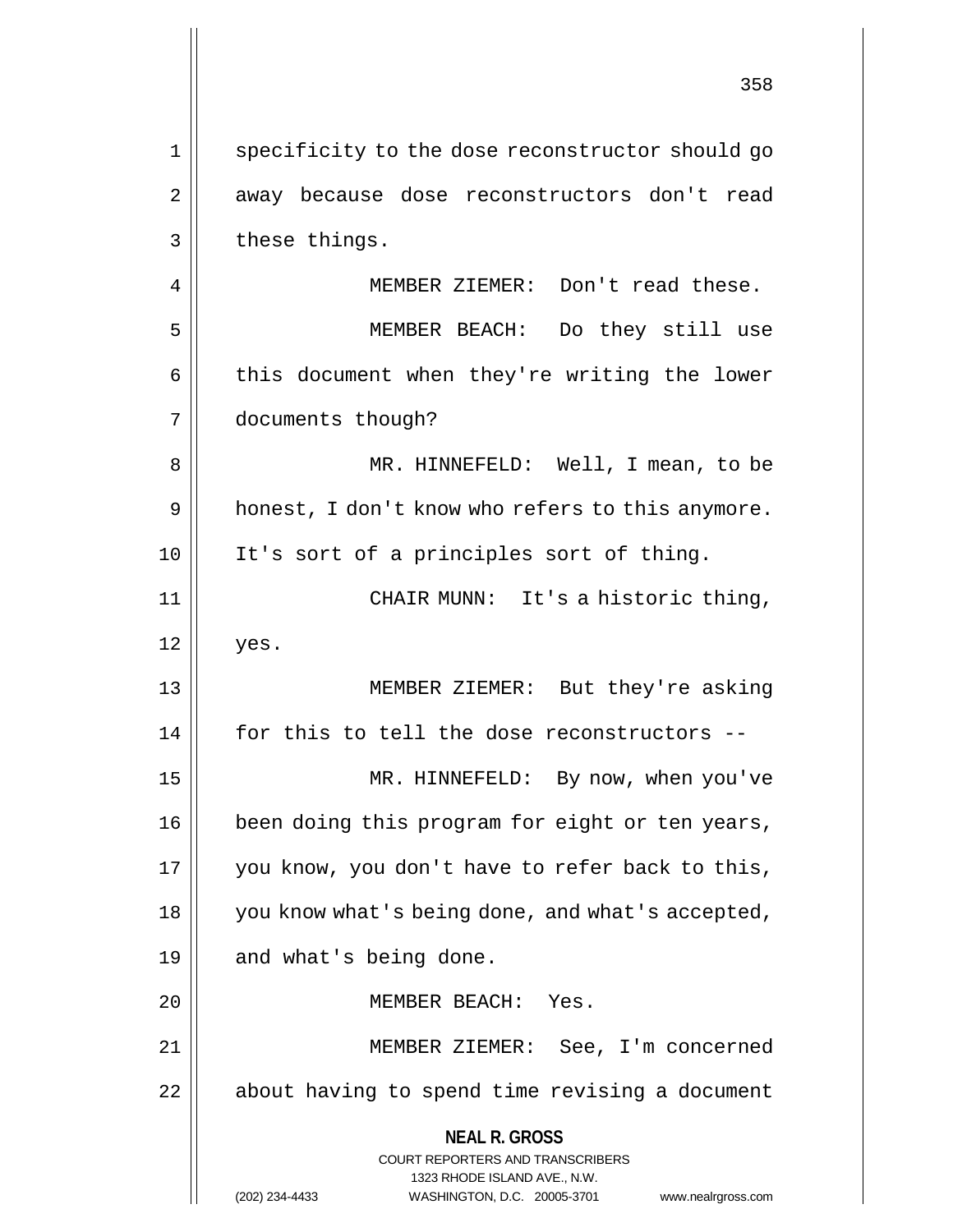**NEAL R. GROSS** COURT REPORTERS AND TRANSCRIBERS 1323 RHODE ISLAND AVE., N.W. (202) 234-4433 WASHINGTON, D.C. 20005-3701 www.nealrgross.com 359 1 || to tell something to dose reconstructors when  $2 \parallel$  they don't even use this. 3 CHAIR MUNN: Well, but we will make  $4 \parallel$  that decision when we get NIOSH's response. 5 MEMBER ZIEMER: Right. That's  $6 \parallel$  fine. I was concerned that we were tasking, not 7 | tasking, but suggesting suddenly to NIOSH that 8 || they do a lot of extra work for something that's 9 | superfluous. 10 CHAIR MUNN: No, we just want to  $11$  close IG-1. 12 MEMBER ZIEMER: We want to close it.  $13 \parallel$  Okay. 14 CHAIR MUNN: We want to get it to 15 where it needs to be so that we don't have to be 16 | concerned with it too much anymore. 17 || MEMBER ZIEMER: Well, I was sort of  $18$  | thinking maybe we could close it without going 19  $\parallel$  through that. 20 CHAIR MUNN: Good luck. No, I 21 don't think so. 22 || MEMBER BEACH: Still got to answer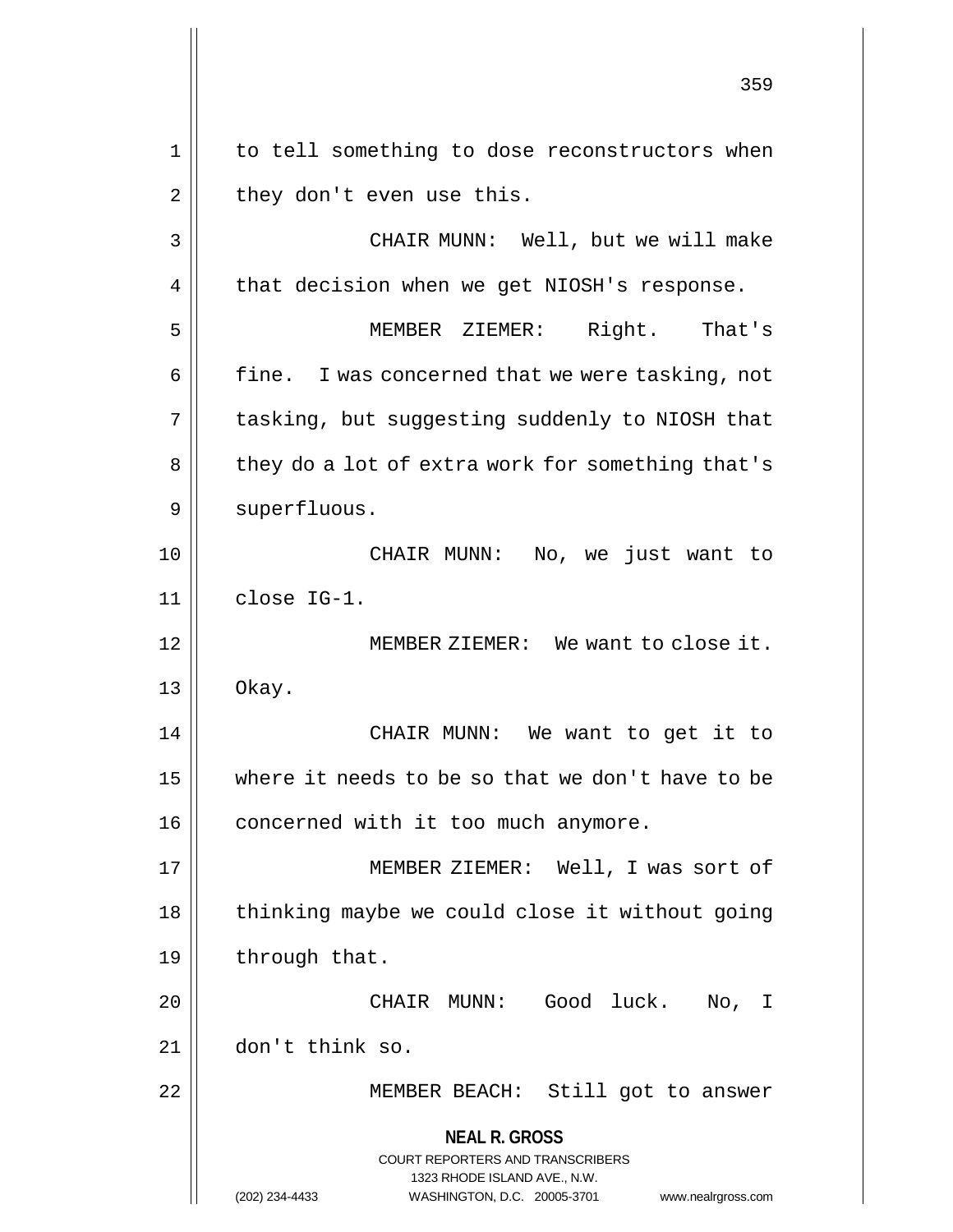$1 \parallel$  it.

| 2  | MEMBER ZIEMER: If we don't think                                                                                                                                       |
|----|------------------------------------------------------------------------------------------------------------------------------------------------------------------------|
| 3  | that's the answer, we don't have to. I don't                                                                                                                           |
| 4  | think we have to say that they have to respond                                                                                                                         |
| 5  | to that statement. That's my humble opinion.                                                                                                                           |
| 6  | CHAIR MUNN: IG-22 needs to be --                                                                                                                                       |
| 7  | MR. HINNEFELD: Just to stir the                                                                                                                                        |
| 8  | pot, SC&A is your contractor and you can say,                                                                                                                          |
| 9  | well, thank you, Mr. Contractor, but we're not                                                                                                                         |
| 10 | going to convey these on, we're going to close                                                                                                                         |
| 11 | them without conveying them on to denial.                                                                                                                              |
| 12 | MR. KATZ: I don't know how you                                                                                                                                         |
| 13 | record John Stiver's look in here. That was                                                                                                                            |
| 14 | good. I like that.                                                                                                                                                     |
| 15 | (Laughter.)                                                                                                                                                            |
| 16 | CHAIR MUNN: We can show Item 22 as                                                                                                                                     |
| 17 | in progress.                                                                                                                                                           |
| 18 | MR.<br>HINNEFELD:<br>Our contractor                                                                                                                                    |
| 19 | writes things that we don't convey on to the                                                                                                                           |
| 20 | Board.                                                                                                                                                                 |
| 21 | MEMBER BEACH: We're almost done.                                                                                                                                       |
| 22 | MR.<br>KATZ:<br>You can request, but                                                                                                                                   |
|    | <b>NEAL R. GROSS</b><br><b>COURT REPORTERS AND TRANSCRIBERS</b><br>1323 RHODE ISLAND AVE., N.W.<br>WASHINGTON, D.C. 20005-3701<br>(202) 234-4433<br>www.nealrgross.com |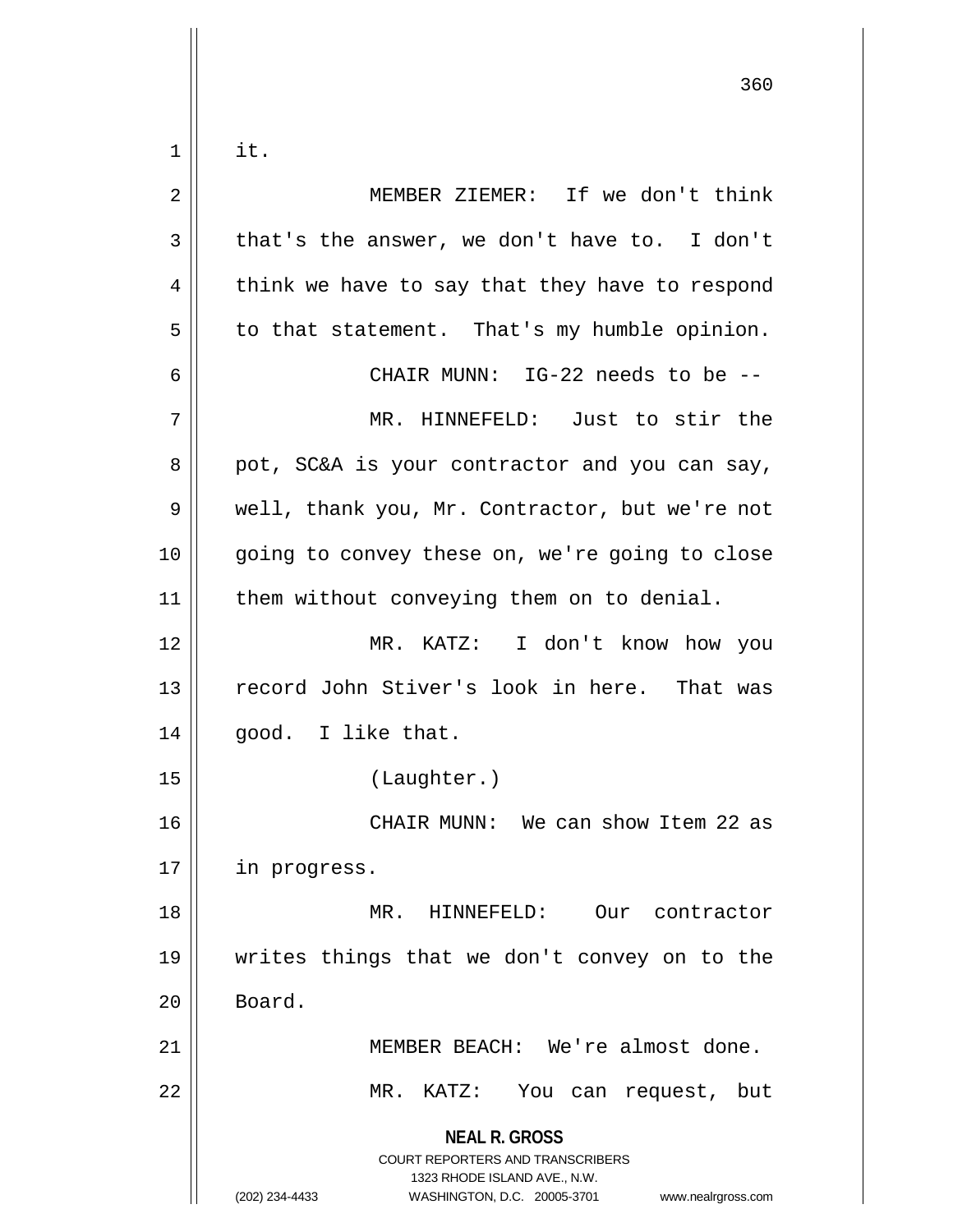**NEAL R. GROSS** COURT REPORTERS AND TRANSCRIBERS 1323 RHODE ISLAND AVE., N.W. (202) 234-4433 WASHINGTON, D.C. 20005-3701 www.nealrgross.com 361 1 Wanda's not biting. 2 || CHAIR MUNN: I'm not biting. 3 | Sorry. 4 | MEMBER BEACH: Now moving on to 23? 5 CHAIR MUNN: 23, yes. 6 MEMBER BEACH: Recommended 7 | closing. 8 MR. HINNEFELD: Well, since 21 was  $9 \parallel$  closed because of 22, we have an action on 22,  $10 \parallel$  right? 11 CHAIR MUNN: Yes, you do. 12 || MR. HINNEFELD: Okay. 13 CHAIR MUNN: You are on my list and 14 | I'll go through the finding numbers with you when 15 we're done here, that I have, to make sure we're 16 || on the same page. Kathy says, Rev. 3 does add 17 working to clarify the evaluation of missed 18 neutron data by recommending the use of 19 || site-specific neutron to photon dose ratios, and  $20$  | SC&A recommends closing the finding. 21 MR. STIVER: Which one are we on 22 here?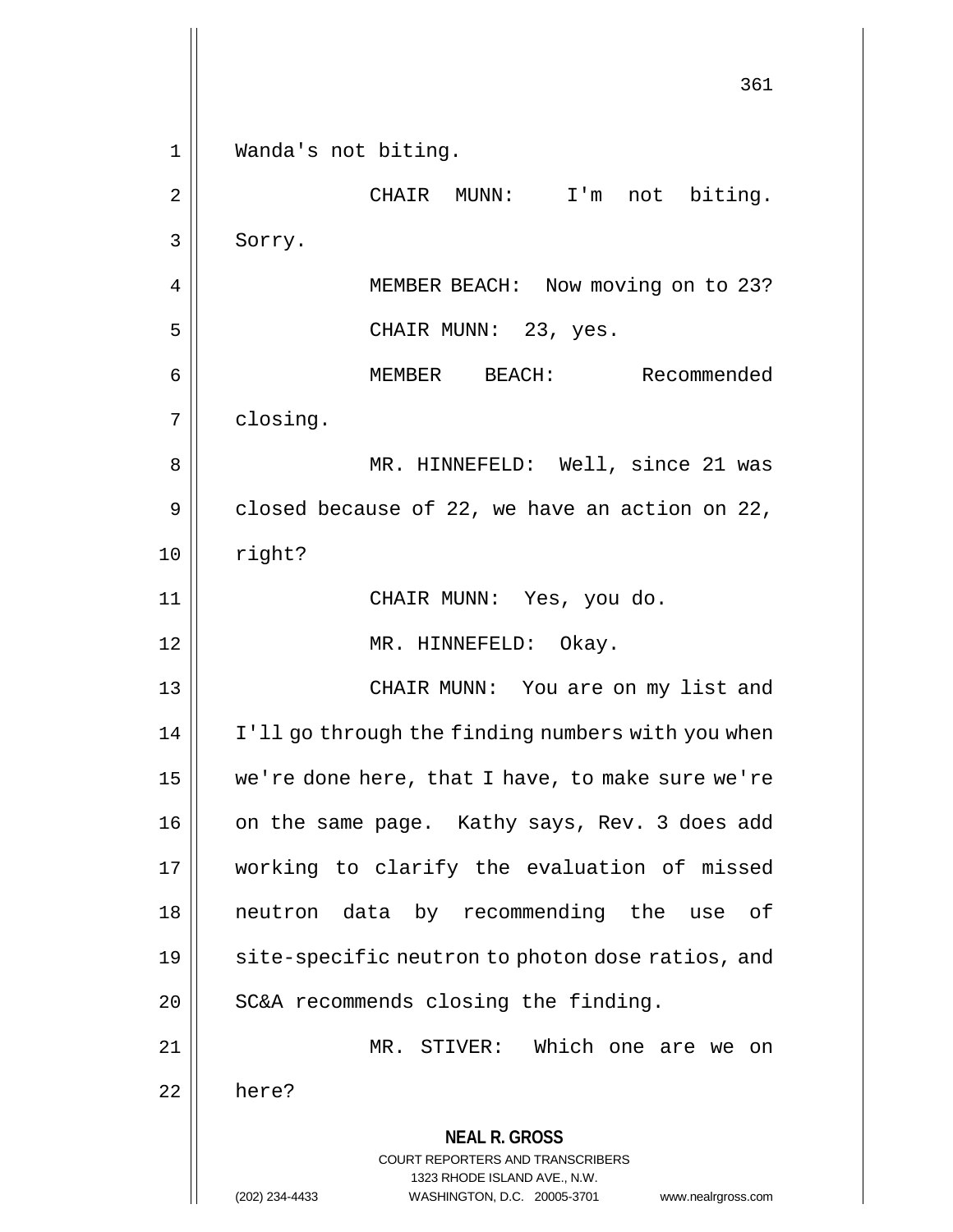|    | 362                                                              |  |  |  |  |  |  |  |
|----|------------------------------------------------------------------|--|--|--|--|--|--|--|
| 1  | MEMBER ZIEMER: 23.                                               |  |  |  |  |  |  |  |
| 2  | MR. STIVER: 23? Oh, okay.                                        |  |  |  |  |  |  |  |
| 3  | CHAIR MUNN: 23. Any objection                                    |  |  |  |  |  |  |  |
| 4  | from the Subcommittee?                                           |  |  |  |  |  |  |  |
| 5  | MEMBER BEACH: No.                                                |  |  |  |  |  |  |  |
| 6  | MEMBER ZIEMER: Let's close it.                                   |  |  |  |  |  |  |  |
| 7  | CHAIR MUNN: If not, Steve, please                                |  |  |  |  |  |  |  |
| 8  | indicate on 23 that the Subcommittee accepts the                 |  |  |  |  |  |  |  |
| 9  | recommendation of SC&A and has closed this                       |  |  |  |  |  |  |  |
| 10 | finding.                                                         |  |  |  |  |  |  |  |
| 11 | MEMBER BEACH: So, Stu, is that the                               |  |  |  |  |  |  |  |
| 12 | same with IG-003 and 005 as well? Are those,                     |  |  |  |  |  |  |  |
| 13 | like, parent documents?                                          |  |  |  |  |  |  |  |
| 14 | MR. HINNEFELD: Yes, see, I'm                                     |  |  |  |  |  |  |  |
| 15 | trying to remember which ones those are.                         |  |  |  |  |  |  |  |
| 16 | CHAIR MUNN: All IGs are.                                         |  |  |  |  |  |  |  |
| 17 | MEMBER BEACH: All IGs are.                                       |  |  |  |  |  |  |  |
| 18 | MR. HINNEFELD: Well, I know the                                  |  |  |  |  |  |  |  |
| 19 | implementation guidance, which one's 3?                          |  |  |  |  |  |  |  |
| 20 | MR. STIVER: 3 and 5, that's a                                    |  |  |  |  |  |  |  |
| 21 | separate issue. That had to do with the                          |  |  |  |  |  |  |  |
| 22 | two-pager subject selection.                                     |  |  |  |  |  |  |  |
|    | <b>NEAL R. GROSS</b><br>COURT REPORTERS AND TRANSCRIBERS         |  |  |  |  |  |  |  |
|    | 1323 RHODE ISLAND AVE., N.W.                                     |  |  |  |  |  |  |  |
|    | (202) 234-4433<br>WASHINGTON, D.C. 20005-3701 www.nealrgross.com |  |  |  |  |  |  |  |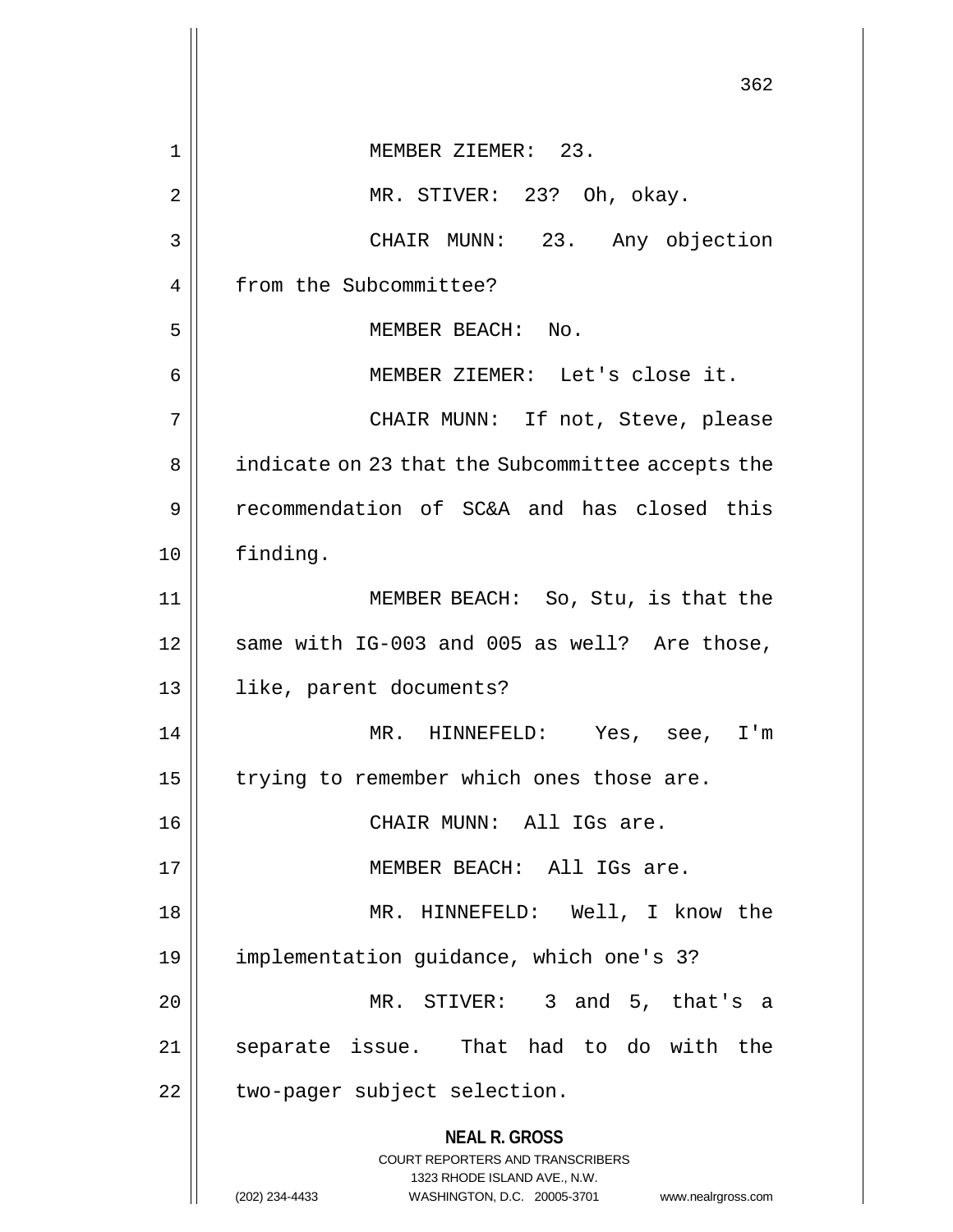|    | 363                                                                                                                                                                    |  |  |  |  |  |  |
|----|------------------------------------------------------------------------------------------------------------------------------------------------------------------------|--|--|--|--|--|--|
| 1  | MR. MARSCHKE: Let's finish up.                                                                                                                                         |  |  |  |  |  |  |
| 2  | CHAIR MUNN: Let's not go there                                                                                                                                         |  |  |  |  |  |  |
| 3  | until we finish.                                                                                                                                                       |  |  |  |  |  |  |
| 4  | MR. STIVER: That's something                                                                                                                                           |  |  |  |  |  |  |
| 5  | different.                                                                                                                                                             |  |  |  |  |  |  |
| 6  | MR. HINNEFELD: 1's surrogate data.                                                                                                                                     |  |  |  |  |  |  |
| 7  | MR. KATZ: 1 is surrogate data.                                                                                                                                         |  |  |  |  |  |  |
| 8  | MEMBER BEACH: Yes, 1 is surrogate                                                                                                                                      |  |  |  |  |  |  |
| 9  | data.                                                                                                                                                                  |  |  |  |  |  |  |
| 10 | MR. MARSCHKE: Let's finish up.                                                                                                                                         |  |  |  |  |  |  |
| 11 | CHAIR MUNN: Let's don't go there                                                                                                                                       |  |  |  |  |  |  |
| 12 | until we finish with --                                                                                                                                                |  |  |  |  |  |  |
| 13 | MR. KATZ: Yes, 4 is surrogate data.                                                                                                                                    |  |  |  |  |  |  |
| 14 | CHAIR MUNN:<br>-- IG-1. The last                                                                                                                                       |  |  |  |  |  |  |
| 15 | item that we have is Finding 24 and Finding 24,                                                                                                                        |  |  |  |  |  |  |
| 16 | in the response from SC&A says, Rev. 3 does not                                                                                                                        |  |  |  |  |  |  |
| 17 | geometries, address<br>cover correct PA                                                                                                                                |  |  |  |  |  |  |
| 18 | environmental uncertainty associated with                                                                                                                              |  |  |  |  |  |  |
| 19 | dosimeters, provide more specific guidance for                                                                                                                         |  |  |  |  |  |  |
| 20 | selection of uncertainty distributions.                                                                                                                                |  |  |  |  |  |  |
| 21 | SC&A's recommendation is that the finding remain                                                                                                                       |  |  |  |  |  |  |
| 22 | open.                                                                                                                                                                  |  |  |  |  |  |  |
|    | <b>NEAL R. GROSS</b><br><b>COURT REPORTERS AND TRANSCRIBERS</b><br>1323 RHODE ISLAND AVE., N.W.<br>(202) 234-4433<br>WASHINGTON, D.C. 20005-3701<br>www.nealrgross.com |  |  |  |  |  |  |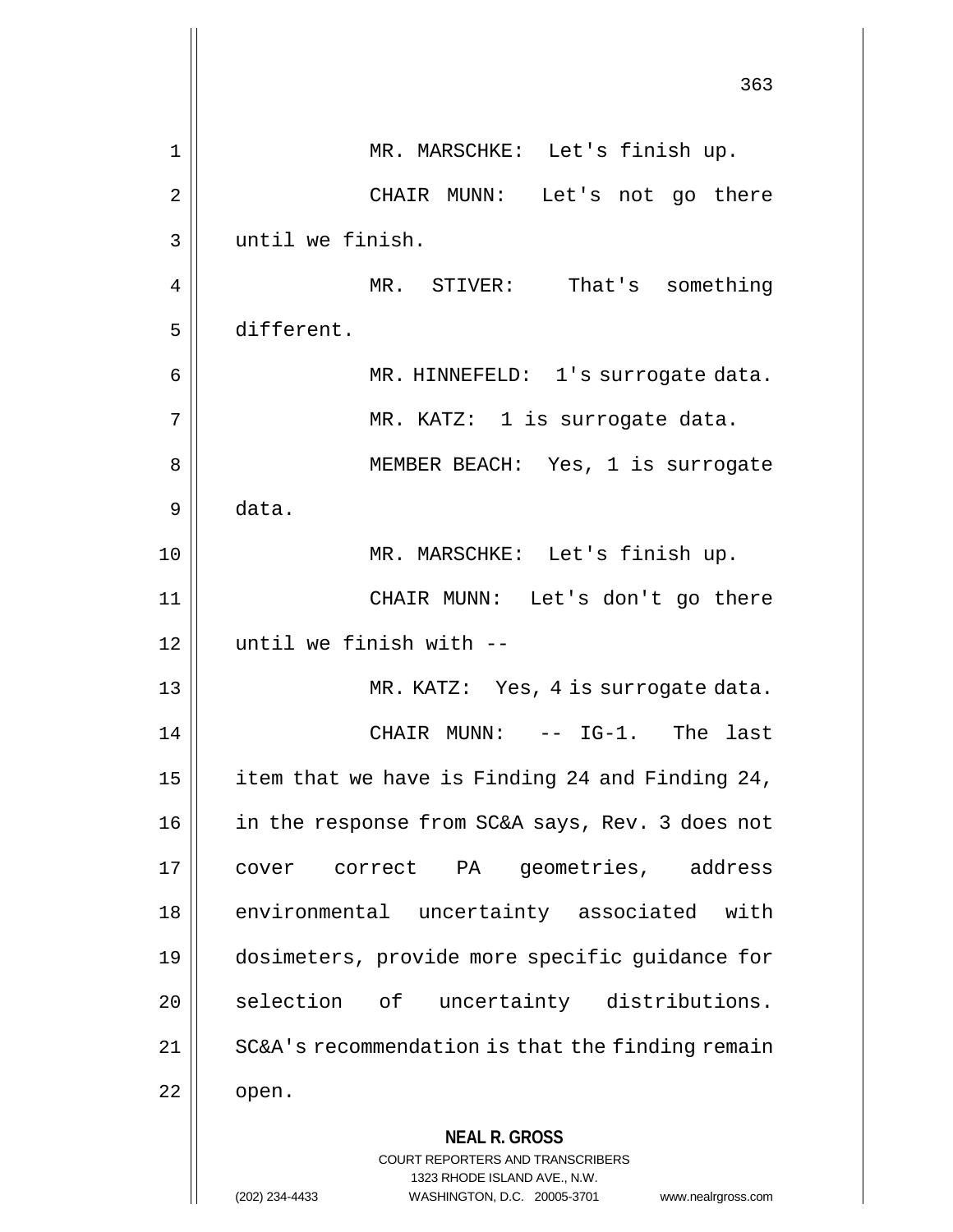| 1  | Again, we would interpret that to                                                        |  |  |  |  |  |  |
|----|------------------------------------------------------------------------------------------|--|--|--|--|--|--|
| 2  | mean change the status to in progress. And                                               |  |  |  |  |  |  |
| 3  | without argument, I hope, Finding 24 becomes the                                         |  |  |  |  |  |  |
| 4  | last of these items that will be NIOSH action                                            |  |  |  |  |  |  |
| 5  | upcoming. Is that acceptable to all?                                                     |  |  |  |  |  |  |
| 6  | MEMBER ZIEMER: Yes.                                                                      |  |  |  |  |  |  |
| 7  | MEMBER BEACH: Yes.                                                                       |  |  |  |  |  |  |
| 8  | CHAIR MUNN: Then, Steve, you may                                                         |  |  |  |  |  |  |
| 9  | say as much on your screen. And --                                                       |  |  |  |  |  |  |
| 10 | MEMBER BEACH: So the last revision                                                       |  |  |  |  |  |  |
| 11 | was in 2007 for IG-001, is that correct?                                                 |  |  |  |  |  |  |
| 12 | CHAIR MUNN: No.                                                                          |  |  |  |  |  |  |
| 13 | MR. HINNEFELD: No.                                                                       |  |  |  |  |  |  |
| 14 | MEMBER BEACH: Because that's what                                                        |  |  |  |  |  |  |
| 15 | came up here.                                                                            |  |  |  |  |  |  |
| 16 | Well, that's a<br>MR. MARSCHKE:                                                          |  |  |  |  |  |  |
| 17 | question that Lori and I were talking about at                                           |  |  |  |  |  |  |
| 18 | lunch time as to, when you click on the link to                                          |  |  |  |  |  |  |
| 19 | the document that was reviewed, which document                                           |  |  |  |  |  |  |
| 20 | do you want to be pulled up?                                                             |  |  |  |  |  |  |
| 21 | Do you want the document which the                                                       |  |  |  |  |  |  |
| 22 | findings are associated with to be pulled up, in                                         |  |  |  |  |  |  |
|    | <b>NEAL R. GROSS</b><br>COURT REPORTERS AND TRANSCRIBERS<br>1323 RHODE ISLAND AVE., N.W. |  |  |  |  |  |  |
|    | WASHINGTON, D.C. 20005-3701<br>(202) 234-4433<br>www.nealrgross.com                      |  |  |  |  |  |  |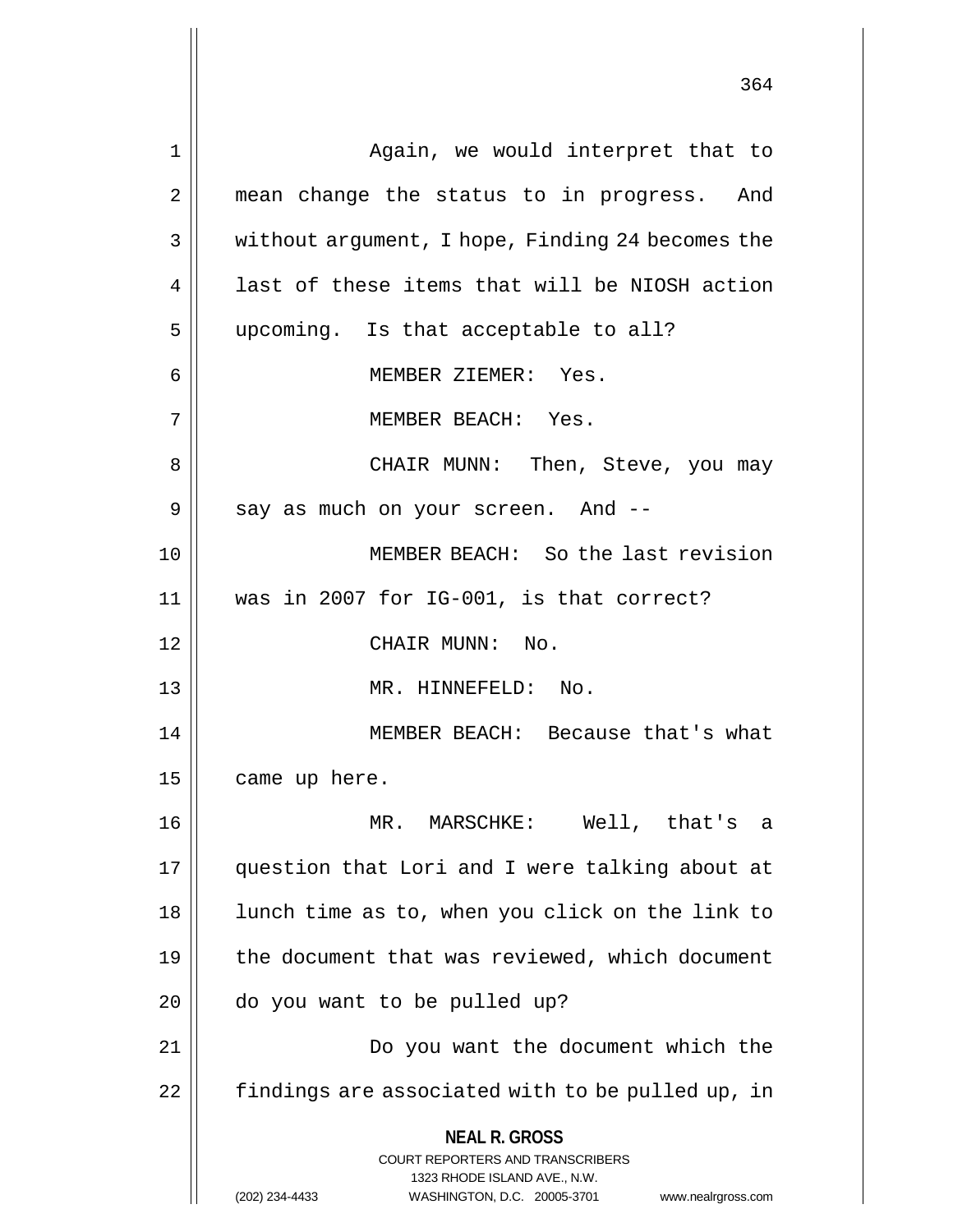**NEAL R. GROSS** COURT REPORTERS AND TRANSCRIBERS 1 || this case that would be difficult because  $2 \parallel$  there's two different revisions of that document 3 || in which these findings are associated with, or 4 do you want the most recent revision of the 5 document to be pulled up? 6 MEMBER BEACH: I would prefer the 7 || most recent. That's just me. 8 CHAIR MUNN: But if we had the most 9 || recent, then we don't have the raw data from 10 || which the finding was derived. 11 MR. MARSCHKE: But we might have the 12 | resolution to the finding. 13 CHAIR MUNN: Well, can't we go to 14 || later revisions elsewhere? This also begs the 15 | question as to why we could not have more than  $16$  | one revision, if that's necessary, in our BRS. 17 || MR. MARSCHKE: I guess, from my 18 || point of view, it was very easy to say that the 19 IT people could put multiple links in here; Rev.  $20$  | 0, Rev.1, Rev. 2, Rev. 3, and link to multiple 21 versions of this document. But again, that just 22 | complicates the, you know, programming of this

1323 RHODE ISLAND AVE., N.W.

(202) 234-4433 WASHINGTON, D.C. 20005-3701 www.nealrgross.com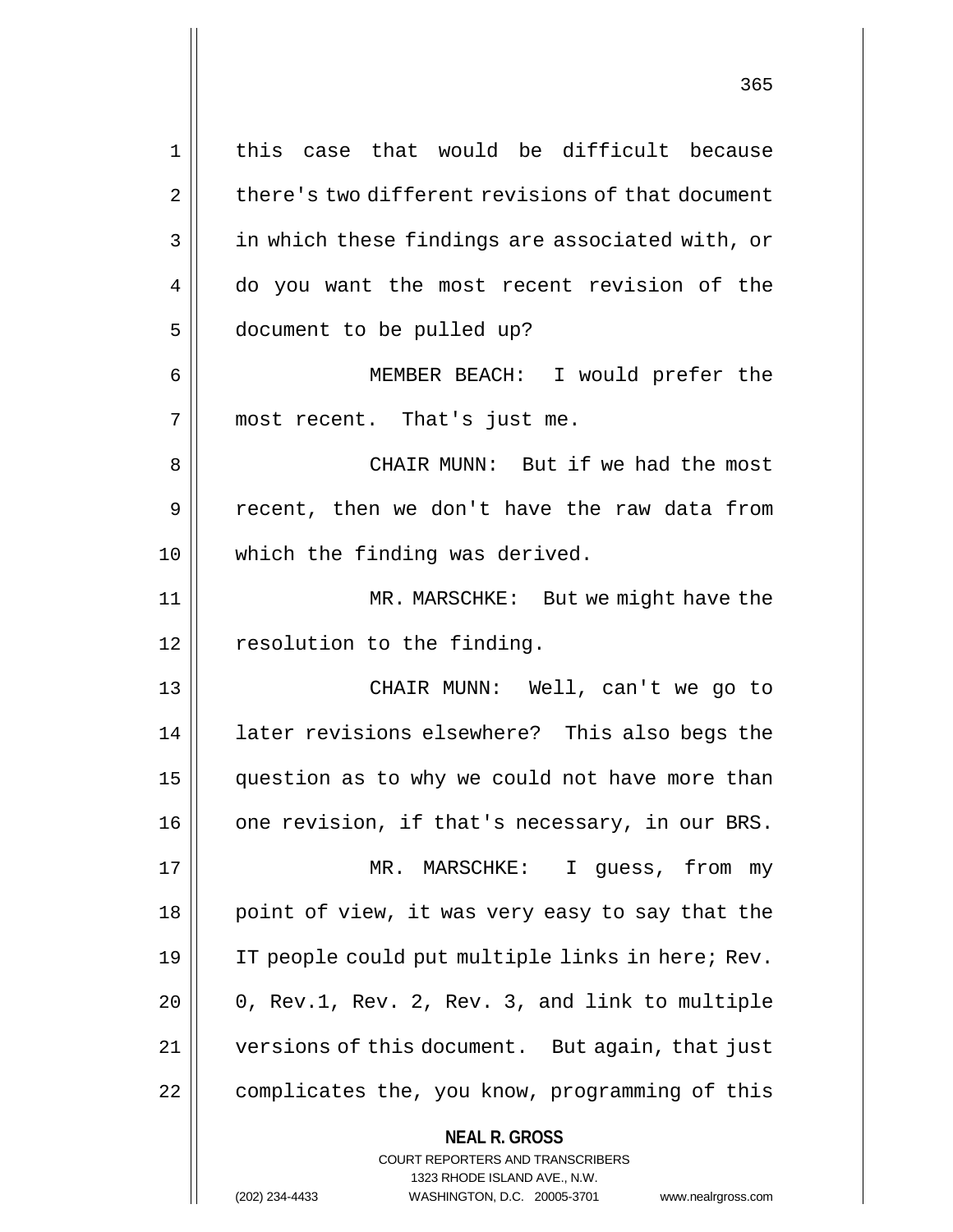**NEAL R. GROSS** COURT REPORTERS AND TRANSCRIBERS 1323 RHODE ISLAND AVE., N.W. (202) 234-4433 WASHINGTON, D.C. 20005-3701 www.nealrgross.com 366  $1 \parallel$  thing. 2 CHAIR MUNN: Let's talk offline or 3 | have some email exchanges about whether or not  $4 \parallel$  this is a smart thing to do and how to address  $5 \parallel$  it so that we can easily have access to pulling 6 || up more than one revision. 7 MEMBER ZIEMER: Are we limited to 8 | one? 9 CHAIR MUNN: At this moment, so far 10 || as we know, we are, but we don't know. 11 MR. HINNEFELD: That's a question 12 | for our programmers. 13 CHAIR MUNN: Yes. 14 || MR. MARSCHKE: Well, right now, the 15  $\parallel$  thing, just basically, what you do is you put 16 your cursor on the document name and so you'd 17 | have to redesign this somewhat. 18 MEMBER ZIEMER: Well, not if the 19 document name was basically a file with all three 20 | documents or just have them all in there. The 21 || PDF size isn't limited, is it? 22 CHAIR MUNN: Let's don't try to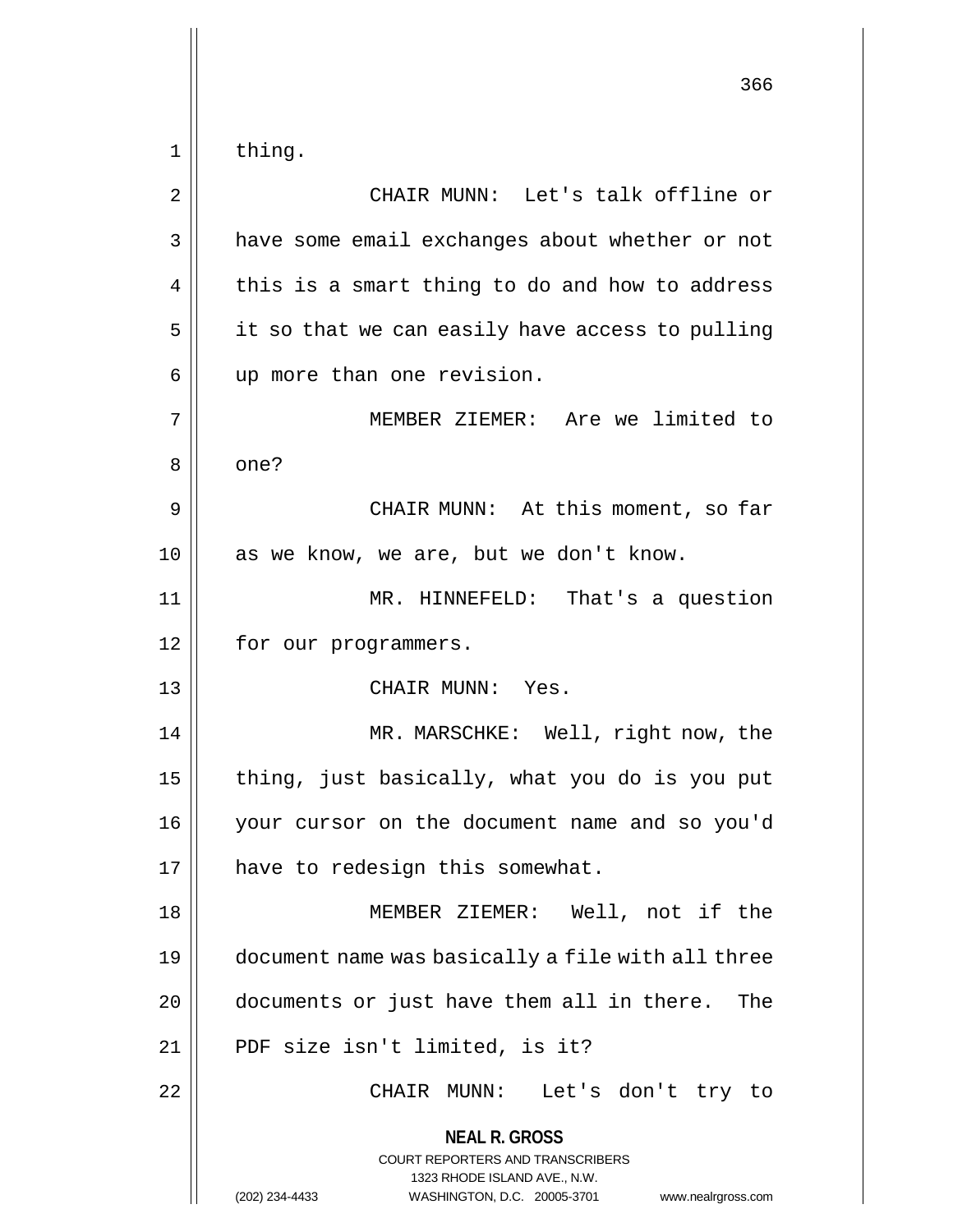**NEAL R. GROSS** COURT REPORTERS AND TRANSCRIBERS 1323 RHODE ISLAND AVE., N.W. (202) 234-4433 WASHINGTON, D.C. 20005-3701 www.nealrgross.com 1 solve it today. Lori, can you setup a  $2 \parallel$  teleconference with at least the three of us --3 || MS. MARION-MOSS: Yes, I can. 4 CHAIR MUNN: -- to try to at least 5 | identify some potential solution we could bring  $6$  || to the Subcommittee next time? 7 || MS. MARION-MOSS: Okay. 8 || CHAIR MUNN: Okay. 9 MEMBER BEACH: Yes, because the one 10 I pulled up when I hit on that document was 2007 11 Rev. 3. That's why I asked if that was the 12 latest. 13 MS. MARION-MOSS: Yes, it is. 14 || MEMBER BEACH: So it is? Okay. 15 || MR. MARSCHKE: Rev. 3 or Rev. 2? 16 MEMBER BEACH: I had pulled up Rev.  $17 \parallel 3$ . 18 MR. HINNEFELD: Rev. 3 is linked. 19 MEMBER BEACH: Okay. So I think 20 you're right, that's a good technical call, 21 Wanda. 22 CHAIR MUNN: Okay. We'll do that.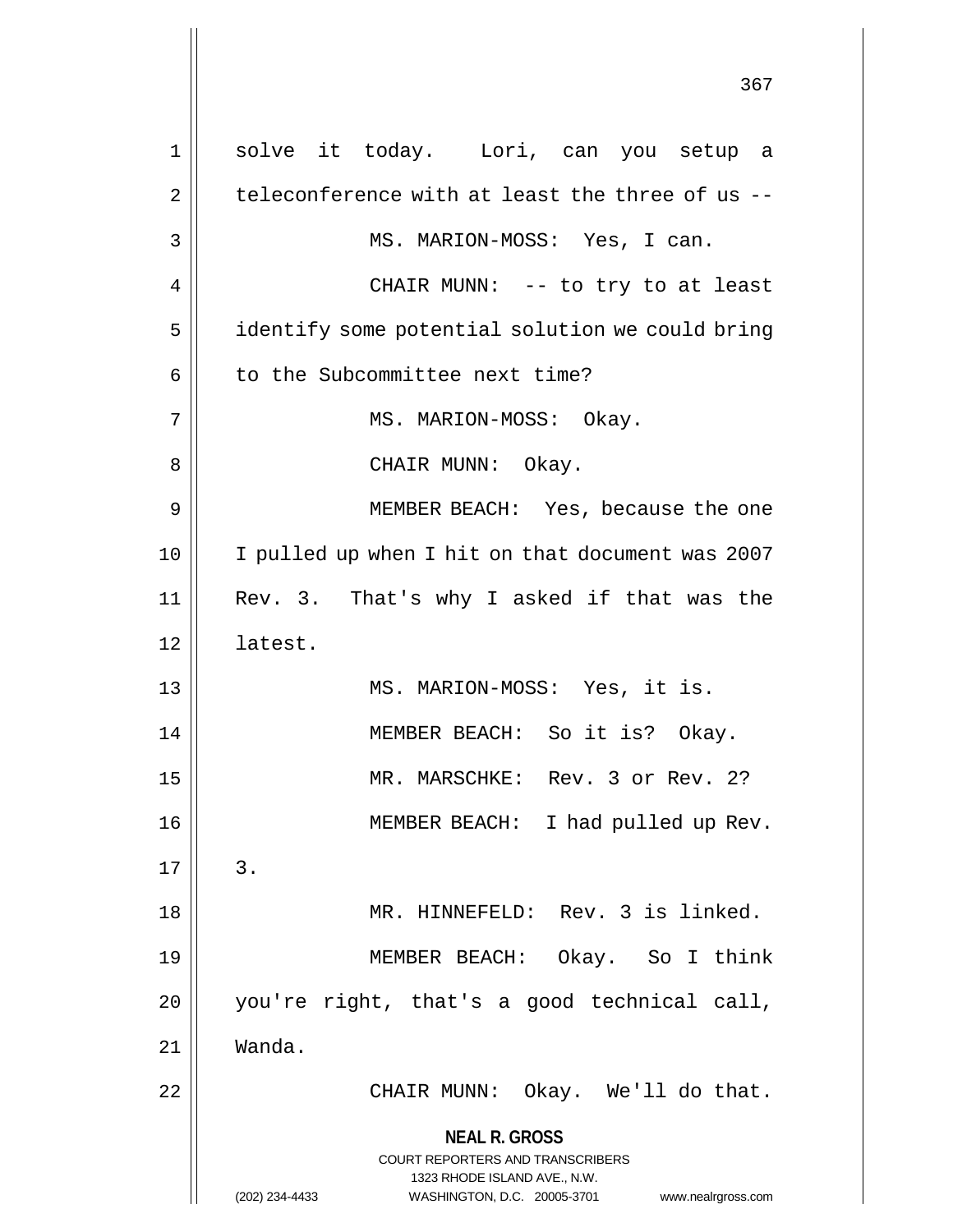| $\mathbf 1$    | And, Stu, here are action items from IG-1                               |  |  |  |  |  |  |
|----------------|-------------------------------------------------------------------------|--|--|--|--|--|--|
| $\overline{2}$ | findings that I have listed on my list as action                        |  |  |  |  |  |  |
| 3              | items for you; Findings 2, 12, 16, 17, 19, 20,                          |  |  |  |  |  |  |
| 4              | 22, and 24.                                                             |  |  |  |  |  |  |
| 5              | MR. HINNEFELD: Exactly the ones I                                       |  |  |  |  |  |  |
| 6              | have.                                                                   |  |  |  |  |  |  |
| 7              | CHAIR MUNN: Very good.                                                  |  |  |  |  |  |  |
| 8              | MR. HINNEFELD: That's astounding.                                       |  |  |  |  |  |  |
| 9              | CHAIR MUNN: It really is. Well,                                         |  |  |  |  |  |  |
| 10             | it's just great minds working in the same camp.                         |  |  |  |  |  |  |
| 11             | At this juncture, we are going to discontinue our                       |  |  |  |  |  |  |
| 12             | following agenda and we'll carry over any item                          |  |  |  |  |  |  |
| 13             | that has not been covered. We need to talk very                         |  |  |  |  |  |  |
| 14             | quickly about when our next meeting is going to                         |  |  |  |  |  |  |
| 15             | be and how we can arrange that.                                         |  |  |  |  |  |  |
| 16             | Obviously, since we had so many                                         |  |  |  |  |  |  |
| 17             | carryovers, we have a good agenda to start with,                        |  |  |  |  |  |  |
| 18             | but we need some time to work on what we've got.                        |  |  |  |  |  |  |
| 19             | MR. KATZ: Right. I mean, there's                                        |  |  |  |  |  |  |
| 20             | not that much work involved with these; what's                          |  |  |  |  |  |  |
| 21             | left on the agenda. Although 3 and 5 --                                 |  |  |  |  |  |  |
| 22             | CHAIR MUNN: Well, we had a lot of                                       |  |  |  |  |  |  |
|                | <b>NEAL R. GROSS</b>                                                    |  |  |  |  |  |  |
|                | <b>COURT REPORTERS AND TRANSCRIBERS</b><br>1323 RHODE ISLAND AVE., N.W. |  |  |  |  |  |  |
|                | (202) 234-4433<br>WASHINGTON, D.C. 20005-3701<br>www.nealrgross.com     |  |  |  |  |  |  |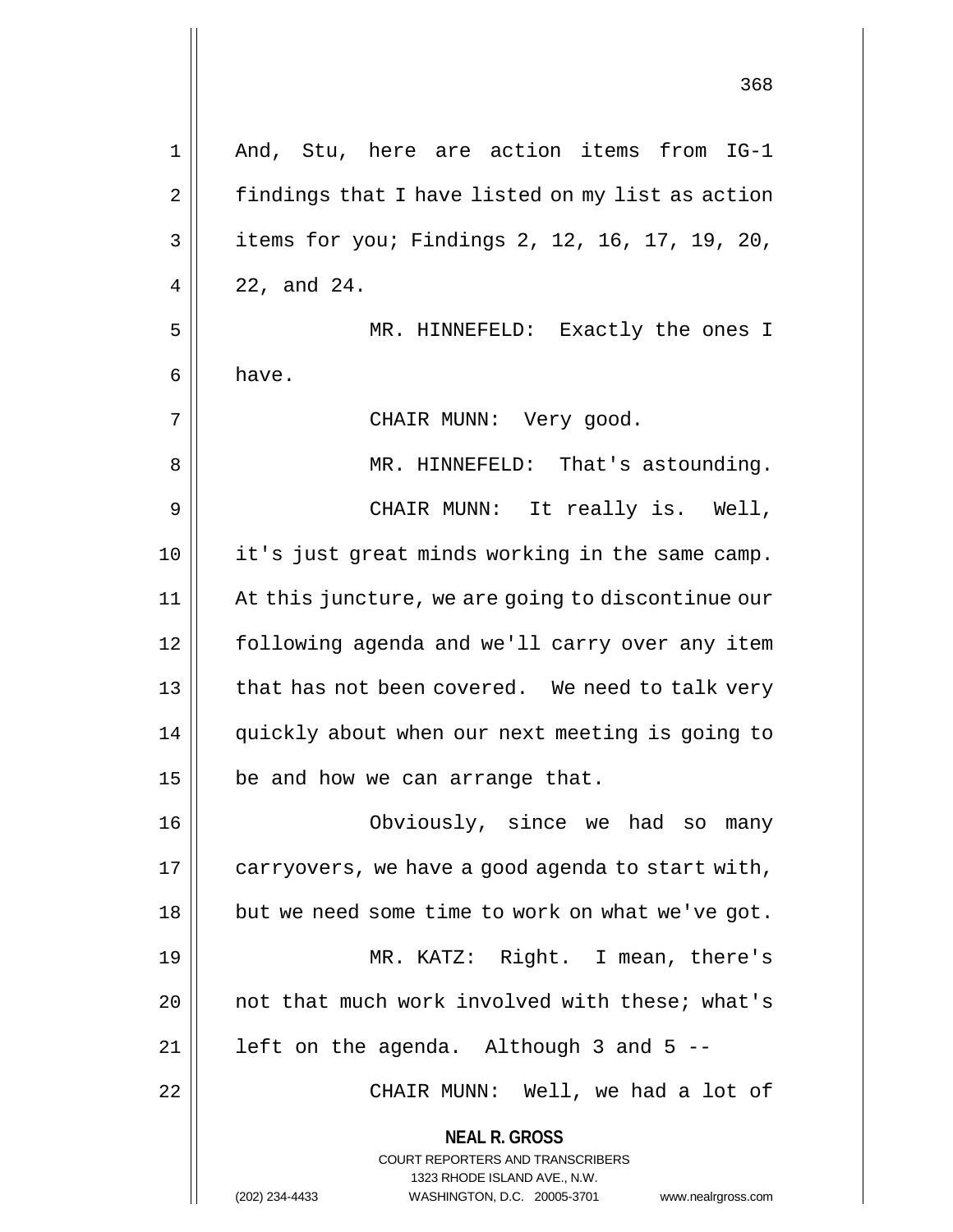**NEAL R. GROSS** COURT REPORTERS AND TRANSCRIBERS 1323 RHODE ISLAND AVE., N.W. (202) 234-4433 WASHINGTON, D.C. 20005-3701 www.nealrgross.com 369 1 || OTIB fun stuff. Maybe not. 2 || MEMBER BEACH: What's happening 3 || with the two-pagers? Is everything out that 4 | needs to be reviewed? 5 CHAIR MUNN: No, everything is not  $6 \parallel$  out that needs to be reviewed. 7 MEMBER BEACH: Because when I went 8 || and looked through them I wasn't sure. 9 CHAIR MUNN: No, it's primarily my 10 || action. The big news is that the IT folks now 11 have 20 of the completed reports and they are 12 | starting to put together a Web page. So you will 13 || be able to see that before long and you'll be 14 || hearing from me with respect to the three batches  $15$  | that we have not addressed. 16 MR. KATZ: Well, and Wanda owes me  $17 \parallel$  another 30, right? 18 CHAIR MUNN: I do. Yes. 19 Actually, 32, I believe, in the batch. 20 MR. KATZ: Yes. I like that. That 21 | sounds right. 22 CHAIR MUNN: But I owe you 15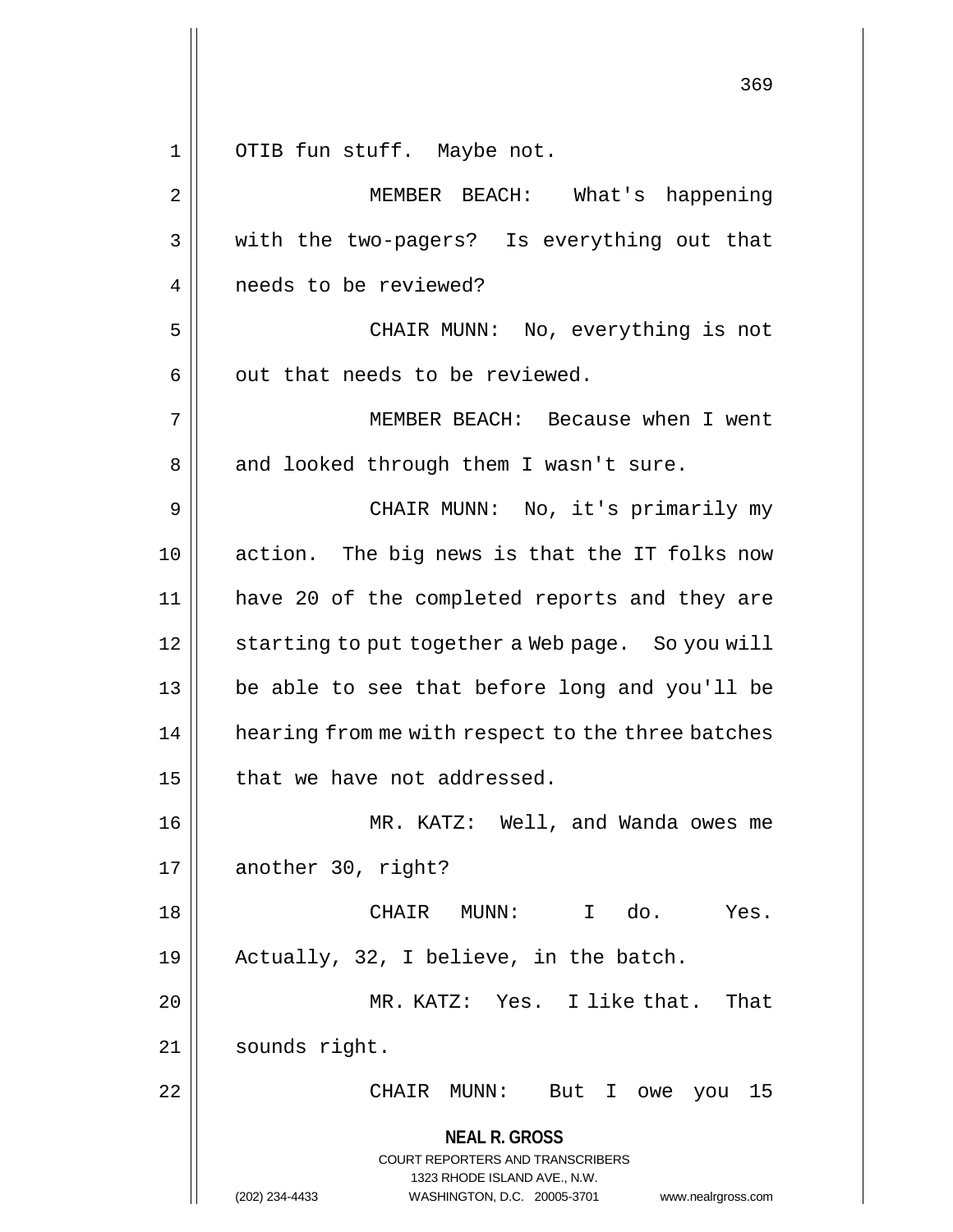**NEAL R. GROSS** COURT REPORTERS AND TRANSCRIBERS 1323 RHODE ISLAND AVE., N.W. (202) 234-4433 WASHINGTON, D.C. 20005-3701 www.nealrgross.com 370 1 in-between. I hate to wait that long, but we 2 | can't schedule anything else during this fiscal 3 year, correct? 4 || MR. KATZ: Right. 5 CHAIR MUNN: And so that means we 6 | are into October and my calendar won't turn me  $7 \parallel$  loose until -- I could do the 22nd, I guess, of 8 | October. 9 || MEMBER BEACH: That's a Monday? 10 CHAIR MUNN: 22nd or 23rd. 11 MEMBER BEACH: 22nd or 23rd? 12 CHAIR MUNN: How's everybody else 13 || looking? I assume we've lost Dick. Dick, are 14 you still there? 15 MEMBER LEMEN: I am still here. 16 You've ignored me, but I'm still here. 17 || CHAIR MUNN: Oh, we're not trying to 18 ignore you. 19 MEMBER BEACH: Wanda, how's the 20 || 30th look for you? 21 || MR. KATZ: I was. 22 CHAIR MUNN: The 30th would be okay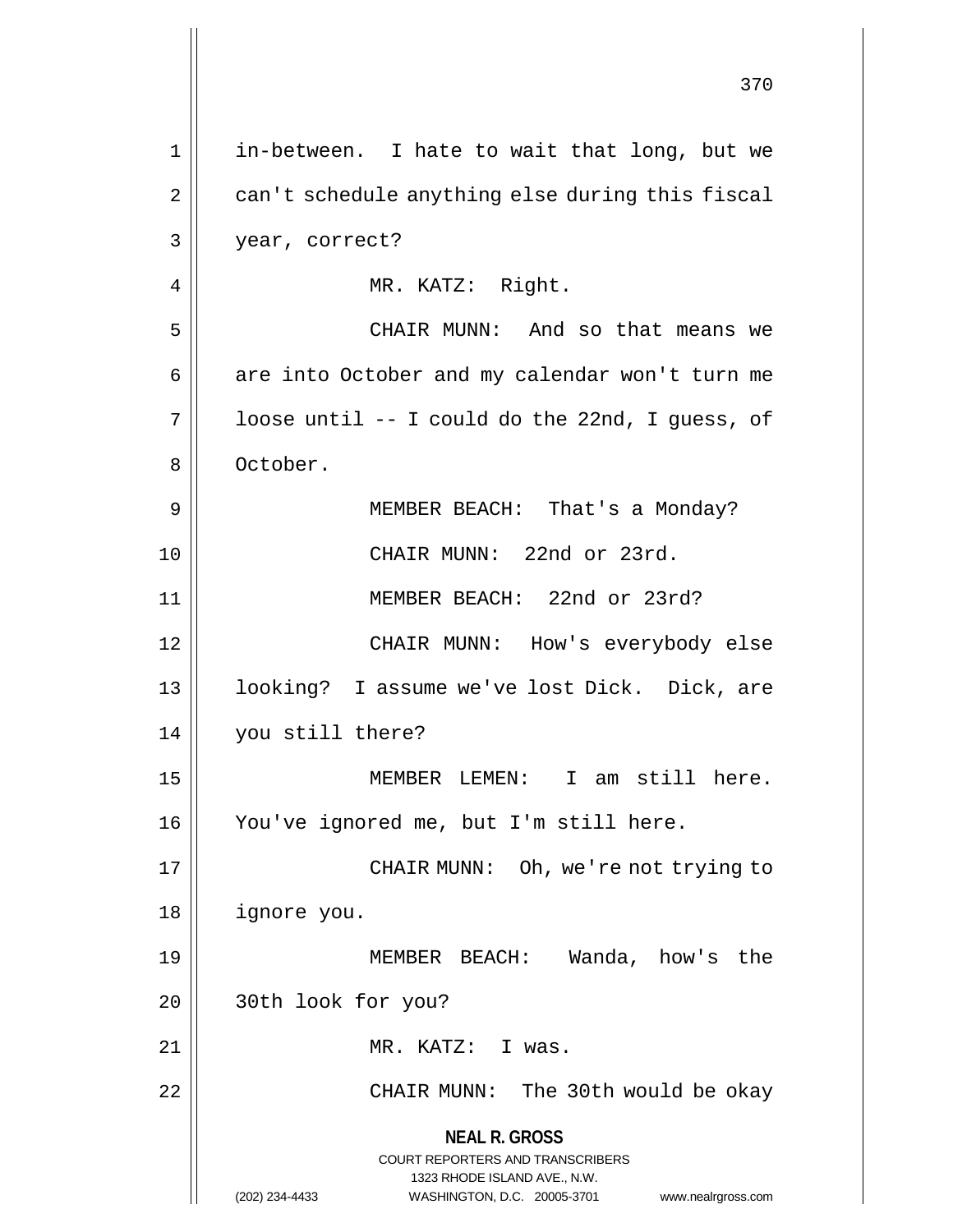**NEAL R. GROSS** COURT REPORTERS AND TRANSCRIBERS 1323 RHODE ISLAND AVE., N.W. (202) 234-4433 WASHINGTON, D.C. 20005-3701 www.nealrgross.com 371 1 | for me. We're looking at calendars, Dick. 2 | MEMBER LEMEN: I know. 3 CHAIR MUNN: Does the 23rd or 30th 4 | of October sound reasonable to you? 5 || MEMBER ZIEMER: Oh, October. 6 || MEMBER LEMEN: Well, the twenties,  $7 \parallel$  no, I'll be in Italy then. 8 CHAIR MUNN: Oh, you poor babe. 9 How about the 30th? 10 || MEMBER LEMEN: I'll still be there. 11 CHAIR MUNN: Oh, you're just going 12 | to be there. 13 MR. KATZ: That's acceptable if you  $14$  take me. 15 || CHAIR MUNN: Yes. 16 MEMBER LEMEN: Well, you can go. 17 CHAIR MUNN: Well, would it be 18 possible? Could you arrange for the 19 || Subcommittee to meet in, what city are you going  $20$  | to be near? 21 || MEMBER LEMEN: I'm going to Carpi. 22 || It's near Bologna.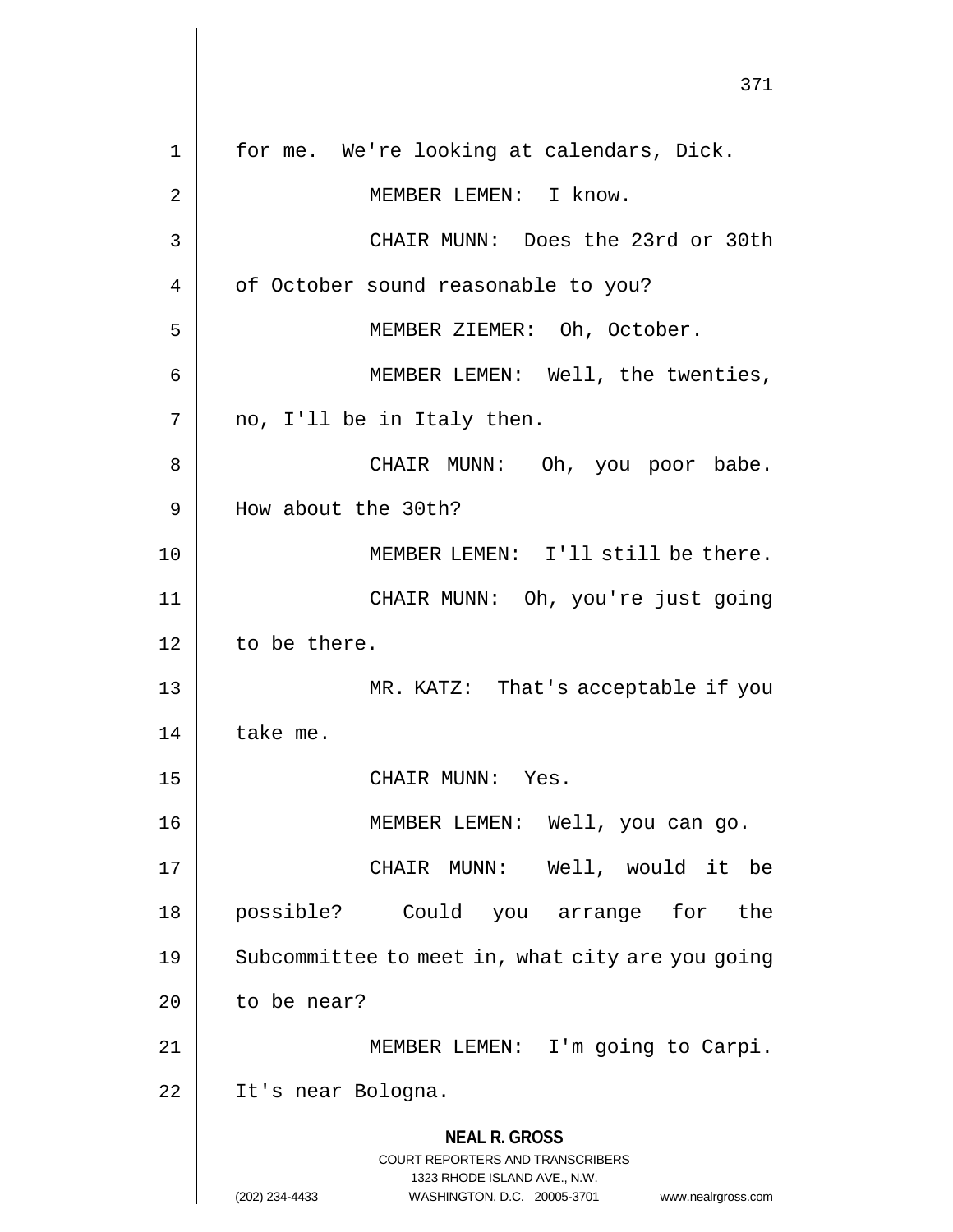|    | 372                                                                                                                                                                    |  |  |  |  |  |  |
|----|------------------------------------------------------------------------------------------------------------------------------------------------------------------------|--|--|--|--|--|--|
| 1  | CHAIR MUNN: Can we fly in?                                                                                                                                             |  |  |  |  |  |  |
| 2  | MR. KATZ: You can fly to Bologna.                                                                                                                                      |  |  |  |  |  |  |
| 3  | MEMBER LEMEN: You can take the                                                                                                                                         |  |  |  |  |  |  |
| 4  | train from Milan to Bologna.                                                                                                                                           |  |  |  |  |  |  |
| 5  | CHAIR MUNN: Very good.                                                                                                                                                 |  |  |  |  |  |  |
| 6  | MEMBER LEMEN: I'll be happy to have                                                                                                                                    |  |  |  |  |  |  |
| 7  | the meeting over there. I'll even arrange for                                                                                                                          |  |  |  |  |  |  |
| 8  | a place to have it if you decide to do that.                                                                                                                           |  |  |  |  |  |  |
| 9  | CHAIR MUNN: Well, I would like very                                                                                                                                    |  |  |  |  |  |  |
| 10 | much to be able to recommend that, but I don't                                                                                                                         |  |  |  |  |  |  |
| 11 | think it's going to, if you'll excuse the pun,                                                                                                                         |  |  |  |  |  |  |
| 12 | fly. So when are you going to be back? We'll                                                                                                                           |  |  |  |  |  |  |
| 13 | have to decide whether to meet without you.                                                                                                                            |  |  |  |  |  |  |
| 14 | MEMBER LEMEN: Well, actually, I                                                                                                                                        |  |  |  |  |  |  |
| 15 | will not be available until the first part of                                                                                                                          |  |  |  |  |  |  |
| 16 | November. Most of my October is shot.                                                                                                                                  |  |  |  |  |  |  |
| 17 | MR. KATZ: That's fine. Only the                                                                                                                                        |  |  |  |  |  |  |
| 18 | end of October would have worked anyway.                                                                                                                               |  |  |  |  |  |  |
| 19 | MEMBER LEMEN: But any time after                                                                                                                                       |  |  |  |  |  |  |
| 20 | the 1st of November I will be available.                                                                                                                               |  |  |  |  |  |  |
| 21 | MEMBER BEACH: There's a Board call                                                                                                                                     |  |  |  |  |  |  |
| 22 | on the 5th.                                                                                                                                                            |  |  |  |  |  |  |
|    | <b>NEAL R. GROSS</b><br><b>COURT REPORTERS AND TRANSCRIBERS</b><br>1323 RHODE ISLAND AVE., N.W.<br>(202) 234-4433<br>WASHINGTON, D.C. 20005-3701<br>www.nealrgross.com |  |  |  |  |  |  |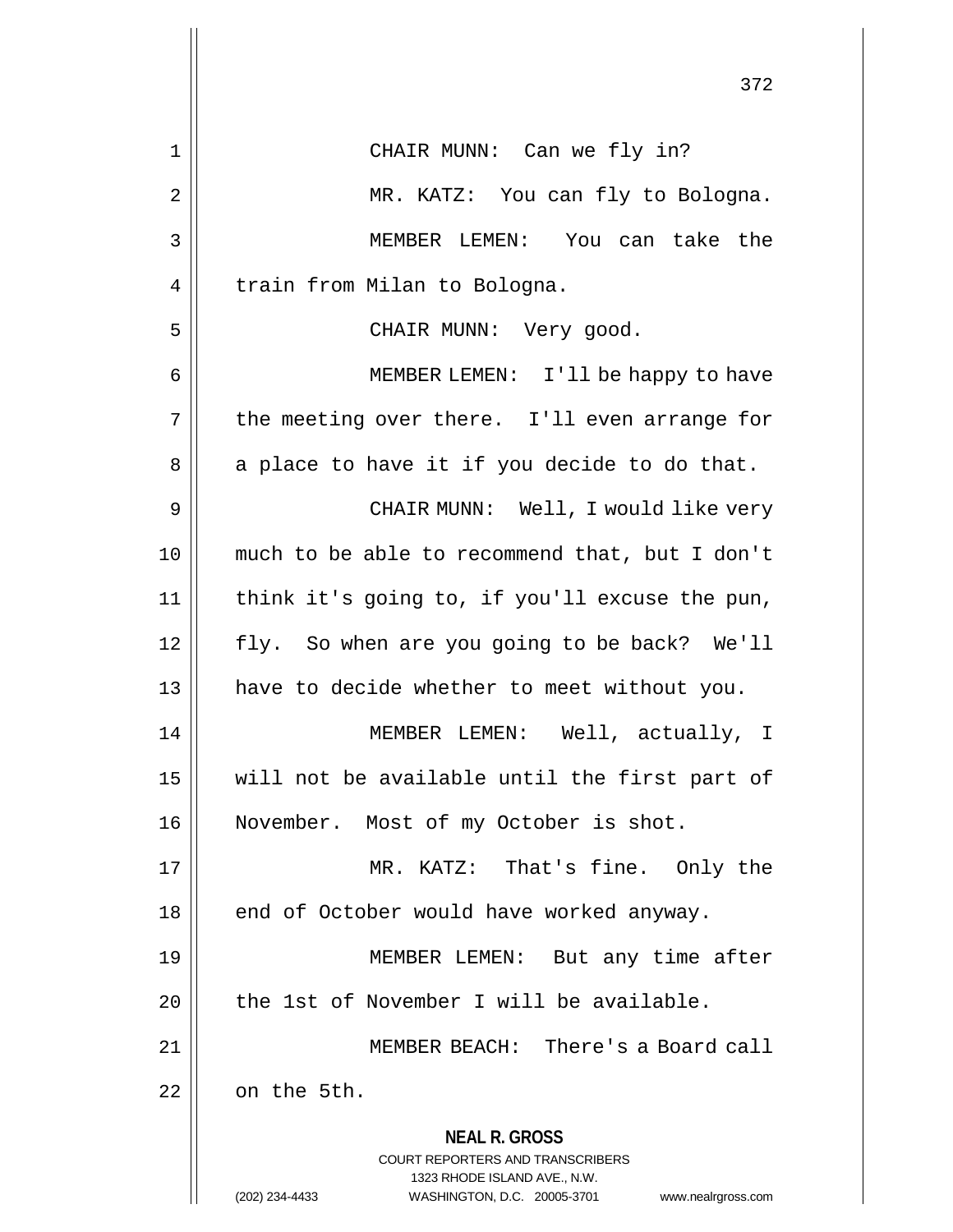|             | 373                                                                 |  |  |  |  |  |  |  |  |
|-------------|---------------------------------------------------------------------|--|--|--|--|--|--|--|--|
| $\mathbf 1$ | CHAIR MUNN: Boy, that's a long way                                  |  |  |  |  |  |  |  |  |
| 2           | out.                                                                |  |  |  |  |  |  |  |  |
| 3           | MR. KATZ: That's way out there.                                     |  |  |  |  |  |  |  |  |
| 4           | CHAIR MUNN: That's a long way out.                                  |  |  |  |  |  |  |  |  |
| 5           | MEMBER LEMEN: We have our Board                                     |  |  |  |  |  |  |  |  |
| 6           | meeting on the 15th, right, of November?                            |  |  |  |  |  |  |  |  |
| 7           | MR. KATZ: Yes, what about --                                        |  |  |  |  |  |  |  |  |
| 8           | CHAIR MUNN: On the 15th? We have                                    |  |  |  |  |  |  |  |  |
| 9           | a teleconference call the 5th.                                      |  |  |  |  |  |  |  |  |
| 10          | MR. KATZ: What about November 1st?                                  |  |  |  |  |  |  |  |  |
| 11          | MEMBER LEMEN: That'll work for me.                                  |  |  |  |  |  |  |  |  |
| 12          | CHAIR MUNN: It will?                                                |  |  |  |  |  |  |  |  |
| 13          | MR. KATZ: Yes.                                                      |  |  |  |  |  |  |  |  |
| 14          | MEMBER LEMEN:<br>Yes.                                               |  |  |  |  |  |  |  |  |
| 15          | Anybody have any<br>CHAIR MUNN:                                     |  |  |  |  |  |  |  |  |
| 16          | problem with November 1?                                            |  |  |  |  |  |  |  |  |
| 17          | MEMBER ZIEMER:<br>No.                                               |  |  |  |  |  |  |  |  |
| 18          | MEMBER BEACH:<br>No.                                                |  |  |  |  |  |  |  |  |
| 19          | CHAIR MUNN: November 1 it is.                                       |  |  |  |  |  |  |  |  |
| 20          | MR. KATZ: Going, going, gone.                                       |  |  |  |  |  |  |  |  |
| 21          | this<br>MEMBER LEMEN:<br>Does<br>mean                               |  |  |  |  |  |  |  |  |
| 22          | you're adjourning your meeting now?                                 |  |  |  |  |  |  |  |  |
|             | <b>NEAL R. GROSS</b><br><b>COURT REPORTERS AND TRANSCRIBERS</b>     |  |  |  |  |  |  |  |  |
|             | 1323 RHODE ISLAND AVE., N.W.                                        |  |  |  |  |  |  |  |  |
|             | (202) 234-4433<br>WASHINGTON, D.C. 20005-3701<br>www.nealrgross.com |  |  |  |  |  |  |  |  |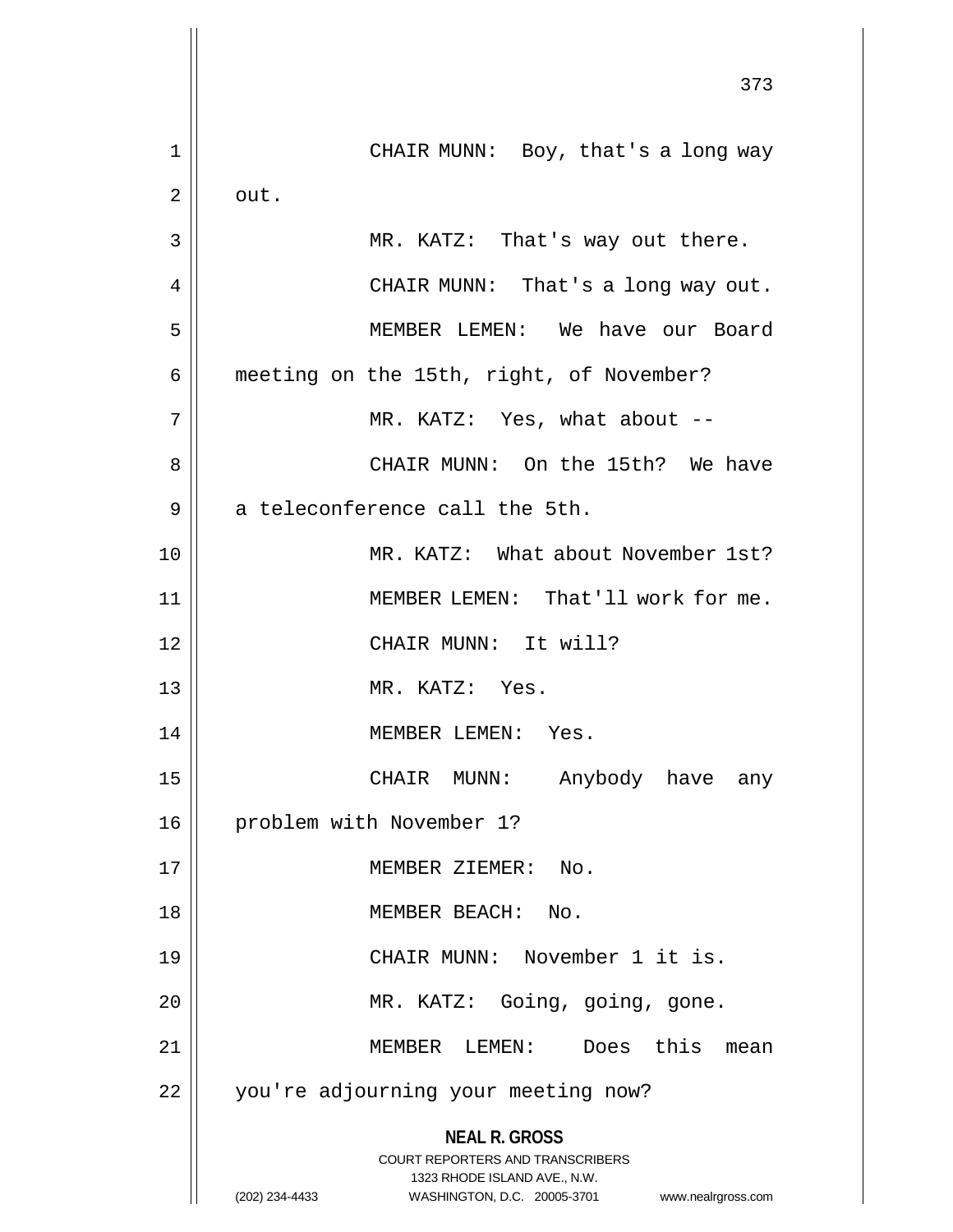**NEAL R. GROSS** COURT REPORTERS AND TRANSCRIBERS 1323 RHODE ISLAND AVE., N.W. (202) 234-4433 WASHINGTON, D.C. 20005-3701 www.nealrgross.com 374 1 CHAIR MUNN: It means that we are 2 unless -- 3 MR. MARSCHKE: I'd like to have one 4 || more, just thing, to let the Subcommittee know  $5 \parallel$  that, we made some good progress today. If you  $6 \parallel$  look at the screen, we have the status at this 7 morning, and it shows we had 43 open, 40 in 8 || progress, 92 in abeyance, and 318 closed. 9 And if you look at the current 10 || status, it shows we have 25 open, 47 in progress, 11 81 in abeyance, and 340 closed. So we jumped up 12 | from 318 to 340 closed issues today, so that's  $13 \parallel 22$ . 14 CHAIR MUNN: Oh, this is excellent 15 | progress, especially when we recognize how many 16 | open items we beat down today. 17 || MR. KATZ: Of course, two of them 18 were items we closed, then reopened, but I'm just 19 joking. 20 MR. HINNEFELD: Always the 21 | optimist. 22 MR. STIVER: Should we assign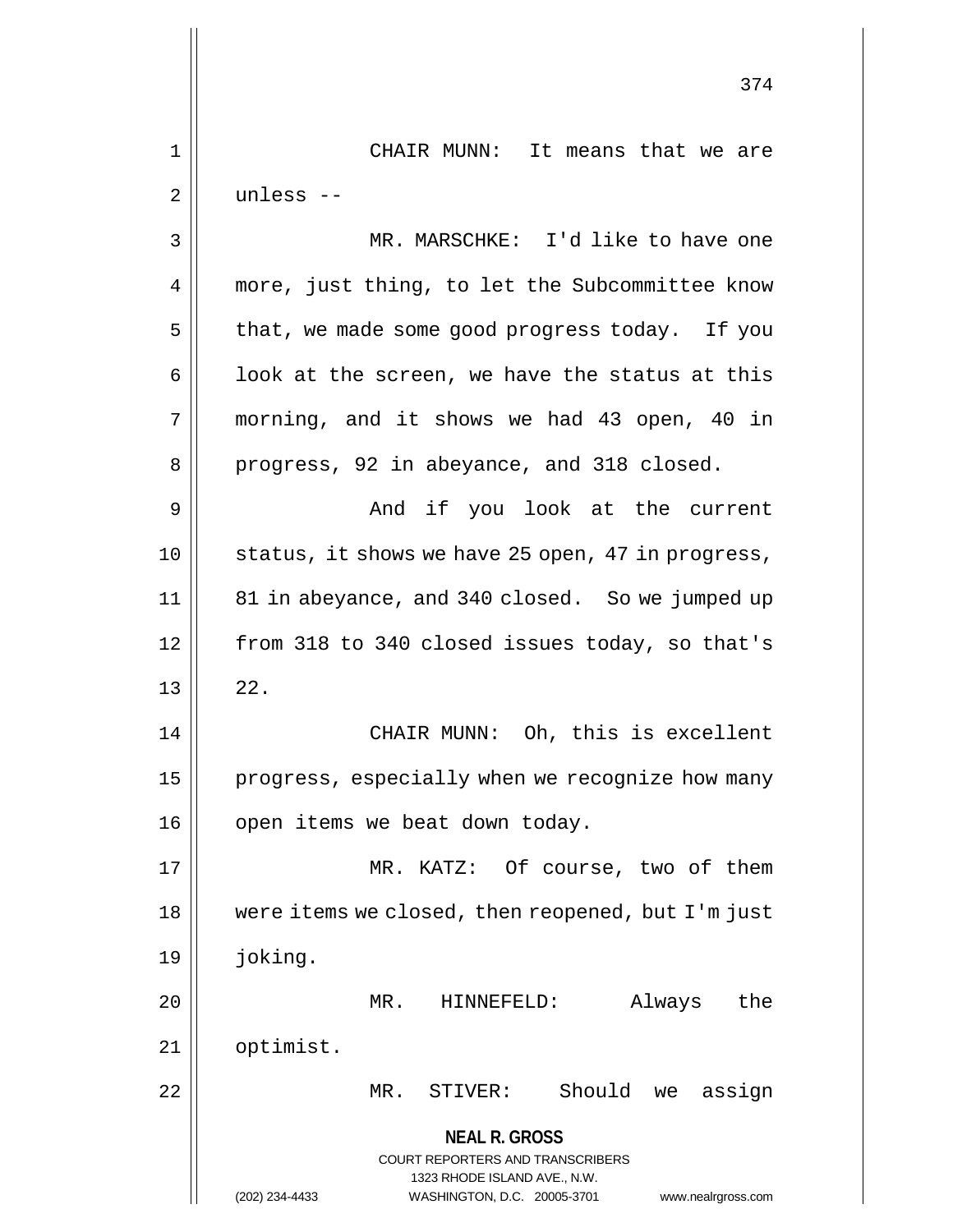**NEAL R. GROSS** COURT REPORTERS AND TRANSCRIBERS 1323 RHODE ISLAND AVE., N.W. 1 || partial credit to those then? 2 || CHAIR MUNN: In any case, thank you. 3 MR. KATZ: False progress. 4 | MR. HINNEFELD: You and Jim. 5 CHAIR MUNN: Thank you all for the  $6 \parallel$  hard work that was necessary to get us to where 7 we are now, even though we're still behind the  $8 \parallel$  curve. I'll try to get out notations to you, 9 || with respect to the two-pagers, in another 10 couple of weeks, and we'll have a teleconference 11 || set up to identify what we need to do about the 12 || issue of multiple revisions appearing for us. 13 || And everything else will carry over. 14 Everyone have a -- 15 MEMBER LEMEN: What's this 16 | teleconference you're talking about? 17 CHAIR MUNN: Oh, we had had a 18 question with respect to how we might be able to 19 see more than one revision at a time when we're 20 || working with the Board Review System here. We 21 wanted to be able to see when we've had multiple  $22$  | revisions of a procedure, and we have multiple

(202) 234-4433 WASHINGTON, D.C. 20005-3701 www.nealrgross.com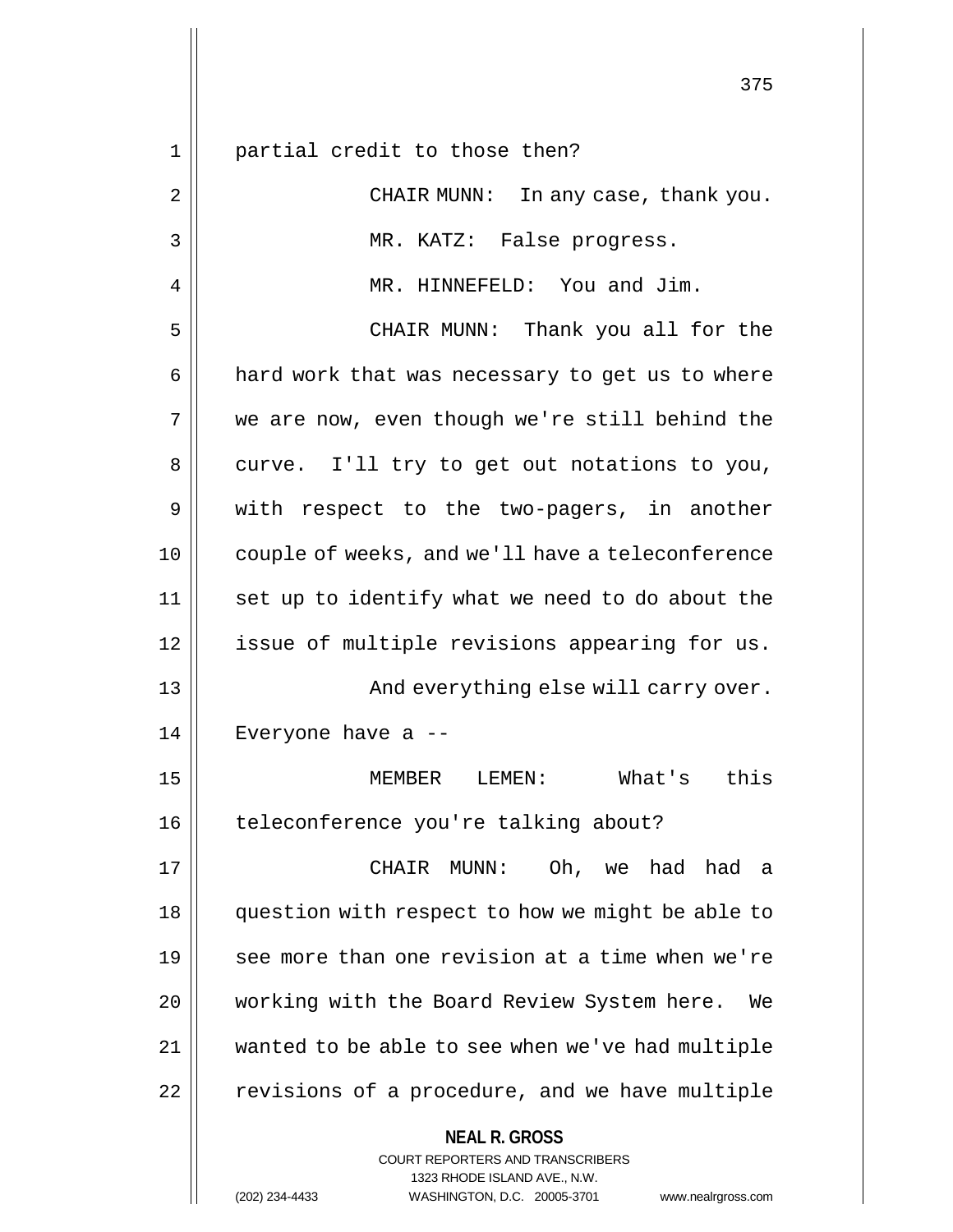1 findings with respect to those various

2 || revisions, we could only pull up one of the  $3 \parallel$  revisions at a time and it was confusing because 4 we couldn't see where all of the findings were 5 | related in the base document. 6 || So we're going to have a small

 $7 \parallel$  technical call just to try to identify what we 8 || want to do more than anything else and recommend  $9 \parallel$  it to you. You'll get an email about that one. 10 MEMBER LEMEN: Okay. Thank you.

11 CHAIR MUNN: All right. Thank you. 12 || Anything else for the good of the order? Steve, 13 || thank you again for a yeoman's job and for 14 || letting us know that we've made progress. It's 15 | greatly appreciated.

16 MR. KATZ: Thank you, Lori, as well  $17$  || and everyone behind you guys as well.

18 CHAIR MUNN: Yes, welcome to both 19 || Lori and Josie. We're glad to have you with us. 20 You both do good work. Thanks a bunch and we'll 21 | see you later. We'll leave a light in the window 22 for you.

**NEAL R. GROSS**

COURT REPORTERS AND TRANSCRIBERS 1323 RHODE ISLAND AVE., N.W. (202) 234-4433 WASHINGTON, D.C. 20005-3701 www.nealrgross.com